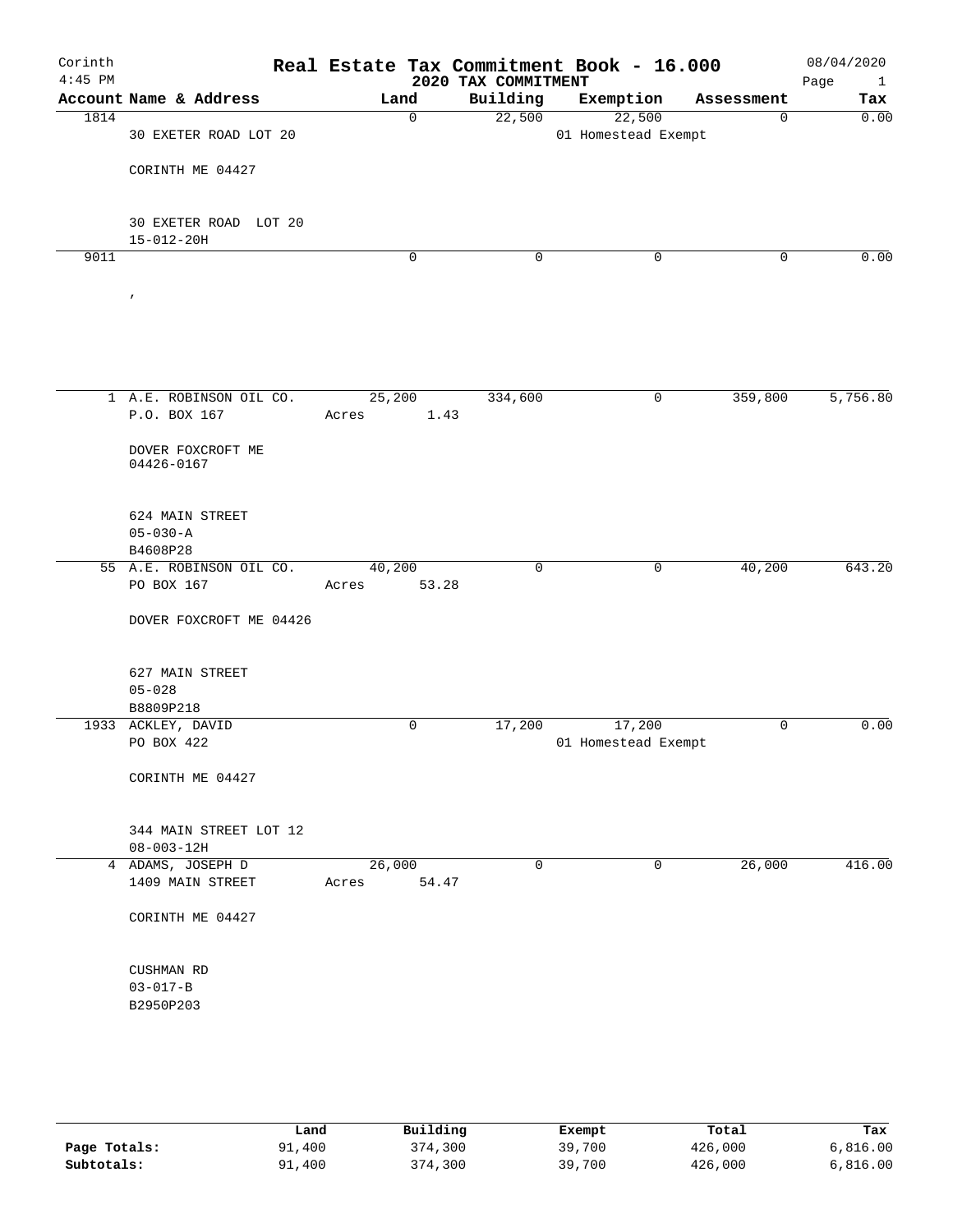| Corinth<br>$4:45$ PM |                                                          |         |       |          |                                 | Real Estate Tax Commitment Book - 16.000 |            | 08/04/2020       |
|----------------------|----------------------------------------------------------|---------|-------|----------|---------------------------------|------------------------------------------|------------|------------------|
|                      | Account Name & Address                                   |         |       | Land     | 2020 TAX COMMITMENT<br>Building | Exemption                                | Assessment | Page<br>2<br>Tax |
|                      | 5 ADAMS, JOSEPH D                                        |         |       | 31,900   | 23,200                          | $\mathbf 0$                              | 55,100     | 881.60           |
|                      | 1409 MAIN STREET                                         |         | Acres | 21.00    |                                 |                                          |            |                  |
|                      | CORINTH ME 04427                                         |         |       |          |                                 |                                          |            |                  |
|                      |                                                          |         |       |          |                                 |                                          |            |                  |
|                      | 174 CUSHMAN RD<br>$03 - 018$                             |         |       |          |                                 |                                          |            |                  |
|                      | B2175P309                                                |         |       |          |                                 |                                          |            |                  |
|                      | 6 ADAMS, JOSEPH D                                        |         |       | 22,800   | 7,900                           | 0                                        | 30,700     | 491.20           |
|                      | 1409 MAIN STREET                                         |         | Acres | 39.00    |                                 |                                          |            |                  |
|                      | CORINTH ME 04427                                         |         |       |          |                                 |                                          |            |                  |
|                      | MAIN STREET                                              |         |       |          |                                 |                                          |            |                  |
|                      | $03 - 036$                                               |         |       |          |                                 |                                          |            |                  |
|                      | B2253P160                                                |         |       |          |                                 |                                          |            |                  |
|                      | 7 ADAMS, JOSEPH D                                        |         |       | 18,300   | 0                               | 0                                        | 18,300     | 292.80           |
|                      | 1409 MAIN STREET                                         |         | Acres | 7.50     |                                 |                                          |            |                  |
|                      | CORINTH ME 04427                                         |         |       |          |                                 |                                          |            |                  |
|                      | MAIN STREET                                              |         |       |          |                                 |                                          |            |                  |
|                      | $03 - 043$                                               |         |       |          |                                 |                                          |            |                  |
|                      | B2793P111                                                |         |       |          |                                 |                                          |            |                  |
|                      | 8 ADAMS, JOSEPH D                                        |         |       | 29,100   | 83,700                          | 24,500                                   | 88,300     | 1,412.80         |
|                      | 1409 MAIN STREET                                         |         | Acres | 31.50    |                                 | 01 Homestead Exempt                      |            |                  |
|                      | CORINTH ME 04427                                         |         |       |          |                                 |                                          |            |                  |
|                      | 1409 MAIN STREET                                         |         |       |          |                                 |                                          |            |                  |
|                      | $03 - 044$                                               |         |       |          |                                 |                                          |            |                  |
|                      | B2175P309                                                |         |       |          |                                 |                                          |            |                  |
|                      | 912 ADAMS, RANDY L. &                                    |         |       | 33,400   | 16,500                          | 0                                        | 49,900     | 798.40           |
|                      | CHRYSTAL A. LIVING<br>TRUST                              |         |       |          |                                 |                                          |            |                  |
|                      | MCLAUGHLIN, JEFFREY D                                    |         | Acres | 60.80    |                                 |                                          |            |                  |
|                      | 89 LAKE ROAD                                             |         |       |          |                                 |                                          |            |                  |
|                      | LEVANT ME 04456                                          |         |       |          |                                 |                                          |            |                  |
|                      | LEDGE HILL ROAD                                          |         |       |          |                                 |                                          |            |                  |
|                      | $04 - 027$<br>B12682P218 12/14/2011 B9989P313 06/13/2005 |         |       |          |                                 |                                          |            |                  |
| 9                    | ADAMS, ROLAND                                            |         |       | 0        | 10,000                          | 10,000                                   | 0          | 0.00             |
|                      | ADAMS, BETTE                                             |         |       |          |                                 | 01 Homestead Exempt                      |            |                  |
|                      | 57 BEANS MILL ROAD                                       |         |       |          |                                 |                                          |            |                  |
|                      | CORINTH ME 04427 3109                                    |         |       |          |                                 |                                          |            |                  |
|                      | 57 BEANS MILL RD                                         |         |       |          |                                 |                                          |            |                  |
|                      | $07 - 020 - 02H$                                         |         |       |          |                                 |                                          |            |                  |
|                      |                                                          |         |       |          |                                 |                                          |            |                  |
|                      |                                                          | Land    |       | Building |                                 | Exempt                                   | Total      | Tax              |
| Page Totals:         |                                                          | 135,500 |       | 141,300  |                                 | 34,500                                   | 242,300    | 3,876.80         |

**Subtotals:** 226,900 515,600 74,200 668,300 10,692.80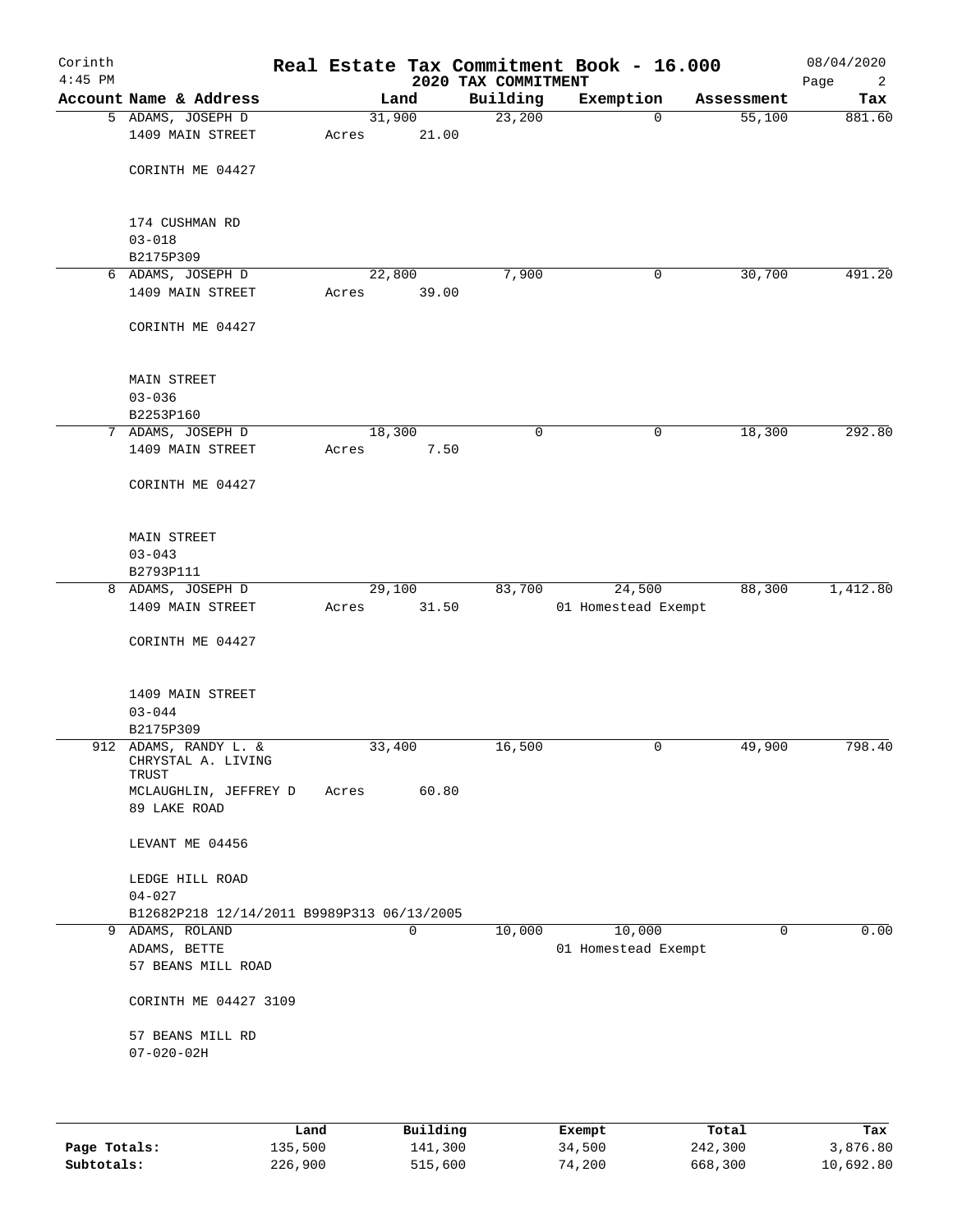| Corinth<br>$4:45$ PM |                                        |        |        |      | 2020 TAX COMMITMENT | Real Estate Tax Commitment Book - 16.000 |            | 08/04/2020<br>Page<br>3 |
|----------------------|----------------------------------------|--------|--------|------|---------------------|------------------------------------------|------------|-------------------------|
|                      | Account Name & Address                 |        | Land   |      | Building            | Exemption                                | Assessment | Tax                     |
|                      | 320 ADAMS, SCOTT L                     |        | 17,200 |      | 100,800             | 24,500                                   | 93,500     | 1,496.00                |
|                      | ADAMS, DIANE E                         | Acres  |        | 1.73 |                     | 01 Homestead Exempt                      |            |                         |
|                      | 308 HUDSON ROAD                        |        |        |      |                     |                                          |            |                         |
|                      | CORINTH ME 04427                       |        |        |      |                     |                                          |            |                         |
|                      | 308 HUDSON ROAD                        |        |        |      |                     |                                          |            |                         |
|                      | $12 - 009 - B$                         |        |        |      |                     |                                          |            |                         |
|                      | B11861P50 07/28/2009                   |        |        |      |                     |                                          |            |                         |
|                      | 10 ADKINS, MARY E                      | 17,300 |        |      | 29,000              | 30,380                                   | 15,920     | 254.72                  |
|                      | 280 MCCARD ROAD                        | Acres  |        | 1.50 |                     | 31 Veteran Widow<br>01 Homestead Exempt  |            |                         |
|                      | CORINTH ME 04427                       |        |        |      |                     |                                          |            |                         |
|                      | 280 MCCARD ROAD                        |        |        |      |                     |                                          |            |                         |
|                      | $01 - 020$                             |        |        |      |                     |                                          |            |                         |
|                      | B2067P179                              |        |        |      |                     |                                          |            |                         |
|                      | 11 AHEARN, BLANCHE                     |        | 0      |      | 11,800              | 11,800                                   | 0          | 0.00                    |
|                      | 742 MAIN STREET                        |        |        |      |                     | 01 Homestead Exempt                      |            |                         |
|                      | CORINTH ME 04427                       |        |        |      |                     |                                          |            |                         |
|                      | 742 MAIN STREET                        |        |        |      |                     |                                          |            |                         |
|                      | $05 - 037 - 01H$                       |        |        |      |                     |                                          |            |                         |
|                      | 599 AHEARN, DAVID J                    | 23,000 |        |      | 1,500               | 0                                        | 24,500     | 392.00                  |
|                      | 1089 OTIS ROAD                         | Acres  |        | 0.35 |                     |                                          |            |                         |
|                      | OTIS ME 04605 6716                     |        |        |      |                     |                                          |            |                         |
|                      | 740 MAIN STREET                        |        |        |      |                     |                                          |            |                         |
|                      | $05 - 037$                             |        |        |      |                     |                                          |            |                         |
|                      | 2049 AHIMSA PROPERTIES, LLC            | 48,300 |        |      | 559,300             | 0                                        | 607,600    | 9,721.60                |
|                      | P.O. BOX 35                            | Acres  |        | 6.16 |                     |                                          |            |                         |
|                      | BELFAST ME 04915                       |        |        |      |                     |                                          |            |                         |
|                      |                                        |        |        |      |                     |                                          |            |                         |
|                      | 52 VILLAGE DRIVE                       |        |        |      |                     |                                          |            |                         |
|                      | $11 - 002 - 15$<br>B14118P1 04/06/2016 |        |        |      |                     |                                          |            |                         |
|                      | 47 AKINS, WATIE                        |        | 9,600  |      | 0                   | 0                                        | 9,600      | 153.60                  |
|                      | PO BOX 969                             | Acres  |        | 1.59 |                     |                                          |            |                         |
|                      | MATTAPOISETTE MA 02739                 |        |        |      |                     |                                          |            |                         |
|                      |                                        |        |        |      |                     |                                          |            |                         |
|                      | PINEWOOD DRIVE                         |        |        |      |                     |                                          |            |                         |
|                      | $06 - 023 - 09$                        |        |        |      |                     |                                          |            |                         |
|                      | B10768P99 12/06/2006                   |        |        |      |                     |                                          |            |                         |
|                      |                                        |        |        |      |                     |                                          |            |                         |
|                      |                                        |        |        |      |                     |                                          |            |                         |
|                      |                                        |        |        |      |                     |                                          |            |                         |

|              | Land    | Building  | Exempt  | Total     | Tax       |
|--------------|---------|-----------|---------|-----------|-----------|
| Page Totals: | 115,400 | 702,400   | 66,680  | 751,120   | 12,017.92 |
| Subtotals:   | 342,300 | 1,218,000 | 140,880 | 1,419,420 | 22,710.72 |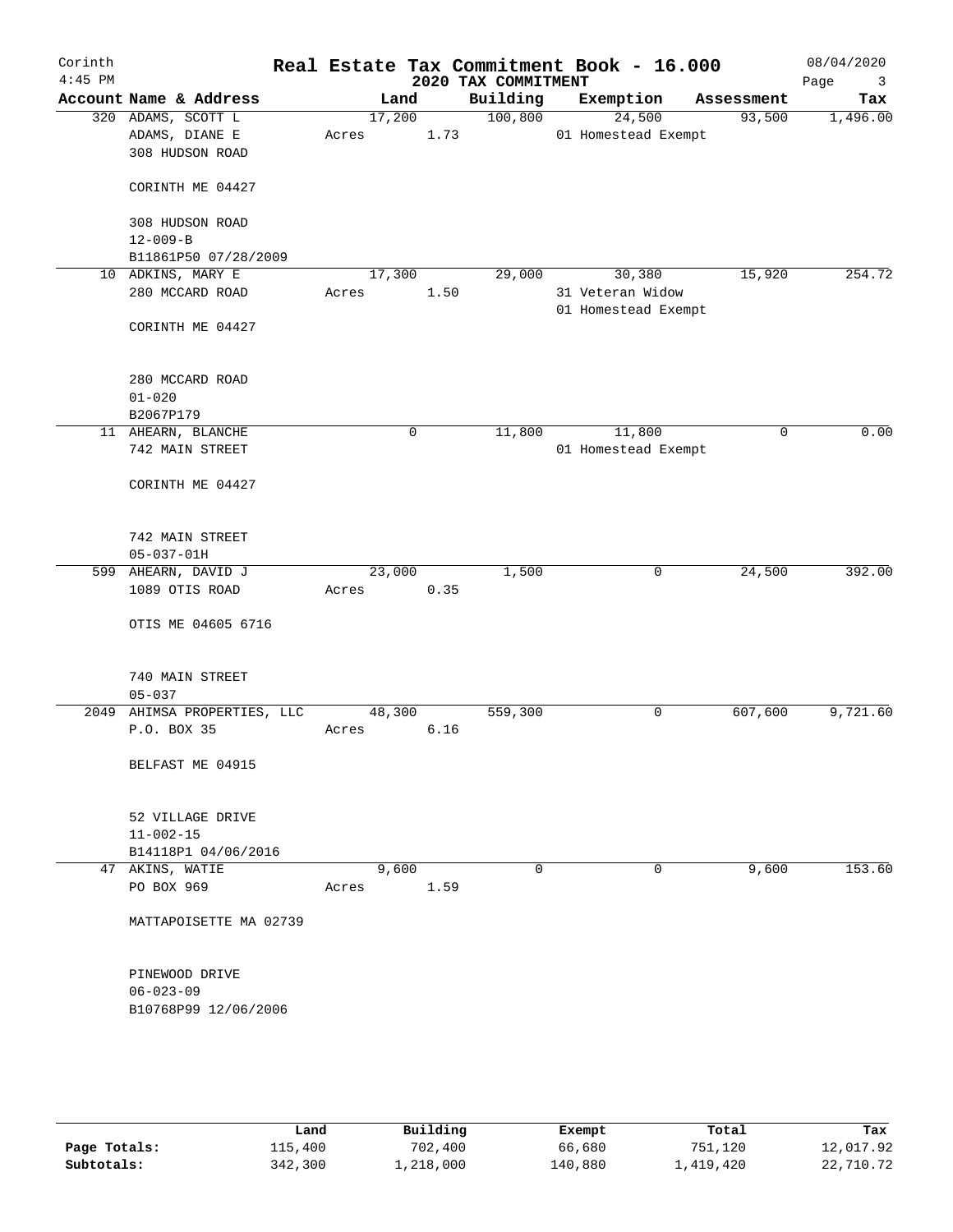| Corinth<br>$4:45$ PM |                                            |        |       | 2020 TAX COMMITMENT | Real Estate Tax Commitment Book - 16.000 |            | 08/04/2020<br>Page<br>4 |
|----------------------|--------------------------------------------|--------|-------|---------------------|------------------------------------------|------------|-------------------------|
|                      | Account Name & Address                     |        | Land  | Building            | Exemption                                | Assessment | Tax                     |
|                      | 45 AKINS, WATIE                            | 9,700  |       | $\mathbf 0$         | $\mathbf 0$                              | 9,700      | 155.20                  |
|                      | PO BOX 969                                 | Acres  | 1.62  |                     |                                          |            |                         |
|                      | MATTAPOISETTE MA 02739                     |        |       |                     |                                          |            |                         |
|                      |                                            |        |       |                     |                                          |            |                         |
|                      | PINEWOOD DRIVE                             |        |       |                     |                                          |            |                         |
|                      | $06 - 023 - 07$                            |        |       |                     |                                          |            |                         |
|                      | B10768P99 12/06/2006<br>48 AKINS, WATIE J  | 43,700 |       | 0                   | 0                                        | 43,700     | 699.20                  |
|                      | PO BOX 969                                 | Acres  | 96.59 |                     |                                          |            |                         |
|                      |                                            |        |       |                     |                                          |            |                         |
|                      | MATTAPOISETTE MA 02739                     |        |       |                     |                                          |            |                         |
|                      | PINEWOOD DRIVE                             |        |       |                     |                                          |            |                         |
|                      | $06 - 023$                                 |        |       |                     |                                          |            |                         |
|                      | B8748P188                                  |        |       |                     |                                          |            |                         |
|                      | 15 ALBERT, MICHAEL & SUSAN                 | 18,100 |       | $\mathbf 0$         | $\mathsf{O}$                             | 18,100     | 289.60                  |
|                      | CROZIER, RALPH & ELY                       | Acres  | 28.00 |                     |                                          |            |                         |
|                      | 612 FOSTERTOWN ROAD                        |        |       |                     |                                          |            |                         |
|                      | WALLKILL NY 12589                          |        |       |                     |                                          |            |                         |
|                      | CHARLESTON TOWN LINE                       |        |       |                     |                                          |            |                         |
|                      | $10 - 026$                                 |        |       |                     |                                          |            |                         |
|                      | B3559P129                                  |        |       |                     |                                          |            |                         |
|                      | 17 ALBERTS, MARGIE A                       | 25,200 |       | 47,400              | 24,500                                   | 48,100     | 769.60                  |
|                      | 47 GRANT ROAD                              | Acres  | 10.70 |                     | 01 Homestead Exempt                      |            |                         |
|                      | CORINTH ME 04427                           |        |       |                     |                                          |            |                         |
|                      | 47 GRANT ROAD                              |        |       |                     |                                          |            |                         |
|                      | $05 - 021 - A$                             |        |       |                     |                                          |            |                         |
|                      | B4444P89                                   |        |       |                     |                                          |            |                         |
|                      | 2060 ALBRIGHT, CARLA                       |        | 0     | 21,200              | 21,200                                   | 0          | 0.00                    |
|                      | 462 BLACK ROAD                             |        |       |                     | 01 Homestead Exempt                      |            |                         |
|                      | CORINTH ME 04427                           |        |       |                     |                                          |            |                         |
|                      |                                            |        |       |                     |                                          |            |                         |
|                      | 462 BLACK RD                               |        |       |                     |                                          |            |                         |
|                      | $02 - 031 - 01H$                           |        |       |                     |                                          |            |                         |
|                      | 302 ALDINGER, JOHN G                       | 19,500 |       | $\mathbf 0$         | 0                                        | 19,500     | 312.00                  |
|                      | ALDINGER, LAURABELLE A<br>1720 NORTH COURT | Acres  | 3.30  |                     |                                          |            |                         |
|                      | EUSTIS FL 32726                            |        |       |                     |                                          |            |                         |
|                      | 477 TATE ROAD                              |        |       |                     |                                          |            |                         |
|                      | $06 - 022$                                 |        |       |                     |                                          |            |                         |
|                      | B4096P350                                  |        |       |                     |                                          |            |                         |
|                      |                                            |        |       |                     |                                          |            |                         |
|                      |                                            |        |       |                     |                                          |            |                         |

|              | Land    | Building  | Exempt  | Total     | Tax       |
|--------------|---------|-----------|---------|-----------|-----------|
| Page Totals: | 116,200 | 68,600    | 45,700  | 139,100   | 2,225.60  |
| Subtotals:   | 458,500 | 1,286,600 | 186,580 | 1,558,520 | 24,936.32 |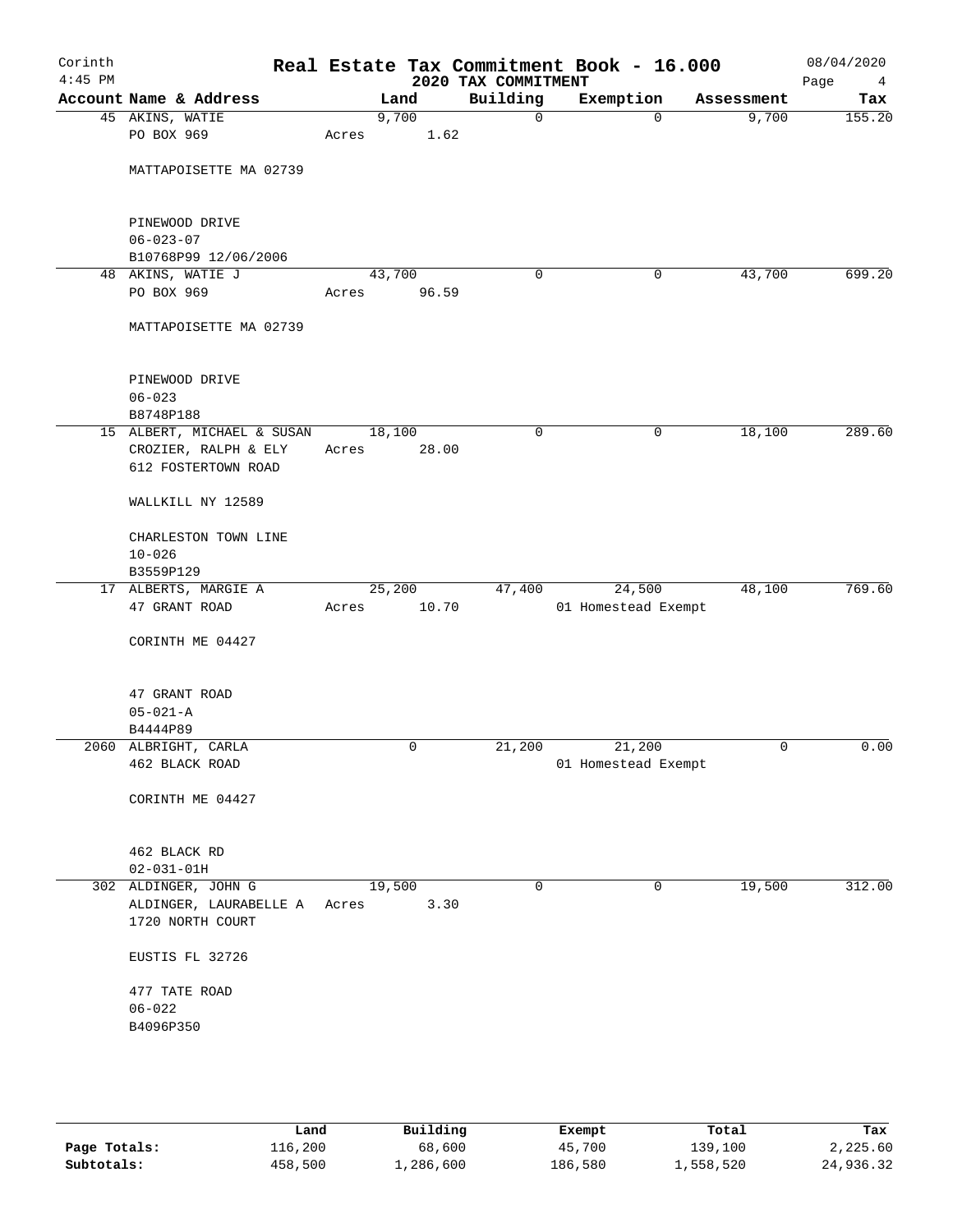| Corinth      |                                                                       |         |       |                |                     | Real Estate Tax Commitment Book - 16.000 |                      | 08/04/2020    |
|--------------|-----------------------------------------------------------------------|---------|-------|----------------|---------------------|------------------------------------------|----------------------|---------------|
| $4:45$ PM    |                                                                       |         |       |                | 2020 TAX COMMITMENT |                                          |                      | Page<br>5     |
|              | Account Name & Address<br>1541 ALEXANDER, DEANNA                      |         |       | Land<br>0      | Building<br>44,300  | Exemption<br>24,500                      | Assessment<br>19,800 | Tax<br>316.80 |
|              | 523 LEDGE HILL ROAD                                                   |         |       |                |                     | 01 Homestead Exempt                      |                      |               |
|              | CORINTH ME 04427                                                      |         |       |                |                     |                                          |                      |               |
|              | 523 LEDGE HILL ROAD<br>$01 - 040 - 03H$                               |         |       |                |                     |                                          |                      |               |
|              | 18 ALEXANDER, LYNN A                                                  |         |       | 34, 100        | 51,500              | 24,500                                   | 61,100               | 977.60        |
|              | LOWELL, ALEXI-LAN &<br>SEUMAS & CEILIDH<br>JEANNINE<br>143 BLACK ROAD |         | Acres | 41.00          |                     | 01 Homestead Exempt                      |                      |               |
|              | CORINTH ME 04427                                                      |         |       |                |                     |                                          |                      |               |
|              | 143 BLACK RD<br>$05 - 009 - A$                                        |         |       |                |                     |                                          |                      |               |
|              | B13556P192 06/11/2014                                                 |         |       |                |                     |                                          |                      |               |
|              | 852 ALEXANDER, LYNN A                                                 |         |       | 15,600         | 0                   | 0                                        | 15,600               | 249.60        |
|              | LOWELL, ALEXI-LAN &<br>SEUMAS & CEILIDH<br>JEANNINE<br>143 BLACK ROAD |         | Acres | 9.00           |                     |                                          |                      |               |
|              | CORINTH ME 04427                                                      |         |       |                |                     |                                          |                      |               |
|              |                                                                       |         |       |                |                     |                                          |                      |               |
|              | BLACK RD                                                              |         |       |                |                     |                                          |                      |               |
|              | $05 - 010$<br>B13556P192 06/11/2014                                   |         |       |                |                     |                                          |                      |               |
|              | 853 ALEXANDER, LYNN A                                                 |         |       | 11,600         | $\Omega$            | 0                                        | 11,600               | 185.60        |
|              | LOWELL, ALEXI-LAN &<br>SEUMAS & CEILIDH<br>JEANNINE<br>143 BLACK ROAD |         | Acres | 3.00           |                     |                                          |                      |               |
|              |                                                                       |         |       |                |                     |                                          |                      |               |
|              | CORINTH ME 04427                                                      |         |       |                |                     |                                          |                      |               |
|              | BLACK RD                                                              |         |       |                |                     |                                          |                      |               |
|              | $05 - 011$                                                            |         |       |                |                     |                                          |                      |               |
|              | B13556P192 06/11/2014                                                 |         |       |                |                     |                                          |                      |               |
| 564          | ALLARD, DENNIS<br>ALLARD, JOYCE M<br>99 STETSON ROAD EAST             |         | Acres | 16,700<br>1.00 | 2,500               | 0                                        | 19,200               | 307.20        |
|              | LEVANT ME 04456                                                       |         |       |                |                     |                                          |                      |               |
|              | 346 MCCARD ROAD                                                       |         |       |                |                     |                                          |                      |               |
|              | $01 - 017 - B$                                                        |         |       |                |                     |                                          |                      |               |
|              | B6920P145 12/22/1998                                                  |         |       |                |                     |                                          |                      |               |
| 1959         | ALLARD, KYLE T                                                        |         |       | 27,400         | 27,100              |                                          | 54,500<br>0          | 872.00        |
|              | ALLARD, AMANDA                                                        |         | Acres | 18.15          |                     |                                          |                      |               |
|              | 239 CLARK ROAD                                                        |         |       |                |                     |                                          |                      |               |
|              | KENDUSKEAG ME 04450                                                   |         |       |                |                     |                                          |                      |               |
|              | 693 MUDGETT ROAD                                                      |         |       |                |                     |                                          |                      |               |
|              | $02 - 008 - 01$                                                       |         |       |                |                     |                                          |                      |               |
|              | B14678P187 11/27/2017                                                 |         |       |                |                     |                                          |                      |               |
|              |                                                                       | Land    |       | Building       |                     | Exempt                                   | Total                | Tax           |
| Page Totals: |                                                                       | 105,400 |       | 125,400        |                     | 49,000                                   | 181,800              | 2,908.80      |
| Subtotals:   |                                                                       | 563,900 |       | 1,412,000      |                     | 235,580                                  | 1,740,320            | 27,845.12     |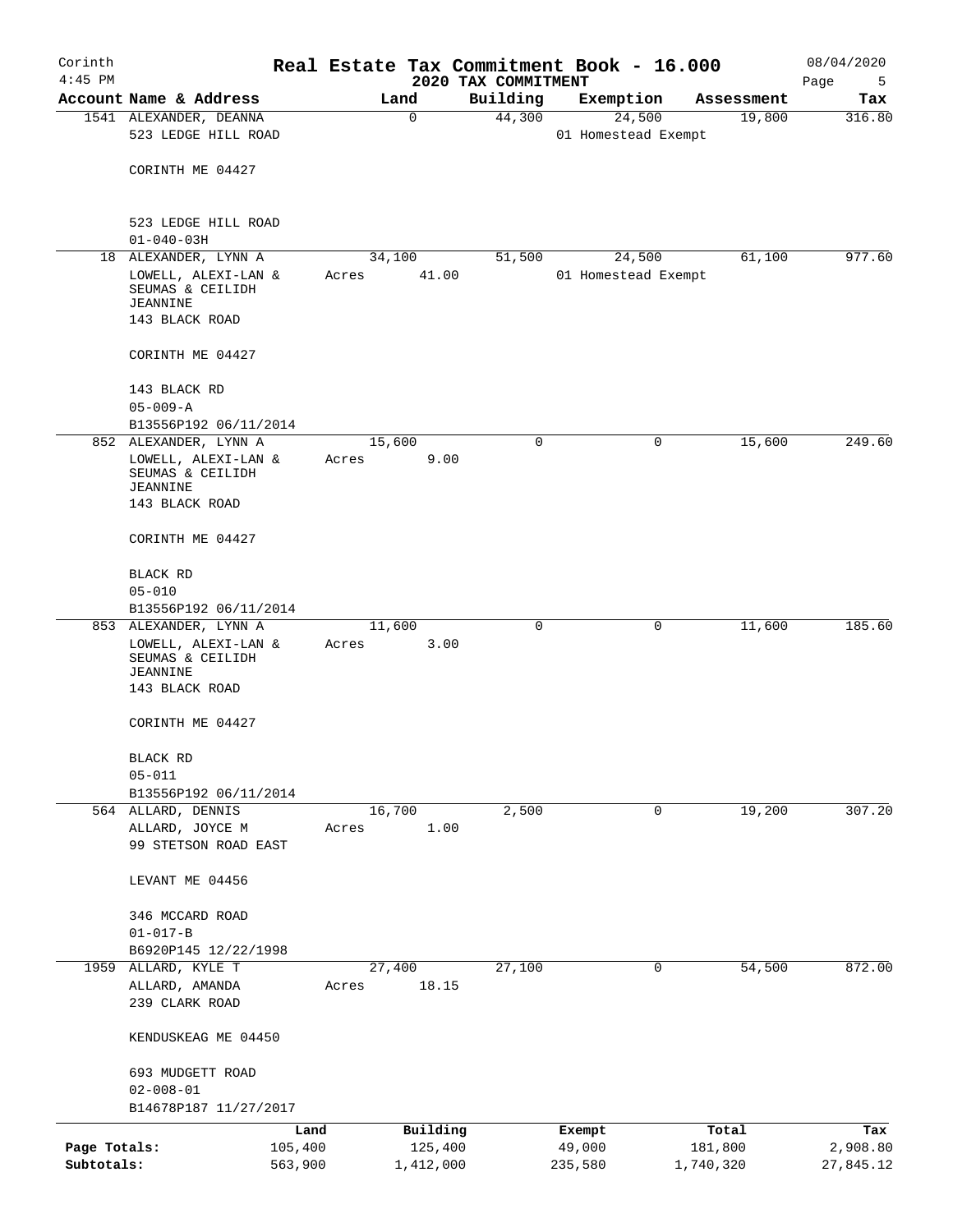| Corinth      |                                                                         |         |       |        |           |                                 | Real Estate Tax Commitment Book - 16.000 |           |            | 08/04/2020       |
|--------------|-------------------------------------------------------------------------|---------|-------|--------|-----------|---------------------------------|------------------------------------------|-----------|------------|------------------|
| $4:45$ PM    | Account Name & Address                                                  |         |       | Land   |           | 2020 TAX COMMITMENT<br>Building | Exemption                                |           | Assessment | Page<br>6<br>Tax |
|              | 22 ALLEN, JAMES C                                                       |         |       | 14,100 |           | 55,600                          |                                          | $\Omega$  | 69,700     | 1,115.20         |
|              | 78 EXETER ROAD                                                          |         | Acres |        | 0.50      |                                 |                                          |           |            |                  |
|              | CORINTH ME 04427                                                        |         |       |        |           |                                 |                                          |           |            |                  |
|              | 78 EXETER ROAD<br>$14 - 007$                                            |         |       |        |           |                                 |                                          |           |            |                  |
|              | B12444P231 04/05/2011                                                   |         |       |        |           |                                 |                                          |           |            |                  |
|              | 1910 ALLEN, JOHN                                                        |         |       | 10,900 |           | $\Omega$                        |                                          | 0         | 10,900     | 174.40           |
|              | ALLEN, SUE<br>44 WHITE SCHOOLHOUSE<br><b>ROAD</b>                       |         | Acres |        | 1.03      |                                 |                                          |           |            |                  |
|              | CORINTH ME 04427                                                        |         |       |        |           |                                 |                                          |           |            |                  |
|              | 23 BRUCE RD<br>$08 - 012 - 27$                                          |         |       |        |           |                                 |                                          |           |            |                  |
|              | B14997P43 10/25/2018                                                    |         |       |        |           |                                 |                                          |           |            |                  |
|              | 1461 ALLEN, JOHN W                                                      |         |       | 24,300 |           | 219,600                         | 24,500                                   |           | 219,400    | 3,510.40         |
|              | ALLEN, SUE A<br>44 WHITE SCHOOLHOUSE<br><b>ROAD</b>                     |         | Acres |        | 5.93      |                                 | 01 Homestead Exempt                      |           |            |                  |
|              | CORINTH ME 04427                                                        |         |       |        |           |                                 |                                          |           |            |                  |
|              | 44 WHITE SCHOOLHOUSE<br>$08 - 024$                                      |         |       |        |           |                                 |                                          |           |            |                  |
|              | B8554P46                                                                |         |       |        |           |                                 |                                          |           |            |                  |
|              | 751 ALLEN, RICHARD                                                      |         |       | 16,700 |           | 9,500                           |                                          | 0         | 26,200     | 419.20           |
|              | 72 EXETER ROAD                                                          |         | Acres |        | 1.00      |                                 |                                          |           |            |                  |
|              | CORINTH ME 04427                                                        |         |       |        |           |                                 |                                          |           |            |                  |
|              | 256 WHITE SCHOOLHOUSE                                                   |         |       |        |           |                                 |                                          |           |            |                  |
|              | $08 - 030 - A$<br>B13862P301 06/02/2015                                 |         |       |        |           |                                 |                                          |           |            |                  |
| 796          | ALLEN, RICHARD                                                          |         |       | 10,600 |           | 93,000                          | 24,500                                   |           | 79,100     | 1,265.60         |
|              | ALLEN, CYNTHIA<br>72 EXETER ROAD                                        |         | Acres |        | 0.50      |                                 | 01 Homestead Exempt                      |           |            |                  |
|              | CORINTH ME 04427                                                        |         |       |        |           |                                 |                                          |           |            |                  |
|              | 72 EXETER ROAD<br>$14 - 005$                                            |         |       |        |           |                                 |                                          |           |            |                  |
|              | B13663P310 10/02/2014                                                   |         |       |        |           |                                 |                                          |           |            |                  |
|              | 1949 ALZERRECA, ROBIN K<br>ALZERRECA, FREDERICO R. Acres<br>JR.& JAY C. |         |       | 63,800 | 48.00     | 109,500                         | 24,500<br>01 Homestead Exempt            |           | 148,800    | 2,380.80         |
|              | 280 GRANT RD                                                            |         |       |        |           |                                 |                                          |           |            |                  |
|              | CORINTH ME 04427                                                        |         |       |        |           |                                 |                                          |           |            |                  |
|              | 280 GRANT ROAD<br>$05 - 017 - 05$<br>B11447P153 06/18/2008              |         |       |        |           |                                 |                                          |           |            |                  |
|              |                                                                         | Land    |       |        | Building  |                                 | Exempt                                   |           | Total      | Tax              |
| Page Totals: |                                                                         | 140,400 |       |        | 487,200   |                                 | 73,500                                   |           | 554,100    | 8,865.60         |
| Subtotals:   |                                                                         | 704,300 |       |        | 1,899,200 |                                 | 309,080                                  | 2,294,420 |            | 36,710.72        |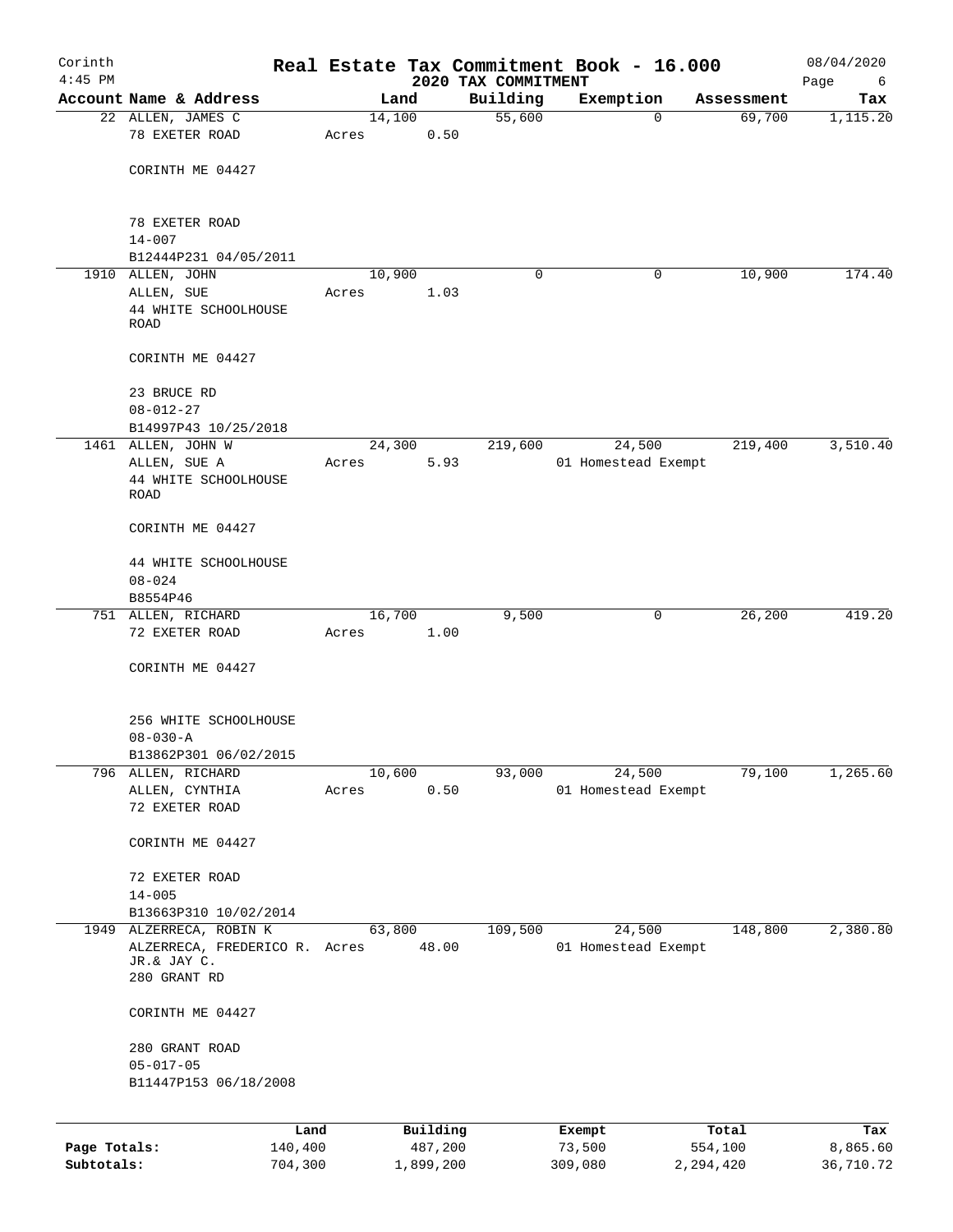| Corinth<br>$4:45$ PM |                                                    |       |                | 2020 TAX COMMITMENT | Real Estate Tax Commitment Book - 16.000 |            | 08/04/2020<br>Page<br>7 |
|----------------------|----------------------------------------------------|-------|----------------|---------------------|------------------------------------------|------------|-------------------------|
|                      | Account Name & Address                             |       | Land           | Building            | Exemption                                | Assessment | Tax                     |
|                      | 1700 ALZERRECA, ROBIN K<br>280 GRANT RD            |       | $\mathbf 0$    | 1,500               | 0                                        | 1,500      | $\overline{24.00}$      |
|                      | CORINTH ME 04427                                   |       |                |                     |                                          |            |                         |
|                      |                                                    |       |                |                     |                                          |            |                         |
|                      | 266 GRANT ROAD<br>$05 - 017 - 05H$                 |       |                |                     |                                          |            |                         |
|                      | BCFF 15432P159 02/03/2020 BMD 15243P162 07/03/2019 |       |                |                     |                                          |            |                         |
|                      | 886 AMARAL, BRIAN                                  |       | 27,700         | 65,200              | 24,500                                   | 68,400     | 1,094.40                |
|                      | 278 TATE ROAD                                      | Acres | 10.00          |                     | 01 Homestead Exempt                      |            |                         |
|                      | CORINTH ME 04427                                   |       |                |                     |                                          |            |                         |
|                      | 278 TATE ROAD                                      |       |                |                     |                                          |            |                         |
|                      | $09 - 014 - 02$                                    |       |                |                     |                                          |            |                         |
|                      | B14754P163 02/28/2018                              |       |                |                     |                                          |            |                         |
|                      | 1634 AMARAL, EDUARDO                               |       | 0              | 15,600              | 15,600                                   | 0          | 0.00                    |
|                      | 344 MAIN STREET LOT #31                            |       |                |                     | 01 Homestead Exempt                      |            |                         |
|                      | CORINTH ME 04427                                   |       |                |                     |                                          |            |                         |
|                      | 344 MAIN STREET LOT 31                             |       |                |                     |                                          |            |                         |
|                      | $08 - 003 - 31H$                                   |       |                |                     |                                          |            |                         |
|                      | 26 AMERICAN LEGION POST<br>115                     |       | 3,600          | 24,800              | 0                                        | 28,400     | 454.40                  |
|                      | C/O STEPHEN CHAMBERS                               |       |                |                     |                                          |            |                         |
|                      | 430 MAIN STREET                                    |       |                |                     |                                          |            |                         |
|                      | CORINTH ME 04427                                   |       |                |                     |                                          |            |                         |
|                      |                                                    |       |                |                     |                                          |            |                         |
|                      | 23 EXETER ROAD                                     |       |                |                     |                                          |            |                         |
|                      | $15 - 015$                                         |       |                |                     |                                          |            |                         |
| 118                  | AMES LIVING TRUST                                  |       | 19,700         | 204,300             | 24,500                                   | 199,500    | 3,192.00                |
|                      | AMES, RICKIE L. &                                  | Acres | 3.49           |                     | 01 Homestead Exempt                      |            |                         |
|                      | ALISHA M. TRUSTEES                                 |       |                |                     |                                          |            |                         |
|                      | 372 BEANS MILL ROAD                                |       |                |                     |                                          |            |                         |
|                      | CORINTH ME 04427                                   |       |                |                     |                                          |            |                         |
|                      | 372 BEANS MILL RD                                  |       |                |                     |                                          |            |                         |
|                      | $04 - 019 - 01$                                    |       |                |                     |                                          |            |                         |
|                      | B12839P105 06/06/2012                              |       |                |                     |                                          |            |                         |
|                      | 1023 AMOLING, JOANNA<br>687 TATE RD                | Acres | 16,700<br>1.00 | 93,500              | 24,500<br>01 Homestead Exempt            | 85,700     | 1,371.20                |
|                      | CORINTH ME 04427                                   |       |                |                     |                                          |            |                         |
|                      | 687 TATE ROAD                                      |       |                |                     |                                          |            |                         |
|                      | $06 - 012 - A$                                     |       |                |                     |                                          |            |                         |
|                      | B13748P116 01/15/2015                              |       |                |                     |                                          |            |                         |
|                      |                                                    |       |                |                     |                                          |            |                         |
|                      |                                                    |       |                |                     |                                          |            |                         |

|              | Land    | Building  | Exempt  | Total     | Tax       |
|--------------|---------|-----------|---------|-----------|-----------|
| Page Totals: | 67,700  | 404,900   | 89,100  | 383,500   | 6.136.00  |
| Subtotals:   | 772,000 | 2,304,100 | 398,180 | 2,677,920 | 42,846.72 |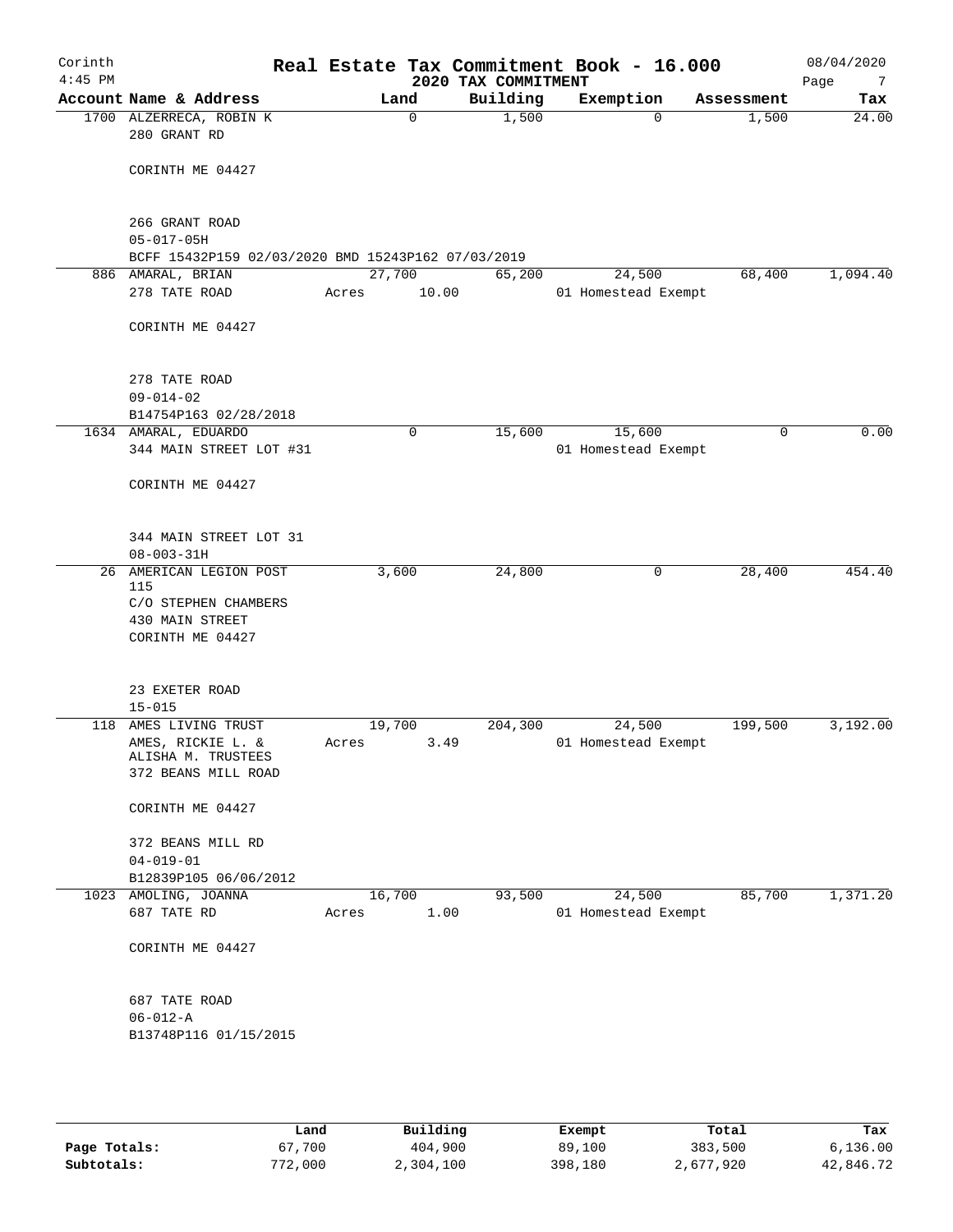| Corinth<br>$4:45$ PM |                                                                                   |                 |       | 2020 TAX COMMITMENT | Real Estate Tax Commitment Book - 16.000 |            | 08/04/2020<br>Page<br>- 8 |
|----------------------|-----------------------------------------------------------------------------------|-----------------|-------|---------------------|------------------------------------------|------------|---------------------------|
|                      | Account Name & Address                                                            | Land            |       | Building            | Exemption                                | Assessment | Tax                       |
|                      | 29 ANDERSON, ARTHUR DUVAL<br>ANDERSON, KENNETH<br>WALTER<br>2918 HURLEY POND ROAD | 28,400<br>Acres | 9.15  | 77,900              | 0                                        | 106,300    | 1,700.80                  |
|                      | WALL NJ 07719                                                                     |                 |       |                     |                                          |            |                           |
|                      | 375 MAIN STREET                                                                   |                 |       |                     |                                          |            |                           |
|                      | $08 - 005 - A$                                                                    |                 |       |                     |                                          |            |                           |
|                      | B13569P252 06/24/2014                                                             |                 |       |                     |                                          |            |                           |
|                      | 1196 ANDERSON, JAMES R<br>7 HI VIEW LANE                                          | 15,400<br>Acres | 1.00  | 107,800             | 0                                        | 123,200    | 1,971.20                  |
|                      | CORINTH ME 04427                                                                  |                 |       |                     |                                          |            |                           |
|                      | 7 HI VIEW LANE                                                                    |                 |       |                     |                                          |            |                           |
|                      | $04 - 019 - 03$                                                                   |                 |       |                     |                                          |            |                           |
|                      | B14671P66 11/15/2017                                                              | 20,300          |       | 120,000             |                                          |            | 1,852.80                  |
|                      | 1785 ANDERSON, LEON S<br>ANDERSON, JUDITH M<br>65 BRADBURY DR                     | Acres           | 3.50  |                     | 24,500<br>01 Homestead Exempt            | 115,800    |                           |
|                      | CORINTH ME 04427                                                                  |                 |       |                     |                                          |            |                           |
|                      | 65 BRADBURY DR                                                                    |                 |       |                     |                                          |            |                           |
|                      | $08 - 012 - 07 - C$                                                               |                 |       |                     |                                          |            |                           |
|                      | B8925P90                                                                          |                 |       |                     |                                          |            |                           |
|                      | 31 ANDREWS, ERNEST E<br>561 HUDSON ROAD                                           | 17,100<br>Acres | 2.28  | 0                   | 0                                        | 17,100     | 273.60                    |
|                      | CORINTH ME 04427                                                                  |                 |       |                     |                                          |            |                           |
|                      | 557 HUDSON ROAD<br>$09 - 029$                                                     |                 |       |                     |                                          |            |                           |
|                      | B4921P176 10/07/1991                                                              |                 |       |                     |                                          |            |                           |
|                      | 32 ANDREWS, ERNEST E                                                              | 27,800          |       | 12,800              | 30,380                                   | 10,220     | 163.52                    |
|                      | 561 HUDSON ROAD<br>CORINTH ME 04427                                               | Acres           | 11.00 |                     | 22 Veteran<br>01 Homestead Exempt        |            |                           |
|                      | 561 HUDSON ROAD<br>$09 - 029 - B$                                                 |                 |       |                     |                                          |            |                           |
|                      | B4292P93 08/22/1988                                                               |                 |       |                     |                                          |            |                           |
|                      | 1837 ANDREWS, RITA M                                                              | 18,100          |       | 122,200             | 24,500                                   | 115,800    | 1,852.80                  |
|                      | 76 BRADBURY DR                                                                    | Acres           | 1.13  |                     | 01 Homestead Exempt                      |            |                           |
|                      | CORINTH ME 04427                                                                  |                 |       |                     |                                          |            |                           |
|                      | 76 BRADBURY DR<br>$08 - 012 - 14$<br>B13608P25 07/31/2014                         |                 |       |                     |                                          |            |                           |
|                      |                                                                                   |                 |       |                     |                                          |            |                           |

|              | Land    | Building  | Exempt  | Total     | Tax       |
|--------------|---------|-----------|---------|-----------|-----------|
| Page Totals: | 127,100 | 440,700   | 79,380  | 488,420   | 7,814.72  |
| Subtotals:   | 899,100 | 2,744,800 | 477,560 | 3,166,340 | 50,661.44 |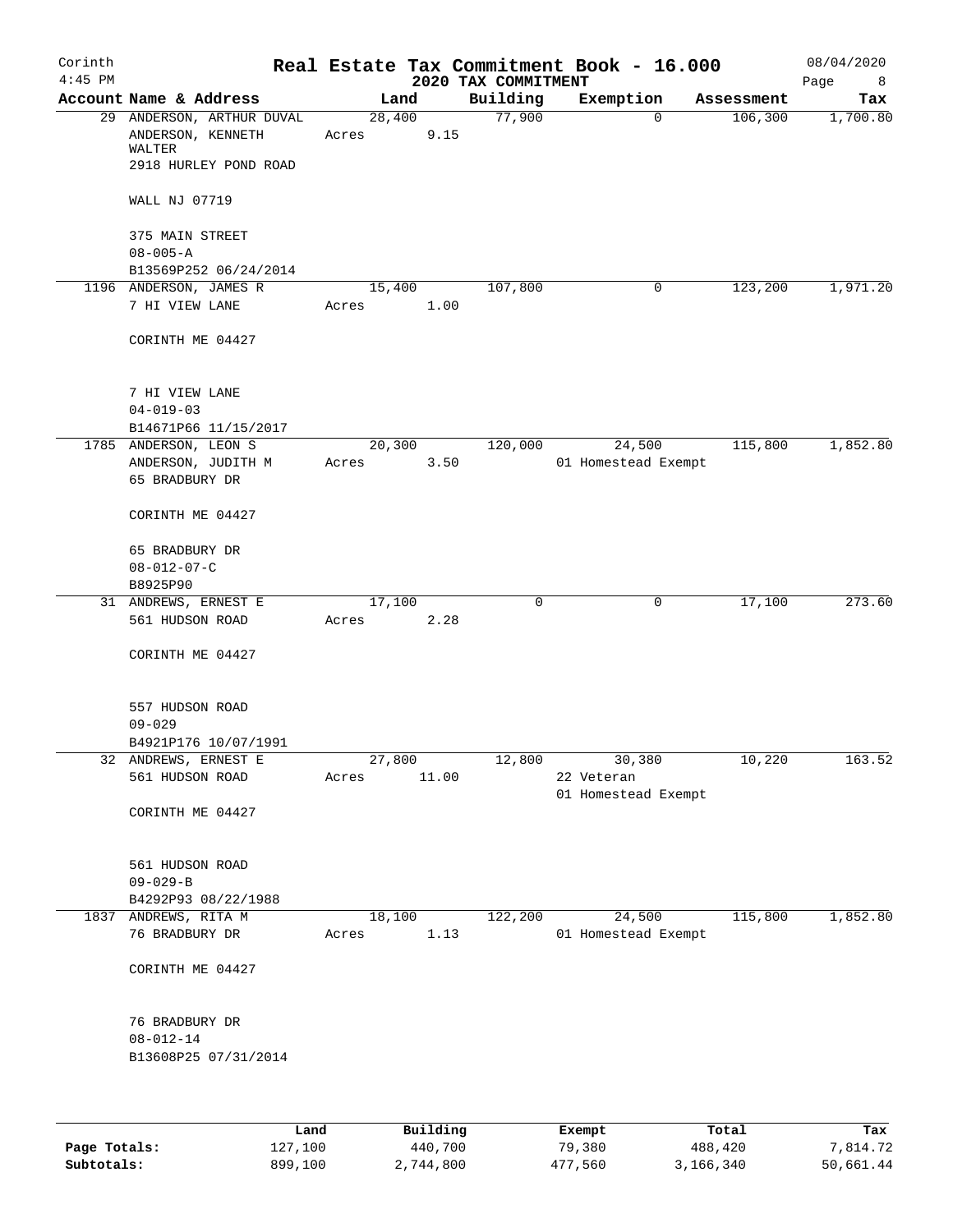| Corinth<br>$4:45$ PM |                                                                       |                        | 2020 TAX COMMITMENT | Real Estate Tax Commitment Book - 16.000 |             | 08/04/2020<br>Page<br>- 9 |
|----------------------|-----------------------------------------------------------------------|------------------------|---------------------|------------------------------------------|-------------|---------------------------|
|                      | Account Name & Address                                                | Land                   | Building            | Exemption                                | Assessment  | Tax                       |
|                      | 1734 ANNETT, RUSSELL A<br>656 BLACK ROAD                              | $\Omega$               | 19,900              | 19,900<br>01 Homestead Exempt            | $\mathbf 0$ | 0.00                      |
|                      | CORINTH ME 04427                                                      |                        |                     |                                          |             |                           |
|                      | 656 BLACK RD                                                          |                        |                     |                                          |             |                           |
|                      | $02 - 038 - 03H$                                                      |                        |                     |                                          |             |                           |
|                      | 560 ANTOMMARCHI, LOIS F<br>PO BOX 880727                              | 7,100<br>0.78<br>Acres | $\mathbf 0$         | 0                                        | 7,100       | 113.60                    |
|                      | PORT ST LUCIE FL 34988                                                |                        |                     |                                          |             |                           |
|                      | EXETER ROAD<br>$07 - 043 - 12$                                        |                        |                     |                                          |             |                           |
|                      | B10482P107 06/09/2006                                                 |                        |                     |                                          |             |                           |
|                      | 659 ANTWORTH, SUE ANN                                                 | 28,800                 | 66,300              | 24,500                                   | 70,600      | 1,129.60                  |
|                      | 593 EXETER ROAD                                                       | 10.84<br>Acres         |                     | 01 Homestead Exempt                      |             |                           |
|                      | CORINTH ME 04427                                                      |                        |                     |                                          |             |                           |
|                      | 593 EXETER ROAD<br>$07 - 001 - 02$                                    |                        |                     |                                          |             |                           |
|                      | B14487P272 05/15/2017                                                 |                        |                     |                                          |             |                           |
|                      | 35 ARCHER, ELIZABETH A                                                | 25,600                 | 107,700             | 24,500                                   | 108,800     | 1,740.80                  |
|                      | P.O. BOX 313                                                          | 8.29<br>Acres          |                     | 01 Homestead Exempt                      |             |                           |
|                      | CORINTH ME 04427                                                      |                        |                     |                                          |             |                           |
|                      | 37 BROOKSIDE LN                                                       |                        |                     |                                          |             |                           |
|                      | $04 - 036 - E$<br>B6109P316                                           |                        |                     |                                          |             |                           |
|                      | 1554 AREL, MICHAEL                                                    | 0                      | 26,300              | 24,500                                   | 1,800       | 28.80                     |
|                      | AREL, SALLY                                                           |                        |                     | 01 Homestead Exempt                      |             |                           |
|                      | 1215 MAIN STREET                                                      |                        |                     |                                          |             |                           |
|                      | CORINTH ME 04427                                                      |                        |                     |                                          |             |                           |
|                      | 1215 MAIN STREET                                                      |                        |                     |                                          |             |                           |
|                      | $03 - 022 - A - 01H$                                                  |                        |                     |                                          |             |                           |
|                      | 1966 ARMSTRONG, KENDALL                                               | 27,300                 | 198,300             | 0                                        | 225,600     | 3,609.60                  |
|                      | PO BOX 54                                                             | 18.00<br>Acres         |                     |                                          |             |                           |
|                      | CORINTH ME 04427                                                      |                        |                     |                                          |             |                           |
|                      | 108 COVERED BRIDGE RD<br>$03 - 010 - A - 02$<br>B15079P274 02/26/2019 |                        |                     |                                          |             |                           |
|                      |                                                                       |                        |                     |                                          |             |                           |

|              | Land    | Building | Exempt  | Total     | Tax       |
|--------------|---------|----------|---------|-----------|-----------|
| Page Totals: | 88,800  | 418,500  | 93,400  | 413,900   | 6,622.40  |
| Subtotals:   | 987,900 | ,163,300 | 570,960 | 3,580,240 | 57,283.84 |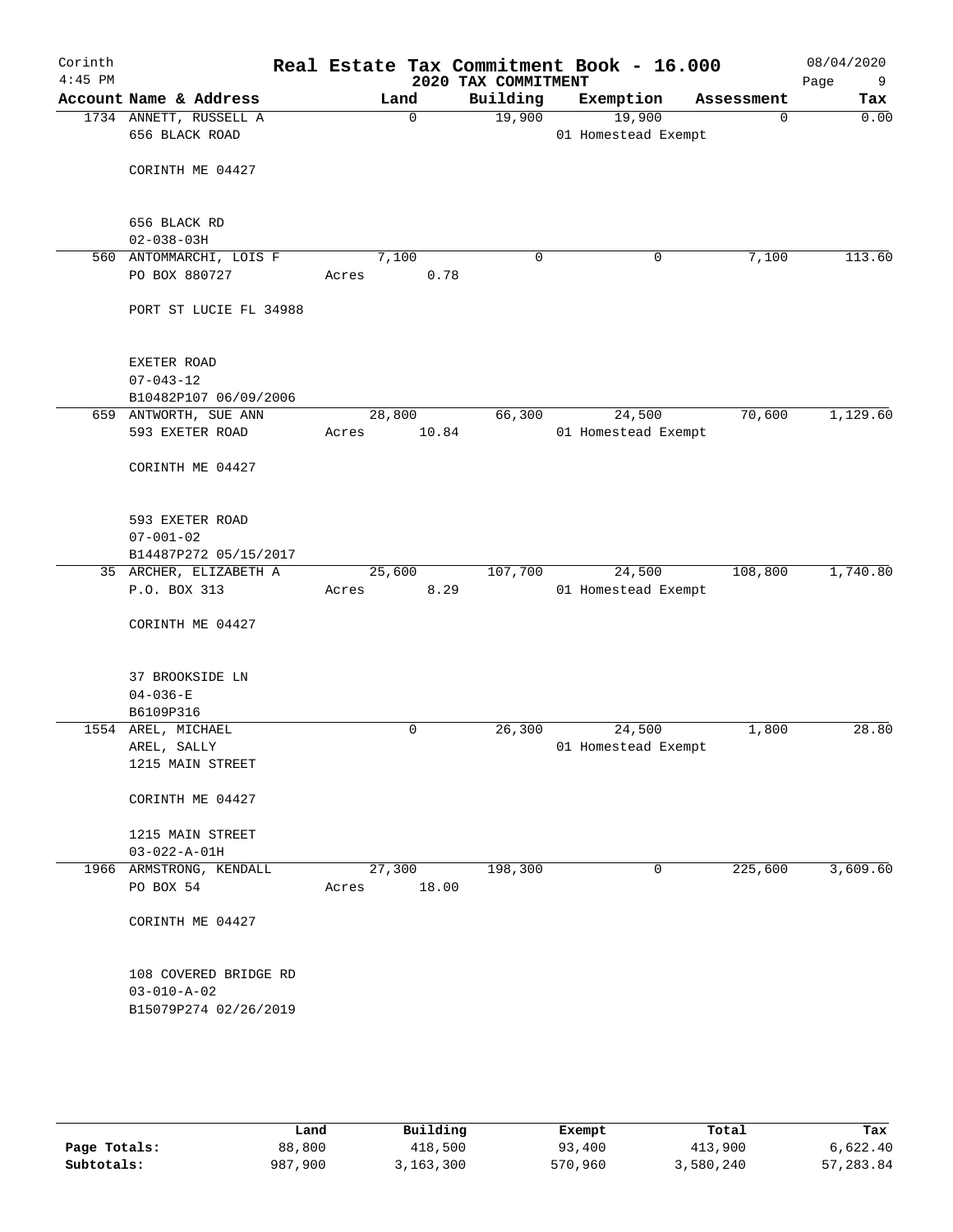| Corinth<br>$4:45$ PM |                                                                                                         |       |                 | 2020 TAX COMMITMENT | Real Estate Tax Commitment Book - 16.000 |              | 08/04/2020<br>Page<br>10 |
|----------------------|---------------------------------------------------------------------------------------------------------|-------|-----------------|---------------------|------------------------------------------|--------------|--------------------------|
|                      | Account Name & Address                                                                                  |       | Land            | Building            | Exemption                                | Assessment   | Tax                      |
|                      | 1786 ARMSTRONG, WAYNE H<br>ARMSTRONG, MARY JANE<br>PO BOX 60<br>3 HONEYWELL AVE<br>SANGERVILLE ME 04479 | Acres | 17,500<br>8.73  | $\mathbf 0$         |                                          | 0<br>17,500  | 280.00                   |
|                      | NOTCH ROAD<br>$07 - 036$                                                                                |       |                 |                     |                                          |              |                          |
|                      | B5403P195                                                                                               |       |                 |                     |                                          |              |                          |
|                      | 97 ARNOLD, NANCY M                                                                                      |       | 18,200          | 64,400              | 24,500                                   | 58,100       | 929.60                   |
|                      | 67 HUDSON ROAD<br>CORINTH ME 04427                                                                      | Acres | 1.20            |                     | 01 Homestead Exempt                      |              |                          |
|                      | 67 HUDSON ROAD<br>$08 - 002 - 02$                                                                       |       |                 |                     |                                          |              |                          |
|                      | B15454P258 02/26/2020                                                                                   |       |                 |                     |                                          |              |                          |
|                      | 1399 ARRANTS, BRYAN<br>336 WEST CORINTH ROAD<br>CORINTH ME 04427                                        | Acres | 21,500<br>4.90  | 51,700              | 24,500<br>01 Homestead Exempt            | 48,700       | 779.20                   |
|                      | 336 WEST CORINTH ROAD<br>$05 - 002$<br>B13612P121 08/08/2014                                            |       |                 |                     |                                          |              |                          |
|                      | 2037 ATKINS MEMORIAL LIBRARY                                                                            |       | 10,300          | 83,400              | 93,700                                   | 0            | 0.00                     |
|                      | ASSOCIATION                                                                                             |       |                 |                     |                                          |              |                          |
|                      | 306 GARLAND ROAD<br>CORINTH ME 04427                                                                    |       |                 |                     | 43 Municipal                             |              |                          |
|                      | 360 MAIN STREET<br>$15 - 050$<br>B3103P190 11/05/1937                                                   |       |                 |                     |                                          |              |                          |
|                      | 2016 B & T WHITNEY, LLC<br>c/o DUNKIN<br>674 MT HOPE AVE. STE 2<br>BANGOR ME 04401                      | Acres | 24,400<br>1.84  | 238,500             |                                          | 0<br>262,900 | 4,206.40                 |
|                      | 685 MAIN STREET<br>$05 - 033 - A - 01$<br>B12893P350 07/26/2012                                         |       |                 |                     |                                          |              |                          |
|                      | 2025 B L GRANT & SON, LLC<br>176 WEST CORINTH ROAD                                                      | Acres | 19,800<br>15.00 | $\Omega$            |                                          | 19,800<br>0  | 316.80                   |
|                      | CORINTH ME 04427                                                                                        |       |                 |                     |                                          |              |                          |
|                      | WEST CORINTH ROAD<br>$05 - 027 - C$<br>B14064P232 01/19/2016                                            |       |                 |                     |                                          |              |                          |
|                      | Land                                                                                                    |       | Building        |                     | Exempt                                   | Total        | Tax                      |

| Page Totals: | 111,700   | 438,000   | 142,700 | 407,000   | 6,512.00  |
|--------------|-----------|-----------|---------|-----------|-----------|
| Subtotals:   | 1,099,600 | 3,601,300 | 713,660 | 3,987,240 | 63,795.84 |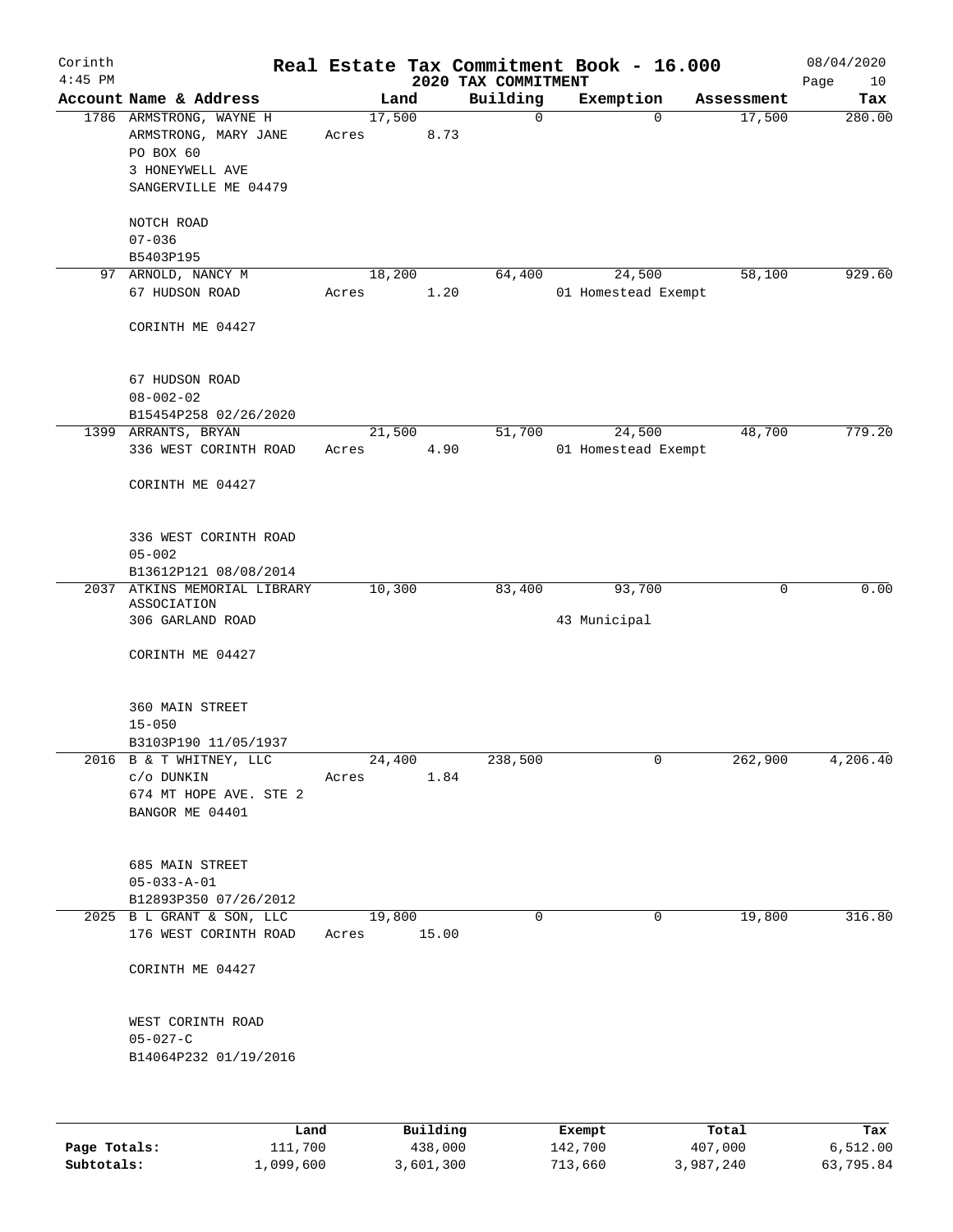| Corinth<br>$4:45$ PM |                                                    |                 |               | Real Estate Tax Commitment Book - 16.000<br>2020 TAX COMMITMENT |              |            | 08/04/2020<br>Page<br>11 |
|----------------------|----------------------------------------------------|-----------------|---------------|-----------------------------------------------------------------|--------------|------------|--------------------------|
|                      | Account Name & Address                             |                 | Land          | Building                                                        | Exemption    | Assessment | Tax                      |
|                      | 1978 B L GRANT & SON, LLC<br>176 CORINTH ROAD      | 24,400<br>Acres | 28.48         | $\mathbf 0$                                                     | 0            | 24,400     | 390.40                   |
|                      | CORINTH ME 04427                                   |                 |               |                                                                 |              |            |                          |
|                      | COUNTY RD                                          |                 |               |                                                                 |              |            |                          |
|                      | $08 - 013 - G - 01$<br>B14064P236 01/19/2016       |                 |               |                                                                 |              |            |                          |
|                      | 1893 B L GRANT & SON, LLC                          | 34,200          |               | 1,300                                                           | 0            | 35,500     | 568.00                   |
|                      | 179 WEST CORINTH ROAD                              | Acres           | 49.54         |                                                                 |              |            |                          |
|                      | CORINTH ME 04427                                   |                 |               |                                                                 |              |            |                          |
|                      | COUNTY RD                                          |                 |               |                                                                 |              |            |                          |
|                      | $08 - 013 - G$                                     |                 |               |                                                                 |              |            |                          |
|                      | B14064P232 01/19/2016                              |                 |               |                                                                 |              |            |                          |
|                      | 114 B L GRANT & SON, LLC<br>176 WEST CORINTH ROAD  | 56,200<br>Acres | 41.10         | 1,000                                                           | 0            | 57,200     | 915.20                   |
|                      | CORINTH ME 04427                                   |                 |               |                                                                 |              |            |                          |
|                      | RABBIT PATH                                        |                 |               |                                                                 |              |            |                          |
|                      | $06 - 035$                                         |                 |               |                                                                 |              |            |                          |
|                      | B14256P338 08/26/2016                              |                 |               |                                                                 |              |            |                          |
|                      | 1078 B L GRANT & SON, LLC<br>176 WEST CORINTH ROAD | 22,200<br>Acres | 25.02         | $\mathbf 0$                                                     | $\mathbf{0}$ | 22,200     | 355.20                   |
|                      | CORINTH ME 04427                                   |                 |               |                                                                 |              |            |                          |
|                      | GRANT ROAD                                         |                 |               |                                                                 |              |            |                          |
|                      | $05 - 014$                                         |                 |               |                                                                 |              |            |                          |
|                      | B14075P338 02/11/2016<br>1079 B L GRANT & SON, LLC | 23,600          |               | 0                                                               | 0            | 23,600     | 377.60                   |
|                      | 176 WEST CORINTH ROAD                              | Acres           | 26.17         |                                                                 |              |            |                          |
|                      | CORINTH ME 04427                                   |                 |               |                                                                 |              |            |                          |
|                      | GRANT ROAD                                         |                 |               |                                                                 |              |            |                          |
|                      | $05 - 015$                                         |                 |               |                                                                 |              |            |                          |
|                      | B14075P338 02/11/2016                              |                 |               |                                                                 |              |            |                          |
|                      | 629 B L GRANT & SON, LLC<br>176 WEST CORINTH ROAD  | Acres           | 3,900<br>1.03 | $\mathbf 0$                                                     | 0            | 3,900      | 62.40                    |
|                      | CORINTH ME 04427                                   |                 |               |                                                                 |              |            |                          |
|                      | GRANT ROAD N/F                                     |                 |               |                                                                 |              |            |                          |
|                      | $05 - 020 - 14$<br>B14064P232 01/19/2016           |                 |               |                                                                 |              |            |                          |
|                      |                                                    |                 |               |                                                                 |              |            |                          |

|              | Land      | Building  | Exempt  | Total     | Tax       |
|--------------|-----------|-----------|---------|-----------|-----------|
| Page Totals: | 164,500   | 2,300     |         | 166,800   | 2,668.80  |
| Subtotals:   | ⊥,264,100 | 3,603,600 | 713,660 | 4,154,040 | 66,464.64 |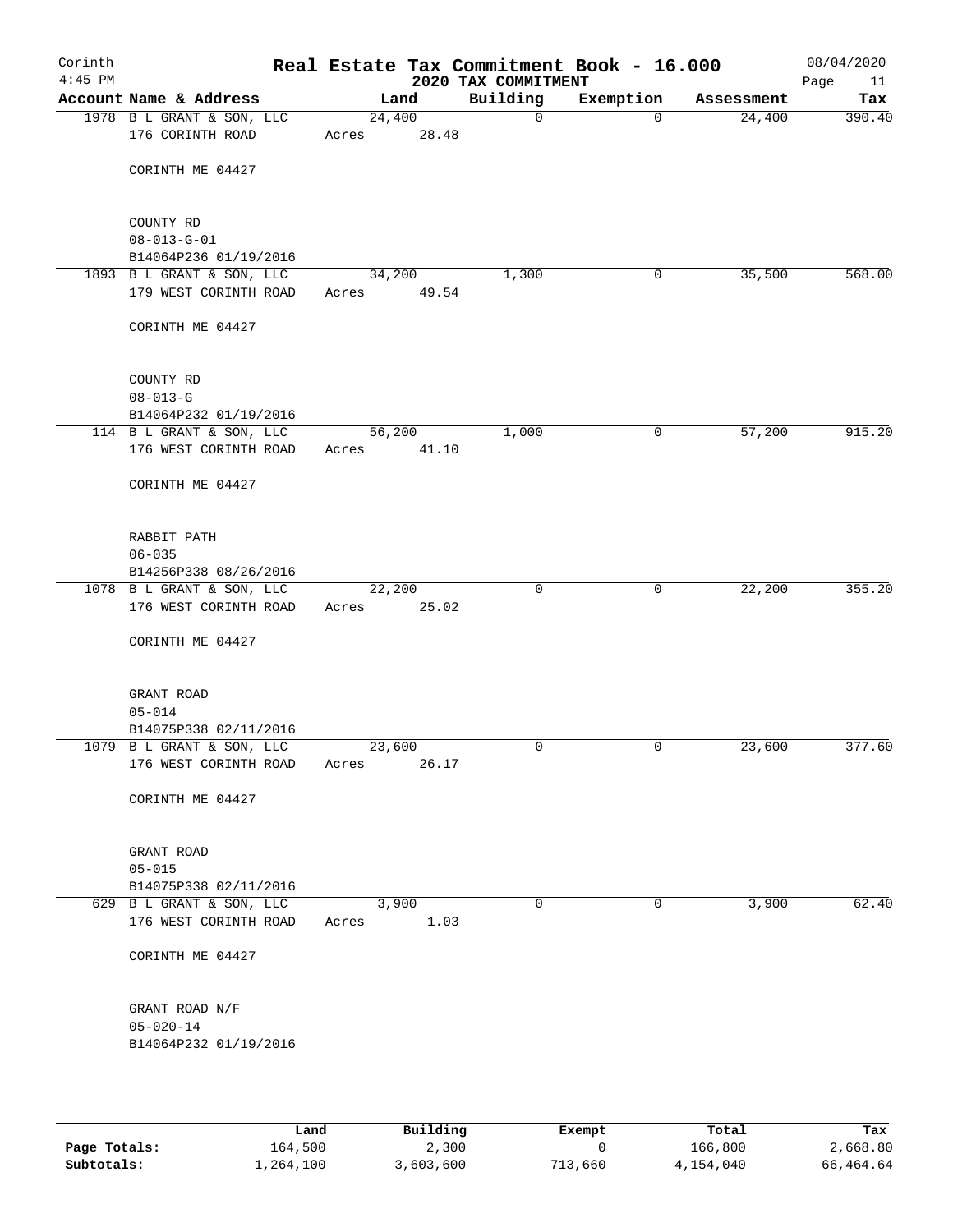| Corinth<br>$4:45$ PM |                                                   |       |       |      | Real Estate Tax Commitment Book - 16.000<br>2020 TAX COMMITMENT |             |            | 08/04/2020<br>Page<br>12 |
|----------------------|---------------------------------------------------|-------|-------|------|-----------------------------------------------------------------|-------------|------------|--------------------------|
|                      | Account Name & Address                            |       | Land  |      | Building                                                        | Exemption   | Assessment | Tax                      |
|                      | 630 B L GRANT & SON, LLC<br>176 WEST CORINTH ROAD | Acres | 9,000 | 1.03 | $\mathsf{O}$                                                    | $\Omega$    | 9,000      | 144.00                   |
|                      | CORINTH ME 04427                                  |       |       |      |                                                                 |             |            |                          |
|                      | GRANT ROAD                                        |       |       |      |                                                                 |             |            |                          |
|                      | $05 - 020 - 10$<br>B14064P232 01/19/2016          |       |       |      |                                                                 |             |            |                          |
|                      | 631 B L GRANT & SON, LLC                          |       | 9,000 |      | $\Omega$                                                        | 0           | 9,000      | 144.00                   |
|                      | 176 WEST CORINTH ROAD                             | Acres |       | 1.03 |                                                                 |             |            |                          |
|                      | CORINTH ME 04427                                  |       |       |      |                                                                 |             |            |                          |
|                      | GRANT ROAD                                        |       |       |      |                                                                 |             |            |                          |
|                      | $05 - 020 - 09$                                   |       |       |      |                                                                 |             |            |                          |
|                      | B14064P232 01/19/2016                             |       |       |      |                                                                 |             |            |                          |
|                      | 632 B L GRANT & SON, LLC<br>176 WEST CORINTH ROAD | Acres | 4,000 | 1.11 | $\mathbf 0$                                                     | 0           | 4,000      | 64.00                    |
|                      | CORINTH ME 04427                                  |       |       |      |                                                                 |             |            |                          |
|                      | GRANT ROAD N/F                                    |       |       |      |                                                                 |             |            |                          |
|                      | $05 - 020 - 12$                                   |       |       |      |                                                                 |             |            |                          |
|                      | B14064P232 01/19/2016                             |       |       |      |                                                                 |             |            |                          |
|                      | 633 B L GRANT & SON, LLC<br>176 WEST CORINTH ROAD | Acres | 3,900 | 1.06 | $\Omega$                                                        | $\mathbf 0$ | 3,900      | 62.40                    |
|                      | CORINTH ME 04427                                  |       |       |      |                                                                 |             |            |                          |
|                      | GRANT ROAD N/F                                    |       |       |      |                                                                 |             |            |                          |
|                      | $05 - 020 - 11$                                   |       |       |      |                                                                 |             |            |                          |
|                      | B14064P232 01/19/2016                             |       |       |      |                                                                 |             |            |                          |
|                      | 634 B L GRANT & SON, LLC<br>176 WEST CORINTH ROAD | Acres | 3,900 | 1.03 | 0                                                               | 0           | 3,900      | 62.40                    |
|                      | CORINTH ME 04427                                  |       |       |      |                                                                 |             |            |                          |
|                      | GRANT ROAD N/F                                    |       |       |      |                                                                 |             |            |                          |
|                      | $05 - 020 - 13$                                   |       |       |      |                                                                 |             |            |                          |
|                      | B14064P232                                        |       |       |      |                                                                 |             |            |                          |
|                      | 640 B L GRANT & SON, LLC<br>176 WEST COIRNTH ROAD | Acres | 9,500 | 1.48 | $\mathbf 0$                                                     | 0           | 9,500      | 152.00                   |
|                      |                                                   |       |       |      |                                                                 |             |            |                          |
|                      | CORINTH ME 04427                                  |       |       |      |                                                                 |             |            |                          |
|                      | GRANT ROAD                                        |       |       |      |                                                                 |             |            |                          |
|                      | $05 - 020 - 06$<br>B14064P232 01/19/2016          |       |       |      |                                                                 |             |            |                          |
|                      |                                                   |       |       |      |                                                                 |             |            |                          |

|              | Land      | Building | Exempt  | Total     | Tax       |
|--------------|-----------|----------|---------|-----------|-----------|
| Page Totals: | 39,300    |          |         | 39,300    | 628.80    |
| Subtotals:   | 1,303,400 | ,603,600 | 713,660 | 4,193,340 | 67,093.44 |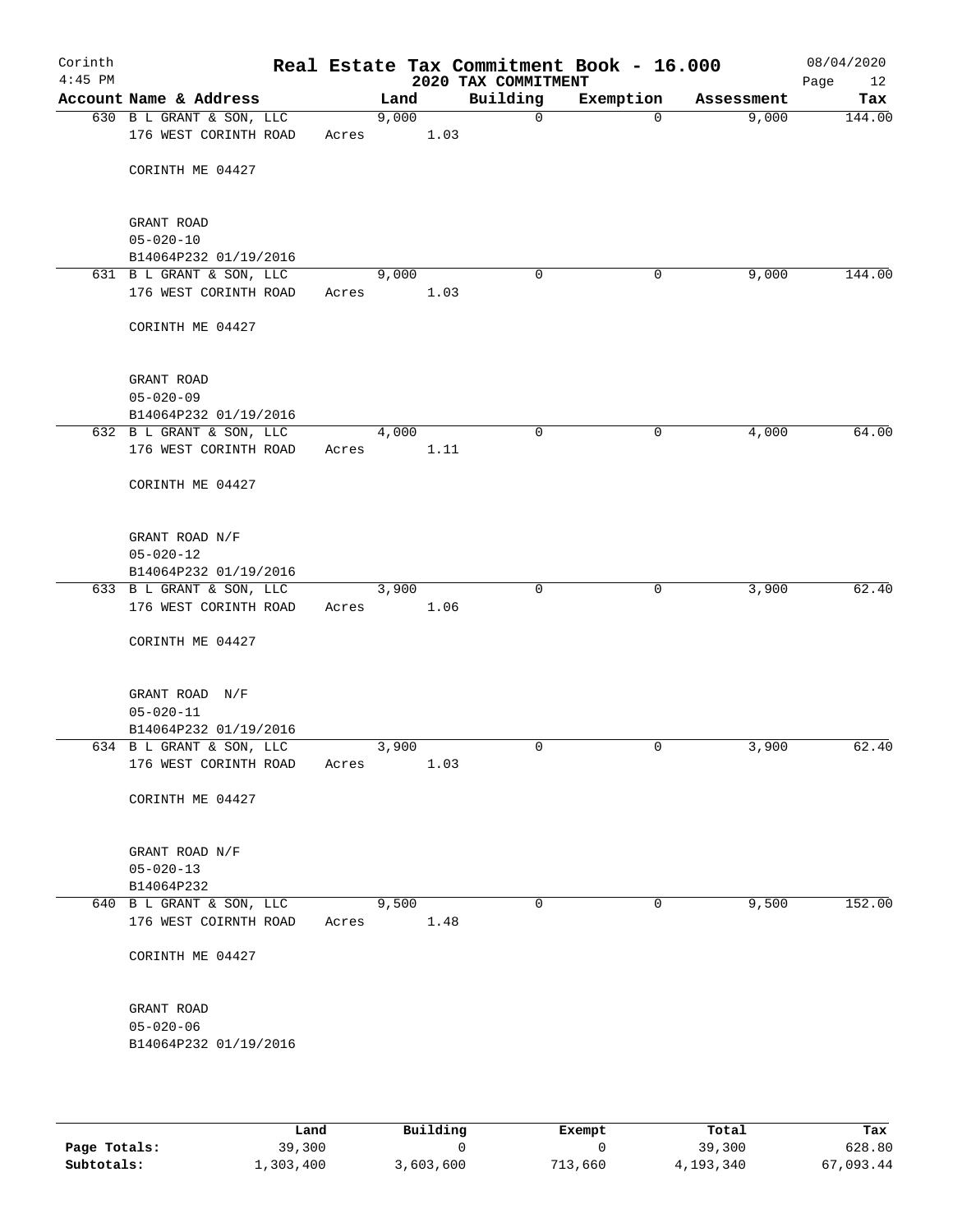| Corinth<br>$4:45$ PM |                                                   |       |        |        | Real Estate Tax Commitment Book - 16.000<br>2020 TAX COMMITMENT |              |            | 08/04/2020<br>Page<br>13 |
|----------------------|---------------------------------------------------|-------|--------|--------|-----------------------------------------------------------------|--------------|------------|--------------------------|
|                      | Account Name & Address                            |       | Land   |        | Building                                                        | Exemption    | Assessment | Tax                      |
|                      | 641 B L GRANT & SON, LLC<br>176 WEST CORINTH ROAD | Acres | 9,300  | 1.29   | 0                                                               | 0            | 9,300      | 148.80                   |
|                      | CORINTH ME 04427                                  |       |        |        |                                                                 |              |            |                          |
|                      | GRANT ROAD                                        |       |        |        |                                                                 |              |            |                          |
|                      | $05 - 020 - 07$                                   |       |        |        |                                                                 |              |            |                          |
|                      | B14064P232 01/19/2016<br>642 B L GRANT & SON, LLC |       | 9,000  |        | 0                                                               | 0            | 9,000      | 144.00                   |
|                      | 176 WEST CORINTH ROAD                             | Acres |        | 1.01   |                                                                 |              |            |                          |
|                      | CORINTH ME 04427                                  |       |        |        |                                                                 |              |            |                          |
|                      | GRANT ROAD                                        |       |        |        |                                                                 |              |            |                          |
|                      | $05 - 020 - 08$                                   |       |        |        |                                                                 |              |            |                          |
|                      | B14064P232 01/26/2016<br>644 B L GRANT & SON, LLC |       | 29,200 |        | $\mathbf 0$                                                     | 0            | 29,200     | 467.20                   |
|                      | 176 WEST CORINTH ROAD                             | Acres |        | 55.06  |                                                                 |              |            |                          |
|                      | CORINTH ME 04427                                  |       |        |        |                                                                 |              |            |                          |
|                      | <b>BLACK RD</b>                                   |       |        |        |                                                                 |              |            |                          |
|                      | $02 - 031$                                        |       |        |        |                                                                 |              |            |                          |
|                      | B6464P218                                         |       |        |        |                                                                 |              |            |                          |
|                      | 645 B L GRANT & SON, LLC<br>176 WEST CORINTH ROAD | Acres | 17,300 | 24.00  | $\mathbf 0$                                                     | $\mathbf{0}$ | 17,300     | 276.80                   |
|                      | CORINTH ME 04427                                  |       |        |        |                                                                 |              |            |                          |
|                      | GRANT ROAD N/F OFF                                |       |        |        |                                                                 |              |            |                          |
|                      | $04 - 042$                                        |       |        |        |                                                                 |              |            |                          |
|                      | B14064P238 01/19/2016<br>646 B L GRANT & SON, LLC |       | 61,000 |        | 41,100                                                          | 0            | 102,100    | 1,633.60                 |
|                      | 176 WEST CORINTH ROAD                             | Acres |        | 125.12 |                                                                 |              |            |                          |
|                      | CORINTH ME 04427                                  |       |        |        |                                                                 |              |            |                          |
|                      | 190 WEST CORINTH ROAD                             |       |        |        |                                                                 |              |            |                          |
|                      | $05 - 022$                                        |       |        |        |                                                                 |              |            |                          |
|                      | B14064P238 01/19/2016                             |       |        |        |                                                                 |              |            |                          |
|                      | 648 B L GRANT & SON, LLC<br>176 WEST CORINTH ROAD | Acres | 41,500 | 85.37  | 0                                                               | 0            | 41,500     | 664.00                   |
|                      | CORINTH ME 04427                                  |       |        |        |                                                                 |              |            |                          |
|                      | WEST CORINTH ROAD                                 |       |        |        |                                                                 |              |            |                          |
|                      | $05 - 024 - A$<br>B14064P238 01/19/2019           |       |        |        |                                                                 |              |            |                          |
|                      |                                                   |       |        |        |                                                                 |              |            |                          |

|              | Land      | Building  | Exempt  | Total     | Tax       |
|--------------|-----------|-----------|---------|-----------|-----------|
| Page Totals: | 167,300   | 41,100    |         | 208,400   | 3,334.40  |
| Subtotals:   | 1,470,700 | 3,644,700 | 713,660 | 4,401,740 | 70,427.84 |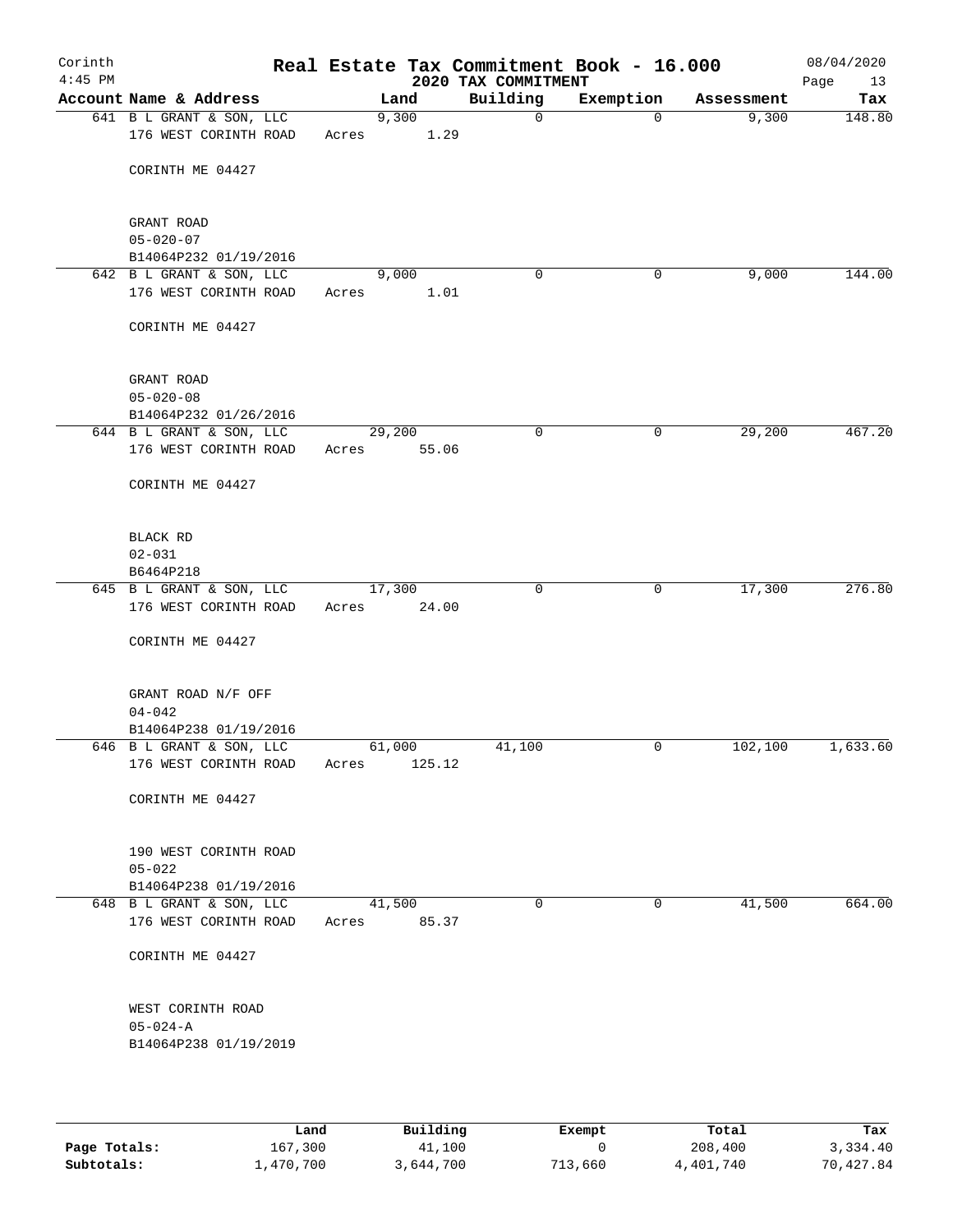| Corinth<br>$4:45$ PM |                                                   |                 |       | Real Estate Tax Commitment Book - 16.000<br>2020 TAX COMMITMENT |             |            | 08/04/2020<br>Page<br>14 |
|----------------------|---------------------------------------------------|-----------------|-------|-----------------------------------------------------------------|-------------|------------|--------------------------|
|                      | Account Name & Address                            |                 | Land  | Building                                                        | Exemption   | Assessment | Tax                      |
|                      | 649 B L GRANT & SON, LLC<br>176 WEST CORINTH ROAD | 31,200<br>Acres | 32.00 | 0                                                               | $\Omega$    | 31,200     | 499.20                   |
|                      | CORINTH ME 04427                                  |                 |       |                                                                 |             |            |                          |
|                      | 189 EXETER ROAD<br>$07 - 050$                     |                 |       |                                                                 |             |            |                          |
|                      | B14064P238 01/19/2016                             |                 |       |                                                                 |             |            |                          |
|                      | 650 B L GRANT & SON, LLC<br>176 WEST CORINTH ROAD | 21,600<br>Acres | 39.00 | 0                                                               | 0           | 21,600     | 345.60                   |
|                      | CORINTH ME 04427                                  |                 |       |                                                                 |             |            |                          |
|                      | EXETER ROAD N/F OFF<br>$10 - 015$                 |                 |       |                                                                 |             |            |                          |
|                      | B14064P238 01/19/2016                             |                 |       |                                                                 |             |            |                          |
|                      | 621 B L GRANT & SON, LLC<br>176 WEST CORINTH ROAD | 25,700<br>Acres | 55.39 | $\mathbf 0$                                                     | 0           | 25,700     | 411.20                   |
|                      | CORINTH ME 04427                                  |                 |       |                                                                 |             |            |                          |
|                      | GRANT ROAD                                        |                 |       |                                                                 |             |            |                          |
|                      | $05 - 020$<br>B14064P232 01/19/2016               |                 |       |                                                                 |             |            |                          |
|                      | 49 BACON, FRANCES C                               | 23,700          |       | $\Omega$                                                        | $\mathbf 0$ | 23,700     | 379.20                   |
|                      | 195 MARSHVILLE ROAD                               | Acres           | 34.25 |                                                                 |             |            |                          |
|                      | HARRINGTON ME 04643                               |                 |       |                                                                 |             |            |                          |
|                      | TABER LANE                                        |                 |       |                                                                 |             |            |                          |
|                      | $07 - 005$<br>B13454P169 02/04/2014               |                 |       |                                                                 |             |            |                          |
|                      | 50 BACON, FRANCES C                               |                 | 500   | 0                                                               | 0           | 500        | 8.00                     |
|                      | 195 MARSHVILLE ROAD                               | Acres           | 1.00  |                                                                 |             |            |                          |
|                      | HARRINGTON ME 04643                               |                 |       |                                                                 |             |            |                          |
|                      | TABER LANE<br>$07 - 007 - A$                      |                 |       |                                                                 |             |            |                          |
|                      | B13454P169 02/04/2014                             |                 |       |                                                                 |             |            |                          |
|                      | 51 BACON, FRANCES C                               | 30,900          |       | 75,400                                                          | $\mathbf 0$ | 106, 300   | 1,700.80                 |
|                      | 195 MARSHVILLE ROAD                               | Acres           | 38.00 |                                                                 |             |            |                          |
|                      | HARRINGTON ME 04643                               |                 |       |                                                                 |             |            |                          |
|                      | 82 TABER LANE                                     |                 |       |                                                                 |             |            |                          |
|                      | $07 - 006 - A$<br>B13454P169 02/04/2014           |                 |       |                                                                 |             |            |                          |
|                      |                                                   |                 |       |                                                                 |             |            |                          |

|              | Land      | Building  | Exempt  | Total     | Tax       |
|--------------|-----------|-----------|---------|-----------|-----------|
| Page Totals: | 133,600   | 75,400    |         | 209,000   | 3,344.00  |
| Subtotals:   | 1,604,300 | 3,720,100 | 713,660 | 4,610,740 | 73,771.84 |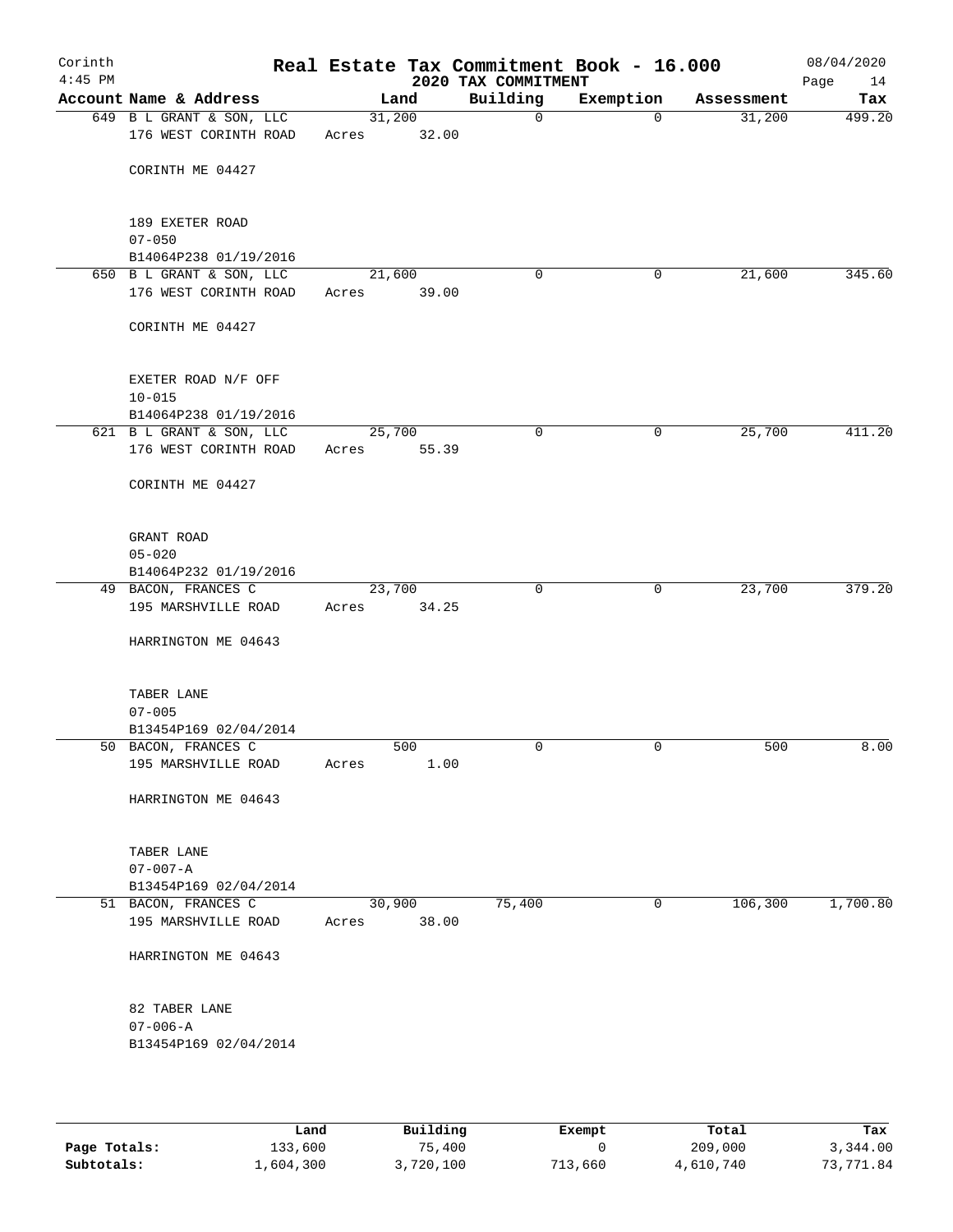| Corinth<br>$4:45$ PM |                                              |         |       |          |         | 2020 TAX COMMITMENT | Real Estate Tax Commitment Book - 16.000 |          |            | 08/04/2020<br>Page<br>15 |
|----------------------|----------------------------------------------|---------|-------|----------|---------|---------------------|------------------------------------------|----------|------------|--------------------------|
|                      | Account Name & Address                       |         |       | Land     |         | Building            | Exemption                                |          | Assessment | Tax                      |
|                      | 1665 BAILEY, BENJAMIN                        |         |       | 25,900   |         | 0                   |                                          | $\Omega$ | 25,900     | 414.40                   |
|                      | BAILEY, DEBRA J                              |         | Acres |          | 21.45   |                     |                                          |          |            |                          |
|                      | 285 WHITE SCHOOLHOUSE                        |         |       |          |         |                     |                                          |          |            |                          |
|                      | RD                                           |         |       |          |         |                     |                                          |          |            |                          |
|                      |                                              |         |       |          |         |                     |                                          |          |            |                          |
|                      | CORINTH ME 04427                             |         |       |          |         |                     |                                          |          |            |                          |
|                      |                                              |         |       |          |         |                     |                                          |          |            |                          |
|                      | WHITE SCHOOLHOUSE ROAD                       |         |       |          |         |                     |                                          |          |            |                          |
|                      | $06 - 015 - C$                               |         |       |          |         |                     |                                          |          |            |                          |
|                      | B13558P241 06/13/2014                        |         |       |          |         |                     |                                          |          |            |                          |
|                      | 1793 BAILEY, DEBRA                           |         |       | 17,900   |         | 82,000              |                                          | 24,500   | 75,400     | 1,206.40                 |
|                      | 285 WHITE SCHOOLHOUSE                        |         | Acres |          | 2.01    |                     | 01 Homestead Exempt                      |          |            |                          |
|                      | RD                                           |         |       |          |         |                     |                                          |          |            |                          |
|                      |                                              |         |       |          |         |                     |                                          |          |            |                          |
|                      | CORINTH ME 04427                             |         |       |          |         |                     |                                          |          |            |                          |
|                      |                                              |         |       |          |         |                     |                                          |          |            |                          |
|                      |                                              |         |       |          |         |                     |                                          |          |            |                          |
|                      | 285 WHITE SCHOOLHOUSE<br>$06 - 015 - D$      |         |       |          |         |                     |                                          |          |            |                          |
|                      |                                              |         |       |          |         |                     |                                          |          |            |                          |
|                      | B13098P198 02/21/2013<br>339 BAILEY, JO-ANNE |         |       | 15,100   |         | $\Omega$            |                                          | 0        | 15,100     | 241.60                   |
|                      | 238 STETSON ROAD                             |         | Acres |          | 10.00   |                     |                                          |          |            |                          |
|                      |                                              |         |       |          |         |                     |                                          |          |            |                          |
|                      | STETSON ME 04488                             |         |       |          |         |                     |                                          |          |            |                          |
|                      |                                              |         |       |          |         |                     |                                          |          |            |                          |
|                      |                                              |         |       |          |         |                     |                                          |          |            |                          |
|                      | GRANT ROAD                                   |         |       |          |         |                     |                                          |          |            |                          |
|                      | $02 - 055 - 12$                              |         |       |          |         |                     |                                          |          |            |                          |
|                      | B14602P108 09/08/2017                        |         |       |          |         |                     |                                          |          |            |                          |
|                      | 293 BAILEY, JO-ANNE                          |         |       | 17,900   |         | $\mathbf 0$         |                                          | 0        | 17,900     | 286.40                   |
|                      | 238 STETSON ROAD                             |         | Acres |          | 9.00    |                     |                                          |          |            |                          |
|                      |                                              |         |       |          |         |                     |                                          |          |            |                          |
|                      | STETSON ME 04488                             |         |       |          |         |                     |                                          |          |            |                          |
|                      |                                              |         |       |          |         |                     |                                          |          |            |                          |
|                      |                                              |         |       |          |         |                     |                                          |          |            |                          |
|                      | GRANT ROAD                                   |         |       |          |         |                     |                                          |          |            |                          |
|                      | $02 - 055 - 09$                              |         |       |          |         |                     |                                          |          |            |                          |
|                      | B13021P141 11/27/2012                        |         |       |          |         |                     |                                          |          |            |                          |
| 1492                 | BAILEY, WILLIAM A                            |         |       | 18,000   |         | 127,300             |                                          | 24,500   | 120,800    | 1,932.80                 |
|                      | BAILEY, JENNIFER L                           |         | Acres |          | 1.03    |                     | 01 Homestead Exempt                      |          |            |                          |
|                      | 28 VILLAGE DRIVE                             |         |       |          |         |                     |                                          |          |            |                          |
|                      |                                              |         |       |          |         |                     |                                          |          |            |                          |
|                      | CORINTH ME 04427                             |         |       |          |         |                     |                                          |          |            |                          |
|                      |                                              |         |       |          |         |                     |                                          |          |            |                          |
|                      | 28 VILLAGE DRIVE                             |         |       |          |         |                     |                                          |          |            |                          |
|                      | $11 - 002 - 06$                              |         |       |          |         |                     |                                          |          |            |                          |
|                      | B12004P101 12/11/2009 B9120P292              |         |       |          |         |                     |                                          |          |            |                          |
|                      | 1493 BAILEY, WILLIAM A                       |         |       | 11,600   |         | 0                   |                                          | 0        | 11,600     | 185.60                   |
|                      | BAILEY, JENNIFER L                           |         | Acres |          | 1.03    |                     |                                          |          |            |                          |
|                      | 28 VILLAGE DRIVE                             |         |       |          |         |                     |                                          |          |            |                          |
|                      |                                              |         |       |          |         |                     |                                          |          |            |                          |
|                      | CORINTH ME 04427                             |         |       |          |         |                     |                                          |          |            |                          |
|                      |                                              |         |       |          |         |                     |                                          |          |            |                          |
|                      | 32 VILLAGE DRIVE                             |         |       |          |         |                     |                                          |          |            |                          |
|                      | $11 - 002 - 07$                              |         |       |          |         |                     |                                          |          |            |                          |
|                      | B12004P101 12/11/2009                        |         |       |          |         |                     |                                          |          |            |                          |
|                      |                                              |         |       |          |         |                     |                                          |          |            |                          |
|                      |                                              |         |       |          |         |                     |                                          |          |            |                          |
|                      |                                              | Land    |       | Building |         |                     | Exempt                                   |          | Total      | Tax                      |
| Page Totals:         |                                              | 106,400 |       |          | 209,300 |                     | 49,000                                   |          | 266,700    | 4,267.20                 |

**Subtotals:** 1,710,700 3,929,400 762,660 4,877,440 78,039.04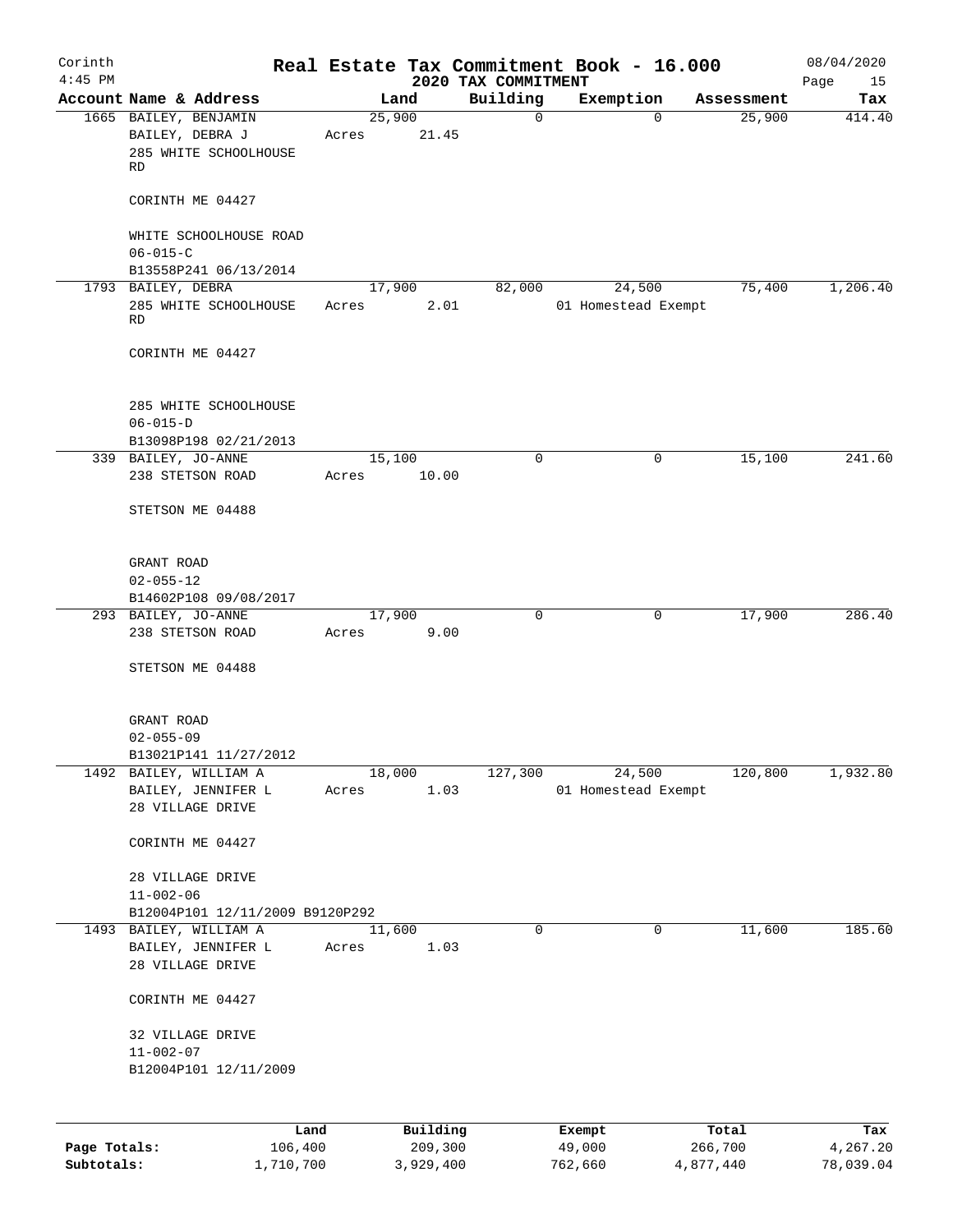| Corinth<br>$4:45$ PM |                                                                                                |        |                 | 2020 TAX COMMITMENT | Real Estate Tax Commitment Book - 16.000 |            | 08/04/2020<br>Page<br>16 |
|----------------------|------------------------------------------------------------------------------------------------|--------|-----------------|---------------------|------------------------------------------|------------|--------------------------|
|                      | Account Name & Address                                                                         |        | Land            | Building            | Exemption                                | Assessment | Tax                      |
|                      | 53 BAKER, WILLIAM J III<br>PO BOX 122                                                          | Acres  | 9,000<br>0.14   | 59,600              | 24,500<br>01 Homestead Exempt            | 44,100     | 705.60                   |
|                      | CORINTH ME 04427 0122                                                                          |        |                 |                     |                                          |            |                          |
|                      | 7 EXETER ROAD<br>$15 - 020$                                                                    |        |                 |                     |                                          |            |                          |
|                      | B8367P233                                                                                      |        |                 |                     |                                          |            |                          |
|                      | 59 BALZANO, MICHAEL<br>29 BANCROFT STREET                                                      | Acres  | 14,500<br>12.60 | 18,500              | 0                                        | 33,000     | 528.00                   |
|                      | PORTLAND ME 04102                                                                              |        |                 |                     |                                          |            |                          |
|                      | 333 MEADOW ROAD<br>$09 - 019 - 09$                                                             |        |                 |                     |                                          |            |                          |
|                      | B4354P143                                                                                      |        |                 |                     |                                          |            |                          |
|                      | 2005 BANGOR CELLULAR<br>TELEPHONE, LP<br>C/O DUFFS & PHELPS<br>PO BOX 2629<br>ADDISON TX 75001 | Acres  | 26,300<br>2.48  | 192,900             | 0                                        | 219,200    | 3,507.20                 |
|                      | 530 MAIN STREET<br>$08 - 018 - A$<br>B12671P317 11/30/2011                                     |        |                 |                     |                                          |            |                          |
|                      | 2041 BAPTIST CHURCH                                                                            | 15,000 |                 | 129,300             | 144,300                                  | 0          | 0.00                     |
|                      | 331 MAIN STREET                                                                                |        |                 |                     | 51 Churches                              |            |                          |
|                      | CORINTH ME 04427                                                                               |        |                 |                     |                                          |            |                          |
|                      | 331 MAIN STREET<br>$15 - 005$                                                                  |        |                 |                     |                                          |            |                          |
|                      | 61 BAPTIST CHURCH                                                                              | 16,500 |                 | 87,000              | 20,000                                   | 83,500     | 1,336.00                 |
|                      | 331 MAIN STREET                                                                                | Acres  | 0.78            |                     | 30 Parsonage                             |            |                          |
|                      | CORINTH ME 04427                                                                               |        |                 |                     |                                          |            |                          |
|                      | 414 MAIN STREET<br>$13 - 011$                                                                  |        |                 |                     |                                          |            |                          |
|                      | 1757 BARNES, SCOTT R<br>BARNES, JENNIFER M<br>364 GRANT ROAD                                   | Acres  | 19,000<br>2.87  | 136,800             | 24,500<br>01 Homestead Exempt            | 131,300    | 2,100.80                 |
|                      | CORINTH ME 04427                                                                               |        |                 |                     |                                          |            |                          |
|                      | 364 GRANT ROAD<br>$05 - 061$                                                                   |        |                 |                     |                                          |            |                          |
|                      | B13293P225 07/31/2013                                                                          |        |                 |                     |                                          |            |                          |
|                      |                                                                                                |        |                 |                     |                                          |            |                          |

|              | Land      | Building  | Exempt  | Total     | Tax       |
|--------------|-----------|-----------|---------|-----------|-----------|
| Page Totals: | 100,300   | 624,100   | 213,300 | 511,100   | 8,177.60  |
| Subtotals:   | 1,811,000 | 4,553,500 | 975,960 | 5,388,540 | 86,216.64 |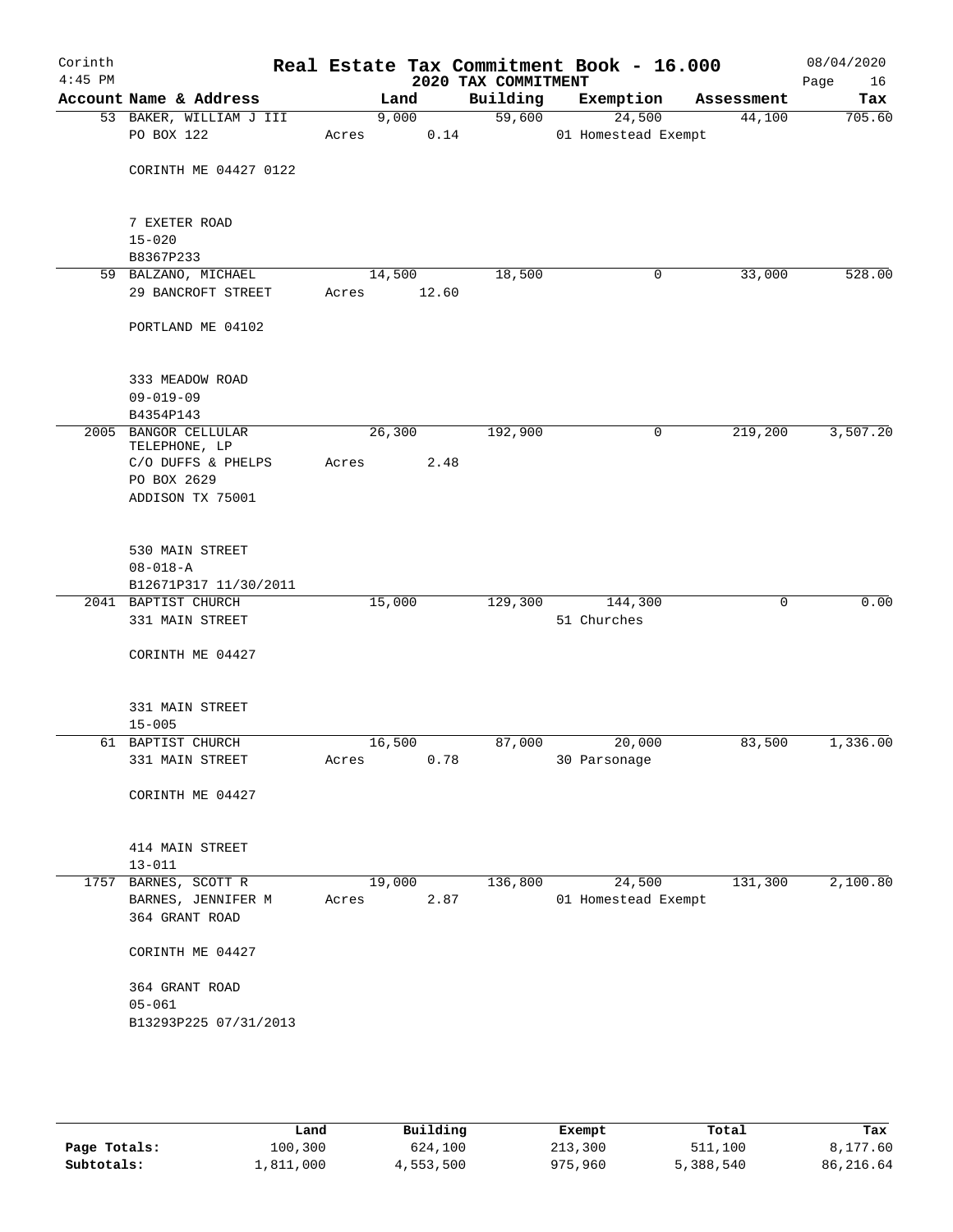| Corinth<br>$4:45$ PM |                                                           |       |        |       | 2020 TAX COMMITMENT | Real Estate Tax Commitment Book - 16.000 |            | 08/04/2020<br>Page<br>17 |
|----------------------|-----------------------------------------------------------|-------|--------|-------|---------------------|------------------------------------------|------------|--------------------------|
|                      | Account Name & Address                                    |       | Land   |       | Building            | Exemption                                | Assessment | Tax                      |
|                      | 1040 BARRY, LEOLA<br>PETERSON, LINDSEY<br>810 MAIN STREET | Acres | 27,800 | 8.64  | 105, 100            | 24,500<br>01 Homestead Exempt            | 108,400    | 1,734.40                 |
|                      | CORINTH ME 04427                                          |       |        |       |                     |                                          |            |                          |
|                      | 810 MAIN STREET<br>$05 - 041$                             |       |        |       |                     |                                          |            |                          |
|                      | B14772P249 03/28/2018                                     |       |        |       |                     |                                          |            |                          |
|                      | 65 BARTLE, SATIN T                                        |       | 19,100 |       | 19,500              | 24,500                                   | 14,100     | 225.60                   |
|                      | PO BOX 1744                                               | Acres |        | 3.00  |                     | 01 Homestead Exempt                      |            |                          |
|                      | BANGOR ME 04401                                           |       |        |       |                     |                                          |            |                          |
|                      | 512 LEDGE HILL ROAD<br>$01 - 041 - B$                     |       |        |       |                     |                                          |            |                          |
|                      | B14153P253 05/19/2016                                     |       |        |       |                     |                                          |            |                          |
|                      | 1018 BARTLE, SATIN T                                      |       | 9,700  |       | $\mathbf 0$         | 0                                        | 9,700      | 155.20                   |
|                      | PO BOX 1744                                               | Acres |        | 3.70  |                     |                                          |            |                          |
|                      | BANGOR ME 04402 1744                                      |       |        |       |                     |                                          |            |                          |
|                      | LEDGE HILL ROAD N/F                                       |       |        |       |                     |                                          |            |                          |
|                      | $01 - 041 - C$                                            |       |        |       |                     |                                          |            |                          |
|                      | B14153P253 05/19/2016                                     |       |        |       |                     |                                          |            |                          |
|                      | 1782 BATCHELDER, BENJAMIN                                 |       | 10,900 |       | $\mathbf 0$         | $\mathbf 0$                              | 10,900     | 174.40                   |
|                      | 631 WARREN HILL ROAD                                      | Acres |        | 1.54  |                     |                                          |            |                          |
|                      | PALMYRA ME 04965                                          |       |        |       |                     |                                          |            |                          |
|                      | TATE ROAD                                                 |       |        |       |                     |                                          |            |                          |
|                      | $06 - 024 - 11$                                           |       |        |       |                     |                                          |            |                          |
|                      | B15271P88 08/29/2019                                      |       |        |       |                     |                                          |            |                          |
|                      | 83 BEAL, SHIRLEY E                                        |       | 28,900 |       | 96,500              | 24,500                                   | 100,900    | 1,614.40                 |
|                      | P.O. BOX 226                                              | Acres |        | 33.00 |                     | 01 Homestead Exempt                      |            |                          |
|                      | CORINTH ME 04427                                          |       |        |       |                     |                                          |            |                          |
|                      | 397 LEDGE HILL ROAD                                       |       |        |       |                     |                                          |            |                          |
|                      | $04 - 028$                                                |       |        |       |                     |                                          |            |                          |
|                      | B3966P264                                                 |       |        |       |                     |                                          |            |                          |
|                      | 983 BEAL, WILLIAM<br>375 TATE ROAD                        |       | 0      |       | 9,100               | 9,100<br>01 Homestead Exempt             | 0          | 0.00                     |
|                      | CORINTH ME 04427                                          |       |        |       |                     |                                          |            |                          |
|                      |                                                           |       |        |       |                     |                                          |            |                          |
|                      | 375 TATE ROAD<br>$06 - 018 - A - 1H$                      |       |        |       |                     |                                          |            |                          |
|                      |                                                           |       |        |       |                     |                                          |            |                          |
|                      |                                                           |       |        |       |                     |                                          |            |                          |

|              | Land      | Building  | Exempt    | Total     | Tax       |
|--------------|-----------|-----------|-----------|-----------|-----------|
| Page Totals: | 96,400    | 230,200   | 82,600    | 244,000   | 3,904.00  |
| Subtotals:   | 1,907,400 | 4,783,700 | 1,058,560 | 5,632,540 | 90,120.64 |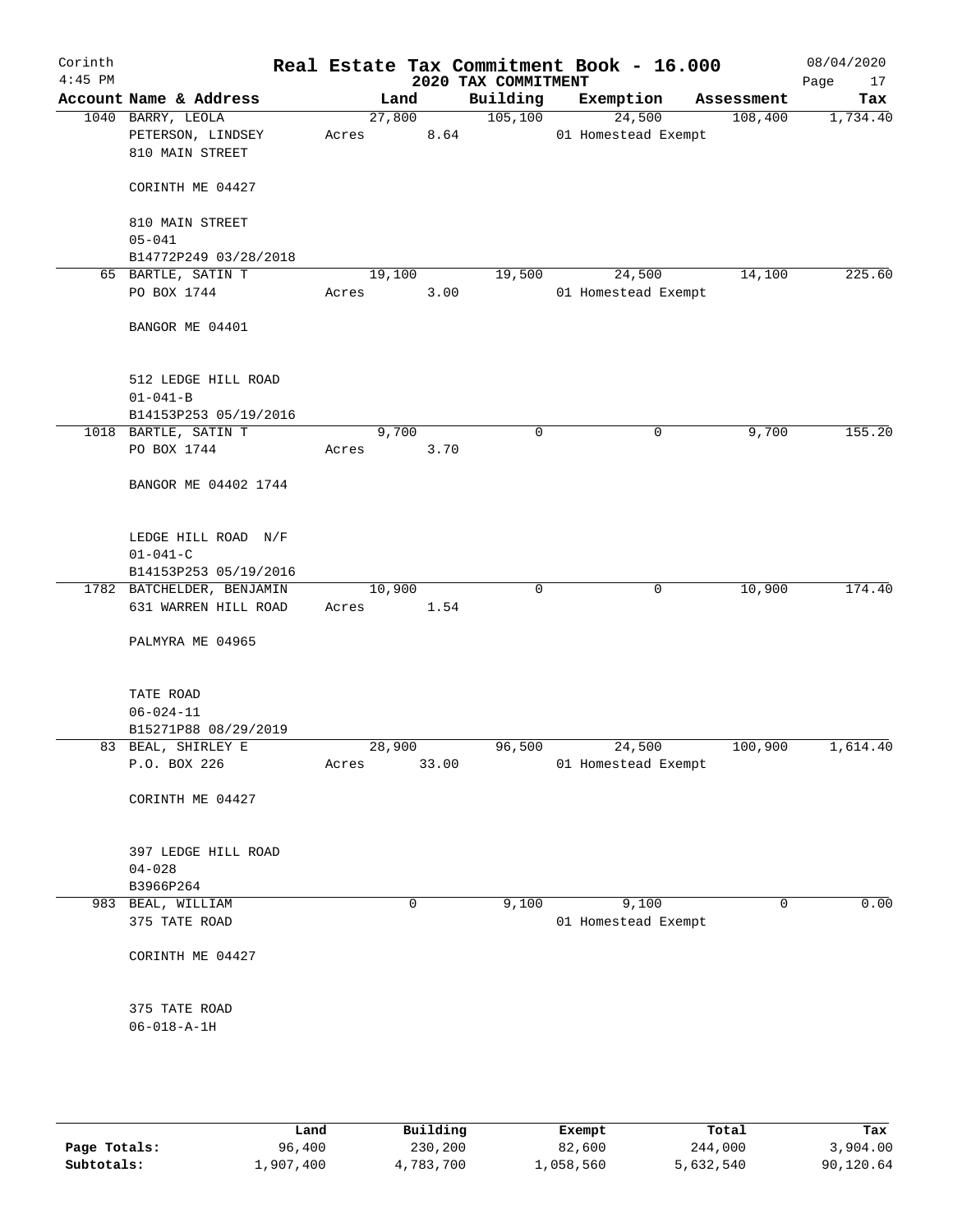| Corinth      |                                            |       |                |                                 | Real Estate Tax Commitment Book - 16.000 |                       | 08/04/2020      |
|--------------|--------------------------------------------|-------|----------------|---------------------------------|------------------------------------------|-----------------------|-----------------|
| $4:45$ PM    | Account Name & Address                     |       | Land           | 2020 TAX COMMITMENT<br>Building | Exemption                                |                       | Page<br>18      |
|              | 1919 BEAN, BRIAN                           |       | 17,900         | 183,000                         | 24,500                                   | Assessment<br>176,400 | Tax<br>2,822.40 |
|              | BEAN, KELLY                                | Acres | 2.02           |                                 | 01 Homestead Exempt                      |                       |                 |
|              | 5 ANDERSON FARM RD                         |       |                |                                 |                                          |                       |                 |
|              | CORINTH ME 04427                           |       |                |                                 |                                          |                       |                 |
|              | 5 ANDERSON FARM RD                         |       |                |                                 |                                          |                       |                 |
|              | $12 - 012 - D$                             |       |                |                                 |                                          |                       |                 |
|              | B11424P340 06/05/2008<br>1831 BEAN, CHAD S |       | 27,300         | 167,600                         | 24,500                                   | 170,400               | 2,726.40        |
|              | 344 WHITE SCHOOLHOUSE<br><b>RD</b>         | Acres | 9.66           |                                 | 01 Homestead Exempt                      |                       |                 |
|              | CORINTH ME 04427                           |       |                |                                 |                                          |                       |                 |
|              | 344 WHITE SCHOOLHOUSE                      |       |                |                                 |                                          |                       |                 |
|              | $08 - 033 - B$                             |       |                |                                 |                                          |                       |                 |
|              | B9462P268<br>1334 BEAN, CHAD S             |       | 29,100         | 11,900                          | 0                                        | 41,000                | 656.00          |
|              | BEAN, CORY C                               | Acres | 136.42         |                                 |                                          |                       |                 |
|              | 344 WHITE SCHOOLHOUSE<br>ROAD              |       |                |                                 |                                          |                       |                 |
|              | CORINTH ME 04427                           |       |                |                                 |                                          |                       |                 |
|              | WHITE SCHOOLHOUSE ROAD<br>$06 - 014$       |       |                |                                 |                                          |                       |                 |
|              | B13456P92 02/05/2014                       |       |                |                                 |                                          |                       |                 |
|              | 879 BEAN, CORY                             |       | 27,300         | 169,600                         | 24,500                                   | 172,400               | 2,758.40        |
|              | 312 WHITE SCHOOLHOUSE<br>RD                | Acres | 9.65           |                                 | 01 Homestead Exempt                      |                       |                 |
|              | CORINTH ME 04427                           |       |                |                                 |                                          |                       |                 |
|              | 312 WHITE SCHOOLHOUSE                      |       |                |                                 |                                          |                       |                 |
|              | $08 - 033 - A$<br>B8861P252                |       |                |                                 |                                          |                       |                 |
|              | 199 BEAN, DAVID R                          |       | 11,900         | 87,600                          | 30,380                                   | 69,120                | 1, 105.92       |
|              | BEAN, PHYLLIS E                            | Acres | 0.31           |                                 | 01 Homestead Exempt                      |                       |                 |
|              | 41 MORISON AVENUE                          |       |                |                                 | 22 Veteran                               |                       |                 |
|              | CORINTH ME 04427                           |       |                |                                 |                                          |                       |                 |
|              | 41 MORISON AVENUE                          |       |                |                                 |                                          |                       |                 |
|              | $16 - 022$                                 |       |                |                                 |                                          |                       |                 |
|              | B7114P272                                  |       |                |                                 |                                          |                       |                 |
|              | 547 BEAN, DAVID R<br>BEAN, PHILLIS E       | Acres | 11,200<br>0.26 | 40,200                          | 0                                        | 51,400                | 822.40          |
|              | 41 MORISON AVENUE                          |       |                |                                 |                                          |                       |                 |
|              | CORINTH ME 04427                           |       |                |                                 |                                          |                       |                 |
|              | 35 MORISON AVENUE                          |       |                |                                 |                                          |                       |                 |
|              | $16 - 023$                                 |       |                |                                 |                                          |                       |                 |
|              | B13367P94 10/11/2013                       |       |                |                                 |                                          |                       |                 |
|              | Land                                       |       | Building       |                                 | Exempt                                   | Total                 | Tax             |
| Page Totals: | 124,700                                    |       | 659,900        |                                 | 103,880                                  | 680,720               | 10,891.52       |
| Subtotals:   | 2,032,100                                  |       | 5,443,600      |                                 | 1,162,440                                | 6,313,260             | 101,012.16      |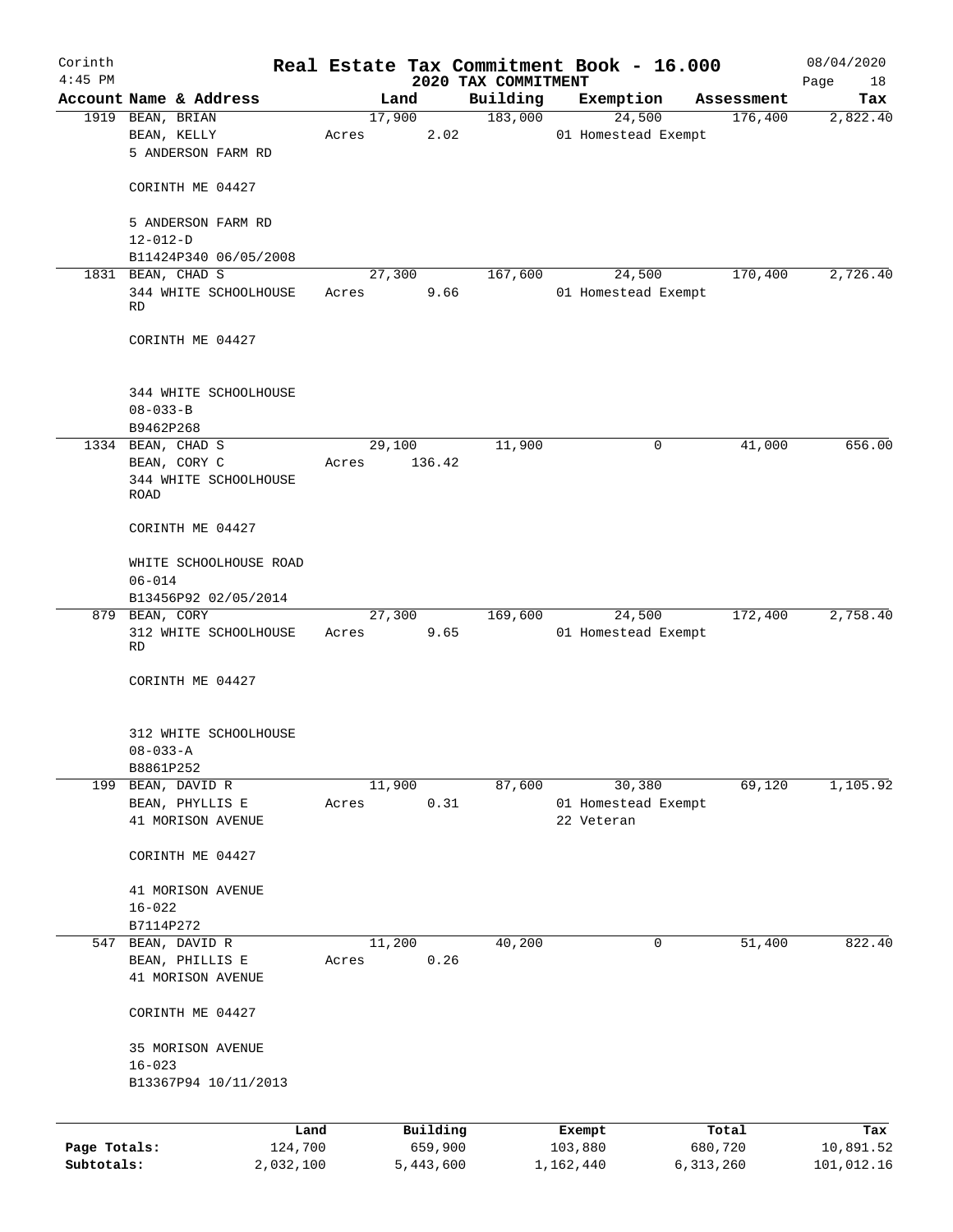| Corinth<br>$4:45$ PM |                              |        |       | 2020 TAX COMMITMENT | Real Estate Tax Commitment Book - 16.000 |             | 08/04/2020<br>Page<br>19 |
|----------------------|------------------------------|--------|-------|---------------------|------------------------------------------|-------------|--------------------------|
|                      | Account Name & Address       | Land   |       | Building            | Exemption                                | Assessment  | Tax                      |
|                      | 86 BEAN, KENDALL B           | 45,000 |       | 54,000              | 30,380                                   | 68,620      | 1,097.92                 |
|                      | BEAN, CARLENA F              | Acres  | 31.24 |                     | 01 Homestead Exempt                      |             |                          |
|                      | 443 EXETER ROAD              |        |       |                     | 22 Veteran                               |             |                          |
|                      |                              |        |       |                     |                                          |             |                          |
|                      | CORINTH ME 04427             |        |       |                     |                                          |             |                          |
|                      |                              |        |       |                     |                                          |             |                          |
|                      | 443 EXETER ROAD              |        |       |                     |                                          |             |                          |
|                      | $07 - 009 - A$               |        |       |                     |                                          |             |                          |
|                      | B2308P27                     |        |       |                     |                                          |             |                          |
|                      | 2003 BEAN, PAUL, JR.         |        | 0     | 21,500              | 21,500                                   | $\mathbf 0$ | 0.00                     |
|                      | PO BOX 704                   |        |       |                     | 01 Homestead Exempt                      |             |                          |
|                      |                              |        |       |                     |                                          |             |                          |
|                      | CORINTH ME 04427             |        |       |                     |                                          |             |                          |
|                      |                              |        |       |                     |                                          |             |                          |
|                      |                              |        |       |                     |                                          |             |                          |
|                      | 344 MAIN STREET LOT          |        |       |                     |                                          |             |                          |
|                      | $08 - 003 - 03H - 1$         |        |       |                     |                                          |             | 542.40                   |
|                      | 89 BEAN, PHILIP E., SR.      | 33,900 |       | $\mathbf 0$         | $\mathbf 0$                              | 33,900      |                          |
|                      | c/o NORMAND RIVARD           | Acres  | 40.75 |                     |                                          |             |                          |
|                      | 3047 BROADWAY                |        |       |                     |                                          |             |                          |
|                      | GLENBURN ME 04401 1072       |        |       |                     |                                          |             |                          |
|                      |                              |        |       |                     |                                          |             |                          |
|                      | MAIN STREET                  |        |       |                     |                                          |             |                          |
|                      | $05 - 050$                   |        |       |                     |                                          |             |                          |
|                      | B1891P166                    |        |       |                     |                                          |             |                          |
|                      | 90 BEAN, PHILIP E., SR.      | 19,900 |       | 4,900               | 0                                        | 24,800      | 396.80                   |
|                      | c/o NORMAND RIVARD           | Acres  | 2.50  |                     |                                          |             |                          |
|                      | 3047 BROADWAY                |        |       |                     |                                          |             |                          |
|                      | GLENBURN ME 04401 1072       |        |       |                     |                                          |             |                          |
|                      |                              |        |       |                     |                                          |             |                          |
|                      |                              |        |       |                     |                                          |             |                          |
|                      | 874 MAIN STREET              |        |       |                     |                                          |             |                          |
|                      | $05 - 048$                   |        |       |                     |                                          |             |                          |
|                      | B4445P188                    |        |       |                     |                                          |             |                          |
|                      | 91 BEAN, PHILIP E., SR.      | 19,600 |       | 80,700              | 24,500                                   | 75,800      | 1,212.80                 |
|                      | c/o NORMAND RIVARD           | Acres  | 2.25  |                     | 01 Homestead Exempt                      |             |                          |
|                      | 3047 BROADWAY                |        |       |                     |                                          |             |                          |
|                      | GLENBURN ME 04401 1072       |        |       |                     |                                          |             |                          |
|                      |                              |        |       |                     |                                          |             |                          |
|                      |                              |        |       |                     |                                          |             |                          |
|                      | 882 MAIN STREET              |        |       |                     |                                          |             |                          |
|                      | $05 - 049$                   |        |       |                     |                                          |             |                          |
|                      | B1615P346                    |        |       |                     |                                          |             |                          |
|                      | 92 BEAN, R STANLEY           | 16,800 |       | 97,400              | 24,500                                   | 89,700      | 1,435.20                 |
|                      | BEAN, LINDA D. NEAL,         | Acres  | 0.82  |                     | 01 Homestead Exempt                      |             |                          |
|                      | MELISSA B<br>246 EXETER ROAD |        |       |                     |                                          |             |                          |
|                      |                              |        |       |                     |                                          |             |                          |
|                      | CORINTH ME 04427             |        |       |                     |                                          |             |                          |
|                      |                              |        |       |                     |                                          |             |                          |
|                      | 246 EXETER ROAD              |        |       |                     |                                          |             |                          |
|                      | $07 - 046$                   |        |       |                     |                                          |             |                          |
|                      | B5914P195                    |        |       |                     |                                          |             |                          |
|                      |                              |        |       |                     |                                          |             |                          |
|                      |                              |        |       |                     |                                          |             |                          |
|                      |                              |        |       |                     |                                          |             |                          |
|                      |                              |        |       |                     |                                          |             |                          |

|              | Land      | Building  | Exempt    | Total     | Tax        |
|--------------|-----------|-----------|-----------|-----------|------------|
| Page Totals: | 135,200   | 258,500   | 100,880   | 292,820   | 4,685.12   |
| Subtotals:   | 2,167,300 | 5,702,100 | 1,263,320 | 6,606,080 | 105,697.28 |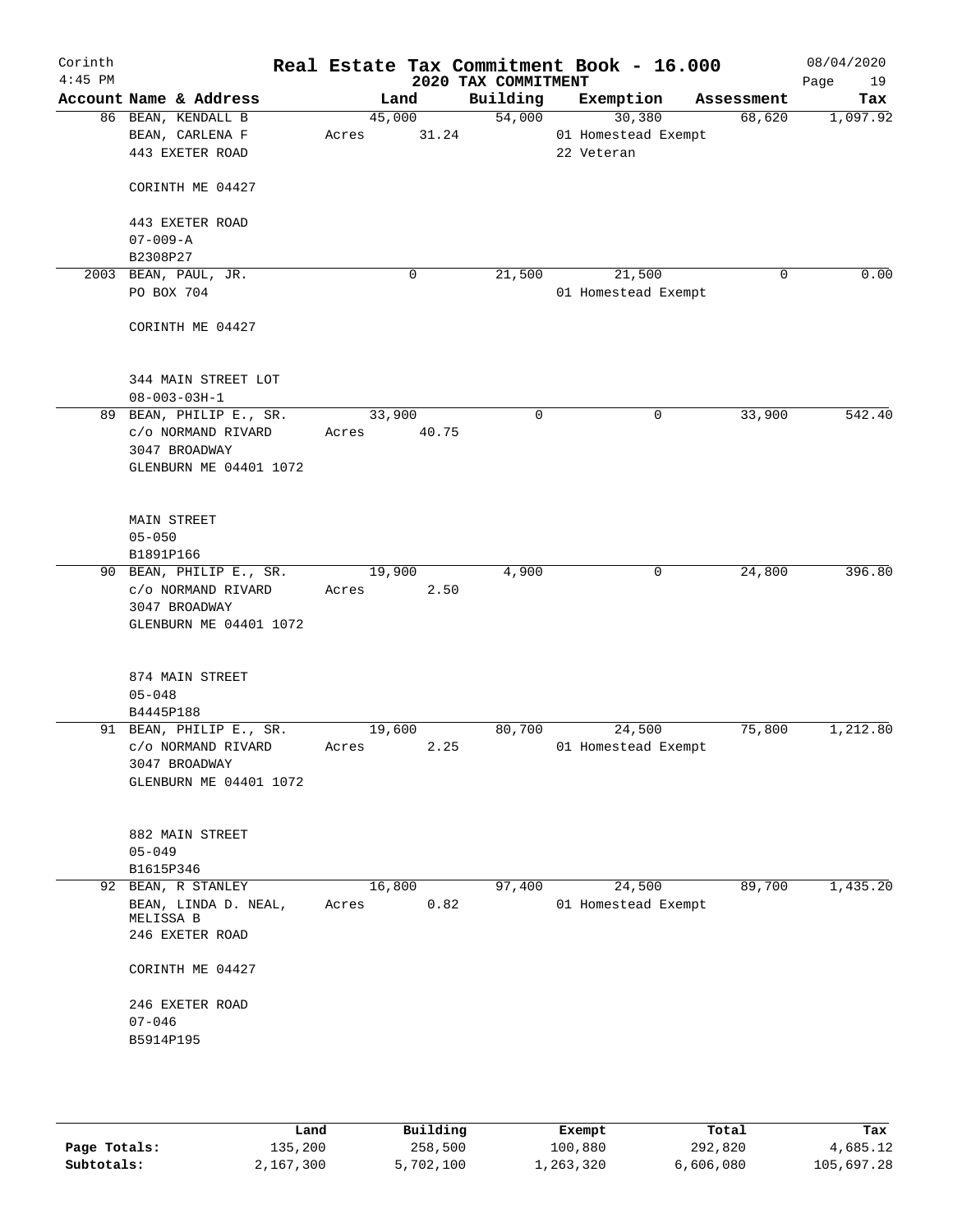| Corinth<br>$4:45$ PM |                                                          |                 |       | 2020 TAX COMMITMENT | Real Estate Tax Commitment Book - 16.000 |            | 08/04/2020<br>Page<br>20 |
|----------------------|----------------------------------------------------------|-----------------|-------|---------------------|------------------------------------------|------------|--------------------------|
|                      | Account Name & Address                                   |                 | Land  | Building            | Exemption                                | Assessment | Tax                      |
|                      | 84 BEAN, RANDY A<br>BEAN, KRYSTLE L<br>380 MAIN STREET   | 46,200<br>Acres | 75.00 | 135,000             | 24,500<br>01 Homestead Exempt            | 156,700    | 2,507.20                 |
|                      | CORINTH ME 04427                                         |                 |       |                     |                                          |            |                          |
|                      | 380 MAIN STREET<br>$08 - 006$                            |                 |       |                     |                                          |            |                          |
|                      | B14996P139 11/07/2018                                    |                 |       |                     |                                          |            |                          |
|                      | 861 BEAN, RYAN A                                         | 27,700          |       | 138,500             | 24,500                                   | 141,700    | 2,267.20                 |
|                      | BEAN, AMY E<br>95 WHITE SCHOOLHOUSE RD                   | Acres           | 10.00 |                     | 01 Homestead Exempt                      |            |                          |
|                      | CORINTH ME 04427                                         |                 |       |                     |                                          |            |                          |
|                      | 95 WHITE SCHOOLHOUSE<br>$05 - 032$                       |                 |       |                     |                                          |            |                          |
|                      | B11018P45 06/22/2007                                     |                 |       | 95,700              |                                          |            | 1,404.80                 |
|                      | 94 BEAN, STEPHEN W<br>BEAN, GUYLENE M<br>268 EXETER ROAD | 16,600<br>Acres | 0.80  |                     | 24,500<br>01 Homestead Exempt            | 87,800     |                          |
|                      | CORINTH ME 04427                                         |                 |       |                     |                                          |            |                          |
|                      | 268 EXETER ROAD                                          |                 |       |                     |                                          |            |                          |
|                      | $07 - 043 - 13$                                          |                 |       |                     |                                          |            |                          |
|                      | B3766P352                                                |                 |       |                     |                                          |            |                          |
|                      | 95 BEAN, WENDELL M                                       | 26,800          |       | 74,200              | 24,500                                   | 76,500     | 1,224.00                 |
|                      | BEAN, LINDA A<br>P. O. BOX 186                           | Acres           | 12.85 |                     | 01 Homestead Exempt                      |            |                          |
|                      | CORINTH ME 04427                                         |                 |       |                     |                                          |            |                          |
|                      | 703 LEDGE HILL ROAD<br>$02 - 013$                        |                 |       |                     |                                          |            |                          |
|                      | B4029P212                                                |                 |       |                     |                                          |            |                          |
|                      | 277 BEAULIER, MYRTON J                                   | 18,300          |       | 95,500              | 24,500                                   | 89,300     | 1,428.80                 |
|                      | BEAULIER, DONNA M<br>130 EXETER ROAD                     | Acres           | 1.29  |                     | 01 Homestead Exempt                      |            |                          |
|                      | CORINTH, ME 04427                                        |                 |       |                     |                                          |            |                          |
|                      | 130 EXETER ROAD                                          |                 |       |                     |                                          |            |                          |
|                      | $14 - 015$                                               |                 |       |                     |                                          |            |                          |
|                      | B9068P211                                                |                 |       |                     |                                          |            |                          |
|                      | 1942 BEDARD, MAURICE<br>147 GROVE STREET                 |                 | 0     | 26,300              | 0                                        | 26,300     | 420.80                   |
|                      | BANGOR ME 04401                                          |                 |       |                     |                                          |            |                          |
|                      | 344 MAIN STREET LOT 26<br>$08 - 003 - 26H$               |                 |       |                     |                                          |            |                          |
|                      |                                                          |                 |       |                     |                                          |            |                          |

|              | Land      | Building  | Exempt    | Total       | Tax        |
|--------------|-----------|-----------|-----------|-------------|------------|
| Page Totals: | 135,600   | 565,200   | 122,500   | 578,300     | 9,252.80   |
| Subtotals:   | 2,302,900 | 6,267,300 | 1,385,820 | 1,184,380 ' | 114,950.08 |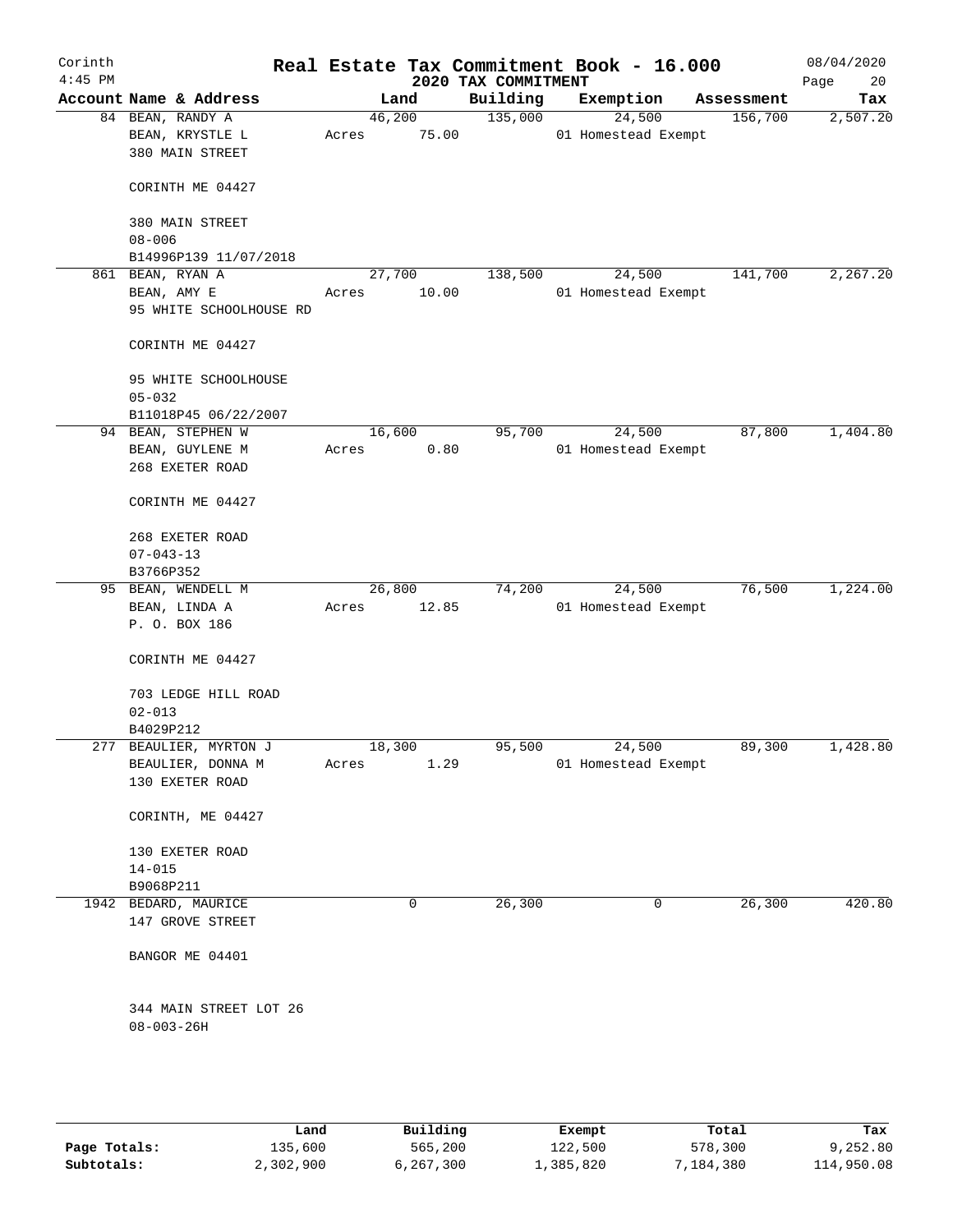| Corinth<br>$4:45$ PM |                                                 |                         | 2020 TAX COMMITMENT | Real Estate Tax Commitment Book - 16.000 |            | 08/04/2020<br>Page<br>21 |
|----------------------|-------------------------------------------------|-------------------------|---------------------|------------------------------------------|------------|--------------------------|
|                      | Account Name & Address                          | Land                    | Building            | Exemption                                | Assessment | Tax                      |
|                      | 505 BELL, GARY H<br>BELL, NORMA J<br>PO BOX 460 | 21,600<br>5.00<br>Acres | 146,800             | 24,500<br>01 Homestead Exempt            | 143,900    | 2,302.40                 |
|                      | CORINTH ME 04427                                |                         |                     |                                          |            |                          |
|                      | 19 RIDGE ROAD<br>$12 - 009$                     |                         |                     |                                          |            |                          |
|                      | B7808P25                                        |                         |                     |                                          |            |                          |
|                      | 1720 BELL, KEVIN<br>PO BOX 633                  | 5,200<br>41.00<br>Acres | $\mathbf 0$         | 0                                        | 5,200      | 83.20                    |
|                      | BANGOR ME 04402 6247                            |                         |                     |                                          |            |                          |
|                      | RABBIT PATH N/F OFF<br>$03 - 037$               |                         |                     |                                          |            |                          |
|                      | B7920P60                                        |                         |                     |                                          |            |                          |
|                      | 1721 BELL, KEVIN                                | 18,600                  | 48,000              | 0                                        | 66,600     | 1,065.60                 |
|                      | PO BOX 633                                      | 41.00<br>Acres          |                     |                                          |            |                          |
|                      | BANGOR ME 04402 6247                            |                         |                     |                                          |            |                          |
|                      | 398 DIAMOND LANE<br>$03 - 042$                  |                         |                     |                                          |            |                          |
|                      | B7920P60 10/04/2001                             |                         |                     |                                          |            |                          |
|                      | 101 BELL, MARGARETT S                           | 18,200                  | 84,300              | 24,500                                   | 78,000     | 1,248.00                 |
|                      | 1313 MAIN STREET                                | 2.28<br>Acres           |                     | 01 Homestead Exempt                      |            |                          |
|                      | CORINTH ME 04427                                |                         |                     |                                          |            |                          |
|                      | 1313 MAIN STREET                                |                         |                     |                                          |            |                          |
|                      | $03 - 020 - C$                                  |                         |                     |                                          |            |                          |
|                      | B5674P349<br>102 BELL, MICHAEL                  | 0                       | 25,000              | 24,500                                   | 500        | 8.00                     |
|                      | P.O. BOX 227                                    |                         |                     | 01 Homestead Exempt                      |            |                          |
|                      | CORINTH ME 04427                                |                         |                     |                                          |            |                          |
|                      | 84 MEADOW ROAD<br>$09 - 019 - 02H$              |                         |                     |                                          |            |                          |
|                      | 995 BELL, MICHAEL A                             | 16,800                  | 108,000             | 24,500                                   | 100, 300   | 1,604.80                 |
|                      | BELL, LAURA J<br>PO BOX 227                     | 1.13<br>Acres           |                     | 01 Homestead Exempt                      |            |                          |
|                      | CORINTH ME 04427-0227                           |                         |                     |                                          |            |                          |
|                      | 352 MCCARD ROAD                                 |                         |                     |                                          |            |                          |
|                      | $01 - 017 - C$<br>B14853P182 06/22/2018         |                         |                     |                                          |            |                          |
|                      |                                                 |                         |                     |                                          |            |                          |
|                      |                                                 |                         |                     |                                          |            |                          |

|              | Land      | Building  | Exempt    | Total     | Tax        |
|--------------|-----------|-----------|-----------|-----------|------------|
| Page Totals: | 80,400    | 412,100   | 98,000    | 394,500   | 6,312.00   |
| Subtotals:   | 2,383,300 | 6,679,400 | ⊥,483,820 | 7,578,880 | 121,262.08 |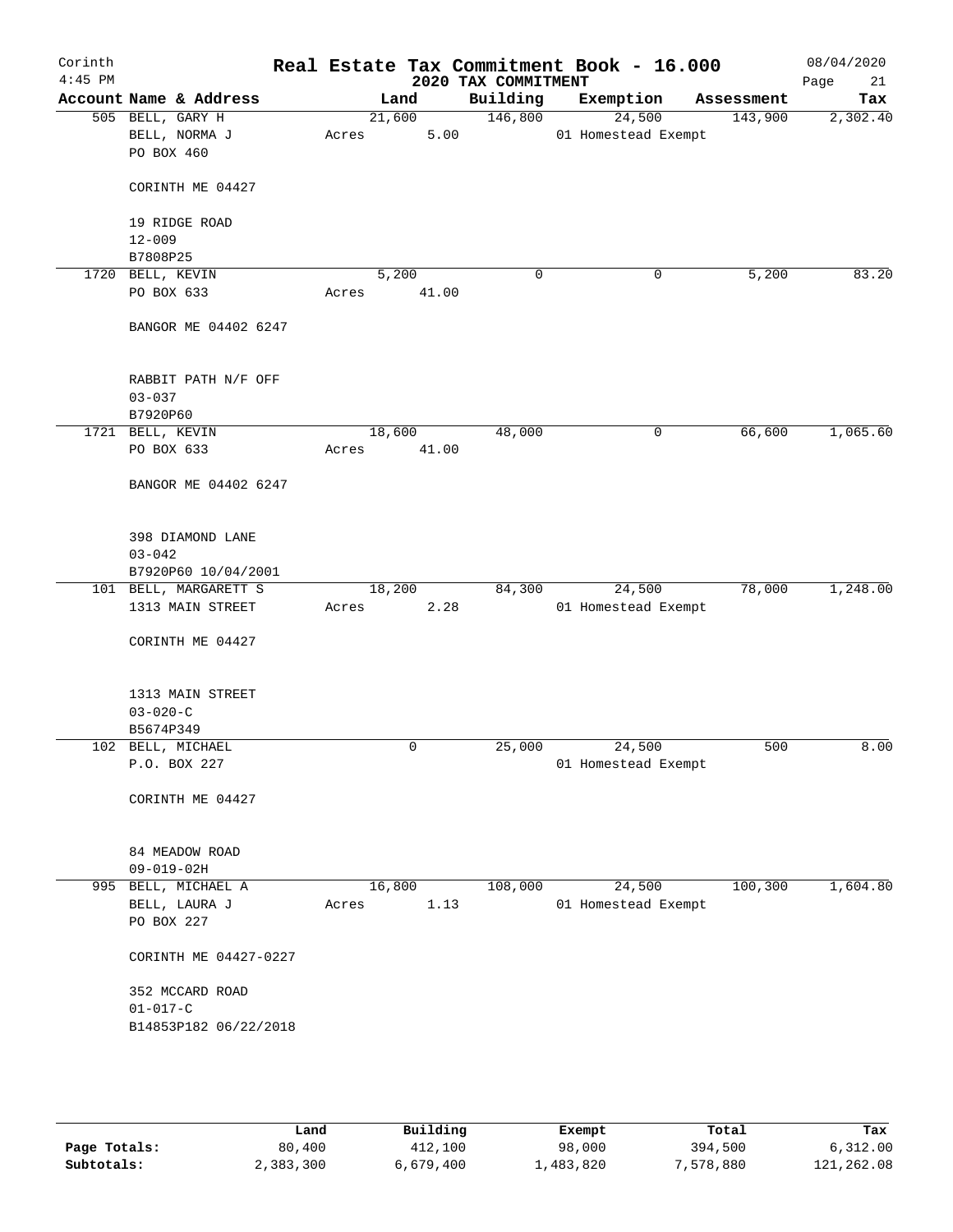| Corinth<br>$4:45$ PM |                                            |                 |       | 2020 TAX COMMITMENT | Real Estate Tax Commitment Book - 16.000 |            | 08/04/2020<br>Page<br>22 |
|----------------------|--------------------------------------------|-----------------|-------|---------------------|------------------------------------------|------------|--------------------------|
|                      | Account Name & Address                     |                 | Land  | Building            | Exemption                                | Assessment | Tax                      |
|                      | 643 BELLATTY, JENNIFER<br>16 COUNTY ROAD   | 18,000<br>Acres | 1.00  | 152,200             | $\mathbf 0$                              | 170,200    | 2,723.20                 |
|                      | CORINTH ME 04427                           |                 |       |                     |                                          |            |                          |
|                      | 16 COUNTY RD                               |                 |       |                     |                                          |            |                          |
|                      | $08 - 014 - A$<br>B14195P271 06/29/2016    |                 |       |                     |                                          |            |                          |
|                      | 103 BEMIS, LINDA L                         | 16,700          |       | 20,900              | 24,500                                   | 13,100     | 209.60                   |
|                      | 461 WEST CORINTH ROAD                      | Acres           | 1.00  |                     | 01 Homestead Exempt                      |            |                          |
|                      | CORINTH ME 04427                           |                 |       |                     |                                          |            |                          |
|                      | 461 WEST CORINTH ROAD<br>$04 - 034 - D$    |                 |       |                     |                                          |            |                          |
|                      | B5813P243                                  |                 |       |                     |                                          |            |                          |
|                      | 1062 BENEDETTI, LISA M                     | 28,000          |       | 122,300             | 24,500                                   | 125,800    | 2,012.80                 |
|                      | 968 MAIN STREET                            | Acres           | 15.80 |                     | 01 Homestead Exempt                      |            |                          |
|                      | CORINTH ME 04427                           |                 |       |                     |                                          |            |                          |
|                      | 968 MAIN STREET                            |                 |       |                     |                                          |            |                          |
|                      | $06 - 012 - D - A$                         |                 |       |                     |                                          |            |                          |
|                      | B14475P241 05/04/2017                      |                 |       |                     |                                          |            |                          |
|                      | 104 BENJAMIN, WALTER E                     | 16,800          |       | 8,600               | 24,500                                   | 900        | 14.40                    |
|                      | BENJAMIN, BARBARA F<br>1106 WILKINSON ROAD | Acres           | 1.08  |                     | 01 Homestead Exempt                      |            |                          |
|                      | LAKELAND FL 33803                          |                 |       |                     |                                          |            |                          |
|                      | 554 BLACK RD                               |                 |       |                     |                                          |            |                          |
|                      | $02 - 035 - 01$                            |                 |       |                     |                                          |            |                          |
|                      | B6103P133<br>105 BENJAMIN, WALTER E        | 16,700          |       | 0                   | 0                                        | 16,700     | 267.20                   |
|                      | BENJAMIN, BARBARA F                        | Acres           | 1.00  |                     |                                          |            |                          |
|                      | 1106 WILKINSON ROAD                        |                 |       |                     |                                          |            |                          |
|                      | LAKELAND FL 33803                          |                 |       |                     |                                          |            |                          |
|                      | BLACK RD                                   |                 |       |                     |                                          |            |                          |
|                      | $02 - 035 - 02$                            |                 |       |                     |                                          |            |                          |
|                      | B6103P133                                  |                 |       |                     |                                          |            |                          |
|                      | 108 BERRY, ALBERT C                        | 18,500          |       | 78,500              | 24,500                                   | 72,500     | 1,160.00                 |
|                      | P.O. BOX 17                                | Acres           | 1.42  |                     | 01 Homestead Exempt                      |            |                          |
|                      | ORRINGTON ME 04474                         |                 |       |                     |                                          |            |                          |
|                      | 29 MORISON AVENUE                          |                 |       |                     |                                          |            |                          |
|                      | $16 - 024$                                 |                 |       |                     |                                          |            |                          |
|                      | B5838P182                                  |                 |       |                     |                                          |            |                          |
|                      |                                            |                 |       |                     |                                          |            |                          |
|                      |                                            |                 |       |                     |                                          |            |                          |

|              | úand      | Building  | Exempt    | Total     | Tax        |
|--------------|-----------|-----------|-----------|-----------|------------|
| Page Totals: | 114,700   | 382,500   | 98,000    | 399,200   | 6,387.20   |
| Subtotals:   | 2,498,000 | 7,061,900 | 1,581,820 | 7,978,080 | 127,649.28 |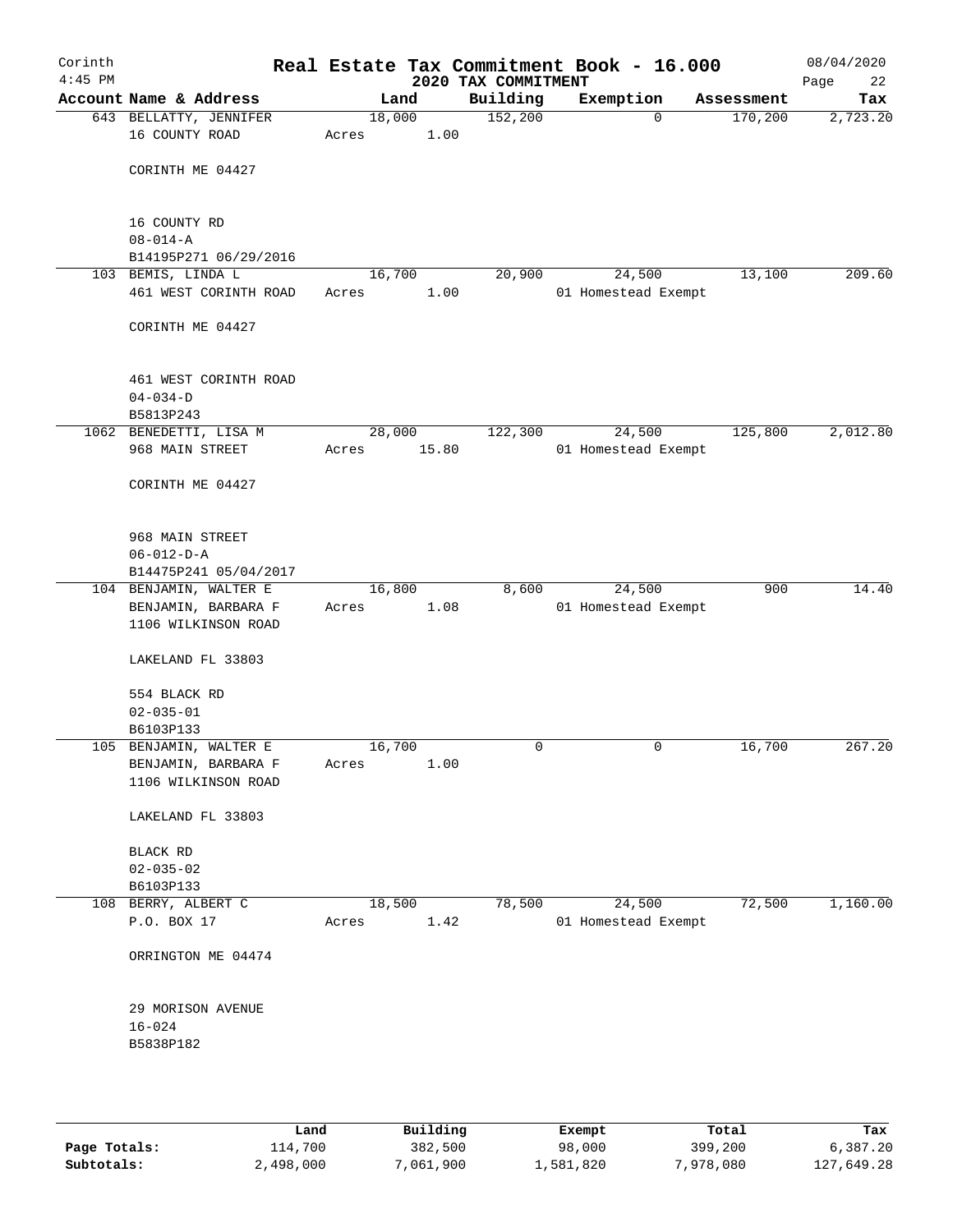| Corinth<br>$4:45$ PM |                                  |       |         | 2020 TAX COMMITMENT | Real Estate Tax Commitment Book - 16.000 |            | 08/04/2020<br>23<br>Page |
|----------------------|----------------------------------|-------|---------|---------------------|------------------------------------------|------------|--------------------------|
|                      | Account Name & Address           |       | Land    | Building            | Exemption                                | Assessment | Tax                      |
|                      | 109 BERRY, CHARLES L             |       | 139,800 | $\mathbf 0$         | $\Omega$                                 | 139,800    | 2,236.80                 |
|                      | BERRY, THAILA J                  | Acres | 76.00   |                     |                                          |            |                          |
|                      | 677 BLACK ROAD                   |       |         |                     |                                          |            |                          |
|                      |                                  |       |         |                     |                                          |            |                          |
|                      | CORINTH ME 04427                 |       |         |                     |                                          |            |                          |
|                      |                                  |       |         |                     |                                          |            |                          |
|                      | BLACK RD                         |       |         |                     |                                          |            |                          |
|                      | $02 - 038$                       |       |         |                     |                                          |            |                          |
|                      | B3387P88                         |       |         |                     |                                          |            |                          |
|                      | 110 BERRY, CHARLES L             |       | 15,700  | $\mathbf 0$         | 0                                        | 15,700     | 251.20                   |
|                      | 677 BLACK ROAD                   | Acres | 35.00   |                     |                                          |            |                          |
|                      | CORINTH ME 04427                 |       |         |                     |                                          |            |                          |
|                      | MAIN STREET N/F OFF              |       |         |                     |                                          |            |                          |
|                      | $05 - 045$                       |       |         |                     |                                          |            |                          |
|                      | B2200P761                        |       |         |                     |                                          |            |                          |
|                      | 113 BERRY, CHARLES L,<br>TRUSTEE |       | 78,000  | 132,500             | 28,420                                   | 182,080    | 2,913.28                 |
|                      | BERRY, THAILA J,<br>TRUSTEE      | Acres | 30.00   |                     | 01 Homestead Exempt                      |            |                          |
|                      | CL & TJ BERRY LOVING             |       |         |                     | 05 Blind                                 |            |                          |
|                      | <b>TRUST</b><br>677 BLACK ROAD   |       |         |                     |                                          |            |                          |
|                      | CORINTH ME 04427                 |       |         |                     |                                          |            |                          |
|                      | 677 BLACK RD                     |       |         |                     |                                          |            |                          |
|                      | $02 - 037$                       |       |         |                     |                                          |            |                          |
|                      | B6420P201                        |       |         |                     |                                          |            |                          |
|                      | 112 BERRY, CHARLES L., JR        |       | 0       | 48,300              | 24,500                                   | 23,800     | 380.80                   |
|                      | 628 BLACK ROAD                   |       |         |                     | 01 Homestead Exempt                      |            |                          |
|                      |                                  |       |         |                     |                                          |            |                          |
|                      | CORINTH ME 04427                 |       |         |                     |                                          |            |                          |
|                      |                                  |       |         |                     |                                          |            |                          |
|                      | 628 BLACK RD                     |       |         |                     |                                          |            |                          |
|                      | $02 - 038 - 04H$                 |       |         |                     |                                          |            |                          |
|                      | 111 BERRY, CHARLIE III           |       | 0       | 18,600              | 18,600                                   | 0          | 0.00                     |
|                      | 665 BLACK ROAD                   |       |         |                     | 01 Homestead Exempt                      |            |                          |
|                      |                                  |       |         |                     |                                          |            |                          |
|                      | CORINTH ME 04427                 |       |         |                     |                                          |            |                          |
|                      |                                  |       |         |                     |                                          |            |                          |
|                      |                                  |       |         |                     |                                          |            |                          |
|                      | 665 BLACK RD                     |       |         |                     |                                          |            |                          |
|                      | $02 - 037 - 03H$                 |       |         |                     |                                          |            |                          |
|                      | 115 BERRY, EDWIN J               |       | 15,100  | 0                   | 0                                        | 15,100     | 241.60                   |
|                      | BERRY, MARGARET A                | Acres | 4.92    |                     |                                          |            |                          |
|                      | 971 HUDSON HILL ROAD             |       |         |                     |                                          |            |                          |
|                      | HUDSON ME 04449                  |       |         |                     |                                          |            |                          |
|                      | TATE ROAD                        |       |         |                     |                                          |            |                          |
|                      | $09 - 020 - D$                   |       |         |                     |                                          |            |                          |
|                      | B4473P132                        |       |         |                     |                                          |            |                          |
|                      |                                  |       |         |                     |                                          |            |                          |
|                      |                                  |       |         |                     |                                          |            |                          |
|                      |                                  |       |         |                     |                                          |            |                          |
|                      |                                  |       |         |                     |                                          |            |                          |

|              | Land      | Building  | Exempt    | Total     | Tax        |
|--------------|-----------|-----------|-----------|-----------|------------|
| Page Totals: | 248,600   | 199,400   | 71,520    | 376,480   | 6,023.68   |
| Subtotals:   | 2,746,600 | 7,261,300 | 1,653,340 | 8,354,560 | 133,672.96 |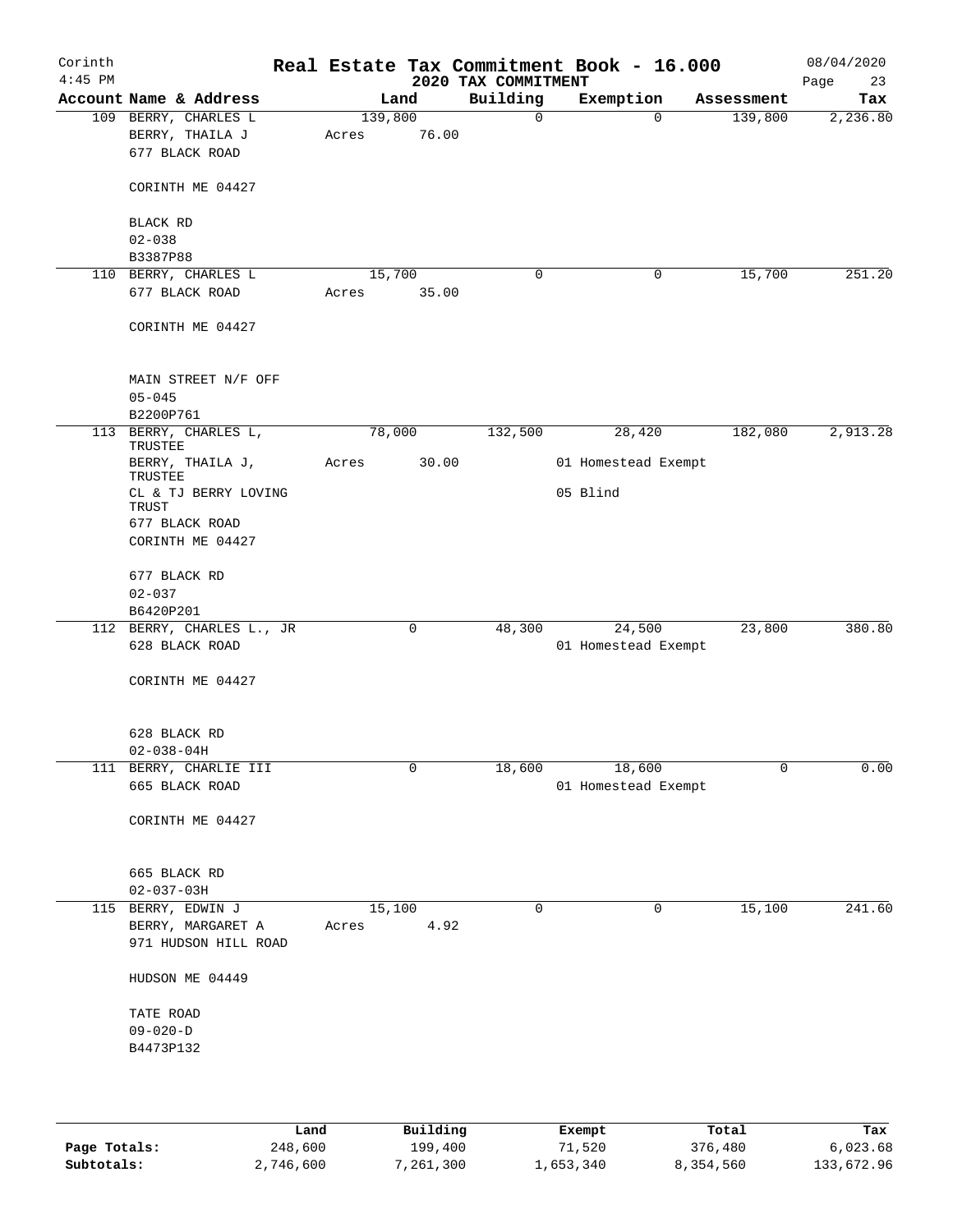| Corinth      |                                             |       |                     |                                 | Real Estate Tax Commitment Book - 16.000 |                      | 08/04/2020      |
|--------------|---------------------------------------------|-------|---------------------|---------------------------------|------------------------------------------|----------------------|-----------------|
| $4:45$ PM    | Account Name & Address                      |       | Land                | 2020 TAX COMMITMENT<br>Building | Exemption                                |                      | Page<br>24      |
|              | 116 BERRY, JAMES A                          |       | 24,700              | 94,400                          | 30,380                                   | Assessment<br>88,720 | Tax<br>1,419.52 |
|              | BERRY, VICTORIA A.<br>LIVING TRUST          | Acres | 9.40                |                                 | 01 Homestead Exempt                      |                      |                 |
|              | 47 CUSHMAN ROAD                             |       |                     |                                 | 22 Veteran                               |                      |                 |
|              | CORINTH ME 04427                            |       |                     |                                 |                                          |                      |                 |
|              | 47 CUSHMAN RD                               |       |                     |                                 |                                          |                      |                 |
|              | $03 - 013 - 10$                             |       |                     |                                 |                                          |                      |                 |
|              | B10615P156 08/29/2006<br>117 BERRY, JAMES A |       | 14,300              | $\mathbf 0$                     | $\mathbf 0$                              | 14,300               | 228.80          |
|              | BERRY, VICTORIA A.                          | Acres | 5.80                |                                 |                                          |                      |                 |
|              | LIVING TRUST                                |       |                     |                                 |                                          |                      |                 |
|              | 47 CUSHMAN ROAD                             |       |                     |                                 |                                          |                      |                 |
|              | CORINTH ME 04427                            |       |                     |                                 |                                          |                      |                 |
|              | <b>CUSHMAN RD</b>                           |       |                     |                                 |                                          |                      |                 |
|              | $03 - 013 - 11$                             |       |                     |                                 |                                          |                      |                 |
|              | B10615P156 08/29/2006                       |       |                     |                                 |                                          |                      |                 |
|              | 203 BEST WAY WOOD HEAT,<br>INC.             |       | 19,600              | 141,800                         | 0                                        | 161,400              | 2,582.40        |
|              | PO BOX 283                                  | Acres | 0.82                |                                 |                                          |                      |                 |
|              | READFIELD ME 04355                          |       |                     |                                 |                                          |                      |                 |
|              |                                             |       |                     |                                 |                                          |                      |                 |
|              | 352 MAIN STREET                             |       |                     |                                 |                                          |                      |                 |
|              | $15 - 049 - A$                              |       |                     |                                 |                                          |                      |                 |
|              | B11391P117 05/09/2008                       |       |                     |                                 |                                          |                      |                 |
|              | 120 BEVERIDGE, PAMELA                       |       | 4,500               | $\mathbf 0$                     | $\mathbf 0$                              | 4,500                | 72.00           |
|              | 898 GRANT ROAD                              | Acres | 3.00                |                                 |                                          |                      |                 |
|              | KENDUSKEAG ME 04450                         |       |                     |                                 |                                          |                      |                 |
|              | GRANT ROAD N/F OFF                          |       |                     |                                 |                                          |                      |                 |
|              | $03 - 001$                                  |       |                     |                                 |                                          |                      |                 |
|              | B4980P238 B3197P343                         |       |                     |                                 |                                          |                      |                 |
|              | 121 BEVERIDGE, PAMELA                       |       | 16,500              | $\mathbf 0$                     | 0                                        | 16,500               | 264.00          |
|              | 898 GRANT ROAD                              | Acres | 7.80                |                                 |                                          |                      |                 |
|              | KENDUSKEAG ME 04450                         |       |                     |                                 |                                          |                      |                 |
|              | GRANT ROAD                                  |       |                     |                                 |                                          |                      |                 |
|              | $03 - 003$                                  |       |                     |                                 |                                          |                      |                 |
|              | B5821P52                                    |       |                     |                                 |                                          |                      |                 |
|              | 1416 BICKERSTAFF, SCOTT                     |       | 17,900              | 98,600                          | 24,500                                   | 92,000               | 1,472.00        |
|              | BICKERSTAFF, AMY                            | Acres | 2.00                |                                 | 01 Homestead Exempt                      |                      |                 |
|              | 92 GARLAND ROAD                             |       |                     |                                 |                                          |                      |                 |
|              | CORINTH ME 04427                            |       |                     |                                 |                                          |                      |                 |
|              | 92 GARLAND ROAD                             |       |                     |                                 |                                          |                      |                 |
|              | $07 - 013$                                  |       |                     |                                 |                                          |                      |                 |
|              | B9502P182                                   |       |                     |                                 |                                          |                      |                 |
|              |                                             |       |                     |                                 |                                          |                      |                 |
| Page Totals: | Land<br>97,500                              |       | Building<br>334,800 |                                 | Exempt<br>54,880                         | Total<br>377,420     | Tax<br>6,038.72 |
| Subtotals:   | 2,844,100                                   |       | 7,596,100           |                                 | 1,708,220                                | 8,731,980            | 139,711.68      |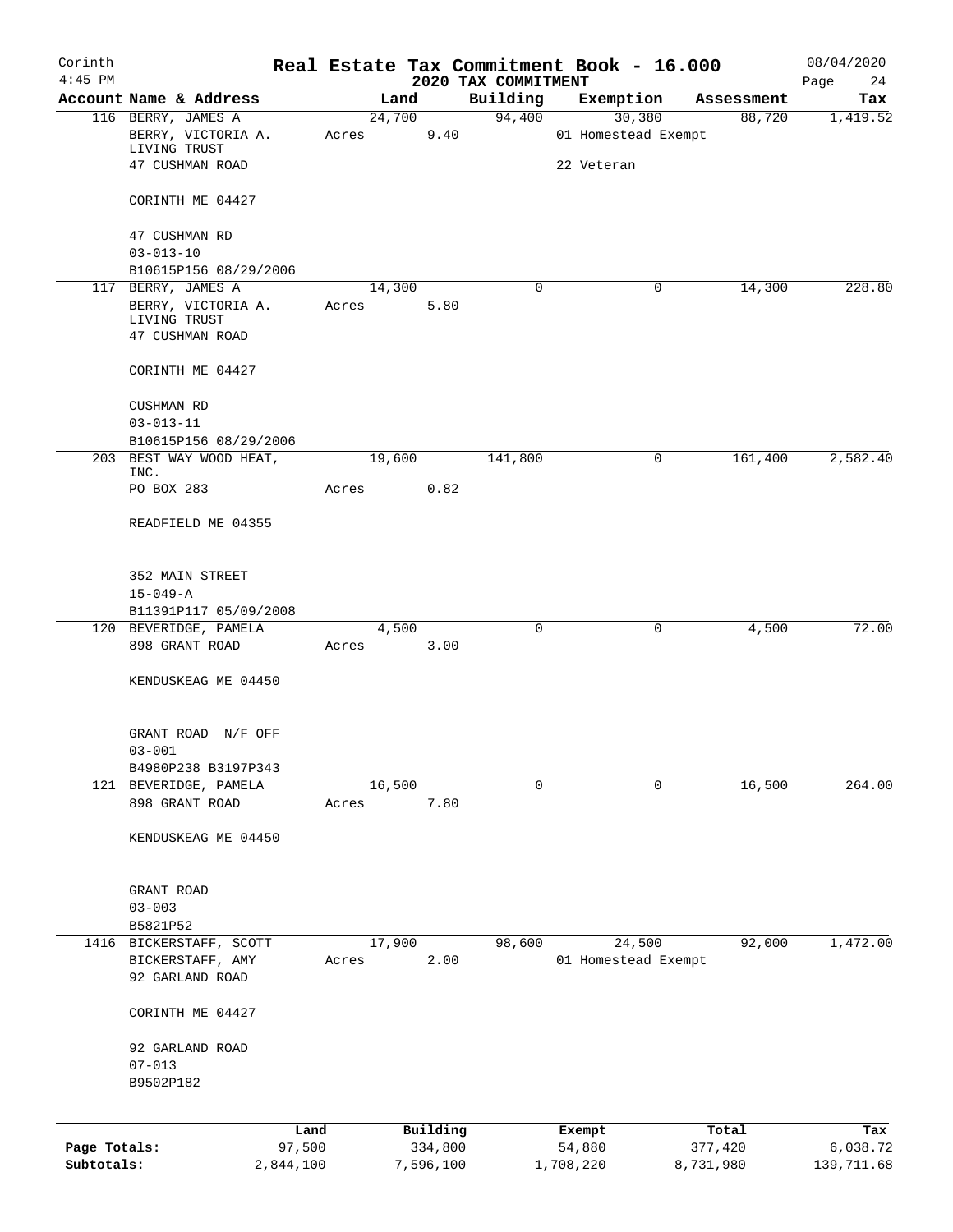| Corinth<br>$4:45$ PM |                                                                |       |                | 2020 TAX COMMITMENT | Real Estate Tax Commitment Book - 16.000 |            | 08/04/2020<br>Page<br>25 |
|----------------------|----------------------------------------------------------------|-------|----------------|---------------------|------------------------------------------|------------|--------------------------|
|                      | Account Name & Address                                         |       | Land           | Building            | Exemption                                | Assessment | Tax                      |
|                      | 953 BICKFORD, DAVID R<br>BICKFORD, RUBY M<br>162 PLYMOUTH ROAD | Acres | 19,600<br>2.25 | 65,100              | $\mathbf 0$                              | 84,700     | 1,355.20                 |
|                      | ETNA ME 04434                                                  |       |                |                     |                                          |            |                          |
|                      | 35 MAIN STREET<br>$11 - 010$                                   |       |                |                     |                                          |            |                          |
|                      | B13388P291 11/08/2013                                          |       |                |                     |                                          |            |                          |
|                      | 122 BICKFORD, SUSANNE                                          |       | 25,400         | 79,800              | 24,500                                   | 80,700     | 1,291.20                 |
|                      | 140 CUSHMAN ROAD                                               | Acres | 10.00          |                     | 01 Homestead Exempt                      |            |                          |
|                      | CORINTH ME 04427                                               |       |                |                     |                                          |            |                          |
|                      | 140 CUSHMAN RD<br>$03 - 017 - A$                               |       |                |                     |                                          |            |                          |
|                      | B13633P187 09/04/2014                                          |       |                |                     |                                          |            |                          |
|                      | 580 BICKFORD, WALTER L.,<br>III                                |       | 14,100         | 17,100              | 0                                        | 31,200     | 499.20                   |
|                      | 55 NEW ZEALAND RD                                              | Acres | 12.00          |                     |                                          |            |                          |
|                      | SEABROOK NH 03874                                              |       |                |                     |                                          |            |                          |
|                      | 153 MARSH ROAD                                                 |       |                |                     |                                          |            |                          |
|                      | $08 - 037$                                                     |       |                |                     |                                          |            |                          |
|                      | B11096P345 07/16/2007                                          |       |                |                     |                                          |            |                          |
|                      | 123 BICKMORE, TIMOTHY E                                        |       | 12,800         | 58,200              | 24,500                                   | 46,500     | 744.00                   |
|                      | 218 MAIN STREET                                                | Acres | 0.38           |                     | 01 Homestead Exempt                      |            |                          |
|                      | CORINTH ME 04427                                               |       |                |                     |                                          |            |                          |
|                      | 218 MAIN STREET                                                |       |                |                     |                                          |            |                          |
|                      | $16 - 009$                                                     |       |                |                     |                                          |            |                          |
|                      | B2293P190                                                      |       |                |                     |                                          |            |                          |
|                      | 1515 BILLINGS, HUNTER                                          |       | 44,400         | 92,500              | 24,500                                   | 112,400    | 1,798.40                 |
|                      | BILLINGS, HANNAH<br>120 RIDGE ROAD                             | Acres | 89.34          |                     | 01 Homestead Exempt                      |            |                          |
|                      | CORINTH ME 04427                                               |       |                |                     |                                          |            |                          |
|                      | 120 RIDGE ROAD                                                 |       |                |                     |                                          |            |                          |
|                      | $11 - 034$                                                     |       |                |                     |                                          |            |                          |
|                      | B15079P208 02/28/2019                                          |       |                |                     |                                          |            |                          |
|                      | 1931 BILODEAU, JARROD                                          |       | 0              | 13,400              | 0                                        | 13,400     | 214.40                   |
|                      | P.O. BOX 85                                                    |       |                |                     |                                          |            |                          |
|                      | CORINTH ME 04427 0085                                          |       |                |                     |                                          |            |                          |
|                      | 344 MAIN STREET LOT 5<br>$08 - 003 - 05H$                      |       |                |                     |                                          |            |                          |
|                      |                                                                |       |                |                     |                                          |            |                          |
|                      |                                                                |       |                |                     |                                          |            |                          |

|              | Land      | Building  | Exempt    | Total     | Tax        |
|--------------|-----------|-----------|-----------|-----------|------------|
| Page Totals: | 116,300   | 326,100   | 73,500    | 368,900   | 5,902.40   |
| Subtotals:   | 2,960,400 | 7,922,200 | 1,781,720 | 9,100,880 | 145,614.08 |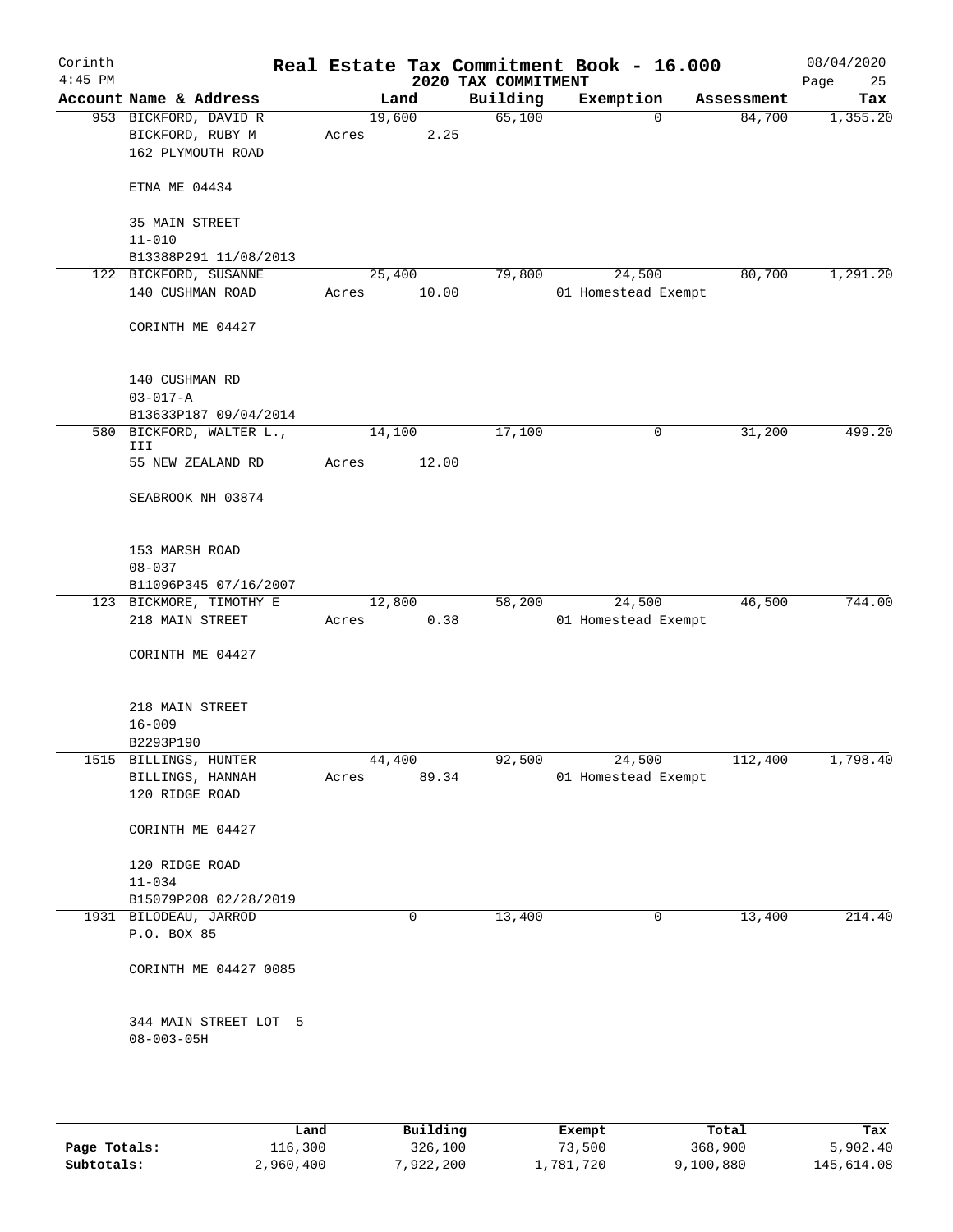| Corinth<br>$4:45$ PM |                                                                  |       |                 | 2020 TAX COMMITMENT | Real Estate Tax Commitment Book - 16.000 |              | 08/04/2020<br>Page<br>26 |
|----------------------|------------------------------------------------------------------|-------|-----------------|---------------------|------------------------------------------|--------------|--------------------------|
|                      | Account Name & Address                                           |       | Land            | Building            | Exemption                                | Assessment   | Tax                      |
|                      | 1765 BISHOP, CHARLES I<br>BISHOP, STACEY<br>344 MAIN ST LOT 33   |       | $\mathbf 0$     | 23,700              |                                          | 23,700<br>0  | 379.20                   |
|                      | CORINTH ME 04427                                                 |       |                 |                     |                                          |              |                          |
|                      | 344 MAIN STREET LOT 33<br>$08 - 003 - 33H$                       |       |                 |                     |                                          |              |                          |
|                      | BIN MOHO PBILL OF SAL                                            |       |                 |                     |                                          |              |                          |
|                      | 1854 BLACK, JEFFREY W<br>BLACK, CINDY B<br>347 WEST CORINTH ROAD | Acres | 28,100<br>16.00 | 150,000             | 24,500<br>01 Homestead Exempt            | 153,600      | 2,457.60                 |
|                      | CORINTH ME 04427 3143                                            |       |                 |                     |                                          |              |                          |
|                      | 347 WEST CORINTH ROAD<br>$04 - 036 - H$                          |       |                 |                     |                                          |              |                          |
|                      | B9640P186                                                        |       |                 |                     |                                          |              |                          |
| 130                  | BLACKWELL LUMBER MILL<br>INC                                     |       | 12,500          | $\mathbf 0$         |                                          | 12,500<br>0  | 200.00                   |
|                      | PO BOX 335                                                       | Acres | 1.75            |                     |                                          |              |                          |
|                      | CORINTH ME 04427                                                 |       |                 |                     |                                          |              |                          |
|                      | EXETER ROAD<br>$14 - 016$                                        |       |                 |                     |                                          |              |                          |
|                      | B11260P75 12/10/2007                                             |       |                 |                     |                                          |              |                          |
|                      | 131 BLACKWELL LUMBER MILL<br>INC                                 |       | 7,300           | 0                   |                                          | 7,300<br>0   | 116.80                   |
|                      | PO BOX 335                                                       | Acres | 16.00           |                     |                                          |              |                          |
|                      | CORINTH ME 04427                                                 |       |                 |                     |                                          |              |                          |
|                      | MCCARD ROAD N/F OFF<br>$01 - 015$                                |       |                 |                     |                                          |              |                          |
|                      | 132 BLACKWELL LUMBER MILL                                        |       | 42,300          | 152,800             |                                          | 195,100<br>0 | 3,121.60                 |
|                      | INC<br>PO BOX 335                                                | Acres | 35.00           |                     |                                          |              |                          |
|                      | CORINTH ME 04427                                                 |       |                 |                     |                                          |              |                          |
|                      | 156 EXETER ROAD                                                  |       |                 |                     |                                          |              |                          |
|                      | $07 - 052$                                                       |       |                 |                     |                                          |              |                          |
|                      | B11260P75 12/10/2007<br>1951 BLACKWELL LUMBER MILL               |       | 10,700          | 0                   |                                          | 10,700<br>0  | 171.20                   |
|                      | <b>INC</b><br>PO BOX 335                                         | Acres | 0.80            |                     |                                          |              |                          |
|                      | CORINTH ME 04427                                                 |       |                 |                     |                                          |              |                          |
|                      | EXETER ROAD                                                      |       |                 |                     |                                          |              |                          |
|                      | $14 - 004 - B$                                                   |       |                 |                     |                                          |              |                          |
|                      | B11260P75 12/10/2007                                             |       |                 |                     |                                          |              |                          |
|                      | Land                                                             |       | Building        |                     | Exempt                                   | Total        | Tax                      |
| Page Totals:         | 100,900                                                          |       | 326,500         |                     | 24,500                                   | 402,900      | 6,446.40                 |

**Subtotals:** 3,061,300 8,248,700 1,806,220 9,503,780 152,060.48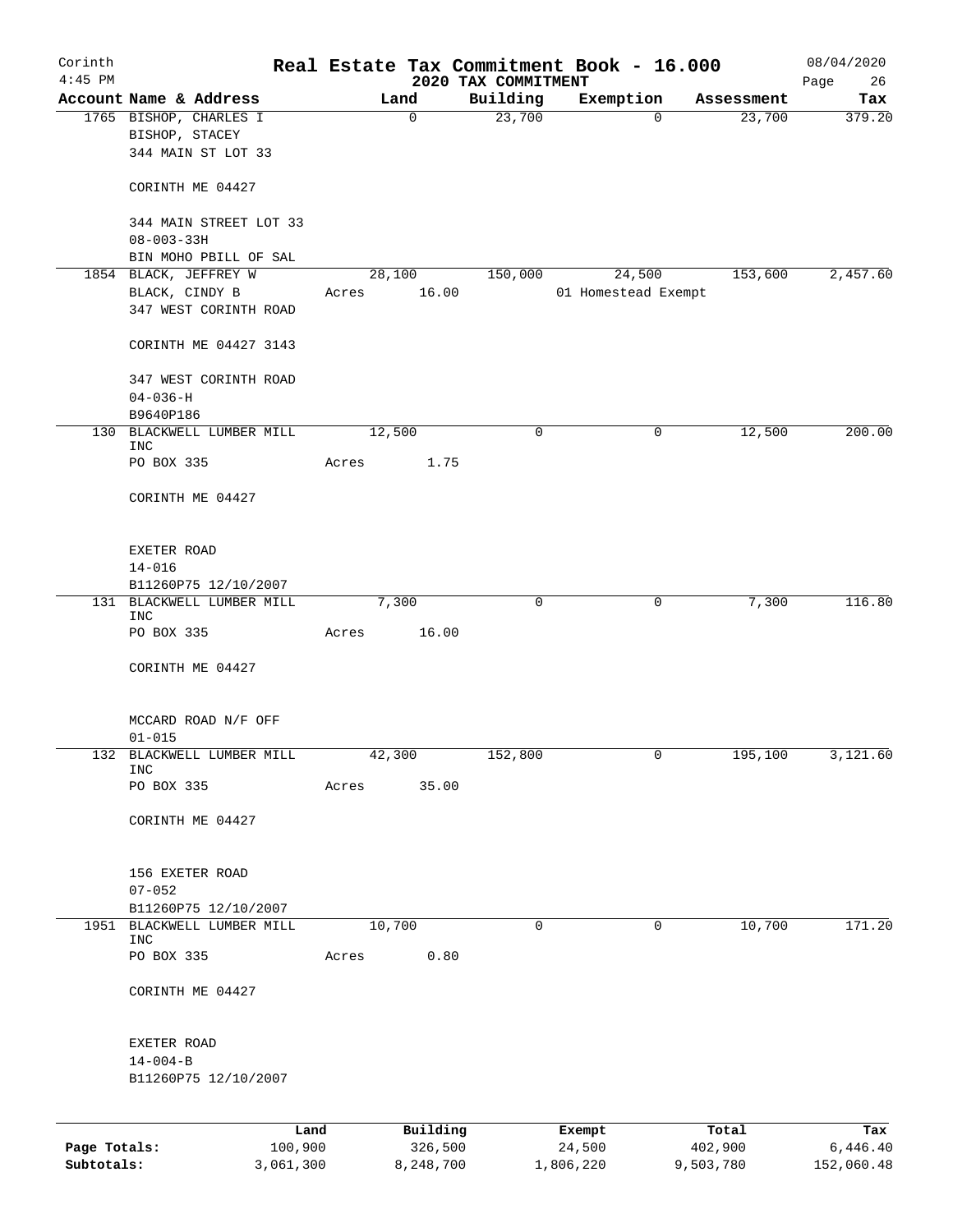| Corinth<br>$4:45$ PM |                                       |                 |           | Real Estate Tax Commitment Book - 16.000<br>2020 TAX COMMITMENT |                        |                  | 08/04/2020<br>Page<br>27 |
|----------------------|---------------------------------------|-----------------|-----------|-----------------------------------------------------------------|------------------------|------------------|--------------------------|
|                      | Account Name & Address                |                 | Land      | Building                                                        | Exemption              | Assessment       | Tax                      |
|                      | 133 BLACKWELL LUMBER MILL             |                 | 29,600    | $\mathsf{O}$                                                    | $\Omega$               | 29,600           | 473.60                   |
|                      | INC.<br>PO BOX 335                    | Acres           | 48.00     |                                                                 |                        |                  |                          |
|                      | CORINTH ME 04427                      |                 |           |                                                                 |                        |                  |                          |
|                      | MAIN ST EXETER RD N/F                 |                 |           |                                                                 |                        |                  |                          |
|                      | $08 - 004 - A$<br>B4137P112           |                 |           |                                                                 |                        |                  |                          |
|                      | 134 BLACKWELL LUMBER MILL             |                 | 44,000    | $\mathbf 0$                                                     | 0                      | 44,000           | 704.00                   |
|                      | INC.                                  |                 |           |                                                                 |                        |                  |                          |
|                      | P.O. BOX 335                          | Acres           | 103.00    |                                                                 |                        |                  |                          |
|                      | CORINTH ME 04427                      |                 |           |                                                                 |                        |                  |                          |
|                      | RIDGE ROAD                            |                 |           |                                                                 |                        |                  |                          |
|                      | $11 - 037$                            |                 |           |                                                                 |                        |                  |                          |
|                      | B4350P46<br>135 BLACKWELL LUMBER MILL |                 | 24,000    | $\mathbf 0$                                                     | 0                      | 24,000           | 384.00                   |
|                      | INC.<br>P.O. BOX 335                  | Acres           | 74.00     |                                                                 |                        |                  |                          |
|                      | CORINTH ME 04427                      |                 |           |                                                                 |                        |                  |                          |
|                      |                                       |                 |           |                                                                 |                        |                  |                          |
|                      | LEDGE HILL ROAD N/F OFF<br>$04 - 006$ |                 |           |                                                                 |                        |                  |                          |
|                      | B6104P125                             |                 |           |                                                                 |                        |                  |                          |
|                      | 136 BLACKWELL LUMBER MILL<br>INC.     |                 | 18,200    | $\mathbf 0$                                                     | $\overline{0}$         | 18,200           | 291.20                   |
|                      | P.O. BOX 335                          | Acres           | 6.20      |                                                                 |                        |                  |                          |
|                      | CORINTH ME 04427                      |                 |           |                                                                 |                        |                  |                          |
|                      | EXETER ROAD                           |                 |           |                                                                 |                        |                  |                          |
|                      | $14 - 004 - A$<br>B4479P145           |                 |           |                                                                 |                        |                  |                          |
|                      | 432 BLACKWELL LUMBER MILL             |                 | 6,800     | 0                                                               | 0                      | 6,800            | 108.80                   |
|                      | INC.                                  |                 |           |                                                                 |                        |                  |                          |
|                      | P.O. BOX 335                          | Acres           | 6.00      |                                                                 |                        |                  |                          |
|                      | CORINTH ME 04427                      |                 |           |                                                                 |                        |                  |                          |
|                      | CHARLESTON TOWN LINE                  |                 |           |                                                                 |                        |                  |                          |
|                      | $10 - 022$                            |                 |           |                                                                 |                        |                  |                          |
|                      | B7161P228<br>429 BLACKWELL, DELWIN F  |                 | 14,100    | $\mathbf 0$                                                     | 0                      | 14,100           | 225.60                   |
|                      | PO BOX 335                            | Acres           | 0.50      |                                                                 |                        |                  |                          |
|                      | CORINTH ME 04427                      |                 |           |                                                                 |                        |                  |                          |
|                      | 80 EXETER ROAD                        |                 |           |                                                                 |                        |                  |                          |
|                      | $14 - 008$                            |                 |           |                                                                 |                        |                  |                          |
|                      | B13001P6 11/09/2012                   |                 |           |                                                                 |                        |                  |                          |
| Page Totals:         |                                       | Land<br>136,700 | Building  | 0                                                               | Exempt<br>$\mathsf{O}$ | Total<br>136,700 | Tax<br>2,187.20          |
| Subtotals:           | 3,198,000                             |                 | 8,248,700 |                                                                 | 1,806,220              | 9,640,480        | 154, 247.68              |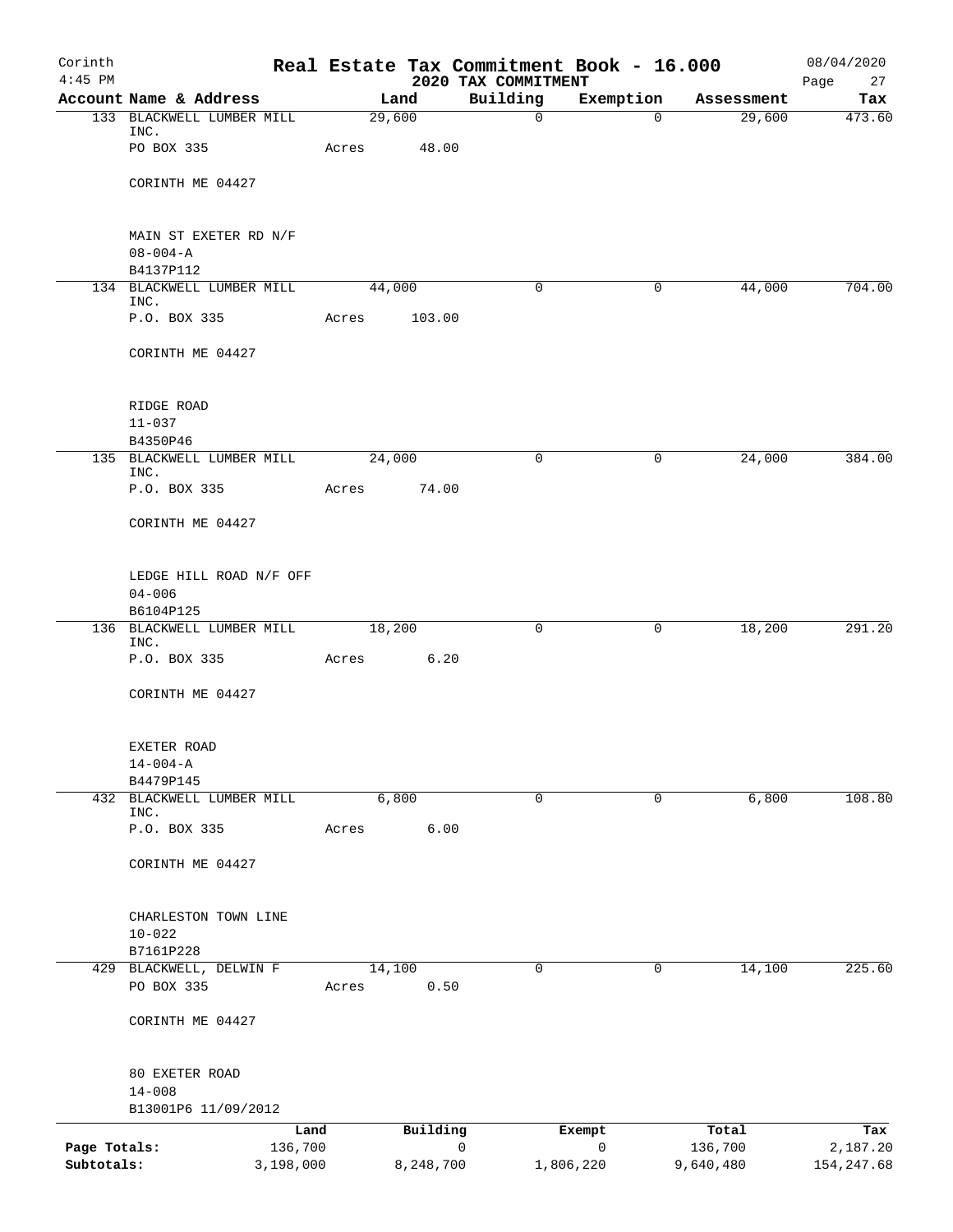| Corinth<br>$4:45$ PM |                                                 |                 |                     | 2020 TAX COMMITMENT | Real Estate Tax Commitment Book - 16.000 |                  | 08/04/2020        |
|----------------------|-------------------------------------------------|-----------------|---------------------|---------------------|------------------------------------------|------------------|-------------------|
|                      | Account Name & Address                          | Land            |                     | Building            | Exemption                                | Assessment       | Page<br>28<br>Tax |
|                      | 137 BLACKWELL, DELWIN F. &                      | 31,400          |                     | 104,800             | 30,380                                   | 105,820          | 1,693.12          |
|                      | JOAN, TR.<br>JOAN BLACKWELL LIVING<br>TRUST     | Acres           | 2.00                |                     | 01 Homestead Exempt                      |                  |                   |
|                      | P.O. BOX 335                                    |                 |                     |                     | 22 Veteran                               |                  |                   |
|                      | CORINTH ME 04427                                |                 |                     |                     |                                          |                  |                   |
|                      | 84 EXETER ROAD                                  |                 |                     |                     |                                          |                  |                   |
|                      | $14 - 009$<br>B2027P80                          |                 |                     |                     |                                          |                  |                   |
|                      | 139 BLACKWELL, DELWIN F. &                      | 17,600          |                     | 0                   | 0                                        | 17,600           | 281.60            |
|                      | JOAN, TR.<br>DELWIN BLACKWELL LIVING Acres      |                 | 7.00                |                     |                                          |                  |                   |
|                      | TRUST                                           |                 |                     |                     |                                          |                  |                   |
|                      | P.O. BOX 335                                    |                 |                     |                     |                                          |                  |                   |
|                      | CORINTH ME 04427                                |                 |                     |                     |                                          |                  |                   |
|                      | LEDGE HILL ROAD                                 |                 |                     |                     |                                          |                  |                   |
|                      | $04 - 013$                                      |                 |                     |                     |                                          |                  |                   |
|                      | B9055P53<br>140 BLACKWELL, DELWIN F. &          |                 |                     | $\mathbf 0$         |                                          | 45,400           | 726.40            |
|                      | JOAN, TR.                                       | 45,400          |                     |                     | 0                                        |                  |                   |
|                      | DELWIN BLACKWELL LIVING Acres<br>TRUST          |                 | 165.00              |                     |                                          |                  |                   |
|                      | P.O. BOX 335                                    |                 |                     |                     |                                          |                  |                   |
|                      | CORINTH ME 04427                                |                 |                     |                     |                                          |                  |                   |
|                      | LEDGE HILL ROAD                                 |                 |                     |                     |                                          |                  |                   |
|                      | $04 - 014$                                      |                 |                     |                     |                                          |                  |                   |
|                      | B9055P53                                        |                 |                     |                     |                                          |                  |                   |
|                      | 143 BLACKWELL, GARETH W<br>BLACKWELL, BEVERLY C | 17,900<br>Acres | 0.99                | 105,500             | 24,500<br>01 Homestead Exempt            | 98,900           | 1,582.40          |
|                      | PO BOX 404                                      |                 |                     |                     |                                          |                  |                   |
|                      | CORINTH ME 04427                                |                 |                     |                     |                                          |                  |                   |
|                      | 390 MAIN STREET                                 |                 |                     |                     |                                          |                  |                   |
|                      | $13 - 007$                                      |                 |                     |                     |                                          |                  |                   |
|                      | 144 BLACKWELL, GARETH W<br>BLACKWELL, BEVERLY C | 17,700<br>Acres | 27.00               | 0                   | 0                                        | 17,700           | 283.20            |
|                      | P.O.BOX 404                                     |                 |                     |                     |                                          |                  |                   |
|                      | CORINTH ME 04427                                |                 |                     |                     |                                          |                  |                   |
|                      | CHARLESTON TOWN LINE                            |                 |                     |                     |                                          |                  |                   |
|                      | $10 - 023$                                      |                 |                     |                     |                                          |                  |                   |
| 146                  | BLACKWELL, GARETH W JR                          | 25,100          |                     | 143,200             | 24,500                                   | 143,800          | 2,300.80          |
|                      | BLACKWELL, LANETTE<br>MARIE                     | Acres           | 7.87                |                     | 01 Homestead Exempt                      |                  |                   |
|                      | 306 GARLAND ROAD                                |                 |                     |                     |                                          |                  |                   |
|                      | CORINTH ME 04427                                |                 |                     |                     |                                          |                  |                   |
|                      | 306 GARLAND ROAD                                |                 |                     |                     |                                          |                  |                   |
|                      | $10 - 005$                                      |                 |                     |                     |                                          |                  |                   |
|                      | B3741P212                                       |                 |                     |                     |                                          |                  |                   |
| Page Totals:         | Land<br>155,100                                 |                 | Building<br>353,500 |                     | Exempt<br>79,380                         | Total<br>429,220 | Tax<br>6,867.52   |
| Subtotals:           | 3, 353, 100                                     |                 | 8,602,200           |                     | 1,885,600                                | 10,069,700       | 161, 115.20       |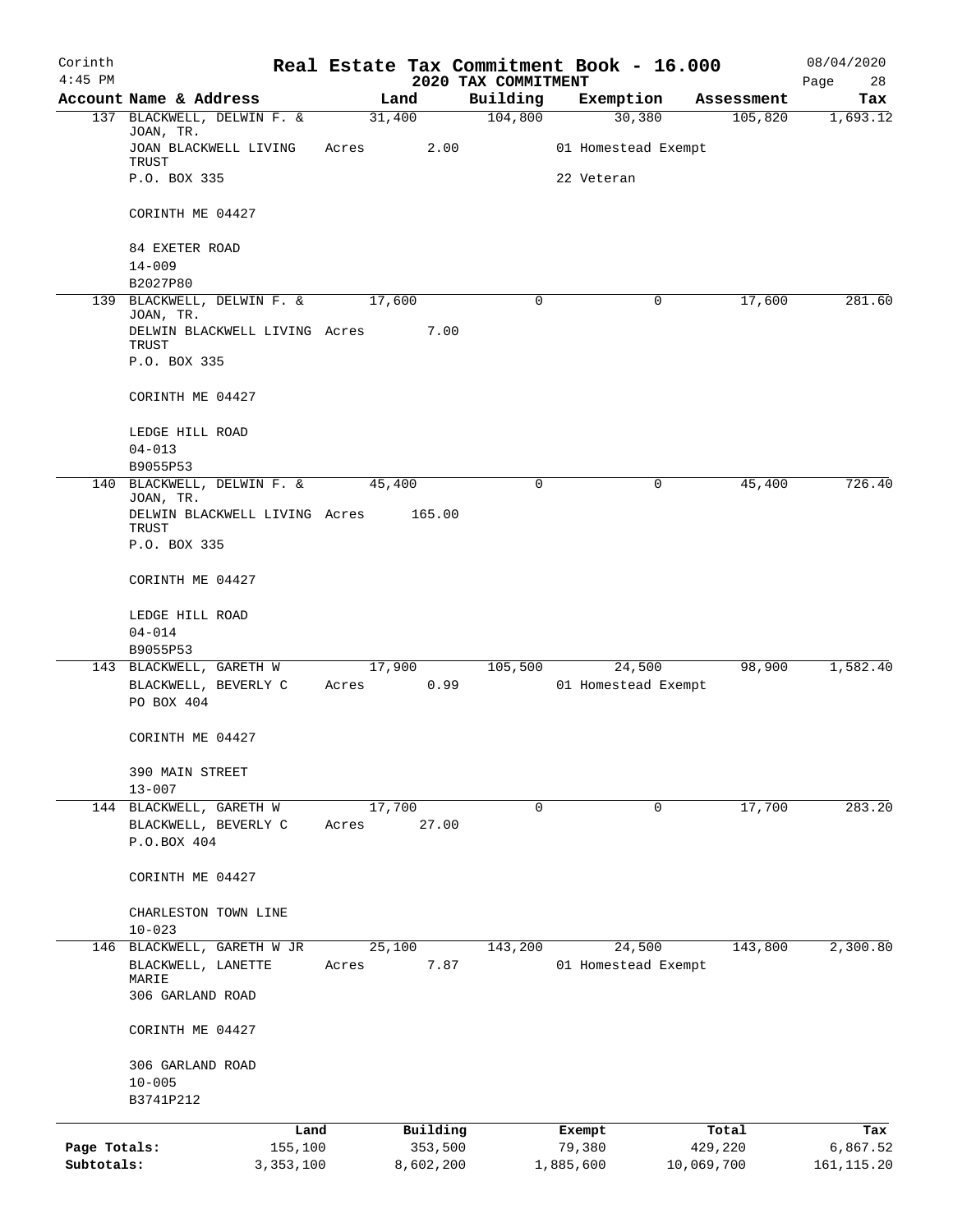| Corinth                    |                                               |                      |       |                      |                                 | Real Estate Tax Commitment Book - 16.000 |                                   | 08/04/2020             |
|----------------------------|-----------------------------------------------|----------------------|-------|----------------------|---------------------------------|------------------------------------------|-----------------------------------|------------------------|
| $4:45$ PM                  | Account Name & Address                        |                      |       | Land                 | 2020 TAX COMMITMENT<br>Building | Exemption                                |                                   | 29<br>Page             |
|                            | 2024 BLACKWELL, GARETH W JR                   |                      |       | 22,300               | 150, 300                        |                                          | Assessment<br>172,600<br>$\Omega$ | Tax<br>2,761.60        |
|                            | BLACKWELL, LANETTE M<br>306 GARLAND ROAD      |                      | Acres | 2.00                 |                                 |                                          |                                   |                        |
|                            | CORINTH ME 04427                              |                      |       |                      |                                 |                                          |                                   |                        |
|                            | 575 MAIN STREET<br>$05 - 027 - B$             |                      |       |                      |                                 |                                          |                                   |                        |
|                            | B11640P164 01/22/2009                         |                      |       |                      |                                 |                                          |                                   |                        |
|                            | 141 BLACKWELL, GARETH W. &<br>DELWIN          |                      |       | 44,900               | 0                               |                                          | 44,900<br>0                       | 718.40                 |
|                            | BLACKWELL, JOAN<br>TRUSTEES<br>PO BOX 404     |                      | Acres | 100.00               |                                 |                                          |                                   |                        |
|                            | CORINTH ME 04427                              |                      |       |                      |                                 |                                          |                                   |                        |
|                            | LEDGE HILL ROAD                               |                      |       |                      |                                 |                                          |                                   |                        |
|                            | $04 - 008$<br>B7259P264                       |                      |       |                      |                                 |                                          |                                   |                        |
|                            | 142 BLACKWELL, GARETH W. &<br>DELWIN          |                      |       | 41,700               | $\Omega$                        |                                          | $\Omega$<br>41,700                | 667.20                 |
|                            | BLACKWELL, JOAN<br>TRUSTEES                   |                      | Acres | 283.00               |                                 |                                          |                                   |                        |
|                            | P.O. BOX 404                                  |                      |       |                      |                                 |                                          |                                   |                        |
|                            | CORINTH ME 04427                              |                      |       |                      |                                 |                                          |                                   |                        |
|                            | MCCARD ROAD                                   |                      |       |                      |                                 |                                          |                                   |                        |
|                            | $01 - 016$<br>B7259P262                       |                      |       |                      |                                 |                                          |                                   |                        |
|                            | 961 BLANCHARD, CHRISTOPHER<br>S               |                      |       | 19,800               | 77,200                          | 24,500                                   | 72,500                            | 1,160.00               |
|                            | 74 MAIN STREET                                |                      | Acres | 2.40                 |                                 | 01 Homestead Exempt                      |                                   |                        |
|                            | CORINTH ME 04427                              |                      |       |                      |                                 |                                          |                                   |                        |
|                            | 74 MAIN STREET                                |                      |       |                      |                                 |                                          |                                   |                        |
|                            | $11 - 016$                                    |                      |       |                      |                                 |                                          |                                   |                        |
|                            | B8128P237                                     |                      |       |                      |                                 |                                          |                                   |                        |
|                            | 147 BLANCHARD, SCOTT C<br>BLANCHARD, SHERRY L |                      |       | 28,900<br>17.00      | 139,600                         | 24,500                                   | 144,000                           | 2,304.00               |
|                            | PO BOX 364                                    |                      | Acres |                      |                                 | 01 Homestead Exempt                      |                                   |                        |
|                            | CORINTH ME 04427                              |                      |       |                      |                                 |                                          |                                   |                        |
|                            | 378 HUDSON ROAD                               |                      |       |                      |                                 |                                          |                                   |                        |
|                            | $12 - 011 - A$                                |                      |       |                      |                                 |                                          |                                   |                        |
|                            | B4214P60<br>1630 BLANCHARD, TERENCE M         |                      |       | 25,100               | 111,100                         | 24,500                                   | 111,700                           | 1,787.20               |
|                            | 71 BEANS MILL ROAD                            |                      | Acres | 2.04                 |                                 | 01 Homestead Exempt                      |                                   |                        |
|                            | CORINTH ME 04427                              |                      |       |                      |                                 |                                          |                                   |                        |
|                            | 71 BEANS MILL RD                              |                      |       |                      |                                 |                                          |                                   |                        |
|                            | $07 - 020 - C$                                |                      |       |                      |                                 |                                          |                                   |                        |
|                            | B9557P202 09/08/2004                          |                      |       |                      |                                 |                                          |                                   |                        |
|                            |                                               | Land                 |       | Building             |                                 | Exempt                                   | Total                             | Tax                    |
| Page Totals:<br>Subtotals: |                                               | 182,700<br>3,535,800 |       | 478,200<br>9,080,400 |                                 | 73,500<br>1,959,100                      | 587,400<br>10,657,100             | 9,398.40<br>170,513.60 |
|                            |                                               |                      |       |                      |                                 |                                          |                                   |                        |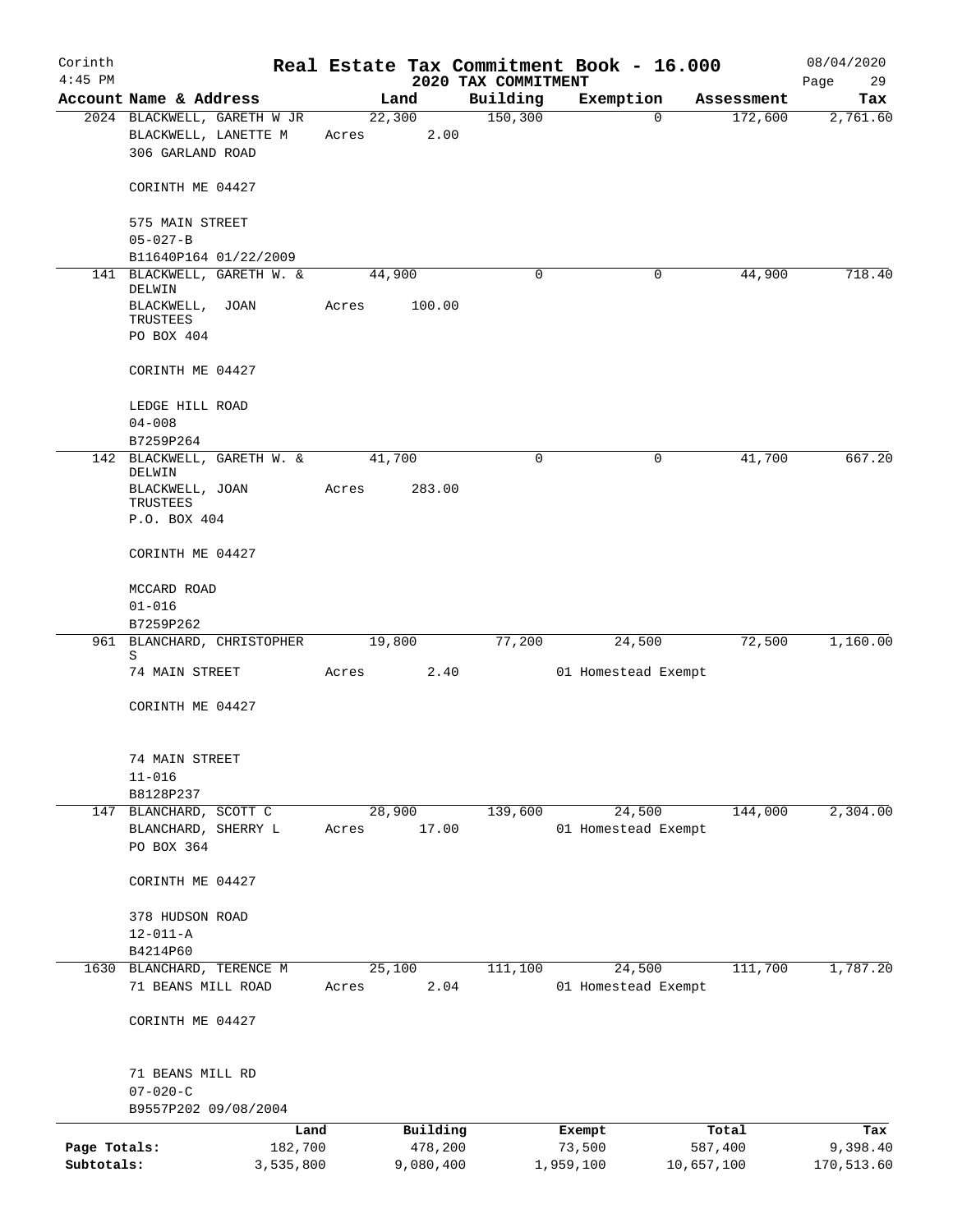| Corinth<br>$4:45$ PM |                                                                    |                 |                     | 2020 TAX COMMITMENT | Real Estate Tax Commitment Book - 16.000 |                  | 08/04/2020<br>Page<br>30 |
|----------------------|--------------------------------------------------------------------|-----------------|---------------------|---------------------|------------------------------------------|------------------|--------------------------|
|                      | Account Name & Address                                             |                 | Land                | Building            | Exemption                                | Assessment       | Tax                      |
|                      | 496 BLASS, JOHN J<br>BLASS, WANITA A<br>269 WEST CORINTH ROAD      | Acres           | 47,900<br>150.00    | 156,900             | 24,500<br>01 Homestead Exempt            | 180, 300         | 2,884.80                 |
|                      | CORINTH ME 04427                                                   |                 |                     |                     |                                          |                  |                          |
|                      | 269 WEST CORINTH ROAD<br>$04 - 036 - C$<br>B6753P208               |                 |                     |                     |                                          |                  |                          |
|                      | 149 BLETHEN, KEITH                                                 | 19,000          |                     | 0                   | 0                                        | 19,000           | 304.00                   |
|                      | 27 LAKE FOREST ROAD                                                | Acres           | 30.00               |                     |                                          |                  |                          |
|                      | TERRYVILLE CT 06786                                                |                 |                     |                     |                                          |                  |                          |
|                      | CHARLESTON TOWN LINE<br>$12 - 002$                                 |                 |                     |                     |                                          |                  |                          |
|                      | B8913P264                                                          |                 |                     |                     |                                          |                  |                          |
|                      | 1051 BLODGETT, DOUGLAS<br>BLODGETT, CYNTHIA<br>112 CHARLESTON ROAD |                 | 0                   | 46,100              | 0                                        | 46,100           | 737.60                   |
|                      | CHARLESTON ME 04422                                                |                 |                     |                     |                                          |                  |                          |
|                      | 55 GRANT ROAD                                                      |                 |                     |                     |                                          |                  |                          |
|                      | $05 - 020 - 2H$                                                    |                 |                     |                     |                                          |                  |                          |
|                      | 1049 BLUE WATER SPORTSMANS<br>INC.<br>P.O. BOX 6895                | 22,200<br>Acres | 10.73               | 0                   | 0                                        | 22,200           | 355.20                   |
|                      | WARWICK RI 02886                                                   |                 |                     |                     |                                          |                  |                          |
|                      |                                                                    |                 |                     |                     |                                          |                  |                          |
|                      | GLENWOOD DRIVE<br>$07 - 001 - 06$                                  |                 |                     |                     |                                          |                  |                          |
|                      | B7197P232                                                          |                 |                     |                     |                                          |                  |                          |
|                      | 151 BLUE WATER SPORTSMANS<br>INC.                                  | 23,600          |                     | 26,800              | 0                                        | 50,400           | 806.40                   |
|                      | P.O. BOX 6895                                                      | Acres           | 14.60               |                     |                                          |                  |                          |
|                      | WARWICK RI 02886                                                   |                 |                     |                     |                                          |                  |                          |
|                      | 135 GLENWOOD DRIVE                                                 |                 |                     |                     |                                          |                  |                          |
|                      | $07 - 001 - 09$<br>B5918P23                                        |                 |                     |                     |                                          |                  |                          |
| 1381                 | BLUE WATER SPORTSMANS                                              | 21,300          |                     | 10,400              | $\mathbf 0$                              | 31,700           | 507.20                   |
|                      | INC.                                                               |                 |                     |                     |                                          |                  |                          |
|                      | PO BOX 6895                                                        | Acres           | 11.50               |                     |                                          |                  |                          |
|                      | WARWICK RI 02886 2412                                              |                 |                     |                     |                                          |                  |                          |
|                      | 130 GLENWOOD DRIVE<br>$07 - 001 - 08$<br>B8422P103                 |                 |                     |                     |                                          |                  |                          |
|                      |                                                                    |                 |                     |                     |                                          |                  |                          |
| Page Totals:         | Land<br>134,000                                                    |                 | Building<br>240,200 |                     | Exempt<br>24,500                         | Total<br>349,700 | Tax<br>5,595.20          |

**Subtotals:** 3,669,800 9,320,600 1,983,600 11,006,800 176,108.80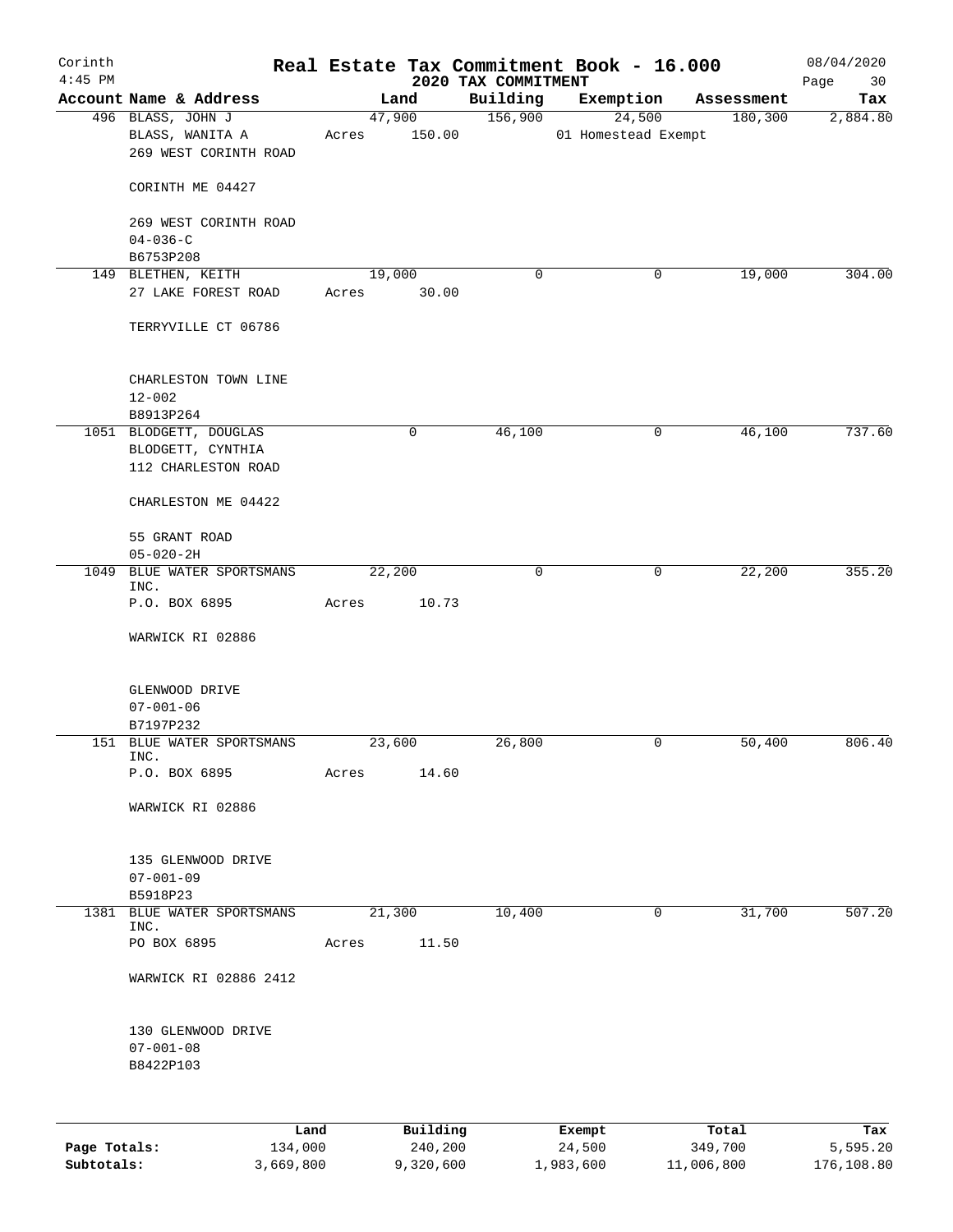| Corinth<br>$4:45$ PM |                                          |        |             | 2020 TAX COMMITMENT | Real Estate Tax Commitment Book - 16.000 |            | 08/04/2020<br>Page<br>31 |
|----------------------|------------------------------------------|--------|-------------|---------------------|------------------------------------------|------------|--------------------------|
|                      | Account Name & Address                   |        | Land        | Building            | Exemption                                | Assessment | Tax                      |
|                      | 494 BODDY, TERRY D                       | 17,900 |             | 148,200             | $\Omega$                                 | 166, 100   | 2,657.60                 |
|                      | C/O STEVEN BODDY                         | Acres  | 2.00        |                     |                                          |            |                          |
|                      | 99 GARLAND ROAD                          |        |             |                     |                                          |            |                          |
|                      | CORINTH ME 04427                         |        |             |                     |                                          |            |                          |
|                      | 99 GARLAND ROAD                          |        |             |                     |                                          |            |                          |
|                      | $07 - 014 - B$                           |        |             |                     |                                          |            |                          |
|                      | B14905P311 08/13/2018                    |        |             |                     |                                          |            |                          |
|                      | 991 BOGA, WILLIAM K                      | 34,700 |             | 144,400             | 30,380                                   | 148,720    | 2,379.52                 |
|                      | 469 MAIN STREET                          | Acres  | 21.50       |                     | 22 Veteran<br>01 Homestead Exempt        |            |                          |
|                      | CORINTH ME 04427                         |        |             |                     |                                          |            |                          |
|                      | 469 MAIN STREET                          |        |             |                     |                                          |            |                          |
|                      | $08 - 013 - A$                           |        |             |                     |                                          |            |                          |
|                      | B12642P182 10/31/2011                    |        |             |                     |                                          |            |                          |
|                      | 968 BOGAN, NICHOLAS                      |        | $\mathbf 0$ | 20,800              | 20,800                                   | 0          | 0.00                     |
|                      | HOLMES, JENNIFER                         |        |             |                     | 01 Homestead Exempt                      |            |                          |
|                      | 434 TATE ROAD LOT # 2                    |        |             |                     |                                          |            |                          |
|                      | CORINTH ME 04401                         |        |             |                     |                                          |            |                          |
|                      | 434 TATE ROAD LOT 02                     |        |             |                     |                                          |            |                          |
|                      | $06 - 019 - 02H$                         |        |             |                     |                                          |            |                          |
|                      | B6249P277                                |        |             |                     |                                          |            |                          |
|                      | 1644 BOOKER, WAYNE A                     |        | 0           | 13,000              | 13,000                                   | 0          | 0.00                     |
|                      | 968 MAIN STREET LOT 28                   |        |             |                     | 01 Homestead Exempt                      |            |                          |
|                      | CORINTH ME 04427                         |        |             |                     |                                          |            |                          |
|                      | 968 MAIN STREET LOT 28                   |        |             |                     |                                          |            |                          |
|                      | $06 - 012 - D - 28H$                     |        |             |                     |                                          |            |                          |
| 155                  | BOONE, CHERYL A                          | 11,700 |             | 0                   | 0                                        | 11,700     | 187.20                   |
|                      | P.O. BOX 273                             | Acres  | 2.20        |                     |                                          |            |                          |
|                      | BANGOR ME 04402 0273                     |        |             |                     |                                          |            |                          |
|                      |                                          |        |             |                     |                                          |            |                          |
|                      | RIDGE ROAD                               |        |             |                     |                                          |            |                          |
|                      | $12 - 006 - A$                           |        |             |                     |                                          |            |                          |
|                      | B4259P171                                |        |             |                     |                                          |            |                          |
|                      | 156 BOONE, JOYCE D.<br>IRREVICABLE TRUST | 16,700 |             | 77,100              | 30,380                                   | 63,420     | 1,014.72                 |
|                      | TRUSTEES ANDREW D.                       | Acres  | 1.00        |                     | 31 Veteran Widow                         |            |                          |
|                      | BOONE & SUSAN A. KING<br>P.O. BOX 111    |        |             |                     |                                          |            |                          |
|                      |                                          |        |             |                     | 01 Homestead Exempt                      |            |                          |
|                      | CORINTH ME 04427                         |        |             |                     |                                          |            |                          |
|                      | 42 BEANS MILL RD                         |        |             |                     |                                          |            |                          |
|                      | $07 - 018 - B$                           |        |             |                     |                                          |            |                          |
|                      | B13350P264 09/12/2013                    |        |             |                     |                                          |            |                          |
|                      |                                          |        |             |                     |                                          |            |                          |
|                      |                                          |        |             |                     |                                          |            |                          |

|              | Land      | Building | Exempt    | Total      | Tax         |
|--------------|-----------|----------|-----------|------------|-------------|
| Page Totals: | 81,000    | 403,500  | 94,560    | 389,940    | 6.239.04    |
| Subtotals:   | 3,750,800 | ,724,100 | 2,078,160 | 11,396,740 | 182, 347.84 |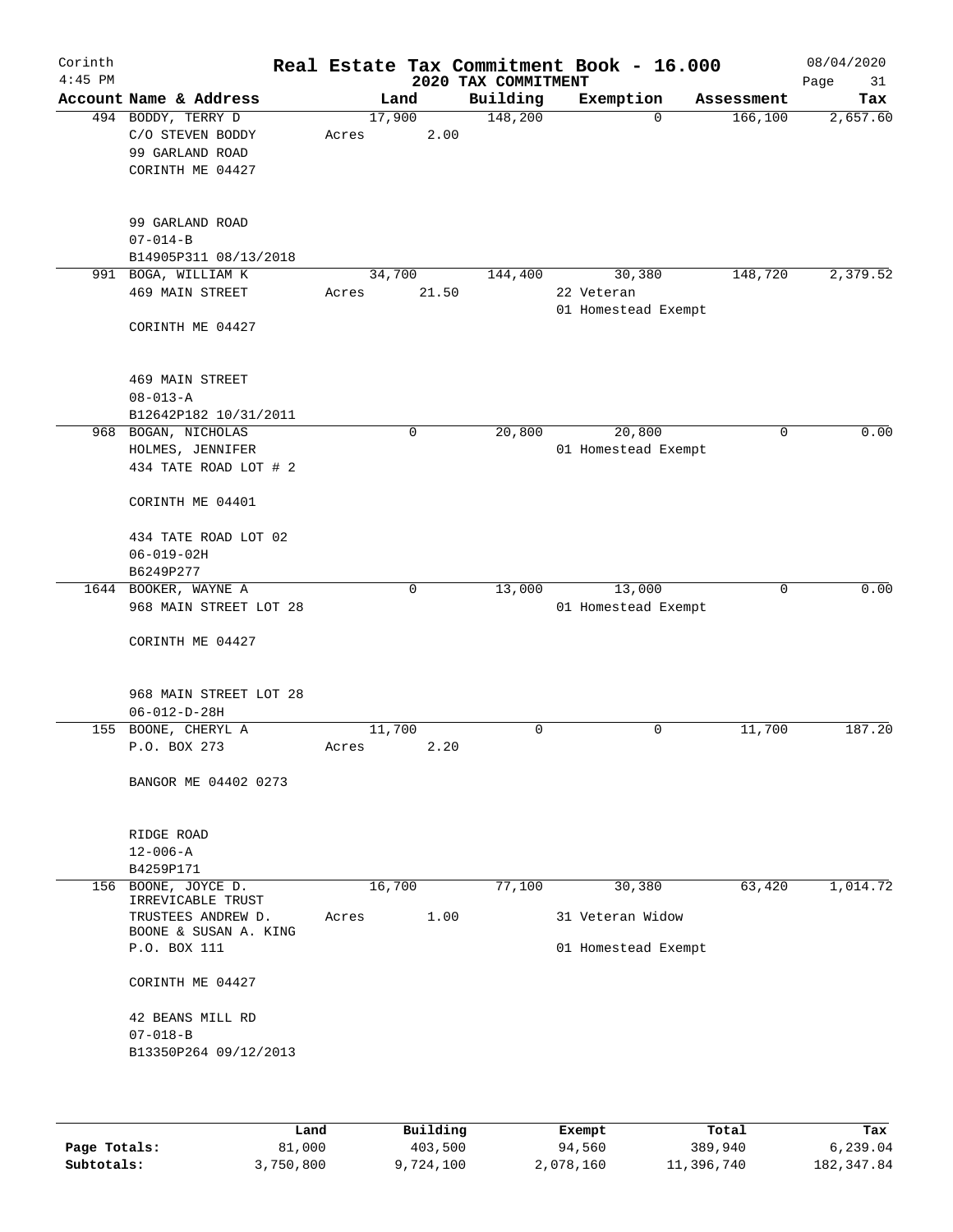| Corinth                    |                                                            |        |                       |                                 | Real Estate Tax Commitment Book - 16.000 |          |                       | 08/04/2020             |
|----------------------------|------------------------------------------------------------|--------|-----------------------|---------------------------------|------------------------------------------|----------|-----------------------|------------------------|
| $4:45$ PM                  | Account Name & Address                                     |        | Land                  | 2020 TAX COMMITMENT<br>Building | Exemption                                |          | Assessment            | Page<br>32<br>Tax      |
|                            | 932 BORNSTEIN, JESSICA L                                   |        | 38,000                | 110,600                         |                                          | $\Omega$ | 148,600               | 2,377.60               |
|                            | 499 CAMPBELL ROAD                                          | Acres  | 3.62                  |                                 |                                          |          |                       |                        |
|                            | GARLAND ME 04939                                           |        |                       |                                 |                                          |          |                       |                        |
|                            | 982 MAIN STREET<br>$06 - 007$                              |        |                       |                                 |                                          |          |                       |                        |
|                            | B13198P66 05/31/2013                                       |        |                       |                                 |                                          |          |                       |                        |
|                            | 876 BOSTROM, CHRISTOPHER L                                 |        | 33,700                | 111,800                         | 24,500                                   |          | 121,000               | 1,936.00               |
|                            | BOSTROM, LISA M<br>72 WHITE SCHOOLHOUSE<br><b>ROAD</b>     | Acres  | 23.32                 |                                 | 01 Homestead Exempt                      |          |                       |                        |
|                            | CORINTH ME 04427                                           |        |                       |                                 |                                          |          |                       |                        |
|                            | 72 WHITE SCHOOLHOUSE                                       |        |                       |                                 |                                          |          |                       |                        |
|                            | $08 - 026$                                                 |        |                       |                                 |                                          |          |                       |                        |
|                            | B9404P43                                                   |        |                       |                                 |                                          |          |                       | 174.40                 |
|                            | 1108 BOTTING, MICHAEL J<br>17 BOTTING LANE                 | Acres  | 9,400<br>5.01         | 1,500                           |                                          | 0        | 10,900                |                        |
|                            | GLENBURN ME 04401                                          |        |                       |                                 |                                          |          |                       |                        |
|                            | 7 FITZ LN                                                  |        |                       |                                 |                                          |          |                       |                        |
|                            | $03 - 007 - A$<br>B14809P169 05/14/2018                    |        |                       |                                 |                                          |          |                       |                        |
|                            | 540 BOULIER, RAYMOND J.<br>(Heirs of)                      | 15,800 |                       | 66,000                          |                                          | 0        | 81,800                | 1,308.80               |
|                            | PR. BOULIER, RAYMOND II Acres<br>722 GRANT ROAD            |        | 1.37                  |                                 |                                          |          |                       |                        |
|                            | CORINTH ME 04427                                           |        |                       |                                 |                                          |          |                       |                        |
|                            | 722 GRANT ROAD                                             |        |                       |                                 |                                          |          |                       |                        |
|                            | $03 - 008 - A$<br>B14720P249 01/17/2018                    |        |                       |                                 |                                          |          |                       |                        |
| 2047                       | BOULTER, JON                                               | 21,400 |                       | 148,900                         |                                          | 0        | 170,300               | 2,724.80               |
|                            | BOULTER, CRYSTAL<br>1141 KENDUSKEAG AVE                    | Acres  | 14.50                 |                                 |                                          |          |                       |                        |
|                            | BANGOR ME 04401                                            |        |                       |                                 |                                          |          |                       |                        |
|                            | 32 FARM POND RD<br>$03 - 051 - B$                          |        |                       |                                 |                                          |          |                       |                        |
|                            | B14195P291 06/27/2016                                      |        |                       |                                 |                                          |          |                       |                        |
|                            | 157 BOUQUILLON, GEORGIA A<br>150 CANDLEWOOD MTN ROAD Acres | 31,000 | 29.00                 | 39,500                          |                                          | 0        | 70,500                | 1,128.00               |
|                            | NEW MILFORD CT 06776<br>5810                               |        |                       |                                 |                                          |          |                       |                        |
|                            | 238 HUDSON ROAD<br>$11 - 027$                              |        |                       |                                 |                                          |          |                       |                        |
|                            | B2204P699                                                  |        |                       |                                 |                                          |          |                       |                        |
|                            | Land                                                       |        | Building              |                                 | Exempt                                   |          | Total                 | Tax                    |
| Page Totals:<br>Subtotals: | 149,300<br>3,900,100                                       |        | 478,300<br>10,202,400 |                                 | 24,500<br>2,102,660                      |          | 603,100<br>11,999,840 | 9,649.60<br>191,997.44 |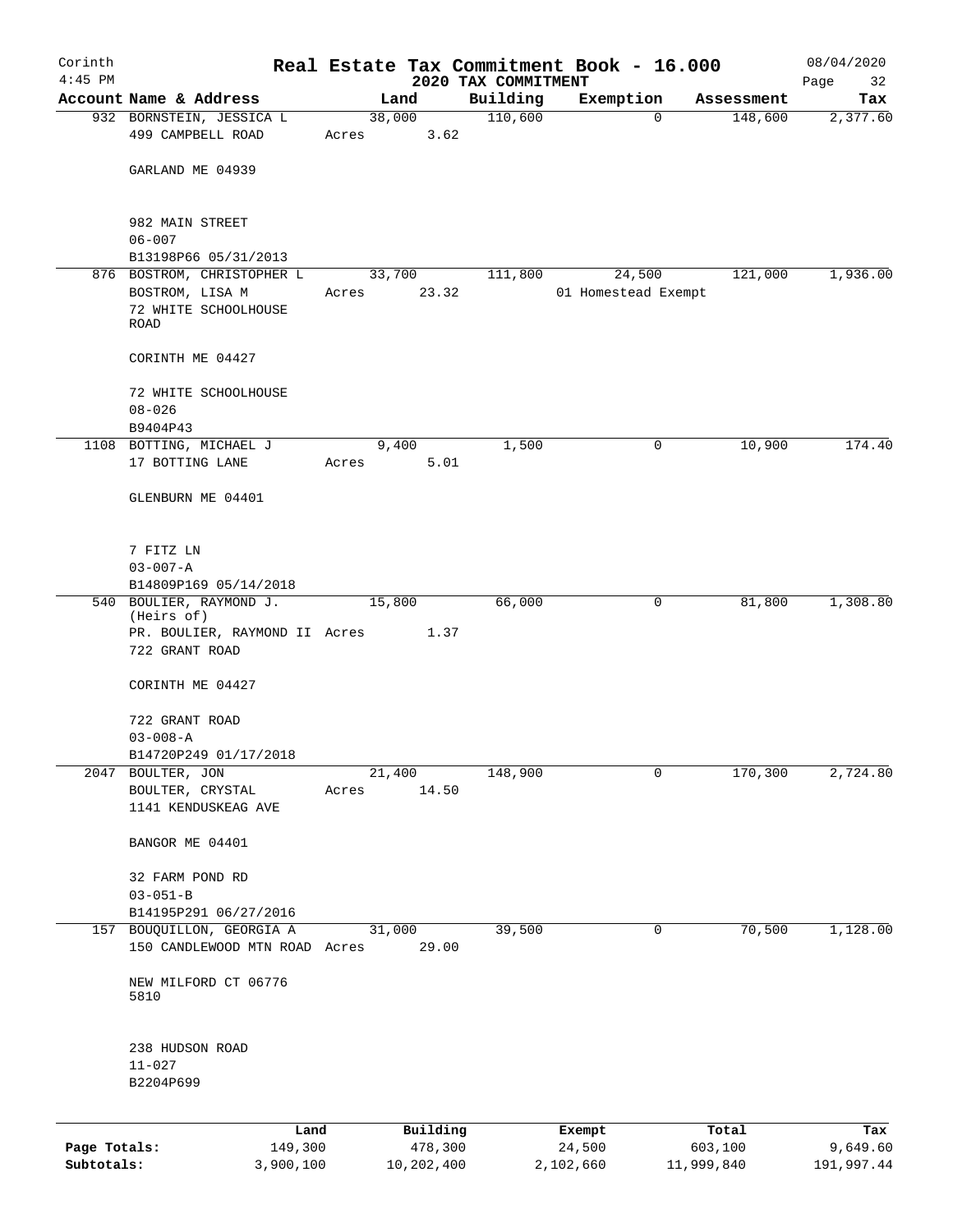| Corinth<br>$4:45$ PM |                     |                          |       |        |      | Real Estate Tax Commitment Book - 16.000<br>2020 TAX COMMITMENT |                     |          |            | 08/04/2020<br>Page<br>33 |
|----------------------|---------------------|--------------------------|-------|--------|------|-----------------------------------------------------------------|---------------------|----------|------------|--------------------------|
|                      |                     | Account Name & Address   |       | Land   |      | Building                                                        | Exemption           |          | Assessment | Tax                      |
|                      |                     | 1264 BOWDEN, CHRISTINA J |       | 15,400 |      | 153,400                                                         |                     | $\Omega$ | 168,800    | 2,700.80                 |
|                      |                     | CORBIN, GABRIEL F        | Acres |        | 1.03 |                                                                 |                     |          |            |                          |
|                      |                     | 871 MUDGETT ROAD         |       |        |      |                                                                 |                     |          |            |                          |
|                      |                     |                          |       |        |      |                                                                 |                     |          |            |                          |
|                      |                     | CORINTH ME 04427         |       |        |      |                                                                 |                     |          |            |                          |
|                      |                     |                          |       |        |      |                                                                 |                     |          |            |                          |
|                      |                     | 871 MUDGETT ROAD         |       |        |      |                                                                 |                     |          |            |                          |
|                      | $01 - 031$          |                          |       |        |      |                                                                 |                     |          |            |                          |
|                      | 766 BOWERS, TAMMY   | B14350P54 11/28/2016     |       |        | 0    | 13,300                                                          |                     |          |            | 212.80                   |
|                      |                     | 344 MAIN STREET LOT 20   |       |        |      |                                                                 |                     | 0        | 13,300     |                          |
|                      |                     |                          |       |        |      |                                                                 |                     |          |            |                          |
|                      |                     | CORINTH ME 04427         |       |        |      |                                                                 |                     |          |            |                          |
|                      |                     |                          |       |        |      |                                                                 |                     |          |            |                          |
|                      |                     |                          |       |        |      |                                                                 |                     |          |            |                          |
|                      |                     | 344 MAIN STREET LOT 20   |       |        |      |                                                                 |                     |          |            |                          |
|                      | $08 - 003 - 20H$    |                          |       |        |      |                                                                 |                     |          |            |                          |
|                      | 161 BOWMAN, BRUCE   |                          |       | 16,900 |      | 13,400                                                          |                     | 0        | 30,300     | 484.80                   |
|                      |                     | 448 LEDGE HILL ROAD      | Acres |        | 1.20 |                                                                 |                     |          |            |                          |
|                      |                     |                          |       |        |      |                                                                 |                     |          |            |                          |
|                      |                     | CORINTH ME 04427         |       |        |      |                                                                 |                     |          |            |                          |
|                      |                     |                          |       |        |      |                                                                 |                     |          |            |                          |
|                      |                     | 424 LEDGE HILL ROAD      |       |        |      |                                                                 |                     |          |            |                          |
|                      | $04 - 029 - C$      |                          |       |        |      |                                                                 |                     |          |            |                          |
|                      | B4351P188           |                          |       |        |      |                                                                 |                     |          |            |                          |
|                      | 160 BOWMAN, BRUCE   |                          |       | 18,400 |      | 110,900                                                         |                     | 24,500   | 104,800    | 1,676.80                 |
|                      |                     | 448 LEDGE HILL ROAD      | Acres |        | 7.00 |                                                                 | 01 Homestead Exempt |          |            |                          |
|                      |                     |                          |       |        |      |                                                                 |                     |          |            |                          |
|                      |                     | CORINTH ME 04427         |       |        |      |                                                                 |                     |          |            |                          |
|                      |                     |                          |       |        |      |                                                                 |                     |          |            |                          |
|                      |                     | 448 LEDGE HILL ROAD      |       |        |      |                                                                 |                     |          |            |                          |
|                      | $04 - 029$          |                          |       |        |      |                                                                 |                     |          |            |                          |
|                      | B4351P188           |                          |       |        |      |                                                                 |                     |          |            |                          |
|                      | 1573 BOWMAN, CHAD B |                          |       | 21,600 |      | 215,500                                                         |                     | 24,500   | 212,600    | 3,401.60                 |
|                      |                     | 444 LEDGE HILL ROAD      | Acres |        | 5.00 |                                                                 | 01 Homestead Exempt |          |            |                          |
|                      |                     |                          |       |        |      |                                                                 |                     |          |            |                          |
|                      |                     | CORINTH ME 04427         |       |        |      |                                                                 |                     |          |            |                          |
|                      |                     |                          |       |        |      |                                                                 |                     |          |            |                          |
|                      |                     | 444 LEDGE HILL ROAD      |       |        |      |                                                                 |                     |          |            |                          |
|                      | $04 - 029 - D$      |                          |       |        |      |                                                                 |                     |          |            |                          |
|                      |                     | B10898P121 03/29/2007    |       |        |      |                                                                 |                     |          |            |                          |
|                      |                     | 1789 BOYD, DOUGLAS M     |       | 10,000 |      | 37,900                                                          |                     | 0        | 47,900     | 766.40                   |
|                      |                     | 570 LEDGE HILL ROAD      | Acres |        | 0.23 |                                                                 |                     |          |            |                          |
|                      |                     |                          |       |        |      |                                                                 |                     |          |            |                          |
|                      |                     | CORINTH ME 04427         |       |        |      |                                                                 |                     |          |            |                          |
|                      |                     |                          |       |        |      |                                                                 |                     |          |            |                          |
|                      |                     |                          |       |        |      |                                                                 |                     |          |            |                          |
|                      | $02 - 019$          | 574 LEDGE HILL ROAD      |       |        |      |                                                                 |                     |          |            |                          |
|                      |                     | B15291P156 09/20/2019    |       |        |      |                                                                 |                     |          |            |                          |
|                      |                     |                          |       |        |      |                                                                 |                     |          |            |                          |
|                      |                     |                          |       |        |      |                                                                 |                     |          |            |                          |
|                      |                     |                          |       |        |      |                                                                 |                     |          |            |                          |
|                      |                     |                          |       |        |      |                                                                 |                     |          |            |                          |

|              | Land      | Building   | Exempt    | Total      | Tax        |
|--------------|-----------|------------|-----------|------------|------------|
| Page Totals: | 82,300    | 544,400    | 49,000    | 577,700    | 9,243.20   |
| Subtotals:   | 3,982,400 | 10,746,800 | 2,151,660 | 12,577,540 | 201,240.64 |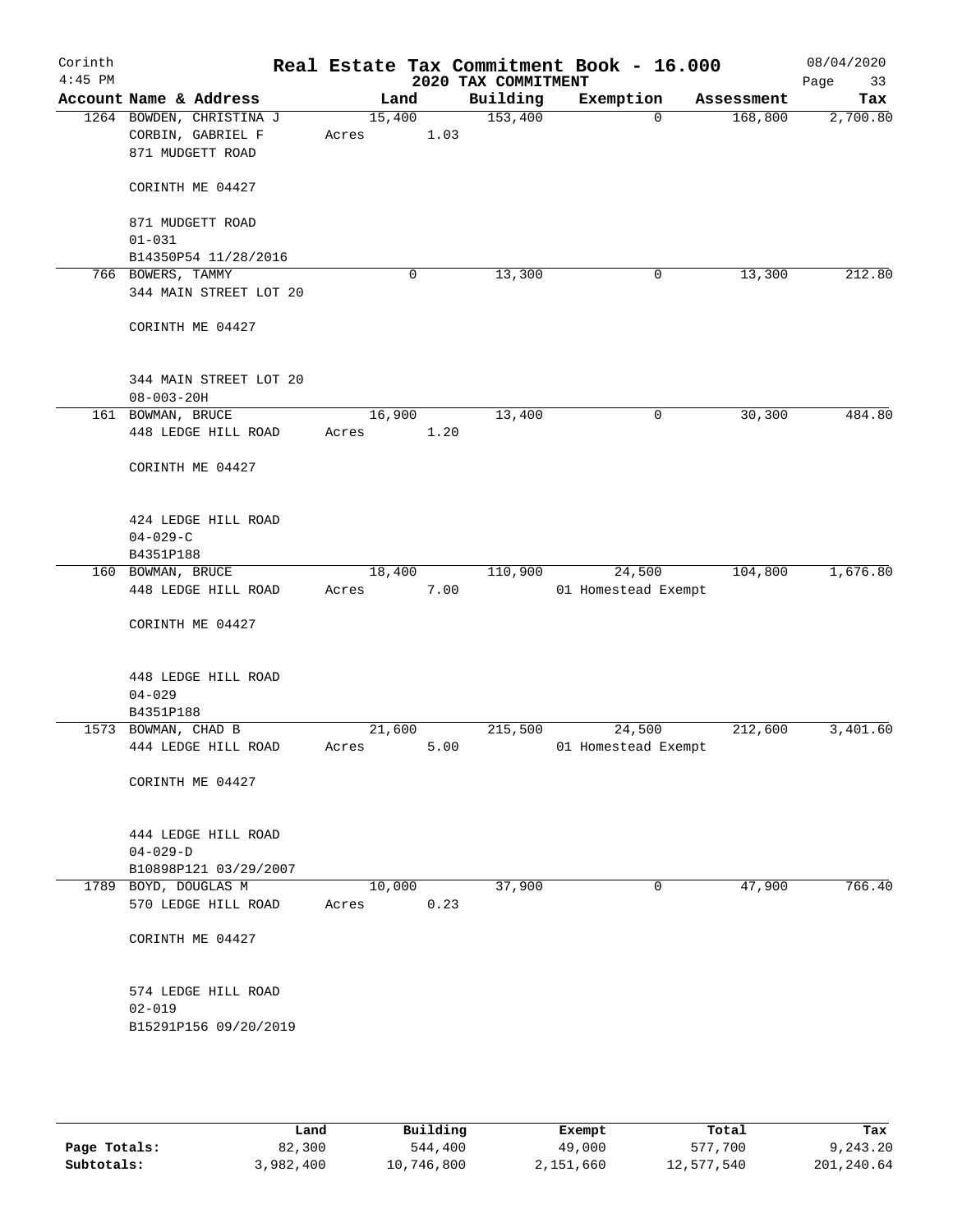| Corinth<br>$4:45$ PM |                                                |                 |       | 2020 TAX COMMITMENT | Real Estate Tax Commitment Book - 16.000 |            | 08/04/2020<br>Page<br>34 |
|----------------------|------------------------------------------------|-----------------|-------|---------------------|------------------------------------------|------------|--------------------------|
|                      | Account Name & Address                         |                 | Land  | Building            | Exemption                                | Assessment | Tax                      |
|                      | 334 BOYD, DOUGLAS M                            | 12,600          |       | 75,700              | 24,500                                   | 63,800     | 1,020.80                 |
|                      | 570 LEDGE HILL ROAD                            | Acres           | 0.45  |                     | 01 Homestead Exempt                      |            |                          |
|                      |                                                |                 |       |                     |                                          |            |                          |
|                      | CORINTH ME 04427                               |                 |       |                     |                                          |            |                          |
|                      |                                                |                 |       |                     |                                          |            |                          |
|                      | 570 LEDGE HILL ROAD                            |                 |       |                     |                                          |            |                          |
|                      | $02 - 020$                                     |                 |       |                     |                                          |            |                          |
|                      | B15108P274 03/29/2019                          |                 |       |                     |                                          |            |                          |
|                      | 1576 BOYNTON, SHERALD A                        |                 | 0     | 21,100              | 21,100                                   | 0          | 0.00                     |
|                      | 22 BLACK ROAD                                  |                 |       |                     | 01 Homestead Exempt                      |            |                          |
|                      | CORINTH ME 04427                               |                 |       |                     |                                          |            |                          |
|                      |                                                |                 |       |                     |                                          |            |                          |
|                      |                                                |                 |       |                     |                                          |            |                          |
|                      | 22 BLACK RD                                    |                 |       |                     |                                          |            |                          |
|                      | $05 - 005 - A - 01H$                           |                 |       |                     |                                          |            |                          |
|                      | 163 BRADBURY, DONNA M                          | 19,900          |       | 121,300             | 30,380                                   | 110,820    | 1,773.12                 |
|                      | 31 BRADBURY DRIVE                              | Acres           | 2.52  |                     | 01 Homestead Exempt<br>31 Veteran Widow  |            |                          |
|                      | CORINTH ME 04427                               |                 |       |                     |                                          |            |                          |
|                      |                                                |                 |       |                     |                                          |            |                          |
|                      |                                                |                 |       |                     |                                          |            |                          |
|                      | 31 BRADBURY DR                                 |                 |       |                     |                                          |            |                          |
|                      | $08 - 012 - 07$                                |                 |       |                     |                                          |            |                          |
|                      | B12555P177 08/05/2011                          |                 |       |                     |                                          |            |                          |
|                      | 164 BRADBURY, DONNA M<br>31 BRADBURY DRIVE     | 13,500<br>Acres | 2.54  | 0                   | $\mathbf 0$                              | 13,500     | 216.00                   |
|                      |                                                |                 |       |                     |                                          |            |                          |
|                      | CORINTH ME 04427                               |                 |       |                     |                                          |            |                          |
|                      |                                                |                 |       |                     |                                          |            |                          |
|                      |                                                |                 |       |                     |                                          |            |                          |
|                      | BRADBURY DR                                    |                 |       |                     |                                          |            |                          |
|                      | $08 - 012 - 07 - A$                            |                 |       |                     |                                          |            |                          |
|                      | B12555P177 08/05/2011<br>698 BRADFORD, RICHARD |                 |       |                     | 24,500                                   |            | 1,691.20                 |
|                      | BRADFORD, DONNA                                | 29,700          | 31.00 | 100,500             | 01 Homestead Exempt                      | 105,700    |                          |
|                      | 374 TATE ROAD                                  | Acres           |       |                     |                                          |            |                          |
|                      |                                                |                 |       |                     |                                          |            |                          |
|                      | CORINTH ME 04427                               |                 |       |                     |                                          |            |                          |
|                      |                                                |                 |       |                     |                                          |            |                          |
|                      | 374 TATE ROAD                                  |                 |       |                     |                                          |            |                          |
|                      | $06 - 019 - A$                                 |                 |       |                     |                                          |            |                          |
|                      | B11177P73 10/17/2007 B2304P187                 |                 |       |                     |                                          |            |                          |
|                      | 699 BRADFORD, RICHARD                          | 31,700          |       | $\Omega$            | 0                                        | 31,700     | 507.20                   |
|                      | BRADFORD, DONNA                                | Acres           | 50.40 |                     |                                          |            |                          |
|                      | 374 TATE ROAD                                  |                 |       |                     |                                          |            |                          |
|                      | CORINTH ME 04427                               |                 |       |                     |                                          |            |                          |
|                      |                                                |                 |       |                     |                                          |            |                          |
|                      | TATE ROAD                                      |                 |       |                     |                                          |            |                          |
|                      | 09-013-A                                       |                 |       |                     |                                          |            |                          |
|                      | B11177P73 10/17/2007 B3153P278                 |                 |       |                     |                                          |            |                          |
|                      |                                                |                 |       |                     |                                          |            |                          |
|                      |                                                |                 |       |                     |                                          |            |                          |
|                      |                                                |                 |       |                     |                                          |            |                          |
|                      |                                                |                 |       |                     |                                          |            |                          |

|              | Land      | Building   | Exempt    | Total      | Tax        |
|--------------|-----------|------------|-----------|------------|------------|
| Page Totals: | 107,400   | 318,600    | 100,480   | 325,520    | 5,208.32   |
| Subtotals:   | 4,089,800 | 11,065,400 | 2,252,140 | 12,903,060 | 206,448.96 |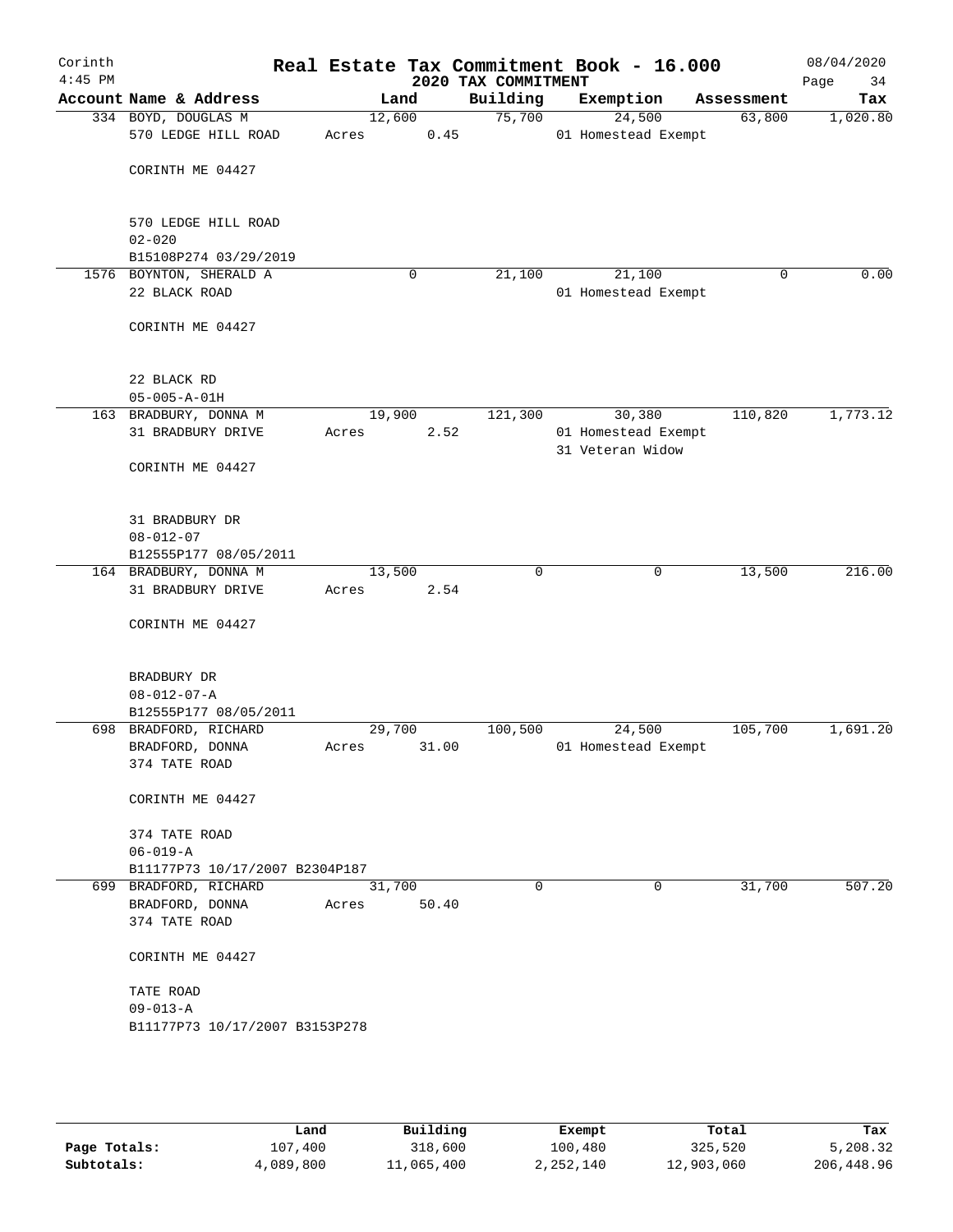| Corinth<br>$4:45$ PM |                                                          |       |                | 2020 TAX COMMITMENT | Real Estate Tax Commitment Book - 16.000    |            | 08/04/2020<br>Page<br>35 |
|----------------------|----------------------------------------------------------|-------|----------------|---------------------|---------------------------------------------|------------|--------------------------|
|                      | Account Name & Address                                   |       | Land           | Building            | Exemption                                   | Assessment | Tax                      |
|                      | 166 BRAGDON, DWIGHT W<br>BRAGDON, JEAN A<br>P.O. BOX 127 | Acres | 20,500<br>3.00 | 130,500             | 30,380<br>01 Homestead Exempt<br>22 Veteran | 120,620    | 1,929.92                 |
|                      | CORINTH ME 04427                                         |       |                |                     |                                             |            |                          |
|                      | 337 MAIN STREET<br>$15 - 004$                            |       |                |                     |                                             |            |                          |
|                      | B14128P155 04/18/2016                                    |       |                |                     |                                             |            |                          |
|                      | 119 BRAGDON, JAMES W                                     |       | 17,700         | 181,500             | 24,500                                      | 174,700    | 2,795.20                 |
|                      | BRAGDON, STEPHANIE J<br>386 BEANS MILL RD                | Acres | 1.84           |                     | 01 Homestead Exempt                         |            |                          |
|                      | CORINTH ME 04427                                         |       |                |                     |                                             |            |                          |
|                      | 386 BEANS MILL RD<br>$04 - 019 - 01A$                    |       |                |                     |                                             |            |                          |
|                      | B12364P304 12/29/2010                                    |       |                |                     |                                             |            |                          |
|                      | 283 BRAGDON, JAMES W                                     |       | 29,600         | 56,300              | 0                                           | 85,900     | 1,374.40                 |
|                      | BRAGDON, STEPHANIE J<br>386 BEANS MILL ROAD              | Acres | 17.98          |                     |                                             |            |                          |
|                      | CORINTH ME 04427                                         |       |                |                     |                                             |            |                          |
|                      | 284 WHITE SCHOOLHOUSE<br>$08 - 031$                      |       |                |                     |                                             |            |                          |
|                      | B11283P230 02/01/2008 B11278P23 01/28/2008 B3892P219     |       |                |                     |                                             |            |                          |
|                      | 167 BRAGDON, JEFFREY W                                   |       | 17,900         | 115,300             | 24,500                                      | 108,700    | 1,739.20                 |
|                      | BRAGDON, LEAH A<br>307 WHITE SCHOOLHOUSE<br>ROAD         | Acres | 2.00           |                     | 01 Homestead Exempt                         |            |                          |
|                      | CORINTH ME 04427                                         |       |                |                     |                                             |            |                          |
|                      | 307 WHITE SCHOOLHOUSE<br>$06 - 014 - A$                  |       |                |                     |                                             |            |                          |
|                      | B6562P278 12/15/1997                                     |       |                |                     |                                             |            |                          |
|                      | 1358 BRAGDON, NICK<br>1200 MAIN ST.                      | Acres | 16,700<br>1.00 | 219,100             | 24,500<br>01 Homestead Exempt               | 211,300    | 3,380.80                 |
|                      | CORINTH ME 04427                                         |       |                |                     |                                             |            |                          |
|                      | 1200 MAIN STREET<br>$03 - 029$                           |       |                |                     |                                             |            |                          |
|                      | B10195P24 11/15/2005                                     |       |                |                     |                                             |            |                          |
|                      | 170 BRAGDON, SONJA                                       |       | 18,100         | 77,200              | 24,500                                      | 70,800     | 1,132.80                 |
|                      | 38 BLACK ROAD                                            | Acres | 4.00           |                     | 01 Homestead Exempt                         |            |                          |
|                      | CORINTH ME 04427                                         |       |                |                     |                                             |            |                          |
|                      | 38 BLACK RD<br>$05 - 005$<br>B6246P271                   |       |                |                     |                                             |            |                          |
|                      |                                                          |       |                |                     |                                             |            |                          |
|                      |                                                          |       |                |                     |                                             |            |                          |

|              | Land      | Building   | Exempt    | Total      | Tax        |
|--------------|-----------|------------|-----------|------------|------------|
| Page Totals: | 120,500   | 779,900    | 128,380   | 772,020    | 12,352.32  |
| Subtotals:   | 4,210,300 | 11,845,300 | 2,380,520 | 13,675,080 | 218,801.28 |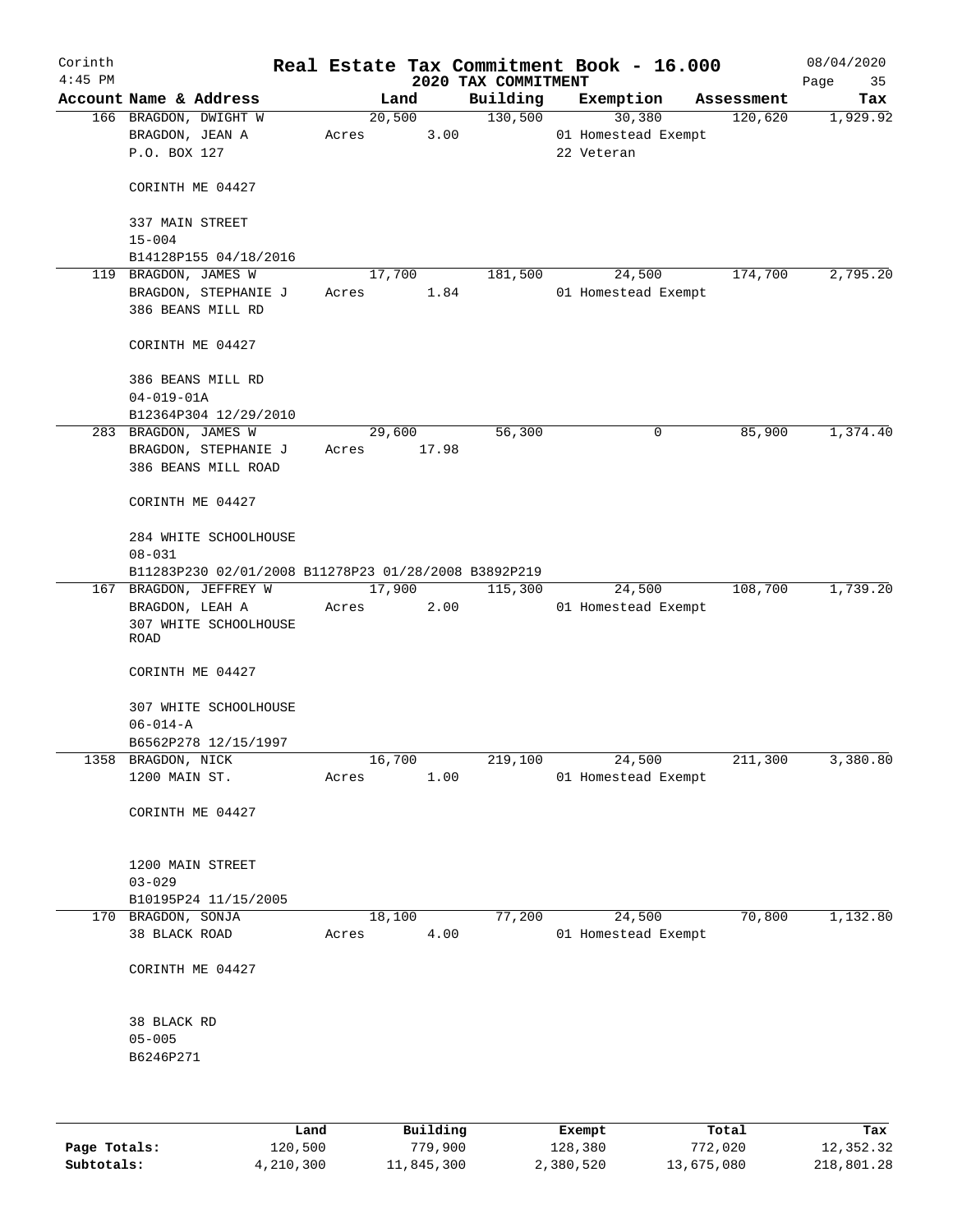| Corinth      |                                  |       |        |          |                                 | Real Estate Tax Commitment Book - 16.000 |             |                      | 08/04/2020        |
|--------------|----------------------------------|-------|--------|----------|---------------------------------|------------------------------------------|-------------|----------------------|-------------------|
| $4:45$ PM    | Account Name & Address           |       | Land   |          | 2020 TAX COMMITMENT<br>Building | Exemption                                |             |                      | 36<br>Page<br>Tax |
|              | 1003 BRANAGAN, ARTHUR K          |       | 25,600 |          | 63,500                          | 24,500                                   |             | Assessment<br>64,600 | 1,033.60          |
|              | 18 BRANAGAN ESTATES WAY Acres    |       |        | 0.50     |                                 | 01 Homestead Exempt                      |             |                      |                   |
|              |                                  |       |        |          |                                 |                                          |             |                      |                   |
|              | WAYNE ME 04284 3037              |       |        |          |                                 |                                          |             |                      |                   |
|              | 357 EXETER ROAD                  |       |        |          |                                 |                                          |             |                      |                   |
|              | $07 - 011$                       |       |        |          |                                 |                                          |             |                      |                   |
|              | B7179P150                        |       |        |          |                                 |                                          |             |                      |                   |
|              | 1968 BRAWN, BILLIE JO            |       | 17,000 |          | 125,600                         | 24,500                                   |             | 118,100              | 1,889.60          |
|              | 98 GARLAND ROAD                  | Acres |        | 1.26     |                                 | 01 Homestead Exempt                      |             |                      |                   |
|              | CORINTH ME 04427                 |       |        |          |                                 |                                          |             |                      |                   |
|              | 98 GARLAND ROAD                  |       |        |          |                                 |                                          |             |                      |                   |
|              | $07 - 013 - E$                   |       |        |          |                                 |                                          |             |                      |                   |
|              | B14139P31 04/29/2016             |       |        |          |                                 |                                          |             |                      |                   |
|              | 175 BREWER, DONALD W             |       | 23,100 |          | 100,200                         | 24,500                                   |             | 98,800               | 1,580.80          |
|              | BREWER, ELIZABETH A              | Acres |        | 5.00     |                                 | 01 Homestead Exempt                      |             |                      |                   |
|              | 405 MAIN STREET                  |       |        |          |                                 |                                          |             |                      |                   |
|              | CORINTH ME 04427                 |       |        |          |                                 |                                          |             |                      |                   |
|              | 405 MAIN STREET                  |       |        |          |                                 |                                          |             |                      |                   |
|              | $08 - 009$                       |       |        |          |                                 |                                          |             |                      |                   |
|              | B6618P144                        |       |        |          |                                 |                                          |             |                      |                   |
|              | 1984 BREWER, MATTHEW A           |       | 11,500 |          | $\mathbf 0$                     |                                          | 0           | 11,500               | 184.00            |
|              | MCINTIRE, KARA J                 | Acres |        | 2.00     |                                 |                                          |             |                      |                   |
|              | PO BOX 100                       |       |        |          |                                 |                                          |             |                      |                   |
|              | PHIPPSBURG ME 04562              |       |        |          |                                 |                                          |             |                      |                   |
|              | FOREST ROAD                      |       |        |          |                                 |                                          |             |                      |                   |
|              | $01 - 026 - 01$                  |       |        |          |                                 |                                          |             |                      |                   |
|              | B11245P334 12/26/2007            |       |        |          |                                 |                                          |             |                      |                   |
|              | 1315 BRIA, CHARLES JR            |       | 2,800  |          | 0                               |                                          | 0           | 2,800                | 44.80             |
|              | HIMMELREICH STRASS 15            | Acres |        | 0.40     |                                 |                                          |             |                      |                   |
|              | KIRCHENTELLINSFURT GE            |       |        |          |                                 |                                          |             |                      |                   |
|              | 72138                            |       |        |          |                                 |                                          |             |                      |                   |
|              | MEADOW ROAD                      |       |        |          |                                 |                                          |             |                      |                   |
|              | $09 - 016$                       |       |        |          |                                 |                                          |             |                      |                   |
|              | B9021P114                        |       |        |          |                                 |                                          |             |                      |                   |
| 177          | BROAD, RICHARD E                 |       | 18,300 |          | $\mathbf 0$                     |                                          | $\mathbf 0$ | 18,300               | 292.80            |
|              | BROAD, RITA I<br>410 EXETER ROAD | Acres |        | 11.50    |                                 |                                          |             |                      |                   |
|              |                                  |       |        |          |                                 |                                          |             |                      |                   |
|              | CORINTH ME 04427                 |       |        |          |                                 |                                          |             |                      |                   |
|              | EXETER ROAD<br>$07 - 010 - E$    |       |        |          |                                 |                                          |             |                      |                   |
|              | B4068P188                        |       |        |          |                                 |                                          |             |                      |                   |
|              |                                  |       |        |          |                                 |                                          |             |                      |                   |
|              |                                  |       |        |          |                                 |                                          |             |                      |                   |
|              | Land                             |       |        | Building |                                 | Exempt                                   |             | Total                | Tax               |
| Page Totals: | 98,300                           |       |        | 289,300  |                                 | 73,500                                   |             | 314,100              | 5,025.60          |

**Subtotals:** 4,308,600 12,134,600 2,454,020 13,989,180 223,826.88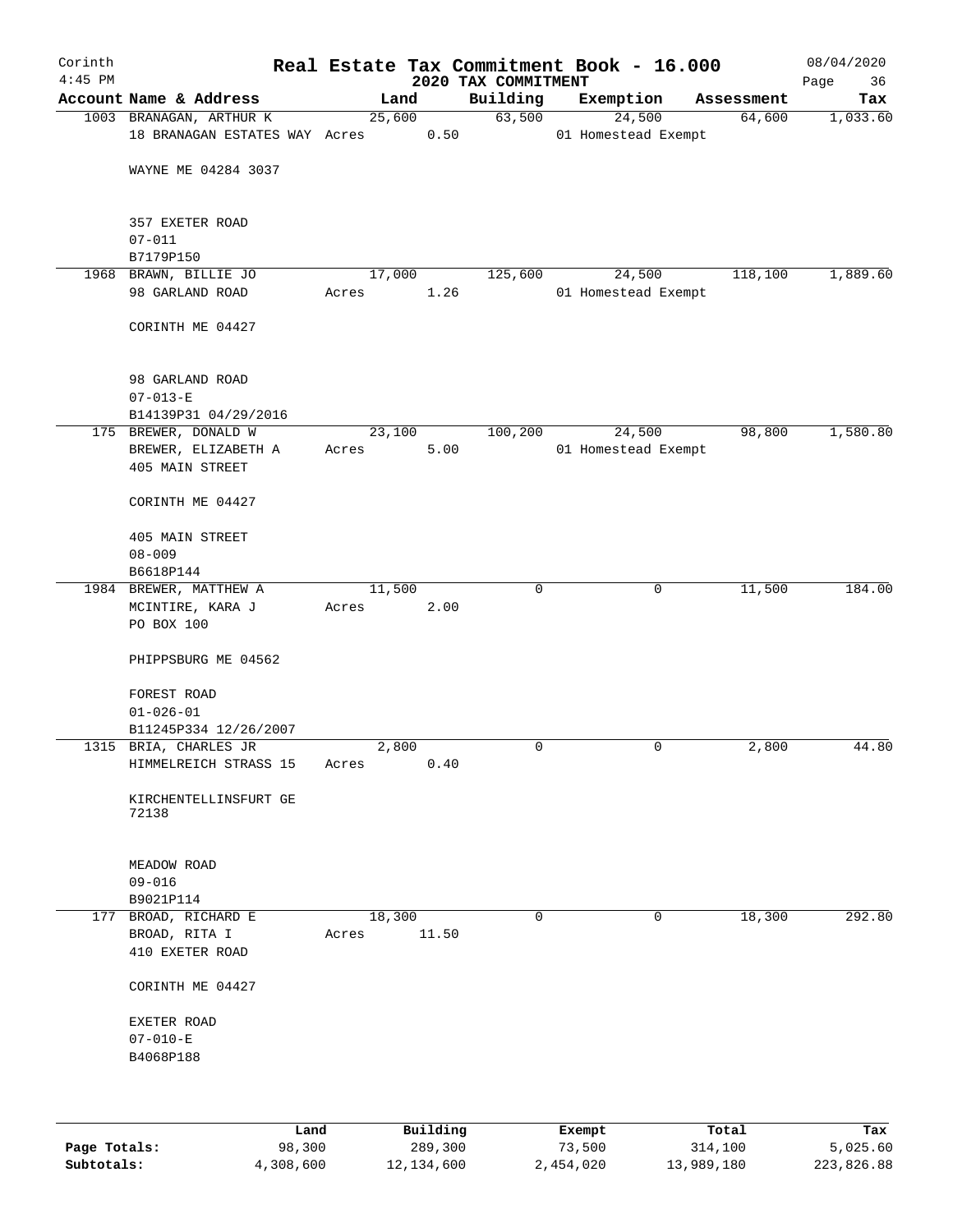| Corinth<br>$4:45$ PM |                                 |       |        |                 | 2020 TAX COMMITMENT | Real Estate Tax Commitment Book - 16.000 |                         | 08/04/2020<br>Page<br>37 |
|----------------------|---------------------------------|-------|--------|-----------------|---------------------|------------------------------------------|-------------------------|--------------------------|
|                      | Account Name & Address          |       | Land   |                 | Building            | Exemption                                | Assessment              | Tax                      |
|                      | 1796 BROAD, RICHARD E           |       | 23,900 |                 | 159,000             | 24,500                                   | 158,400                 | 2,534.40                 |
|                      | BROAD, RITA I                   | Acres |        | 6.90            |                     | 01 Homestead Exempt                      |                         |                          |
|                      | 410 EXETER ROAD                 |       |        |                 |                     |                                          |                         |                          |
|                      | CORINTH ME 04427                |       |        |                 |                     |                                          |                         |                          |
|                      | 410 EXETER ROAD                 |       |        |                 |                     |                                          |                         |                          |
|                      | $07 - 010 - G$                  |       |        |                 |                     |                                          |                         |                          |
|                      | B9098P104                       |       |        |                 |                     |                                          |                         |                          |
|                      | 1671 BROAD, RUSSELL W           |       | 18,800 |                 | 166,900             | 24,500                                   | 161,200                 | 2,579.20                 |
|                      | 400 EXETER ROAD                 | Acres |        | 2.75            |                     | 01 Homestead Exempt                      |                         |                          |
|                      | CORINTH ME 04427                |       |        |                 |                     |                                          |                         |                          |
|                      | 400 EXETER ROAD                 |       |        |                 |                     |                                          |                         |                          |
|                      | $07 - 010 - F$                  |       |        |                 |                     |                                          |                         |                          |
|                      | B12208P144 08/03/2010           |       |        |                 |                     |                                          |                         |                          |
|                      | 68 BROADWAY HOLDINGS, LLC.      |       | 23,000 |                 | 270,500             |                                          | 293,500<br>0            | 4,696.00                 |
|                      | 2402 RT 2 STE G                 | Acres |        | 1.45            |                     |                                          |                         |                          |
|                      | HERMON ME 04401 0666            |       |        |                 |                     |                                          |                         |                          |
|                      | 480 MAIN STREET                 |       |        |                 |                     |                                          |                         |                          |
|                      | $08 - 012 - 02$                 |       |        |                 |                     |                                          |                         |                          |
|                      | B10794P3 01/04/2007             |       |        |                 |                     |                                          |                         |                          |
|                      | 1419 BROOKS, BRIAN              |       |        | 0               | 29,800              |                                          | 29,800<br>0             | 476.80                   |
|                      | LANE, LANE, TIERA               |       |        |                 |                     |                                          |                         |                          |
|                      | 500 McCARD ROAD                 |       |        |                 |                     |                                          |                         |                          |
|                      | CORINTH ME 04427                |       |        |                 |                     |                                          |                         |                          |
|                      | 500 MCCARD ROAD                 |       |        |                 |                     |                                          |                         |                          |
|                      | $01 - 008 - 02H$                |       |        |                 |                     |                                          |                         |                          |
|                      | BBILL OFPSALE 11/01/2019        |       |        |                 |                     |                                          |                         |                          |
|                      | 184 BROOKS, NANCY J. (Heirs     |       | 19,800 |                 | 57,100              |                                          | 76,900<br>0             | 1,230.40                 |
|                      | of)                             |       |        |                 |                     |                                          |                         |                          |
|                      | C/O HEATHER BROOKS PR           | Acres |        | 5.00            |                     |                                          |                         |                          |
|                      | 115 CUSHMAN ROAD                |       |        |                 |                     |                                          |                         |                          |
|                      | CORINTH ME 04427                |       |        |                 |                     |                                          |                         |                          |
|                      | 115 CUSHMAN RD                  |       |        |                 |                     |                                          |                         |                          |
|                      | $03 - 016 - A$                  |       |        |                 |                     |                                          |                         |                          |
|                      | B15159P271 05/29/2019 B5548P153 |       |        |                 |                     |                                          |                         |                          |
|                      | 186 BROOKS, STEWART M           |       | 17,600 |                 | 198,500             |                                          | 216,100<br>$\mathbf{0}$ | 3,457.60                 |
|                      | PO BOX 18                       | Acres |        | 0.60            |                     |                                          |                         |                          |
|                      | CORINTH ME 04427                |       |        |                 |                     |                                          |                         |                          |
|                      |                                 |       |        |                 |                     |                                          |                         |                          |
|                      | 284 MAIN STREET                 |       |        |                 |                     |                                          |                         |                          |
|                      | $16 - 028$                      |       |        |                 |                     |                                          |                         |                          |
|                      | B11215P250 11/13/2007 B4488P191 |       |        |                 |                     |                                          |                         |                          |
|                      |                                 |       |        |                 |                     |                                          |                         |                          |
|                      |                                 | Land. |        | <b>Building</b> |                     | <b>Fromnt</b>                            | $T$ ctal                | To:                      |

|              | Land      | Building   | Exempt    | Total      | Tax        |
|--------------|-----------|------------|-----------|------------|------------|
| Page Totals: | 103,100   | 881,800    | 49,000    | 935,900    | 14,974.40  |
| Subtotals:   | 4,411,700 | 13,016,400 | 2,503,020 | 14,925,080 | 238,801.28 |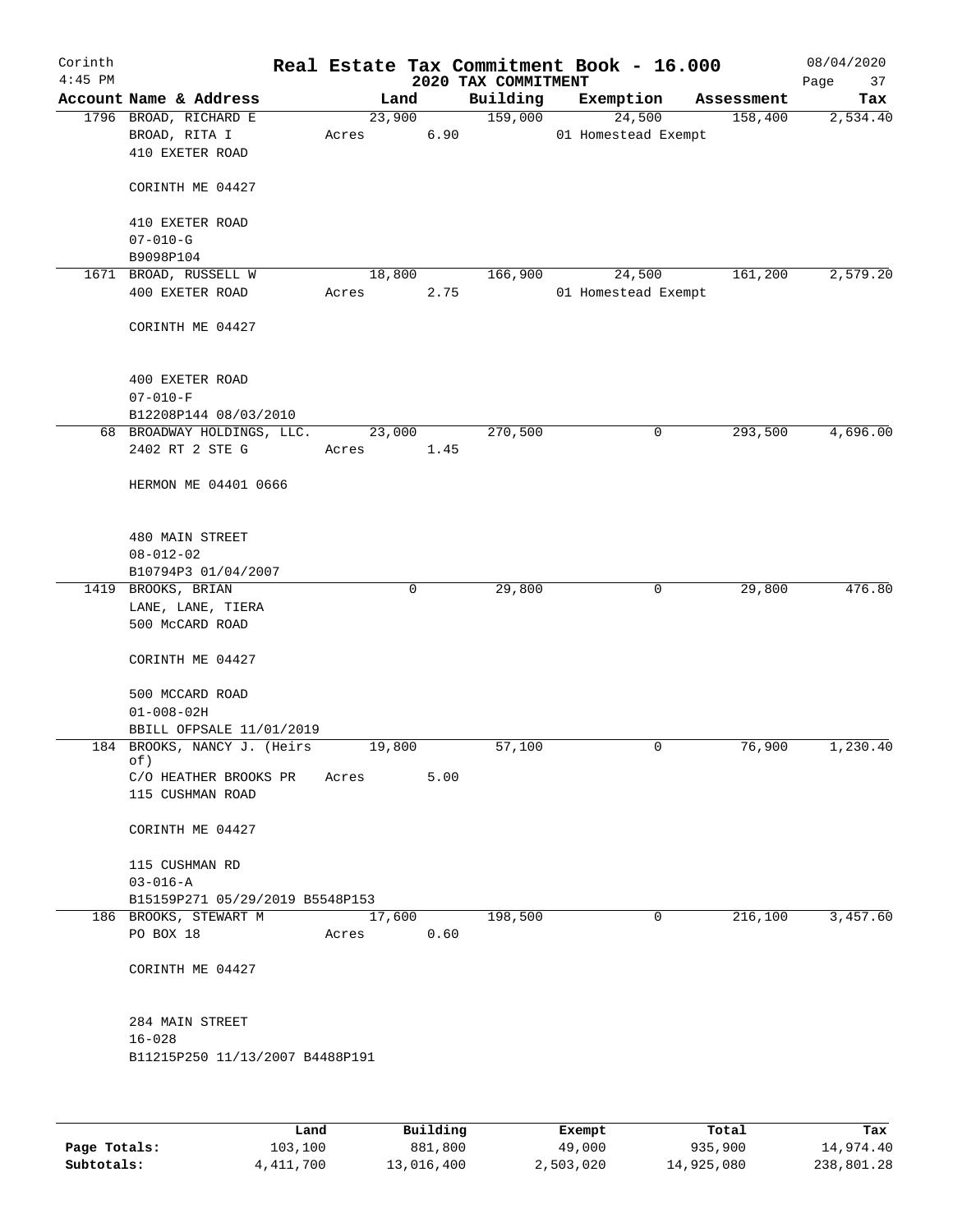| Corinth      |                                              |       |        |                     |                                 | Real Estate Tax Commitment Book - 16.000 |                  | 08/04/2020        |
|--------------|----------------------------------------------|-------|--------|---------------------|---------------------------------|------------------------------------------|------------------|-------------------|
| $4:45$ PM    | Account Name & Address                       |       | Land   |                     | 2020 TAX COMMITMENT<br>Building | Exemption                                | Assessment       | Page<br>38<br>Tax |
|              | 1279 BROOKS, STEWART M                       |       | 13,100 |                     | 101,800                         | 30,380                                   | 84,520           | 1,352.32          |
|              | PO BOX 18                                    | Acres |        | 0.26                |                                 | 01 Homestead Exempt                      |                  |                   |
|              | CORINTH ME 04427                             |       |        |                     |                                 | 22 Veteran                               |                  |                   |
|              | 3 MORISON AVENUE                             |       |        |                     |                                 |                                          |                  |                   |
|              | $16 - 027$<br>B7423P158                      |       |        |                     |                                 |                                          |                  |                   |
| 1076         | BROUILLETTE, GENE                            |       | 0      |                     | 23,500                          | 23,500                                   | 0                | 0.00              |
|              | (Heirs of)                                   |       |        |                     |                                 |                                          |                  |                   |
|              | BROUILLETTE, KATHERINE                       |       |        |                     |                                 | 01 Homestead Exempt                      |                  |                   |
|              | 344 MAIN STREET LOT 25                       |       |        |                     |                                 | 31 Veteran Widow                         |                  |                   |
|              | CORINTH ME 04427                             |       |        |                     |                                 |                                          |                  |                   |
|              | 344 MAIN STREET LOT 25                       |       |        |                     |                                 |                                          |                  |                   |
|              | $08 - 003 - 25H$                             |       |        |                     |                                 |                                          |                  |                   |
| 188          | BROWN, ANTHIONY W &<br>LORETTA B IRREVOCABLE |       | 26,300 |                     | 111,100                         | 0                                        | 137,400          | 2,198.40          |
|              | TRUST DATED 10/29/2019                       |       |        |                     |                                 |                                          |                  |                   |
|              | C/O MICHELLE B DUFFY<br>TRUSTEE              | Acres |        | 8.80                |                                 |                                          |                  |                   |
|              | 712 AVENUE ROAD                              |       |        |                     |                                 |                                          |                  |                   |
|              | CORINTH ME 04427                             |       |        |                     |                                 |                                          |                  |                   |
|              | 712 AVENUE RD                                |       |        |                     |                                 |                                          |                  |                   |
|              | $01 - 003 - 02$                              |       |        |                     |                                 |                                          |                  |                   |
|              | B15353P30 10/29/2019                         |       |        |                     |                                 |                                          |                  |                   |
|              | 1874 BROWN, BENJAMIN                         |       | 13,100 |                     | 65,200                          | 0                                        | 78,300           | 1,252.80          |
|              | RUSSELL, CHAD<br>173 HUSSON AVENUE APT 4     | Acres |        | 0.50                |                                 |                                          |                  |                   |
|              | BANGOR ME 04401                              |       |        |                     |                                 |                                          |                  |                   |
|              | 562 LEDGE HILL ROAD                          |       |        |                     |                                 |                                          |                  |                   |
|              | $02 - 021$                                   |       |        |                     |                                 |                                          |                  |                   |
|              | B14367P142 12/19/2016                        |       |        |                     |                                 |                                          |                  |                   |
|              | 1169 BROWN, BRADLEY                          |       | 22,300 |                     | 111,900                         | 0                                        | 134,200          | 2,147.20          |
|              | BROWN, MELISSA<br>127 BEECH GROVE ROAD       | Acres |        | 6.50                |                                 |                                          |                  |                   |
|              | CORINTH ME 04427                             |       |        |                     |                                 |                                          |                  |                   |
|              | 127 BEECH GROVE RD                           |       |        |                     |                                 |                                          |                  |                   |
|              | $05 - 055$                                   |       |        |                     |                                 |                                          |                  |                   |
|              | B14422P280 03/03/2017                        |       |        |                     |                                 |                                          |                  |                   |
| 502          | BROWN, CARROL L                              |       | 27,700 |                     | 76,000                          | 24,500                                   | 79,200           | 1,267.20          |
|              | 28 LEDGE HILL ROAD                           | Acres |        | 10.00               |                                 | 01 Homestead Exempt                      |                  |                   |
|              | CORINTH ME 04427                             |       |        |                     |                                 |                                          |                  |                   |
|              | 28 LEDGE HILL ROAD                           |       |        |                     |                                 |                                          |                  |                   |
|              | $04 - 003 - A$                               |       |        |                     |                                 |                                          |                  |                   |
|              | B8562P104                                    |       |        |                     |                                 |                                          |                  |                   |
|              |                                              |       |        |                     |                                 |                                          |                  |                   |
| Page Totals: | Land<br>102,500                              |       |        | Building<br>489,500 |                                 | Exempt<br>78,380                         | Total<br>513,620 | Tax<br>8,217.92   |
| Subtotals:   | 4,514,200                                    |       |        | 13,505,900          |                                 | 2,581,400                                | 15,438,700       | 247,019.20        |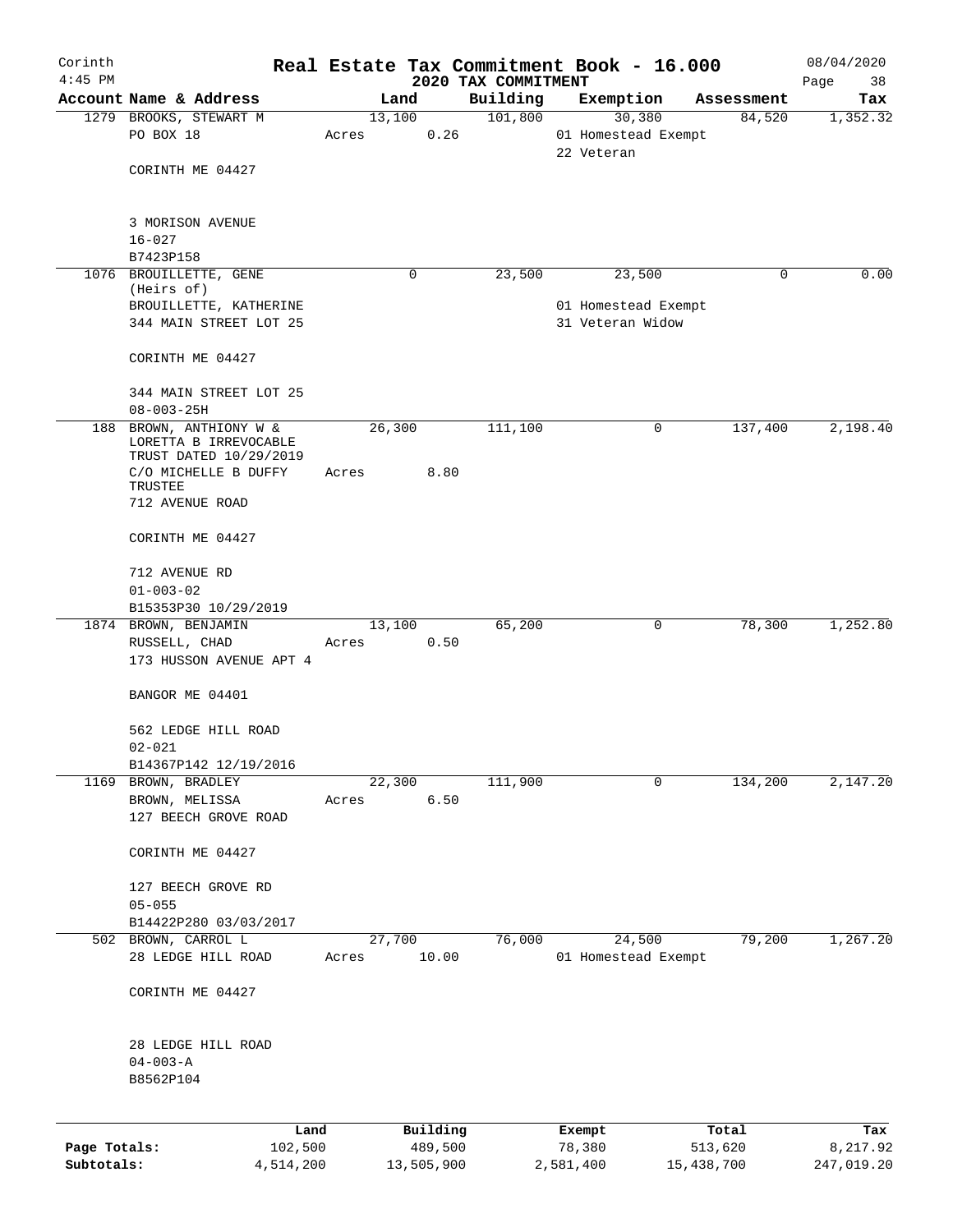| Corinth<br>$4:45$ PM |                                                                    |                 |       | 2020 TAX COMMITMENT | Real Estate Tax Commitment Book - 16.000    |            | 08/04/2020<br>Page<br>39 |
|----------------------|--------------------------------------------------------------------|-----------------|-------|---------------------|---------------------------------------------|------------|--------------------------|
|                      | Account Name & Address                                             |                 | Land  | Building            | Exemption                                   | Assessment | Tax                      |
|                      | 191 BROWN, DAVID L<br>120 TATE ROAD                                | 17,700<br>Acres | 1.85  | 29,300              | 30,380<br>01 Homestead Exempt<br>22 Veteran | 16,620     | 265.92                   |
|                      | CORINTH ME 04427                                                   |                 |       |                     |                                             |            |                          |
|                      | 120 TATE ROAD<br>$09 - 024 - D$                                    |                 |       |                     |                                             |            |                          |
|                      | B9620P136 10/28/2004                                               |                 |       |                     |                                             |            |                          |
|                      | 1869 BROWN, DAWN                                                   |                 | 0     | 18,300              | 18,300                                      | 0          | 0.00                     |
|                      | 434 TATE ROAD LOT 14                                               |                 |       |                     | 01 Homestead Exempt                         |            |                          |
|                      | CORINTH ME 04427                                                   |                 |       |                     |                                             |            |                          |
|                      | 434 TATE ROAD LOT 14                                               |                 |       |                     |                                             |            |                          |
|                      | $06 - 019 - 14H$                                                   |                 |       |                     |                                             |            |                          |
|                      | 768 BROWN, H CARY                                                  | 41,500          |       | 39,900              | 0                                           | 81,400     | 1,302.40                 |
|                      | PO BOX 243                                                         | Acres           | 8.62  |                     |                                             |            |                          |
|                      | DANFORTH ME 04424                                                  |                 |       |                     |                                             |            |                          |
|                      | 160 BEECH GROVE RD                                                 |                 |       |                     |                                             |            |                          |
|                      | $02 - 055 - 03$                                                    |                 |       |                     |                                             |            |                          |
|                      | B10463P211 05/12/2006                                              |                 |       |                     |                                             |            |                          |
|                      | 192 BROWN, HERBERT R., III<br>& BROWN, MAREEN L. JT                | 28,000          |       | 26,200              | $\mathbf 0$                                 | 54,200     | 867.20                   |
|                      | PO BOX 2924                                                        | Acres           | 15.78 |                     |                                             |            |                          |
|                      | SEABROOK NH 03874-2924                                             |                 |       |                     |                                             |            |                          |
|                      | <b>30 SOULE ROAD</b>                                               |                 |       |                     |                                             |            |                          |
|                      | $09 - 026 - A$                                                     |                 |       |                     |                                             |            |                          |
|                      | B15402P147 12/27/2019 B14709P288 01/02/2018<br>1749 BROWN, JEFFREY | 23,700          |       | 61,500              | 24,500                                      | 60,700     | 971.20                   |
|                      | 914 MAIN STREET                                                    | Acres           | 5.47  |                     | 01 Homestead Exempt                         |            |                          |
|                      | CORINTH ME 04427                                                   |                 |       |                     |                                             |            |                          |
|                      | 914 MAIN STREET                                                    |                 |       |                     |                                             |            |                          |
|                      | $06 - 004 - C$<br>B8540P268 01/13/2003                             |                 |       |                     |                                             |            |                          |
|                      | 1571 BROWN, JEFFREY                                                | 19,200          |       | $\Omega$            | 0                                           | 19,200     | 307.20                   |
|                      | 914 MAIN STREET                                                    | Acres           | 2.00  |                     |                                             |            |                          |
|                      | CORINTH ME 04427                                                   |                 |       |                     |                                             |            |                          |
|                      | 866 MAIN STREET                                                    |                 |       |                     |                                             |            |                          |
|                      | $05 - 047$                                                         |                 |       |                     |                                             |            |                          |
|                      | B10596P135 08/25/2006                                              |                 |       |                     |                                             |            |                          |
|                      |                                                                    |                 |       |                     |                                             |            |                          |

|              | Land      | Building   | Exempt    | Total      | Tax        |
|--------------|-----------|------------|-----------|------------|------------|
| Page Totals: | 130,100   | 175,200    | 73,180    | 232,120    | 3,713.92   |
| Subtotals:   | 4,644,300 | 13,681,100 | 2,654,580 | 15,670,820 | 250,733.12 |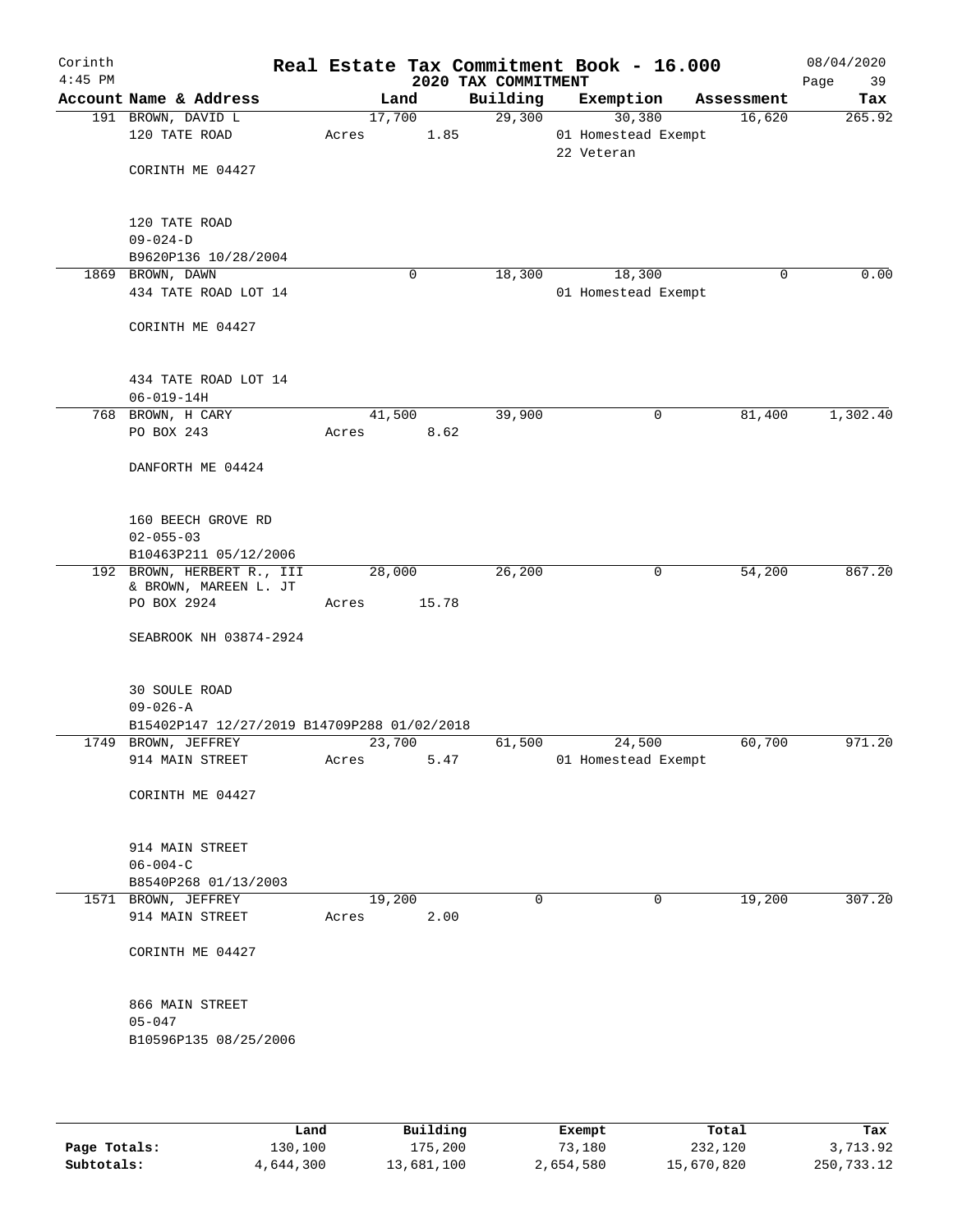| Corinth<br>$4:45$ PM |                                                               |                 |       | 2020 TAX COMMITMENT | Real Estate Tax Commitment Book - 16.000 |   |            | 08/04/2020<br>Page<br>40 |
|----------------------|---------------------------------------------------------------|-----------------|-------|---------------------|------------------------------------------|---|------------|--------------------------|
|                      | Account Name & Address                                        | Land            |       | Building            | Exemption                                |   | Assessment | Tax                      |
|                      | 1159 BROWN, KYLE J<br>POITRAS, CHRISTINA A<br>28 HAYMAN DRIVE | 18,000<br>Acres | 1.00  | 82,800              | 24,500<br>01 Homestead Exempt            |   | 76,300     | 1,220.80                 |
|                      | CORINTH ME 04427                                              |                 |       |                     |                                          |   |            |                          |
|                      | 28 HAYMAN DRIVE<br>$05 - 042 - 07$                            |                 |       |                     |                                          |   |            |                          |
|                      | B12153P121 06/04/2010                                         |                 |       |                     |                                          |   |            |                          |
|                      | 193 BROWN, MICHAEL<br>968 MAIN STREET LOT 23                  |                 | 0     | 21,700              | 21,700<br>01 Homestead Exempt            |   | 0          | 0.00                     |
|                      | CORINTH ME 04427                                              |                 |       |                     |                                          |   |            |                          |
|                      | 968 MAIN STREET LOT 23<br>$06 - 012 - D - 23H$                |                 |       |                     |                                          |   |            |                          |
|                      | 1830 BROWN, PAUL                                              | 18,500          |       | 11,500              | 30,000                                   |   | 0          | 0.00                     |
|                      | 120 TATE ROAD                                                 | Acres           | 2.45  |                     | 01 Homestead Exempt<br>22 Veteran        |   |            |                          |
|                      | CORINTH ME 04427                                              |                 |       |                     |                                          |   |            |                          |
|                      | 112 TATE ROAD                                                 |                 |       |                     |                                          |   |            |                          |
|                      | $09 - 024 - E$                                                |                 |       |                     |                                          |   |            |                          |
|                      | B9620P147                                                     |                 |       |                     |                                          |   |            |                          |
|                      | 2054 BROWN, RICHARD E III                                     | 17,300          |       | 110,100             |                                          | 0 | 127,400    | 2,038.40                 |
|                      | MITCHELL, LINDSAY L<br>681 GRANT ROAD                         | Acres           | 2.70  |                     |                                          |   |            |                          |
|                      | CORINTH ME 04427                                              |                 |       |                     |                                          |   |            |                          |
|                      | 681 GRANT ROAD<br>$02 - 044 - 02 - A$                         |                 |       |                     |                                          |   |            |                          |
|                      | B14232P281 08/02/2016                                         |                 |       |                     |                                          |   |            |                          |
|                      | 195 BROWN, SIMON                                              | 29,200          |       | 73,500              | 24,500                                   |   | 78,200     | 1,251.20                 |
|                      | BROWN, LINDA<br>522 HUDSON ROAD                               | Acres           | 33.50 |                     | 01 Homestead Exempt                      |   |            |                          |
|                      | CORINTH ME 04427                                              |                 |       |                     |                                          |   |            |                          |
|                      | 522 HUDSON ROAD<br>$12 - 014$                                 |                 |       |                     |                                          |   |            |                          |
|                      | B2581P125                                                     |                 |       |                     |                                          |   |            |                          |
|                      | 1178 BRUYERE, RAMONA (Heirs<br>of)                            | 24,700          |       | 48,700              |                                          | 0 | 73,400     | 1,174.40                 |
|                      | C/O LEONARD BRUYERE<br>P.O. BOX 94                            | Acres           | 24.00 |                     |                                          |   |            |                          |
|                      | CORINTH ME 04427                                              |                 |       |                     |                                          |   |            |                          |
|                      | 147 MEADOW ROAD                                               |                 |       |                     |                                          |   |            |                          |
|                      | $09 - 014$<br>B10358P113 08/15/2005                           |                 |       |                     |                                          |   |            |                          |
|                      |                                                               |                 |       |                     |                                          |   |            |                          |

|              | Land      | Building   | Exempt    | Total      | Tax        |
|--------------|-----------|------------|-----------|------------|------------|
| Page Totals: | 107,700   | 348,300    | 100,700   | 355,300    | 5,684.80   |
| Subtotals:   | 4,752,000 | 14,029,400 | 2,755,280 | 16,026,120 | 256,417.92 |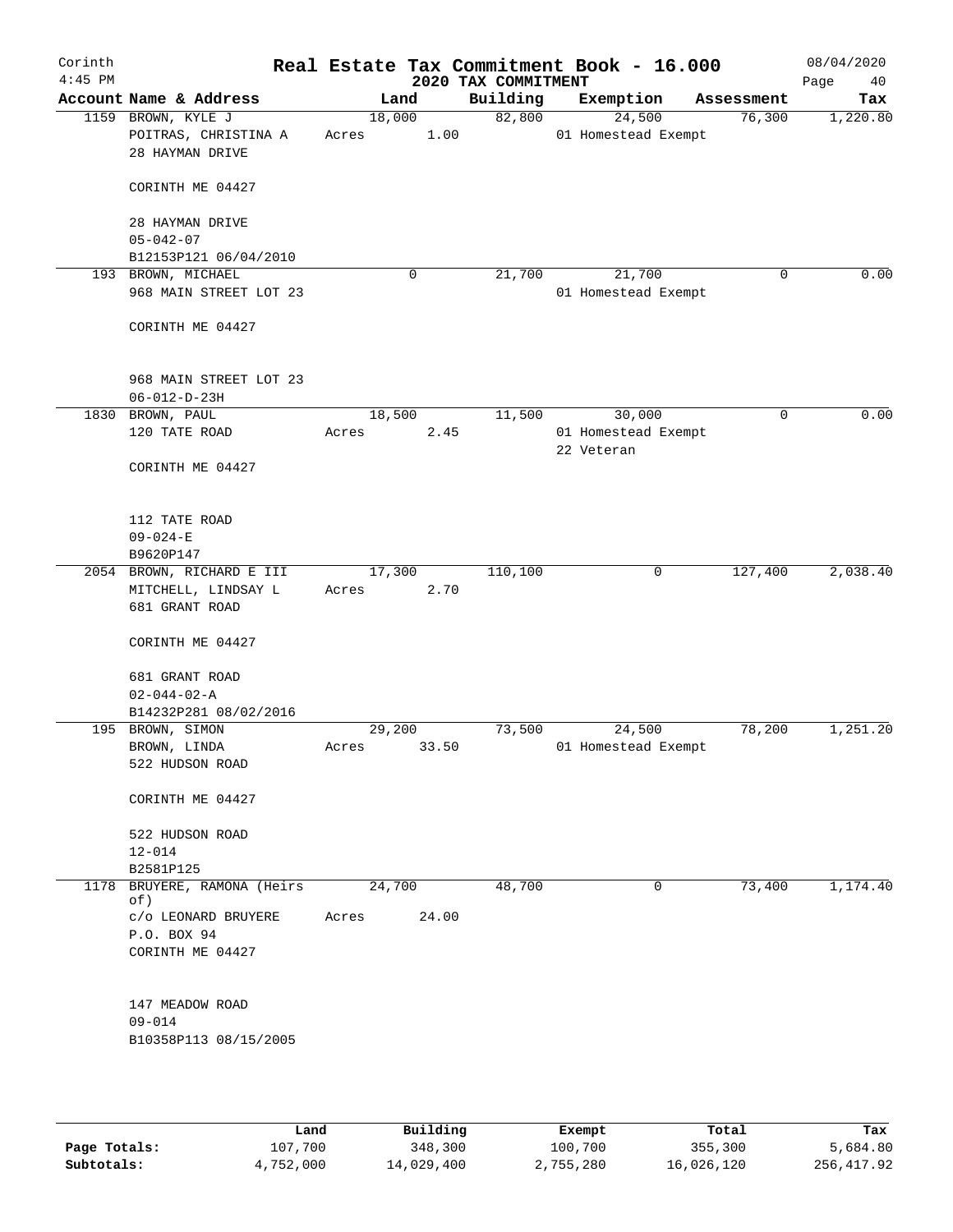| Corinth<br>$4:45$ PM |                                           |       |                  | 2020 TAX COMMITMENT | Real Estate Tax Commitment Book - 16.000 |            | 08/04/2020<br>Page<br>41 |
|----------------------|-------------------------------------------|-------|------------------|---------------------|------------------------------------------|------------|--------------------------|
|                      | Account Name & Address                    |       | Land             | Building            | Exemption                                | Assessment | Tax                      |
|                      | 375 BRYAN, BRUCE E                        |       | 24,800           | 131,300             | 30,380                                   | 125,720    | 2,011.52                 |
|                      | BRYAN, JAN C                              | Acres | 14.00            |                     | 01 Homestead Exempt                      |            |                          |
|                      | 322 BLACK RD                              |       |                  |                     | 22 Veteran                               |            |                          |
|                      | CORINTH ME 04427                          |       |                  |                     |                                          |            |                          |
|                      | 322 BLACK RD                              |       |                  |                     |                                          |            |                          |
|                      | $02 - 028$                                |       |                  |                     |                                          |            |                          |
|                      | B8204P172                                 |       |                  | 0                   |                                          |            | 617.60                   |
|                      | 374 BRYAN, JAN C                          |       | 38,600           |                     | 0                                        | 38,600     |                          |
|                      | BRYAN, BRUCE E                            | Acres | 82.00            |                     |                                          |            |                          |
|                      | 322 BLACK ROAD                            |       |                  |                     |                                          |            |                          |
|                      | CORINTH ME 04427                          |       |                  |                     |                                          |            |                          |
|                      | BLACK RD                                  |       |                  |                     |                                          |            |                          |
|                      | $02 - 027$                                |       |                  |                     |                                          |            |                          |
|                      | B8204P172                                 |       |                  |                     |                                          |            |                          |
|                      | 1007 BRYANT, JOHN R                       |       | 16,700           | 63,600              | 24,500                                   | 55,800     | 892.80                   |
|                      | BRYANT, KRISTAN R                         | Acres | 1.00             |                     | 01 Homestead Exempt                      |            |                          |
|                      | 43 BEECH GROVE ROAD                       |       |                  |                     |                                          |            |                          |
|                      | CORINTH ME 04427                          |       |                  |                     |                                          |            |                          |
|                      |                                           |       |                  |                     |                                          |            |                          |
|                      | 43 BEECH GROVE RD                         |       |                  |                     |                                          |            |                          |
|                      | $06 - 003 - 05$                           |       |                  |                     |                                          |            |                          |
|                      | B7764P120                                 |       |                  |                     |                                          |            |                          |
|                      | 1977 BUCHANAN, SCOTT R                    |       | 19,200           | $\mathbf 0$         | $\mathbf 0$                              | 19,200     | 307.20                   |
|                      | 2200 BRUSHWOOD ROAD                       | Acres | 4.00             |                     |                                          |            |                          |
|                      | PIKE NH 03780                             |       |                  |                     |                                          |            |                          |
|                      | TATE ROAD                                 |       |                  |                     |                                          |            |                          |
|                      | $09 - 023 - B$                            |       |                  |                     |                                          |            |                          |
|                      | B10635P60 09/21/2006                      |       |                  |                     |                                          |            |                          |
|                      | 1187 BUNCE, DONNA M                       |       | 20,500           | 93,400              | 30,380                                   | 83,520     | 1,336.32                 |
|                      | 546 MAIN STREET                           | Acres | 3.00             |                     | 01 Homestead Exempt                      |            |                          |
|                      |                                           |       |                  |                     | 22 Veteran                               |            |                          |
|                      | CORINTH ME 04427                          |       |                  |                     |                                          |            |                          |
|                      |                                           |       |                  |                     |                                          |            |                          |
|                      | 546 MAIN STREET                           |       |                  |                     |                                          |            |                          |
|                      | $08 - 020 - B$                            |       |                  |                     |                                          |            |                          |
|                      | B3424P125                                 |       |                  |                     |                                          |            |                          |
|                      | 2098 BURBY, GREGORY L<br>227 HORNBEAM WAY | Acres | 37,200<br>163.40 | 0                   | 0                                        | 37,200     | 595.20                   |
|                      | BANGOR ME 04401                           |       |                  |                     |                                          |            |                          |
|                      |                                           |       |                  |                     |                                          |            |                          |
|                      | LEDGE HILL ROAD                           |       |                  |                     |                                          |            |                          |
|                      | $02 - 012 - D$                            |       |                  |                     |                                          |            |                          |
|                      | B13815P202 04/27/2015                     |       |                  |                     |                                          |            |                          |
|                      |                                           |       |                  |                     |                                          |            |                          |
|                      |                                           |       |                  |                     |                                          |            |                          |

|              | Land      | Building   | Exempt    | Total      | Tax         |
|--------------|-----------|------------|-----------|------------|-------------|
| Page Totals: | 157,000   | 288,300    | 85,260    | 360,040    | 5,760.64    |
| Subtotals:   | 4,909,000 | 14,317,700 | 2,840,540 | 16,386,160 | 262, 178.56 |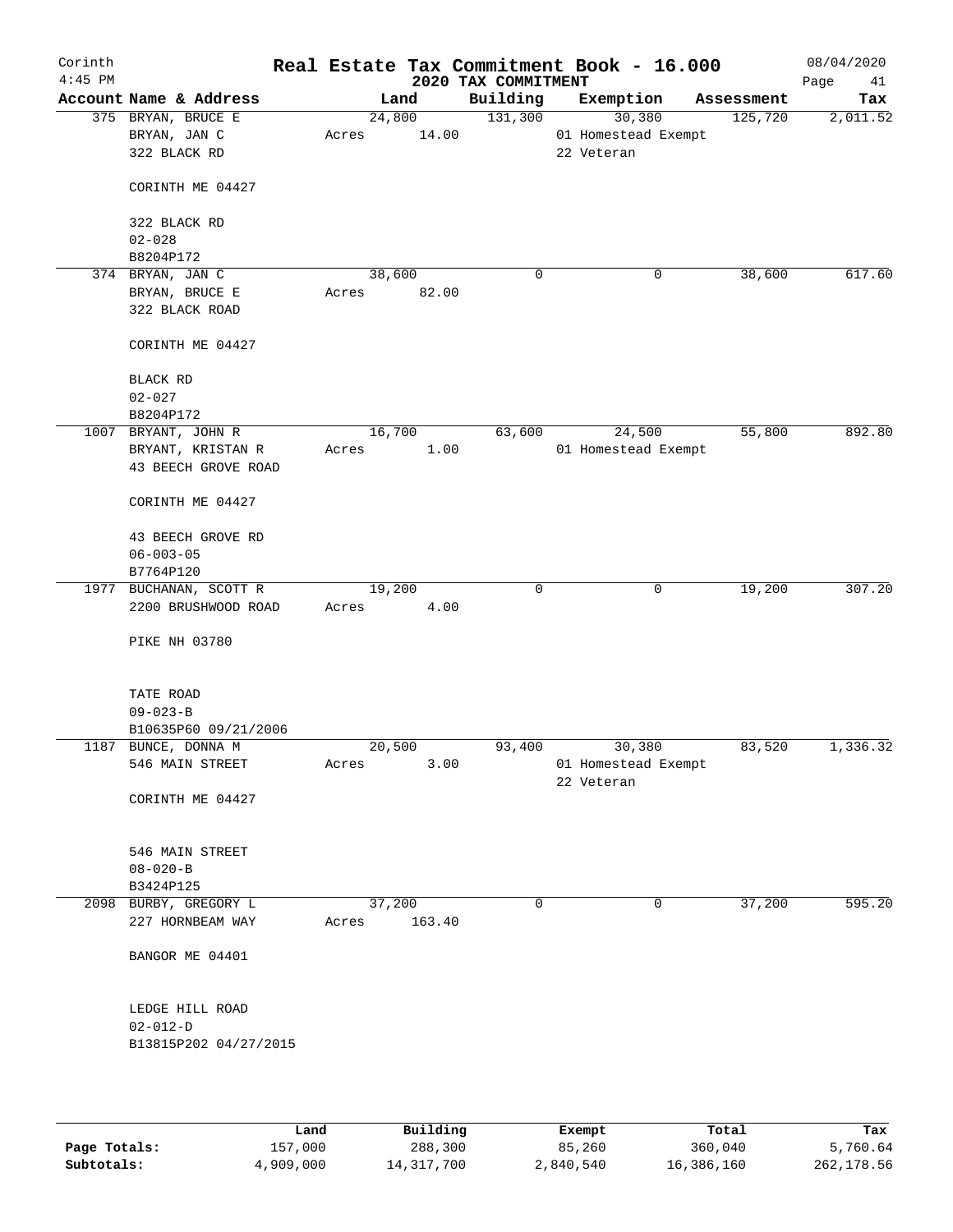| Corinth<br>$4:45$ PM |                                                         |       |                | 2020 TAX COMMITMENT | Real Estate Tax Commitment Book - 16.000 |            | 08/04/2020<br>Page<br>42 |
|----------------------|---------------------------------------------------------|-------|----------------|---------------------|------------------------------------------|------------|--------------------------|
|                      | Account Name & Address                                  |       | Land           | Building            | Exemption                                | Assessment | Tax                      |
|                      | 200 BURGESS, BERNICE P.<br>(Heirs of)<br>377 BLACK ROAD | Acres | 19,300<br>3.10 | 65,200              | $\mathbf 0$                              | 84,500     | 1,352.00                 |
|                      | CORINTH ME 04427                                        |       |                |                     |                                          |            |                          |
|                      |                                                         |       |                |                     |                                          |            |                          |
|                      | 377 BLACK RD<br>$02 - 030$                              |       |                |                     |                                          |            |                          |
|                      | B5656P82                                                |       |                |                     |                                          |            |                          |
|                      | 201 BURGESS, ERNEST E., JR.<br>HEIRS OF                 |       | 28,700         | 73,600              | 0                                        | 102,300    | 1,636.80                 |
|                      | C/O SHAWN BURGESS PR<br>PO BOX 243                      | Acres | 10.75          |                     |                                          |            |                          |
|                      | KENDUSKEAG ME 04450<br>0243                             |       |                |                     |                                          |            |                          |
|                      | 98 WHITE SCHOOLHOUSE                                    |       |                |                     |                                          |            |                          |
|                      | $08 - 026 - A$<br>B15176P57 06/13/2019 B4302P112        |       |                |                     |                                          |            |                          |
|                      | 1164 BURGESS, SHAWN                                     |       | 0              | 11,700              | 11,700                                   | 0          | 0.00                     |
|                      | PO BOX 243                                              |       |                |                     | 01 Homestead Exempt                      |            |                          |
|                      | KENDUSKEAG ME 04450                                     |       |                |                     |                                          |            |                          |
|                      | 30 EXETER ROAD LOT 03<br>$15 - 012 - 03H$               |       |                |                     |                                          |            |                          |
|                      | 881 BURLEIGH, GLORIA J                                  |       | 19,100         | 0                   | 0                                        | 19,100     | 305.60                   |
|                      | 9 RALPH'S LANE                                          | Acres | 13.71          |                     |                                          |            |                          |
|                      | STETSON ME 04488                                        |       |                |                     |                                          |            |                          |
|                      | MARSH ROAD<br>$09 - 005$                                |       |                |                     |                                          |            |                          |
|                      | B11019P335 06/07/2007 B7162P177                         |       |                |                     |                                          |            |                          |
|                      | 1612 BURLEIGH, GLORIA J                                 |       | 39,200         | $\mathbf 0$         | $\mathbf 0$                              | 39,200     | 627.20                   |
|                      | 9 RALPH'S LANE                                          | Acres | 121.38         |                     |                                          |            |                          |
|                      | STETSON ME 04488                                        |       |                |                     |                                          |            |                          |
|                      | MARSH ROAD<br>$08 - 044$                                |       |                |                     |                                          |            |                          |
|                      | B7162P174                                               |       |                |                     |                                          |            |                          |
|                      | 207 BURNETT, MICHELLE M                                 |       | 13,700         | 72,700              | 24,500                                   | 61,900     | 990.40                   |
|                      | 22 HUDSON ROAD                                          | Acres | 0.46           |                     | 01 Homestead Exempt                      |            |                          |
|                      | CORINTH ME 04427                                        |       |                |                     |                                          |            |                          |
|                      | 22 HUDSON ROAD                                          |       |                |                     |                                          |            |                          |
|                      | $16 - 033$<br>B14805P60 05/07/2018                      |       |                |                     |                                          |            |                          |
|                      |                                                         |       |                |                     |                                          |            |                          |
|                      |                                                         | Land  | Building       |                     | Exempt                                   | Total      | Tax                      |

| Page Totals: | 120,000   | 223,200    | 36,200    | 307,000    | 4,912.00   |
|--------------|-----------|------------|-----------|------------|------------|
| Subtotals:   | 5,029,000 | 14,540,900 | 2,876,740 | 16,693,160 | 267,090.56 |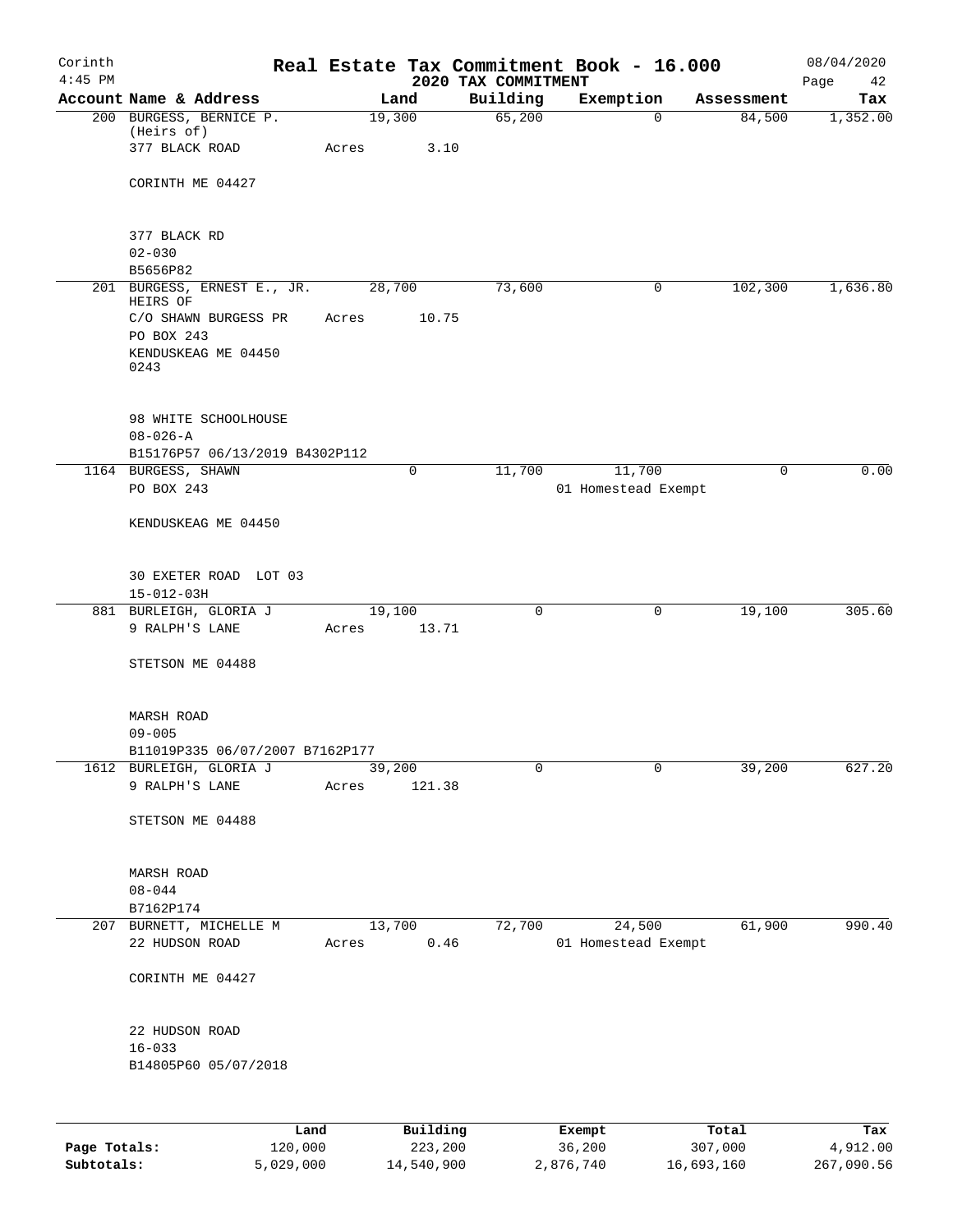| Corinth<br>$4:45$ PM |                                                                    |       |        |       | 2020 TAX COMMITMENT | Real Estate Tax Commitment Book - 16.000 |            | 08/04/2020<br>Page<br>43 |
|----------------------|--------------------------------------------------------------------|-------|--------|-------|---------------------|------------------------------------------|------------|--------------------------|
|                      | Account Name & Address                                             |       | Land   |       | Building            | Exemption                                | Assessment | Tax                      |
|                      | 571 BURNS, ARLEN G<br>BURNS, DEIRDRE M<br>140 BEECH GROVE ROAD     | Acres | 28,300 | 10.44 | 189,100             | 24,500<br>01 Homestead Exempt            | 192,900    | 3,086.40                 |
|                      | CORINTH ME 04427                                                   |       |        |       |                     |                                          |            |                          |
|                      | 140 BEECH GROVE RD<br>$02 - 055 - 04$<br>B9509P133                 |       |        |       |                     |                                          |            |                          |
| 209                  | <b>BURTON MAINE</b>                                                |       | 25,900 |       | 27,200              | 30,380                                   | 22,720     | 363.52                   |
|                      | IRREVOCABLE REAL ESTATE                                            |       |        |       |                     |                                          |            |                          |
|                      | 69 OLD HIGH STREET                                                 | Acres |        | 28.00 |                     | 22 Veteran                               |            |                          |
|                      | WHITMAN MA 02382                                                   |       |        |       |                     | 01 Homestead Exempt                      |            |                          |
|                      | 468 MCCARD ROAD                                                    |       |        |       |                     |                                          |            |                          |
|                      | $01 - 010 - 02$                                                    |       |        |       |                     |                                          |            |                          |
|                      | B10446P235 04/18/2006                                              |       |        |       |                     |                                          |            |                          |
|                      | 227 BUSWELL, CHARLOTTE C                                           |       | 13,300 |       | 53,000              | 30,380                                   | 35,920     | 574.72                   |
|                      | P.O. BOX 62                                                        | Acres |        | 0.42  |                     | 31 Veteran Widow                         |            |                          |
|                      | CORINTH ME 04427                                                   |       |        |       |                     | 01 Homestead Exempt                      |            |                          |
|                      | 15 EXETER ROAD<br>$15 - 017$                                       |       |        |       |                     |                                          |            |                          |
|                      | B2727P261 03/14/1977                                               |       |        |       |                     |                                          |            |                          |
|                      | 211 BUSWELL, GEORGE H<br>BUSWELL, DEBRA M<br>217 BEECH GROVE ROAD  | Acres | 18,200 | 2.20  | 103,900             | 24,500<br>01 Homestead Exempt            | 97,600     | 1,561.60                 |
|                      | CORINTH ME 04427                                                   |       |        |       |                     |                                          |            |                          |
|                      | 217 BEECH GROVE RD<br>$05 - 057$                                   |       |        |       |                     |                                          |            |                          |
|                      | B4683P284                                                          |       |        |       |                     |                                          |            |                          |
|                      | 1947 BUSWELL, GEORGE H<br>BUSWELL, DEBRA M<br>217 BEECH GROVE ROAD | Acres | 10,500 | 1.21  | 0                   | 0                                        | 10,500     | 168.00                   |
|                      | CORINTH ME 04427                                                   |       |        |       |                     |                                          |            |                          |
|                      | GRANT ROAD<br>$02 - 054 - C$                                       |       |        |       |                     |                                          |            |                          |
|                      | B13131P180 03/27/2013                                              |       |        |       |                     |                                          |            |                          |
|                      | 1756 BUSWELL, GEORGE H                                             |       | 26,500 |       | 16,800              | 0                                        | 43,300     | 692.80                   |
|                      | BUSWELL, DEBRA M<br>217 BEECH GROVE ROAD                           | Acres |        | 24.33 |                     |                                          |            |                          |
|                      | CORINTH ME 04427                                                   |       |        |       |                     |                                          |            |                          |
|                      | GRANT RD & BEECH GROVE<br>$05 - 060$                               |       |        |       |                     |                                          |            |                          |
|                      | B8642P79                                                           |       |        |       |                     |                                          |            |                          |
|                      |                                                                    |       |        |       |                     |                                          |            |                          |
|                      |                                                                    |       |        |       |                     |                                          |            |                          |

|              | Land      | Building   | Exempt    | Total      | Tax        |
|--------------|-----------|------------|-----------|------------|------------|
| Page Totals: | 122,700   | 390,000    | 109,760   | 402,940    | 6,447.04   |
| Subtotals:   | 5,151,700 | 14,930,900 | 2,986,500 | 17,096,100 | 273,537.60 |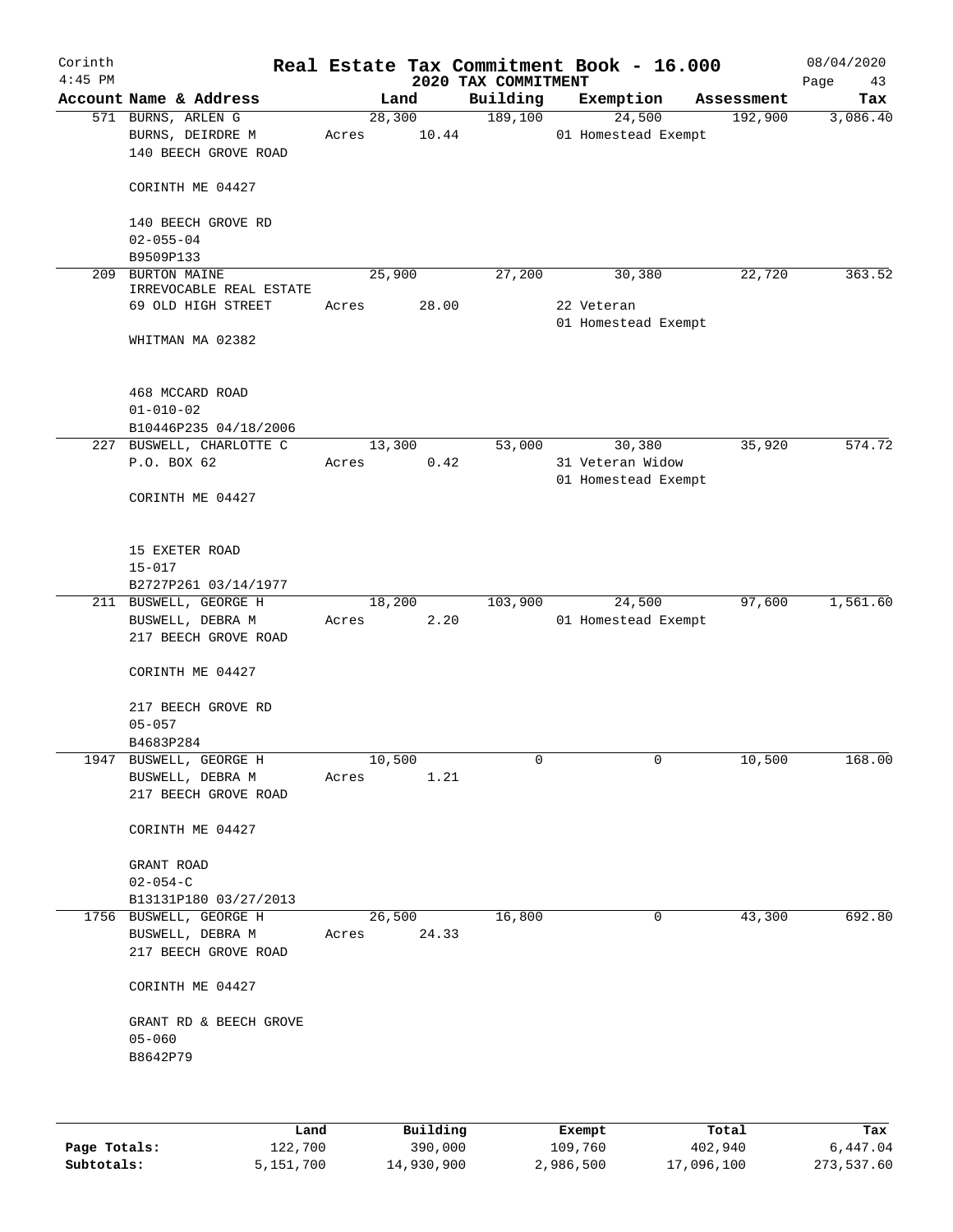| Corinth<br>$4:45$ PM |                                                    |       |        |                        |                                 | Real Estate Tax Commitment Book - 16.000 |            | 08/04/2020    |
|----------------------|----------------------------------------------------|-------|--------|------------------------|---------------------------------|------------------------------------------|------------|---------------|
|                      | Account Name & Address                             |       | Land   |                        | 2020 TAX COMMITMENT<br>Building | Exemption                                | Assessment | Page<br>44    |
|                      | 2058 BUSWELL, GEORGE H                             |       | 11,700 |                        | 0                               | $\mathbf 0$                              | 11,700     | Tax<br>187.20 |
|                      | BUSWELL, DEBRA M<br>217 BEECH GROVE ROAD           | Acres |        | 2.13                   |                                 |                                          |            |               |
|                      | CORINTH ME 04427                                   |       |        |                        |                                 |                                          |            |               |
|                      | GRANT ROAD<br>$02 - 054 - D$                       |       |        |                        |                                 |                                          |            |               |
|                      | B12087P2 03/26/2010                                |       |        |                        |                                 |                                          |            |               |
|                      | 212 BUSWELL, K ERIC                                |       | 17,400 |                        | 118,300                         | 24,500                                   | 111,200    | 1,779.20      |
|                      | BUSWELL, NICOLE M<br>28 HINDERLITER ROAD           | Acres |        | 1.63                   |                                 | 01 Homestead Exempt                      |            |               |
|                      | CORINTH ME 04427                                   |       |        |                        |                                 |                                          |            |               |
|                      | 28 HINDERLITER ROAD<br>$04 - 012 - B$<br>B5949P149 |       |        |                        |                                 |                                          |            |               |
| 1695                 | BUSWELL, KENNETH E.,                               |       | 14,600 |                        | $\mathbf 0$                     | $\mathbf 0$                              | 14,600     | 233.60        |
|                      | JR.<br>BUSWELL, DONETTA C                          | Acres |        | 4.50                   |                                 |                                          |            |               |
|                      | <b>48 HAYMAN DRIVE</b>                             |       |        |                        |                                 |                                          |            |               |
|                      | CORINTH ME 04427                                   |       |        |                        |                                 |                                          |            |               |
|                      | LEDGE HILL ROAD<br>$04 - 012 - D$                  |       |        |                        |                                 |                                          |            |               |
|                      | B5161P147                                          |       |        |                        |                                 |                                          |            |               |
|                      | 225 BUSWELL, LORRAINE J                            |       | 15,700 |                        | 77,900                          | 30,380                                   | 63,220     | 1,011.52      |
|                      | 37 BEANS MILL ROAD                                 | Acres |        | 2.05                   |                                 | 01 Homestead Exempt<br>31 Veteran Widow  |            |               |
|                      | CORINTH ME 04427                                   |       |        |                        |                                 |                                          |            |               |
|                      | 37 BEANS MILL RD                                   |       |        |                        |                                 |                                          |            |               |
|                      | $07 - 026$                                         |       |        |                        |                                 |                                          |            |               |
|                      | B11354P167 04/10/2008                              |       |        |                        |                                 |                                          |            |               |
|                      | 210 BUSWELL, MARK D<br>BUSWELL, HOPE E             | Acres | 16,800 | 2.00                   | 64,200                          | 24,500<br>01 Homestead Exempt            | 56,500     | 904.00        |
|                      | 523 EXETER ROAD                                    |       |        |                        |                                 |                                          |            |               |
|                      | CORINTH ME 04427                                   |       |        |                        |                                 |                                          |            |               |
|                      | 523 EXETER ROAD<br>$07 - 004$                      |       |        |                        |                                 |                                          |            |               |
|                      | B13063P107 01/04/2012                              |       |        |                        |                                 |                                          |            |               |
|                      | 1697 BUSWELL, SHARON                               |       | 17,900 |                        | 79,500                          | 24,500                                   | 72,900     | 1,166.40      |
|                      | 416 GRANT RD                                       | Acres |        | 2.01                   |                                 | 01 Homestead Exempt                      |            |               |
|                      | CORINTH ME 04427                                   |       |        |                        |                                 |                                          |            |               |
|                      | 416 GRANT ROAD                                     |       |        |                        |                                 |                                          |            |               |
|                      | $02 - 054 - B$<br>B7641P73                         |       |        |                        |                                 |                                          |            |               |
|                      |                                                    |       |        |                        |                                 |                                          |            |               |
|                      | <b>TAMA</b>                                        |       |        | $D_{11}$ in $A$ in $A$ |                                 | <b>Duramph</b>                           | $T - 1$    | m.,           |

|              | Land      | Building   | Exempt    | Total      | Tax        |
|--------------|-----------|------------|-----------|------------|------------|
| Page Totals: | 94,100    | 339,900    | 103,880   | 330,120    | 5,281.92   |
| Subtotals:   | 5,245,800 | 15,270,800 | 3,090,380 | 17,426,220 | 278,819.52 |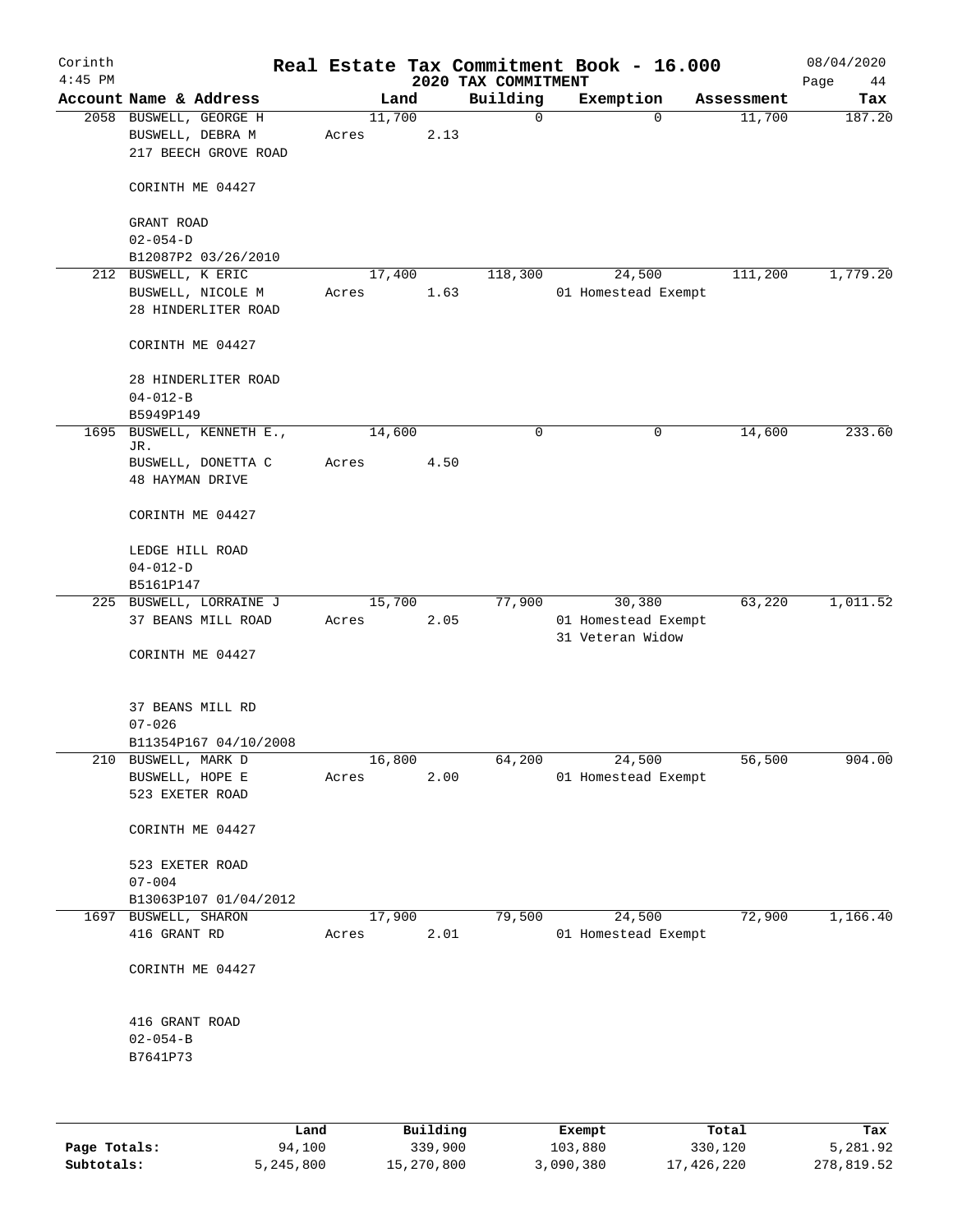| Corinth<br>$4:45$ PM |                                         |       |        | 2020 TAX COMMITMENT | Real Estate Tax Commitment Book - 16.000 |            | 08/04/2020<br>Page<br>45 |
|----------------------|-----------------------------------------|-------|--------|---------------------|------------------------------------------|------------|--------------------------|
|                      | Account Name & Address                  |       | Land   | Building            | Exemption                                | Assessment | Tax                      |
|                      | 1431 BUTLER, BEN M                      |       | 33,000 | 22,100              | $\mathbf 0$                              | 55,100     | 881.60                   |
|                      | 301 COBORO ROAD                         | Acres | 10.75  |                     |                                          |            |                          |
|                      | STETSON ME 04488                        |       |        |                     |                                          |            |                          |
|                      | 607 EXETER ROAD                         |       |        |                     |                                          |            |                          |
|                      | $07 - 001 - 01$                         |       |        |                     |                                          |            |                          |
|                      | B12583P325 09/06/2011                   |       |        |                     |                                          |            |                          |
|                      | 229 BUTLER, PRISCILLA J                 |       | 8,400  | 0                   | 0                                        | 8,400      | 134.40                   |
|                      | 100 LEDGE HILL ROAD                     | Acres | 1.68   |                     |                                          |            |                          |
|                      | CORINTH ME 04427                        |       |        |                     |                                          |            |                          |
|                      | PRESCOTT ROAD                           |       |        |                     |                                          |            |                          |
|                      | $04 - 011 - 01$                         |       |        |                     |                                          |            |                          |
|                      | B4193P302 03/11/1988                    |       |        |                     |                                          |            |                          |
|                      | 230 BUTLER, PRISCILLA J                 |       | 14,800 | 0                   | 0                                        | 14,800     | 236.80                   |
|                      | 100 LEDGE HILL ROAD                     | Acres | 32.30  |                     |                                          |            |                          |
|                      | CORINTH ME 04427                        |       |        |                     |                                          |            |                          |
|                      | LEDGE HILL ROAD                         |       |        |                     |                                          |            |                          |
|                      | $04 - 011 - 06$                         |       |        |                     |                                          |            |                          |
|                      | B5685P299 08/02/1994                    |       |        |                     |                                          |            |                          |
|                      | 231 BUTLER, PRISCILLA J                 |       | 33,600 | 144,600             | 30,380                                   | 147,820    | 2,365.12                 |
|                      | 100 LEDGE HILL ROAD                     | Acres | 40.00  |                     | 31 Veteran Widow<br>01 Homestead Exempt  |            |                          |
|                      | CORINTH ME 04427                        |       |        |                     |                                          |            |                          |
|                      | 100 LEDGE HILL ROAD                     |       |        |                     |                                          |            |                          |
|                      | $04 - 011$                              |       |        |                     |                                          |            |                          |
|                      | B4130P63 10/28/1987                     |       |        |                     |                                          |            |                          |
|                      | 232 BUTLER, PRISCILLA J                 |       | 9,600  | 0                   | 0                                        | 9,600      | 153.60                   |
|                      | 100 LEDGE HILL ROAD                     | Acres | 2.79   |                     |                                          |            |                          |
|                      | CORINTH ME 04427                        |       |        |                     |                                          |            |                          |
|                      | PRESCOTT ROAD                           |       |        |                     |                                          |            |                          |
|                      | $04 - 011 - 04$                         |       |        |                     |                                          |            |                          |
|                      | B6362P31 04/15/1997                     |       |        |                     |                                          |            |                          |
|                      | 233 BUTLER, PRISCILLA J                 |       | 8,600  | 0                   | 0                                        | 8,600      | 137.60                   |
|                      | 100 LEDGE HILL ROAD                     | Acres | 1.86   |                     |                                          |            |                          |
|                      | CORINTH ME 04427                        |       |        |                     |                                          |            |                          |
|                      | PRESCOTT ROAD                           |       |        |                     |                                          |            |                          |
|                      | $04 - 011 - 02$<br>B6561P360 12/12/1997 |       |        |                     |                                          |            |                          |
|                      |                                         |       |        |                     |                                          |            |                          |

|              | Land      | Building   | Exempt    | Total      | Tax        |
|--------------|-----------|------------|-----------|------------|------------|
| Page Totals: | 108,000   | 166,700    | 30,380    | 244,320    | 3,909.12   |
| Subtotals:   | 5,353,800 | 15,437,500 | 3,120,760 | 17,670,540 | 282,728.64 |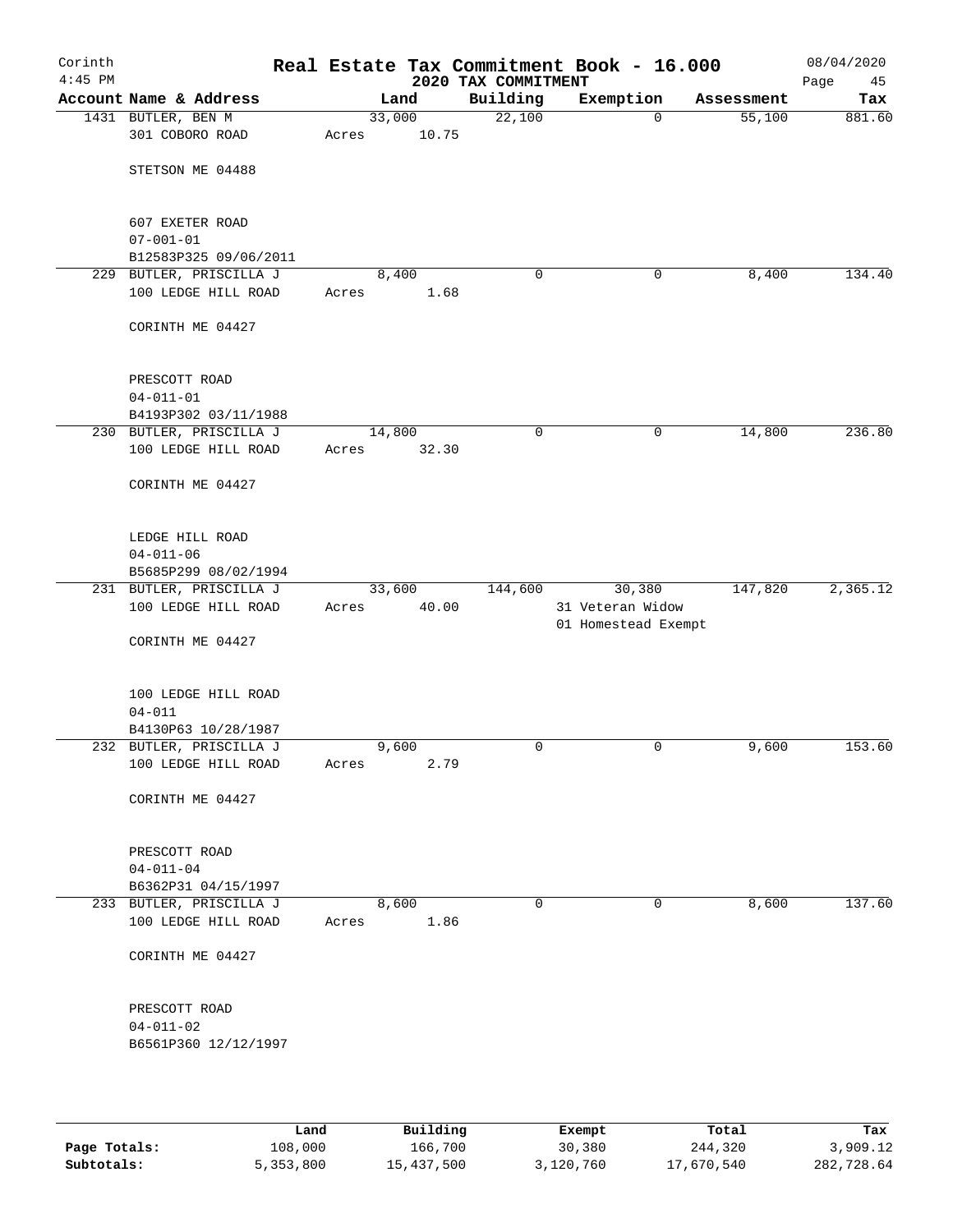| Corinth<br>$4:45$ PM |                                                                                          |                 |       | 2020 TAX COMMITMENT | Real Estate Tax Commitment Book - 16.000 |            | 08/04/2020<br>Page<br>46 |
|----------------------|------------------------------------------------------------------------------------------|-----------------|-------|---------------------|------------------------------------------|------------|--------------------------|
|                      | Account Name & Address                                                                   |                 | Land  | Building            | Exemption                                | Assessment | Tax                      |
|                      | 234 BUTLER, PRISCILLA J<br>100 LEDGE HILL ROAD                                           | 9,600<br>Acres  | 2.79  | 0                   | $\mathbf 0$                              | 9,600      | 153.60                   |
|                      | CORINTH ME 04427                                                                         |                 |       |                     |                                          |            |                          |
|                      | PRESCOTT ROAD<br>$04 - 011 - 03$                                                         |                 |       |                     |                                          |            |                          |
|                      | B6561P360 12/12/1997                                                                     |                 |       |                     |                                          |            |                          |
|                      | 1563 BUZZELL, BARRY W<br>BUZZELL, DARLENE P &<br>BUZZELL, BRIAN W.<br>901 N. DEXTER ROAD | 10,600<br>Acres | 1.24  | 0                   | 0                                        | 10,600     | 169.60                   |
|                      | SANGERVILLE ME 04479                                                                     |                 |       |                     |                                          |            |                          |
|                      | TATE ROAD<br>$06 - 002 - 06$                                                             |                 |       |                     |                                          |            |                          |
|                      | 1562 BUZZELL, KYLE B                                                                     | 10,800          |       | 0                   | 0                                        | 10,800     | 172.80                   |
|                      | 125 FISHER ROAD                                                                          | Acres           | 1.41  |                     |                                          |            |                          |
|                      | MONROE ME 04951                                                                          |                 |       |                     |                                          |            |                          |
|                      | TATE ROAD<br>$06 - 002 - 05$                                                             |                 |       |                     |                                          |            |                          |
|                      | B15009P253 11/27/2018                                                                    |                 |       |                     |                                          |            |                          |
|                      | 281 BUZZELL, STEVEN                                                                      | 17,100          |       | 44,500              | 0                                        | 61,600     | 985.60                   |
|                      | 18 MILL ROAD                                                                             | Acres           | 2.50  |                     |                                          |            |                          |
|                      | CORINTH ME 04427                                                                         |                 |       |                     |                                          |            |                          |
|                      | 18 MILL ROAD<br>$02 - 045 - A$                                                           |                 |       |                     |                                          |            |                          |
|                      | B15124P344 04/18/2019                                                                    |                 |       |                     |                                          |            |                          |
|                      | 235 BYERS, CORY D<br>438 FINSON ROAD LOT #2                                              | 19,300<br>Acres | 2.02  | 16,200              | 0                                        | 35,500     | 568.00                   |
|                      | BANGOR ME 04401                                                                          |                 |       |                     |                                          |            |                          |
|                      |                                                                                          |                 |       |                     |                                          |            |                          |
|                      | 119 WEST CORINTH ROAD<br>$05 - 024 - 09$                                                 |                 |       |                     |                                          |            |                          |
|                      | B14807P53 05/11/2018                                                                     |                 |       |                     |                                          |            |                          |
|                      | 411 CADIEUX, PHILIP J<br>CADIEUX, MELISSA I<br>176 TATE ROAD                             | 27,700<br>Acres | 10.00 | 144,400             | 24,500<br>01 Homestead Exempt            | 147,600    | 2,361.60                 |
|                      | CORINTH ME 04427                                                                         |                 |       |                     |                                          |            |                          |
|                      | 176 TATE ROAD<br>$09 - 020 - B$<br>B11441P134 06/20/2008                                 |                 |       |                     |                                          |            |                          |
|                      |                                                                                          |                 |       |                     |                                          |            |                          |

|              | Land      | Building   | Exempt    | Total      | Tax         |
|--------------|-----------|------------|-----------|------------|-------------|
| Page Totals: | 95,100    | 205,100    | 24,500    | 275,700    | 4,411.20    |
| Subtotals:   | 5,448,900 | 15,642,600 | 3,145,260 | 17,946,240 | 287, 139.84 |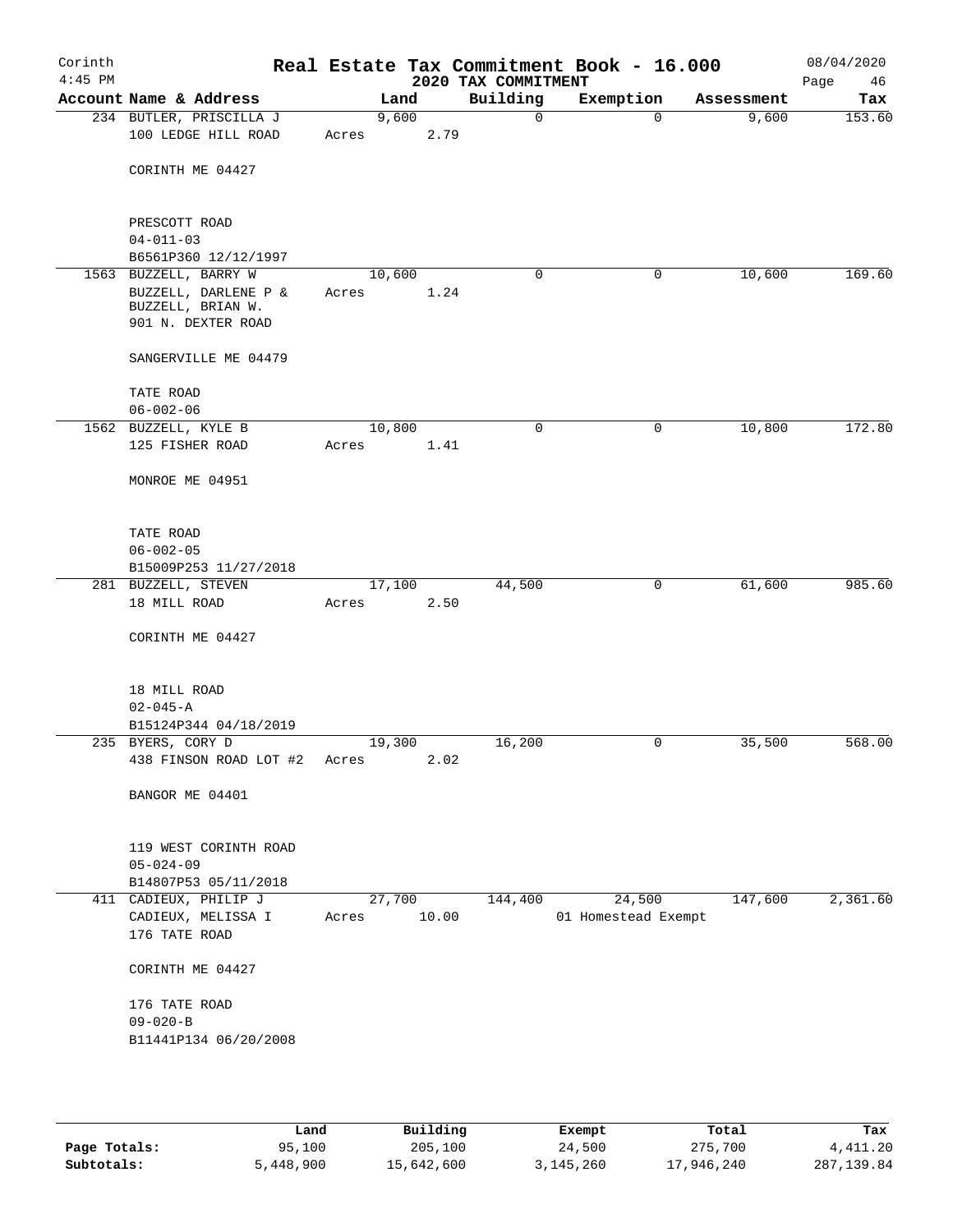| Corinth<br>$4:45$ PM |                                                    |       |                | 2020 TAX COMMITMENT | Real Estate Tax Commitment Book - 16.000 |                       | 08/04/2020<br>Page<br>47 |
|----------------------|----------------------------------------------------|-------|----------------|---------------------|------------------------------------------|-----------------------|--------------------------|
|                      | Account Name & Address                             |       | Land           | Building            | Exemption                                | Assessment            | Tax                      |
|                      | 707 CAIN, RICHARD C<br>BRUNS, GAIL C<br>PO BOX 443 | Acres | 21,400<br>3.68 | 44,000              | 24,500<br>01 Homestead Exempt            | 40,900                | 654.40                   |
|                      | CORINTH ME 04427                                   |       |                |                     |                                          |                       |                          |
|                      | 846 MAIN STREET<br>$05 - 043 - B$                  |       |                |                     |                                          |                       |                          |
|                      | B6972P285                                          |       |                |                     |                                          |                       |                          |
|                      | 1232 CALDWELL, ADAM W                              |       | 11,900         | 0                   |                                          | 11,900<br>0           | 190.40                   |
|                      | CALDWELL. AMY R.                                   | Acres | 125.00         |                     |                                          |                       |                          |
|                      | 29 SOULE ROAD                                      |       |                |                     |                                          |                       |                          |
|                      | CORINTH ME 04427                                   |       |                |                     |                                          |                       |                          |
|                      | TATE ROAD N/F OFF                                  |       |                |                     |                                          |                       |                          |
|                      | $09 - 024 - B$                                     |       |                |                     |                                          |                       |                          |
|                      | B14305P121 10/06/2016                              |       |                |                     |                                          |                       |                          |
|                      | 836 CALDWELL, ADAM W                               |       | 27,400         | 144,100             | 24,500                                   | 147,000               | 2,352.00                 |
|                      | CALDWELL, AMY R<br>29 SOULE ROAD                   | Acres | 15.00          |                     | 01 Homestead Exempt                      |                       |                          |
|                      | CORINTH ME 04427                                   |       |                |                     |                                          |                       |                          |
|                      | 29 SOULE ROAD                                      |       |                |                     |                                          |                       |                          |
|                      | $09 - 026 - B$                                     |       |                |                     |                                          |                       |                          |
|                      | B7439P208                                          |       |                |                     |                                          |                       |                          |
|                      | 837 CALDWELL, AMY R                                |       | 20,100         | $\mathbf 0$         |                                          | $\mathbf 0$<br>20,100 | 321.60                   |
|                      | CALDWELL, ADAM W<br>29 SOULE ROAD                  | Acres | 10.00          |                     |                                          |                       |                          |
|                      | CORINTH ME 04427                                   |       |                |                     |                                          |                       |                          |
|                      | SOULE ROAD                                         |       |                |                     |                                          |                       |                          |
|                      | $09 - 026 - B - 01$                                |       |                |                     |                                          |                       |                          |
|                      | B7439P205                                          |       |                |                     |                                          |                       |                          |
|                      | 239 CALL, MARY L                                   |       | 500            | $\mathbf 0$         |                                          | $\mathsf{O}$<br>500   | 8.00                     |
|                      | 115 HIGGINSVILLE ROAD                              | Acres | 5.00           |                     |                                          |                       |                          |
|                      | KENDUSKEAG ME 04450                                |       |                |                     |                                          |                       |                          |
|                      | HUDSON HILL ROAD N/F                               |       |                |                     |                                          |                       |                          |
|                      | $03 - 040$                                         |       |                |                     |                                          |                       |                          |
|                      | B3018P171                                          |       |                |                     |                                          |                       |                          |
|                      | 238 CALL, MICHAEL S                                |       | 18,300         | 135,800             | 24,500                                   | 129,600               | 2,073.60                 |
|                      | 47 OAK STREET                                      | Acres | 2.31           |                     | 01 Homestead Exempt                      |                       |                          |
|                      | KENDUSKEAG ME 04450                                |       |                |                     |                                          |                       |                          |
|                      | 47 OAK STREET                                      |       |                |                     |                                          |                       |                          |
|                      | $03 - 054$                                         |       |                |                     |                                          |                       |                          |
|                      | B7062P177                                          |       |                |                     |                                          |                       |                          |
|                      |                                                    |       |                |                     |                                          |                       |                          |
|                      |                                                    |       |                |                     |                                          |                       |                          |

|              | Land      | Building   | Exempt    | Total      | Tax        |
|--------------|-----------|------------|-----------|------------|------------|
| Page Totals: | 99,600    | 323,900    | 73,500    | 350,000    | 5,600.00   |
| Subtotals:   | 5,548,500 | 15,966,500 | 3,218,760 | 18,296,240 | 292,739.84 |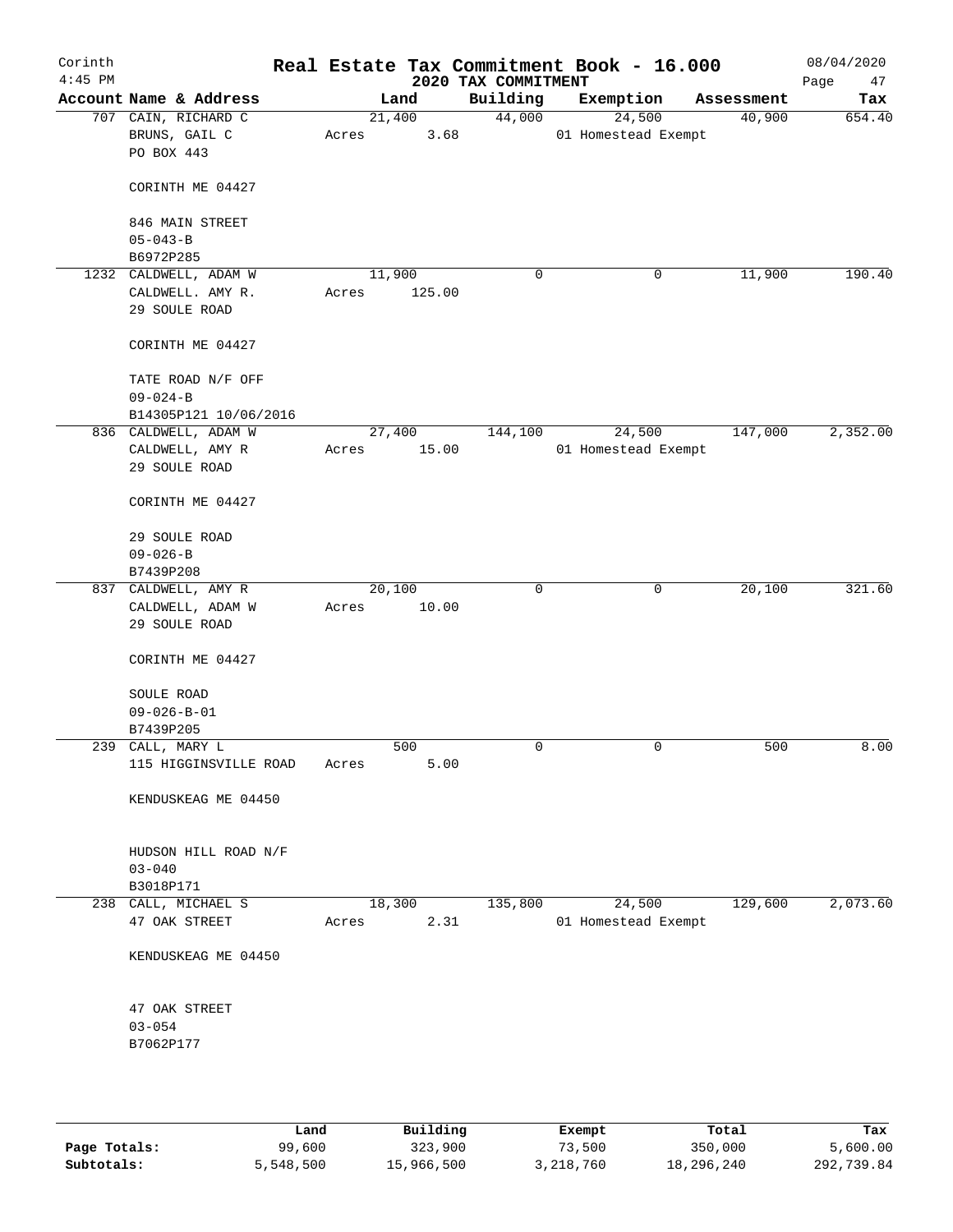| Corinth<br>$4:45$ PM |                                                                    |                 |             | 2020 TAX COMMITMENT | Real Estate Tax Commitment Book - 16.000 |            | 08/04/2020<br>Page<br>48 |
|----------------------|--------------------------------------------------------------------|-----------------|-------------|---------------------|------------------------------------------|------------|--------------------------|
|                      | Account Name & Address                                             |                 | Land        | Building            | Exemption                                | Assessment | Tax                      |
|                      | 240 CAMBRIDGE, RICHARD K<br>968 MAIN STREET LOT 12                 |                 | $\mathbf 0$ | 14,800              | 14,800<br>01 Homestead Exempt            | 0          | 0.00                     |
|                      | CORINTH ME 04427                                                   |                 |             |                     |                                          |            |                          |
|                      | 968 MAIN STREET LOT 12<br>$06 - 012 - D - 12H$                     |                 |             |                     |                                          |            |                          |
|                      | 1432 CAMDEN NATIONAL BANK<br>PO BOX 280                            | 11,300<br>Acres | 0.17        | 92,100              | 0                                        | 103,400    | 1,654.40                 |
|                      | CORINTH ME 04427                                                   |                 |             |                     |                                          |            |                          |
|                      | 317 MAIN STREET<br>$15 - 021$                                      |                 |             |                     |                                          |            |                          |
|                      | B4822P245                                                          |                 |             |                     |                                          |            |                          |
|                      | 250 CAMERON, MATTHEW<br>CAMERON, CHRISTINA<br>63 COVERED BRIDGE RD | 21,000<br>Acres | 6.00        | 117,200             | 24,500<br>01 Homestead Exempt            | 113,700    | 1,819.20                 |
|                      | CORINTH ME 04427                                                   |                 |             |                     |                                          |            |                          |
|                      | 63 COVERED BRIDGE RD<br>$02 - 042$                                 |                 |             |                     |                                          |            |                          |
|                      | B14335P12 10/26/2016                                               |                 |             |                     |                                          |            |                          |
|                      | 905 CAMPANA, MARIA LOUISE<br>PO BOX 633                            | 33,800<br>Acres | 40.35       | 116,700             | 24,500<br>01 Homestead Exempt            | 126,000    | 2,016.00                 |
|                      | CORINTH ME 04427                                                   |                 |             |                     |                                          |            |                          |
|                      | 383 EXETER ROAD<br>$07 - 009$<br>B6193P196                         |                 |             |                     |                                          |            |                          |
|                      | 1714 CAMPANA, MARIA LOUISE                                         | 13,200          |             | 0                   | 0                                        | 13,200     | 211.20                   |
|                      | PO BOX 633                                                         | Acres           | 3.40        |                     |                                          |            |                          |
|                      | CORINTH ME 04427                                                   |                 |             |                     |                                          |            |                          |
|                      | EXETER ROAD<br>$07 - 009 - G$<br>B6193P196                         |                 |             |                     |                                          |            |                          |
|                      | 391 CAMPBELL, CYNTHIA R &                                          | 18,300          |             | 45,700              | 5,880                                    | 58,120     | 929.92                   |
|                      | AUBREY & JEREMIAH P JT<br>387 MAIN STREET                          | Acres           | 1.25        |                     | 22 Veteran                               |            |                          |
|                      | CORINTH ME 04427                                                   |                 |             |                     |                                          |            |                          |
|                      | 387 MAIN STREET<br>$13 - 004$<br>B15426P221 01/29/2020             |                 |             |                     |                                          |            |                          |
|                      |                                                                    |                 |             |                     |                                          |            |                          |

|              | Land      | Building   | Exempt    | Total      | Tax        |
|--------------|-----------|------------|-----------|------------|------------|
| Page Totals: | 97,600    | 386,500    | 69,680    | 414,420    | 6,630.72   |
| Subtotals:   | 5,646,100 | 16,353,000 | 3,288,440 | 18,710,660 | 299,370.56 |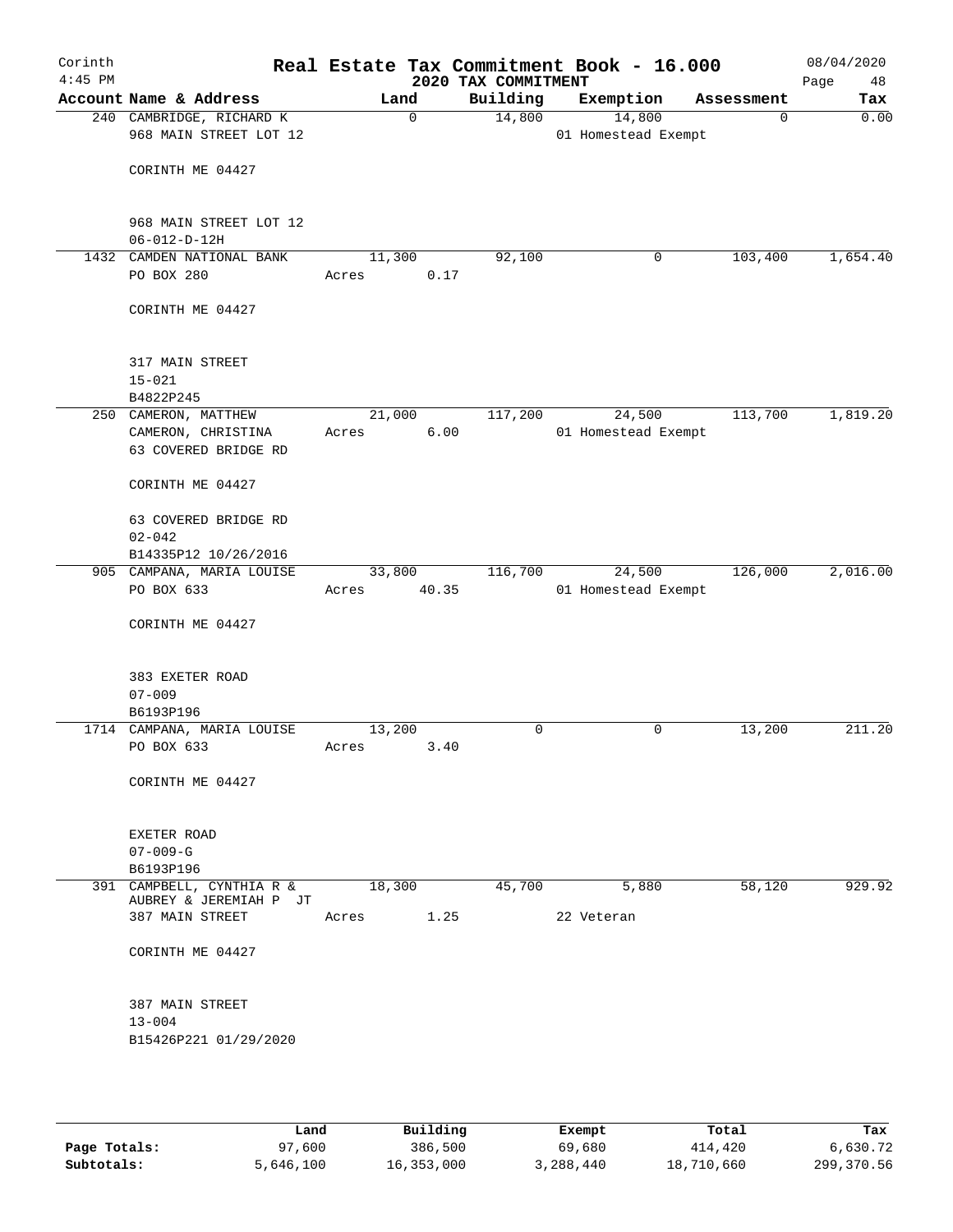| Corinth<br>$4:45$ PM |                                                                              |       |                 | Real Estate Tax Commitment Book - 16.000<br>2020 TAX COMMITMENT |                                                   |            | 08/04/2020<br>Page<br>49 |
|----------------------|------------------------------------------------------------------------------|-------|-----------------|-----------------------------------------------------------------|---------------------------------------------------|------------|--------------------------|
|                      | Account Name & Address                                                       |       | Land            | Building                                                        | Exemption                                         | Assessment | Tax                      |
|                      | 241 CAMPBELL, DONNA G<br>182 WEST CORINTH ROAD<br>CORINTH ME 04427           | Acres | 18,100<br>1.08  | 77,200                                                          | 30,380<br>01 Homestead Exempt<br>31 Veteran Widow | 64,920     | 1,038.72                 |
|                      | 182 WEST CORINTH ROAD<br>$05 - 023$<br>B5773P55                              |       |                 |                                                                 |                                                   |            |                          |
|                      | 243 CAMPBELL, DONNA G<br>182 WEST CORINTH ROAD                               | Acres | 28,400<br>52.97 | 0                                                               | 0                                                 | 28,400     | 454.40                   |
|                      | CORINTH ME 04427                                                             |       |                 |                                                                 |                                                   |            |                          |
|                      | BLACK RD<br>$05 - 006$<br>B5773P55                                           |       |                 |                                                                 |                                                   |            |                          |
|                      | 1670 CAMPBELL, ERIC<br>535 MUDGETT ROAD                                      |       | 0               | 25,600                                                          | 24,500<br>01 Homestead Exempt                     | 1,100      | 17.60                    |
|                      | CORINTH ME 04427                                                             |       |                 |                                                                 |                                                   |            |                          |
|                      | 535 MUDGETT ROAD<br>$02 - 036 - C - 02H$                                     |       |                 |                                                                 |                                                   |            |                          |
|                      | 1320 CAMPBELL, JASON C                                                       |       | 19,100          | 76,500                                                          | 24,500                                            | 71,100     | 1,137.60                 |
|                      | 429 HUDSON ROAD<br>CORINTH ME 04427<br>429 HUDSON ROAD<br>$09 - 034 - A$     | Acres | 3.00            |                                                                 | 01 Homestead Exempt                               |            |                          |
|                      | B13786P283 03/23/2015 B9569P132                                              |       |                 |                                                                 |                                                   |            |                          |
|                      | 1596 CAMPBELL, JEFFREY<br>CAMPBELL, MONICA<br>651 BLACK ROAD                 | Acres | 17,900<br>2.01  | 52,600                                                          | 24,500<br>01 Homestead Exempt                     | 46,000     | 736.00                   |
|                      | CORINTH ME 04427                                                             |       |                 |                                                                 |                                                   |            |                          |
|                      | 651 BLACK RD<br>$02 - 037 - A$<br>B13412P179 12/05/2013 B13369P21 10/18/2013 |       |                 |                                                                 |                                                   |            |                          |
|                      | 245 CAMPBELL, JOHN R<br>10 NAVESINK DRIVE                                    | Acres | 26,900<br>40.00 | $\Omega$                                                        | 0                                                 | 26,900     | 430.40                   |
|                      | MONMOUTH BEACH NJ 07750                                                      |       |                 |                                                                 |                                                   |            |                          |
|                      | LEDGE HILL ROAD<br>$04 - 004$<br>B1521P313                                   |       |                 |                                                                 |                                                   |            |                          |
|                      |                                                                              |       |                 |                                                                 |                                                   |            |                          |

|              | Land      | Building   | Exempt    | Total      | Tax          |
|--------------|-----------|------------|-----------|------------|--------------|
| Page Totals: | 110,400   | 231,900    | 103,880   | 238,420    | 3,814.72     |
| Subtotals:   | 5,756,500 | 16,584,900 | 3,392,320 | 18,949,080 | 303, 185. 28 |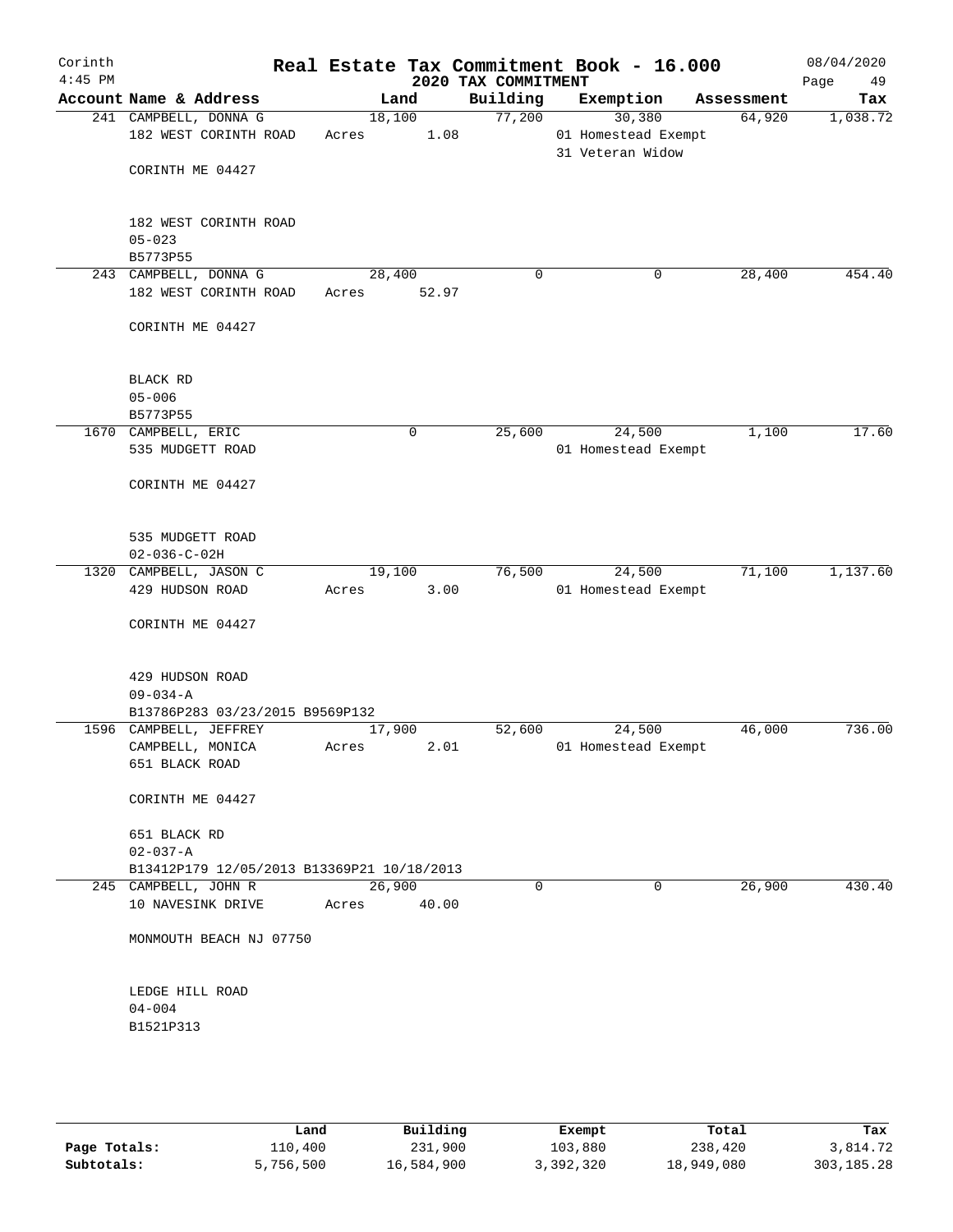| Corinth<br>$4:45$ PM |                                 |        |       | 2020 TAX COMMITMENT | Real Estate Tax Commitment Book - 16.000 |                    | 08/04/2020<br>Page<br>50 |
|----------------------|---------------------------------|--------|-------|---------------------|------------------------------------------|--------------------|--------------------------|
|                      | Account Name & Address          |        | Land  | Building            | Exemption                                | Assessment         | Tax                      |
|                      | 530 CAMPBELL, JOSHUA M          | 29,400 |       | 35,600              |                                          | 65,000<br>$\Omega$ | 1,040.00                 |
|                      | CAMPBELL, REBECCA               | Acres  | 45.00 |                     |                                          |                    |                          |
|                      | 582 BLACK ROAD                  |        |       |                     |                                          |                    |                          |
|                      | CORINTH ME 04427                |        |       |                     |                                          |                    |                          |
|                      |                                 |        |       |                     |                                          |                    |                          |
|                      | BLACK RD                        |        |       |                     |                                          |                    |                          |
|                      | $02 - 035$                      |        |       |                     |                                          |                    |                          |
|                      | B10499P16 06/22/2006            |        |       |                     |                                          |                    |                          |
|                      | 593 CAMPBELL, JOSHUA M          | 16,700 |       | 126,600             | 24,500                                   | 118,800            | 1,900.80                 |
|                      | CAMPBELL, REBECCA L             | Acres  | 1.00  |                     | 01 Homestead Exempt                      |                    |                          |
|                      | 582 BLACK ROAD                  |        |       |                     |                                          |                    |                          |
|                      | CORINTH ME 04427                |        |       |                     |                                          |                    |                          |
|                      | 582 BLACK RD                    |        |       |                     |                                          |                    |                          |
|                      | $02 - 035 - A$                  |        |       |                     |                                          |                    |                          |
|                      | B10499P16 06/22/2006            |        |       |                     |                                          |                    |                          |
|                      | 248 CAMPBELL, NANCY E           | 12,400 |       | 72,700              | 24,500                                   | 60,600             | 969.60                   |
|                      | P.O. BOX 98                     | Acres  | 0.35  |                     | 01 Homestead Exempt                      |                    |                          |
|                      |                                 |        |       |                     |                                          |                    |                          |
|                      | CORINTH ME 04427                |        |       |                     |                                          |                    |                          |
|                      |                                 |        |       |                     |                                          |                    |                          |
|                      | 55 EXETER ROAD<br>$14 - 024$    |        |       |                     |                                          |                    |                          |
|                      | B11271P132 12/27/2007 B2734P317 |        |       |                     |                                          |                    |                          |
|                      | 249 CAMPBELL, SHAWN L           | 19,200 |       | 99,500              | 24,500                                   | 94,200             | 1,507.20                 |
|                      | 47 BLACK ROAD                   | Acres  | 3.03  |                     | 01 Homestead Exempt                      |                    |                          |
|                      |                                 |        |       |                     |                                          |                    |                          |
|                      | CORINTH ME 04427                |        |       |                     |                                          |                    |                          |
|                      |                                 |        |       |                     |                                          |                    |                          |
|                      | 47 BLACK RD                     |        |       |                     |                                          |                    |                          |
|                      | $05 - 006 - A$                  |        |       |                     |                                          |                    |                          |
|                      | B5927P285                       |        |       |                     |                                          |                    |                          |
|                      | 222 CAOUETTE, DONALD            | 15,200 |       | 22,600              |                                          | 37,800<br>0        | 604.80                   |
|                      | CAOUETTE, STEVEN                | Acres  | 2.00  |                     |                                          |                    |                          |
|                      | PO BOX 86                       |        |       |                     |                                          |                    |                          |
|                      | CORINTH ME 04427                |        |       |                     |                                          |                    |                          |
|                      |                                 |        |       |                     |                                          |                    |                          |
|                      | BEANS MILL RD N/F OFF           |        |       |                     |                                          |                    |                          |
|                      | $07 - 025 - 01$                 |        |       |                     |                                          |                    |                          |
|                      | B10323P237 12/22/2005           |        |       |                     |                                          |                    |                          |
|                      | 343 CAPILLI, MICHAEL            | 18,000 |       | 111,800             | 24,500                                   | 105,300            | 1,684.80                 |
|                      | CAPILLI, DEBRA                  | Acres  | 1.00  |                     | 01 Homestead Exempt                      |                    |                          |
|                      | 47 COUNTY ROAD                  |        |       |                     |                                          |                    |                          |
|                      | CORINTH ME 04427                |        |       |                     |                                          |                    |                          |
|                      | 47 COUNTY RD                    |        |       |                     |                                          |                    |                          |
|                      | $08 - 013 - D$                  |        |       |                     |                                          |                    |                          |
|                      | B9433P21                        |        |       |                     |                                          |                    |                          |
|                      |                                 |        |       |                     |                                          |                    |                          |
|                      |                                 |        |       |                     |                                          |                    |                          |
|                      |                                 |        |       |                     |                                          |                    |                          |
|                      |                                 |        |       |                     |                                          |                    |                          |

|              | Land      | Building   | Exempt    | Total      | Tax        |
|--------------|-----------|------------|-----------|------------|------------|
| Page Totals: | 110,900   | 468,800    | 98,000    | 481,700    | 7,707.20   |
| Subtotals:   | 5,867,400 | 17,053,700 | 3,490,320 | 19,430,780 | 310,892.48 |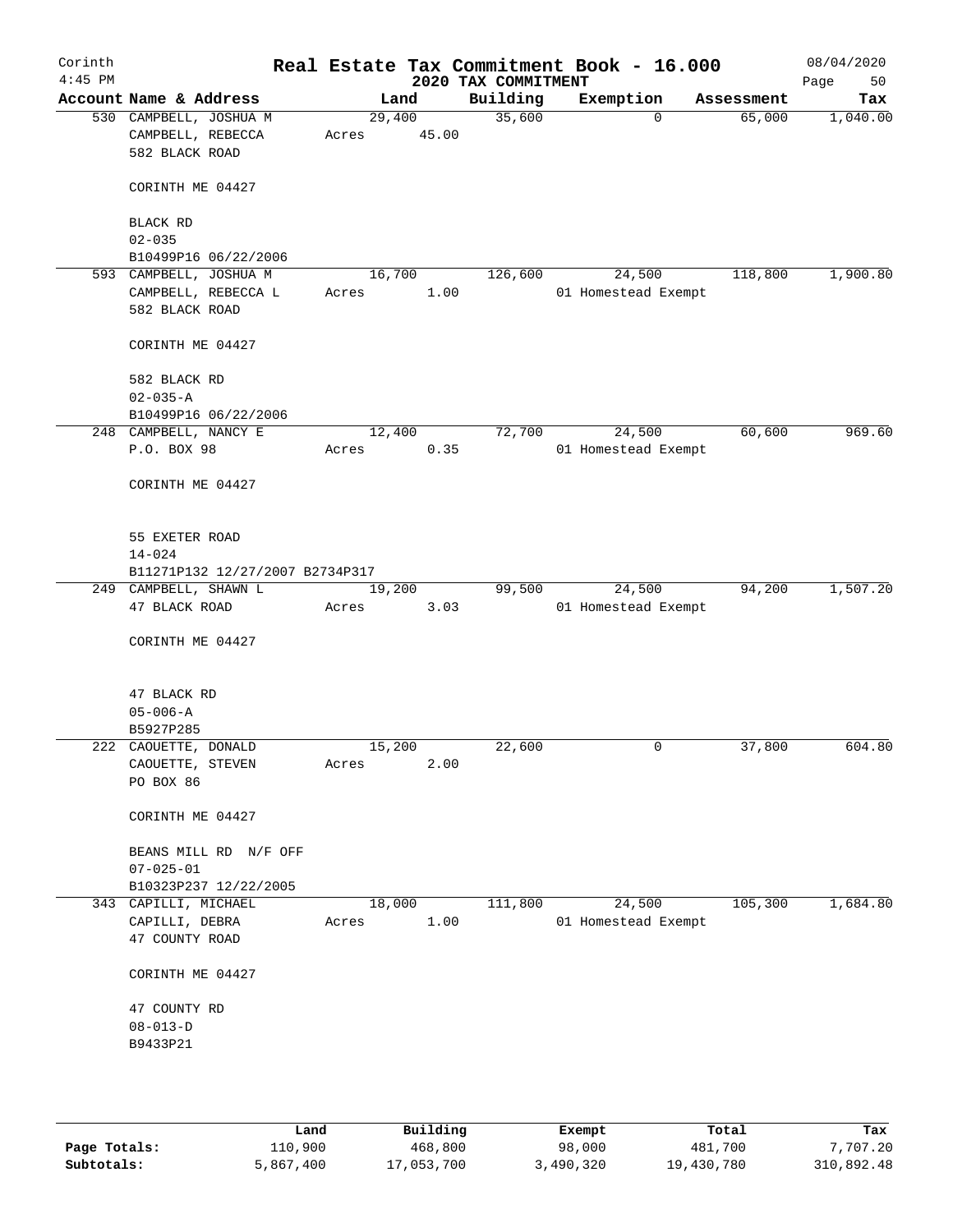| Corinth<br>$4:45$ PM |                                                |        |             | 2020 TAX COMMITMENT | Real Estate Tax Commitment Book - 16.000 |            | 08/04/2020<br>Page<br>51 |
|----------------------|------------------------------------------------|--------|-------------|---------------------|------------------------------------------|------------|--------------------------|
|                      | Account Name & Address                         |        | Land        | Building            | Exemption                                | Assessment | Tax                      |
|                      | 1761 CARLISLE, SCOTT                           |        | $\mathbf 0$ | 42,400              | 24,500                                   | 17,900     | 286.40                   |
|                      | CARLISLE, LAURA                                |        |             |                     | 01 Homestead Exempt                      |            |                          |
|                      | 968 MAIN STREET LOT 26                         |        |             |                     |                                          |            |                          |
|                      | CORINTH ME 04427                               |        |             |                     |                                          |            |                          |
|                      | 968 MAIN STREET LOT 26<br>$06 - 012 - D - 26H$ |        |             |                     |                                          |            |                          |
|                      | 1402 CARMICHAEL, JOSEPH B                      | 21,200 |             | 88,100              | 24,500                                   | 84,800     | 1,356.80                 |
|                      | CARMICHAEL, DOROTHY A                          | Acres  | 1.13        |                     | 01 Homestead Exempt                      |            |                          |
|                      | 355 MAIN STREET                                |        |             |                     |                                          |            |                          |
|                      | CORINTH ME 04427                               |        |             |                     |                                          |            |                          |
|                      | 355 MAIN STREET                                |        |             |                     |                                          |            |                          |
|                      | $08 - 004$                                     |        |             |                     |                                          |            |                          |
|                      | B11945P191 10/15/2009                          |        |             |                     |                                          |            |                          |
|                      | 253 CARON, MICHAEL                             | 27,300 |             | $\mathbf 0$         | 0                                        | 27,300     | 436.80                   |
|                      | 30 YOUNG DRIVE                                 | Acres  | 40.25       |                     |                                          |            |                          |
|                      | WINTERPORT ME 04496                            |        |             |                     |                                          |            |                          |
|                      | LEDGE HILL ROAD                                |        |             |                     |                                          |            |                          |
|                      | $02 - 009$                                     |        |             |                     |                                          |            |                          |
|                      | B6387P229                                      |        |             |                     |                                          |            |                          |
|                      | 598 CARUSO, CHRISTIAN D                        |        | 20,900      | 104,000             | 24,500                                   | 100,400    | 1,606.40                 |
|                      | CARUSO, MICHELE L<br>PO BOX 616                | Acres  | 4.43        |                     | 01 Homestead Exempt                      |            |                          |
|                      | CORINTH ME 04427                               |        |             |                     |                                          |            |                          |
|                      | 161 TATE ROAD<br>$09 - 022 - C$                |        |             |                     |                                          |            |                          |
|                      | B10594P131 08/18/2006                          |        |             |                     |                                          |            |                          |
|                      | 256 CASAVANT, DONALD L                         | 14,900 |             | 0                   | 0                                        | 14,900     | 238.40                   |
|                      | P.O. BOX 74                                    | Acres  | 1.75        |                     |                                          |            |                          |
|                      |                                                |        |             |                     |                                          |            |                          |
|                      | CORINTH ME 04427                               |        |             |                     |                                          |            |                          |
|                      | 56 COVERED BRIDGE RD                           |        |             |                     |                                          |            |                          |
|                      | $03 - 010$                                     |        |             |                     |                                          |            |                          |
|                      | B5638P178                                      |        |             |                     |                                          |            |                          |
|                      | 257 CASAVANT, JULIEN J                         |        | 74,600      | 180,900             | 24,500                                   | 231,000    | 3,696.00                 |
|                      | 163 RIDGE ROAD                                 | Acres  | 124.00      |                     | 01 Homestead Exempt                      |            |                          |
|                      | CORINTH ME 04427                               |        |             |                     |                                          |            |                          |
|                      | 163 RIDGE ROAD                                 |        |             |                     |                                          |            |                          |
|                      | $12 - 003$                                     |        |             |                     |                                          |            |                          |
|                      | B10704P272 10/31/2006                          |        |             |                     |                                          |            |                          |
|                      |                                                |        |             |                     |                                          |            |                          |
|                      |                                                |        |             |                     |                                          |            |                          |
|                      |                                                |        |             |                     |                                          |            |                          |

|              | Land      | Building   | Exempt    | Total      | Tax        |
|--------------|-----------|------------|-----------|------------|------------|
| Page Totals: | 158,900   | 415,400    | 98,000    | 476,300    | 7,620.80   |
| Subtotals:   | 6,026,300 | 17,469,100 | 3,588,320 | 19,907,080 | 318,513.28 |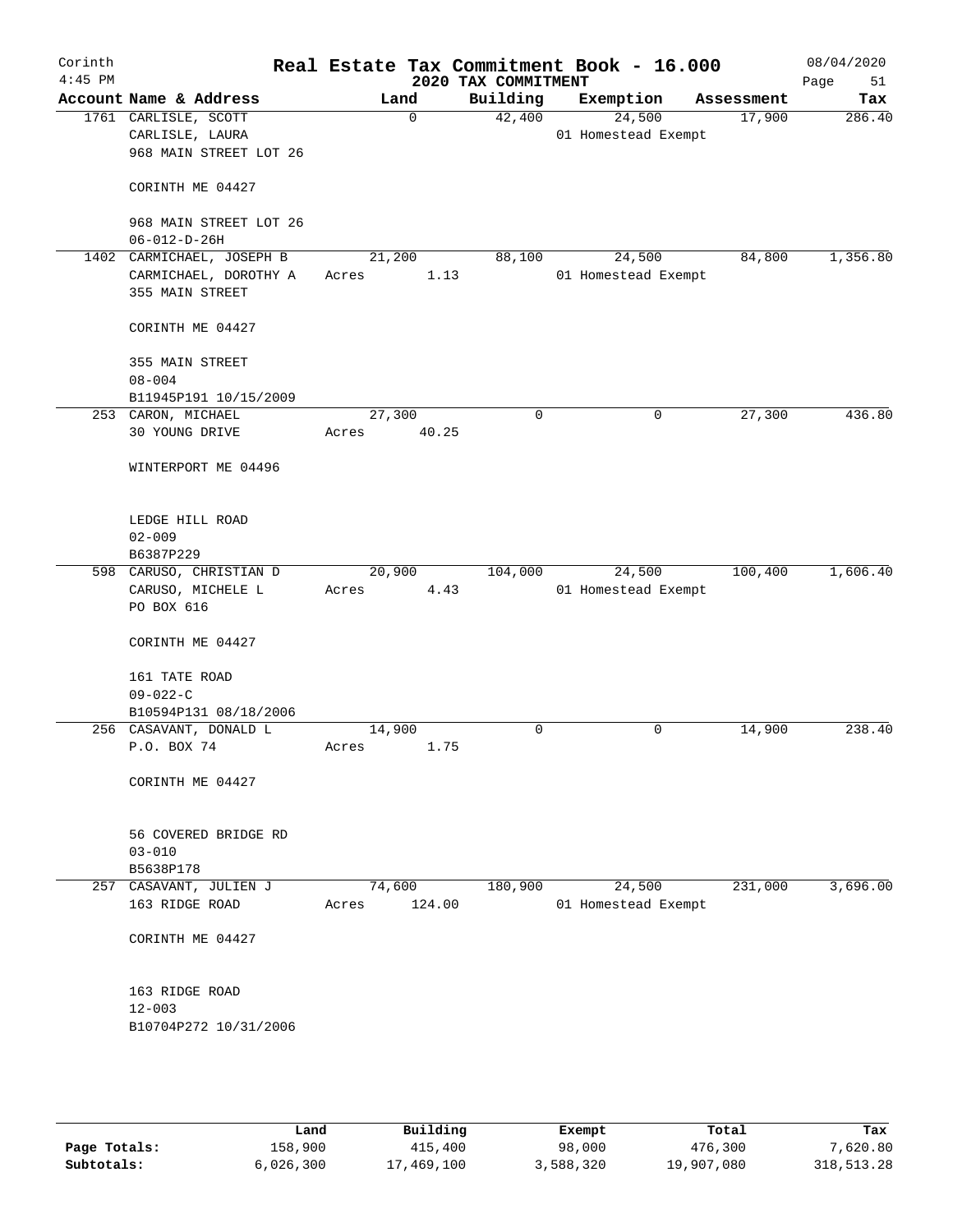| Corinth<br>$4:45$ PM |                                              |                 |       | 2020 TAX COMMITMENT | Real Estate Tax Commitment Book - 16.000 |            | 08/04/2020<br>Page<br>52 |
|----------------------|----------------------------------------------|-----------------|-------|---------------------|------------------------------------------|------------|--------------------------|
|                      | Account Name & Address                       |                 | Land  | Building            | Exemption                                | Assessment | Tax                      |
|                      | 258 CASAVANT, JULIEN J<br>163 RIDGE ROAD     | 21,600<br>Acres | 27.00 | 0                   | $\mathbf 0$                              | 21,600     | 345.60                   |
|                      | CORINTH ME 04427                             |                 |       |                     |                                          |            |                          |
|                      | PUDDLEDOCK ROAD<br>$12 - 020$                |                 |       |                     |                                          |            |                          |
|                      | 259 CASAVANT, JULIEN J                       | 14,700          |       | 0                   | 0                                        | 14,700     | 235.20                   |
|                      | 163 RIDGE ROAD                               | Acres           | 4.61  |                     |                                          |            |                          |
|                      | CORINTH ME 04427                             |                 |       |                     |                                          |            |                          |
|                      | PUDDLEDOCK ROAD                              |                 |       |                     |                                          |            |                          |
|                      | $12 - 023$                                   |                 |       |                     |                                          |            |                          |
|                      | B10704P272 10/31/2006                        |                 |       |                     |                                          | 133,300    | 2,132.80                 |
|                      | 260 CASAVANT, KEVIN P<br>191 PUDDLEDOCK ROAD | 17,800<br>Acres | 1.89  | 140,000             | 24,500<br>01 Homestead Exempt            |            |                          |
|                      | CORINTH ME 04427                             |                 |       |                     |                                          |            |                          |
|                      | 191 PUDDLEDOCK ROAD<br>$12 - 023 - A$        |                 |       |                     |                                          |            |                          |
|                      | B5720P78                                     |                 |       |                     |                                          |            |                          |
|                      | 623 CASAVANT, TERRI JANE                     | 19,300          |       | 19,000              | $\mathbf 0$                              | 38,300     | 612.80                   |
|                      | PO BOX 74                                    | Acres           | 2.01  |                     |                                          |            |                          |
|                      | CORINTH ME 04427                             |                 |       |                     |                                          |            |                          |
|                      | 120 WEST CORINTH ROAD<br>$05 - 025 - 01$     |                 |       |                     |                                          |            |                          |
|                      | 1920 CASEY, RANDI M                          | 18,600          |       | 285,800             | 24,500                                   | 279,900    | 4,478.40                 |
|                      | CASEY, MICHAEL<br>PO BOX 283                 | Acres           | 2.57  |                     | 01 Homestead Exempt                      |            |                          |
|                      | CORINTH ME 04427-0283                        |                 |       |                     |                                          |            |                          |
|                      | 396 WHITE SCHOOLHOUSE<br>$09 - 012 - 02$     |                 |       |                     |                                          |            |                          |
|                      | B14809P155 05/11/2018                        |                 |       |                     |                                          |            |                          |
|                      | 1824 CASS, JEFFREY (HEIRS<br>OF)             |                 | 0     | 21,400              | 21,400                                   | 0          | 0.00                     |
|                      | PO BOX 251                                   |                 |       |                     | 01 Homestead Exempt                      |            |                          |
|                      | KENDUSKEAG ME 04450                          |                 |       |                     |                                          |            |                          |
|                      | 664 BLACK RD                                 |                 |       |                     |                                          |            |                          |
|                      | $02 - 038 - 02H$                             |                 |       |                     |                                          |            |                          |
|                      |                                              |                 |       |                     |                                          |            |                          |

|              | Land      | Building   | Exempt    | Total      | Tax         |
|--------------|-----------|------------|-----------|------------|-------------|
| Page Totals: | 92,000    | 466,200    | 70,400    | 487,800    | 7,804.80    |
| Subtotals:   | 6,118,300 | 17,935,300 | 3,658,720 | 20,394,880 | 326, 318.08 |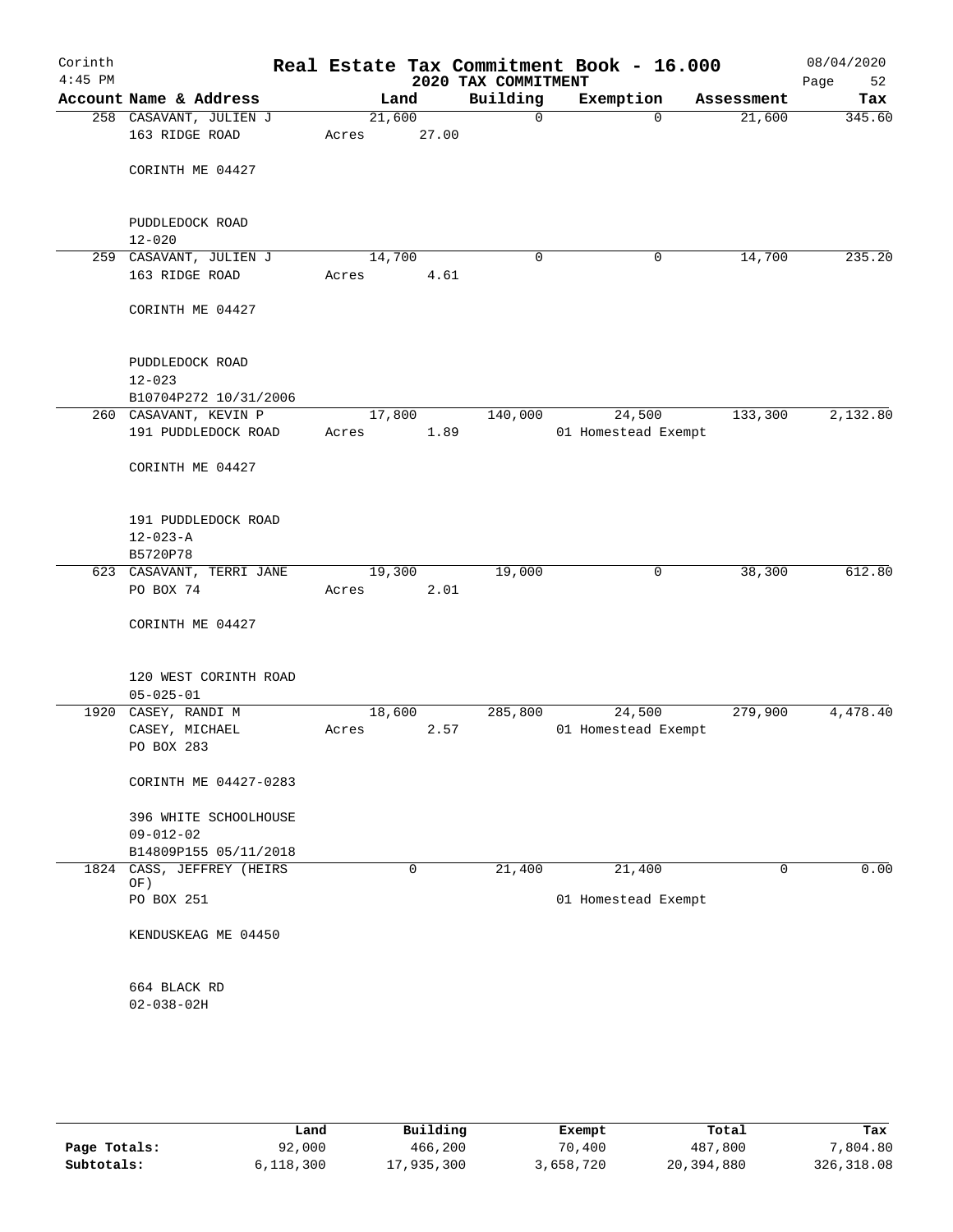| Corinth      |                                                                 |       |              |       | Real Estate Tax Commitment Book - 16.000 |                                         |          |            | 08/04/2020        |
|--------------|-----------------------------------------------------------------|-------|--------------|-------|------------------------------------------|-----------------------------------------|----------|------------|-------------------|
| $4:45$ PM    | Account Name & Address                                          |       | Land         |       | 2020 TAX COMMITMENT<br>Building          | Exemption                               |          | Assessment | Page<br>53<br>Tax |
|              | 263 CASSON, ROBERT W.                                           |       | 12,800       |       | 0                                        |                                         | $\Omega$ | 12,800     | 204.80            |
|              | REVOCABLE TRUST<br>CASSON, ROBERT W. &<br>CASSON, ROBERT H.     | Acres |              | 2.00  |                                          |                                         |          |            |                   |
|              | TRUSTEES<br>7 PILLSBURY ST.                                     |       |              |       |                                          |                                         |          |            |                   |
|              | GEORGETOWN MA 01833                                             |       |              |       |                                          |                                         |          |            |                   |
|              | <b>MAIN STREET</b>                                              |       |              |       |                                          |                                         |          |            |                   |
|              | $13 - 001$                                                      |       |              |       |                                          |                                         |          |            |                   |
|              | B14554P78 06/05/2017<br>271 CAVERLY, ARLENE J                   |       | 36,700       |       | 142,000                                  |                                         | 30,380   | 148,320    | 2,373.12          |
|              | 215 MCCARD ROAD                                                 | Acres |              | 6.43  |                                          | 31 Veteran Widow<br>01 Homestead Exempt |          |            |                   |
|              | CORINTH ME 04427                                                |       |              |       |                                          |                                         |          |            |                   |
|              | 215 MCCARD ROAD                                                 |       |              |       |                                          |                                         |          |            |                   |
|              | $01 - 023 - A$<br>B2390P229 08/01/1973                          |       |              |       |                                          |                                         |          |            |                   |
|              | 266 CAVERLY, IRVIN C., JR.                                      |       | 17,200       |       | 71,300                                   |                                         | 0        | 88,500     | 1,416.00          |
|              | CAVERLY, LOUISE F<br>P.O. BOX 276                               | Acres |              | 1.40  |                                          |                                         |          |            |                   |
|              | CORINTH ME 04427                                                |       |              |       |                                          |                                         |          |            |                   |
|              | 260 MCCARD ROAD<br>$01 - 022$                                   |       |              |       |                                          |                                         |          |            |                   |
|              | B14962P210 10/04/2018                                           |       |              |       |                                          |                                         |          |            |                   |
|              | 267 CAVERLY, IRVIN C., JR.<br>CAVERLY, LOUISE F<br>P.O. BOX 276 | Acres | 13,500       | 7.44  | 19,600                                   |                                         | 0        | 33,100     | 529.60            |
|              | CORINTH ME 04427                                                |       |              |       |                                          |                                         |          |            |                   |
|              | MCCARD ROAD N/F OFF<br>$01 - 023 - E$                           |       |              |       |                                          |                                         |          |            |                   |
|              | B14962P208 10/04/2018                                           |       |              |       |                                          |                                         |          |            |                   |
|              | 752 CAVERLY, IRVIN C., JR.                                      |       | 11,800       |       | 0                                        |                                         | 0        | 11,800     | 188.80            |
|              | CAVERLY, LOUISE F<br>PO BOX 276                                 | Acres |              | 4.92  |                                          |                                         |          |            |                   |
|              | CORINTH ME 04427                                                |       |              |       |                                          |                                         |          |            |                   |
|              | MCCARD ROAD OFF<br>$01 - 023 - I$                               |       |              |       |                                          |                                         |          |            |                   |
|              | B14962P214 10/04/2018                                           |       |              |       |                                          |                                         |          |            |                   |
|              | 548 CAVERLY, TIMOTHY P                                          |       | 14,500       |       | 0                                        |                                         | 0        | 14,500     | 232.00            |
|              | CAVERLY, SUSAN A                                                | Acres |              | 21.00 |                                          |                                         |          |            |                   |
|              | 220 MORGAN LN                                                   |       |              |       |                                          |                                         |          |            |                   |
|              | MILLINOCKET ME 04462                                            |       |              |       |                                          |                                         |          |            |                   |
|              | MCCARD ROAD                                                     |       |              |       |                                          |                                         |          |            |                   |
|              | $01 - 040$<br>B10879P322 02/16/2007                             |       |              |       |                                          |                                         |          |            |                   |
|              |                                                                 | Land  | Building     |       |                                          | Exempt                                  |          | Total      | Tax               |
| Page Totals: | 106,500                                                         |       | 232,900      |       |                                          | 30,380                                  |          | 309,020    | 4,944.32          |
| Subtotals:   | 6,224,800                                                       |       | 18, 168, 200 |       |                                          | 3,689,100                               |          | 20,703,900 | 331,262.40        |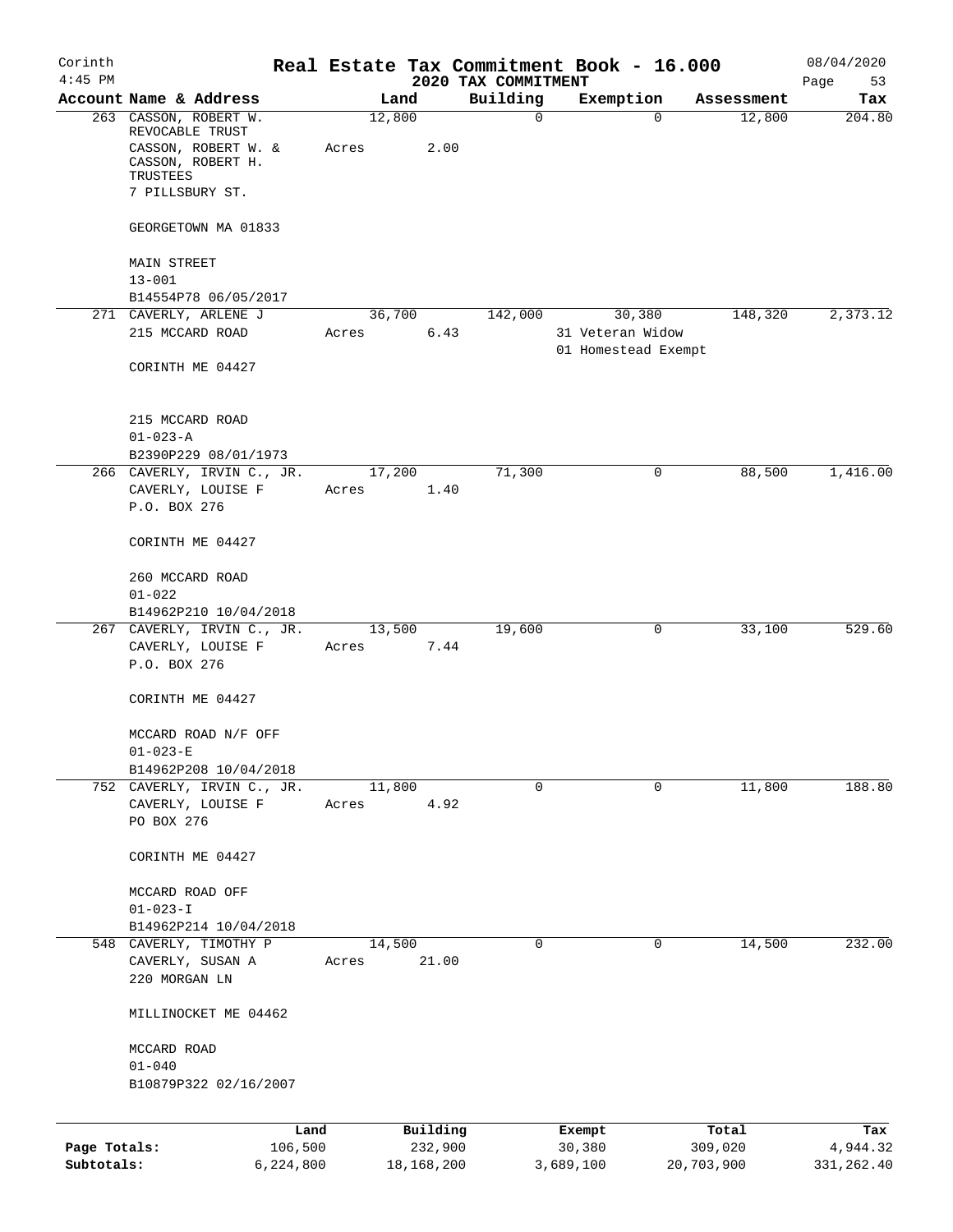| Corinth<br>$4:45$ PM |                                                                                                   |                 |            |                                 | Real Estate Tax Commitment Book - 16.000 |            | 08/04/2020        |
|----------------------|---------------------------------------------------------------------------------------------------|-----------------|------------|---------------------------------|------------------------------------------|------------|-------------------|
|                      | Account Name & Address                                                                            |                 | Land       | 2020 TAX COMMITMENT<br>Building | Exemption                                | Assessment | Page<br>54<br>Tax |
|                      | 274 CENTRAL MAINE FISH &                                                                          | 17,100          |            | 6,800                           | $\Omega$                                 | 23,900     | 382.40            |
|                      | GAME INC.<br>PO BOX 332                                                                           | Acres           | 27.00      |                                 |                                          |            |                   |
|                      | CORINTH ME 04427                                                                                  |                 |            |                                 |                                          |            |                   |
|                      | 389 MCCARD ROAD                                                                                   |                 |            |                                 |                                          |            |                   |
|                      | $01 - 013$                                                                                        |                 |            |                                 |                                          |            |                   |
|                      | B4580P129<br>275 CENTRAL MAINE POWER                                                              | 63,100          |            | $\mathbf 0$                     | 0                                        | 63,100     | 1,009.60          |
|                      | C/O AVANGRID MANAGEMENT<br>COMPANY-LOCAL TAX<br>ONE CITY CENTER<br>5TH FLOOR<br>PORTLAND ME 04101 |                 |            |                                 |                                          |            |                   |
|                      | $P30-2$                                                                                           |                 |            |                                 |                                          |            |                   |
|                      | 2044 CENTRAL PENOBSCOT SOLID                                                                      |                 | 34,700     | 34,600                          | 69,300                                   | 0          | 0.00              |
|                      | WASTE FACILITY<br>PO BOX 405                                                                      | Acres           | 18.96      |                                 | 43 Municipal                             |            |                   |
|                      | CORINTH ME 04427                                                                                  |                 |            |                                 |                                          |            |                   |
|                      | 117 MAIN STREET                                                                                   |                 |            |                                 |                                          |            |                   |
|                      | $11 - 008 - C$                                                                                    |                 |            |                                 |                                          |            |                   |
|                      | B5522P146 11/15/1998<br>764 CHALKLEY, MATTHEW &                                                   |                 |            | 136,800                         |                                          | 148,400    | 2,374.40          |
|                      | CHERYL LIVING TRUST<br>TRUSTEES, MATTHEW &<br>CHERYL CHALKLEY<br>230 MAIN ST                      | 36,100<br>Acres | 40.00      |                                 | 24,500<br>01 Homestead Exempt            |            |                   |
|                      | CORINTH ME 04427                                                                                  |                 |            |                                 |                                          |            |                   |
|                      | 230 MAIN STREET                                                                                   |                 |            |                                 |                                          |            |                   |
|                      | $11 - 021$                                                                                        |                 |            |                                 |                                          |            |                   |
|                      | B13098P256 02/22/2013<br>846 CHAMBERS, GREGORY                                                    | 18,300          |            | 87,900                          | 24,500                                   | 81,700     | 1,307.20          |
|                      | 107 HUDSON ROAD                                                                                   | Acres           | 1.28       |                                 | 01 Homestead Exempt                      |            |                   |
|                      | CORINTH ME 04427                                                                                  |                 |            |                                 |                                          |            |                   |
|                      | 107 HUDSON ROAD                                                                                   |                 |            |                                 |                                          |            |                   |
|                      | $08 - 002 - 07$<br>B12667P262 11/28/2011                                                          |                 |            |                                 |                                          |            |                   |
|                      | 887 CHAMBERS, STEPHEN                                                                             | 14,000          |            | $\mathbf 0$                     | 0                                        | 14,000     | 224.00            |
|                      | CHAMBERS, CAROLYN                                                                                 | Acres           | 30.04      |                                 |                                          |            |                   |
|                      | 430 MAIN STREET                                                                                   |                 |            |                                 |                                          |            |                   |
|                      | CORINTH ME 04427                                                                                  |                 |            |                                 |                                          |            |                   |
|                      | MEADOW ROAD                                                                                       |                 |            |                                 |                                          |            |                   |
|                      | $09 - 014 - 05$                                                                                   |                 |            |                                 |                                          |            |                   |
|                      | B14552P326 07/17/2017                                                                             |                 |            |                                 |                                          |            |                   |
|                      | Land                                                                                              |                 | Building   |                                 | Exempt                                   | Total      | Tax               |
| Page Totals:         | 183,300                                                                                           |                 | 266,100    |                                 | 118,300                                  | 331,100    | 5,297.60          |
| Subtotals:           | 6,408,100                                                                                         |                 | 18,434,300 |                                 | 3,807,400                                | 21,035,000 | 336,560.00        |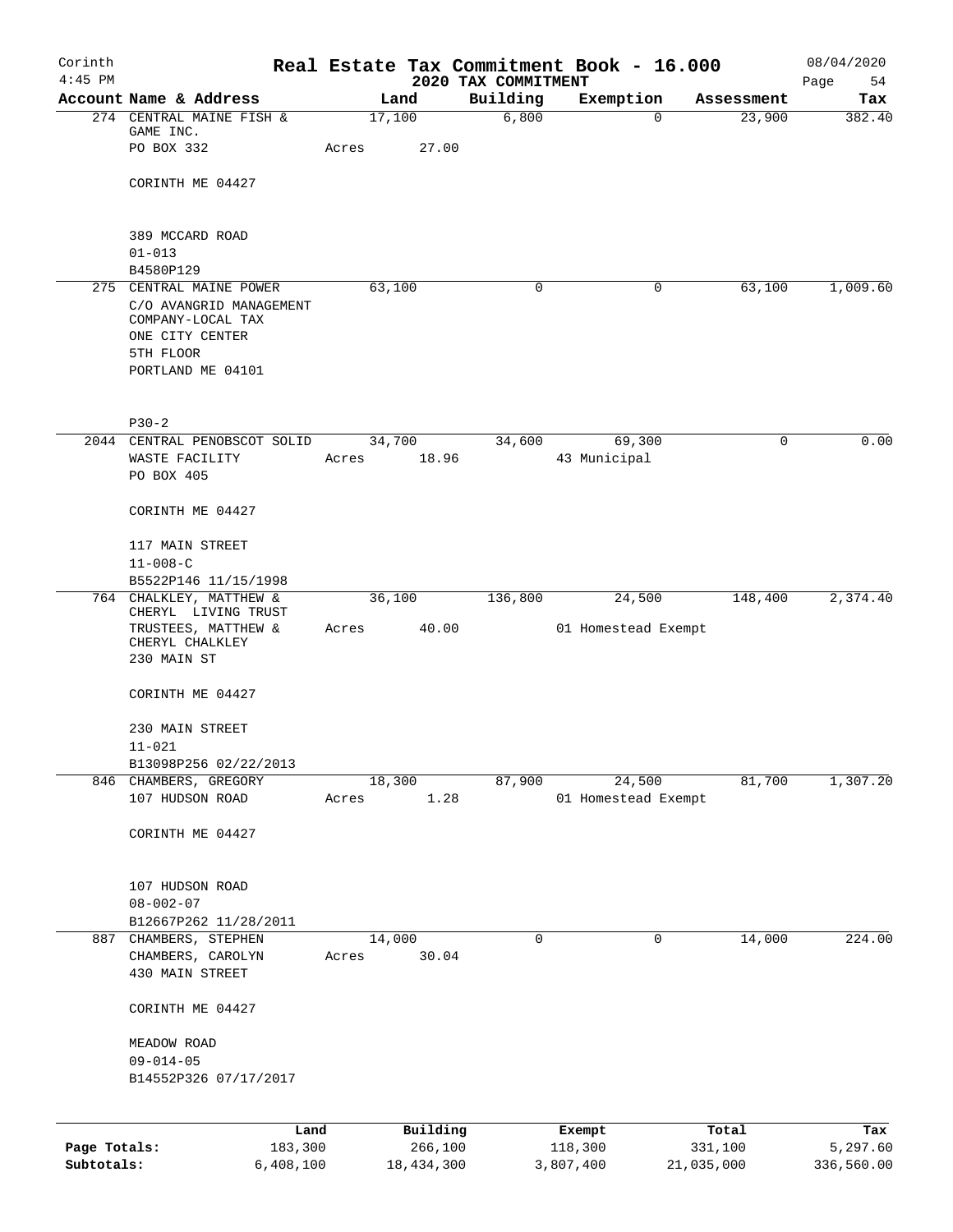| Corinth<br>$4:45$ PM |                                           |        |        | Real Estate Tax Commitment Book - 16.000<br>2020 TAX COMMITMENT |                     |            | 08/04/2020<br>Page<br>55 |
|----------------------|-------------------------------------------|--------|--------|-----------------------------------------------------------------|---------------------|------------|--------------------------|
|                      | Account Name & Address                    |        | Land   | Building                                                        | Exemption           | Assessment | Tax                      |
|                      | 295 CHAMBERS, STEPHEN P                   |        | 17,500 | 113,400                                                         | 24,500              | 106,400    | 1,702.40                 |
|                      | CHAMBERS, CAROLYN D                       | Acres  | 0.93   |                                                                 | 01 Homestead Exempt |            |                          |
|                      | 430 MAIN STREET                           |        |        |                                                                 |                     |            |                          |
|                      | CORINTH ME 04427                          |        |        |                                                                 |                     |            |                          |
|                      | 430 MAIN STREET                           |        |        |                                                                 |                     |            |                          |
|                      | $13 - 013$                                |        |        |                                                                 |                     |            |                          |
|                      | B8480P348                                 |        |        |                                                                 |                     |            |                          |
|                      | 178 CHANDLER, GARY SCOTT                  | 16,700 |        | 74,800                                                          | 24,500              | 67,000     | 1,072.00                 |
|                      | CHANDLER, MARGARET M                      | Acres  | 1.03   |                                                                 | 01 Homestead Exempt |            |                          |
|                      | 303 MADISON ROAD                          |        |        |                                                                 |                     |            |                          |
|                      | NORRIDGEWOCK ME 04957                     |        |        |                                                                 |                     |            |                          |
|                      | 366 EXETER ROAD                           |        |        |                                                                 |                     |            |                          |
|                      | $07 - 010$                                |        |        |                                                                 |                     |            |                          |
|                      | B12984P21 10/22/2012 B12984P21 10/22/2012 |        |        |                                                                 |                     |            |                          |
|                      | 951 CHAPMAN, DORIS A                      |        | 25,500 | 112,600                                                         | 24,500              | 113,600    | 1,817.60                 |
|                      | CHAPMAN, TIMOTHY J                        | Acres  | 8.17   |                                                                 | 01 Homestead Exempt |            |                          |
|                      | 675 TATE ROAD                             |        |        |                                                                 |                     |            |                          |
|                      | CORINTH ME 04427                          |        |        |                                                                 |                     |            |                          |
|                      |                                           |        |        |                                                                 |                     |            |                          |
|                      | 675 TATE ROAD                             |        |        |                                                                 |                     |            |                          |
|                      | $06 - 012 - E$                            |        |        |                                                                 |                     |            |                          |
|                      | B10531P235 07/13/2006                     |        |        |                                                                 |                     |            |                          |
|                      | 1806 CHAPMAN, DORIS A                     | 29,100 |        | $\mathbf 0$                                                     | 0                   | 29,100     | 465.60                   |
|                      | CHAPMAN, TIMOTHY J                        | Acres  | 25.62  |                                                                 |                     |            |                          |
|                      | 675 TATE ROAD                             |        |        |                                                                 |                     |            |                          |
|                      | CORINTH ME 04427                          |        |        |                                                                 |                     |            |                          |
|                      |                                           |        |        |                                                                 |                     |            |                          |
|                      | TATE ROAD                                 |        |        |                                                                 |                     |            |                          |
|                      | $06 - 012 - J$                            |        |        |                                                                 |                     |            |                          |
|                      | B10531P235 07/12/2006                     |        |        |                                                                 |                     |            |                          |
|                      | 1255 CHARLIE JR. INC.                     | 28,600 |        | 131,000                                                         | 0                   | 159,600    | 2,553.60                 |
|                      | 1077 MAIN STREET                          | Acres  | 4.80   |                                                                 |                     |            |                          |
|                      | CORINTH ME 04427                          |        |        |                                                                 |                     |            |                          |
|                      |                                           |        |        |                                                                 |                     |            |                          |
|                      | 1047 MAIN STREET<br>$06 - 003$            |        |        |                                                                 |                     |            |                          |
|                      | B8071P337                                 |        |        |                                                                 |                     |            |                          |
|                      | 966 CHARTERS, ANNETTE                     | 25,400 |        | 38,900                                                          | 0                   | 64,300     | 1,028.80                 |
|                      | 1377 MAIN STREET                          | Acres  | 8.13   |                                                                 |                     |            |                          |
|                      |                                           |        |        |                                                                 |                     |            |                          |
|                      | CORINTH ME 04427                          |        |        |                                                                 |                     |            |                          |
|                      | 1377 MAIN STREET                          |        |        |                                                                 |                     |            |                          |
|                      | $03 - 019 - A$                            |        |        |                                                                 |                     |            |                          |
|                      | B12122P230 04/20/2010                     |        |        |                                                                 |                     |            |                          |
|                      |                                           |        |        |                                                                 |                     |            |                          |
|                      |                                           |        |        |                                                                 |                     |            |                          |
|                      |                                           |        |        |                                                                 |                     |            |                          |

|              | Land      | Building   | Exempt    | Total      | Tax        |
|--------------|-----------|------------|-----------|------------|------------|
| Page Totals: | 142,800   | 470,700    | 73,500    | 540,000    | 8,640.00   |
| Subtotals:   | 6,550,900 | 18,905,000 | 3,880,900 | 21,575,000 | 345,200.00 |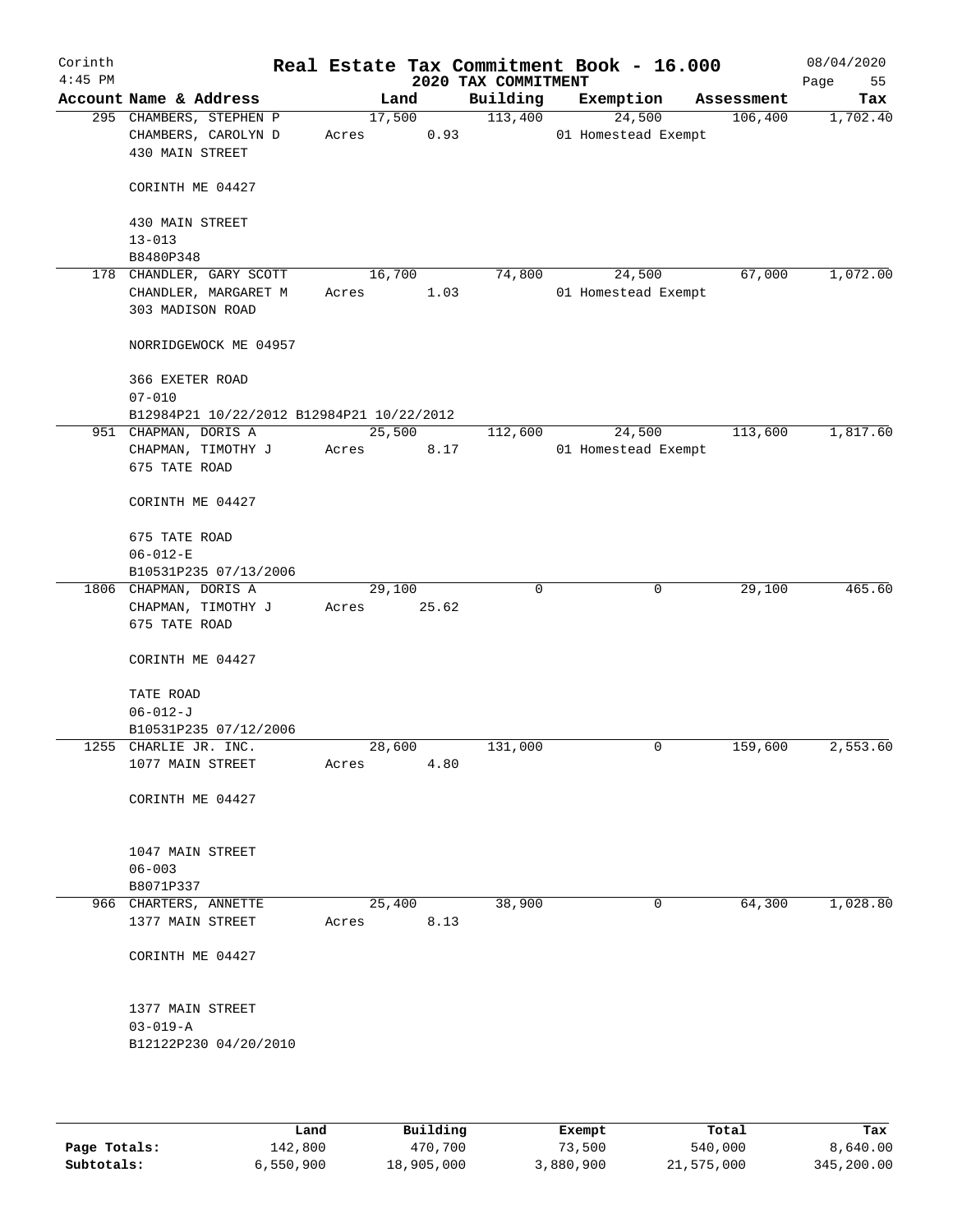| Corinth<br>$4:45$ PM |                                              |       |             | 2020 TAX COMMITMENT | Real Estate Tax Commitment Book - 16.000 |             | 08/04/2020<br>56<br>Page |
|----------------------|----------------------------------------------|-------|-------------|---------------------|------------------------------------------|-------------|--------------------------|
|                      | Account Name & Address                       |       | Land        | Building            | Exemption                                | Assessment  | Tax                      |
|                      | 36 CHASE, DWAYNE A                           |       | 20,100      | 23,900              | $\mathbf 0$                              | 44,000      | 704.00                   |
|                      | 124 CENTER ROAD                              | Acres | 44.00       |                     |                                          |             |                          |
|                      |                                              |       |             |                     |                                          |             |                          |
|                      | GARLAND ME 04939                             |       |             |                     |                                          |             |                          |
|                      |                                              |       |             |                     |                                          |             |                          |
|                      | 219 RABBIT PATH                              |       |             |                     |                                          |             |                          |
|                      | $06 - 038$                                   |       |             |                     |                                          |             |                          |
|                      | B14295P12 09/22/2016                         |       |             |                     |                                          |             |                          |
|                      | 1898 CHASE, SCOTT                            |       | 14,200      | 0                   | 0                                        | 14,200      | 227.20                   |
|                      | 3758 BROADWAY                                | Acres | 3.70        |                     |                                          |             |                          |
|                      |                                              |       |             |                     |                                          |             |                          |
|                      | KENDUSKEAG ME 04450                          |       |             |                     |                                          |             |                          |
|                      |                                              |       |             |                     |                                          |             |                          |
|                      |                                              |       |             |                     |                                          |             |                          |
|                      | HUDSON HILL ROAD                             |       |             |                     |                                          |             |                          |
|                      | $03 - 051 - A$                               |       |             |                     |                                          |             |                          |
|                      | B14235P41 08/03/2016<br>2011 CHASSE, SCOTT E |       | $\mathbf 0$ | 22,200              | 22,200                                   | $\mathbf 0$ | 0.00                     |
|                      | CHASSE, HEATHER M                            |       |             |                     | 01 Homestead Exempt                      |             |                          |
|                      | 483 MCCARD ROAD                              |       |             |                     |                                          |             |                          |
|                      |                                              |       |             |                     |                                          |             |                          |
|                      | CORINTH ME 04427                             |       |             |                     |                                          |             |                          |
|                      |                                              |       |             |                     |                                          |             |                          |
|                      | 483 MCCARD ROAD                              |       |             |                     |                                          |             |                          |
|                      | $01 - 004 - 02 - E - 2H$                     |       |             |                     |                                          |             |                          |
|                      | 288 CHESLEY, GEORGE L                        |       | 18,800      | 88,000              | 30,380                                   | 76,420      | 1,222.72                 |
|                      | CHESLEY, CHARLENE E                          | Acres | 1.65        |                     | 01 Homestead Exempt                      |             |                          |
|                      | 252 EXETER ROAD                              |       |             |                     | 22 Veteran                               |             |                          |
|                      | CORINTH ME 04427                             |       |             |                     |                                          |             |                          |
|                      |                                              |       |             |                     |                                          |             |                          |
|                      | 252 EXETER ROAD                              |       |             |                     |                                          |             |                          |
|                      | $07 - 045$                                   |       |             |                     |                                          |             |                          |
|                      | B2112P501                                    |       |             |                     |                                          |             |                          |
|                      | 1188 CHESLEY, GEORGE L                       |       | 12,200      | 0                   | 0                                        | 12,200      | 195.20                   |
|                      | CHESLEY, CHARLENE E                          | Acres | 26.00       |                     |                                          |             |                          |
|                      | 252 EXETER ROAD                              |       |             |                     |                                          |             |                          |
|                      |                                              |       |             |                     |                                          |             |                          |
|                      | CORINTH ME 04427                             |       |             |                     |                                          |             |                          |
|                      | POWER LINE N/F OFF                           |       |             |                     |                                          |             |                          |
|                      | $11 - 035$                                   |       |             |                     |                                          |             |                          |
|                      | B12205P130 07/27/2010                        |       |             |                     |                                          |             |                          |
|                      | 289 CHESLEY, SHEILA M                        |       | 13,900      | 28,300              | 24,500                                   | 17,700      | 283.20                   |
|                      | PO BOX 72                                    | Acres | 0.48        |                     | 01 Homestead Exempt                      |             |                          |
|                      |                                              |       |             |                     |                                          |             |                          |
|                      | CORINTH ME 04427                             |       |             |                     |                                          |             |                          |
|                      |                                              |       |             |                     |                                          |             |                          |
|                      |                                              |       |             |                     |                                          |             |                          |
|                      | 266 MAIN STREET                              |       |             |                     |                                          |             |                          |
|                      | $16 - 013$                                   |       |             |                     |                                          |             |                          |
|                      | B11872P296 07/31/2009                        |       |             |                     |                                          |             |                          |
|                      |                                              |       |             |                     |                                          |             |                          |
|                      |                                              |       |             |                     |                                          |             |                          |
|                      |                                              |       |             |                     |                                          |             |                          |

|              | Land      | Building   | Exempt    | Total      | Tax        |
|--------------|-----------|------------|-----------|------------|------------|
| Page Totals: | 79,200    | 162,400    | 77,080    | 164,520    | 2,632.32   |
| Subtotals:   | 6,630,100 | 19,067,400 | 3,957,980 | 21,739,520 | 347,832.32 |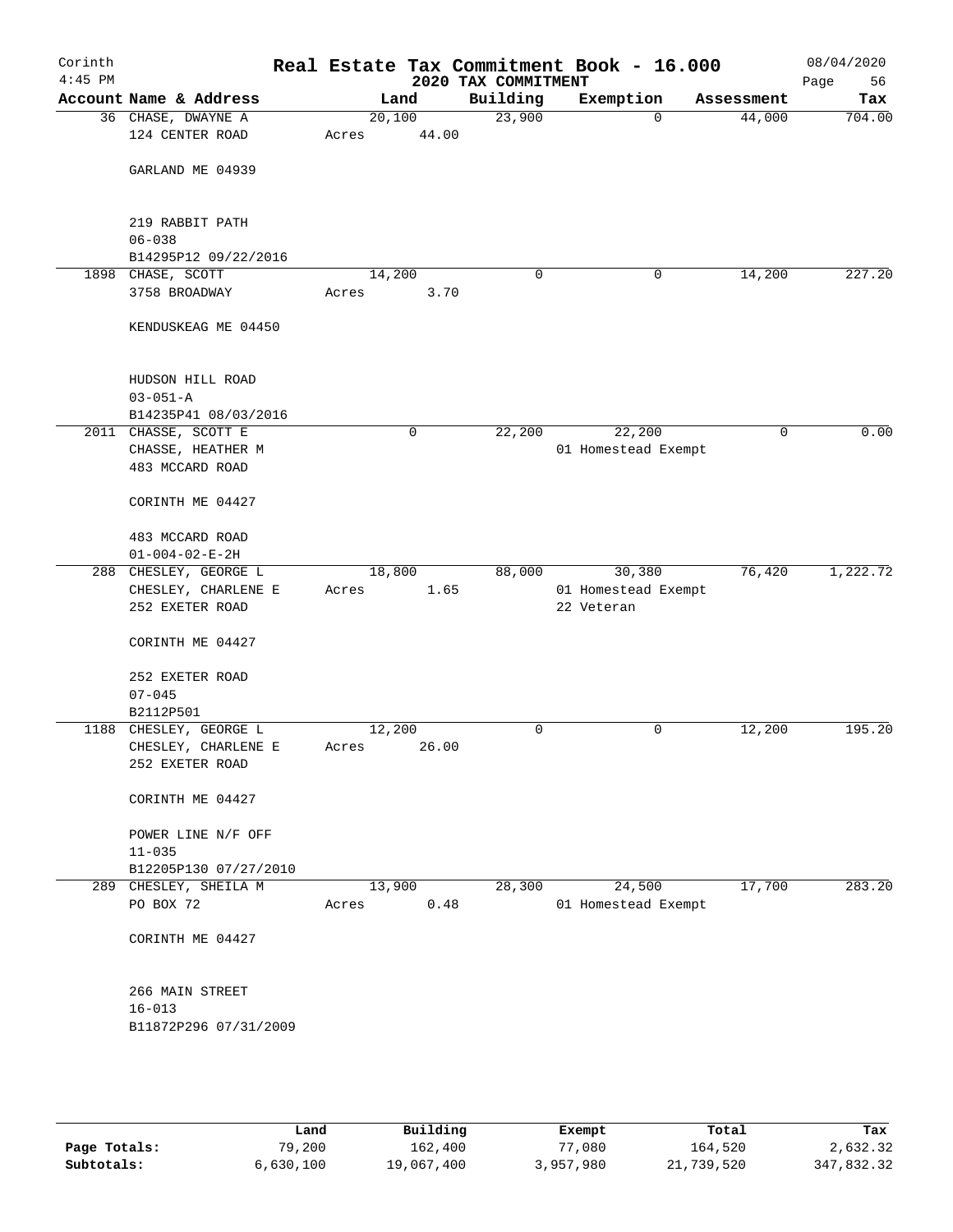| Corinth<br>$4:45$ PM |                                                                                 |       |        |       | 2020 TAX COMMITMENT | Real Estate Tax Commitment Book - 16.000 |            | 08/04/2020<br>Page<br>57 |
|----------------------|---------------------------------------------------------------------------------|-------|--------|-------|---------------------|------------------------------------------|------------|--------------------------|
|                      | Account Name & Address                                                          |       | Land   |       | Building            | Exemption                                | Assessment | Tax                      |
|                      | 690 CHESLEY, TIMOTHY S<br>FLETCHER, CHRISTY &<br>GRAY, RICKY<br>26 MORISON AVE. | Acres | 21,800 | 1.64  | 50,300              | 0                                        | 72,100     | 1,153.60                 |
|                      | CORINTH ME 04427                                                                |       |        |       |                     |                                          |            |                          |
|                      | 184 MAIN STREET<br>$17 - 008$                                                   |       |        |       |                     |                                          |            |                          |
|                      | B14534P336 07/03/2017                                                           |       |        |       |                     |                                          |            |                          |
|                      | 1436 CHESLEY, TIMOTHY S                                                         |       | 16,700 |       | 77,900              | 24,500                                   | 70,100     | 1,121.60                 |
|                      | 26 MORISON AVENUE                                                               | Acres |        | 0.52  |                     | 01 Homestead Exempt                      |            |                          |
|                      | CORINTH ME 04427                                                                |       |        |       |                     |                                          |            |                          |
|                      | 26 MORISON AVENUE<br>$16 - 018$                                                 |       |        |       |                     |                                          |            |                          |
|                      | B10649P1 09/27/2006                                                             |       |        |       |                     |                                          |            |                          |
|                      | 1130 CHOINIERE, JUSTIN R<br>20 HAYMAN DR                                        | Acres | 18,000 | 1.00  | 73,600              | 0                                        | 91,600     | 1,465.60                 |
|                      | CORINTH ME 04427                                                                |       |        |       |                     |                                          |            |                          |
|                      | 20 HAYMAN DRIVE<br>$05 - 042 - 05$<br>B14994P154 09/26/2018                     |       |        |       |                     |                                          |            |                          |
|                      | 873 CHUBBUCK, CHAD W                                                            |       | 21,400 |       | 31,200              | 0                                        | 52,600     | 841.60                   |
|                      | P O BOX 5748                                                                    | Acres |        | 48.50 |                     |                                          |            |                          |
|                      | ORONO ME 04469-5748                                                             |       |        |       |                     |                                          |            |                          |
|                      | 101 RABBIT PATH<br>$06 - 041$<br>B15278P320 09/10/2019                          |       |        |       |                     |                                          |            |                          |
|                      | 900 CHURCHILL, DAVID O                                                          |       | 39,800 |       | 74,400              | 24,500                                   | 89,700     | 1,435.20                 |
|                      | 43 EXETER ROAD                                                                  | Acres |        | 5.00  |                     | 01 Homestead Exempt                      |            |                          |
|                      | CORINTH ME 04427                                                                |       |        |       |                     |                                          |            |                          |
|                      | 43 EXETER ROAD<br>$14 - 026$                                                    |       |        |       |                     |                                          |            |                          |
|                      | B11271P127 01/11/2008 B9705P91 01/07/1991                                       |       |        |       |                     |                                          |            |                          |
|                      | 1690 CIOFFI, JOHN P                                                             |       | 38,100 |       | 111,000             | 24,500                                   | 124,600    | 1,993.60                 |
|                      | CIOFFI, AMY B<br>655 HUDSON ROAD                                                | Acres |        | 50.24 |                     | 01 Homestead Exempt                      |            |                          |
|                      | CORINTH ME 04427                                                                |       |        |       |                     |                                          |            |                          |
|                      | 655 HUDSON ROAD                                                                 |       |        |       |                     |                                          |            |                          |
|                      | $12 - 038$                                                                      |       |        |       |                     |                                          |            |                          |
|                      | B7365P292                                                                       |       |        |       |                     |                                          |            |                          |
|                      |                                                                                 |       |        |       |                     |                                          |            |                          |
|                      |                                                                                 |       |        |       |                     |                                          |            |                          |
|                      |                                                                                 |       |        |       |                     |                                          |            |                          |

|              | Land      | Building   | Exempt    | Total      | Tax        |
|--------------|-----------|------------|-----------|------------|------------|
| Page Totals: | 155,800   | 418,400    | 73,500    | 500,700    | 8,011.20   |
| Subtotals:   | 6,785,900 | 19,485,800 | 4,031,480 | 22,240,220 | 355,843.52 |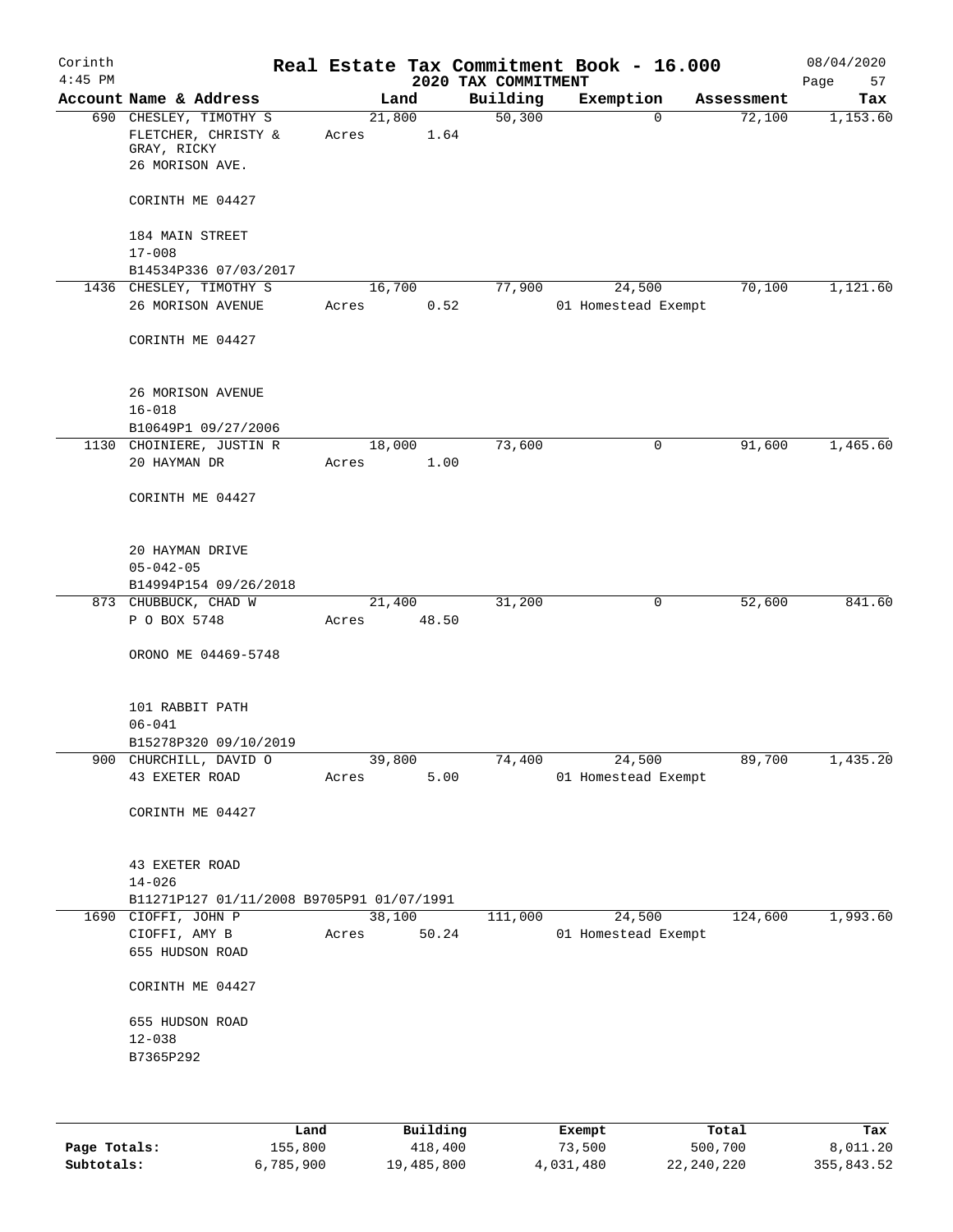| Building<br>Account Name & Address<br>Exemption<br>Land<br>Assessment<br>204,500<br>24,500<br>1897 CLAIR, DILLON R<br>26,500<br>206,500<br>220 FOREST AVE<br>8.99<br>01 Homestead Exempt<br>Acres<br>ORONO ME 04453<br>17 FARM POND RD<br>$03 - 051 - 01$<br>B13839P108 05/18/2015<br>296 CLARK, DIANA L<br>22,500<br>56,900<br>24,500<br>54,900<br>449 BLACK ROAD<br>Acres<br>5.74<br>01 Homestead Exempt<br>CORINTH ME 04427<br>449 BLACK RD<br>$02 - 032 - B$<br>B4177P38<br>20,500<br>100,300<br>24,500<br>96,300<br>299 CLARK, MERLAND E., JR.<br>105 EXETER ROAD<br>2.96<br>01 Homestead Exempt<br>Acres<br>CORINTH ME 04427<br>105 EXETER ROAD<br>$14 - 027 - 05$<br>B4137P290 11/18/1987<br>16,300<br>24,200<br>272 CLARK, NATHAN D<br>7,900<br>0<br>7.19<br>CLARK, TONIA M<br>Acres<br>89 CALLS HILL RD<br>DRESDEN ME 04342<br>MCCARD ROAD<br>$01 - 023 - C$<br>B12091P340 03/15/2010<br>5,200<br>0<br>0<br>5,200<br>2002 CLARK, NATHAN D<br>2.56<br>CLARK, TONIA M<br>Acres<br>89 CALLS HILL RD<br>DRESDEN ME 04342<br>MCCARD ROAD OFF<br>$01 - 023 - E - 1$<br>B12091P338 04/02/2010<br>23,200<br>$\mathbf 0$<br>23,200<br>198 CLARK, NATHAN D. &<br>0<br>TONIA M.<br>17.90<br>PIERCE, HARRY S<br>Acres<br>89 CALL HILL RD<br>DRESDEN ME 04342<br>MCCARD ROAD<br>$01 - 023 - B$<br>B12562P282 08/15/2011 | Corinth<br>$4:45$ PM |  |  | 2020 TAX COMMITMENT | Real Estate Tax Commitment Book - 16.000 |  | 08/04/2020<br>Page<br>58 |
|---------------------------------------------------------------------------------------------------------------------------------------------------------------------------------------------------------------------------------------------------------------------------------------------------------------------------------------------------------------------------------------------------------------------------------------------------------------------------------------------------------------------------------------------------------------------------------------------------------------------------------------------------------------------------------------------------------------------------------------------------------------------------------------------------------------------------------------------------------------------------------------------------------------------------------------------------------------------------------------------------------------------------------------------------------------------------------------------------------------------------------------------------------------------------------------------------------------------------------------------------------------------------------------------------------------------|----------------------|--|--|---------------------|------------------------------------------|--|--------------------------|
|                                                                                                                                                                                                                                                                                                                                                                                                                                                                                                                                                                                                                                                                                                                                                                                                                                                                                                                                                                                                                                                                                                                                                                                                                                                                                                                     |                      |  |  |                     |                                          |  | Tax                      |
|                                                                                                                                                                                                                                                                                                                                                                                                                                                                                                                                                                                                                                                                                                                                                                                                                                                                                                                                                                                                                                                                                                                                                                                                                                                                                                                     |                      |  |  |                     |                                          |  | 3,304.00                 |
|                                                                                                                                                                                                                                                                                                                                                                                                                                                                                                                                                                                                                                                                                                                                                                                                                                                                                                                                                                                                                                                                                                                                                                                                                                                                                                                     |                      |  |  |                     |                                          |  |                          |
|                                                                                                                                                                                                                                                                                                                                                                                                                                                                                                                                                                                                                                                                                                                                                                                                                                                                                                                                                                                                                                                                                                                                                                                                                                                                                                                     |                      |  |  |                     |                                          |  |                          |
|                                                                                                                                                                                                                                                                                                                                                                                                                                                                                                                                                                                                                                                                                                                                                                                                                                                                                                                                                                                                                                                                                                                                                                                                                                                                                                                     |                      |  |  |                     |                                          |  | 878.40                   |
|                                                                                                                                                                                                                                                                                                                                                                                                                                                                                                                                                                                                                                                                                                                                                                                                                                                                                                                                                                                                                                                                                                                                                                                                                                                                                                                     |                      |  |  |                     |                                          |  |                          |
|                                                                                                                                                                                                                                                                                                                                                                                                                                                                                                                                                                                                                                                                                                                                                                                                                                                                                                                                                                                                                                                                                                                                                                                                                                                                                                                     |                      |  |  |                     |                                          |  |                          |
|                                                                                                                                                                                                                                                                                                                                                                                                                                                                                                                                                                                                                                                                                                                                                                                                                                                                                                                                                                                                                                                                                                                                                                                                                                                                                                                     |                      |  |  |                     |                                          |  |                          |
|                                                                                                                                                                                                                                                                                                                                                                                                                                                                                                                                                                                                                                                                                                                                                                                                                                                                                                                                                                                                                                                                                                                                                                                                                                                                                                                     |                      |  |  |                     |                                          |  | 1,540.80                 |
|                                                                                                                                                                                                                                                                                                                                                                                                                                                                                                                                                                                                                                                                                                                                                                                                                                                                                                                                                                                                                                                                                                                                                                                                                                                                                                                     |                      |  |  |                     |                                          |  |                          |
|                                                                                                                                                                                                                                                                                                                                                                                                                                                                                                                                                                                                                                                                                                                                                                                                                                                                                                                                                                                                                                                                                                                                                                                                                                                                                                                     |                      |  |  |                     |                                          |  |                          |
|                                                                                                                                                                                                                                                                                                                                                                                                                                                                                                                                                                                                                                                                                                                                                                                                                                                                                                                                                                                                                                                                                                                                                                                                                                                                                                                     |                      |  |  |                     |                                          |  |                          |
|                                                                                                                                                                                                                                                                                                                                                                                                                                                                                                                                                                                                                                                                                                                                                                                                                                                                                                                                                                                                                                                                                                                                                                                                                                                                                                                     |                      |  |  |                     |                                          |  |                          |
|                                                                                                                                                                                                                                                                                                                                                                                                                                                                                                                                                                                                                                                                                                                                                                                                                                                                                                                                                                                                                                                                                                                                                                                                                                                                                                                     |                      |  |  |                     |                                          |  | 387.20                   |
|                                                                                                                                                                                                                                                                                                                                                                                                                                                                                                                                                                                                                                                                                                                                                                                                                                                                                                                                                                                                                                                                                                                                                                                                                                                                                                                     |                      |  |  |                     |                                          |  |                          |
|                                                                                                                                                                                                                                                                                                                                                                                                                                                                                                                                                                                                                                                                                                                                                                                                                                                                                                                                                                                                                                                                                                                                                                                                                                                                                                                     |                      |  |  |                     |                                          |  |                          |
|                                                                                                                                                                                                                                                                                                                                                                                                                                                                                                                                                                                                                                                                                                                                                                                                                                                                                                                                                                                                                                                                                                                                                                                                                                                                                                                     |                      |  |  |                     |                                          |  |                          |
|                                                                                                                                                                                                                                                                                                                                                                                                                                                                                                                                                                                                                                                                                                                                                                                                                                                                                                                                                                                                                                                                                                                                                                                                                                                                                                                     |                      |  |  |                     |                                          |  |                          |
|                                                                                                                                                                                                                                                                                                                                                                                                                                                                                                                                                                                                                                                                                                                                                                                                                                                                                                                                                                                                                                                                                                                                                                                                                                                                                                                     |                      |  |  |                     |                                          |  |                          |
|                                                                                                                                                                                                                                                                                                                                                                                                                                                                                                                                                                                                                                                                                                                                                                                                                                                                                                                                                                                                                                                                                                                                                                                                                                                                                                                     |                      |  |  |                     |                                          |  | 83.20                    |
|                                                                                                                                                                                                                                                                                                                                                                                                                                                                                                                                                                                                                                                                                                                                                                                                                                                                                                                                                                                                                                                                                                                                                                                                                                                                                                                     |                      |  |  |                     |                                          |  |                          |
|                                                                                                                                                                                                                                                                                                                                                                                                                                                                                                                                                                                                                                                                                                                                                                                                                                                                                                                                                                                                                                                                                                                                                                                                                                                                                                                     |                      |  |  |                     |                                          |  |                          |
|                                                                                                                                                                                                                                                                                                                                                                                                                                                                                                                                                                                                                                                                                                                                                                                                                                                                                                                                                                                                                                                                                                                                                                                                                                                                                                                     |                      |  |  |                     |                                          |  |                          |
|                                                                                                                                                                                                                                                                                                                                                                                                                                                                                                                                                                                                                                                                                                                                                                                                                                                                                                                                                                                                                                                                                                                                                                                                                                                                                                                     |                      |  |  |                     |                                          |  |                          |
|                                                                                                                                                                                                                                                                                                                                                                                                                                                                                                                                                                                                                                                                                                                                                                                                                                                                                                                                                                                                                                                                                                                                                                                                                                                                                                                     |                      |  |  |                     |                                          |  |                          |
|                                                                                                                                                                                                                                                                                                                                                                                                                                                                                                                                                                                                                                                                                                                                                                                                                                                                                                                                                                                                                                                                                                                                                                                                                                                                                                                     |                      |  |  |                     |                                          |  | 371.20                   |
|                                                                                                                                                                                                                                                                                                                                                                                                                                                                                                                                                                                                                                                                                                                                                                                                                                                                                                                                                                                                                                                                                                                                                                                                                                                                                                                     |                      |  |  |                     |                                          |  |                          |
|                                                                                                                                                                                                                                                                                                                                                                                                                                                                                                                                                                                                                                                                                                                                                                                                                                                                                                                                                                                                                                                                                                                                                                                                                                                                                                                     |                      |  |  |                     |                                          |  |                          |
|                                                                                                                                                                                                                                                                                                                                                                                                                                                                                                                                                                                                                                                                                                                                                                                                                                                                                                                                                                                                                                                                                                                                                                                                                                                                                                                     |                      |  |  |                     |                                          |  |                          |
|                                                                                                                                                                                                                                                                                                                                                                                                                                                                                                                                                                                                                                                                                                                                                                                                                                                                                                                                                                                                                                                                                                                                                                                                                                                                                                                     |                      |  |  |                     |                                          |  |                          |
|                                                                                                                                                                                                                                                                                                                                                                                                                                                                                                                                                                                                                                                                                                                                                                                                                                                                                                                                                                                                                                                                                                                                                                                                                                                                                                                     |                      |  |  |                     |                                          |  |                          |
|                                                                                                                                                                                                                                                                                                                                                                                                                                                                                                                                                                                                                                                                                                                                                                                                                                                                                                                                                                                                                                                                                                                                                                                                                                                                                                                     |                      |  |  |                     |                                          |  |                          |
|                                                                                                                                                                                                                                                                                                                                                                                                                                                                                                                                                                                                                                                                                                                                                                                                                                                                                                                                                                                                                                                                                                                                                                                                                                                                                                                     |                      |  |  |                     |                                          |  |                          |

|              | ⊥and      | Building   | Exempt    | Total      | Tax        |
|--------------|-----------|------------|-----------|------------|------------|
| Page Totals: | 105,800   | 378,000    | 73,500    | 410,300    | 6,564.80   |
| Subtotals:   | 6,891,700 | 19,863,800 | 4,104,980 | 22,650,520 | 362,408.32 |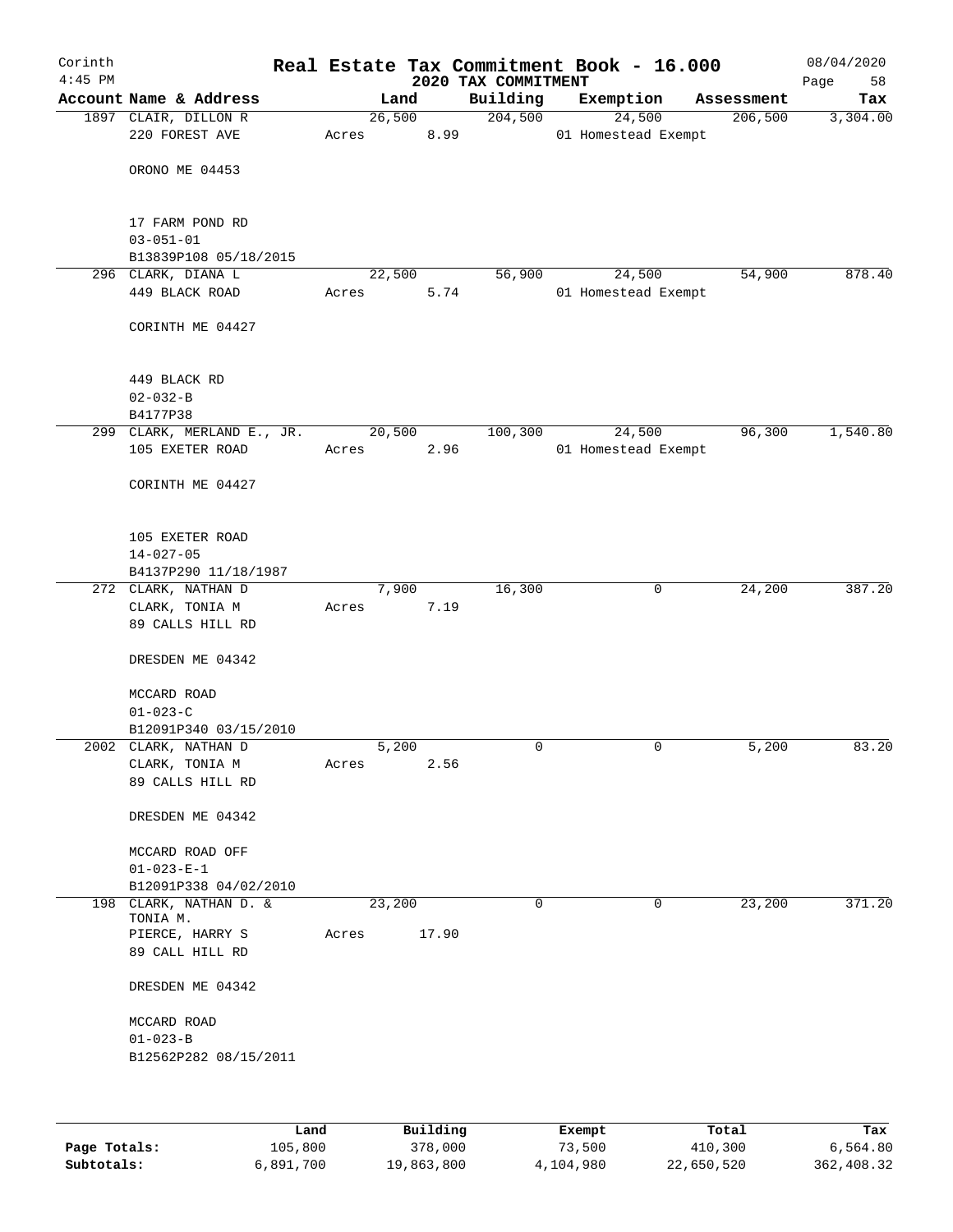| Corinth<br>$4:45$ PM |                                     |       |        |        | 2020 TAX COMMITMENT | Real Estate Tax Commitment Book - 16.000 |            | 08/04/2020<br>Page<br>59 |
|----------------------|-------------------------------------|-------|--------|--------|---------------------|------------------------------------------|------------|--------------------------|
|                      | Account Name & Address              |       | Land   |        | Building            | Exemption                                | Assessment | Tax                      |
|                      | 1048 CLARK, NATHAN D. &<br>TONIA M. |       | 34,800 |        | 81,400              | $\mathbf 0$                              | 116,200    | 1,859.20                 |
|                      | PIERCE, HARRY S<br>89 CALLS HILL RD | Acres |        | 33.31  |                     |                                          |            |                          |
|                      | DRESDEN ME 04342                    |       |        |        |                     |                                          |            |                          |
|                      | 175 MCCARD ROAD<br>$01 - 023 - D$   |       |        |        |                     |                                          |            |                          |
|                      | B12562P282 08/15/2011               |       |        |        |                     |                                          |            |                          |
|                      | 300 CLARK, RAMONA                   |       | 25,400 |        | 79,200              | 24,500                                   | 80,100     | 1,281.60                 |
|                      | CLARK, RODNEY C<br>486 GRANT ROAD   | Acres |        | 10.00  |                     | 01 Homestead Exempt                      |            |                          |
|                      | CORINTH ME 04427                    |       |        |        |                     |                                          |            |                          |
|                      | 486 GRANT ROAD<br>$02 - 055 - 07$   |       |        |        |                     |                                          |            |                          |
|                      | B4120P365                           |       |        |        |                     |                                          |            |                          |
|                      | 301 CLARK, STANLEY C                |       | 25,800 |        | 96,300              | 30,380                                   | 91,720     | 1,467.52                 |
|                      | CLARK, DIANNE                       | Acres |        | 13.00  |                     | 22 Veteran                               |            |                          |
|                      | 382 BLACK ROAD                      |       |        |        |                     | 01 Homestead Exempt                      |            |                          |
|                      | CORINTH ME 04427                    |       |        |        |                     |                                          |            |                          |
|                      | 382 BLACK RD<br>$02 - 029 - A$      |       |        |        |                     |                                          |            |                          |
|                      | B4537P148                           |       |        |        |                     |                                          |            |                          |
|                      | 28 CLARK, STANLEY C                 |       | 15,300 |        | 0                   | 0                                        | 15,300     | 244.80                   |
|                      | CLARK, DIANNE W                     | Acres |        | 5.10   |                     |                                          |            |                          |
|                      | 382 BLACK ROAD                      |       |        |        |                     |                                          |            |                          |
|                      | CORINTH ME 04427                    |       |        |        |                     |                                          |            |                          |
|                      | BLACK RD                            |       |        |        |                     |                                          |            |                          |
|                      | $02 - 029 - B$                      |       |        |        |                     |                                          |            |                          |
|                      | B11106P70 08/28/2007                |       |        |        |                     |                                          |            |                          |
|                      | 1555 CLEMENT, BRIAN W               |       | 20,900 |        | 120,900             | 24,500                                   | 117,300    | 1,876.80                 |
|                      | CLEMENT, TANYA L<br>63 HAYMAN DRIVE | Acres |        | 3.32   |                     | 01 Homestead Exempt                      |            |                          |
|                      | CORINTH ME 04427                    |       |        |        |                     |                                          |            |                          |
|                      | 63 HAYMAN DRIVE<br>$05 - 042 - 14$  |       |        |        |                     |                                          |            |                          |
|                      | B12823P72 04/27/2012                |       |        |        |                     |                                          |            |                          |
|                      | 418 CLEMENT, BRIAN W., JR.          |       |        | 18,400 | 55,400              | 24,500                                   | 49,300     | 788.80                   |
|                      | 828 MAIN STREET                     | Acres |        | 1.36   |                     | 01 Homestead Exempt                      |            |                          |
|                      | CORINTH ME 04427                    |       |        |        |                     |                                          |            |                          |
|                      | 828 MAIN STREET                     |       |        |        |                     |                                          |            |                          |
|                      | $05 - 041 - C$                      |       |        |        |                     |                                          |            |                          |
|                      | B12813P10 05/08/2012                |       |        |        |                     |                                          |            |                          |
|                      |                                     |       |        |        |                     |                                          |            |                          |

|              | Land      | Building   | Exempt    | Total      | Tax        |
|--------------|-----------|------------|-----------|------------|------------|
| Page Totals: | 140,600   | 433,200    | 103,880   | 469,920    | 7,518.72   |
| Subtotals:   | 7,032,300 | 20,297,000 | 4,208,860 | 23,120,440 | 369,927.04 |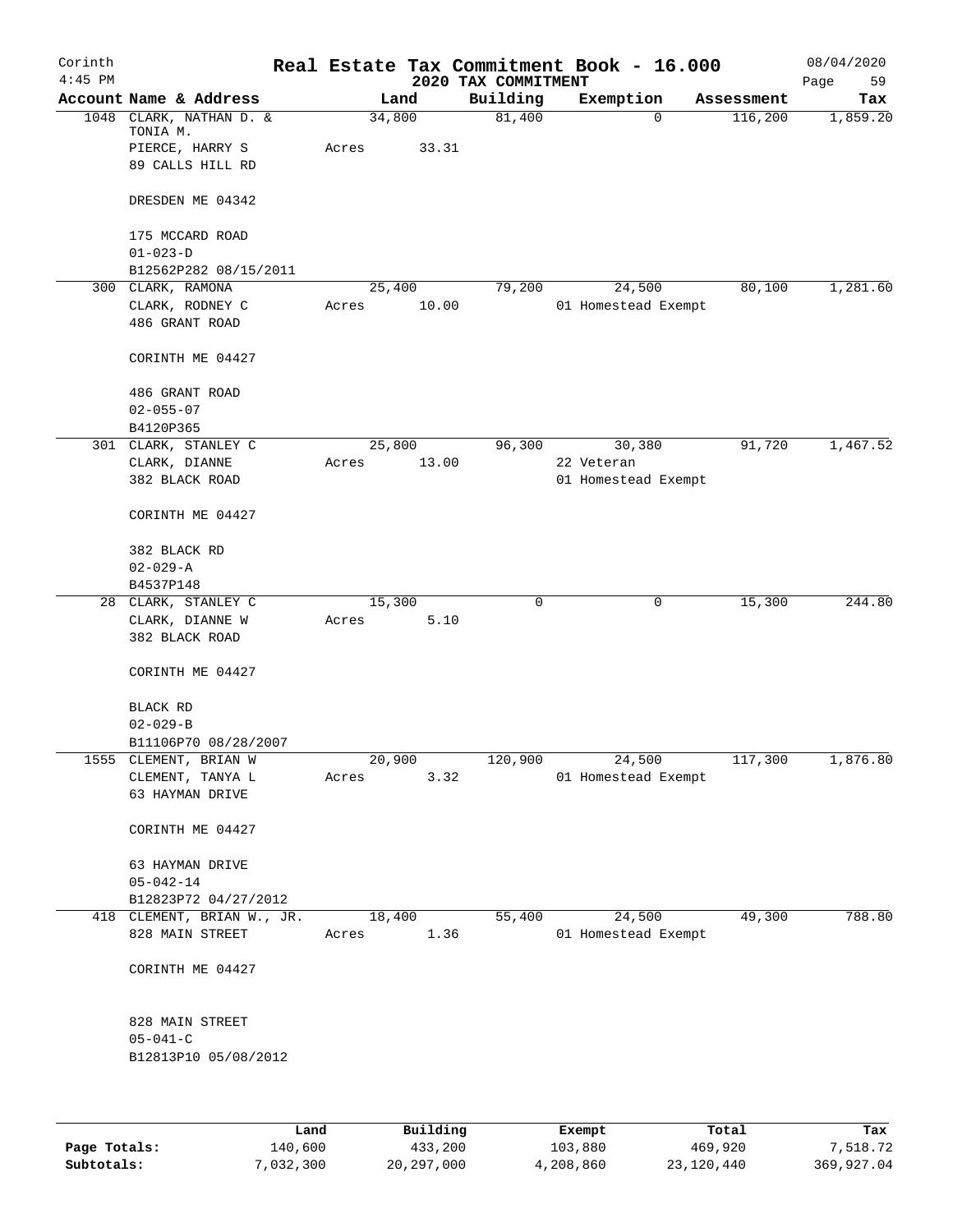| Corinth<br>$4:45$ PM |                                                                              |       |                 | 2020 TAX COMMITMENT | Real Estate Tax Commitment Book - 16.000          |            | 08/04/2020<br>Page<br>60 |
|----------------------|------------------------------------------------------------------------------|-------|-----------------|---------------------|---------------------------------------------------|------------|--------------------------|
|                      | Account Name & Address                                                       |       | Land            | Building            | Exemption                                         | Assessment | Tax                      |
|                      | 304 CLEMENT, DWAIN G<br>CLEMENT, WAYNE V<br>611 MUDGETT ROAD                 | Acres | 18,600<br>2.53  | 66,300              | 24,500<br>01 Homestead Exempt                     | 60,400     | 966.40                   |
|                      | CORINTH ME 04427                                                             |       |                 |                     |                                                   |            |                          |
|                      | 611 MUDGETT ROAD<br>$02 - 004$                                               |       |                 |                     |                                                   |            |                          |
|                      | B5827P202 03/28/1995                                                         |       |                 |                     |                                                   |            |                          |
|                      | 284 CLEMENT, FAUSTINE BESS                                                   |       | 19,300          | 58,900              | 0                                                 | 78,200     | 1,251.20                 |
|                      | C/O BUSWELL, JR.<br>KENNETH & DONETTA<br>48 HAYMAN DRIVE<br>CORINTH ME 04427 | Acres | 2.02            |                     |                                                   |            |                          |
|                      | <b>48 HAYMAN DRIVE</b><br>$05 - 042 - 13$                                    |       |                 |                     |                                                   |            |                          |
|                      | B6551P322                                                                    |       |                 |                     |                                                   |            |                          |
| 1913                 | CLEMENT, FAUSTINE BESS<br>PELKEY, BILLIE-JO<br>38 HAYMAN DRIVE               | Acres | 19,800<br>2.42  | 44,600              | 24,500<br>01 Homestead Exempt                     | 39,900     | 638.40                   |
|                      | CORINTH ME 04427                                                             |       |                 |                     |                                                   |            |                          |
|                      | 40 HAYMAN DRIVE<br>$05 - 042 - 11 - A$                                       |       |                 |                     |                                                   |            |                          |
|                      | B12424P100 03/14/2011                                                        |       |                 |                     |                                                   |            |                          |
|                      | 306 CLEMENT, JEAN M<br>32 HAYMAN DRIVE                                       | Acres | 37,400<br>24.88 | 41,100              | 30,380<br>31 Veteran Widow<br>01 Homestead Exempt | 48,120     | 769.92                   |
|                      | CORINTH ME 04427                                                             |       |                 |                     |                                                   |            |                          |
|                      | 32 HAYMAN DRIVE<br>$05 - 042$                                                |       |                 |                     |                                                   |            |                          |
|                      | B4319P290                                                                    |       |                 |                     |                                                   |            |                          |
| 308                  | CLEMENT, NATHAN N., JR.<br>CLEMENT, FAUSTINE B<br>38 HAYMAN DR               | Acres | 19,200<br>2.00  | 61,900              | 24,500<br>01 Homestead Exempt                     | 56,600     | 905.60                   |
|                      | CORINTH ME 04427                                                             |       |                 |                     |                                                   |            |                          |
|                      | 38 HAYMAN DRIVE<br>$05 - 042 - 11$<br>B12424P103 03/14/2011                  |       |                 |                     |                                                   |            |                          |
|                      | 1604 CLEMENT, NATHAN N., JR.                                                 |       | 19,400          | 26,900              | 0                                                 | 46,300     | 740.80                   |
|                      | CLEMENT, FAUSTINE B<br>38 HAYMAN DR                                          | Acres | 2.09            |                     |                                                   |            |                          |
|                      | CORINTH ME 04427                                                             |       |                 |                     |                                                   |            |                          |
|                      | 42 HAYMAN DRIVE<br>$05 - 042 - 15$<br>B7045P19                               |       |                 |                     |                                                   |            |                          |
|                      |                                                                              |       |                 |                     |                                                   |            |                          |

|              | Land      | Building   | Exempt    | Total      | Tax        |
|--------------|-----------|------------|-----------|------------|------------|
| Page Totals: | 133,700   | 299,700    | 103,880   | 329,520    | 5,272.32   |
| Subtotals:   | 7,166,000 | 20,596,700 | 4,312,740 | 23,449,960 | 375,199.36 |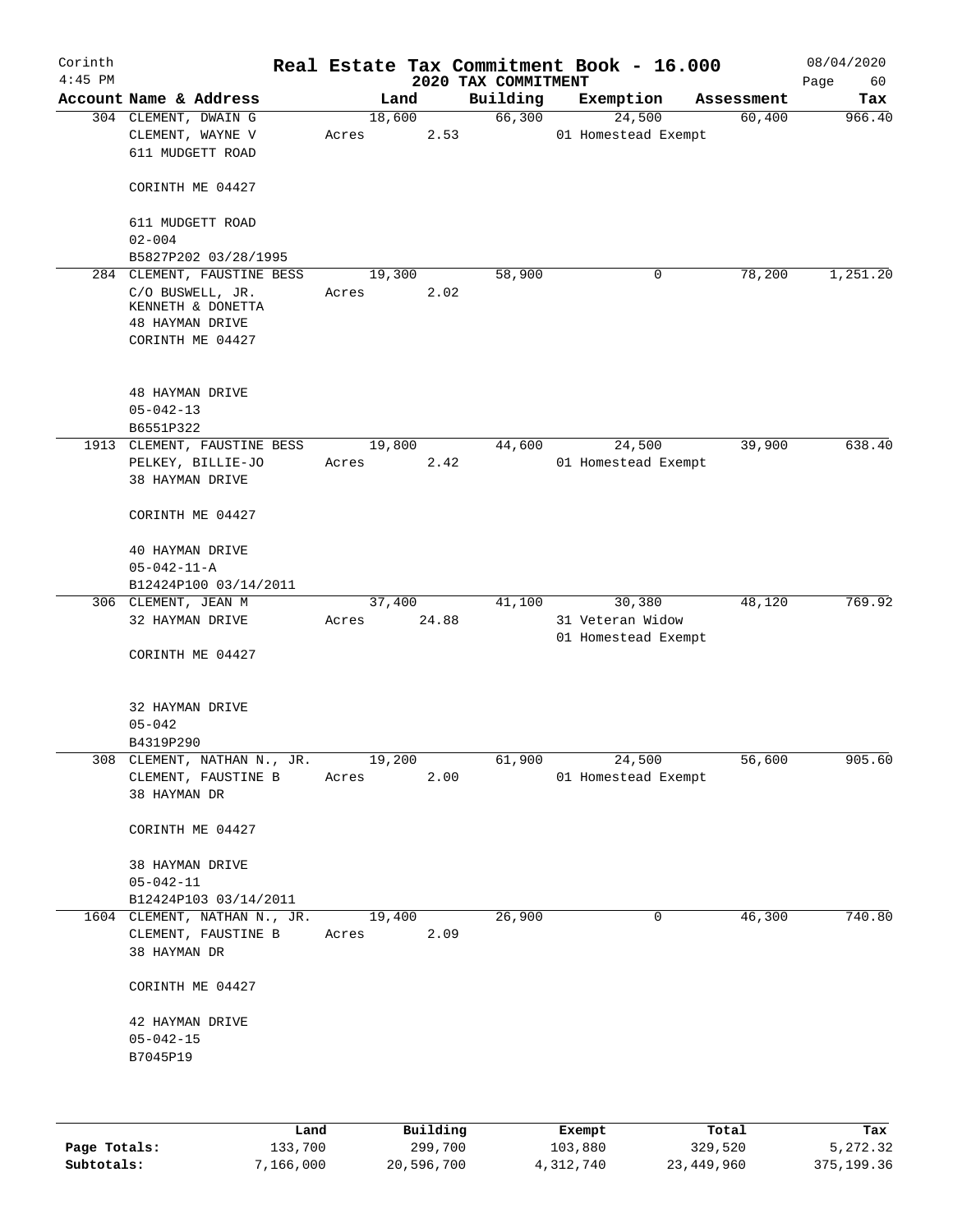| Corinth<br>$4:45$ PM |                                                                        |       |                | Real Estate Tax Commitment Book - 16.000<br>2020 TAX COMMITMENT |            |                               |            | 08/04/2020<br>Page<br>61 |
|----------------------|------------------------------------------------------------------------|-------|----------------|-----------------------------------------------------------------|------------|-------------------------------|------------|--------------------------|
|                      | Account Name & Address                                                 |       | Land           | Building                                                        | Exemption  |                               | Assessment | Tax                      |
|                      | 309 CLEMENT, RICKY LEE, SR.<br>CLEMENT, JEANNE ANNE<br>33 HAYMAN DRIVE | Acres | 18,100<br>1.08 | 44,800                                                          |            | 24,500<br>01 Homestead Exempt | 38,400     | 614.40                   |
|                      | CORINTH ME 04427                                                       |       |                |                                                                 |            |                               |            |                          |
|                      | 33 HAYMAN DRIVE<br>$05 - 042 - 10$                                     |       |                |                                                                 |            |                               |            |                          |
|                      | B4753P2                                                                |       |                |                                                                 |            |                               |            |                          |
|                      | 303 CLEMENT, RICKY LEE, SR.                                            |       | 18,100         | 23,300                                                          |            | 0                             | 41,400     | 662.40                   |
|                      | 33 HAYMAN DRIVE                                                        | Acres | 1.13           |                                                                 |            |                               |            |                          |
|                      | CORINTH ME 04427                                                       |       |                |                                                                 |            |                               |            |                          |
|                      | 31 HAYMAN DRIVE                                                        |       |                |                                                                 |            |                               |            |                          |
|                      | $05 - 042 - 08$                                                        |       |                |                                                                 |            |                               |            |                          |
|                      | B11302P41 02/25/2008 B4753P251<br>1943 CLOUGH, ARTHUR                  |       | 0              | 23,200                                                          |            | 23,200                        | 0          | 0.00                     |
|                      | 344 MAIN ST LOT 27                                                     |       |                |                                                                 |            | 01 Homestead Exempt           |            |                          |
|                      |                                                                        |       |                |                                                                 | 22 Veteran |                               |            |                          |
|                      | CORINTH ME 04427                                                       |       |                |                                                                 |            |                               |            |                          |
|                      | 344 MAIN STREET LOT 27<br>$08 - 003 - 27H$                             |       |                |                                                                 |            |                               |            |                          |
|                      | 606 COCCO, CHERI                                                       |       | 28,800         | 0                                                               |            | 0                             | 28,800     | 460.80                   |
|                      | 3 MARCY DRIVE                                                          | Acres | 29.00          |                                                                 |            |                               |            |                          |
|                      | E. ROCHESTER NH 03868                                                  |       |                |                                                                 |            |                               |            |                          |
|                      | 1453 MAIN STREET                                                       |       |                |                                                                 |            |                               |            |                          |
|                      | $03 - 046$                                                             |       |                |                                                                 |            |                               |            |                          |
|                      | B14626P289 08/14/2017<br>765 COCHRAN, STEVEN                           |       | 17,600         | 110,600                                                         |            | 24,500                        | 103,700    | 1,659.20                 |
|                      | COCHRAN, SHERRI                                                        | Acres | 1.76           |                                                                 |            | 01 Homestead Exempt           |            |                          |
|                      | 323 HUDSON ROAD                                                        |       |                |                                                                 |            |                               |            |                          |
|                      | CORINTH ME 04427                                                       |       |                |                                                                 |            |                               |            |                          |
|                      | 323 HUDSON ROAD<br>$09 - 002 - D$                                      |       |                |                                                                 |            |                               |            |                          |
|                      | B14566P223 08/01/2017                                                  |       |                |                                                                 |            |                               |            |                          |
|                      | 1129 COGAR, CRAIG LEE                                                  |       | 21,600         | 231,700                                                         |            | 24,500                        | 228,800    | 3,660.80                 |
|                      | 139 MAIN STREET                                                        | Acres | 1.49           |                                                                 |            | 01 Homestead Exempt           |            |                          |
|                      | CORINTH ME 04427                                                       |       |                |                                                                 |            |                               |            |                          |
|                      | 139 MAIN STREET                                                        |       |                |                                                                 |            |                               |            |                          |
|                      | $17 - 003$                                                             |       |                |                                                                 |            |                               |            |                          |
|                      | B10771P160 12/12/2006                                                  |       |                |                                                                 |            |                               |            |                          |
|                      |                                                                        |       |                |                                                                 |            |                               |            |                          |
|                      |                                                                        |       |                |                                                                 |            |                               |            |                          |

|              | Land      | Building   | Exempt    | Total      | Tax         |
|--------------|-----------|------------|-----------|------------|-------------|
| Page Totals: | 104,200   | 433,600    | 96,700    | 441,100    | 7,057.60    |
| Subtotals:   | 7,270,200 | 21,030,300 | 4,409,440 | 23,891,060 | 382, 256.96 |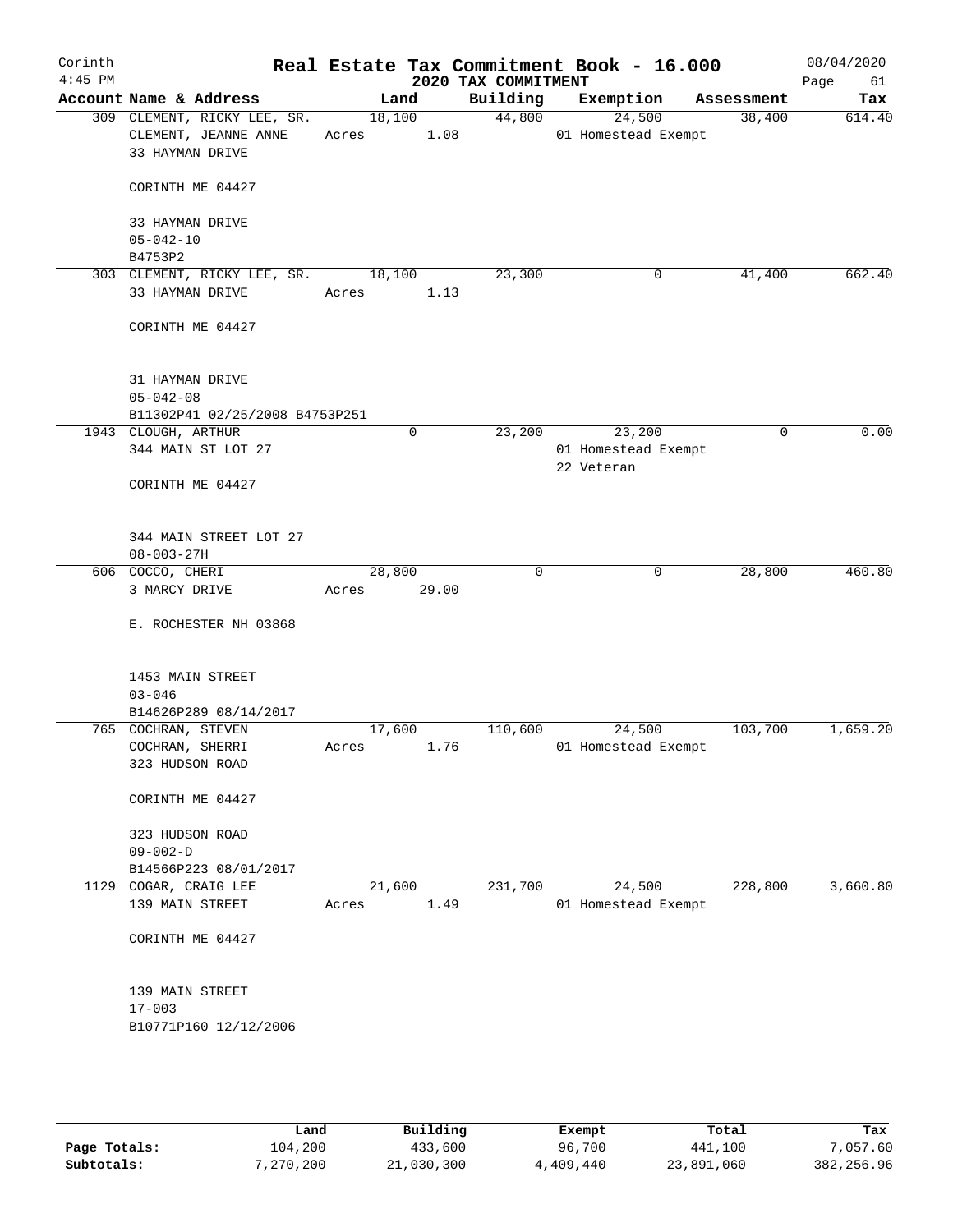| Corinth<br>$4:45$ PM |                                                             |                 |       | 2020 TAX COMMITMENT | Real Estate Tax Commitment Book - 16.000 |             | 08/04/2020<br>Page<br>62 |
|----------------------|-------------------------------------------------------------|-----------------|-------|---------------------|------------------------------------------|-------------|--------------------------|
|                      | Account Name & Address                                      | Land            |       | Building            | Exemption                                | Assessment  | Tax                      |
|                      | 52 COHEN, ANDREW B<br>COHEN, HEIDI G<br>539 HUDSON RD       | 23,800<br>Acres | 6.80  | 83,100              | 24,500<br>01 Homestead Exempt            | 82,400      | 1,318.40                 |
|                      | CORINTH ME 04427                                            |                 |       |                     |                                          |             |                          |
|                      | 539 HUDSON ROAD<br>$09 - 029 - A$                           |                 |       |                     |                                          |             |                          |
|                      | B11393P136 05/13/2008                                       |                 |       |                     |                                          |             |                          |
| 1469                 | COLBATH, ANDREA<br>30 EXETER RD LOT 17                      |                 | 0     | 10,000              | 10,000<br>01 Homestead Exempt            | $\mathbf 0$ | 0.00                     |
|                      | CORINTH ME 04427                                            |                 |       |                     |                                          |             |                          |
|                      | 30 EXETER ROAD LOT 17<br>$15 - 012 - 17H$                   |                 |       |                     |                                          |             |                          |
|                      | 1904 COLE, BARRY L                                          | 18,000          |       | 125,600             | 24,500                                   | 119,100     | 1,905.60                 |
|                      | COLE, PAULA F<br>10 BRUCE ROAD                              | Acres           | 1.07  |                     | 01 Homestead Exempt                      |             |                          |
|                      | CORINTH ME 04427                                            |                 |       |                     |                                          |             |                          |
|                      | 10 BRUCE RD<br>$08 - 012 - 24$                              |                 |       |                     |                                          |             |                          |
|                      | B10585P244 08/17/2006                                       |                 |       |                     |                                          |             |                          |
|                      | 311 COLE, BILLIE JO<br>COLE, JAMES A<br>240 BEANS MILL ROAD | 16,700<br>Acres | 1.00  | 88,300              | 24,500<br>01 Homestead Exempt            | 80,500      | 1,288.00                 |
|                      | CORINTH ME 04427                                            |                 |       |                     |                                          |             |                          |
|                      | 240 BEANS MILL RD<br>$04 - 019 - 15$                        |                 |       |                     |                                          |             |                          |
|                      | B4772P249                                                   |                 |       |                     |                                          |             |                          |
|                      | 312 COLE, CLAYTON F<br>230 WEST CORINTH ROAD                | 29,900<br>Acres | 10.10 | 144,200             | 24,500<br>01 Homestead Exempt            | 149,600     | 2,393.60                 |
|                      | CORINTH ME 04427                                            |                 |       |                     |                                          |             |                          |
|                      | 230 WEST CORINTH ROAD<br>$05 - 021$                         |                 |       |                     |                                          |             |                          |
|                      | BDD 15130P184 04/26/2019<br>315 COLLINS, ALTON L            | 13,800          |       | 54,800              | 30,380                                   | 38,220      | 611.52                   |
|                      | 272 HUDSON ROAD                                             | Acres           | 0.47  |                     | 01 Homestead Exempt<br>22 Veteran        |             |                          |
|                      | CORINTH ME 04427                                            |                 |       |                     |                                          |             |                          |
|                      | 272 HUDSON ROAD                                             |                 |       |                     |                                          |             |                          |
|                      | $11 - 028$<br>B2161P150                                     |                 |       |                     |                                          |             |                          |
|                      |                                                             |                 |       |                     |                                          |             |                          |

|              | Land      | Building   | Exempt    | Total      | Tax        |
|--------------|-----------|------------|-----------|------------|------------|
| Page Totals: | 102,200   | 506,000    | 138,380   | 469,820    | 7,517.12   |
| Subtotals:   | 7,372,400 | 21,536,300 | 4,547,820 | 24,360,880 | 389,774.08 |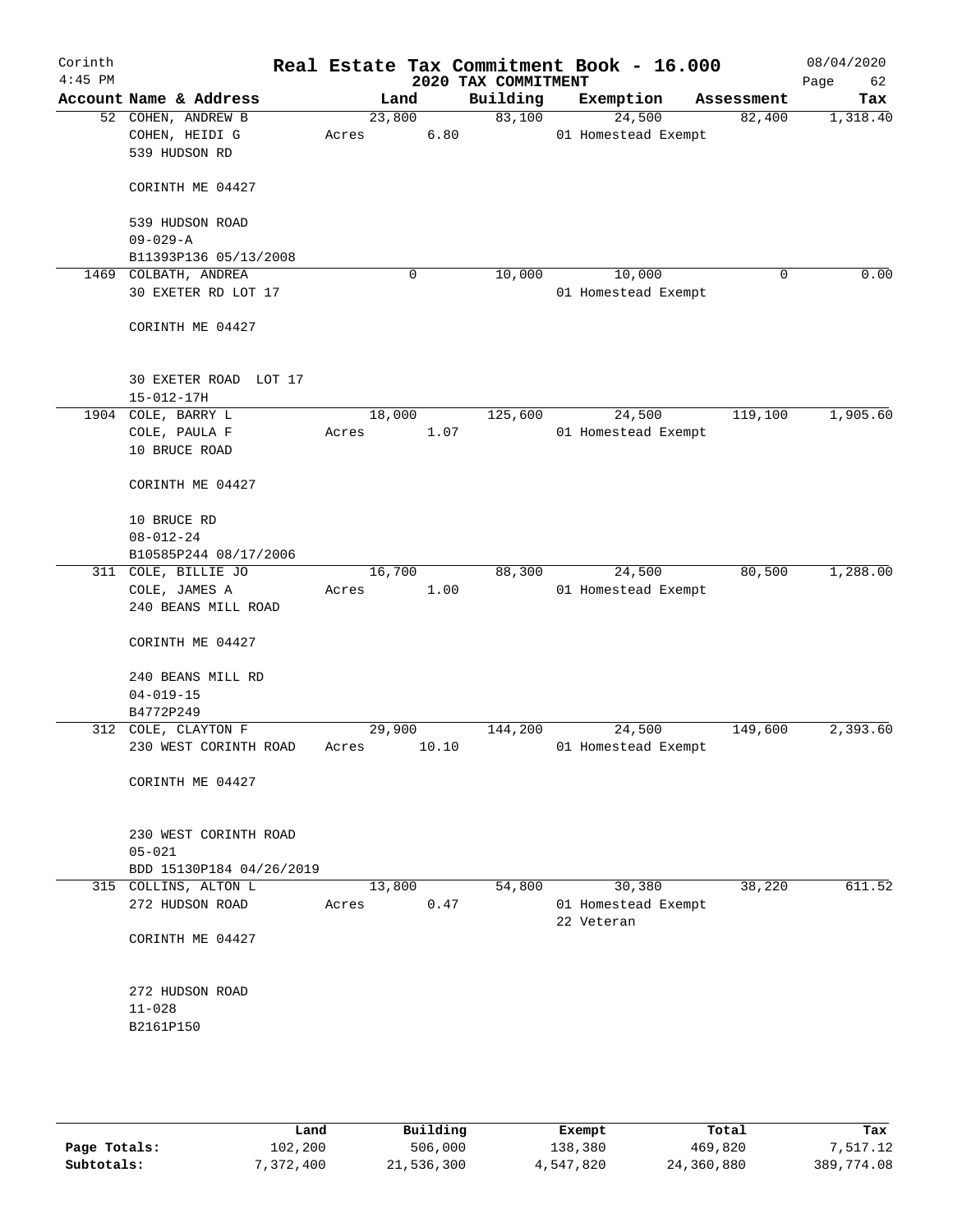| Corinth<br>$4:45$ PM |                                                             |                 |      | 2020 TAX COMMITMENT | Real Estate Tax Commitment Book - 16.000 |            | 08/04/2020<br>Page<br>63 |
|----------------------|-------------------------------------------------------------|-----------------|------|---------------------|------------------------------------------|------------|--------------------------|
|                      | Account Name & Address                                      | Land            |      | Building            | Exemption                                | Assessment | Tax                      |
|                      | 316 COLLINS, ALTON L<br>COLLINS, PENNY L<br>272 HUDSON ROAD | 18,200<br>Acres | 1.17 | 48,700              | $\Omega$                                 | 66,900     | 1,070.40                 |
|                      | CORINTH ME 04427                                            |                 |      |                     |                                          |            |                          |
|                      | 276 HUDSON ROAD<br>$11 - 029$                               |                 |      |                     |                                          |            |                          |
|                      | B3965P257                                                   |                 |      |                     |                                          |            |                          |
| 937                  | COLLINS, CASSANDRA                                          | 19,700          |      | 126,900             | 24,500                                   | 122,100    | 1,953.60                 |
|                      | 60 BEANS MILL ROAD                                          | Acres           | 3.50 |                     | 01 Homestead Exempt                      |            |                          |
|                      | CORINTH ME 04427                                            |                 |      |                     |                                          |            |                          |
|                      | 60 BEANS MILL RD                                            |                 |      |                     |                                          |            |                          |
|                      | $07 - 021 - B$                                              |                 |      |                     |                                          |            |                          |
|                      | B14196P20 06/29/2016                                        |                 |      |                     |                                          |            |                          |
|                      | 318 COLLINS, CHRISTOPHER M                                  | 18,700          |      | 80,800              | 24,500<br>01 Homestead Exempt            | 75,000     | 1,200.00                 |
|                      | COLLINS, WILHELMINA D<br>P.O. BOX 384                       | Acres           | 1.60 |                     |                                          |            |                          |
|                      | CORINTH ME 04427                                            |                 |      |                     |                                          |            |                          |
|                      | 1003 MAIN STREET                                            |                 |      |                     |                                          |            |                          |
|                      | $05 - 054 - A$                                              |                 |      |                     |                                          |            |                          |
|                      | B3531P118 06/06/1984                                        |                 |      |                     |                                          |            |                          |
|                      | 1985 COLLINS, DAVID A                                       | 16,700          |      | 40,500              | 24,500                                   | 32,700     | 523.20                   |
|                      | HART, ASHLEIGH A                                            | Acres           | 1.00 |                     | 01 Homestead Exempt                      |            |                          |
|                      | 501 WEST CORINTH RD                                         |                 |      |                     |                                          |            |                          |
|                      | CORINTH ME 04427                                            |                 |      |                     |                                          |            |                          |
|                      | 501 WEST CORINTH ROAD                                       |                 |      |                     |                                          |            |                          |
|                      | $01 - 041 - A - 01$                                         |                 |      |                     |                                          |            |                          |
|                      | B13491P48 03/25/2014                                        |                 |      |                     |                                          |            |                          |
|                      | 1890 COLLINS, RALPH H                                       | 17,700          |      | 147,500             | 30,380                                   | 134,820    | 2,157.12                 |
|                      | COLLINS, JUDITH M                                           | Acres           | 1.82 |                     | 22 Veteran                               |            |                          |
|                      | 318 HUDSON ROAD                                             |                 |      |                     | 01 Homestead Exempt                      |            |                          |
|                      | CORINTH ME 04427                                            |                 |      |                     |                                          |            |                          |
|                      | 318 HUDSON ROAD                                             |                 |      |                     |                                          |            |                          |
|                      | $12 - 009 - C$                                              |                 |      |                     |                                          |            |                          |
|                      | B6701P81 06/01/1998                                         |                 |      |                     |                                          |            |                          |
|                      | 319 COLLINS, RALPH H                                        | 14,600          |      | 45,600              | 0                                        | 60,200     | 963.20                   |
|                      | COLLINS, JUDY M                                             | Acres           | 0.68 |                     |                                          |            |                          |
|                      | 318 HUDSON ROAD                                             |                 |      |                     |                                          |            |                          |
|                      | CORINTH ME 04427                                            |                 |      |                     |                                          |            |                          |
|                      | 10 RIDGE ROAD                                               |                 |      |                     |                                          |            |                          |
|                      | $11 - 031 - A$                                              |                 |      |                     |                                          |            |                          |
|                      | B13922P49 08/07/2015                                        |                 |      |                     |                                          |            |                          |
|                      |                                                             |                 |      |                     |                                          |            |                          |
|                      |                                                             |                 |      |                     |                                          |            |                          |

|              | Land      | Building   | Exempt    | Total      | Tax        |
|--------------|-----------|------------|-----------|------------|------------|
| Page Totals: | 105,600   | 490,000    | 103,880   | 491,720    | 7.867.52   |
| Subtotals:   | 7,478,000 | 22,026,300 | 4,651,700 | 24,852,600 | 397,641.60 |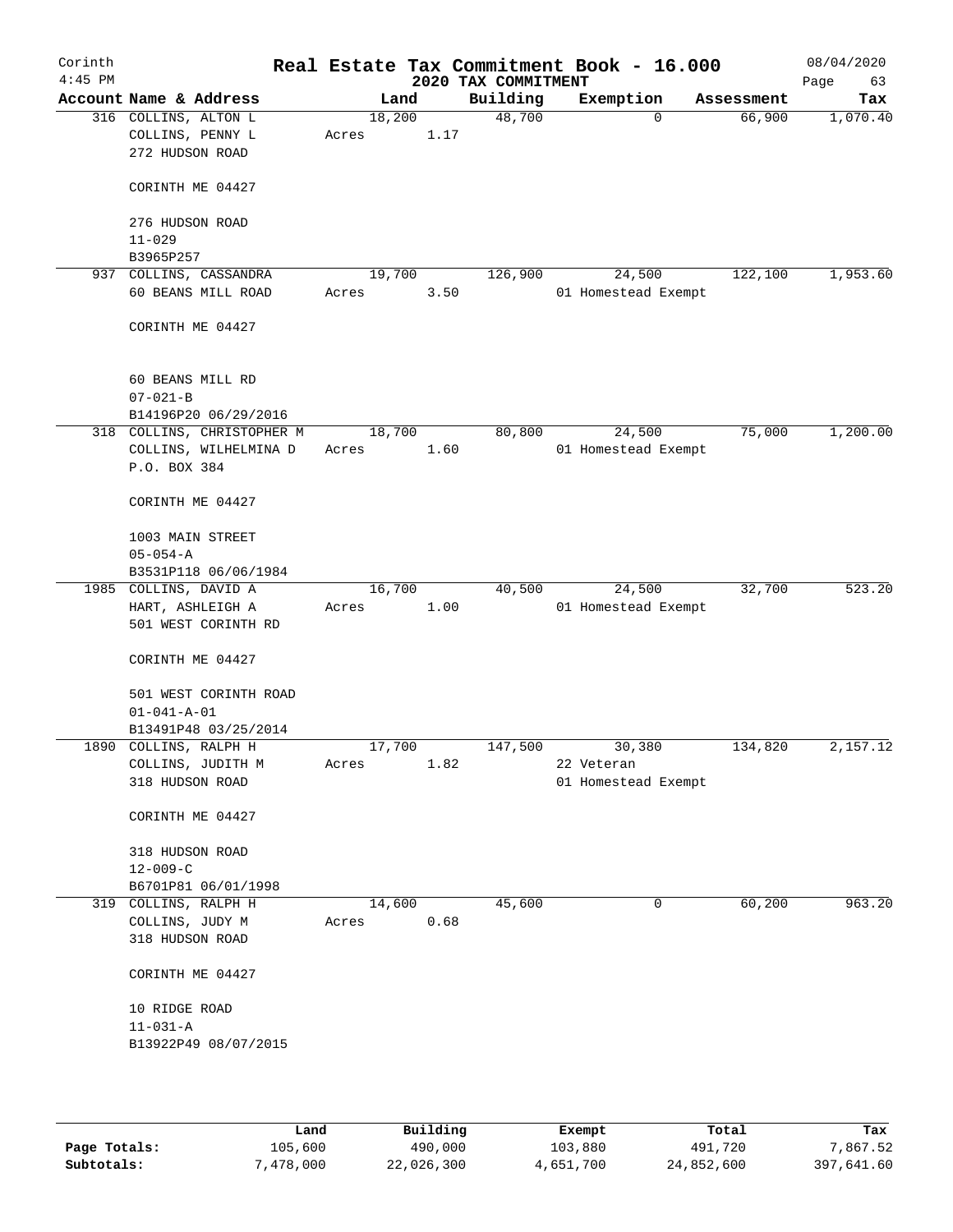| Corinth<br>$4:45$ PM |                                                          |       |                 |      | 2020 TAX COMMITMENT | Real Estate Tax Commitment Book - 16.000 |            | 08/04/2020<br>Page<br>64 |
|----------------------|----------------------------------------------------------|-------|-----------------|------|---------------------|------------------------------------------|------------|--------------------------|
|                      | Account Name & Address                                   |       | Land            |      | Building            | Exemption                                | Assessment | Tax                      |
|                      | 323 COLLINS, WAYNE R<br>COLLINS, DELMA J<br>67 PEIRCE RD | Acres | 10,700          | 1.35 | $\mathsf{O}$        | $\Omega$                                 | 10,700     | 171.20                   |
|                      | HUDSON ME 04449                                          |       |                 |      |                     |                                          |            |                          |
|                      | TATE ROAD                                                |       |                 |      |                     |                                          |            |                          |
|                      | $06 - 012 - B - 04$                                      |       |                 |      |                     |                                          |            |                          |
|                      | B2312P249                                                |       |                 |      |                     |                                          |            |                          |
|                      | 1955 COMMEAU CYNTHIA A THE<br>TRUST                      |       | 17,900          |      | 20,600              | 0                                        | 38,500     | 616.00                   |
|                      | C/O CYNTHIA COMMEAU,<br>TRUSTEE<br>303 NOTCH ROAD        | Acres |                 | 2.00 |                     |                                          |            |                          |
|                      | CORINTH ME 04427                                         |       |                 |      |                     |                                          |            |                          |
|                      | 254 NOTCH ROAD                                           |       |                 |      |                     |                                          |            |                          |
|                      | $04 - 041 - E$                                           |       |                 |      |                     |                                          |            |                          |
|                      | B15211P54 07/15/2019<br>1009 COMMEAU, CYNTHIA            |       | 11,500          |      | $\mathbf 0$         | $\mathbf 0$                              | 11,500     | 184.00                   |
|                      | 303 NOTCH ROAD                                           | Acres |                 | 2.00 |                     |                                          |            |                          |
|                      | CORINTH ME 04427                                         |       |                 |      |                     |                                          |            |                          |
|                      | NOTCH ROAD                                               |       |                 |      |                     |                                          |            |                          |
|                      | $04 - 041 - A$                                           |       |                 |      |                     |                                          |            |                          |
|                      | B14390P209 01/12/2017<br>943 COMMEAU, CYNTHIA A          |       | 31,700          |      | 0                   | 0                                        | 31,700     | 507.20                   |
|                      | 303 NOTCH RD                                             | Acres | 20.74           |      |                     |                                          |            |                          |
|                      | CORINTH ME 04427                                         |       |                 |      |                     |                                          |            |                          |
|                      | NOTCH ROAD                                               |       |                 |      |                     |                                          |            |                          |
|                      | $04 - 041$                                               |       |                 |      |                     |                                          |            |                          |
|                      | B11538P15 09/19/2008                                     |       |                 |      |                     |                                          |            |                          |
|                      | 656 COMMEAU, CYNTHIA A<br>303 NOTCH ROAD                 | Acres | 23,100<br>11.46 |      | 0                   | 0                                        | 23,100     | 369.60                   |
|                      | CORINTH ME 04427                                         |       |                 |      |                     |                                          |            |                          |
|                      | NOTCH ROAD                                               |       |                 |      |                     |                                          |            |                          |
|                      | $04 - 044 - 07$                                          |       |                 |      |                     |                                          |            |                          |
|                      | B12516P85 06/24/2011                                     |       |                 |      |                     |                                          |            |                          |
|                      | 330 COMMEAU, CYNTHIA A                                   |       | 64,600          |      | 263,500             | 24,500                                   | 303,600    | 4,857.60                 |
|                      | 303 NOTCH ROAD                                           | Acres | 188.40          |      |                     | 01 Homestead Exempt                      |            |                          |
|                      | CORINTH ME 04427                                         |       |                 |      |                     |                                          |            |                          |
|                      | 303 NOTCH ROAD                                           |       |                 |      |                     |                                          |            |                          |
|                      | $04 - 040$                                               |       |                 |      |                     |                                          |            |                          |
|                      | B11538P7 09/19/2008                                      |       |                 |      |                     |                                          |            |                          |
|                      |                                                          |       |                 |      |                     |                                          |            |                          |
|                      | Land                                                     |       | Building        |      |                     | Exempt                                   | Total      | Tax                      |
| Page Totals:         | 159,500                                                  |       | 284,100         |      |                     | 24,500                                   | 419,100    | 6,705.60                 |

**Subtotals:** 7,637,500 22,310,400 4,676,200 25,271,700 404,347.20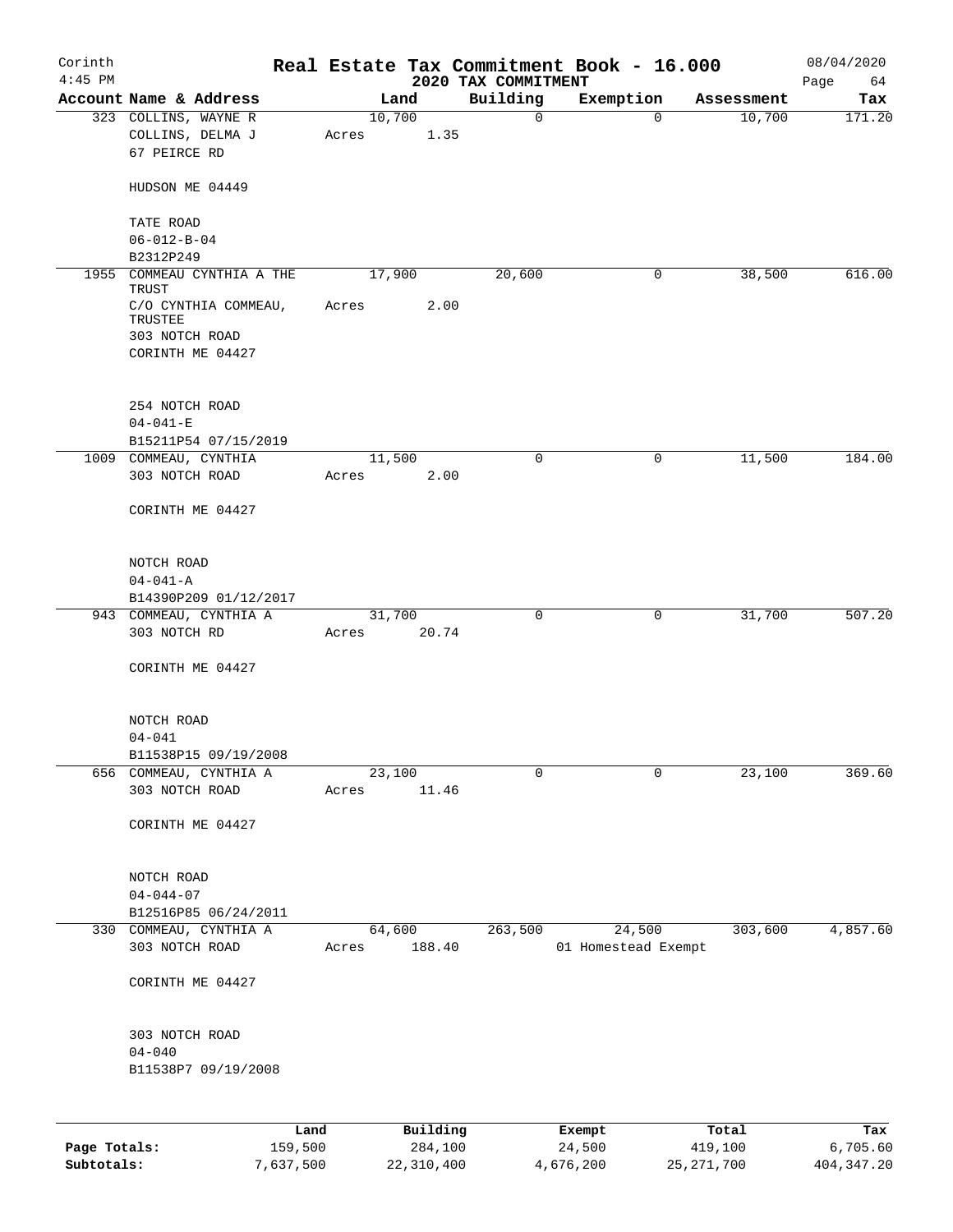| Corinth<br>$4:45$ PM |                                                |                 |       | 2020 TAX COMMITMENT | Real Estate Tax Commitment Book - 16.000 |             | 08/04/2020<br>Page<br>65 |
|----------------------|------------------------------------------------|-----------------|-------|---------------------|------------------------------------------|-------------|--------------------------|
|                      | Account Name & Address                         |                 | Land  | Building            | Exemption                                | Assessment  | Tax                      |
|                      | 331 COMMEAU, CYNTHIA A<br>303 NOTCH ROAD       | 17,200<br>Acres | 11.00 | $\mathsf{O}$        | $\overline{0}$                           | 17,200      | 275.20                   |
|                      | CORINTH ME 04427                               |                 |       |                     |                                          |             |                          |
|                      | NOTCH ROAD                                     |                 |       |                     |                                          |             |                          |
|                      | $04 - 040 - A$                                 |                 |       |                     |                                          |             |                          |
|                      | B11538P10 09/19/2008<br>332 COMMEAU, CYNTHIA A | 23,500          |       | $\mathbf 0$         | 0                                        | 23,500      | 376.00                   |
|                      | 303 NOTCH ROAD                                 | Acres           | 11.80 |                     |                                          |             |                          |
|                      | CORINTH ME 04427                               |                 |       |                     |                                          |             |                          |
|                      | NOTCH ROAD                                     |                 |       |                     |                                          |             |                          |
|                      | $04 - 044 - 08$                                |                 |       |                     |                                          |             |                          |
|                      | B11538P12 09/19/2008                           |                 |       |                     |                                          |             |                          |
|                      | 333 COMMEAU, CYNTHIA A<br>303 NOTCH ROAD       | 22,100<br>Acres | 10.60 | 0                   | $\mathbf 0$                              | 22,100      | 353.60                   |
|                      | CORINTH ME 04427                               |                 |       |                     |                                          |             |                          |
|                      | NOTCH ROAD                                     |                 |       |                     |                                          |             |                          |
|                      | $04 - 044 - 09$                                |                 |       |                     |                                          |             |                          |
|                      | B11538P12 09/19/2008                           |                 |       |                     |                                          |             |                          |
|                      | 1948 COMMEAU, CYNTHIA A                        | 19,500          |       | 0                   | $\mathbf 0$                              | 19,500      | 312.00                   |
|                      | 303 NOTCH ROAD                                 | Acres           | 3.26  |                     |                                          |             |                          |
|                      | CORINTH ME 04427                               |                 |       |                     |                                          |             |                          |
|                      | 238 NOTCH ROAD                                 |                 |       |                     |                                          |             |                          |
|                      | $04 - 041 - D$                                 |                 |       |                     |                                          |             |                          |
|                      | B13847P249 05/27/2015                          |                 |       |                     |                                          |             |                          |
|                      | 1553 COMMEAU, CYNTHIA A                        | 19,000          |       | $\mathbf 0$         | $\mathbf 0$                              | 19,000      | 304.00                   |
|                      | 303 NOTCH ROAD                                 | Acres           | 30.00 |                     |                                          |             |                          |
|                      | CORINTH ME 04427                               |                 |       |                     |                                          |             |                          |
|                      | NOTCH ROAD                                     |                 |       |                     |                                          |             |                          |
|                      | $04 - 039$                                     |                 |       |                     |                                          |             |                          |
|                      | B11538P13 09/19/2008                           |                 |       |                     |                                          |             |                          |
|                      | 1769 COMMEAU, KENT, III<br>71 GRANT ROAD       |                 | 0     | 21,200              | 21,200<br>01 Homestead Exempt            | $\mathbf 0$ | 0.00                     |
|                      | CORINTH ME 04427                               |                 |       |                     |                                          |             |                          |
|                      | 71 GRANT ROAD                                  |                 |       |                     |                                          |             |                          |
|                      | $05 - 020 - 03H$                               |                 |       |                     |                                          |             |                          |
|                      |                                                |                 |       |                     |                                          |             |                          |
|                      |                                                |                 |       |                     |                                          |             |                          |

|              | Land      | Building   | Exempt    | Total        | Tax        |
|--------------|-----------|------------|-----------|--------------|------------|
| Page Totals: | 101,300   | 21,200     | 21,200    | 101,300      | 1,620.80   |
| Subtotals:   | 7,738,800 | 22,331,600 | 4,697,400 | 25, 373, 000 | 405,968.00 |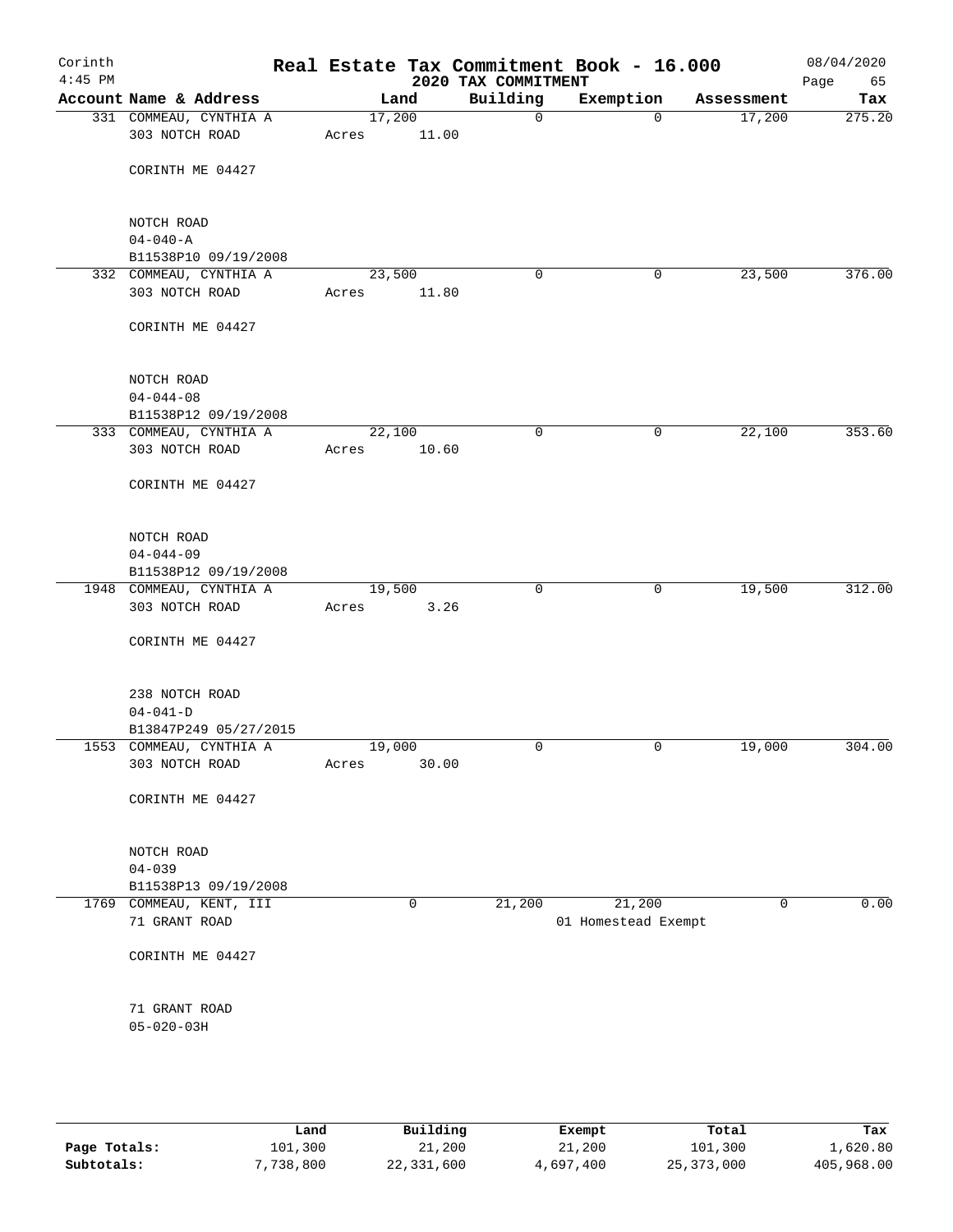| Corinth<br>$4:45$ PM |                                                                 |       |                 | 2020 TAX COMMITMENT | Real Estate Tax Commitment Book - 16.000 |              | 08/04/2020<br>Page<br>66 |
|----------------------|-----------------------------------------------------------------|-------|-----------------|---------------------|------------------------------------------|--------------|--------------------------|
|                      | Account Name & Address                                          |       | Land            | Building            | Exemption                                | Assessment   | Tax                      |
|                      | 1706 CONNERS, TONY W<br>CONNERS, DAWN M<br>163 BEECH GROVE ROAD | Acres | 40,100<br>3.00  | 124,500             | 24,500<br>01 Homestead Exempt            | 140,100      | 2,241.60                 |
|                      | CORINTH ME 04427                                                |       |                 |                     |                                          |              |                          |
|                      | 163 BEECH GROVE RD<br>$05 - 054 - C - 1$                        |       |                 |                     |                                          |              |                          |
|                      | B11701P70 12/27/2008                                            |       |                 |                     |                                          |              |                          |
|                      | 335 CONNOLLY, JAMES M<br>433 HUDSON ROAD                        | Acres | 20,600<br>4.20  | 62,700              | 24,500<br>01 Homestead Exempt            | 58,800       | 940.80                   |
|                      | CORINTH ME 04427                                                |       |                 |                     |                                          |              |                          |
|                      | 433 HUDSON ROAD<br>$09 - 034$                                   |       |                 |                     |                                          |              |                          |
|                      | B3337P76                                                        |       |                 |                     |                                          |              |                          |
|                      | 1626 CONNOLLY, JOSEPH D<br>CONNOLLY, SUSAN M<br>PO BOX 329      | Acres | 10,900<br>1.54  | 0                   |                                          | 0<br>10,900  | 174.40                   |
|                      | BROWNVILLE ME 04414<br>0329                                     |       |                 |                     |                                          |              |                          |
|                      | LEDGE HILL ROAD                                                 |       |                 |                     |                                          |              |                          |
|                      | $02 - 005 - 01$<br>B11099P109                                   |       |                 |                     |                                          |              |                          |
|                      | 1056 CONWAY, LAURIE D                                           |       | 10,500          | 0                   |                                          | 10,500<br>0  | 168.00                   |
|                      | 259 GRAY GHOST ROAD                                             | Acres | 1.20            |                     |                                          |              |                          |
|                      | FOREST CITY TWP ME<br>04413                                     |       |                 |                     |                                          |              |                          |
|                      | LEDGE HILL ROAD                                                 |       |                 |                     |                                          |              |                          |
|                      | $04 - 031 - A$                                                  |       |                 |                     |                                          |              |                          |
|                      | 1231 CONWAY, LAURIE D<br>259 GRAY GHOST ROAD                    | Acres | 20,200<br>14.00 |                     |                                          | 20, 200<br>0 | 323.20                   |
|                      | FOREST CITY TWP ME<br>04413                                     |       |                 |                     |                                          |              |                          |
|                      | LEDGE HILL ROAD<br>$04 - 030 - A$                               |       |                 |                     |                                          |              |                          |
|                      | B10994P26 06/07/2007 B2936P33                                   |       |                 |                     |                                          |              |                          |
|                      | 338 CONWAY, RAYMOND R., SR.                                     |       | 27,400          | 132,200             | 24,500                                   | 135,100      | 2,161.60                 |
|                      | CONWAY, ROBERT F JT<br>520 GRANT ROAD                           | Acres | 2.50            |                     | 01 Homestead Exempt                      |              |                          |
|                      | CORINTH ME 04427                                                |       |                 |                     |                                          |              |                          |
|                      | 520 GRANT ROAD                                                  |       |                 |                     |                                          |              |                          |
|                      | $02 - 055 - 10$                                                 |       |                 |                     |                                          |              |                          |
|                      | B14996P48 11/07/2018                                            |       |                 |                     |                                          |              |                          |
|                      |                                                                 |       |                 |                     |                                          |              |                          |
|                      | Land                                                            |       | Building        |                     | Exempt                                   | Total        | Tax                      |
| Page Totals:         | 129,700                                                         |       | 319,400         |                     | 73,500                                   | 375,600      | 6,009.60                 |

**Subtotals:** 7,868,500 22,651,000 4,770,900 25,748,600 411,977.60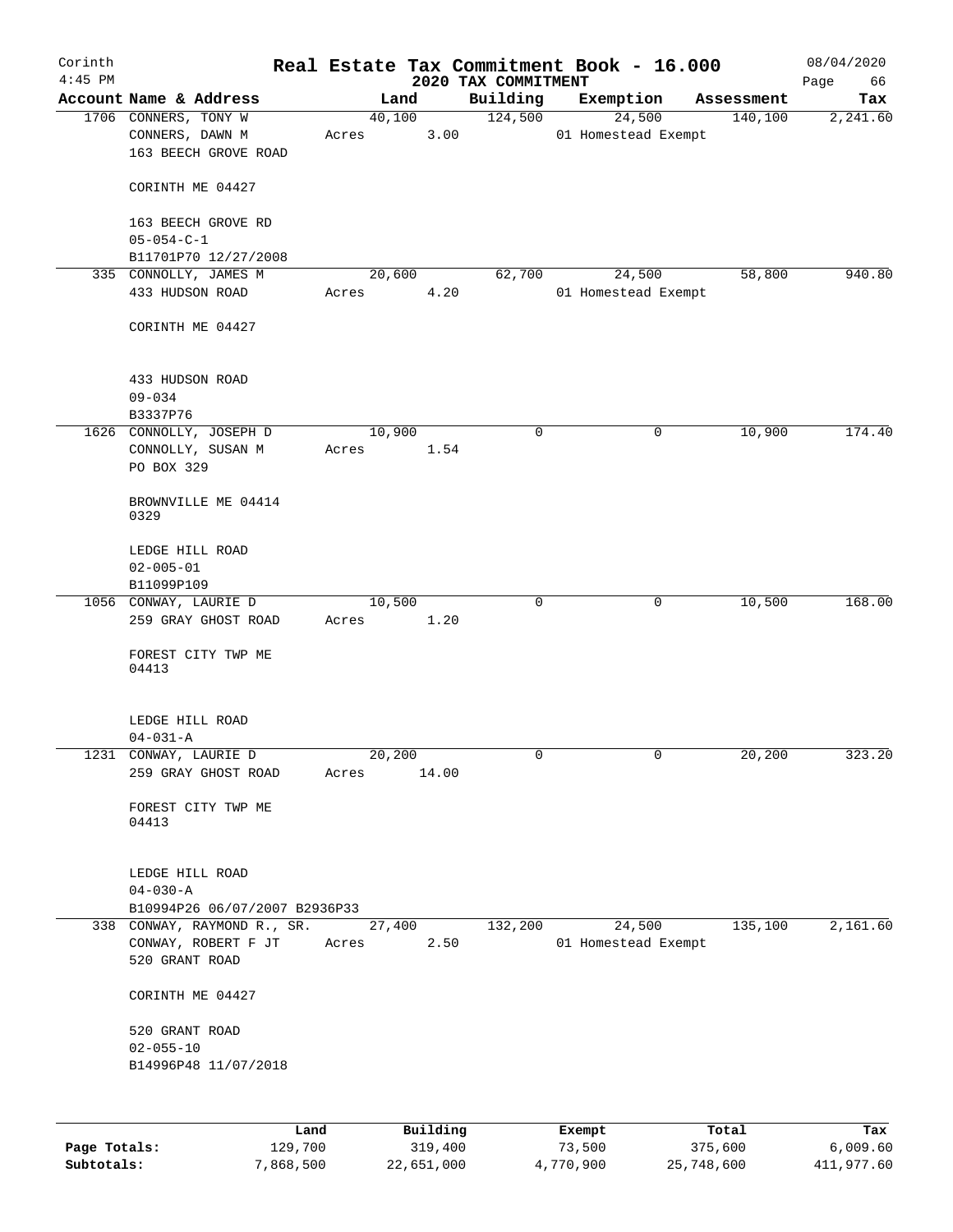| Corinth<br>$4:45$ PM |                                             |      |       |        |          | 2020 TAX COMMITMENT | Real Estate Tax Commitment Book - 16.000 |   |            | 08/04/2020<br>Page<br>67 |
|----------------------|---------------------------------------------|------|-------|--------|----------|---------------------|------------------------------------------|---|------------|--------------------------|
|                      | Account Name & Address                      |      |       | Land   |          | Building            | Exemption                                |   | Assessment | Tax                      |
|                      | 340 CONWAY, ROBERT F                        |      |       | 15,400 |          | 40,600              |                                          | 0 | 56,000     | 896.00                   |
|                      | 536 GRANT ROAD                              |      | Acres |        | 1.00     |                     |                                          |   |            |                          |
|                      | CORINTH ME 04427                            |      |       |        |          |                     |                                          |   |            |                          |
|                      |                                             |      |       |        |          |                     |                                          |   |            |                          |
|                      | 536 GRANT ROAD<br>$02 - 055 - 13$           |      |       |        |          |                     |                                          |   |            |                          |
|                      | B6186P61                                    |      |       |        |          |                     |                                          |   |            |                          |
|                      | 336 CONWAY, ROBERT F                        |      |       | 11,800 |          | 17,200              |                                          | 0 | 29,000     | 464.00                   |
|                      | 536 GRANT ROAD                              |      | Acres |        | 4.20     |                     |                                          |   |            |                          |
|                      | CORINTH ME 04427                            |      |       |        |          |                     |                                          |   |            |                          |
|                      |                                             |      |       |        |          |                     |                                          |   |            |                          |
|                      | GRANT ROAD<br>$02 - 055 - 11$               |      |       |        |          |                     |                                          |   |            |                          |
|                      | B14792P108 04/24/2018                       |      |       |        |          |                     |                                          |   |            |                          |
|                      | 342 COOK-BACKER, ROSEMARY                   |      |       | 23,300 |          | 60,700              | 24,500                                   |   | 59,500     | 952.00                   |
|                      | 50 CUSHMAN ROAD                             |      | Acres |        | 8.10     |                     | 01 Homestead Exempt                      |   |            |                          |
|                      | CORINTH ME 04427                            |      |       |        |          |                     |                                          |   |            |                          |
|                      | 50 CUSHMAN RD                               |      |       |        |          |                     |                                          |   |            |                          |
|                      | $03 - 014 - 08$                             |      |       |        |          |                     |                                          |   |            |                          |
|                      | B2920P89                                    |      |       |        |          |                     |                                          |   |            |                          |
|                      | 1666 COOKSON, ERIC J<br>66 HUDSON ROAD      |      | Acres | 25,500 | 6.85     | 154,600             | 24,500<br>01 Homestead Exempt            |   | 155,600    | 2,489.60                 |
|                      | CORINTH ME 04427                            |      |       |        |          |                     |                                          |   |            |                          |
|                      |                                             |      |       |        |          |                     |                                          |   |            |                          |
|                      | 66 HUDSON ROAD                              |      |       |        |          |                     |                                          |   |            |                          |
|                      | $16 - 034$                                  |      |       |        |          |                     |                                          |   |            |                          |
|                      | B11461P9 07/11/2008<br>1135 COOPER, CYNTHIA |      |       | 16,500 |          | 156,500             | 24,500                                   |   | 148,500    | 2,376.00                 |
|                      | 15 HI VIEW LANE                             |      | Acres |        | 2.00     |                     | 01 Homestead Exempt                      |   |            |                          |
|                      | CORINTH ME 04427                            |      |       |        |          |                     |                                          |   |            |                          |
|                      |                                             |      |       |        |          |                     |                                          |   |            |                          |
|                      | 15 HI VIEW LANE                             |      |       |        |          |                     |                                          |   |            |                          |
|                      | $04 - 019 - 03A$                            |      |       |        |          |                     |                                          |   |            |                          |
|                      | B12832P137 05/31/2012                       |      |       |        |          |                     |                                          |   |            |                          |
|                      | 344 CORINTH HOUSING                         |      |       | 86,800 |          | 1,079,800           |                                          | 0 | 1,166,600  | 18,665.60                |
|                      | CORPORATION<br>C/O CHARLES MARTIN           |      | Acres |        | 10.29    |                     |                                          |   |            |                          |
|                      | PO BOX 71                                   |      |       |        |          |                     |                                          |   |            |                          |
|                      | STETSON ME 04488                            |      |       |        |          |                     |                                          |   |            |                          |
|                      |                                             |      |       |        |          |                     |                                          |   |            |                          |
|                      | MANOR DRIVE                                 |      |       |        |          |                     |                                          |   |            |                          |
|                      | $14 - 017 - A$                              |      |       |        |          |                     |                                          |   |            |                          |
|                      | B2800P57                                    |      |       |        |          |                     |                                          |   |            |                          |
|                      |                                             |      |       |        |          |                     |                                          |   |            |                          |
|                      |                                             | Land |       |        | Building |                     | Exempt                                   |   | Total      | Tax                      |

| Page Totals: | 179,300   | 1,509,400  | 73,500    | 1,615,200  | 25,843.20  |
|--------------|-----------|------------|-----------|------------|------------|
| Subtotals:   | 8,047,800 | 24,160,400 | 4,844,400 | 27,363,800 | 437,820.80 |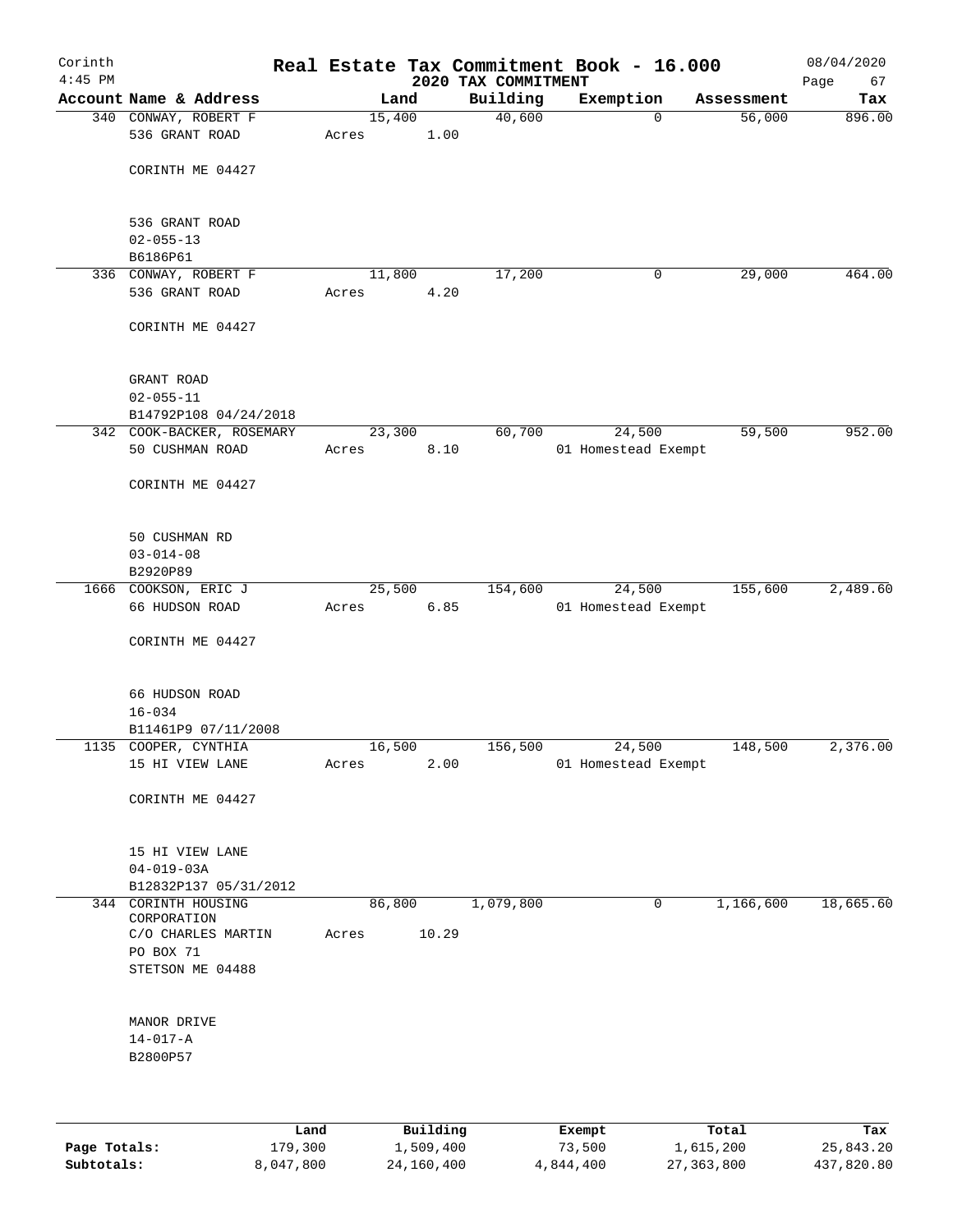| Corinth<br>$4:45$ PM |                                                               |       |                        | 2020 TAX COMMITMENT | Real Estate Tax Commitment Book - 16.000 |            | 08/04/2020<br>Page<br>68 |
|----------------------|---------------------------------------------------------------|-------|------------------------|---------------------|------------------------------------------|------------|--------------------------|
|                      | Account Name & Address                                        |       | Land                   | Building            | Exemption                                | Assessment | Tax                      |
|                      | 728 CORINTH PELLETS, LLC                                      |       | 289,000                | 780,300             | $\mathbf 0$                              | 1,069,300  | 17, 108.80               |
|                      | PO BOX 315                                                    | Acres | 78.23                  |                     |                                          |            |                          |
|                      | CORINTH ME 04427                                              |       |                        |                     |                                          |            |                          |
|                      | 74 HOB ROAD                                                   |       |                        |                     |                                          |            |                          |
|                      | $08 - 020$<br>B13429P46 12/26/2013                            |       |                        |                     |                                          |            |                          |
|                      | 1650 CORINTH PELLETS, LLC                                     |       | 3,900                  | 0                   | 0                                        | 3,900      | 62.40                    |
|                      | PO BOX 315                                                    | Acres | 25.00                  |                     |                                          |            |                          |
|                      | CORINTH ME 04427                                              |       |                        |                     |                                          |            |                          |
|                      | MAIN STREET N/F OFF<br>$08 - 025$                             |       |                        |                     |                                          |            |                          |
|                      | B13429P46 12/26/2013                                          |       |                        |                     |                                          |            |                          |
|                      | 1314 CORMIER, RICHARD J<br>151 PUDDLEDOCK ROAD                | Acres | 25,400<br>4.58         | 308,800             | 24,500<br>01 Homestead Exempt            | 309,700    | 4,955.20                 |
|                      | CORINTH ME 04427                                              |       |                        |                     |                                          |            |                          |
|                      | 151 PUDDLEDOCK ROAD<br>$12 - 026 - A$                         |       |                        |                     |                                          |            |                          |
|                      | B7721P141<br>803 CORREA, JACQUELINE V                         |       | 24,500                 | 64,500              | $\overline{0}$                           | 89,000     | 1,424.00                 |
|                      | BUBAR, BRADY T<br>73 CHARLESTION ROAD                         | Acres | 7.40                   |                     |                                          |            |                          |
|                      | DEXTER ME 04930                                               |       |                        |                     |                                          |            |                          |
|                      | 740 AVENUE RD                                                 |       |                        |                     |                                          |            |                          |
|                      | $01 - 003 - 01$<br>B14684P311 11/30/2017                      |       |                        |                     |                                          |            |                          |
|                      | 1565 COWPERTHWAITE, COREY S                                   |       | 17,100                 | 42,600              | 24,500                                   | 35,200     | 563.20                   |
|                      | COWPERTHWAITE, MICHELLE Acres<br>L.                           |       | 1.37                   |                     | 01 Homestead Exempt                      |            |                          |
|                      | 1124 MAIN STREET                                              |       |                        |                     |                                          |            |                          |
|                      | CORINTH ME 04427                                              |       |                        |                     |                                          |            |                          |
|                      | 1124 MAIN STREET<br>$06 - 002 - 08$                           |       |                        |                     |                                          |            |                          |
|                      | B7159P227                                                     |       |                        |                     |                                          |            |                          |
|                      | 576 COX, CHARLES W<br>RUSH, ANNE MARIE<br>440 MT. HOPE AVENUE | Acres | 17,900<br>65.00        | 23,900              | 0                                        | 41,800     | 668.80                   |
|                      | BANGOR ME 04401                                               |       |                        |                     |                                          |            |                          |
|                      | RABBIT PATH @ HUDS TL<br>$06 - 029$                           |       |                        |                     |                                          |            |                          |
|                      | B13741P344 01/08/2015                                         |       |                        |                     |                                          |            |                          |
|                      |                                                               |       |                        |                     |                                          |            |                          |
|                      | <b>Tond</b>                                                   |       | $D_{11}$ in $A$ in $A$ |                     | $P$ <sub>rea</sub> mat                   | $T - 1$    | <b>TRAN</b>              |

|              | Land      | Building   | Exempt    | Total      | Tax        |
|--------------|-----------|------------|-----------|------------|------------|
| Page Totals: | 377,800   | 1,220,100  | 49,000    | 1,548,900  | 24,782.40  |
| Subtotals:   | 8,425,600 | 25,380,500 | 4,893,400 | 28,912,700 | 462,603.20 |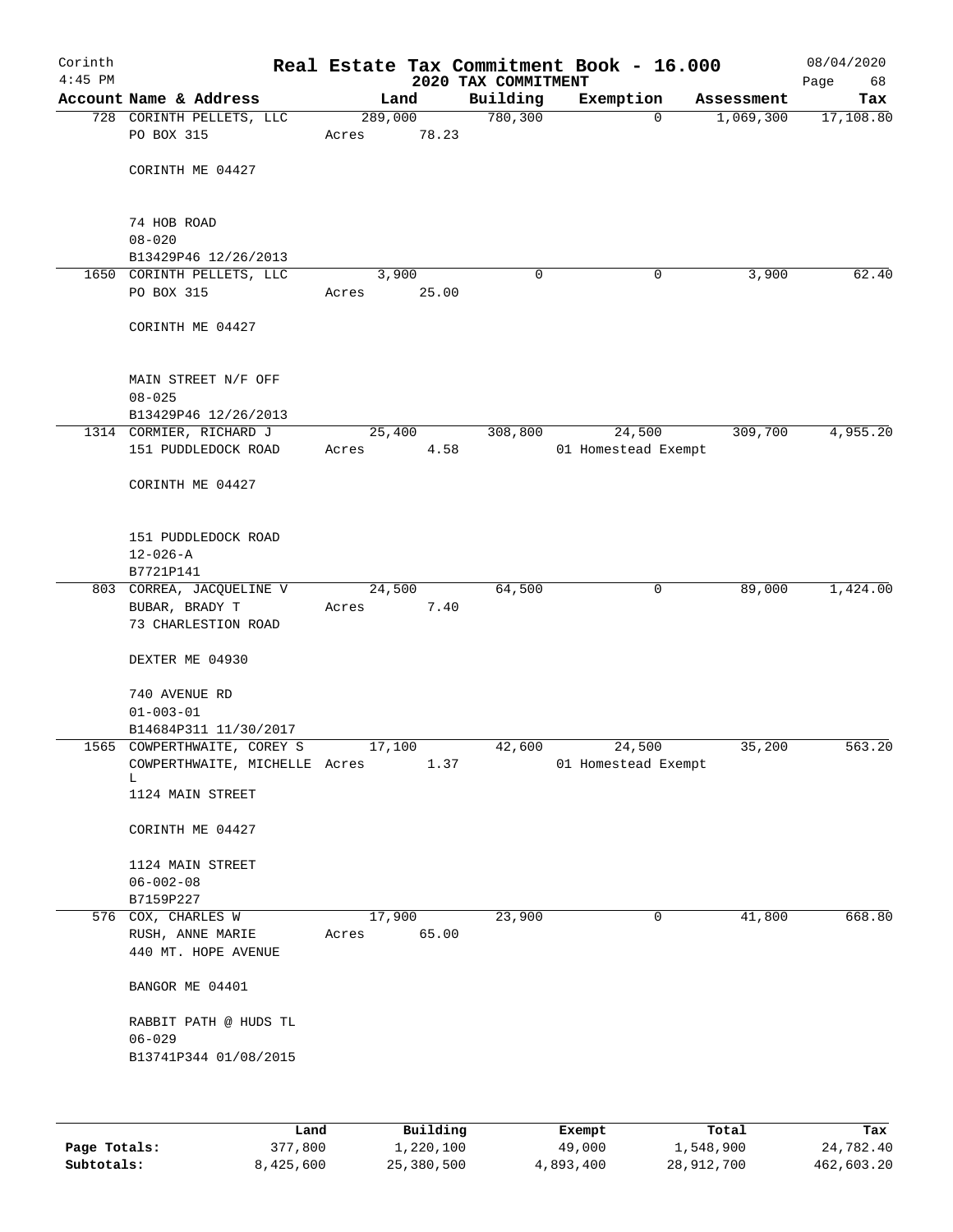| Corinth<br>$4:45$ PM |                                |       |        | 2020 TAX COMMITMENT | Real Estate Tax Commitment Book - 16.000 |            | 08/04/2020<br>69<br>Page |
|----------------------|--------------------------------|-------|--------|---------------------|------------------------------------------|------------|--------------------------|
|                      | Account Name & Address         |       | Land   | Building            | Exemption                                | Assessment | Tax                      |
|                      | 726 COX, HELEN L               |       | 18,700 | 175,500             | 24,500                                   | 169,700    | 2,715.20                 |
|                      | P.O. BOX 120                   | Acres | 1.59   |                     | 01 Homestead Exempt                      |            |                          |
|                      |                                |       |        |                     |                                          |            |                          |
|                      | CORINTH ME 04427               |       |        |                     |                                          |            |                          |
|                      | 394 MAIN STREET                |       |        |                     |                                          |            |                          |
|                      | $13 - 008$                     |       |        |                     |                                          |            |                          |
|                      | B3315P259                      |       |        |                     |                                          |            |                          |
| 1198                 | COX, THOMAS G                  |       | 28,600 | 99,500              | 24,500                                   | 103,600    | 1,657.60                 |
|                      | COX, JULIE A                   | Acres | 14.00  |                     | 01 Homestead Exempt                      |            |                          |
|                      | 381 MAIN STREET                |       |        |                     |                                          |            |                          |
|                      | CORINTH ME 04427               |       |        |                     |                                          |            |                          |
|                      | 381 MAIN STREET                |       |        |                     |                                          |            |                          |
|                      | $08 - 007$                     |       |        |                     |                                          |            |                          |
|                      | B10557P49 07/20/2006           |       |        |                     |                                          |            |                          |
|                      | 346 COYLE, SHEILA M            |       | 18,000 | 60,700              | 0                                        | 78,700     | 1,259.20                 |
|                      | 19 HAYMAN DRIVE                | Acres | 1.00   |                     |                                          |            |                          |
|                      |                                |       |        |                     |                                          |            |                          |
|                      | CORINTH ME 04427               |       |        |                     |                                          |            |                          |
|                      | 19 HAYMAN DRIVE                |       |        |                     |                                          |            |                          |
|                      | $05 - 042 - 04$                |       |        |                     |                                          |            |                          |
|                      | B5041P311                      |       |        |                     |                                          |            |                          |
|                      | 1681 CRAIG, KEITH O            |       | 21,900 | 83,500              | 30,380                                   | 75,020     | 1,200.32                 |
|                      | CRAIG, NANCY                   | Acres | 4.08   |                     | 01 Homestead Exempt                      |            |                          |
|                      | 15 HOB ROAD                    |       |        |                     | 22 Veteran                               |            |                          |
|                      | CORINTH ME 04427               |       |        |                     |                                          |            |                          |
|                      | 15 HOB ROAD                    |       |        |                     |                                          |            |                          |
|                      | $08 - 021 - A$                 |       |        |                     |                                          |            |                          |
|                      | B14917P332 08/21/2018          |       |        |                     |                                          |            |                          |
|                      | 1788 CRANE BROTHERS, INC.      |       | 22,000 | 151,200             | 0                                        | 173,200    | 2,771.20                 |
|                      | 2 MILLS ROAD                   | Acres | 1.80   |                     |                                          |            |                          |
|                      | EXETER ME 04415                |       |        |                     |                                          |            |                          |
|                      | GARLAND ROAD                   |       |        |                     |                                          |            |                          |
|                      | $10 - 003 - A$                 |       |        |                     |                                          |            |                          |
|                      | B8786P41                       |       |        |                     |                                          |            |                          |
|                      | 352 CRANE BROTHERS, INC.       |       | 35,100 | 0                   | $\mathbf 0$                              | 35,100     | 561.60                   |
|                      | CRANE, JAMES V<br>2 MILLS ROAD | Acres | 44.00  |                     |                                          |            |                          |
|                      | EXETER ME 04435                |       |        |                     |                                          |            |                          |
|                      | NOTCH ROAD                     |       |        |                     |                                          |            |                          |
|                      | $07 - 030$                     |       |        |                     |                                          |            |                          |
|                      | B12251P265 07/20/2010          |       |        |                     |                                          |            |                          |
|                      |                                |       |        |                     |                                          |            |                          |
|                      |                                |       |        |                     |                                          |            |                          |
|                      |                                |       |        |                     |                                          |            |                          |

|              | Land      | Building   | Exempt    | Total      | Tax        |
|--------------|-----------|------------|-----------|------------|------------|
| Page Totals: | 144,300   | 570,400    | 79,380    | 635,320    | 10,165.12  |
| Subtotals:   | 8,569,900 | 25,950,900 | 4,972,780 | 29,548,020 | 472,768.32 |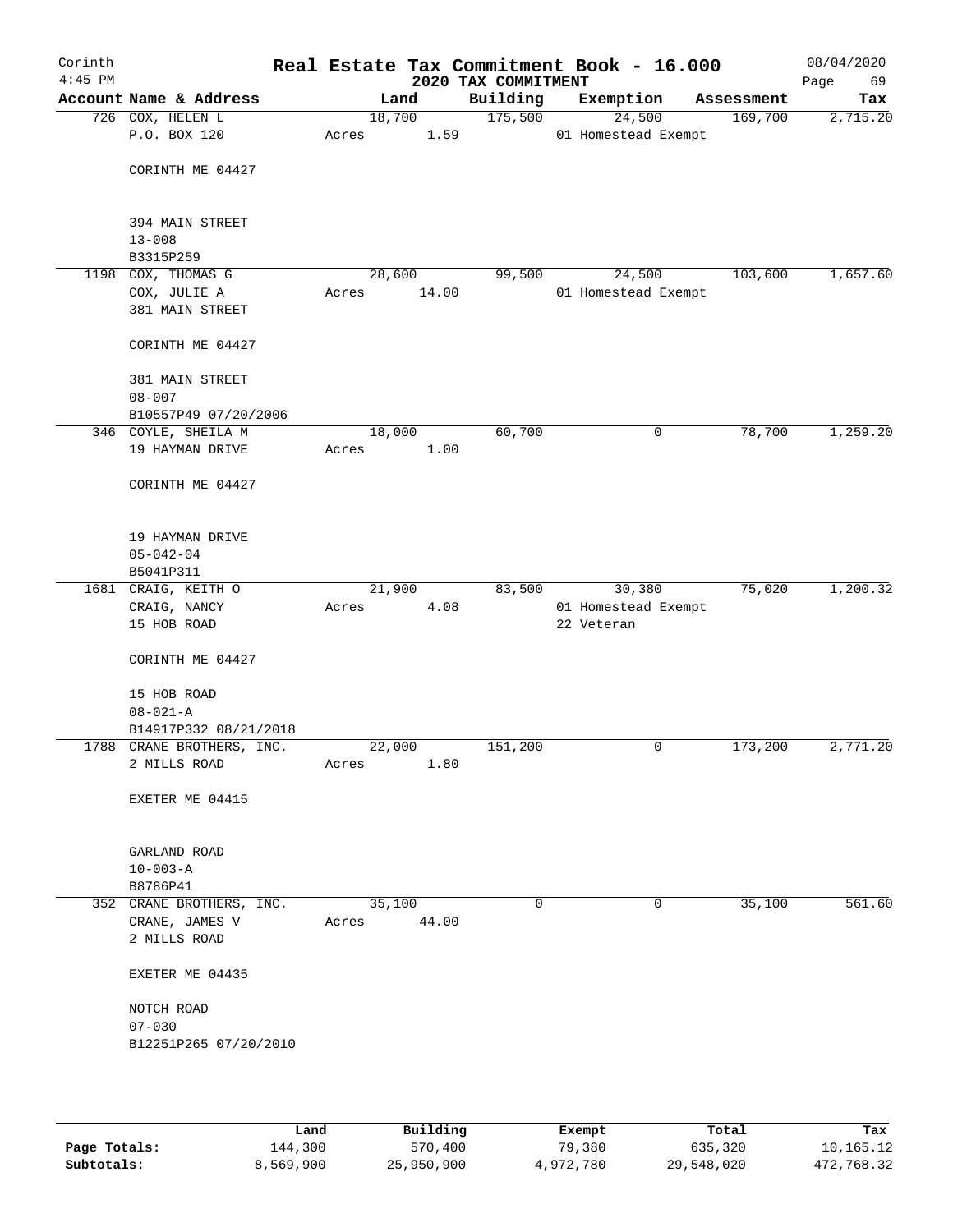| Corinth<br>$4:45$ PM |                                                             |                 |       | Real Estate Tax Commitment Book - 16.000<br>2020 TAX COMMITMENT |                |            | 08/04/2020<br>Page<br>70 |
|----------------------|-------------------------------------------------------------|-----------------|-------|-----------------------------------------------------------------|----------------|------------|--------------------------|
|                      | Account Name & Address                                      |                 | Land  | Building                                                        | Exemption      | Assessment | Tax                      |
|                      | 353 CRANE BROTHERS, INC.<br>CRANE, JAMES V<br>2 MILLS ROAD  | 36,600<br>Acres | 80.00 | $\mathsf{O}$                                                    | $\overline{0}$ | 36,600     | 585.60                   |
|                      | EXETER ME 04435                                             |                 |       |                                                                 |                |            |                          |
|                      | NOTCH ROAD<br>$07 - 031$<br>B12251P265 07/20/2010           |                 |       |                                                                 |                |            |                          |
|                      | 354 CRANE BROTHERS, INC.<br>CRANE, JAMES V<br>2 MILLS ROAD  | 32,000<br>Acres | 56.88 | 0                                                               | 0              | 32,000     | 512.00                   |
|                      | EXETER ME 04435                                             |                 |       |                                                                 |                |            |                          |
|                      | <b>MAIN STREET</b><br>$11 - 013$                            |                 |       |                                                                 |                |            |                          |
|                      | B12251P265 07/20/2010                                       |                 |       |                                                                 |                |            |                          |
|                      | 355 CRANE BROTHERS, INC.<br>CRANE, JAMES V<br>2 MILLS ROAD  | 18,500<br>Acres | 16.00 | 0                                                               | $\mathbf 0$    | 18,500     | 296.00                   |
|                      | EXETER ME 04435                                             |                 |       |                                                                 |                |            |                          |
|                      | HUDSON ROAD<br>$11 - 024$                                   |                 |       |                                                                 |                |            |                          |
|                      | B12251P265 07/20/2010                                       |                 |       |                                                                 |                |            |                          |
|                      | 356 CRANE BROTHERS, INC.<br>2 MILLS ROAD<br>EXETER ME 04435 | 32,000<br>Acres | 72.00 | $\mathbf 0$                                                     | $\mathbf 0$    | 32,000     | 512.00                   |
|                      | <b>MAIN STREET</b><br>$11 - 005$<br>B4402P355               |                 |       |                                                                 |                |            |                          |
|                      | 1348 CRANE, JAMES<br>CRANE, STEVEN D<br>2 MILLS RD          | 23,700<br>Acres | 19.00 | $\mathbf 0$                                                     | $\mathbf 0$    | 23,700     | 379.20                   |
|                      | EXETER ME 04435                                             |                 |       |                                                                 |                |            |                          |
|                      | BEANS MILL RD<br>$04 - 019 - 18$<br>B11376P287 04/29/2008   |                 |       |                                                                 |                |            |                          |
|                      | 1349 CRANE, JAMES V                                         | 19,800          |       | $\mathbf 0$                                                     | 0              | 19,800     | 316.80                   |
|                      | CRANE, STEVEN D<br>2 MILLS RD                               | Acres           | 23.03 |                                                                 |                |            |                          |
|                      | EXETER ME 04435                                             |                 |       |                                                                 |                |            |                          |
|                      | BEANS MILL RD<br>$04 - 019 - 19$<br>B11376P287 04/29/2008   |                 |       |                                                                 |                |            |                          |
|                      |                                                             |                 |       |                                                                 |                |            |                          |

|              | Land      | Building   | Exempt    | Total      | Tax        |
|--------------|-----------|------------|-----------|------------|------------|
| Page Totals: | 162,600   |            |           | 162,600    | 2,601.60   |
| Subtotals:   | 8,732,500 | 25,950,900 | 4,972,780 | 29,710,620 | 475,369.92 |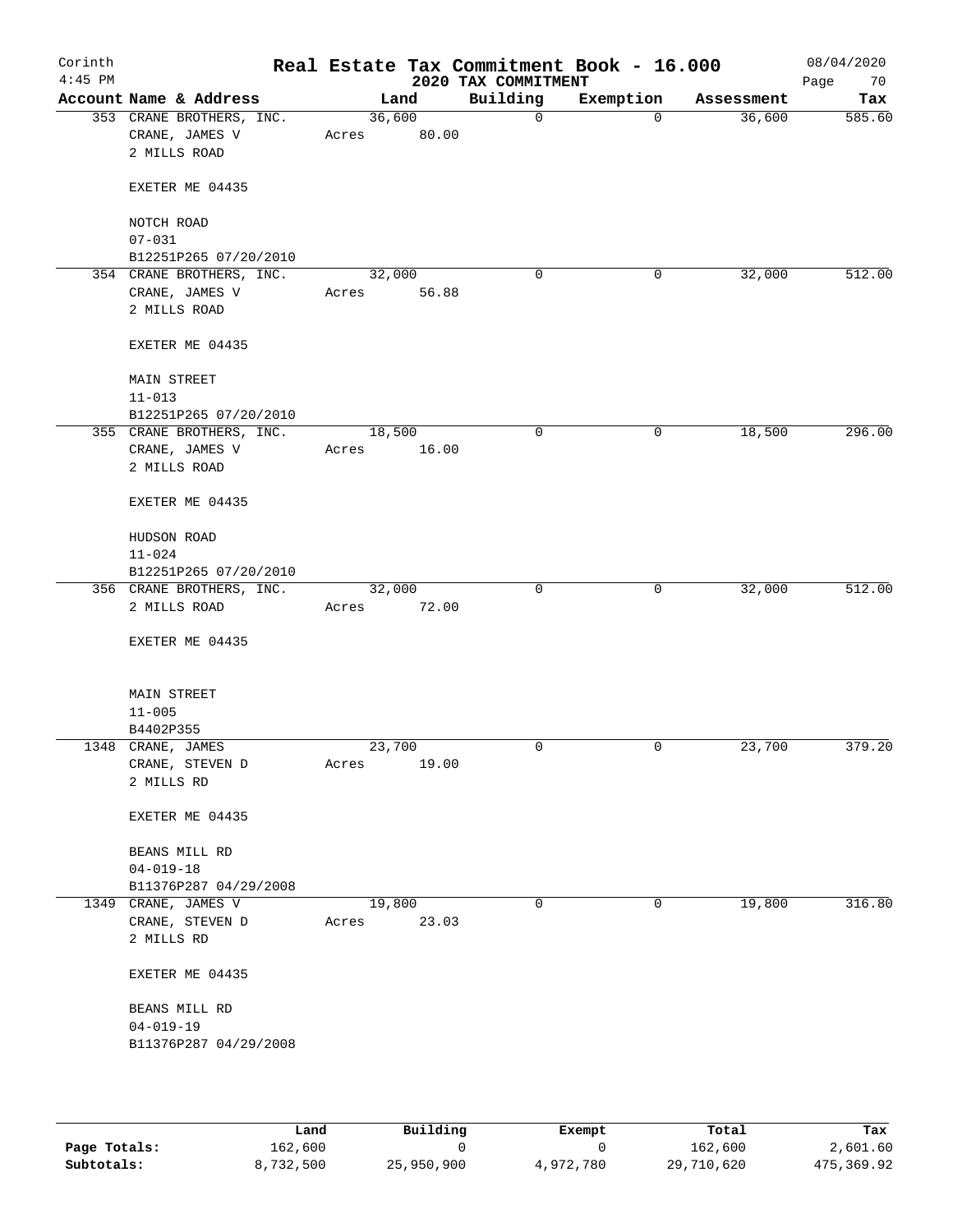| Corinth<br>$4:45$ PM |                                                        |       |                 | 2020 TAX COMMITMENT | Real Estate Tax Commitment Book - 16.000 |             | 08/04/2020<br>Page<br>71 |
|----------------------|--------------------------------------------------------|-------|-----------------|---------------------|------------------------------------------|-------------|--------------------------|
|                      | Account Name & Address                                 |       | Land            | Building            | Exemption                                | Assessment  | Tax                      |
|                      | 1826 CRANE, JAMES V<br>CRANE, STEVEN D<br>2 MILLS ROAD | Acres | 28,400<br>76.00 | 0                   | 0                                        | 28,400      | 454.40                   |
|                      | EXETER ME 04435                                        |       |                 |                     |                                          |             |                          |
|                      | O'ROAK ROAD                                            |       |                 |                     |                                          |             |                          |
|                      | $10 - 002 - J$                                         |       |                 |                     |                                          |             |                          |
|                      | B14094P249 03/08/2016                                  |       |                 |                     |                                          |             |                          |
|                      | 1946 CRANE, JAMES V                                    |       | 26,900          | 0                   | 0                                        | 26,900      | 430.40                   |
|                      | CRANE, STEVEN D<br>2 MILLS ROAD                        | Acres | 84.50           |                     |                                          |             |                          |
|                      | EXETER ME 04435                                        |       |                 |                     |                                          |             |                          |
|                      | BEANS MILL RD N/F OFF<br>$07 - 025$                    |       |                 |                     |                                          |             |                          |
|                      | B10910P297 04/03/2007                                  |       |                 |                     |                                          |             |                          |
|                      | 357 CRANE, JAMES V                                     |       | 12,300          | $\mathbf 0$         | 0                                        | 12,300      | 196.80                   |
|                      | CRANE, BRENDA L<br>2 MILLS ROAD                        | Acres | 1.56            |                     |                                          |             |                          |
|                      | EXETER ME 04435 3204                                   |       |                 |                     |                                          |             |                          |
|                      | <b>MAIN STREET</b>                                     |       |                 |                     |                                          |             |                          |
|                      | $11 - 013 - B$                                         |       |                 |                     |                                          |             |                          |
|                      | B3447P232                                              |       |                 |                     |                                          |             |                          |
|                      | 358 CRANE, JAMES V                                     |       | 72,400          | 0                   | 0                                        | 72,400      | 1,158.40                 |
|                      | CRANE, NEIL & LOIS<br>2 MILLS ROAD                     | Acres | 240.00          |                     |                                          |             |                          |
|                      | EXETER ME 04435                                        |       |                 |                     |                                          |             |                          |
|                      | EXETER ROAD<br>$07 - 002$                              |       |                 |                     |                                          |             |                          |
|                      | B12251P261 07/20/2010                                  |       |                 |                     |                                          |             |                          |
|                      | 1008 CRANE, STEVEN D. &                                |       | 64,900          | 0                   | 0                                        | 64,900      | 1,038.40                 |
|                      | CRANE, JAMES                                           | Acres | 215.00          |                     |                                          |             |                          |
|                      | 2 MILLS ROAD                                           |       |                 |                     |                                          |             |                          |
|                      | EXETER ME 04435                                        |       |                 |                     |                                          |             |                          |
|                      | O'ROAK ROAD                                            |       |                 |                     |                                          |             |                          |
|                      | $10 - 008$                                             |       |                 |                     |                                          |             |                          |
|                      | B10060P90 08/23/2005                                   |       |                 |                     |                                          |             |                          |
|                      | 98 CRAWFORD, ROBERT                                    |       | 0               | 20,800              | 20,800                                   | $\mathbf 0$ | 0.00                     |
|                      | 214 BEANS MILLS ROAD                                   |       |                 |                     | 01 Homestead Exempt                      |             |                          |
|                      | CORINTH ME 04427                                       |       |                 |                     |                                          |             |                          |
|                      | 214 BEANS MILL RD<br>$07 - 023 - 01H$                  |       |                 |                     |                                          |             |                          |
|                      |                                                        |       |                 |                     |                                          |             |                          |

|              | Land      | Building   | Exempt    | Total      | Tax        |
|--------------|-----------|------------|-----------|------------|------------|
| Page Totals: | 204,900   | 20,800     | 20,800    | 204,900    | 3,278.40   |
| Subtotals:   | 8,937,400 | 25,971,700 | 4,993,580 | 29,915,520 | 478,648.32 |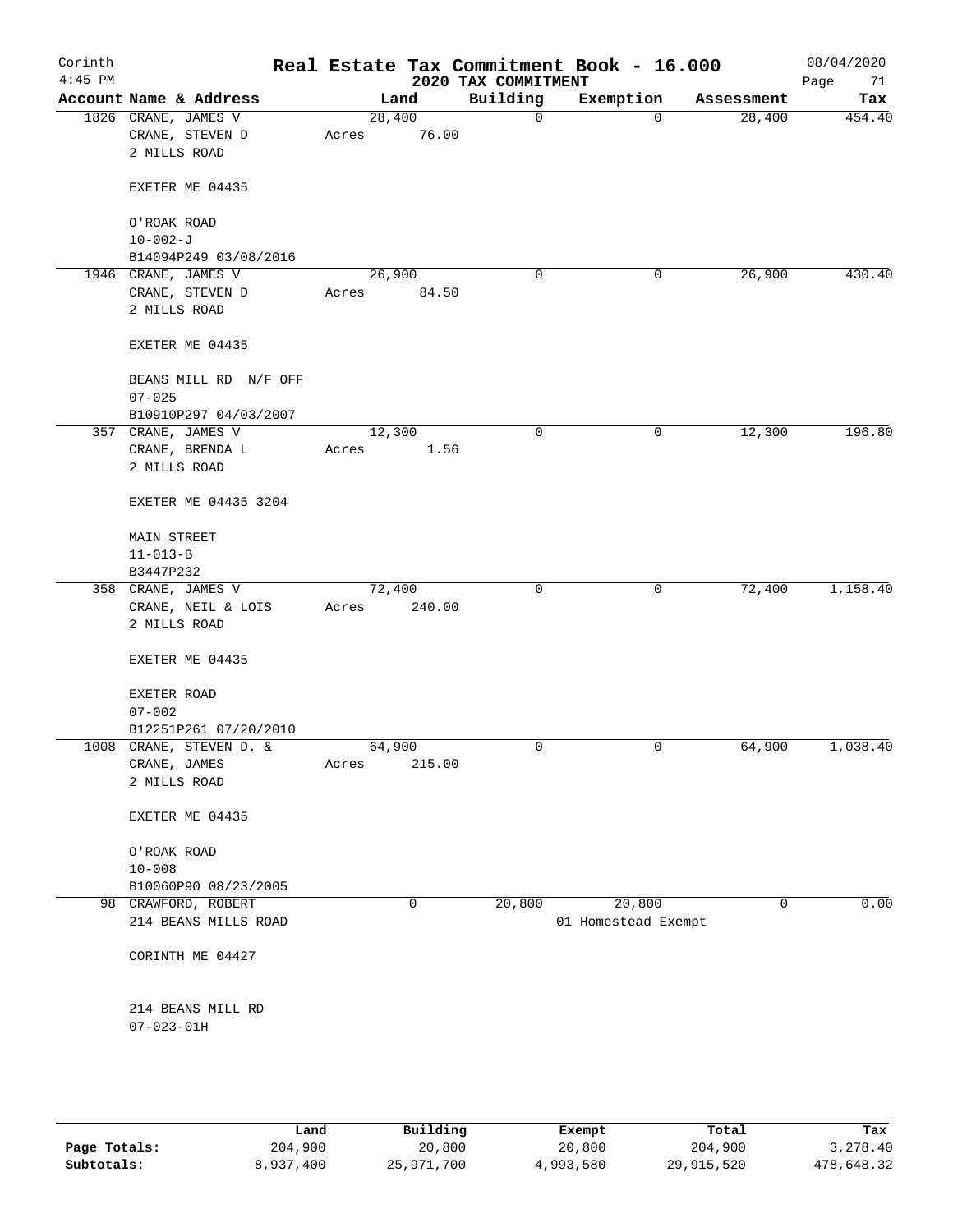| Corinth<br>$4:45$ PM |                                                                        |                 |       | 2020 TAX COMMITMENT | Real Estate Tax Commitment Book - 16.000   |            | 08/04/2020<br>Page<br>72 |
|----------------------|------------------------------------------------------------------------|-----------------|-------|---------------------|--------------------------------------------|------------|--------------------------|
|                      | Account Name & Address                                                 | Land            |       | Building            | Exemption                                  | Assessment | Tax                      |
|                      | 359 CRIDER, TIMOTHY J<br>CRIDER, CAROL A<br>132 MAIN STREET            | 20,500<br>Acres | 3.00  | 103,300             | $\overline{24,500}$<br>01 Homestead Exempt | 99,300     | 1,588.80                 |
|                      | CORINTH ME 04427                                                       |                 |       |                     |                                            |            |                          |
|                      | 132 MAIN STREET<br>$11 - 019 - A$                                      |                 |       |                     |                                            |            |                          |
|                      | B6233P1                                                                |                 |       |                     |                                            |            |                          |
|                      | 568 CRIMM, LANE                                                        | 12,400          |       | 96,000              | 24,500                                     | 83,900     | 1,342.40                 |
|                      | 119 HUDSON ROAD                                                        | Acres           | 1.67  |                     | 01 Homestead Exempt                        |            |                          |
|                      | CORINTH ME 04427                                                       |                 |       |                     |                                            |            |                          |
|                      | 119 HUDSON ROAD<br>$08 - 002 - 09$                                     |                 |       |                     |                                            |            |                          |
|                      | B14948P275 09/14/2018                                                  |                 |       |                     |                                            |            |                          |
|                      | 569 CRIMM, LANE                                                        | 13,000          |       | 0                   | 0                                          | 13,000     | 208.00                   |
|                      | 119 HUDSON ROAD                                                        | Acres           | 2.10  |                     |                                            |            |                          |
|                      | CORINTH ME 04427                                                       |                 |       |                     |                                            |            |                          |
|                      | HUDSON ROAD                                                            |                 |       |                     |                                            |            |                          |
|                      | $08 - 002 - 10$                                                        |                 |       |                     |                                            |            |                          |
|                      | B14950P271 09/14/2018                                                  |                 |       |                     |                                            |            |                          |
|                      | 1779 CROCKER, DENNIS                                                   | 17,300          |       | 116,000             | 24,500                                     | 108,800    | 1,740.80                 |
|                      | CROCKER, VICKY<br>580 TATE ROAD                                        | Acres           | 1.50  |                     | 01 Homestead Exempt                        |            |                          |
|                      | CORINTH ME 04427                                                       |                 |       |                     |                                            |            |                          |
|                      | 580 TATE ROAD                                                          |                 |       |                     |                                            |            |                          |
|                      | $06 - 024 - 08$                                                        |                 |       |                     |                                            |            |                          |
|                      | B14034P186 12/15/2015                                                  |                 |       |                     |                                            |            |                          |
|                      | 1566 CROFT, CHRISTOPHER &<br>MANDY                                     | 21,200          |       | 0                   | 0                                          | 21,200     | 339.20                   |
|                      | 165 MAIN STREET                                                        | Acres           | 8.51  |                     |                                            |            |                          |
|                      | CORINTH ME 04427                                                       |                 |       |                     |                                            |            |                          |
|                      | MAIN STREET                                                            |                 |       |                     |                                            |            |                          |
|                      | $11 - 006 - A$                                                         |                 |       |                     |                                            |            |                          |
|                      | B15446P77 02/20/2020 B15446P75 02/20/2020<br>1568 CROFT, CHRISTOPHER M | 24,800          |       | 48,600              | $\mathbf 0$                                | 73,400     | 1,174.40                 |
|                      | CROFT, MANDY L                                                         | Acres           | 10.00 |                     |                                            |            |                          |
|                      | 165 MAIN ROAD                                                          |                 |       |                     |                                            |            |                          |
|                      | CORINTH ME 04427                                                       |                 |       |                     |                                            |            |                          |
|                      | 165 MAIN STREET                                                        |                 |       |                     |                                            |            |                          |
|                      | $11 - 006 - C$                                                         |                 |       |                     |                                            |            |                          |
|                      | B14204P215 07/07/2016                                                  |                 |       |                     |                                            |            |                          |
|                      |                                                                        |                 |       |                     |                                            |            |                          |
|                      |                                                                        |                 |       |                     |                                            |            |                          |

|              | Land      | Building   | Exempt    | Total      | Tax        |
|--------------|-----------|------------|-----------|------------|------------|
| Page Totals: | 109,200   | 363,900    | 73,500    | 399,600    | 6,393.60   |
| Subtotals:   | 9,046,600 | 26,335,600 | 5,067,080 | 30,315,120 | 485,041.92 |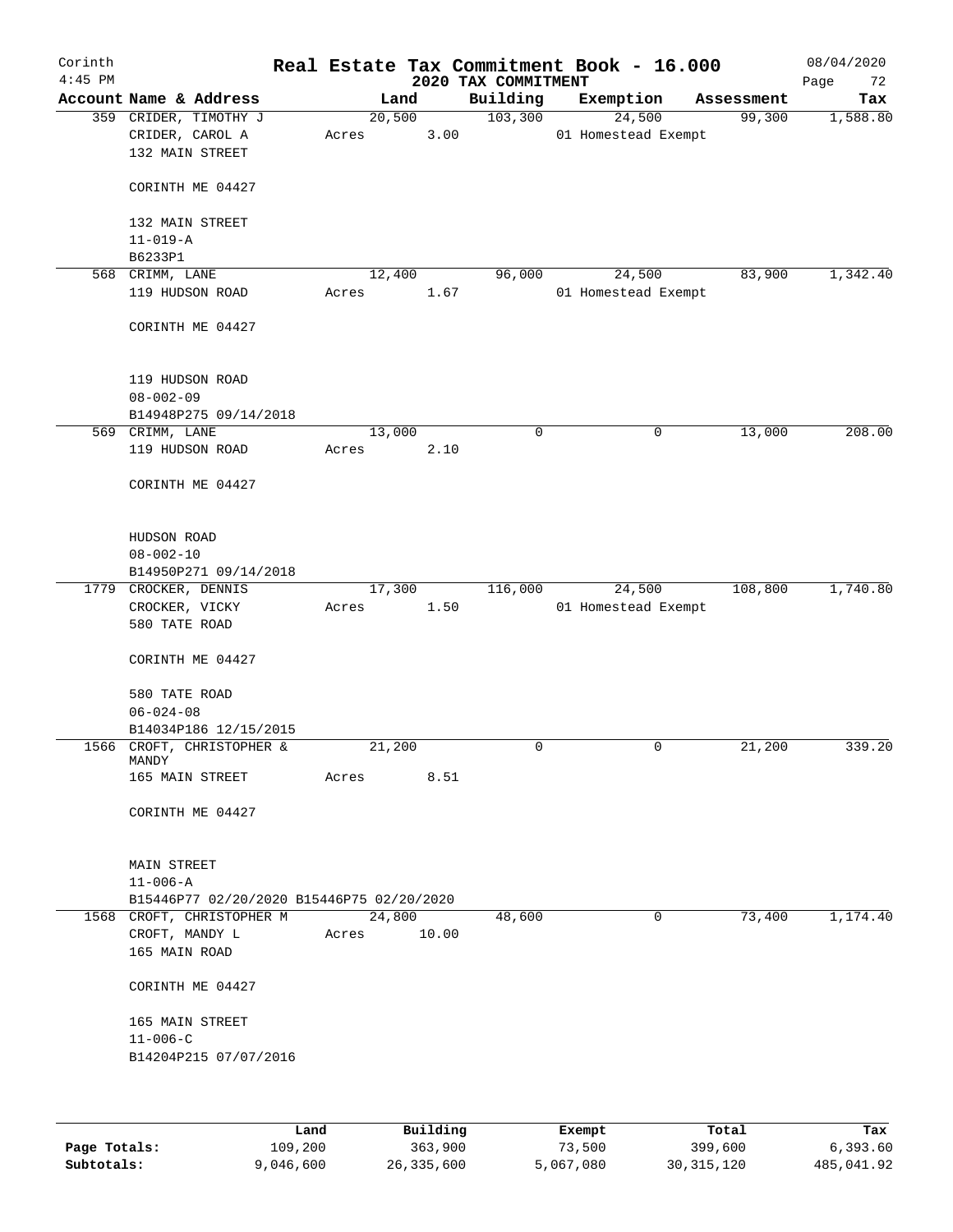| Corinth<br>$4:45$ PM |                                                                         |       |          |         | 2020 TAX COMMITMENT | Real Estate Tax Commitment Book - 16.000          |            | 08/04/2020<br>Page<br>73 |
|----------------------|-------------------------------------------------------------------------|-------|----------|---------|---------------------|---------------------------------------------------|------------|--------------------------|
|                      | Account Name & Address                                                  |       | Land     |         | Building            | Exemption                                         | Assessment | Tax                      |
|                      | 1567 CROFT, ROBERT E SR<br>CROFT, SANDRA L<br>229 S. LEVANT ROAD        | Acres | 24,400   | 6.00    | 0                   | $\Omega$                                          | 24,400     | 390.40                   |
|                      | LEVANT ME 04456                                                         |       |          |         |                     |                                                   |            |                          |
|                      | 151 MAIN STREET<br>$11 - 006 - B$                                       |       |          |         |                     |                                                   |            |                          |
|                      | B12907P126 08/03/2012                                                   |       |          |         |                     |                                                   |            |                          |
|                      | 501 CRONKHITE, MARY E<br>P.O. BOX 637                                   | Acres | 19,000   | 1.83    | 103,400             | 30,380<br>01 Homestead Exempt<br>31 Veteran Widow | 92,020     | 1,472.32                 |
|                      | CORINTH ME 04427                                                        |       |          |         |                     |                                                   |            |                          |
|                      | 293 MAIN STREET<br>$15 - 028$                                           |       |          |         |                     |                                                   |            |                          |
|                      | B3681P46                                                                |       |          |         |                     |                                                   |            |                          |
|                      | 1385 CROOKER, CHADWICK<br>CROZIER-CROOKER,<br>BRITTANY<br>661 TATE ROAD | Acres | 16,700   | 1.00    | 93,800              | 24,500<br>01 Homestead Exempt                     | 86,000     | 1,376.00                 |
|                      | CORINTH ME 04427                                                        |       |          |         |                     |                                                   |            |                          |
|                      | 661 TATE ROAD<br>$06 - 012 - G$                                         |       |          |         |                     |                                                   |            |                          |
|                      | B14916P315 08/23/2018                                                   |       |          |         |                     |                                                   |            |                          |
|                      | 364 CROOKER, RANDY J                                                    |       | 17,900   |         | 167,800             | 24,500                                            | 161,200    | 2,579.20                 |
|                      | CROOKER, MELISSA T<br>422 HUDSON ROAD                                   | Acres |          | 2.00    |                     | 01 Homestead Exempt                               |            |                          |
|                      | CORINTH ME 04427                                                        |       |          |         |                     |                                                   |            |                          |
|                      | 422 HUDSON ROAD                                                         |       |          |         |                     |                                                   |            |                          |
|                      | $12 - 011 - B$                                                          |       |          |         |                     |                                                   |            |                          |
|                      | B4759P133                                                               |       |          |         |                     |                                                   |            |                          |
| 1927                 | CROSS, RUTH A                                                           |       | 0        |         | 13,200              | 13,200                                            | 0          | 0.00                     |
|                      | 407 TATE ROAD                                                           |       |          |         |                     | 01 Homestead Exempt                               |            |                          |
|                      | CORINTH ME 04427                                                        |       |          |         |                     |                                                   |            |                          |
|                      | 407 TATE ROAD                                                           |       |          |         |                     |                                                   |            |                          |
|                      | $06 - 018 - 01H$                                                        |       |          |         |                     |                                                   |            |                          |
|                      | B13545P128 06/02/2014                                                   |       |          |         |                     |                                                   |            |                          |
|                      | 366 CROSSON, RONDA<br>265 BLACK ROAD                                    | Acres | 62,500   | 217.00  | 79,700              | 30,380<br>01 Homestead Exempt<br>31 Veteran Widow | 111,820    | 1,789.12                 |
|                      | CORINTH ME 04427                                                        |       |          |         |                     |                                                   |            |                          |
|                      | 265 BLACK RD<br>$02 - 025$                                              |       |          |         |                     |                                                   |            |                          |
|                      | B12003P306 12/10/2009                                                   |       |          |         |                     |                                                   |            |                          |
|                      |                                                                         |       |          |         |                     |                                                   |            |                          |
|                      | Land                                                                    |       | Building |         |                     | Exempt                                            | Total      | Tax                      |
| Page Totals:         | 140,500                                                                 |       |          | 457,900 |                     | 122,960                                           | 475,440    | 7,607.04                 |

**Subtotals:** 9,187,100 26,793,500 5,190,040 30,790,560 492,648.96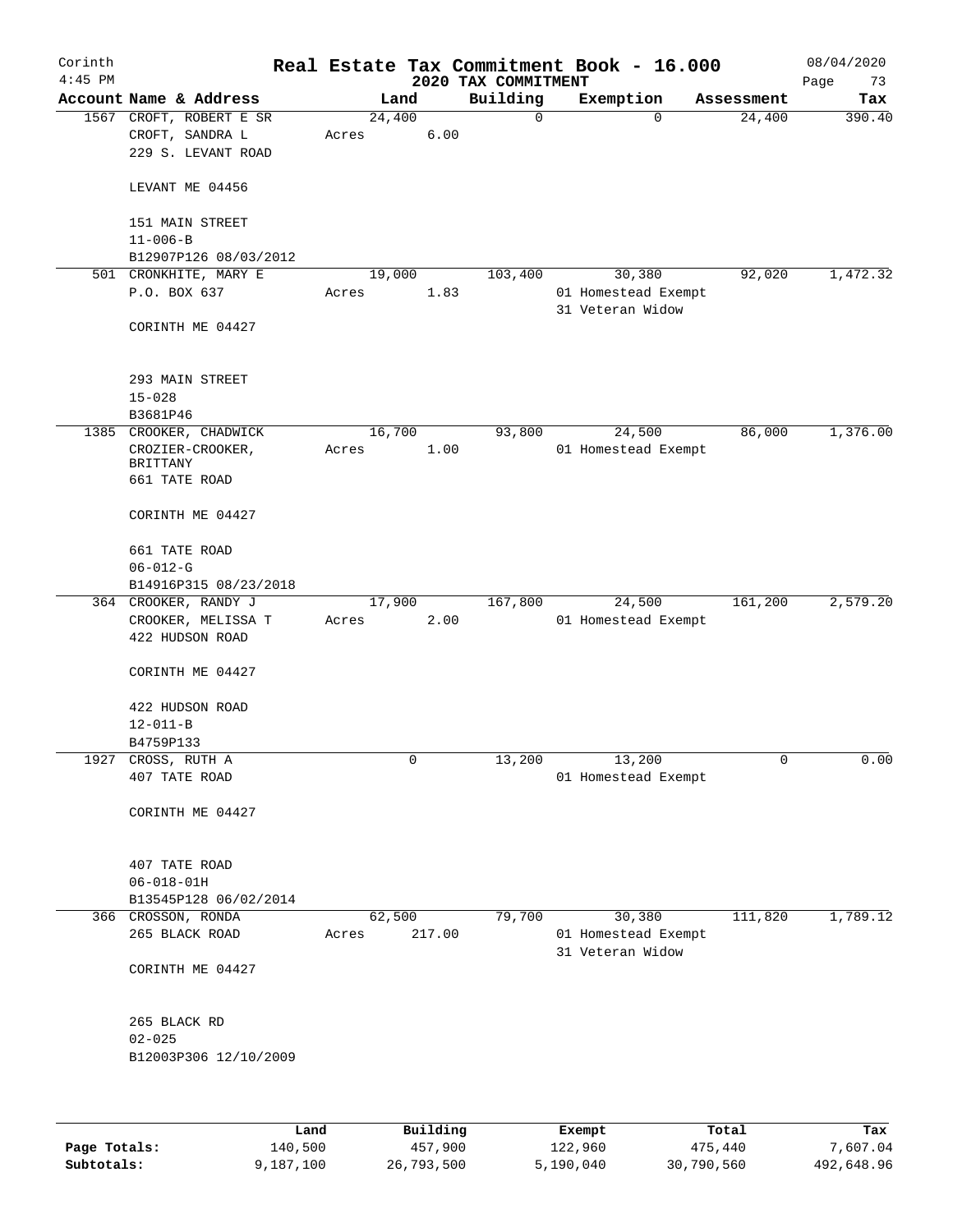| Corinth<br>$4:45$ PM |                                                  |       |                 | 2020 TAX COMMITMENT | Real Estate Tax Commitment Book - 16.000 |             | 08/04/2020<br>Page<br>74 |
|----------------------|--------------------------------------------------|-------|-----------------|---------------------|------------------------------------------|-------------|--------------------------|
|                      | Account Name & Address                           |       | Land            | Building            | Exemption                                | Assessment  | Tax                      |
|                      | 367 CROSSON, RONDA<br>265 BLACK ROAD             | Acres | 15,200<br>16.00 | 2,500               | $\mathbf 0$                              | 17,700      | 283.20                   |
|                      | CORINTH ME 04427                                 |       |                 |                     |                                          |             |                          |
|                      | BLACK RD                                         |       |                 |                     |                                          |             |                          |
|                      | $02 - 026$                                       |       |                 |                     |                                          |             |                          |
|                      | B12003P306 12/10/2009                            |       |                 |                     |                                          |             |                          |
|                      | 1138 CUMMINGS, RICHARD J SR                      |       | 18,000          | 104,100             | 24,500                                   | 97,600      | 1,561.60                 |
|                      | CUMMINGS, LINDA R<br>271 WHITE SCHOOLHOUSE<br>RD | Acres | 2.04            |                     | 01 Homestead Exempt                      |             |                          |
|                      | CORINTH ME 04427                                 |       |                 |                     |                                          |             |                          |
|                      | 271 WHITE SCHOOLHOUSE<br>$06 - 015 - C - 1$      |       |                 |                     |                                          |             |                          |
|                      | B13767P66 02/20/2015                             |       |                 |                     |                                          |             |                          |
|                      | 368 CUMMINGS, VAUGHN F                           |       | 17,000          | 65,600              | 30,380                                   | 52,220      | 835.52                   |
|                      | CUMMINGS, CATHERINE M                            | Acres | 1.28            |                     | 22 Veteran                               |             |                          |
|                      | 144 GARLAND ROAD                                 |       |                 |                     | 01 Homestead Exempt                      |             |                          |
|                      | CORINTH ME 04427                                 |       |                 |                     |                                          |             |                          |
|                      | 144 GARLAND ROAD                                 |       |                 |                     |                                          |             |                          |
|                      | $10 - 013$                                       |       |                 |                     |                                          |             |                          |
|                      | B3369P37                                         |       |                 |                     |                                          |             |                          |
|                      | 1929 CUNNINGHAM, LARRY                           |       | 0               | 2,500               | 0                                        | 2,500       | 40.00                    |
|                      | 344 MAIN STREET LOT 2                            |       |                 |                     |                                          |             |                          |
|                      | CORINTH ME 04427                                 |       |                 |                     |                                          |             |                          |
|                      | 344 MAIN STREET LOT 1                            |       |                 |                     |                                          |             |                          |
|                      | $08 - 003 - 01H$                                 |       |                 |                     |                                          |             |                          |
|                      | 1424 CUNNINGHAM, LARRY                           |       | 9,500           | 46,100              | 0                                        | 55,600      | 889.60                   |
|                      | CUNNINGHAM, TAMMY<br>344 MAIN STREET LOT 2       | Acres | 0.20            |                     |                                          |             |                          |
|                      | CORINTH ME 04427                                 |       |                 |                     |                                          |             |                          |
|                      | 2 MARSH ROAD                                     |       |                 |                     |                                          |             |                          |
|                      | $09 - 001$                                       |       |                 |                     |                                          |             |                          |
|                      | B14446P196 11/15/2013                            |       |                 |                     |                                          |             |                          |
|                      | 1077 CUNNINGHAM, TAMMY                           |       | $\mathbf 0$     | 24,100              | 24,100                                   | $\mathbf 0$ | 0.00                     |
|                      | 344 MAIN STREET LOT 2                            |       |                 |                     | 01 Homestead Exempt                      |             |                          |
|                      | CORINTH ME 04427                                 |       |                 |                     |                                          |             |                          |
|                      | 344 MAIN STREET LOT 2<br>$08 - 003 - 02H$        |       |                 |                     |                                          |             |                          |
|                      |                                                  |       |                 |                     |                                          |             |                          |

|              | Land      | Building   | Exempt    | Total      | Tax        |
|--------------|-----------|------------|-----------|------------|------------|
| Page Totals: | 59,700    | 244,900    | 78,980    | 225,620    | 3,609.92   |
| Subtotals:   | 9,246,800 | 27,038,400 | 5,269,020 | 31,016,180 | 496,258.88 |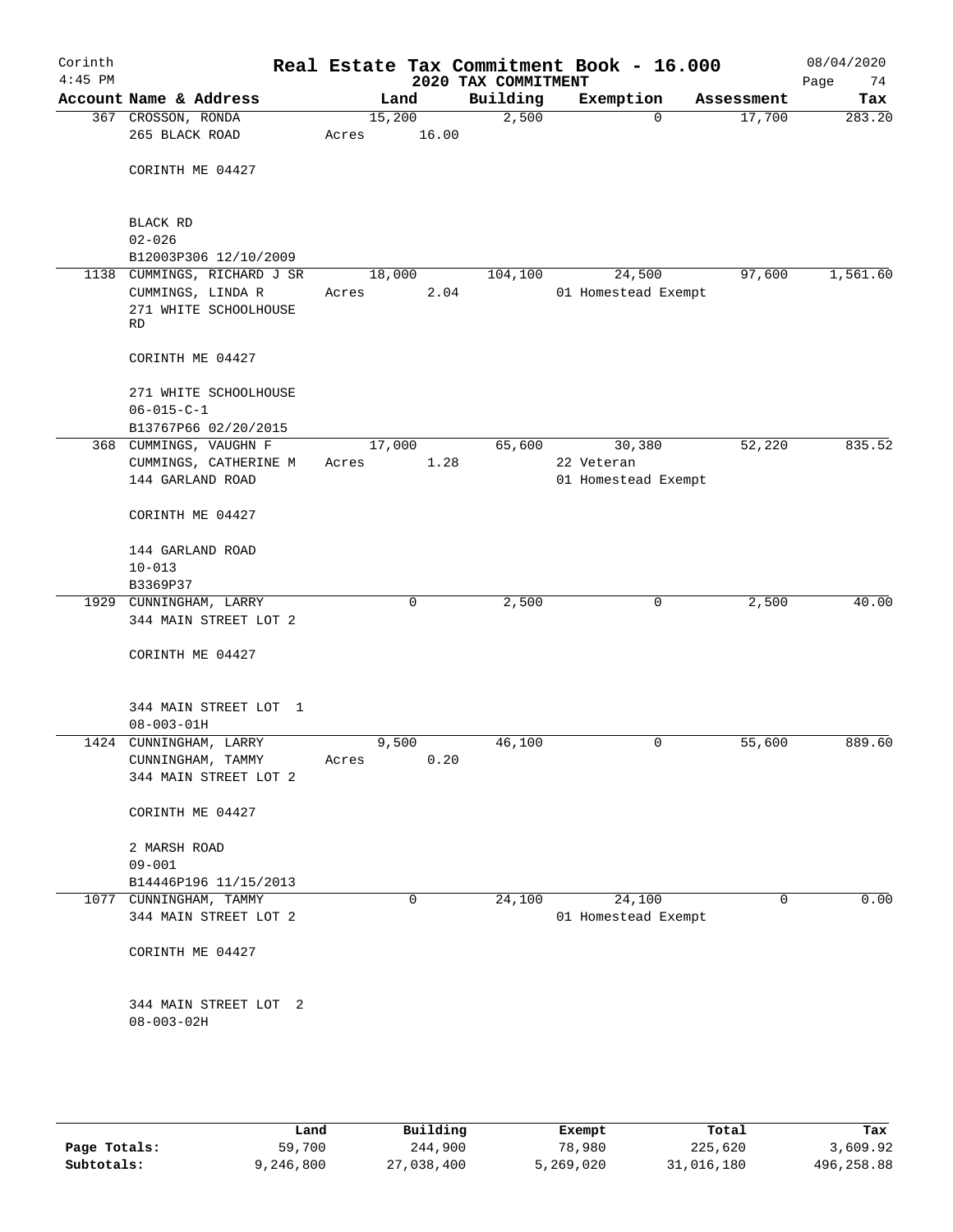| Corinth<br>$4:45$ PM |                                           |        |       | Real Estate Tax Commitment Book - 16.000<br>2020 TAX COMMITMENT |                               |   |            | 08/04/2020<br>Page<br>75 |
|----------------------|-------------------------------------------|--------|-------|-----------------------------------------------------------------|-------------------------------|---|------------|--------------------------|
|                      | Account Name & Address                    |        | Land  | Building                                                        | Exemption                     |   | Assessment | Tax                      |
|                      | 1748 CURTIS, JEANETTE                     | 16,500 |       | 56,600                                                          | 24,500                        |   | 48,600     | 777.60                   |
|                      | 512 GRANT ROAD                            | Acres  | 2.00  |                                                                 | 01 Homestead Exempt           |   |            |                          |
|                      |                                           |        |       |                                                                 |                               |   |            |                          |
|                      | CORINTH ME 04427                          |        |       |                                                                 |                               |   |            |                          |
|                      |                                           |        |       |                                                                 |                               |   |            |                          |
|                      | 512 GRANT ROAD                            |        |       |                                                                 |                               |   |            |                          |
|                      | $02 - 055 - 09 - A$                       |        |       |                                                                 |                               |   |            |                          |
|                      | B10475P118 06/05/2006                     |        |       |                                                                 |                               |   |            |                          |
|                      | 372 CUSHMAN, CARLENE G                    | 31,500 |       | 61,500                                                          | 24,500                        |   | 68,500     | 1,096.00                 |
|                      | 141 CUSHMAN ROAD                          | Acres  | 24.09 |                                                                 | 01 Homestead Exempt           |   |            |                          |
|                      | CORINTH ME 04427                          |        |       |                                                                 |                               |   |            |                          |
|                      |                                           |        |       |                                                                 |                               |   |            |                          |
|                      |                                           |        |       |                                                                 |                               |   |            |                          |
|                      | 141 CUSHMAN RD                            |        |       |                                                                 |                               |   |            |                          |
|                      | $03 - 016$                                |        |       |                                                                 |                               |   |            |                          |
|                      | B6153P104 06/20/1996                      |        |       |                                                                 |                               |   |            |                          |
|                      | 371 CUSHMAN, DONALD A                     | 14,000 |       | 47,200                                                          | 24,500                        |   | 36,700     | 587.20                   |
|                      | 14 MORISON AVENUE                         | Acres  | 0.49  |                                                                 | 01 Homestead Exempt           |   |            |                          |
|                      |                                           |        |       |                                                                 |                               |   |            |                          |
|                      | CORINTH ME 04427                          |        |       |                                                                 |                               |   |            |                          |
|                      |                                           |        |       |                                                                 |                               |   |            |                          |
|                      | 14 MORISON AVENUE                         |        |       |                                                                 |                               |   |            |                          |
|                      | $16 - 015$                                |        |       |                                                                 |                               |   |            |                          |
|                      | B14780P334 04/09/2018                     |        |       |                                                                 |                               |   |            |                          |
|                      | 373 CUSHMAN, LEOLA A.,                    | 18,200 |       | 70,300                                                          |                               | 0 | 88,500     | 1,416.00                 |
|                      | HEIRS OF<br>C/O LAURENCE CUSHMAN PR Acres |        | 3.53  |                                                                 |                               |   |            |                          |
|                      | 141 CUSHMAN RD                            |        |       |                                                                 |                               |   |            |                          |
|                      | CORINTH ME 04427                          |        |       |                                                                 |                               |   |            |                          |
|                      |                                           |        |       |                                                                 |                               |   |            |                          |
|                      |                                           |        |       |                                                                 |                               |   |            |                          |
|                      | 164 CUSHMAN RD                            |        |       |                                                                 |                               |   |            |                          |
|                      | $03 - 017$                                |        |       |                                                                 |                               |   |            |                          |
|                      | B15202P182 07/08/2019                     |        |       |                                                                 |                               |   |            |                          |
|                      | 376 CYNEWSKI, RICHARD                     | 19,900 | 2.54  | 165,600                                                         | 30,380<br>22 Veteran          |   | 155,120    | 2,481.92                 |
|                      | CYNEWSKI, JANICE<br>22 WEST CORINTH RD    | Acres  |       |                                                                 | 01 Homestead Exempt           |   |            |                          |
|                      |                                           |        |       |                                                                 |                               |   |            |                          |
|                      | CORINTH ME 04427                          |        |       |                                                                 |                               |   |            |                          |
|                      |                                           |        |       |                                                                 |                               |   |            |                          |
|                      | 22 WEST CORINTH ROAD                      |        |       |                                                                 |                               |   |            |                          |
|                      | $05 - 025 - 04$                           |        |       |                                                                 |                               |   |            |                          |
|                      | B3806P155                                 |        |       |                                                                 |                               |   |            |                          |
|                      | 805 DAIGLE, BRANDON<br>DAIGLE, LACI       | 18,900 | 1.76  | 70,800                                                          | 24,500<br>01 Homestead Exempt |   | 65,200     | 1,043.20                 |
|                      | 188 MCCARD ROAD                           | Acres  |       |                                                                 |                               |   |            |                          |
|                      |                                           |        |       |                                                                 |                               |   |            |                          |
|                      | CORINTH ME 04427                          |        |       |                                                                 |                               |   |            |                          |
|                      |                                           |        |       |                                                                 |                               |   |            |                          |
|                      | 188 MCCARD ROAD<br>$01 - 025 - A$         |        |       |                                                                 |                               |   |            |                          |
|                      | B12647P38 08/10/2011                      |        |       |                                                                 |                               |   |            |                          |
|                      |                                           |        |       |                                                                 |                               |   |            |                          |
|                      |                                           |        |       |                                                                 |                               |   |            |                          |
|                      |                                           |        |       |                                                                 |                               |   |            |                          |

|              | Land      | Building   | Exempt    | Total      | Tax        |
|--------------|-----------|------------|-----------|------------|------------|
| Page Totals: | 119,000   | 472,000    | 128,380   | 462,620    | 7,401.92   |
| Subtotals:   | 9,365,800 | 27,510,400 | 5,397,400 | 31,478,800 | 503,660.80 |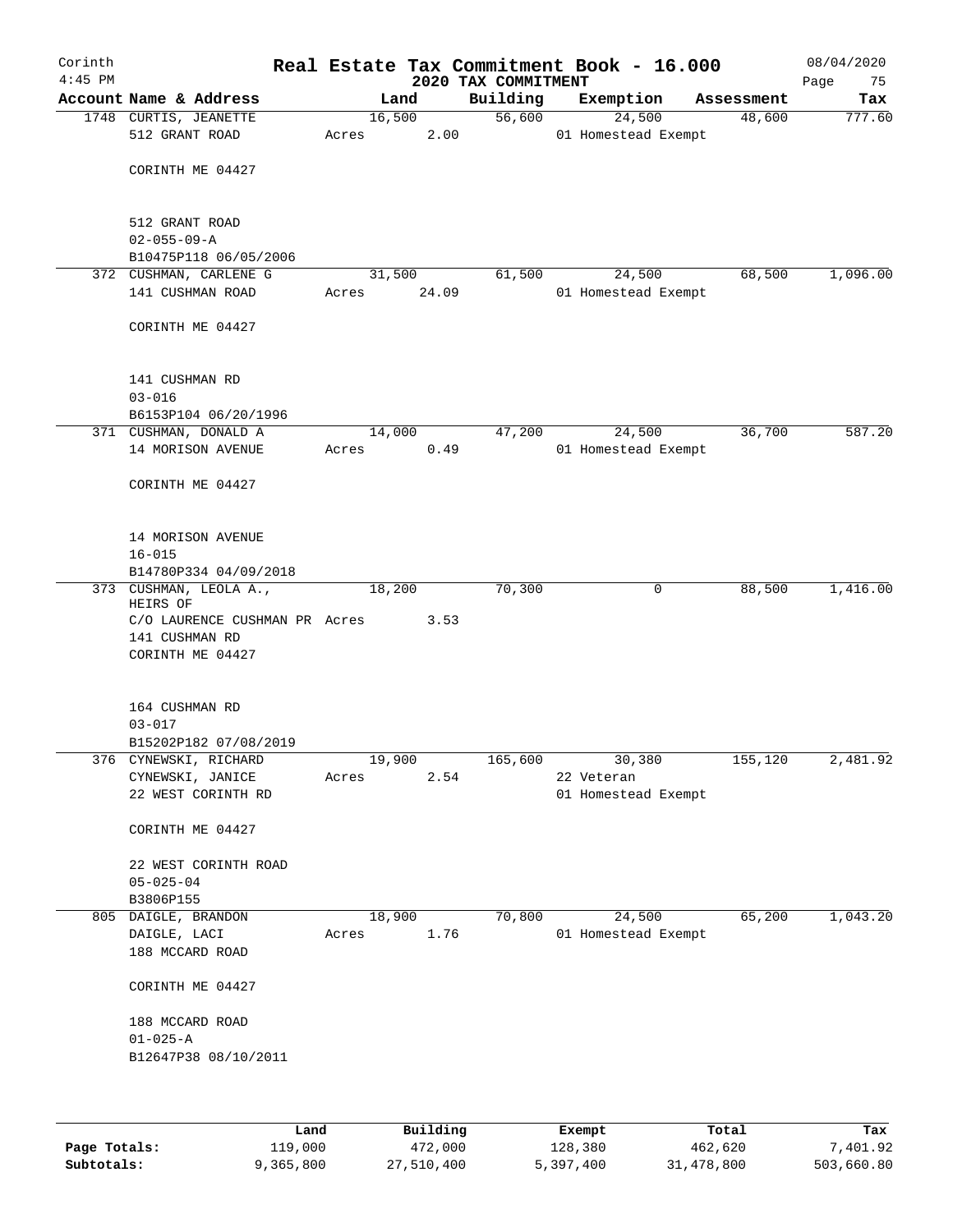| Corinth<br>$4:45$ PM |                                    |        |       | 2020 TAX COMMITMENT | Real Estate Tax Commitment Book - 16.000 |            | 08/04/2020<br>Page<br>76 |
|----------------------|------------------------------------|--------|-------|---------------------|------------------------------------------|------------|--------------------------|
|                      | Account Name & Address             |        | Land  | Building            | Exemption                                | Assessment | Tax                      |
|                      | 392 DAIGLE, LORI A                 | 10,800 |       | 0                   | $\mathbf 0$                              | 10,800     | 172.80                   |
|                      | 3 JEWELL LANE                      | Acres  | 13.00 |                     |                                          |            |                          |
|                      |                                    |        |       |                     |                                          |            |                          |
|                      | GLENBURN ME 04401                  |        |       |                     |                                          |            |                          |
|                      |                                    |        |       |                     |                                          |            |                          |
|                      |                                    |        |       |                     |                                          |            |                          |
|                      | HUDSON HILL ROAD                   |        |       |                     |                                          |            |                          |
|                      | $03 - 039$                         |        |       |                     |                                          |            |                          |
|                      | B9901P233 05/20/2005               |        |       |                     |                                          |            |                          |
|                      | 393 DAIGLE, LORI A                 | 22,600 |       | 59,100              | 0                                        | 81,700     | 1,307.20                 |
|                      | 3 JEWELL LANE                      | Acres  | 38.84 |                     |                                          |            |                          |
|                      |                                    |        |       |                     |                                          |            |                          |
|                      | GLENBURN ME 04401                  |        |       |                     |                                          |            |                          |
|                      |                                    |        |       |                     |                                          |            |                          |
|                      | 1193 HUDSON HILL ROAD              |        |       |                     |                                          |            |                          |
|                      | $03 - 052$                         |        |       |                     |                                          |            |                          |
|                      | B9901P233                          |        |       |                     |                                          |            |                          |
|                      | 1777 DAIGLE, TODD G                | 10,900 |       | $\mathbf 0$         | 0                                        | 10,900     | 174.40                   |
|                      | 1124 WEST MAIN STREET              | Acres  | 1.54  |                     |                                          |            |                          |
|                      |                                    |        |       |                     |                                          |            |                          |
|                      | DOVER-FOXCROFT ME 04426            |        |       |                     |                                          |            |                          |
|                      |                                    |        |       |                     |                                          |            |                          |
|                      |                                    |        |       |                     |                                          |            |                          |
|                      | TATE ROAD                          |        |       |                     |                                          |            |                          |
|                      | $06 - 024 - 06$                    |        |       |                     |                                          |            |                          |
|                      | B9131P69                           |        |       |                     |                                          |            |                          |
|                      | 381 DAILY, LINDA LEE               | 11,300 |       | $\mathbf 0$         | 0                                        | 11,300     | 180.80                   |
|                      | PO Box 112                         | Acres  | 6.50  |                     |                                          |            |                          |
|                      |                                    |        |       |                     |                                          |            |                          |
|                      | Corinth ME 04427                   |        |       |                     |                                          |            |                          |
|                      |                                    |        |       |                     |                                          |            |                          |
|                      |                                    |        |       |                     |                                          |            |                          |
|                      | GRANT ROAD                         |        |       |                     |                                          |            |                          |
|                      | $02 - 053 - A$                     |        |       |                     |                                          |            |                          |
|                      | B4699P337                          |        |       |                     |                                          |            |                          |
|                      | 379 DALESSANDRO, WILLIAM<br>ALFRED | 13,300 |       | 0                   | 0                                        | 13,300     | 212.80                   |
|                      | DALESSANDRO, LOUISE ANN Acres      |        | 10.00 |                     |                                          |            |                          |
|                      | 21465 CRESTFALLS COURT             |        |       |                     |                                          |            |                          |
|                      |                                    |        |       |                     |                                          |            |                          |
|                      | BOCA RATON FL 33444                |        |       |                     |                                          |            |                          |
|                      |                                    |        |       |                     |                                          |            |                          |
|                      | MEADOW ROAD N/F OFF                |        |       |                     |                                          |            |                          |
|                      | $09 - 014 - 10$                    |        |       |                     |                                          |            |                          |
|                      | 1876 DAMON, ERIK                   |        | 0     | 35,200              | 24,500                                   | 10,700     | 171.20                   |
|                      | DAMON, JENNIFER                    |        |       |                     | 01 Homestead Exempt                      |            |                          |
|                      | 35 GARY SETTLEMENT ROAD            |        |       |                     |                                          |            |                          |
|                      |                                    |        |       |                     |                                          |            |                          |
|                      | CORINTH ME 04427                   |        |       |                     |                                          |            |                          |
|                      |                                    |        |       |                     |                                          |            |                          |
|                      | 35 GARY SETTLEMENT ROAD            |        |       |                     |                                          |            |                          |
|                      | $09 - 028 - H$                     |        |       |                     |                                          |            |                          |
|                      |                                    |        |       |                     |                                          |            |                          |
|                      |                                    |        |       |                     |                                          |            |                          |
|                      |                                    |        |       |                     |                                          |            |                          |

|              | Land      | Building   | Exempt    | Total      | Tax        |
|--------------|-----------|------------|-----------|------------|------------|
| Page Totals: | 68,900    | 94,300     | 24,500    | 138,700    | 2,219.20   |
| Subtotals:   | 9,434,700 | 27,604,700 | 5,421,900 | 31,617,500 | 505,880.00 |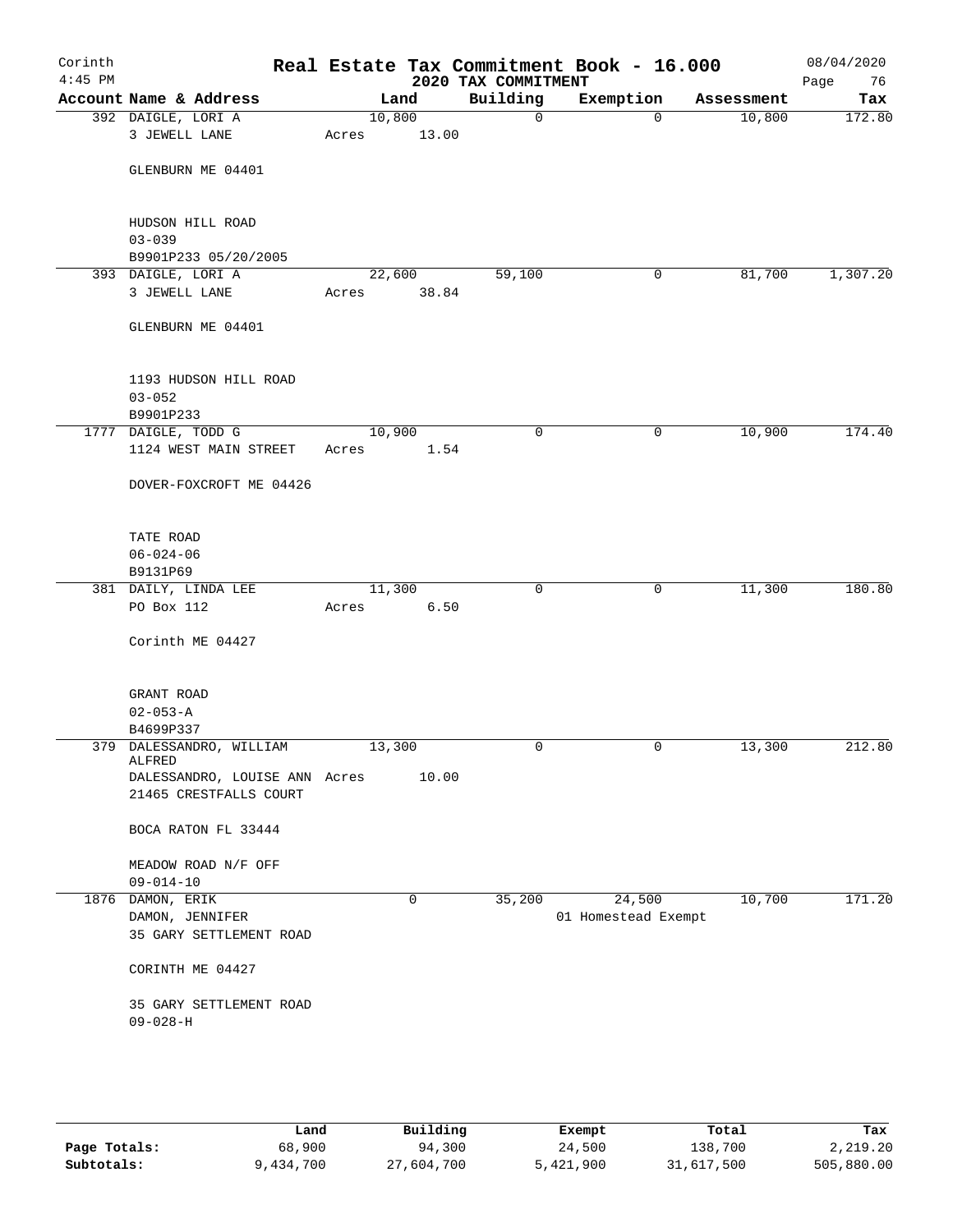| Corinth<br>$4:45$ PM |                                                             |                 |        | 2020 TAX COMMITMENT | Real Estate Tax Commitment Book - 16.000 |            | 08/04/2020<br>Page<br>77 |
|----------------------|-------------------------------------------------------------|-----------------|--------|---------------------|------------------------------------------|------------|--------------------------|
|                      | Account Name & Address                                      |                 | Land   | Building            | Exemption                                | Assessment | Tax                      |
|                      | 2075 DANIELS, PHILIP<br>225 MOOSEHEAD TRAIL                 | 18,000<br>Acres | 7.30   | $\mathbf 0$         | $\Omega$                                 | 18,000     | 288.00                   |
|                      | DIXMONT ME 04932                                            |                 |        |                     |                                          |            |                          |
|                      | AVENUE RD<br>$01 - 003 - 03 - A$                            |                 |        |                     |                                          |            |                          |
|                      | 385 DARLING, DANNIE W<br>DARLING, SUSAN<br>1155 MAIN STREET | 18,400<br>Acres | 2.41   | 91,700              | 24,500<br>01 Homestead Exempt            | 85,600     | 1,369.60                 |
|                      | CORINTH ME 04427                                            |                 |        |                     |                                          |            |                          |
|                      | 1155 MAIN STREET<br>$03 - 023 - B$                          |                 |        |                     |                                          |            |                          |
|                      | B5504P1                                                     |                 |        |                     |                                          |            |                          |
|                      | 1768 DARLING, TRUDY                                         |                 | 0      | 21,500              | 21,500                                   | 0          | 0.00                     |
|                      | PO BOX 703                                                  |                 |        |                     | 01 Homestead Exempt                      |            |                          |
|                      | CORINTH ME 04427                                            |                 |        |                     |                                          |            |                          |
|                      | 9 DARLING CT                                                |                 |        |                     |                                          |            |                          |
|                      | $03 - 022 - 03H$                                            |                 |        |                     |                                          |            |                          |
|                      | 1575 DARLING, TRUDY                                         |                 | 0      | 29,600              | $\mathsf{O}$                             | 29,600     | 473.60                   |
|                      | S#S06122A<br>1201 MAIN STREET                               |                 |        |                     |                                          |            |                          |
|                      | CORINTH ME 04427                                            |                 |        |                     |                                          |            |                          |
|                      | 6 DARLING CT                                                |                 |        |                     |                                          |            |                          |
|                      | $03 - 022 - 01H$                                            |                 |        |                     |                                          |            |                          |
|                      | BBILL OF PSALE<br>01/30/2020                                |                 |        |                     |                                          |            |                          |
|                      | 386 DARLING, WAYNE & TANYA<br>LIVING TRUST                  | 79,000          |        | 74,700              | 24,500                                   | 129,200    | 2,067.20                 |
|                      | DARLING, WAYNE & TANYA<br>TRUSTEES<br>1201 MAIN STREET      | Acres           | 136.96 |                     | 01 Homestead Exempt                      |            |                          |
|                      | CORINTH ME 04427                                            |                 |        |                     |                                          |            |                          |
|                      | 1201 MAIN STREET<br>$03 - 022$                              |                 |        |                     |                                          |            |                          |
|                      | B14534P252 06/27/2017                                       |                 |        |                     |                                          |            |                          |
|                      | 387 DARLING, WAYNE & TANYA<br>LIVING TRUST                  | 17,100          |        | 19,400              | 0                                        | 36,500     | 584.00                   |
|                      | DARLING, WAYNE & TANYA Acres<br>TRUSTEES                    |                 | 1.38   |                     |                                          |            |                          |
|                      | 1201 MAIN STREET                                            |                 |        |                     |                                          |            |                          |
|                      | CORINTH ME 04427                                            |                 |        |                     |                                          |            |                          |
|                      | 1202 MAIN STREET<br>$03 - 028 - B$                          |                 |        |                     |                                          |            |                          |
|                      | B14534P250 07/03/2017                                       |                 |        |                     |                                          |            |                          |
|                      |                                                             |                 |        |                     |                                          |            |                          |

|              | Land      | Building   | Exempt    | Total      | Tax        |
|--------------|-----------|------------|-----------|------------|------------|
| Page Totals: | 132,500   | 236,900    | 70,500    | 298,900    | 4,782.40   |
| Subtotals:   | 9.567.200 | 27,841,600 | 5,492,400 | 31,916,400 | 510,662.40 |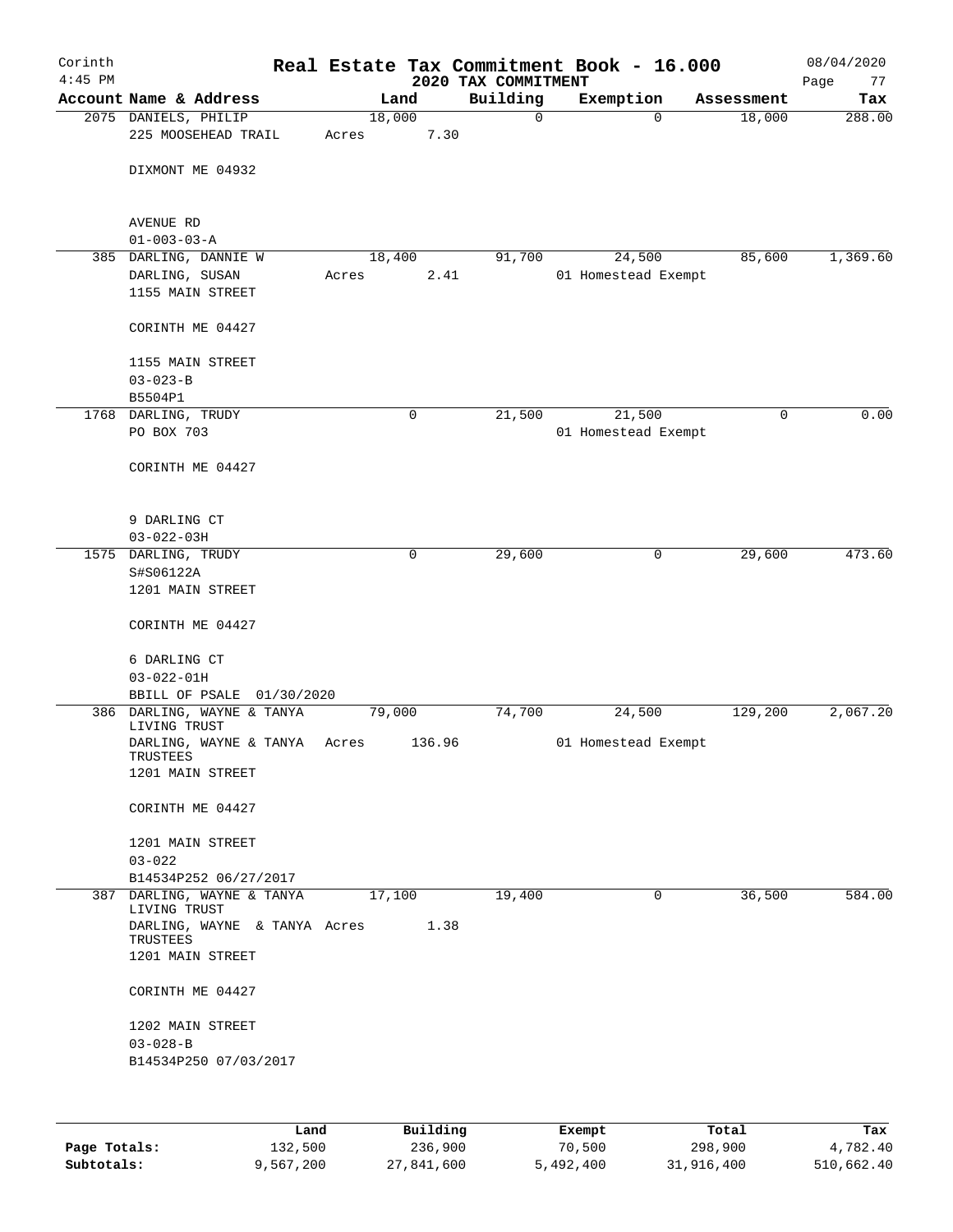| Corinth<br>$4:45$ PM |                                                        |                 |              | 2020 TAX COMMITMENT | Real Estate Tax Commitment Book - 16.000 |                    | 08/04/2020<br>Page<br>78 |
|----------------------|--------------------------------------------------------|-----------------|--------------|---------------------|------------------------------------------|--------------------|--------------------------|
|                      | Account Name & Address                                 |                 | Land         | Building            | Exemption                                | Assessment         | Tax                      |
|                      | 171 DARLING, WAYNE & TANYA<br>LIVING TRUST             | 17,300          |              | $\mathbf 0$         |                                          | $\Omega$<br>17,300 | 276.80                   |
|                      | DARLING, WAYNE & TANYA<br>TRUSTEES                     | Acres           | 1.48         |                     |                                          |                    |                          |
|                      | 1201 MAIN STREET                                       |                 |              |                     |                                          |                    |                          |
|                      | CORINTH ME 04427                                       |                 |              |                     |                                          |                    |                          |
|                      | MAIN STREET<br>$03 - 022 - A$                          |                 |              |                     |                                          |                    |                          |
|                      | B14534P247 06/27/2017                                  |                 |              |                     |                                          |                    |                          |
|                      | 1143 DAUPHINEE, LINDA                                  | 16,700          |              | 72,400              | 24,500                                   | 64,600             | 1,033.60                 |
|                      | 17 BEECH GROVE ROAD                                    | Acres           | 1.00         |                     | 01 Homestead Exempt                      |                    |                          |
|                      | CORINTH ME 04427                                       |                 |              |                     |                                          |                    |                          |
|                      | 17 BEECH GROVE RD                                      |                 |              |                     |                                          |                    |                          |
|                      | $06 - 003 - 01$                                        |                 |              |                     |                                          |                    |                          |
|                      | B12628P76 09/09/2011                                   |                 |              |                     |                                          |                    |                          |
|                      | 388 DAUPHINEE, MARK S                                  |                 | 18,500       | 113,100             | 24,500                                   | 107,100            | 1,713.60                 |
|                      | DAUPHINEE, MELODY L<br>104 EXETER ROAD                 | Acres           | 1.46         |                     | 01 Homestead Exempt                      |                    |                          |
|                      | CORINTH ME 04427                                       |                 |              |                     |                                          |                    |                          |
|                      | 104 EXETER ROAD                                        |                 |              |                     |                                          |                    |                          |
|                      | $14 - 012$<br>B3363P165                                |                 |              |                     |                                          |                    |                          |
|                      | 380 D'AURIA, NORM LIVING<br>TRUST<br>1314 CHATHAM LANE | 30,200<br>Acres | 49.19        | 0                   |                                          | 30,200<br>0        | 483.20                   |
|                      |                                                        |                 |              |                     |                                          |                    |                          |
|                      | WOODSTOCK IL 60098                                     |                 |              |                     |                                          |                    |                          |
|                      | TATE ROAD<br>$09 - 022 - A$                            |                 |              |                     |                                          |                    |                          |
|                      | B9188P151                                              |                 |              |                     |                                          |                    |                          |
|                      | 901 DAVIES, RAYMOND                                    |                 | 12,400       | 99,500              | 24,500                                   | 87,400             | 1,398.40                 |
|                      | 179 MAIN STREET                                        | Acres           | 0.35         |                     | 01 Homestead Exempt                      |                    |                          |
|                      | CORINTH ME 04427                                       |                 |              |                     |                                          |                    |                          |
|                      | 179 MAIN STREET                                        |                 |              |                     |                                          |                    |                          |
|                      | $17 - 002$                                             |                 |              |                     |                                          |                    |                          |
|                      | B14880P1 07/23/2018                                    |                 |              |                     |                                          |                    |                          |
|                      | 587 DAVIS, JEREMY CAMERON<br>12308 ROCKRIDGE ROAD      | 16,700<br>Acres | 1.00         | 38,800              |                                          | 55,500<br>0        | 888.00                   |
|                      | LAKELAND FL 33809                                      |                 |              |                     |                                          |                    |                          |
|                      | 377 EXETER ROAD                                        |                 |              |                     |                                          |                    |                          |
|                      | $07 - 009 - C$                                         |                 |              |                     |                                          |                    |                          |
|                      | B14852P332 06/27/2018                                  |                 |              |                     |                                          |                    |                          |
|                      | Land                                                   |                 | Building     |                     | Exempt                                   | Total              | Tax                      |
| Page Totals:         | 111,800                                                |                 | 323,800      |                     | 73,500                                   | 362,100            | 5,793.60                 |
| Subtotals:           | 9,679,000                                              |                 | 28, 165, 400 |                     | 5,565,900                                | 32, 278, 500       | 516,456.00               |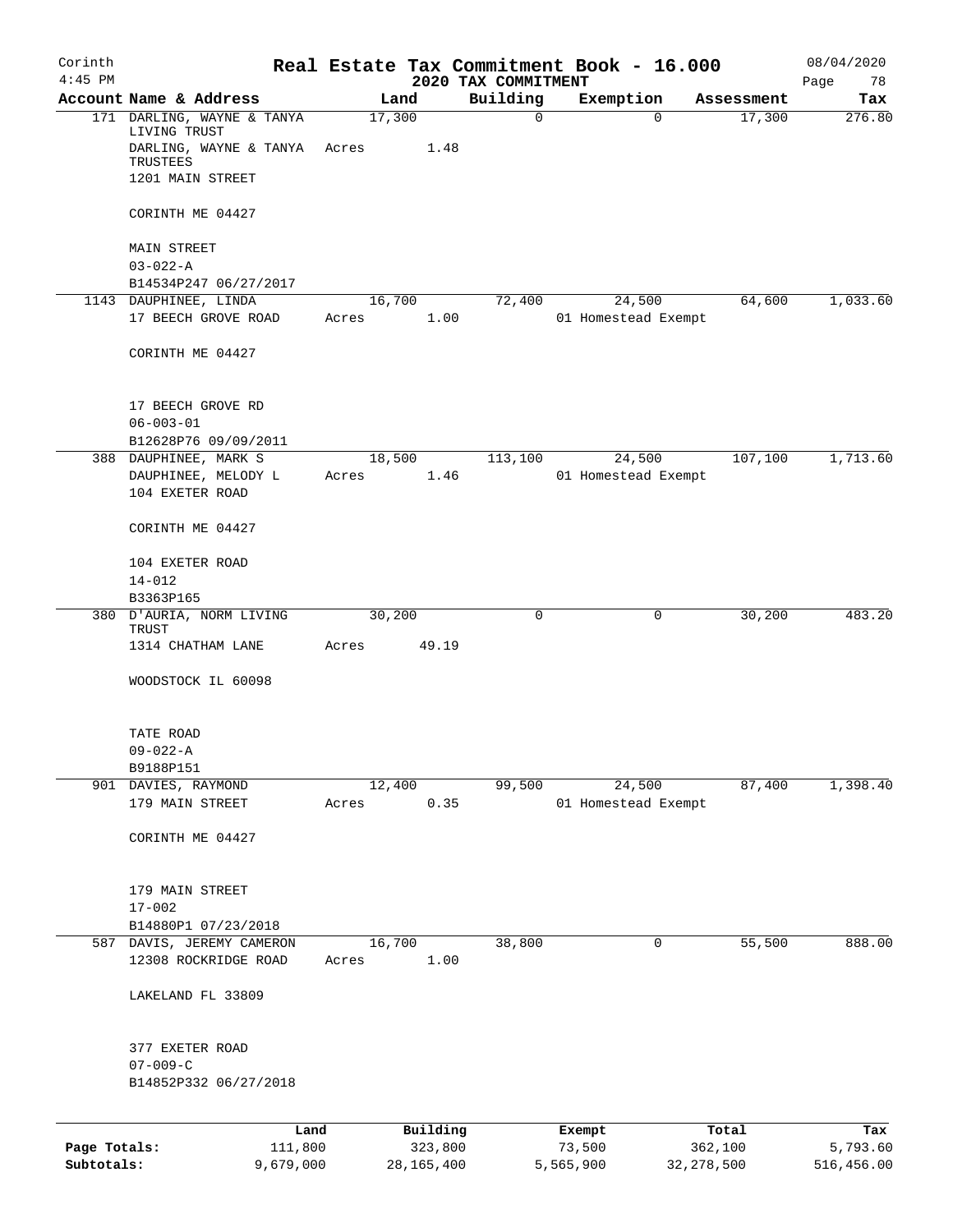| Corinth<br>$4:45$ PM |                                                    |       |        |                     | 2020 TAX COMMITMENT | Real Estate Tax Commitment Book - 16.000 |                  | 08/04/2020<br>Page<br>79 |
|----------------------|----------------------------------------------------|-------|--------|---------------------|---------------------|------------------------------------------|------------------|--------------------------|
|                      | Account Name & Address                             |       | Land   |                     | Building            | Exemption                                | Assessment       | Tax                      |
|                      | 1297 DAVIS, JONATHAN                               |       |        | 30,000              | 144,900             | 24,500                                   | 150,400          | 2,406.40                 |
|                      | DAVIS, KRISTY<br>565 EXETER ROAD                   | Acres |        | 10.36               |                     | 01 Homestead Exempt                      |                  |                          |
|                      | CORINTH ME 04427                                   |       |        |                     |                     |                                          |                  |                          |
|                      | 565 EXETER ROAD<br>$07 - 001 - 05$                 |       |        |                     |                     |                                          |                  |                          |
|                      | B14231P101 08/01/2016                              |       |        |                     |                     |                                          |                  |                          |
|                      | 1298 DAVIS, JONATHAN                               |       | 22,200 |                     | 0                   | 0                                        | 22,200           | 355.20                   |
|                      | DAVIS, KRISTY                                      | Acres |        | 12.50               |                     |                                          |                  |                          |
|                      | 565 EXETER ROAD                                    |       |        |                     |                     |                                          |                  |                          |
|                      | CORINTH ME 04427                                   |       |        |                     |                     |                                          |                  |                          |
|                      | EXETER ROAD                                        |       |        |                     |                     |                                          |                  |                          |
|                      | $07 - 001 - 05A$                                   |       |        |                     |                     |                                          |                  |                          |
|                      | B14231P101 08/01/2016                              |       |        |                     |                     |                                          |                  |                          |
|                      | 860 DAVIS, THOMAS J., JR. & 56,200<br>MURIEL E TRS |       |        |                     | 61,300              | $\mathsf{O}$                             | 117,500          | 1,880.00                 |
|                      | THE DAVIS FARM<br>OPERATING TRUST<br>BOX 112       | Acres |        | 107.02              |                     |                                          |                  |                          |
|                      | KENDUSKEAG ME 04450                                |       |        |                     |                     |                                          |                  |                          |
|                      | 657 MAIN STREET<br>$05 - 031$                      |       |        |                     |                     |                                          |                  |                          |
|                      | B14779P206 04/06/2018                              |       |        |                     |                     |                                          |                  |                          |
|                      | 1407 DAWES, RICHARD E., JR.                        |       |        | 20,300              | 102,500             | 24,500                                   | 98,300           | 1,572.80                 |
|                      | 362 WEST CORINTH ROAD                              |       |        | Acres 3.96          |                     | 01 Homestead Exempt                      |                  |                          |
|                      | CORINTH ME 04427                                   |       |        |                     |                     |                                          |                  |                          |
|                      | 362 WEST CORINTH ROAD                              |       |        |                     |                     |                                          |                  |                          |
|                      | $05 - 002 - 03$                                    |       |        |                     |                     |                                          |                  |                          |
|                      | B10087P4 09/13/2005                                |       |        |                     |                     |                                          |                  |                          |
|                      | 1344 DAY, EUGENE<br>118 DAY ROAD                   | Acres | 23,500 | 2.94                | 251,800             | 0                                        | 275,300          | 4,404.80                 |
|                      |                                                    |       |        |                     |                     |                                          |                  |                          |
|                      | GARLAND ME 04939                                   |       |        |                     |                     |                                          |                  |                          |
|                      | 98 MAIN STREET                                     |       |        |                     |                     |                                          |                  |                          |
|                      | $11 - 018$                                         |       |        |                     |                     |                                          |                  |                          |
|                      | B13035P121 12/11/2012                              |       |        |                     |                     |                                          |                  |                          |
|                      | 1152 DAY, EUGENE K                                 |       | 18,000 |                     | 65,300              | 0                                        | 83,300           | 1,332.80                 |
|                      | DAY, AIMEE A<br>118 DAY ROAD                       | Acres |        | 1.00                |                     |                                          |                  |                          |
|                      |                                                    |       |        |                     |                     |                                          |                  |                          |
|                      | GARLAND ME 04939                                   |       |        |                     |                     |                                          |                  |                          |
|                      | 157 MAIN STREET                                    |       |        |                     |                     |                                          |                  |                          |
|                      | $11 - 006$                                         |       |        |                     |                     |                                          |                  |                          |
|                      | B8376P92                                           |       |        |                     |                     |                                          |                  |                          |
|                      |                                                    |       |        |                     |                     |                                          |                  |                          |
|                      |                                                    |       |        |                     |                     |                                          |                  |                          |
| Page Totals:         | 170,200                                            | Land  |        | Building<br>625,800 |                     | Exempt<br>49,000                         | Total<br>747,000 | Tax<br>11,952.00         |

**Subtotals:** 9,849,200 28,791,200 5,614,900 33,025,500 528,408.00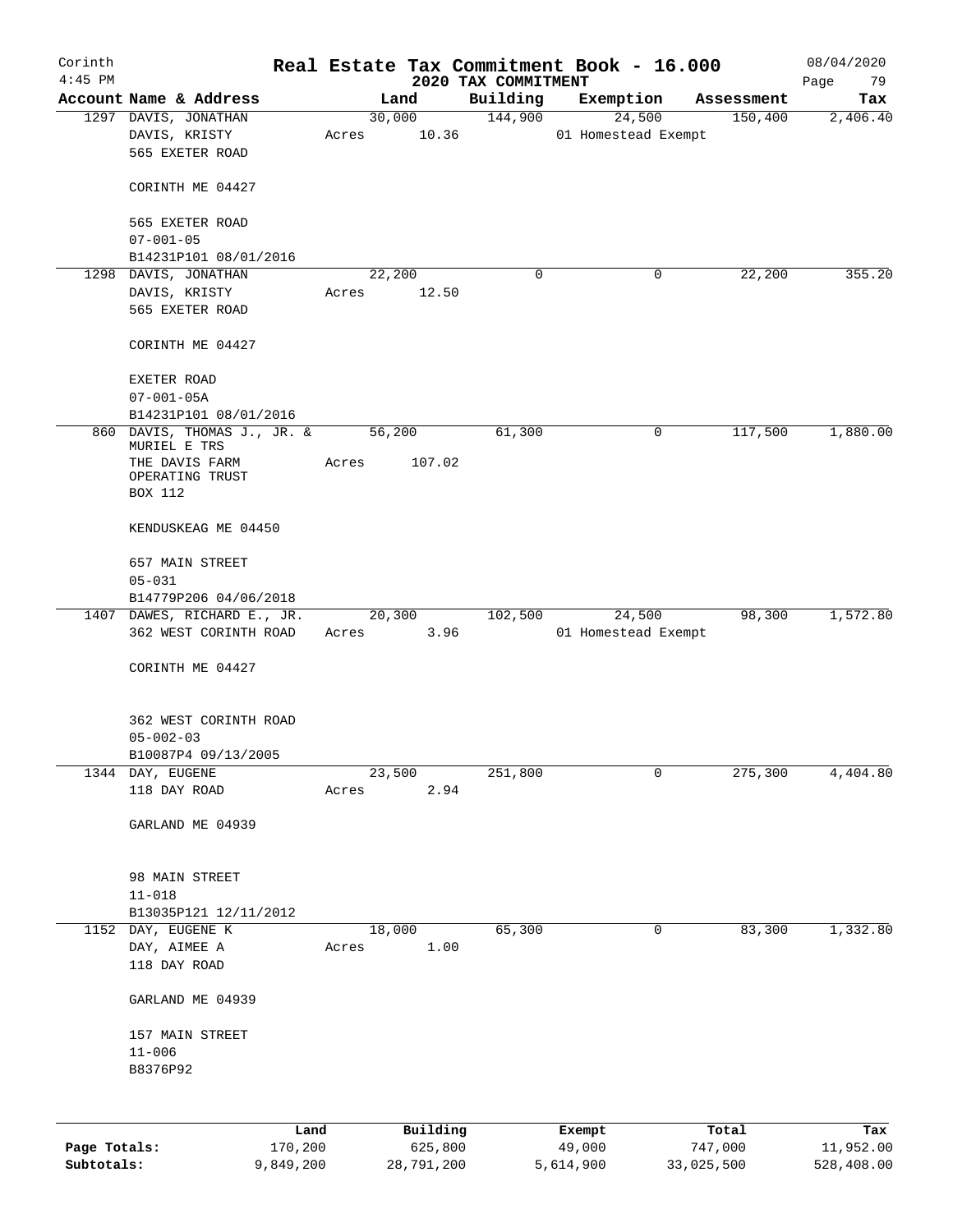| Corinth<br>$4:45$ PM |                                                 |       |        |       | Real Estate Tax Commitment Book - 16.000<br>2020 TAX COMMITMENT |                     |             |            | 08/04/2020<br>Page<br>80 |
|----------------------|-------------------------------------------------|-------|--------|-------|-----------------------------------------------------------------|---------------------|-------------|------------|--------------------------|
|                      | Account Name & Address                          |       | Land   |       | Building                                                        | Exemption           |             | Assessment | Tax                      |
|                      | 1960 DAY, EUGENE KIMBALL                        |       | 12,800 |       | 0                                                               |                     | $\mathbf 0$ | 12,800     | 204.80                   |
|                      | 118 DAY ROAD                                    | Acres |        | 2.00  |                                                                 |                     |             |            |                          |
|                      |                                                 |       |        |       |                                                                 |                     |             |            |                          |
|                      | GARLAND ME 04939                                |       |        |       |                                                                 |                     |             |            |                          |
|                      |                                                 |       |        |       |                                                                 |                     |             |            |                          |
|                      | <b>MAIN STREET</b>                              |       |        |       |                                                                 |                     |             |            |                          |
|                      | $11 - 006 - D$                                  |       |        |       |                                                                 |                     |             |            |                          |
|                      | B10574P24 05/03/2006                            |       |        |       |                                                                 |                     |             |            |                          |
|                      | 1250 DAY, JORDAN R                              |       | 12,200 |       | 89,100                                                          |                     | 0           | 101,300    | 1,620.80                 |
|                      | 10 HUDSON ROAD                                  | Acres |        | 0.33  |                                                                 |                     |             |            |                          |
|                      |                                                 |       |        |       |                                                                 |                     |             |            |                          |
|                      | CORINTH ME 04427                                |       |        |       |                                                                 |                     |             |            |                          |
|                      |                                                 |       |        |       |                                                                 |                     |             |            |                          |
|                      |                                                 |       |        |       |                                                                 |                     |             |            |                          |
|                      | 10 HUDSON ROAD                                  |       |        |       |                                                                 |                     |             |            |                          |
|                      | $16 - 030$                                      |       |        |       |                                                                 |                     |             |            |                          |
|                      | B13754P233 02/02/2015                           |       |        |       |                                                                 |                     | 24,500      |            | 1,568.00                 |
|                      | 398 DAY, KENNETH U., JR.<br>502 LEDGE HILL ROAD | Acres | 36,600 | 58.00 | 85,900                                                          | 01 Homestead Exempt |             | 98,000     |                          |
|                      |                                                 |       |        |       |                                                                 |                     |             |            |                          |
|                      | CORINTH ME 04427                                |       |        |       |                                                                 |                     |             |            |                          |
|                      |                                                 |       |        |       |                                                                 |                     |             |            |                          |
|                      |                                                 |       |        |       |                                                                 |                     |             |            |                          |
|                      | 502 LEDGE HILL ROAD                             |       |        |       |                                                                 |                     |             |            |                          |
|                      | $04 - 032$                                      |       |        |       |                                                                 |                     |             |            |                          |
|                      | B3901P96 09/26/1986                             |       |        |       |                                                                 |                     |             |            |                          |
|                      | 1309 DAY, MATTHEW B                             |       | 17,000 |       | 83,300                                                          |                     | 24,500      | 75,800     | 1,212.80                 |
|                      | DAY, KATIE M<br>75 BEECH GROVE RD               | Acres |        | 1.29  |                                                                 | 01 Homestead Exempt |             |            |                          |
|                      |                                                 |       |        |       |                                                                 |                     |             |            |                          |
|                      | CORINTH ME 04427                                |       |        |       |                                                                 |                     |             |            |                          |
|                      |                                                 |       |        |       |                                                                 |                     |             |            |                          |
|                      | 75 BEECH GROVE RD                               |       |        |       |                                                                 |                     |             |            |                          |
|                      | $06 - 003 - 08$                                 |       |        |       |                                                                 |                     |             |            |                          |
|                      | B12234P338 08/31/2010                           |       |        |       |                                                                 |                     |             |            |                          |
|                      | 400 DAY, TERRANCE L                             |       | 17,900 |       | 82,600                                                          |                     | 24,500      | 76,000     | 1,216.00                 |
|                      | DAY, DEBRA F                                    | Acres |        | 2.00  |                                                                 | 01 Homestead Exempt |             |            |                          |
|                      | P.O. BOX 4                                      |       |        |       |                                                                 |                     |             |            |                          |
|                      | CORINTH ME 04427                                |       |        |       |                                                                 |                     |             |            |                          |
|                      |                                                 |       |        |       |                                                                 |                     |             |            |                          |
|                      | 428 HUDSON ROAD                                 |       |        |       |                                                                 |                     |             |            |                          |
|                      | $12 - 011 - C$                                  |       |        |       |                                                                 |                     |             |            |                          |
|                      | B3580P238                                       |       |        |       |                                                                 |                     |             |            |                          |
|                      | 1884 DEAN, MICHAEL K                            |       | 28,100 |       | 94,800                                                          |                     | 24,500      | 98,400     | 1,574.40                 |
|                      | DUNCAN-DEAN, CAROL-ANN                          | Acres |        | 10.30 |                                                                 | 01 Homestead Exempt |             |            |                          |
|                      | 1312 MAIN STREET                                |       |        |       |                                                                 |                     |             |            |                          |
|                      | CORINTH ME 04427                                |       |        |       |                                                                 |                     |             |            |                          |
|                      |                                                 |       |        |       |                                                                 |                     |             |            |                          |
|                      | 1312 MAIN STREET                                |       |        |       |                                                                 |                     |             |            |                          |
|                      | $03 - 032 - B$                                  |       |        |       |                                                                 |                     |             |            |                          |
|                      | B14476P192 05/05/2017                           |       |        |       |                                                                 |                     |             |            |                          |
|                      |                                                 |       |        |       |                                                                 |                     |             |            |                          |
|                      |                                                 |       |        |       |                                                                 |                     |             |            |                          |

|              | Land      | Building   | Exempt    | Total      | Tax        |
|--------------|-----------|------------|-----------|------------|------------|
| Page Totals: | 124,600   | 435,700    | 98,000    | 462,300    | 7,396.80   |
| Subtotals:   | 9,973,800 | 29,226,900 | 5,712,900 | 33,487,800 | 535,804.80 |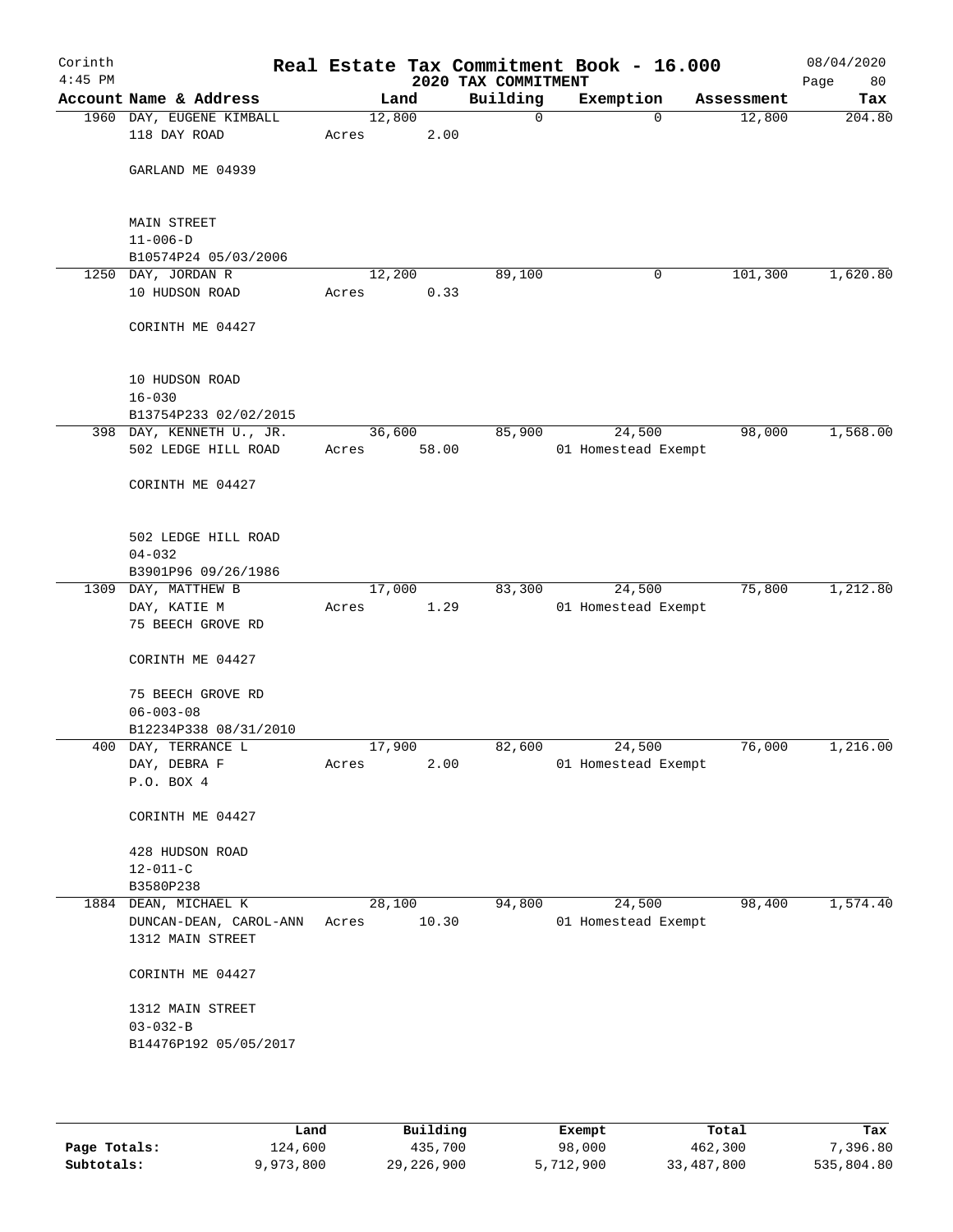| Corinth<br>$4:45$ PM |                                                     |                 |      | 2020 TAX COMMITMENT | Real Estate Tax Commitment Book - 16.000 |            | 08/04/2020<br>Page<br>81 |
|----------------------|-----------------------------------------------------|-----------------|------|---------------------|------------------------------------------|------------|--------------------------|
|                      | Account Name & Address                              | Land            |      | Building            | Exemption                                | Assessment | Tax                      |
|                      | 433 DEARBORN, PATRICIA                              | 24,200          |      | 122,200             | $\mathbf 0$                              | 146,400    | 2,342.40                 |
|                      | PO BOX 108                                          | Acres           | 1.76 |                     |                                          |            |                          |
|                      | CORINTH ME 04427-0108                               |                 |      |                     |                                          |            |                          |
|                      | 91 EXETER ROAD<br>$14 - 017 - B$                    |                 |      |                     |                                          |            |                          |
|                      | B13746P68 12/24/2014                                |                 |      |                     |                                          |            |                          |
|                      | 1488 DEARBORN, PATRICIA A                           | 21,200          |      | 241,500             | 0                                        | 262,700    | 4,203.20                 |
|                      | MIXON, TONY J. &<br>GLAZIER, GLENN G.<br>PO BOX 108 | Acres           | 1.21 |                     |                                          |            |                          |
|                      | CORINTH ME 04427                                    |                 |      |                     |                                          |            |                          |
|                      | 263 MAIN STREET                                     |                 |      |                     |                                          |            |                          |
|                      | $11 - 002 - 01$                                     |                 |      |                     |                                          |            |                          |
|                      | B12150P69 06/04/2010                                |                 |      |                     |                                          |            |                          |
|                      | 1489 DEARBORN, PATRICIA A<br>PO BOX 108             | 38,900<br>Acres | 2.00 | 371,600             | 0                                        | 410,500    | 6,568.00                 |
|                      | CORINTH ME 04427                                    |                 |      |                     |                                          |            |                          |
|                      | 2 VILLAGE DRIVE                                     |                 |      |                     |                                          |            |                          |
|                      | $11 - 002 - 02$                                     |                 |      |                     |                                          |            |                          |
|                      | B13076P45 01/25/2013                                |                 |      |                     |                                          |            |                          |
|                      | 1496 DEARBORN, PATRICIA A<br>PO BOX 108             | 18,300<br>Acres | 1.07 | 239,300             | 0                                        | 257,600    | 4,121.60                 |
|                      | CORINTH ME 04427                                    |                 |      |                     |                                          |            |                          |
|                      | 15 VILLAGE DRIVE                                    |                 |      |                     |                                          |            |                          |
|                      | $11 - 002 - 10$                                     |                 |      |                     |                                          |            |                          |
|                      | B9120P292                                           |                 |      |                     |                                          |            |                          |
|                      | 1306 DEARBORN, RYAN M                               | 22,800          |      | 159,200             | 24,500                                   | 157,500    | 2,520.00                 |
|                      | DEARBORN, SUSAN B<br>384 WEST CORINTH ROAD          | Acres           | 6.00 |                     | 01 Homestead Exempt                      |            |                          |
|                      | CORINTH ME 04427                                    |                 |      |                     |                                          |            |                          |
|                      | 384 WEST CORINTH ROAD                               |                 |      |                     |                                          |            |                          |
|                      | $05 - 002 - C$                                      |                 |      |                     |                                          |            |                          |
|                      | B10578P222 08/11/2006                               |                 |      |                     |                                          |            |                          |
|                      | 482 DECOFF, NATHAN BERT                             | 18,600          |      | 184,500             | 24,500                                   | 178,600    | 2,857.60                 |
|                      | DECOFF, MARCY ANN                                   | Acres           | 2.55 |                     | 01 Homestead Exempt                      |            |                          |
|                      | 387 EXETER ROAD                                     |                 |      |                     |                                          |            |                          |
|                      | CORINTH ME 04427                                    |                 |      |                     |                                          |            |                          |
|                      | 387 EXETER ROAD                                     |                 |      |                     |                                          |            |                          |
|                      | $07 - 009 - E$                                      |                 |      |                     |                                          |            |                          |
|                      | B14561P241 07/24/2017                               |                 |      |                     |                                          |            |                          |
|                      |                                                     |                 |      |                     |                                          |            |                          |
|                      |                                                     |                 |      |                     |                                          |            |                          |

|              | Land       | Building   | Exempt    | Total      | Tax        |
|--------------|------------|------------|-----------|------------|------------|
| Page Totals: | 144,000    | 1,318,300  | 49,000    | 1,413,300  | 22,612.80  |
| Subtotals:   | 10,117,800 | 30,545,200 | 5,761,900 | 34,901,100 | 558,417.60 |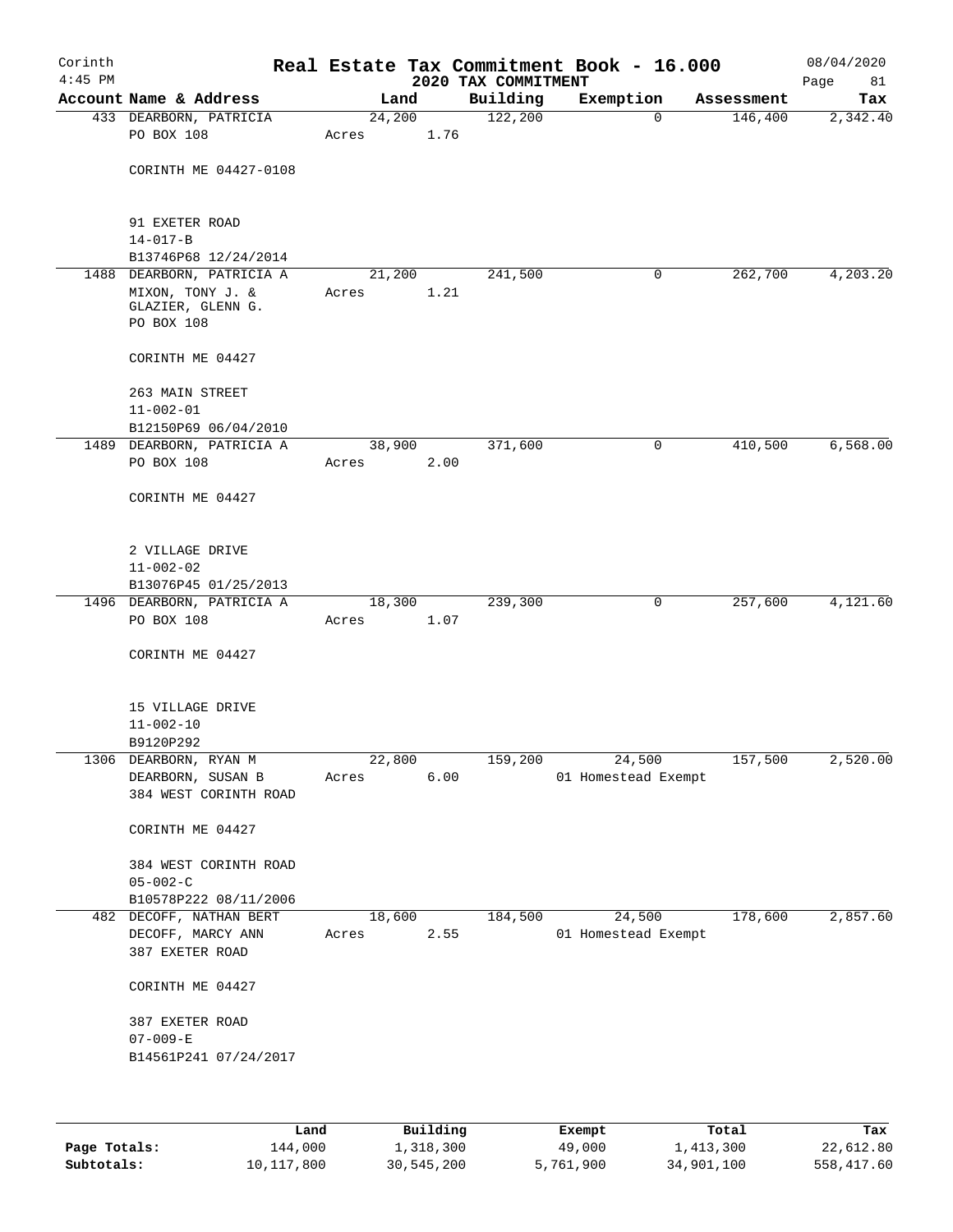| Corinth<br>$4:45$ PM |                                       |       |        |       | 2020 TAX COMMITMENT | Real Estate Tax Commitment Book - 16.000 |            | 08/04/2020<br>Page<br>82 |
|----------------------|---------------------------------------|-------|--------|-------|---------------------|------------------------------------------|------------|--------------------------|
|                      | Account Name & Address                |       | Land   |       | Building            | Exemption                                | Assessment | Tax                      |
|                      | 242 DELEAR, NICHOLAS J                |       | 17,300 |       | 6,700               | 0                                        | 24,000     | 384.00                   |
|                      | 123 HILLSIDE RD                       | Acres |        | 5.00  |                     |                                          |            |                          |
|                      | HIGHLAND LAKES NJ 07422               |       |        |       |                     |                                          |            |                          |
|                      | MEADOW ROAD N/F OFF<br>$09 - 018$     |       |        |       |                     |                                          |            |                          |
|                      | B8185P274                             |       |        |       |                     |                                          |            |                          |
| 405                  | DEMERCHANT, LEO M.<br>(HEIRS OF)      |       | 20,300 |       | 74,500              | 24,500                                   | 70,300     | 1,124.80                 |
|                      | DEMERCHANT, BARBARA L<br>30 TATE ROAD | Acres |        | 3.95  |                     | 01 Homestead Exempt                      |            |                          |
|                      | CORINTH ME 04427                      |       |        |       |                     |                                          |            |                          |
|                      | 30 TATE ROAD<br>$09 - 028 - A$        |       |        |       |                     |                                          |            |                          |
|                      | B4167P109                             |       |        |       |                     |                                          |            |                          |
|                      | 1221 DENNING, ANDREW S                |       | 14,100 |       | 21,100              | 24,500                                   | 10,700     | 171.20                   |
|                      | PO BOX 51                             | Acres |        | 0.50  |                     | 01 Homestead Exempt                      |            |                          |
|                      | KENDUSKEAG ME 04450 0                 |       |        |       |                     |                                          |            |                          |
|                      | 943 MAIN STREET                       |       |        |       |                     |                                          |            |                          |
|                      | $05 - 052 - B$                        |       |        |       |                     |                                          |            |                          |
|                      | B13966P246 09/23/2015                 |       |        |       |                     |                                          |            |                          |
|                      | 974 DENNIS, MICHAEL J<br>27 MILL ROAD | Acres | 30,100 | 79.50 | 4,000               | 0                                        | 34,100     | 545.60                   |
|                      | CORINTH ME 04427                      |       |        |       |                     |                                          |            |                          |
|                      | MILL ROAD N/F<br>$03 - 014$           |       |        |       |                     |                                          |            |                          |
|                      | B14144P71 05/04/2016                  |       |        |       |                     |                                          |            |                          |
|                      | 399 DENNIS, MICHAEL J                 |       | 22,500 |       | 226,100             | 24,500                                   | 224,100    | 3,585.60                 |
|                      | DENNIS, ELIZABETH R<br>27 MILL ROAD   | Acres |        | 11.20 |                     | 01 Homestead Exempt                      |            |                          |
|                      | CORINTH ME 04427                      |       |        |       |                     |                                          |            |                          |
|                      | 27 MILL ROAD<br>$03 - 014 - 04$       |       |        |       |                     |                                          |            |                          |
|                      | B13875P101 06/25/2015                 |       |        |       |                     |                                          |            |                          |
|                      | 214 DENNISON, JACOBY Q                |       | 21,500 |       | 100,900             | 24,500                                   | 97,900     | 1,566.40                 |
|                      | DENNISON JANALEE C<br>439 BLACK ROAD  | Acres |        | 4.95  |                     | 01 Homestead Exempt                      |            |                          |
|                      | CORINTH ME 04427                      |       |        |       |                     |                                          |            |                          |
|                      | 439 BLACK RD<br>$02 - 032 - C$        |       |        |       |                     |                                          |            |                          |
|                      | B14734P283 01/31/2018                 |       |        |       |                     |                                          |            |                          |
|                      |                                       |       |        |       |                     |                                          |            |                          |

|              | Land       | Building   | Exempt    | Total      | Tax        |
|--------------|------------|------------|-----------|------------|------------|
| Page Totals: | 125,800    | 433,300    | 98,000    | 461,100    | 7.377.60   |
| Subtotals:   | 10,243,600 | 30,978,500 | 5,859,900 | 35,362,200 | 565,795.20 |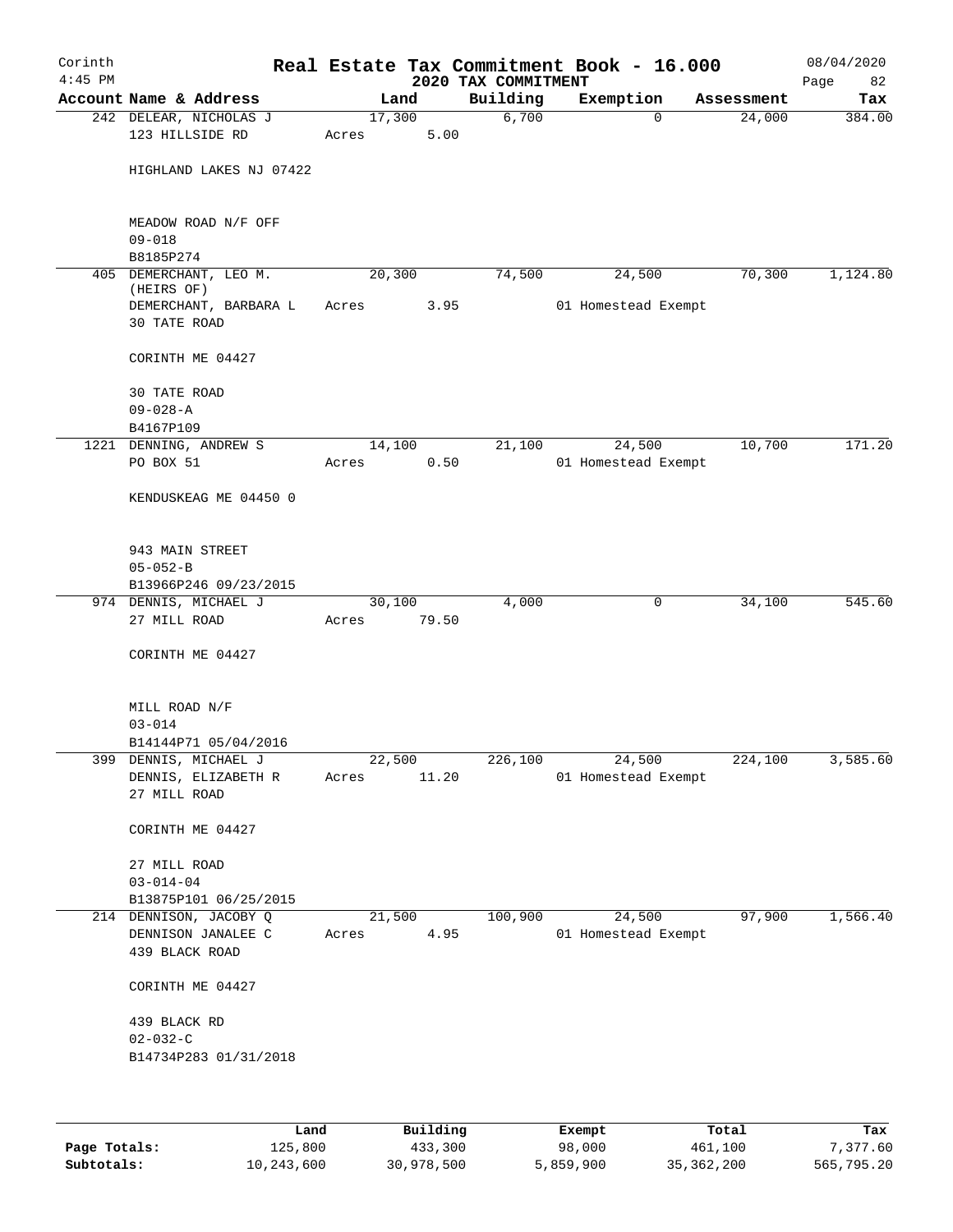| Corinth<br>$4:45$ PM |                                                                |                 |              | 2020 TAX COMMITMENT | Real Estate Tax Commitment Book - 16.000 |            | 08/04/2020<br>Page<br>83 |
|----------------------|----------------------------------------------------------------|-----------------|--------------|---------------------|------------------------------------------|------------|--------------------------|
|                      | Account Name & Address                                         | Land            |              | Building            | Exemption                                | Assessment | Tax                      |
|                      | 1016 DEVELLIS, CONSTANTINO                                     | 40,800          |              | 62,800              | 0                                        | 103,600    | 1,657.60                 |
|                      | DEVELLIS, SHERRAL<br>11 CHARTER OAK DR.                        | Acres           | 50.00        |                     |                                          |            |                          |
|                      | OXFORD CT 06478                                                |                 |              |                     |                                          |            |                          |
|                      | 501 MAIN STREET<br>$08 - 015$                                  |                 |              |                     |                                          |            |                          |
|                      | B11202P250 11/15/2007                                          |                 |              |                     |                                          |            |                          |
|                      | 206 DEWITT, TIM                                                |                 | $\Omega$     | 16,200              | 16,200                                   | 0          | 0.00                     |
|                      | 344 MAIN STREET LOT 19                                         |                 |              |                     | 01 Homestead Exempt                      |            |                          |
|                      | CORINTH ME 04427                                               |                 |              |                     |                                          |            |                          |
|                      | 344 MAIN STREET LOT 19<br>$08 - 003 - 19H$                     |                 |              |                     |                                          |            |                          |
|                      | 1357 DICKINSON, FRED                                           | 16,900          |              | 52,100              | 24,500                                   | 44,500     | 712.00                   |
|                      | DICKINSON, CATHERINE<br>1156 MAIN STREET                       | Acres           | 1.15         |                     | 01 Homestead Exempt                      |            |                          |
|                      | CORINTH ME 04427                                               |                 |              |                     |                                          |            |                          |
|                      | 1156 MAIN STREET                                               |                 |              |                     |                                          |            |                          |
|                      | $03 - 027 - 01$                                                |                 |              |                     |                                          |            |                          |
|                      | B10501P218 06/21/2006                                          |                 |              |                     |                                          |            |                          |
|                      | 1805 DIFFELL, THOMAS G &<br>LISA TRS<br>T.G. DIFFELL REV. LIV. | 21,300<br>Acres | 18.63        | $\Omega$            | 0                                        | 21,300     | 340.80                   |
|                      | TRUST<br>851 MUDGETT ROAD                                      |                 |              |                     |                                          |            |                          |
|                      | CORINTH ME 04427                                               |                 |              |                     |                                          |            |                          |
|                      | MUDGETT ROAD<br>$01 - 047$                                     |                 |              |                     |                                          |            |                          |
|                      | B9622P80                                                       |                 |              |                     |                                          |            |                          |
|                      | 1750 DIFFELL, THOMAS G &<br>LISA TRS                           | 39,900          |              | 209,100             | 24,500                                   | 224,500    | 3,592.00                 |
|                      | T.G. DIFFELL REV. LIV.<br>TRUST<br>851 MUDGETT ROAD            | Acres           | 15.04        |                     | 01 Homestead Exempt                      |            |                          |
|                      | CORINTH ME 04427                                               |                 |              |                     |                                          |            |                          |
|                      | 851 MUDGETT ROAD                                               |                 |              |                     |                                          |            |                          |
|                      | $01 - 044$                                                     |                 |              |                     |                                          |            |                          |
|                      | B9622P80                                                       |                 |              |                     |                                          |            |                          |
| 1668                 | DIFFELL, THOMAS G &<br>LISA TRS                                | 23,200          |              | 0                   | 0                                        | 23,200     | 371.20                   |
|                      | T.G. DIFFELL REV. LIV.<br>TRUST<br>851 MUDGETT ROAD            | Acres           | 21.39        |                     |                                          |            |                          |
|                      | CORINTH ME 04427                                               |                 |              |                     |                                          |            |                          |
|                      | MUDGETT ROAD                                                   |                 |              |                     |                                          |            |                          |
|                      | $01 - 032$                                                     |                 |              |                     |                                          |            |                          |
|                      | B7523P280 10/20/2000                                           |                 |              |                     |                                          |            |                          |
|                      |                                                                | Land            | Building     |                     | Exempt                                   | Total      | Tax                      |
| Page Totals:         | 142,100                                                        |                 | 340,200      |                     | 65,200                                   | 417,100    | 6,673.60                 |
| Subtotals:           | 10,385,700                                                     |                 | 31, 318, 700 |                     | 5,925,100                                | 35,779,300 | 572,468.80               |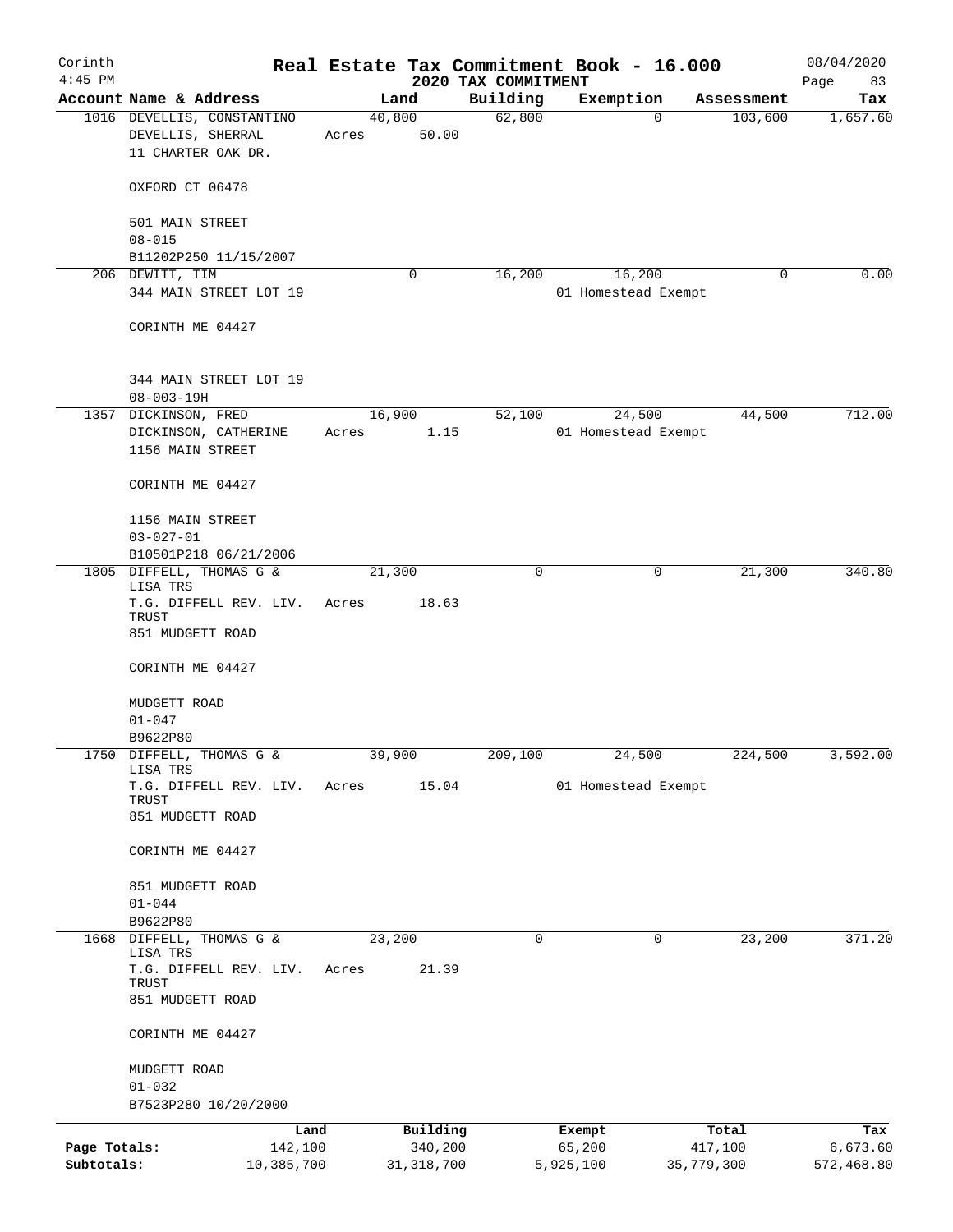| Corinth<br>$4:45$ PM |                                                                       |                 |       | 2020 TAX COMMITMENT | Real Estate Tax Commitment Book - 16.000 |            | 08/04/2020<br>Page<br>84 |
|----------------------|-----------------------------------------------------------------------|-----------------|-------|---------------------|------------------------------------------|------------|--------------------------|
|                      | Account Name & Address                                                |                 | Land  | Building            | Exemption                                | Assessment | Tax                      |
|                      | 416 DOCKENDORFF, KEITH W<br>WHITEHOUSE, BRITTANY A<br>782 MAIN STREET | 23,100<br>Acres | 5.00  | 92,700              | $\mathbf 0$                              | 115,800    | 1,852.80                 |
|                      | CORINTH ME 04427                                                      |                 |       |                     |                                          |            |                          |
|                      | 782 MAIN STREET                                                       |                 |       |                     |                                          |            |                          |
|                      | $05 - 039 - C$<br>B15195P74 06/27/2019                                |                 |       |                     |                                          |            |                          |
|                      | 421 DOODY, FORREST A                                                  | 17,900          |       | 68,900              | 24,500                                   | 62,300     | 996.80                   |
|                      | DOODY, SANDRA D                                                       | Acres           | 2.00  |                     | 01 Homestead Exempt                      |            |                          |
|                      | P.O. BOX 61                                                           |                 |       |                     |                                          |            |                          |
|                      | CORINTH ME 04427                                                      |                 |       |                     |                                          |            |                          |
|                      | 47 GARLAND ROAD                                                       |                 |       |                     |                                          |            |                          |
|                      | $07 - 016 - B$                                                        |                 |       |                     |                                          |            |                          |
|                      | B2503P302                                                             |                 |       |                     |                                          |            |                          |
|                      | 1117 DORR, DENNIS M                                                   | 18,000          |       | 103,600             | 24,500                                   | 97,100     | 1,553.60                 |
|                      | DORR, LISA L                                                          | Acres           | 1.00  |                     | 01 Homestead Exempt                      |            |                          |
|                      | 24 HARVEY HIGHLANDS                                                   |                 |       |                     |                                          |            |                          |
|                      | CORINTH ME 04427                                                      |                 |       |                     |                                          |            |                          |
|                      | 24 HARVEY HIGHLANDS                                                   |                 |       |                     |                                          |            |                          |
|                      | $11 - 020 - 03$                                                       |                 |       |                     |                                          |            |                          |
|                      | B6702P28                                                              |                 |       |                     |                                          |            |                          |
|                      | 424 DORR, KATHRYN D                                                   | 23,400          |       | $\mathbf 0$         | $\mathbf 0$                              | 23,400     | 374.40                   |
|                      | 17 LAUREL LANE                                                        | Acres           | 6.45  |                     |                                          |            |                          |
|                      | SOMERSWORTH NH 03878                                                  |                 |       |                     |                                          |            |                          |
|                      | LEDGE HILL ROAD                                                       |                 |       |                     |                                          |            |                          |
|                      | $02 - 008$                                                            |                 |       |                     |                                          |            |                          |
|                      | B10575P94 07/28/2006                                                  |                 |       |                     |                                          |            |                          |
|                      | 423 DORR, KATHRYN D                                                   | 13,100          |       | 48,900              | 24,500                                   | 37,500     | 600.00                   |
|                      | 17 LAUREL LANE                                                        | Acres           | 0.50  |                     | 01 Homestead Exempt                      |            |                          |
|                      | SOMERSWORTH NH 03878                                                  |                 |       |                     |                                          |            |                          |
|                      | 905 LEDGE HILL ROAD                                                   |                 |       |                     |                                          |            |                          |
|                      | $02 - 007$                                                            |                 |       |                     |                                          |            |                          |
|                      | B10575P96 07/28/2006 B4042P308                                        |                 |       |                     |                                          |            |                          |
|                      | 1214 DORR, MATTHEW RYAN                                               | 37,400          |       | 120,100             | 24,500                                   | 133,000    | 2,128.00                 |
|                      | DORR, BRITTANY LEE                                                    | Acres           | 36.19 |                     | 01 Homestead Exempt                      |            |                          |
|                      | 316 MAIN STREET                                                       |                 |       |                     |                                          |            |                          |
|                      | CORINTH ME 04427                                                      |                 |       |                     |                                          |            |                          |
|                      | 316 MAIN STREET                                                       |                 |       |                     |                                          |            |                          |
|                      | $08 - 002$                                                            |                 |       |                     |                                          |            |                          |
|                      | B13911P150 07/24/2015                                                 |                 |       |                     |                                          |            |                          |
|                      |                                                                       |                 |       |                     |                                          |            |                          |
|                      |                                                                       |                 |       |                     |                                          |            |                          |

|              | Land       | Building   | Exempt    | Total        | Tax        |
|--------------|------------|------------|-----------|--------------|------------|
| Page Totals: | 132,900    | 434,200    | 98,000    | 469,100      | 7,505.60   |
| Subtotals:   | 10,518,600 | 31,752,900 | 6,023,100 | 36, 248, 400 | 579,974.40 |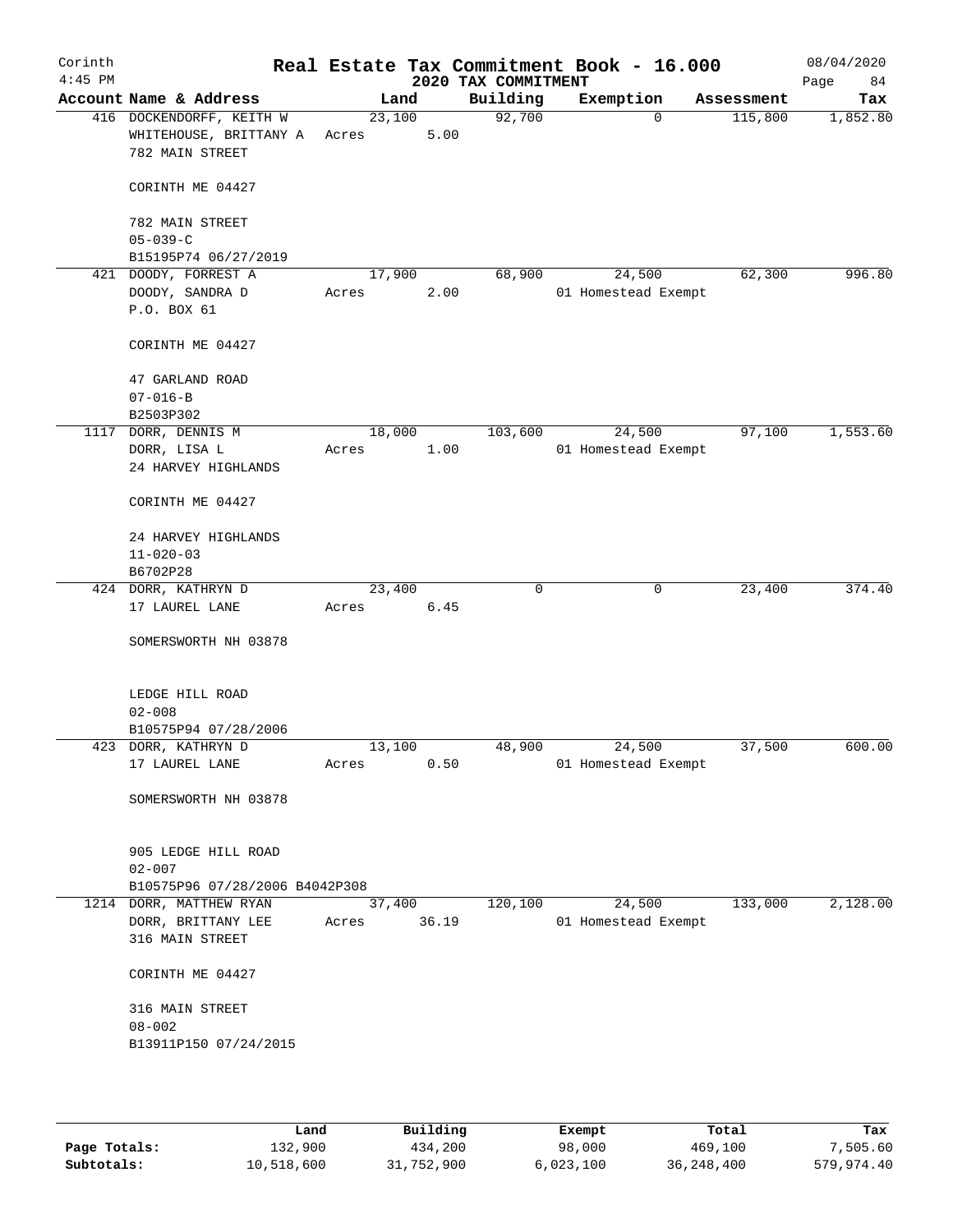| Corinth<br>$4:45$ PM |                                                                               |       |                | 2020 TAX COMMITMENT | Real Estate Tax Commitment Book - 16.000 |            | 08/04/2020<br>Page<br>85 |
|----------------------|-------------------------------------------------------------------------------|-------|----------------|---------------------|------------------------------------------|------------|--------------------------|
|                      | Account Name & Address                                                        |       | Land           | Building            | Exemption                                | Assessment | Tax                      |
|                      | 758 DOUCETTE, JENNIFER L                                                      |       | 27,700         | 114,800             | $\mathbf 0$                              | 142,500    | 2,280.00                 |
|                      | 66 RIDGE ROAD                                                                 | Acres | 10.00          |                     |                                          |            |                          |
|                      | CORINTH ME 04427                                                              |       |                |                     |                                          |            |                          |
|                      | 66 RIDGE ROAD<br>$11 - 033$                                                   |       |                |                     |                                          |            |                          |
|                      | B14519P111 06/20/2017                                                         |       |                |                     |                                          |            |                          |
|                      | 425 DOUCETTE, SAMUEL E                                                        |       | 13,400         | 43,500              | 24,500                                   | 32,400     | 518.40                   |
|                      | 563 LEDGE HILL ROAD                                                           | Acres | 0.53           |                     | 01 Homestead Exempt                      |            |                          |
|                      | CORINTH ME 04427                                                              |       |                |                     |                                          |            |                          |
|                      | 563 LEDGE HILL ROAD<br>$01 - 037$                                             |       |                |                     |                                          |            |                          |
|                      | B7979P69 12/06/2001                                                           |       |                |                     |                                          |            |                          |
|                      | 1463 DOUGHTY, BENJAMIN R<br>DOUGHTY, MELISSA M<br>378 WHITE SCHOOLHOUSE<br>RD | Acres | 17,700<br>1.80 | 169,600             | 24,500<br>01 Homestead Exempt            | 162,800    | 2,604.80                 |
|                      | CORINTH ME 04427                                                              |       |                |                     |                                          |            |                          |
|                      | 378 WHITE SCHOOLHOUSE<br>$09 - 012$                                           |       |                |                     |                                          |            |                          |
|                      | B10894P134 03/29/2007                                                         |       |                |                     |                                          |            |                          |
|                      | 427 DOUGLAS, ROBERT M                                                         |       | 32,500         | 27,900              | 24,500                                   | 35,900     | 574.40                   |
|                      | 662 LEDGE HILL ROAD                                                           | Acres | 21.80          |                     | 01 Homestead Exempt                      |            |                          |
|                      | CORINTH ME 04427                                                              |       |                |                     |                                          |            |                          |
|                      | 662 LEDGE HILL ROAD<br>$02 - 017$                                             |       |                |                     |                                          |            |                          |
|                      | B6590P269                                                                     |       |                |                     |                                          |            |                          |
|                      | 428 DOUGLASS, ALAN D<br>439 GARLAND ROAD                                      | Acres | 18,100<br>2.13 | 87,500              | 24,500<br>01 Homestead Exempt            | 81,100     | 1,297.60                 |
|                      | CORINTH ME 04427                                                              |       |                |                     |                                          |            |                          |
|                      | 439 GARLAND ROAD<br>$10 - 002 - C$                                            |       |                |                     |                                          |            |                          |
|                      | B14245P237 08/16/2016                                                         |       |                |                     |                                          |            |                          |
|                      | 1413 DOUGLASS, THEA                                                           |       | 16,700         | 97,600              | 24,500                                   | 89,800     | 1,436.80                 |
|                      | 27 BEANS MILL ROAD                                                            | Acres | 1.00           |                     | 01 Homestead Exempt                      |            |                          |
|                      | CORINTH ME 04427                                                              |       |                |                     |                                          |            |                          |
|                      | 27 BEANS MILL RD<br>$07 - 010 - C - 04$<br>B14254P329 08/19/2016              |       |                |                     |                                          |            |                          |
|                      |                                                                               |       |                |                     |                                          |            |                          |
|                      |                                                                               |       |                |                     |                                          |            |                          |

|              | Land       | Building     | Exempt    | Total      | Tax        |
|--------------|------------|--------------|-----------|------------|------------|
| Page Totals: | 126,100    | 540,900      | 122,500   | 544,500    | 8,712.00   |
| Subtotals:   | 10,644,700 | 32, 293, 800 | 6,145,600 | 36,792,900 | 588,686.40 |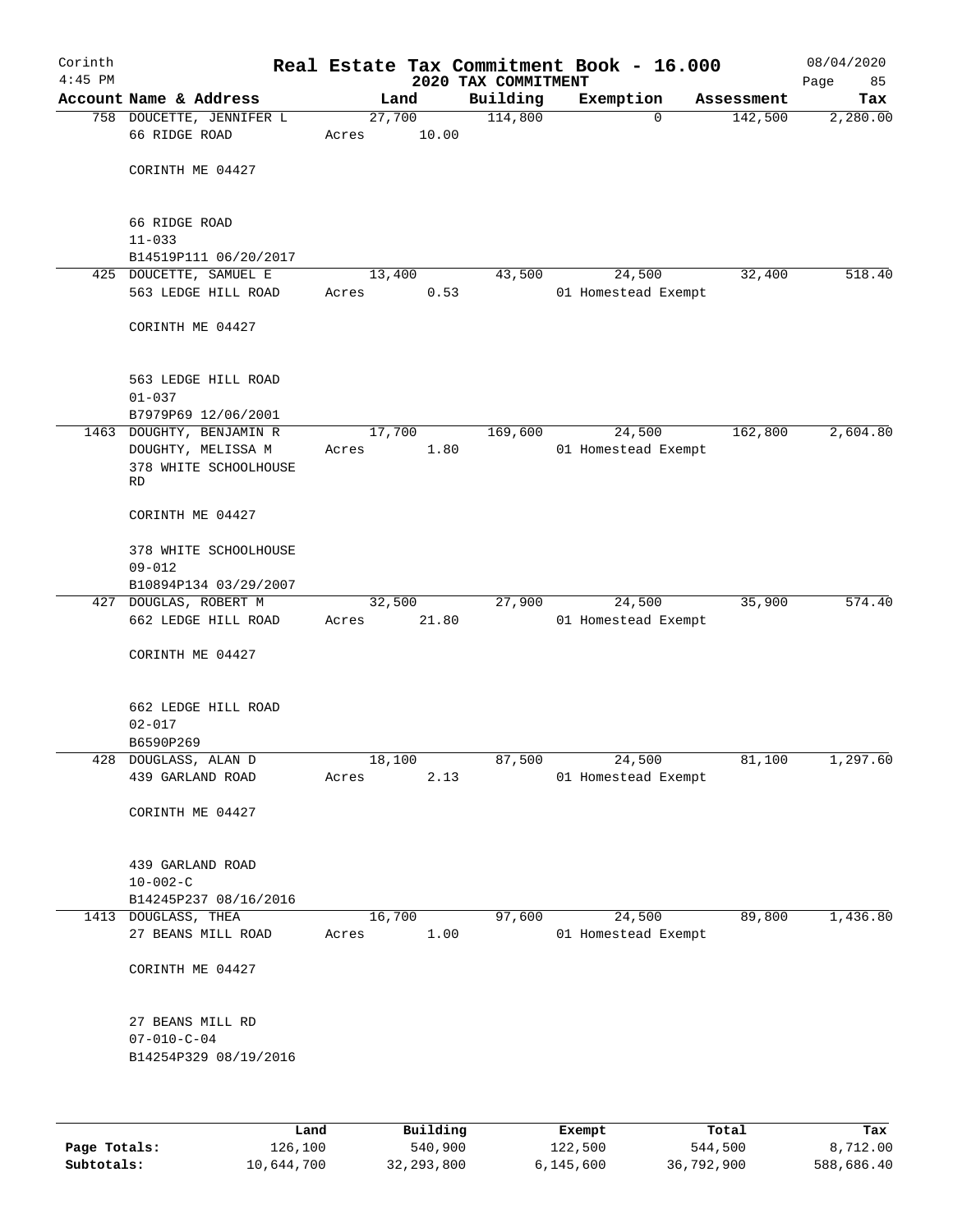| Corinth<br>$4:45$ PM |                              |        |        | 2020 TAX COMMITMENT | Real Estate Tax Commitment Book - 16.000 |              | 08/04/2020<br>Page<br>86 |
|----------------------|------------------------------|--------|--------|---------------------|------------------------------------------|--------------|--------------------------|
|                      | Account Name & Address       |        | Land   | Building            | Exemption                                | Assessment   | Tax                      |
|                      | 1994 DOW, CARL               | 56,400 |        | 100,000             | $\mathbf 0$                              | 156,400      | 2,502.40                 |
|                      | PO BOX 621                   | Acres  | 118.00 |                     |                                          |              |                          |
|                      | CORINTH ME 04427             |        |        |                     |                                          |              |                          |
|                      | 737 MAIN STREET              |        |        |                     |                                          |              |                          |
|                      | $05 - 035 - A$               |        |        |                     |                                          |              |                          |
|                      | B14619P334 09/15/2017        |        |        |                     |                                          |              |                          |
|                      | 1842 DOW, CARL O., II        | 12,300 |        | 0                   | 0                                        | 12,300       | 196.80                   |
|                      | PO BOX 621                   | Acres  | 1.62   |                     |                                          |              |                          |
|                      | CORINTH ME 04427             |        |        |                     |                                          |              |                          |
|                      | BRADBURY DR                  |        |        |                     |                                          |              |                          |
|                      | $08 - 012 - 22$              |        |        |                     |                                          |              |                          |
|                      | B12743P19 02/28/2012         |        |        |                     |                                          |              |                          |
|                      | 1080 DOW, CHRISTOPHER DANIEL |        | 0      | 12,900              | 12,900                                   | $\mathsf{O}$ | 0.00                     |
|                      | DOW, MELLISSA ANN            |        |        |                     | 01 Homestead Exempt                      |              |                          |
|                      | 125 WEST CORINTH ROAD        |        |        |                     |                                          |              |                          |
|                      | CORINTH ME 04427             |        |        |                     |                                          |              |                          |
|                      | 125 WEST CORINTH ROAD        |        |        |                     |                                          |              |                          |
|                      | $05 - 024 - 08 - 1H$         |        |        |                     |                                          |              |                          |
|                      | 431 DOW, DAVID B             | 35,000 |        | 123,300             | 24,500                                   | 133,800      | 2,140.80                 |
|                      | DOW, GLENDA T                | Acres  | 62.57  |                     | 01 Homestead Exempt                      |              |                          |
|                      | 817 MUDGETT ROAD             |        |        |                     |                                          |              |                          |
|                      | CORINTH ME 04427             |        |        |                     |                                          |              |                          |
|                      | 817 MUDGETT ROAD             |        |        |                     |                                          |              |                          |
|                      | $02 - 001$                   |        |        |                     |                                          |              |                          |
|                      | B4100P48                     |        |        |                     |                                          |              |                          |
|                      | 435 DOW, HAROLD L            | 13,700 |        | 0                   | 0                                        | 13,700       | 219.20                   |
|                      | P.O. BOX 429                 | Acres  | 2.66   |                     |                                          |              |                          |
|                      | CORINTH ME 04427             |        |        |                     |                                          |              |                          |
|                      | WEST CORINTH ROAD            |        |        |                     |                                          |              |                          |
|                      | $05 - 024 - 05$              |        |        |                     |                                          |              |                          |
|                      | B3588P159                    |        |        |                     |                                          |              |                          |
|                      | 436 DOW, JEFFREY B           | 69,300 |        | 143,100             | 24,500                                   | 187,900      | 3,006.40                 |
|                      | DOW, KATHRYN L               | Acres  | 119.15 |                     | 01 Homestead Exempt                      |              |                          |
|                      | 547 MUDGETT ROAD             |        |        |                     |                                          |              |                          |
|                      | CORINTH ME 04427             |        |        |                     |                                          |              |                          |
|                      | 547 MUDGETT ROAD             |        |        |                     |                                          |              |                          |
|                      | $02 - 036 - C$               |        |        |                     |                                          |              |                          |
|                      | B4257P101 06/20/1988         |        |        |                     |                                          |              |                          |
|                      |                              |        |        |                     |                                          |              |                          |
|                      |                              |        |        |                     |                                          |              |                          |

|              | Land       | Building   | Exempt    | Total        | Tax        |
|--------------|------------|------------|-----------|--------------|------------|
| Page Totals: | 186,700    | 379,300    | 61,900    | 504,100      | 8,065.60   |
| Subtotals:   | 10,831,400 | 32,673,100 | 6,207,500 | 37, 297, 000 | 596,752.00 |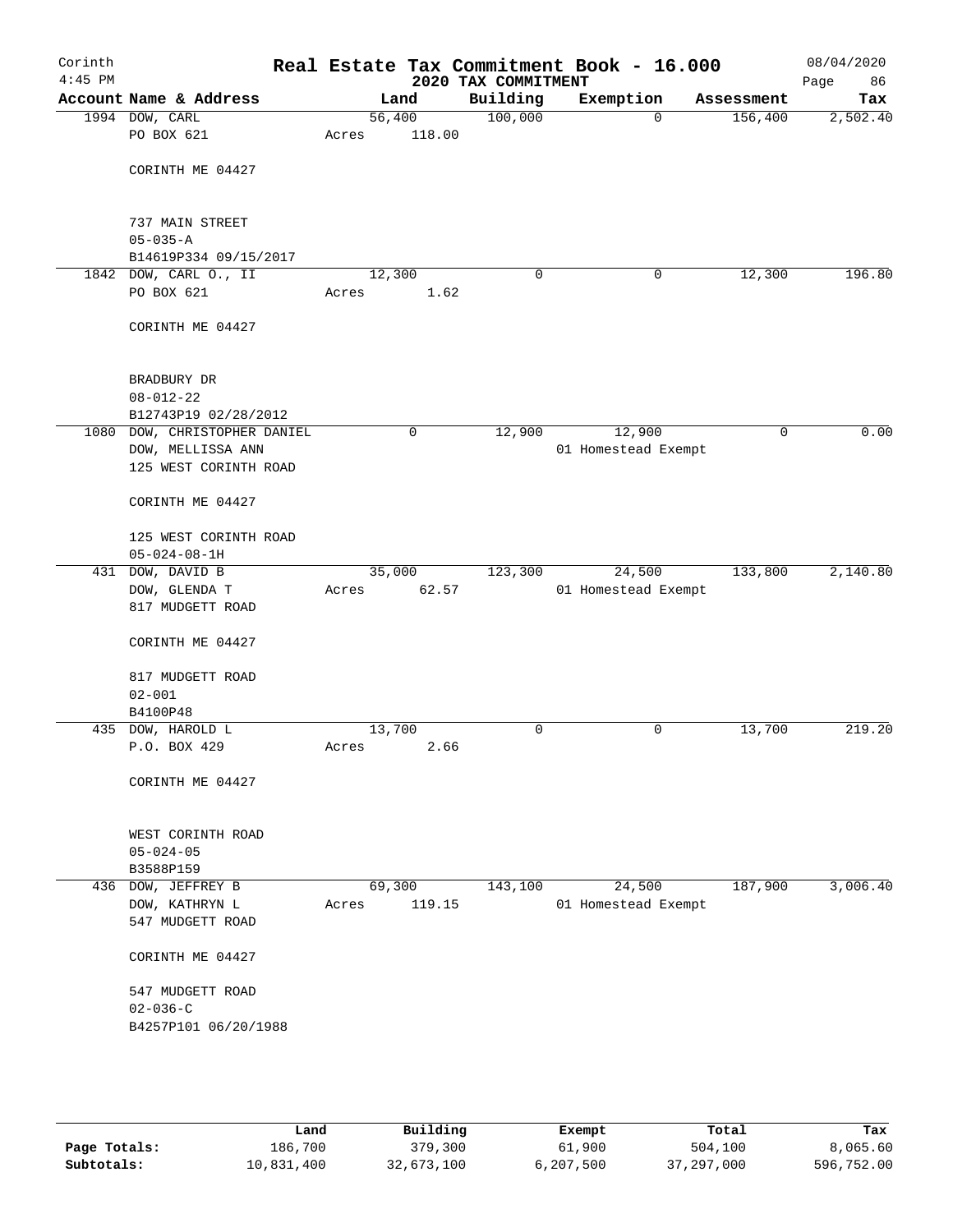| Corinth<br>$4:45$ PM |                                                       |                 |        |      | 2020 TAX COMMITMENT | Real Estate Tax Commitment Book - 16.000 |            | 08/04/2020<br>Page<br>87 |
|----------------------|-------------------------------------------------------|-----------------|--------|------|---------------------|------------------------------------------|------------|--------------------------|
|                      | Account Name & Address                                |                 | Land   |      | Building            | Exemption                                | Assessment | Tax                      |
|                      | 1500 DOW, JOHN A<br>DOW, SHARON M<br>35 VILLAGE DRIVE | Acres           | 18,000 | 1.05 | 156,000             | 24,500<br>01 Homestead Exempt            | 149,500    | 2,392.00                 |
|                      | CORINTH ME 04427                                      |                 |        |      |                     |                                          |            |                          |
|                      | 35 VILLAGE DRIVE<br>$11 - 002 - 14$                   |                 |        |      |                     |                                          |            |                          |
|                      | B13645P175 09/12/2014                                 |                 |        |      |                     |                                          |            |                          |
|                      | 2084 DOW, KAREN                                       | 16,800          |        |      | $\mathbf 0$         | 0                                        | 16,800     | 268.80                   |
|                      | 282 WEST CORINTH ROAD                                 | Acres           |        | 2.20 |                     |                                          |            |                          |
|                      | CORINTH ME 04427                                      |                 |        |      |                     |                                          |            |                          |
|                      | 22 BLACK RD                                           |                 |        |      |                     |                                          |            |                          |
|                      | $05 - 005 - A - 1$                                    |                 |        |      |                     |                                          |            |                          |
|                      | B12635P294 10/26/2011                                 |                 |        |      |                     |                                          |            |                          |
|                      | 183 DOW, KAREN                                        | 17,000          |        |      | 144,600             | 24,500                                   | 137,100    | 2,193.60                 |
|                      | 282 WEST CORINTH ROAD                                 | Acres           |        | 3.70 |                     | 01 Homestead Exempt                      |            |                          |
|                      | CORINTH ME 04427                                      |                 |        |      |                     |                                          |            |                          |
|                      | 282 WEST CORINTH ROAD                                 |                 |        |      |                     |                                          |            |                          |
|                      | $05 - 005 - A$                                        |                 |        |      |                     |                                          |            |                          |
|                      | B12680P56 12/13/2011                                  |                 |        |      |                     |                                          |            |                          |
|                      | 438 DOW, PETER A                                      | 17,900          |        |      | 77,700              | 24,500                                   | 71,100     | 1,137.60                 |
|                      | 520 TATE ROAD                                         | Acres           |        | 2.03 |                     | 01 Homestead Exempt                      |            |                          |
|                      | CORINTH ME 04427                                      |                 |        |      |                     |                                          |            |                          |
|                      | 520 TATE ROAD                                         |                 |        |      |                     |                                          |            |                          |
|                      | $06 - 023 - 02$                                       |                 |        |      |                     |                                          |            |                          |
|                      | B4407P246                                             |                 |        |      |                     |                                          |            |                          |
|                      | 439 DOWNING, JAMES G., JR.<br>222 MILLS ROAD          | 11,100<br>Acres |        | 1.70 | $\mathbf 0$         | $\mathbf 0$                              | 11,100     | 177.60                   |
|                      | EXETER ME 04435                                       |                 |        |      |                     |                                          |            |                          |
|                      | LEDGE HILL ROAD                                       |                 |        |      |                     |                                          |            |                          |
|                      | $04 - 002$<br>B7247P132                               |                 |        |      |                     |                                          |            |                          |
|                      | 1599 DOWNING, LISA L                                  | 16,700          |        |      | 0                   | 0                                        | 16,700     | 267.20                   |
|                      | 222 MILLS ROAD                                        | Acres           |        | 1.00 |                     |                                          |            |                          |
|                      | EXETER ME 04435                                       |                 |        |      |                     |                                          |            |                          |
|                      | 375 TATE ROAD                                         |                 |        |      |                     |                                          |            |                          |
|                      | $06 - 018 - A$<br>B13714P78 12/04/2014                |                 |        |      |                     |                                          |            |                          |
|                      |                                                       |                 |        |      |                     |                                          |            |                          |

|              | Land       | Building   | Exempt    | Total      | Tax        |
|--------------|------------|------------|-----------|------------|------------|
| Page Totals: | 97,500     | 378,300    | 73,500    | 402,300    | 6,436.80   |
| Subtotals:   | 10,928,900 | 33,051,400 | 6,281,000 | 37,699,300 | 603,188.80 |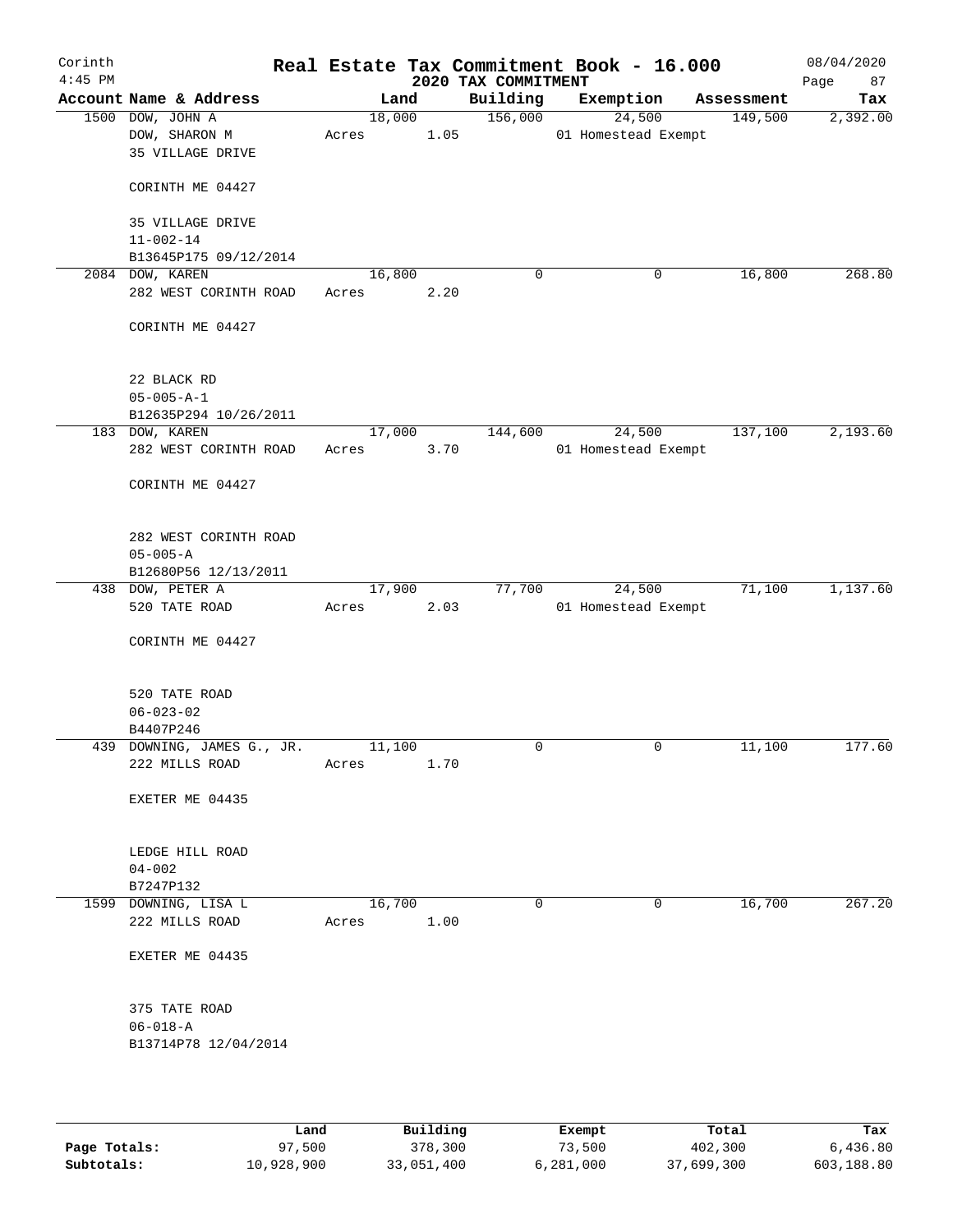| Corinth<br>$4:45$ PM |                                                   |         |        |            |                                 | Real Estate Tax Commitment Book - 16.000 |            |            | 08/04/2020        |
|----------------------|---------------------------------------------------|---------|--------|------------|---------------------------------|------------------------------------------|------------|------------|-------------------|
|                      | Account Name & Address                            |         | Land   |            | 2020 TAX COMMITMENT<br>Building | Exemption                                |            | Assessment | 88<br>Page<br>Tax |
|                      | 370 DOWNS, LISA A                                 |         | 14,100 |            | 55,100                          | 24,500                                   |            | 44,700     | 715.20            |
|                      | 34 MORISON AVENUE                                 | Acres   |        | 0.50       |                                 | 01 Homestead Exempt                      |            |            |                   |
|                      | CORINTH ME 04427                                  |         |        |            |                                 |                                          |            |            |                   |
|                      | 34 MORISON AVENUE<br>$16 - 020$                   |         |        |            |                                 |                                          |            |            |                   |
|                      | B9858P50 05/05/2005                               |         |        |            |                                 |                                          |            |            |                   |
|                      | 440 DOWNS, RODNEY L                               |         | 19,800 |            | 61,400                          | 24,500                                   |            | 56,700     | 907.20            |
|                      | DOWNS, GLORIA M                                   | Acres   |        | 2.46       |                                 | 01 Homestead Exempt                      |            |            |                   |
|                      | P.O. BOX 34                                       |         |        |            |                                 |                                          |            |            |                   |
|                      | CORINTH ME 04427                                  |         |        |            |                                 |                                          |            |            |                   |
|                      | 89 HUDSON ROAD                                    |         |        |            |                                 |                                          |            |            |                   |
|                      | $08 - 002 - 04$<br>B6426P205                      |         |        |            |                                 |                                          |            |            |                   |
|                      | 441 DOYLE, JENNIFER D.<br>TRUSTEE OF THE JANET P. |         | 19,300 |            | 13,700                          | 24,500                                   |            | 8,500      | 136.00            |
|                      | DOYLE                                             |         |        | 3.10       |                                 | 01 Homestead Exempt                      |            |            |                   |
|                      | IRREVOCABLE TRUST<br>131 MARSH ROAD               | Acres   |        |            |                                 |                                          |            |            |                   |
|                      | CORINTH ME 04427                                  |         |        |            |                                 |                                          |            |            |                   |
|                      | 131 MARSH ROAD                                    |         |        |            |                                 |                                          |            |            |                   |
|                      | $08 - 038 - A$                                    |         |        |            |                                 |                                          |            |            |                   |
|                      | B13334P300 09/18/2013                             |         |        |            |                                 |                                          |            |            |                   |
|                      | 444 DUBE, GAETAN J &<br>CARLINE JT                |         | 11,000 |            | $\mathbf 0$                     |                                          | 0          | 11,000     | 176.00            |
|                      | 6 BRASLEY AVENUE                                  | Acres   |        | 1.57       |                                 |                                          |            |            |                   |
|                      | GLENBURN ME 04401                                 |         |        |            |                                 |                                          |            |            |                   |
|                      | TATE ROAD                                         |         |        |            |                                 |                                          |            |            |                   |
|                      | $06 - 023 - 04$                                   |         |        |            |                                 |                                          |            |            |                   |
|                      | B15403P146 01/02/2020                             |         |        |            |                                 |                                          |            |            |                   |
|                      | 453 DUBE, RAYMOND A J<br>P.O. BOX 93              | Acres   | 33,800 | 102.96     | $\mathbf 0$                     |                                          | 0          | 33,800     | 540.80            |
|                      | LINCOLN ME 04457 0093                             |         |        |            |                                 |                                          |            |            |                   |
|                      |                                                   |         |        |            |                                 |                                          |            |            |                   |
|                      | EXETER ROAD<br>$07 - 044$                         |         |        |            |                                 |                                          |            |            |                   |
|                      | B3370P160                                         |         |        |            |                                 |                                          |            |            |                   |
|                      | 454 DUBE, RAYMOND A J                             |         | 6,800  |            | 0                               |                                          | 0          | 6,800      | 108.80            |
|                      | P.O. BOX 93                                       | Acres   |        | 0.69       |                                 |                                          |            |            |                   |
|                      | LINCOLN ME 04457 0093                             |         |        |            |                                 |                                          |            |            |                   |
|                      | EXETER ROAD N/F OFF                               |         |        |            |                                 |                                          |            |            |                   |
|                      | $07 - 044 - 04$                                   |         |        |            |                                 |                                          |            |            |                   |
|                      | B3370P160                                         |         |        |            |                                 |                                          |            |            |                   |
|                      |                                                   | Land    |        | Building   |                                 | Exempt                                   |            | Total      | Tax               |
| Page Totals:         |                                                   | 104,800 |        | 130,200    |                                 | 73,500                                   |            | 161,500    | 2,584.00          |
| Subtotals:           | 11,033,700                                        |         |        | 33,181,600 |                                 | 6,354,500                                | 37,860,800 |            | 605,772.80        |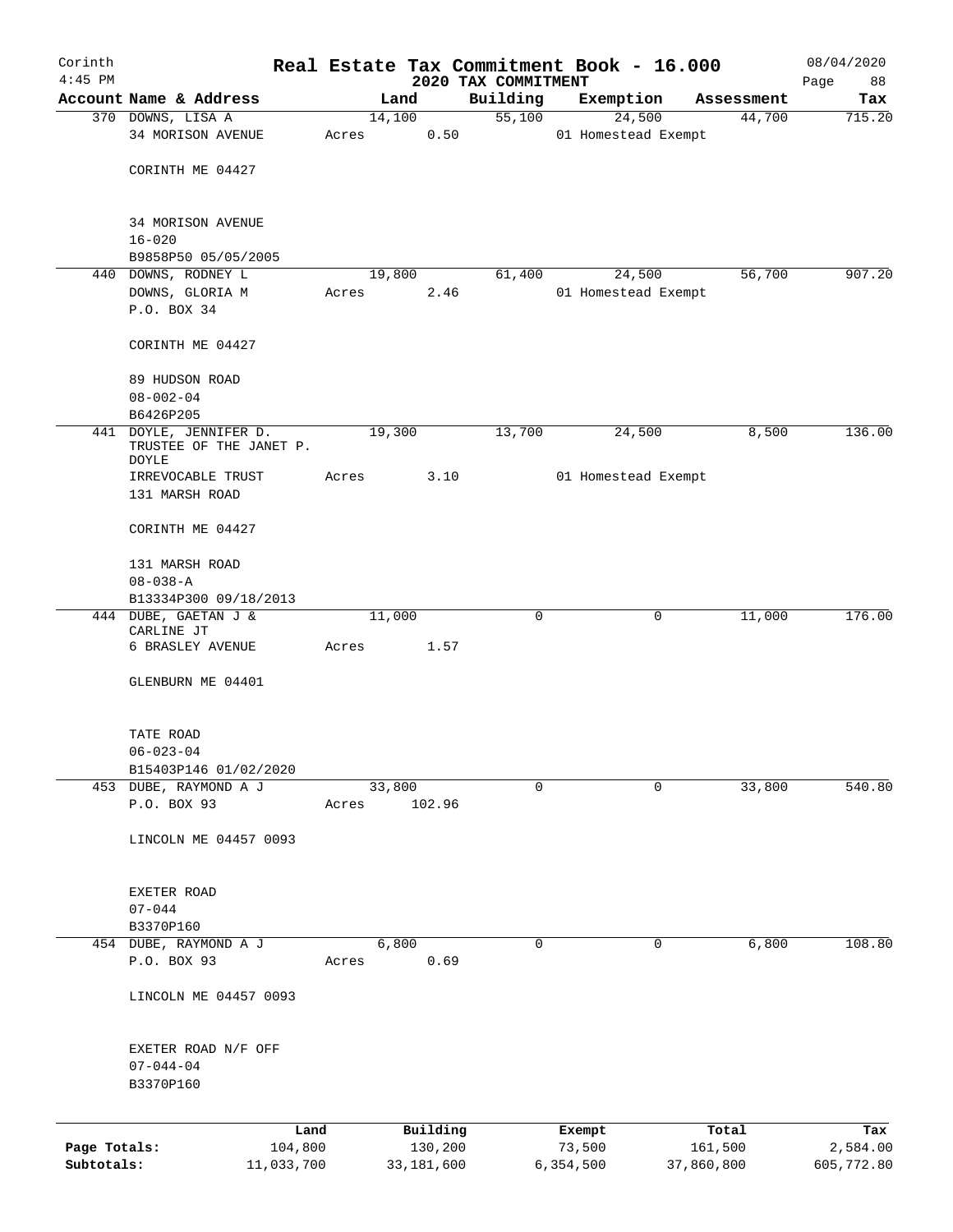| Corinth<br>$4:45$ PM |                                         |       |        | 2020 TAX COMMITMENT | Real Estate Tax Commitment Book - 16.000 |            | 08/04/2020<br>Page<br>89 |
|----------------------|-----------------------------------------|-------|--------|---------------------|------------------------------------------|------------|--------------------------|
|                      | Account Name & Address                  |       | Land   | Building            | Exemption                                | Assessment | Tax                      |
|                      | 455 DUBE, RAYMOND A J                   |       | 6,800  | $\mathbf 0$         | $\mathbf 0$                              | 6,800      | 108.80                   |
|                      | P.O. BOX 93                             | Acres | 0.69   |                     |                                          |            |                          |
|                      | LINCOLN ME 04457 0093                   |       |        |                     |                                          |            |                          |
|                      | EXETER ROAD N/F OFF<br>$07 - 044 - 06$  |       |        |                     |                                          |            |                          |
|                      | B3370P160                               |       |        |                     |                                          |            |                          |
|                      | 456 DUBE, RAYMOND A J                   |       | 6,800  | 0                   | 0                                        | 6,800      | 108.80                   |
|                      | P.O. BOX 93                             | Acres | 0.69   |                     |                                          |            |                          |
|                      | LINCOLN ME 04457 0093                   |       |        |                     |                                          |            |                          |
|                      | EXETER ROAD                             |       |        |                     |                                          |            |                          |
|                      | $07 - 044 - 08$                         |       |        |                     |                                          |            |                          |
|                      | B3370P160                               |       |        |                     |                                          |            |                          |
|                      | 1828 DUCLOS, AIME                       |       | 27,000 | 59,500              | 0                                        | 86,500     | 1,384.00                 |
|                      | DUCLOS, JENNIFER R<br>65 PORTLAND ST.   | Acres | 30.00  |                     |                                          |            |                          |
|                      | SOUTH BERWICK ME 03908                  |       |        |                     |                                          |            |                          |
|                      | 442 HUDSON ROAD                         |       |        |                     |                                          |            |                          |
|                      | $12 - 012 - A$                          |       |        |                     |                                          |            |                          |
|                      | B9233P302                               |       |        |                     |                                          |            |                          |
|                      | 1973 DUCLOS, AIME                       |       | 12,800 | $\mathbf 0$         | $\mathbf 0$                              | 12,800     | 204.80                   |
|                      | DUCLOS, JENNIFER R                      | Acres | 3.06   |                     |                                          |            |                          |
|                      | 65 PORTLAND STREET                      |       |        |                     |                                          |            |                          |
|                      | SOUTH BERWICK ME 03908                  |       |        |                     |                                          |            |                          |
|                      | HUDSON ROAD                             |       |        |                     |                                          |            |                          |
|                      | $12 - 012 - E$                          |       |        |                     |                                          |            |                          |
|                      | B10463P153 05/30/2006                   |       |        |                     |                                          |            |                          |
|                      | 1918 DUCLOS, AIME                       |       | 11,500 | 0                   | 0                                        | 11,500     | 184.00                   |
|                      | DUCLOS, JENNIFER R                      | Acres | 2.02   |                     |                                          |            |                          |
|                      | 65 PORTLAND STREET                      |       |        |                     |                                          |            |                          |
|                      | SOUTH BERWICK ME 03908                  |       |        |                     |                                          |            |                          |
|                      | HUDSON ROAD                             |       |        |                     |                                          |            |                          |
|                      | $12 - 012 - C$                          |       |        |                     |                                          |            |                          |
|                      | B10463P153 05/30/2006                   |       |        |                     |                                          |            |                          |
|                      | 1743 DUMAS, RICHARD J I                 |       | 16,800 | 36,200              | 24,500                                   | 28,500     | 456.00                   |
|                      | DUMAS, JANE A. & DUMAS, Acres           |       | 30.80  |                     | 01 Homestead Exempt                      |            |                          |
|                      | RICHARD J. II                           |       |        |                     |                                          |            |                          |
|                      | PO BOX 4714                             |       |        |                     |                                          |            |                          |
|                      | AUGUSTA ME 04338                        |       |        |                     |                                          |            |                          |
|                      | 76 RABBIT PATH                          |       |        |                     |                                          |            |                          |
|                      | $06 - 025 - A$<br>B13244P250 06/28/2013 |       |        |                     |                                          |            |                          |
|                      |                                         |       |        |                     |                                          |            |                          |
|                      |                                         |       |        |                     |                                          |            |                          |
|                      |                                         |       |        |                     |                                          |            |                          |

|              | Land         | Building     | Exempt    | Total      | Tax          |
|--------------|--------------|--------------|-----------|------------|--------------|
| Page Totals: | 81,700       | 95,700       | 24,500    | 152,900    | 2,446.40     |
| Subtotals:   | 11, 115, 400 | 33, 277, 300 | 6,379,000 | 38,013,700 | 608, 219, 20 |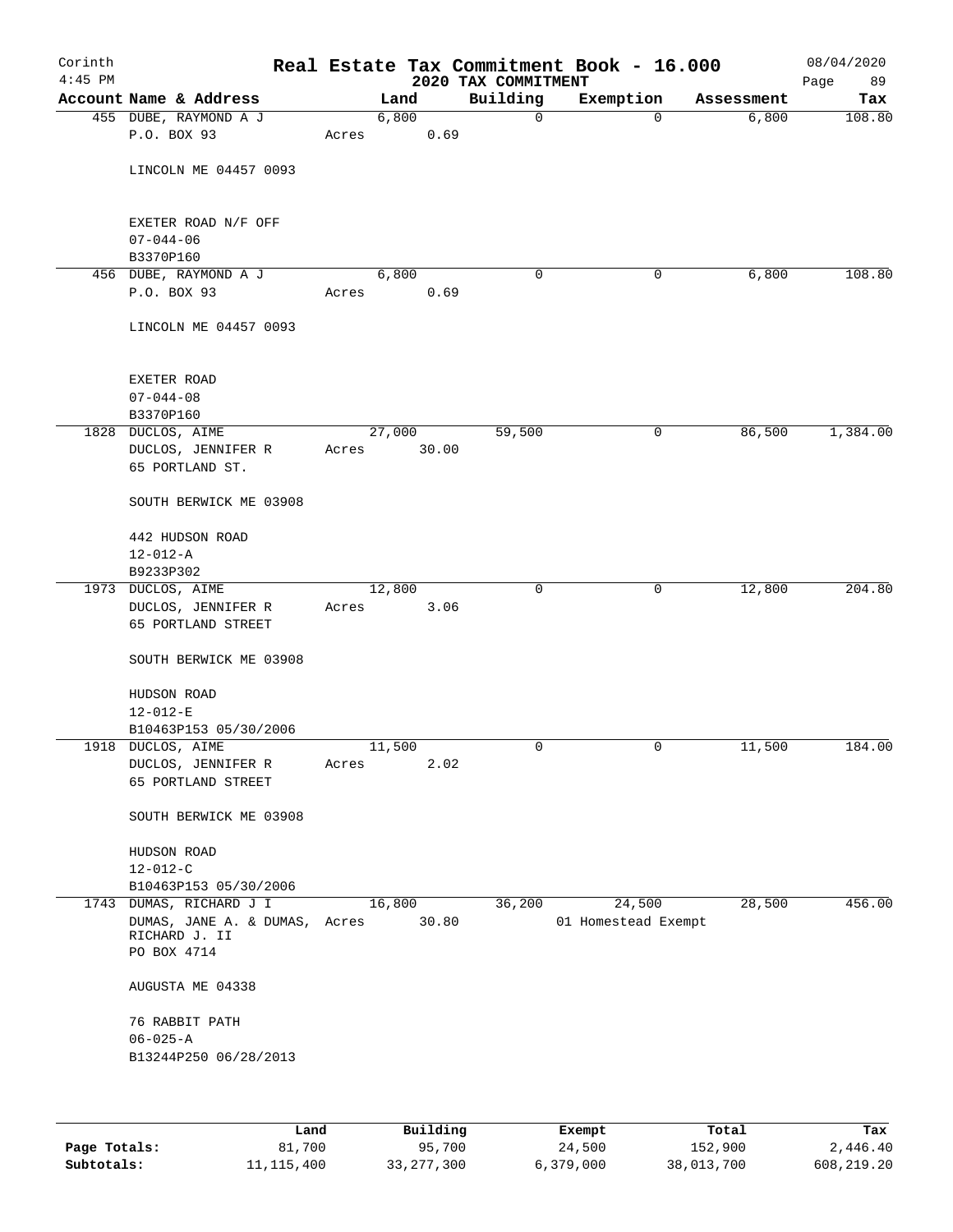| Corinth<br>$4:45$ PM |                            |       |             | 2020 TAX COMMITMENT | Real Estate Tax Commitment Book - 16.000 |            | 08/04/2020<br>Page<br>90 |
|----------------------|----------------------------|-------|-------------|---------------------|------------------------------------------|------------|--------------------------|
|                      | Account Name & Address     |       | Land        | Building            | Exemption                                | Assessment | Tax                      |
|                      | 476 DUMOND, LOOMIS L HEIRS |       | 21,000      | 62,700              | 0                                        | 83,700     | 1,339.20                 |
|                      | ΟF                         |       |             |                     |                                          |            |                          |
|                      | 54 HUDSON ROAD             | Acres | 4.35        |                     |                                          |            |                          |
|                      | CORINTH ME 04427           |       |             |                     |                                          |            |                          |
|                      |                            |       |             |                     |                                          |            |                          |
|                      |                            |       |             |                     |                                          |            |                          |
|                      | 54 HUDSON ROAD             |       |             |                     |                                          |            |                          |
|                      | $16 - 021$                 |       |             |                     |                                          |            |                          |
|                      | B2197P475                  |       |             |                     |                                          |            |                          |
|                      | 394 DUMONT, JAMES E        |       | 18,900      | 50,100              | 24,500                                   | 44,500     | 712.00                   |
|                      | DUMONT, DONNA R            | Acres | 1.75        |                     | 01 Homestead Exempt                      |            |                          |
|                      | 27 MAIN STREET             |       |             |                     |                                          |            |                          |
|                      | CORINTH ME 04427           |       |             |                     |                                          |            |                          |
|                      |                            |       |             |                     |                                          |            |                          |
|                      | 27 MAIN STREET             |       |             |                     |                                          |            |                          |
|                      | $11 - 011$                 |       |             |                     |                                          |            |                          |
|                      | B8536P72                   |       |             |                     |                                          |            |                          |
|                      | 791 DUMONT, JAMES E        |       | 18,000      | 39,600              | 24,500                                   | 33,100     | 529.60                   |
|                      | THERIAULT, BRENDA J        | Acres | 1.00        |                     | 01 Homestead Exempt                      |            |                          |
|                      | 107 GARLAND ROAD           |       |             |                     |                                          |            |                          |
|                      | CORINTH ME 04427           |       |             |                     |                                          |            |                          |
|                      | 107 GARLAND ROAD           |       |             |                     |                                          |            |                          |
|                      | $07 - 014 - A - 01$        |       |             |                     |                                          |            |                          |
|                      | B14199P130 06/29/2016      |       |             |                     |                                          |            |                          |
|                      | 1114 DUMONT, STEVEN        |       | 16,200      | 2,000               | 0                                        | 18,200     | 291.20                   |
|                      | DUMONT, RENE               | Acres | 1.69        |                     |                                          |            |                          |
|                      | 762 GRANT ROAD             |       |             |                     |                                          |            |                          |
|                      |                            |       |             |                     |                                          |            |                          |
|                      | CORINTH ME 04427           |       |             |                     |                                          |            |                          |
|                      | 762 GRANT ROAD             |       |             |                     |                                          |            |                          |
|                      | $03 - 008 - D$             |       |             |                     |                                          |            |                          |
|                      | B9338P49                   |       |             |                     |                                          |            |                          |
|                      | 196 DUMOULIN, JAMES        |       | 30,300      | 184,400             | 24,500                                   | 190,200    | 3,043.20                 |
|                      | DUMOULIN, BILLIE JEAN      | Acres | 27.41       |                     | 01 Homestead Exempt                      |            |                          |
|                      | 35 COVERED BRIDGE ROAD     |       |             |                     |                                          |            |                          |
|                      |                            |       |             |                     |                                          |            |                          |
|                      | CORINTH ME 04427 0         |       |             |                     |                                          |            |                          |
|                      | 35 COVERED BRIDGE RD       |       |             |                     |                                          |            |                          |
|                      | $02 - 043$                 |       |             |                     |                                          |            |                          |
|                      | B8751P181 05/28/2003       |       |             |                     |                                          |            |                          |
|                      | 1375 DUNCAN, KEVIN D       |       | 20,400      | 114,900             | 0                                        | 135,300    | 2,164.80                 |
|                      | DUNCAN, CARRIE             | Acres | 4.99        |                     |                                          |            |                          |
|                      | 511 MUDGETT ROAD           |       |             |                     |                                          |            |                          |
|                      |                            |       |             |                     |                                          |            |                          |
|                      | CORINTH ME 04427           |       |             |                     |                                          |            |                          |
|                      | 511 MUDGETT ROAD           |       |             |                     |                                          |            |                          |
|                      | $02 - 036 - D$             |       |             |                     |                                          |            |                          |
|                      | B14484P191 05/12/2017      |       |             |                     |                                          |            |                          |
|                      |                            |       |             |                     |                                          |            |                          |
|                      |                            |       |             |                     |                                          |            |                          |
|                      |                            |       | maad 1.44 a |                     |                                          | $m + 1$    | m.                       |

|              | Land       | Building   | Exempt    | Total      | Tax        |
|--------------|------------|------------|-----------|------------|------------|
| Page Totals: | 124,800    | 453,700    | 73,500    | 505,000    | 8,080.00   |
| Subtotals:   | 11,240,200 | 33,731,000 | 6,452,500 | 38,518,700 | 616,299.20 |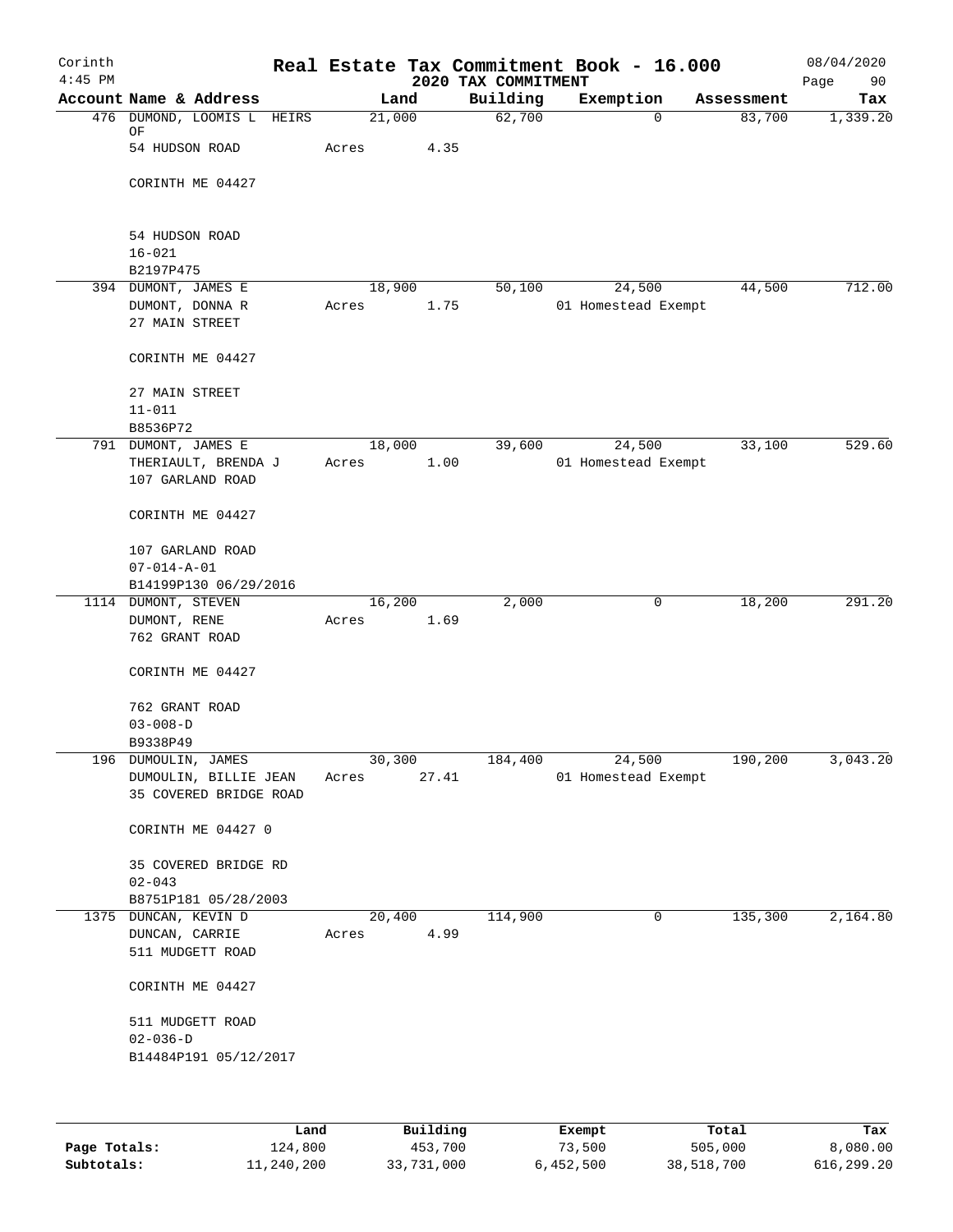| Corinth   |                                                              |        |                |                     | Real Estate Tax Commitment Book - 16.000 |            | 08/04/2020 |
|-----------|--------------------------------------------------------------|--------|----------------|---------------------|------------------------------------------|------------|------------|
| $4:45$ PM |                                                              |        |                | 2020 TAX COMMITMENT |                                          |            | Page<br>91 |
|           | Account Name & Address                                       |        | Land           | Building            | Exemption                                | Assessment | Tax        |
|           | 43 DUNFEE, CATHERINE C<br>21 PINEWOOD DRIVE                  | Acres  | 17,500<br>1.68 | 104,300             | 24,500<br>01 Homestead Exempt            | 97,300     | 1,556.80   |
|           | CORINTH ME 04427                                             |        |                |                     |                                          |            |            |
|           | 21 PINEWOOD DRIVE                                            |        |                |                     |                                          |            |            |
|           | $06 - 023 - 05$                                              |        |                |                     |                                          |            |            |
|           | B7375P42                                                     |        |                |                     |                                          |            |            |
|           | 481 DUNFEE, DALTON M & LOIS<br>E TRUS                        | 20,300 |                | 178,000             | 24,500                                   | 173,800    | 2,780.80   |
|           | DUNFEE, DALTON LOIS<br>LIVING TR                             | Acres  | 3.83           |                     | 01 Homestead Exempt                      |            |            |
|           | 588 MAIN STREET                                              |        |                |                     |                                          |            |            |
|           | CORINTH ME 04427                                             |        |                |                     |                                          |            |            |
|           | 588 MAIN STREET<br>$08 - 023 - A$                            |        |                |                     |                                          |            |            |
|           | B2234P605                                                    |        |                |                     |                                          |            |            |
|           | 1992 DUNFEE, DAVID A                                         |        | 26,400         | 317,900             | 24,500                                   | 319,800    | 5,116.80   |
|           | DUNFEE, JAIME L                                              | Acres  | 7.62           |                     | 01 Homestead Exempt                      |            |            |
|           | 32 WHITE SCHOOLHOUSE RD                                      |        |                |                     |                                          |            |            |
|           | CORINTH ME 04427                                             |        |                |                     |                                          |            |            |
|           | 32 WHITE SCHOOLHOUSE                                         |        |                |                     |                                          |            |            |
|           | $08 - 023 - B$<br>B12125P289 04/19/2010 B10901P86 04/06/2007 |        |                |                     |                                          |            |            |
|           | 483 DUNFEE, MALCOLM K                                        |        | 20,600         | 92,000              | 24,500                                   | 88,100     | 1,409.60   |
|           | DUNFEE, SONYA M                                              | Acres  | 4.23           |                     | 01 Homestead Exempt                      |            |            |
|           | 326 BEANS MILL ROAD                                          |        |                |                     |                                          |            |            |
|           | CORINTH ME 04427                                             |        |                |                     |                                          |            |            |
|           | 326 BEANS MILL RD                                            |        |                |                     |                                          |            |            |
|           | $04 - 019 - 07$                                              |        |                |                     |                                          |            |            |
| 489       | B2675P138<br>DUNHAM RICHARD &<br>DEBORAH LIVING TRUST        | 37,200 |                | 0                   | 0                                        | 37,200     | 595.20     |
|           | TRUSTEES, RICHARD &<br>DEBORAH DUNHAM                        | Acres  | 81.00          |                     |                                          |            |            |
|           | PO BOX 171                                                   |        |                |                     |                                          |            |            |
|           | CORINTH ME 04427                                             |        |                |                     |                                          |            |            |
|           | MORISON AVENUE                                               |        |                |                     |                                          |            |            |
|           | $11 - 022$                                                   |        |                |                     |                                          |            |            |
|           | B13107P198 03/04/2013                                        |        |                |                     |                                          |            |            |

|              | Land       | Building   | Exempt    | Total      | Tax        |
|--------------|------------|------------|-----------|------------|------------|
| Page Totals: | 122,000    | 692,200    | 98,000    | 716,200    | 11,459.20  |
| Subtotals:   | 11,362,200 | 34,423,200 | 6,550,500 | 39,234,900 | 627,758.40 |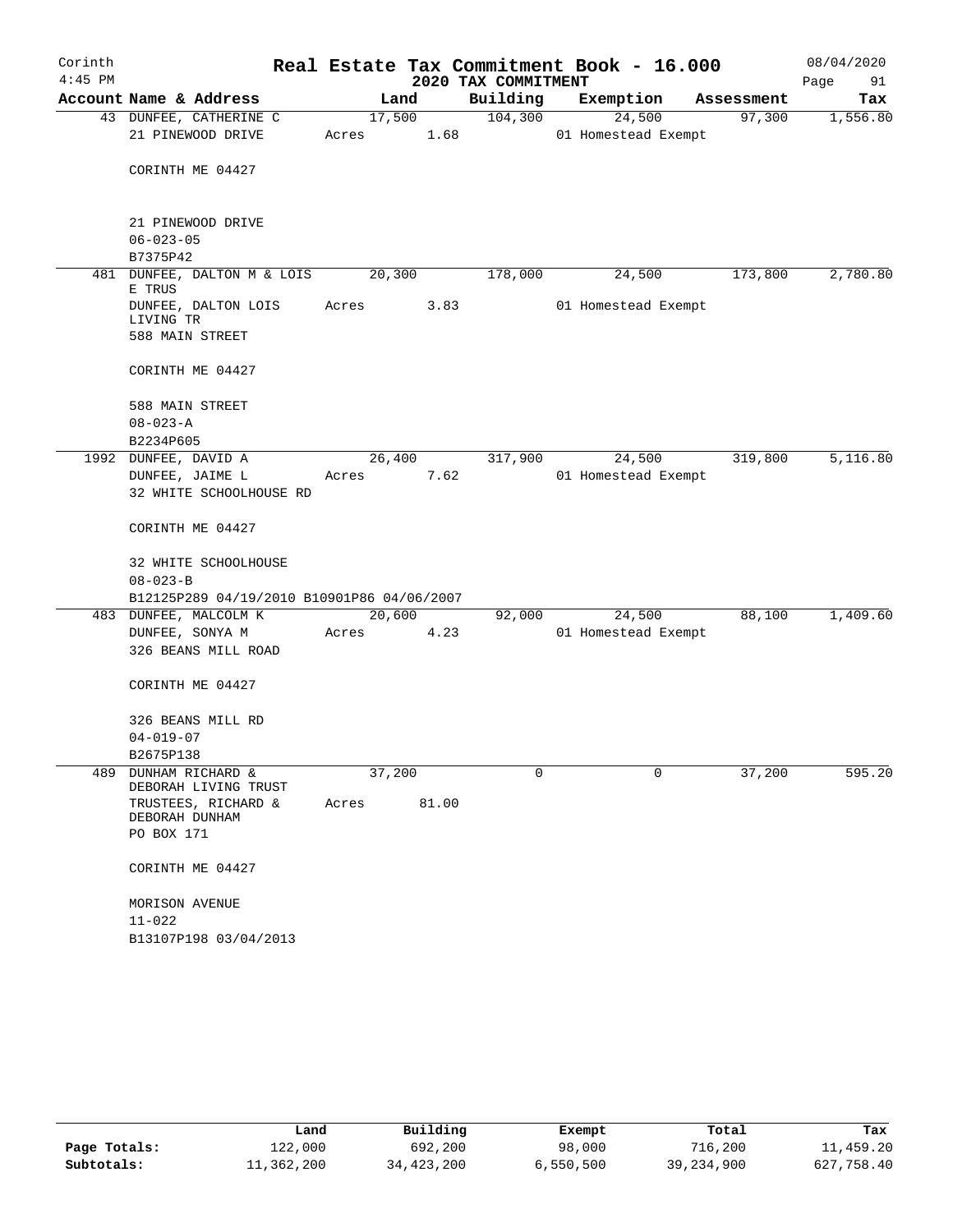| Corinth<br>$4:45$ PM |                                              |       |        | 2020 TAX COMMITMENT | Real Estate Tax Commitment Book - 16.000 |            | 08/04/2020<br>Page<br>92 |
|----------------------|----------------------------------------------|-------|--------|---------------------|------------------------------------------|------------|--------------------------|
|                      | Account Name & Address                       |       | Land   | Building            | Exemption                                | Assessment | Tax                      |
|                      | 490 DUNHAM RICHARD &<br>DEBORAH LIVING TRUST |       | 4,900  | 0                   | $\Omega$                                 | 4,900      | 78.40                    |
|                      | TRUSTEES, RICHARD AND<br>DEBORAH DUNHAM      | Acres | 35.00  |                     |                                          |            |                          |
|                      | PO BOX 171                                   |       |        |                     |                                          |            |                          |
|                      | CORINTH ME 04427                             |       |        |                     |                                          |            |                          |
|                      | HUDSON ROAD N/F OFF<br>$11 - 036$            |       |        |                     |                                          |            |                          |
|                      | B13107P185 03/04/2013                        |       |        |                     |                                          |            |                          |
| 1437                 | DUNHAM RICHARD &                             |       | 28,200 | 3,500               | 0                                        | 31,700     | 507.20                   |
|                      | DEBORAH LIVING TRUST                         |       |        |                     |                                          |            |                          |
|                      | TRUSTEES, RICHARD &                          | Acres | 33.66  |                     |                                          |            |                          |
|                      | DEBORAH DUNHAM                               |       |        |                     |                                          |            |                          |
|                      | PO BOX 171                                   |       |        |                     |                                          |            |                          |
|                      | CORINTH ME 04427                             |       |        |                     |                                          |            |                          |
|                      | 32 RABBIT PATH                               |       |        |                     |                                          |            |                          |
|                      | $06 - 024$                                   |       |        |                     |                                          |            |                          |
|                      | B13107P200 03/04/2013                        |       |        |                     |                                          |            |                          |
|                      | 1776 DUNHAM RICHARD &                        |       | 10,900 | 0                   | $\mathbf 0$                              | 10,900     | 174.40                   |
|                      | DEBORAH LIVING TRUST                         |       |        |                     |                                          |            |                          |
|                      | TRUSTEES, RICHARD &<br>DEBORAH DUNHAM        | Acres | 1.52   |                     |                                          |            |                          |
|                      | PO BOX 171                                   |       |        |                     |                                          |            |                          |
|                      | CORINTH ME 04427                             |       |        |                     |                                          |            |                          |
|                      |                                              |       |        |                     |                                          |            |                          |
|                      | TATE ROAD                                    |       |        |                     |                                          |            |                          |
|                      | $06 - 024 - 05$                              |       |        |                     |                                          |            |                          |
|                      | B13107P205 03/04/2013                        |       |        |                     |                                          |            |                          |
| 1559                 | DUNHAM RICHARD &<br>DEBORAH LIVING TRUST     |       | 10,800 | 0                   | 0                                        | 10,800     | 172.80                   |
|                      | TRUSTEES, RICHARD &                          | Acres | 1.41   |                     |                                          |            |                          |
|                      | DEBORAH DUNHAM                               |       |        |                     |                                          |            |                          |
|                      | PO BOX 171                                   |       |        |                     |                                          |            |                          |
|                      | CORINTH ME 04427                             |       |        |                     |                                          |            |                          |
|                      | TATE ROAD                                    |       |        |                     |                                          |            |                          |
|                      | $06 - 002 - 02$                              |       |        |                     |                                          |            |                          |
|                      | B13107P203 03/04/2013                        |       |        |                     |                                          |            |                          |
| 1560                 | DUNHAM RICHARD &                             |       | 10,800 | 0                   | 0                                        | 10,800     | 172.80                   |
|                      | DEBORAH LIVING TRUST                         |       |        |                     |                                          |            |                          |
|                      | TRUSTEES, RICHARD &                          | Acres | 1.41   |                     |                                          |            |                          |
|                      | DEBORAH DUNHAM<br>PO BOX 171                 |       |        |                     |                                          |            |                          |
|                      |                                              |       |        |                     |                                          |            |                          |
|                      | CORINTH ME 04427                             |       |        |                     |                                          |            |                          |
|                      | TATE ROAD                                    |       |        |                     |                                          |            |                          |
|                      | $06 - 002 - 03$                              |       |        |                     |                                          |            |                          |
|                      | B13107P203 03/04/2013                        |       |        |                     |                                          |            |                          |
|                      |                                              |       |        |                     |                                          |            |                          |
|                      |                                              |       |        |                     |                                          |            |                          |

|              | Land       | Building   | Exempt    | Total      | Tax        |
|--------------|------------|------------|-----------|------------|------------|
| Page Totals: | 65,600     | 3,500      |           | 69,100     | 1,105.60   |
| Subtotals:   | 11,427,800 | 34,426,700 | 6,550,500 | 39,304,000 | 628,864.00 |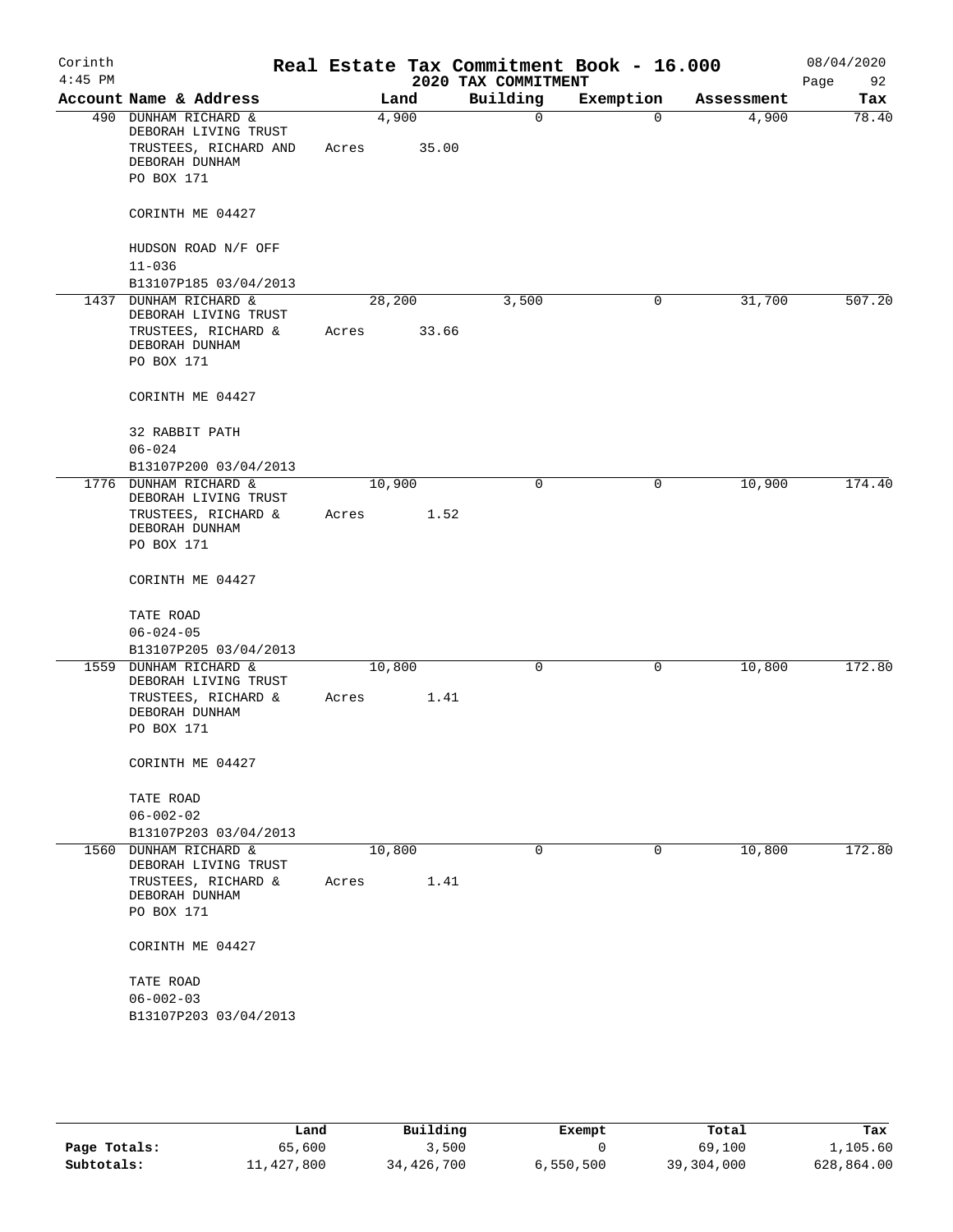| Building<br>Account Name & Address<br>Exemption<br>Land<br>Assessment<br>49,500<br>73,000<br>487 DUNHAM, ANDREW T<br>122,500<br>1,960.00<br>$\mathbf 0$<br>150 HUDSON ROAD<br>35.70<br>Acres<br>CORINTH ME 04427<br>150 HUDSON ROAD<br>$11 - 026$<br>B13369P317 10/10/2013<br>2067 DUNHAM, DEBORAH<br>19,900<br>19,900<br>0<br>0<br>PO BOX 71<br>Acres<br>9.54<br>CORINTH ME 04427<br>HUDSON ROAD<br>$12 - 032 - A$<br>B14166P284 06/02/2016<br>78,800<br>16,700<br>95,500<br>1,528.00<br>1384 DUNHAM, DEREK<br>0<br>JOHNSON, GEOFFREY L<br>1.06<br>Acres<br>374 CIDER HILL RD<br>EXETER ME 04435<br>653 TATE ROAD<br>$06 - 012 - F$<br>B13319P90 09/05/2013<br>488 DUNHAM, MERL "SAM" INC.<br>$\mathbf 0$<br>41,200<br>0<br>41,200<br>P.O. BOX 336<br>CORINTH ME 04427<br>MORISON AVENUE<br>$11 - 022 - 01H$<br>1446<br>DUNHAM, RICHARD LIVING<br>12,200<br>89,600<br>30,380<br>71,420<br>TRUST<br>TRUSTEE RICHARD &<br>Acres<br>0.33<br>01 Homestead Exempt<br>DEBORAH DUNHAM<br>PO BOX 171<br>22 Veteran<br>CORINTH ME 04427<br>219 MAIN STREET<br>$16 - 007$<br>B13882P26 07/01/2015<br>1229 DUNTON, JAMIE<br>31,600<br>$\mathbf 0$<br>$\mathbf 0$<br>31,600<br>471 TATE ROAD<br>50.05<br>Acres<br>CORINTH ME 04427<br>TATE ROAD<br>$06 - 021$<br>B14412P186 02/17/2017 | Corinth<br>$4:45$ PM |  |  | 2020 TAX COMMITMENT | Real Estate Tax Commitment Book - 16.000 | 08/04/2020<br>93<br>Page |
|-----------------------------------------------------------------------------------------------------------------------------------------------------------------------------------------------------------------------------------------------------------------------------------------------------------------------------------------------------------------------------------------------------------------------------------------------------------------------------------------------------------------------------------------------------------------------------------------------------------------------------------------------------------------------------------------------------------------------------------------------------------------------------------------------------------------------------------------------------------------------------------------------------------------------------------------------------------------------------------------------------------------------------------------------------------------------------------------------------------------------------------------------------------------------------------------------------------------------------------------------------------------------------|----------------------|--|--|---------------------|------------------------------------------|--------------------------|
|                                                                                                                                                                                                                                                                                                                                                                                                                                                                                                                                                                                                                                                                                                                                                                                                                                                                                                                                                                                                                                                                                                                                                                                                                                                                             |                      |  |  |                     |                                          | Tax                      |
|                                                                                                                                                                                                                                                                                                                                                                                                                                                                                                                                                                                                                                                                                                                                                                                                                                                                                                                                                                                                                                                                                                                                                                                                                                                                             |                      |  |  |                     |                                          |                          |
|                                                                                                                                                                                                                                                                                                                                                                                                                                                                                                                                                                                                                                                                                                                                                                                                                                                                                                                                                                                                                                                                                                                                                                                                                                                                             |                      |  |  |                     |                                          |                          |
|                                                                                                                                                                                                                                                                                                                                                                                                                                                                                                                                                                                                                                                                                                                                                                                                                                                                                                                                                                                                                                                                                                                                                                                                                                                                             |                      |  |  |                     |                                          |                          |
|                                                                                                                                                                                                                                                                                                                                                                                                                                                                                                                                                                                                                                                                                                                                                                                                                                                                                                                                                                                                                                                                                                                                                                                                                                                                             |                      |  |  |                     |                                          |                          |
|                                                                                                                                                                                                                                                                                                                                                                                                                                                                                                                                                                                                                                                                                                                                                                                                                                                                                                                                                                                                                                                                                                                                                                                                                                                                             |                      |  |  |                     |                                          |                          |
|                                                                                                                                                                                                                                                                                                                                                                                                                                                                                                                                                                                                                                                                                                                                                                                                                                                                                                                                                                                                                                                                                                                                                                                                                                                                             |                      |  |  |                     |                                          |                          |
|                                                                                                                                                                                                                                                                                                                                                                                                                                                                                                                                                                                                                                                                                                                                                                                                                                                                                                                                                                                                                                                                                                                                                                                                                                                                             |                      |  |  |                     |                                          |                          |
|                                                                                                                                                                                                                                                                                                                                                                                                                                                                                                                                                                                                                                                                                                                                                                                                                                                                                                                                                                                                                                                                                                                                                                                                                                                                             |                      |  |  |                     |                                          |                          |
|                                                                                                                                                                                                                                                                                                                                                                                                                                                                                                                                                                                                                                                                                                                                                                                                                                                                                                                                                                                                                                                                                                                                                                                                                                                                             |                      |  |  |                     |                                          | 318.40                   |
|                                                                                                                                                                                                                                                                                                                                                                                                                                                                                                                                                                                                                                                                                                                                                                                                                                                                                                                                                                                                                                                                                                                                                                                                                                                                             |                      |  |  |                     |                                          |                          |
|                                                                                                                                                                                                                                                                                                                                                                                                                                                                                                                                                                                                                                                                                                                                                                                                                                                                                                                                                                                                                                                                                                                                                                                                                                                                             |                      |  |  |                     |                                          |                          |
|                                                                                                                                                                                                                                                                                                                                                                                                                                                                                                                                                                                                                                                                                                                                                                                                                                                                                                                                                                                                                                                                                                                                                                                                                                                                             |                      |  |  |                     |                                          |                          |
|                                                                                                                                                                                                                                                                                                                                                                                                                                                                                                                                                                                                                                                                                                                                                                                                                                                                                                                                                                                                                                                                                                                                                                                                                                                                             |                      |  |  |                     |                                          |                          |
|                                                                                                                                                                                                                                                                                                                                                                                                                                                                                                                                                                                                                                                                                                                                                                                                                                                                                                                                                                                                                                                                                                                                                                                                                                                                             |                      |  |  |                     |                                          |                          |
|                                                                                                                                                                                                                                                                                                                                                                                                                                                                                                                                                                                                                                                                                                                                                                                                                                                                                                                                                                                                                                                                                                                                                                                                                                                                             |                      |  |  |                     |                                          |                          |
|                                                                                                                                                                                                                                                                                                                                                                                                                                                                                                                                                                                                                                                                                                                                                                                                                                                                                                                                                                                                                                                                                                                                                                                                                                                                             |                      |  |  |                     |                                          |                          |
|                                                                                                                                                                                                                                                                                                                                                                                                                                                                                                                                                                                                                                                                                                                                                                                                                                                                                                                                                                                                                                                                                                                                                                                                                                                                             |                      |  |  |                     |                                          |                          |
|                                                                                                                                                                                                                                                                                                                                                                                                                                                                                                                                                                                                                                                                                                                                                                                                                                                                                                                                                                                                                                                                                                                                                                                                                                                                             |                      |  |  |                     |                                          |                          |
|                                                                                                                                                                                                                                                                                                                                                                                                                                                                                                                                                                                                                                                                                                                                                                                                                                                                                                                                                                                                                                                                                                                                                                                                                                                                             |                      |  |  |                     |                                          |                          |
|                                                                                                                                                                                                                                                                                                                                                                                                                                                                                                                                                                                                                                                                                                                                                                                                                                                                                                                                                                                                                                                                                                                                                                                                                                                                             |                      |  |  |                     |                                          |                          |
|                                                                                                                                                                                                                                                                                                                                                                                                                                                                                                                                                                                                                                                                                                                                                                                                                                                                                                                                                                                                                                                                                                                                                                                                                                                                             |                      |  |  |                     |                                          |                          |
|                                                                                                                                                                                                                                                                                                                                                                                                                                                                                                                                                                                                                                                                                                                                                                                                                                                                                                                                                                                                                                                                                                                                                                                                                                                                             |                      |  |  |                     |                                          |                          |
|                                                                                                                                                                                                                                                                                                                                                                                                                                                                                                                                                                                                                                                                                                                                                                                                                                                                                                                                                                                                                                                                                                                                                                                                                                                                             |                      |  |  |                     |                                          | 659.20                   |
|                                                                                                                                                                                                                                                                                                                                                                                                                                                                                                                                                                                                                                                                                                                                                                                                                                                                                                                                                                                                                                                                                                                                                                                                                                                                             |                      |  |  |                     |                                          |                          |
|                                                                                                                                                                                                                                                                                                                                                                                                                                                                                                                                                                                                                                                                                                                                                                                                                                                                                                                                                                                                                                                                                                                                                                                                                                                                             |                      |  |  |                     |                                          |                          |
|                                                                                                                                                                                                                                                                                                                                                                                                                                                                                                                                                                                                                                                                                                                                                                                                                                                                                                                                                                                                                                                                                                                                                                                                                                                                             |                      |  |  |                     |                                          |                          |
|                                                                                                                                                                                                                                                                                                                                                                                                                                                                                                                                                                                                                                                                                                                                                                                                                                                                                                                                                                                                                                                                                                                                                                                                                                                                             |                      |  |  |                     |                                          |                          |
|                                                                                                                                                                                                                                                                                                                                                                                                                                                                                                                                                                                                                                                                                                                                                                                                                                                                                                                                                                                                                                                                                                                                                                                                                                                                             |                      |  |  |                     |                                          |                          |
|                                                                                                                                                                                                                                                                                                                                                                                                                                                                                                                                                                                                                                                                                                                                                                                                                                                                                                                                                                                                                                                                                                                                                                                                                                                                             |                      |  |  |                     |                                          | 1,142.72                 |
|                                                                                                                                                                                                                                                                                                                                                                                                                                                                                                                                                                                                                                                                                                                                                                                                                                                                                                                                                                                                                                                                                                                                                                                                                                                                             |                      |  |  |                     |                                          |                          |
|                                                                                                                                                                                                                                                                                                                                                                                                                                                                                                                                                                                                                                                                                                                                                                                                                                                                                                                                                                                                                                                                                                                                                                                                                                                                             |                      |  |  |                     |                                          |                          |
|                                                                                                                                                                                                                                                                                                                                                                                                                                                                                                                                                                                                                                                                                                                                                                                                                                                                                                                                                                                                                                                                                                                                                                                                                                                                             |                      |  |  |                     |                                          |                          |
|                                                                                                                                                                                                                                                                                                                                                                                                                                                                                                                                                                                                                                                                                                                                                                                                                                                                                                                                                                                                                                                                                                                                                                                                                                                                             |                      |  |  |                     |                                          |                          |
|                                                                                                                                                                                                                                                                                                                                                                                                                                                                                                                                                                                                                                                                                                                                                                                                                                                                                                                                                                                                                                                                                                                                                                                                                                                                             |                      |  |  |                     |                                          |                          |
|                                                                                                                                                                                                                                                                                                                                                                                                                                                                                                                                                                                                                                                                                                                                                                                                                                                                                                                                                                                                                                                                                                                                                                                                                                                                             |                      |  |  |                     |                                          |                          |
|                                                                                                                                                                                                                                                                                                                                                                                                                                                                                                                                                                                                                                                                                                                                                                                                                                                                                                                                                                                                                                                                                                                                                                                                                                                                             |                      |  |  |                     |                                          |                          |
|                                                                                                                                                                                                                                                                                                                                                                                                                                                                                                                                                                                                                                                                                                                                                                                                                                                                                                                                                                                                                                                                                                                                                                                                                                                                             |                      |  |  |                     |                                          |                          |
|                                                                                                                                                                                                                                                                                                                                                                                                                                                                                                                                                                                                                                                                                                                                                                                                                                                                                                                                                                                                                                                                                                                                                                                                                                                                             |                      |  |  |                     |                                          | 505.60                   |
|                                                                                                                                                                                                                                                                                                                                                                                                                                                                                                                                                                                                                                                                                                                                                                                                                                                                                                                                                                                                                                                                                                                                                                                                                                                                             |                      |  |  |                     |                                          |                          |
|                                                                                                                                                                                                                                                                                                                                                                                                                                                                                                                                                                                                                                                                                                                                                                                                                                                                                                                                                                                                                                                                                                                                                                                                                                                                             |                      |  |  |                     |                                          |                          |
|                                                                                                                                                                                                                                                                                                                                                                                                                                                                                                                                                                                                                                                                                                                                                                                                                                                                                                                                                                                                                                                                                                                                                                                                                                                                             |                      |  |  |                     |                                          |                          |
|                                                                                                                                                                                                                                                                                                                                                                                                                                                                                                                                                                                                                                                                                                                                                                                                                                                                                                                                                                                                                                                                                                                                                                                                                                                                             |                      |  |  |                     |                                          |                          |
|                                                                                                                                                                                                                                                                                                                                                                                                                                                                                                                                                                                                                                                                                                                                                                                                                                                                                                                                                                                                                                                                                                                                                                                                                                                                             |                      |  |  |                     |                                          |                          |
|                                                                                                                                                                                                                                                                                                                                                                                                                                                                                                                                                                                                                                                                                                                                                                                                                                                                                                                                                                                                                                                                                                                                                                                                                                                                             |                      |  |  |                     |                                          |                          |
|                                                                                                                                                                                                                                                                                                                                                                                                                                                                                                                                                                                                                                                                                                                                                                                                                                                                                                                                                                                                                                                                                                                                                                                                                                                                             |                      |  |  |                     |                                          |                          |
|                                                                                                                                                                                                                                                                                                                                                                                                                                                                                                                                                                                                                                                                                                                                                                                                                                                                                                                                                                                                                                                                                                                                                                                                                                                                             |                      |  |  |                     |                                          |                          |
|                                                                                                                                                                                                                                                                                                                                                                                                                                                                                                                                                                                                                                                                                                                                                                                                                                                                                                                                                                                                                                                                                                                                                                                                                                                                             |                      |  |  |                     |                                          |                          |

|              | Land       | Building   | Exempt    | Total      | Tax        |
|--------------|------------|------------|-----------|------------|------------|
| Page Totals: | 129,900    | 282,600    | 30,380    | 382,120    | 6,113.92   |
| Subtotals:   | 11,557,700 | 34,709,300 | 6,580,880 | 39,686,120 | 634,977.92 |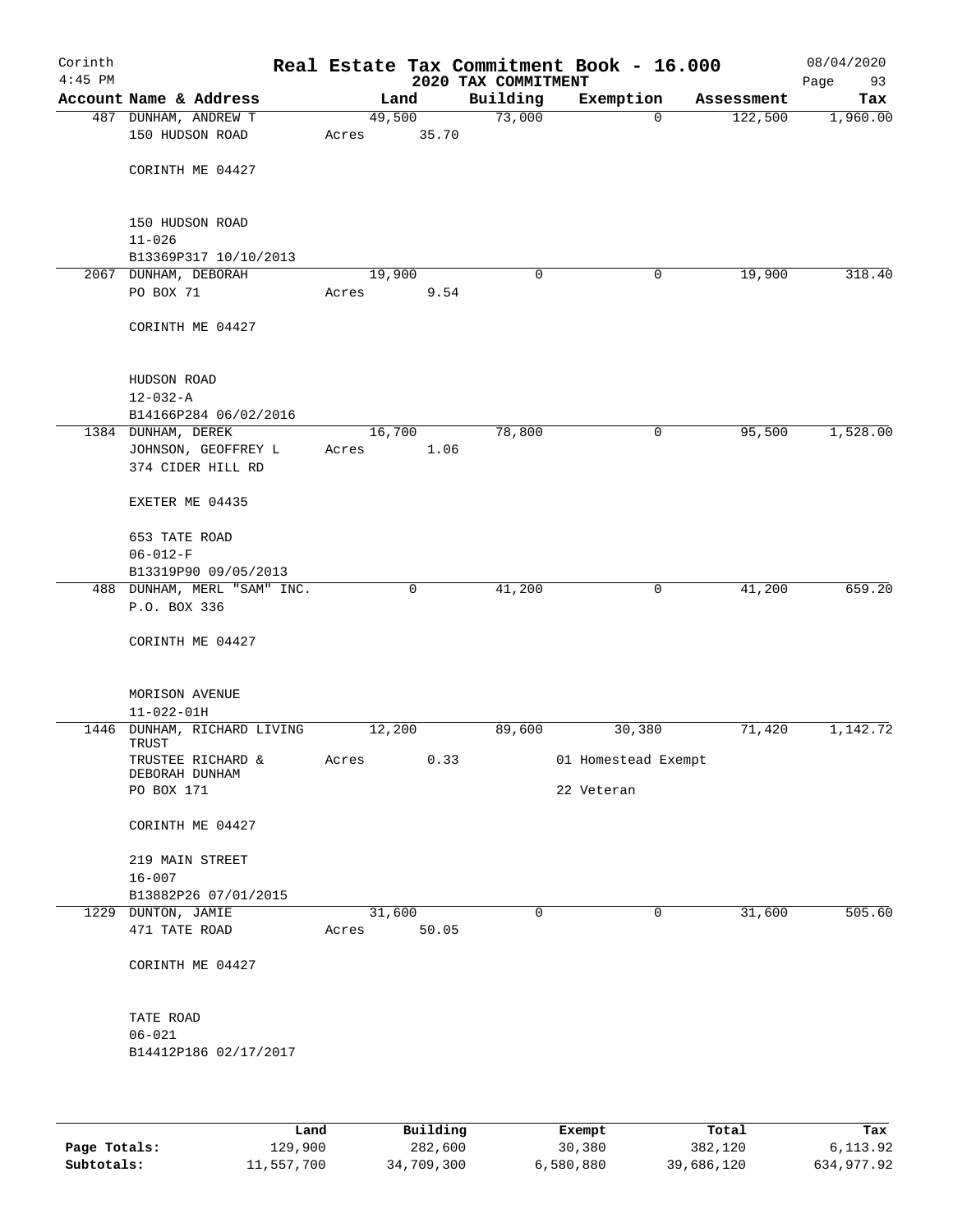| Corinth<br>$4:45$ PM |                                                        |       |        |      | Real Estate Tax Commitment Book - 16.000<br>2020 TAX COMMITMENT |                     |             |            | 08/04/2020<br>94<br>Page |
|----------------------|--------------------------------------------------------|-------|--------|------|-----------------------------------------------------------------|---------------------|-------------|------------|--------------------------|
|                      | Account Name & Address                                 |       | Land   |      | Building                                                        | Exemption           |             | Assessment | Tax                      |
|                      | 495 DUNTON, LAURIE B                                   |       | 17,500 |      | 46,600                                                          |                     | 24,500      | 39,600     | 633.60                   |
|                      | 471 TATE ROAD                                          | Acres |        | 1.70 |                                                                 | 01 Homestead Exempt |             |            |                          |
|                      |                                                        |       |        |      |                                                                 |                     |             |            |                          |
|                      | CORINTH ME 04427                                       |       |        |      |                                                                 |                     |             |            |                          |
|                      |                                                        |       |        |      |                                                                 |                     |             |            |                          |
|                      | 471 TATE ROAD                                          |       |        |      |                                                                 |                     |             |            |                          |
|                      | $06 - 022 - A$                                         |       |        |      |                                                                 |                     |             |            |                          |
|                      | B9801P6 03/31/2005                                     |       |        |      |                                                                 |                     |             |            |                          |
|                      | 497 DUPLESSIS, BEVERLY H                               |       | 18,200 |      | 124,100                                                         |                     | 24,500      | 117,800    | 1,884.80                 |
|                      | 271 EXETER ROAD                                        | Acres |        | 1.19 |                                                                 | 01 Homestead Exempt |             |            |                          |
|                      |                                                        |       |        |      |                                                                 |                     |             |            |                          |
|                      | CORINTH ME 04427                                       |       |        |      |                                                                 |                     |             |            |                          |
|                      |                                                        |       |        |      |                                                                 |                     |             |            |                          |
|                      |                                                        |       |        |      |                                                                 |                     |             |            |                          |
|                      | 271 EXETER ROAD<br>$07 - 044 - 11$                     |       |        |      |                                                                 |                     |             |            |                          |
|                      | B14712P29 01/04/2018                                   |       |        |      |                                                                 |                     |             |            |                          |
|                      | 401 DUPUIS, DONNA                                      |       | 19,900 |      | 98,500                                                          |                     | 0           | 118,400    | 1,894.40                 |
|                      | 37 WEST CORINTH RD                                     | Acres |        | 2.51 |                                                                 |                     |             |            |                          |
|                      |                                                        |       |        |      |                                                                 |                     |             |            |                          |
|                      | CORINTH ME 04427                                       |       |        |      |                                                                 |                     |             |            |                          |
|                      |                                                        |       |        |      |                                                                 |                     |             |            |                          |
|                      |                                                        |       |        |      |                                                                 |                     |             |            |                          |
|                      | 37 WEST CORINTH ROAD                                   |       |        |      |                                                                 |                     |             |            |                          |
|                      | $05 - 024 - 03$                                        |       |        |      |                                                                 |                     |             |            |                          |
|                      | B14492P307 05/23/2017<br>1405 DUQUETTE, JOSEPH G JR    |       | 20,300 |      | 80,000                                                          |                     | 0           | 100,300    | 1,604.80                 |
|                      | 374 WEST CORINTH RD                                    | Acres |        | 3.96 |                                                                 |                     |             |            |                          |
|                      |                                                        |       |        |      |                                                                 |                     |             |            |                          |
|                      | CORINTH ME 04427                                       |       |        |      |                                                                 |                     |             |            |                          |
|                      |                                                        |       |        |      |                                                                 |                     |             |            |                          |
|                      |                                                        |       |        |      |                                                                 |                     |             |            |                          |
|                      | 374 WEST CORINTH ROAD                                  |       |        |      |                                                                 |                     |             |            |                          |
|                      | $05 - 002 - 01$<br>B15123P121 04/17/2019               |       |        |      |                                                                 |                     |             |            |                          |
|                      | 499 DURAN, JARROD E                                    |       | 17,900 |      | 153,800                                                         | 24,500              |             | 147,200    | 2,355.20                 |
|                      | DURAN, JULIE M                                         | Acres |        | 2.00 |                                                                 | 01 Homestead Exempt |             |            |                          |
|                      | PO BOX 286                                             |       |        |      |                                                                 |                     |             |            |                          |
|                      |                                                        |       |        |      |                                                                 |                     |             |            |                          |
|                      | CORINTH ME 04427                                       |       |        |      |                                                                 |                     |             |            |                          |
|                      |                                                        |       |        |      |                                                                 |                     |             |            |                          |
|                      | 178 BEECH GROVE RD                                     |       |        |      |                                                                 |                     |             |            |                          |
|                      | $02 - 055 - 02 - A$                                    |       |        |      |                                                                 |                     |             |            |                          |
|                      | B11113P121 08/28/2007 B6357P317<br>504 DURAN, JARROD E |       | 18,900 |      | 0                                                               |                     | $\mathbf 0$ | 18,900     | 302.40                   |
|                      | PO BOX 286                                             | Acres |        | 8.00 |                                                                 |                     |             |            |                          |
|                      |                                                        |       |        |      |                                                                 |                     |             |            |                          |
|                      | CORINTH ME 04427                                       |       |        |      |                                                                 |                     |             |            |                          |
|                      |                                                        |       |        |      |                                                                 |                     |             |            |                          |
|                      |                                                        |       |        |      |                                                                 |                     |             |            |                          |
|                      | BEECH GROVE RD                                         |       |        |      |                                                                 |                     |             |            |                          |
|                      | $02 - 055 - 02$<br>B7452P82                            |       |        |      |                                                                 |                     |             |            |                          |
|                      |                                                        |       |        |      |                                                                 |                     |             |            |                          |
|                      |                                                        |       |        |      |                                                                 |                     |             |            |                          |
|                      |                                                        |       |        |      |                                                                 |                     |             |            |                          |
|                      |                                                        |       |        |      |                                                                 |                     |             |            |                          |

|              | Land       | Building     | Exempt    | Total      | Tax        |
|--------------|------------|--------------|-----------|------------|------------|
| Page Totals: | 112,700    | 503,000      | 73,500    | 542,200    | 8,675.20   |
| Subtotals:   | 11,670,400 | 35, 212, 300 | 6,654,380 | 40,228,320 | 643,653.12 |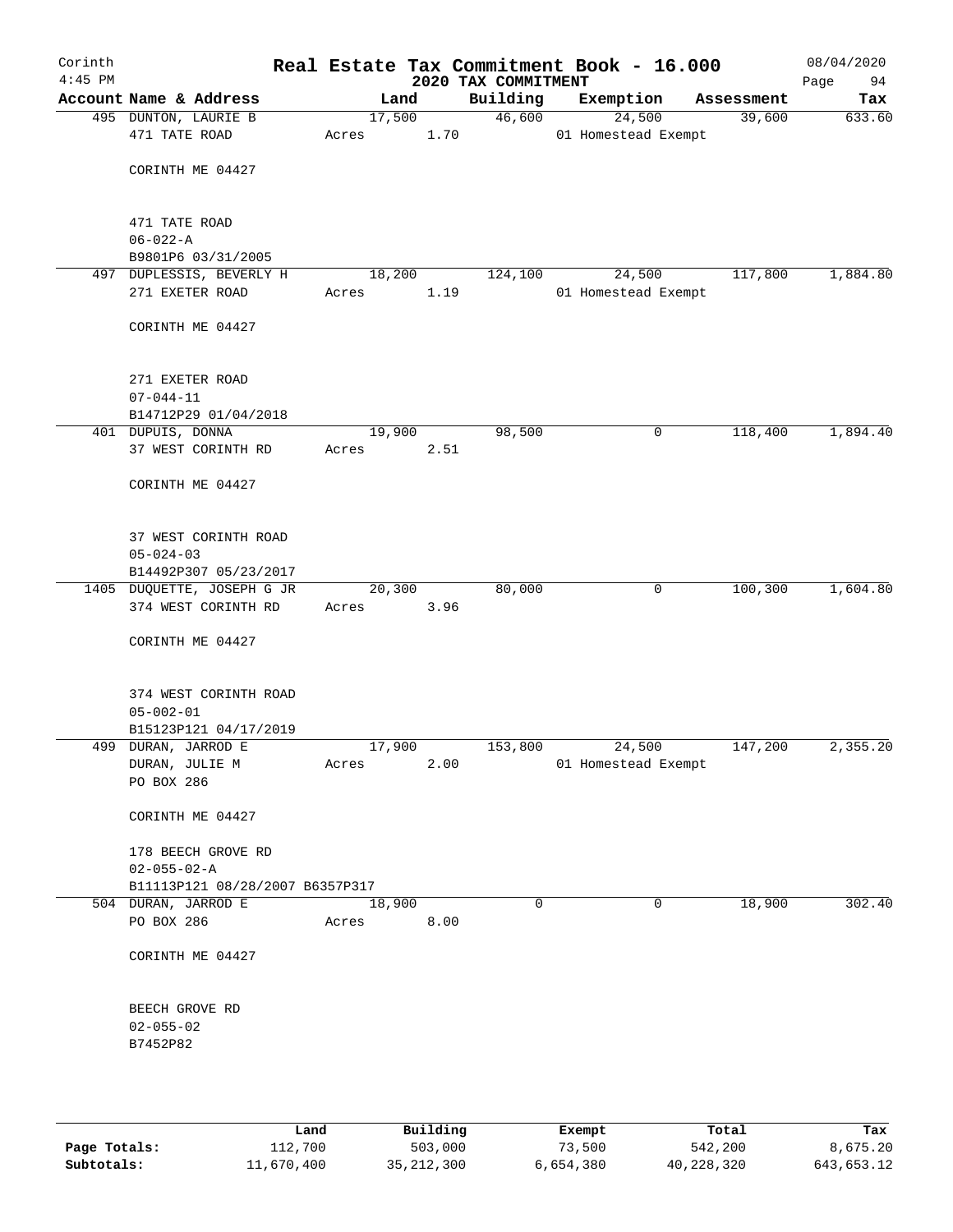| Corinth<br>$4:45$ PM |                                         |       |        |      | 2020 TAX COMMITMENT | Real Estate Tax Commitment Book - 16.000 |            | 08/04/2020<br>95<br>Page |
|----------------------|-----------------------------------------|-------|--------|------|---------------------|------------------------------------------|------------|--------------------------|
|                      | Account Name & Address                  |       | Land   |      | Building            | Exemption                                | Assessment | Tax                      |
|                      | 500 DURAN, STEVE W                      |       | 20,700 |      | 98,000              | 24,500                                   | 94,200     | 1,507.20                 |
|                      | 620 MAIN STREET                         | Acres |        | 4.38 |                     | 01 Homestead Exempt                      |            |                          |
|                      | CORINTH ME 04427                        |       |        |      |                     |                                          |            |                          |
|                      | 620 MAIN STREET<br>$08 - 023$           |       |        |      |                     |                                          |            |                          |
|                      | B5865P317 05/18/1995                    |       |        |      |                     |                                          |            |                          |
|                      | 503 DURAN, TERRANCE E                   |       | 22,400 |      | 147,100             | 30,380                                   | 139,120    | 2, 225.92                |
|                      | DURAN, KARLA M                          | Acres |        | 4.50 |                     | 01 Homestead Exempt                      |            |                          |
|                      | P.O. BOX 138                            |       |        |      |                     | 22 Veteran                               |            |                          |
|                      | CORINTH ME 04427                        |       |        |      |                     |                                          |            |                          |
|                      | 242 MAIN STREET                         |       |        |      |                     |                                          |            |                          |
|                      | $16 - 010$                              |       |        |      |                     |                                          |            |                          |
|                      | B2314P148                               |       |        |      |                     |                                          |            |                          |
|                      | 491 DURGIN, MICHAEL ALBERT              |       | 22,100 |      | 170,900             | 24,500                                   | 168,500    | 2,696.00                 |
|                      | PO BOX 133                              | Acres |        | 2.38 |                     | 01 Homestead Exempt                      |            |                          |
|                      | CORINTH ME 04427                        |       |        |      |                     |                                          |            |                          |
|                      | 260 MAIN STREET                         |       |        |      |                     |                                          |            |                          |
|                      | $16 - 012 - A$                          |       |        |      |                     |                                          |            |                          |
|                      | B14919P4 08/24/2018                     |       |        |      |                     |                                          |            |                          |
|                      | 682 DYER, WALTER J<br>512 TATE ROAD     | Acres | 18,000 |      | 96,600              | 24,500                                   | 90,100     | 1,441.60                 |
|                      |                                         |       |        | 2.04 |                     | 01 Homestead Exempt                      |            |                          |
|                      | CORINTH ME 04427                        |       |        |      |                     |                                          |            |                          |
|                      | 512 TATE ROAD                           |       |        |      |                     |                                          |            |                          |
|                      | $06 - 023 - 03$<br>B15074P41 02/21/2019 |       |        |      |                     |                                          |            |                          |
|                      | 506 EASLER, DAVID J                     |       | 22,800 |      | 68,200              | 30,380                                   | 60,620     | 969.92                   |
|                      | EASLER, ROXANNE                         | Acres |        | 6.00 |                     | 01 Homestead Exempt                      |            |                          |
|                      | 212 TATE ROAD                           |       |        |      |                     | 22 Veteran                               |            |                          |
|                      | CORINTH ME 04427                        |       |        |      |                     |                                          |            |                          |
|                      | 212 TATE ROAD                           |       |        |      |                     |                                          |            |                          |
|                      | $09 - 020 - C$                          |       |        |      |                     |                                          |            |                          |
|                      | B3476P326                               |       |        |      |                     |                                          |            |                          |
|                      | 507 EASLER, DAVID J                     |       | 24,600 |      | 0                   | 0                                        | 24,600     | 393.60                   |
|                      | 212 TATE ROAD                           | Acres | 40.00  |      |                     |                                          |            |                          |
|                      | CORINTH ME 04427                        |       |        |      |                     |                                          |            |                          |
|                      | TATE ROAD                               |       |        |      |                     |                                          |            |                          |
|                      | $09 - 020 - A$                          |       |        |      |                     |                                          |            |                          |
|                      | B4203P299                               |       |        |      |                     |                                          |            |                          |
|                      |                                         |       |        |      |                     |                                          |            |                          |
|                      |                                         |       |        |      |                     |                                          |            |                          |

|              | Land       | Building   | Exempt    | Total      | Tax        |
|--------------|------------|------------|-----------|------------|------------|
| Page Totals: | 130,600    | 580,800    | 134,260   | 577,140    | 9,234.24   |
| Subtotals:   | 11,801,000 | 35,793,100 | 6,788,640 | 40,805,460 | 652,887.36 |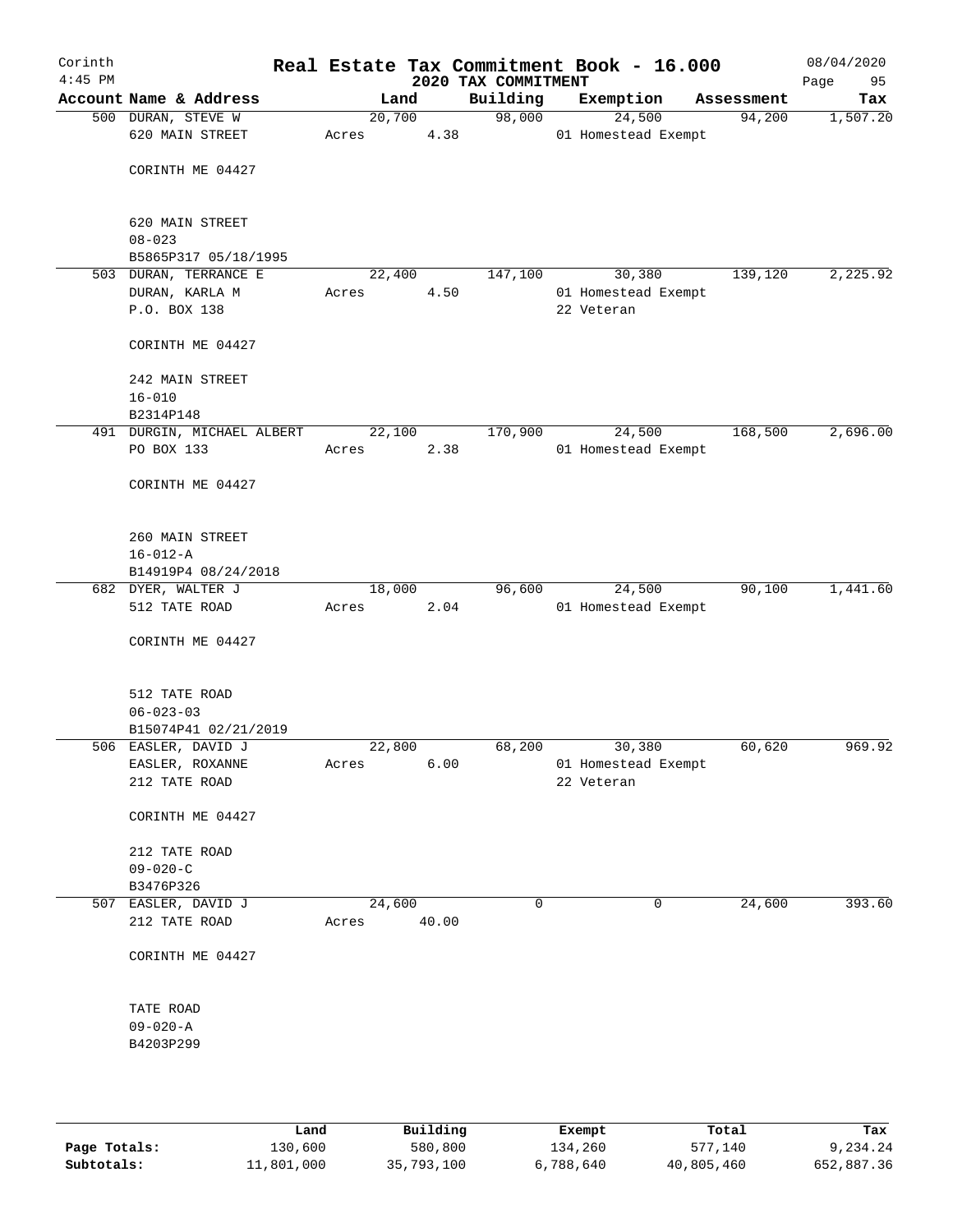| Corinth<br>$4:45$ PM |                                                                   |                 |       | 2020 TAX COMMITMENT | Real Estate Tax Commitment Book - 16.000 |            | 08/04/2020<br>Page<br>96 |
|----------------------|-------------------------------------------------------------------|-----------------|-------|---------------------|------------------------------------------|------------|--------------------------|
|                      | Account Name & Address                                            | Land            |       | Building            | Exemption                                | Assessment | Tax                      |
|                      | 292 EASTMAN, CHRISTOPHER<br>EASTMAN, JULIE<br>507 LEDGE HILL ROAD | 28,500<br>Acres | 43.00 | 303,100             | $\mathbf 0$                              | 331,600    | 5,305.60                 |
|                      | CORINTH ME 04427                                                  |                 |       |                     |                                          |            |                          |
|                      | 936 LEDGE HILL ROAD<br>$02 - 005 - A$                             |                 |       |                     |                                          |            |                          |
|                      | B14566P197 07/28/2017                                             |                 |       |                     |                                          |            |                          |
|                      | 527 EASTMAN, DEANE S<br>66 CALL RD                                | 17,300<br>Acres | 24.00 | $\mathbf 0$         | 0                                        | 17,300     | 276.80                   |
|                      | EXETER ME 04435                                                   |                 |       |                     |                                          |            |                          |
|                      | AVENUE RD<br>N/F OFF                                              |                 |       |                     |                                          |            |                          |
|                      | $01 - 012$                                                        |                 |       |                     |                                          |            |                          |
|                      | B4551P201<br>1584 EASTMAN, JEFF                                   |                 | 0     | 20,700              | 0                                        | 20,700     | 331.20                   |
|                      | EASTMAN, TONI<br>110 CALL ROAD                                    |                 |       |                     |                                          |            |                          |
|                      | EXETER ME 04435                                                   |                 |       |                     |                                          |            |                          |
|                      | 540 MCCARD ROAD<br>$01 - 008 - 06H$                               |                 |       |                     |                                          |            |                          |
|                      | 1574 EASTMAN, JEFFREY<br>110 CALL ROAD                            |                 | 0     | 21,900              | 0                                        | 21,900     | 350.40                   |
|                      | EXETER ME 04435                                                   |                 |       |                     |                                          |            |                          |
|                      | 510 MCCARD ROAD<br>$01 - 008 - 03H$                               |                 |       |                     |                                          |            |                          |
|                      | 1611 EASTMAN, JEFFREY                                             | 20,100          |       | 1,000               | 0                                        | 21,100     | 337.60                   |
|                      | 110 CALL ROAD                                                     | Acres           | 7.46  |                     |                                          |            |                          |
|                      | EXETER ME 04435                                                   |                 |       |                     |                                          |            |                          |
|                      | MCCARD ROAD                                                       |                 |       |                     |                                          |            |                          |
|                      | $01 - 008 - B$<br>B7205P335                                       |                 |       |                     |                                          |            |                          |
|                      | 1965 EASTMAN, JEFFREY                                             |                 | 0     | 17,000              | 0                                        | 17,000     | 272.00                   |
|                      | 110 CALL ROAD                                                     |                 |       |                     |                                          |            |                          |
|                      | EXETER ME 04435                                                   |                 |       |                     |                                          |            |                          |
|                      | 535 LEDGE HILL ROAD<br>$01 - 040 - 05H$                           |                 |       |                     |                                          |            |                          |
|                      |                                                                   |                 |       |                     |                                          |            |                          |

|              | Land       | Building   | Exempt    | Total      | Tax        |
|--------------|------------|------------|-----------|------------|------------|
| Page Totals: | 65,900     | 363,700    |           | 429,600    | 6,873.60   |
| Subtotals:   | 11,866,900 | 36,156,800 | 6,788,640 | 41,235,060 | 659,760.96 |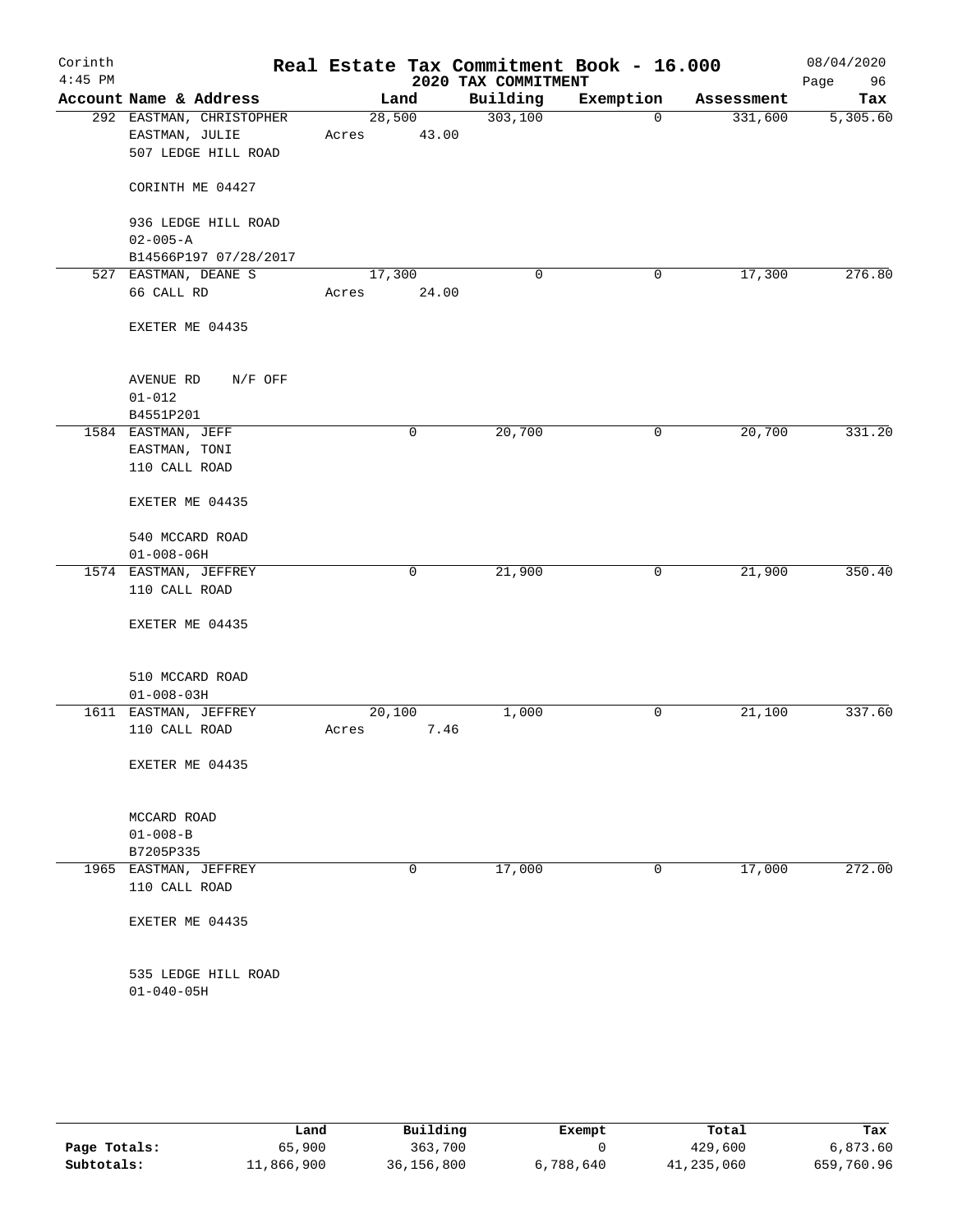| Corinth<br>$4:45$ PM |                                                      |                 |       | 2020 TAX COMMITMENT | Real Estate Tax Commitment Book - 16.000 |            | 08/04/2020<br>Page<br>97 |
|----------------------|------------------------------------------------------|-----------------|-------|---------------------|------------------------------------------|------------|--------------------------|
|                      | Account Name & Address                               | Land            |       | Building            | Exemption                                | Assessment | Tax                      |
|                      | 509 EASTMAN, JEFFREY<br>110 CALL ROAD                | 47,100<br>Acres | 39.72 | 111,300             | $\mathbf 0$                              | 158,400    | 2,534.40                 |
|                      | EXETER ME 04435                                      |                 |       |                     |                                          |            |                          |
|                      |                                                      |                 |       |                     |                                          |            |                          |
|                      | 635 AVENUE RD<br>$01 - 008$<br>B11098P177 08/23/2007 |                 |       |                     |                                          |            |                          |
|                      | 251 EASTMAN, JEFFREY                                 |                 | 0     | 17,600              | 0                                        | 17,600     | 281.60                   |
|                      | 110 CALL ROAD                                        |                 |       |                     |                                          |            |                          |
|                      | EXETER ME 04435                                      |                 |       |                     |                                          |            |                          |
|                      | 641 AVENUE RD                                        |                 |       |                     |                                          |            |                          |
|                      | $01 - 008 - 07H$                                     |                 |       |                     |                                          |            |                          |
|                      | 845 EASTMAN, JEFFREY<br>110 CALL ROAD                | 19,100<br>Acres | 3.00  | 42,100              | 0                                        | 61,200     | 979.20                   |
|                      | EXETER ME 04435                                      |                 |       |                     |                                          |            |                          |
|                      | 663 AVENUE RD                                        |                 |       |                     |                                          |            |                          |
|                      | $01 - 008 - A$                                       |                 |       |                     |                                          |            |                          |
|                      | B8121P64                                             |                 |       |                     |                                          |            |                          |
|                      | 510 EASTMAN, JEFFREY D<br>110 CALL ROAD              | 16,700          | 1.03  | $\mathbf 0$         | 0                                        | 16,700     | 267.20                   |
|                      |                                                      | Acres           |       |                     |                                          |            |                          |
|                      | EXETER ME 04435                                      |                 |       |                     |                                          |            |                          |
|                      | 611 AVENUE RD                                        |                 |       |                     |                                          |            |                          |
|                      | $01 - 008 - 08$                                      |                 |       |                     |                                          |            |                          |
|                      | B11971P300 10/29/2009                                |                 |       |                     |                                          |            | 267.20                   |
|                      | 511 EASTMAN, JEFFREY D<br>110 CALL ROAD              | 16,700<br>Acres | 1.03  | 0                   | 0                                        | 16,700     |                          |
|                      | EXETER ME 04435                                      |                 |       |                     |                                          |            |                          |
|                      |                                                      |                 |       |                     |                                          |            |                          |
|                      | 510 MCCARD ROAD                                      |                 |       |                     |                                          |            |                          |
|                      | $01 - 008 - 03$                                      |                 |       |                     |                                          |            |                          |
|                      | B11971P300 10/29/2009                                |                 |       |                     |                                          |            |                          |
|                      | 512 EASTMAN, JEFFREY D<br>110 CALL ROAD              | 16,700<br>Acres | 1.03  | $\mathbf 0$         | 0                                        | 16,700     | 267.20                   |
|                      | EXETER ME 04435                                      |                 |       |                     |                                          |            |                          |
|                      |                                                      |                 |       |                     |                                          |            |                          |
|                      | 524 MCCARD ROAD                                      |                 |       |                     |                                          |            |                          |
|                      | $01 - 008 - 04$                                      |                 |       |                     |                                          |            |                          |
|                      | B11971P300 10/29/2009                                |                 |       |                     |                                          |            |                          |
|                      |                                                      |                 |       |                     |                                          |            |                          |
|                      |                                                      |                 |       |                     |                                          |            |                          |

|              | Land       | Building     | Exempt    | Total      | Tax          |
|--------------|------------|--------------|-----------|------------|--------------|
| Page Totals: | 116,300    | 171,000      |           | 287,300    | 4,596.80     |
| Subtotals:   | 11,983,200 | 36, 327, 800 | 6,788,640 | 41,522,360 | 664, 357. 76 |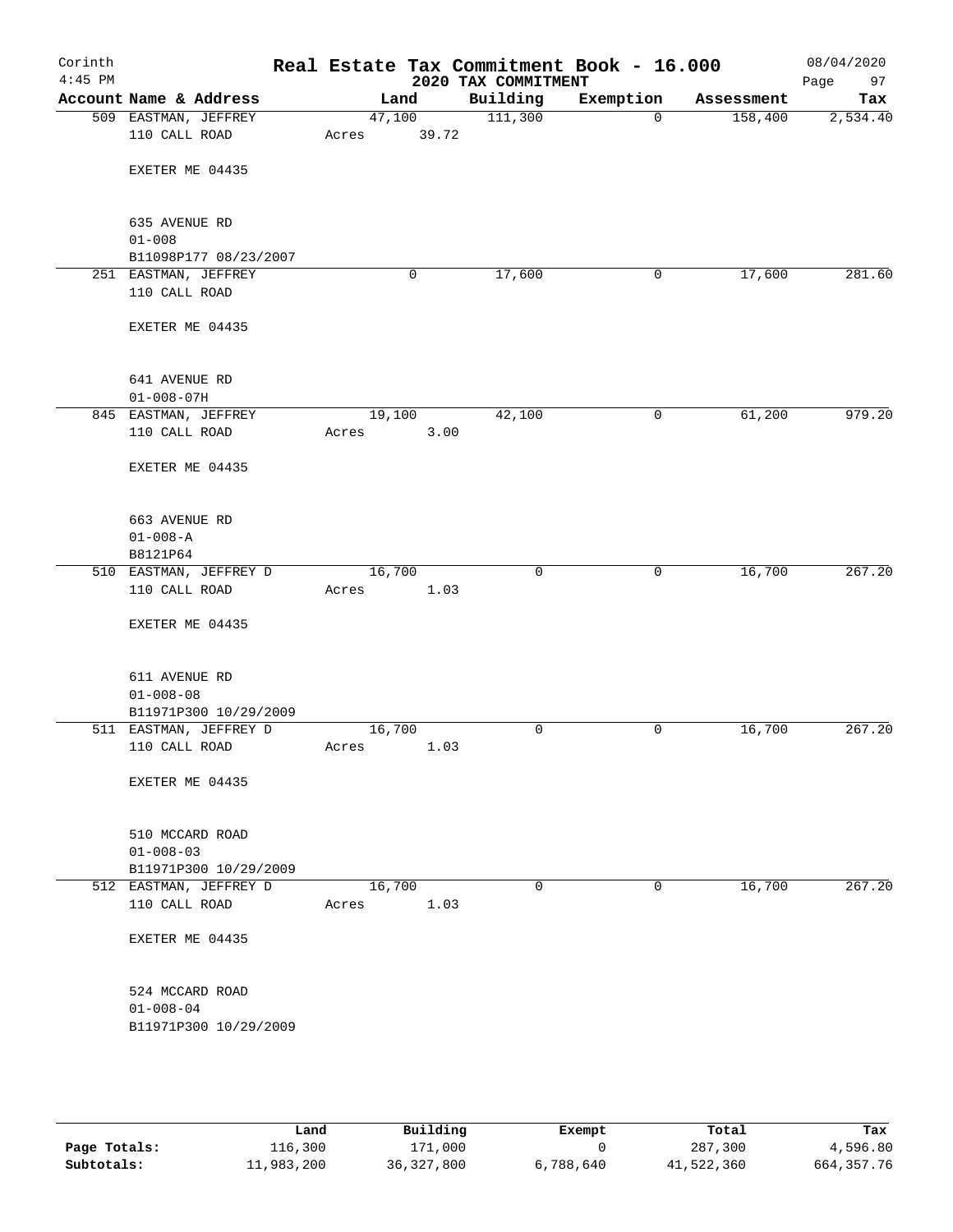| Corinth<br>$4:45$ PM |                                                 |                 |      | 2020 TAX COMMITMENT | Real Estate Tax Commitment Book - 16.000 |            | 08/04/2020<br>Page<br>98 |
|----------------------|-------------------------------------------------|-----------------|------|---------------------|------------------------------------------|------------|--------------------------|
|                      | Account Name & Address                          | Land            |      | Building            | Exemption                                | Assessment | Tax                      |
|                      | 513 EASTMAN, JEFFREY D<br>110 CALL ROAD         | 16,700<br>Acres | 1.03 | $\mathbf 0$         | $\mathbf 0$                              | 16,700     | 267.20                   |
|                      | EXETER ME 04435                                 |                 |      |                     |                                          |            |                          |
|                      |                                                 |                 |      |                     |                                          |            |                          |
|                      | 534 MCCARD ROAD                                 |                 |      |                     |                                          |            |                          |
|                      | $01 - 008 - 05$                                 |                 |      |                     |                                          |            |                          |
|                      | B11971P300 10/29/2009<br>514 EASTMAN, JEFFREY D | 17,000          |      | 30,400              | 24,500                                   | 22,900     | 366.40                   |
|                      | EASTMAN, CHRISTOPHER                            | Acres           | 1.29 |                     | 01 Homestead Exempt                      |            |                          |
|                      | 507 LEDGE HILL RD                               |                 |      |                     |                                          |            |                          |
|                      | CORINTH ME 04427                                |                 |      |                     |                                          |            |                          |
|                      | 507 LEDGE HILL ROAD                             |                 |      |                     |                                          |            |                          |
|                      | $01 - 040 - 01$                                 |                 |      |                     |                                          |            |                          |
|                      | B13628P240 08/28/2014                           |                 |      |                     |                                          |            | 267.20                   |
|                      | 515 EASTMAN, JEFFREY D<br>110 CALL ROAD         | 16,700          |      | $\mathbf 0$         | 0                                        | 16,700     |                          |
|                      |                                                 | Acres           | 1.03 |                     |                                          |            |                          |
|                      | EXETER ME 04435                                 |                 |      |                     |                                          |            |                          |
|                      | 607 AVENUE RD                                   |                 |      |                     |                                          |            |                          |
|                      | $01 - 008 - 09$                                 |                 |      |                     |                                          |            |                          |
|                      | B11971P300 10/29/2009                           |                 |      |                     |                                          |            |                          |
|                      | 516 EASTMAN, JEFFREY D                          | 17,000          |      | $\mathbf 0$         | $\mathbf 0$                              | 17,000     | 272.00                   |
|                      | 110 CALL ROAD                                   | Acres           | 1.30 |                     |                                          |            |                          |
|                      | EXETER ME 04435                                 |                 |      |                     |                                          |            |                          |
|                      | 601 AVENUE RD                                   |                 |      |                     |                                          |            |                          |
|                      | $01 - 008 - 10$                                 |                 |      |                     |                                          |            |                          |
|                      | B11971P300 10/29/2009                           |                 |      |                     |                                          |            |                          |
|                      | 517 EASTMAN, JEFFREY D                          | 16,700          |      | 0                   | 0                                        | 16,700     | 267.20                   |
|                      | 110 CALL ROAD                                   | Acres           | 1.00 |                     |                                          |            |                          |
|                      | EXETER ME 04435                                 |                 |      |                     |                                          |            |                          |
|                      | 627 AVENUE RD                                   |                 |      |                     |                                          |            |                          |
|                      | $01 - 008 - 11$                                 |                 |      |                     |                                          |            |                          |
|                      | B11971P300 10/29/2009                           |                 |      |                     |                                          |            |                          |
|                      | 518 EASTMAN, JEFFREY D                          | 16,700          |      | $\mathbf 0$         | 0                                        | 16,700     | 267.20                   |
|                      | 110 CALL ROAD                                   | Acres           | 1.03 |                     |                                          |            |                          |
|                      | EXETER ME 04435                                 |                 |      |                     |                                          |            |                          |
|                      | 515 LEDGE HILL ROAD                             |                 |      |                     |                                          |            |                          |
|                      | $01 - 040 - 02$                                 |                 |      |                     |                                          |            |                          |
|                      | B11971P300 10/29/2009                           |                 |      |                     |                                          |            |                          |
|                      |                                                 |                 |      |                     |                                          |            |                          |
|                      |                                                 |                 |      |                     |                                          |            |                          |

|              | Land       | Building     | Exempt    | Total      | Tax        |
|--------------|------------|--------------|-----------|------------|------------|
| Page Totals: | 100,800    | 30,400       | 24,500    | 106,700    | 1,707.20   |
| Subtotals:   | 12,084,000 | 36, 358, 200 | 6,813,140 | 41,629,060 | 666,064.96 |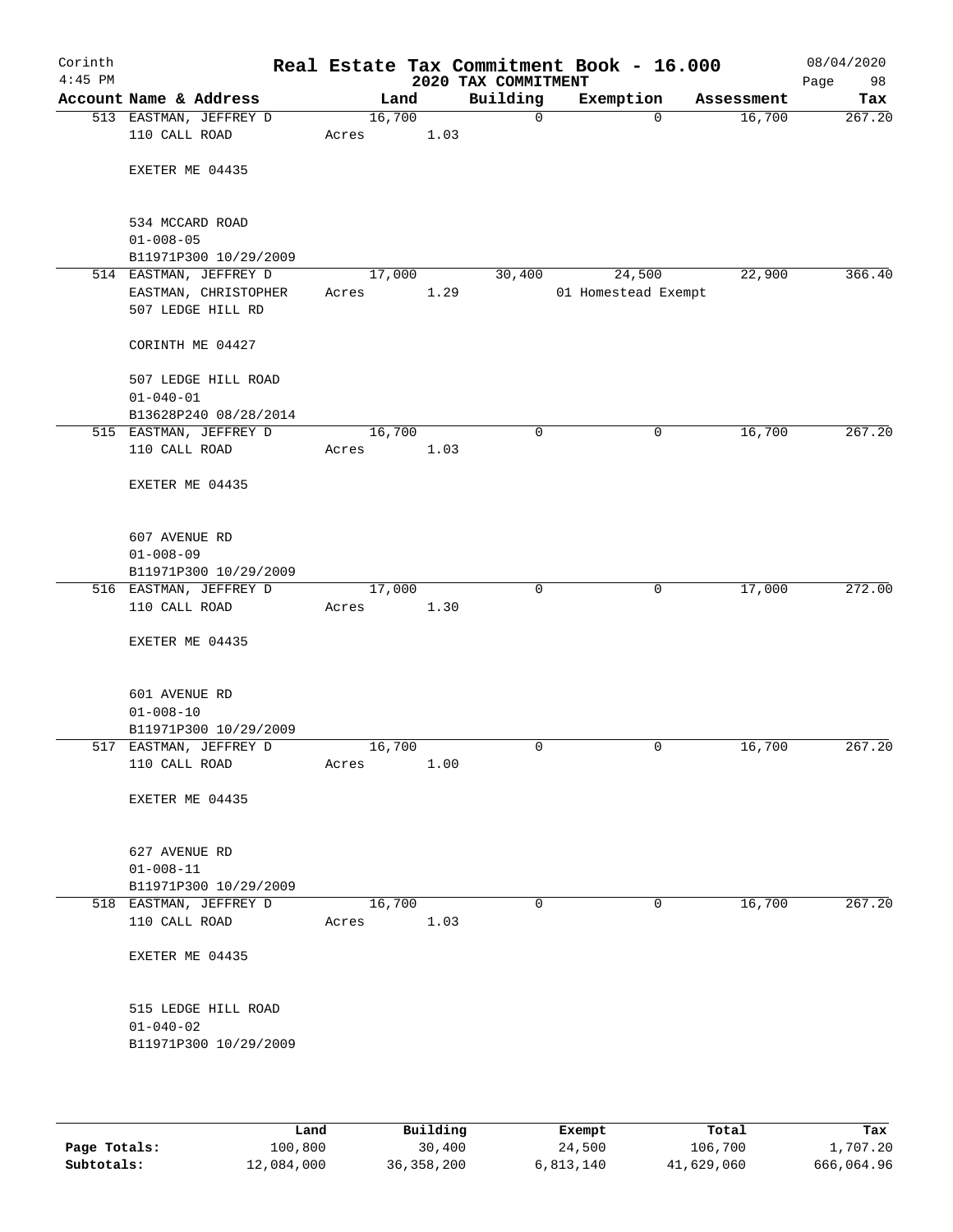| Corinth<br>$4:45$ PM |                                                                 |                 |      | 2020 TAX COMMITMENT | Real Estate Tax Commitment Book - 16.000 |            | 08/04/2020<br>Page<br>99 |
|----------------------|-----------------------------------------------------------------|-----------------|------|---------------------|------------------------------------------|------------|--------------------------|
|                      | Account Name & Address                                          | Land            |      | Building            | Exemption                                | Assessment | Tax                      |
|                      | 519 EASTMAN, JEFFREY D<br>110 CALL ROAD                         | 16,700<br>Acres | 1.03 | $\mathsf{O}$        | $\mathbf 0$                              | 16,700     | 267.20                   |
|                      | EXETER ME 04435                                                 |                 |      |                     |                                          |            |                          |
|                      | 523 LEDGE HILL ROAD<br>$01 - 040 - 03$                          |                 |      |                     |                                          |            |                          |
|                      | B11971P300 10/29/2009                                           |                 |      |                     |                                          |            | 267.20                   |
|                      | 520 EASTMAN, JEFFREY D<br>110 CALL ROAD                         | 16,700<br>Acres | 1.03 | 0                   | 0                                        | 16,700     |                          |
|                      | EXETER ME 04435                                                 |                 |      |                     |                                          |            |                          |
|                      | 529 LEDGE HILL ROAD<br>$01 - 040 - 04$                          |                 |      |                     |                                          |            |                          |
|                      | B11971P300 10/29/2009<br>521 EASTMAN, JEFFREY D                 | 16,700          |      | $\mathbf 0$         | 0                                        | 16,700     | 267.20                   |
|                      | 110 CALL ROAD                                                   | Acres           | 1.03 |                     |                                          |            |                          |
|                      | EXETER ME 04435                                                 |                 |      |                     |                                          |            |                          |
|                      | 535 LEDGE HILL ROAD<br>$01 - 040 - 05$                          |                 |      |                     |                                          |            |                          |
|                      | B11971P300 10/29/2009                                           |                 |      |                     |                                          |            |                          |
|                      | 522 EASTMAN, JEFFREY D<br>110 CALL ROAD                         | 16,800<br>Acres | 1.07 | $\mathbf 0$         | $\mathbf 0$                              | 16,800     | 268.80                   |
|                      | EXETER ME 04435                                                 |                 |      |                     |                                          |            |                          |
|                      | 545 LEDGE HILL ROAD<br>$01 - 040 - 06$<br>B11971P300 10/29/2009 |                 |      |                     |                                          |            |                          |
|                      | 523 EASTMAN, JEFFREY D<br>110 CALL ROAD                         | 16,900<br>Acres | 1.48 | 0                   | 0                                        | 16,900     | 270.40                   |
|                      | EXETER ME 04435                                                 |                 |      |                     |                                          |            |                          |
|                      | 3 MCCARD ROAD<br>$01 - 040 - 07$<br>B11971P300 10/29/2009       |                 |      |                     |                                          |            |                          |
|                      | 524 EASTMAN, JEFFREY D                                          | 16,700          |      | $\mathbf 0$         | $\mathbf 0$                              | 16,700     | 267.20                   |
|                      | 110 CALL ROAD                                                   | Acres           | 1.03 |                     |                                          |            |                          |
|                      | EXETER ME 04435                                                 |                 |      |                     |                                          |            |                          |
|                      | 17 MCCARD ROAD<br>$01 - 040 - 08$                               |                 |      |                     |                                          |            |                          |
|                      | B11971P300 10/29/2009                                           |                 |      |                     |                                          |            |                          |

|              | Land       | Building     | Exempt    | Total      | Tax        |
|--------------|------------|--------------|-----------|------------|------------|
| Page Totals: | 100,500    |              |           | 100,500    | 1,608.00   |
| Subtotals:   | 12,184,500 | 36, 358, 200 | 6,813,140 | 41,729,560 | 667,672.96 |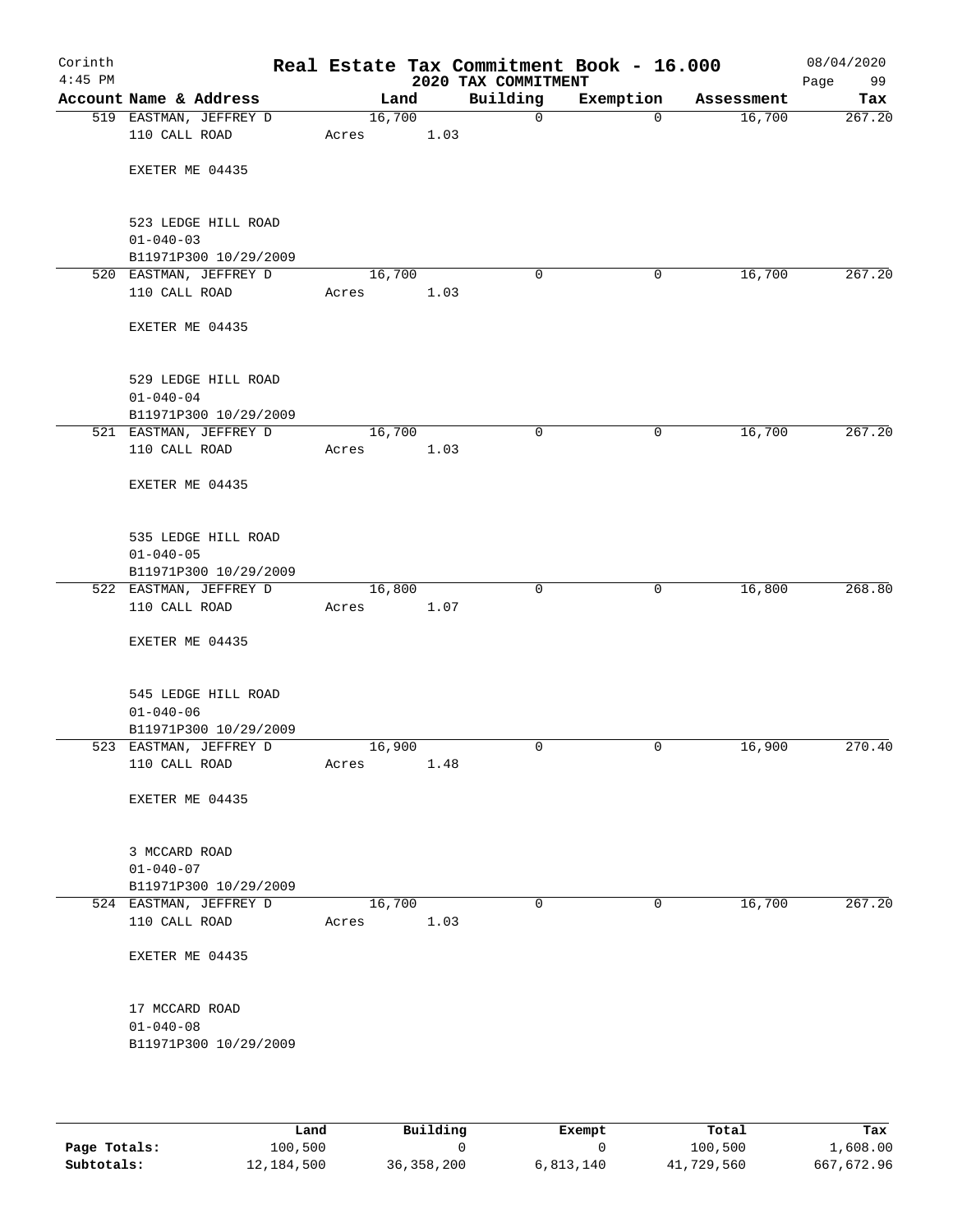| Corinth<br>$4:45$ PM |                                                |            |       |                | 2020 TAX COMMITMENT | Real Estate Tax Commitment Book - 16.000 |            | 08/04/2020<br>100<br>Page |
|----------------------|------------------------------------------------|------------|-------|----------------|---------------------|------------------------------------------|------------|---------------------------|
|                      | Account Name & Address                         |            |       | Land           | Building            | Exemption                                | Assessment | Tax                       |
|                      | 525 EASTMAN, JEFFREY D                         |            |       | 16,700         | 24,900              | 24,500                                   | 17,100     | 273.60                    |
|                      | EASTMAN, ADAM J<br>27 MCCARD ROAD              |            | Acres | 1.03           |                     | 01 Homestead Exempt                      |            |                           |
|                      | CORINTH ME 04427                               |            |       |                |                     |                                          |            |                           |
|                      | 27 MCCARD ROAD<br>$01 - 040 - 09$              |            |       |                |                     |                                          |            |                           |
|                      | B13293P298 08/12/2013                          |            |       |                |                     |                                          |            |                           |
|                      | 526 EASTMAN, JEFFREY D                         |            |       | 16,700         | 0                   | 0                                        | 16,700     | 267.20                    |
|                      | 110 CALL ROAD                                  |            | Acres | 1.03           |                     |                                          |            |                           |
|                      | EXETER ME 04435                                |            |       |                |                     |                                          |            |                           |
|                      | 31 MCCARD ROAD<br>$01 - 040 - 10$              |            |       |                |                     |                                          |            |                           |
|                      | B11971P300 10/29/2009                          |            |       |                |                     |                                          |            |                           |
|                      | 529 EASTMAN, JEFFREY D                         |            |       | 16,700         | $\mathbf 0$         | 0                                        | 16,700     | 267.20                    |
|                      | 110 CALL ROAD                                  |            | Acres | 1.03           |                     |                                          |            |                           |
|                      | EXETER ME 04435                                |            |       |                |                     |                                          |            |                           |
|                      | 500 MCCARD ROAD                                |            |       |                |                     |                                          |            |                           |
|                      | $01 - 008 - 02$                                |            |       |                |                     |                                          |            |                           |
|                      | B11971P300 10/29/2009                          |            |       |                |                     |                                          |            |                           |
|                      | 508 EASTMAN, JEFFREY D<br>110 CALL ROAD        |            | Acres | 17,100<br>1.35 | $\mathbf 0$         | $\mathbf 0$                              | 17,100     | 273.60                    |
|                      | EXETER ME 04435                                |            |       |                |                     |                                          |            |                           |
|                      | 641 AVENUE RD                                  |            |       |                |                     |                                          |            |                           |
|                      | $01 - 008 - 07$                                |            |       |                |                     |                                          |            |                           |
|                      | B11971P300 10/29/2009                          |            |       |                |                     |                                          |            |                           |
|                      | 533 EATON, LINWOOD N. LIV<br>INT<br>TR         |            |       | 16,800         | $\mathbf 0$         | $\mathbf 0$                              | 16,800     | 268.80                    |
|                      | EATON, JANE L. LIV TR<br>INT<br>151 EATON ROAD |            | Acres | 38.00          |                     |                                          |            |                           |
|                      | EXETER ME 04435                                |            |       |                |                     |                                          |            |                           |
|                      | LEDGE HILL ROAD N/F OFF                        |            |       |                |                     |                                          |            |                           |
|                      | $04 - 005$                                     |            |       |                |                     |                                          |            |                           |
|                      | B5845P175                                      |            |       |                |                     |                                          |            |                           |
| 534                  | EATON, LINWOOD N. LIV                          |            |       | 38,600         | $\mathbf 0$         | $\mathbf 0$                              | 38,600     | 617.60                    |
|                      | INT<br>TR<br>EATON, JANE L. LIV TR<br>INT      |            | Acres | 82.00          |                     |                                          |            |                           |
|                      | 151 EATON ROAD                                 |            |       |                |                     |                                          |            |                           |
|                      | EXETER ME 04435                                |            |       |                |                     |                                          |            |                           |
|                      | LEDGE HILL ROAD<br>$04 - 025$                  |            |       |                |                     |                                          |            |                           |
|                      | B5845P175                                      |            |       |                |                     |                                          |            |                           |
|                      |                                                | Land       |       | Building       |                     | Exempt                                   | Total      | Tax                       |
| Page Totals:         |                                                | 122,600    |       | 24,900         |                     | 24,500                                   | 123,000    | 1,968.00                  |
| Subtotals:           |                                                | 12,307,100 |       | 36, 383, 100   |                     | 6,837,640                                | 41,852,560 | 669,640.96                |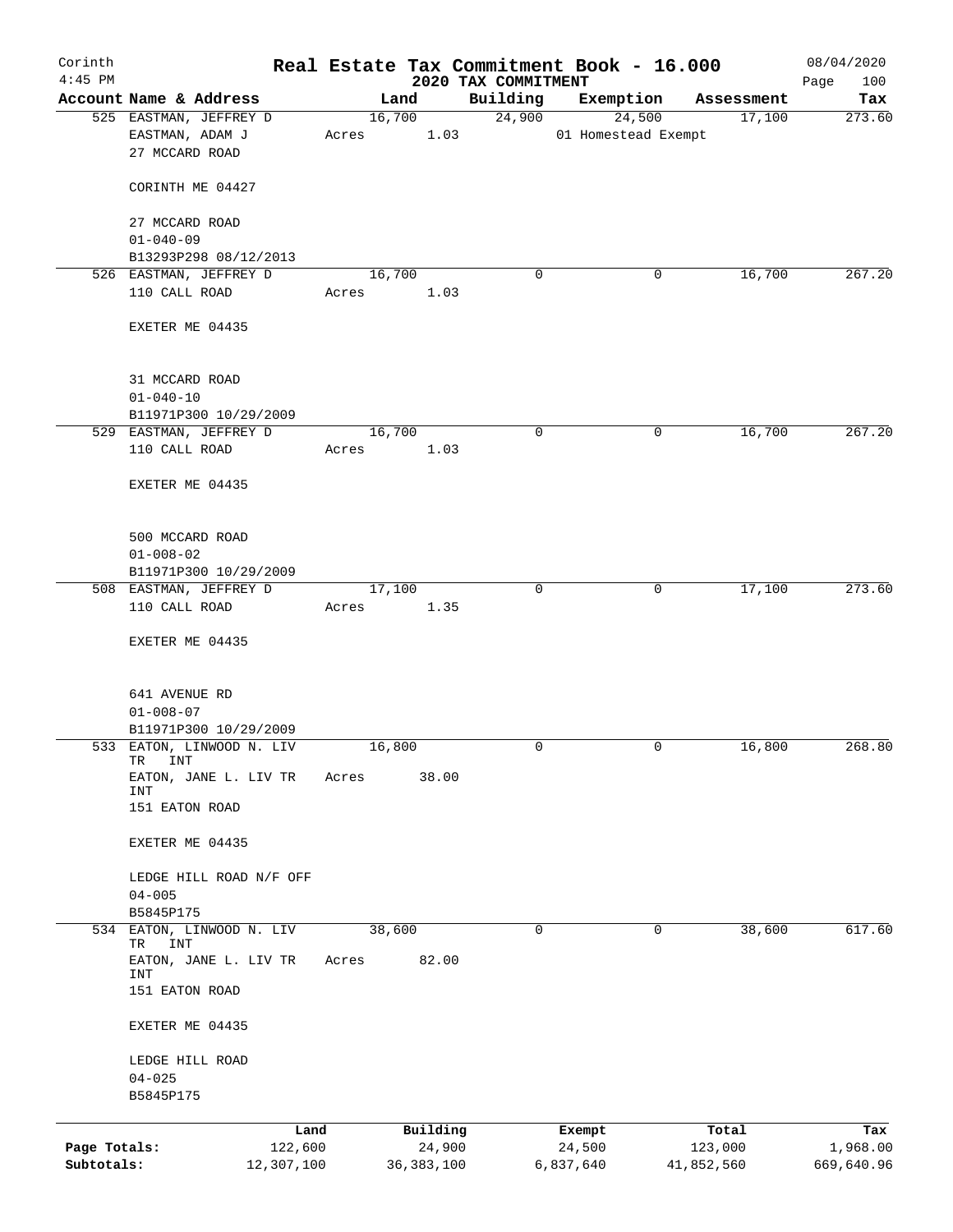| Corinth      |                                                           |       |            |                                 | Real Estate Tax Commitment Book - 16.000 |              | 08/04/2020          |
|--------------|-----------------------------------------------------------|-------|------------|---------------------------------|------------------------------------------|--------------|---------------------|
| $4:45$ PM    | Account Name & Address                                    |       | Land       | 2020 TAX COMMITMENT<br>Building | Exemption                                | Assessment   | Page<br>101<br>Tax  |
|              | 535 EATON, LINWOOD N. LIV<br>TR<br>INT                    |       | 43,300     | 0                               |                                          | 0            | 692.80<br>43,300    |
|              | EATON, JANE L. LIV TR<br>INT                              | Acres | 99.00      |                                 |                                          |              |                     |
|              | 151 EATON ROAD                                            |       |            |                                 |                                          |              |                     |
|              | EXETER ME 04435                                           |       |            |                                 |                                          |              |                     |
|              | LEDGE HILL ROAD<br>$04 - 026$                             |       |            |                                 |                                          |              |                     |
|              | B5845P175                                                 |       |            |                                 |                                          |              |                     |
|              | 538 ECKERT FAMILY TRUST                                   |       | 21,000     | 0                               |                                          | 0            | 21,000<br>336.00    |
|              | ECKERT, HAROLD &<br>VIRGINIA TRUSTEES<br>427 PRESCOTT ST. | Acres | 50.00      |                                 |                                          |              |                     |
|              | NEW BEDFORD MA 02745                                      |       |            |                                 |                                          |              |                     |
|              | LEDGE HILL ROAD N/F OFF<br>$04 - 004 - A$                 |       |            |                                 |                                          |              |                     |
|              | B11659P124 12/12/2008                                     |       |            |                                 |                                          |              |                     |
|              | 539 ECKERT FAMILY TRUST                                   |       | 15,200     | 0                               |                                          | 0            | 15,200<br>243.20    |
|              | ECKERT, HAROLD &                                          | Acres | 5.00       |                                 |                                          |              |                     |
|              | VIRGINIA TRUSTEES<br>427 PRESCOTT ST.                     |       |            |                                 |                                          |              |                     |
|              | NEW BEDFORD MA 02745                                      |       |            |                                 |                                          |              |                     |
|              | LEDGE HILL ROAD                                           |       |            |                                 |                                          |              |                     |
|              | $04 - 004 - B$<br>B11659P124 12/12/2008                   |       |            |                                 |                                          |              |                     |
| 543          | ELLIOTT, CALVIN W                                         |       | 97,900     | 97,600                          | 24,500                                   |              | 2,736.00<br>171,000 |
|              | ELLIOTT, ROWENA E                                         | Acres | 218.32     |                                 | 01 Homestead Exempt                      |              |                     |
|              | 97 MAIN STREET                                            |       |            |                                 |                                          |              |                     |
|              | CORINTH ME 04427                                          |       |            |                                 |                                          |              |                     |
|              | 97 MAIN STREET                                            |       |            |                                 |                                          |              |                     |
|              | $11 - 008$<br>B4791P240                                   |       |            |                                 |                                          |              |                     |
|              | 544 ELLIOTT, CALVIN W                                     |       | 21,700     | $\mathbf 0$                     |                                          | $\mathbf 0$  | 21,700<br>347.20    |
|              | ELLIOTT, ROWENA E                                         | Acres | 21.00      |                                 |                                          |              |                     |
|              | 97 MAIN STREET                                            |       |            |                                 |                                          |              |                     |
|              | CORINTH ME 04427                                          |       |            |                                 |                                          |              |                     |
|              | CHARLESTON TOWN LINE                                      |       |            |                                 |                                          |              |                     |
|              | $10 - 024$                                                |       |            |                                 |                                          |              |                     |
|              | B4791P240                                                 |       |            |                                 |                                          |              |                     |
|              | 545 ELLIOTT, CALVIN W                                     |       | 21,200     | 0                               |                                          | $\mathbf 0$  | 21,200<br>339.20    |
|              | ELLIOTT, ROWENA E<br>97 MAIN STREET                       | Acres | 15.50      |                                 |                                          |              |                     |
|              | CORINTH ME 04427                                          |       |            |                                 |                                          |              |                     |
|              | <b>MAIN STREET</b><br>$11 - 017$                          |       |            |                                 |                                          |              |                     |
|              | B4791P240                                                 |       |            |                                 |                                          |              |                     |
|              |                                                           | Land  | Building   |                                 | Exempt                                   | Total        | Tax                 |
| Page Totals: | 220,300                                                   |       | 97,600     |                                 | 24,500                                   | 293,400      | 4,694.40            |
| Subtotals:   | 12,527,400                                                |       | 36,480,700 |                                 | 6,862,140                                | 42, 145, 960 | 674, 335.36         |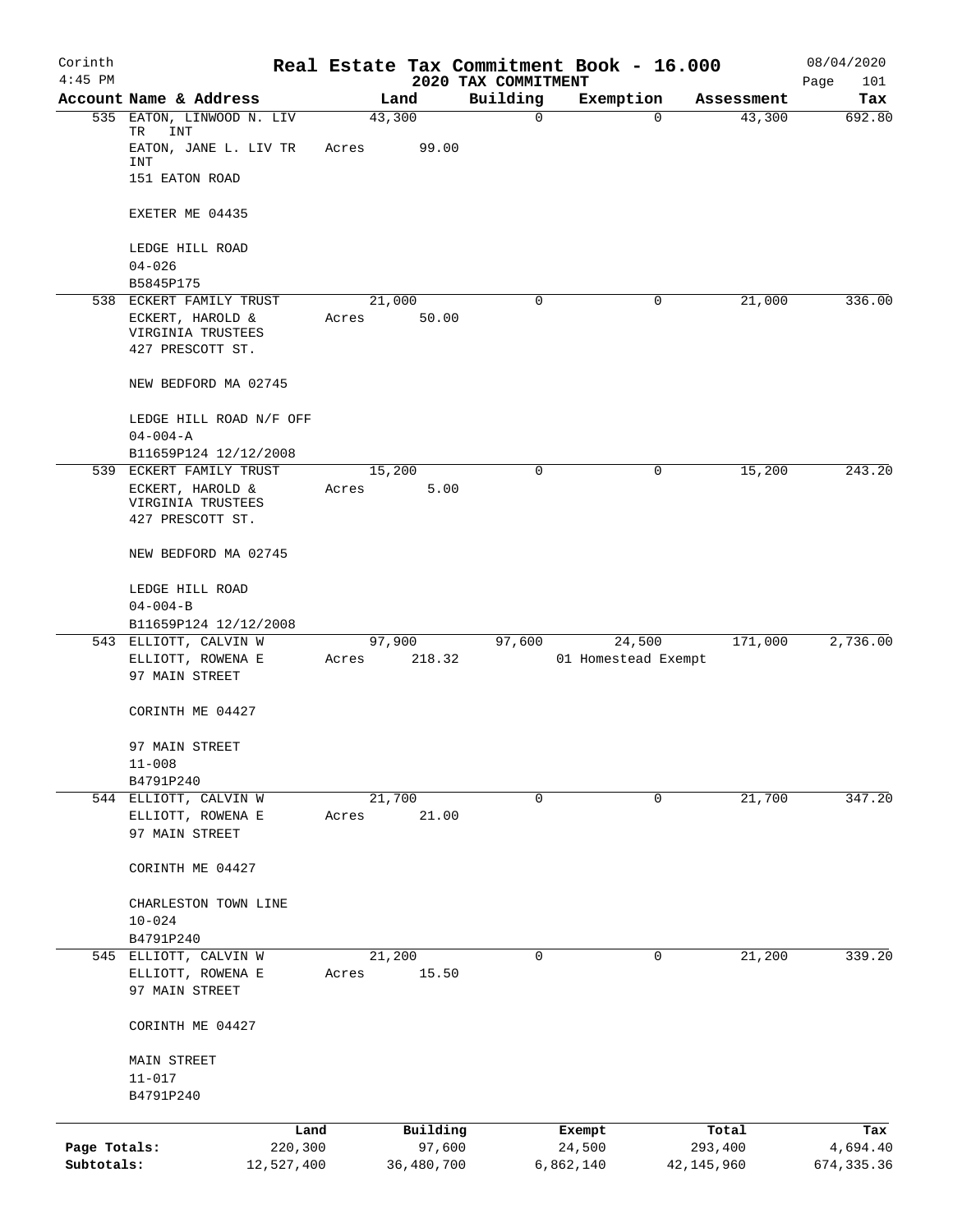| Corinth<br>$4:45$ PM |                                                                     |       |                 | 2020 TAX COMMITMENT | Real Estate Tax Commitment Book - 16.000 |                | 08/04/2020<br>102<br>Page |
|----------------------|---------------------------------------------------------------------|-------|-----------------|---------------------|------------------------------------------|----------------|---------------------------|
|                      | Account Name & Address                                              |       | Land            | Building            | Exemption                                | Assessment     | Tax                       |
|                      | 546 ELLIOTT, RANDALL L<br>ELLIOTT, KATHRYN L<br>400 TATE ROAD       | Acres | 28,000<br>27.00 | 107,800             | 24,500<br>01 Homestead Exempt            | 111,300        | 1,780.80                  |
|                      | CORINTH ME 04427                                                    |       |                 |                     |                                          |                |                           |
|                      | 400 TATE ROAD<br>$06 - 019 - C$                                     |       |                 |                     |                                          |                |                           |
|                      | B4106P171                                                           |       |                 |                     |                                          |                |                           |
|                      | 2087 ELLIS, JOHN                                                    |       | 15,500          | 39,100              | 30,380                                   | 24,220         | 387.52                    |
|                      | ELLIS, JULIE                                                        | Acres | 1.14            |                     | 01 Homestead Exempt                      |                |                           |
|                      | PO BOX 515                                                          |       |                 |                     | 22 Veteran                               |                |                           |
|                      | CORINTH ME 04427                                                    |       |                 |                     |                                          |                |                           |
|                      | 289 GRANT ROAD                                                      |       |                 |                     |                                          |                |                           |
|                      | $05 - 016 - 01$                                                     |       |                 |                     |                                          |                |                           |
|                      | B12689P11 12/16/2011                                                |       |                 |                     |                                          |                |                           |
|                      | 550 ELLIS, PRISCILLA A.<br>TRUSTEE                                  |       | 20,900          | $\mathbf 0$         |                                          | 20,900<br>0    | 334.40                    |
|                      | LIVING TRUST                                                        | Acres | 9.66            |                     |                                          |                |                           |
|                      | c/o ROSANNE YOUNG                                                   |       |                 |                     |                                          |                |                           |
|                      | 84 MCCARD ROAD                                                      |       |                 |                     |                                          |                |                           |
|                      | CORINTH ME 04427                                                    |       |                 |                     |                                          |                |                           |
|                      | MCCARD ROAD                                                         |       |                 |                     |                                          |                |                           |
|                      | $01 - 035$                                                          |       |                 |                     |                                          |                |                           |
|                      | B14763P334 03/19/2018 B7256P103 02/20/1997                          |       |                 |                     |                                          |                |                           |
|                      | 963 ELRICH, CHERYL                                                  |       | 35,200          | 52,900              | 24,500                                   | 63,600         | 1,017.60                  |
|                      | 695 LEDGE HILL ROAD                                                 | Acres | 25.30           |                     | 01 Homestead Exempt                      |                |                           |
|                      | CORINTH ME 04427                                                    |       |                 |                     |                                          |                |                           |
|                      | 695 LEDGE HILL ROAD                                                 |       |                 |                     |                                          |                |                           |
|                      | $01 - 043$                                                          |       |                 |                     |                                          |                |                           |
|                      | B13479P135 03/10/2014 B11173P34 10/19/2007<br>B10258P306 09/29/2005 |       |                 |                     |                                          |                |                           |
|                      | 60 EMERA MAINE                                                      |       | 6,419,100       | 0                   |                                          | 6,419,100<br>0 | 102,705.60                |
|                      | ATTN: PROPERTY TAX                                                  | Acres | 0.23            |                     |                                          |                |                           |
|                      | DEPARTMENT<br>PO BOX 932                                            |       |                 |                     |                                          |                |                           |
|                      | BANGOR ME 04402 0932                                                |       |                 |                     |                                          |                |                           |
|                      | 250 MAIN STREET                                                     |       |                 |                     |                                          |                |                           |
|                      | $16 - 011$                                                          |       |                 |                     |                                          |                |                           |
|                      | 557 EMILIO ESTATES, INC.<br>465 WEST CORINTH ROAD                   | Acres | 24,100<br>3.50  | 289,500             |                                          | 313,600<br>0   | 5,017.60                  |
|                      | CORINTH ME 04427                                                    |       |                 |                     |                                          |                |                           |
|                      |                                                                     |       |                 |                     |                                          |                |                           |
|                      | 465 WEST CORINTH ROAD                                               |       |                 |                     |                                          |                |                           |
|                      | $04 - 034$                                                          |       |                 |                     |                                          |                |                           |
|                      | B6491P187                                                           |       |                 |                     |                                          |                |                           |
|                      |                                                                     |       |                 |                     |                                          |                |                           |
|                      | Land                                                                |       | Building        |                     | Exempt                                   | Total          | Tax                       |

|              | Land       | Building   | Exempt    | Total      | Tax        |
|--------------|------------|------------|-----------|------------|------------|
| Page Totals: | 6,542,800  | 489,300    | 79,380    | 6,952,720  | 111,243.52 |
| Subtotals:   | 19,070,200 | 36,970,000 | 6,941,520 | 49,098,680 | 785,578.88 |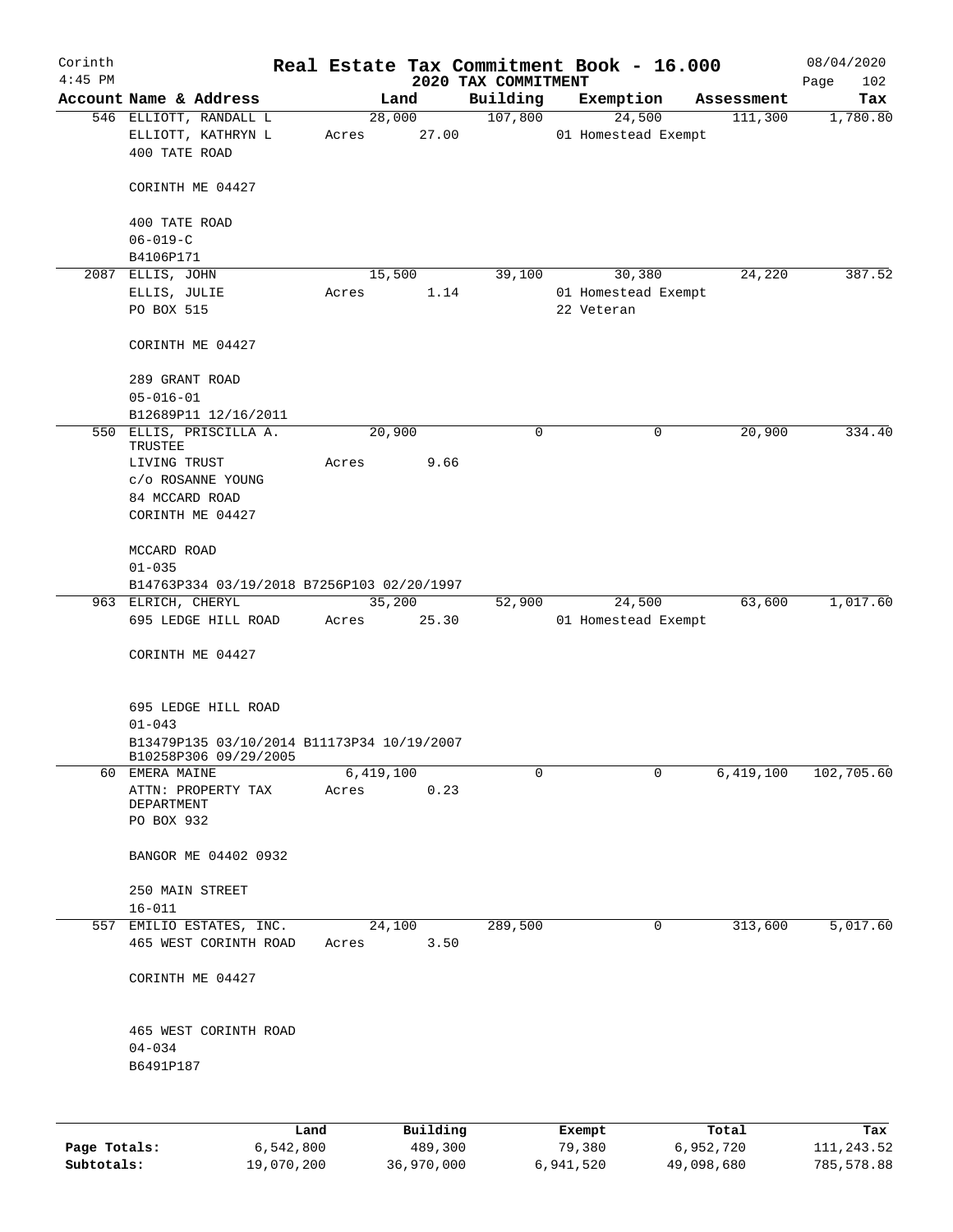| Corinth<br>$4:45$ PM |                                                      |                 |      | 2020 TAX COMMITMENT | Real Estate Tax Commitment Book - 16.000          |            | 08/04/2020<br>Page<br>103 |
|----------------------|------------------------------------------------------|-----------------|------|---------------------|---------------------------------------------------|------------|---------------------------|
|                      | Account Name & Address                               |                 | Land | Building            | Exemption                                         | Assessment | Tax                       |
|                      | 1800 EMMONS, IAN J<br>584 WEST OLD TOWN ROAD         | 15,700<br>Acres | 2.50 | 21,100              | $\Omega$                                          | 36,800     | 588.80                    |
|                      | OLD TOWN ME 04468                                    |                 |      |                     |                                                   |            |                           |
|                      | 70 MEADOW ROAD<br>$09 - 020 - F$                     |                 |      |                     |                                                   |            |                           |
|                      | B14865P17 07/06/2018                                 |                 |      |                     |                                                   |            |                           |
|                      | 1579 ENGLAND, PATRICIA ANN<br>968 MAIN STREET LOT 29 |                 | 0    | 18,100              | 18,100<br>01 Homestead Exempt                     | 0          | 0.00                      |
|                      | CORINTH ME 04427                                     |                 |      |                     |                                                   |            |                           |
|                      | 968 MAIN STREET LOT 29<br>$06 - 012 - D - 29H$       |                 |      |                     |                                                   |            |                           |
|                      | 976 ERIKSSON, ALBERT                                 | 18,000          |      | 118,900             | 24,500                                            | 112,400    | 1,798.40                  |
|                      | DAVIS-ERIKSSON, TAMMYL. Acres<br>25 COUNTY ROAD      |                 | 1.00 |                     | 01 Homestead Exempt                               |            |                           |
|                      | CORINTH ME 04427                                     |                 |      |                     |                                                   |            |                           |
|                      | 25 COUNTY RD                                         |                 |      |                     |                                                   |            |                           |
|                      | $08 - 013 - E$                                       |                 |      |                     |                                                   |            |                           |
|                      | B9407P150                                            |                 |      |                     |                                                   |            |                           |
|                      | 1376 ERIKSSON, ALYSSA                                | 19,300          |      | 25,900              | 24,500                                            | 20,700     | 331.20                    |
|                      | 131 WEST CORINTH ROAD                                | Acres           | 2.02 |                     | 01 Homestead Exempt                               |            |                           |
|                      | CORINTH ME 04427                                     |                 |      |                     |                                                   |            |                           |
|                      | 131 WEST CORINTH ROAD<br>$05 - 024 - 07$             |                 |      |                     |                                                   |            |                           |
|                      | B13667P164 10/03/2014                                |                 |      |                     |                                                   |            |                           |
|                      | 609 EVANS, CRYSTAL B                                 | 17,400          |      | 74,500              | 24,500                                            | 67,400     | 1,078.40                  |
|                      | 1095 HUDSON HILL ROAD                                | Acres           | 1.59 |                     | 01 Homestead Exempt                               |            |                           |
|                      | CORINTH ME 04427                                     |                 |      |                     |                                                   |            |                           |
|                      | 1095 HUDSON HILL ROAD                                |                 |      |                     |                                                   |            |                           |
|                      | $03 - 052 - A$                                       |                 |      |                     |                                                   |            |                           |
|                      | B14180P236 06/15/2016                                |                 |      |                     |                                                   |            |                           |
|                      | 1406 FARMER, MARILYN M<br>370 WEST CORINTH ROAD      | 20,300<br>Acres | 3.96 | 71,500              | 30,380<br>01 Homestead Exempt<br>31 Veteran Widow | 61,420     | 982.72                    |
|                      | CORINTH ME 04427                                     |                 |      |                     |                                                   |            |                           |
|                      | 370 WEST CORINTH ROAD                                |                 |      |                     |                                                   |            |                           |
|                      | $05 - 002 - 02$<br>B14179P55 06/13/2016              |                 |      |                     |                                                   |            |                           |
|                      |                                                      |                 |      |                     |                                                   |            |                           |

|              | Land       | Building   | Exempt    | Total      | Tax        |
|--------------|------------|------------|-----------|------------|------------|
| Page Totals: | 90,700     | 330,000    | 121,980   | 298,720    | 4,779.52   |
| Subtotals:   | 19,160,900 | 37,300,000 | 7,063,500 | 49,397,400 | 790,358.40 |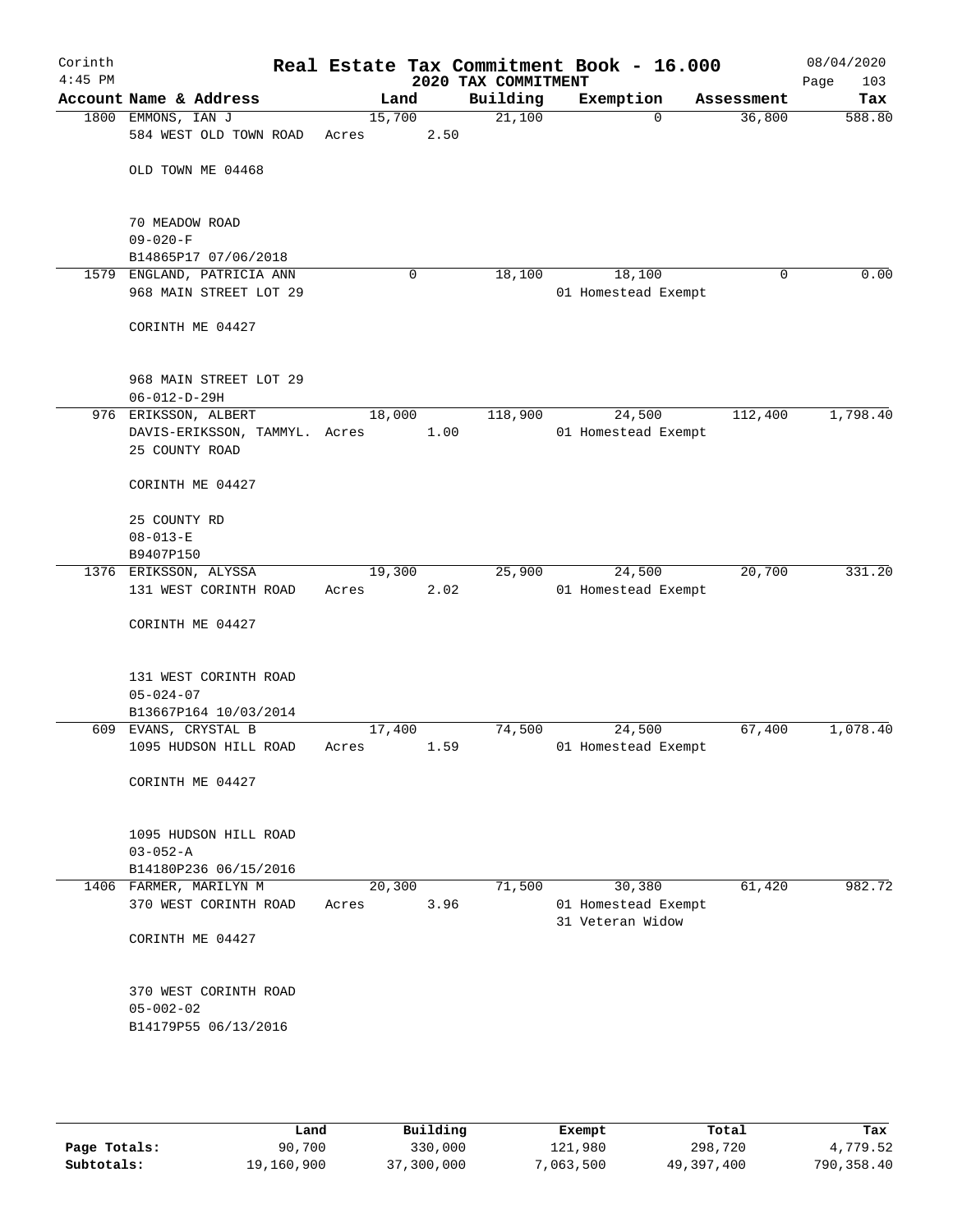| Corinth      |                                                                             |            |       |        |            |                                 | Real Estate Tax Commitment Book - 16.000 |             |                      | 08/04/2020         |
|--------------|-----------------------------------------------------------------------------|------------|-------|--------|------------|---------------------------------|------------------------------------------|-------------|----------------------|--------------------|
| $4:45$ PM    | Account Name & Address                                                      |            |       | Land   |            | 2020 TAX COMMITMENT<br>Building | Exemption                                |             |                      | 104<br>Page<br>Tax |
|              | 561 FARRIS, REX M                                                           |            |       | 16,700 |            | 82,500                          | 30,380                                   |             | Assessment<br>68,820 | 1,101.12           |
|              | FARRIS, KATHLEEN A<br>314 WEST CORINTH ROAD                                 |            | Acres |        | 1.00       |                                 | 01 Homestead Exempt<br>22 Veteran        |             |                      |                    |
|              | CORINTH ME 04427                                                            |            |       |        |            |                                 |                                          |             |                      |                    |
|              | 314 WEST CORINTH ROAD<br>$05 - 003$                                         |            |       |        |            |                                 |                                          |             |                      |                    |
|              | B3231P161                                                                   |            |       |        |            |                                 |                                          |             |                      |                    |
|              | 562 FARRIS, REX M                                                           |            |       | 14,000 |            | 0                               |                                          | 0           | 14,000               | 224.00             |
|              | FARRIS, KATHLEEN A<br>314 WEST CORINTH ROAD                                 |            | Acres |        | 4.00       |                                 |                                          |             |                      |                    |
|              | CORINTH ME 04427                                                            |            |       |        |            |                                 |                                          |             |                      |                    |
|              | WEST CORINTH ROAD<br>$05 - 003 - A$                                         |            |       |        |            |                                 |                                          |             |                      |                    |
|              | B2518P5                                                                     |            |       |        |            |                                 |                                          |             |                      |                    |
|              | 1455 FAUNCE, ROLAND                                                         |            |       | 18,100 |            | 62,300                          |                                          | 0           | 80,400               | 1,286.40           |
|              | FAUNCE, MARIAH                                                              |            | Acres |        | 1.10       |                                 |                                          |             |                      |                    |
|              | 232 EXETER RD                                                               |            |       |        |            |                                 |                                          |             |                      |                    |
|              | CORINTH ME 04427                                                            |            |       |        |            |                                 |                                          |             |                      |                    |
|              | 232 EXETER ROAD                                                             |            |       |        |            |                                 |                                          |             |                      |                    |
|              | $07 - 048 - A$                                                              |            |       |        |            |                                 |                                          |             |                      |                    |
|              | B14109P344 03/23/2016                                                       |            |       |        |            |                                 |                                          |             |                      |                    |
|              | 406 FEDERAL NATIONAL<br>MORTGAGE ASSOCIATION<br>3900 WISCONSIN AVENUE<br>ΝW |            | Acres | 24,200 | 10.71      | 231,500                         |                                          | $\mathbf 0$ | 255,700              | 4,091.20           |
|              | WASHINGTON DC<br>20016-2892                                                 |            |       |        |            |                                 |                                          |             |                      |                    |
|              | 744 GRANT ROAD<br>$03 - 008$                                                |            |       |        |            |                                 |                                          |             |                      |                    |
|              | B15024P290 12/13/2018                                                       |            |       |        |            |                                 |                                          |             |                      |                    |
|              | 19 FISK, BRIAN                                                              |            |       | 21,300 |            | 8,500                           |                                          | $\mathbf 0$ | 29,800               | 476.80             |
|              | PO BOX 9                                                                    |            | Acres |        | 10.50      |                                 |                                          |             |                      |                    |
|              | GARLAND ME 04939                                                            |            |       |        |            |                                 |                                          |             |                      |                    |
|              | 351 MEADOW ROAD N/F OFF<br>$09 - 019 - 07$                                  |            |       |        |            |                                 |                                          |             |                      |                    |
|              | B14203P278 07/01/2016                                                       |            |       |        |            |                                 |                                          |             |                      |                    |
|              | 985 FLANAGAN, MICHAEL C                                                     |            |       | 73,200 |            | 0                               |                                          | 0           | 73,200               | 1,171.20           |
|              | FLANAGAN, LAURA MC<br>1485 SOUTH 35TH AVENUE                                |            | Acres |        | 215.00     |                                 |                                          |             |                      |                    |
|              | YUMA AZ 85364                                                               |            |       |        |            |                                 |                                          |             |                      |                    |
|              | RABBIT PATH N/F OFF                                                         |            |       |        |            |                                 |                                          |             |                      |                    |
|              | $06 - 028$<br>B10120P25 10/03/2005                                          |            |       |        |            |                                 |                                          |             |                      |                    |
|              |                                                                             | Land       |       |        | Building   |                                 | Exempt                                   |             | Total                | Tax                |
| Page Totals: |                                                                             | 167,500    |       |        | 384,800    |                                 | 30,380                                   |             | 521,920              | 8,350.72           |
| Subtotals:   |                                                                             | 19,328,400 |       |        | 37,684,800 |                                 | 7,093,880                                |             | 49,919,320           | 798,709.12         |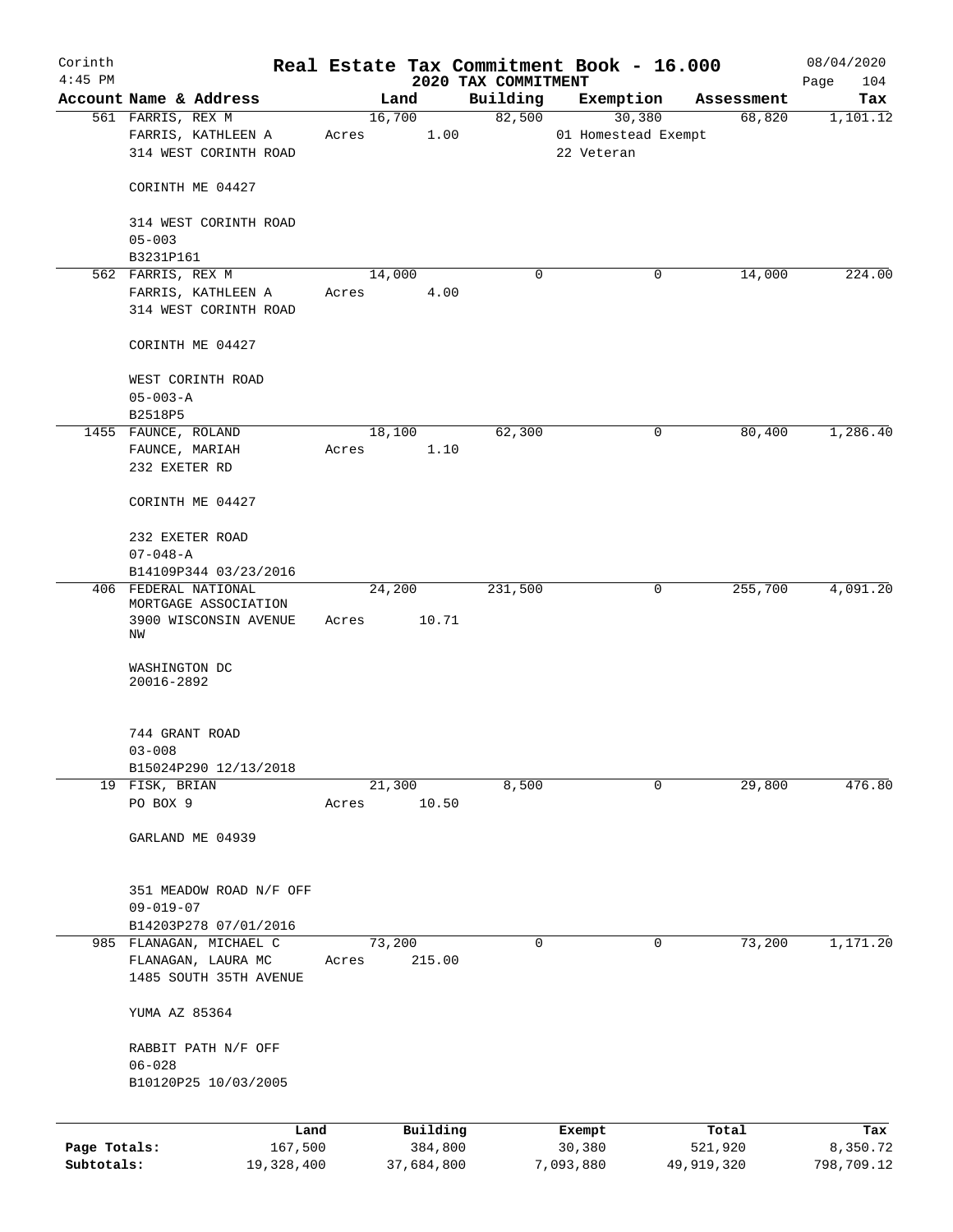| Corinth<br>$4:45$ PM |                                              |                    |        |               |                                 | Real Estate Tax Commitment Book - 16.000 |             |            | 08/04/2020         |
|----------------------|----------------------------------------------|--------------------|--------|---------------|---------------------------------|------------------------------------------|-------------|------------|--------------------|
|                      | Account Name & Address                       |                    |        | Land          | 2020 TAX COMMITMENT<br>Building | Exemption                                |             | Assessment | 105<br>Page<br>Tax |
|                      | 1885 FLANAGAN, MICHAEL C                     |                    |        | 21,600        | 80,400                          |                                          | 24,500      | 77,500     | 1,240.00           |
|                      | FLANAGAN, LAURA MC<br>1485 SOUTH 35TH AVENUE |                    | Acres  | 5.00          |                                 | 01 Homestead Exempt                      |             |            |                    |
|                      | YUMA AZ 85364                                |                    |        |               |                                 |                                          |             |            |                    |
|                      | 87 O'ROAK ROAD<br>$10 - 008 - 01$            |                    |        |               |                                 |                                          |             |            |                    |
|                      | B10060P90 08/23/2005                         |                    |        |               |                                 |                                          |             |            |                    |
|                      | 2 FLEMING, MARIA                             |                    |        | 16,500        | 120,400                         |                                          | 24,500      | 112,400    | 1,798.40           |
|                      | 307 MAIN ST                                  |                    | Acres  | 0.50          |                                 | 01 Homestead Exempt                      |             |            |                    |
|                      | CORINTH ME 04427                             |                    |        |               |                                 |                                          |             |            |                    |
|                      | 307 MAIN STREET                              |                    |        |               |                                 |                                          |             |            |                    |
|                      | $15 - 024$                                   |                    |        |               |                                 |                                          |             |            |                    |
|                      | B14493P116 05/24/2017                        |                    |        |               |                                 |                                          |             |            |                    |
|                      | 145 FLEMING, MARIA<br>307 MAIN STREET        |                    | Acres  | 9,700<br>0.11 | 19,500                          |                                          | 0           | 29,200     | 467.20             |
|                      | CORINTH ME 04427                             |                    |        |               |                                 |                                          |             |            |                    |
|                      | 309 MAIN STREET                              |                    |        |               |                                 |                                          |             |            |                    |
|                      | $15 - 023$                                   |                    |        |               |                                 |                                          |             |            |                    |
|                      | B15445P                                      | 162-165 02/12/2020 |        |               |                                 |                                          |             |            |                    |
|                      | 1889 FLETCHER, NANCY                         |                    |        | 19,500        | 17,700                          |                                          | 0           | 37,200     | 595.20             |
|                      | PO BOX 1762                                  |                    | Acres  | 3.33          |                                 |                                          |             |            |                    |
|                      | PRESQUE ISLE ME 04769                        |                    |        |               |                                 |                                          |             |            |                    |
|                      | 152 TATE ROAD                                |                    |        |               |                                 |                                          |             |            |                    |
|                      | $09 - 024 - F$                               |                    |        |               |                                 |                                          |             |            |                    |
|                      | B11271P42 01/11/2008 B9848P114 05/02/2005    |                    |        |               |                                 |                                          |             |            |                    |
|                      | 1784 FOGLER, ROBERT,<br>RICHARD, THOMAS      |                    | 18,100 |               | 0                               |                                          | 0           | 18,100     | 289.60             |
|                      | GOFF, FREDERICK                              |                    | Acres  | 27.88         |                                 |                                          |             |            |                    |
|                      | 226 FOGLER ROAD                              |                    |        |               |                                 |                                          |             |            |                    |
|                      |                                              |                    |        |               |                                 |                                          |             |            |                    |
|                      | EXETER ME 04435                              |                    |        |               |                                 |                                          |             |            |                    |
|                      | LEDGE HILL ROAD N/F                          |                    |        |               |                                 |                                          |             |            |                    |
|                      | $04 - 012 - C$                               |                    |        |               |                                 |                                          |             |            |                    |
|                      | B8770P70                                     |                    |        |               |                                 |                                          |             |            |                    |
| 1615                 | FOGLER, ROBERT,<br>RICHARD, THOMAS           |                    | 14,200 |               | 0                               |                                          | $\mathbf 0$ | 14,200     | 227.20             |
|                      | GOFF, FREDERICK                              |                    | Acres  | 7.30          |                                 |                                          |             |            |                    |
|                      | 226 FOGLER ROAD                              |                    |        |               |                                 |                                          |             |            |                    |
|                      | EXETER ME 04435                              |                    |        |               |                                 |                                          |             |            |                    |
|                      | LEDGE HILL ROAD                              |                    |        |               |                                 |                                          |             |            |                    |
|                      | $04 - 002 - A$                               |                    |        |               |                                 |                                          |             |            |                    |
|                      | B7231P264                                    |                    |        |               |                                 |                                          |             |            |                    |
|                      |                                              |                    |        | Building      |                                 |                                          |             | Total      |                    |
| Page Totals:         |                                              | Land<br>99,600     |        | 238,000       |                                 | Exempt<br>49,000                         |             | 288,600    | Tax<br>4,617.60    |
| Subtotals:           |                                              | 19,428,000         |        | 37,922,800    |                                 | 7,142,880                                |             | 50,207,920 | 803, 326.72        |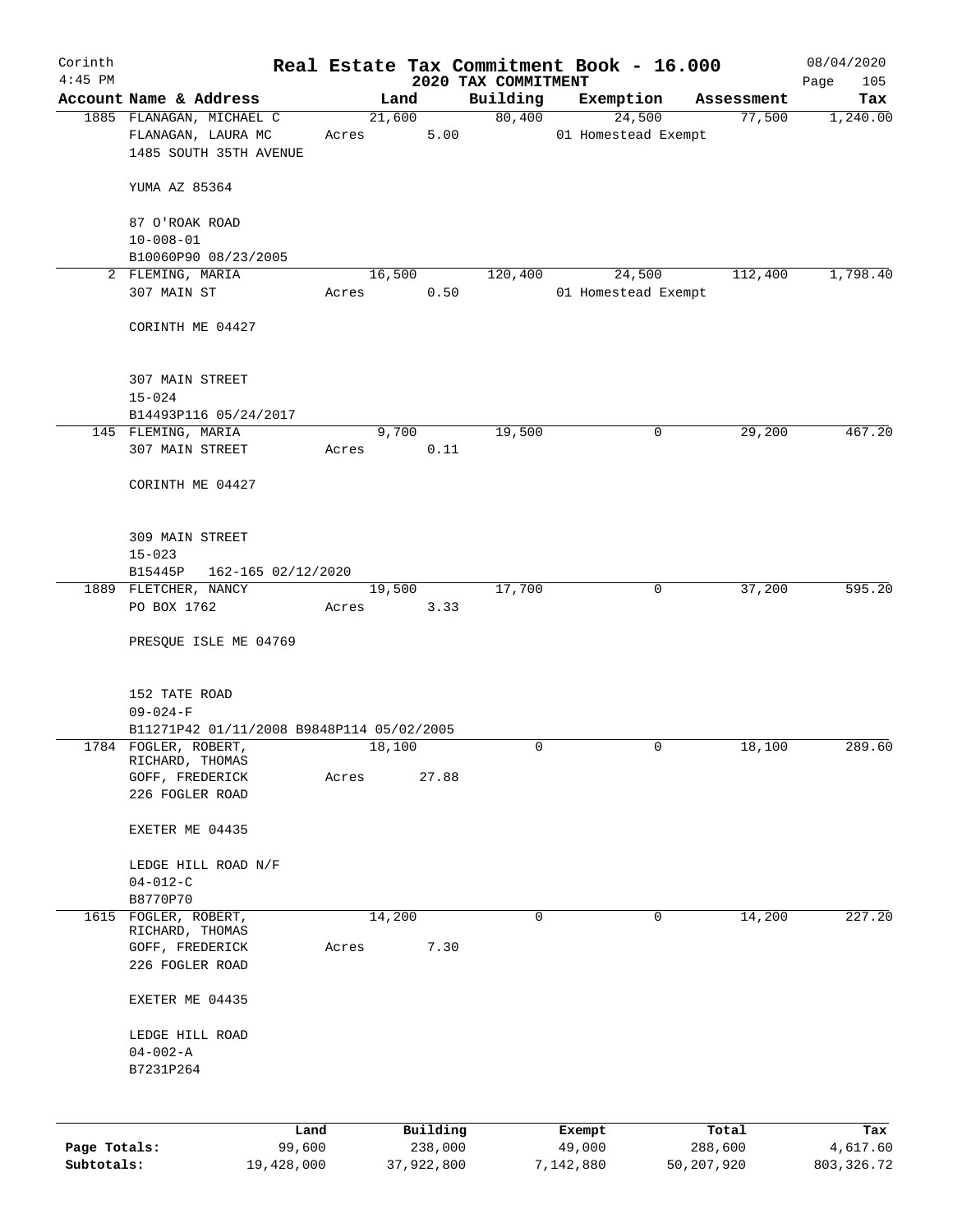| Corinth<br>$4:45$ PM |                                              |       |        | Real Estate Tax Commitment Book - 16.000<br>2020 TAX COMMITMENT |                     |        |            | 08/04/2020<br>106<br>Page |
|----------------------|----------------------------------------------|-------|--------|-----------------------------------------------------------------|---------------------|--------|------------|---------------------------|
|                      | Account Name & Address                       |       | Land   | Building                                                        | Exemption           |        | Assessment | Tax                       |
|                      | 574 FONTAINE, JOANNE M                       |       | 45,000 | 0                                                               |                     | 0      | 45,000     | 720.00                    |
|                      | 136 MCCARD ROAD                              | Acres | 100.29 |                                                                 |                     |        |            |                           |
|                      | CORINTH ME 04427                             |       |        |                                                                 |                     |        |            |                           |
|                      | MCCARD ROAD                                  |       |        |                                                                 |                     |        |            |                           |
|                      | $01 - 036$                                   |       |        |                                                                 |                     |        |            |                           |
|                      | B2153P54 12/05/1968<br>1972 FONTAINE, ROBERT |       | 19,000 | 105,200                                                         |                     | 24,500 | 99,700     | 1,595.20                  |
|                      |                                              | Acres | 2.93   |                                                                 | 01 Homestead Exempt |        |            |                           |
|                      | FONTAINE, JOANNE<br>136 MCCARD ROAD          |       |        |                                                                 |                     |        |            |                           |
|                      |                                              |       |        |                                                                 |                     |        |            |                           |
|                      | CORINTH ME 04427                             |       |        |                                                                 |                     |        |            |                           |
|                      | 136 MCCARD ROAD                              |       |        |                                                                 |                     |        |            |                           |
|                      | $01 - 034 - B$                               |       |        |                                                                 |                     |        |            |                           |
|                      | B10619P210 08/31/2006                        |       |        |                                                                 |                     |        |            |                           |
|                      | 2046 FORD, JUSTIN R                          |       | 17,000 | 76,500                                                          |                     | 24,500 | 69,000     | 1,104.00                  |
|                      | 50 NOTCH ROAD                                | Acres | 1.26   |                                                                 | 01 Homestead Exempt |        |            |                           |
|                      | CORINTH ME 04427                             |       |        |                                                                 |                     |        |            |                           |
|                      |                                              |       |        |                                                                 |                     |        |            |                           |
|                      | 50 NOTCH ROAD                                |       |        |                                                                 |                     |        |            |                           |
|                      | $07 - 041 - B$<br>B11754P318 05/08/2009      |       |        |                                                                 |                     |        |            |                           |
|                      | 577 FORD, ROBERT J                           |       | 19,600 | 66,400                                                          |                     | 24,500 | 61,500     | 984.00                    |
|                      | FORD, KAREN                                  | Acres | 2.30   |                                                                 | 01 Homestead Exempt |        |            |                           |
|                      | 292 EXETER ROAD                              |       |        |                                                                 |                     |        |            |                           |
|                      | CORINTH ME 04427                             |       |        |                                                                 |                     |        |            |                           |
|                      |                                              |       |        |                                                                 |                     |        |            |                           |
|                      | 292 EXETER ROAD                              |       |        |                                                                 |                     |        |            |                           |
|                      | $07 - 041$                                   |       |        |                                                                 |                     |        |            |                           |
|                      | B4701P865                                    |       |        |                                                                 |                     |        |            |                           |
|                      | 582 FRANCIS, SIMON W                         |       | 18,000 | 26,400                                                          |                     | 24,500 | 19,900     | 318.40                    |
|                      | FRANCIS, KAREN Y                             | Acres | 1.00   |                                                                 | 01 Homestead Exempt |        |            |                           |
|                      | 1137 MAIN STREET                             |       |        |                                                                 |                     |        |            |                           |
|                      | CORINTH ME 04427                             |       |        |                                                                 |                     |        |            |                           |
|                      | 1137 MAIN STREET                             |       |        |                                                                 |                     |        |            |                           |
|                      | $03 - 025$                                   |       |        |                                                                 |                     |        |            |                           |
|                      | B6474P130                                    |       |        |                                                                 |                     |        |            |                           |
|                      | 1176 FRIEL, TERRENCE                         |       | 28,000 | 32,600                                                          |                     | 24,500 | 36,100     | 577.60                    |
|                      | 521 TATE ROAD                                | Acres | 10.22  |                                                                 | 01 Homestead Exempt |        |            |                           |
|                      |                                              |       |        |                                                                 |                     |        |            |                           |
|                      | CORINTH, ME 04427                            |       |        |                                                                 |                     |        |            |                           |
|                      | 521 TATE ROAD                                |       |        |                                                                 |                     |        |            |                           |
|                      | $06 - 013 - 01$                              |       |        |                                                                 |                     |        |            |                           |
|                      | B9174P298                                    |       |        |                                                                 |                     |        |            |                           |
|                      |                                              |       |        |                                                                 |                     |        |            |                           |
|                      |                                              |       |        |                                                                 |                     |        |            |                           |
|                      |                                              |       |        |                                                                 |                     |        |            |                           |

|              | Land       | Building   | Exempt    | Total      | Tax        |
|--------------|------------|------------|-----------|------------|------------|
| Page Totals: | 146,600    | 307,100    | 122,500   | 331,200    | 5,299.20   |
| Subtotals:   | 19,574,600 | 38,229,900 | 7,265,380 | 50,539,120 | 808,625.92 |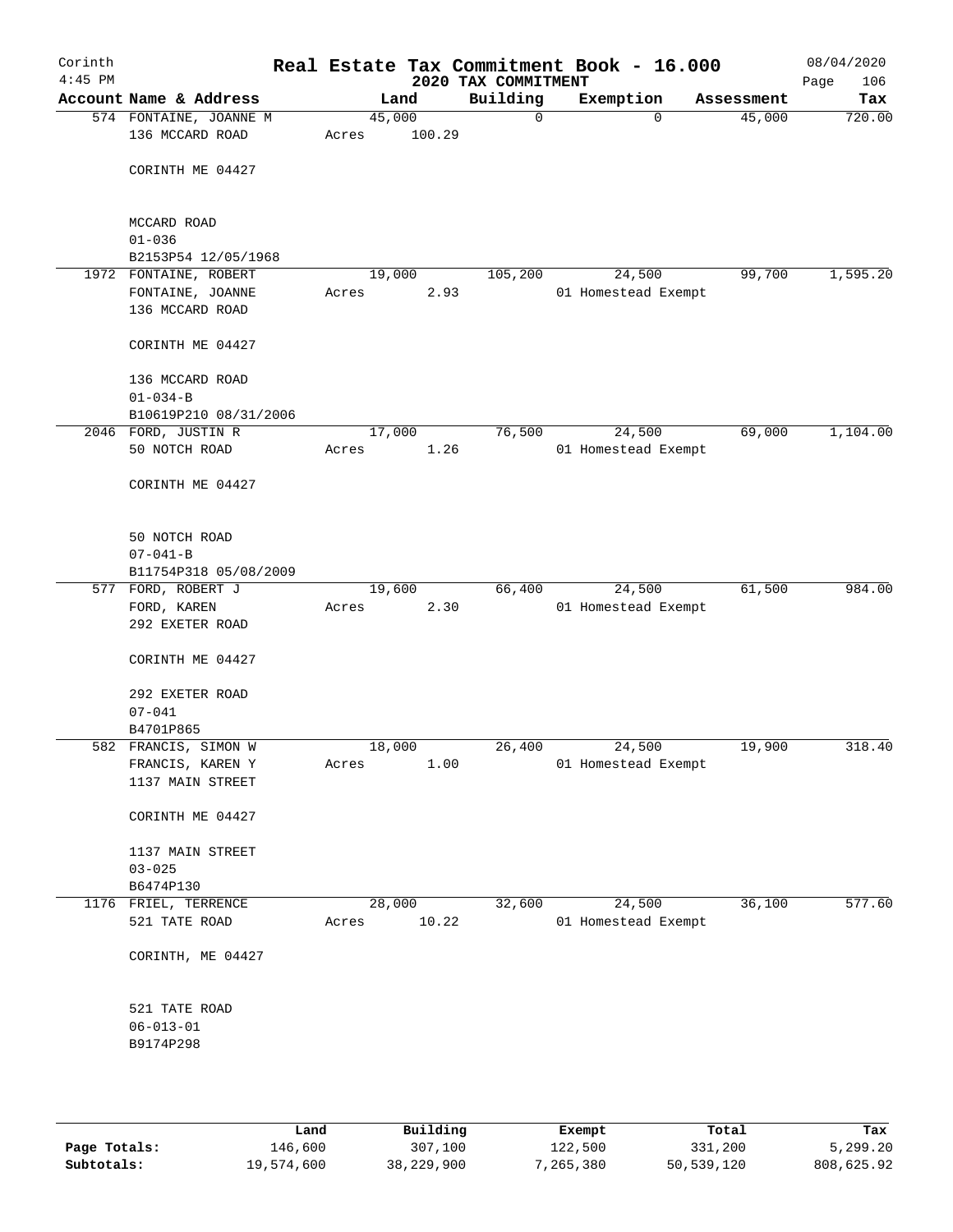| Corinth<br>$4:45$ PM |                                                                |                 |              | 2020 TAX COMMITMENT | Real Estate Tax Commitment Book - 16.000 |             | 08/04/2020<br>Page<br>107 |
|----------------------|----------------------------------------------------------------|-----------------|--------------|---------------------|------------------------------------------|-------------|---------------------------|
|                      | Account Name & Address                                         |                 | Land         | Building            | Exemption                                | Assessment  | Tax                       |
|                      | 585 FROST, STEPHEN G<br>FROST, BEVERLY A<br>74 BEANS MILL ROAD | 12,700<br>Acres | 12.50        | $\mathsf{O}$        | $\Omega$                                 | 12,700      | 203.20                    |
|                      | CORINTH ME 04427                                               |                 |              |                     |                                          |             |                           |
|                      | BEANS MILL RD N/F OFF<br>$04 - 021$                            |                 |              |                     |                                          |             |                           |
|                      | B9105P1                                                        |                 |              |                     |                                          |             |                           |
|                      | 586 FROST, STEPHEN G<br>FROST, BEVERLY A<br>74 BEANS MILL ROAD | 31,600<br>Acres | 35.30        | 72,900              | 24,500<br>01 Homestead Exempt            | 80,000      | 1,280.00                  |
|                      | CORINTH ME 04427                                               |                 |              |                     |                                          |             |                           |
|                      | 74 BEANS MILL RD<br>$07 - 021$<br>B9105P1                      |                 |              |                     |                                          |             |                           |
|                      | 1116 FTG ENTERPRISES, LLP                                      | 15,200          |              | 89,300              | 0                                        | 104,500     | 1,672.00                  |
|                      | 313 MAIN STREET                                                | Acres           | 0.40         |                     |                                          |             |                           |
|                      | CORINTH ME 04427                                               |                 |              |                     |                                          |             |                           |
|                      | 313 MAIN STREET<br>$15 - 022$                                  |                 |              |                     |                                          |             |                           |
|                      | B14469P209 04/28/2017                                          |                 |              |                     |                                          |             |                           |
|                      | 2086 FULLER, ADAM<br>440 BLACK ROAD                            |                 | $\mathsf{O}$ | 11,400              | 11,400<br>01 Homestead Exempt            | $\mathbf 0$ | 0.00                      |
|                      | CORINTH ME 04427                                               |                 |              |                     |                                          |             |                           |
|                      | 440 BLACK RD<br>$02 - 031 - C - 03H$                           |                 |              |                     |                                          |             |                           |
|                      | 588 FURGE, WILBERT E                                           | 20,000          |              | 128,400             | 30,380                                   | 118,020     | 1,888.32                  |
|                      | FURGE, BERNICE A<br>30 WEST CORINTH ROAD                       | Acres           | 2.61         |                     | 01 Homestead Exempt<br>22 Veteran        |             |                           |
|                      | CORINTH ME 04427                                               |                 |              |                     |                                          |             |                           |
|                      | 30 WEST CORINTH ROAD<br>$05 - 025 - 05$                        |                 |              |                     |                                          |             |                           |
|                      | B6398P169<br>613 GAGE, HARRY L                                 |                 | 28,000       | 78,600              | 24,500                                   | 82,100      | 1,313.60                  |
|                      | 486 MCCARD ROAD                                                | Acres           | 27.00        |                     | 01 Homestead Exempt                      |             |                           |
|                      | CORINTH ME 04427                                               |                 |              |                     |                                          |             |                           |
|                      | 486 MCCARD ROAD<br>$01 - 010 - 01$<br>B12899P208 08/01/2012    |                 |              |                     |                                          |             |                           |
|                      |                                                                |                 |              |                     |                                          |             |                           |

|              | Land       | Building   | Exempt    | Total      | Tax        |
|--------------|------------|------------|-----------|------------|------------|
| Page Totals: | 107,500    | 380,600    | 90,780    | 397,320    | 6.357.12   |
| Subtotals:   | 19,682,100 | 38,610,500 | 7,356,160 | 50,936,440 | 814,983.04 |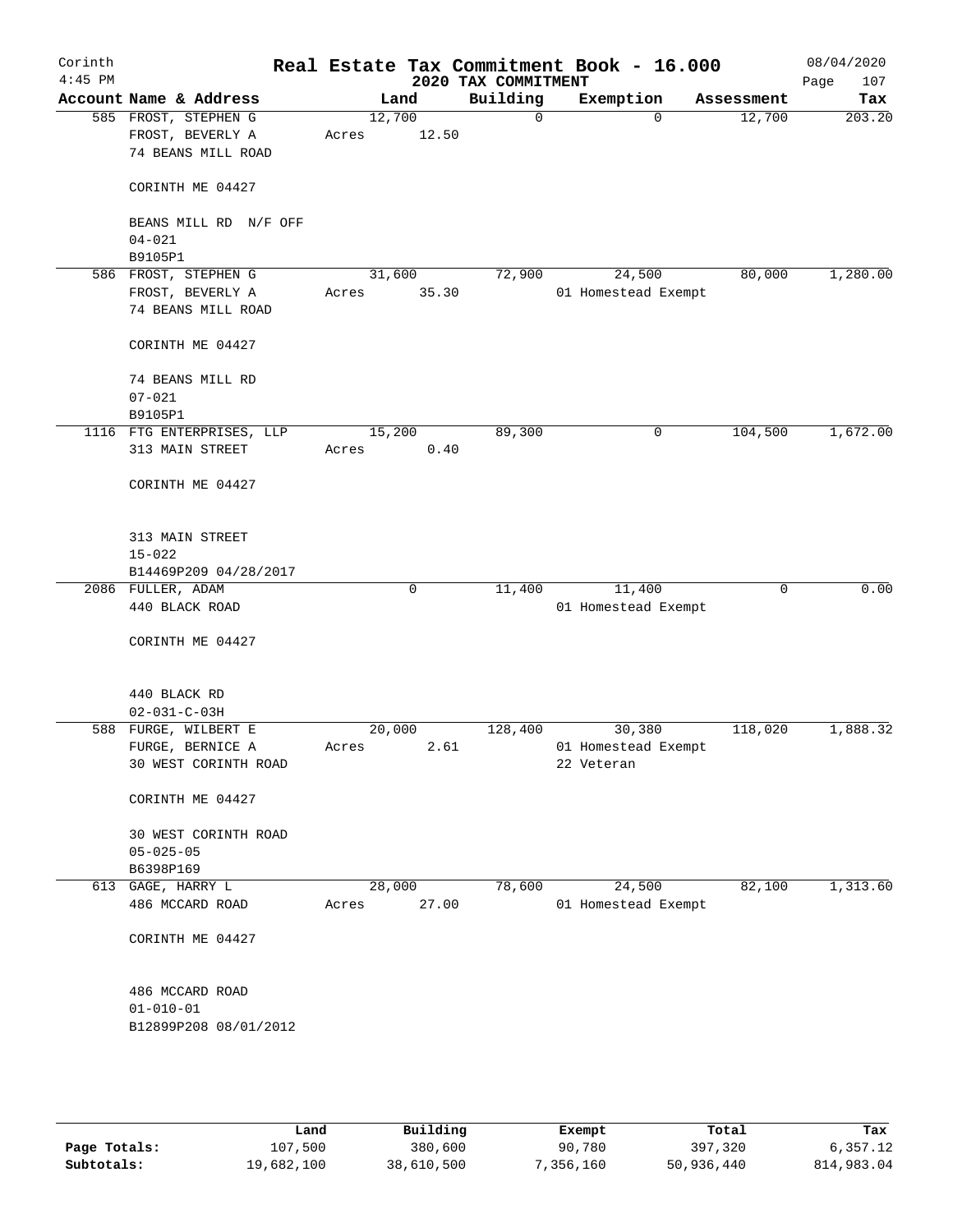| Corinth      |                                                    |       |                |                     | Real Estate Tax Commitment Book - 16.000 |                      | 08/04/2020      |
|--------------|----------------------------------------------------|-------|----------------|---------------------|------------------------------------------|----------------------|-----------------|
| $4:45$ PM    | Account Name & Address                             |       |                | 2020 TAX COMMITMENT |                                          |                      | Page<br>108     |
|              | 677 GAGNON, WAYNE B                                |       | Land<br>16,700 | Building<br>84,300  | Exemption<br>24,500                      | Assessment<br>76,500 | Tax<br>1,224.00 |
|              | 314 BEANS MILL ROAD                                |       | Acres 1.00     |                     | 01 Homestead Exempt                      |                      |                 |
|              | CORINTH ME 04427                                   |       |                |                     |                                          |                      |                 |
|              | 314 BEANS MILL RD<br>$04 - 019 - 08$               |       |                |                     |                                          |                      |                 |
|              | B11542P36 09/25/2008                               |       |                |                     |                                          |                      |                 |
|              | 410 GANEAU, ARTHUR C. HEIRS<br>ΟF                  |       | 23,900         | 41,700              | 0                                        | 65,600               | 1,049.60        |
|              | PR. SPENCER, KIMBERLY<br>JOANNE<br>350 EXETER ROAD |       | Acres          | 5.65                |                                          |                      |                 |
|              | CORINTH ME 04427                                   |       |                |                     |                                          |                      |                 |
|              | 920 MAIN STREET                                    |       |                |                     |                                          |                      |                 |
|              | $06 - 004 - B$<br>B15073P266 02/21/2019            |       |                |                     |                                          |                      |                 |
|              | 219 GARDNER LAND COMPANY,<br>INC.                  |       | 27,100         |                     | $\Omega$<br>0                            | 27,100               | 433.60          |
|              | P. O. BOX 189                                      | Acres | 68.35          |                     |                                          |                      |                 |
|              | LINCOLN ME 04457 0189                              |       |                |                     |                                          |                      |                 |
|              | BEANS MILL RD<br>$04 - 019$                        |       |                |                     |                                          |                      |                 |
|              | B15478P340 03/25/2020 B7453P92 08/23/2000          |       |                |                     |                                          |                      |                 |
|              | 228 GARDNER LAND COMPANY,<br>INC.<br>P. O. BOX 189 | Acres | 1,900<br>16.00 |                     | 0<br>0                                   | 1,900                | 30.40           |
|              | LINCOLN ME 04457 0189                              |       |                |                     |                                          |                      |                 |
|              |                                                    |       |                |                     |                                          |                      |                 |
|              | BEANS MILL RD N/F OFF<br>$04 - 020$                |       |                |                     |                                          |                      |                 |
|              | B7453P95                                           |       |                |                     |                                          |                      |                 |
| 740          | GARDNER LAND COMPANY,<br>INC.                      |       | 39,700         |                     | 0<br>0                                   | 39,700               | 635.20          |
|              | PO BOX 189                                         | Acres | 96.10          |                     |                                          |                      |                 |
|              | LINCOLN ME 04457                                   |       |                |                     |                                          |                      |                 |
|              | NOTCH ROAD                                         |       |                |                     |                                          |                      |                 |
|              | $07 - 028$                                         |       |                |                     |                                          |                      |                 |
|              | B9657P96<br>590 GARDNER, THOMAS M                  |       | 25,700         | 62,300              | 24,500                                   | 63,500               | 1,016.00        |
|              | GARDNER, JOYCE M                                   | Acres |                | 7.00                | 01 Homestead Exempt                      |                      |                 |
|              | 225 MAIN STREET                                    |       |                |                     |                                          |                      |                 |
|              | CORINTH ME 04427                                   |       |                |                     |                                          |                      |                 |
|              | 225 MAIN STREET                                    |       |                |                     |                                          |                      |                 |
|              | $11 - 004$<br>B2218P173                            |       |                |                     |                                          |                      |                 |
|              |                                                    | Land  | Building       |                     | Exempt                                   | Total                | Tax             |
| Page Totals: | 135,000                                            |       | 188,300        |                     | 49,000                                   | 274,300              | 4,388.80        |
| Subtotals:   | 19,817,100                                         |       | 38,798,800     |                     | 7,405,160                                | 51, 210, 740         | 819, 371.84     |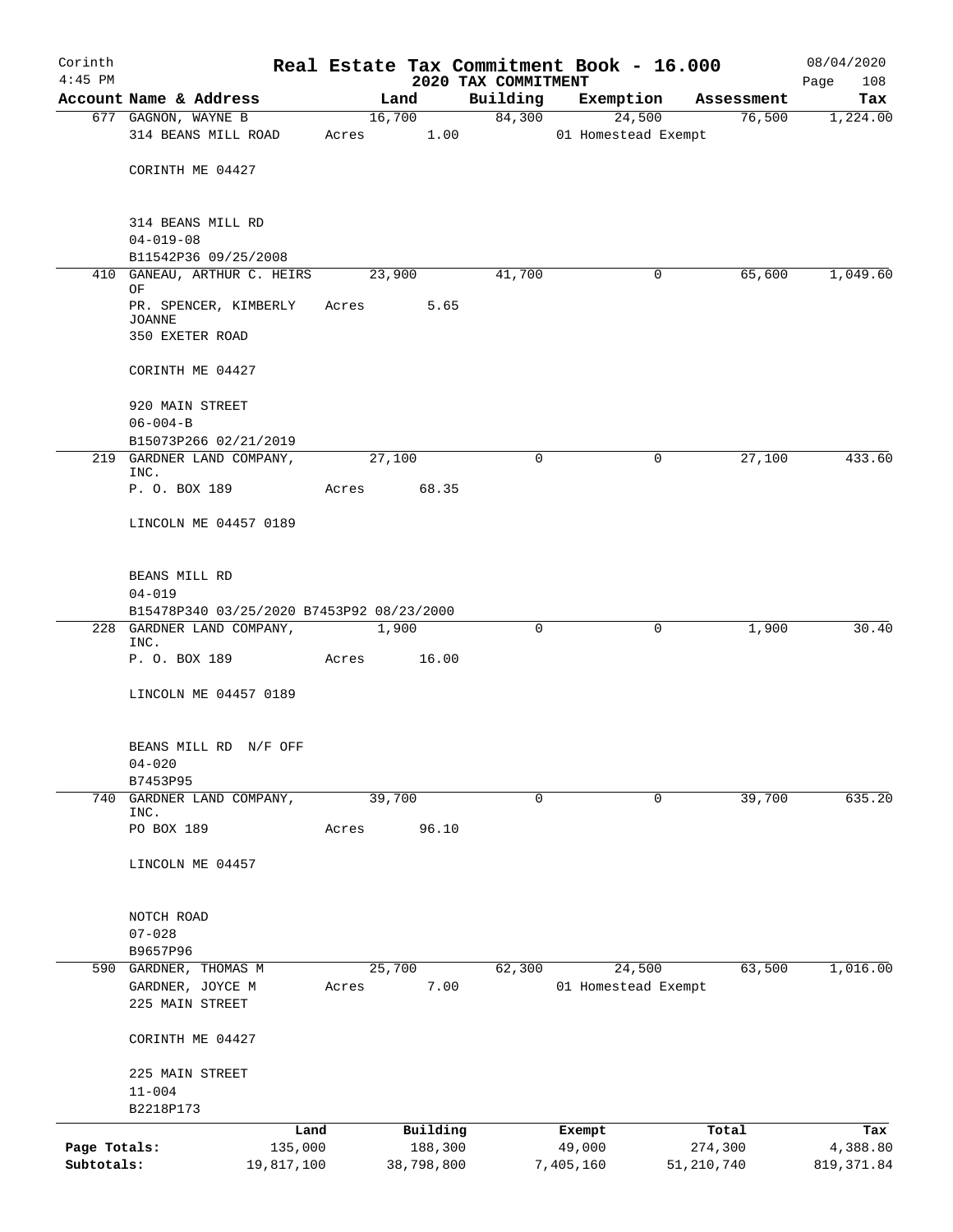| Corinth      |                                               |                 |            |                     | Real Estate Tax Commitment Book - 16.000 |                      | 08/04/2020    |
|--------------|-----------------------------------------------|-----------------|------------|---------------------|------------------------------------------|----------------------|---------------|
| $4:45$ PM    | Account Name & Address                        |                 |            | 2020 TAX COMMITMENT |                                          |                      | 109<br>Page   |
|              | 437 GARDNER, THOMAS M                         | 13,800          | Land       | Building<br>18,000  | Exemption<br>$\Omega$                    | Assessment<br>31,800 | Tax<br>508.80 |
|              | GARDNER, JOYCE M<br>225 MAIN STREET           | Acres           | 0.64       |                     |                                          |                      |               |
|              | CORINTH ME 04427                              |                 |            |                     |                                          |                      |               |
|              | 229 MAIN STREET                               |                 |            |                     |                                          |                      |               |
|              | $16 - 006$<br>B7167P146                       |                 |            |                     |                                          |                      |               |
|              | 789 GARIB, STEPHEN F &                        | 18,700          |            | 97,000              | 0                                        | 115,700              | 1,851.20      |
|              | LINDSAY D JT                                  |                 |            |                     |                                          |                      |               |
|              | 91 EXETER ROAD                                | Acres           | 2.61       |                     |                                          |                      |               |
|              | CORINTH ME 04427                              |                 |            |                     |                                          |                      |               |
|              | 85 RIDGE ROAD                                 |                 |            |                     |                                          |                      |               |
|              | $12 - 005 - A$                                |                 |            |                     |                                          |                      |               |
|              | B15138P161 04/26/2019                         |                 |            |                     |                                          |                      |               |
|              | 1719 GARLAND JR., DARYL G. &<br>SHARI L.      | 58,900          |            | 33,300              | 0                                        | 92,200               | 1,475.20      |
|              | WEEKS, ROBERT W. &<br>LINDA J.                | Acres           | 126.00     |                     |                                          |                      |               |
|              | 184 MAIN STREET                               |                 |            |                     |                                          |                      |               |
|              | CHARLESTON ME 04422                           |                 |            |                     |                                          |                      |               |
|              | 1250 MAIN STREET                              |                 |            |                     |                                          |                      |               |
|              | $03 - 031$<br>B12307P7 10/28/2010             |                 |            |                     |                                          |                      |               |
|              | 282 GARRITY, THOMAS P                         |                 | 24,900     | 12,200              | 24,500                                   | 12,600               | 201.60        |
|              | BERARD, CYNTHIA M                             | Acres           | 9.50       |                     | 01 Homestead Exempt                      |                      |               |
|              | 628 GRANT ROAD                                |                 |            |                     |                                          |                      |               |
|              | CORINTH ME 04427                              |                 |            |                     |                                          |                      |               |
|              | 628 GRANT ROAD                                |                 |            |                     |                                          |                      |               |
|              | $02 - 047$                                    |                 |            |                     |                                          |                      |               |
|              | B13924P180 08/01/2015                         |                 |            |                     |                                          |                      |               |
|              | 1530 GATCOMB, CLARA<br>P. O. BOX 3            |                 | 17,100     | 16,900              | 24,500                                   | 9,500                | 152.00        |
|              |                                               | Acres           | 2.50       |                     | 01 Homestead Exempt                      |                      |               |
|              | KENDUSKEAG ME 04450                           |                 |            |                     |                                          |                      |               |
|              | 64 MEADOW ROAD                                |                 |            |                     |                                          |                      |               |
|              | $09 - 020 - E$                                |                 |            |                     |                                          |                      |               |
|              | B12704P343 01/13/2012 B7357P33                |                 |            |                     |                                          |                      |               |
|              | 46 GAUTHIER, ROBERT J JR<br>38 PINEWOOD DRIVE | 16,300<br>Acres | 1.83       | 109,100             | 24,500<br>01 Homestead Exempt            | 100,900              | 1,614.40      |
|              | CORINTH ME 04427                              |                 |            |                     |                                          |                      |               |
|              |                                               |                 |            |                     |                                          |                      |               |
|              | 38 PINEWOOD DRIVE                             |                 |            |                     |                                          |                      |               |
|              | $06 - 023 - 08$                               |                 |            |                     |                                          |                      |               |
|              | B14150P284 05/16/2016                         |                 |            |                     |                                          |                      |               |
|              | Land                                          |                 | Building   |                     | Exempt                                   | Total                | Tax           |
| Page Totals: | 149,700                                       |                 | 286,500    |                     | 73,500                                   | 362,700              | 5,803.20      |
| Subtotals:   | 19,966,800                                    |                 | 39,085,300 |                     | 7,478,660                                | 51, 573, 440         | 825, 175.04   |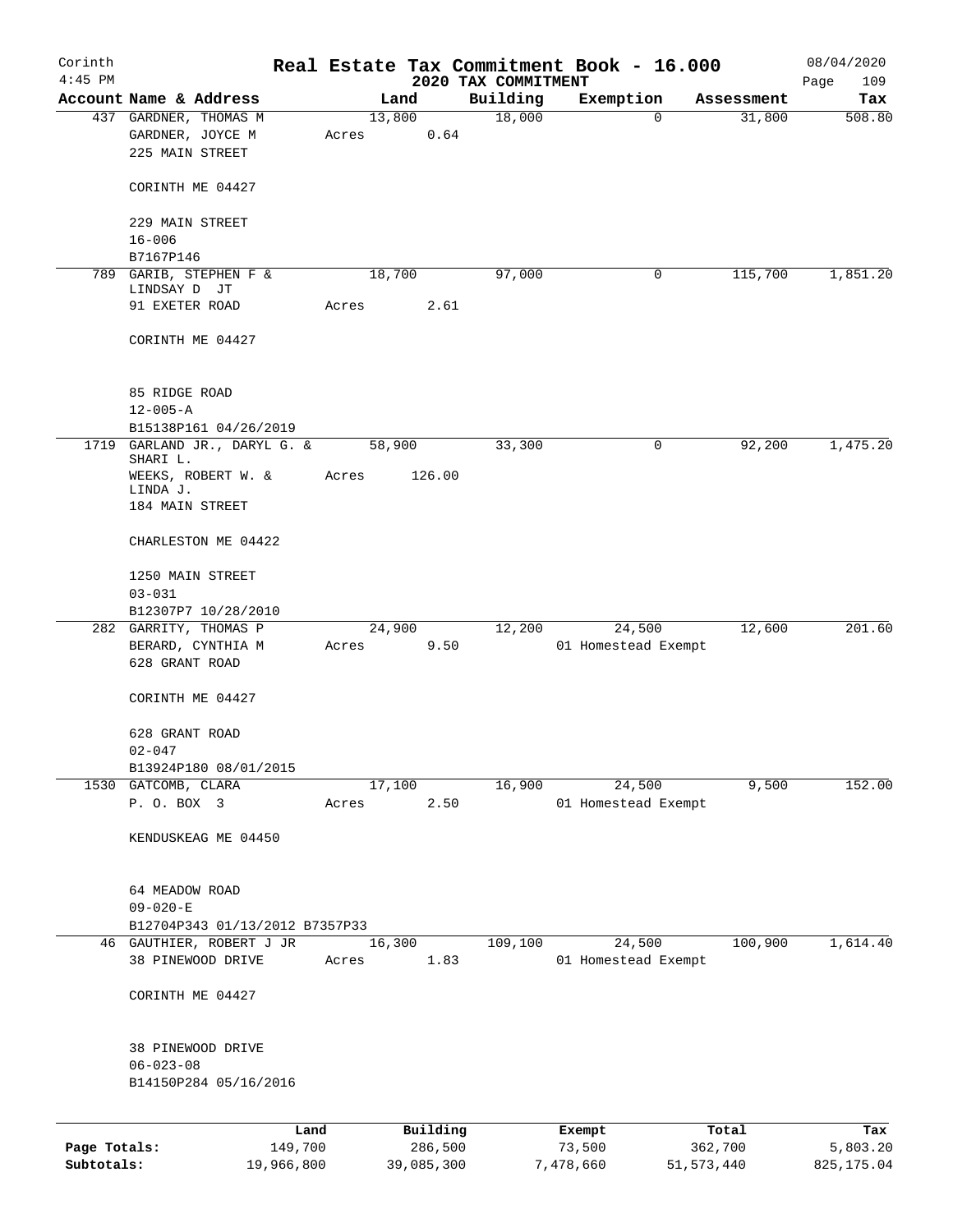| Corinth<br>$4:45$ PM |                                         |       |          | 2020 TAX COMMITMENT | Real Estate Tax Commitment Book - 16.000 |            | 08/04/2020<br>Page<br>110 |
|----------------------|-----------------------------------------|-------|----------|---------------------|------------------------------------------|------------|---------------------------|
|                      | Account Name & Address                  |       | Land     | Building            | Exemption                                | Assessment | Tax                       |
|                      | 1480 GAWRYCH, PETER D                   |       | 10,600   | 0                   | 0                                        | 10,600     | 169.60                    |
|                      | 31 CURTIS ROAD                          | Acres | 7.40     |                     |                                          |            |                           |
|                      | RIPLEY ME 04930                         |       |          |                     |                                          |            |                           |
|                      | MCCARD ROAD N/F OFF<br>$01 - 034 - C$   |       |          |                     |                                          |            |                           |
|                      | B7745P145                               |       |          |                     |                                          |            |                           |
|                      | 594 GELETKA, MICHAEL C.                 |       | 42,600   | 9,800               | 0                                        | 52,400     | 838.40                    |
|                      | (HEIRS OF)                              |       |          |                     |                                          |            |                           |
|                      | GELETKA, PHYLLIS M.<br>(HEIRS OF)       | Acres | 93.50    |                     |                                          |            |                           |
|                      | C/O RICHARD GELETKA                     |       |          |                     |                                          |            |                           |
|                      | 1412 TATNIC RD                          |       |          |                     |                                          |            |                           |
|                      | WELLS ME 04090 7506                     |       |          |                     |                                          |            |                           |
|                      | 410 LEDGE HILL ROAD<br>$04 - 029 - B$   |       |          |                     |                                          |            |                           |
|                      | B4180P250                               |       |          |                     |                                          |            |                           |
|                      | 672 GELLERSON, JOSHUA M                 |       | 29,000   | 101,700             | 24,500                                   | 106,200    | 1,699.20                  |
|                      | GELLERSON, HILARY E                     | Acres | 11.00    |                     | 01 Homestead Exempt                      |            |                           |
|                      | 136 WHITE SCHOOLHOUSE<br>RD             |       |          |                     |                                          |            |                           |
|                      | CORINTH ME 04427                        |       |          |                     |                                          |            |                           |
|                      |                                         |       |          |                     |                                          |            |                           |
|                      | 136 WHITE SCHOOLHOUSE<br>$08 - 028 - B$ |       |          |                     |                                          |            |                           |
| 1061                 | GERVAIS, TED A                          |       | 19,700   | 103,000             | 24,500                                   | 98,200     | 1,571.20                  |
|                      | GERVAIS, ALISSA J                       | Acres | 3.42     |                     | 01 Homestead Exempt                      |            |                           |
|                      | 77 GARLAND ROAD                         |       |          |                     |                                          |            |                           |
|                      | CORINTH ME 04427                        |       |          |                     |                                          |            |                           |
|                      | 77 GARLAND ROAD                         |       |          |                     |                                          |            |                           |
|                      | $07 - 014$                              |       |          |                     |                                          |            |                           |
|                      | B14089P106 02/26/2016                   |       |          |                     |                                          |            |                           |
|                      | 595 GETCHELL, PHILLIP C                 |       | 13,700   | 0                   | $\mathbf 0$                              | 13,700     | 219.20                    |
|                      | GETCHELL, CAROLE L                      | Acres | 5.20     |                     |                                          |            |                           |
|                      | P.O. BOX 361                            |       |          |                     |                                          |            |                           |
|                      | CORINTH ME 04427                        |       |          |                     |                                          |            |                           |
|                      | CUSHMAN RD                              |       |          |                     |                                          |            |                           |
|                      | $03 - 014 - 06$                         |       |          |                     |                                          |            |                           |
|                      | B12118P234 04/28/2010                   |       |          |                     |                                          |            |                           |
|                      | 596 GETCHELL, PHILLIP C                 |       | 20,000   | 121,400             | 24,500                                   | 116,900    | 1,870.40                  |
|                      | GETCHELL, CAROLE<br>P.O. BOX 361        | Acres | 5.10     |                     | 01 Homestead Exempt                      |            |                           |
|                      | CORINTH ME 04427                        |       |          |                     |                                          |            |                           |
|                      |                                         |       |          |                     |                                          |            |                           |
|                      | 44 CUSHMAN RD<br>$03 - 014 - 07$        |       |          |                     |                                          |            |                           |
|                      | B12118P234 04/28/2010                   |       |          |                     |                                          |            |                           |
|                      |                                         |       |          |                     |                                          |            |                           |
|                      |                                         | Land  | Building |                     | Exempt                                   | Total      | Tax                       |
|                      |                                         |       |          |                     |                                          |            |                           |

|              | ------     | ---------    | --------  | -----      | ----       |
|--------------|------------|--------------|-----------|------------|------------|
| Page Totals: | 135,600    | 335,900      | 73,500    | 398,000    | 6,368.00   |
| Subtotals:   | 20,102,400 | 39, 421, 200 | 7,552,160 | 51,971,440 | 831,543.04 |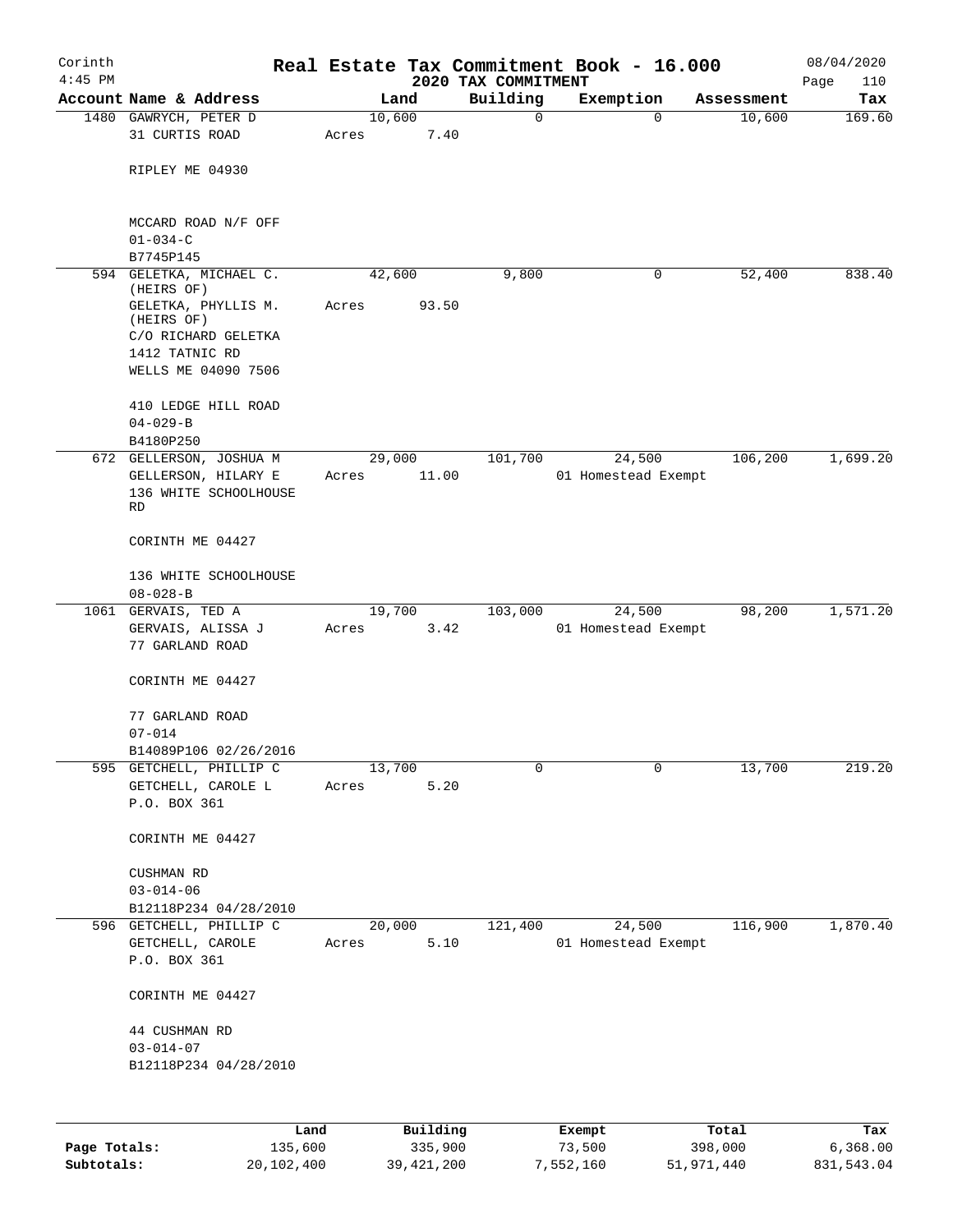| Corinth<br>$4:45$ PM |                               |       |             |       | 2020 TAX COMMITMENT | Real Estate Tax Commitment Book - 16.000 |                       | 08/04/2020<br>Page<br>111 |
|----------------------|-------------------------------|-------|-------------|-------|---------------------|------------------------------------------|-----------------------|---------------------------|
|                      | Account Name & Address        |       | Land        |       | Building            | Exemption                                | Assessment            | Tax                       |
|                      | 1153 GIFFORD, WILLIAM         |       | 17,900      |       | 100,400             | 24,500                                   | 93,800                | 1,500.80                  |
|                      | 381 HUDSON RD                 | Acres |             | 2.00  |                     | 01 Homestead Exempt                      |                       |                           |
|                      |                               |       |             |       |                     |                                          |                       |                           |
|                      | CORINTH ME 04427              |       |             |       |                     |                                          |                       |                           |
|                      |                               |       |             |       |                     |                                          |                       |                           |
|                      | 381 HUDSON ROAD               |       |             |       |                     |                                          |                       |                           |
|                      | $09 - 002 - C$                |       |             |       |                     |                                          |                       |                           |
|                      | B12277P349 10/01/2010         |       |             |       |                     |                                          |                       |                           |
|                      | 1174 GIFFORD, WILLIAM E       |       | 11,800      |       | 41,100              |                                          | 52,900<br>0           | 846.40                    |
|                      | 381 HUDSON ROAD               | Acres |             | 0.30  |                     |                                          |                       |                           |
|                      |                               |       |             |       |                     |                                          |                       |                           |
|                      | CORINTH ME 04427              |       |             |       |                     |                                          |                       |                           |
|                      |                               |       |             |       |                     |                                          |                       |                           |
|                      | 304 MAIN STREET               |       |             |       |                     |                                          |                       |                           |
|                      | $15 - 039$                    |       |             |       |                     |                                          |                       |                           |
|                      | B15336P94 10/31/2019          |       |             |       |                     |                                          |                       |                           |
|                      | 362 GIFFORD, WILLIAM E        |       | 16,200      |       | 52,200              |                                          | 68,400<br>0           | 1,094.40                  |
|                      | GIFFORD, MARK E JT            | Acres |             | 0.75  |                     |                                          |                       |                           |
|                      | 381 HUDSON ROAD               |       |             |       |                     |                                          |                       |                           |
|                      |                               |       |             |       |                     |                                          |                       |                           |
|                      | CORINTH ME 04427              |       |             |       |                     |                                          |                       |                           |
|                      | 289 MAIN STREET               |       |             |       |                     |                                          |                       |                           |
|                      | $16 - 001$                    |       |             |       |                     |                                          |                       |                           |
|                      | B15112P333 03/28/2019         |       |             |       |                     |                                          |                       |                           |
|                      | 363 GIFFORD, WILLIAM E        |       | 7,300       |       | 42,200              |                                          | 0<br>49,500           | 792.00                    |
|                      | GIFFORD, MARK E JT            | Acres |             | 0.11  |                     |                                          |                       |                           |
|                      | 381 HUDSON ROAD               |       |             |       |                     |                                          |                       |                           |
|                      |                               |       |             |       |                     |                                          |                       |                           |
|                      | CORINTH ME 04427              |       |             |       |                     |                                          |                       |                           |
|                      | 287 MAIN STREET               |       |             |       |                     |                                          |                       |                           |
|                      | $16 - 001 - A$                |       |             |       |                     |                                          |                       |                           |
|                      | B15112P333 03/28/2019         |       |             |       |                     |                                          |                       |                           |
|                      | 1476 GILBERT, DAVID A JR      |       | 38,300      |       | 38,900              |                                          | 77,200<br>0           | 1,235.20                  |
|                      | COWPERTHWAITE, MICHELLE Acres |       |             | 62.83 |                     |                                          |                       |                           |
|                      | 1124 MAIN STREET              |       |             |       |                     |                                          |                       |                           |
|                      |                               |       |             |       |                     |                                          |                       |                           |
|                      | CORINTH ME 04427              |       |             |       |                     |                                          |                       |                           |
|                      | 1084 MAIN STREET              |       |             |       |                     |                                          |                       |                           |
|                      | $06 - 002$                    |       |             |       |                     |                                          |                       |                           |
|                      | B12289P112 10/19/2010         |       |             |       |                     |                                          |                       |                           |
|                      | 1759 GILBERT, JAMES           |       | $\mathbf 0$ |       | 16,900              |                                          | 16,900<br>$\mathbf 0$ | 270.40                    |
|                      | GILBERT, JESSICA              |       |             |       |                     |                                          |                       |                           |
|                      | 968 MAIN STREET LOT 9         |       |             |       |                     |                                          |                       |                           |
|                      |                               |       |             |       |                     |                                          |                       |                           |
|                      | CORINTH ME 04427              |       |             |       |                     |                                          |                       |                           |
|                      | 968 MAIN STREET LOT 09        |       |             |       |                     |                                          |                       |                           |
|                      | $06 - 012 - D - 09H$          |       |             |       |                     |                                          |                       |                           |
|                      | B12493P322 06/03/2011         |       |             |       |                     |                                          |                       |                           |
|                      |                               |       |             |       |                     |                                          |                       |                           |
|                      |                               |       |             |       |                     |                                          |                       |                           |
|                      |                               |       |             |       |                     |                                          |                       |                           |

|              | Land       | Building   | Exempt    | Total      | Tax          |
|--------------|------------|------------|-----------|------------|--------------|
| Page Totals: | 91,500     | 291,700    | 24,500    | 358,700    | 5,739.20     |
| Subtotals:   | 20,193,900 | 39,712,900 | 7,576,660 | 52,330,140 | 837, 282, 24 |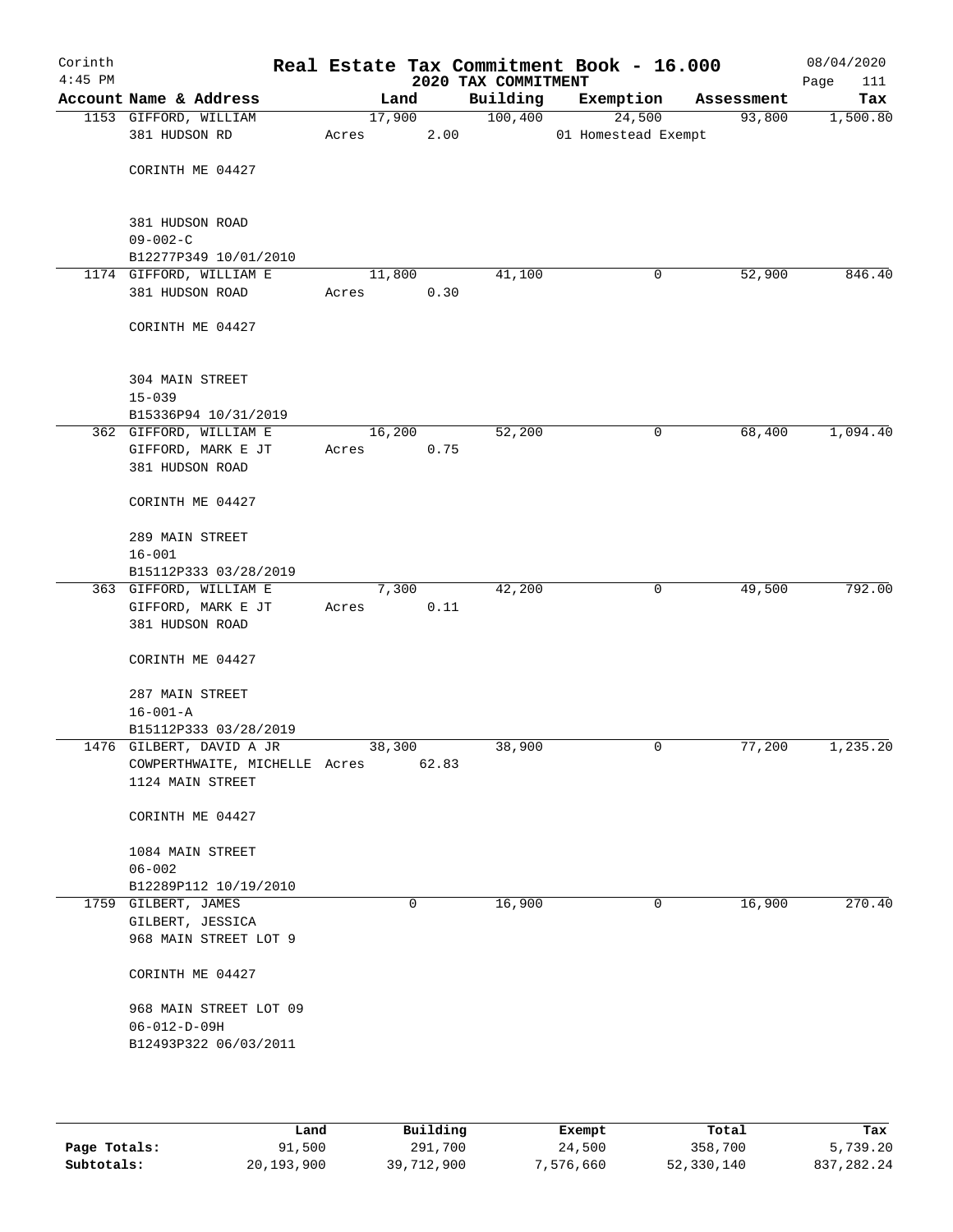| Corinth<br>$4:45$ PM |                        |       |             | 2020 TAX COMMITMENT | Real Estate Tax Commitment Book - 16.000 |            | 08/04/2020<br>Page<br>112 |
|----------------------|------------------------|-------|-------------|---------------------|------------------------------------------|------------|---------------------------|
|                      | Account Name & Address |       | Land        | Building            | Exemption                                | Assessment | Tax                       |
|                      | 997 GILES, DAVID L     |       | 16,700      | 58,500              | 24,500                                   | 50,700     | 811.20                    |
|                      | 270 MCCARD ROAD        | Acres | 1.60        |                     | 01 Homestead Exempt                      |            |                           |
|                      |                        |       |             |                     |                                          |            |                           |
|                      | CORINTH ME 04427       |       |             |                     |                                          |            |                           |
|                      |                        |       |             |                     |                                          |            |                           |
|                      |                        |       |             |                     |                                          |            |                           |
|                      | 270 MCCARD ROAD        |       |             |                     |                                          |            |                           |
|                      | $01 - 022 - A$         |       |             |                     |                                          |            |                           |
|                      | B13515P33 04/28/2014   |       |             |                     |                                          |            |                           |
|                      | 702 GILES, DAVID L     |       | 21,200      | 120,100             | 0                                        | 141,300    | 2,260.80                  |
|                      | 241 MCCARD ROAD        | Acres | 4.68        |                     |                                          |            |                           |
|                      |                        |       |             |                     |                                          |            |                           |
|                      | CORINTH ME 04427       |       |             |                     |                                          |            |                           |
|                      |                        |       |             |                     |                                          |            |                           |
|                      | 241 MCCARD ROAD        |       |             |                     |                                          |            |                           |
|                      | $01 - 023 - G$         |       |             |                     |                                          |            |                           |
|                      | B14456P340 04/13/2017  |       |             |                     |                                          |            |                           |
|                      | 124 GILES, JAMES A     |       | 13,900      | $\mathbf 0$         | 0                                        | 13,900     | 222.40                    |
|                      | 11915 ALLFORTH LANE    | Acres | 3.96        |                     |                                          |            |                           |
|                      | APT 2410               |       |             |                     |                                          |            |                           |
|                      | CHARLOTTE NC 28277     |       |             |                     |                                          |            |                           |
|                      |                        |       |             |                     |                                          |            |                           |
|                      |                        |       |             |                     |                                          |            |                           |
|                      | MCCARD ROAD            |       |             |                     |                                          |            |                           |
|                      | $01 - 004 - 02 - A$    |       |             |                     |                                          |            |                           |
|                      | B13862P297 06/03/2015  |       |             |                     |                                          |            |                           |
|                      | 1932 GLAZIER, JONATHAN |       | $\mathbf 0$ | 16,200              | 0                                        | 16,200     | 259.20                    |
|                      | 33 JOWETT STREET       |       |             |                     |                                          |            |                           |
|                      |                        |       |             |                     |                                          |            |                           |
|                      | BANGOR ME 04401        |       |             |                     |                                          |            |                           |
|                      |                        |       |             |                     |                                          |            |                           |
|                      |                        |       |             |                     |                                          |            |                           |
|                      | 344 MAIN STREET LOT 7  |       |             |                     |                                          |            |                           |
|                      | $08 - 003 - 07H$       |       |             |                     |                                          |            |                           |
|                      | 602 GLIDDEN, ELWOOD    |       | $\mathbf 0$ | 25,700              | 24,500                                   | 1,200      | 19.20                     |
|                      | 968 MAIN STREET LOT 2  |       |             |                     | 01 Homestead Exempt                      |            |                           |
|                      |                        |       |             |                     |                                          |            |                           |
|                      | CORINTH ME 04427       |       |             |                     |                                          |            |                           |
|                      |                        |       |             |                     |                                          |            |                           |
|                      |                        |       |             |                     |                                          |            |                           |
|                      | 968 MAIN STREET LOT 02 |       |             |                     |                                          |            |                           |
|                      | $06 - 012 - D - 02H$   |       |             |                     |                                          |            |                           |
|                      | 1909 GLIDDEN, NANCY    |       | 18,000      | 123,200             | 0                                        | 141,200    | 2,259.20                  |
|                      | 29 BRUCE ROAD          | Acres | 1.03        |                     |                                          |            |                           |
|                      |                        |       |             |                     |                                          |            |                           |
|                      | CORINTH ME 04427       |       |             |                     |                                          |            |                           |
|                      |                        |       |             |                     |                                          |            |                           |
|                      | 29 BRUCE RD            |       |             |                     |                                          |            |                           |
|                      | $08 - 012 - 29$        |       |             |                     |                                          |            |                           |
|                      | B13724P337 12/16/2014  |       |             |                     |                                          |            |                           |
|                      |                        |       |             |                     |                                          |            |                           |
|                      |                        |       |             |                     |                                          |            |                           |
|                      |                        |       |             |                     |                                          |            |                           |
|                      |                        |       |             |                     |                                          |            |                           |

|              | Land         | Building   | Exempt    | Total      | Tax          |
|--------------|--------------|------------|-----------|------------|--------------|
| Page Totals: | 69,800       | 343,700    | 49,000    | 364,500    | 5,832.00     |
| Subtotals:   | 20, 263, 700 | 40,056,600 | 7,625,660 | 52,694,640 | 843, 114. 24 |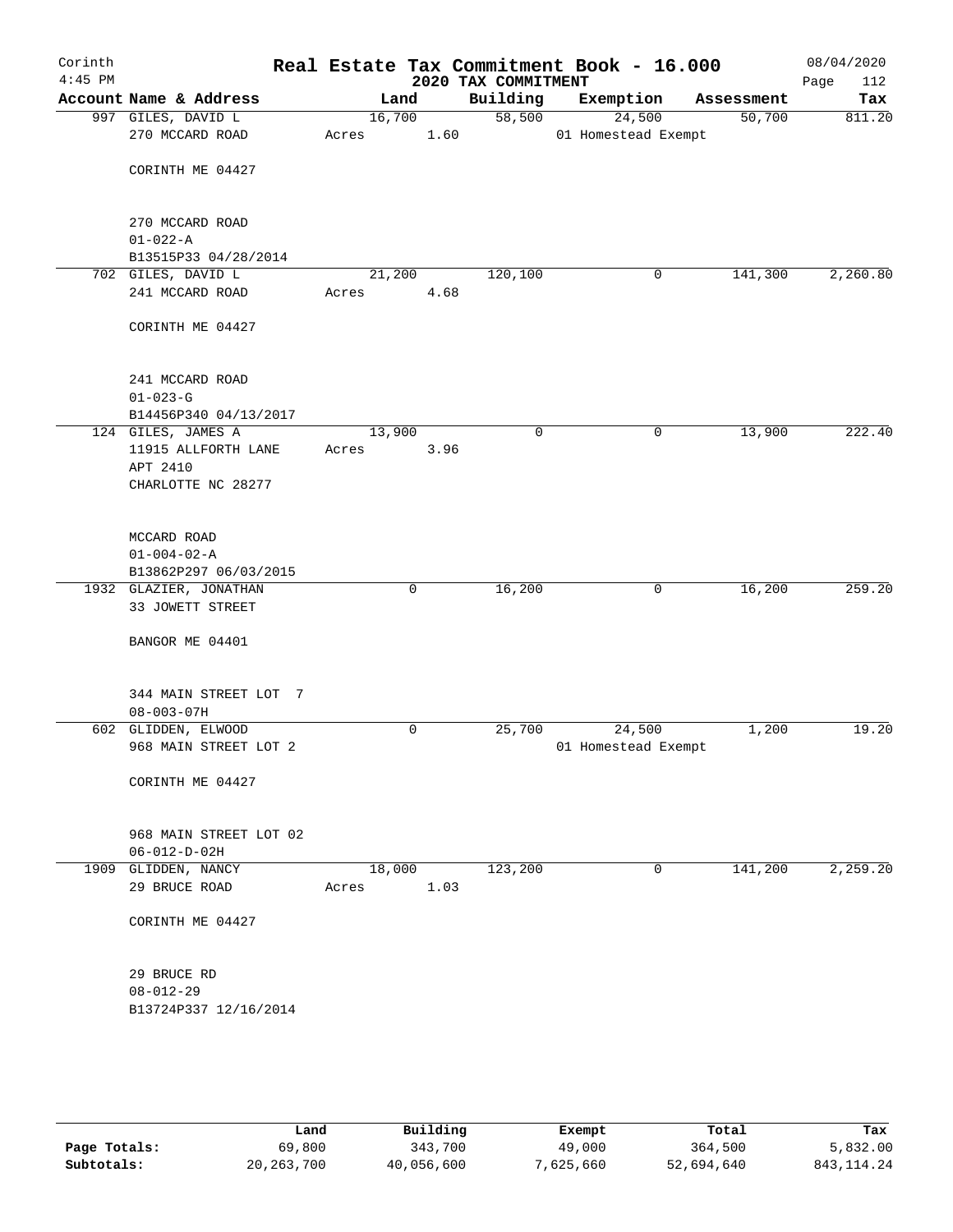| Corinth<br>$4:45$ PM |                                          |         |        | Real Estate Tax Commitment Book - 16.000<br>2020 TAX COMMITMENT |                     |             |            | 08/04/2020<br>Page<br>113 |
|----------------------|------------------------------------------|---------|--------|-----------------------------------------------------------------|---------------------|-------------|------------|---------------------------|
|                      | Account Name & Address                   |         | Land   | Building                                                        | Exemption           |             | Assessment | Tax                       |
|                      | 1409 GODIN, DION                         | 20, 300 |        | 104,500                                                         |                     | $\mathbf 0$ | 124,800    | 1,996.80                  |
|                      | 352 WEST CORINTH ROAD                    | Acres   | 3.96   |                                                                 |                     |             |            |                           |
|                      | CORINTH ME 04427                         |         |        |                                                                 |                     |             |            |                           |
|                      |                                          |         |        |                                                                 |                     |             |            |                           |
|                      | 344 WEST CORINTH ROAD<br>$05 - 002 - 05$ |         |        |                                                                 |                     |             |            |                           |
|                      | B10444P286 05/23/2006                    |         |        |                                                                 |                     |             |            |                           |
|                      | 1408 GODIN, DION                         | 20,300  |        | 18,400                                                          |                     | 24,500      | 14,200     | 227.20                    |
|                      | 352 WEST CORINTH ROAD                    | Acres   | 3.96   |                                                                 | 01 Homestead Exempt |             |            |                           |
|                      | CORINTH ME 04427                         |         |        |                                                                 |                     |             |            |                           |
|                      | 352 WEST CORINTH ROAD                    |         |        |                                                                 |                     |             |            |                           |
|                      | $05 - 002 - 04$                          |         |        |                                                                 |                     |             |            |                           |
|                      | B10444P286 05/23/2006                    |         |        |                                                                 |                     |             |            |                           |
|                      | 605 GOLDSMITH, RONALD M                  |         | 24,300 | 129,600                                                         |                     | 30,380      | 123,520    | 1,976.32                  |
|                      | GOLDSMITH, CHERYL L                      | Acres   | 11.04  |                                                                 | 01 Homestead Exempt |             |            |                           |
|                      | 613 EXETER ROAD                          |         |        |                                                                 | 22 Veteran          |             |            |                           |
|                      | CORINTH ME 04427                         |         |        |                                                                 |                     |             |            |                           |
|                      | 613 EXETER ROAD                          |         |        |                                                                 |                     |             |            |                           |
|                      | $07 - 001 - 10$                          |         |        |                                                                 |                     |             |            |                           |
|                      | B3347P255                                |         |        |                                                                 |                     |             |            |                           |
|                      | 607 GONYA, SHERWOOD                      |         | 20,300 | 119,200                                                         |                     | 24,500      | 115,000    | 1,840.00                  |
|                      | GONYA, LILLIAN                           | Acres   | 5.40   |                                                                 | 01 Homestead Exempt |             |            |                           |
|                      | 19 CUSHMAN ROAD                          |         |        |                                                                 |                     |             |            |                           |
|                      | CORINTH ME 04427                         |         |        |                                                                 |                     |             |            |                           |
|                      | 19 CUSHMAN RD                            |         |        |                                                                 |                     |             |            |                           |
|                      | $03 - 013 - 12$                          |         |        |                                                                 |                     |             |            |                           |
|                      | B6519P325                                |         |        |                                                                 |                     |             |            |                           |
|                      | 1435 GONZALEZ, STEVEN                    | 21,500  |        | 47,200                                                          |                     | 24,500      | 44,200     | 707.20                    |
|                      | 141 GARLAND ROAD                         | Acres   | 4.90   |                                                                 | 01 Homestead Exempt |             |            |                           |
|                      | CORINTH ME 04427                         |         |        |                                                                 |                     |             |            |                           |
|                      | 141 GARLAND ROAD                         |         |        |                                                                 |                     |             |            |                           |
|                      | $10 - 014 - A$                           |         |        |                                                                 |                     |             |            |                           |
|                      | B14131P220 04/21/2016                    |         |        |                                                                 |                     |             |            |                           |
| 610                  | GOODROW, DENNIS A                        | 17,600  |        | 74,900                                                          |                     | 24,500      | 68,000     | 1,088.00                  |
|                      | GOODROW, WANDA L                         | Acres   | 1.75   |                                                                 | 01 Homestead Exempt |             |            |                           |
|                      | 713 TATE ROAD                            |         |        |                                                                 |                     |             |            |                           |
|                      | CORINTH ME 04427                         |         |        |                                                                 |                     |             |            |                           |
|                      | 713 TATE ROAD                            |         |        |                                                                 |                     |             |            |                           |
|                      | $06 - 011$                               |         |        |                                                                 |                     |             |            |                           |
|                      | B2465P110                                |         |        |                                                                 |                     |             |            |                           |
|                      |                                          |         |        |                                                                 |                     |             |            |                           |
|                      |                                          |         |        |                                                                 |                     |             |            |                           |

|              | Land       | Building   | Exempt    | Total      | Tax        |
|--------------|------------|------------|-----------|------------|------------|
| Page Totals: | 124,300    | 493,800    | 128,380   | 489,720    | 7.835.52   |
| Subtotals:   | 20,388,000 | 40,550,400 | 7,754,040 | 53,184,360 | 850,949.76 |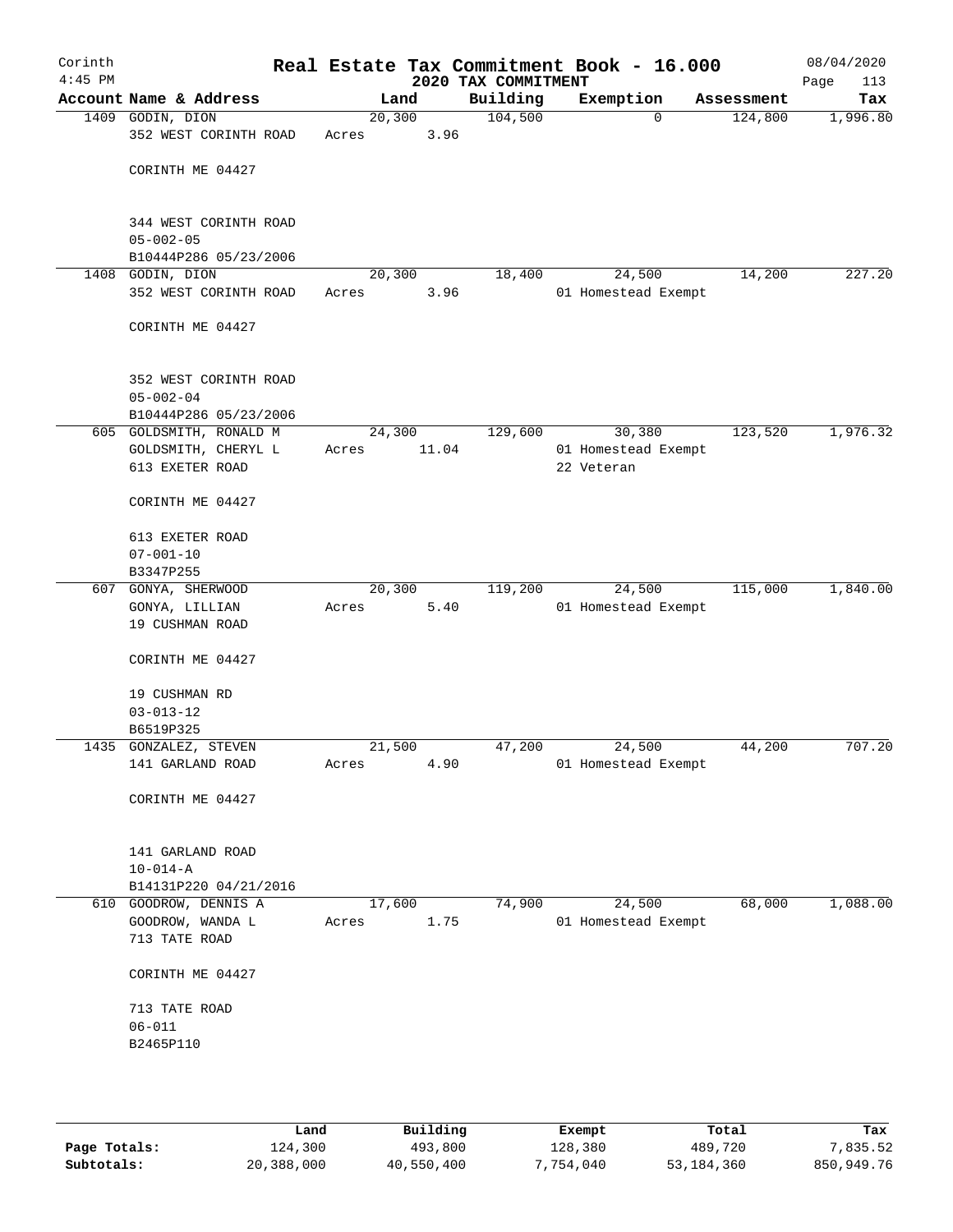| Corinth<br>$4:45$ PM |                                                              |       |                | 2020 TAX COMMITMENT | Real Estate Tax Commitment Book - 16.000 |            | 08/04/2020<br>Page<br>114 |
|----------------------|--------------------------------------------------------------|-------|----------------|---------------------|------------------------------------------|------------|---------------------------|
|                      | Account Name & Address                                       |       | Land           | Building            | Exemption                                | Assessment | Tax                       |
|                      | 611 GOODWIN, BRADFORD C<br>GOODWIN, DELORES L<br>19 LIBBY LN | Acres | 21,800<br>0.85 | 91,100              | $\mathbf 0$                              | 112,900    | 1,806.40                  |
|                      | EDDINGTON ME 04428 3106                                      |       |                |                     |                                          |            |                           |
|                      | 325 MAIN STREET<br>$15 - 007$                                |       |                |                     |                                          |            |                           |
|                      | B4281P180                                                    |       |                |                     |                                          |            |                           |
|                      | 612 GOODWIN, IRENE V.<br>HEIRS OF                            |       | 16,700         | 72,100              | 0                                        | 88,800     | 1,420.80                  |
|                      | 386 MCCARD ROAD                                              | Acres | 1.00           |                     |                                          |            |                           |
|                      | CORINTH ME 04427                                             |       |                |                     |                                          |            |                           |
|                      | 386 MCCARD ROAD<br>$01 - 017 - A$                            |       |                |                     |                                          |            |                           |
|                      | B3016P036 08/30/1979<br>1843 GOODWIN, JAMES                  |       | 18,300         | 135,800             | $\mathsf{O}$                             | 154,100    | 2,465.60                  |
|                      | 103 BRADBURY DRIVE                                           | Acres | 1.30           |                     |                                          |            |                           |
|                      | CORINTH ME 04427                                             |       |                |                     |                                          |            |                           |
|                      | 103 BRADBURY DR<br>$08 - 012 - 23$                           |       |                |                     |                                          |            |                           |
|                      | B15229P121 07/29/2019                                        |       |                |                     |                                          |            |                           |
| 1614                 | GOODWIN, LEWIS A HEIRS<br>ΟF                                 |       | 38,200         | 0                   | 0                                        | 38,200     | 611.20                    |
|                      | 386 MCCARD ROAD                                              | Acres | 81.00          |                     |                                          |            |                           |
|                      | CORINTH ME 04427                                             |       |                |                     |                                          |            |                           |
|                      | MCCARD ROAD                                                  |       |                |                     |                                          |            |                           |
|                      | $01 - 017 - G$                                               |       |                |                     |                                          |            |                           |
| 1625                 | B7232P84 11/22/1999<br>GOODWIN, LEWIS A HEIRS                |       | 17,700         | 0                   | $\mathbf 0$                              | 17,700     | 283.20                    |
|                      | OF<br>386 MCCARD ROAD                                        | Acres | 7.06           |                     |                                          |            |                           |
|                      | CORINTH ME 04427                                             |       |                |                     |                                          |            |                           |
|                      | MCCARD ROAD<br>$01 - 017 - F$                                |       |                |                     |                                          |            |                           |
|                      | B8674P344 04/11/2003                                         |       |                |                     |                                          |            |                           |
|                      | 321 GOODY, JESSICA M                                         |       | 15,400         | 80,800              | 24,500                                   | 71,700     | 1,147.20                  |
|                      | 6 RIDGE ROAD                                                 | Acres | 0.65           |                     | 01 Homestead Exempt                      |            |                           |
|                      | CORINTH ME 04427                                             |       |                |                     |                                          |            |                           |
|                      | 6 RIDGE ROAD<br>$11 - 030$                                   |       |                |                     |                                          |            |                           |
|                      | B13966P250 09/21/2015                                        |       |                |                     |                                          |            |                           |
|                      | Land                                                         |       | Building       |                     | Exempt                                   | Total      | Tax                       |
| Page Totals:         | 128,100                                                      |       | 379,800        |                     | 24,500                                   | 483,400    | 7,734.40                  |

**Subtotals:** 20,516,100 40,930,200 7,778,540 53,667,760 858,684.16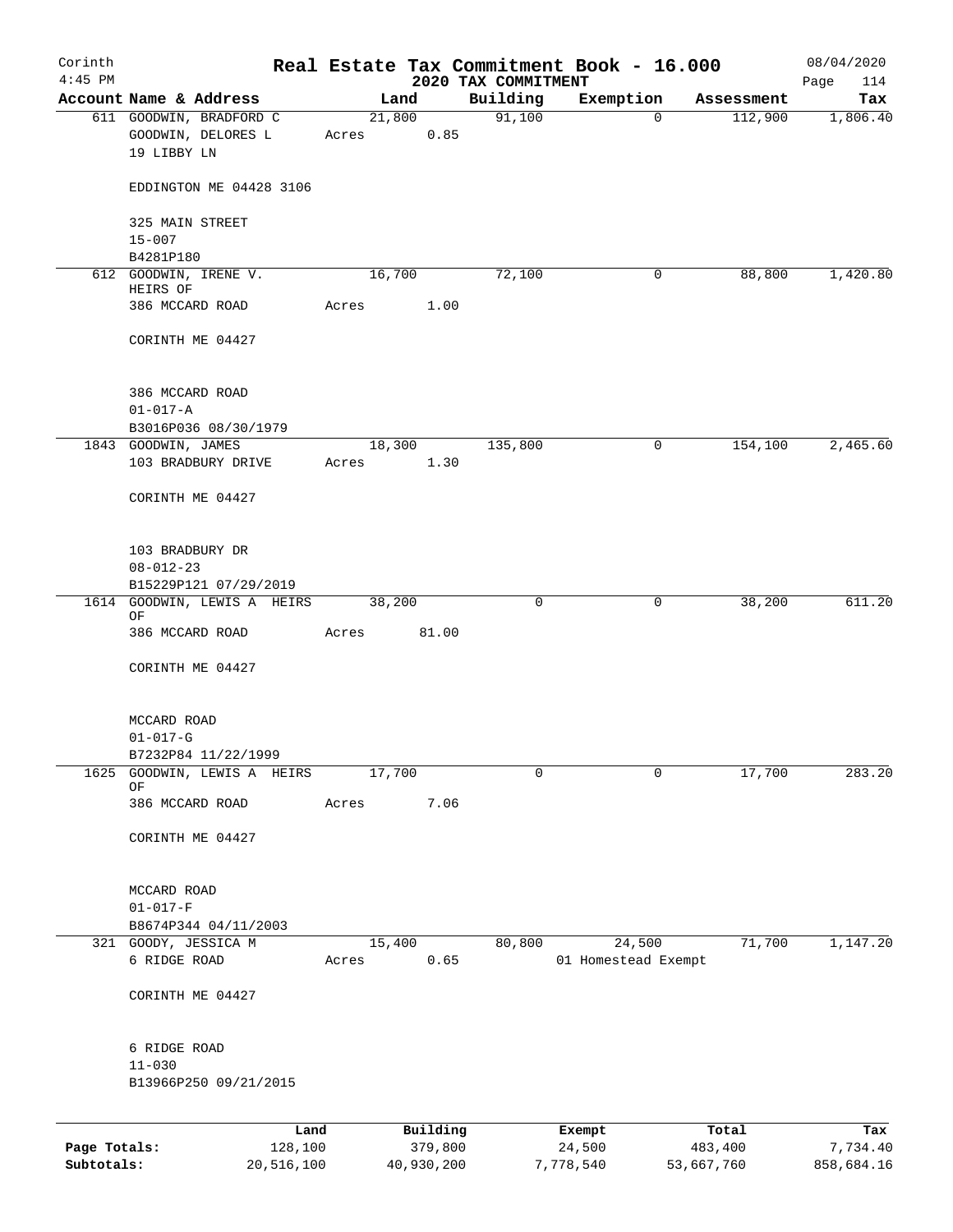| Corinth<br>$4:45$ PM |                                                                   |        |             | 2020 TAX COMMITMENT | Real Estate Tax Commitment Book - 16.000 |            | 08/04/2020<br>Page<br>115 |
|----------------------|-------------------------------------------------------------------|--------|-------------|---------------------|------------------------------------------|------------|---------------------------|
|                      | Account Name & Address                                            |        | Land        | Building            | Exemption                                | Assessment | Tax                       |
|                      | 1809 GOOGINS, MIKE<br>968 MAIN STREET LOT 11                      |        | $\mathbf 0$ | 15,000              | 15,000<br>01 Homestead Exempt            | 0          | 0.00                      |
|                      | CORINTH ME 04427                                                  |        |             |                     |                                          |            |                           |
|                      | 968 MAIN STREET LOT 11<br>$06 - 012 - D - 11H$                    |        |             |                     |                                          |            |                           |
|                      | B12925P270 08/29/2012<br>1605 GOOLEY, CHRISTOPHER J               | 20,800 |             | 154,000             | 24,500                                   | 150,300    | 2,404.80                  |
|                      | IRISH, HEATHER L<br>690 HUDSON ROAD                               | Acres  | 4.33        |                     | 01 Homestead Exempt                      |            |                           |
|                      | CORINTH ME 04427                                                  |        |             |                     |                                          |            |                           |
|                      | 690 HUDSON ROAD<br>$12 - 027 - B$<br>B7092P194                    |        |             |                     |                                          |            |                           |
|                      | 1073 GORMELY, ASHELY                                              |        | 0           | 7,000               | 0                                        | 7,000      | 112.00                    |
|                      | 30 EXETER RD LOT #14                                              |        |             |                     |                                          |            |                           |
|                      | CORINTH ME 04427                                                  |        |             |                     |                                          |            |                           |
|                      | 30 EXETER ROAD LOT 14<br>$15 - 012 - 14H$                         |        |             |                     |                                          |            |                           |
|                      | 756 GOULD, TRAVIS                                                 | 17,900 |             | 0                   | 0                                        | 17,900     | 286.40                    |
|                      | 211 NORTH ROAD                                                    | Acres  | 2.02        |                     |                                          |            |                           |
|                      | RIPLEY ME 04930                                                   |        |             |                     |                                          |            |                           |
|                      | 125 WEST CORINTH ROAD<br>$05 - 024 - 08$<br>B14030P281 12/10/2015 |        |             |                     |                                          |            |                           |
|                      | 1440 GOULD, TRAVIS                                                |        | 6,300       | 1,500               | 0                                        | 7,800      | 124.80                    |
|                      | 211 NORTH ROAD                                                    | Acres  | 0.25        |                     |                                          |            |                           |
|                      | RIPLEY ME 04930                                                   |        |             |                     |                                          |            |                           |
|                      | 551 LEDGE HILL ROAD<br>$01 - 038$                                 |        |             |                     |                                          |            |                           |
|                      | B15065P227 11/16/2018<br>1441 GOULD, TRAVIS                       |        | 6,300       | $\mathbf 0$         | $\mathbf 0$                              | 6,300      | 100.80                    |
|                      | 211 NORTH ROAD                                                    | Acres  | 0.25        |                     |                                          |            |                           |
|                      | RIPLEY ME 04427                                                   |        |             |                     |                                          |            |                           |
|                      | 547 LEDGE HILL ROAD<br>$01 - 039$<br>B15065P227 11/16/2018        |        |             |                     |                                          |            |                           |
|                      |                                                                   |        |             |                     |                                          |            |                           |

|              | Land       | Building   | Exempt    | Total      | Tax        |
|--------------|------------|------------|-----------|------------|------------|
| Page Totals: | 51,300     | 177,500    | 39,500    | 189,300    | 3,028.80   |
| Subtotals:   | 20,567,400 | 41,107,700 | 7,818,040 | 53,857,060 | 861,712.96 |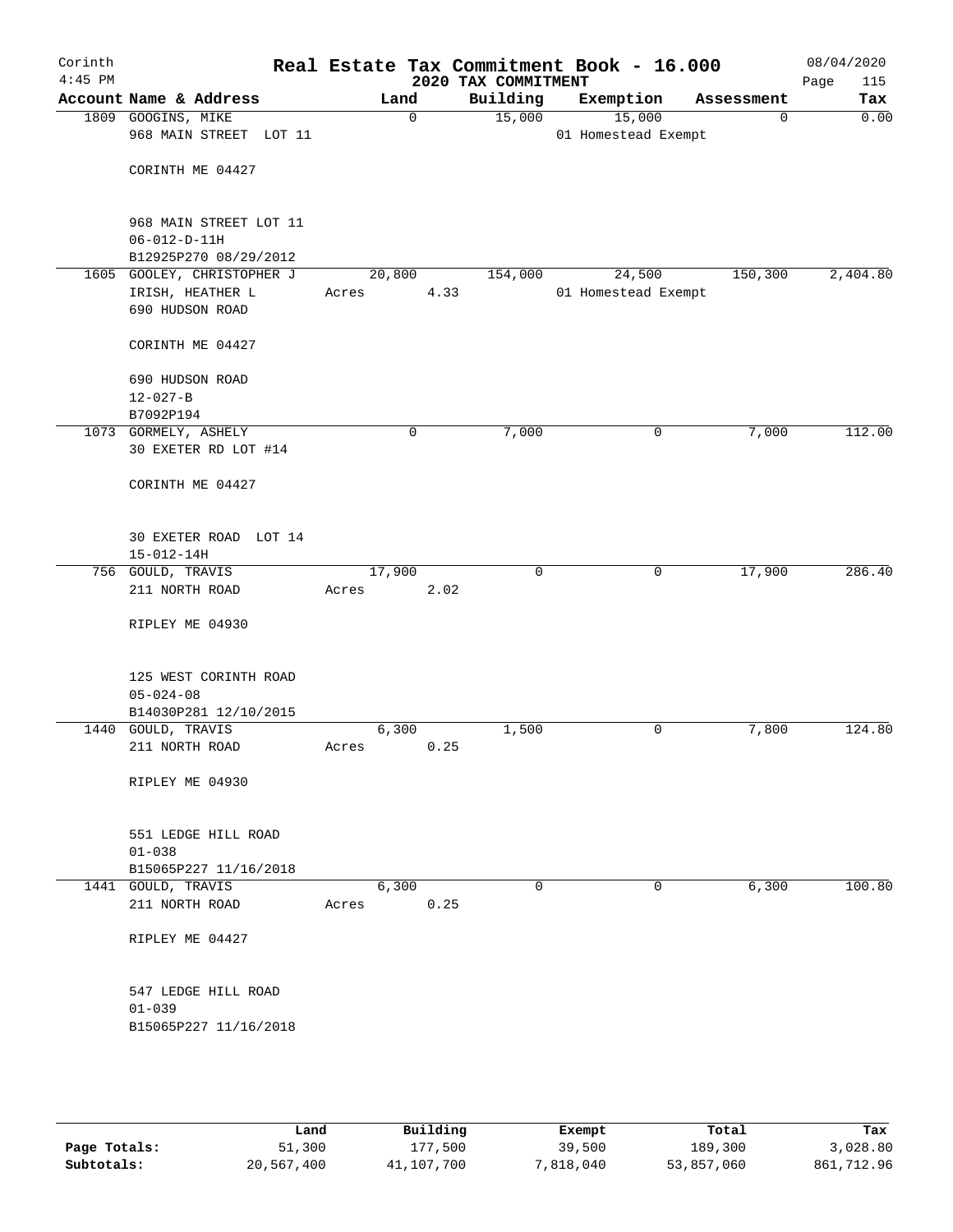| Corinth      |                                                                  |                 |            |                                 | Real Estate Tax Commitment Book - 16.000 |              | 08/04/2020         |
|--------------|------------------------------------------------------------------|-----------------|------------|---------------------------------|------------------------------------------|--------------|--------------------|
| $4:45$ PM    | Account Name & Address                                           | Land            |            | 2020 TAX COMMITMENT<br>Building | Exemption                                | Assessment   | Page<br>116<br>Tax |
|              | 56 GOULET, JOHN NELSON                                           | 19,200          |            | 119,700                         | 24,500                                   | 114,400      | 1,830.40           |
|              | GOULET, LAURA MARIE<br>BAKER                                     | Acres           | 2.00       |                                 | 01 Homestead Exempt                      |              |                    |
|              | 64 EXETER ROAD                                                   |                 |            |                                 |                                          |              |                    |
|              | CORINTH ME 04427                                                 |                 |            |                                 |                                          |              |                    |
|              | 64 EXETER ROAD<br>$14 - 004$                                     |                 |            |                                 |                                          |              |                    |
|              | B13692P338 10/31/2014                                            |                 |            |                                 |                                          |              |                    |
|              | 25 GRABOFSKY, DENISE                                             | 28,900          |            | 25,200                          | 24,500                                   | 29,600       | 473.60             |
|              | FLORENCE<br>GRABOFSKY, ROBERT JR<br>399 WEST CORINTH ROAD        | Acres           | 17.01      |                                 | 01 Homestead Exempt                      |              |                    |
|              | CORINTH ME 04427                                                 |                 |            |                                 |                                          |              |                    |
|              | 399 WEST CORINTH ROAD<br>$04 - 035$                              |                 |            |                                 |                                          |              |                    |
|              | B13118P183 03/14/2013 B11454P66 06/26/2008                       |                 |            |                                 |                                          |              |                    |
|              | 616 GRABOFSKY, ROBERT J                                          | 52,200          |            | 141,200                         | 30,380                                   | 163,020      | 2,608.32           |
|              | GRABOFSKY, DONNA R                                               | Acres           | 152.00     |                                 | 01 Homestead Exempt                      |              |                    |
|              | 207 WHITE SCHOOLHOUSE<br>RD                                      |                 |            |                                 | 22 Veteran                               |              |                    |
|              | CORINTH ME 04427                                                 |                 |            |                                 |                                          |              |                    |
|              | 207 WHITE SCHOOLHOUSE<br>$05 - 034$                              |                 |            |                                 |                                          |              |                    |
|              | B3099P246                                                        |                 |            |                                 |                                          |              |                    |
|              | 1982 GRAHAM, ADAM M                                              | 24,200          |            | 183,300                         | 24,500                                   | 183,000      | 2,928.00           |
|              | GRAHAM, KAREN M<br>95 LEDGE HILL ROAD                            | Acres           | 7.10       |                                 | 01 Homestead Exempt                      |              |                    |
|              | CORINTH ME 04427                                                 |                 |            |                                 |                                          |              |                    |
|              | 95 LEDGE HILL ROAD<br>$04 - 009$                                 |                 |            |                                 |                                          |              |                    |
|              | B13017P2 11/16/2012                                              |                 |            |                                 |                                          |              |                    |
|              | 1613 GRANT LIVING TRUST                                          | 18,400          |            | 122,100                         | 24,500                                   | 116,000      | 1,856.00           |
|              | GRANT, JASON D. & KATI<br>J. TRUSTEES                            | Acres           | 1.35       |                                 | 01 Homestead Exempt                      |              |                    |
|              | 186 WEST CORINTH ROAD                                            |                 |            |                                 |                                          |              |                    |
|              | CORINTH ME 04427                                                 |                 |            |                                 |                                          |              |                    |
|              | 186 WEST CORINTH ROAD                                            |                 |            |                                 |                                          |              |                    |
|              | $05 - 022 - B$                                                   |                 |            |                                 |                                          |              |                    |
|              | B14661P233 11/06/2017                                            |                 |            |                                 |                                          |              |                    |
|              | 2056 GRANT LIVING TRUST<br>GRANT, JASON D. & KATI<br>J. TRUSTEES | 16,700<br>Acres | 1.01       | $\Omega$                        | 0                                        | 16,700       | 267.20             |
|              | 186 WEST CORINTH ROAD                                            |                 |            |                                 |                                          |              |                    |
|              | CORINTH ME 04427                                                 |                 |            |                                 |                                          |              |                    |
|              | 432 BLACK RD                                                     |                 |            |                                 |                                          |              |                    |
|              | $02 - 031 - B$<br>B14661P235 11/06/2017                          |                 |            |                                 |                                          |              |                    |
|              | Land                                                             |                 | Building   |                                 | Exempt                                   | Total        | Tax                |
| Page Totals: | 159,600                                                          |                 | 591,500    |                                 | 128,380                                  | 622,720      | 9,963.52           |
| Subtotals:   | 20,727,000                                                       |                 | 41,699,200 |                                 | 7,946,420                                | 54, 479, 780 | 871,676.48         |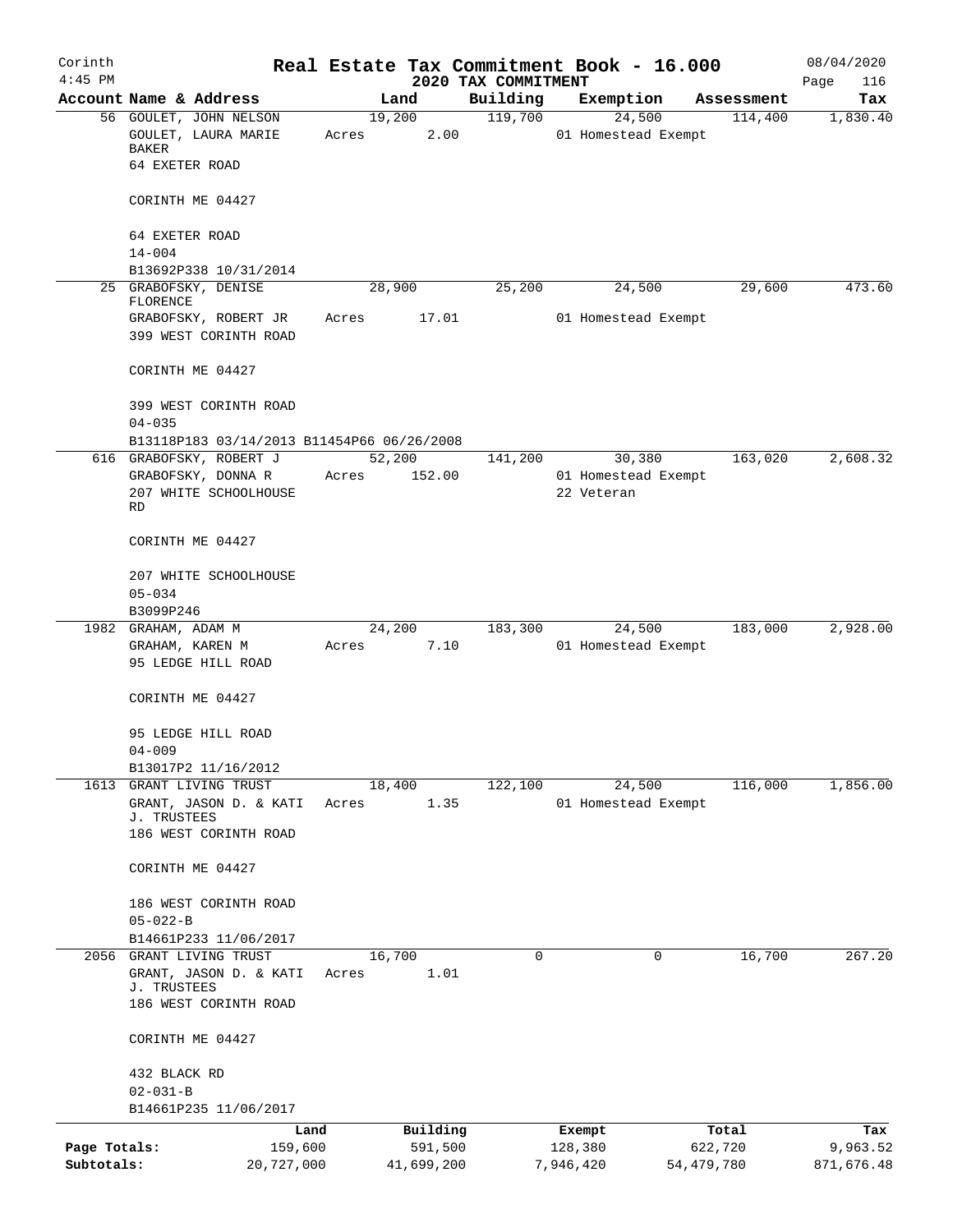| Corinth<br>$4:45$ PM |                                              |        |                 |                                 | Real Estate Tax Commitment Book - 16.000 |             |            | 08/04/2020         |
|----------------------|----------------------------------------------|--------|-----------------|---------------------------------|------------------------------------------|-------------|------------|--------------------|
|                      | Account Name & Address                       |        | Land            | 2020 TAX COMMITMENT<br>Building | Exemption                                |             | Assessment | Page<br>117<br>Tax |
|                      | 236 GRANT LIVING TRUST                       | 11,600 |                 | 0                               |                                          | $\mathbf 0$ | 11,600     | 185.60             |
|                      | GRANT, JASON D. & KATI<br>J. TRUSTEES        | Acres  | 14.25           |                                 |                                          |             |            |                    |
|                      | 186 WEST CORINTH ROAD                        |        |                 |                                 |                                          |             |            |                    |
|                      | CORINTH ME 04427                             |        |                 |                                 |                                          |             |            |                    |
|                      | GRANT ROAD N/F OFF                           |        |                 |                                 |                                          |             |            |                    |
|                      | $04 - 043$<br>B14661P237 11/06/2017          |        |                 |                                 |                                          |             |            |                    |
|                      | 619 GRANT, CARL H                            | 19,100 |                 | 183,700                         | 30,380                                   |             | 172,420    | 2,758.72           |
|                      | GRANT, BARBARA J                             | Acres  | 1.93            |                                 | 01 Homestead Exempt                      |             |            |                    |
|                      | 729 TATE ROAD                                |        |                 |                                 | 22 Veteran                               |             |            |                    |
|                      | CORINTH ME 04427                             |        |                 |                                 |                                          |             |            |                    |
|                      | 729 TATE ROAD                                |        |                 |                                 |                                          |             |            |                    |
|                      | $06 - 010$<br>B4041P286                      |        |                 |                                 |                                          |             |            |                    |
|                      | 653 GRANT, CARL H                            | 17,600 |                 | 79,600                          |                                          | 0           | 97,200     | 1,555.20           |
|                      | 729 TATE ROAD                                | Acres  | 3.00            |                                 |                                          |             |            |                    |
|                      | CORINTH ME 04427                             |        |                 |                                 |                                          |             |            |                    |
|                      | 834 GRANT ROAD                               |        |                 |                                 |                                          |             |            |                    |
|                      | $03 - 006 - A$                               |        |                 |                                 |                                          |             |            |                    |
|                      | B11519P19 08/27/2008                         |        |                 |                                 |                                          |             |            |                    |
|                      | 1744 GRANT, CARL H                           |        | 25,100<br>17.56 | 0                               |                                          | 0           | 25,100     | 401.60             |
|                      | GRANT, BARBARA J<br>729 TATE ROAD            | Acres  |                 |                                 |                                          |             |            |                    |
|                      | CORINTH ME 04427                             |        |                 |                                 |                                          |             |            |                    |
|                      | MAIN STREET & TATE ROAD                      |        |                 |                                 |                                          |             |            |                    |
|                      | $06 - 010 - B$                               |        |                 |                                 |                                          |             |            |                    |
|                      | B4041P286                                    |        |                 |                                 |                                          |             |            |                    |
|                      | 1895 GRANT, DONALD G.<br>BUILDING CONTRACTOR | 12,000 |                 | 0                               |                                          | 0           | 12,000     | 192.00             |
|                      | 188 OLD TOWN ROAD                            | Acres  | 2.44            |                                 |                                          |             |            |                    |
|                      | HUDSON ME 04449                              |        |                 |                                 |                                          |             |            |                    |
|                      | HUDSON HILL ROAD                             |        |                 |                                 |                                          |             |            |                    |
|                      | $03 - 051 - 03$                              |        |                 |                                 |                                          |             |            |                    |
|                      | B13990P195 10/16/2015                        |        |                 |                                 |                                          |             |            |                    |
|                      | 1055 GRANT, TERRY A                          | 16,300 |                 | 87,600                          | 24,500                                   |             | 79,400     | 1,270.40           |
|                      | 457 GRANT ROAD                               | Acres  | 1.80            |                                 | 01 Homestead Exempt                      |             |            |                    |
|                      | CORINTH ME 04427                             |        |                 |                                 |                                          |             |            |                    |
|                      | 457 GRANT ROAD                               |        |                 |                                 |                                          |             |            |                    |
|                      | $02 - 053 - B$                               |        |                 |                                 |                                          |             |            |                    |
|                      | B8843P17                                     |        |                 |                                 |                                          |             |            |                    |
|                      |                                              |        |                 |                                 |                                          |             |            |                    |
|                      | Land                                         |        | Building        |                                 | Exempt                                   |             | Total      | Tax                |
| Page Totals:         | 101,700                                      |        | 350,900         |                                 | 54,880                                   |             | 397,720    | 6,363.52           |

**Subtotals:** 20,828,700 42,050,100 8,001,300 54,877,500 878,040.00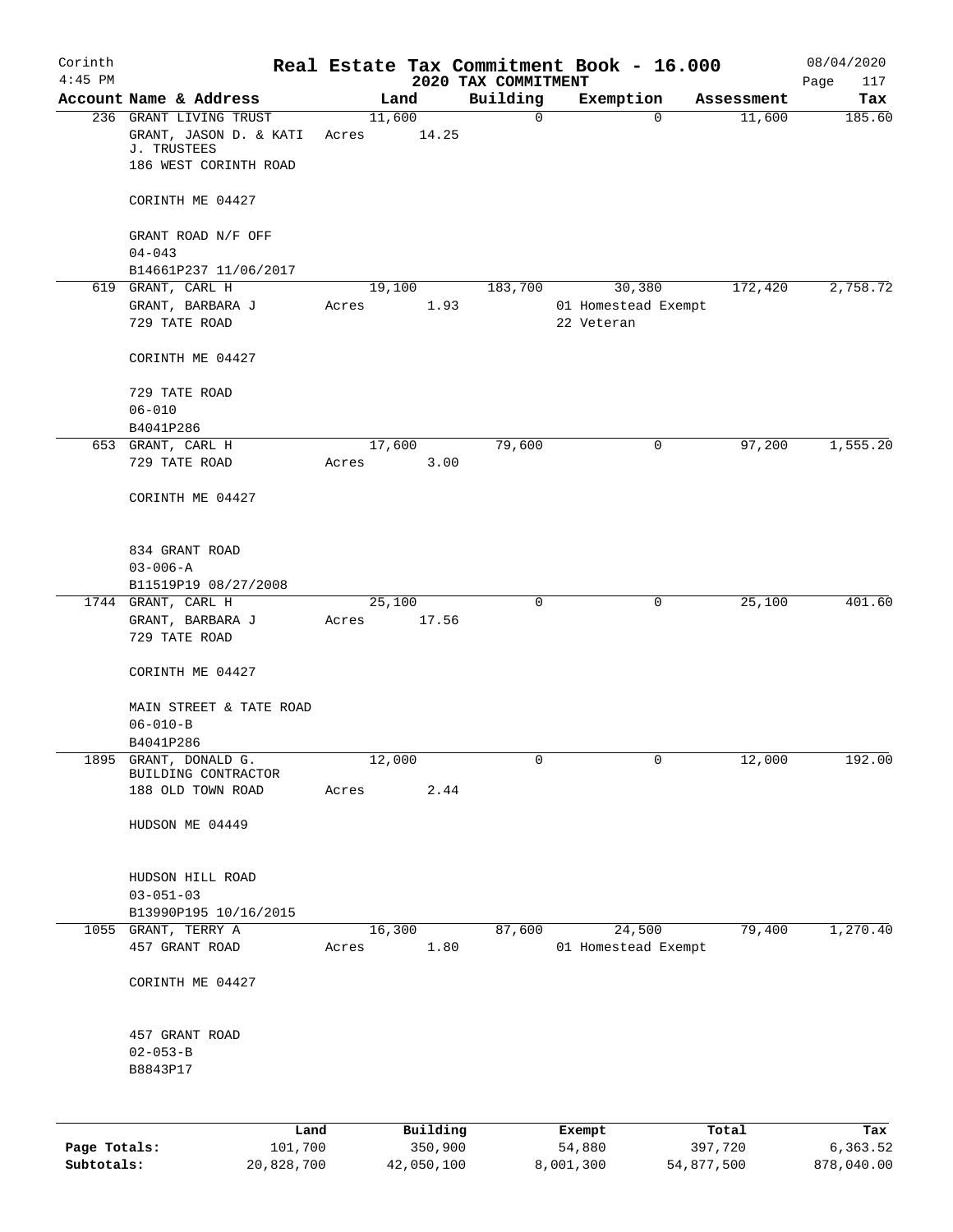| Corinth<br>$4:45$ PM |                                                   |                 |       | Real Estate Tax Commitment Book - 16.000<br>2020 TAX COMMITMENT |           |            | 08/04/2020<br>Page<br>118 |
|----------------------|---------------------------------------------------|-----------------|-------|-----------------------------------------------------------------|-----------|------------|---------------------------|
|                      | Account Name & Address                            |                 | Land  | Building                                                        | Exemption | Assessment | Tax                       |
|                      | 622 GRANT, TERRY D<br>176 WEST CORINTH ROAD       | 27,600<br>Acres | 12.77 | $\mathbf 0$                                                     | $\Omega$  | 27,600     | 441.60                    |
|                      | CORINTH ME 04427                                  |                 |       |                                                                 |           |            |                           |
|                      | WEST CORINTH ROAD<br>$05 - 025$                   |                 |       |                                                                 |           |            |                           |
|                      | B3710P227<br>624 GRANT, TERRY D                   | 11,800          |       | 0                                                               | 0         | 11,800     | 188.80                    |
|                      | 176 WEST CORINTH ROAD                             | Acres           | 1.23  |                                                                 |           |            |                           |
|                      | CORINTH ME 04427                                  |                 |       |                                                                 |           |            |                           |
|                      | MAIN STREET<br>$05 - 025 - 02$                    |                 |       |                                                                 |           |            |                           |
|                      | B3710P227<br>625 GRANT, TERRY D                   | 13,400          |       | 0                                                               | 0         | 13,400     | 214.40                    |
|                      | 176 WEST CORINTH ROAD                             | Acres           | 2.47  |                                                                 |           |            |                           |
|                      | CORINTH ME 04427                                  |                 |       |                                                                 |           |            |                           |
|                      | WEST CORINTH ROAD<br>$05 - 025 - 03$              |                 |       |                                                                 |           |            |                           |
|                      | B3710P227<br>626 GRANT, TERRY D                   | 13,700          |       | $\mathbf 0$                                                     | 0         | 13,700     | 219.20                    |
|                      | 176 WEST CORINTH ROAD<br>CORINTH ME 04427         | Acres           | 2.68  |                                                                 |           |            |                           |
|                      | WEST CORINTH ROAD<br>$05 - 025 - 06$<br>B3710P227 |                 |       |                                                                 |           |            |                           |
|                      | 627 GRANT, TERRY D                                | 13,800          |       | 0                                                               | 0         | 13,800     | 220.80                    |
|                      | 176 WEST CORINTH ROAD                             | Acres           | 2.75  |                                                                 |           |            |                           |
|                      | CORINTH ME 04427                                  |                 |       |                                                                 |           |            |                           |
|                      | WEST CORINTH ROAD<br>$05 - 025 - 07$<br>B3710P227 |                 |       |                                                                 |           |            |                           |
|                      | 628 GRANT, TERRY D                                | 13,900          |       | $\mathbf 0$                                                     | 0         | 13,900     | 222.40                    |
|                      | 176 WEST CORINTH ROAD                             | Acres           | 2.82  |                                                                 |           |            |                           |
|                      | CORINTH ME 04427                                  |                 |       |                                                                 |           |            |                           |
|                      | WEST CORINTH ROAD<br>$05 - 025 - 08$<br>B3710P227 |                 |       |                                                                 |           |            |                           |
|                      |                                                   |                 |       |                                                                 |           |            |                           |

|              | Land       | Building   | Exempt    | Total      | Tax        |
|--------------|------------|------------|-----------|------------|------------|
| Page Totals: | 94,200     |            |           | 94,200     | 1,507.20   |
| Subtotals:   | 20,922,900 | 42,050,100 | 8,001,300 | 54,971,700 | 879,547.20 |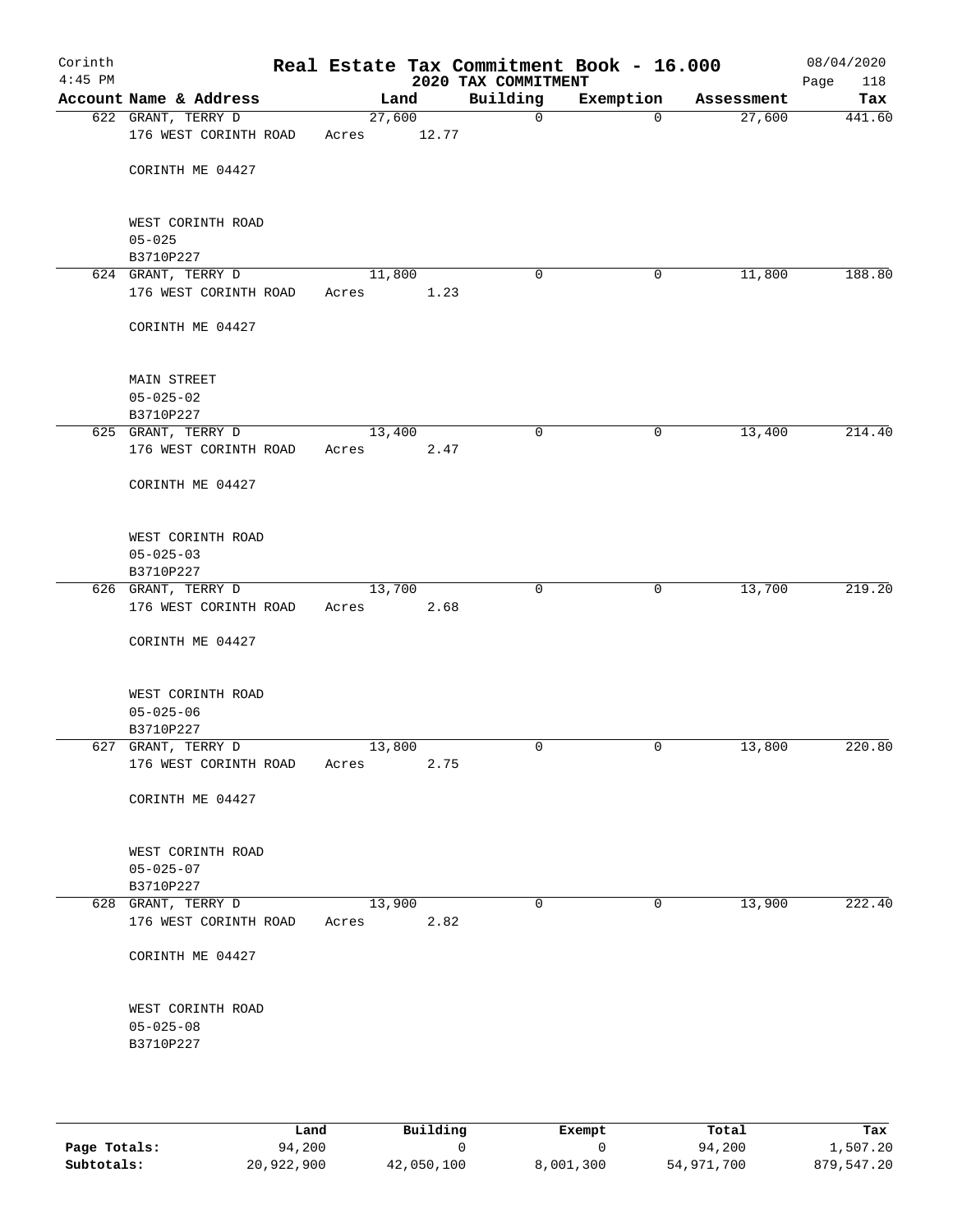| Corinth<br>$4:45$ PM |                                                                  |       |                | Real Estate Tax Commitment Book - 16.000<br>2020 TAX COMMITMENT |             |            | 08/04/2020<br>119<br>Page |
|----------------------|------------------------------------------------------------------|-------|----------------|-----------------------------------------------------------------|-------------|------------|---------------------------|
|                      | Account Name & Address                                           |       | Land           | Building                                                        | Exemption   | Assessment | Tax                       |
|                      | 635 GRANT, TERRY D<br>GRANT, VALERIE J<br>176 WEST CORINTH ROAD  | Acres | 15,900<br>1.43 | 0                                                               | $\mathbf 0$ | 15,900     | 254.40                    |
|                      | CORINTH ME 04427                                                 |       |                |                                                                 |             |            |                           |
|                      | 63 GRANT ROAD<br>$05 - 020 - 02$                                 |       |                |                                                                 |             |            |                           |
|                      | B14320P4 09/13/2016                                              |       |                |                                                                 |             |            |                           |
|                      | 636 GRANT, TERRY D<br>GRANT, VALERIE J<br>176 WEST CORINTH ROAD  | Acres | 16,500<br>1.98 | $\mathbf 0$                                                     | 0           | 16,500     | 264.00                    |
|                      | CORINTH ME 04427                                                 |       |                |                                                                 |             |            |                           |
|                      | 55 GRANT ROAD<br>$05 - 020 - 01$                                 |       |                |                                                                 |             |            |                           |
|                      | B143P4 09/13/2016                                                |       |                |                                                                 |             |            |                           |
|                      | 637 GRANT, TERRY D                                               |       | 15,800         | 0                                                               | 0           | 15,800     | 252.80                    |
|                      | GRANT, VALERIE J<br>176 WEST CORINTH ROAD                        | Acres | 1.37           |                                                                 |             |            |                           |
|                      | CORINTH ME 04427                                                 |       |                |                                                                 |             |            |                           |
|                      | 71 GRANT ROAD<br>$05 - 020 - 03$                                 |       |                |                                                                 |             |            |                           |
|                      | B14320P4 09/13/2016                                              |       |                |                                                                 |             |            |                           |
|                      | 638 GRANT, TERRY D                                               |       | 15,800         | $\Omega$                                                        | 0           | 15,800     | 252.80                    |
|                      | GRANT, VALERIE J<br>176 WEST COIRNTH ROAD                        | Acres | 1.35           |                                                                 |             |            |                           |
|                      | CORINTH ME 04427                                                 |       |                |                                                                 |             |            |                           |
|                      | 79 GRANT ROAD<br>$05 - 020 - 04$                                 |       |                |                                                                 |             |            |                           |
|                      | B14320P4 09/13/2016                                              |       |                |                                                                 |             |            |                           |
|                      | 639 GRANT, TERRY D                                               |       | 9,400          | 0                                                               | 0           | 9,400      | 150.40                    |
|                      | GRANT, VALERIE J<br>176 WEST CORINTH ROAD                        | Acres | 1.41           |                                                                 |             |            |                           |
|                      | CORINTH ME 04427                                                 |       |                |                                                                 |             |            |                           |
|                      | 83 GRANT ROAD<br>$05 - 020 - 05$                                 |       |                |                                                                 |             |            |                           |
|                      | B14320P4 09/13/2016                                              |       |                |                                                                 |             |            |                           |
|                      | 1587 GRANT, TERRY D<br>GRANT, VALERIE J<br>176 WEST CORINTH ROAD | Acres | 19,400<br>3.20 | 0                                                               | $\mathbf 0$ | 19,400     | 310.40                    |
|                      | CORINTH ME 04427                                                 |       |                |                                                                 |             |            |                           |
|                      | WEST CORINTH ROAD<br>$05 - 024 - A - 1$                          |       |                |                                                                 |             |            |                           |
|                      | B14320P6 10/26/2016                                              |       |                |                                                                 |             |            |                           |

|              | Land       | Building   | Exempt    | Total      | Tax        |
|--------------|------------|------------|-----------|------------|------------|
| Page Totals: | 92,800     |            |           | 92,800     | 1,484.80   |
| Subtotals:   | 21,015,700 | 42,050,100 | 8,001,300 | 55,064,500 | 881,032.00 |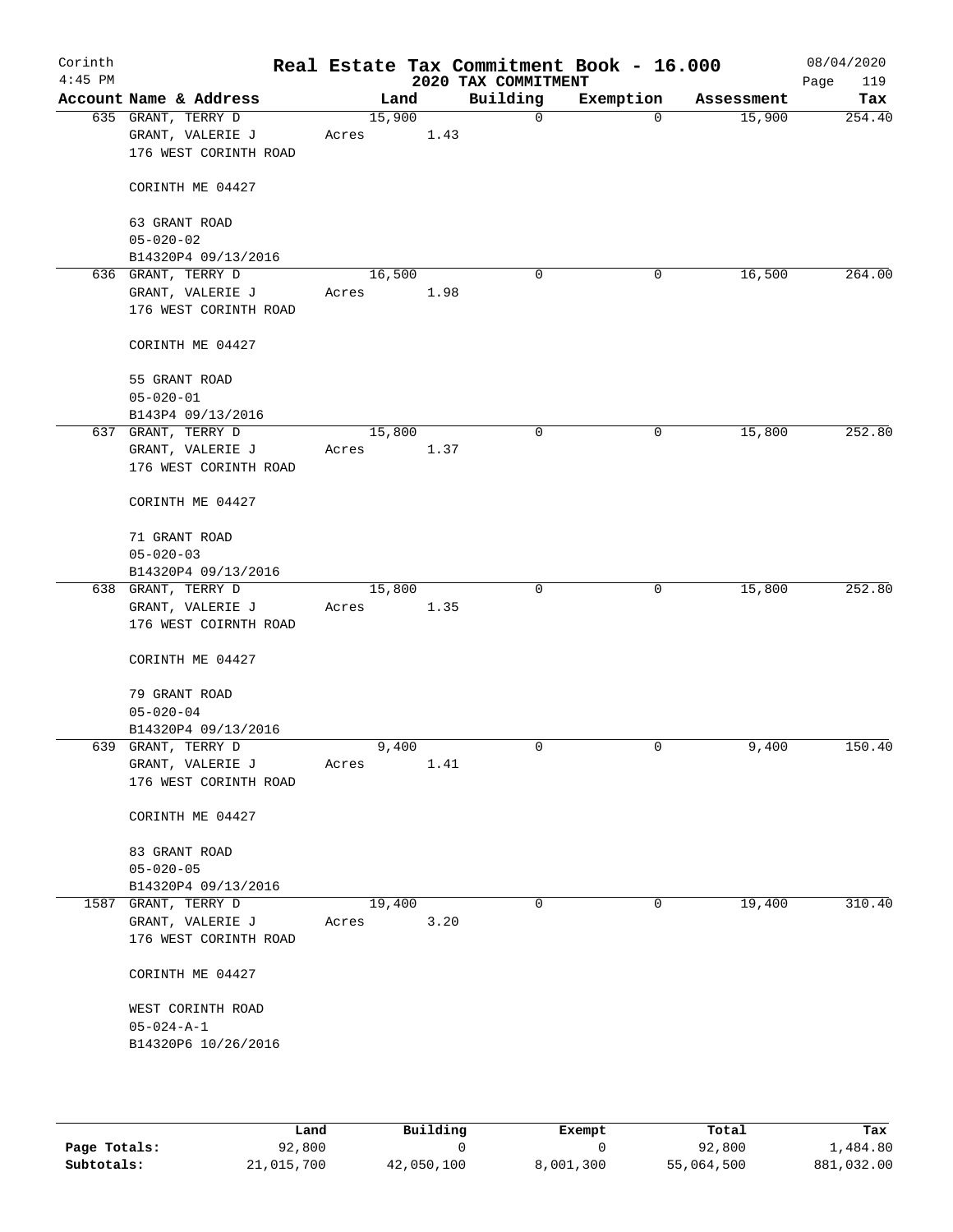| Corinth<br>$4:45$ PM |                                              |       |        |       | Real Estate Tax Commitment Book - 16.000<br>2020 TAX COMMITMENT |                               |            | 08/04/2020<br>120<br>Page |
|----------------------|----------------------------------------------|-------|--------|-------|-----------------------------------------------------------------|-------------------------------|------------|---------------------------|
|                      | Account Name & Address                       |       | Land   |       | Building                                                        | Exemption                     | Assessment | Tax                       |
|                      | 2057 GRANT, TERRY D<br>176 WEST CORINTH ROAD |       | 16,700 |       | $\mathbf 0$                                                     | $\mathbf 0$                   | 16,700     | 267.20                    |
|                      |                                              | Acres |        | 1.01  |                                                                 |                               |            |                           |
|                      | CORINTH ME 04427                             |       |        |       |                                                                 |                               |            |                           |
|                      | 440 BLACK RD                                 |       |        |       |                                                                 |                               |            |                           |
|                      | $02 - 031 - C$                               |       |        |       |                                                                 |                               |            |                           |
|                      | B12066P282 03/01/2010                        |       |        |       |                                                                 |                               |            |                           |
|                      | 647 GRANT, VALERIE<br>176 WEST CORINTH ROAD  | Acres | 14,600 | 0.55  | 107,600                                                         | 24,500<br>01 Homestead Exempt | 97,700     | 1,563.20                  |
|                      |                                              |       |        |       |                                                                 |                               |            |                           |
|                      | CORINTH ME 04427                             |       |        |       |                                                                 |                               |            |                           |
|                      | 176 WEST CORINTH ROAD                        |       |        |       |                                                                 |                               |            |                           |
|                      | $05 - 022 - A$                               |       |        |       |                                                                 |                               |            |                           |
|                      | B14064P238 01/19/2016                        |       |        |       |                                                                 |                               |            |                           |
|                      | 850 GRANT, VALERIE<br>176 WEST CORINTH ROAD  | Acres | 36,900 | 2.80  | $\mathbf 0$                                                     | $\mathsf{O}$                  | 36,900     | 590.40                    |
|                      |                                              |       |        |       |                                                                 |                               |            |                           |
|                      | CORINTH ME 04427                             |       |        |       |                                                                 |                               |            |                           |
|                      | BLACK RD                                     |       |        |       |                                                                 |                               |            |                           |
|                      | $02 - 031 - D$                               |       |        |       |                                                                 |                               |            |                           |
|                      | B14320P2 10/26/2016                          |       |        |       |                                                                 |                               |            |                           |
|                      | 1598 GRASS, STANLEY W JR                     |       | 24,600 |       | 32,700                                                          | 24,500                        | 32,800     | 524.80                    |
|                      | 80 BEECH GROVE ROAD                          | Acres |        | 19.83 |                                                                 | 01 Homestead Exempt           |            |                           |
|                      | CORINTH ME 04427                             |       |        |       |                                                                 |                               |            |                           |
|                      | 80 BEECH GROVE RD                            |       |        |       |                                                                 |                               |            |                           |
|                      | $02 - 056 - A - 1$                           |       |        |       |                                                                 |                               |            |                           |
|                      | B14001P312 10/30/2015                        |       |        |       |                                                                 |                               |            |                           |
|                      | 652 GRAY, MARTHA L                           |       | 25,200 |       | 39,400                                                          | 24,500                        | 40,100     | 641.60                    |
|                      | 840 GRANT ROAD                               | Acres |        | 15.00 |                                                                 | 01 Homestead Exempt           |            |                           |
|                      | CORINTH ME 04427                             |       |        |       |                                                                 |                               |            |                           |
|                      | 840 GRANT ROAD                               |       |        |       |                                                                 |                               |            |                           |
|                      | $03 - 006 - B$                               |       |        |       |                                                                 |                               |            |                           |
|                      | B6169P30                                     |       |        |       |                                                                 |                               |            |                           |
|                      | 129 GRAY, NORMAN A                           |       | 16,300 |       | $\mathbf 0$                                                     | $\mathbf 0$                   | 16,300     | 260.80                    |
|                      | 6 GRAY ROAD                                  | Acres |        | 11.00 |                                                                 |                               |            |                           |
|                      | BAR HARBOR ME 04609                          |       |        |       |                                                                 |                               |            |                           |
|                      | CHARLESTON TOWN LINE                         |       |        |       |                                                                 |                               |            |                           |
|                      | $10 - 007$                                   |       |        |       |                                                                 |                               |            |                           |
|                      | B9162P201                                    |       |        |       |                                                                 |                               |            |                           |
|                      |                                              |       |        |       |                                                                 |                               |            |                           |
|                      |                                              |       |        |       |                                                                 |                               |            |                           |

|              | Land       | Building   | Exempt    | Total      | Tax        |
|--------------|------------|------------|-----------|------------|------------|
| Page Totals: | 134,300    | 179,700    | 73,500    | 240,500    | 3,848,00   |
| Subtotals:   | 21,150,000 | 42,229,800 | 8,074,800 | 55,305,000 | 884,880.00 |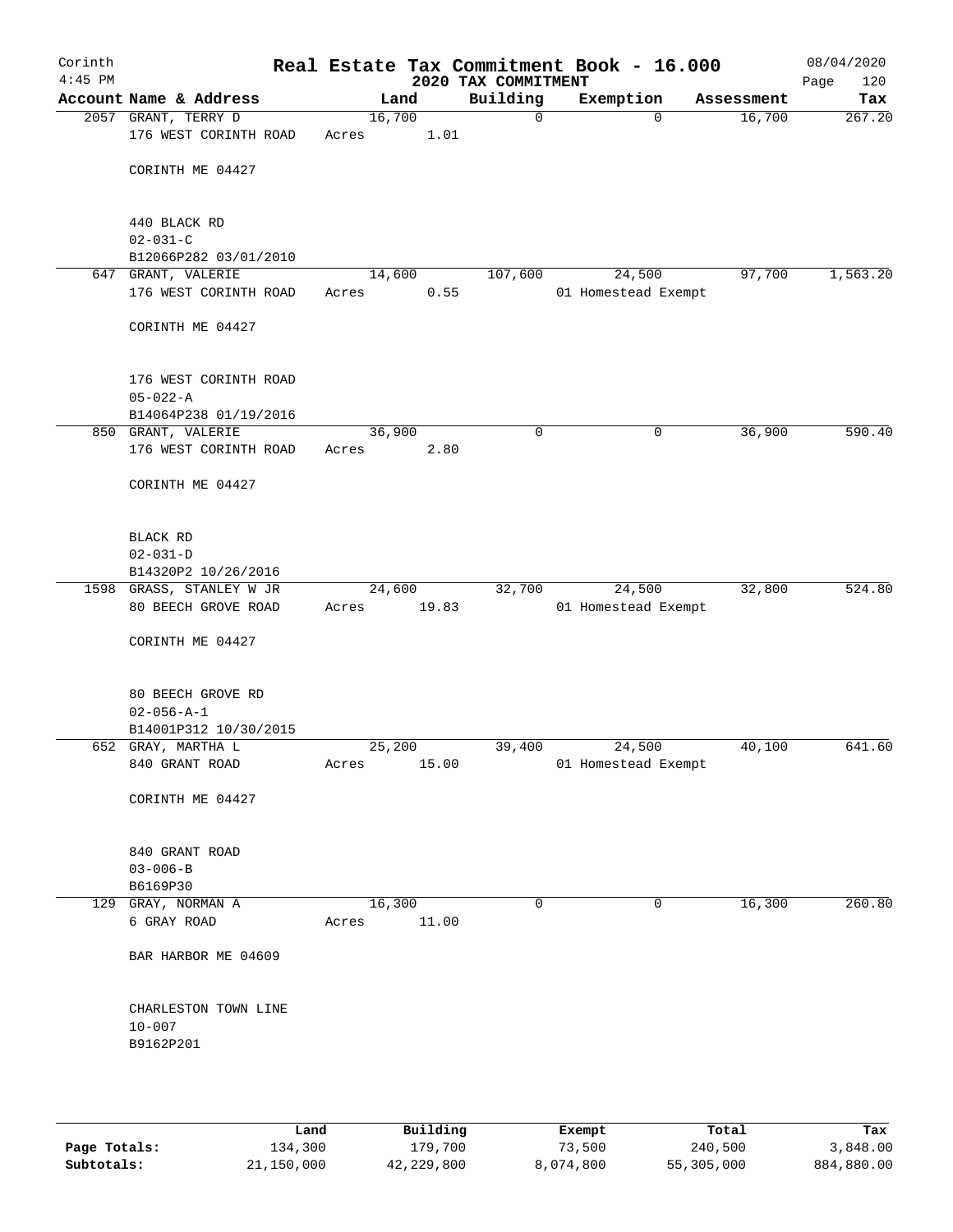| Corinth<br>$4:45$ PM |                                                              |       |                | 2020 TAX COMMITMENT | Real Estate Tax Commitment Book - 16.000 |            | 08/04/2020<br>Page<br>121 |
|----------------------|--------------------------------------------------------------|-------|----------------|---------------------|------------------------------------------|------------|---------------------------|
|                      | Account Name & Address                                       |       | Land           | Building            | Exemption                                | Assessment | Tax                       |
|                      | 1006 GRAY, WALLACE C JR<br>GRAY, HEIDI J<br>27 STEDMAN LANE  | Acres | 14,900<br>0.59 | 87,300              | $\Omega$                                 | 102, 200   | 1,635.20                  |
|                      | HARTLAND ME 04943                                            |       |                |                     |                                          |            |                           |
|                      | 198 MAIN STREET<br>$17 - 010$                                |       |                |                     |                                          |            |                           |
|                      | B11766P69 05/18/2009                                         |       |                |                     |                                          |            |                           |
|                      | 655 GREATOREX, JOEL T<br>GREATOREX, WANDA J<br>29 RIDGE ROAD | Acres | 16,800<br>1.11 | 65,000              | 24,500<br>01 Homestead Exempt            | 57,300     | 916.80                    |
|                      | CORINTH ME 04427                                             |       |                |                     |                                          |            |                           |
|                      | 29 RIDGE ROAD<br>$12 - 008 - A$                              |       |                |                     |                                          |            |                           |
|                      | B3074P353                                                    |       |                |                     |                                          |            |                           |
|                      | 657 GREENE, BRENDA L                                         |       | 20,100         | 88,600              | 24,500                                   | 84,200     | 1,347.20                  |
|                      | P O BOX 17                                                   | Acres | 5.20           |                     | 01 Homestead Exempt                      |            |                           |
|                      | KENDUSKEAG ME 04450                                          |       |                |                     |                                          |            |                           |
|                      | 26 CUSHMAN RD<br>$03 - 014 - 05$                             |       |                |                     |                                          |            |                           |
|                      | B13091P1 02/13/2013                                          |       |                |                     |                                          |            |                           |
|                      | 218 GREHOSKI, STEVEN                                         |       | 23,000         | 22,500              | 0                                        | 45,500     | 728.00                    |
|                      | 49 EDWARDS STREET                                            | Acres | 81.06          |                     |                                          |            |                           |
|                      | LINCOLN ME 04457                                             |       |                |                     |                                          |            |                           |
|                      | HINDERLITER ROAD<br>$04 - 012$<br>B12771P317 03/21/2012      |       |                |                     |                                          |            |                           |
|                      | 1550 GRIFFIN, ANTHONY M                                      |       | 21,600         | 88,500              | 24,500                                   | 85,600     | 1,369.60                  |
|                      | MAYO, BARBIE J                                               | Acres | 5.00           |                     | 01 Homestead Exempt                      |            |                           |
|                      | 848 LEDGE HILL ROAD                                          |       |                |                     |                                          |            |                           |
|                      | CORINTH ME 04427                                             |       |                |                     |                                          |            |                           |
|                      | 848 LEDGE HILL ROAD                                          |       |                |                     |                                          |            |                           |
|                      | $02 - 009 - B$                                               |       |                |                     |                                          |            |                           |
|                      | B12652P330 11/10/2011                                        |       |                |                     |                                          |            |                           |
|                      | 1206 GRIFFIN, SCOTT D                                        |       | 19,600         | 223,000             | 24,500                                   | 218,100    | 3,489.60                  |
|                      | GRIFFIN, ADRIENNE R                                          | Acres | 2.30           |                     | 01 Homestead Exempt                      |            |                           |
|                      | 702 MAIN STREET                                              |       |                |                     |                                          |            |                           |
|                      | CORINTH ME 04427                                             |       |                |                     |                                          |            |                           |
|                      | 702 MAIN STREET                                              |       |                |                     |                                          |            |                           |
|                      | $05 - 034 - C$                                               |       |                |                     |                                          |            |                           |
|                      | B14095P47 03/09/2016                                         |       |                |                     |                                          |            |                           |
|                      |                                                              |       |                |                     |                                          |            |                           |

|              | Land       | Building   | Exempt    | Total      | Tax        |
|--------------|------------|------------|-----------|------------|------------|
| Page Totals: | 116,000    | 574,900    | 98,000    | 592,900    | 9,486.40   |
| Subtotals:   | 21,266,000 | 42,804,700 | 8,172,800 | 55,897,900 | 894,366.40 |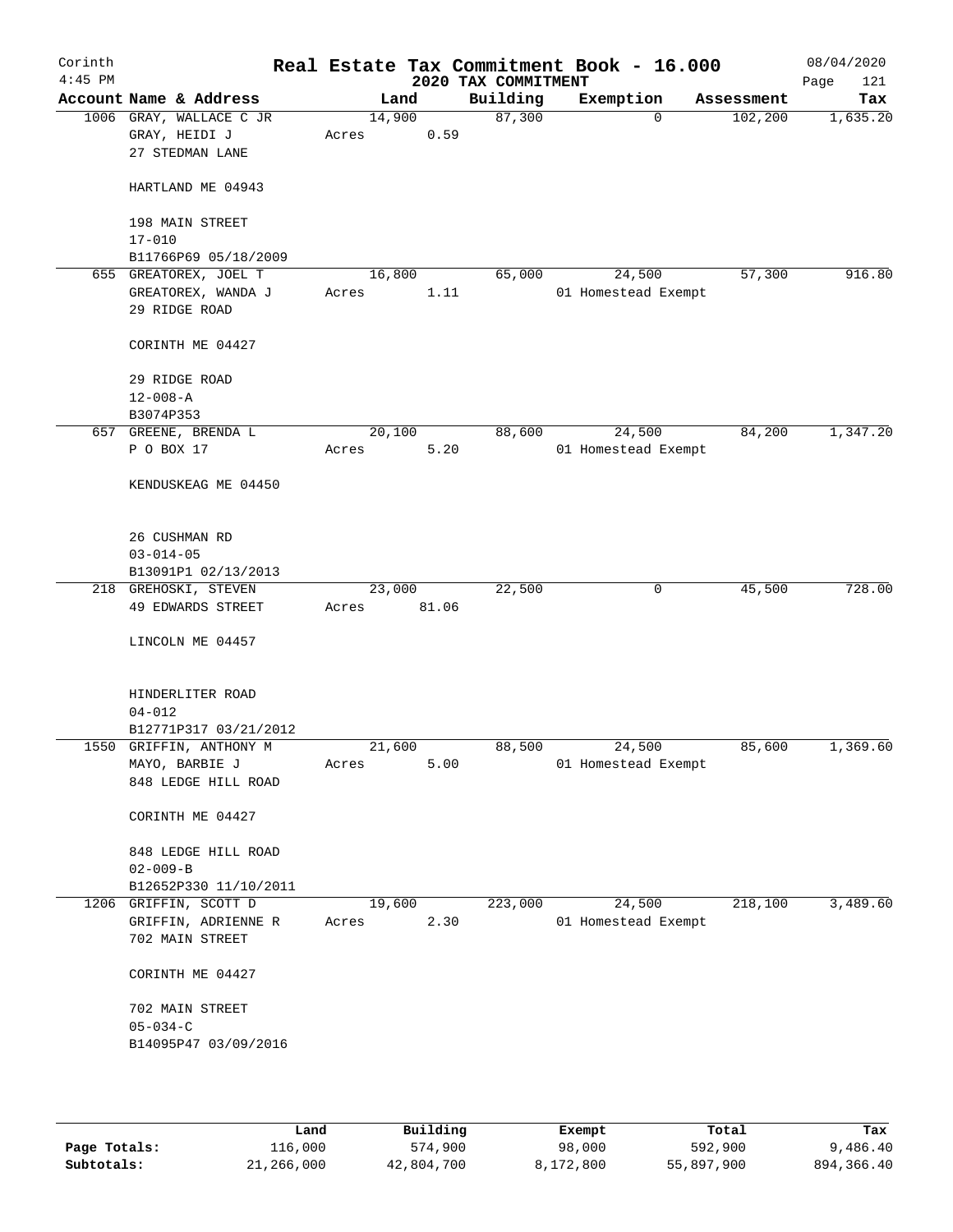| Corinth      |                                                                     |        |            | Real Estate Tax Commitment Book - 16.000 |                                   |            |                      | 08/04/2020         |
|--------------|---------------------------------------------------------------------|--------|------------|------------------------------------------|-----------------------------------|------------|----------------------|--------------------|
| $4:45$ PM    | Account Name & Address                                              | Land   |            | 2020 TAX COMMITMENT<br>Building          | Exemption                         |            |                      | Page<br>122<br>Tax |
|              | 1353 GRONDIN, FREDERICK L JR                                        | 16,700 |            | 43,500                                   |                                   | 30,380     | Assessment<br>29,820 | 477.12             |
|              | 639 LEDGE HILL ROAD                                                 | Acres  | 1.01       |                                          | 01 Homestead Exempt<br>22 Veteran |            |                      |                    |
|              | CORINTH ME 04427                                                    |        |            |                                          |                                   |            |                      |                    |
|              | 639 LEDGE HILL ROAD<br>$01 - 042 - B$                               |        |            |                                          |                                   |            |                      |                    |
|              | B9837P247 11/05/2004                                                |        |            |                                          |                                   |            |                      |                    |
|              | 21 GROSS, WILLIAM H                                                 | 33,500 |            | 29,400                                   |                                   | 24,500     | 38,400               | 614.40             |
|              | C/O SHAWNA DOYLE<br>252 WHITE SCHOOLHOUSE<br>RD<br>CORINTH ME 04427 | Acres  | 23.00      |                                          | 01 Homestead Exempt               |            |                      |                    |
|              | 252 WHITE SCHOOLHOUSE                                               |        |            |                                          |                                   |            |                      |                    |
|              | $08 - 030$                                                          |        |            |                                          |                                   |            |                      |                    |
|              | B6843P211                                                           |        |            |                                          |                                   |            |                      |                    |
|              | 1303 HACKETT, DOUGLAS H                                             | 17,400 |            | 33,400                                   |                                   | 24,500     | 26,300               | 420.80             |
|              | HACKETT, BETSY A<br>470 EXETER ROAD                                 | Acres  | 1.55       |                                          | 01 Homestead Exempt               |            |                      |                    |
|              | CORINTH ME 04427                                                    |        |            |                                          |                                   |            |                      |                    |
|              | 470 EXETER ROAD<br>$07 - 008 - C$                                   |        |            |                                          |                                   |            |                      |                    |
|              | B14589P192 08/28/2017                                               |        |            |                                          |                                   |            |                      |                    |
|              | 662 HADFIELD, RUSSELL L. &<br>GAYLE                                 | 20,500 |            | 27,200                                   |                                   | 0          | 47,700               | 763.20             |
|              | HADFIELD, RUSSELL L. II<br>& RACHEL<br>196 HILLIARD AVENUE          | Acres  | 11.90      |                                          |                                   |            |                      |                    |
|              | WARWICK RI 02886                                                    |        |            |                                          |                                   |            |                      |                    |
|              | 132 MEADOW ROAD                                                     |        |            |                                          |                                   |            |                      |                    |
|              | $09 - 019 - 04$                                                     |        |            |                                          |                                   |            |                      |                    |
|              | B4124P86                                                            |        |            |                                          |                                   |            |                      |                    |
|              | 663 HADFIELD, RUSSELL L. &                                          | 17,200 |            | 0                                        |                                   | 0          | 17,200               | 275.20             |
|              | GAYLE<br>HADFIELD, RUSSELL L. II<br>& RACHEL                        | Acres  | 10.10      |                                          |                                   |            |                      |                    |
|              | 196 HILLIARD AVENUE                                                 |        |            |                                          |                                   |            |                      |                    |
|              | WARWICK RI 02886                                                    |        |            |                                          |                                   |            |                      |                    |
|              | TATE ROAD N/F OFF                                                   |        |            |                                          |                                   |            |                      |                    |
|              | $09 - 019 - 05$<br>B4124P86                                         |        |            |                                          |                                   |            |                      |                    |
|              | 1343 HADLEY, KAREN E                                                | 36,700 |            | 95,500                                   |                                   | 24,500     | 107,700              | 1,723.20           |
|              | 754 MAIN STREET                                                     | Acres  | 41.26      |                                          | 01 Homestead Exempt               |            |                      |                    |
|              | CORINTH ME 04427                                                    |        |            |                                          |                                   |            |                      |                    |
|              | 754 MAIN STREET                                                     |        |            |                                          |                                   |            |                      |                    |
|              | $05 - 039$<br>B8584P8                                               |        |            |                                          |                                   |            |                      |                    |
|              | Land                                                                |        | Building   |                                          | Exempt                            |            | Total                | Tax                |
| Page Totals: | 142,000                                                             |        | 229,000    |                                          | 103,880                           |            | 267,120              | 4,273.92           |
| Subtotals:   | 21,408,000                                                          |        | 43,033,700 |                                          | 8,276,680                         | 56,165,020 |                      | 898,640.32         |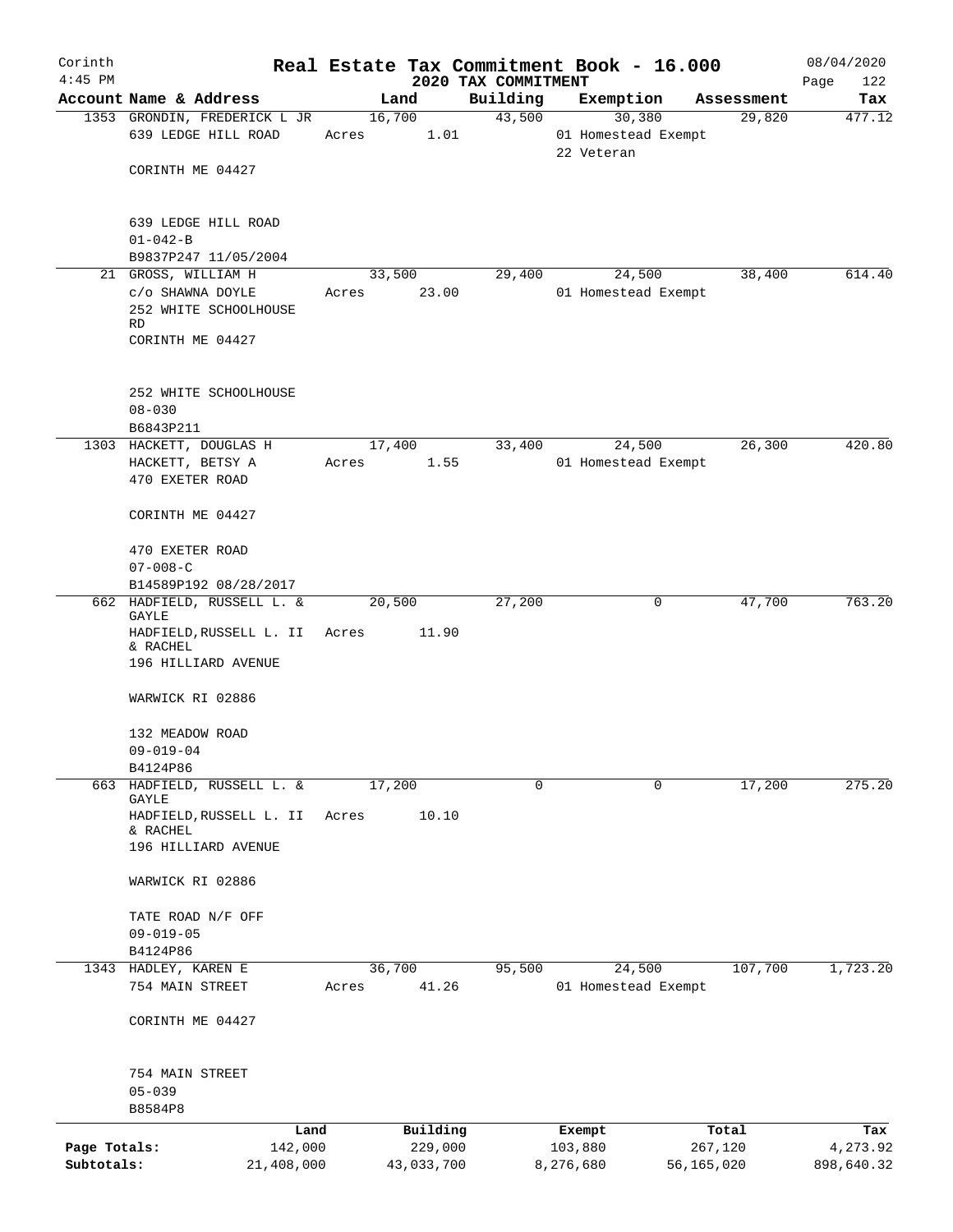| Corinth      |                                                           |        |          |                     | Real Estate Tax Commitment Book - 16.000 |                       | 08/04/2020      |
|--------------|-----------------------------------------------------------|--------|----------|---------------------|------------------------------------------|-----------------------|-----------------|
| $4:45$ PM    | Account Name & Address                                    |        |          | 2020 TAX COMMITMENT |                                          |                       | Page<br>123     |
|              | 665 HAINES, TAYLOR R                                      | 28,000 | Land     | Building<br>165,200 | Exemption<br>$\mathbf 0$                 | Assessment<br>193,200 | Tax<br>3,091.20 |
|              | SURPRENANT, LAUREN C<br>434 MCCARD ROAD                   | Acres  | 10.20    |                     |                                          |                       |                 |
|              | CORINTH ME 04427                                          |        |          |                     |                                          |                       |                 |
|              | 434 MCCARD ROAD<br>$01 - 010 - 04$                        |        |          |                     |                                          |                       |                 |
|              | B14518P299 06/16/2017                                     |        |          |                     |                                          |                       |                 |
|              | 851 HALL, BRENDA L                                        | 45,800 |          | 103,300             | 24,500                                   | 124,600               | 1,993.60        |
|              | OVERTURF, BRET<br>88 MARSH ROAD                           | Acres  | 84.29    |                     | 01 Homestead Exempt                      |                       |                 |
|              | CORINTH ME 04427                                          |        |          |                     |                                          |                       |                 |
|              | 88 MARSH ROAD<br>$09 - 006$                               |        |          |                     |                                          |                       |                 |
|              | B12159P148 06/15/2010 B7330P129                           |        |          |                     |                                          |                       |                 |
|              | 1137 HALL, JESSICA<br>171 LEDGE HILL ROAD                 |        | 0        | 15,300              | 0                                        | 15,300                | 244.80          |
|              | CORINTH ME 04427                                          |        |          |                     |                                          |                       |                 |
|              | 171 LEDGE HILL ROAD                                       |        |          |                     |                                          |                       |                 |
|              | $04 - 014 - 01H$                                          |        |          |                     |                                          |                       |                 |
|              | B13172P232 04/02/2013                                     |        |          |                     |                                          |                       |                 |
|              | 1318 HALL, RAY J & JESSICA L<br>JТ                        | 42,800 |          | 109,300             | 24,500                                   | 127,600               | 2,041.60        |
|              | 136 PUDDLEDOCK ROAD                                       | Acres  | 75.00    |                     | 01 Homestead Exempt                      |                       |                 |
|              | CORINTH ME 04427                                          |        |          |                     |                                          |                       |                 |
|              | 136 PUDDLEDOCK ROAD                                       |        |          |                     |                                          |                       |                 |
|              | $12 - 018$                                                |        |          |                     |                                          |                       |                 |
|              | B15310P292 10/07/2019 B15142P130 05/10/2019               |        |          |                     |                                          |                       |                 |
| 1319         | HALL, RAY J & JESSICA L<br>JТ                             | 35,500 |          | 43,800              | 0                                        | 79,300                | 1,268.80        |
|              | 136 PUDDLEDOCK ROAD                                       | Acres  | 42.42    |                     |                                          |                       |                 |
|              | CORINTH ME 04427                                          |        |          |                     |                                          |                       |                 |
|              | 129 PUDDLEDOCK ROAD                                       |        |          |                     |                                          |                       |                 |
|              | $12 - 026$<br>B15310P292 10/07/2019 B15142P130 05/10/2019 |        |          |                     |                                          |                       |                 |
|              | 666 HALL, THOMAS E                                        | 30,600 |          | 125,500             | $\mathbf 0$                              | 156,100               | 2,497.60        |
|              | 83 BROOKS POND DR                                         | Acres  | 8.50     |                     |                                          |                       |                 |
|              | CORINNA ME 04928                                          |        |          |                     |                                          |                       |                 |
|              | 397 MAIN STREET                                           |        |          |                     |                                          |                       |                 |
|              | $08 - 008$<br>B13021P58 10/03/2012                        |        |          |                     |                                          |                       |                 |
|              |                                                           |        |          |                     |                                          |                       |                 |
|              | Land                                                      |        | Building |                     | Exempt                                   | Total                 | Tax             |
| Page Totals: | 182,700                                                   |        | 562,400  |                     | 49,000                                   | 696,100               | 11,137.60       |

**Subtotals:** 21,590,700 43,596,100 8,325,680 56,861,120 909,777.92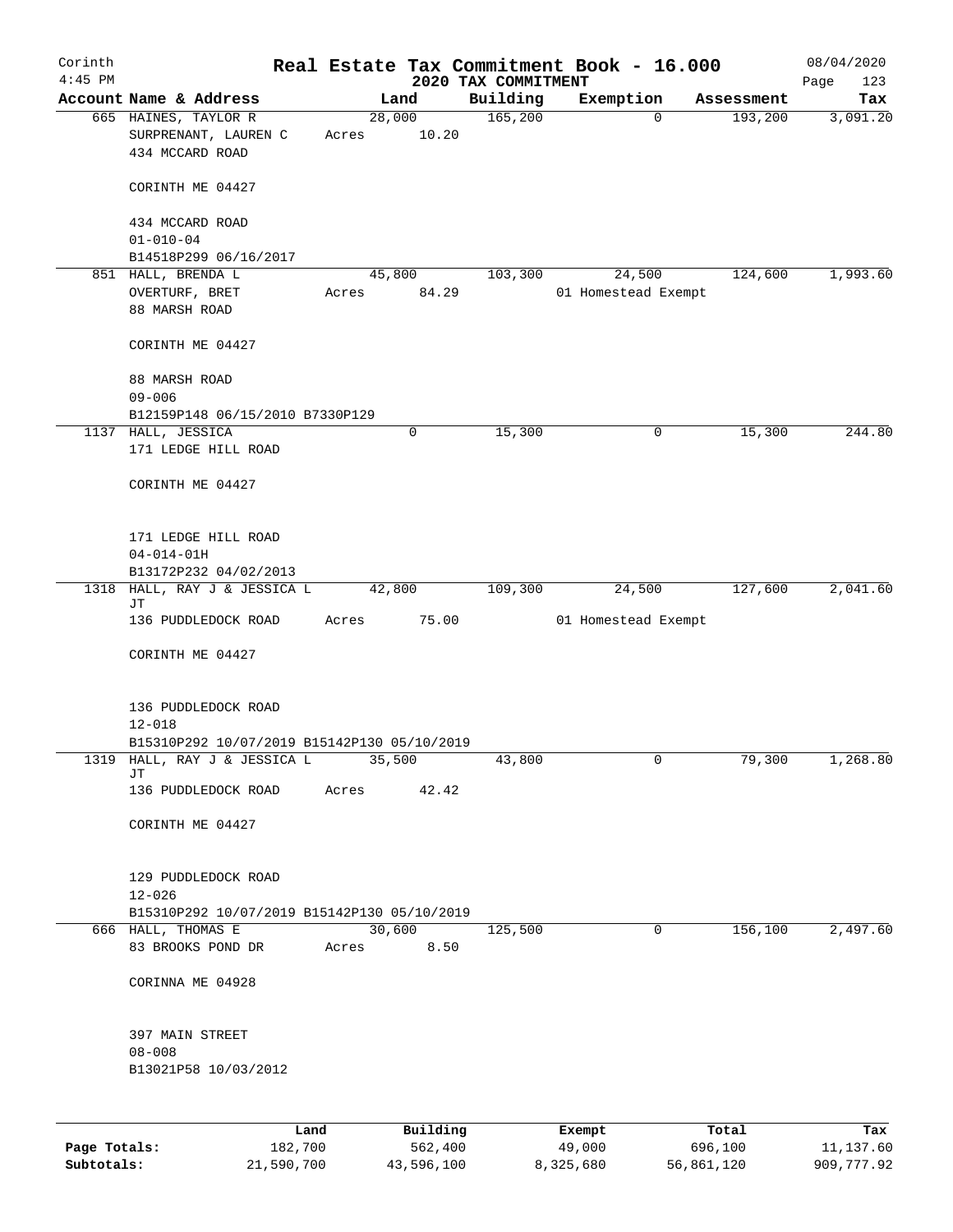| Corinth<br>$4:45$ PM |                                     |             | 2020 TAX COMMITMENT | Real Estate Tax Commitment Book - 16.000 |                  | 08/04/2020<br>124<br>Page |
|----------------------|-------------------------------------|-------------|---------------------|------------------------------------------|------------------|---------------------------|
|                      | Account Name & Address              | Land        | Building            | Exemption                                | Assessment       | Tax                       |
|                      | 667 HALLETT, EDWARD                 | $\mathbf 0$ | 17,800              | 17,800                                   | $\mathbf 0$      | 0.00                      |
|                      | P.O. BOX 201                        |             |                     | 01 Homestead Exempt                      |                  |                           |
|                      | CORINTH ME 04427                    |             |                     |                                          |                  |                           |
|                      |                                     |             |                     |                                          |                  |                           |
|                      | 968 MAIN STREET LOT 27              |             |                     |                                          |                  |                           |
|                      | $06 - 012 - D - 27H$                |             |                     |                                          |                  |                           |
|                      | B12925P271 08/29/2012               |             |                     |                                          |                  |                           |
|                      | 669 HALOULAKOS,<br>KONSTANTINOS     | 20,900      | 1,400               | 0                                        | 22,300           | 356.80                    |
|                      | 111 WEST BROADWAY                   | Acres       | 9.70                |                                          |                  |                           |
|                      |                                     |             |                     |                                          |                  |                           |
|                      | DERRY NH 03038                      |             |                     |                                          |                  |                           |
|                      | 107 TABER LANE                      |             |                     |                                          |                  |                           |
|                      | $07 - 006 - B$                      |             |                     |                                          |                  |                           |
|                      | B5108P229                           |             |                     |                                          |                  |                           |
|                      | 1864 HAMILTON, JAMIE                | 0           | 7,900               | 7,900                                    | $\mathbf 0$      | 0.00                      |
|                      | 105 TATE ROAD                       |             |                     | 01 Homestead Exempt                      |                  |                           |
|                      | CORINTH ME 04427                    |             |                     |                                          |                  |                           |
|                      |                                     |             |                     |                                          |                  |                           |
|                      | 105 TATE ROAD                       |             |                     |                                          |                  |                           |
|                      | $09 - 023 - 01H$                    |             |                     |                                          |                  |                           |
|                      | 1974 HAMILTON, JOHN D.              | 28,500      | 165,600             | 30,380                                   | 163,720          | 2,619.52                  |
|                      | LIVING TRUST<br>HAMILTON, MARTHA W. | Acres       | 10.63               | 01 Homestead Exempt                      |                  |                           |
|                      | LIVING TRUST                        |             |                     |                                          |                  |                           |
|                      | 28 MCCARD ROAD                      |             |                     | 22 Veteran                               |                  |                           |
|                      | CORINTH ME 04427                    |             |                     |                                          |                  |                           |
|                      | 28 MCCARD ROAD                      |             |                     |                                          |                  |                           |
|                      | $01 - 036 - 01$                     |             |                     |                                          |                  |                           |
|                      | B13824P21 04/28/2015                |             |                     |                                          |                  |                           |
|                      | 327 HAMILTON, KENNETH A             | 17,000      | 98,100              | 24,500                                   | 90,600           | 1,449.60                  |
|                      | 543 TATE ROAD                       | Acres       | 1.24                | 01 Homestead Exempt                      |                  |                           |
|                      | CORINTH ME 04427                    |             |                     |                                          |                  |                           |
|                      | 543 TATE ROAD                       |             |                     |                                          |                  |                           |
|                      | $06 - 012 - B - 10$                 |             |                     |                                          |                  |                           |
|                      | B12619P195 10/06/2011               |             |                     |                                          |                  |                           |
|                      | 442 HAND, RALPH W                   | 23,800      | 0                   | 0                                        | 23,800           | 380.80                    |
|                      | P.O. BOX 235                        | Acres       | 18.74               |                                          |                  |                           |
|                      | BANGOR, ME 04402 0235               |             |                     |                                          |                  |                           |
|                      |                                     |             |                     |                                          |                  |                           |
|                      | HUDSON ROAD<br>$12 - 035$           |             |                     |                                          |                  |                           |
|                      | B12441P266 03/10/2011               |             |                     |                                          |                  |                           |
|                      |                                     |             |                     |                                          |                  |                           |
|                      |                                     |             |                     |                                          |                  |                           |
| Page Totals:         | 90,200                              | Land        | Building<br>290,800 | Exempt<br>80,580                         | Total<br>300,420 | Tax<br>4,806.72           |
|                      |                                     |             |                     |                                          |                  |                           |

**Subtotals:** 21,680,900 43,886,900 8,406,260 57,161,540 914,584.64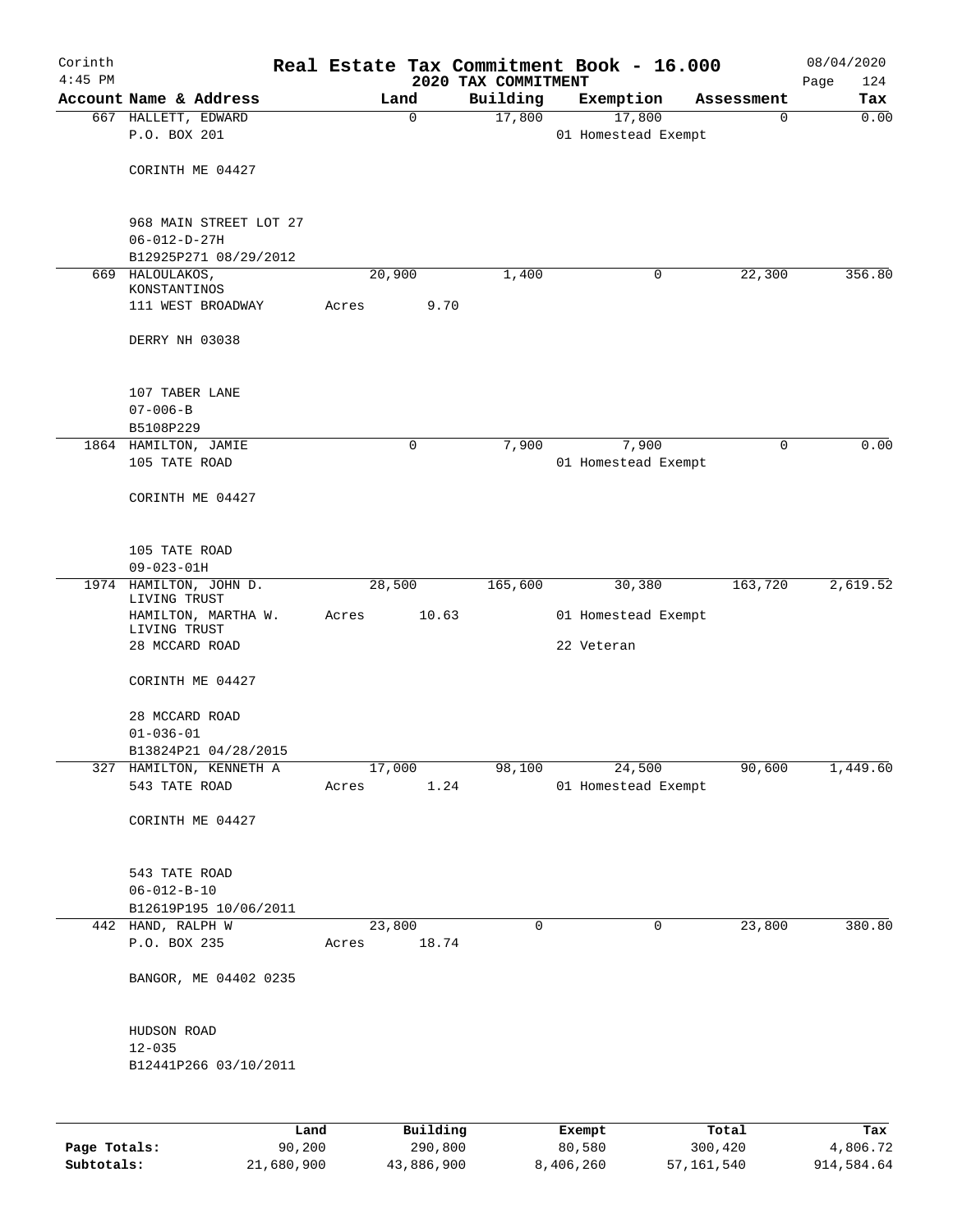| Corinth<br>$4:45$ PM |                                                                                                        |                 |       | 2020 TAX COMMITMENT | Real Estate Tax Commitment Book - 16.000 |            | 08/04/2020<br>Page<br>125 |
|----------------------|--------------------------------------------------------------------------------------------------------|-----------------|-------|---------------------|------------------------------------------|------------|---------------------------|
|                      | Account Name & Address                                                                                 |                 | Land  | Building            | Exemption                                | Assessment | Tax                       |
|                      | 670 HAND, RALPH W<br>GURSCHICK, WALTER A<br>P.O. BOX 235<br>327 PINE STREET<br>BANGOR ME 04402 0235    | 13,300<br>Acres | 10.00 | $\mathsf{O}$        | 0                                        | 13,300     | 212.80                    |
|                      | HUDSON TOWN LINE N/F<br>$09 - 025$                                                                     |                 |       |                     |                                          |            |                           |
|                      | B6288P169<br>1184 HANEY, PATRICK                                                                       | 20,500          |       | 96,500              | 24,500                                   | 92,500     | 1,480.00                  |
|                      | HANEY, BRENDA<br>P.O. BOX 128                                                                          | Acres           | 3.00  |                     | 01 Homestead Exempt                      |            |                           |
|                      | CORINTH ME 04427 0128                                                                                  |                 |       |                     |                                          |            |                           |
|                      | 21 MAIN STREET<br>$11 - 012 - A$<br>B6860P163                                                          |                 |       |                     |                                          |            |                           |
|                      | 673 HANEY, WILLIAM T<br>HANEY, TAMATHA T<br>P.O. BOX 453                                               | 30,400<br>Acres | 19.00 | 150,000             | 24,500<br>01 Homestead Exempt            | 155,900    | 2,494.40                  |
|                      | CORINTH ME 04427                                                                                       |                 |       |                     |                                          |            |                           |
|                      | 120 WHITE SCHOOLHOUSE<br>$08 - 027$<br>B4263P237                                                       |                 |       |                     |                                          |            |                           |
|                      | 675 HANSEN, JOHN DAVID                                                                                 | 35,800          |       | 37,500              | $\mathbf 0$                              | 73,300     | 1,172.80                  |
|                      | 4205 SHADOW WOOD DR.                                                                                   | Acres           | 5.02  |                     |                                          |            |                           |
|                      | WINTER HAVEN FL 33880                                                                                  |                 |       |                     |                                          |            |                           |
|                      | 492 TATE ROAD<br>$06 - 023 - B$                                                                        |                 |       |                     |                                          |            |                           |
|                      | B14900P342 07/09/2018                                                                                  |                 |       |                     |                                          |            |                           |
|                      | 676 HANSEN, SUSAN V                                                                                    | 26,300          |       | 24,300              | 24,500                                   | 26,100     | 417.60                    |
|                      | 632 LEDGE HILL ROAD                                                                                    | Acres           | 10.08 |                     | 01 Homestead Exempt                      |            |                           |
|                      | CORINTH ME 04427                                                                                       |                 |       |                     |                                          |            |                           |
|                      | 632 LEDGE HILL ROAD<br>$02 - 017 - C$                                                                  |                 |       |                     |                                          |            |                           |
|                      | B7556P239                                                                                              |                 |       |                     |                                          |            |                           |
|                      | 680 HARDING, ERVIN<br>HARDING, ROBERTA<br>CO-TRUSTEES<br>10544 GLENVIEW WAY<br>RANCHO CORDOVA CA 95670 | 12,000<br>Acres | 15.00 | 0                   | 0                                        | 12,000     | 192.00                    |
|                      | RABBIT PATH N/F OFF<br>$06 - 034$<br>B3522P324                                                         |                 |       |                     |                                          |            |                           |
|                      |                                                                                                        |                 |       |                     |                                          |            |                           |

|              | Land       | Building     | Exempt    | Total      | Tax        |
|--------------|------------|--------------|-----------|------------|------------|
| Page Totals: | 138,300    | 308,300      | 73,500    | 373,100    | 5,969.60   |
| Subtotals:   | 21,819,200 | 44, 195, 200 | 8,479,760 | 57,534,640 | 920,554.24 |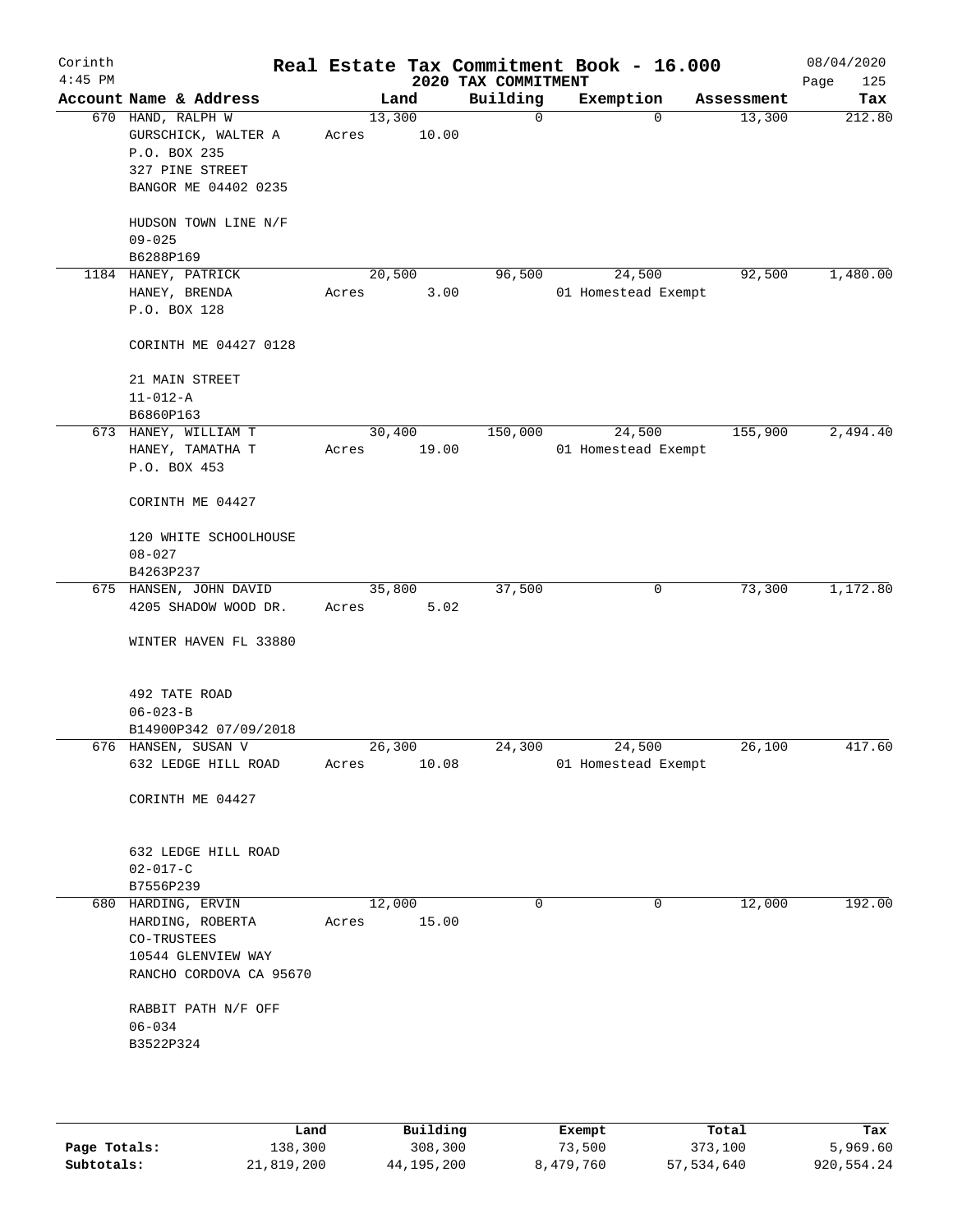| Corinth<br>$4:45$ PM |                                                               |                 |             | 2020 TAX COMMITMENT | Real Estate Tax Commitment Book - 16.000    |            | 08/04/2020<br>Page<br>126 |
|----------------------|---------------------------------------------------------------|-----------------|-------------|---------------------|---------------------------------------------|------------|---------------------------|
|                      | Account Name & Address                                        | Land            |             | Building            | Exemption                                   | Assessment | Tax                       |
|                      | 310 HARLOW, DEAN F<br>923 LEDGE HILL ROAD<br>CORINTH ME 04427 | 28,100<br>Acres | 16.00       | 75,100              | 30,380<br>01 Homestead Exempt<br>22 Veteran | 72,820     | 1,165.12                  |
|                      | 923 LEDGE HILL ROAD<br>$02 - 006$<br>B6882P11                 |                 |             |                     |                                             |            |                           |
|                      | 2082 HARMON, STEVEN                                           |                 | 0           | 13,800              | 0                                           | 13,800     | 220.80                    |
|                      | PO BOX 115                                                    |                 |             |                     |                                             |            |                           |
|                      | CORINTH ME 04427                                              |                 |             |                     |                                             |            |                           |
|                      | 485 MCCARD ROAD                                               |                 |             |                     |                                             |            |                           |
|                      | $01 - 004 - 02 - E - 1H$<br>849 HARRIMAN, CLIFFORD            |                 | $\mathbf 0$ | 11,100              | 0                                           | 11,100     | 177.60                    |
|                      | 344 MAIN ST LOT 22                                            |                 |             |                     |                                             |            |                           |
|                      | CORINTH ME 04427                                              |                 |             |                     |                                             |            |                           |
|                      | 344 MAIN STREET LOT 22<br>$08 - 003 - 22H$                    |                 |             |                     |                                             |            |                           |
|                      | BBILL OFPSALE 06/19/2019                                      | 17,900          |             | 145,100             | 24,500                                      | 138,500    | 2,216.00                  |
|                      | 528 HARRISON, GAIL R<br>752 AVENUE ROAD                       | Acres           | 2.00        |                     | 01 Homestead Exempt                         |            |                           |
|                      | CORINTH ME 04427                                              |                 |             |                     |                                             |            |                           |
|                      | 752 AVENUE RD<br>$01 - 001$                                   |                 |             |                     |                                             |            |                           |
|                      | B12633P337 10/21/2011                                         |                 |             |                     |                                             |            |                           |
|                      | 1484 HARROD, BRUCE                                            | 15,500          |             | $\mathbf 0$         | 0                                           | 15,500     | 248.00                    |
|                      | GAITINGS, SUE ANN<br>PO BOX 366                               | Acres           | 8.00        |                     |                                             |            |                           |
|                      | CORINTH ME 04427                                              |                 |             |                     |                                             |            |                           |
|                      | <b>BLACK RD</b>                                               |                 |             |                     |                                             |            |                           |
|                      | $05 - 007$                                                    |                 |             |                     |                                             |            |                           |
|                      | B14593P13 08/14/2017                                          |                 |             |                     |                                             |            |                           |
|                      | 683 HARROD, BRUCE J<br>GAITINGS, SUE ANN<br>P.O. BOX 366      | 13,100<br>Acres | 1.00        | 54,900              | 24,500<br>01 Homestead Exempt               | 43,500     | 696.00                    |
|                      | CORINTH ME 04427                                              |                 |             |                     |                                             |            |                           |
|                      | 88 BLACK RD<br>$05 - 008$                                     |                 |             |                     |                                             |            |                           |
|                      | B8462P134                                                     |                 |             |                     |                                             |            |                           |
|                      |                                                               |                 |             |                     |                                             |            |                           |

|              | Land       | Building   | Exempt    | Total      | Tax        |
|--------------|------------|------------|-----------|------------|------------|
| Page Totals: | 74,600     | 300,000    | 79,380    | 295,220    | 4,723.52   |
| Subtotals:   | 21,893,800 | 44,495,200 | 8,559,140 | 57,829,860 | 925,277.76 |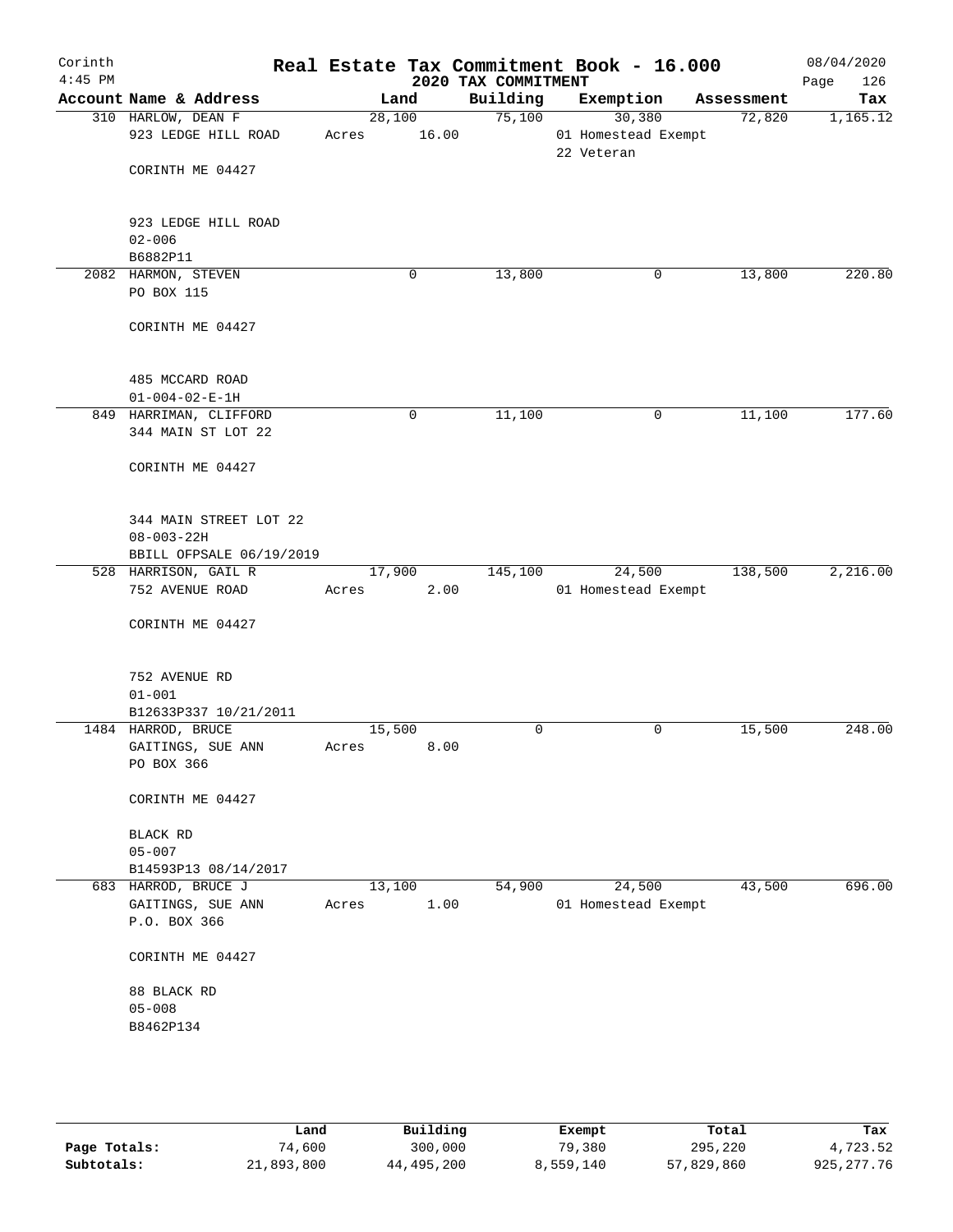| Corinth   |                                      |        |        |                     | Real Estate Tax Commitment Book - 16.000 |            | 08/04/2020  |
|-----------|--------------------------------------|--------|--------|---------------------|------------------------------------------|------------|-------------|
| $4:45$ PM |                                      |        |        | 2020 TAX COMMITMENT |                                          |            | Page<br>127 |
|           | Account Name & Address               |        | Land   | Building            | Exemption                                | Assessment | Tax         |
|           | 1497 HARTSTEIN, MICHAEL PAUL         |        | 18,100 | 204,300             | 24,500                                   | 197,900    | 3,166.40    |
|           | HARTSTEIN, DEBORAH JEAN Acres        |        | 1.08   |                     | 01 Homestead Exempt                      |            |             |
|           | 23 VILLAGE DRIVE                     |        |        |                     |                                          |            |             |
|           | CORINTH ME 04427                     |        |        |                     |                                          |            |             |
|           | 23 VILLAGE DRIVE                     |        |        |                     |                                          |            |             |
|           | $11 - 002 - 11$                      |        |        |                     |                                          |            |             |
|           | B14475P347 05/05/2017                |        |        |                     |                                          |            |             |
|           | 1212 HARTT, JEREMY R                 | 18,400 |        | 132,600             | 24,500                                   | 126,500    | 2,024.00    |
|           | HARTT, PRITI N                       | Acres  | 1.35   |                     | 01 Homestead Exempt                      |            |             |
|           | 87 EXETER ROAD                       |        |        |                     |                                          |            |             |
|           | CORINTH ME 04427                     |        |        |                     |                                          |            |             |
|           | 87 EXETER ROAD                       |        |        |                     |                                          |            |             |
|           | $14 - 017$                           |        |        |                     |                                          |            |             |
|           | B14684P205 11/29/2017                |        |        |                     |                                          |            |             |
|           | 685 HARVEY, ALVIN C. LIVING<br>TRUST | 18,900 |        | 109,400             | 30,380                                   | 97,920     | 1,566.72    |
|           | HARVEY, THELMA M.<br>LIVING TRUST    | Acres  | 1.75   |                     | 22 Veteran                               |            |             |
|           | 891 MAIN STREET                      |        |        |                     | 01 Homestead Exempt                      |            |             |
|           | CORINTH ME 04427                     |        |        |                     |                                          |            |             |
|           | 891 MAIN STREET                      |        |        |                     |                                          |            |             |
|           | $05 - 046$                           |        |        |                     |                                          |            |             |
|           | B13057P291 12/20/2012                |        |        |                     |                                          |            |             |
|           | 686 HARVEY, ALVIN C. LIVING          | 23,300 |        | 98,300              | 0                                        | 121,600    | 1,945.60    |
|           | TRUST                                |        |        |                     |                                          |            |             |
|           | HARVEY, THELMA M.                    | Acres  | 26.16  |                     |                                          |            |             |
|           | LIVING TRUST                         |        |        |                     |                                          |            |             |
|           | 891 MAIN STREET                      |        |        |                     |                                          |            |             |
|           | CORINTH ME 04427                     |        |        |                     |                                          |            |             |
|           | HARVEY HIGHLANDS                     |        |        |                     |                                          |            |             |
|           | $11 - 020$                           |        |        |                     |                                          |            |             |
|           | B13057P291 12/20/2012                |        |        |                     |                                          |            |             |
|           | 691 HARVEY, ALVIN C. LIVING<br>TRUST | 27,900 |        | $\mathbf 0$         | 0                                        | 27,900     | 446.40      |
|           | HARVEY, THELMA M.<br>LIVING TRUST    | Acres  | 21.00  |                     |                                          |            |             |
|           | 891 MAIN STREET                      |        |        |                     |                                          |            |             |
|           | CORINTH ME 04427                     |        |        |                     |                                          |            |             |
|           | <b>MAIN STREET</b>                   |        |        |                     |                                          |            |             |
|           | $11 - 021 - A$                       |        |        |                     |                                          |            |             |
|           | B13057P291 12/20/2012                |        |        |                     |                                          |            |             |
|           |                                      |        |        |                     |                                          |            |             |

|              | Land       | Building   | Exempt    | Total      | Tax        |  |
|--------------|------------|------------|-----------|------------|------------|--|
| Page Totals: | 106,600    | 544,600    | 79,380    | 571,820    | 9,149.12   |  |
| Subtotals:   | 22,000,400 | 45,039,800 | 8,638,520 | 58,401,680 | 934,426.88 |  |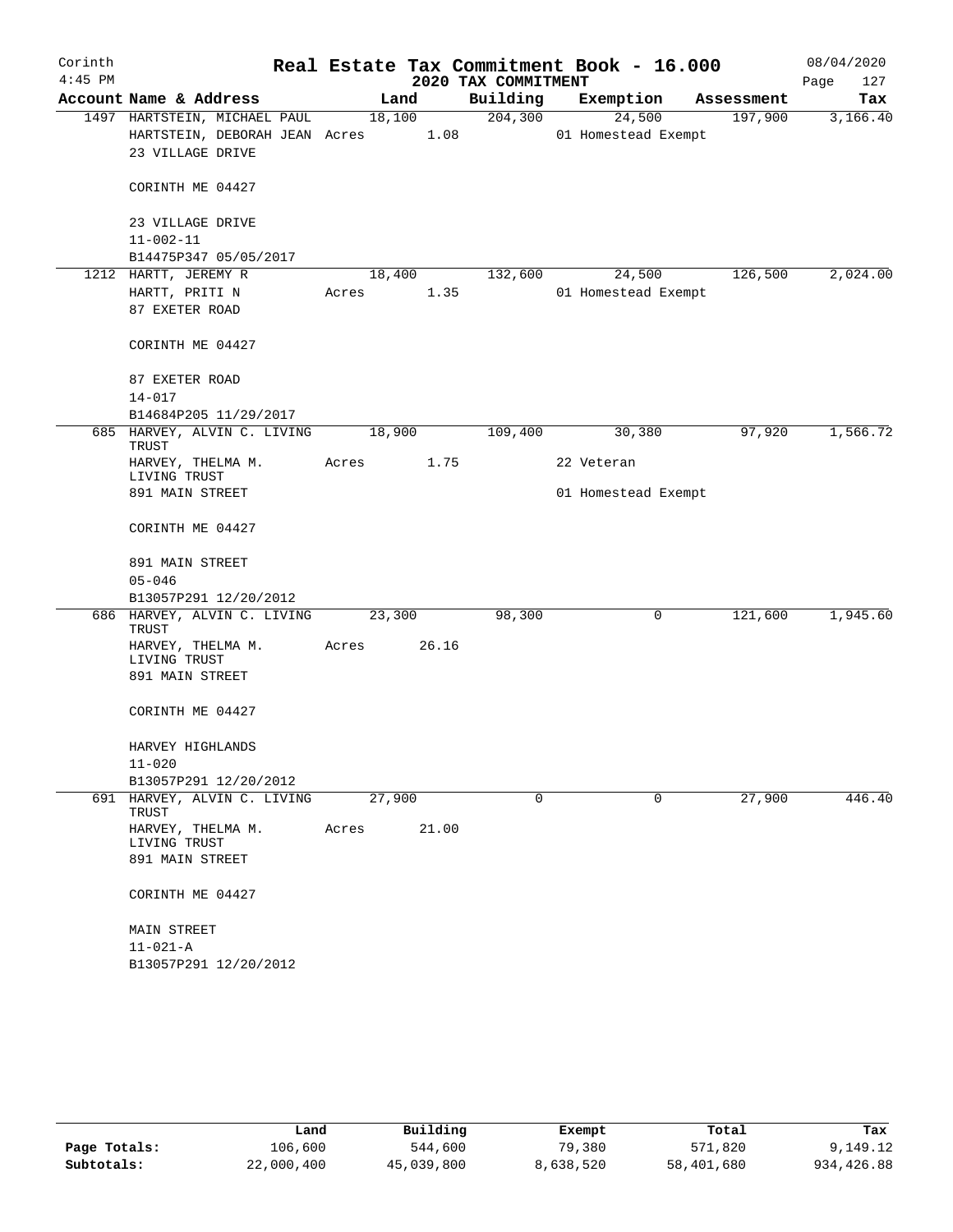| Corinth<br>$4:45$ PM |                                                                           |                 |                 | 2020 TAX COMMITMENT | Real Estate Tax Commitment Book - 16.000 |            | 08/04/2020<br>Page<br>128 |
|----------------------|---------------------------------------------------------------------------|-----------------|-----------------|---------------------|------------------------------------------|------------|---------------------------|
|                      | Account Name & Address                                                    |                 | Land            | Building            | Exemption                                | Assessment | Tax                       |
|                      | 689 HARVEY, ALVIN C. LIVING<br>TRUST<br>HARVEY, THELMA M.<br>LIVING TRUST | 21,000<br>Acres | 28.50           | $\mathbf 0$         | $\Omega$                                 | 21,000     | 336.00                    |
|                      | 891 MAIN STREET                                                           |                 |                 |                     |                                          |            |                           |
|                      | CORINTH ME 04427                                                          |                 |                 |                     |                                          |            |                           |
|                      | BEECH GROVE RD<br>$05 - 054 - C$                                          |                 |                 |                     |                                          |            |                           |
|                      | B12057P291 12/20/2012<br>692 HARVEY, DAVID A                              | 19,300          |                 | 123,900             | 24,500                                   | 118,700    | 1,899.20                  |
|                      | HARVEY, LINDA A<br>19 HARVEY HIGHLANDS                                    | Acres           | 2.01            |                     | 01 Homestead Exempt                      |            |                           |
|                      | CORINTH ME 04427                                                          |                 |                 |                     |                                          |            |                           |
|                      | 19 HARVEY HIGHLANDS<br>$11 - 020 - 02$                                    |                 |                 |                     |                                          |            |                           |
|                      | B6514P33<br>841 HARVEY, DONNA                                             |                 | 18,900          | 102,300             | 24,500                                   | 96,700     | 1,547.20                  |
|                      | 684 MAIN STREET                                                           | Acres           | 1.73            |                     | 01 Homestead Exempt                      |            |                           |
|                      | CORINTH ME 04427                                                          |                 |                 |                     |                                          |            |                           |
|                      | 684 MAIN STREET<br>$05 - 034 - A$                                         |                 |                 |                     |                                          |            |                           |
|                      | B14189P1 06/22/2016                                                       |                 |                 |                     |                                          |            |                           |
|                      | 38 HARVEY, KEITH A<br>HARVEY, RENEE L<br>697 GRANT ROAD                   | Acres           | 23,400<br>12.49 | 188,300             | 24,500<br>01 Homestead Exempt            | 187,200    | 2,995.20                  |
|                      | CORINTH ME 04427                                                          |                 |                 |                     |                                          |            |                           |
|                      | 697 GRANT ROAD<br>$02 - 044 - 01$                                         |                 |                 |                     |                                          |            |                           |
|                      | B7818P220 08/08/2001                                                      |                 |                 |                     |                                          |            |                           |
|                      | 1603 HARVEY, TERESA<br>545 MUDGETT ROAD                                   | Acres           | 21,100<br>4.63  | 222,500             | 24,500<br>01 Homestead Exempt            | 219,100    | 3,505.60                  |
|                      | CORINTH ME 04427                                                          |                 |                 |                     |                                          |            |                           |
|                      | 545 MUDGETT ROAD<br>$02 - 036 - C - 01$                                   |                 |                 |                     |                                          |            |                           |
|                      | B12923P205 08/27/2012                                                     |                 |                 |                     |                                          |            |                           |
|                      | 1400 HARVEY, WENDELL L<br>PO BOX 105                                      | Acres           | 12,100<br>0.32  | 21,100              | $\mathbf 0$                              | 33,200     | 531.20                    |
|                      | CORINTH ME 04427                                                          |                 |                 |                     |                                          |            |                           |
|                      | 57 EXETER ROAD                                                            |                 |                 |                     |                                          |            |                           |
|                      | $14 - 023$<br>B13318P288 08/30/2013                                       |                 |                 |                     |                                          |            |                           |
|                      |                                                                           |                 |                 |                     |                                          |            |                           |
|                      |                                                                           | Land            | Building        |                     | Exempt                                   | Total      | Tax                       |

|              | nana       | <u>DULLULUM</u> | <b>BY CITING</b> | - 2001     | $-0.2$       |
|--------------|------------|-----------------|------------------|------------|--------------|
| Page Totals: | 115,800    | 658,100         | 98,000           | 675,900    | 10,814.40    |
| Subtotals:   | 22,116,200 | 45,697,900      | 8,736,520        | 59,077,580 | 945, 241, 28 |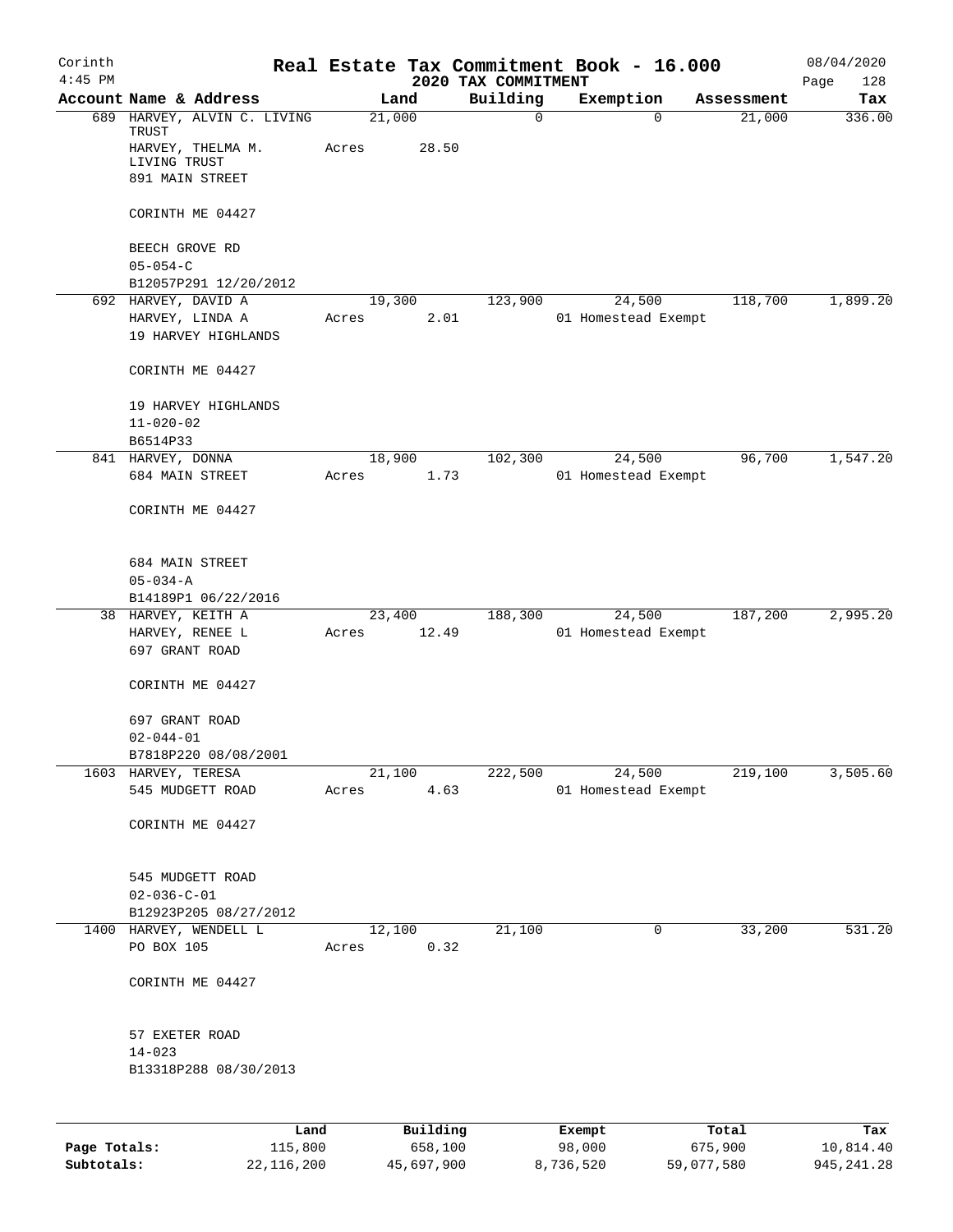| Corinth<br>$4:45$ PM |                                                                  |                  |                 | 2020 TAX COMMITMENT | Real Estate Tax Commitment Book - 16.000 |            | 08/04/2020<br>129<br>Page |
|----------------------|------------------------------------------------------------------|------------------|-----------------|---------------------|------------------------------------------|------------|---------------------------|
|                      | Account Name & Address                                           |                  | Land            | Building            | Exemption                                | Assessment | Tax                       |
|                      | 695 HARVEY, WENDELL L<br>HARVEY, KIMBERLY A<br>PO BOX 105        | Acres            | 65,400<br>30.16 | 230,100             | 24,500<br>01 Homestead Exempt            | 271,000    | 4,336.00                  |
|                      | CORINTH ME 04427-0105                                            |                  |                 |                     |                                          |            |                           |
|                      | 281 MAIN STREET<br>$08 - 001$                                    |                  |                 |                     |                                          |            |                           |
|                      | B15481P119 02/24/2020 B2318P324                                  |                  |                 |                     |                                          |            |                           |
|                      | 671 HARVEY, WENDELL L                                            |                  | 19,000          | 64,400              | 0                                        | 83,400     | 1,334.40                  |
|                      | HARVEY, KIMBERLY A<br>PO BOX 105                                 | Acres            | 1.80            |                     |                                          |            |                           |
|                      | CORINTH ME 04427                                                 |                  |                 |                     |                                          |            |                           |
|                      | 112 EXETER ROAD<br>$14 - 014$                                    |                  |                 |                     |                                          |            |                           |
|                      | B10290P102 01/27/2006                                            |                  |                 |                     |                                          |            |                           |
|                      | 1037 HASEY, MICHELLE L<br>257 WHITE SCHOOLHOUSE<br>ROAD          | Acres            | 37,300<br>60.00 | 88,600              | 24,500<br>01 Homestead Exempt            | 101,400    | 1,622.40                  |
|                      | CORINTH ME 04427                                                 |                  |                 |                     |                                          |            |                           |
|                      | 257 WHITE SCHOOLHOUSE<br>$05 - 043 - A$                          |                  |                 |                     |                                          |            |                           |
|                      | B14626P293 09/06/2017                                            |                  |                 |                     |                                          |            |                           |
|                      | 57 HASKELL, CHRISTOPHER M<br>PARADY, DESIREE B<br>98 MAIN STREET | 22, 300<br>Acres | 10.80           | 0                   | 0                                        | 22,300     | 356.80                    |
|                      | EDDINGTON ME 04428                                               |                  |                 |                     |                                          |            |                           |
|                      | BEECH GROVE RD<br>$02 - 055 - 01$                                |                  |                 |                     |                                          |            |                           |
|                      | B14714P339 01/05/2018                                            |                  |                 |                     |                                          |            |                           |
|                      | 12 HASKELL, DARRELL D                                            | 26,900           |                 | 22,600              | 24,500                                   | 25,000     | 400.00                    |
|                      | 517 WEST CORINTH ROAD                                            | Acres            | 3.57            |                     | 01 Homestead Exempt                      |            |                           |
|                      | CORINTH ME 04427                                                 |                  |                 |                     |                                          |            |                           |
|                      | 517 WEST CORINTH ROAD<br>$01 - 041 - D$                          |                  |                 |                     |                                          |            |                           |
|                      | B14602P141 09/08/2017                                            |                  |                 |                     |                                          |            |                           |
|                      | 194 HASKINS, BRYANT                                              |                  | 18,500          | 19,600              | 24,500                                   | 13,600     | 217.60                    |
|                      | HASKINS, ROBIN C<br>104 TATE ROAD                                | Acres            | 2.45            |                     | 01 Homestead Exempt                      |            |                           |
|                      | CORINTH ME 04427                                                 |                  |                 |                     |                                          |            |                           |
|                      | 104 TATE ROAD                                                    |                  |                 |                     |                                          |            |                           |
|                      | $09 - 024 - A$                                                   |                  |                 |                     |                                          |            |                           |
|                      | B11616P326 12/19/2008                                            |                  |                 |                     |                                          |            |                           |
|                      |                                                                  |                  |                 |                     |                                          |            |                           |
|                      | Land.                                                            |                  | Building        |                     | <b>Fromnt</b>                            | $T$ ctal   | Tov                       |

|              | Land       | Building   | Exempt    | Total      | Tax        |
|--------------|------------|------------|-----------|------------|------------|
| Page Totals: | 189.400    | 425,300    | 98,000    | 516,700    | 8,267.20   |
| Subtotals:   | 22,305,600 | 46,123,200 | 8,834,520 | 59,594,280 | 953,508.48 |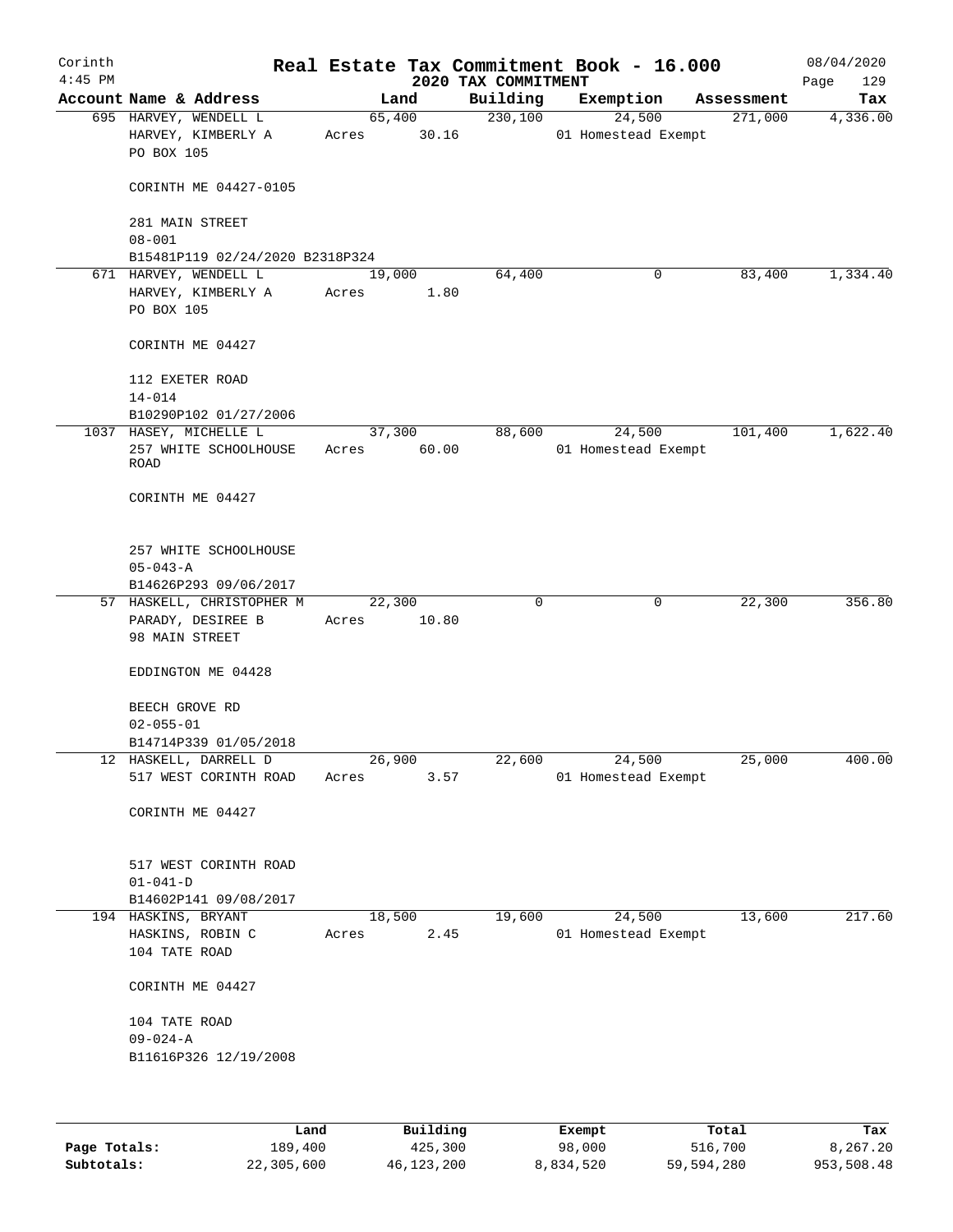| Corinth<br>$4:45$ PM |                                           | Real Estate Tax Commitment Book - 16.000 | 2020 TAX COMMITMENT |                     |            | 08/04/2020<br>130<br>Page |
|----------------------|-------------------------------------------|------------------------------------------|---------------------|---------------------|------------|---------------------------|
|                      | Account Name & Address                    | Land                                     | Building            | Exemption           | Assessment | Tax                       |
|                      | 1106 HATCH, ALAN                          | $\mathbf 0$                              | 14,400              | 14,400              | 0          | 0.00                      |
|                      | 344 MAIN ST LOT 18                        |                                          |                     | 01 Homestead Exempt |            |                           |
|                      |                                           |                                          |                     |                     |            |                           |
|                      | CORINTH ME 04427                          |                                          |                     |                     |            |                           |
|                      |                                           |                                          |                     |                     |            |                           |
|                      | 344 MAIN STREET LOT 18                    |                                          |                     |                     |            |                           |
|                      | $08 - 003 - 18H$                          |                                          |                     |                     |            |                           |
|                      | 2106 HATCH, ALAN                          | 0                                        | 17,600              | 0                   | 17,600     | 281.60                    |
|                      | 344 MAIN ST LOT 18                        |                                          |                     |                     |            |                           |
|                      | CORINTH ME 04427                          |                                          |                     |                     |            |                           |
|                      |                                           |                                          |                     |                     |            |                           |
|                      | 344 MAIN STREET LOT 34                    |                                          |                     |                     |            |                           |
|                      | $08 - 003 - 34H$                          |                                          |                     |                     |            |                           |
|                      | 1846 HATCH, SCOTT A                       | 2,300                                    | 0                   | $\mathbf 0$         | 2,300      | 36.80                     |
|                      | HATCH, ANDREA L                           | 1.83<br>Acres                            |                     |                     |            |                           |
|                      | 71 WEST CORINTH RD                        |                                          |                     |                     |            |                           |
|                      | CORINTH ME 04427                          |                                          |                     |                     |            |                           |
|                      | WEST CORINTH ROAD                         |                                          |                     |                     |            |                           |
|                      | $05 - 024 - 14 - A$                       |                                          |                     |                     |            |                           |
|                      | B14148P118 05/13/2016                     |                                          |                     |                     |            |                           |
|                      | 704 HATCH, SCOTT A                        | 20,500                                   | 148,600             | 24,500              | 144,600    | 2,313.60                  |
|                      | HATCH, ANDREA L                           | 2.97<br>Acres                            |                     | 01 Homestead Exempt |            |                           |
|                      | 71 WEST CORINTH RD                        |                                          |                     |                     |            |                           |
|                      | CORINTH ME 04427                          |                                          |                     |                     |            |                           |
|                      | 71 WEST CORINTH ROAD                      |                                          |                     |                     |            |                           |
|                      | $05 - 024 - 15$                           |                                          |                     |                     |            |                           |
|                      | B14148P118 05/13/2016                     |                                          |                     |                     |            |                           |
|                      | 1429 HAWES, MARK                          | 26,700                                   | 8,200               | 0                   | 34,900     | 558.40                    |
|                      | 3621 UNION STREET                         | 87.00<br>Acres                           |                     |                     |            |                           |
|                      | LEVANT ME 04456                           |                                          |                     |                     |            |                           |
|                      |                                           |                                          |                     |                     |            |                           |
|                      | 161 RABBIT PATH                           |                                          |                     |                     |            |                           |
|                      | $06 - 040$                                |                                          |                     |                     |            |                           |
|                      | B14638P51 10/06/2017 B14638P48 10/06/2017 |                                          |                     |                     |            |                           |
|                      | 99 HAYDEN, ALLEN R                        | 19,300                                   | 18,800              | 0                   | 38,100     | 609.60                    |
|                      | HAYDEN, ANNETTE M                         | 12.78<br>Acres                           |                     |                     |            |                           |
|                      | 87 BIRCH STREET                           |                                          |                     |                     |            |                           |
|                      | BANGOR ME 04401                           |                                          |                     |                     |            |                           |
|                      | 90 GLENWOOD DRIVE                         |                                          |                     |                     |            |                           |
|                      | $07 - 001 - 07$                           |                                          |                     |                     |            |                           |
|                      | B12740P126 02/24/2012                     |                                          |                     |                     |            |                           |
|                      |                                           |                                          |                     |                     |            |                           |
|                      |                                           |                                          |                     |                     |            |                           |

|              | Land       | Building   | Exempt    | Total      | Tax        |
|--------------|------------|------------|-----------|------------|------------|
| Page Totals: | 68,800     | 207,600    | 38,900    | 237,500    | 3,800.00   |
| Subtotals:   | 22,374,400 | 46,330,800 | 8,873,420 | 59,831,780 | 957,308.48 |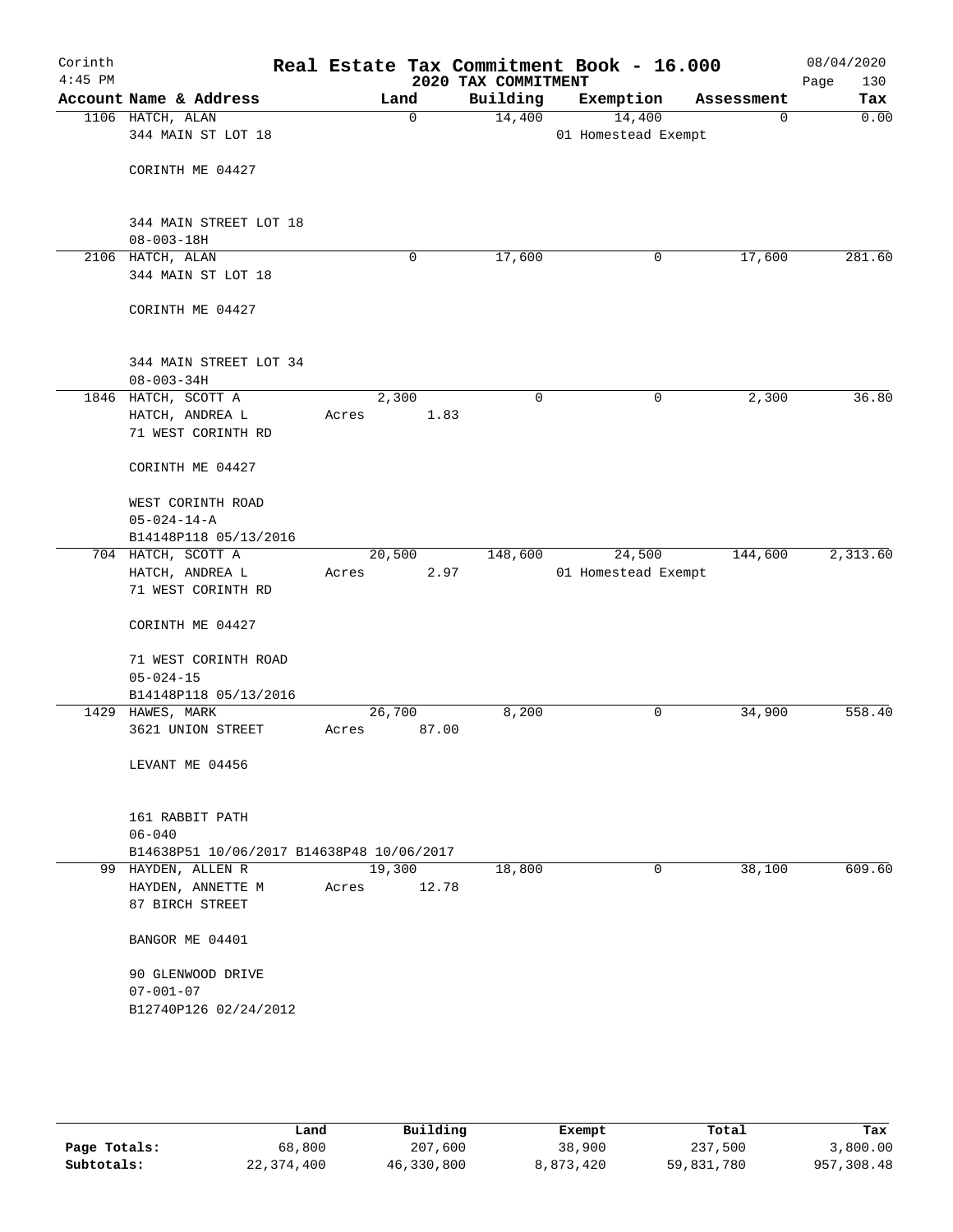| Corinth<br>$4:45$ PM |                |                                         |        |          |      |                                 | Real Estate Tax Commitment Book - 16.000 |            | 08/04/2020         |
|----------------------|----------------|-----------------------------------------|--------|----------|------|---------------------------------|------------------------------------------|------------|--------------------|
|                      |                | Account Name & Address                  |        | Land     |      | 2020 TAX COMMITMENT<br>Building | Exemption                                | Assessment | 131<br>Page<br>Tax |
|                      |                | 1822 HEAL, HERBERT JR                   |        | $\Omega$ |      | 19,700                          | 19,700                                   | 0          | 0.00               |
|                      |                | 87 GRANT ROAD                           |        |          |      |                                 | 01 Homestead Exempt                      |            |                    |
|                      |                |                                         |        |          |      |                                 |                                          |            |                    |
|                      |                | CORINTH ME 04427                        |        |          |      |                                 |                                          |            |                    |
|                      |                |                                         |        |          |      |                                 |                                          |            |                    |
|                      |                |                                         |        |          |      |                                 |                                          |            |                    |
|                      |                | 87 GRANT ROAD                           |        |          |      |                                 |                                          |            |                    |
|                      |                | $05 - 020 - 05H$                        |        |          |      |                                 |                                          |            |                    |
|                      |                | 711 HEATH, JOHN S<br>HEATH, SYBIL       |        | 0        |      | 22,800                          | 0                                        | 22,800     | 364.80             |
|                      |                | 55 PUDDLEDOCK ROAD                      |        |          |      |                                 |                                          |            |                    |
|                      |                |                                         |        |          |      |                                 |                                          |            |                    |
|                      |                | CORINTH ME 04427                        |        |          |      |                                 |                                          |            |                    |
|                      |                |                                         |        |          |      |                                 |                                          |            |                    |
|                      |                | 524 MCCARD ROAD                         |        |          |      |                                 |                                          |            |                    |
|                      |                | $01 - 008 - 04H$                        |        |          |      |                                 |                                          |            |                    |
|                      |                | 939 HEATH, JOHN S                       | 20,400 |          |      | 120,600                         | 24,500                                   | 116,500    | 1,864.00           |
|                      |                | HEATH, SYBIL<br>55 PUDDLEDOCK ROAD      | Acres  |          | 4.02 |                                 | 01 Homestead Exempt                      |            |                    |
|                      |                |                                         |        |          |      |                                 |                                          |            |                    |
|                      |                | CORINTH ME 04427                        |        |          |      |                                 |                                          |            |                    |
|                      |                |                                         |        |          |      |                                 |                                          |            |                    |
|                      |                | 55 PUDDLEDOCK ROAD                      |        |          |      |                                 |                                          |            |                    |
|                      | $12 - 028 - A$ |                                         |        |          |      |                                 |                                          |            |                    |
|                      |                | B11599P120 11/20/2008                   |        |          |      |                                 |                                          |            |                    |
|                      |                | 1467 HENDERSON, DAKODA L                | 17,900 |          |      | 128,500                         | 24,500                                   | 121,900    | 1,950.40           |
|                      |                | HENDERSON, EMILY R<br>40 BEECH GROVE RD | Acres  |          | 2.00 |                                 | 01 Homestead Exempt                      |            |                    |
|                      |                |                                         |        |          |      |                                 |                                          |            |                    |
|                      |                | CORINTH ME 04427                        |        |          |      |                                 |                                          |            |                    |
|                      |                |                                         |        |          |      |                                 |                                          |            |                    |
|                      |                | 40 BEECH GROVE RD                       |        |          |      |                                 |                                          |            |                    |
|                      | $06 - 001 - C$ |                                         |        |          |      |                                 |                                          |            |                    |
|                      |                | B14384P296 01/06/2017                   |        |          |      |                                 |                                          |            |                    |
|                      |                | 307 HENRIKSEN, MARIANNE C               | 15,000 |          |      | 39,300                          | 24,500                                   | 29,800     | 476.80             |
|                      |                | 694 GRANT ROAD                          | Acres  |          | 0.93 |                                 | 01 Homestead Exempt                      |            |                    |
|                      |                | CORINTH ME 04427                        |        |          |      |                                 |                                          |            |                    |
|                      |                |                                         |        |          |      |                                 |                                          |            |                    |
|                      |                |                                         |        |          |      |                                 |                                          |            |                    |
|                      |                | 694 GRANT ROAD                          |        |          |      |                                 |                                          |            |                    |
|                      | $02 - 045$     |                                         |        |          |      |                                 |                                          |            |                    |
|                      | B6141P168      |                                         |        |          |      |                                 |                                          |            |                    |
|                      |                | 1121 HERRING, STEPHEN C                 | 17,000 |          |      | 62,500                          | 24,500                                   | 55,000     | 880.00             |
|                      |                | PO BOX 161                              | Acres  |          | 1.25 |                                 | 01 Homestead Exempt                      |            |                    |
|                      |                | CORINTH ME 04427                        |        |          |      |                                 |                                          |            |                    |
|                      |                |                                         |        |          |      |                                 |                                          |            |                    |
|                      |                |                                         |        |          |      |                                 |                                          |            |                    |
|                      |                | 338 BEANS MILL RD                       |        |          |      |                                 |                                          |            |                    |
|                      |                | $04 - 019 - 04A$                        |        |          |      |                                 |                                          |            |                    |
|                      |                | B10576P187 08/08/2006                   |        |          |      |                                 |                                          |            |                    |
|                      |                |                                         |        |          |      |                                 |                                          |            |                    |
|                      |                |                                         |        |          |      |                                 |                                          |            |                    |
|                      |                |                                         |        |          |      |                                 |                                          |            |                    |
|                      |                |                                         |        |          |      |                                 |                                          |            |                    |

|              | Land       | Building   | Exempt    | Total      | Tax        |
|--------------|------------|------------|-----------|------------|------------|
| Page Totals: | 70,300     | 393,400    | 117,700   | 346,000    | 5,536.00   |
| Subtotals:   | 22,444,700 | 46,724,200 | 8,991,120 | 60,177,780 | 962,844.48 |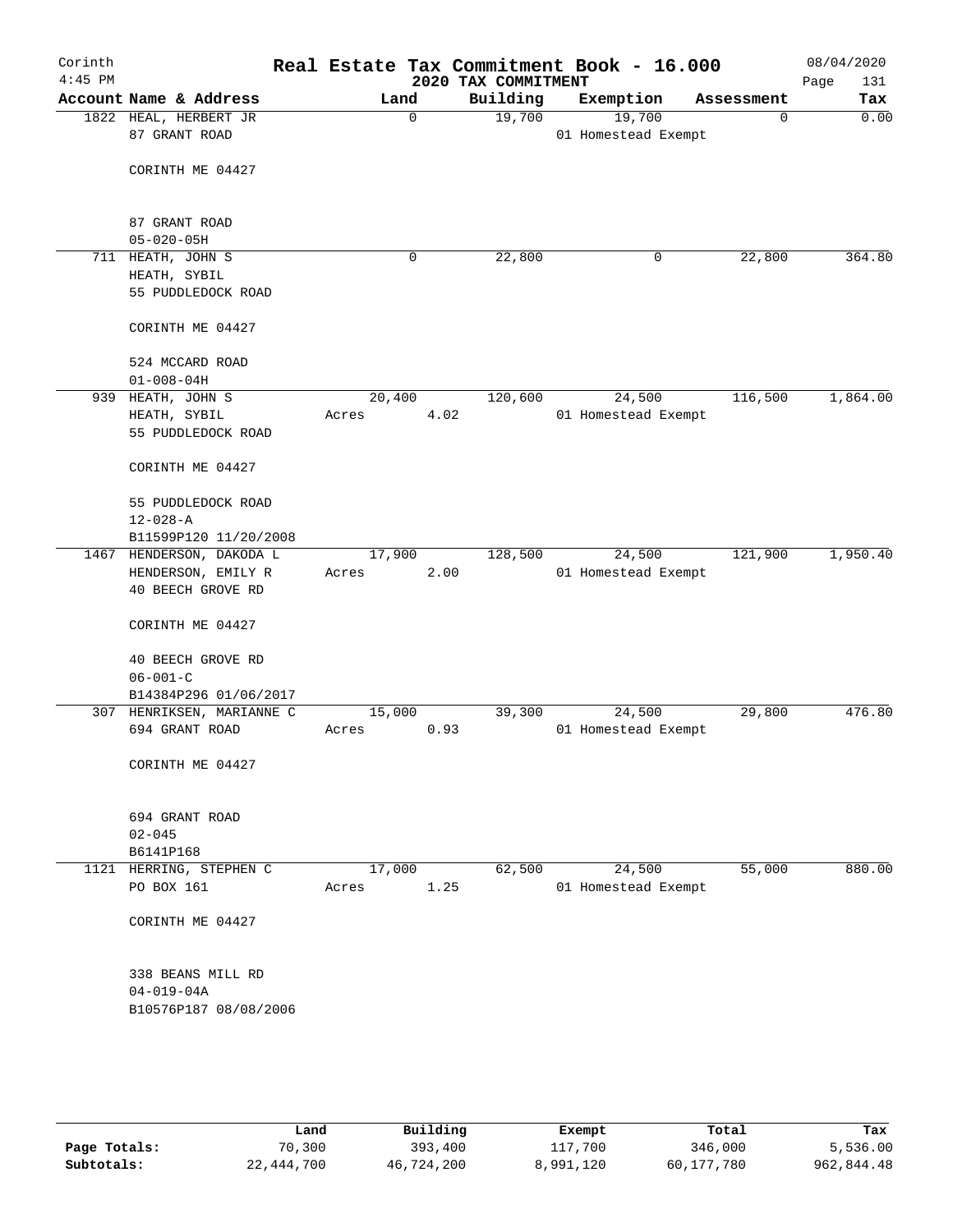| Corinth<br>$4:45$ PM |                                               |        |          | 2020 TAX COMMITMENT | Real Estate Tax Commitment Book - 16.000 |            | 08/04/2020<br>132<br>Page |
|----------------------|-----------------------------------------------|--------|----------|---------------------|------------------------------------------|------------|---------------------------|
|                      | Account Name & Address                        |        | Land     | Building            | Exemption                                | Assessment | Tax                       |
|                      | 125 HERSHBINE, GABRIEL S &                    | 20,300 |          | 127,200             | 0                                        | 147,500    | 2,360.00                  |
|                      | MEGAN F JT<br>531 MCCARD ROAD                 |        | 3.96     |                     |                                          |            |                           |
|                      |                                               | Acres  |          |                     |                                          |            |                           |
|                      | CORINTH ME 04427                              |        |          |                     |                                          |            |                           |
|                      |                                               |        |          |                     |                                          |            |                           |
|                      |                                               |        |          |                     |                                          |            |                           |
|                      | 531 MCCARD ROAD                               |        |          |                     |                                          |            |                           |
|                      | $01 - 004 - 02 - B$                           |        |          |                     |                                          |            |                           |
|                      | B15274P238 09/09/2019<br>715 HERSHEY, KEITH   | 13,600 |          | 0                   | $\mathbf 0$                              | 13,600     | 217.60                    |
|                      | HERSHEY, ELIZABETH                            | Acres  | 7.75     |                     |                                          |            |                           |
|                      | 142 WITMER ROAD                               |        |          |                     |                                          |            |                           |
|                      |                                               |        |          |                     |                                          |            |                           |
|                      | CONESTOGA PA 17516                            |        |          |                     |                                          |            |                           |
|                      |                                               |        |          |                     |                                          |            |                           |
|                      | HUDSON ROAD N/F OFF                           |        |          |                     |                                          |            |                           |
|                      | $12 - 013$                                    |        |          |                     |                                          |            |                           |
|                      | B14626P284 09/11/2017<br>874 HERSHEY, KEITH A | 11,400 |          | 0                   | 0                                        | 11,400     | 182.40                    |
|                      | HERSHEY, ELIZABETH M                          | Acres  | 7.50     |                     |                                          |            |                           |
|                      | 142 WITMER ROAD                               |        |          |                     |                                          |            |                           |
|                      |                                               |        |          |                     |                                          |            |                           |
|                      | CONESTOGA PA 17516                            |        |          |                     |                                          |            |                           |
|                      |                                               |        |          |                     |                                          |            |                           |
|                      | HUDSON ROAD N/F OFF                           |        |          |                     |                                          |            |                           |
|                      | $12 - 013 - B$                                |        |          |                     |                                          |            |                           |
|                      | B14379P89 12/05/2016<br>674 HERSHEY, KEITH A  | 13,300 |          | 0                   | 0                                        | 13,300     | 212.80                    |
|                      | HERSHEY, ELIZABETH                            | Acres  | 7.50     |                     |                                          |            |                           |
|                      | 142 WITMER ROAD                               |        |          |                     |                                          |            |                           |
|                      |                                               |        |          |                     |                                          |            |                           |
|                      | CONESTOGA PA 17516                            |        |          |                     |                                          |            |                           |
|                      |                                               |        |          |                     |                                          |            |                           |
|                      | HUDSON ROAD N/F OFF                           |        |          |                     |                                          |            |                           |
|                      | $12 - 013 - A$<br>B15080P300 02/06/2019       |        |          |                     |                                          |            |                           |
|                      | 1543 HERSHEY, KEITH A                         | 37,100 |          | 0                   | 0                                        | 37,100     | 593.60                    |
|                      | HERSHEY, ELIZABETH M                          | Acres  | 77.75    |                     |                                          |            |                           |
|                      | 142 WITMER RD                                 |        |          |                     |                                          |            |                           |
|                      |                                               |        |          |                     |                                          |            |                           |
|                      | CONESTOGA PA 17516                            |        |          |                     |                                          |            |                           |
|                      |                                               |        |          |                     |                                          |            |                           |
|                      | PUDDLEDOCK ROAD<br>$12 - 015$                 |        |          |                     |                                          |            |                           |
|                      | B14087P166 02/20/2016                         |        |          |                     |                                          |            |                           |
|                      | 1564 HEWITT, MICHELE L                        | 17,000 |          | 38,400              | 24,500                                   | 30,900     | 494.40                    |
|                      | HEWITT, DENNIS K. &                           | Acres  | 1.24     |                     | 01 Homestead Exempt                      |            |                           |
|                      | DORITY, PATRICIA                              |        |          |                     |                                          |            |                           |
|                      | 712 TATE ROAD                                 |        |          |                     |                                          |            |                           |
|                      | CORINTH ME 04427                              |        |          |                     |                                          |            |                           |
|                      |                                               |        |          |                     |                                          |            |                           |
|                      | 712 TATE ROAD                                 |        |          |                     |                                          |            |                           |
|                      | $06 - 002 - 07$                               |        |          |                     |                                          |            |                           |
|                      | B13665P113 10/03/2014                         |        |          |                     |                                          |            |                           |
|                      |                                               |        |          |                     |                                          |            |                           |
|                      |                                               |        |          |                     |                                          |            |                           |
|                      | Land                                          |        | Building |                     | Exempt                                   | Total      | Tax                       |

**Page Totals:** 112,700 165,600 24,500 253,800 4,060.80 **Subtotals:** 22,557,400 46,889,800 9,015,620 60,431,580 966,905.28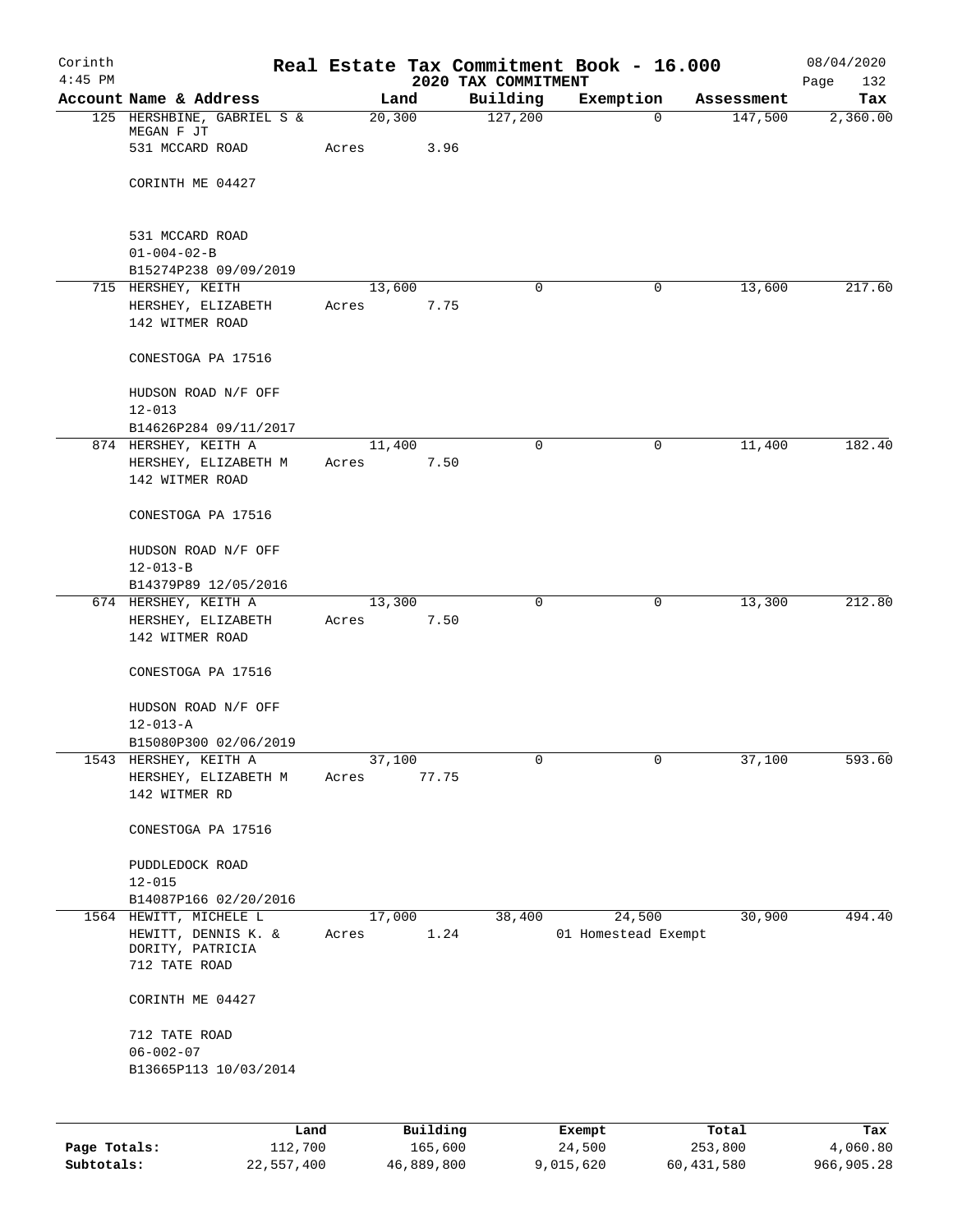| Corinth<br>$4:45$ PM |                                                                           |       |                 | 2020 TAX COMMITMENT |             | Real Estate Tax Commitment Book - 16.000 |             | 08/04/2020<br>Page<br>133 |
|----------------------|---------------------------------------------------------------------------|-------|-----------------|---------------------|-------------|------------------------------------------|-------------|---------------------------|
|                      | Account Name & Address                                                    |       | Land            | Building            |             | Exemption                                | Assessment  | Tax                       |
|                      | 718 HIATT, HUBERT RONALD<br>HIATT, MARCELLE RIVARD<br>38 HARVEY HIGHLANDS | Acres | 18,000          | 113,400<br>1.07     |             | 24,500<br>01 Homestead Exempt            | 106,900     | 1,710.40                  |
|                      | CORINTH ME 04427                                                          |       |                 |                     |             |                                          |             |                           |
|                      | 38 HARVEY HIGHLANDS                                                       |       |                 |                     |             |                                          |             |                           |
|                      | $11 - 020 - 07$<br>B5163P221                                              |       |                 |                     |             |                                          |             |                           |
|                      | 1818 HICHBORN, ZACKERY                                                    |       | 0               | 12,600              |             | 12,600                                   | $\mathbf 0$ | 0.00                      |
|                      | 30 EXETER ROAD LOT 19                                                     |       |                 |                     |             | 01 Homestead Exempt                      |             |                           |
|                      | CORINTH ME 04427                                                          |       |                 |                     |             |                                          |             |                           |
|                      | 30 EXETER ROAD LOT 19<br>$15 - 012 - 19H$                                 |       |                 |                     |             |                                          |             |                           |
|                      | 719 HICKS, GEORGE E JR                                                    |       | 25,300          | 97,700              |             | 24,500                                   | 98,500      | 1,576.00                  |
|                      | HICKS, CYNTHIA A                                                          | Acres | 8.00            |                     |             | 01 Homestead Exempt                      |             |                           |
|                      | 203 BEANS MILL ROAD                                                       |       |                 |                     |             |                                          |             |                           |
|                      | CORINTH ME 04427                                                          |       |                 |                     |             |                                          |             |                           |
|                      | 203 BEANS MILL RD                                                         |       |                 |                     |             |                                          |             |                           |
|                      | $04 - 017 - A$                                                            |       |                 |                     |             |                                          |             |                           |
|                      | B5102P246                                                                 |       |                 |                     |             |                                          |             |                           |
|                      | 720 HICKS, PAMELA J                                                       |       | 17,400          | 115,400             |             | 24,500                                   | 108,300     | 1,732.80                  |
|                      | HICKS, SARAH J                                                            | Acres |                 | 1.61                |             | 01 Homestead Exempt                      |             |                           |
|                      | 113 BEANS MILL ROAD                                                       |       |                 |                     |             |                                          |             |                           |
|                      | CORINTH ME 04427                                                          |       |                 |                     |             |                                          |             |                           |
|                      | 113 BEANS MILL RD<br>$07 - 020 - A$                                       |       |                 |                     |             |                                          |             |                           |
|                      | B12590P336 09/12/2011 B7292P333                                           |       |                 |                     |             |                                          |             |                           |
|                      | 941 HICKS, TERRY                                                          |       | 16,700          | 10,900              |             | $\mathbf 0$                              | 27,600      | 441.60                    |
|                      | HICKS, JULIE                                                              | Acres |                 | 1.00                |             |                                          |             |                           |
|                      | 121 BEANS MILL ROAD                                                       |       |                 |                     |             |                                          |             |                           |
|                      | CORINTH ME 04427                                                          |       |                 |                     |             |                                          |             |                           |
|                      | 83 BEANS MILL RD                                                          |       |                 |                     |             |                                          |             |                           |
|                      | $07 - 020 - B$                                                            |       |                 |                     |             |                                          |             |                           |
|                      | B13570P7 06/25/2014                                                       |       |                 |                     |             |                                          |             |                           |
|                      | 721 HICKS, TERRY D<br>121 BEANS MILL ROAD                                 | Acres | 14,400<br>11.50 |                     | $\mathbf 0$ | $\mathbf 0$                              | 14,400      | 230.40                    |
|                      | CORINTH ME 04427                                                          |       |                 |                     |             |                                          |             |                           |
|                      | BEANS MILL RD N/F OFF                                                     |       |                 |                     |             |                                          |             |                           |
|                      | $07 - 022$                                                                |       |                 |                     |             |                                          |             |                           |
|                      | B3181P263                                                                 |       |                 |                     |             |                                          |             |                           |
|                      |                                                                           |       |                 |                     |             |                                          |             |                           |
|                      |                                                                           |       |                 |                     |             |                                          |             |                           |
|                      |                                                                           |       |                 |                     |             |                                          |             |                           |
|                      |                                                                           |       |                 |                     |             |                                          |             |                           |

|              | Land       | Building   | Exempt    | Total      | Tax        |
|--------------|------------|------------|-----------|------------|------------|
| Page Totals: | 91,800     | 350,000    | 86,100    | 355,700    | 5,691.20   |
| Subtotals:   | 22,649,200 | 47,239,800 | 9,101,720 | 60,787,280 | 972,596.48 |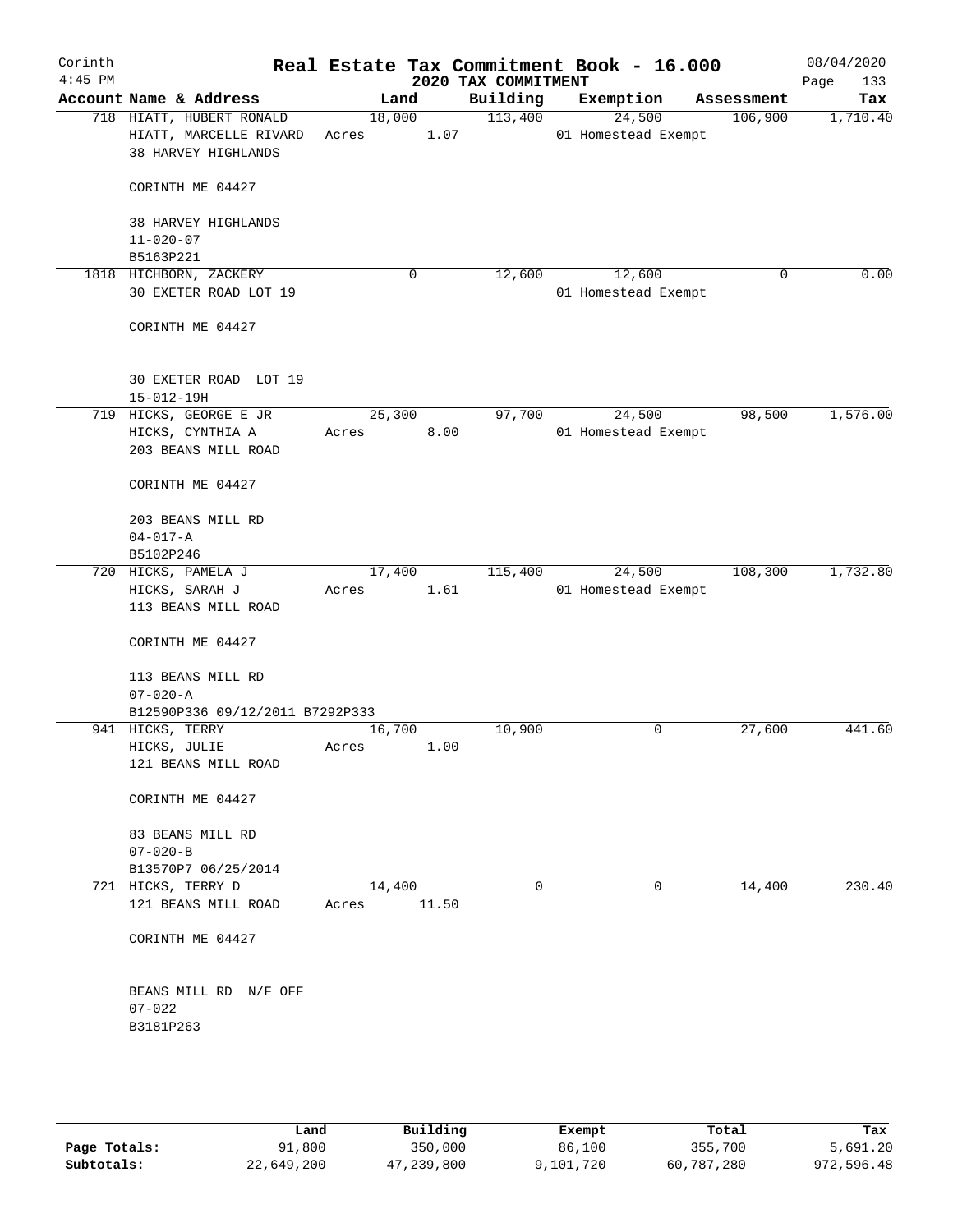| Corinth<br>$4:45$ PM |                                           |                 |             | 2020 TAX COMMITMENT | Real Estate Tax Commitment Book - 16.000 |             |            | 08/04/2020<br>Page<br>134 |
|----------------------|-------------------------------------------|-----------------|-------------|---------------------|------------------------------------------|-------------|------------|---------------------------|
|                      | Account Name & Address                    |                 | Land        | Building            | Exemption                                |             | Assessment | Tax                       |
|                      | 722 HICKS, TERRY D                        | 23,300          |             | $\mathbf 0$         |                                          | $\Omega$    | 23,300     | 372.80                    |
|                      | 121 BEANS MILL ROAD                       | Acres           | 40.94       |                     |                                          |             |            |                           |
|                      |                                           |                 |             |                     |                                          |             |            |                           |
|                      | CORINTH ME 04427                          |                 |             |                     |                                          |             |            |                           |
|                      |                                           |                 |             |                     |                                          |             |            |                           |
|                      |                                           |                 |             |                     |                                          |             |            |                           |
|                      | EXETER ROAD                               |                 |             |                     |                                          |             |            |                           |
|                      | $07 - 008$<br>B3928P148                   |                 |             |                     |                                          |             |            |                           |
|                      | 723 HICKS, TERRY D                        | 35,800          |             | 134,600             |                                          | 0           | 170,400    | 2,726.40                  |
|                      | 121 BEANS MILL ROAD                       | Acres           | 54.00       |                     |                                          |             |            |                           |
|                      |                                           |                 |             |                     |                                          |             |            |                           |
|                      | CORINTH ME 04427                          |                 |             |                     |                                          |             |            |                           |
|                      |                                           |                 |             |                     |                                          |             |            |                           |
|                      |                                           |                 |             |                     |                                          |             |            |                           |
|                      | 116 BEANS MILL RD                         |                 |             |                     |                                          |             |            |                           |
|                      | $07 - 023$                                |                 |             |                     |                                          |             |            |                           |
|                      | B3928P148                                 |                 |             |                     |                                          |             |            |                           |
|                      | 724 HICKS, TERRY D<br>121 BEANS MILL ROAD | 69,300<br>Acres | 156.46      | 77,100              | 24,500<br>01 Homestead Exempt            |             | 121,900    | 1,950.40                  |
|                      |                                           |                 |             |                     |                                          |             |            |                           |
|                      | CORINTH ME 04427                          |                 |             |                     |                                          |             |            |                           |
|                      |                                           |                 |             |                     |                                          |             |            |                           |
|                      |                                           |                 |             |                     |                                          |             |            |                           |
|                      | 121 BEANS MILL RD                         |                 |             |                     |                                          |             |            |                           |
|                      | $07 - 024$                                |                 |             |                     |                                          |             |            |                           |
|                      | B3928P148                                 |                 |             |                     |                                          |             |            |                           |
|                      | 255 HICKS, TERRY D                        |                 | $\mathbf 0$ | 11,200              |                                          | $\mathbf 0$ | 11,200     | 179.20                    |
|                      | 121 BEANS MILL ROAD                       |                 |             |                     |                                          |             |            |                           |
|                      | CORINTH ME 04427                          |                 |             |                     |                                          |             |            |                           |
|                      |                                           |                 |             |                     |                                          |             |            |                           |
|                      |                                           |                 |             |                     |                                          |             |            |                           |
|                      | 529 LEDGE HILL ROAD                       |                 |             |                     |                                          |             |            |                           |
|                      | $01 - 040 - 04H$                          |                 |             |                     |                                          |             |            |                           |
|                      | 688 HIGGINS NICOLA LIVING                 | 11,600          |             | 0                   |                                          | 0           | 11,600     | 185.60                    |
|                      | TRUST DATED 5/7/2019                      |                 |             |                     |                                          |             |            |                           |
|                      | C/O NICOLA HIGGINS,<br>TRUSTEE            | Acres           | 1.04        |                     |                                          |             |            |                           |
|                      | 71 CHARLESTON ROAD                        |                 |             |                     |                                          |             |            |                           |
|                      | CHARLESTON ME 04422                       |                 |             |                     |                                          |             |            |                           |
|                      |                                           |                 |             |                     |                                          |             |            |                           |
|                      |                                           |                 |             |                     |                                          |             |            |                           |
|                      | HARVEY HIGHLANDS                          |                 |             |                     |                                          |             |            |                           |
|                      | $11 - 020 - 08$                           |                 |             |                     |                                          |             |            |                           |
|                      | B15159P40 05/07/2019                      |                 |             |                     |                                          |             |            |                           |
|                      | 725 HIGGINS, BETTY                        | 19,700          |             | 13,900              | 24,500<br>01 Homestead Exempt            |             | 9,100      | 145.60                    |
|                      | 45 HAYMAN DR                              | Acres           | 2.36        |                     |                                          |             |            |                           |
|                      | CORINTH ME 04427                          |                 |             |                     |                                          |             |            |                           |
|                      |                                           |                 |             |                     |                                          |             |            |                           |
|                      |                                           |                 |             |                     |                                          |             |            |                           |
|                      | 45 HAYMAN DRIVE                           |                 |             |                     |                                          |             |            |                           |
|                      | $05 - 042 - 12$                           |                 |             |                     |                                          |             |            |                           |
|                      | B4754P304                                 |                 |             |                     |                                          |             |            |                           |
|                      |                                           |                 |             |                     |                                          |             |            |                           |
|                      |                                           |                 |             |                     |                                          |             |            |                           |
|                      |                                           |                 |             |                     |                                          |             |            |                           |

|              | Land       | Building   | Exempt    | Total      | Tax        |
|--------------|------------|------------|-----------|------------|------------|
| Page Totals: | 159,700    | 236,800    | 49,000    | 347,500    | 5,560.00   |
| Subtotals:   | 22,808,900 | 47,476,600 | 9,150,720 | 61,134,780 | 978,156.48 |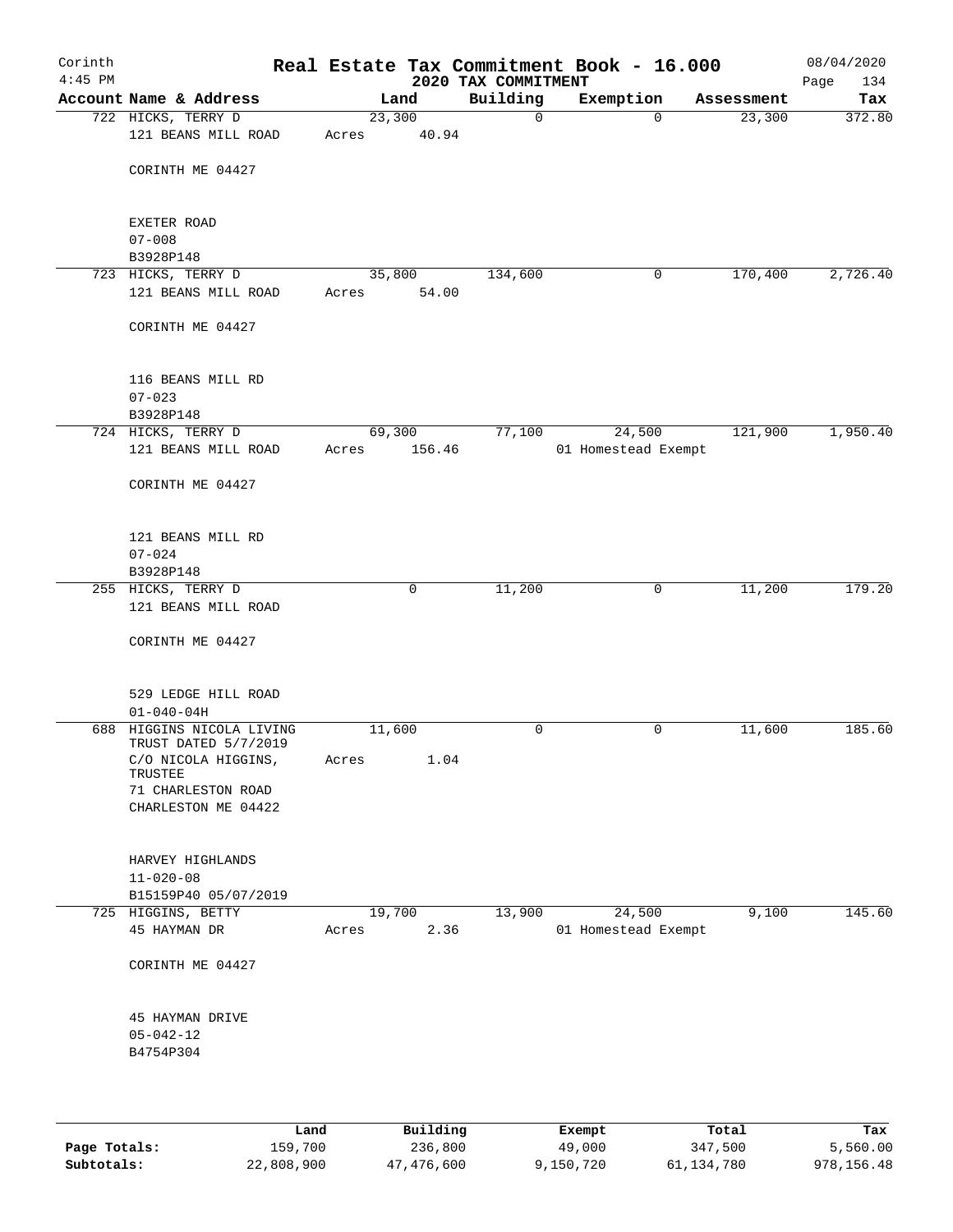| Corinth      |                                                                 |       |                 |                                 | Real Estate Tax Commitment Book - 16.000 |            | 08/04/2020         |
|--------------|-----------------------------------------------------------------|-------|-----------------|---------------------------------|------------------------------------------|------------|--------------------|
| $4:45$ PM    | Account Name & Address                                          |       | Land            | 2020 TAX COMMITMENT<br>Building | Exemption                                | Assessment | Page<br>135<br>Tax |
|              | 729 HIGGINS, STELLA M.                                          |       | 40,900          | $\mathbf 0$                     | 0                                        | 40,900     | 654.40             |
|              | (HEIRS OF)<br>C/O CHERYL A BOONE                                | Acres | 106.64          |                                 |                                          |            |                    |
|              | P.O. BOX 273                                                    |       |                 |                                 |                                          |            |                    |
|              | BANGOR, ME 04402 0273                                           |       |                 |                                 |                                          |            |                    |
|              | RIDGE ROAD                                                      |       |                 |                                 |                                          |            |                    |
|              | $12 - 006$                                                      |       |                 |                                 |                                          |            |                    |
|              | B2579P192                                                       |       |                 |                                 |                                          |            |                    |
|              | 755 HILL, ALLISON L                                             |       | 16,900          | 86,200                          | 24,500                                   | 78,600     | 1,257.60           |
|              | CHAPMAN, HEATH M<br>475 WEST CORINTH ROAD                       | Acres | 1.20            |                                 | 01 Homestead Exempt                      |            |                    |
|              | CORINTH ME 04427                                                |       |                 |                                 |                                          |            |                    |
|              | 475 WEST CORINTH ROAD<br>$01 - 041 - A$                         |       |                 |                                 |                                          |            |                    |
|              | B11211P221 11/13/2007                                           |       |                 |                                 |                                          |            |                    |
|              | 1894 HILL, COLLIN J                                             |       | 18,000          | 113,000                         | 0                                        | 131,000    | 2,096.00           |
|              | HILL, JESSICA E                                                 | Acres | 2.08            |                                 |                                          |            |                    |
|              | 1144 HUDSON HILL ROAD                                           |       |                 |                                 |                                          |            |                    |
|              | CORINTH ME 04427                                                |       |                 |                                 |                                          |            |                    |
|              | 1144 HUDSON HILL ROAD<br>$03 - 051 - 02$                        |       |                 |                                 |                                          |            |                    |
|              | B14651P287 10/27/2017                                           |       |                 |                                 |                                          |            |                    |
|              | 1447 HILL, NATHAN OA<br>HILL, LUCILVA B., LIVING Acres<br>TRUST |       | 18,200<br>42.00 | 0                               | 0                                        | 18,200     | 291.20             |
|              | 22 MARSH ROAD                                                   |       |                 |                                 |                                          |            |                    |
|              | CORINTH ME 04427                                                |       |                 |                                 |                                          |            |                    |
|              | MARSH ROAD                                                      |       |                 |                                 |                                          |            |                    |
|              | $09 - 009$                                                      |       |                 |                                 |                                          |            |                    |
|              | B8364P226                                                       |       |                 |                                 |                                          |            |                    |
| 731          | HILL, NATHAN OA                                                 |       | 14,900          | 0                               | 0                                        | 14,900     | 238.40             |
|              | HILL, LUCILVA B.,<br>LIVING TRUST                               | Acres | 20.00           |                                 |                                          |            |                    |
|              | 22 MARSH ROAD                                                   |       |                 |                                 |                                          |            |                    |
|              | CORINTH ME 04427                                                |       |                 |                                 |                                          |            |                    |
|              | WHITE SCHOOLHOUSE ROAD                                          |       |                 |                                 |                                          |            |                    |
|              | $08 - 034$<br>B2516P222                                         |       |                 |                                 |                                          |            |                    |
|              | 732 HILL, NATHAN OA                                             |       | 10,500          | 0                               | 0                                        | 10,500     | 168.00             |
|              | HILL, LUCILVA B.,                                               | Acres | 10.00           |                                 |                                          |            |                    |
|              | LIVING TRUST<br>22 MARSH ROAD                                   |       |                 |                                 |                                          |            |                    |
|              | CORINTH ME 04427                                                |       |                 |                                 |                                          |            |                    |
|              | MARSH ROAD N/F OFF                                              |       |                 |                                 |                                          |            |                    |
|              | $09 - 008$<br>B2516P222                                         |       |                 |                                 |                                          |            |                    |
|              |                                                                 | Land  | Building        |                                 | Exempt                                   | Total      | Tax                |
| Page Totals: | 119,400                                                         |       | 199,200         |                                 | 24,500                                   | 294,100    | 4,705.60           |
| Subtotals:   | 22,928,300                                                      |       | 47,675,800      |                                 | 9,175,220                                | 61,428,880 | 982,862.08         |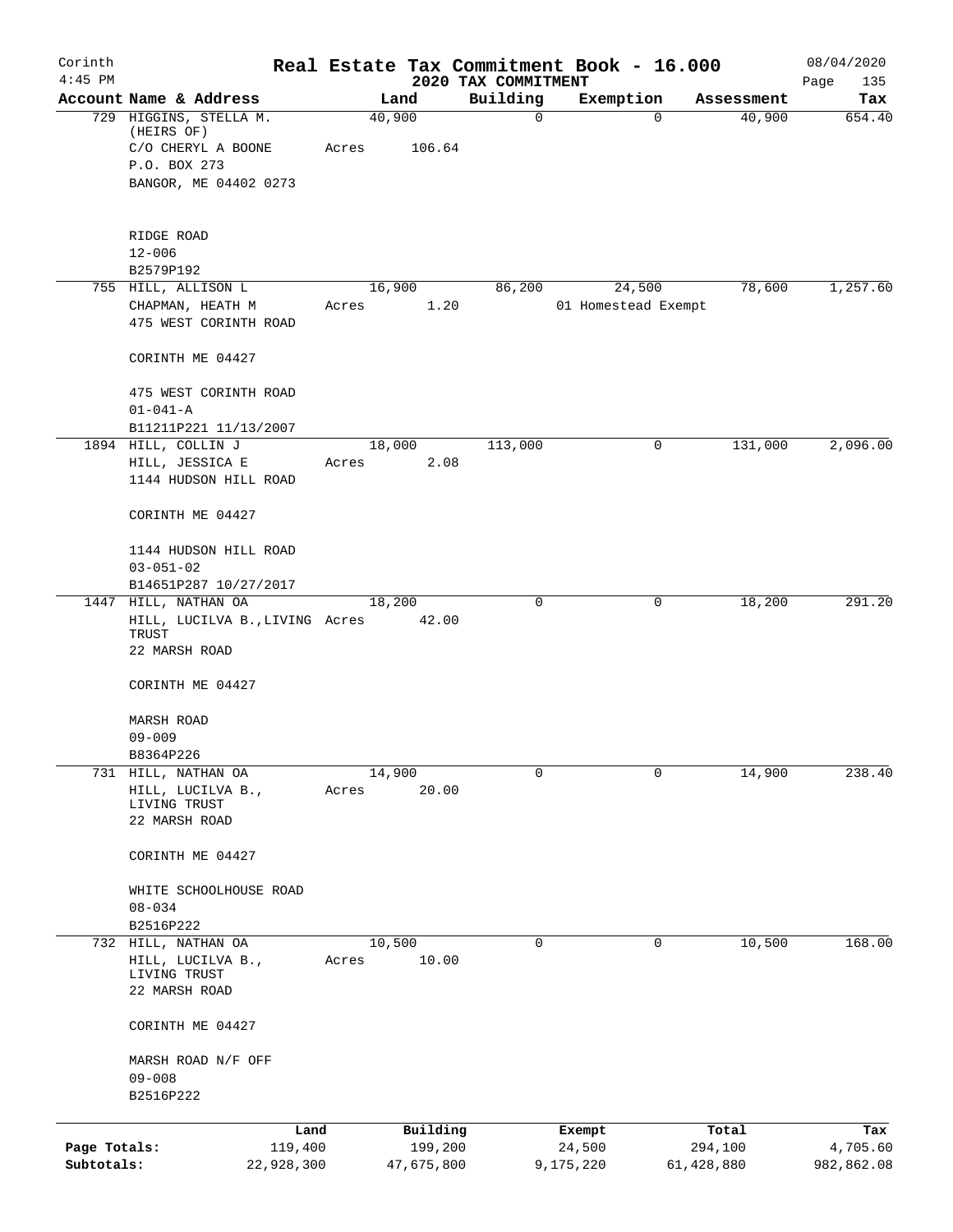| Corinth<br>$4:45$ PM |                                             |                   |          | 2020 TAX COMMITMENT | Real Estate Tax Commitment Book - 16.000 |            | 08/04/2020<br>Page<br>136 |
|----------------------|---------------------------------------------|-------------------|----------|---------------------|------------------------------------------|------------|---------------------------|
|                      | Account Name & Address                      |                   | Land     | Building            | Exemption                                | Assessment | Tax                       |
|                      | 733 HILL, NATHAN OA                         | 78,300            |          | 173,000             | 30,380                                   | 220,920    | 3,534.72                  |
|                      | HILL, LUCILVA B.,                           | Acres             | 95.64    |                     | 22 Veteran                               |            |                           |
|                      | LIVING TRUST                                |                   |          |                     |                                          |            |                           |
|                      | 22 MARSH ROAD                               |                   |          |                     | 01 Homestead Exempt                      |            |                           |
|                      | CORINTH ME 04427                            |                   |          |                     |                                          |            |                           |
|                      | 22 MARSH ROAD                               |                   |          |                     |                                          |            |                           |
|                      | $09 - 003$                                  |                   |          |                     |                                          |            |                           |
|                      | B2516P222                                   |                   |          |                     |                                          | 15,700     | 251.20                    |
|                      | 969 HOBBS, TIMOTHY<br>192 WHITE SCHOOLHOUSE | 36,500            | 76.00    | 3,700               | 24,500<br>01 Homestead Exempt            |            |                           |
|                      | RD                                          | Acres             |          |                     |                                          |            |                           |
|                      | CORINTH ME 04427                            |                   |          |                     |                                          |            |                           |
|                      | 192 WHITE SCHOOLHOUSE                       |                   |          |                     |                                          |            |                           |
|                      | $08 - 028$                                  |                   |          |                     |                                          |            |                           |
|                      | B11446P249 06/26/2008                       |                   |          |                     |                                          |            |                           |
|                      | 1640 HODGDON, DAVID                         | 12,000            |          | $\mathbf 0$         | 0                                        | 12,000     | 192.00                    |
|                      | HODGDON, BETH L                             | Acres             | 8.75     |                     |                                          |            |                           |
|                      | 72 PUDDLEDOCK ROAD                          |                   |          |                     |                                          |            |                           |
|                      | CORINTH ME 04427                            |                   |          |                     |                                          |            |                           |
|                      | PUDDLEDOCK ROAD                             |                   |          |                     |                                          |            |                           |
|                      | $12 - 015 - A$                              |                   |          |                     |                                          |            |                           |
|                      | B13131P285 03/18/2013                       |                   |          |                     |                                          |            |                           |
|                      | 1980 HODGDON, DAVID W                       | 16,400            |          | $\mathbf 0$         | 0                                        | 16,400     | 262.40                    |
|                      | HODGDON, BETH L                             | Acres             | 6.00     |                     |                                          |            |                           |
|                      | 72 PUDDLEDOCK RD                            |                   |          |                     |                                          |            |                           |
|                      | CORINTH ME 04427                            |                   |          |                     |                                          |            |                           |
|                      |                                             |                   |          |                     |                                          |            |                           |
|                      | PUDDLEDOCK ROAD                             |                   |          |                     |                                          |            |                           |
|                      | $12 - 016 - A$                              |                   |          |                     |                                          |            |                           |
|                      | B10661P120 09/06/2006                       |                   |          |                     |                                          |            |                           |
|                      | 181 HODGDON, DAVID W                        |                   | 22,800   | 112,100             | 24,500                                   | 110,400    | 1,766.40                  |
|                      | HODGDON, BETH L<br>72 PUDDLEDOCK RD         | Acres             | 6.00     |                     | 01 Homestead Exempt                      |            |                           |
|                      |                                             |                   |          |                     |                                          |            |                           |
|                      | CORINTH ME 04427                            |                   |          |                     |                                          |            |                           |
|                      | 72 PUDDLEDOCK ROAD                          |                   |          |                     |                                          |            |                           |
|                      | $12 - 016$                                  |                   |          |                     |                                          |            |                           |
|                      | B10661P122 09/06/2006                       |                   |          |                     |                                          |            |                           |
|                      | 1512 HOFFMAN, SARAH                         |                   | 0        | 20,300              | $\mathsf{O}$                             | 20,300     | 324.80                    |
|                      | 434 TATE ROAD LOT 8                         |                   |          |                     |                                          |            |                           |
|                      |                                             |                   |          |                     |                                          |            |                           |
|                      | CORINTH ME 04427                            |                   |          |                     |                                          |            |                           |
|                      |                                             |                   |          |                     |                                          |            |                           |
|                      | 434 TATE ROAD LOT 08<br>$06 - 019 - 08H$    |                   |          |                     |                                          |            |                           |
|                      |                                             |                   |          |                     |                                          |            |                           |
|                      |                                             |                   |          |                     |                                          |            |                           |
|                      |                                             | Land <sub>.</sub> | Building |                     | <b>Exempt</b>                            | Total      | Tay                       |

|              | Land       | Building   | Exempt    | Total      | Tax        |
|--------------|------------|------------|-----------|------------|------------|
| Page Totals: | 166,000    | 309,100    | 79,380    | 395,720    | 6,331.52   |
| Subtotals:   | 23,094,300 | 47,984,900 | 9,254,600 | 61,824,600 | 989,193.60 |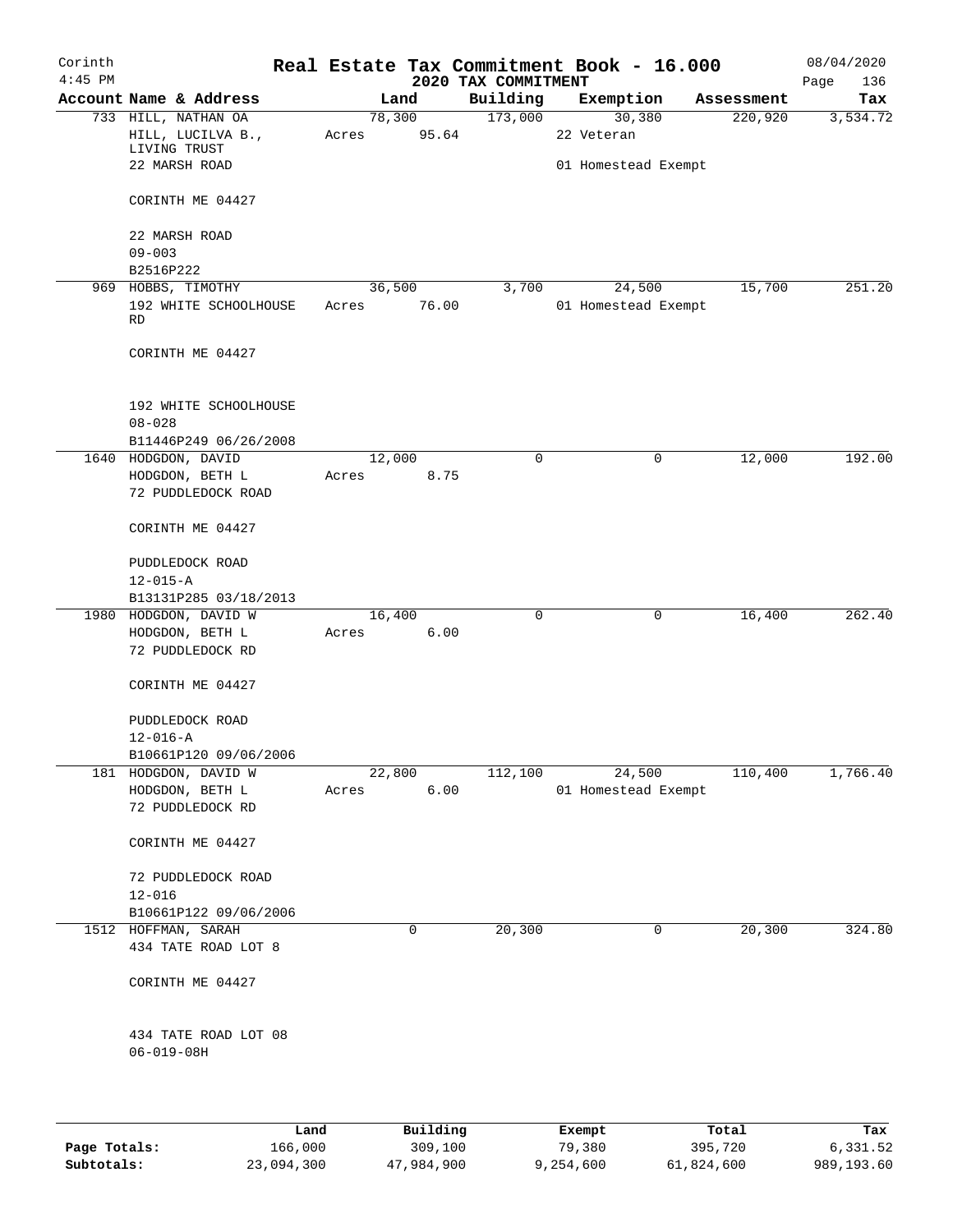| Corinth<br>$4:45$ PM |                                                                                             |       |                 | 2020 TAX COMMITMENT | Real Estate Tax Commitment Book - 16.000    |             | 08/04/2020<br>137<br>Page |
|----------------------|---------------------------------------------------------------------------------------------|-------|-----------------|---------------------|---------------------------------------------|-------------|---------------------------|
|                      | Account Name & Address                                                                      |       | Land            | Building            | Exemption                                   | Assessment  | Tax                       |
|                      | 744 HOLLAND, LLOYD T<br>247 NOTCH ROAD<br>CORINTH ME 04427                                  | Acres | 37,500<br>60.62 | 40,400              | 30,380<br>01 Homestead Exempt<br>22 Veteran | 47,520      | 760.32                    |
|                      | 247 NOTCH ROAD<br>$04 - 044 - 01$<br>B11700P64 03/23/2009 B4531P136                         |       |                 |                     |                                             |             |                           |
| 759                  | HOLMES, JERAMIE T<br>HOLMES, KRISTEN S. &<br>MANN, ISAAC<br>PO BOX 654                      | Acres | 16,700<br>1.00  | 13,200              | 24,500<br>01 Homestead Exempt               | 5,400       | 86.40                     |
|                      | CORINTH ME 04427<br>298 BEANS MILL RD<br>$04 - 019 - 10$<br>B13474P287 03/04/2014           |       |                 |                     |                                             |             |                           |
|                      | 278 HOLST, BRIDGET<br>968 MAIN STREET LOT 14                                                |       | $\mathbf 0$     | 12,400              | 12,400<br>01 Homestead Exempt               | $\mathbf 0$ | 0.00                      |
|                      | CORINTH ME 04427<br>968 MAIN STREET LOT 14<br>$06 - 012 - D - 14H$                          |       |                 |                     |                                             |             |                           |
|                      | 106 HOLT, ROGER<br>534 MCCARD ROAD<br>CORINTH ME 04427                                      |       | $\mathbf 0$     | 21,900              | 21,900<br>01 Homestead Exempt               | $\mathbf 0$ | 0.00                      |
|                      | 534 MCCARD ROAD<br>$01 - 008 - 05H$<br>B12901P131 08/06/2012<br>1764 HOMESTEAD ESTATES, LLC |       | 0               | 21,200              | 0                                           | 21,200      | 339.20                    |
|                      | 177 BEECH GROVE ROAD<br>CORINTH ME 04427                                                    |       |                 |                     |                                             |             |                           |
|                      | 177 BEECH GROVE RD<br>$05 - 056 - C - 1H$<br>BBILL OFPSALE 04/22/2019                       |       |                 |                     |                                             |             |                           |
|                      | 1816 HOOVER, SYDNEY<br>655 BLACK ROAD<br>CORINTH ME 04427                                   |       | 0               | 15,400              | 15,400<br>01 Homestead Exempt               | $\mathbf 0$ | 0.00                      |
|                      | 655 BLACK RD<br>$02 - 037 - 02H$                                                            |       |                 |                     |                                             |             |                           |
|                      |                                                                                             |       |                 |                     |                                             |             |                           |

|              | Land       | Building   | Exempt    | Total      | Tax         |
|--------------|------------|------------|-----------|------------|-------------|
| Page Totals: | 54,200     | 124,500    | 104,580   | 74,120     | 1,185.92    |
| Subtotals:   | 23,148,500 | 48,109,400 | 9,359,180 | 61,898,720 | 990, 379.52 |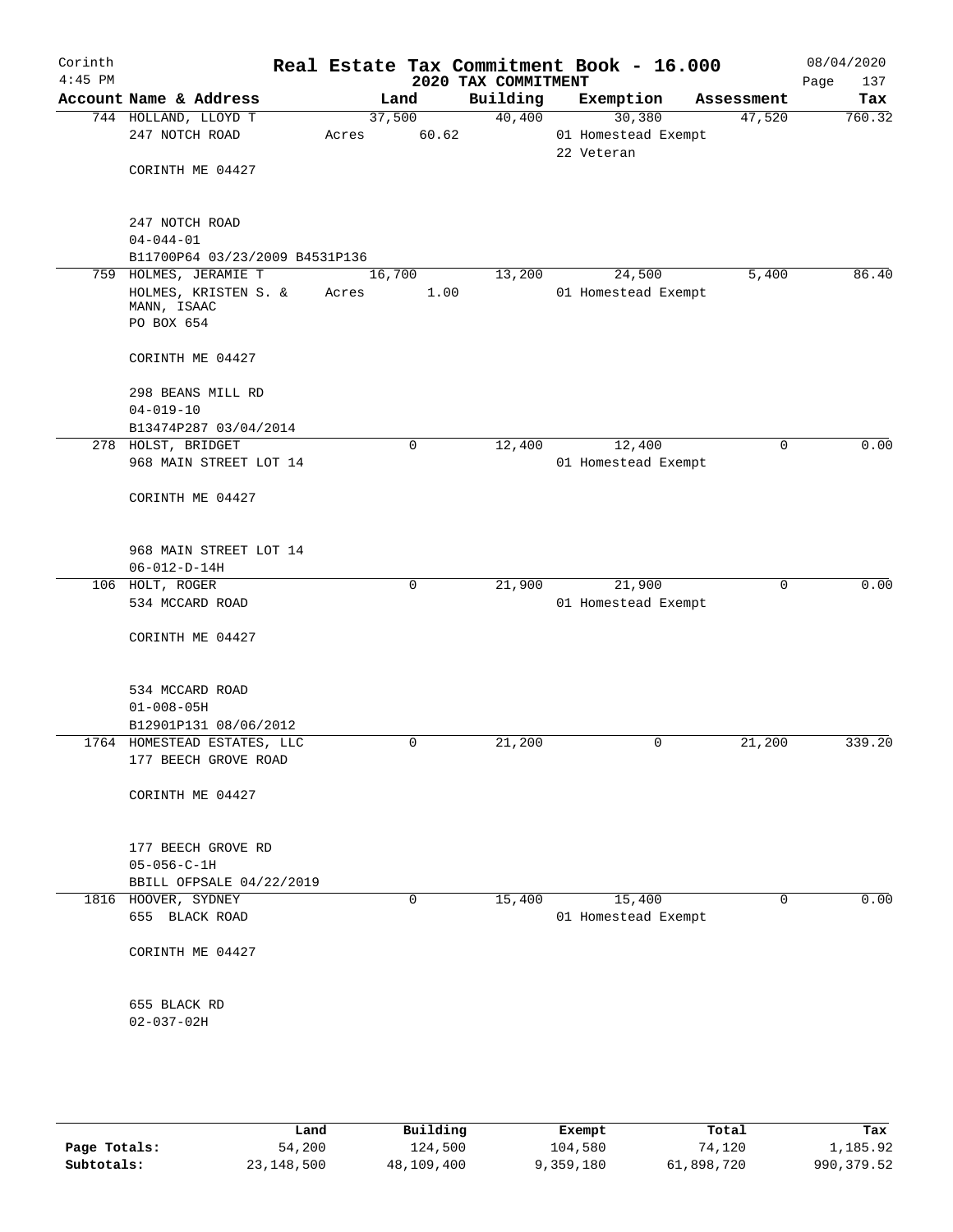| Corinth<br>$4:45$ PM |                                                             |                 |      | 2020 TAX COMMITMENT | Real Estate Tax Commitment Book - 16.000 |            | 08/04/2020<br>138<br>Page |
|----------------------|-------------------------------------------------------------|-----------------|------|---------------------|------------------------------------------|------------|---------------------------|
|                      | Account Name & Address                                      | Land            |      | Building            | Exemption                                | Assessment | Tax                       |
|                      | 1735 HOPPLE, SHELLY JO<br>C/O TOWN OF CORINTH<br>PO BOX 309 | 17,100<br>Acres | 1.38 | 13,700              | $\mathbf 0$                              | 30,800     | 492.80                    |
|                      | CORINTH ME 04427                                            |                 |      |                     |                                          |            |                           |
|                      | 162 BEECH GROVE RD<br>$02 - 055 - 03 - A$                   |                 |      |                     |                                          |            |                           |
|                      | B14126P35 04/19/2016 B6252P238                              |                 |      |                     |                                          |            |                           |
|                      | 1778 HORSESHOE MILL TRUST                                   | 11,600          |      | $\mathbf 0$         | 0                                        | 11,600     | 185.60                    |
|                      | PATRICIA AKINS, TR.                                         | Acres           | 2.11 |                     |                                          |            |                           |
|                      | PO BOX 969                                                  |                 |      |                     |                                          |            |                           |
|                      | MATTAPOISETT MA 02739                                       |                 |      |                     |                                          |            |                           |
|                      | TATE ROAD                                                   |                 |      |                     |                                          |            |                           |
|                      | $06 - 024 - 07$                                             |                 |      |                     |                                          |            |                           |
|                      | B9671P37                                                    |                 |      |                     |                                          |            |                           |
|                      | 1773 HORSESHOE MILL TRUST                                   | 10,900          |      | 0                   | 0                                        | 10,900     | 174.40                    |
|                      | PATRICIA AKINS, TR.                                         | Acres           | 1.51 |                     |                                          |            |                           |
|                      | PO BOX 969                                                  |                 |      |                     |                                          |            |                           |
|                      | MATTAPOISETT MA 02739                                       |                 |      |                     |                                          |            |                           |
|                      | TATE ROAD                                                   |                 |      |                     |                                          |            |                           |
|                      | $06 - 024 - 02$                                             |                 |      |                     |                                          |            |                           |
|                      | B9671P37                                                    |                 |      |                     |                                          |            |                           |
|                      | 1774 HORSESHOE MILL TRUST                                   | 10,900          |      | $\mathbf 0$         | 0                                        | 10,900     | 174.40                    |
|                      | PATRICIA AKINS, TR.                                         | Acres           | 1.51 |                     |                                          |            |                           |
|                      | PO BOX 969                                                  |                 |      |                     |                                          |            |                           |
|                      | MATTAPOISETT MA 02739                                       |                 |      |                     |                                          |            |                           |
|                      | TATE ROAD                                                   |                 |      |                     |                                          |            |                           |
|                      | $06 - 024 - 03$                                             |                 |      |                     |                                          |            |                           |
|                      | B9671P37                                                    |                 |      |                     |                                          |            |                           |
|                      | 1775 HORSESHOE MILL TRUST                                   | 10,900          |      | 0                   | 0                                        | 10,900     | 174.40                    |
|                      | PATRICIA AKINS, TR.                                         | Acres           | 1.51 |                     |                                          |            |                           |
|                      | PO BOX 969                                                  |                 |      |                     |                                          |            |                           |
|                      | MATTAPOISETT MA 02739                                       |                 |      |                     |                                          |            |                           |
|                      | TATE ROAD                                                   |                 |      |                     |                                          |            |                           |
|                      | $06 - 024 - 04$                                             |                 |      |                     |                                          |            |                           |
|                      | B9671P37                                                    |                 |      |                     |                                          |            |                           |
|                      | 1781 HORSESHOE MILL TRUST                                   | 10,900          |      | 0                   | 0                                        | 10,900     | 174.40                    |
|                      | PATRICIA AKINS, TR.                                         | Acres           | 1.54 |                     |                                          |            |                           |
|                      | PO BOX 969                                                  |                 |      |                     |                                          |            |                           |
|                      | MATTAPOISETT MA 02739                                       |                 |      |                     |                                          |            |                           |
|                      | TATE ROAD                                                   |                 |      |                     |                                          |            |                           |
|                      | $06 - 024 - 10$                                             |                 |      |                     |                                          |            |                           |
|                      | B9671P17                                                    |                 |      |                     |                                          |            |                           |
|                      |                                                             |                 |      |                     |                                          |            |                           |
|                      |                                                             |                 |      |                     |                                          |            |                           |
|                      |                                                             |                 |      |                     |                                          |            |                           |

|              | Land       | Building   | Exempt    | Total      | Tax        |
|--------------|------------|------------|-----------|------------|------------|
| Page Totals: | 72,300     | 13,700     |           | 86,000     | 1,376.00   |
| Subtotals:   | 23,220,800 | 48,123,100 | 9,359,180 | 61,984,720 | 991,755.52 |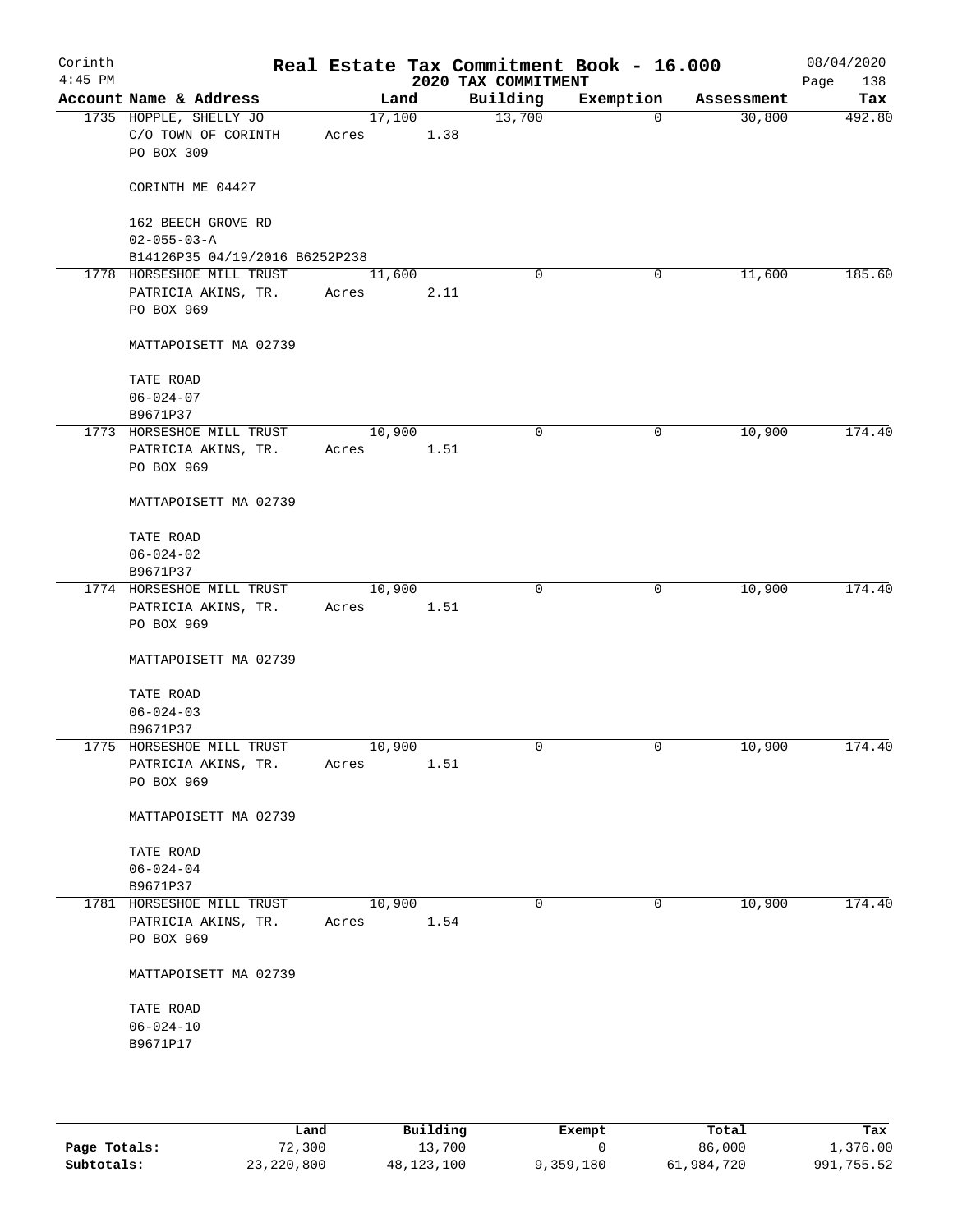| Corinth<br>$4:45$ PM |                                              |        |             | 2020 TAX COMMITMENT | Real Estate Tax Commitment Book - 16.000 |            | 08/04/2020<br>Page<br>139 |
|----------------------|----------------------------------------------|--------|-------------|---------------------|------------------------------------------|------------|---------------------------|
|                      | Account Name & Address                       | Land   |             | Building            | Exemption                                | Assessment | Tax                       |
|                      | 1936 HORTON, DELBERT<br>567 HAMMOND ST APT 6 |        | $\mathbf 0$ | 18,700              | 0                                        | 18,700     | 299.20                    |
|                      | BANGOR ME 04401                              |        |             |                     |                                          |            |                           |
|                      | 344 MAIN STREET LOT 30<br>$08 - 003 - 30H$   |        |             |                     |                                          |            |                           |
|                      | B12025P102 12/17/2009                        |        |             |                     |                                          |            |                           |
|                      | 1938 HORTON, DELBERT<br>567 HAMMOND ST APT 6 |        | 0           | 17,600              | 0                                        | 17,600     | 281.60                    |
|                      | BANGOR ME 04401                              |        |             |                     |                                          |            |                           |
|                      | 344 MAIN STREET LOT 37<br>$08 - 003 - 37H$   |        |             |                     |                                          |            |                           |
|                      | 753 HUBER, HORST JR                          | 8,000  |             | 0                   | 0                                        | 8,000      | 128.00                    |
|                      | C/O GERALD NESSMANN                          | Acres  | 13.00       |                     |                                          |            |                           |
|                      | 1186 MILO ROAD                               |        |             |                     |                                          |            |                           |
|                      | SEBEC ME 04481                               |        |             |                     |                                          |            |                           |
|                      | MAIN STREET N/F OFF                          |        |             |                     |                                          |            |                           |
|                      | $10 - 021$                                   |        |             |                     |                                          |            |                           |
|                      | B6321P253<br>559 HUFSTADER, MICHAEL E        | 32,200 |             | 20,800              | 0                                        | 53,000     | 848.00                    |
|                      | HUFSTADER, SUSAN R                           | Acres  | 66.50       |                     |                                          |            |                           |
|                      | 83 FIDDLERS REACH ROAD                       |        |             |                     |                                          |            |                           |
|                      | PHIPPSBURG ME 04562                          |        |             |                     |                                          |            |                           |
|                      | 162 FOREST ROAD<br>$01 - 026$                |        |             |                     |                                          |            |                           |
|                      | B14728P341 01/17/2018                        |        |             |                     |                                          |            |                           |
|                      | 54 HUGHES, ELNORA M                          | 40,900 |             | 28,300              | 24,500                                   | 44,700     | 715.20                    |
|                      | HUGHES, PATRICK                              | Acres  | 4.88        |                     | 01 Homestead Exempt                      |            |                           |
|                      | P.O. BOX 414                                 |        |             |                     |                                          |            |                           |
|                      | CORINTH ME 04427                             |        |             |                     |                                          |            |                           |
|                      | 746 MAIN STREET                              |        |             |                     |                                          |            |                           |
|                      | $05 - 038$                                   |        |             |                     |                                          |            |                           |
|                      | B7189P296<br>169 HUGHES, RICHARD J           | 17,300 |             | 74,300              | 24,500                                   | 67,100     | 1,073.60                  |
|                      | 599 TATE ROAD                                | Acres  | 1.48        |                     | 01 Homestead Exempt                      |            |                           |
|                      | CORINTH ME 04427                             |        |             |                     |                                          |            |                           |
|                      | 599 TATE ROAD<br>$06 - 012 - B - 03$         |        |             |                     |                                          |            |                           |
|                      | B14956P111 10/01/2018                        |        |             |                     |                                          |            |                           |
|                      |                                              |        |             |                     |                                          |            |                           |
|                      |                                              |        |             |                     |                                          |            |                           |
|                      |                                              |        |             |                     |                                          |            |                           |

|              | Land       | Building   | Exempt    | Total      | Tax        |
|--------------|------------|------------|-----------|------------|------------|
| Page Totals: | 98,400     | 159,700    | 49,000    | 209,100    | 3,345.60   |
| Subtotals:   | 23,319,200 | 48,282,800 | 9,408,180 | 62,193,820 | 995,101.12 |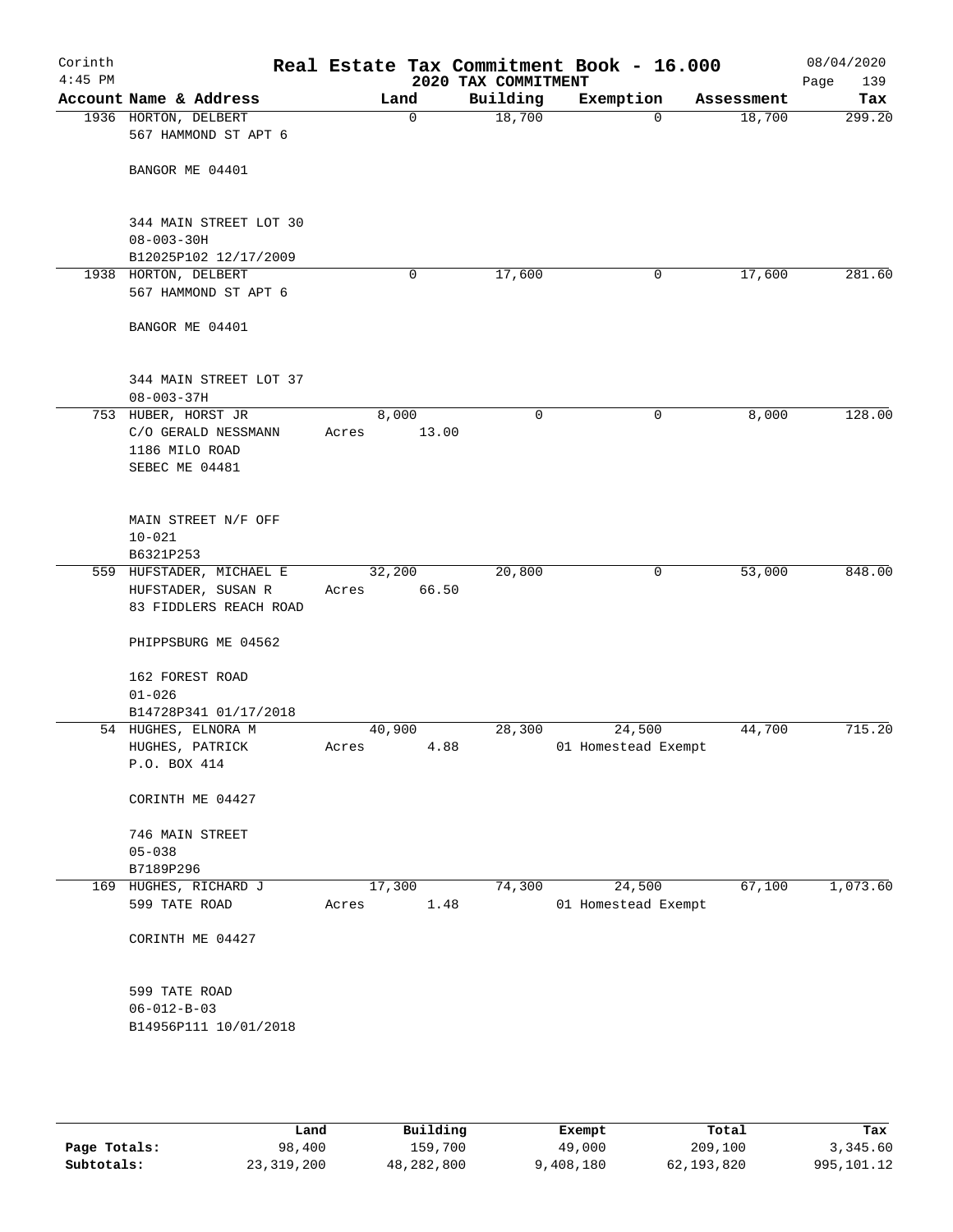| Corinth      |                                                                                              |              |       |        |            |                                 | Real Estate Tax Commitment Book - 16.000 |             |            | 08/04/2020         |
|--------------|----------------------------------------------------------------------------------------------|--------------|-------|--------|------------|---------------------------------|------------------------------------------|-------------|------------|--------------------|
| $4:45$ PM    | Account Name & Address                                                                       |              |       | Land   |            | 2020 TAX COMMITMENT<br>Building | Exemption                                |             | Assessment | 140<br>Page<br>Tax |
|              | 1859 HUNTLEY, KENNETH                                                                        |              |       | 17,100 |            | 10,200                          |                                          | $\mathbf 0$ | 27,300     | 436.80             |
|              | 56 NOTCH ROAD                                                                                |              | Acres |        | 1.31       |                                 |                                          |             |            |                    |
|              | CORINTH ME 04427                                                                             |              |       |        |            |                                 |                                          |             |            |                    |
|              | 56 NOTCH ROAD                                                                                |              |       |        |            |                                 |                                          |             |            |                    |
|              | $07 - 041 - C - H$                                                                           |              |       |        |            |                                 |                                          |             |            |                    |
|              | B11754P316 05/08/2009<br>757 HURD, STEPHEN H. &                                              |              |       | 18,900 |            | 111,900                         |                                          |             | 106,300    | 1,700.80           |
|              | SANDRA L TRUSTEE                                                                             |              |       |        |            |                                 | 24,500                                   |             |            |                    |
|              | STEPHEN & SANDRA HURD<br>LIVING TRUST<br>PO BOX 81                                           |              | Acres |        | 1.75       |                                 | 01 Homestead Exempt                      |             |            |                    |
|              | CORINTH ME 04427                                                                             |              |       |        |            |                                 |                                          |             |            |                    |
|              | 29 HUDSON ROAD                                                                               |              |       |        |            |                                 |                                          |             |            |                    |
|              | $15 - 034$                                                                                   |              |       |        |            |                                 |                                          |             |            |                    |
|              | B2757P306                                                                                    |              |       |        |            |                                 |                                          |             |            |                    |
|              | 17,600<br>485 HURST, QUINTON R<br>29,300<br>HURST, LAURA R<br>45.00<br>Acres<br>228 HAY ROAD |              | 0     | 46,900 | 750.40     |                                 |                                          |             |            |                    |
|              | HUDSON ME 04449                                                                              |              |       |        |            |                                 |                                          |             |            |                    |
|              | 74 RIDGE ROAD<br>$11 - 033 - A$                                                              |              |       |        |            |                                 |                                          |             |            |                    |
|              | B2664P324 07/09/1976                                                                         |              |       |        |            |                                 |                                          |             |            |                    |
|              | 1772 III GENERATION                                                                          |              |       | 17,800 |            | 0                               |                                          | 0           | 17,800     | 284.80             |
|              | CARPENTRY, INC.                                                                              |              |       |        |            |                                 |                                          |             |            |                    |
|              | 148 HAY ROAD                                                                                 |              | Acres |        | 1.79       |                                 |                                          |             |            |                    |
|              | HUDSON ME 04449                                                                              |              |       |        |            |                                 |                                          |             |            |                    |
|              | TATE ROAD                                                                                    |              |       |        |            |                                 |                                          |             |            |                    |
|              | $06 - 024 - 01$                                                                              |              |       |        |            |                                 |                                          |             |            |                    |
|              | B9411P275<br>763 IRELAND, RONALD L                                                           |              |       | 30,300 |            | 111,900                         | 24,500                                   |             | 117,700    | 1,883.20           |
|              | IRELAND, JOAN M                                                                              |              | Acres |        | 36.63      |                                 | 01 Homestead Exempt                      |             |            |                    |
|              | 475 MCCARD ROAD                                                                              |              |       |        |            |                                 |                                          |             |            |                    |
|              | CORINTH ME 04427                                                                             |              |       |        |            |                                 |                                          |             |            |                    |
|              | 475 MCCARD ROAD                                                                              |              |       |        |            |                                 |                                          |             |            |                    |
|              | $01 - 004 - 01$                                                                              |              |       |        |            |                                 |                                          |             |            |                    |
|              | B6274P2                                                                                      |              |       |        |            |                                 |                                          |             |            |                    |
|              | 1802 IVEY, JOSH<br>IVEY, ELISSA                                                              |              | Acres | 16,800 | 1.12       | 70,000                          | 24,500<br>01 Homestead Exempt            |             | 62,300     | 996.80             |
|              | 644 LEDGE HILL RD                                                                            |              |       |        |            |                                 |                                          |             |            |                    |
|              | CORINTH ME 04427                                                                             |              |       |        |            |                                 |                                          |             |            |                    |
|              | 644 LEDGE HILL ROAD                                                                          |              |       |        |            |                                 |                                          |             |            |                    |
|              | $02 - 017 - D$                                                                               |              |       |        |            |                                 |                                          |             |            |                    |
|              | B14399P137 01/25/2017                                                                        |              |       |        |            |                                 |                                          |             |            |                    |
|              |                                                                                              | Land         |       |        | Building   |                                 | Exempt                                   |             | Total      | Tax                |
| Page Totals: |                                                                                              | 130,200      |       |        | 321,600    |                                 | 73,500                                   |             | 378,300    | 6,052.80           |
| Subtotals:   |                                                                                              | 23, 449, 400 |       |        | 48,604,400 |                                 | 9,481,680                                |             | 62,572,120 | 1,001,153.92       |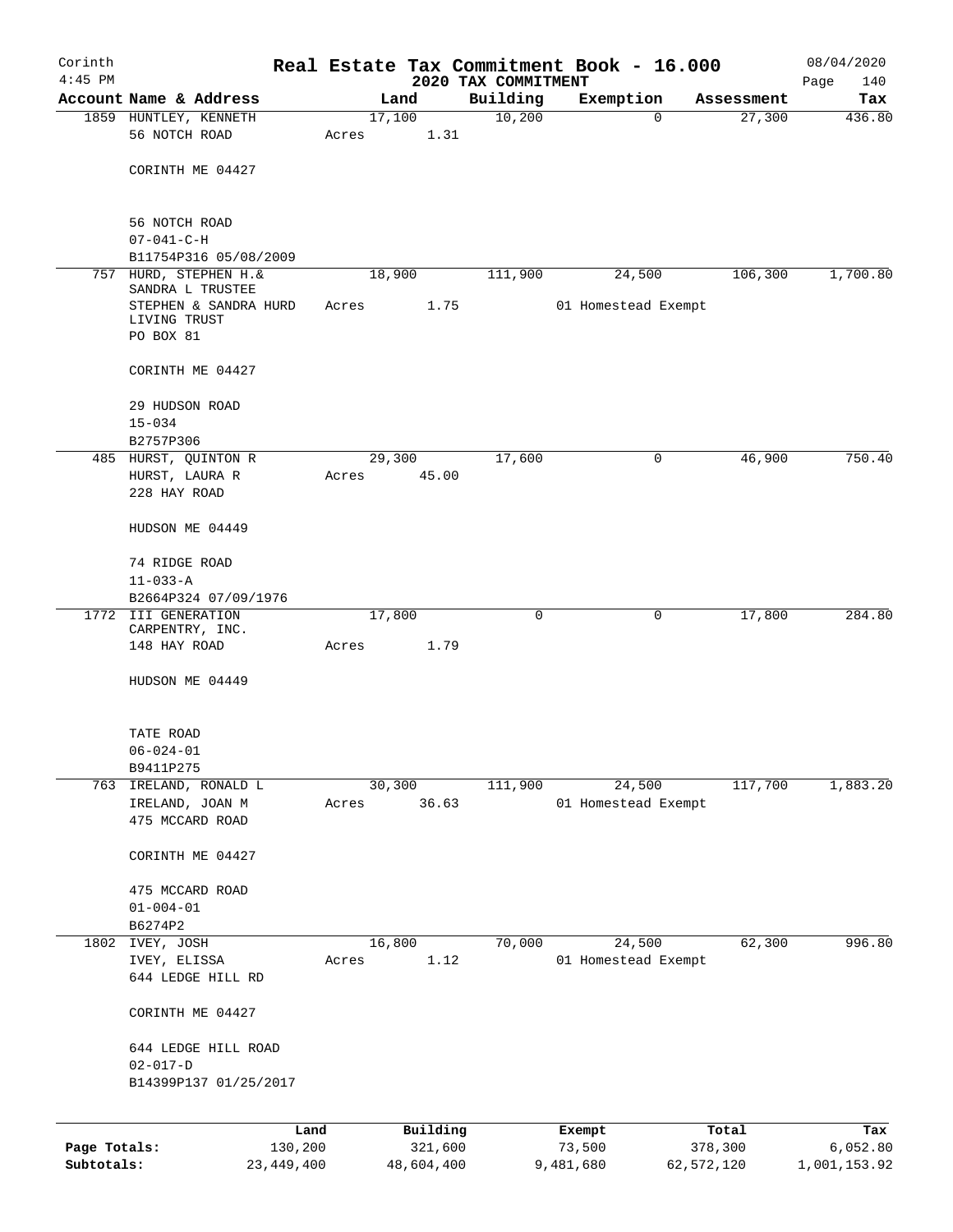| Corinth<br>$4:45$ PM |                                                              |       |                | 2020 TAX COMMITMENT | Real Estate Tax Commitment Book - 16.000 |            | 08/04/2020<br>Page<br>141 |
|----------------------|--------------------------------------------------------------|-------|----------------|---------------------|------------------------------------------|------------|---------------------------|
|                      | Account Name & Address                                       |       | Land           | Building            | Exemption                                | Assessment | Tax                       |
|                      | 126 JACKSON, JIMMY R<br>JACKSON, KRISTY L<br>507 MCCARD ROAD | Acres | 20,300<br>3.96 | 113,400             | 24,500<br>01 Homestead Exempt            | 109,200    | 1,747.20                  |
|                      | CORINTH ME 04427                                             |       |                |                     |                                          |            |                           |
|                      | 507 MCCARD ROAD<br>$01 - 004 - 02 - C$                       |       |                |                     |                                          |            |                           |
|                      | B14022P80 11/27/2015                                         |       |                |                     |                                          |            |                           |
|                      | 1502 JANNELLI, GILBERT G                                     |       | 26,200         | $\mathbf 0$         | 0                                        | 26,200     | 419.20                    |
|                      | 909 S. FT. HARRISON                                          | Acres | 42.20          |                     |                                          |            |                           |
|                      | CLEARWATER FL 34616                                          |       |                |                     |                                          |            |                           |
|                      | MAIN STREET                                                  |       |                |                     |                                          |            |                           |
|                      | $03 - 032$                                                   |       |                |                     |                                          |            |                           |
|                      | B12294P350 10/25/2010                                        |       |                |                     |                                          |            |                           |
|                      | 1503 JANNELLI, GILBERT G                                     |       | 23,500         | 0                   | 0                                        | 23,500     | 376.00                    |
|                      | 909 S. FT. HARRISON                                          | Acres | 18.35          |                     |                                          |            |                           |
|                      | CLEARWATER FL 34616                                          |       |                |                     |                                          |            |                           |
|                      | MAIN STREET                                                  |       |                |                     |                                          |            |                           |
|                      | $03 - 020 - A$                                               |       |                |                     |                                          |            |                           |
|                      | B12294P348 10/25/2010                                        |       |                |                     |                                          |            |                           |
|                      | 1487 JARZABEK, KURT A &<br>LEADENS, KERI A                   |       | 21,300         | 188,300             | $\mathbf 0$                              | 209,600    | 3,353.60                  |
|                      | 45 VILLAGE DRIVE                                             | Acres | 3.59           |                     |                                          |            |                           |
|                      | CORINTH ME 04427                                             |       |                |                     |                                          |            |                           |
|                      | 45 VILLAGE DRIVE                                             |       |                |                     |                                          |            |                           |
|                      | $11 - 002 - 16$                                              |       |                |                     |                                          |            |                           |
|                      | B15208P333 07/09/2019                                        |       |                |                     |                                          |            |                           |
| 730                  | JAY, THOMAS                                                  |       | 0              | 24,400              | 24,400                                   | 0          | 0.00                      |
|                      | JAY, TINA                                                    |       |                |                     | 01 Homestead Exempt                      |            |                           |
|                      | 31 MCCARD ROAD                                               |       |                |                     |                                          |            |                           |
|                      | CORINTH ME 04427                                             |       |                |                     |                                          |            |                           |
|                      | 31 MCCARD ROAD                                               |       |                |                     |                                          |            |                           |
|                      | $01 - 040 - 10H$<br>B12833P111 05/31/2012                    |       |                |                     |                                          |            |                           |
|                      | 1368 JCB HORSE SALES, LLC                                    |       | 52,000         | 275,800             | 0                                        | 327,800    | 5,244.80                  |
|                      | 438 MAIN STREET                                              | Acres | 35.00          |                     |                                          |            |                           |
|                      | CORINTH ME 04427                                             |       |                |                     |                                          |            |                           |
|                      | 176 PUDDLEDOCK ROAD                                          |       |                |                     |                                          |            |                           |
|                      | $12 - 019$                                                   |       |                |                     |                                          |            |                           |
|                      | B13599P40 07/28/2014                                         |       |                |                     |                                          |            |                           |
|                      |                                                              |       |                |                     |                                          |            |                           |
|                      | Land                                                         |       | Building       |                     | Exempt                                   | Total      | Tax                       |

|              | nand.      | Building   | Exempt    | Total      | тах          |
|--------------|------------|------------|-----------|------------|--------------|
| Page Totals: | 143,300    | 601,900    | 48,900    | 696,300    | 11,140.80    |
| Subtotals:   | 23,592,700 | 49,206,300 | 9,530,580 | 63,268,420 | 1,012,294.72 |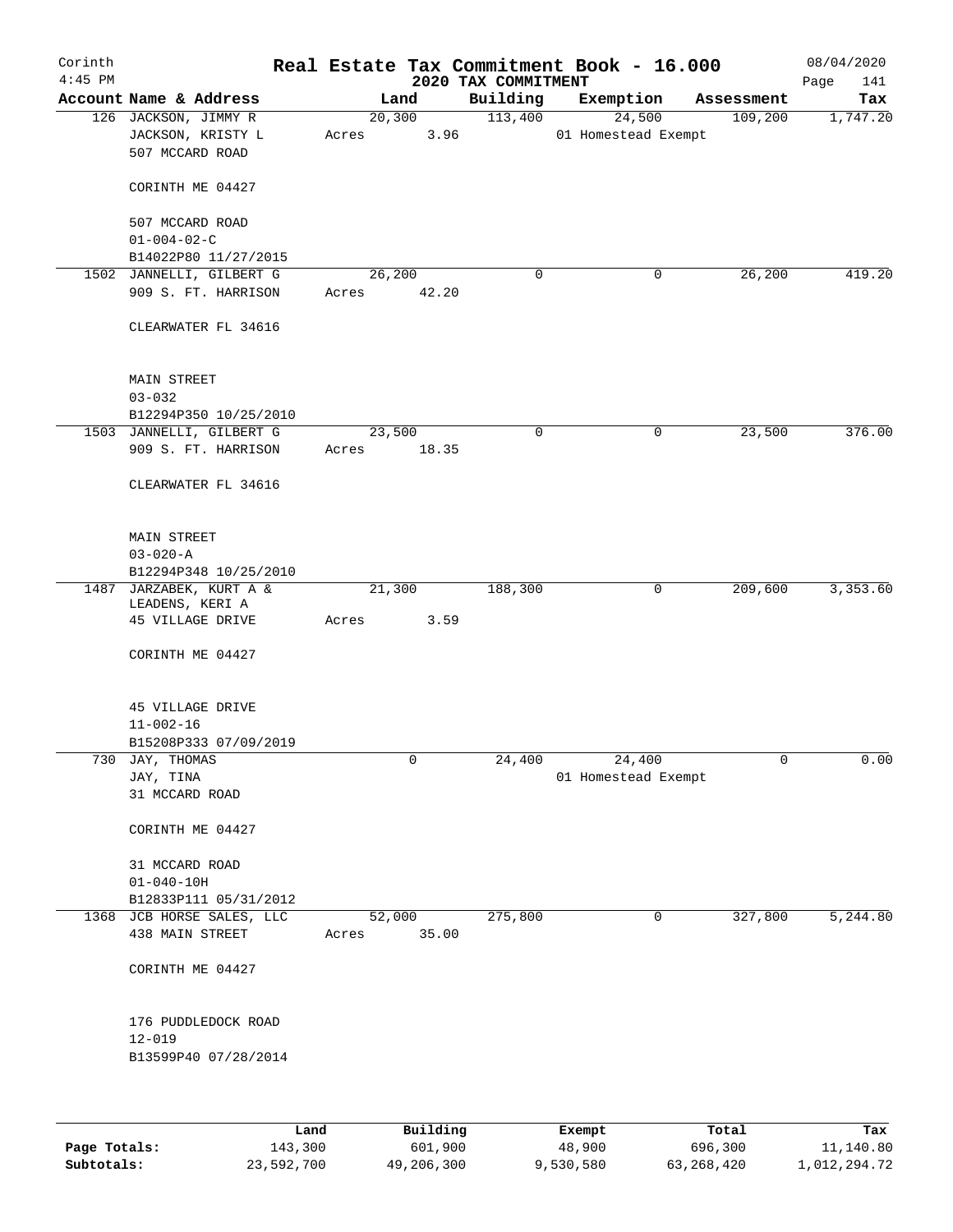| Corinth<br>$4:45$ PM |                                                       | Real Estate Tax Commitment Book - 16.000 | 2020 TAX COMMITMENT |                                   |             | 08/04/2020<br>Page<br>142 |
|----------------------|-------------------------------------------------------|------------------------------------------|---------------------|-----------------------------------|-------------|---------------------------|
|                      | Account Name & Address                                | Land                                     | Building            | Exemption                         | Assessment  | Tax                       |
|                      | 1369 JCB HORSE SALES, LLC<br>438 MAIN STREET          | 16,700<br>14.50<br>Acres                 | $\mathbf 0$         | $\Omega$                          | 16,700      | 267.20                    |
|                      | CORINTH ME 04427                                      |                                          |                     |                                   |             |                           |
|                      | CHARLESTON TOWN LINE<br>$12 - 024$                    |                                          |                     |                                   |             |                           |
|                      | B13599P40 07/28/2014<br>1370 JCB HORSE SALES, LLC     | 29,600                                   | $\mathbf 0$         | 0                                 | 29,600      | 473.60                    |
|                      | 438 MAIN STREET                                       | 50.00<br>Acres                           |                     |                                   |             |                           |
|                      | CORINTH ME 04427                                      |                                          |                     |                                   |             |                           |
|                      | PUDDLEDOCK ROAD<br>$12 - 025$<br>B13599P40 07/28/2014 |                                          |                     |                                   |             |                           |
|                      | 1821 JENKINS, ASHLEY                                  | 0                                        | 16,000              | 16,000                            | $\mathbf 0$ | 0.00                      |
|                      | 117 TATE ROAD                                         |                                          |                     | 01 Homestead Exempt               |             |                           |
|                      | CORINTH ME 04427                                      |                                          |                     |                                   |             |                           |
|                      | 117 TATE ROAD<br>$09 - 023 - B - 02H$                 |                                          |                     |                                   |             |                           |
|                      | 769 JENKINS, DAVID                                    | 0                                        | 52,200              | 30,380                            | 21,820      | 349.12                    |
|                      | 412 WEST CORINTH ROAD                                 |                                          |                     | 01 Homestead Exempt<br>22 Veteran |             |                           |
|                      | CORINTH ME 04427                                      |                                          |                     |                                   |             |                           |
|                      | 412 WEST CORINTH ROAD<br>$05 - 002 - A1H$             |                                          |                     |                                   |             |                           |
|                      | B5198P51                                              | 21,600                                   | $\mathbf 0$         | 0                                 |             | 345.60                    |
|                      | 910 JENKINS, DAVID L<br>JENKINS, SERENA M J           | 5.00<br>Acres                            |                     |                                   | 21,600      |                           |
|                      | 412 WEST CORINTH ROAD                                 |                                          |                     |                                   |             |                           |
|                      | CORINTH ME 04427                                      |                                          |                     |                                   |             |                           |
|                      | 424 WEST CORINTH ROAD<br>$05 - 001 - C$               |                                          |                     |                                   |             |                           |
|                      | B13590P279 07/17/2014                                 |                                          |                     |                                   |             |                           |
|                      | 770 JENKINS, SERENA M<br>412 WEST CORINTH ROAD        | 25,100<br>12.00<br>Acres                 | 21,800              | $\mathbf{0}$                      | 46,900      | 750.40                    |
|                      | CORINTH ME 04427                                      |                                          |                     |                                   |             |                           |
|                      | 412 WEST CORINTH ROAD                                 |                                          |                     |                                   |             |                           |
|                      | $05 - 002 - A$<br>B3562P53                            |                                          |                     |                                   |             |                           |
|                      |                                                       |                                          |                     |                                   |             |                           |
|                      |                                                       |                                          |                     |                                   |             |                           |

|              | Land       | Building   | Exempt    | Total      | Tax          |
|--------------|------------|------------|-----------|------------|--------------|
| Page Totals: | 93,000     | 90,000     | 46,380    | 136,620    | 2,185.92     |
| Subtotals:   | 23,685,700 | 49,296,300 | 9,576,960 | 63,405,040 | 1,014,480.64 |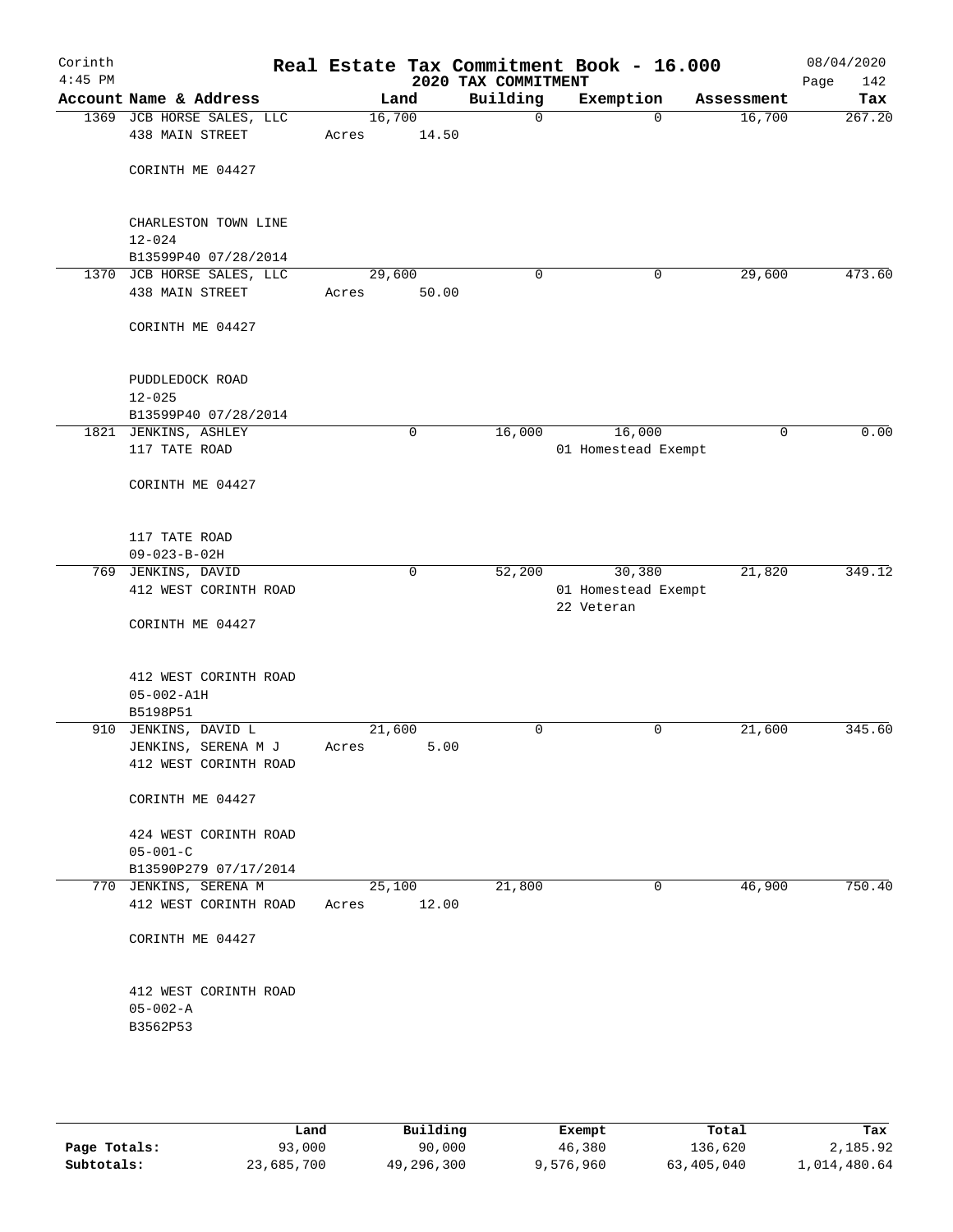| Corinth<br>$4:45$ PM |                        |        |       | 2020 TAX COMMITMENT | Real Estate Tax Commitment Book - 16.000 |            | 08/04/2020<br>Page<br>143 |
|----------------------|------------------------|--------|-------|---------------------|------------------------------------------|------------|---------------------------|
|                      | Account Name & Address |        | Land  | Building            | Exemption                                | Assessment | Tax                       |
|                      | 1597 JENSEN, ROBERT    | 44,300 |       | 21,300              | 30,380                                   | 35,220     | 563.52                    |
|                      | 395 TATE ROAD          | Acres  | 9.88  |                     | 22 Veteran                               |            |                           |
|                      |                        |        |       |                     | 01 Homestead Exempt                      |            |                           |
|                      | CORINTH ME 04427       |        |       |                     |                                          |            |                           |
|                      |                        |        |       |                     |                                          |            |                           |
|                      |                        |        |       |                     |                                          |            |                           |
|                      | 395 TATE ROAD          |        |       |                     |                                          |            |                           |
|                      | $06 - 018$             |        |       |                     |                                          |            |                           |
|                      | B6798P150              |        |       |                     |                                          |            |                           |
|                      | 1758 JEROME, JASON     | 17,500 |       | 36,800              | 24,500                                   | 29,800     | 476.80                    |
|                      | 161 CUSHMAN ROAD       | Acres  | 2.91  |                     | 01 Homestead Exempt                      |            |                           |
|                      |                        |        |       |                     |                                          |            |                           |
|                      | CORINTH ME 04427       |        |       |                     |                                          |            |                           |
|                      |                        |        |       |                     |                                          |            |                           |
|                      |                        |        |       |                     |                                          |            |                           |
|                      | 161 CUSHMAN RD         |        |       |                     |                                          |            |                           |
|                      | $03 - 016 - B$         |        |       |                     |                                          |            |                           |
|                      | B8628P332              |        |       |                     |                                          |            |                           |
|                      | 773 JEROME, PAMELA J   |        | 0     | 20,200              | 20, 200                                  | 0          | 0.00                      |
|                      | 30 EXETER ROAD LOT 18  |        |       |                     | 01 Homestead Exempt                      |            |                           |
|                      |                        |        |       |                     |                                          |            |                           |
|                      | CORINTH ME 04427       |        |       |                     |                                          |            |                           |
|                      |                        |        |       |                     |                                          |            |                           |
|                      |                        |        |       |                     |                                          |            |                           |
|                      | 30 EXETER ROAD LOT 18  |        |       |                     |                                          |            |                           |
|                      | $15 - 012 - 18H$       |        |       |                     |                                          |            |                           |
|                      | 775 JOHNDRO, DAVID C   | 35,700 |       | 70,600              | 24,500                                   | 81,800     | 1,308.80                  |
|                      | JOHNDRO, LILLIAN A     | Acres  | 53.00 |                     | 01 Homestead Exempt                      |            |                           |
|                      | PO BOX 3591            |        |       |                     |                                          |            |                           |
|                      |                        |        |       |                     |                                          |            |                           |
|                      | BREWER ME 04412        |        |       |                     |                                          |            |                           |
|                      |                        |        |       |                     |                                          |            |                           |
|                      | 5 MAIN STREET          |        |       |                     |                                          |            |                           |
|                      | $11 - 012$             |        |       |                     |                                          |            |                           |
|                      | B3461P131              |        |       |                     |                                          |            |                           |
|                      | 1112 JOHNSON, BRAD S   | 28,300 |       | 14,600              | 0                                        | 42,900     | 686.40                    |
|                      | JOHNSON, JUNE L        | Acres  | 14.50 |                     |                                          |            |                           |
|                      | 60 EXETER ROAD         |        |       |                     |                                          |            |                           |
|                      |                        |        |       |                     |                                          |            |                           |
|                      | CORINTH ME 04427       |        |       |                     |                                          |            |                           |
|                      |                        |        |       |                     |                                          |            |                           |
|                      | 50 RABBIT PATH         |        |       |                     |                                          |            |                           |
|                      | $06 - 025$             |        |       |                     |                                          |            |                           |
|                      | B8467P235 11/26/2002   |        |       |                     |                                          |            |                           |
|                      | 1171 JOHNSON, BRAD S   | 15,800 |       | 130,100             | 0                                        | 145,900    | 2,334.40                  |
|                      | 60 EXETER RD           | Acres  | 2.84  |                     |                                          |            |                           |
|                      |                        |        |       |                     |                                          |            |                           |
|                      | CORINTH ME 04427       |        |       |                     |                                          |            |                           |
|                      |                        |        |       |                     |                                          |            |                           |
|                      |                        |        |       |                     |                                          |            |                           |
|                      | 60 EXETER ROAD         |        |       |                     |                                          |            |                           |
|                      | $14 - 003$             |        |       |                     |                                          |            |                           |
|                      | B14720P174 01/12/2018  |        |       |                     |                                          |            |                           |
|                      |                        |        |       |                     |                                          |            |                           |
|                      |                        |        |       |                     |                                          |            |                           |
|                      |                        |        |       |                     |                                          |            |                           |
|                      |                        |        |       |                     |                                          |            |                           |

|              | Land       | Building   | Exempt    | Total      | Tax          |
|--------------|------------|------------|-----------|------------|--------------|
| Page Totals: | 141,600    | 293,600    | 99,580    | 335,620    | 5,369.92     |
| Subtotals:   | 23,827,300 | 49,589,900 | 9,676,540 | 63,740,660 | 1,019,850.56 |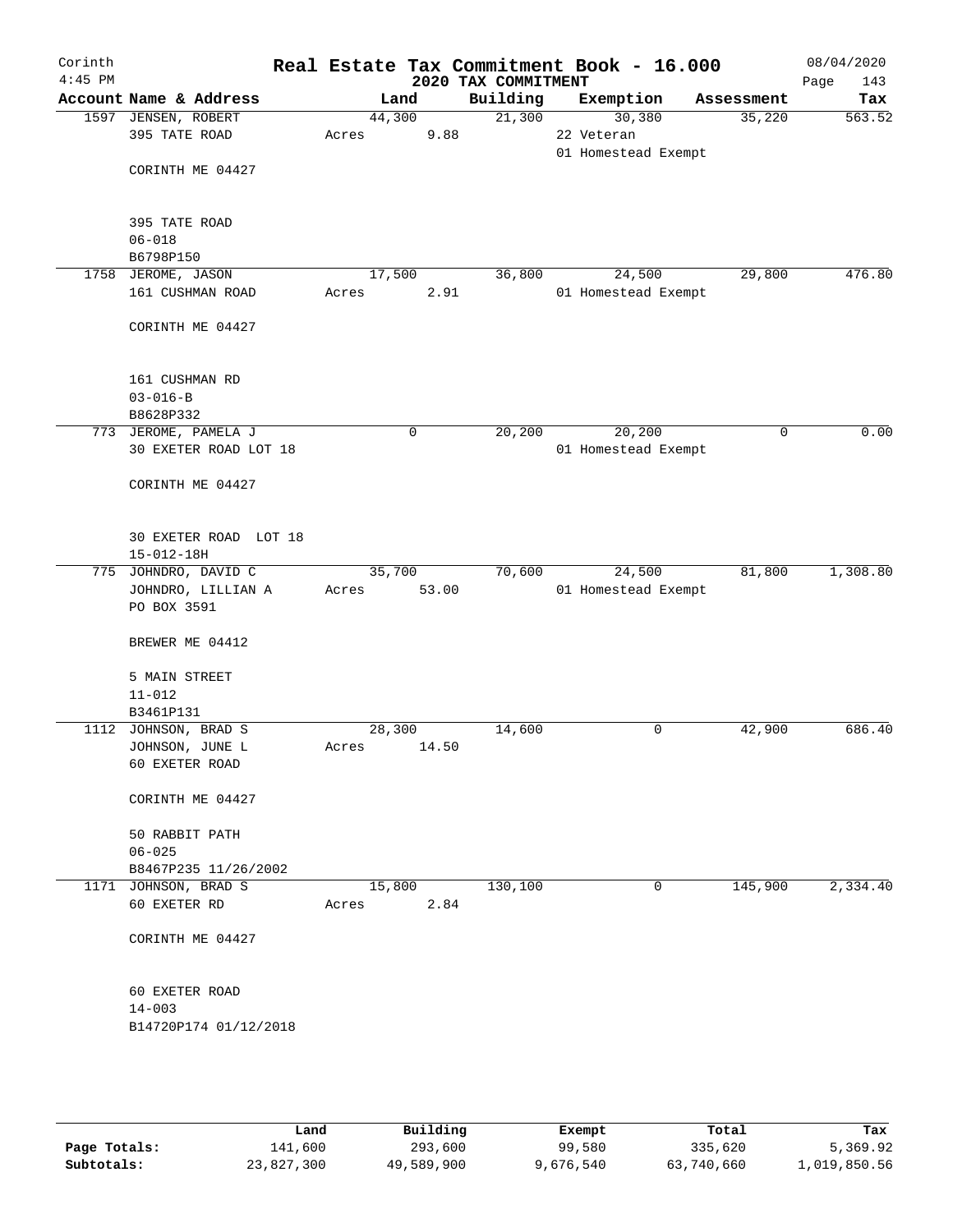| Corinth<br>$4:45$ PM |                                           |                 |             | 2020 TAX COMMITMENT | Real Estate Tax Commitment Book - 16.000 |             | 08/04/2020<br>Page<br>144 |
|----------------------|-------------------------------------------|-----------------|-------------|---------------------|------------------------------------------|-------------|---------------------------|
|                      | Account Name & Address                    |                 | Land        | Building            | Exemption                                | Assessment  | Tax                       |
|                      | 1873 JOHNSON, JUNE                        |                 | 0           | 12,700              | 12,700                                   | $\mathbf 0$ | 0.00                      |
|                      | 434 TATE ROAD LOT 1                       |                 |             |                     | 01 Homestead Exempt                      |             |                           |
|                      |                                           |                 |             |                     |                                          |             |                           |
|                      | CORINTH ME 04427                          |                 |             |                     |                                          |             |                           |
|                      |                                           |                 |             |                     |                                          |             |                           |
|                      | 434 TATE ROAD LOT 01                      |                 |             |                     |                                          |             |                           |
|                      | $06 - 019 - 01H$                          |                 |             |                     |                                          |             |                           |
| 780                  | JOINER, MARK                              | 17,200          |             | 0                   | 0                                        | 17,200      | 275.20                    |
|                      | JOINER, SARAH                             | Acres           | 10.10       |                     |                                          |             |                           |
|                      | 8 VICTORIA CIRCLE                         |                 |             |                     |                                          |             |                           |
|                      |                                           |                 |             |                     |                                          |             |                           |
|                      | ROCHESTER NH 03867                        |                 |             |                     |                                          |             |                           |
|                      |                                           |                 |             |                     |                                          |             |                           |
|                      | MEADOW ROAD                               |                 |             |                     |                                          |             |                           |
|                      | $09 - 019 - 01$                           |                 |             |                     |                                          |             |                           |
|                      | B14661P96 11/06/2017                      |                 |             |                     |                                          |             |                           |
| 917                  | JONES, ADAM P                             | 21,800          |             | 122,100             | 24,500                                   | 119,400     | 1,910.40                  |
|                      | JONES, ROBYN L                            | Acres           | 4.00        |                     | 01 Homestead Exempt                      |             |                           |
|                      | 580 MAIN STREET                           |                 |             |                     |                                          |             |                           |
|                      |                                           |                 |             |                     |                                          |             |                           |
|                      | CORINTH ME 04427                          |                 |             |                     |                                          |             |                           |
|                      |                                           |                 |             |                     |                                          |             |                           |
|                      | 580 MAIN STREET                           |                 |             |                     |                                          |             |                           |
|                      | $08 - 022$                                |                 |             |                     |                                          |             |                           |
|                      | B11459P349 07/10/2008                     |                 | $\mathbf 0$ |                     |                                          |             | 0.00                      |
|                      | 1753 JONES, AMY<br>344 MAIN STREET LOT 41 |                 |             | 11,100              | 11,100<br>01 Homestead Exempt            | 0           |                           |
|                      |                                           |                 |             |                     |                                          |             |                           |
|                      | CORINTH ME 04427                          |                 |             |                     |                                          |             |                           |
|                      |                                           |                 |             |                     |                                          |             |                           |
|                      |                                           |                 |             |                     |                                          |             |                           |
|                      | 344 MAIN STREET LOT 41                    |                 |             |                     |                                          |             |                           |
|                      | $08 - 003 - 41H$                          |                 |             |                     |                                          |             |                           |
| 778                  | JONES, BARRY C                            | 23,600          |             | 96,900              | 24,500                                   | 96,000      | 1,536.00                  |
|                      | JONES, NADINE M                           | Acres           | 6.64        |                     | 01 Homestead Exempt                      |             |                           |
|                      | 617 TATE ROAD                             |                 |             |                     |                                          |             |                           |
|                      |                                           |                 |             |                     |                                          |             |                           |
|                      | CORINTH ME 04427                          |                 |             |                     |                                          |             |                           |
|                      |                                           |                 |             |                     |                                          |             |                           |
|                      | 617 TATE ROAD                             |                 |             |                     |                                          |             |                           |
|                      | $06 - 012 - B - 01$                       |                 |             |                     |                                          |             |                           |
|                      | B2804P178                                 |                 |             |                     |                                          |             | 1,723.20                  |
|                      | 1572 JONES, FRED<br>JONES, MELISSA B      | 17,900<br>Acres | 2.00        | 114,300             | 24,500<br>01 Homestead Exempt            | 107,700     |                           |
|                      | P.O. BOX 215                              |                 |             |                     |                                          |             |                           |
|                      |                                           |                 |             |                     |                                          |             |                           |
|                      | CORINTH ME 04427                          |                 |             |                     |                                          |             |                           |
|                      |                                           |                 |             |                     |                                          |             |                           |
|                      | 153 TATE ROAD                             |                 |             |                     |                                          |             |                           |
|                      | $09 - 022 - D$                            |                 |             |                     |                                          |             |                           |
|                      | B7302P183                                 |                 |             |                     |                                          |             |                           |
|                      |                                           |                 |             |                     |                                          |             |                           |
|                      |                                           |                 |             |                     |                                          |             |                           |
|                      |                                           |                 |             |                     |                                          |             |                           |

|              | Land       | Building   | Exempt    | Total      | Tax          |
|--------------|------------|------------|-----------|------------|--------------|
| Page Totals: | 80,500     | 357,100    | 97,300    | 340,300    | 5,444.80     |
| Subtotals:   | 23,907,800 | 49,947,000 | 9,773,840 | 64,080,960 | 1,025,295.36 |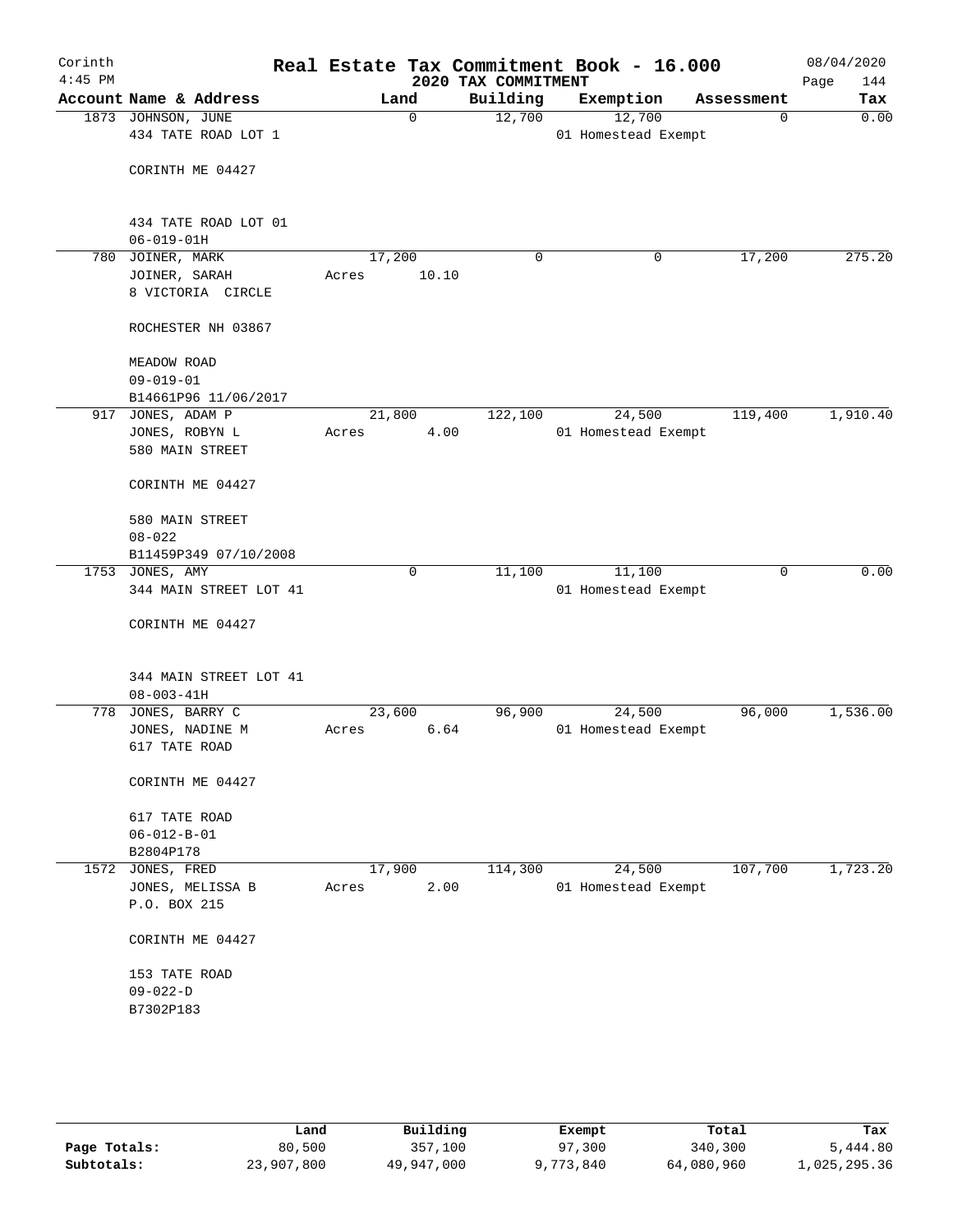| Corinth<br>$4:45$ PM |                                                        |       |             |      | 2020 TAX COMMITMENT | Real Estate Tax Commitment Book - 16.000          |             | 08/04/2020<br>Page<br>145 |
|----------------------|--------------------------------------------------------|-------|-------------|------|---------------------|---------------------------------------------------|-------------|---------------------------|
|                      | Account Name & Address                                 |       | Land        |      | Building            | Exemption                                         | Assessment  | Tax                       |
|                      | 1856 JONES, JUDITH E<br>670 HUDSON ROAD                |       | $\mathbf 0$ |      | 27,200              | 27,200<br>31 Veteran Widow<br>01 Homestead Exempt | $\mathbf 0$ | 0.00                      |
|                      | CORINTH ME 04427                                       |       |             |      |                     |                                                   |             |                           |
|                      | 670 HUDSON ROAD<br>$12 - 029 - 01H$                    |       |             |      |                     |                                                   |             |                           |
| 337                  | JONES, WESLEY C<br>IRELAND, RACHEL L<br>417 JONES ROAD | Acres | 20,100      | 3.80 | 78,800              | 0                                                 | 98,900      | 1,582.40                  |
|                      | GARLAND ME 04939                                       |       |             |      |                     |                                                   |             |                           |
|                      | 495 LEDGE HILL ROAD<br>$04 - 031$                      |       |             |      |                     |                                                   |             |                           |
|                      | B14959P34 09/28/2018<br>783 JOY, HARRY S               |       | 10,100      |      | $\mathbf 0$         | 0                                                 | 10,100      | 161.60                    |
|                      | BAILLARGEON, TODD C<br>563 TATE ROAD                   | Acres |             | 5.50 |                     |                                                   |             |                           |
|                      | CORINTH ME 04427                                       |       |             |      |                     |                                                   |             |                           |
|                      | RABBIT PATH @ HUDS N/F<br>$06 - 031$                   |       |             |      |                     |                                                   |             |                           |
|                      | B8727P263                                              |       |             |      |                     |                                                   |             |                           |
| 781                  | JOY, HARRY S                                           |       | 17,100      |      | 56,700              | 24,500                                            | 49,300      | 788.80                    |
|                      | JOY, BECKY S<br>563 TATE ROAD                          | Acres |             | 1.31 |                     | 01 Homestead Exempt                               |             |                           |
|                      | CORINTH ME 04427                                       |       |             |      |                     |                                                   |             |                           |
|                      | 563 TATE ROAD                                          |       |             |      |                     |                                                   |             |                           |
|                      | $06 - 012 - B - 08$                                    |       |             |      |                     |                                                   |             |                           |
|                      | B4771P479                                              |       |             |      |                     |                                                   |             |                           |
|                      | 2080 JOY, HARRY S                                      |       | 5,600       |      | 0                   | 0                                                 | 5,600       | 89.60                     |
|                      | JOY, BECKY S                                           | Acres |             | 2.68 |                     |                                                   |             |                           |
|                      | 563 TATE ROAD                                          |       |             |      |                     |                                                   |             |                           |
|                      | CORINTH ME 04427                                       |       |             |      |                     |                                                   |             |                           |
|                      | TATE ROAD                                              |       |             |      |                     |                                                   |             |                           |
|                      | $06 - 012 - B - 13$                                    |       |             |      |                     |                                                   |             |                           |
|                      | B12550P327 07/29/2011                                  |       |             |      |                     |                                                   |             |                           |
|                      | 2092 JOY, HARRY S                                      |       | 300         |      | 0                   | 0                                                 | 300         | 4.80                      |
|                      | JOY, BECKY S                                           | Acres |             | 0.25 |                     |                                                   |             |                           |
|                      | 563 TATE ROAD                                          |       |             |      |                     |                                                   |             |                           |
|                      | CORINTH ME 04427                                       |       |             |      |                     |                                                   |             |                           |
|                      | TATE ROAD                                              |       |             |      |                     |                                                   |             |                           |
|                      | $06 - 012 - B - 09 - B$                                |       |             |      |                     |                                                   |             |                           |
|                      | B12550P327 08/01/2011                                  |       |             |      |                     |                                                   |             |                           |
|                      |                                                        |       |             |      |                     |                                                   |             |                           |
|                      |                                                        |       |             |      |                     |                                                   |             |                           |

|              | Land       | Building   | Exempt    | Total        | Tax          |
|--------------|------------|------------|-----------|--------------|--------------|
| Page Totals: | 53,200     | 162,700    | 51,700    | 164,200      | 2,627.20     |
| Subtotals:   | 23,961,000 | 50,109,700 | 9,825,540 | 64, 245, 160 | 1,027,922.56 |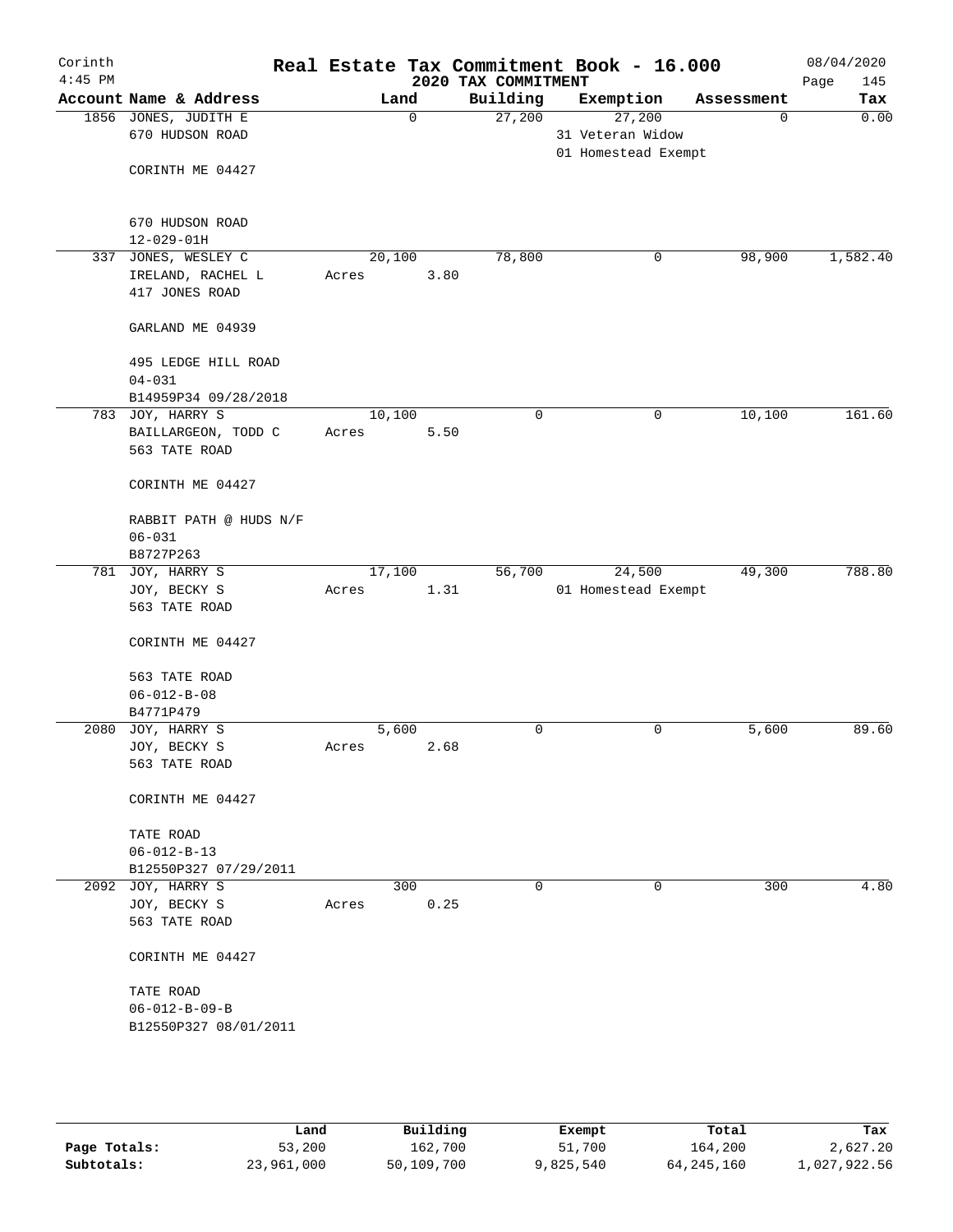| Corinth   |                                                               |      |       |                |                                 | Real Estate Tax Commitment Book - 16.000 |            | 08/04/2020         |
|-----------|---------------------------------------------------------------|------|-------|----------------|---------------------------------|------------------------------------------|------------|--------------------|
| $4:45$ PM | Account Name & Address                                        |      |       | Land           | 2020 TAX COMMITMENT<br>Building | Exemption                                | Assessment | Page<br>146<br>Tax |
|           | 782 JULE, CHARLES A                                           |      |       | 19,100         | 85,800                          | 24,500                                   | 80,400     | 1,286.40           |
|           | JULE, ESTHER G<br>670 AVENUE ROAD                             |      | Acres | 3.00           |                                 | 01 Homestead Exempt                      |            |                    |
|           | CORINTH ME 04427                                              |      |       |                |                                 |                                          |            |                    |
|           | 670 AVENUE RD<br>$01 - 005$                                   |      |       |                |                                 |                                          |            |                    |
|           | B4144P244                                                     |      |       |                |                                 |                                          |            |                    |
|           | 806 KANE, BETTY J                                             |      |       | 19,400         | 19,500                          | 0                                        | 38,900     | 622.40             |
|           | 135 ANDREWS RD                                                |      | Acres | 15.56          |                                 |                                          |            |                    |
|           | CORINTH ME 04427                                              |      |       |                |                                 |                                          |            |                    |
|           | 135 ANDREWS RD<br>$06 - 013 - 03$<br>B14217P98 07/07/2016     |      |       |                |                                 |                                          |            |                    |
|           | 1058 KANE, BETTY J                                            |      |       | 21,100         | $\mathbf 0$                     | 0                                        | 21,100     | 337.60             |
|           | 135 ANDREWS RD                                                |      | Acres | 20.19          |                                 |                                          |            |                    |
|           | CORINTH ME 04427                                              |      |       |                |                                 |                                          |            |                    |
|           | TATE ROAD N/F OFF<br>$06 - 013 - 02$                          |      |       |                |                                 |                                          |            |                    |
|           | B14829P340 06/05/2018                                         |      |       |                |                                 |                                          |            |                    |
|           | 754 KASELIS, MICHAEL R<br>224 BEANS MILL ROAD                 |      | Acres | 16,700<br>1.00 | 76,100                          | 0                                        | 92,800     | 1,484.80           |
|           | CORINTH ME 04427                                              |      |       |                |                                 |                                          |            |                    |
|           | 224 BEANS MILL RD<br>$04 - 019 - 17$                          |      |       |                |                                 |                                          |            |                    |
|           | B14893P40 07/31/2018                                          |      |       |                |                                 |                                          |            |                    |
|           | 785 KEALIHER, JEFFREY M<br>KEALIHER, JEANNE M<br>P.O. BOX 394 |      | Acres | 18,300<br>1.30 | 77,700                          | 24,500<br>01 Homestead Exempt            | 71,500     | 1,144.00           |
|           | CORINTH ME 04427                                              |      |       |                |                                 |                                          |            |                    |
|           | 30 MORISON AVENUE<br>$16 - 017$                               |      |       |                |                                 |                                          |            |                    |
|           | B5648P264                                                     |      |       |                |                                 |                                          |            |                    |
| 1317      | KEANE, CHRISTOPHER P &<br>NANCY A JT                          |      |       | 21,100         | $\mathbf 0$                     | 0                                        | 21,100     | 337.60             |
|           | 47 PAINE ROAD                                                 |      | Acres | 15.15          |                                 |                                          |            |                    |
|           | CHARLESTON ME 04422                                           |      |       |                |                                 |                                          |            |                    |
|           |                                                               |      |       |                |                                 |                                          |            |                    |
|           | HUDSON ROAD<br>$12 - 011$                                     |      |       |                |                                 |                                          |            |                    |
|           | B15335P282 10/29/2019                                         |      |       |                |                                 |                                          |            |                    |
|           |                                                               |      |       |                |                                 |                                          |            |                    |
|           |                                                               | Land |       | Building       |                                 | Exempt                                   | Total      | Tax                |
|           |                                                               |      |       |                |                                 |                                          |            |                    |

**Page Totals:** 115,700 259,100 49,000 325,800 5,212.80 **Subtotals:** 24,076,700 50,368,800 9,874,540 64,570,960 1,033,135.36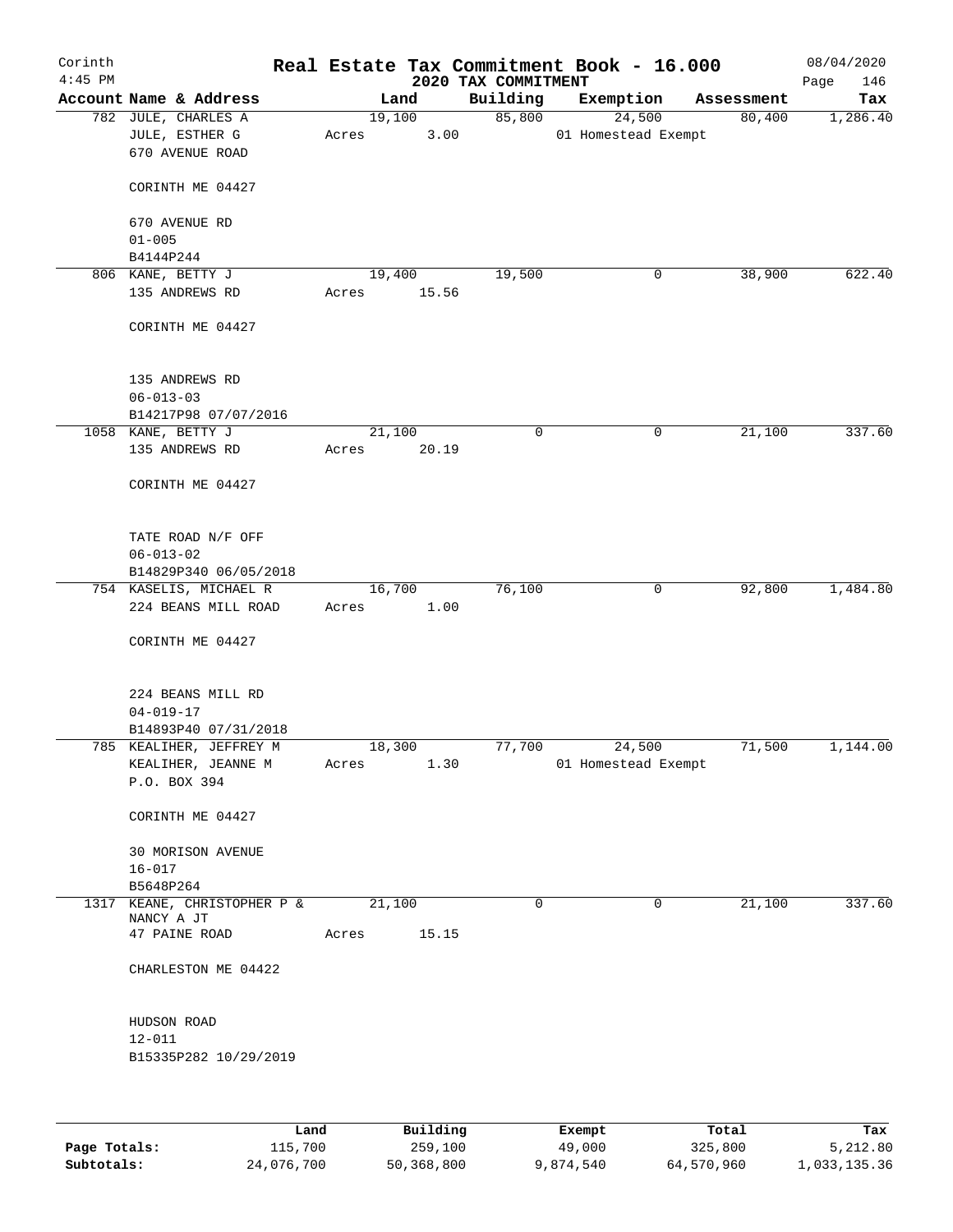| Corinth<br>$4:45$ PM |                                          |                 |       | 2020 TAX COMMITMENT | Real Estate Tax Commitment Book - 16.000 |            | 08/04/2020<br>Page<br>147 |
|----------------------|------------------------------------------|-----------------|-------|---------------------|------------------------------------------|------------|---------------------------|
|                      | Account Name & Address                   |                 | Land  | Building            | Exemption                                | Assessment | Tax                       |
|                      | 189 KEEZER, MELISSA A<br>816 MAIN STREET | 18,000<br>Acres | 1.00  | 66,700              | 24,500<br>01 Homestead Exempt            | 60,200     | 963.20                    |
|                      | CORINTH ME 04427                         |                 |       |                     |                                          |            |                           |
|                      | 816 MAIN STREET<br>$05 - 041 - B$        |                 |       |                     |                                          |            |                           |
|                      | B13197P75 05/30/2013                     |                 |       |                     |                                          |            |                           |
|                      | 407 KEEZER, ROLAND A                     | 16,900          |       | 71,300              | 30,380                                   | 57,820     | 925.12                    |
|                      | 478 EXETER ROAD                          | Acres           | 1.15  |                     | 01 Homestead Exempt<br>22 Veteran        |            |                           |
|                      | CORINTH ME 04427                         |                 |       |                     |                                          |            |                           |
|                      | 478 EXETER ROAD                          |                 |       |                     |                                          |            |                           |
|                      | $07 - 008 - B$                           |                 |       |                     |                                          |            |                           |
|                      | B8314P311                                |                 |       |                     |                                          |            |                           |
|                      | 787 KEITH, DAVID A                       |                 | 0     | 21,300              | 21,300                                   | 0          | 0.00                      |
|                      | 17 MCCARD ROAD                           |                 |       |                     | 01 Homestead Exempt                      |            |                           |
|                      | CORINTH ME 04427                         |                 |       |                     |                                          |            |                           |
|                      | 17 MCCARD ROAD<br>$01 - 040 - 08H$       |                 |       |                     |                                          |            |                           |
|                      | 1170 KELLEHER, JOSEPH                    | 24,200          |       | 26,600              | 0                                        | 50,800     | 812.80                    |
|                      | KELLEHER, LAURA<br>236 EXETER ROAD       | Acres           | 14.55 |                     |                                          |            |                           |
|                      | CORINTH ME 04427                         |                 |       |                     |                                          |            |                           |
|                      | 236 EXETER ROAD                          |                 |       |                     |                                          |            |                           |
|                      | $07 - 048$                               |                 |       |                     |                                          |            |                           |
|                      | B14958P131 10/02/2018                    |                 |       |                     |                                          |            |                           |
|                      | 678 KELLEY, DANIEL A                     | 17,600          |       | 183,900             | 24,500                                   | 177,000    | 2,832.00                  |
|                      | KELLEY, VALERIE F                        | Acres           | 1.74  |                     | 01 Homestead Exempt                      |            |                           |
|                      | 308 BEANS MILL ROAD                      |                 |       |                     |                                          |            |                           |
|                      | CORINTH ME 04427                         |                 |       |                     |                                          |            |                           |
|                      | 308 BEANS MILL RD                        |                 |       |                     |                                          |            |                           |
|                      | $04 - 019 - 09$                          |                 |       |                     |                                          |            |                           |
|                      | B14230P237 08/01/2016                    |                 |       |                     |                                          |            |                           |
|                      | 788 KELLEY, DANIEL B                     | 16,700          |       | 89,800              | 24,500                                   | 82,000     | 1,312.00                  |
|                      | KELLEY, SUSAN<br>813 LEDGE HILL ROAD     | Acres           | 1.00  |                     | 01 Homestead Exempt                      |            |                           |
|                      | CORINTH ME 04427                         |                 |       |                     |                                          |            |                           |
|                      | 813 LEDGE HILL ROAD                      |                 |       |                     |                                          |            |                           |
|                      | $02 - 002 - B$                           |                 |       |                     |                                          |            |                           |
|                      | B12798P242 04/19/2012                    |                 |       |                     |                                          |            |                           |
|                      |                                          |                 |       |                     |                                          |            |                           |
|                      |                                          |                 |       |                     |                                          |            |                           |

|              | Land       | Building   | Exempt    | Total      | Tax          |
|--------------|------------|------------|-----------|------------|--------------|
| Page Totals: | 93,400     | 459,600    | 125,180   | 427,820    | 6,845.12     |
| Subtotals:   | 24,170,100 | 50,828,400 | 9,999,720 | 64,998,780 | 1,039,980.48 |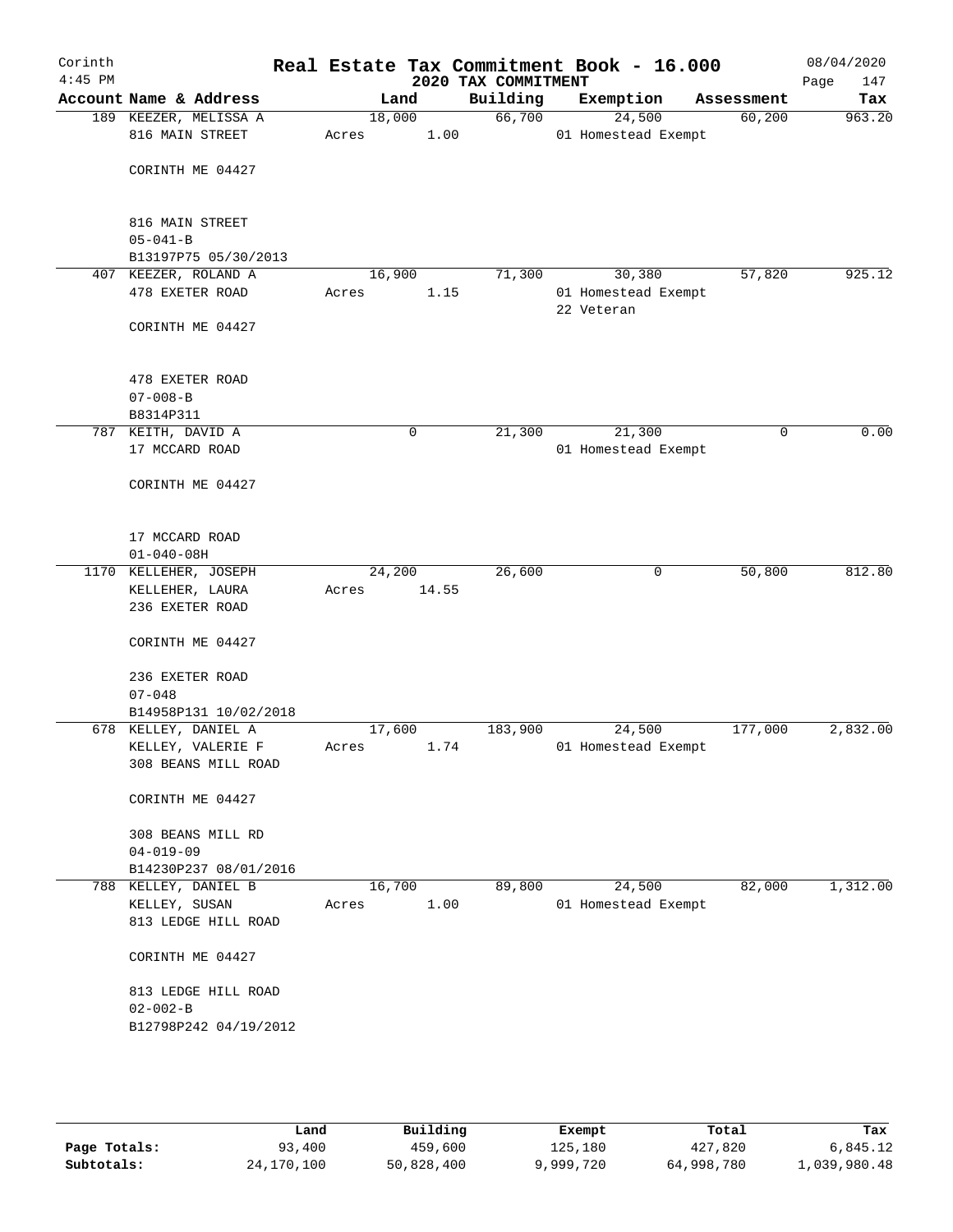| Corinth<br>$4:45$ PM |                                             |        |       | 2020 TAX COMMITMENT | Real Estate Tax Commitment Book - 16.000 |            | 08/04/2020<br>Page<br>148 |
|----------------------|---------------------------------------------|--------|-------|---------------------|------------------------------------------|------------|---------------------------|
|                      | Account Name & Address                      |        | Land  | Building            | Exemption                                | Assessment | Tax                       |
|                      | 1556 KELLEY, KEVIN W                        | 26,100 |       | 72,000              | 30,380                                   | 67,720     | 1,083.52                  |
|                      | SHEA, WENDY A                               | Acres  | 13.34 |                     | 01 Homestead Exempt                      |            |                           |
|                      | 69 RIDGE ROAD                               |        |       |                     | 31 Veteran Widow                         |            |                           |
|                      | CORINTH, ME 04427                           |        |       |                     |                                          |            |                           |
|                      | 69 RIDGE ROAD                               |        |       |                     |                                          |            |                           |
|                      | $12 - 006 - B$                              |        |       |                     |                                          |            |                           |
|                      | B12058P144 02/22/2010 B11362P188 03/24/2008 |        |       |                     |                                          |            |                           |
|                      | 570 KELLEY, PATRICK                         | 13,400 |       | $\mathbf 0$         | 0                                        | 13,400     | 214.40                    |
|                      | 2834 BROADWAY                               | Acres  | 2.44  |                     |                                          |            |                           |
|                      | GLENBURN ME 04401                           |        |       |                     |                                          |            |                           |
|                      | HUDSON ROAD                                 |        |       |                     |                                          |            |                           |
|                      | $08 - 002 - 11$                             |        |       |                     |                                          |            |                           |
|                      | B9575P221                                   |        |       |                     |                                          |            |                           |
|                      | 14 KELLEY, RONALD S                         | 18,500 |       | 113,700             | 24,500                                   | 107,700    | 1,723.20                  |
|                      | KELLEY KARLA                                | Acres  | 1.43  |                     | 01 Homestead Exempt                      |            |                           |
|                      | 20 BRADBURY DRIVE                           |        |       |                     |                                          |            |                           |
|                      | CORINTH ME 04427                            |        |       |                     |                                          |            |                           |
|                      | 20 BRADBURY DR                              |        |       |                     |                                          |            |                           |
|                      | $08 - 012 - 04$                             |        |       |                     |                                          |            |                           |
|                      | B12365P122 12/30/2010                       |        |       |                     |                                          |            |                           |
|                      | 1812 KELLEY, TAYLOR                         |        | 0     | 10,800              | 0                                        | 10,800     | 172.80                    |
|                      | 434 TATE ROAD LOT 5                         |        |       |                     |                                          |            |                           |
|                      | CORINTH ME 04427                            |        |       |                     |                                          |            |                           |
|                      | 434 TATE ROAD LOT 05                        |        |       |                     |                                          |            |                           |
|                      | $06 - 019 - 05H$                            |        |       |                     |                                          |            |                           |
|                      | B12127P59 05/12/2010                        |        |       |                     |                                          |            |                           |
|                      | 790 KELLIHER, ROBERT G                      | 26,600 |       | 21,400              | 24,500                                   | 23,500     | 376.00                    |
|                      | KELLIHER, RUTH A<br>85 COVERED BRIDGE ROAD  | Acres  | 21.00 |                     | 01 Homestead Exempt                      |            |                           |
|                      | CORINTH ME 04427                            |        |       |                     |                                          |            |                           |
|                      | 85 COVERED BRIDGE RD                        |        |       |                     |                                          |            |                           |
|                      | $02 - 041$                                  |        |       |                     |                                          |            |                           |
|                      | B7229P56                                    |        |       |                     |                                          |            |                           |
|                      | 1914 KEMPERS, DAVID                         |        | 0     | 16,300              | 16,300                                   | 0          | 0.00                      |
|                      | 968 MAIN ST LOT 16                          |        |       |                     | 01 Homestead Exempt                      |            |                           |
|                      | CORINTH ME 04427                            |        |       |                     |                                          |            |                           |
|                      | 968 MAIN STREET LOT 16                      |        |       |                     |                                          |            |                           |
|                      | $06 - 012 - D - 16H$                        |        |       |                     |                                          |            |                           |
|                      |                                             |        |       |                     |                                          |            |                           |
|                      |                                             |        |       |                     |                                          |            |                           |

|              | Land         | Building   | Exempt     | Total      | Tax          |
|--------------|--------------|------------|------------|------------|--------------|
| Page Totals: | 84,600       | 234,200    | 95,680     | 223,120    | 3,569.92     |
| Subtotals:   | 24, 254, 700 | 51,062,600 | 10,095,400 | 65,221,900 | 1,043,550.40 |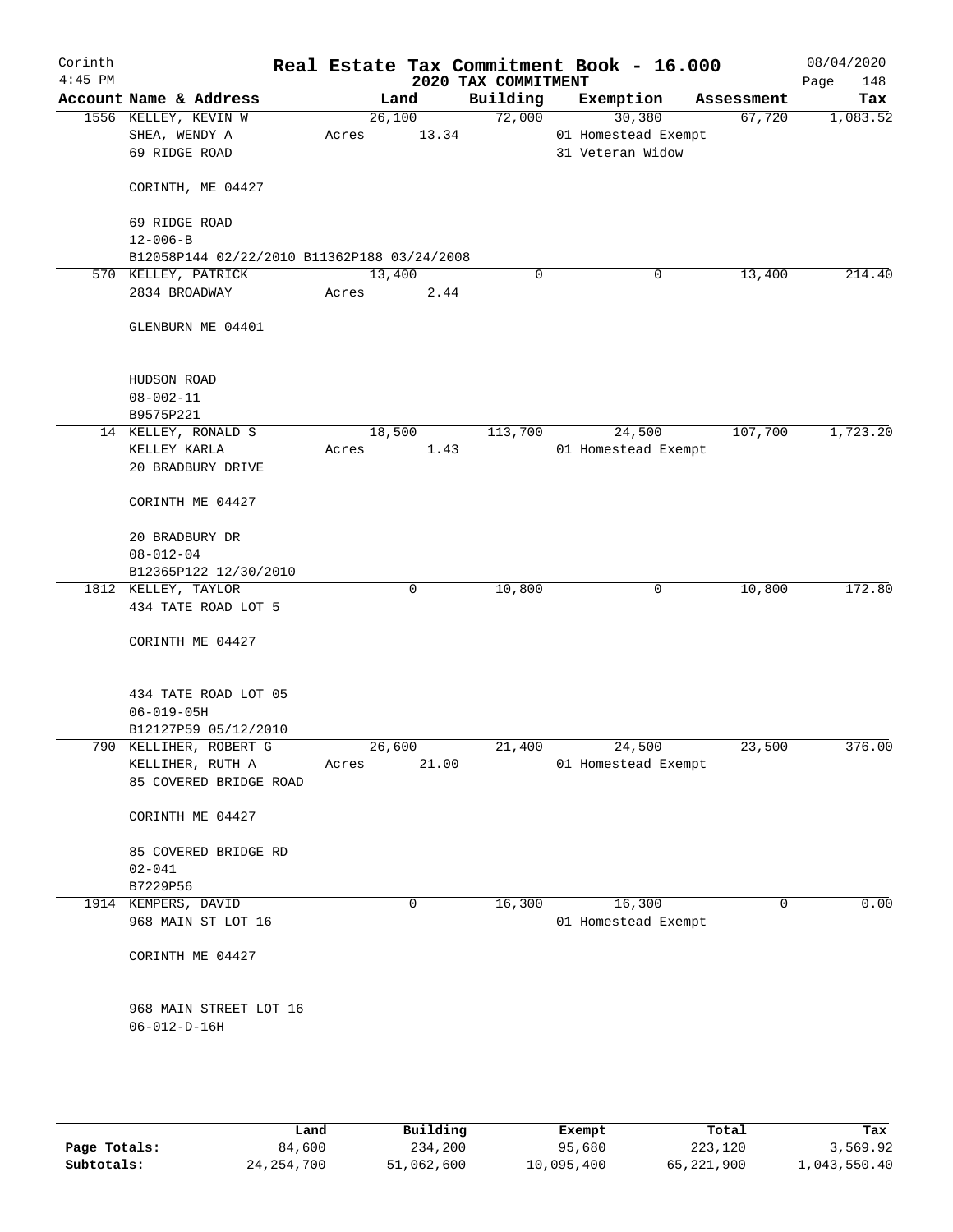| Corinth<br>$4:45$ PM |                                                               |       |                | 2020 TAX COMMITMENT | Real Estate Tax Commitment Book - 16.000 |              | 08/04/2020<br>Page<br>149 |
|----------------------|---------------------------------------------------------------|-------|----------------|---------------------|------------------------------------------|--------------|---------------------------|
|                      | Account Name & Address                                        |       | Land           | Building            | Exemption                                | Assessment   | Tax                       |
|                      | 1664 KENNEDY, TIMOTHY<br>KENNEDY, TRACI<br>29 WEST CORINTH RD | Acres | 18,400<br>1.34 | 107,700             | 24,500<br>01 Homestead Exempt            | 101,600      | 1,625.60                  |
|                      | CORINTH ME 04427                                              |       |                |                     |                                          |              |                           |
|                      | 29 WEST CORINTH ROAD<br>$05 - 024 - 02 - A$                   |       |                |                     |                                          |              |                           |
|                      | B14772P80 03/29/2018 B12979P340 10/17/2012                    |       |                |                     |                                          |              |                           |
|                      | 1832 KENNESON, JAMES F                                        |       | 18,500         | 154,000             | 24,500                                   | 148,000      | 2,368.00                  |
|                      | 62 BRADBURY DRIVE                                             | Acres | 1.42           |                     | 01 Homestead Exempt                      |              |                           |
|                      | CORINTH ME 04427                                              |       |                |                     |                                          |              |                           |
|                      | 62 BRADBURY DR                                                |       |                |                     |                                          |              |                           |
|                      | $08 - 012 - 07 - D$                                           |       |                |                     |                                          |              |                           |
|                      | B15256P327 07/29/2019 B14902P112 08/10/2018                   |       |                |                     |                                          |              |                           |
|                      | 658 KEPPLE, DONALD E JR                                       |       | 39,500         | 42,300              | 24,500                                   | 57,300       | 916.80                    |
|                      | KEPPLE, BARBARA D<br>PO BOX 194                               | Acres | 5.65           |                     | 01 Homestead Exempt                      |              |                           |
|                      | CORINTH ME 04427                                              |       |                |                     |                                          |              |                           |
|                      | 942 MAIN STREET                                               |       |                |                     |                                          |              |                           |
|                      | $06 - 005$                                                    |       |                |                     |                                          |              |                           |
|                      | B9154P274                                                     |       |                |                     |                                          |              |                           |
|                      | 981 KEPPLE, ERIC S                                            |       | 19,400         | 89,800              | 24,500                                   | 84,700       | 1,355.20                  |
|                      | KEPPLE, STEFANIE E<br>73 HUDSON ROAD                          | Acres | 2.14           |                     | 01 Homestead Exempt                      |              |                           |
|                      | CORINTH ME 04427                                              |       |                |                     |                                          |              |                           |
|                      | 73 HUDSON ROAD<br>$08 - 002 - 03$                             |       |                |                     |                                          |              |                           |
|                      | B11401P345 05/22/2008                                         |       |                |                     |                                          |              |                           |
|                      | 16 KIMBALL, ADAM LEE                                          |       | 19,200         | 118,900             |                                          | 138,100<br>0 | 2,209.60                  |
|                      | KIMBALL, SHELBY LIN<br>411 MCCARD ROAD                        | Acres | 3.05           |                     |                                          |              |                           |
|                      | CORINTH ME 04427                                              |       |                |                     |                                          |              |                           |
|                      | 411 MCCARD ROAD                                               |       |                |                     |                                          |              |                           |
|                      | $01 - 011 - B - 2$                                            |       |                |                     |                                          |              |                           |
|                      | B14895P192 08/03/2018                                         |       |                |                     |                                          |              |                           |
|                      | 1310 KIMBALL, KYRA T                                          |       | 17,400         | 72,200              | 24,500                                   | 65,100       | 1,041.60                  |
|                      | 81 BEECH GROVE ROAD                                           | Acres | 1.57           |                     | 01 Homestead Exempt                      |              |                           |
|                      | CORINTH ME 04427                                              |       |                |                     |                                          |              |                           |
|                      | 81 BEECH GROVE RD<br>$06 - 003 - 09$<br>B14204P77 07/07/2016  |       |                |                     |                                          |              |                           |
|                      |                                                               |       |                |                     |                                          |              |                           |

|              | Land       | Building   | Exempt     | Total      | Tax          |
|--------------|------------|------------|------------|------------|--------------|
| Page Totals: | 132,400    | 584,900    | 122,500    | 594,800    | 9,516.80     |
| Subtotals:   | 24,387,100 | 51,647,500 | 10,217,900 | 65,816,700 | 1,053,067.20 |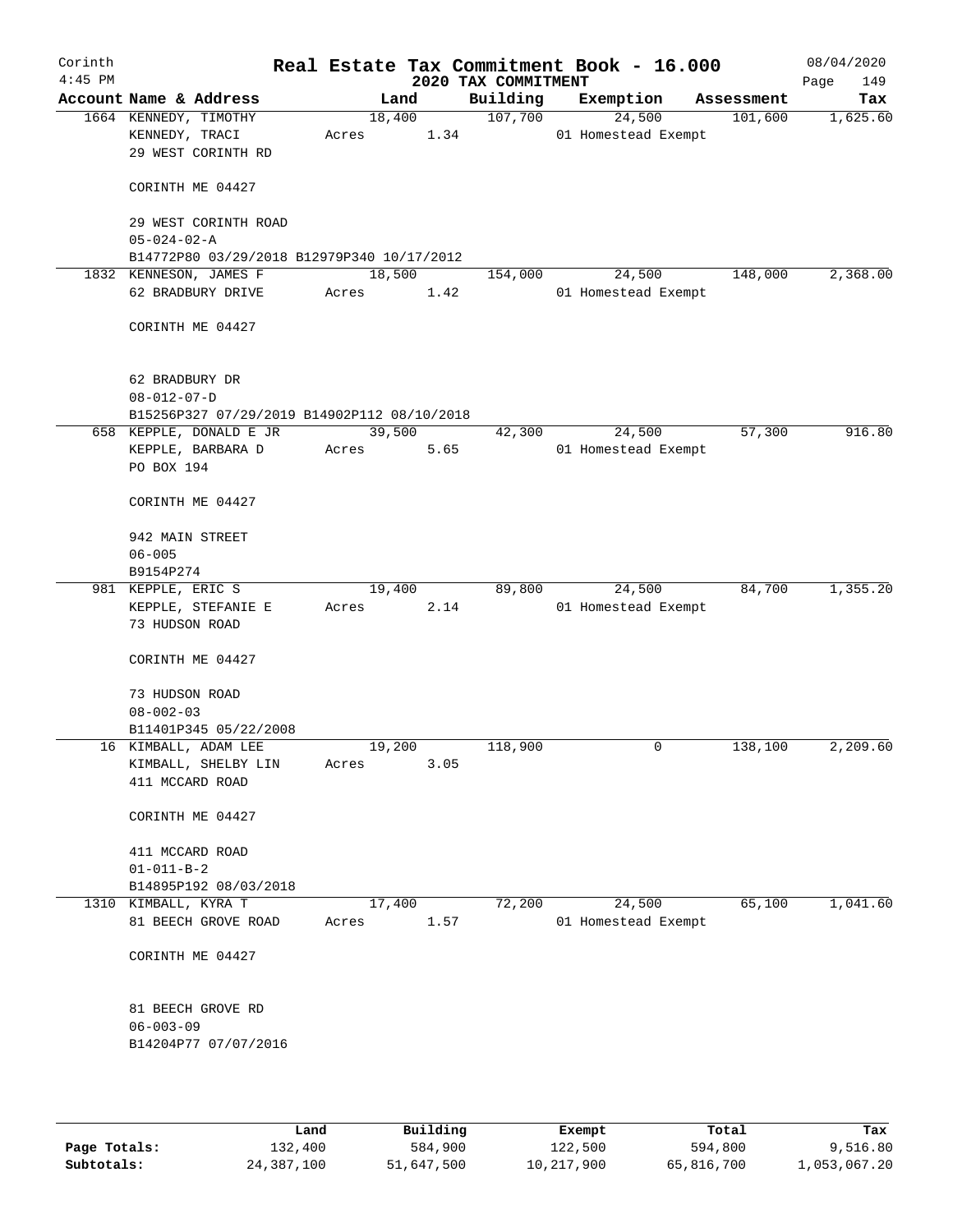| Corinth      |                                         |         |       |        |          |                                 | Real Estate Tax Commitment Book - 16.000 |            | 08/04/2020         |
|--------------|-----------------------------------------|---------|-------|--------|----------|---------------------------------|------------------------------------------|------------|--------------------|
| $4:45$ PM    | Account Name & Address                  |         |       | Land   |          | 2020 TAX COMMITMENT<br>Building | Exemption                                | Assessment | Page<br>150<br>Tax |
|              | 1123 KING, CARIN M                      |         |       | 21,500 |          | 113,300                         | 24,500                                   | 110,300    | 1,764.80           |
|              | 115 EXETER RD                           |         | Acres |        | 3.77     |                                 | 01 Homestead Exempt                      |            |                    |
|              |                                         |         |       |        |          |                                 |                                          |            |                    |
|              | CORINTH ME 04427                        |         |       |        |          |                                 |                                          |            |                    |
|              |                                         |         |       |        |          |                                 |                                          |            |                    |
|              |                                         |         |       |        |          |                                 |                                          |            |                    |
|              | 115 EXETER ROAD<br>$14 - 027 - 03$      |         |       |        |          |                                 |                                          |            |                    |
|              | B13235P157 06/26/2013                   |         |       |        |          |                                 |                                          |            |                    |
|              | 317 KING, GREG                          |         |       | 19,000 |          | 25,000                          | 24,500                                   | 19,500     | 312.00             |
|              | 455 WEST CORINTH ROAD                   |         | Acres |        | 2.89     |                                 | 01 Homestead Exempt                      |            |                    |
|              |                                         |         |       |        |          |                                 |                                          |            |                    |
|              | CORINTH ME 04427                        |         |       |        |          |                                 |                                          |            |                    |
|              |                                         |         |       |        |          |                                 |                                          |            |                    |
|              |                                         |         |       |        |          |                                 |                                          |            |                    |
|              | 455 WEST CORINTH ROAD<br>$04 - 034 - C$ |         |       |        |          |                                 |                                          |            |                    |
|              | B12907P69 08/06/2012                    |         |       |        |          |                                 |                                          |            |                    |
|              | 1388 KING, STEPHEN G                    |         |       | 27,800 |          | 132,000                         | 24,500                                   | 135,300    | 2,164.80           |
|              | KING, LAURIE                            |         | Acres |        | 10.05    |                                 | 01 Homestead Exempt                      |            |                    |
|              | 132 TATE ROAD                           |         |       |        |          |                                 |                                          |            |                    |
|              |                                         |         |       |        |          |                                 |                                          |            |                    |
|              | CORINTH ME 04427                        |         |       |        |          |                                 |                                          |            |                    |
|              |                                         |         |       |        |          |                                 |                                          |            |                    |
|              | 132 TATE ROAD<br>$09 - 024 - C$         |         |       |        |          |                                 |                                          |            |                    |
|              | B14158P320 05/20/2015                   |         |       |        |          |                                 |                                          |            |                    |
|              | 1142 KING, SUSAN A                      |         |       | 16,700 |          | 16,200                          | 24,500                                   | 8,400      | 134.40             |
|              | P.O. BOX 273                            |         | Acres |        | 1.00     |                                 | 01 Homestead Exempt                      |            |                    |
|              |                                         |         |       |        |          |                                 |                                          |            |                    |
|              | CORINTH ME 04427                        |         |       |        |          |                                 |                                          |            |                    |
|              |                                         |         |       |        |          |                                 |                                          |            |                    |
|              |                                         |         |       |        |          |                                 |                                          |            |                    |
|              | 36 BEANS MILL RD                        |         |       |        |          |                                 |                                          |            |                    |
|              | $07 - 018 - A$                          |         |       |        |          |                                 |                                          |            |                    |
|              | B6808P96<br>1548 KING, WAYNE A. SR LIFE |         |       | 32,500 |          | 46,700                          | 24,500                                   | 54,700     | 875.20             |
|              | <b>ESTATE</b>                           |         |       |        |          |                                 |                                          |            |                    |
|              | KING, KATHERINE, KING                   |         | Acres |        | 54.70    |                                 | 01 Homestead Exempt                      |            |                    |
|              | WAYNE A. JR.<br>PO BOX 458              |         |       |        |          |                                 |                                          |            |                    |
|              |                                         |         |       |        |          |                                 |                                          |            |                    |
|              | KENDUSKEAG ME 04450                     |         |       |        |          |                                 |                                          |            |                    |
|              |                                         |         |       |        |          |                                 |                                          |            |                    |
|              | 97 CUSHMAN RD                           |         |       |        |          |                                 |                                          |            |                    |
|              | $03 - 006 - D$                          |         |       |        |          |                                 |                                          |            |                    |
|              | B13129P75 03/25/2013                    |         |       |        |          |                                 |                                          |            |                    |
|              | 798 KINGSBURY, JOHN R                   |         |       | 19,400 |          | 134,900                         | 24,500                                   | 129,800    | 2,076.80           |
|              | 841 MAIN STREET                         |         | Acres |        | 2.10     |                                 | 01 Homestead Exempt                      |            |                    |
|              |                                         |         |       |        |          |                                 |                                          |            |                    |
|              | CORINTH ME 04427                        |         |       |        |          |                                 |                                          |            |                    |
|              |                                         |         |       |        |          |                                 |                                          |            |                    |
|              | 841 MAIN STREET                         |         |       |        |          |                                 |                                          |            |                    |
|              | $05 - 042 - 01$                         |         |       |        |          |                                 |                                          |            |                    |
|              | B14084P296 02/24/2016                   |         |       |        |          |                                 |                                          |            |                    |
|              |                                         |         |       |        |          |                                 |                                          |            |                    |
|              |                                         |         |       |        |          |                                 |                                          |            |                    |
|              |                                         | Land    |       |        | Building |                                 | Exempt                                   | Total      | Tax                |
| Page Totals: |                                         | 136,900 |       |        | 468,100  |                                 | 147,000                                  | 458,000    | 7,328.00           |

**Subtotals:** 24,524,000 52,115,600 10,364,900 66,274,700 1,060,395.20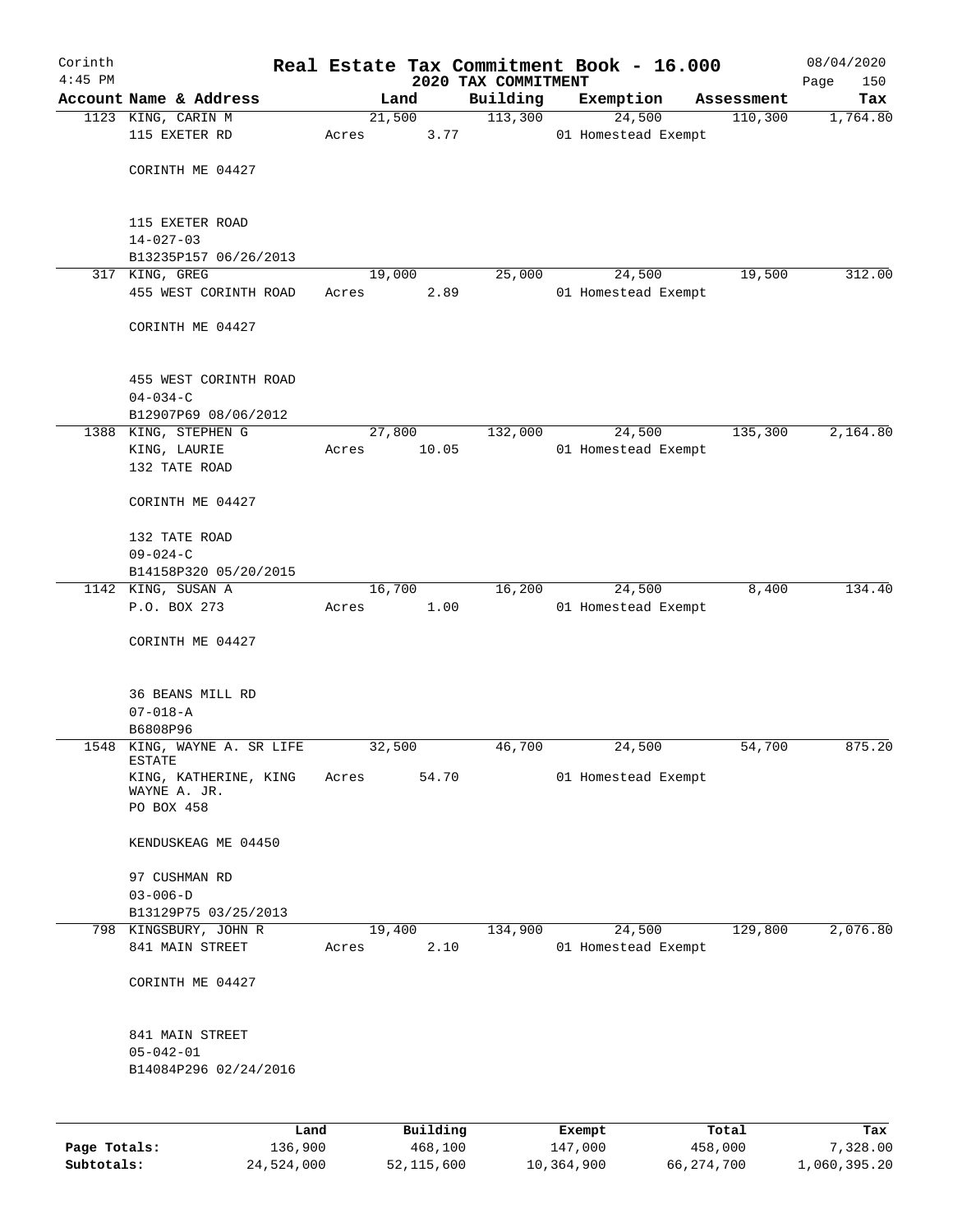| Corinth<br>$4:45$ PM |                                            |       |                 | 2020 TAX COMMITMENT | Real Estate Tax Commitment Book - 16.000 |             | 08/04/2020<br>151<br>Page |
|----------------------|--------------------------------------------|-------|-----------------|---------------------|------------------------------------------|-------------|---------------------------|
|                      | Account Name & Address                     |       | Land            | Building            | Exemption                                | Assessment  | Tax                       |
|                      | 1005 KINNAMON, JAMES E<br>KINNAMON, MARY B | Acres | 18,300<br>0.47  | 40,800              | 24,500<br>01 Homestead Exempt            | 34,600      | 553.60                    |
|                      | 298 EXETER ROAD                            |       |                 |                     |                                          |             |                           |
|                      | CORINTH ME 04427                           |       |                 |                     |                                          |             |                           |
|                      | 298 EXETER ROAD<br>$07 - 040$              |       |                 |                     |                                          |             |                           |
|                      | B13357P52 08/16/2013                       |       |                 |                     |                                          |             |                           |
|                      | 1336 KINNEY, KEITH R                       |       | 4,500           | 0                   | 0                                        | 4,500       | 72.00                     |
|                      | KINNEY, KAREN J<br>470 HUDSON HILL ROAD    | Acres | 29.30           |                     |                                          |             |                           |
|                      | HUDSON ME 04449                            |       |                 |                     |                                          |             |                           |
|                      | MARSH ROAD N/F OFF<br>$08 - 036$           |       |                 |                     |                                          |             |                           |
|                      | B12512P179 06/21/2011                      |       |                 |                     |                                          |             |                           |
|                      | 799 KINNEY, KEITH RALPH                    |       | 11,300          | 7,500               | 0                                        | 18,800      | 300.80                    |
|                      | 470 HUDSON HILL ROAD                       | Acres | 26.00           |                     |                                          |             |                           |
|                      | HUDSON ME 04449                            |       |                 |                     |                                          |             |                           |
|                      | MARSH ROAD N/F OFF                         |       |                 |                     |                                          |             |                           |
|                      | $08 - 035$                                 |       |                 |                     |                                          |             |                           |
|                      | B7759P181<br>190 KMP REALTY LLC            |       | 21,500          | 45,300              | 0                                        | 66,800      | 1,068.80                  |
|                      | PO BOX 377                                 | Acres | 1.40            |                     |                                          |             |                           |
|                      | CORINTH ME 04427 0377                      |       |                 |                     |                                          |             |                           |
|                      | 461 MAIN STREET                            |       |                 |                     |                                          |             |                           |
|                      | $08 - 013 - B$                             |       |                 |                     |                                          |             |                           |
|                      | B15107P146 03/28/2019                      |       |                 |                     |                                          |             |                           |
|                      | 801 KNAPP, SHEILA E                        |       | 10,500          | 0                   | 0                                        | 10,500      | 168.00                    |
|                      | KNAPP, JAMES C<br>44 THIRD STREET          | Acres | 1.22            |                     |                                          |             |                           |
|                      | BANGOR ME 04401 6105                       |       |                 |                     |                                          |             |                           |
|                      | TATE ROAD                                  |       |                 |                     |                                          |             |                           |
|                      | $06 - 012 - B - 05$                        |       |                 |                     |                                          |             |                           |
|                      | B5082P153                                  |       |                 |                     |                                          |             |                           |
|                      | 1905 KNEELAND, ANTHONY &<br>SARAH JT       |       | 11,600          | $\mathbf 0$         | 0                                        | 11,600      | 185.60                    |
|                      | 3 OLD STATE ROAD                           | Acres | 1.06            |                     |                                          |             |                           |
|                      | CHARLESTON ME 04422                        |       |                 |                     |                                          |             |                           |
|                      | 24 BRUCE RD                                |       |                 |                     |                                          |             |                           |
|                      | $08 - 012 - 26$                            |       |                 |                     |                                          |             |                           |
|                      | B15117P188 04/03/2019                      |       |                 |                     |                                          |             |                           |
|                      |                                            |       |                 |                     |                                          |             |                           |
|                      | <b>Tand</b>                                |       | $P_{11}$ ilding |                     | $F$ vomnt                                | $T - F - 1$ | <b>The ve</b>             |

|              | Land       | Building   | Exempt     | Total      | Tax          |
|--------------|------------|------------|------------|------------|--------------|
| Page Totals: | 77,700     | 93,600     | 24,500     | 146,800    | 2,348.80     |
| Subtotals:   | 24,601,700 | 52,209,200 | 10,389,400 | 66,421,500 | 1,062,744.00 |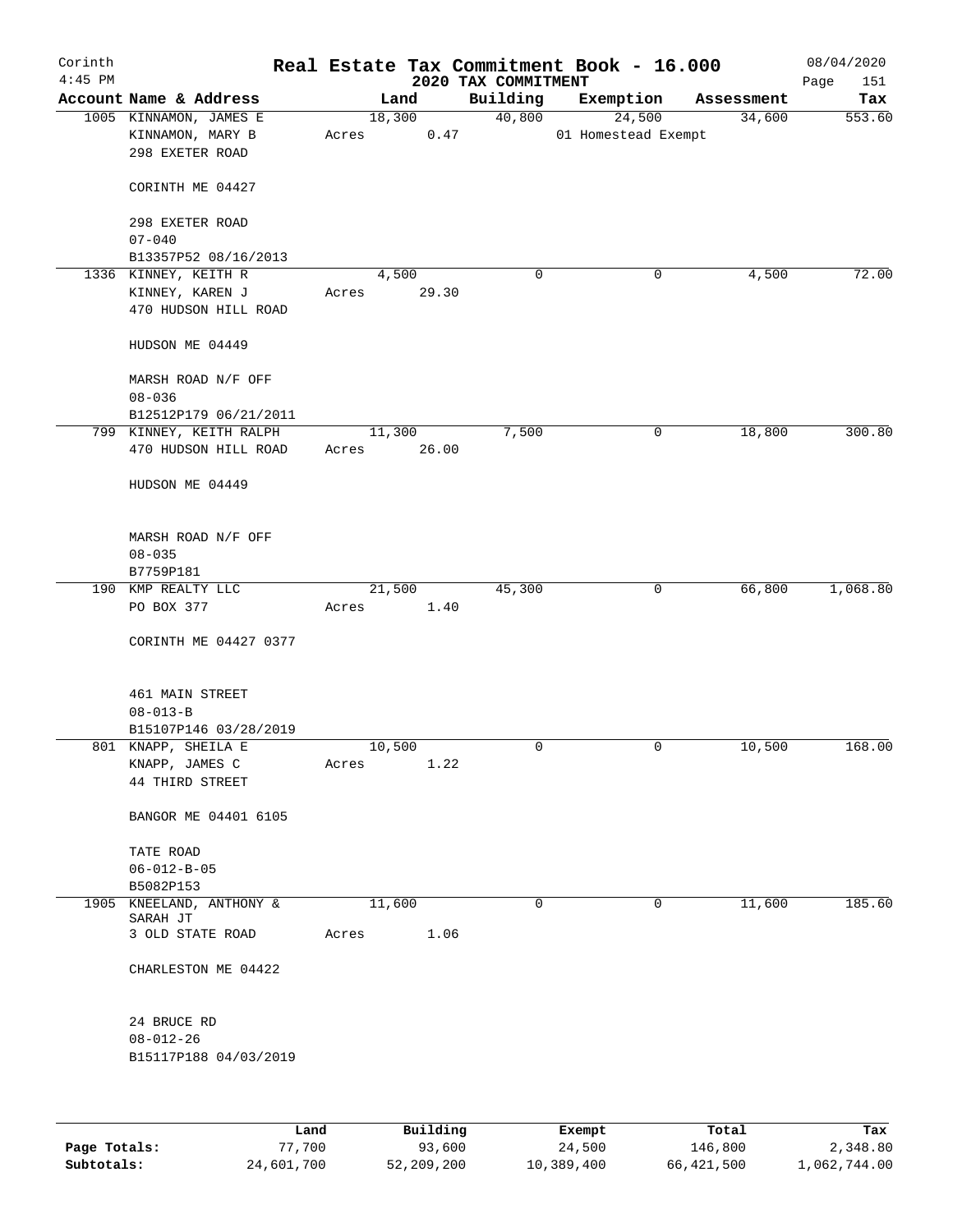| Corinth<br>$4:45$ PM |                                        |       |        | 2020 TAX COMMITMENT | Real Estate Tax Commitment Book - 16.000 |            | 08/04/2020<br>152<br>Page |
|----------------------|----------------------------------------|-------|--------|---------------------|------------------------------------------|------------|---------------------------|
|                      | Account Name & Address                 |       | Land   | Building            | Exemption                                | Assessment | Tax                       |
|                      | 1010 KNEELAND, TYSON A                 |       | 19,200 | 80,300              | 24,500                                   | 75,000     | 1,200.00                  |
|                      | 802 MAIN STREET                        | Acres | 2.00   |                     | 01 Homestead Exempt                      |            |                           |
|                      |                                        |       |        |                     |                                          |            |                           |
|                      | CORINTH ME 04427                       |       |        |                     |                                          |            |                           |
|                      |                                        |       |        |                     |                                          |            |                           |
|                      | 802 MAIN STREET                        |       |        |                     |                                          |            |                           |
|                      | $05 - 041 - A$                         |       |        |                     |                                          |            |                           |
|                      | BWFF 15329P221 10/07/2019              |       |        |                     |                                          |            |                           |
|                      | 804 KOUSKY, DAVID G                    |       | 33,600 | 136,100             | 24,500                                   | 145,200    | 2,323.20                  |
|                      | KOUSKY, MILDRED<br>880 LEDGE HILL ROAD | Acres | 40.00  |                     | 01 Homestead Exempt                      |            |                           |
|                      |                                        |       |        |                     |                                          |            |                           |
|                      | CORINTH ME 04427                       |       |        |                     |                                          |            |                           |
|                      | 880 LEDGE HILL ROAD                    |       |        |                     |                                          |            |                           |
|                      | $02 - 009 - A$                         |       |        |                     |                                          |            |                           |
|                      | B3231P323 09/30/1981                   |       |        |                     |                                          |            |                           |
|                      | 1835 KRAWCZYK, MELISSA J               |       | 18,200 | 107,300             | 24,500                                   | 101,000    | 1,616.00                  |
|                      | PO BOX 163                             | Acres | 1.20   |                     | 01 Homestead Exempt                      |            |                           |
|                      |                                        |       |        |                     |                                          |            |                           |
|                      | CORINTH ME 04427                       |       |        |                     |                                          |            |                           |
|                      |                                        |       |        |                     |                                          |            |                           |
|                      | 72 BRADBURY DR                         |       |        |                     |                                          |            |                           |
|                      | $08 - 012 - 13$                        |       |        |                     |                                          |            |                           |
|                      | B14923P56 08/27/2018                   |       |        |                     |                                          |            |                           |
|                      | 572 KROEMER, JENNIFER L                |       | 33,300 | 55,200              | 24,500                                   | 64,000     | 1,024.00                  |
|                      | KROEMER, LYNETTE<br>240 TATE ROAD      | Acres | 2.00   |                     | 01 Homestead Exempt                      |            |                           |
|                      |                                        |       |        |                     |                                          |            |                           |
|                      | CORINTH ME 04427                       |       |        |                     |                                          |            |                           |
|                      |                                        |       |        |                     |                                          |            |                           |
|                      | 240 TATE ROAD                          |       |        |                     |                                          |            |                           |
|                      | $09 - 015$<br>B7380P303                |       |        |                     |                                          |            |                           |
|                      | 2030 KROEMER, LYNETTE                  |       | 0      | 23,900              | 23,900                                   | 0          | 0.00                      |
|                      | 240 TATE RD                            |       |        |                     | 01 Homestead Exempt                      |            |                           |
|                      |                                        |       |        |                     |                                          |            |                           |
|                      | CORINTH ME 04427 3259                  |       |        |                     |                                          |            |                           |
|                      |                                        |       |        |                     |                                          |            |                           |
|                      | 15 MEADOW ROAD                         |       |        |                     |                                          |            |                           |
|                      | $09 - 015 - 01H$                       |       |        |                     |                                          |            |                           |
|                      | 1193 KYC, LLC                          |       | 21,000 | 93,600              | 0                                        | 114,600    | 1,833.60                  |
|                      | 86 MAIN STREET                         | Acres | 1.00   |                     |                                          |            |                           |
|                      |                                        |       |        |                     |                                          |            |                           |
|                      | CORINTH ME 04427                       |       |        |                     |                                          |            |                           |
|                      |                                        |       |        |                     |                                          |            |                           |
|                      | 86 MAIN STREET                         |       |        |                     |                                          |            |                           |
|                      | $11 - 017 - A$                         |       |        |                     |                                          |            |                           |
|                      | B14133P148 04/27/2016                  |       |        |                     |                                          |            |                           |
|                      |                                        |       |        |                     |                                          |            |                           |
|                      |                                        |       |        |                     |                                          |            |                           |
|                      |                                        |       |        |                     |                                          |            |                           |
|                      |                                        |       |        |                     |                                          |            |                           |

|              | Land       | Building   | Exempt     | Total      | Tax          |
|--------------|------------|------------|------------|------------|--------------|
| Page Totals: | 125,300    | 496,400    | 121,900    | 499,800    | 7,996.80     |
| Subtotals:   | 24,727,000 | 52,705,600 | 10,511,300 | 66,921,300 | 1,070,740.80 |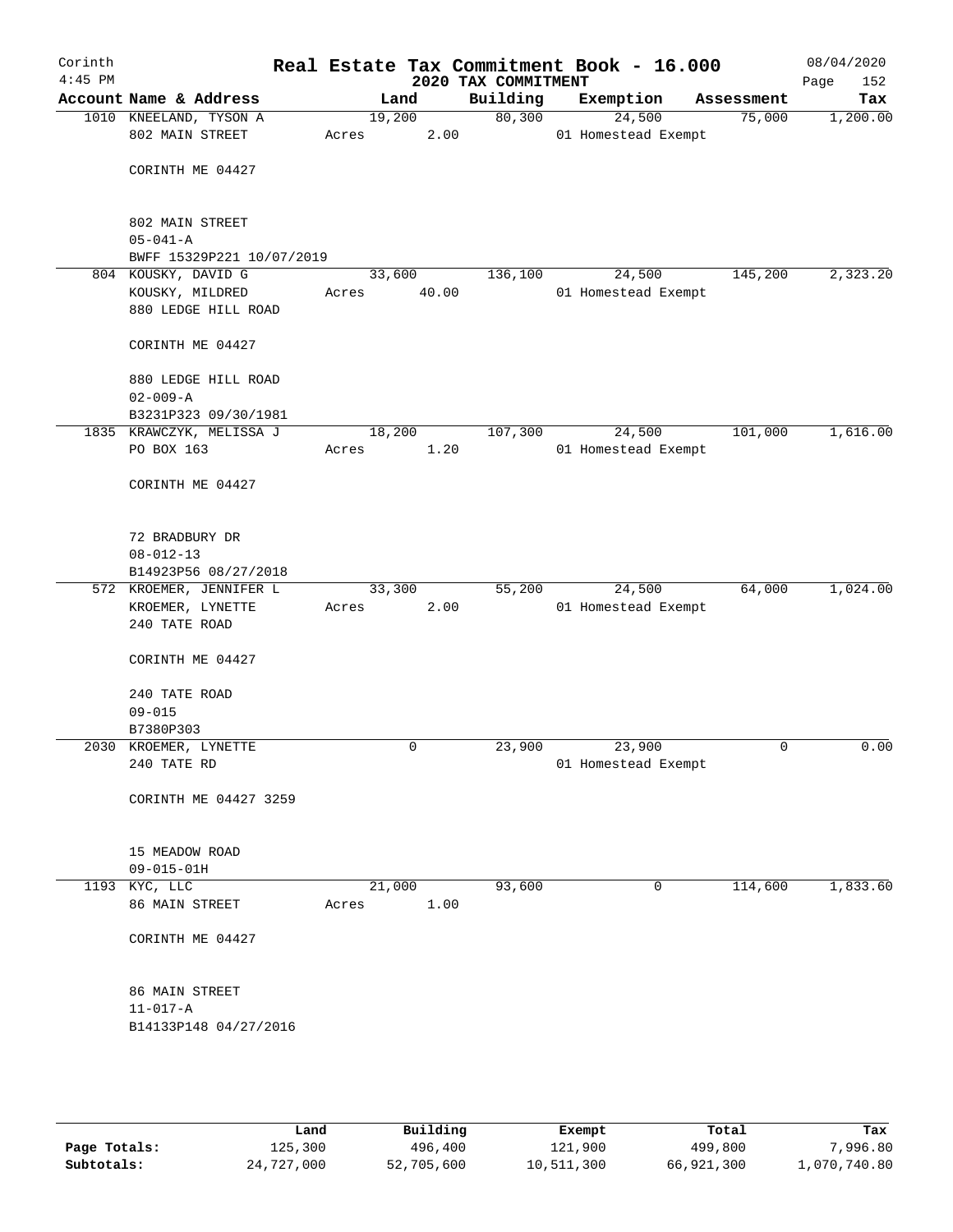| Corinth<br>$4:45$ PM |                                                            |                 |       | 2020 TAX COMMITMENT | Real Estate Tax Commitment Book - 16.000 |            | 08/04/2020<br>Page<br>153 |
|----------------------|------------------------------------------------------------|-----------------|-------|---------------------|------------------------------------------|------------|---------------------------|
|                      | Account Name & Address                                     |                 | Land  | Building            | Exemption                                | Assessment | Tax                       |
|                      | 128 KYLE, JOSEPH L<br>KYLE, RENEE E<br>647 LEDGE HILL ROAD | 29,000<br>Acres | 10.99 | 57,400              | 24,500<br>01 Homestead Exempt            | 61,900     | 990.40                    |
|                      | CORINTH ME 04427                                           |                 |       |                     |                                          |            |                           |
|                      | 647 LEDGE HILL ROAD<br>$01 - 042$                          |                 |       |                     |                                          |            |                           |
|                      | B14356P293 12/08/2016                                      |                 |       |                     |                                          |            |                           |
|                      | 802 LABBE, ANGELA M                                        | 19,200          |       | 28,700              | 0                                        | 47,900     | 766.40                    |
|                      | PO BOX 842                                                 | Acres           | 3.96  |                     |                                          |            |                           |
|                      | GUILFORD ME 04443                                          |                 |       |                     |                                          |            |                           |
|                      | 501 MCCARD ROAD                                            |                 |       |                     |                                          |            |                           |
|                      | $01 - 004 - 02 - D$<br>B11500P266 07/15/2008               |                 |       |                     |                                          |            |                           |
|                      | 369 LABELLE, JAMES R                                       | 19,400          |       | 77,300              | 24,500                                   | 72,200     | 1,155.20                  |
|                      | LABELLE, AMANDA L<br>146 HUDSON ROAD                       | Acres           | 2.79  |                     | 01 Homestead Exempt                      |            |                           |
|                      | CORINTH ME 04427                                           |                 |       |                     |                                          |            |                           |
|                      | 146 HUDSON ROAD                                            |                 |       |                     |                                          |            |                           |
|                      | $11 - 025$<br>B11173P11 10/17/2007                         |                 |       |                     |                                          |            |                           |
|                      | 1057 LADD, GERALD A                                        | 17,300          |       | 111,700             | 24,500                                   | 104,500    | 1,672.00                  |
|                      | LADD, KARRY L                                              | Acres           | 1.16  |                     | 01 Homestead Exempt                      |            |                           |
|                      | 103 LEDGE HILL RD                                          |                 |       |                     |                                          |            |                           |
|                      | CORINTH ME 04427 3125                                      |                 |       |                     |                                          |            |                           |
|                      | 103 LEDGE HILL ROAD<br>$04 - 010$                          |                 |       |                     |                                          |            |                           |
|                      | B13214P203 06/11/2013                                      |                 |       |                     |                                          |            |                           |
|                      | 1002 LADD, JEFFREY D                                       | 17,600          |       | 112,500             | 24,500                                   | 105,600    | 1,689.60                  |
|                      | LADD, ELICIA                                               | Acres           | 1.77  |                     | 01 Homestead Exempt                      |            |                           |
|                      | 367 EXETER ROAD                                            |                 |       |                     |                                          |            |                           |
|                      | CORINTH ME 04427                                           |                 |       |                     |                                          |            |                           |
|                      | 367 EXETER ROAD                                            |                 |       |                     |                                          |            |                           |
|                      | $07 - 009 - B$                                             |                 |       |                     |                                          |            |                           |
|                      | B14296P54 10/03/2016                                       |                 |       |                     |                                          |            |                           |
| 807                  | LAFLAMME, RONALD G                                         | 17,900          |       | 110,700             | 24,500                                   | 104, 100   | 1,665.60                  |
|                      | LAFLAMME, DAWN M<br>5 RIDGE ROAD                           | Acres           | 2.00  |                     | 01 Homestead Exempt                      |            |                           |
|                      | CORINTH ME 04427                                           |                 |       |                     |                                          |            |                           |
|                      | 5 RIDGE ROAD                                               |                 |       |                     |                                          |            |                           |
|                      | $12 - 009 - A$                                             |                 |       |                     |                                          |            |                           |
|                      | B4333P284                                                  |                 |       |                     |                                          |            |                           |
|                      |                                                            |                 |       |                     |                                          |            |                           |
|                      |                                                            |                 |       |                     |                                          |            |                           |

|              | Land       | Building   | Exempt     | Total      | Tax          |
|--------------|------------|------------|------------|------------|--------------|
| Page Totals: | 120,400    | 498,300    | 122,500    | 496,200    | 7,939.20     |
| Subtotals:   | 24,847,400 | 53,203,900 | 10,633,800 | 67,417,500 | L,078,680.00 |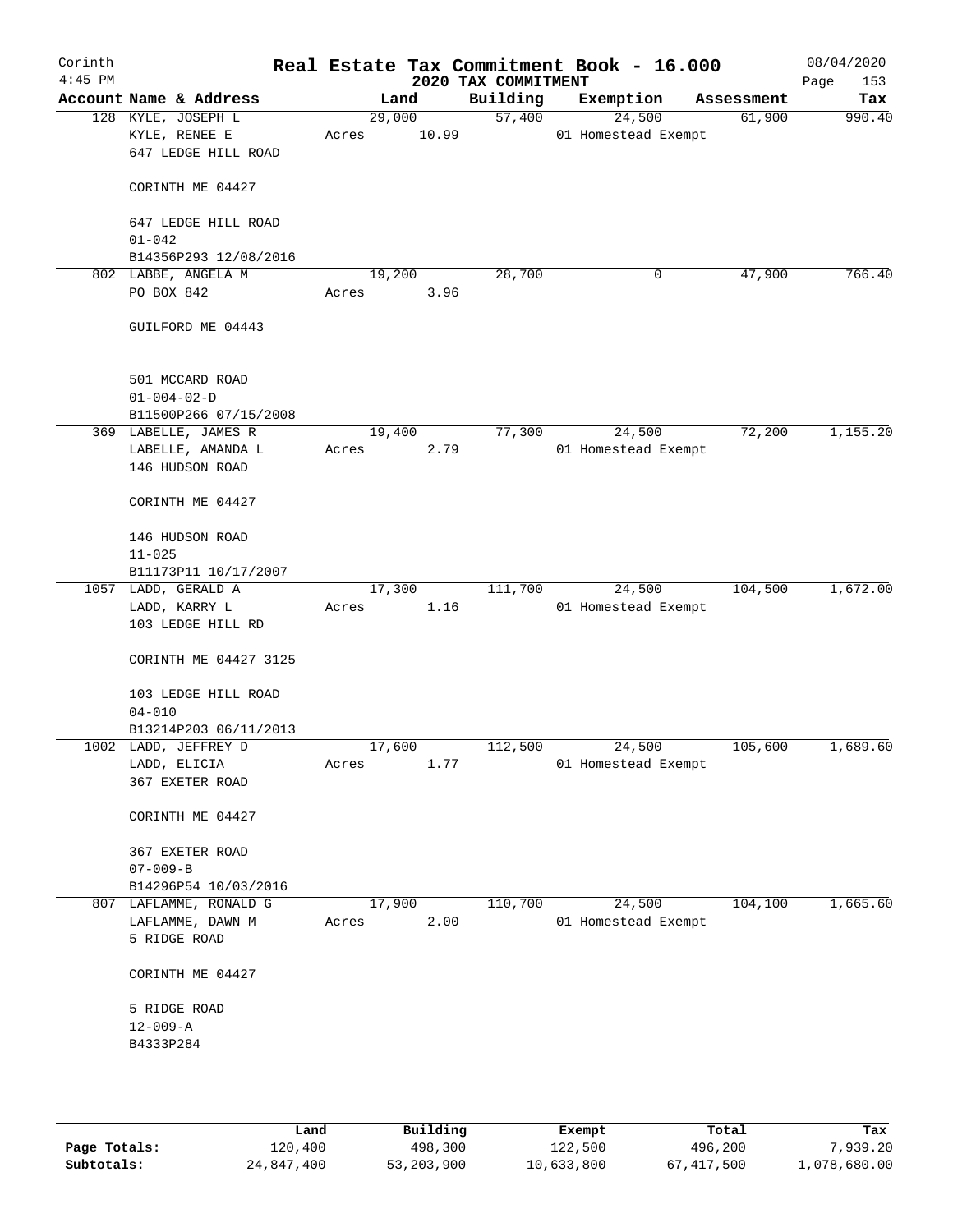| Corinth<br>$4:45$ PM |                                            |        |                | 2020 TAX COMMITMENT | Real Estate Tax Commitment Book - 16.000 |            | 08/04/2020<br>Page<br>154 |
|----------------------|--------------------------------------------|--------|----------------|---------------------|------------------------------------------|------------|---------------------------|
|                      | Account Name & Address                     |        | Land           | Building            | Exemption                                | Assessment | Tax                       |
|                      | 808 LAFORGE, ELIZABETH R<br>P.O. BOX 525   | Acres  | 19,400<br>3.25 | 82,300              | 24,500<br>01 Homestead Exempt            | 77,200     | 1,235.20                  |
|                      | CORINTH ME 04427                           |        |                |                     |                                          |            |                           |
|                      | 421 MAIN STREET<br>$13 - 001 - A$          |        |                |                     |                                          |            |                           |
|                      | B6506P263                                  |        |                |                     |                                          |            |                           |
|                      | 1549 LAGASSE MERRITT,<br>DEBORAH           | 16,800 |                | 0                   | 0                                        | 16,800     | 268.80                    |
|                      | 40 EVERETT STREET                          | Acres  | 8.00           |                     |                                          |            |                           |
|                      | BANGOR ME 04401                            |        |                |                     |                                          |            |                           |
|                      | CUSHMAN RD<br>$03 - 006 - E$               |        |                |                     |                                          |            |                           |
|                      | B11883P285 08/20/2009 B7043P282            |        |                |                     |                                          |            |                           |
|                      | 279 LAGASSE, DANIEL J                      | 16,900 |                | $\mathbf 0$         | 0                                        | 16,900     | 270.40                    |
|                      | LAGASSE, HEIDI                             | Acres  | 44.30          |                     |                                          |            |                           |
|                      | PO BOX 1183                                |        |                |                     |                                          |            |                           |
|                      | ROY WA 98580                               |        |                |                     |                                          |            |                           |
|                      | RABBIT PATH                                |        |                |                     |                                          |            |                           |
|                      | $06 - 043$                                 |        |                |                     |                                          |            |                           |
|                      | B14300P118 09/30/2016                      |        |                |                     |                                          |            |                           |
|                      | 208 LALIBERTE, RICHARD                     | 24,500 |                | 65,800              | 24,500                                   | 65,800     | 1,052.80                  |
|                      | LALIBERTE, LINDA<br>93 COVERED BRIDGE ROAD | Acres  | 14.00          |                     | 01 Homestead Exempt                      |            |                           |
|                      |                                            |        |                |                     |                                          |            |                           |
|                      | CORINTH ME 04427                           |        |                |                     |                                          |            |                           |
|                      | 93 COVERED BRIDGE RD<br>$02 - 040$         |        |                |                     |                                          |            |                           |
|                      | B12518P194 02/25/2011                      |        |                |                     |                                          |            |                           |
|                      | 1682 LALLY, LYNNE                          |        | 0              | 15,000              | 15,000                                   | 0          | 0.00                      |
|                      | 211 COVERED BRIDGE RD                      |        |                |                     | 01 Homestead Exempt                      |            |                           |
|                      | CORINTH ME 04427                           |        |                |                     |                                          |            |                           |
|                      | 211 COVERED BRIDGE RD<br>$02 - 038 - 07H$  |        |                |                     |                                          |            |                           |
|                      | 1952 LAMARCHE, RONALD A                    | 36,200 |                | 202,600             | 24,500                                   | 214,300    | 3,428.80                  |
|                      | LAMARCHE, YVETTE D                         | Acres  | 26.58          |                     | 01 Homestead Exempt                      |            |                           |
|                      | PO BOX 249                                 |        |                |                     |                                          |            |                           |
|                      | CORINTH ME 04427                           |        |                |                     |                                          |            |                           |
|                      | 234 WHITE SCHOOLHOUSE                      |        |                |                     |                                          |            |                           |
|                      | $08 - 029 - B$                             |        |                |                     |                                          |            |                           |
|                      | B9758P121 02/23/2005                       |        |                |                     |                                          |            |                           |
|                      |                                            |        |                |                     |                                          |            |                           |
|                      |                                            |        |                |                     |                                          |            |                           |

|              | Land       | Building   | Exempt     | Total      | Tax          |
|--------------|------------|------------|------------|------------|--------------|
| Page Totals: | 113,800    | 365,700    | 88,500     | 391,000    | 6,256.00     |
| Subtotals:   | 24,961,200 | 53,569,600 | 10,722,300 | 67,808,500 | l,084,936.00 |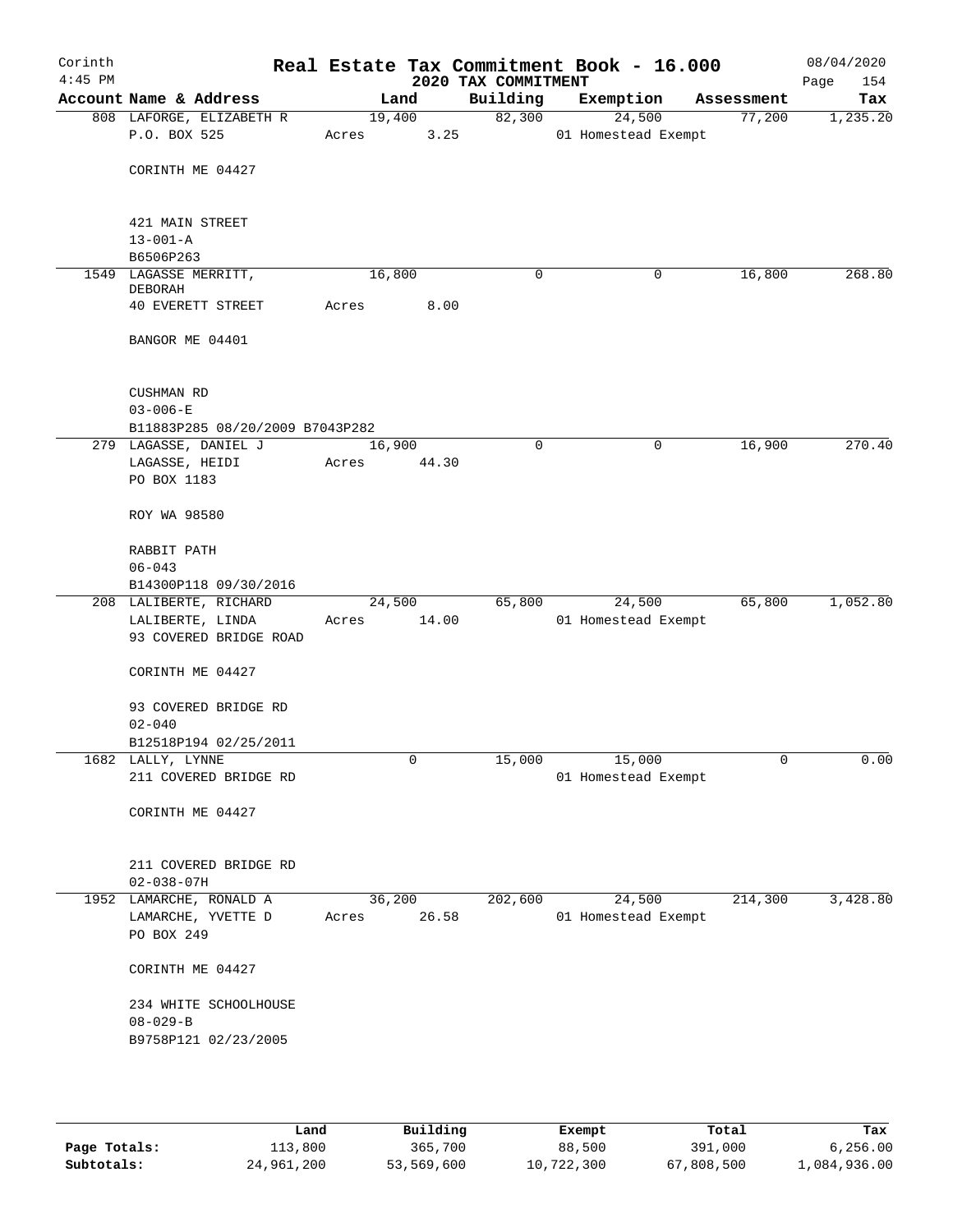| Corinth      |                                                                     |       |                |                                 | Real Estate Tax Commitment Book - 16.000 |                       | 08/04/2020         |
|--------------|---------------------------------------------------------------------|-------|----------------|---------------------------------|------------------------------------------|-----------------------|--------------------|
| $4:45$ PM    | Account Name & Address                                              |       | Land           | 2020 TAX COMMITMENT<br>Building |                                          |                       | Page<br>155<br>Tax |
|              | 2069 LAMBERT FAMILY TRUST                                           |       | 17,900         | 121,300                         | Exemption<br>24,500                      | Assessment<br>114,700 | 1,835.20           |
|              | WILLIAM D. LAMBERT<br>TRUSTEE                                       | Acres | 2.00           |                                 | 01 Homestead Exempt                      |                       |                    |
|              | 116 BEECH GROVE ROAD                                                |       |                |                                 |                                          |                       |                    |
|              | CORINTH ME 04427                                                    |       |                |                                 |                                          |                       |                    |
|              | 116 BEECH GROVE RD<br>$02 - 056 - C$                                |       |                |                                 |                                          |                       |                    |
|              | B12254P73 09/14/2010                                                |       |                |                                 |                                          |                       |                    |
|              | 810 LAMBERT, FRANK L                                                |       | 42,900         | 135,600                         | 30,380                                   | 148,120               | 2,369.92           |
|              | 114 BEECH GROVE ROAD                                                | Acres | 28.00          |                                 | 01 Homestead Exempt<br>22 Veteran        |                       |                    |
|              | CORINTH ME 04427                                                    |       |                |                                 |                                          |                       |                    |
|              | 114 BEECH GROVE RD<br>$02 - 056$                                    |       |                |                                 |                                          |                       |                    |
|              | B8414P48 10/23/2002                                                 |       |                |                                 |                                          |                       |                    |
|              | 811 LAMBERT, WILLIAM D                                              |       | 29,300         | 4,500                           | 0                                        | 33,800                | 540.80             |
|              | LAMBERT, VICTORIA A M<br>116 BEECH GROVE ROAD                       | Acres | 30.00          |                                 |                                          |                       |                    |
|              | CORINTH ME 04427                                                    |       |                |                                 |                                          |                       |                    |
|              | 104 BEECH GROVE RD<br>$02 - 056 - B$                                |       |                |                                 |                                          |                       |                    |
|              | B14185P41 06/20/2016                                                |       |                |                                 |                                          |                       |                    |
|              | 813 LANCASTER, JEFFREY M<br>513 MAIN STREET                         | Acres | 11,800<br>0.30 | 81,100                          | 24,500<br>01 Homestead Exempt            | 68,400                | 1,094.40           |
|              | CORINTH ME 04427                                                    |       |                |                                 |                                          |                       |                    |
|              | 513 MAIN STREET                                                     |       |                |                                 |                                          |                       |                    |
|              | $08 - 016$                                                          |       |                |                                 |                                          |                       |                    |
|              | B1672P37                                                            |       |                |                                 |                                          |                       |                    |
|              | 814 LANCASTER, MARCIA<br>LANCASTER, SHANE, SHAWNA, Acres<br>SHANNON |       | 10,000<br>0.92 | 0                               | 0                                        | 10,000                | 160.00             |
|              | 254 BEANS MILL ROAD                                                 |       |                |                                 |                                          |                       |                    |
|              | CORINTH ME 04427                                                    |       |                |                                 |                                          |                       |                    |
|              | BEANS MILL RD                                                       |       |                |                                 |                                          |                       |                    |
|              | $04 - 019 - 13$<br>B3403P257                                        |       |                |                                 |                                          |                       |                    |
|              | 815 LANCASTER, MICHAEL K                                            |       | 17,700         | 73,500                          | 30,380                                   | 60,820                | 973.12             |
|              | LANCASTER, MARCIA L                                                 | Acres | 1.84           |                                 | 01 Homestead Exempt                      |                       |                    |
|              | 254 BEANS MILL ROAD                                                 |       |                |                                 | 22 Veteran                               |                       |                    |
|              | CORINTH ME 04427                                                    |       |                |                                 |                                          |                       |                    |
|              | 254 BEANS MILL RD                                                   |       |                |                                 |                                          |                       |                    |
|              | $04 - 019 - 14$<br>B2889P205                                        |       |                |                                 |                                          |                       |                    |
|              |                                                                     |       |                |                                 |                                          |                       |                    |
|              | Land                                                                |       | Building       |                                 | Exempt                                   | Total                 | Tax                |
| Page Totals: | 129,600                                                             |       | 416,000        |                                 | 109,760                                  | 435,840               | 6,973.44           |
| Subtotals:   | 25,090,800                                                          |       | 53,985,600     |                                 | 10,832,060                               | 68, 244, 340          | 1,091,909.44       |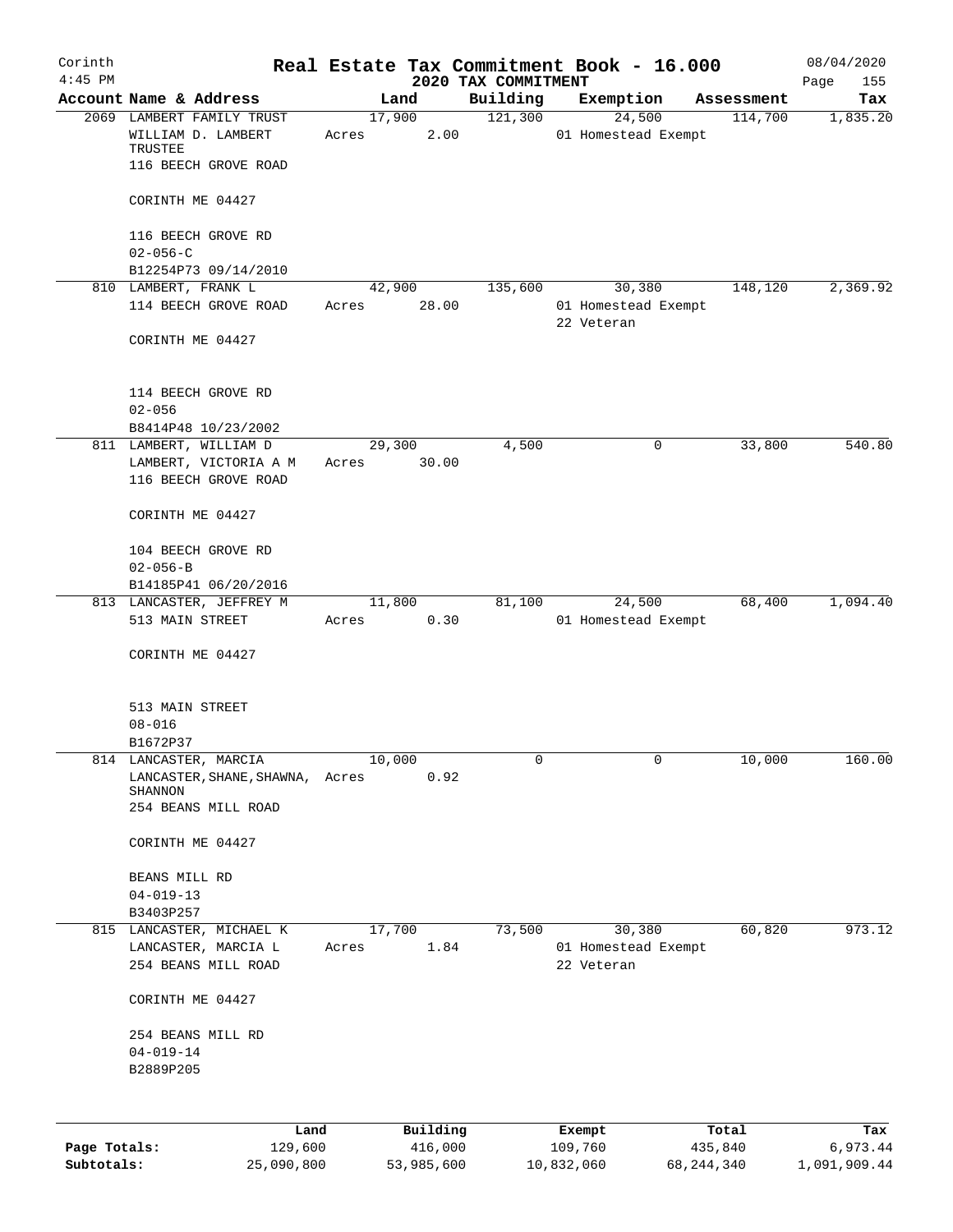| Corinth<br>$4:45$ PM |                                                     |                 |       | 2020 TAX COMMITMENT | Real Estate Tax Commitment Book - 16.000 |            | 08/04/2020<br>Page<br>156 |
|----------------------|-----------------------------------------------------|-----------------|-------|---------------------|------------------------------------------|------------|---------------------------|
|                      | Account Name & Address                              | Land            |       | Building            | Exemption                                | Assessment | Tax                       |
|                      | 1060 LANE, ALAN P<br>LANE, GLORIA J<br>18 LAKE ROAD | 16,700<br>Acres | 1.00  | 84,400              | $\mathbf 0$                              | 101, 100   | 1,617.60                  |
|                      | LEVANT ME 04456                                     |                 |       |                     |                                          |            |                           |
|                      | 538 LEDGE HILL ROAD<br>$02 - 023$                   |                 |       |                     |                                          |            |                           |
|                      | B14958P155 10/02/2018                               |                 |       |                     |                                          |            |                           |
|                      | 1911 LANE, MICHAEL P                                | 18,100          |       | 143,000             | 24,500                                   | 136,600    | 2,185.60                  |
|                      | 9 BRUCE ROAD                                        | Acres           | 1.10  |                     | 01 Homestead Exempt                      |            |                           |
|                      | CORINTH ME 04427                                    |                 |       |                     |                                          |            |                           |
|                      | 9 BRUCE RD                                          |                 |       |                     |                                          |            |                           |
|                      | $08 - 012 - 25$                                     |                 |       |                     |                                          |            |                           |
|                      | BDD 15130P82 04/19/2019                             |                 |       |                     |                                          |            |                           |
|                      | 817 LANE, PAUL C                                    | 35,400          |       | $\mathbf 0$         | 0                                        | 35,400     | 566.40                    |
|                      | 1906 KILLARNEY DR<br>WESTMINSTER MD 21157           | Acres           | 63.50 |                     |                                          |            |                           |
|                      | MAIN STREET<br>$05 - 043$<br>B9237P304              |                 |       |                     |                                          |            |                           |
|                      | 819 LANE, RICHARD                                   | 11,300          |       | $\mathbf 0$         | 0                                        | 11,300     | 180.80                    |
|                      | 194 MAYO ROAD                                       | Acres           | 70.00 |                     |                                          |            |                           |
|                      | HAMPDEN ME 04444                                    |                 |       |                     |                                          |            |                           |
|                      | HUDSON ROAD N/F OFF<br>$09 - 031$                   |                 |       |                     |                                          |            |                           |
|                      | B2219P81                                            |                 |       |                     |                                          |            | 1,512.00                  |
|                      | 948 LANGLAIS, AMANDA M<br>370 McCard Rd             | 17,000<br>Acres | 1.25  | 102,000             | 24,500<br>01 Homestead Exempt            | 94,500     |                           |
|                      | Corinth ME 04427                                    |                 |       |                     |                                          |            |                           |
|                      | 370 MCCARD ROAD                                     |                 |       |                     |                                          |            |                           |
|                      | $01 - 017$                                          |                 |       |                     |                                          |            |                           |
|                      | B12840P130 06/07/2012                               |                 |       |                     |                                          |            |                           |
|                      | 252 LAPREE, STACI<br>10 MARSH ROAD                  | 19,000<br>Acres | 2.88  | 215,700             | $\mathbf 0$                              | 234,700    | 3,755.20                  |
|                      | CORINTH ME 04427                                    |                 |       |                     |                                          |            |                           |
|                      | 10 MARSH ROAD                                       |                 |       |                     |                                          |            |                           |
|                      | $09 - 002$<br>B13828P214 04/30/2015                 |                 |       |                     |                                          |            |                           |
|                      |                                                     |                 |       |                     |                                          |            |                           |

|              | Land       | Building   | Exempt     | Total      | Tax          |
|--------------|------------|------------|------------|------------|--------------|
| Page Totals: | 117,500    | 545,100    | 49,000     | 613,600    | 9,817.60     |
| Subtotals:   | 25,208,300 | 54,530,700 | 10,881,060 | 68,857,940 | 1,101,727.04 |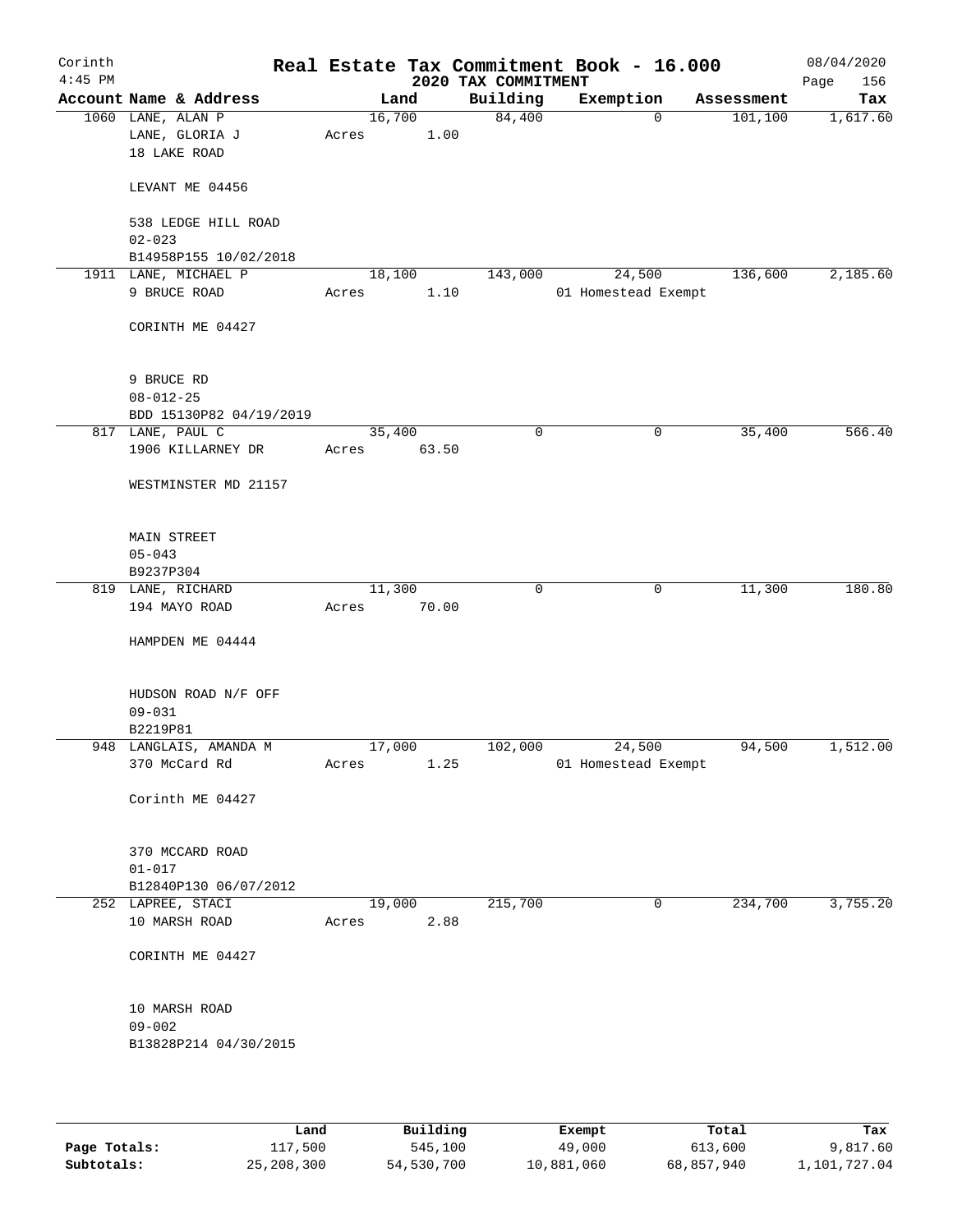| Corinth<br>$4:45$ PM |                                                                    |       |        |      | Real Estate Tax Commitment Book - 16.000<br>2020 TAX COMMITMENT |                     |            | 08/04/2020<br>157<br>Page |
|----------------------|--------------------------------------------------------------------|-------|--------|------|-----------------------------------------------------------------|---------------------|------------|---------------------------|
|                      | Account Name & Address                                             |       | Land   |      | Building                                                        | Exemption           | Assessment | Tax                       |
|                      | 419 LARCOMBE, JEREMY J<br>42 RABBIT PATH                           | Acres | 9,600  | 6.52 | 0                                                               | $\Omega$            | 9,600      | 153.60                    |
|                      | CORINTH ME 04427                                                   |       |        |      |                                                                 |                     |            |                           |
|                      | RABBIT PATH N/F OFF<br>$06 - 026$                                  |       |        |      |                                                                 |                     |            |                           |
|                      | B14094P221 03/04/2016                                              |       |        |      |                                                                 |                     |            |                           |
|                      | 601 LARCOMBE, JEREMY J                                             |       | 16,400 |      | 62,500                                                          | 24,500              | 54,400     | 870.40                    |
|                      | 42 RABBIT PATH                                                     | Acres |        | 1.95 |                                                                 | 01 Homestead Exempt |            |                           |
|                      | CORINTH ME 04427                                                   |       |        |      |                                                                 |                     |            |                           |
|                      | 42 RABBIT PATH                                                     |       |        |      |                                                                 |                     |            |                           |
|                      | $06 - 024 - 12$                                                    |       |        |      |                                                                 |                     |            |                           |
|                      | B13855P1 06/03/2015<br>62 LARSON, AARON L                          |       | 14,600 |      | 98,400                                                          | 24,500              | 88,500     | 1,416.00                  |
|                      | 374 EXETER ROAD                                                    | Acres |        | 0.69 |                                                                 | 01 Homestead Exempt |            |                           |
|                      | CORINTH ME 04427                                                   |       |        |      |                                                                 |                     |            |                           |
|                      |                                                                    |       |        |      |                                                                 |                     |            |                           |
|                      | 374 EXETER ROAD                                                    |       |        |      |                                                                 |                     |            |                           |
|                      | $07 - 010 - A$                                                     |       |        |      |                                                                 |                     |            |                           |
|                      | B14923P33 08/24/2018 B14846P194 06/21/2018<br>820 LASSELL, DAVID E |       | 5,100  |      | 25,400                                                          | $\mathsf{O}$        | 30,500     | 488.00                    |
|                      | LASSELL, ADA E                                                     | Acres |        | 0.04 |                                                                 |                     |            |                           |
|                      | 16 TATE ROAD                                                       |       |        |      |                                                                 |                     |            |                           |
|                      | CORINTH ME 04427                                                   |       |        |      |                                                                 |                     |            |                           |
|                      | 305 MAIN STREET<br>$15 - 025$                                      |       |        |      |                                                                 |                     |            |                           |
|                      | B2779P8                                                            |       |        |      |                                                                 |                     |            |                           |
|                      | 1147 LASSELL, DAVID E                                              |       | 17,300 |      | 24,500                                                          | 24,500              | 17,300     | 276.80                    |
|                      | LASSELL, ADA E<br>16 TATE ROAD                                     | Acres |        | 1.50 |                                                                 | 01 Homestead Exempt |            |                           |
|                      | CORINTH, ME 04427                                                  |       |        |      |                                                                 |                     |            |                           |
|                      | 16 TATE ROAD                                                       |       |        |      |                                                                 |                     |            |                           |
|                      | $09 - 028 - C$                                                     |       |        |      |                                                                 |                     |            |                           |
|                      | B6844P197                                                          |       |        |      |                                                                 |                     |            |                           |
|                      | 204 LASSELL, MATTHEW D                                             |       | 13,500 |      | 103,300                                                         | 24,500              | 92,300     | 1,476.80                  |
|                      | LASSELL, JODI L<br>PO BOX 442                                      | Acres |        | 0.44 |                                                                 | 01 Homestead Exempt |            |                           |
|                      | CORINTH ME 04427                                                   |       |        |      |                                                                 |                     |            |                           |
|                      | 347 MAIN STREET                                                    |       |        |      |                                                                 |                     |            |                           |
|                      | $15 - 002$                                                         |       |        |      |                                                                 |                     |            |                           |
|                      | B12264P142 09/24/2010                                              |       |        |      |                                                                 |                     |            |                           |
|                      |                                                                    |       |        |      |                                                                 |                     |            |                           |

|              | Land         | Building   | Exempt     | Total      | Tax          |
|--------------|--------------|------------|------------|------------|--------------|
| Page Totals: | 76,500       | 314,100    | 98,000     | 292,600    | 4,681.60     |
| Subtotals:   | 25, 284, 800 | 54,844,800 | 10,979,060 | 69,150,540 | 1,106,408.64 |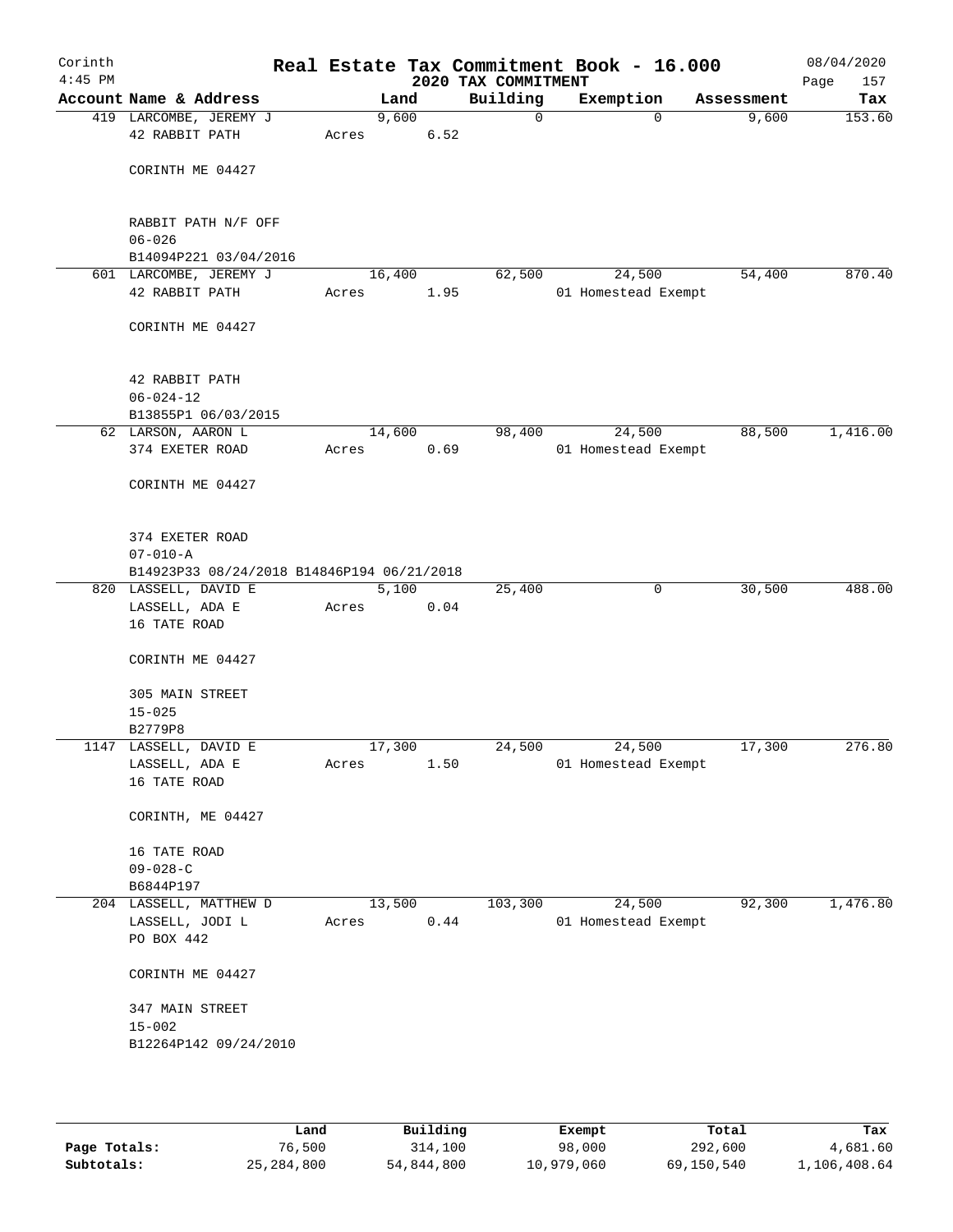| Corinth<br>$4:45$ PM |                                                                         |                 |       | 2020 TAX COMMITMENT | Real Estate Tax Commitment Book - 16.000 |            | 08/04/2020<br>Page<br>158 |
|----------------------|-------------------------------------------------------------------------|-----------------|-------|---------------------|------------------------------------------|------------|---------------------------|
|                      | Account Name & Address                                                  | Land            |       | Building            | Exemption                                | Assessment | Tax                       |
|                      | 1101 LASSELLE, JACOB<br>LASSELLE, ASHLEY E JT<br>345 EXETER ROAD        | 17,300<br>Acres | 1.50  | 121,200             | 24,500<br>01 Homestead Exempt            | 114,000    | 1,824.00                  |
|                      | CORINTH ME 04427                                                        |                 |       |                     |                                          |            |                           |
|                      | 345 EXETER ROAD<br>$07 - 012 - A$                                       |                 |       |                     |                                          |            |                           |
|                      | B15456P55 02/24/2020                                                    |                 |       |                     |                                          |            |                           |
|                      | 821 LATOURETTE, RONALD E<br>LATOURETTE, RUTH ANN<br>586 LEDGE HILL ROAD | 55,700<br>Acres | 66.00 | 70,800              | 24,500<br>01 Homestead Exempt            | 102,000    | 1,632.00                  |
|                      | CORINTH ME 04427                                                        |                 |       |                     |                                          |            |                           |
|                      | 586 LEDGE HILL ROAD<br>$02 - 018$<br>B2113P222                          |                 |       |                     |                                          |            |                           |
|                      | 822 LATOURETTE, RONALD E JR                                             | 0               |       | 35,700              | 24,500                                   | 11,200     | 179.20                    |
|                      | 614 LEDGE HILL ROAD                                                     |                 |       |                     | 01 Homestead Exempt                      |            |                           |
|                      | CORINTH ME 04427                                                        |                 |       |                     |                                          |            |                           |
|                      | 614 LEDGE HILL ROAD<br>$02 - 018 - 01H$                                 |                 |       |                     |                                          |            |                           |
|                      | 823 LAVIN, CHRISTOPHER M                                                | 38,300          |       | 99,100              | 0                                        | 137,400    | 2,198.40                  |
|                      | MAGILL, SANDRA J<br>2102 SCARLET OAK DRIVE                              | Acres           | 62.82 |                     |                                          |            |                           |
|                      | RICHARDSON TX 75081                                                     |                 |       |                     |                                          |            |                           |
|                      | 431 BLACK RD                                                            |                 |       |                     |                                          |            |                           |
|                      | $02 - 032$                                                              |                 |       |                     |                                          |            |                           |
|                      | B4408P365                                                               |                 |       |                     |                                          |            |                           |
|                      | 1732 LAWRENCE, MARVIN (HEIRS<br>OF)                                     | 0               |       | 28,000              | 24,500                                   | 3,500      | 56.00                     |
|                      | 344 MAIN STREET, LOT 23                                                 |                 |       |                     | 01 Homestead Exempt                      |            |                           |
|                      | CORINTH ME 04427                                                        |                 |       |                     |                                          |            |                           |
|                      | 344 MAIN STREET LOT 23<br>$08 - 003 - 23H$                              |                 |       |                     |                                          |            |                           |
|                      | 825 LAWRENCE, WAYNE L                                                   | 26,400          |       | 157,300             | 24,500                                   | 159,200    | 2,547.20                  |
|                      | 418 BLACK ROAD                                                          | Acres           | 8.88  |                     | 01 Homestead Exempt                      |            |                           |
|                      | CORINTH ME 04427                                                        |                 |       |                     |                                          |            |                           |
|                      | 418 BLACK RD                                                            |                 |       |                     |                                          |            |                           |
|                      | $02 - 031 - A$                                                          |                 |       |                     |                                          |            |                           |
|                      | B5669P346 07/11/1994                                                    |                 |       |                     |                                          |            |                           |
|                      |                                                                         |                 |       |                     |                                          |            |                           |
|                      |                                                                         |                 |       |                     |                                          |            |                           |

|              | Land       | Building   | Exempt     | Total      | Tax            |
|--------------|------------|------------|------------|------------|----------------|
| Page Totals: | 137,700    | 512,100    | 122,500    | 527,300    | 8,436.80       |
| Subtotals:   | 25,422,500 | 55,356,900 | 11,101,560 | 69,677,840 | 1, 114, 845.44 |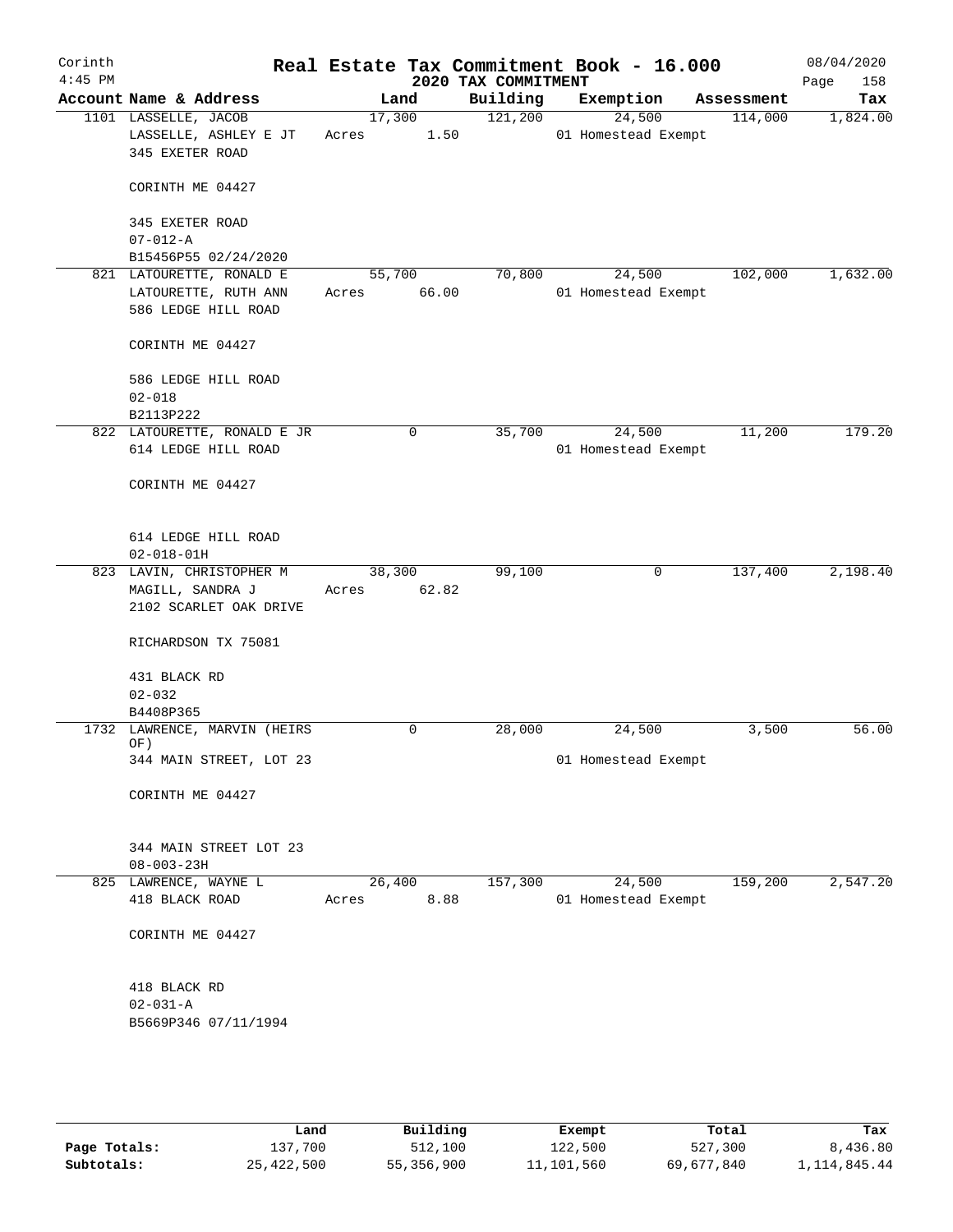| Corinth<br>$4:45$ PM |                                                |                 |             | 2020 TAX COMMITMENT | Real Estate Tax Commitment Book - 16.000 |            | 08/04/2020<br>Page<br>159 |
|----------------------|------------------------------------------------|-----------------|-------------|---------------------|------------------------------------------|------------|---------------------------|
|                      | Account Name & Address                         |                 | Land        | Building            | Exemption                                | Assessment | Tax                       |
|                      | 298 LAWRENCE, WAYNE L                          | 16,700          |             | 52,700              | $\mathbf 0$                              | 69,400     | 1,110.40                  |
|                      | 418 BLACK ROAD                                 | Acres           | 1.00        |                     |                                          |            |                           |
|                      | CORINTH ME 04427                               |                 |             |                     |                                          |            |                           |
|                      | 408 BLACK RD                                   |                 |             |                     |                                          |            |                           |
|                      | $02 - 029 - D$                                 |                 |             |                     |                                          |            |                           |
|                      | B10167P295 11/01/2005                          |                 |             |                     |                                          |            |                           |
|                      | 831 LEAVITT, DEEDRA J                          | 17,900          |             | 139,400             | 24,500                                   | 132,800    | 2,124.80                  |
|                      | 791 LEDGE HILL ROAD                            | Acres           | 2.00        |                     | 01 Homestead Exempt                      |            |                           |
|                      | CORINTH ME 04427                               |                 |             |                     |                                          |            |                           |
|                      | 791 LEDGE HILL ROAD                            |                 |             |                     |                                          |            |                           |
|                      | $02 - 002 - C$                                 |                 |             |                     |                                          |            |                           |
|                      | B12822P349 05/15/2012                          |                 |             |                     |                                          |            |                           |
|                      | 1110 LEAVITT, SHEILA<br>22 OUTBACK LN          |                 | 0           | 19,500              | 0                                        | 19,500     | 312.00                    |
|                      | CARMEL ME 04419                                |                 |             |                     |                                          |            |                           |
|                      |                                                |                 |             |                     |                                          |            |                           |
|                      | 968 MAIN STREET LOT 15<br>$06 - 012 - D - 15H$ |                 |             |                     |                                          |            |                           |
|                      | 1592 LEBLANC, WILLIAM                          |                 | $\mathbf 0$ | 23,700              | 23,700                                   | 0          | 0.00                      |
|                      | 434 TATE ROAD LOT 28                           |                 |             |                     | 01 Homestead Exempt<br>22 Veteran        |            |                           |
|                      | CORINTH ME 04427                               |                 |             |                     |                                          |            |                           |
|                      | 434 TATE ROAD LOT 28<br>$06 - 019 - 28H$       |                 |             |                     |                                          |            |                           |
|                      | 1844 LEHR, DAVID                               | 18,200          |             | 62,800              | 0                                        | 81,000     | 1,296.00                  |
|                      | 7 CYNTHIA CIRCLE                               | Acres           | 1.20        |                     |                                          |            |                           |
|                      | BANGOR ME 04401                                |                 |             |                     |                                          |            |                           |
|                      | 926 MAIN STREET                                |                 |             |                     |                                          |            |                           |
|                      | $06 - 004 - D$                                 |                 |             |                     |                                          |            |                           |
|                      | B14985P212 10/26/2018                          |                 |             |                     |                                          |            |                           |
|                      | 739 LEHR, DAVID<br>7 CYNTHIA CIRCLE            | 16,400<br>Acres | 3.23        | 0                   | 0                                        | 16,400     | 262.40                    |
|                      |                                                |                 |             |                     |                                          |            |                           |
|                      | BANGOR ME 04401                                |                 |             |                     |                                          |            |                           |
|                      | 11 FITZ LN                                     |                 |             |                     |                                          |            |                           |
|                      | $03 - 011$                                     |                 |             |                     |                                          |            |                           |
|                      | B15354P62 11/15/2019                           |                 |             |                     |                                          |            |                           |
|                      |                                                |                 |             |                     |                                          |            |                           |
|                      |                                                |                 |             |                     |                                          |            |                           |

|              | Land       | Building   | Exempt       | Total      | Tax          |
|--------------|------------|------------|--------------|------------|--------------|
| Page Totals: | 69,200     | 298,100    | 48,200       | 319,100    | 5,105.60     |
| Subtotals:   | 25,491,700 | 55,655,000 | 11, 149, 760 | 69,996,940 | 1,119,951.04 |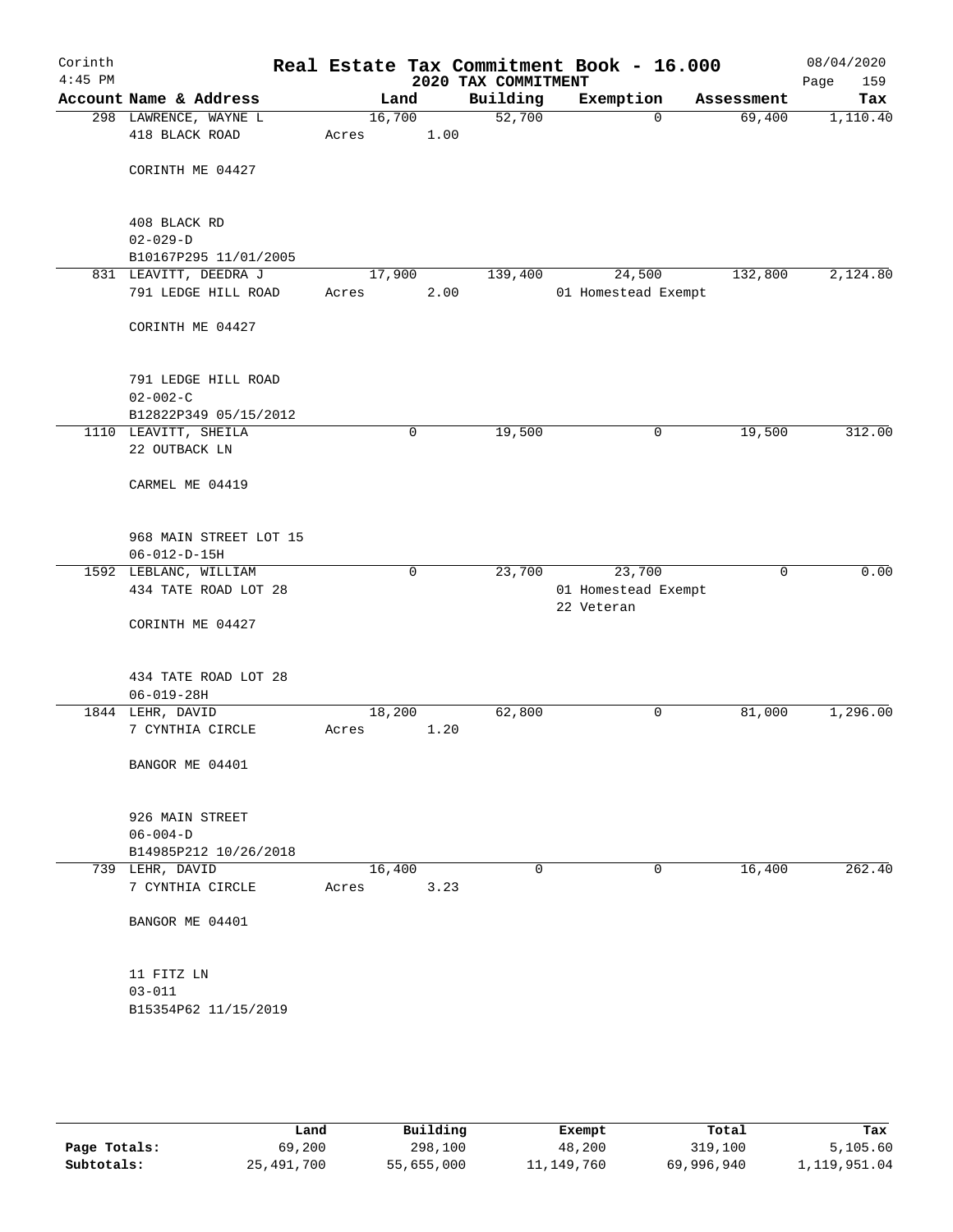| Corinth<br>$4:45$ PM |                                                   |                 |       | 2020 TAX COMMITMENT | Real Estate Tax Commitment Book - 16.000 |            | 08/04/2020<br>160<br>Page |
|----------------------|---------------------------------------------------|-----------------|-------|---------------------|------------------------------------------|------------|---------------------------|
|                      | Account Name & Address                            |                 | Land  | Building            | Exemption                                | Assessment | Tax                       |
|                      | 1845 LEHR, DAVID J<br>7 CYNTHIA CIR               | 18,200<br>Acres | 1.20  | 63,800              | $\mathbf 0$                              | 82,000     | 1,312.00                  |
|                      |                                                   |                 |       |                     |                                          |            |                           |
|                      | BANGOR ME 04402 3259                              |                 |       |                     |                                          |            |                           |
|                      | 930 MAIN STREET                                   |                 |       |                     |                                          |            |                           |
|                      | $06 - 004 - E$                                    |                 |       |                     |                                          |            |                           |
|                      | B14945P101 09/19/2018<br>1848 LENNON, GRANT O     | 18,800          |       | 39,400              | 0                                        | 58,200     | 931.20                    |
|                      | LENNON, NANCY E                                   | Acres           | 2.75  |                     |                                          |            |                           |
|                      | 870 LEDGE HILL ROAD                               |                 |       |                     |                                          |            |                           |
|                      | CORINTH ME 04427                                  |                 |       |                     |                                          |            |                           |
|                      | 870 LEDGE HILL ROAD                               |                 |       |                     |                                          |            |                           |
|                      | $02 - 009 - C$                                    |                 |       |                     |                                          |            |                           |
|                      | B12291P339 10/15/2010<br>832 LEONDAR, LUANNE      | 27,800          |       | 113,300             | 0                                        | 141,100    | 2,257.60                  |
|                      | 565 MAIN STREET                                   | Acres           | 13.00 |                     |                                          |            |                           |
|                      |                                                   |                 |       |                     |                                          |            |                           |
|                      | CORINTH ME 04427                                  |                 |       |                     |                                          |            |                           |
|                      | 565 MAIN STREET                                   |                 |       |                     |                                          |            |                           |
|                      | $05 - 026$                                        |                 |       |                     |                                          |            |                           |
|                      | B15311P290 10/04/2019                             |                 |       |                     |                                          |            |                           |
|                      | 168 LESKEY, EDWARD M                              | 19,000          |       | 109,400             | 24,500                                   | 103,900    | 1,662.40                  |
|                      | LESKEY, AMY J                                     | Acres           | 1.80  |                     | 01 Homestead Exempt                      |            |                           |
|                      | 900 MAIN STREET                                   |                 |       |                     |                                          |            |                           |
|                      | CORINTH ME 04427                                  |                 |       |                     |                                          |            |                           |
|                      | 900 MAIN STREET                                   |                 |       |                     |                                          |            |                           |
|                      | $06 - 004 - A$                                    |                 |       |                     |                                          |            |                           |
|                      | B13066P294 01/11/2013<br>1981 LEUTERIO, TIMOTHY M | 17,900          |       | 128,200             | 0                                        | 146,100    | 2,337.60                  |
|                      | BOYLE, KRISTI L                                   | Acres           | 2.00  |                     |                                          |            |                           |
|                      | 65 PUDDLEDOCK ROAD                                |                 |       |                     |                                          |            |                           |
|                      |                                                   |                 |       |                     |                                          |            |                           |
|                      | CORINTH ME 04427                                  |                 |       |                     |                                          |            |                           |
|                      | 65 PUDDLEDOCK ROAD                                |                 |       |                     |                                          |            |                           |
|                      | $12 - 028 - D$<br>B13345P320 09/25/2013           |                 |       |                     |                                          |            |                           |
|                      | 1623 LEWIS, DAVID                                 | 33,900          |       | 302,200             | 24,500                                   | 311,600    | 4,985.60                  |
|                      | LEWIS, LAURA                                      | Acres           | 40.57 |                     | 01 Homestead Exempt                      |            |                           |
|                      | PO BOX 46                                         |                 |       |                     |                                          |            |                           |
|                      | CORINTH ME 04427                                  |                 |       |                     |                                          |            |                           |
|                      | 641 HUDSON ROAD                                   |                 |       |                     |                                          |            |                           |
|                      | $12 - 037$                                        |                 |       |                     |                                          |            |                           |
|                      | B7172P305                                         |                 |       |                     |                                          |            |                           |
|                      |                                                   |                 |       |                     |                                          |            |                           |
|                      |                                                   |                 |       |                     |                                          |            |                           |
|                      |                                                   |                 |       |                     |                                          |            |                           |

|              | Land       | Building   | Exempt     | Total      | Tax             |
|--------------|------------|------------|------------|------------|-----------------|
| Page Totals: | 135,600    | 756,300    | 49,000     | 842,900    | 13,486.40       |
| Subtotals:   | 25,627,300 | 56,411,300 | 11,198,760 | 70,839,840 | 1, 133, 437. 44 |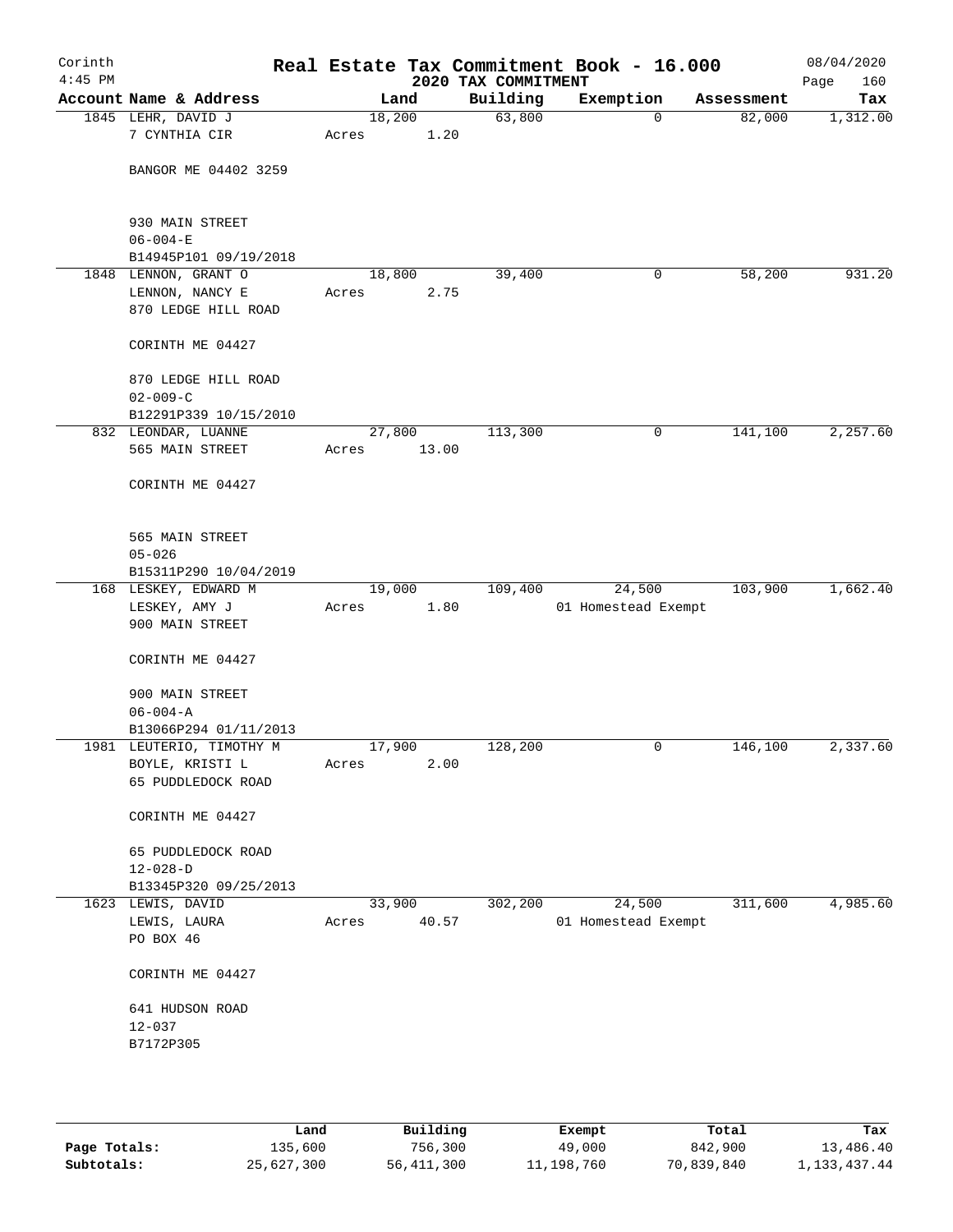| Corinth<br>$4:45$ PM |                        |        |      |       | 2020 TAX COMMITMENT | Real Estate Tax Commitment Book - 16.000 |            | 08/04/2020<br>Page<br>161 |
|----------------------|------------------------|--------|------|-------|---------------------|------------------------------------------|------------|---------------------------|
|                      | Account Name & Address |        | Land |       | Building            | Exemption                                | Assessment | Tax                       |
|                      | 1906 LEWIS, JOHN       | 18,200 |      |       | 102,800             | 24,500                                   | 96,500     | 1,544.00                  |
|                      | LEWIS, HEIDI           | Acres  |      | 1.18  |                     | 01 Homestead Exempt                      |            |                           |
|                      | <b>30 BRUCE ROAD</b>   |        |      |       |                     |                                          |            |                           |
|                      | CORINTH ME 04427       |        |      |       |                     |                                          |            |                           |
|                      | 30 BRUCE RD            |        |      |       |                     |                                          |            |                           |
|                      | $08 - 012 - 28$        |        |      |       |                     |                                          |            |                           |
|                      | B12628P297 10/04/2011  |        |      |       |                     |                                          |            |                           |
|                      | 1133 LIBBY, AARON      | 19,200 |      |       | 104,400             | 24,500                                   | 99,100     | 1,585.60                  |
|                      | 103 WEST CORINTH RD    | Acres  |      | 1.94  |                     | 01 Homestead Exempt                      |            |                           |
|                      | CORINTH ME 04427       |        |      |       |                     |                                          |            |                           |
|                      | 103 WEST CORINTH ROAD  |        |      |       |                     |                                          |            |                           |
|                      | $05 - 024 - 11$        |        |      |       |                     |                                          |            |                           |
|                      | B14764P220 03/19/2018  |        |      |       |                     |                                          |            |                           |
|                      | 1516 LIBBY, BRAD       |        | 0    |       | 20,500              | 0                                        | 20,500     | 328.00                    |
|                      | LIBBY, BRITTANY        |        |      |       |                     |                                          |            |                           |
|                      | 434 TATE ROAD LOT 4    |        |      |       |                     |                                          |            |                           |
|                      | CORINTH ME 04427       |        |      |       |                     |                                          |            |                           |
|                      | 434 TATE ROAD LOT 04   |        |      |       |                     |                                          |            |                           |
|                      | $06 - 019 - 04H$       |        |      |       |                     |                                          |            |                           |
|                      | 69 LIBBY, JANET O      | 14,200 |      |       | 0                   | 0                                        | 14,200     | 227.20                    |
|                      | 447 MAIN STREET        | Acres  |      | 3.07  |                     |                                          |            |                           |
|                      |                        |        |      |       |                     |                                          |            |                           |
|                      | CORINTH ME 04427       |        |      |       |                     |                                          |            |                           |
|                      | <b>MAIN STREET</b>     |        |      |       |                     |                                          |            |                           |
|                      | $08 - 012 - A - 02$    |        |      |       |                     |                                          |            |                           |
|                      | B13754P31 01/30/2015   |        |      |       |                     |                                          |            |                           |
|                      | 842 LIBBY, JUDITH B    | 20,100 |      |       | 218,800             | 30,380                                   | 208,520    | 3,336.32                  |
|                      | P.O. BOX 248           | Acres  |      | 2.69  |                     | 01 Homestead Exempt                      |            |                           |
|                      | CORINTH ME 04427       |        |      |       |                     | 31 Veteran Widow                         |            |                           |
|                      |                        |        |      |       |                     |                                          |            |                           |
|                      | 1016 MAIN STREET       |        |      |       |                     |                                          |            |                           |
|                      | $06 - 010 - A$         |        |      |       |                     |                                          |            |                           |
|                      | B6511P157 10/09/1997   |        |      |       |                     |                                          |            |                           |
|                      | 840 LIBBY, JUSTIN A    | 29,300 |      |       | $\mathbf 0$         | $\mathbf 0$                              | 29,300     | 468.80                    |
|                      | LIBBY, ELIZABETH J     | Acres  |      | 38.97 |                     |                                          |            |                           |
|                      | 438 MAIN STREET        |        |      |       |                     |                                          |            |                           |
|                      | CORINTH ME 04427       |        |      |       |                     |                                          |            |                           |
|                      | MAIN STREET            |        |      |       |                     |                                          |            |                           |
|                      | $08 - 012 - A$         |        |      |       |                     |                                          |            |                           |
|                      | B13754P1 01/30/2015    |        |      |       |                     |                                          |            |                           |
|                      |                        |        |      |       |                     |                                          |            |                           |
|                      |                        |        |      |       |                     |                                          |            |                           |
|                      |                        |        |      |       |                     |                                          |            |                           |

|              | Land       | Building   | Exempt     | Total      | Tax          |
|--------------|------------|------------|------------|------------|--------------|
| Page Totals: | 101,000    | 446,500    | 79,380     | 468,120    | ,489.92      |
| Subtotals:   | 25,728,300 | 56,857,800 | 11,278,140 | 71,307,960 | l,140,927.36 |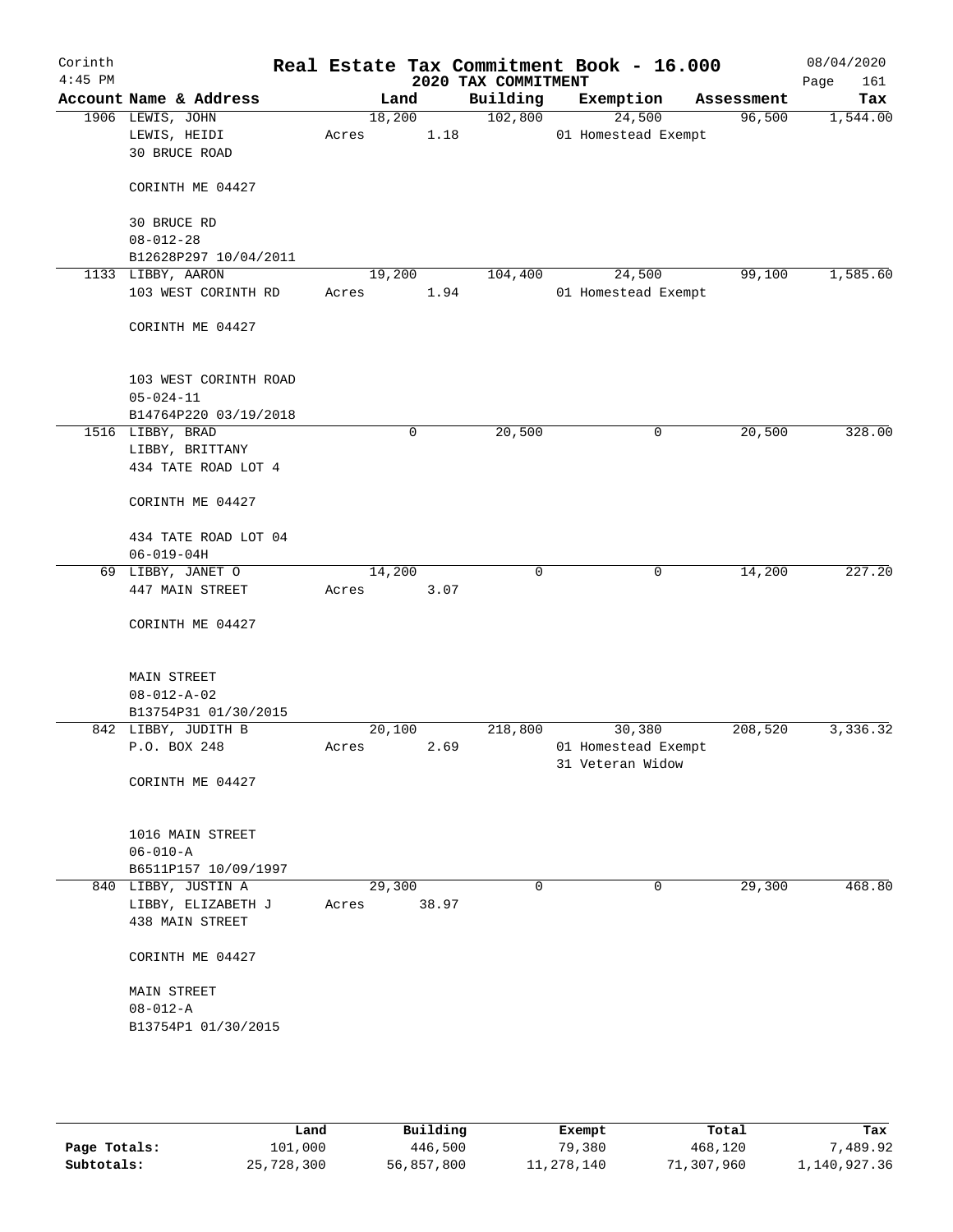| Corinth<br>$4:45$ PM |                                                               |                 |        | 2020 TAX COMMITMENT | Real Estate Tax Commitment Book - 16.000 |            | 08/04/2020<br>Page<br>162 |
|----------------------|---------------------------------------------------------------|-----------------|--------|---------------------|------------------------------------------|------------|---------------------------|
|                      | Account Name & Address                                        | Land            |        | Building            | Exemption                                | Assessment | Tax                       |
|                      | 1569 LIBBY, JUSTIN A<br>LIBBY, ELIZABETH J<br>438 MAIN STREET | 25,700<br>Acres | 39.68  | $\mathbf 0$         | $\Omega$                                 | 25,700     | 411.20                    |
|                      | CORINTH ME 04427                                              |                 |        |                     |                                          |            |                           |
|                      | MAIN STREET N/F OFF<br>$08 - 010 - C$                         |                 |        |                     |                                          |            |                           |
|                      | B13754P1 01/30/2015                                           |                 |        |                     |                                          |            |                           |
|                      | 838 LIBBY, JUSTIN A                                           | 58,100          |        | 190,000             | 0                                        | 248,100    | 3,969.60                  |
|                      | LIBBY, ELIZABETH J<br>438 MAIN STREET                         | Acres           | 109.00 |                     |                                          |            |                           |
|                      | CORINTH ME 04427                                              |                 |        |                     |                                          |            |                           |
|                      | 447 MAIN STREET<br>$08 - 011$                                 |                 |        |                     |                                          |            |                           |
|                      | B13754P1 01/30/2015                                           |                 |        |                     |                                          |            |                           |
|                      | 542 LIBBY, JUSTIN A                                           | 17,500          |        | 0                   | 0                                        | 17,500     | 280.00                    |
|                      | LIBBY, ELIZABETH J<br>438 MAIN STREET                         | Acres           | 10.00  |                     |                                          |            |                           |
|                      | CORINTH ME 04427                                              |                 |        |                     |                                          |            |                           |
|                      | MAIN STREET N/F OFF                                           |                 |        |                     |                                          |            |                           |
|                      | $03 - 038$<br>B13754P1 01/30/2015                             |                 |        |                     |                                          |            |                           |
|                      | 839 LIBBY, JUSTIN A<br>LIBBY, ELIZABETH J<br>438 MAIN STREET  | 28,700<br>Acres | 22.00  | 0                   | 0                                        | 28,700     | 459.20                    |
|                      | CORINTH ME 04427                                              |                 |        |                     |                                          |            |                           |
|                      | <b>MAIN STREET</b>                                            |                 |        |                     |                                          |            |                           |
|                      | $08 - 010 - B$<br>B13754P1 01/30/2015                         |                 |        |                     |                                          |            |                           |
|                      | 1915 LIBBY, JUSTIN A                                          | 22,400          |        | 133,100             | 24,500                                   | 131,000    | 2,096.00                  |
|                      | LIBBY, ELIZABETH J                                            | Acres           | 4.47   |                     | 01 Homestead Exempt                      |            |                           |
|                      | 438 MAIN ST                                                   |                 |        |                     |                                          |            |                           |
|                      | CORINTH ME 04427                                              |                 |        |                     |                                          |            |                           |
|                      | 438 MAIN STREET                                               |                 |        |                     |                                          |            |                           |
|                      | $08 - 012 - A - 01$                                           |                 |        |                     |                                          |            |                           |
|                      | B10296P241 01/31/2006                                         |                 |        |                     |                                          |            |                           |
|                      | 1888 LIBBY, MICHAEL E                                         | 19,700          |        | 151,900             | 24,500                                   | 147,100    | 2,353.60                  |
|                      | LIBBY, CAROLYN A<br>1024 MAIN ST                              | Acres           | 2.36   |                     | 01 Homestead Exempt                      |            |                           |
|                      | CORINTH ME 04427                                              |                 |        |                     |                                          |            |                           |
|                      | 1024 MAIN STREET                                              |                 |        |                     |                                          |            |                           |
|                      | $06 - 010 - E$<br>B9885P336                                   |                 |        |                     |                                          |            |                           |
|                      |                                                               |                 |        |                     |                                          |            |                           |
|                      |                                                               |                 |        |                     |                                          |            |                           |
|                      |                                                               |                 |        |                     |                                          |            |                           |

|              | Land       | Building     | Exempt     | Total      | Tax          |
|--------------|------------|--------------|------------|------------|--------------|
| Page Totals: | 172,100    | 475,000      | 49,000     | 598,100    | 9,569.60     |
| Subtotals:   | 25,900,400 | 57, 332, 800 | 11,327,140 | 71,906,060 | 1,150,496.96 |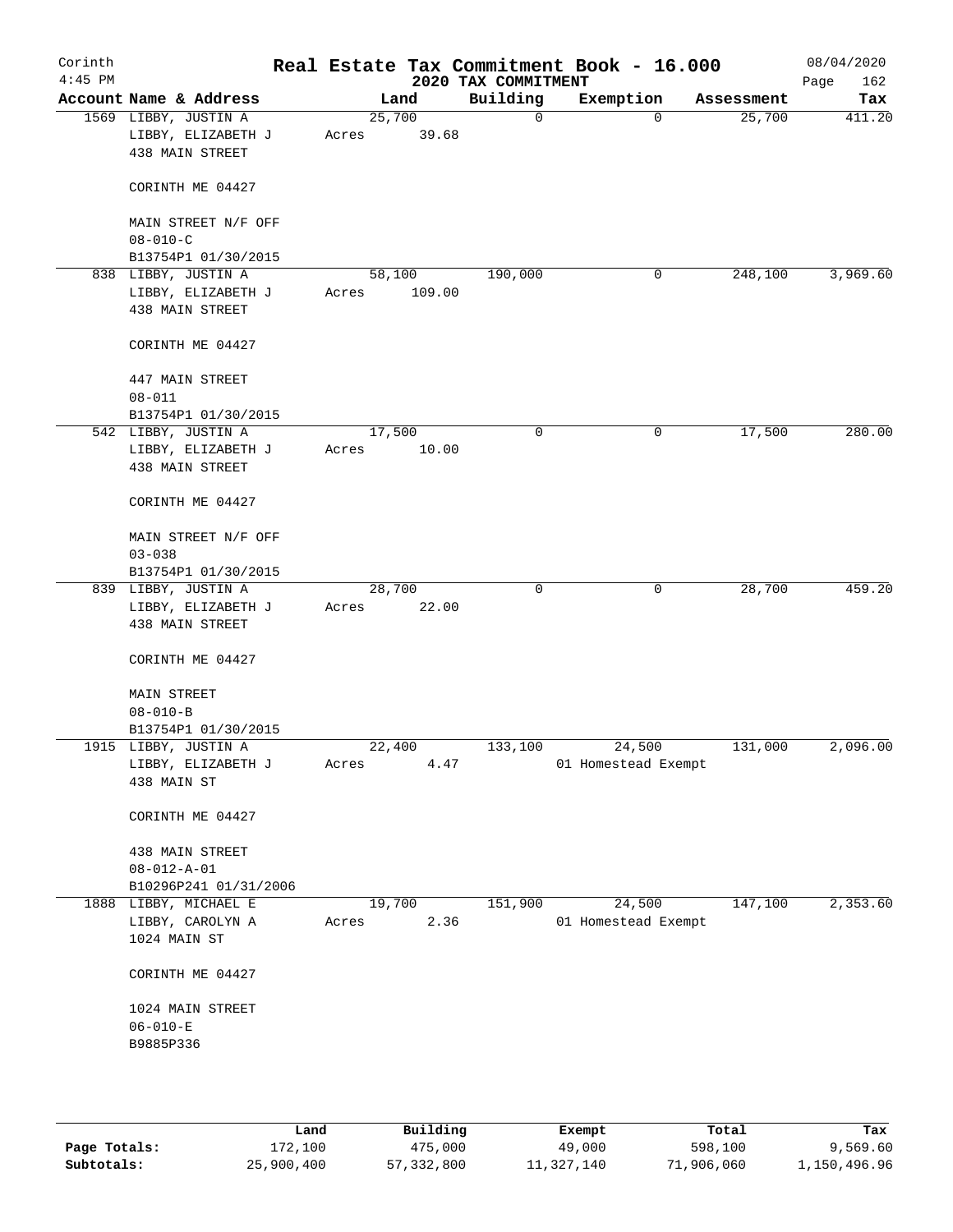| Corinth<br>$4:45$ PM |                               |                             |                 |   |      | Real Estate Tax Commitment Book - 16.000<br>2020 TAX COMMITMENT |                               |            | 08/04/2020<br>Page<br>163 |
|----------------------|-------------------------------|-----------------------------|-----------------|---|------|-----------------------------------------------------------------|-------------------------------|------------|---------------------------|
|                      |                               | Account Name & Address      | Land            |   |      | Building                                                        | Exemption                     | Assessment | Tax                       |
|                      |                               | 1453 LILLEY, JONATHAN       | 17,700          |   |      | 110,300                                                         | 24,500                        | 103,500    | 1,656.00                  |
|                      | LILLEY, MOLLY                 |                             | Acres           |   | 2.30 |                                                                 | 01 Homestead Exempt           |            |                           |
|                      | 488 EXETER ROAD               |                             |                 |   |      |                                                                 |                               |            |                           |
|                      |                               | CORINTH ME 04427            |                 |   |      |                                                                 |                               |            |                           |
|                      | 488 EXETER ROAD               |                             |                 |   |      |                                                                 |                               |            |                           |
|                      | $07 - 008 - A$                |                             |                 |   |      |                                                                 |                               |            |                           |
|                      |                               | B14785P7 04/17/2018         |                 |   |      |                                                                 |                               |            |                           |
|                      |                               | 138 LITTLE, JACK & AMBER JT | 16,600          |   |      | 85,700                                                          | 0                             | 102,300    | 1,636.80                  |
|                      | 92 EXETER ROAD                |                             | Acres           |   | 0.80 |                                                                 |                               |            |                           |
|                      |                               | CORINTH ME 04427            |                 |   |      |                                                                 |                               |            |                           |
|                      | 92 EXETER ROAD                |                             |                 |   |      |                                                                 |                               |            |                           |
|                      | $14 - 010$                    |                             |                 |   |      |                                                                 |                               |            |                           |
|                      |                               | B15237P144 08/07/2019       |                 |   |      |                                                                 |                               |            |                           |
|                      | 906 LORD, DAWN                |                             |                 | 0 |      | 7,000                                                           | 7,000                         | 0          | 0.00                      |
|                      |                               | 30 EXETER ROAD LOT 29       |                 |   |      |                                                                 | 01 Homestead Exempt           |            |                           |
|                      |                               | CORINTH ME 04427            |                 |   |      |                                                                 |                               |            |                           |
|                      |                               | 30 EXETER ROAD LOT 29       |                 |   |      |                                                                 |                               |            |                           |
|                      | $15 - 012 - 29H$              |                             |                 |   |      |                                                                 |                               |            |                           |
|                      | 816 LORD, JEREMY              |                             | 16,700          |   |      | 24,900                                                          | 24,500                        | 17,100     | 273.60                    |
|                      |                               | 655 LEDGE HILL ROAD         | Acres           |   | 1.00 |                                                                 | 01 Homestead Exempt           |            |                           |
|                      |                               | CORINTH ME 04427            |                 |   |      |                                                                 |                               |            |                           |
|                      |                               | 655 LEDGE HILL ROAD         |                 |   |      |                                                                 |                               |            |                           |
|                      | $01 - 042 - A$                |                             |                 |   |      |                                                                 |                               |            |                           |
|                      |                               | B13374P83 10/24/2013        |                 |   |      |                                                                 |                               |            |                           |
|                      | 1883 LORD, SYDNEY             |                             |                 | 0 |      | 13,500                                                          | 0                             | 13,500     | 216.00                    |
|                      |                               | 30 EXETER ROAD LOT 21       |                 |   |      |                                                                 |                               |            |                           |
|                      |                               | CORINTH ME 04427            |                 |   |      |                                                                 |                               |            |                           |
|                      |                               |                             |                 |   |      |                                                                 |                               |            |                           |
|                      |                               | 30 EXETER ROAD LOT 21       |                 |   |      |                                                                 |                               |            |                           |
|                      | $15 - 012 - 21H$              |                             |                 |   |      |                                                                 |                               |            |                           |
|                      | 7 BRUCE ROAD                  | 1840 LORING, CHARLES A JR   | 18,300<br>Acres |   | 1.25 | 102,500                                                         | 24,500<br>01 Homestead Exempt | 96,300     | 1,540.80                  |
|                      |                               | CORINTH ME 04427            |                 |   |      |                                                                 |                               |            |                           |
|                      |                               |                             |                 |   |      |                                                                 |                               |            |                           |
|                      | 7 BRUCE RD<br>$08 - 012 - 17$ |                             |                 |   |      |                                                                 |                               |            |                           |
|                      |                               |                             |                 |   |      |                                                                 |                               |            |                           |
|                      |                               | B15079P187 02/28/2019       |                 |   |      |                                                                 |                               |            |                           |
|                      |                               |                             |                 |   |      |                                                                 |                               |            |                           |
|                      |                               |                             |                 |   |      |                                                                 |                               |            |                           |
|                      |                               |                             |                 |   |      |                                                                 |                               |            |                           |

|              | Land       | Building   | Exempt     | Total      | Tax          |
|--------------|------------|------------|------------|------------|--------------|
| Page Totals: | 69,300     | 343,900    | 80,500     | 332,700    | 5,323.20     |
| Subtotals:   | 25,969,700 | 57,676,700 | 11,407,640 | 72,238,760 | 1,155,820.16 |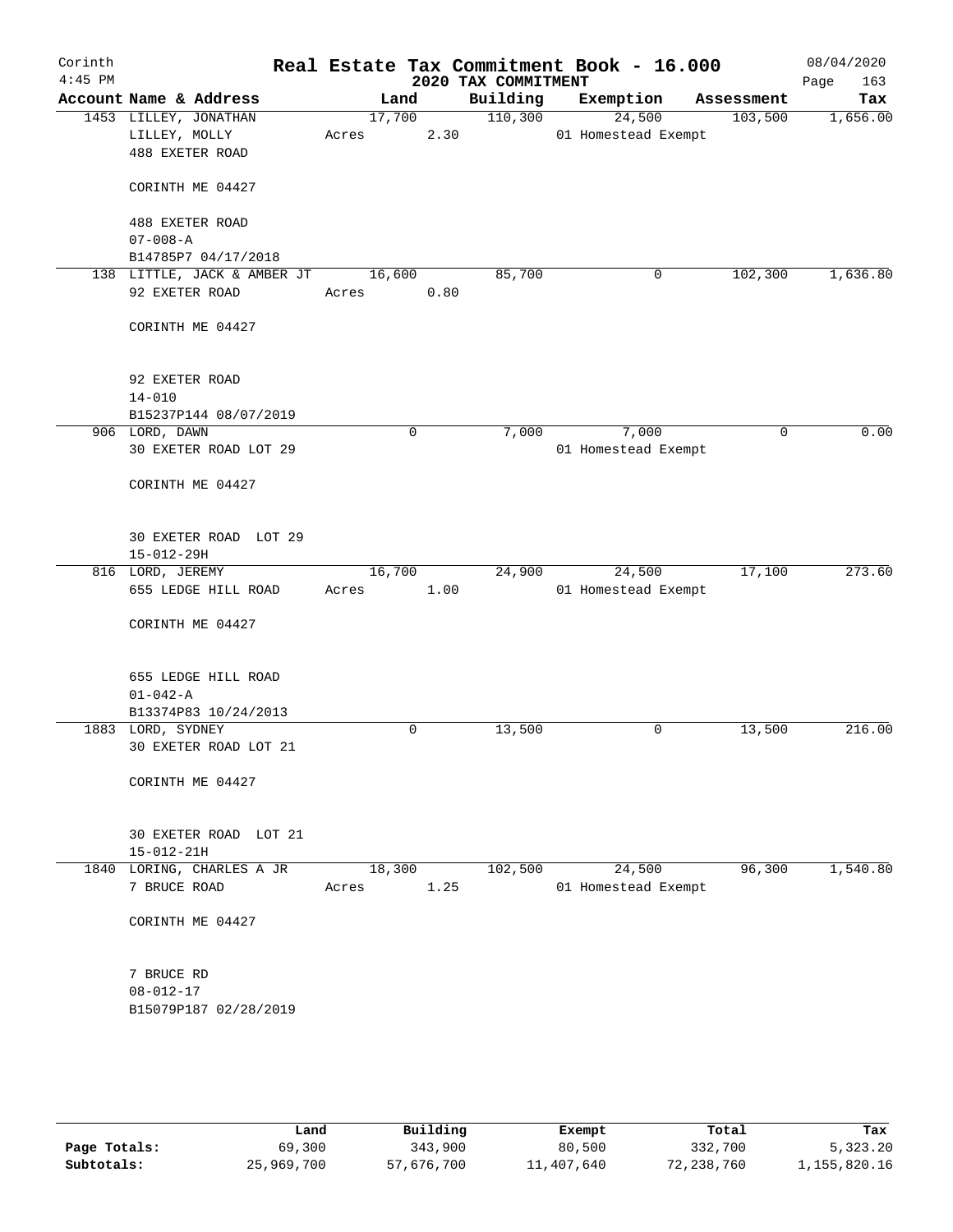| Corinth<br>$4:45$ PM |                                       |        |       | 2020 TAX COMMITMENT | Real Estate Tax Commitment Book - 16.000 |            | 08/04/2020<br>Page<br>164 |
|----------------------|---------------------------------------|--------|-------|---------------------|------------------------------------------|------------|---------------------------|
|                      | Account Name & Address                | Land   |       | Building            | Exemption                                | Assessment | Tax                       |
|                      | 81 LORING, CHARLES A JR               | 25,500 |       | $\mathbf 0$         | $\mathbf 0$                              | 25,500     | 408.00                    |
|                      | 7 BRUCE RD                            | Acres  | 36.14 |                     |                                          |            |                           |
|                      | CORINTH ME 04427                      |        |       |                     |                                          |            |                           |
|                      |                                       |        |       |                     |                                          |            |                           |
|                      | BRADBURY DRIVE                        |        |       |                     |                                          |            |                           |
|                      | $08 - 012 - B$                        |        |       |                     |                                          |            |                           |
|                      | B15079P187 02/28/2019                 |        |       |                     |                                          |            |                           |
|                      | 824 LOROM, CHRISTY                    |        | 0     | 11,700              | 11,700                                   | 0          | 0.00                      |
|                      | 344 MAIN STREET LOT 21                |        |       |                     | 01 Homestead Exempt                      |            |                           |
|                      | CORINTH ME 04427                      |        |       |                     |                                          |            |                           |
|                      |                                       |        |       |                     |                                          |            |                           |
|                      | 344 MAIN STREET LOT 21                |        |       |                     |                                          |            |                           |
|                      | $08 - 003 - 21H$                      |        |       |                     |                                          |            |                           |
| 1065                 | LOUISA F. WADLEIGH                    | 11,500 |       | 38,500              | 0                                        | 50,000     | 800.00                    |
|                      | LIVING TRUST<br>WADLEIGH, LOUISA F. & | Acres  | 0.28  |                     |                                          |            |                           |
|                      | ROBERT E. TRUSTEE                     |        |       |                     |                                          |            |                           |
|                      | c/o BOB POMEROY                       |        |       |                     |                                          |            |                           |
|                      | 28 MORISON AVENUE                     |        |       |                     |                                          |            |                           |
|                      | CORINTH ME 04427                      |        |       |                     |                                          |            |                           |
|                      | 28 MORISON AVENUE                     |        |       |                     |                                          |            |                           |
|                      | $16 - 019$                            |        |       |                     |                                          |            |                           |
|                      | B11101P257 08/25/2007                 |        |       |                     |                                          |            |                           |
|                      | 349 LOVELL, SHARON D                  | 17,200 |       | 22,200              | 0                                        | 39,400     | 630.40                    |
|                      | 120 MAIN ST APT 21                    | Acres  | 1.45  |                     |                                          |            |                           |
|                      | OLD TOWN ME 04468                     |        |       |                     |                                          |            |                           |
|                      |                                       |        |       |                     |                                          |            |                           |
|                      | 12 BROOKSIDE LN<br>$04 - 036 - F$     |        |       |                     |                                          |            |                           |
|                      | B14760P28 03/12/2018                  |        |       |                     |                                          |            |                           |
|                      | 1219 LOWDEN, BRUCE A                  | 17,500 |       | 40,400              | 24,500                                   | 33,400     | 534.40                    |
|                      | LOWDEN, JOLAYNE M                     | Acres  | 1.69  |                     | 01 Homestead Exempt                      |            |                           |
|                      | 525 HUDSON ROAD                       |        |       |                     |                                          |            |                           |
|                      | CORINTH ME 04427                      |        |       |                     |                                          |            |                           |
|                      | 525 HUDSON ROAD                       |        |       |                     |                                          |            |                           |
|                      | $09 - 029 - C$                        |        |       |                     |                                          |            |                           |
|                      | B9949P39 06/28/2005                   |        |       |                     |                                          |            |                           |
|                      | 1780 LOWE, KEVIN E                    | 17,400 |       | 101,900             | 24,500                                   | 94,800     | 1,516.80                  |
|                      | LOWE, LUCINDA A                       | Acres  | 1.55  |                     | 01 Homestead Exempt                      |            |                           |
|                      | 574 TATE ROAD                         |        |       |                     |                                          |            |                           |
|                      | CORINTH ME 04427                      |        |       |                     |                                          |            |                           |
|                      | 574 TATE ROAD                         |        |       |                     |                                          |            |                           |
|                      | $06 - 024 - 09$                       |        |       |                     |                                          |            |                           |
|                      | B10156P41 10/21/2005                  |        |       |                     |                                          |            |                           |
|                      |                                       |        |       |                     |                                          |            |                           |
|                      |                                       |        |       |                     |                                          |            |                           |

|              | Land       | Building   | Exempt     | Total      | Tax          |
|--------------|------------|------------|------------|------------|--------------|
| Page Totals: | 89,100     | 214,700    | 60,700     | 243,100    | 3,889.60     |
| Subtotals:   | 26,058,800 | 57,891,400 | 11,468,340 | 72,481,860 | 1,159,709.76 |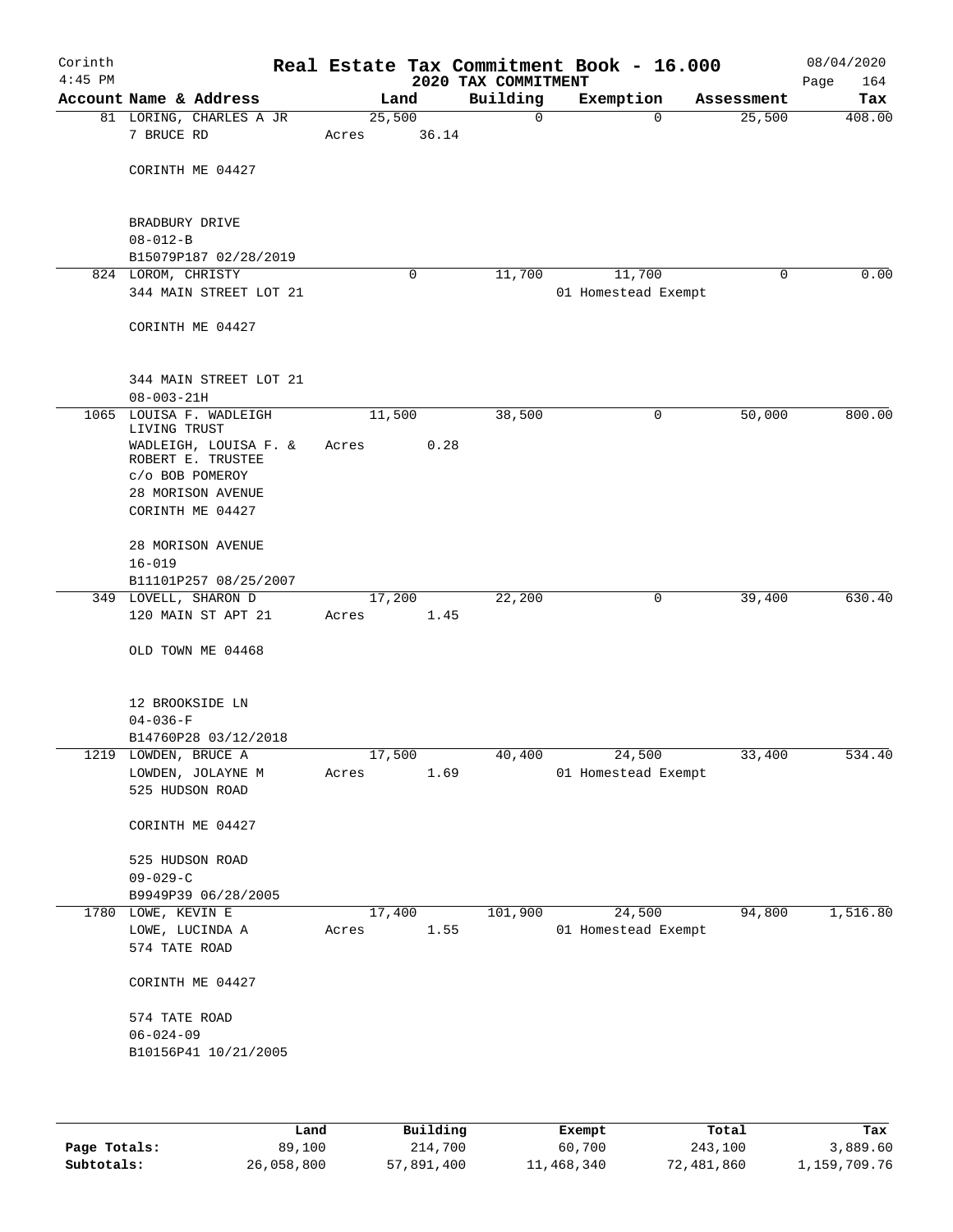| Corinth                    |                                                                           |                       |       |        |                       |                                 | Real Estate Tax Commitment Book - 16.000 |            |            | 08/04/2020               |
|----------------------------|---------------------------------------------------------------------------|-----------------------|-------|--------|-----------------------|---------------------------------|------------------------------------------|------------|------------|--------------------------|
| $4:45$ PM                  | Account Name & Address                                                    |                       |       | Land   |                       | 2020 TAX COMMITMENT<br>Building | Exemption                                |            | Assessment | Page<br>165<br>Tax       |
|                            | 1410 LOY, JOSHUA A                                                        |                       |       | 17,100 |                       | 54,700                          | 24,500                                   |            | 47,300     | 756.80                   |
|                            | LOY, LAUREL<br>180 MAIN STREET                                            |                       | Acres |        | 0.87                  |                                 | 01 Homestead Exempt                      |            |            |                          |
|                            | CORINTH ME 04427                                                          |                       |       |        |                       |                                 |                                          |            |            |                          |
|                            | 180 MAIN STREET<br>$17 - 007$                                             |                       |       |        |                       |                                 |                                          |            |            |                          |
|                            | B11951P120 10/20/2009                                                     |                       |       |        |                       |                                 |                                          |            |            |                          |
|                            | 1104 LSF9 MASTER<br>PARTICIPATION TRUST                                   |                       |       | 20,000 |                       | 97,400                          |                                          | 0          | 117,400    | 1,878.40                 |
|                            | C/O U.S. BANK TRUST,<br>N.A. TRUSTEE                                      |                       | Acres |        | 3.70                  |                                 |                                          |            |            |                          |
|                            | C/O DOONAN, GRAVES, &<br>LOGORIA LLC<br>100 CUMMINGS CENTER<br>SUITE 225D |                       |       |        |                       |                                 |                                          |            |            |                          |
|                            | ATTN.: JOHN DOONAN ESQ                                                    |                       |       |        |                       |                                 |                                          |            |            |                          |
|                            | BEVERLY MA 01915<br>381 WEST CORINTH ROAD                                 |                       |       |        |                       |                                 |                                          |            |            |                          |
|                            | $04 - 036 - A$<br>B15107P320 04/02/2019                                   |                       |       |        |                       |                                 |                                          |            |            |                          |
|                            | 1451 LUCAS, ANDREW J                                                      |                       |       | 18,500 |                       | 103,700                         | 24,500                                   |            | 97,700     | 1,563.20                 |
|                            | LUCAS, ROBIN R                                                            |                       | Acres |        | 2.50                  |                                 | 01 Homestead Exempt                      |            |            |                          |
|                            | 67 GARLAND RD                                                             |                       |       |        |                       |                                 |                                          |            |            |                          |
|                            | CORINTH ME 04427                                                          |                       |       |        |                       |                                 |                                          |            |            |                          |
|                            | 67 GARLAND ROAD                                                           |                       |       |        |                       |                                 |                                          |            |            |                          |
|                            | $07 - 015$<br>B13735P144 12/30/2014                                       |                       |       |        |                       |                                 |                                          |            |            |                          |
|                            | 1501 LUCAS, ANTONE JR                                                     |                       |       | 21,800 |                       | 2,500                           |                                          | 0          | 24,300     | 388.80                   |
|                            | LUCAS, LINDA J                                                            |                       | Acres |        | 5.18                  |                                 |                                          |            |            |                          |
|                            | 52 VINE STREET                                                            |                       |       |        |                       |                                 |                                          |            |            |                          |
|                            | NEW BEDFORD MA 02740                                                      |                       |       |        |                       |                                 |                                          |            |            |                          |
|                            | 1305 MAIN STREET<br>$03 - 020$                                            |                       |       |        |                       |                                 |                                          |            |            |                          |
|                            | B12843P308 05/30/2012                                                     |                       |       |        |                       |                                 |                                          |            |            |                          |
|                            | 1658 LUCAS, JON A                                                         |                       |       | 12,800 |                       | 25,300                          |                                          | 0          | 38,100     | 609.60                   |
|                            | 41 PERKINS STREET                                                         |                       | Acres |        | 3.30                  |                                 |                                          |            |            |                          |
|                            | WINTHROP ME 02152                                                         |                       |       |        |                       |                                 |                                          |            |            |                          |
|                            | 197 MCCARD ROAD                                                           |                       |       |        |                       |                                 |                                          |            |            |                          |
|                            | $01 - 023 - K$<br>B7574P150                                               |                       |       |        |                       |                                 |                                          |            |            |                          |
|                            | 1262 LUGDON, ERNEST                                                       |                       |       | 17,900 |                       | 73,000                          | 30,380                                   |            | 60,520     | 968.32                   |
|                            | LUGDON, LINDA                                                             |                       | Acres |        | 1.96                  |                                 | 01 Homestead Exempt                      |            |            |                          |
|                            | 68 BEECH GROVE RD                                                         |                       |       |        |                       |                                 | 22 Veteran                               |            |            |                          |
|                            | CORINTH ME 04427                                                          |                       |       |        |                       |                                 |                                          |            |            |                          |
|                            | 68 BEECH GROVE RD<br>$02 - 056 - A$                                       |                       |       |        |                       |                                 |                                          |            |            |                          |
|                            | B14677P214 11/20/2017                                                     |                       |       |        |                       |                                 |                                          |            |            |                          |
|                            |                                                                           | Land                  |       |        | Building              |                                 | Exempt                                   |            | Total      | Tax                      |
| Page Totals:<br>Subtotals: |                                                                           | 108,100<br>26,166,900 |       |        | 356,600<br>58,248,000 |                                 | 79,380<br>11,547,720                     | 72,867,180 | 385,320    | 6,165.12<br>1,165,874.88 |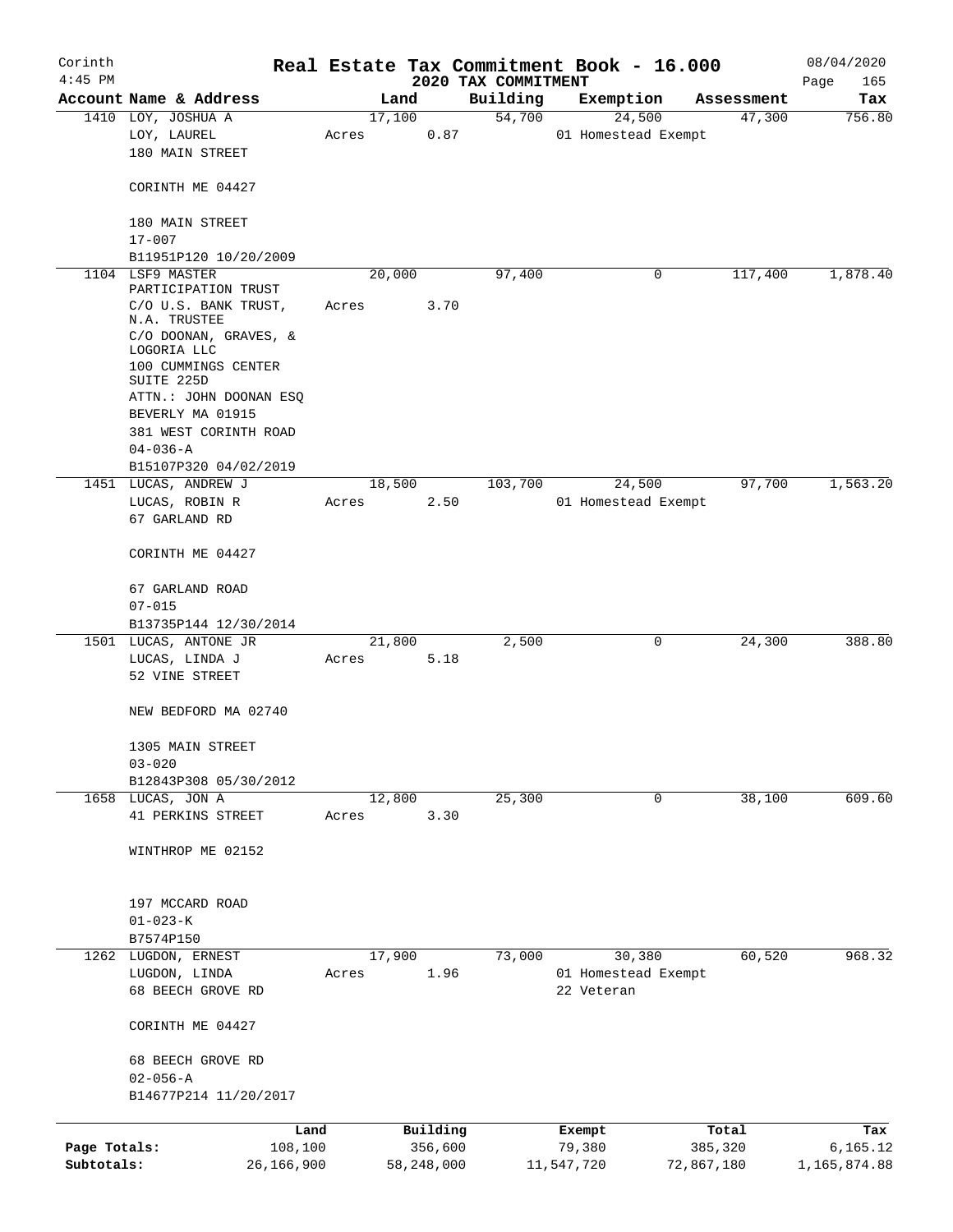| Corinth<br>$4:45$ PM |                                           |       |                | Real Estate Tax Commitment Book - 16.000<br>2020 TAX COMMITMENT |            |                               |            | 08/04/2020<br>166<br>Page |
|----------------------|-------------------------------------------|-------|----------------|-----------------------------------------------------------------|------------|-------------------------------|------------|---------------------------|
|                      | Account Name & Address                    |       | Land           | Building                                                        | Exemption  |                               | Assessment | Tax                       |
|                      | 42 LUGDON, JESSICA L<br>344 BLACK ROAD    | Acres | 20,600<br>4.20 | 80,400                                                          |            | 24,500<br>01 Homestead Exempt | 76,500     | 1,224.00                  |
|                      | CORINTH, ME 04427                         |       |                |                                                                 |            |                               |            |                           |
|                      |                                           |       |                |                                                                 |            |                               |            |                           |
|                      | 344 BLACK RD<br>$02 - 029$                |       |                |                                                                 |            |                               |            |                           |
|                      | B8130P97                                  |       |                |                                                                 |            |                               |            |                           |
|                      | 1525 LUMBRA, REUBEN T                     |       | 18,600         | 159,600                                                         |            | 24,500                        | 153,700    | 2,459.20                  |
|                      | LUMBRA, LINDA W                           | Acres | 1.52           |                                                                 |            | 01 Homestead Exempt           |            |                           |
|                      | PO BOX 230                                |       |                |                                                                 |            |                               |            |                           |
|                      | CORINTH ME 04427 0230                     |       |                |                                                                 |            |                               |            |                           |
|                      | 253 MAIN STREET                           |       |                |                                                                 |            |                               |            |                           |
|                      | $16 - 005$                                |       |                |                                                                 |            |                               |            |                           |
|                      | B14962P79 10/03/2018                      |       |                |                                                                 |            |                               |            | 0.00                      |
|                      | 1074 LUND, DEVON<br>30 EXETER ROAD LT 30  |       | 0              | 7,900                                                           |            | 7,900                         | 0          |                           |
|                      |                                           |       |                |                                                                 |            | 01 Homestead Exempt           |            |                           |
|                      | CORINTH ME 04427                          |       |                |                                                                 |            |                               |            |                           |
|                      | 30 EXETER ROAD LOT 30                     |       |                |                                                                 |            |                               |            |                           |
|                      | $15 - 012 - 30H$                          |       |                |                                                                 |            |                               |            |                           |
|                      | B8869P241                                 |       |                |                                                                 |            |                               |            |                           |
|                      | 1620 LUNT, ERIC L                         |       | 19,100         | 81,400                                                          |            | 24,500                        | 76,000     | 1,216.00                  |
|                      | LUNT, BOBBI A                             | Acres | 2.98           |                                                                 |            | 01 Homestead Exempt           |            |                           |
|                      | P.O. BOX 676                              |       |                |                                                                 |            |                               |            |                           |
|                      | CORINTH ME 04427                          |       |                |                                                                 |            |                               |            |                           |
|                      | 110 GARLAND ROAD                          |       |                |                                                                 |            |                               |            |                           |
|                      | $07 - 013 - D$                            |       |                |                                                                 |            |                               |            |                           |
|                      | B11510P90 08/18/2008<br>854 LUNT, LEROY I |       | 16,200         | 30,800                                                          |            | 30,380                        | 16,620     | 265.92                    |
|                      | LUNT, SANDRA J                            | Acres | 1.42           |                                                                 | 22 Veteran |                               |            |                           |
|                      | P.O. BOX 516                              |       |                |                                                                 |            | 01 Homestead Exempt           |            |                           |
|                      |                                           |       |                |                                                                 |            |                               |            |                           |
|                      | CORINTH ME 04427                          |       |                |                                                                 |            |                               |            |                           |
|                      | 114 GARLAND ROAD                          |       |                |                                                                 |            |                               |            |                           |
|                      | $07 - 013 - B$                            |       |                |                                                                 |            |                               |            |                           |
|                      | B4522P171                                 |       |                |                                                                 |            |                               |            |                           |
| 1527                 | LYMAN, JAMES T                            |       | 16,700         | 94,200                                                          |            | 24,500                        | 86,400     | 1,382.40                  |
|                      | 574 BLACK ROAD                            | Acres | 1.00           |                                                                 |            | 01 Homestead Exempt           |            |                           |
|                      | CORINTH ME 04427                          |       |                |                                                                 |            |                               |            |                           |
|                      | 574 BLACK RD                              |       |                |                                                                 |            |                               |            |                           |
|                      | $02 - 035 - 04$                           |       |                |                                                                 |            |                               |            |                           |
|                      | B15013P176 11/30/2018                     |       |                |                                                                 |            |                               |            |                           |
|                      |                                           |       |                |                                                                 |            |                               |            |                           |
|                      |                                           |       |                |                                                                 |            |                               |            |                           |

|              | Land         | Building   | Exempt     | Total      | Tax          |
|--------------|--------------|------------|------------|------------|--------------|
| Page Totals: | 91,200       | 454,300    | 136,280    | 409,220    | 6,547.52     |
| Subtotals:   | 26, 258, 100 | 58,702,300 | 11,684,000 | 73,276,400 | 1,172,422.40 |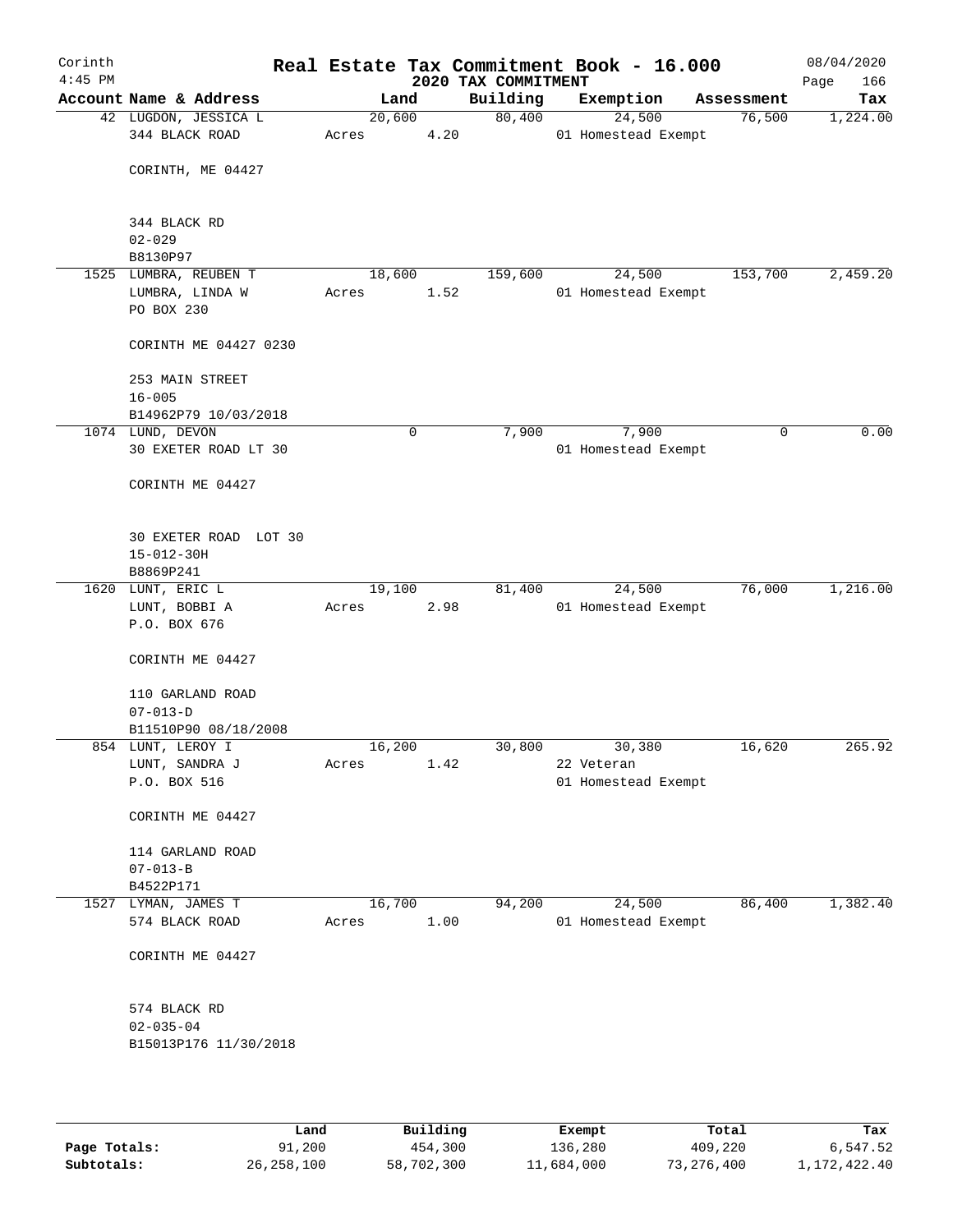| Corinth<br>$4:45$ PM |                                                                     |                 |            | 2020 TAX COMMITMENT | Real Estate Tax Commitment Book - 16.000 |            | 08/04/2020<br>Page<br>167 |
|----------------------|---------------------------------------------------------------------|-----------------|------------|---------------------|------------------------------------------|------------|---------------------------|
|                      | Account Name & Address                                              |                 | Land       | Building            | Exemption                                | Assessment | Tax                       |
|                      | 894 MACAULEY, JEFFREY S                                             |                 | 18,200     | 8,600               | 24,500                                   | 2,300      | 36.80                     |
|                      | HENDRICKSON, LAURIE A<br>87 TABER LANE                              | Acres           | 9.30       |                     | 01 Homestead Exempt                      |            |                           |
|                      | CORINTH ME 04427                                                    |                 |            |                     |                                          |            |                           |
|                      | 87 TABER LANE                                                       |                 |            |                     |                                          |            |                           |
|                      | $07 - 006$                                                          |                 |            |                     |                                          |            |                           |
| 1180                 | MACDONALD, RALPH                                                    |                 | 0          | 16,600              | 16,600                                   | 0          | 0.00                      |
|                      | MACDONALD, MARY<br>968 MAIN ROAD LOT 19                             |                 |            |                     | 01 Homestead Exempt                      |            |                           |
|                      | CORINTH ME 04427                                                    |                 |            |                     |                                          |            |                           |
|                      | 968 MAIN STREET LOT 19<br>$06 - 012 - D - 19H$                      |                 |            |                     |                                          |            |                           |
| 1099                 | MAGUIRE, JAMES & BONNIE                                             | 19,000          |            | 54,900              | 0                                        | 73,900     | 1,182.40                  |
|                      | IRREVOCABLE TRUST                                                   |                 |            |                     |                                          |            |                           |
|                      | MAGUIRE, JAMES J II                                                 | Acres           | 2.30       |                     |                                          |            |                           |
|                      | 224 WHITE SCHOOLHOUSE<br>ROAD                                       |                 |            |                     |                                          |            |                           |
|                      | CORINTH ME 04427                                                    |                 |            |                     |                                          |            |                           |
|                      | 805 MAIN STREET                                                     |                 |            |                     |                                          |            |                           |
|                      | $05 - 040 - A$                                                      |                 |            |                     |                                          |            |                           |
|                      | B14674P86 11/09/2017                                                |                 |            |                     |                                          |            |                           |
|                      | 864 MAGUIRE, JAMES J II                                             |                 | 18,900     | 63,200              | 24,500                                   | 57,600     | 921.60                    |
|                      | 224 WHITE SCHOOLHOUSE<br>ROAD                                       | Acres           | 2.84       |                     | 01 Homestead Exempt                      |            |                           |
|                      | CORINTH ME 04427                                                    |                 |            |                     |                                          |            |                           |
|                      | 224 WHITE SCHOOLHOUSE                                               |                 |            |                     |                                          |            |                           |
|                      | $08 - 029 - A$                                                      |                 |            |                     |                                          |            |                           |
|                      | B4784P201                                                           |                 |            |                     |                                          |            |                           |
| 863                  | MAGUIRE, JAMES J. &<br>BONNIE C.                                    | 11,000          |            | $\Omega$            | $\Omega$                                 | 11,000     | 176.00                    |
|                      | IRREVOCABLE<br>TRUST,<br>JAMES & BONNIE TRUSTEES<br>799 MAIN STREET | Acres           | 1.58       |                     |                                          |            |                           |
|                      | CORINTH ME 04427                                                    |                 |            |                     |                                          |            |                           |
|                      | WHITE SCHOOLHOUSE ROAD                                              |                 |            |                     |                                          |            |                           |
|                      | $08 - 029$                                                          |                 |            |                     |                                          |            |                           |
|                      | B13921P90 08/06/2015                                                |                 |            |                     |                                          |            |                           |
|                      | 862 MAGUIRE, JAMES J. &<br>BONNIE C.<br>IRREVOCABLE TRUST,          | 28,100<br>Acres | 64.44      | 121,100             | 30,380<br>22 Veteran                     | 118,820    | 1,901.12                  |
|                      | JAMES & BONNIE TRUSTEES<br>799 MAIN STREET                          |                 |            |                     | 01 Homestead Exempt                      |            |                           |
|                      | CORINTH ME 04427                                                    |                 |            |                     |                                          |            |                           |
|                      |                                                                     |                 |            |                     |                                          |            |                           |
|                      | 799 MAIN STREET                                                     |                 |            |                     |                                          |            |                           |
|                      | $05 - 040$<br>B13921P90 08/06/2015                                  |                 |            |                     |                                          |            |                           |
|                      | Land                                                                |                 | Building   |                     | Exempt                                   | Total      | Tax                       |
| Page Totals:         | 95,200                                                              |                 | 264,400    |                     | 95,980                                   | 263,620    | 4,217.92                  |
| Subtotals:           | 26, 353, 300                                                        |                 | 58,966,700 |                     | 11,779,980                               | 73,540,020 | 1,176,640.32              |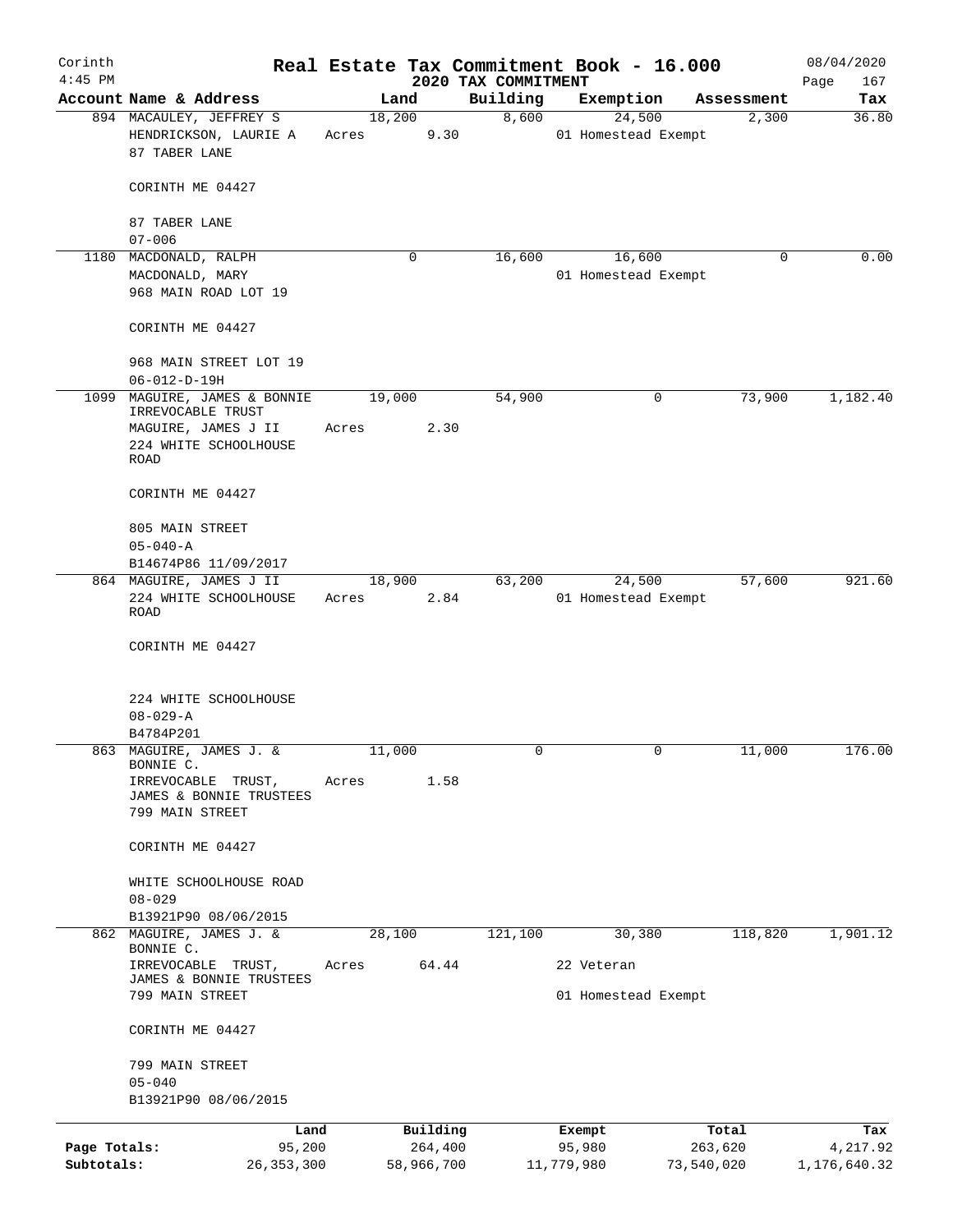| Corinth<br>$4:45$ PM |                                            |                 |       |        |                     |                                 | Real Estate Tax Commitment Book - 16.000 |                  | 08/04/2020         |
|----------------------|--------------------------------------------|-----------------|-------|--------|---------------------|---------------------------------|------------------------------------------|------------------|--------------------|
|                      | Account Name & Address                     |                 |       | Land   |                     | 2020 TAX COMMITMENT<br>Building | Exemption                                | Assessment       | 168<br>Page<br>Tax |
|                      | 1651 MAGUIRE, JEFFREY S                    |                 |       | 19,600 |                     | 30,200                          | 24,500                                   | 25,300           | 404.80             |
|                      | P. O. BOX 505                              |                 | Acres |        | 2.30                |                                 | 01 Homestead Exempt                      |                  |                    |
|                      |                                            |                 |       |        |                     |                                 |                                          |                  |                    |
|                      | CORINTH ME 04427                           |                 |       |        |                     |                                 |                                          |                  |                    |
|                      | 680 MAIN STREET                            |                 |       |        |                     |                                 |                                          |                  |                    |
|                      | $05 - 032 - A$                             |                 |       |        |                     |                                 |                                          |                  |                    |
|                      | B5831P356                                  |                 |       |        |                     |                                 |                                          |                  |                    |
|                      | 1899 MAGUIRE, JEFFREY S<br>PO BOX 505      |                 | Acres | 15,400 | 4.00                | 0                               | 0                                        | 15,400           | 246.40             |
|                      | CORINTH ME 04930                           |                 |       |        |                     |                                 |                                          |                  |                    |
|                      | <b>MAIN STREET</b>                         |                 |       |        |                     |                                 |                                          |                  |                    |
|                      | $05 - 032 - B$                             |                 |       |        |                     |                                 |                                          |                  |                    |
|                      | B14521P166 06/22/2017                      |                 |       |        |                     |                                 |                                          |                  |                    |
|                      | 1456 MAHAR, MARILYN M.<br>LIVING TRUST     |                 |       | 19,700 |                     | 81,900                          | 24,500                                   | 77,100           | 1,233.60           |
|                      | 517 GRANT ROAD                             |                 | Acres |        | 4.90                |                                 | 01 Homestead Exempt                      |                  |                    |
|                      | CORINTH ME 04427                           |                 |       |        |                     |                                 |                                          |                  |                    |
|                      | 517 GRANT ROAD                             |                 |       |        |                     |                                 |                                          |                  |                    |
|                      | $02 - 052 - 02$                            |                 |       |        |                     |                                 |                                          |                  |                    |
|                      | B9885P307<br>866 MAHAR, MARILYN M          |                 |       | 24,900 |                     | 0                               | 0                                        | 24,900           | 398.40             |
|                      | 517 GRANT ROAD                             |                 | Acres |        | 10.84               |                                 |                                          |                  |                    |
|                      | CORINTH ME 04427                           |                 |       |        |                     |                                 |                                          |                  |                    |
|                      | 496 GRANT ROAD                             |                 |       |        |                     |                                 |                                          |                  |                    |
|                      | $02 - 055 - 08$                            |                 |       |        |                     |                                 |                                          |                  |                    |
|                      | B6206P5                                    |                 |       |        |                     |                                 |                                          |                  |                    |
| 1661                 | MAHAR, MARILYN M.<br>LIVING TRUST          |                 |       | 16,900 |                     | 0                               | 0                                        | 16,900           | 270.40             |
|                      | 517 GRANT ROAD                             |                 | Acres |        | 8.15                |                                 |                                          |                  |                    |
|                      | CORINTH ME 04427                           |                 |       |        |                     |                                 |                                          |                  |                    |
|                      | GRANT ROAD                                 |                 |       |        |                     |                                 |                                          |                  |                    |
|                      | $02 - 055 - 06$                            |                 |       |        |                     |                                 |                                          |                  |                    |
|                      | B14503P307 05/22/2017                      |                 |       |        |                     |                                 |                                          |                  |                    |
|                      | 869 MAILMAN, DURAND L<br>MAILMAN, BRENDA L |                 | Acres | 17,000 | 1.25                | 120,800                         | 24,500<br>01 Homestead Exempt            | 113,300          | 1,812.80           |
|                      | 24 FOX FARM DRIVE                          |                 |       |        |                     |                                 |                                          |                  |                    |
|                      | CORINTH ME 04427                           |                 |       |        |                     |                                 |                                          |                  |                    |
|                      | 24 FOX FARM DRIVE                          |                 |       |        |                     |                                 |                                          |                  |                    |
|                      | $05 - 050 - A$<br>B3981P41                 |                 |       |        |                     |                                 |                                          |                  |                    |
|                      |                                            |                 |       |        |                     |                                 |                                          |                  |                    |
|                      |                                            |                 |       |        |                     |                                 |                                          |                  |                    |
| Page Totals:         |                                            | Land<br>113,500 |       |        | Building<br>232,900 |                                 | Exempt<br>73,500                         | Total<br>272,900 | Tax<br>4,366.40    |

**Subtotals:** 26,466,800 59,199,600 11,853,480 73,812,920 1,181,006.72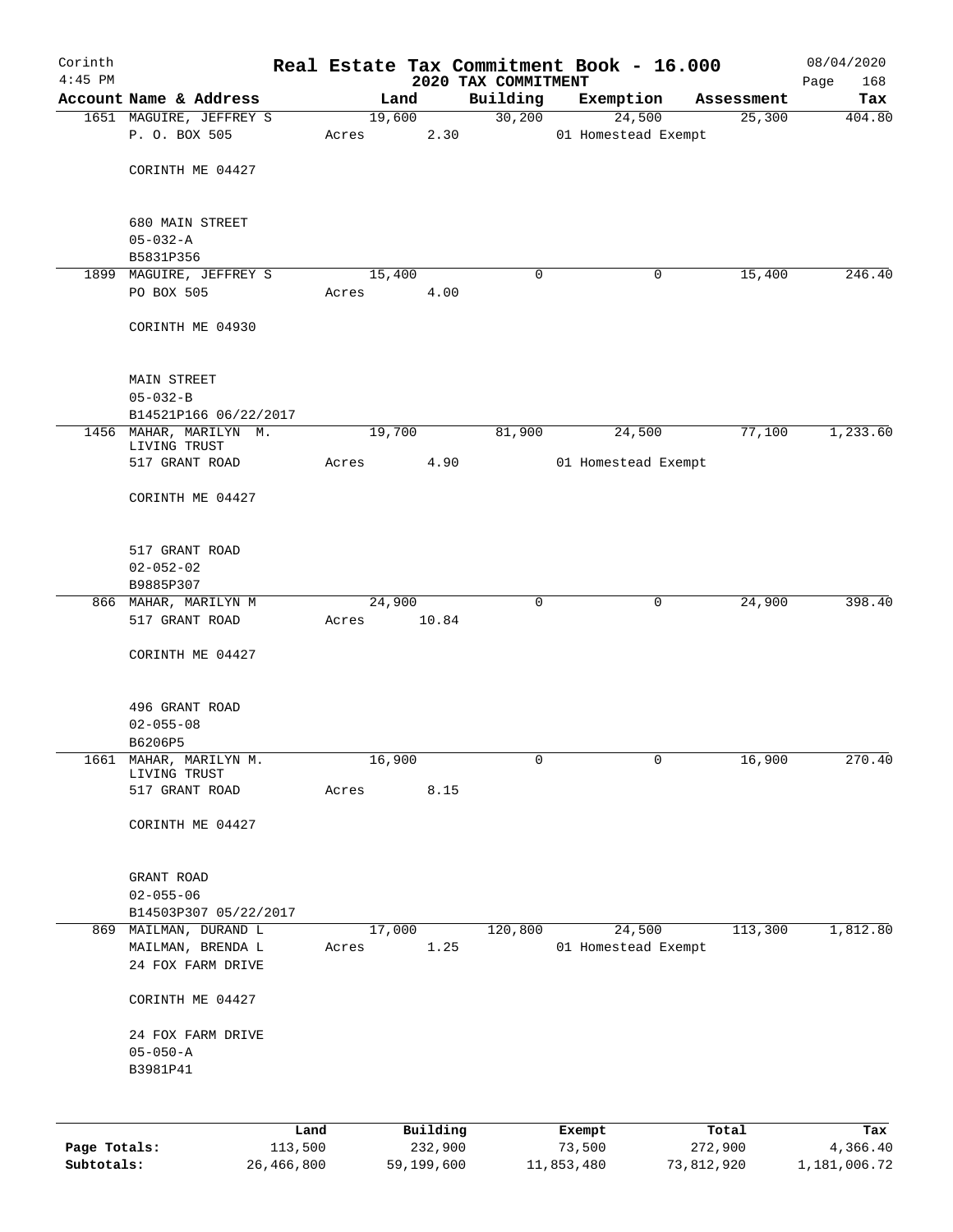| Corinth<br>$4:45$ PM |                          |        |      | 2020 TAX COMMITMENT | Real Estate Tax Commitment Book - 16.000 |            | 08/04/2020<br>Page<br>169 |
|----------------------|--------------------------|--------|------|---------------------|------------------------------------------|------------|---------------------------|
|                      | Account Name & Address   | Land   |      | Building            | Exemption                                | Assessment | Tax                       |
|                      | 1677 MAILMAN, JOYCE      |        | 0    | 21,300              | 21,300                                   | 0          | 0.00                      |
|                      | 19 FOX FARM DRIVE        |        |      |                     | 01 Homestead Exempt                      |            |                           |
|                      |                          |        |      |                     |                                          |            |                           |
|                      | CORINTH ME 04427         |        |      |                     |                                          |            |                           |
|                      |                          |        |      |                     |                                          |            |                           |
|                      | 19 FOX FARM DRIVE        |        |      |                     |                                          |            |                           |
|                      | $05 - 050 - 02H$         |        |      |                     |                                          |            |                           |
|                      | 63 MAINE SAVINGS FCU     | 12,100 |      | $\mathbf 0$         | 0                                        | 12,100     | 193.60                    |
|                      | P.O. BOX 347             | Acres  | 1.42 |                     |                                          |            |                           |
|                      |                          |        |      |                     |                                          |            |                           |
|                      | HAMPDEN ME 04444         |        |      |                     |                                          |            |                           |
|                      |                          |        |      |                     |                                          |            |                           |
|                      |                          |        |      |                     |                                          |            |                           |
|                      | <b>MAIN STREET</b>       |        |      |                     |                                          |            |                           |
|                      | $08 - 012 - 09$          |        |      |                     |                                          |            |                           |
|                      | B4471P909                |        |      |                     |                                          |            |                           |
|                      | 64 MAINE SAVINGS FCU     | 21,300 |      | 131,400             | 0                                        | 152,700    | 2,443.20                  |
|                      | P.O. BOX 347             | Acres  | 1.27 |                     |                                          |            |                           |
|                      | HAMPDEN ME 04444         |        |      |                     |                                          |            |                           |
|                      |                          |        |      |                     |                                          |            |                           |
|                      |                          |        |      |                     |                                          |            |                           |
|                      | 500 MAIN STREET          |        |      |                     |                                          |            |                           |
|                      | $08 - 012 - 08$          |        |      |                     |                                          |            |                           |
|                      | B4471P909                |        |      |                     |                                          |            |                           |
|                      | 971 MAINE STATE HOUSING  | 14,700 |      | 65,900              | 0                                        | 80,600     | 1,289.60                  |
|                      | AUTHORITY                |        |      |                     |                                          |            |                           |
|                      | 67 EXETER ROAD           | Acres  | 0.56 |                     |                                          |            |                           |
|                      |                          |        |      |                     |                                          |            |                           |
|                      | CORINTH ME 04427         |        |      |                     |                                          |            |                           |
|                      |                          |        |      |                     |                                          |            |                           |
|                      | 67 EXETER ROAD           |        |      |                     |                                          |            |                           |
|                      | $14 - 020$               |        |      |                     |                                          |            |                           |
|                      | B14976P180 10/19/2018    |        |      |                     |                                          |            |                           |
|                      | 1422 MAISIE'S FUTURE LLC | 21,700 |      | 191,300             | 0                                        | 213,000    | 3,408.00                  |
|                      | 314 HUDSON ROAD          | Acres  | 1.54 |                     |                                          |            |                           |
|                      |                          |        |      |                     |                                          |            |                           |
|                      | ALTON ME 04468           |        |      |                     |                                          |            |                           |
|                      |                          |        |      |                     |                                          |            |                           |
|                      | 422 MAIN STREET          |        |      |                     |                                          |            |                           |
|                      | $13 - 012$               |        |      |                     |                                          |            |                           |
|                      | B15266P307 09/03/2019    |        |      |                     |                                          |            |                           |
|                      | 870 MALLOY, JOHN H       | 34,300 |      | 71,500              | 24,500                                   | 81,300     | 1,300.80                  |
|                      | 643 MAIN STREET          | Acres  | 3.70 |                     | 01 Homestead Exempt                      |            |                           |
|                      |                          |        |      |                     |                                          |            |                           |
|                      | CORINTH ME 04427         |        |      |                     |                                          |            |                           |
|                      |                          |        |      |                     |                                          |            |                           |
|                      |                          |        |      |                     |                                          |            |                           |
|                      | 643 MAIN STREET          |        |      |                     |                                          |            |                           |
|                      | $05 - 029$               |        |      |                     |                                          |            |                           |
|                      | B3080P60                 |        |      |                     |                                          |            |                           |
|                      |                          |        |      |                     |                                          |            |                           |
|                      |                          |        |      |                     |                                          |            |                           |
|                      |                          |        |      |                     |                                          |            |                           |

|              | Land       | Building   | Exempt     | Total      | Tax          |
|--------------|------------|------------|------------|------------|--------------|
| Page Totals: | 104,100    | 481,400    | 45,800     | 539,700    | 8,635.20     |
| Subtotals:   | 26,570,900 | 59,681,000 | 11,899,280 | 74,352,620 | 1,189,641.92 |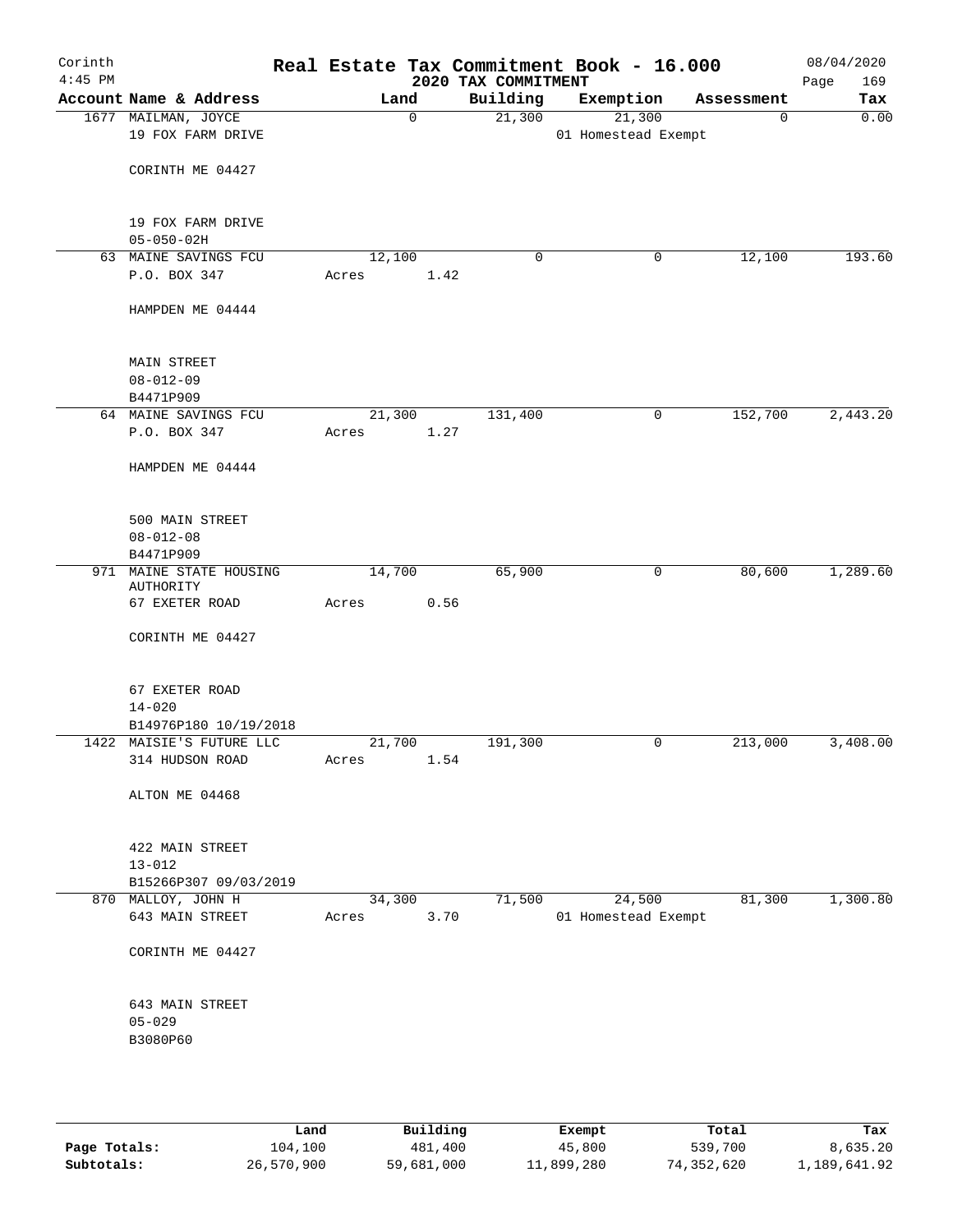| Corinth<br>$4:45$ PM |                                        |       |        |       | Real Estate Tax Commitment Book - 16.000<br>2020 TAX COMMITMENT |                     |             |            | 08/04/2020<br>170<br>Page |
|----------------------|----------------------------------------|-------|--------|-------|-----------------------------------------------------------------|---------------------|-------------|------------|---------------------------|
|                      | Account Name & Address                 |       | Land   |       | Building                                                        | Exemption           |             | Assessment | Tax                       |
|                      | 871 MALLOY, JOHN H                     |       | 7,300  |       | 0                                                               |                     | 0           | 7,300      | 116.80                    |
|                      | 643 MAIN STREET                        | Acres |        | 7.00  |                                                                 |                     |             |            |                           |
|                      | CORINTH ME 04427                       |       |        |       |                                                                 |                     |             |            |                           |
|                      | BLACK RD<br>$N/F$ OFF                  |       |        |       |                                                                 |                     |             |            |                           |
|                      | $05 - 019 - A$                         |       |        |       |                                                                 |                     |             |            |                           |
|                      | B3080P60                               |       |        |       |                                                                 |                     |             |            |                           |
| 224                  | MANN, ISAAC D                          |       | 21,900 |       | 121,500                                                         |                     | 24,500      | 118,900    | 1,902.40                  |
|                      | MANN, ANGELA M<br>50 BEANS MILL ROAD   | Acres |        | 1.79  |                                                                 | 01 Homestead Exempt |             |            |                           |
|                      | CORINTH ME 04427                       |       |        |       |                                                                 |                     |             |            |                           |
|                      | 50 BEANS MILL RD<br>$07 - 018 - C$     |       |        |       |                                                                 |                     |             |            |                           |
|                      | B6981P150                              |       |        |       |                                                                 |                     |             |            |                           |
|                      | 2050 MARCONI, DAVID W                  |       | 16,700 |       | 88,000                                                          |                     | 0           | 104,700    | 1,675.20                  |
|                      | MARCONI, LINDA E                       | Acres |        | 1.00  |                                                                 |                     |             |            |                           |
|                      | 9311 TOWNSENDVILLE ROAD                |       |        |       |                                                                 |                     |             |            |                           |
|                      | INTERLAKEN NY 14847                    |       |        |       |                                                                 |                     |             |            |                           |
|                      | 756 AVENUE RD                          |       |        |       |                                                                 |                     |             |            |                           |
|                      | $01 - 001 - A$                         |       |        |       |                                                                 |                     |             |            |                           |
|                      | B12149P58 04/08/2010                   |       |        |       |                                                                 |                     |             |            |                           |
|                      | 409 MARQUIS, ADAM E                    |       | 28,100 |       | 105,900                                                         |                     | 24,500      | 109,500    | 1,752.00                  |
|                      | MARQUIS, CARRIE L                      | Acres |        | 10.30 |                                                                 | 01 Homestead Exempt |             |            |                           |
|                      | 448 MCCARD ROAD                        |       |        |       |                                                                 |                     |             |            |                           |
|                      | CORINTH ME 04427                       |       |        |       |                                                                 |                     |             |            |                           |
|                      | 448 MCCARD ROAD                        |       |        |       |                                                                 |                     |             |            |                           |
|                      | $01 - 010 - 03$                        |       |        |       |                                                                 |                     |             |            |                           |
|                      | B11091P23 08/17/2007                   |       |        |       |                                                                 |                     |             |            |                           |
|                      | 44 MARQUIS, ALAN E<br>MARQUIS, PATSY L |       | 17,500 | 1.65  | 133,000                                                         | 01 Homestead Exempt | 24,500      | 126,000    | 2,016.00                  |
|                      | 6 PINEWOOD DRIVE                       | Acres |        |       |                                                                 |                     |             |            |                           |
|                      | CORINTH ME 04427                       |       |        |       |                                                                 |                     |             |            |                           |
|                      | 6 PINEWOOD DRIVE                       |       |        |       |                                                                 |                     |             |            |                           |
|                      | $06 - 023 - 06$                        |       |        |       |                                                                 |                     |             |            |                           |
|                      | B13751P6 01/26/2015                    |       |        |       |                                                                 |                     |             |            |                           |
|                      | 880 MARSH, ELMER GARY                  |       | 44,600 |       | 128,500                                                         |                     | $\mathbf 0$ | 173,100    | 2,769.60                  |
|                      | PO BOX 67                              | Acres |        | 94.46 |                                                                 |                     |             |            |                           |
|                      | 223 HUDSON RD<br>CORINTH ME 04427-0067 |       |        |       |                                                                 |                     |             |            |                           |
|                      | 27 MARSH ROAD                          |       |        |       |                                                                 |                     |             |            |                           |
|                      | $08 - 039$                             |       |        |       |                                                                 |                     |             |            |                           |
|                      | B15257P25 08/08/2019                   |       |        |       |                                                                 |                     |             |            |                           |
|                      |                                        |       |        |       |                                                                 |                     |             |            |                           |
|                      |                                        |       |        |       |                                                                 |                     |             |            |                           |

|              | Land       | Building   | Exempt     | Total      | Tax          |
|--------------|------------|------------|------------|------------|--------------|
| Page Totals: | 136,100    | 576,900    | 73,500     | 639,500    | 10,232.00    |
| Subtotals:   | 26,707,000 | 60,257,900 | 11,972,780 | 74,992,120 | 1,199,873.92 |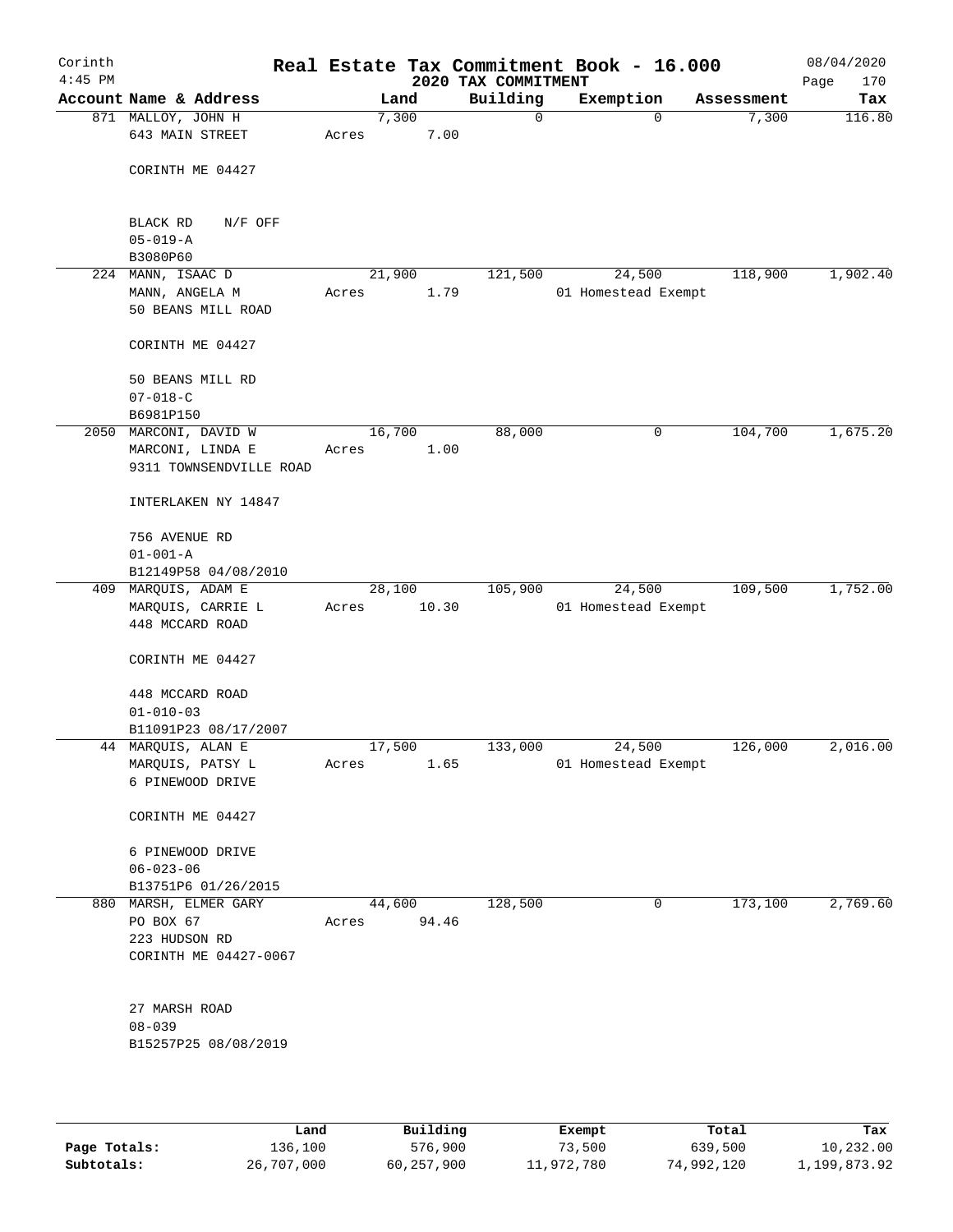| Corinth<br>$4:45$ PM |                                               |       |                | 2020 TAX COMMITMENT | Real Estate Tax Commitment Book - 16.000 |            | 08/04/2020<br>171<br>Page |
|----------------------|-----------------------------------------------|-------|----------------|---------------------|------------------------------------------|------------|---------------------------|
|                      | Account Name & Address                        |       | Land           | Building            | Exemption                                | Assessment | Tax                       |
|                      | 877 MARSH, ELMER GERRY<br>161 HUDSON RD APT 1 | Acres | 18,000<br>1.03 | 22,400              | $\mathbf 0$                              | 40,400     | 646.40                    |
|                      | CORINTH ME 04427                              |       |                |                     |                                          |            |                           |
|                      | 223 HUDSON ROAD                               |       |                |                     |                                          |            |                           |
|                      | $08 - 042$                                    |       |                |                     |                                          |            |                           |
|                      | B4491P159                                     |       |                |                     |                                          |            |                           |
|                      | 878 MARSH, ELMER GERRY                        |       | 3,700          | 0                   | 0                                        | 3,700      | 59.20                     |
|                      | MARSH, EDYTHE                                 | Acres | 30.00          |                     |                                          |            |                           |
|                      | 27 MARSH ROAD                                 |       |                |                     |                                          |            |                           |
|                      | CORINTH ME 04427                              |       |                |                     |                                          |            |                           |
|                      | MARSH ROAD N/F OFF                            |       |                |                     |                                          |            |                           |
|                      | $09 - 007$                                    |       |                |                     |                                          |            |                           |
|                      | B5715P83                                      |       |                |                     |                                          |            |                           |
|                      | 882 MARSH, ELMER GERRY                        |       | 36,800         | $\mathbf 0$         | 0                                        | 36,800     | 588.80                    |
|                      | 27 MARSH ROAD                                 | Acres | 190.00         |                     |                                          |            |                           |
|                      | CORINTH ME 04427                              |       |                |                     |                                          |            |                           |
|                      | MARSH ROAD                                    |       |                |                     |                                          |            |                           |
|                      | $09 - 010$                                    |       |                |                     |                                          |            |                           |
|                      | B7155P3072                                    |       |                |                     |                                          |            |                           |
|                      | 1621 MARSH, ELMER GERRY                       |       | 35,700         | 157,500             | 0                                        | 193,200    | 3,091.20                  |
|                      | 27 MARSH ROAD                                 | Acres | 19.00          |                     |                                          |            |                           |
|                      |                                               |       |                |                     |                                          |            |                           |
|                      | CORINTH ME 04427                              |       |                |                     |                                          |            |                           |
|                      | 161 HUDSON ROAD                               |       |                |                     |                                          |            |                           |
|                      | $08 - 043$                                    |       |                |                     |                                          |            |                           |
|                      | B7162P175                                     |       |                |                     |                                          |            |                           |
|                      | 1803 MARSH, ELMER GERRY                       |       | 40,100         | 0                   | 0                                        | 40,100     | 641.60                    |
|                      | 27 MARSH ROAD                                 | Acres | 105.00         |                     |                                          |            |                           |
|                      | CORINTH ME 04427                              |       |                |                     |                                          |            |                           |
|                      | MARSH ROAD                                    |       |                |                     |                                          |            |                           |
|                      | $08 - 033$                                    |       |                |                     |                                          |            |                           |
|                      | B7155P307                                     |       |                |                     |                                          |            |                           |
| 1827                 | MARSH, GINNA M                                |       | 15,500         | 62,300              | 24,500                                   | 53,300     | 852.80                    |
|                      | 110 O'ROAK ROAD                               | Acres | 2.30           |                     | 01 Homestead Exempt                      |            |                           |
|                      | CORINTH ME 04427                              |       |                |                     |                                          |            |                           |
|                      |                                               |       |                |                     |                                          |            |                           |
|                      | 110 O'ROAK ROAD                               |       |                |                     |                                          |            |                           |
|                      | $10 - 002 - H$                                |       |                |                     |                                          |            |                           |
|                      | B13611P220 08/11/2014                         |       |                |                     |                                          |            |                           |
|                      |                                               |       |                |                     |                                          |            |                           |
|                      |                                               |       |                |                     |                                          |            |                           |
|                      |                                               |       |                |                     |                                          |            |                           |

|              | Land       | Building   | Exempt     | Total      | Tax          |
|--------------|------------|------------|------------|------------|--------------|
| Page Totals: | 149,800    | 242,200    | 24,500     | 367,500    | 5,880.00     |
| Subtotals:   | 26,856,800 | 60,500,100 | 11,997,280 | 75,359,620 | 1,205,753.92 |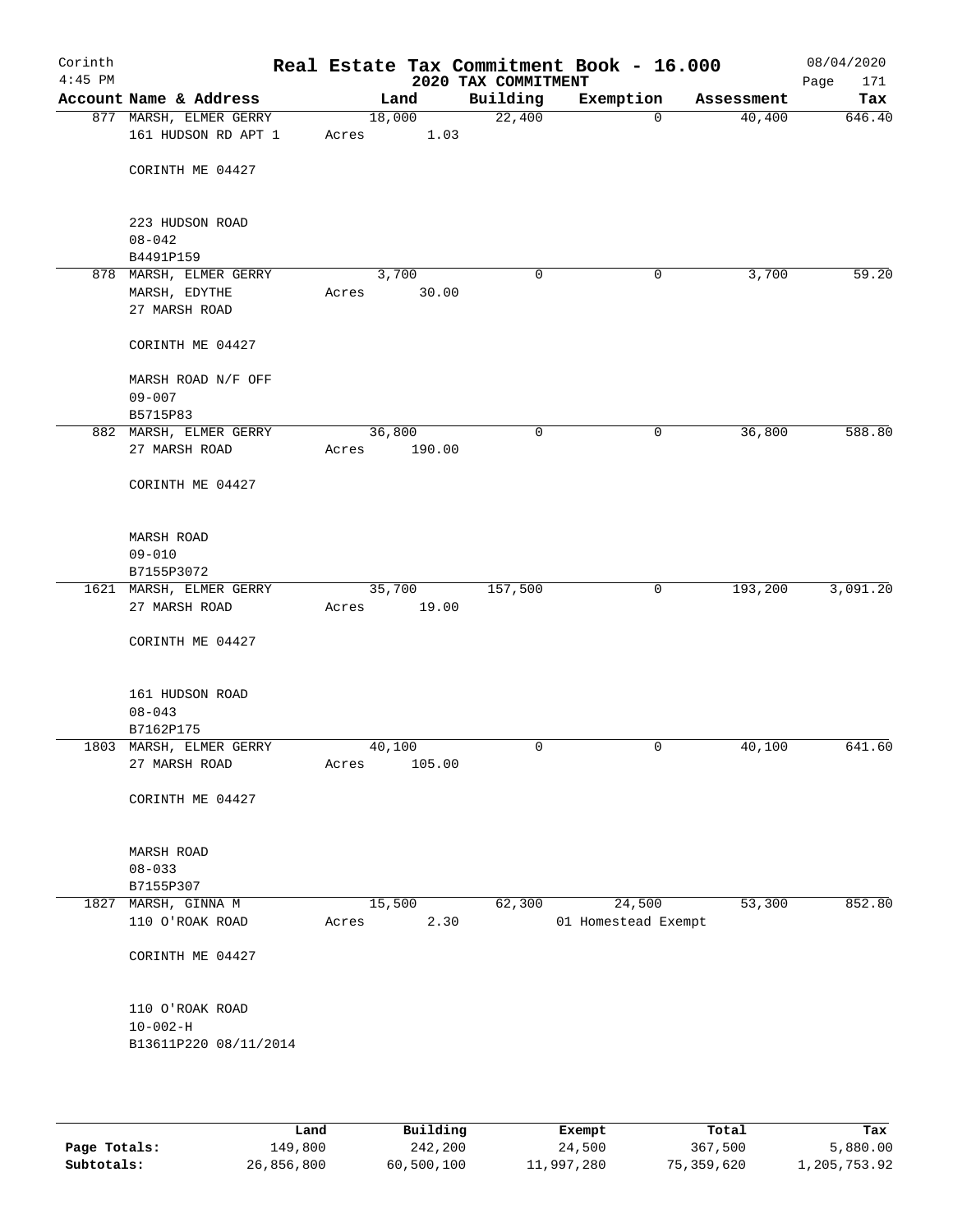| Corinth<br>$4:45$ PM |                                          |                 |       | 2020 TAX COMMITMENT | Real Estate Tax Commitment Book - 16.000 |             | 08/04/2020<br>172<br>Page |
|----------------------|------------------------------------------|-----------------|-------|---------------------|------------------------------------------|-------------|---------------------------|
|                      | Account Name & Address                   |                 | Land  | Building            | Exemption                                | Assessment  | Tax                       |
|                      | 1971 MARSH, GINNA M                      |                 | 7,000 | $\mathbf 0$         | $\mathbf 0$                              | 7,000       | 112.00                    |
|                      | 110 O'ROAK ROAD                          | Acres           | 1.50  |                     |                                          |             |                           |
|                      | CORINTH ME 04427                         |                 |       |                     |                                          |             |                           |
|                      | O'ROAK ROAD                              |                 |       |                     |                                          |             |                           |
|                      | $10 - 002 - F$                           |                 |       |                     |                                          |             |                           |
|                      | B10605P26 06/29/2006                     |                 |       |                     |                                          |             |                           |
|                      | 1606 MARSH, JAMES E<br>CLOUKEY, CARLY JT | 18,000<br>Acres | 1.00  | 186,200             | 0                                        | 204,200     | 3,267.20                  |
|                      | 39 COUNTY ROAD                           |                 |       |                     |                                          |             |                           |
|                      | CORINTH ME 04427                         |                 |       |                     |                                          |             |                           |
|                      | 39 COUNTY RD                             |                 |       |                     |                                          |             |                           |
|                      | $08 - 013 - F$                           |                 |       |                     |                                          |             |                           |
|                      | B15118P205 04/12/2019                    |                 |       |                     |                                          |             |                           |
|                      | 883 MARSHALL, LOIS                       |                 | 0     | 20, 200             | 20, 200                                  | $\mathbf 0$ | 0.00                      |
|                      | 968 MAIN STREET LOT 22                   |                 |       |                     | 01 Homestead Exempt                      |             |                           |
|                      | CORINTH ME 04427                         |                 |       |                     |                                          |             |                           |
|                      | 968 MAIN STREET LOT 22                   |                 |       |                     |                                          |             |                           |
|                      | $06 - 012 - D - 22H$                     |                 |       |                     |                                          |             |                           |
|                      | 885 MARSHALL, MARGARET B                 | 18,900          |       | $\mathbf 0$         | $\mathbf 0$                              | 18,900      | 302.40                    |
|                      | P.O. BOX 7                               | Acres           | 12.30 |                     |                                          |             |                           |
|                      | ORLAND ME 04472                          |                 |       |                     |                                          |             |                           |
|                      | TATE ROAD                                |                 |       |                     |                                          |             |                           |
|                      | $09 - 014 - 01$                          |                 |       |                     |                                          |             |                           |
|                      | B2817P157 12/02/1977                     |                 |       |                     |                                          |             |                           |
|                      | 888 MARTIN, ANNE M                       | 25,100          |       | 26,300              | 24,500                                   | 26,900      | 430.40                    |
|                      | P.O. BOX 204                             | Acres           | 12.00 |                     | 01 Homestead Exempt                      |             |                           |
|                      | CORINTH ME 04427 0204                    |                 |       |                     |                                          |             |                           |
|                      |                                          |                 |       |                     |                                          |             |                           |
|                      | 148 WHITE SCHOOLHOUSE                    |                 |       |                     |                                          |             |                           |
|                      | $08 - 028 - A$<br>B3217P199              |                 |       |                     |                                          |             |                           |
|                      | 794 MARTIN, BENJAMIN M                   | 24,500          |       | 82,300              | 24,500                                   | 82,300      | 1,316.80                  |
|                      | 110 MEDOW ROAD                           | Acres           | 10.90 |                     | 01 Homestead Exempt                      |             |                           |
|                      | CORINTH ME 04427                         |                 |       |                     |                                          |             |                           |
|                      | 110 MEADOW ROAD                          |                 |       |                     |                                          |             |                           |
|                      | $09 - 019 - 03$                          |                 |       |                     |                                          |             |                           |
|                      | B13630P274 08/28/2014                    |                 |       |                     |                                          |             |                           |
|                      |                                          |                 |       |                     |                                          |             |                           |
|                      |                                          |                 |       |                     |                                          |             |                           |
|                      |                                          |                 |       |                     |                                          |             |                           |

|              | Land       | Building   | Exempt     | Total      | Tax             |
|--------------|------------|------------|------------|------------|-----------------|
| Page Totals: | 93,500     | 315,000    | 69,200     | 339,300    | 5,428.80        |
| Subtotals:   | 26,950,300 | 60,815,100 | 12,066,480 | 75,698,920 | 1, 211, 182. 72 |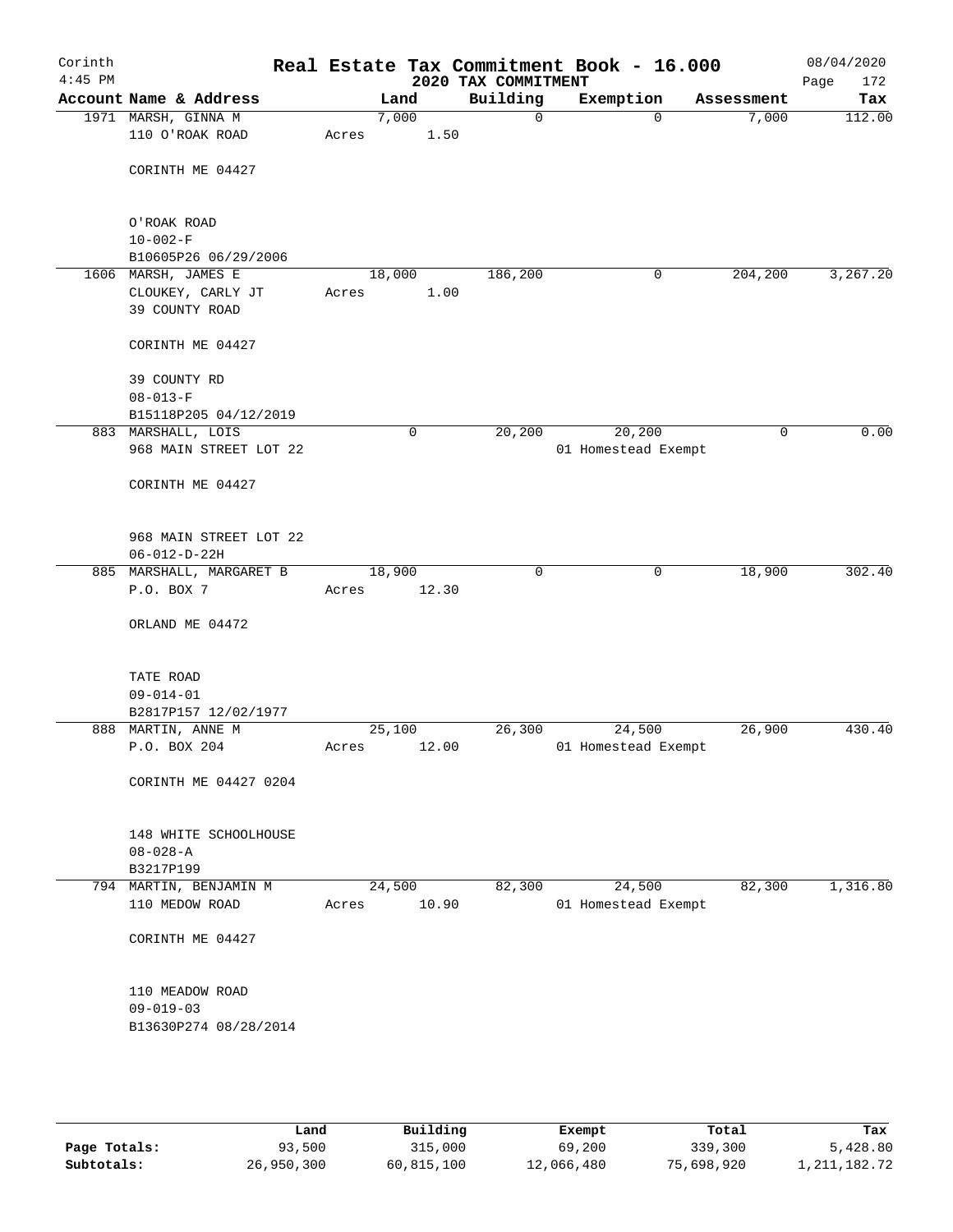| Corinth<br>$4:45$ PM |                               |        |        | Real Estate Tax Commitment Book - 16.000<br>2020 TAX COMMITMENT |                     |             | 08/04/2020<br>Page<br>173 |
|----------------------|-------------------------------|--------|--------|-----------------------------------------------------------------|---------------------|-------------|---------------------------|
|                      | Account Name & Address        |        | Land   | Building                                                        | Exemption           | Assessment  | Tax                       |
|                      | 889 MARTIN, DIANNE            | 31,000 |        | 83,200                                                          | 24,500              | 89,700      | 1,435.20                  |
|                      | 153 COVERED BRIDGE ROAD Acres |        | 10.00  |                                                                 | 01 Homestead Exempt |             |                           |
|                      | CORINTH ME 04427              |        |        |                                                                 |                     |             |                           |
|                      |                               |        |        |                                                                 |                     |             |                           |
|                      | 153 COVERED BRIDGE RD         |        |        |                                                                 |                     |             |                           |
|                      | $02 - 039 - A$                |        |        |                                                                 |                     |             |                           |
|                      | B4122P357                     |        |        |                                                                 |                     |             |                           |
|                      | 890 MARTIN, RUSSELL A         | 17,900 |        | 91,600                                                          | 30,380              | 79,120      | 1,265.92                  |
|                      | MARTIN, ROBERTA P             | Acres  | 2.00   |                                                                 | 01 Homestead Exempt |             |                           |
|                      | 796 LEDGE HILL ROAD           |        |        |                                                                 | 22 Veteran          |             |                           |
|                      | CORINTH ME 04427              |        |        |                                                                 |                     |             |                           |
|                      | 796 LEDGE HILL ROAD           |        |        |                                                                 |                     |             |                           |
|                      | $02 - 012 - B$                |        |        |                                                                 |                     |             |                           |
|                      | B2612P93                      |        |        |                                                                 |                     |             |                           |
|                      | 891 MARTIN, SCOTT W           | 46,400 |        | 0                                                               |                     | 46,400<br>0 | 742.40                    |
|                      | MARTIN, KATIE GREATOREX Acres |        | 104.25 |                                                                 |                     |             |                           |
|                      | 535 BLACK ROAD                |        |        |                                                                 |                     |             |                           |
|                      | CORINTH ME 04427              |        |        |                                                                 |                     |             |                           |
|                      | BLACK RD                      |        |        |                                                                 |                     |             |                           |
|                      | $02 - 033$                    |        |        |                                                                 |                     |             |                           |
|                      | B4715P271                     |        |        |                                                                 |                     |             |                           |
|                      | 1546 MARTIN, SCOTT W JR       | 23,200 |        | 116,000                                                         | 24,500              | 114,700     | 1,835.20                  |
|                      | 118 O'ROAK RD                 | Acres  | 8.00   |                                                                 | 01 Homestead Exempt |             |                           |
|                      | CORINTH ME 04427              |        |        |                                                                 |                     |             |                           |
|                      |                               |        |        |                                                                 |                     |             |                           |
|                      | 118 O'ROAK ROAD               |        |        |                                                                 |                     |             |                           |
|                      | $10 - 002 - B$                |        |        |                                                                 |                     |             |                           |
|                      | B12701P213 01/06/2012         |        |        |                                                                 |                     |             |                           |
|                      | 892 MARTIN, SCOTT WILLIAM     | 44,300 |        | 187,400                                                         | 24,500              | 207,200     | 3, 315.20                 |
|                      | MARTIN, KATIE GREATOREX Acres |        | 80.00  |                                                                 | 01 Homestead Exempt |             |                           |
|                      | 535 BLACK ROAD                |        |        |                                                                 |                     |             |                           |
|                      | CORINTH ME 04427              |        |        |                                                                 |                     |             |                           |
|                      | 535 BLACK RD                  |        |        |                                                                 |                     |             |                           |
|                      | $02 - 034$                    |        |        |                                                                 |                     |             |                           |
|                      | B4715P269                     |        |        |                                                                 |                     |             |                           |
|                      | 1561 MASON, RONDA L           | 17,200 |        | 71,900                                                          | 24,500              | 64,600      | 1,033.60                  |
|                      | PO BOX 51                     | Acres  | 1.41   |                                                                 | 01 Homestead Exempt |             |                           |
|                      |                               |        |        |                                                                 |                     |             |                           |
|                      | CORINTH ME 04427              |        |        |                                                                 |                     |             |                           |
|                      | 696 TATE ROAD                 |        |        |                                                                 |                     |             |                           |
|                      | $06 - 002 - 04$               |        |        |                                                                 |                     |             |                           |
|                      | B13341P335 09/20/2013         |        |        |                                                                 |                     |             |                           |
|                      |                               |        |        |                                                                 |                     |             |                           |
|                      |                               |        |        |                                                                 |                     |             |                           |

|              | Land       | Building   | Exempt     | Total      | Tax          |
|--------------|------------|------------|------------|------------|--------------|
| Page Totals: | 180,000    | 550,100    | 128,380    | 601,720    | 9,627.52     |
| Subtotals:   | 27,130,300 | 61,365,200 | 12,194,860 | 76,300,640 | 1,220,810.24 |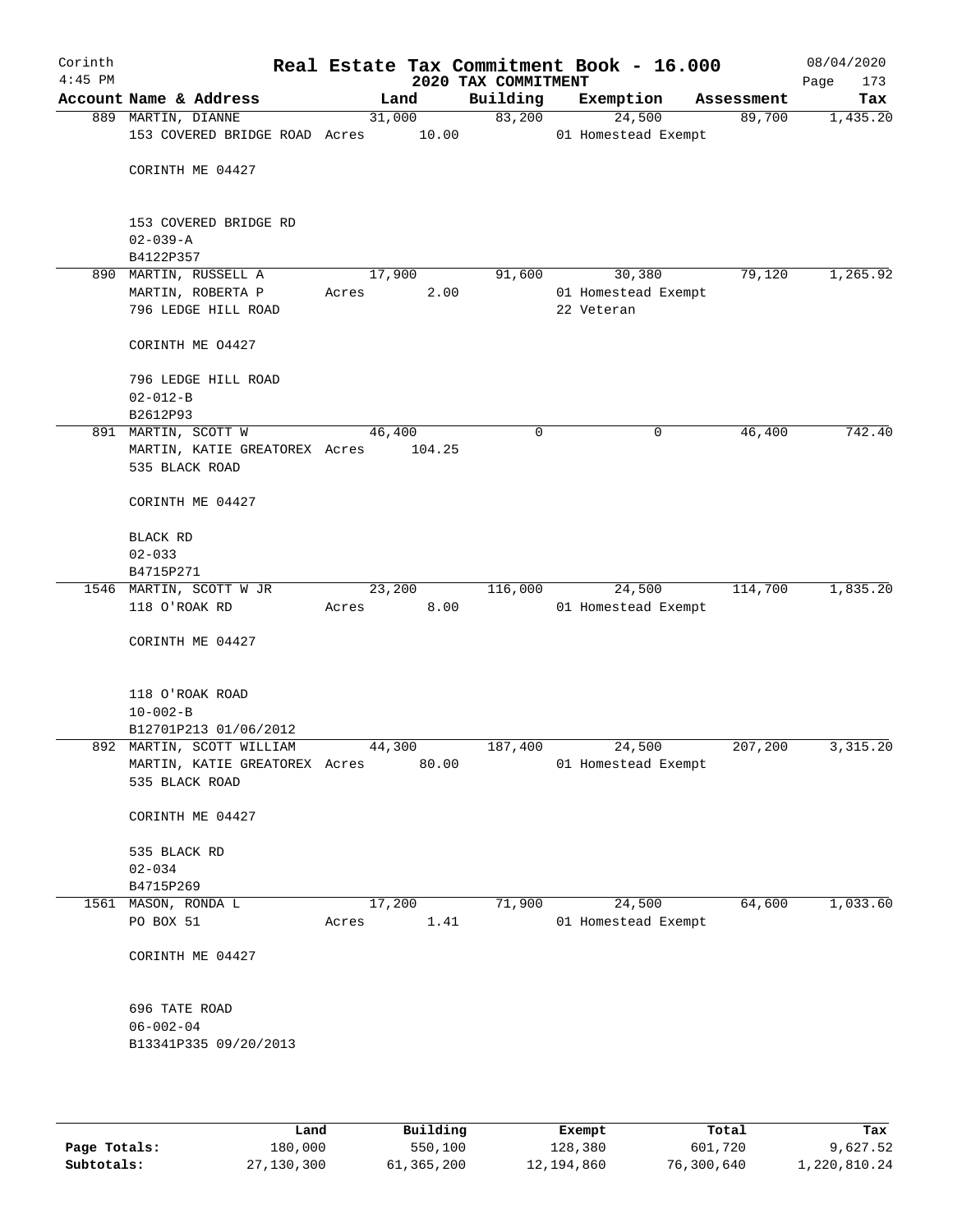| Corinth<br>$4:45$ PM |                                                                   |                 |             | 2020 TAX COMMITMENT | Real Estate Tax Commitment Book - 16.000    |   |             | 08/04/2020<br>174<br>Page |
|----------------------|-------------------------------------------------------------------|-----------------|-------------|---------------------|---------------------------------------------|---|-------------|---------------------------|
|                      | Account Name & Address                                            | Land            |             | Building            | Exemption                                   |   | Assessment  | Tax                       |
|                      | 217 MATARAZZO, JAMES W<br>MATARAZZO, JENNIFER J<br>471 BLACK ROAD | 17,500<br>Acres | 2.56        | 124,200             | 30,380<br>01 Homestead Exempt<br>22 Veteran |   | 111,320     | 1,781.12                  |
|                      | CORINTH ME 04427                                                  |                 |             |                     |                                             |   |             |                           |
|                      | 471 BLACK RD<br>$02 - 032 - A$                                    |                 |             |                     |                                             |   |             |                           |
|                      | B9282P138                                                         |                 |             |                     |                                             |   |             |                           |
|                      | 205 MAXIM, JOSHUA                                                 | 19,900          |             | 35,600              | 24,500                                      |   | 31,000      | 496.00                    |
|                      | SEARCY, ALLAN R<br>99 NOTCH ROAD                                  | Acres           | 5.00        |                     | 01 Homestead Exempt                         |   |             |                           |
|                      | CORINTH ME 04427                                                  |                 |             |                     |                                             |   |             |                           |
|                      | 99 NOTCH ROAD<br>$07 - 032$                                       |                 |             |                     |                                             |   |             |                           |
|                      | B14102P283 03/21/2016                                             |                 |             |                     |                                             |   |             |                           |
|                      | 651 MAY, KENNETH                                                  |                 | $\mathbf 0$ | 29,700              | 24,500                                      |   | 5,200       | 83.20                     |
|                      | MAY, TAMMY<br>79 GRANT ROAD                                       |                 |             |                     | 01 Homestead Exempt                         |   |             |                           |
|                      | CORINTH ME 04427                                                  |                 |             |                     |                                             |   |             |                           |
|                      | 79 GRANT ROAD                                                     |                 |             |                     |                                             |   |             |                           |
|                      | $05 - 020 - 04H$                                                  |                 |             |                     |                                             |   |             |                           |
|                      | B6173P190                                                         |                 |             |                     |                                             |   |             |                           |
|                      | 1401 MCARTHUR, KEITH<br>30 EXETER ROAD LOT 27                     |                 | 0           | 12,600              | 12,600<br>01 Homestead Exempt               |   | $\mathbf 0$ | 0.00                      |
|                      | CORINTH ME 04927                                                  |                 |             |                     |                                             |   |             |                           |
|                      | 30 EXETER ROAD LOT 27<br>$15 - 012 - 27H$                         |                 |             |                     |                                             |   |             |                           |
|                      | 402 MCCAFFREY, LONNIE                                             | 38,400          |             | 149,600             |                                             | 0 | 188,000     | 3,008.00                  |
|                      | 75 JOHNSON STREET                                                 | Acres           | 6.09        |                     |                                             |   |             |                           |
|                      | MANCHESTER NH 03103                                               |                 |             |                     |                                             |   |             |                           |
|                      | 950 LEDGE HILL ROAD<br>$02 - 005$                                 |                 |             |                     |                                             |   |             |                           |
|                      | B14813P270 05/15/2018                                             |                 |             |                     |                                             |   |             |                           |
|                      | 1545 MCCANNELL, KEVIN B<br>PO BOX 588                             | 3,100<br>Acres  | 22.00       | 0                   |                                             | 0 | 3,100       | 49.60                     |
|                      | HOWLAND ME 04448                                                  |                 |             |                     |                                             |   |             |                           |
|                      | HUDSON HILL ROAD<br>$03 - 041$                                    |                 |             |                     |                                             |   |             |                           |
|                      | B9861P198 05/05/2005                                              |                 |             |                     |                                             |   |             |                           |

|              | Land       | Building   | Exempt     | Total      | Tax          |
|--------------|------------|------------|------------|------------|--------------|
| Page Totals: | 78,900     | 351,700    | 91,980     | 338,620    | 5,417.92     |
| Subtotals:   | 27,209,200 | 61,716,900 | 12,286,840 | 76,639,260 | 1,226,228.16 |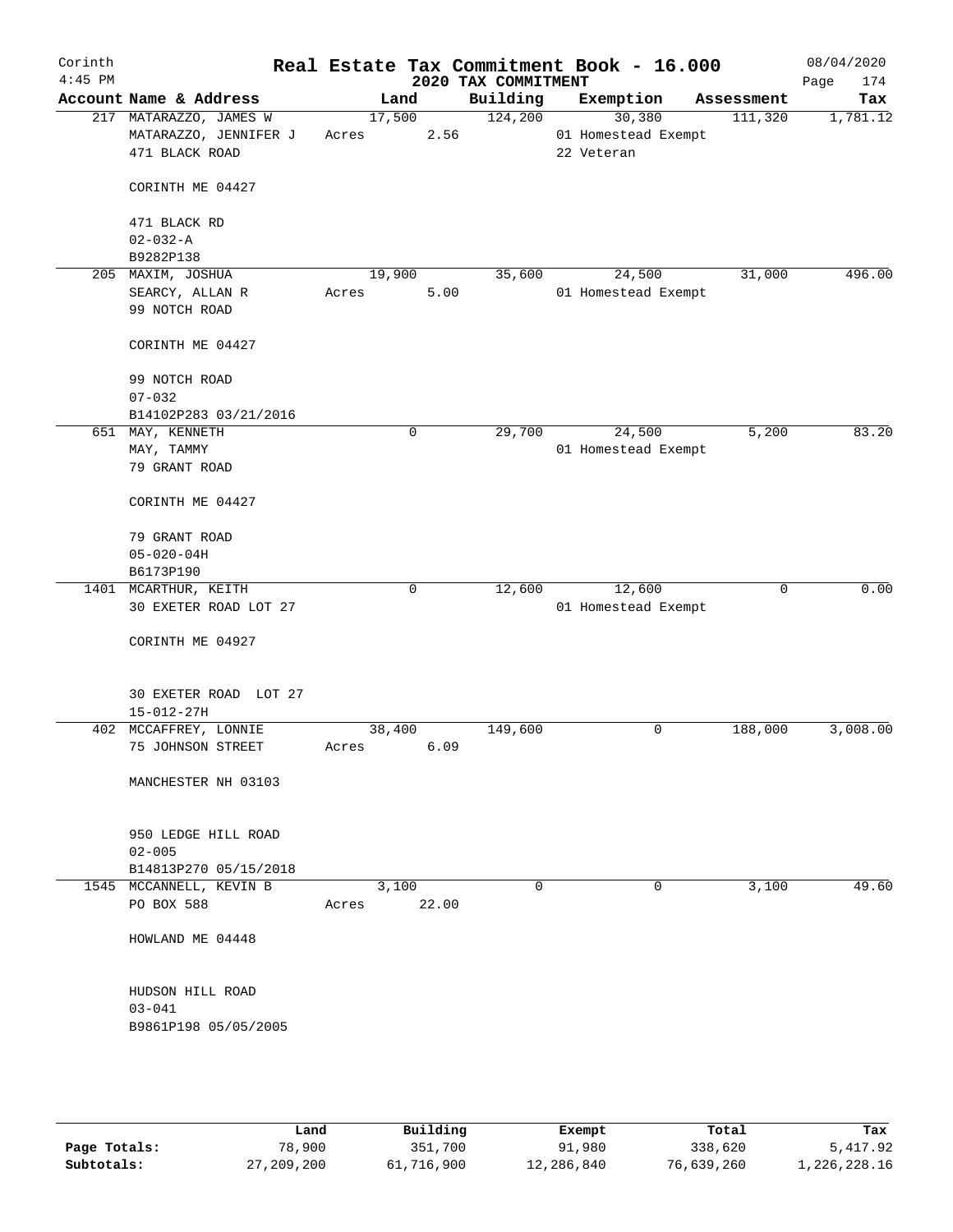| Corinth      |                                        |       |        |                     |                                 | Real Estate Tax Commitment Book - 16.000 |                       | 08/04/2020         |
|--------------|----------------------------------------|-------|--------|---------------------|---------------------------------|------------------------------------------|-----------------------|--------------------|
| $4:45$ PM    | Account Name & Address                 |       | Land   |                     | 2020 TAX COMMITMENT<br>Building | Exemption                                | Assessment            | 175<br>Page<br>Tax |
|              | 895 MCCORRISON, MARIE E                |       | 22,800 |                     |                                 | 68,800<br>24,500                         | 67,100                | 1,073.60           |
|              | 392 WEST CORINTH ROAD                  | Acres |        | 6.00                |                                 | 01 Homestead Exempt                      |                       |                    |
|              | CORINTH ME 04427                       |       |        |                     |                                 |                                          |                       |                    |
|              |                                        |       |        |                     |                                 |                                          |                       |                    |
|              | 392 WEST CORINTH ROAD                  |       |        |                     |                                 |                                          |                       |                    |
|              | $05 - 002 - B$                         |       |        |                     |                                 |                                          |                       |                    |
|              | B5104P178                              |       |        |                     |                                 |                                          |                       |                    |
|              | 896 MCCORRISON, VAL F                  |       | 16,700 |                     | 69,900                          | 24,500                                   | 62,100                | 993.60             |
|              | MCCORRISON, CHRISTINE M Acres          |       |        | 1.00                |                                 | 01 Homestead Exempt                      |                       |                    |
|              | 419 HUDSON ROAD                        |       |        |                     |                                 |                                          |                       |                    |
|              | CORINTH ME 04427                       |       |        |                     |                                 |                                          |                       |                    |
|              | 419 HUDSON ROAD                        |       |        |                     |                                 |                                          |                       |                    |
|              | $09 - 035$                             |       |        |                     |                                 |                                          |                       |                    |
|              | B2483P200                              |       |        |                     |                                 |                                          |                       |                    |
|              | 1798 MCCULLAGH, MICHAEL J              |       | 26,100 |                     | 129,000                         | 24,500                                   | 130,600               | 2,089.60           |
|              | 9 MAIN ST                              | Acres |        | 5.00                |                                 | 01 Homestead Exempt                      |                       |                    |
|              | CORINTH ME 04427 0                     |       |        |                     |                                 |                                          |                       |                    |
|              |                                        |       |        |                     |                                 |                                          |                       |                    |
|              | 9 MAIN STREET                          |       |        |                     |                                 |                                          |                       |                    |
|              | $11 - 012 - B$                         |       |        |                     |                                 |                                          |                       |                    |
|              | B10300P174 01/25/2006                  |       |        |                     |                                 |                                          |                       |                    |
|              | 1624 MCCULLOUGH, CLARENCE              |       | 10,100 |                     | $\Omega$                        |                                          | 10,100<br>$\mathbf 0$ | 161.60             |
|              | 80 CLARK RD                            | Acres |        | 2.02                |                                 |                                          |                       |                    |
|              | KENDUSKEAG ME 04450                    |       |        |                     |                                 |                                          |                       |                    |
|              |                                        |       |        |                     |                                 |                                          |                       |                    |
|              | MUDGETT ROAD                           |       |        |                     |                                 |                                          |                       |                    |
|              | $02 - 003$                             |       |        |                     |                                 |                                          |                       |                    |
|              | B7225P198<br>897 MCCULLOUGH, ESTHER C. |       | 25,900 |                     | 42,400                          |                                          | 68,300<br>0           | 1,092.80           |
|              | TRUSTEE                                |       |        |                     |                                 |                                          |                       |                    |
|              | OF THE HOMESTEAD TRUST                 | Acres |        | 16.00               |                                 |                                          |                       |                    |
|              | 856 GRANT ROAD                         |       |        |                     |                                 |                                          |                       |                    |
|              | CORINTH ME 04427                       |       |        |                     |                                 |                                          |                       |                    |
|              | 856 GRANT ROAD                         |       |        |                     |                                 |                                          |                       |                    |
|              | $03 - 004$                             |       |        |                     |                                 |                                          |                       |                    |
|              | B6752P62                               |       |        |                     |                                 |                                          |                       |                    |
|              | 1872 MCDANIEL, SEAN                    |       | 16,700 |                     | 32,000                          | 30,380                                   | 18,320                | 293.12             |
|              | PO BOX 661                             | Acres |        | 1.00                |                                 | 22 Veteran                               |                       |                    |
|              | CORINTH ME 04427                       |       |        |                     |                                 | 01 Homestead Exempt                      |                       |                    |
|              |                                        |       |        |                     |                                 |                                          |                       |                    |
|              | 97 BEECH GROVE RD                      |       |        |                     |                                 |                                          |                       |                    |
|              | $06 - 003 - 10 - 01$                   |       |        |                     |                                 |                                          |                       |                    |
|              | B14245P335 08/12/2016                  |       |        |                     |                                 |                                          |                       |                    |
|              |                                        |       |        |                     |                                 |                                          |                       |                    |
|              |                                        |       |        |                     |                                 |                                          |                       |                    |
| Page Totals: | Land<br>118,300                        |       |        | Building<br>342,100 |                                 | Exempt<br>103,880                        | Total<br>356,520      | Tax<br>5,704.32    |

**Subtotals:** 27,327,500 62,059,000 12,390,720 76,995,780 1,231,932.48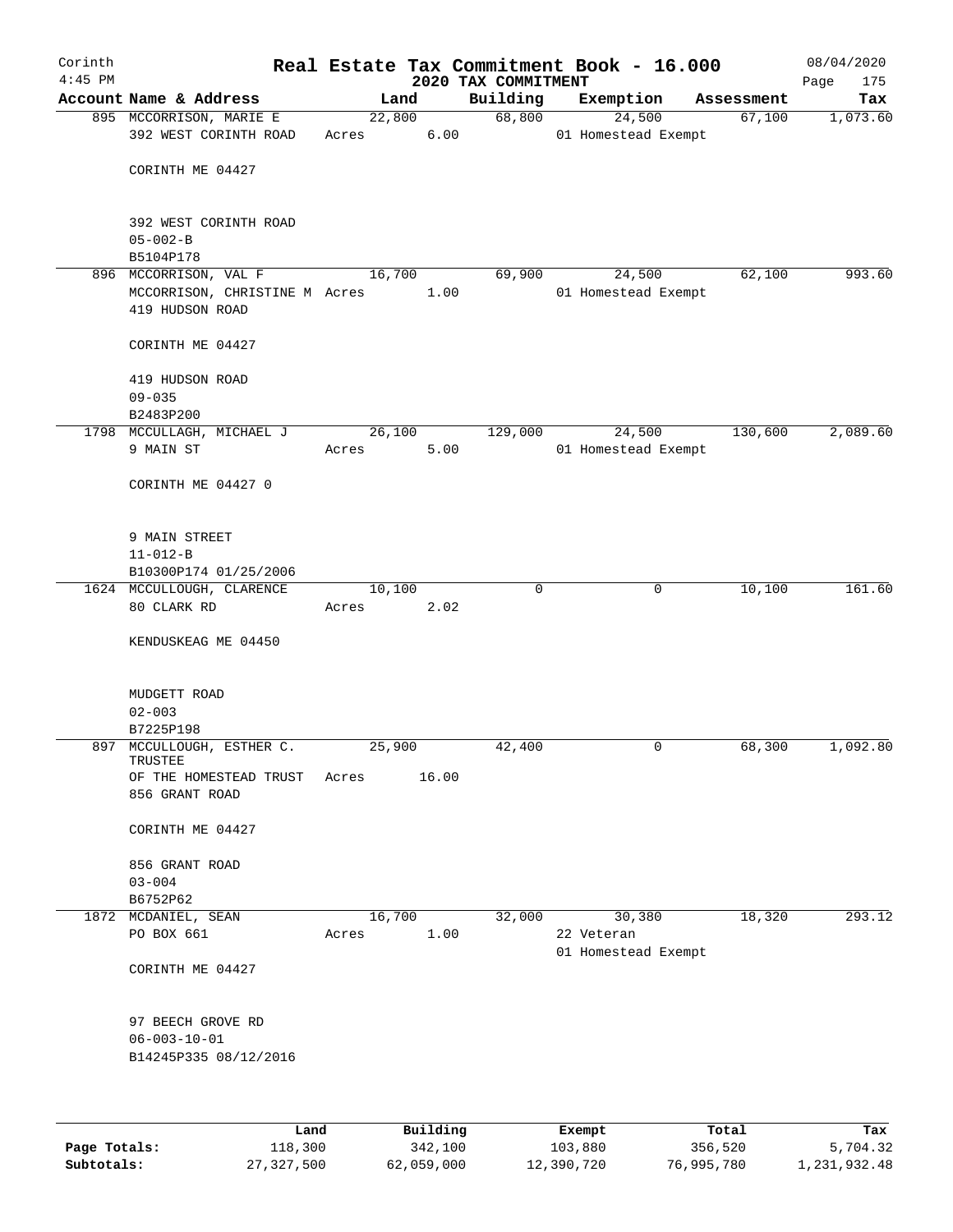| Corinth<br>$4:45$ PM |                                                      |             |        | 2020 TAX COMMITMENT | Real Estate Tax Commitment Book - 16.000 |             | 08/04/2020<br>176<br>Page |
|----------------------|------------------------------------------------------|-------------|--------|---------------------|------------------------------------------|-------------|---------------------------|
|                      | Account Name & Address                               |             | Land   | Building            | Exemption                                | Assessment  | Tax                       |
|                      | 899 MCDOUGALL, STEPHEN                               |             | 16,900 | 88,200              | 30,380                                   | 74,720      | 1,195.52                  |
|                      | MCDOUGALL, TINA                                      | Acres       | 1.19   |                     | 01 Homestead Exempt                      |             |                           |
|                      | 32 TATE ROAD                                         |             |        |                     | 22 Veteran                               |             |                           |
|                      | CORINTH ME 04427                                     |             |        |                     |                                          |             |                           |
|                      | 32 TATE ROAD<br>$09 - 028 - E$                       |             |        |                     |                                          |             |                           |
|                      | 377 MCGURN, STANLEY                                  | 14,900      |        | 0                   |                                          | 14,900<br>0 | 238.40                    |
|                      | 9 ALTON TANNERY ROAD                                 | Acres 20.00 |        |                     |                                          |             |                           |
|                      | HUDSON ME 04449                                      |             |        |                     |                                          |             |                           |
|                      | RABBIT PATH @ HUDS TL<br>$06 - 032$                  |             |        |                     |                                          |             |                           |
|                      | B13801P261 04/02/2015                                |             |        |                     |                                          |             |                           |
|                      | 936 MCHUGH, MICHAEL G                                | 56,800      |        | 316,300             | 24,500                                   | 348,600     | 5,577.60                  |
|                      | MCHUGH, PAULA C<br>356 WHITE SCHOOLHOUSE<br>ROAD     | Acres       | 115.80 |                     | 01 Homestead Exempt                      |             |                           |
|                      | CORINTH ME 04427                                     |             |        |                     |                                          |             |                           |
|                      | 356 WHITE SCHOOLHOUSE<br>$09 - 012 - 01$             |             |        |                     |                                          |             |                           |
|                      | B9908P35 06/07/2005                                  |             |        |                     |                                          |             |                           |
|                      | 1921 MCHUGH, MICHAEL G                               | 12,900      |        | $\Omega$            |                                          | 12,900<br>0 | 206.40                    |
|                      | MCHUGH, PAULA C<br>356 WHITE SCHOOLHOUSE<br>RD       | Acres       | 3.18   |                     |                                          |             |                           |
|                      | CORINTH ME 04427                                     |             |        |                     |                                          |             |                           |
|                      | WHITE SCHOOLHOUSE &<br>$09 - 012 - 03$               |             |        |                     |                                          |             |                           |
|                      | 1922 MCHUGH, MICHAEL G                               | 11,300      |        | 0                   |                                          | 11,300<br>0 | 180.80                    |
|                      | MCHUGH, PAULA C<br>356 WHITE SCHOOLHOUSE<br>ROAD     | Acres       | 1.84   |                     |                                          |             |                           |
|                      | CORINTH ME 04427                                     |             |        |                     |                                          |             |                           |
|                      | TATE ROAD<br>$09 - 012 - 04$<br>B13788P67 03/13/2015 |             |        |                     |                                          |             |                           |
|                      | 1923 MCHUGH, MICHAEL G                               | 10,700      |        | 0                   |                                          | 10,700<br>0 | 171.20                    |
|                      | MCHUGH, PAULA C<br>356 WHITE SCHOOLHOUSE<br>RD       | Acres       | 1.38   |                     |                                          |             |                           |
|                      | CORINTH ME 04427                                     |             |        |                     |                                          |             |                           |
|                      | TATE ROAD<br>$09 - 012 - 05$                         |             |        |                     |                                          |             |                           |
|                      |                                                      |             |        |                     |                                          |             |                           |

|              | Land       | Building   | Exempt     | Total      | Tax          |
|--------------|------------|------------|------------|------------|--------------|
| Page Totals: | 123,500    | 404,500    | 54,880     | 473,120    | 7,569.92     |
| Subtotals:   | 27,451,000 | 62,463,500 | 12,445,600 | 77,468,900 | 1,239,502.40 |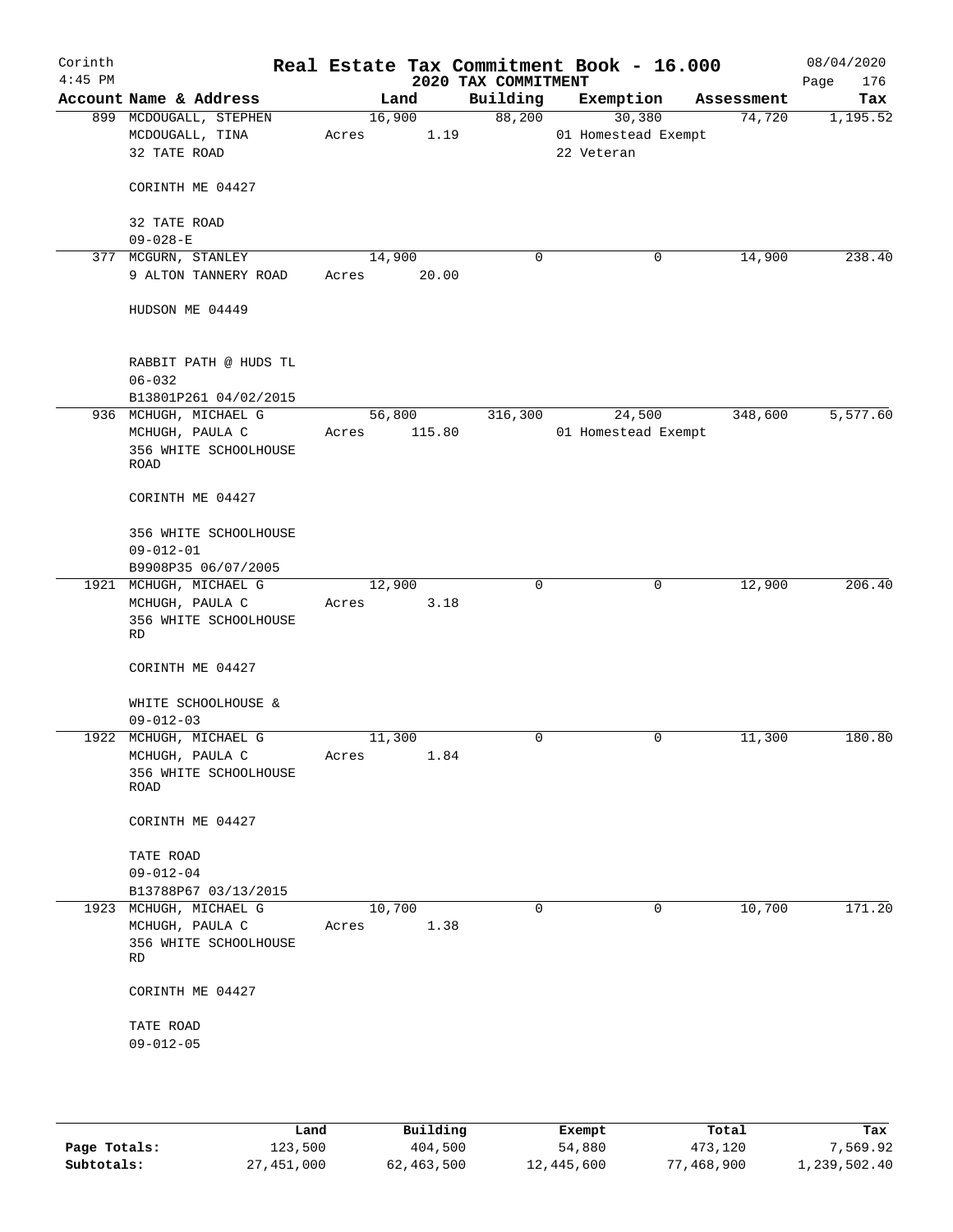| Account Name & Address<br>1924 MCHUGH, MICHAEL G | Land<br>10,700                                                                                                                                                                   |      | 2020 TAX COMMITMENT<br>Building      | Exemption                                                     | Assessment            | Page                                                                                             |
|--------------------------------------------------|----------------------------------------------------------------------------------------------------------------------------------------------------------------------------------|------|--------------------------------------|---------------------------------------------------------------|-----------------------|--------------------------------------------------------------------------------------------------|
|                                                  |                                                                                                                                                                                  |      |                                      |                                                               |                       | Tax                                                                                              |
| MCHUGH, PAULA C<br>356 WHITE SCHOOLHOUSE<br>RD   | Acres                                                                                                                                                                            | 1.38 | $\mathbf 0$                          | $\Omega$                                                      | 10,700                | 171.20                                                                                           |
| CORINTH ME 04427                                 |                                                                                                                                                                                  |      |                                      |                                                               |                       |                                                                                                  |
| TATE ROAD                                        |                                                                                                                                                                                  |      |                                      |                                                               |                       |                                                                                                  |
|                                                  |                                                                                                                                                                                  |      |                                      |                                                               |                       | 190.40                                                                                           |
| MCHUGH, PAULA C<br>356 WHITE SCHOOLHOUSE<br>RD   | Acres                                                                                                                                                                            |      |                                      |                                                               |                       |                                                                                                  |
| CORINTH ME 04427                                 |                                                                                                                                                                                  |      |                                      |                                                               |                       |                                                                                                  |
| TATE ROAD                                        |                                                                                                                                                                                  |      |                                      |                                                               |                       |                                                                                                  |
|                                                  |                                                                                                                                                                                  | 0    | 26,300                               | 24,500                                                        | 1,800                 | 28.80                                                                                            |
| PO BOX 57<br>KENDUSKEAG ME 04450                 |                                                                                                                                                                                  |      |                                      |                                                               |                       |                                                                                                  |
| 344 MAIN STREET LOT 28<br>$08 - 003 - 28H$       |                                                                                                                                                                                  |      |                                      |                                                               |                       |                                                                                                  |
| 375 BLACK RD                                     | Acres                                                                                                                                                                            |      |                                      |                                                               |                       | 1,144.00                                                                                         |
| CORINTH ME 04427                                 |                                                                                                                                                                                  |      |                                      |                                                               |                       |                                                                                                  |
| 375 BLACK RD<br>$02 - 030 - 03$                  |                                                                                                                                                                                  |      |                                      |                                                               |                       |                                                                                                  |
| B11156P197 09/28/2007                            |                                                                                                                                                                                  |      |                                      |                                                               |                       |                                                                                                  |
| 217 HUDSON ROAD                                  | Acres                                                                                                                                                                            |      |                                      | 0                                                             |                       | 2,112.00                                                                                         |
| HUDSON ME 04449                                  |                                                                                                                                                                                  |      |                                      |                                                               |                       |                                                                                                  |
| 29 HARVEY HIGHLANDS<br>$11 - 020 - 06$           |                                                                                                                                                                                  |      |                                      |                                                               |                       |                                                                                                  |
| MCKAY, MONICA RL<br>389 EXETER ROAD              | Acres                                                                                                                                                                            |      |                                      | 24,500                                                        | 89,100                | 1,425.60                                                                                         |
| CORINTH ME 04427                                 |                                                                                                                                                                                  |      |                                      |                                                               |                       |                                                                                                  |
| 389 EXETER ROAD<br>$07 - 009 - F$<br>B8985P253   |                                                                                                                                                                                  |      |                                      |                                                               |                       |                                                                                                  |
|                                                  |                                                                                                                                                                                  |      |                                      |                                                               |                       |                                                                                                  |
|                                                  | $09 - 012 - 06$<br>1925 MCHUGH, MICHAEL G<br>$09 - 012 - 07$<br>774 MCKAGUE, KAREN<br>903 MCKAY, PETER J<br>687 MCKAY, PHYLLIS<br>B14909P220 08/16/2018<br>1715 MCKAY, TIMOTHY L |      | 11,900<br>26,900<br>11,600<br>20,900 | $\Omega$<br>2.30<br>69,100<br>9.30<br>120,400<br>1.02<br>6.50 | 0<br>24,500<br>92,700 | 11,900<br>01 Homestead Exempt<br>71,500<br>01 Homestead Exempt<br>132,000<br>01 Homestead Exempt |

|              | Land       | Building   | Exempt     | Total      | Tax          |
|--------------|------------|------------|------------|------------|--------------|
| Page Totals: | 82,000     | 308,500    | 73,500     | 317,000    | 5,072.00     |
| Subtotals:   | 27,533,000 | 62,772,000 | 12,519,100 | 77,785,900 | 1,244,574.40 |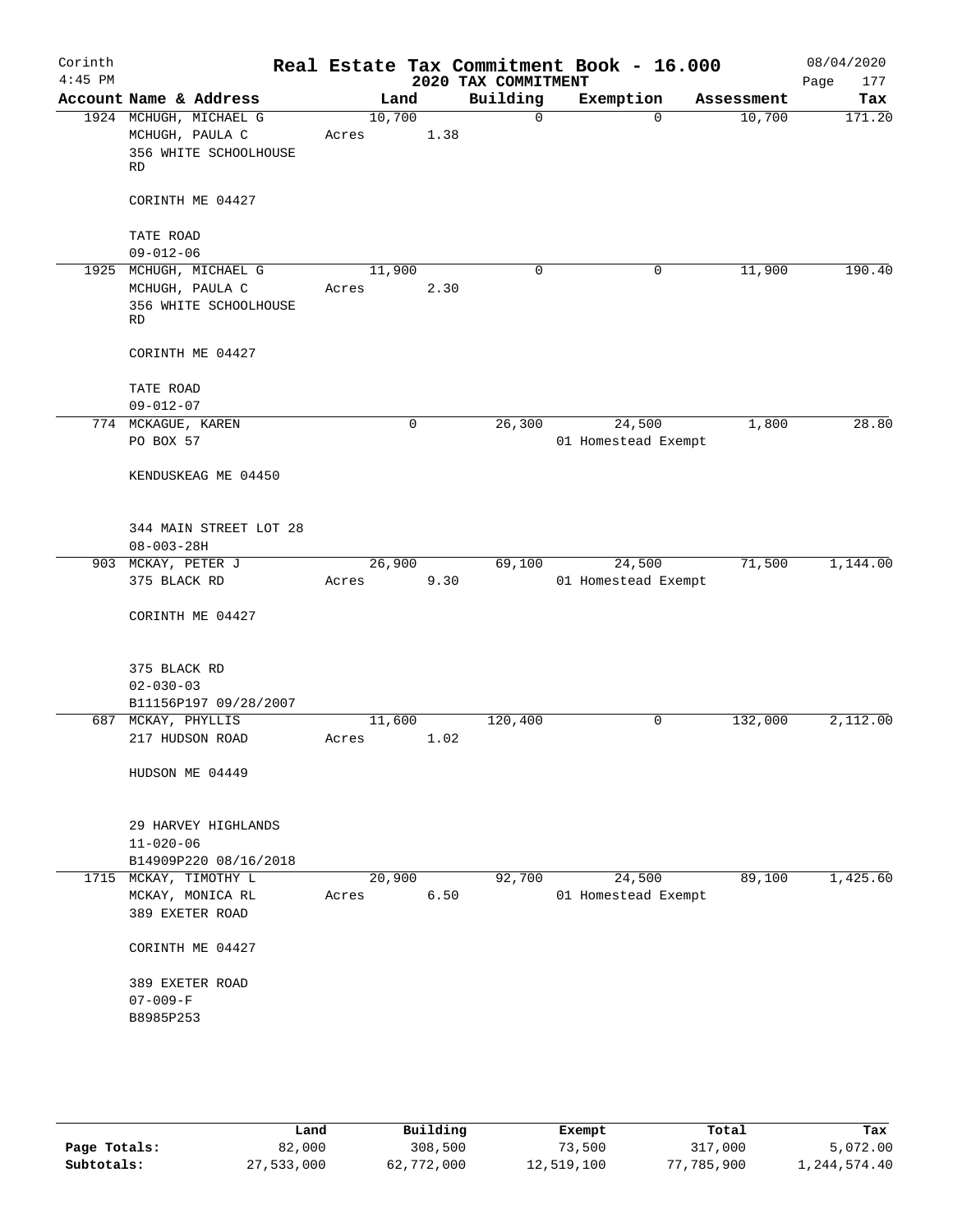| Corinth<br>$4:45$ PM |                                                                                        |             |                 | 2020 TAX COMMITMENT | Real Estate Tax Commitment Book - 16.000 |                       | 08/04/2020<br>178<br>Page |
|----------------------|----------------------------------------------------------------------------------------|-------------|-----------------|---------------------|------------------------------------------|-----------------------|---------------------------|
|                      | Account Name & Address                                                                 |             | Land            | Building            | Exemption                                | Assessment            | Tax                       |
|                      | 907 MCKENZIE, JAMES                                                                    |             | 19,600          | 4,400               |                                          | 24,000<br>$\Omega$    | 384.00                    |
|                      | 378 FOREST AVENUE                                                                      | Acres       | 30.00           |                     |                                          |                       |                           |
|                      | BANGOR ME 04401                                                                        |             |                 |                     |                                          |                       |                           |
|                      | 161 FOREST ROAD                                                                        |             |                 |                     |                                          |                       |                           |
|                      | $01 - 027$                                                                             |             |                 |                     |                                          |                       |                           |
|                      | B2103P110                                                                              |             |                 |                     |                                          |                       |                           |
|                      | 909 MCLAUGHLIN, CAROL A                                                                |             | 26,500          | 83,900              | 24,500                                   | 85,900                | 1,374.40                  |
|                      | 423 WEST CORINTH ROAD                                                                  | Acres       | 9.00            |                     | 01 Homestead Exempt                      |                       |                           |
|                      | CORINTH ME 04427                                                                       |             |                 |                     |                                          |                       |                           |
|                      | 423 WEST CORINTH ROAD<br>$04 - 034 - A$                                                |             |                 |                     |                                          |                       |                           |
|                      | B2221P728                                                                              |             |                 |                     |                                          |                       |                           |
|                      | 911 MCLAUGHLIN, ELEANOR J                                                              |             | 13,300          | 73,600              |                                          | $\mathbf 0$<br>86,900 | 1,390.40                  |
|                      | HEIRS OF<br>C/O JEFFREY D.<br>MCLAUGHLIN PR<br>408 LEDGE HILL ROAD<br>CORINTH ME 04427 | Acres       | 0.52            |                     |                                          |                       |                           |
|                      | 215 WEST CORINTH ROAD<br>$04 - 037$<br>B15277P240 09/11/2019 B9870P318 02/23/2005      |             |                 |                     |                                          |                       |                           |
|                      | 913 MCLAUGHLIN, GARY A                                                                 |             | 32,700          | 114,100             | 24,500                                   | 122,300               | 1,956.80                  |
|                      | MCLAUGHLIN, ANGELA<br>440 WEST CORINTH ROAD                                            | Acres 22.00 |                 |                     | 01 Homestead Exempt                      |                       |                           |
|                      | CORINTH ME 04427                                                                       |             |                 |                     |                                          |                       |                           |
|                      | 440 WEST CORINTH ROAD                                                                  |             |                 |                     |                                          |                       |                           |
|                      | $05 - 001 - B$                                                                         |             |                 |                     |                                          |                       |                           |
|                      | B11233P8 12/13/2007 B11233P5 12/13/2007 B7196P21                                       |             |                 |                     |                                          |                       |                           |
| 2000                 | MCLAUGHLIN, GARY A                                                                     |             | 21,200<br>17.00 | 0                   |                                          | $\mathbf 0$<br>21,200 | 339.20                    |
|                      | MCLAUGHLIN, ANGELA<br>440 WEST CORINTH ROAD                                            | Acres       |                 |                     |                                          |                       |                           |
|                      | CORINTH ME 04427                                                                       |             |                 |                     |                                          |                       |                           |
|                      | WEST CORINTH ROAD                                                                      |             |                 |                     |                                          |                       |                           |
|                      | $05 - 001 - C - 1$<br>B11233P5 12/13/2007                                              |             |                 |                     |                                          |                       |                           |
|                      | 914 MCLAUGHLIN, JEFFREY D                                                              |             | 16,900          | 33,700              | 24,500                                   | 26,100                | 417.60                    |
|                      | 408 LEDGE HILL ROAD                                                                    | Acres       | 1.20            |                     | 01 Homestead Exempt                      |                       |                           |
|                      | CORINTH ME 04427                                                                       |             |                 |                     |                                          |                       |                           |
|                      | 408 LEDGE HILL ROAD                                                                    |             |                 |                     |                                          |                       |                           |
|                      | $04 - 027 - A$<br>B5382P111                                                            |             |                 |                     |                                          |                       |                           |
|                      |                                                                                        |             |                 |                     |                                          |                       |                           |
|                      | Land                                                                                   |             | Building        |                     | Exempt                                   | Total                 | Tax                       |
| Page Totals:         | 130,200                                                                                |             | 309,700         |                     | 73,500                                   | 366,400               | 5,862.40                  |

**Subtotals:** 27,663,200 63,081,700 12,592,600 78,152,300 1,250,436.80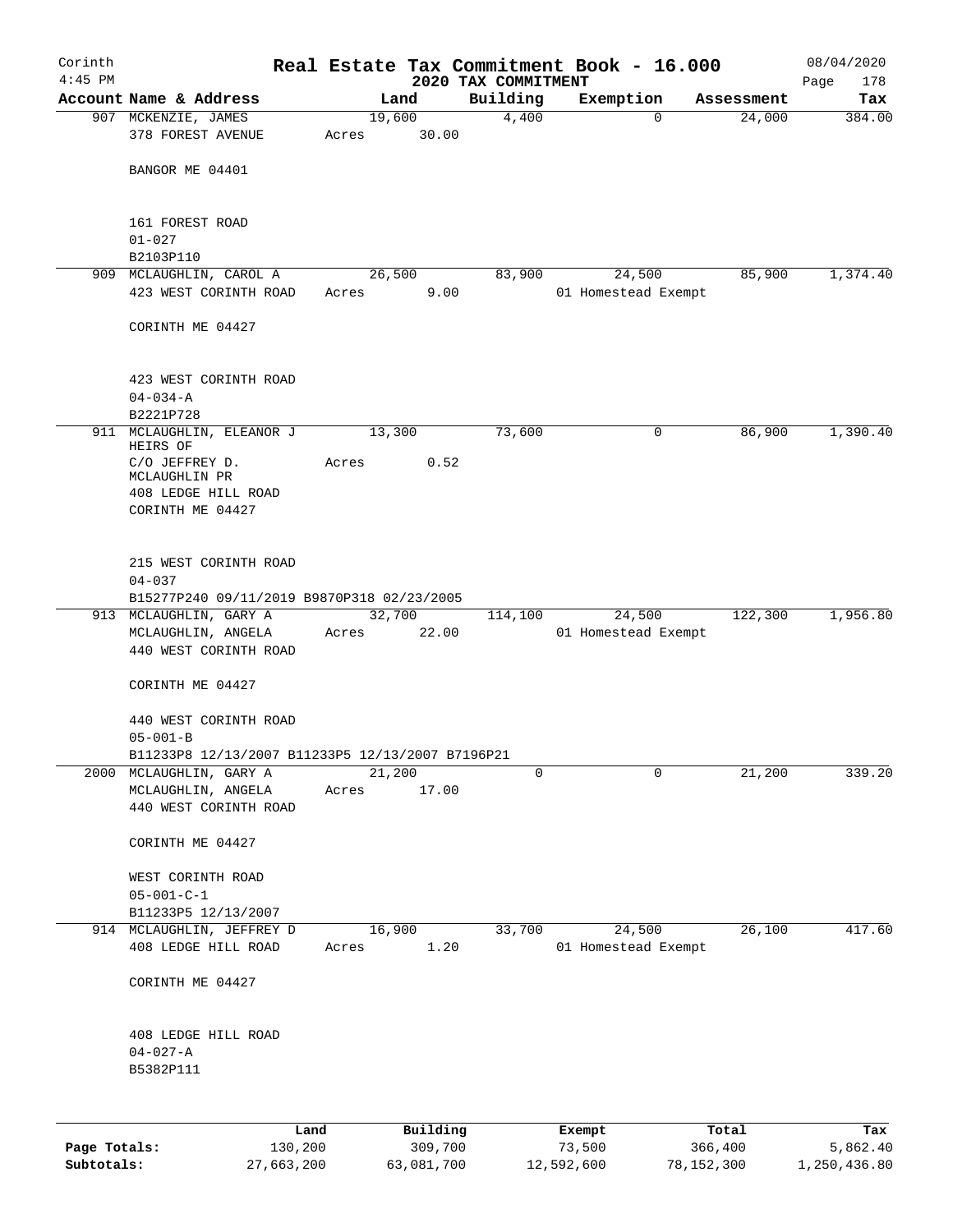| Corinth<br>$4:45$ PM |                                                    |        |                 | 2020 TAX COMMITMENT | Real Estate Tax Commitment Book - 16.000    |            | 08/04/2020<br>Page<br>179 |
|----------------------|----------------------------------------------------|--------|-----------------|---------------------|---------------------------------------------|------------|---------------------------|
|                      | Account Name & Address                             |        | Land            | Building            | Exemption                                   | Assessment | Tax                       |
|                      | 915 MCLAUGHLIN, JOEL W<br>550 LEDGE HILL ROAD      | Acres  | 34,500<br>33.96 | 58,700              | 30,380<br>22 Veteran<br>01 Homestead Exempt | 62,820     | 1,005.12                  |
|                      | CORINTH ME 04427                                   |        |                 |                     |                                             |            |                           |
|                      | 550 LEDGE HILL ROAD<br>$02 - 022$                  |        |                 |                     |                                             |            |                           |
|                      | B2234P337                                          |        |                 |                     |                                             |            |                           |
|                      | 916 MCLAUGHLIN, JOEL W                             | 28,300 |                 | 0                   | 0                                           | 28,300     | 452.80                    |
|                      | 550 LEDGE HILL ROAD                                | Acres  | 52.48           |                     |                                             |            |                           |
|                      | CORINTH ME 04427                                   |        |                 |                     |                                             |            |                           |
|                      | WEST CORINTH ROAD<br>$05 - 001$                    |        |                 |                     |                                             |            |                           |
|                      | B2145P291 11/08/1968                               |        |                 |                     |                                             |            |                           |
|                      | 556 MCLAUGHLIN, PATRICIA                           |        | 19,200          | 64,900              | 24,500                                      | 59,600     | 953.60                    |
|                      | 39 HUDSON ROAD                                     | Acres  | 2.00            |                     | 01 Homestead Exempt                         |            |                           |
|                      | CORINTH ME 04427                                   |        |                 |                     |                                             |            |                           |
|                      | 39 HUDSON ROAD                                     |        |                 |                     |                                             |            |                           |
|                      | $15 - 032$                                         |        |                 |                     |                                             |            |                           |
|                      | B14175P194 06/10/2016<br>918 MCLAUGHLIN, STEPHEN J |        |                 | 13,400              | 24,500                                      | 7,200      | 115.20                    |
|                      | 6 TATE ROAD                                        | Acres  | 18,300<br>2.35  |                     | 01 Homestead Exempt                         |            |                           |
|                      | CORINTH ME 04427                                   |        |                 |                     |                                             |            |                           |
|                      | 6 TATE ROAD                                        |        |                 |                     |                                             |            |                           |
|                      | $09 - 028 - B$                                     |        |                 |                     |                                             |            |                           |
|                      | B5395P138<br>1071 MEDEIROS, MARIA                  |        | 0               | 11,700              | 0                                           | 11,700     | 187.20                    |
|                      | 30 EXETER RD LOT 11                                |        |                 |                     |                                             |            |                           |
|                      | CORINTH ME 04427                                   |        |                 |                     |                                             |            |                           |
|                      | 30 EXETER ROAD LOT 11                              |        |                 |                     |                                             |            |                           |
|                      | $15 - 012 - 11H$                                   |        |                 |                     |                                             |            |                           |
|                      | 1850 MEGGISON, CHARLOTTE M.<br>LIVING TRUST        | 26,900 |                 | 154,500             | 24,500                                      | 156,900    | 2,510.40                  |
|                      | 158 O'ROAK RD                                      | Acres  | 17.44           |                     | 01 Homestead Exempt                         |            |                           |
|                      | CORINTH ME 04427                                   |        |                 |                     |                                             |            |                           |
|                      | 158 O'ROAK ROAD                                    |        |                 |                     |                                             |            |                           |
|                      | $10 - 002 - D$                                     |        |                 |                     |                                             |            |                           |
|                      | B12469P227 04/27/2011                              |        |                 |                     |                                             |            |                           |
|                      |                                                    |        |                 |                     |                                             |            |                           |
|                      |                                                    |        |                 |                     |                                             |            |                           |

|              | Land       | Building   | Exempt     | Total      | Tax          |
|--------------|------------|------------|------------|------------|--------------|
| Page Totals: | 127,200    | 303,200    | 103,880    | 326,520    | 5,224.32     |
| Subtotals:   | 27,790,400 | 63,384,900 | 12,696,480 | 78,478,820 | 1,255,661.12 |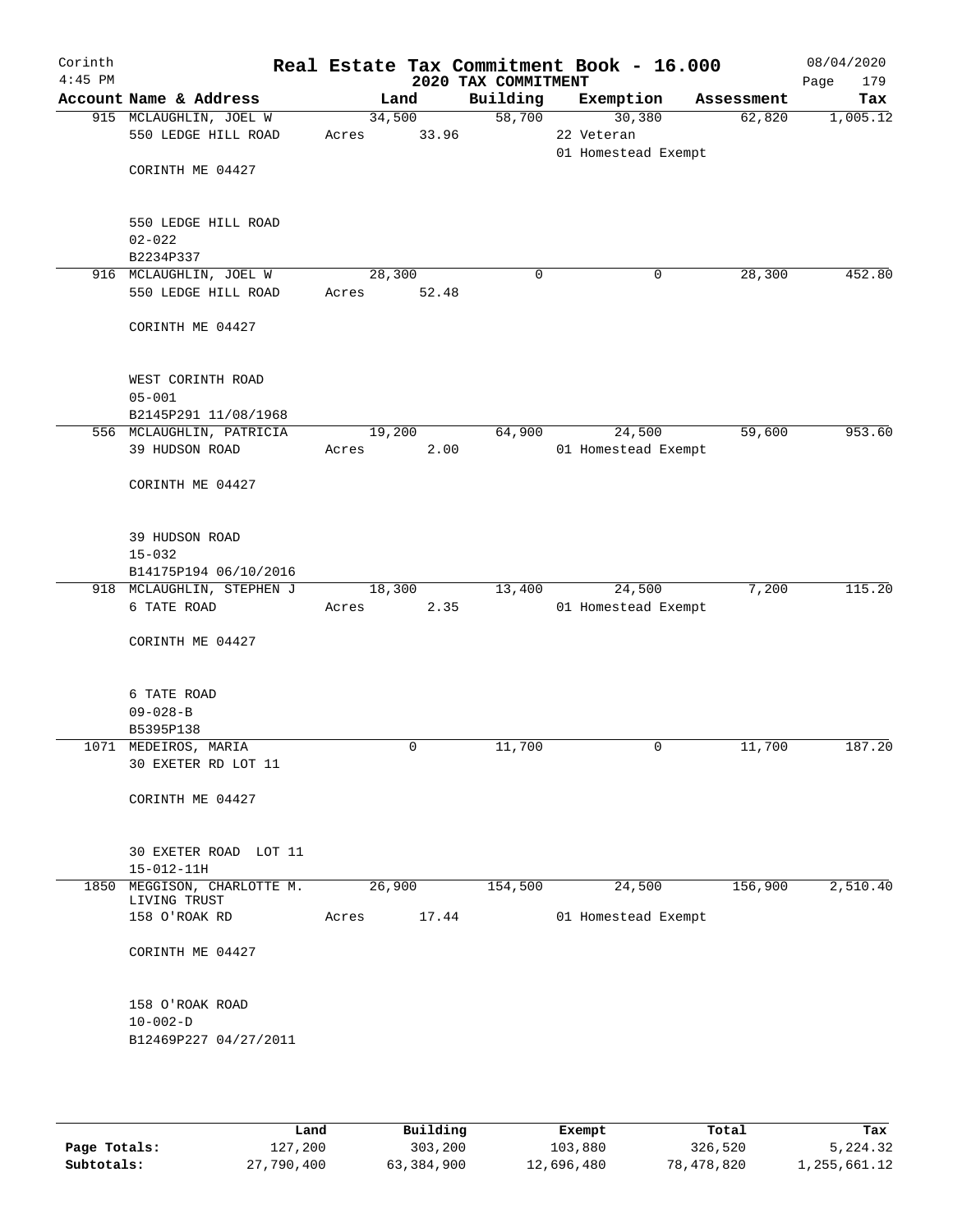| Corinth   |                                                  |       |                | Real Estate Tax Commitment Book - 16.000 |                               |   |            | 08/04/2020         |
|-----------|--------------------------------------------------|-------|----------------|------------------------------------------|-------------------------------|---|------------|--------------------|
| $4:45$ PM | Account Name & Address                           |       | Land           | 2020 TAX COMMITMENT<br>Building          | Exemption                     |   | Assessment | 180<br>Page<br>Tax |
|           | 924 MEGQUIER, SHERWOOD L.                        |       | 28,400         | 106,400                                  | 24,500                        |   | 110,300    | 1,764.80           |
|           | LIVING TRUST                                     |       |                |                                          |                               |   |            |                    |
|           | 401 HUDSON ROAD                                  | Acres | 10.50          |                                          | 01 Homestead Exempt           |   |            |                    |
|           |                                                  |       |                |                                          |                               |   |            |                    |
|           | CORINTH ME 04427                                 |       |                |                                          |                               |   |            |                    |
|           |                                                  |       |                |                                          |                               |   |            |                    |
|           | 401 HUDSON ROAD                                  |       |                |                                          |                               |   |            |                    |
|           | $09 - 036$                                       |       |                |                                          |                               |   |            |                    |
|           | B14634P3 08/31/2017                              |       |                |                                          |                               |   |            |                    |
|           | 1908 MEISNER, JOSHUA<br>MEISNER, SHERRY L        | Acres | 18,000<br>1.06 | 110,700                                  | 24,500<br>01 Homestead Exempt |   | 104,200    | 1,667.20           |
|           | 35 BRUCE ROAD                                    |       |                |                                          |                               |   |            |                    |
|           |                                                  |       |                |                                          |                               |   |            |                    |
|           | CORINTH ME 04427                                 |       |                |                                          |                               |   |            |                    |
|           | 35 BRUCE RD                                      |       |                |                                          |                               |   |            |                    |
|           | $08 - 012 - 31$                                  |       |                |                                          |                               |   |            |                    |
|           | B13491P243 03/21/2014                            |       |                |                                          |                               |   |            |                    |
| 928       | MERCHANT, DAVID                                  |       | 19,300         | 11,000                                   | 24,500                        |   | 5,800      | 92.80              |
|           | MERCHANT, CONSTANCE                              | Acres | 4.50           |                                          | 01 Homestead Exempt           |   |            |                    |
|           | 799 GRANT ROAD                                   |       |                |                                          |                               |   |            |                    |
|           | CORINTH ME 04427                                 |       |                |                                          |                               |   |            |                    |
|           | 799 GRANT ROAD                                   |       |                |                                          |                               |   |            |                    |
|           | $03 - 007 - B$                                   |       |                |                                          |                               |   |            |                    |
|           | B4530P189                                        |       |                |                                          |                               |   |            |                    |
|           | 829 MERCHANT, ROBERT A                           |       | 14,300         | $\mathbf 0$                              |                               | 0 | 14,300     | 228.80             |
|           | PO BOX 37                                        | Acres | 7.00           |                                          |                               |   |            |                    |
|           | KENDUSKEAG ME 04450                              |       |                |                                          |                               |   |            |                    |
|           |                                                  |       |                |                                          |                               |   |            |                    |
|           | GRANT RD                                         |       |                |                                          |                               |   |            |                    |
|           | $02 - 054$                                       |       |                |                                          |                               |   |            |                    |
|           | B12142P122 05/25/2010                            |       |                |                                          |                               |   |            |                    |
|           | 1423 MERCHANT, ROBERT A                          |       | 26,400         | 2,400                                    |                               | 0 | 28,800     | 460.80             |
|           | MERCHANT, SHARON L                               | Acres | 10.92          |                                          |                               |   |            |                    |
|           | PO BOX 37                                        |       |                |                                          |                               |   |            |                    |
|           | KENDUSKEAG ME 04450                              |       |                |                                          |                               |   |            |                    |
|           |                                                  |       |                |                                          |                               |   |            |                    |
|           | 101 COVERED BRIDGE RD                            |       |                |                                          |                               |   |            |                    |
|           | $02 - 039$                                       |       |                |                                          |                               |   |            |                    |
|           | B12311P310 11/05/2010<br>2023 MERCHANT, SAMUEL A |       | 15,700         | 20,500                                   |                               | 0 | 36,200     | 579.20             |
|           | PO BOX 112                                       | Acres | 1.32           |                                          |                               |   |            |                    |
|           |                                                  |       |                |                                          |                               |   |            |                    |
|           | CORINTH ME 04427                                 |       |                |                                          |                               |   |            |                    |
|           |                                                  |       |                |                                          |                               |   |            |                    |
|           | 338 GRANT ROAD<br>$05 - 013 - C$                 |       |                |                                          |                               |   |            |                    |
|           | B11636P227 10/13/2008                            |       |                |                                          |                               |   |            |                    |
|           |                                                  |       |                |                                          |                               |   |            |                    |
|           |                                                  |       |                |                                          |                               |   |            |                    |
|           | Land                                             |       | Building       |                                          | Exempt                        |   | Total      | Tax                |

|              | Land       | Building   | Exempt     | Total      | Tax          |
|--------------|------------|------------|------------|------------|--------------|
| Page Totals: | 122,100    | 251,000    | 73,500     | 299,600    | 4,793.60     |
| Subtotals:   | 27,912,500 | 63,635,900 | 12,769,980 | 78,778,420 | 1,260,454.72 |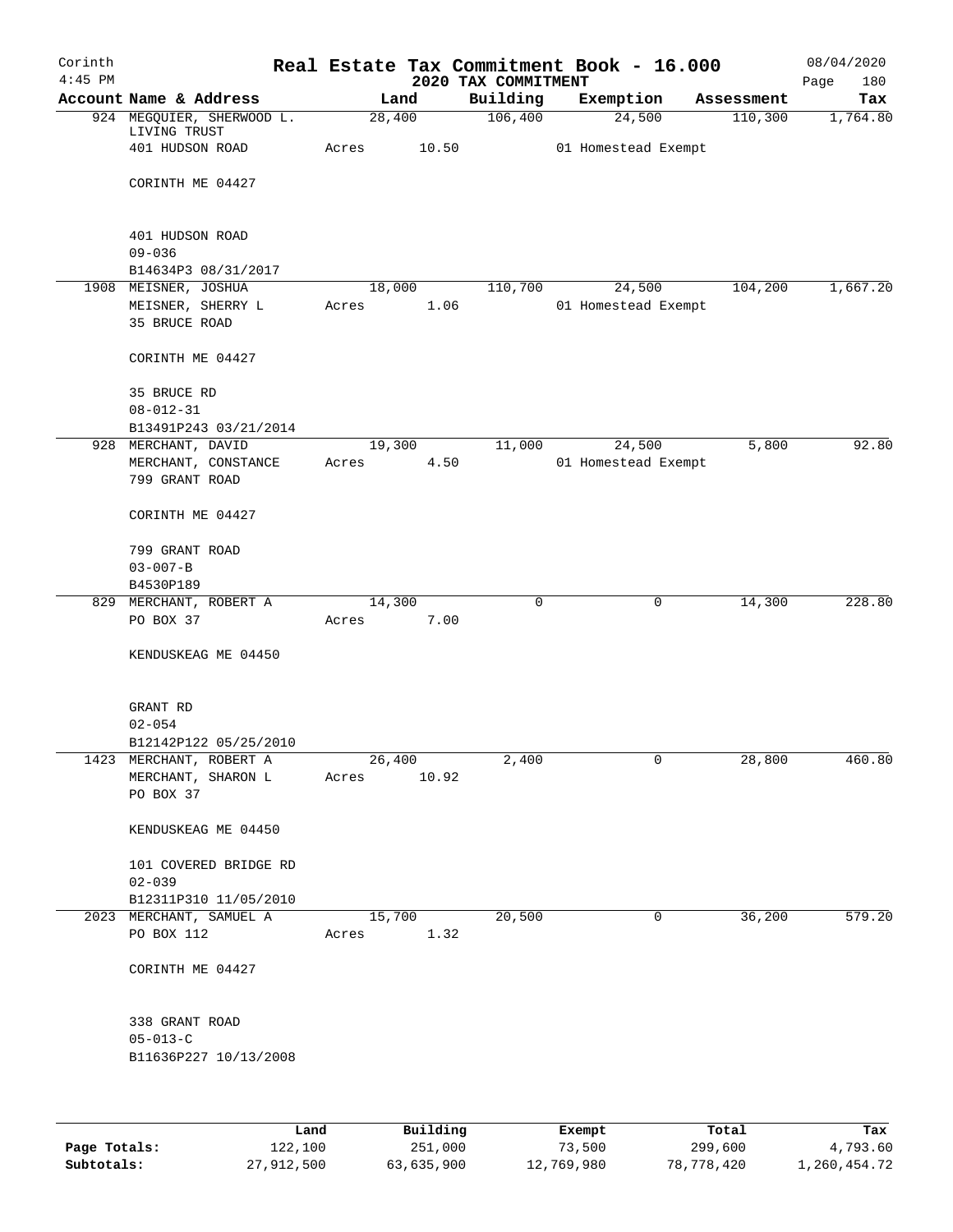| Corinth<br>$4:45$ PM |                                                                                 |        |                 | 2020 TAX COMMITMENT | Real Estate Tax Commitment Book - 16.000 |            | 08/04/2020<br>181 |
|----------------------|---------------------------------------------------------------------------------|--------|-----------------|---------------------|------------------------------------------|------------|-------------------|
|                      | Account Name & Address                                                          |        | Land            | Building            | Exemption                                | Assessment | Page<br>Tax       |
|                      | 929 MERCHANT, SAMUEL A                                                          | 13,400 |                 | 0                   | $\mathbf 0$                              | 13,400     | 214.40            |
|                      | PO BOX 112                                                                      | Acres  | 5.00            |                     |                                          |            |                   |
|                      | CORINTH ME 04427                                                                |        |                 |                     |                                          |            |                   |
|                      | GRANT ROAD                                                                      |        |                 |                     |                                          |            |                   |
|                      | $05 - 013 - A$                                                                  |        |                 |                     |                                          |            |                   |
|                      | B4845P203<br>931 MERRILL, ELAINE H                                              |        | 19,100          | 69,500              | 24,500                                   | 64,100     | 1,025.60          |
|                      | 452 WEST CORINTH ROAD                                                           | Acres  | 3.00            |                     | 01 Homestead Exempt                      |            |                   |
|                      | CORINTH ME 04427                                                                |        |                 |                     |                                          |            |                   |
|                      | 452 WEST CORINTH ROAD<br>$05 - 001 - A$                                         |        |                 |                     |                                          |            |                   |
|                      | B13507P139 04/17/2014                                                           |        |                 |                     |                                          |            |                   |
|                      | 172 MERRILL, KEVIN<br>727 MUDGETT ROAD                                          | Acres  | 39,600<br>76.98 | 34,000              | 0                                        | 73,600     | 1,177.60          |
|                      | CORINTH ME 04427                                                                |        |                 |                     |                                          |            |                   |
|                      | 833 LEDGE HILL ROAD<br>$02 - 002$<br>B15352P303 11/05/2019 B7225P200 11/10/1999 |        |                 |                     |                                          |            |                   |
|                      | 1724 MERRILL, KEVIN                                                             | 19,800 |                 | 138,900             | 24,500                                   | 134,200    | 2,147.20          |
|                      | MERRILL, TRACI<br>727 MUDGETT ROAD                                              | Acres  | 5.00            |                     | 01 Homestead Exempt                      |            |                   |
|                      | CORINTH ME 04427                                                                |        |                 |                     |                                          |            |                   |
|                      | 727 MUDGETT ROAD<br>$02 - 003 - A$                                              |        |                 |                     |                                          |            |                   |
|                      | B8045P261                                                                       |        |                 |                     |                                          |            |                   |
|                      | 2009 METHODIST CHURCH,<br>UNITED                                                | 33,700 |                 | 175,000             | 208,700                                  | 0          | 0.00              |
|                      | PO BOX 17                                                                       | Acres  | 28.34           |                     | 51 Churches                              |            |                   |
|                      | CORINTH ME 04427                                                                |        |                 |                     |                                          |            |                   |
|                      | 275 MAIN STREET                                                                 |        |                 |                     |                                          |            |                   |
|                      | $16 - 003$                                                                      |        |                 | 105,300             | 20,000                                   | 103,300    | 1,652.80          |
|                      | 934 METHODIST CHURCH,<br>UNITED                                                 |        | 18,000          |                     |                                          |            |                   |
|                      | P.O. BOX 17                                                                     | Acres  | 1.00            |                     | 30 Parsonage                             |            |                   |
|                      | CORINTH ME 04427-0017                                                           |        |                 |                     |                                          |            |                   |
|                      | 271 MAIN STREET                                                                 |        |                 |                     |                                          |            |                   |
|                      | $11 - 001$<br>B15481P119 02/24/2020 B4357P158                                   |        |                 |                     |                                          |            |                   |
|                      |                                                                                 |        |                 |                     |                                          |            |                   |
|                      |                                                                                 |        |                 |                     |                                          |            |                   |

|              | Land       | Building   | Exempt     | Total      | Tax          |
|--------------|------------|------------|------------|------------|--------------|
| Page Totals: | 143,600    | 522,700    | 277,700    | 388,600    | 6,217.60     |
| Subtotals:   | 28,056,100 | 64,158,600 | 13,047,680 | 79,167,020 | 1,266,672.32 |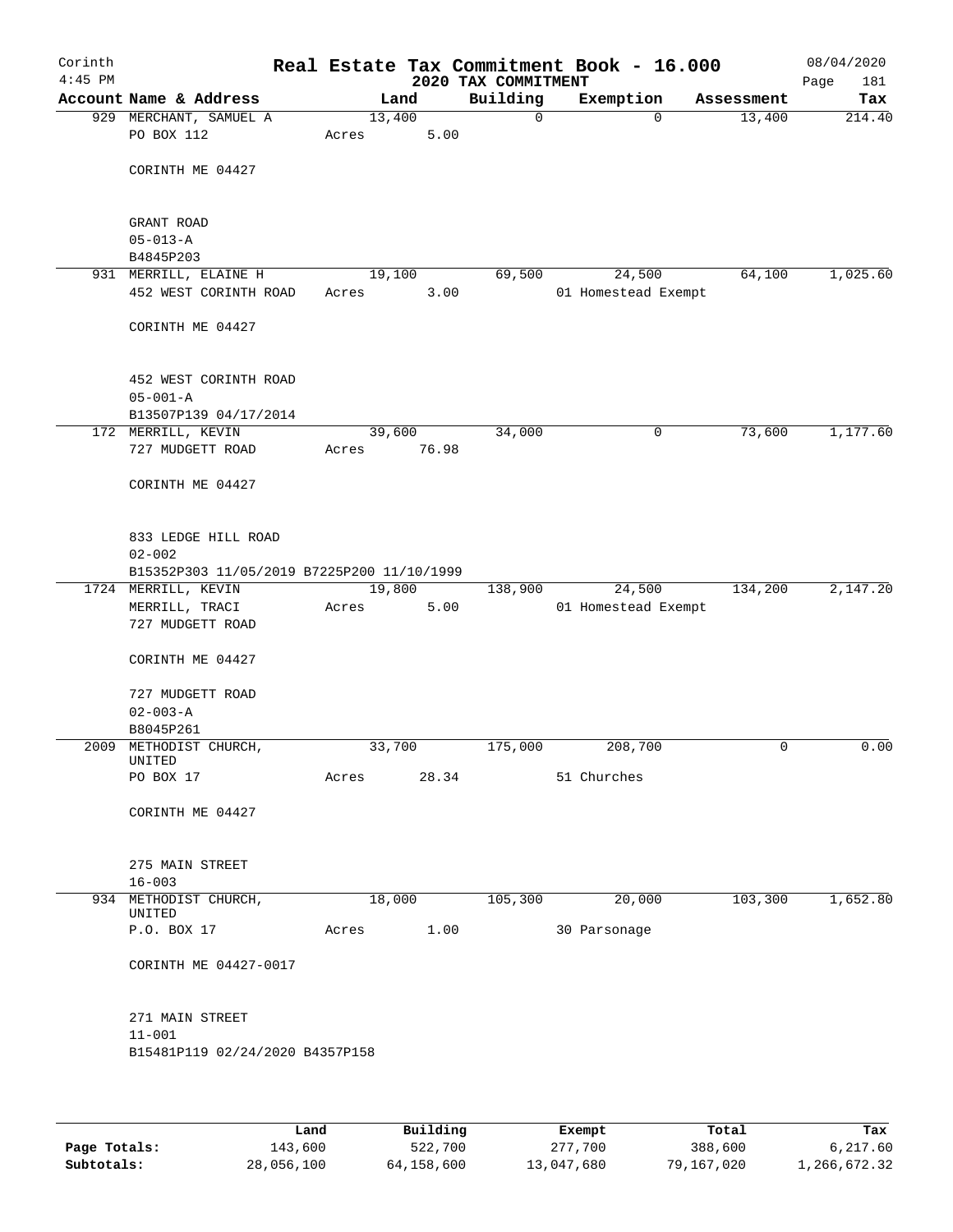| Corinth<br>$4:45$ PM |                           |       |        |       | Real Estate Tax Commitment Book - 16.000<br>2020 TAX COMMITMENT |                     |            | 08/04/2020<br>Page<br>182 |
|----------------------|---------------------------|-------|--------|-------|-----------------------------------------------------------------|---------------------|------------|---------------------------|
|                      | Account Name & Address    |       | Land   |       | Building                                                        | Exemption           | Assessment | Tax                       |
|                      | 1747 MEYER, SUSAN         |       | 26,900 |       | 0                                                               | 0                   | 26,900     | 430.40                    |
|                      | PO BOX 134                | Acres |        | 23.00 |                                                                 |                     |            |                           |
|                      |                           |       |        |       |                                                                 |                     |            |                           |
|                      | HARRISON ME 04040         |       |        |       |                                                                 |                     |            |                           |
|                      |                           |       |        |       |                                                                 |                     |            |                           |
|                      |                           |       |        |       |                                                                 |                     |            |                           |
|                      | 159 MEADOW ROAD           |       |        |       |                                                                 |                     |            |                           |
|                      | $09 - 014 - A$            |       |        |       |                                                                 |                     |            |                           |
|                      | B14639P141 09/22/2017     |       |        |       |                                                                 |                     |            |                           |
|                      | 608 MEYERS, WILLIAM T     |       | 16,300 |       | 116,800                                                         | 24,500              | 108,600    | 1,737.60                  |
|                      | MEYERS, LIBBY A           | Acres |        | 1.83  |                                                                 | 01 Homestead Exempt |            |                           |
|                      | 46 PINEWOOD DRIVE         |       |        |       |                                                                 |                     |            |                           |
|                      |                           |       |        |       |                                                                 |                     |            |                           |
|                      | CORINTH ME 04427          |       |        |       |                                                                 |                     |            |                           |
|                      |                           |       |        |       |                                                                 |                     |            |                           |
|                      | 46 PINEWOOD DRIVE         |       |        |       |                                                                 |                     |            |                           |
|                      | $06 - 023 - 10$           |       |        |       |                                                                 |                     |            |                           |
|                      | B9575P197                 |       |        |       |                                                                 |                     |            |                           |
|                      | 1851 MICHAELS, DAVID A JR |       | 18,800 |       | 102,200                                                         | 0                   | 121,000    | 1,936.00                  |
|                      | MICHAELS, TAMMY L         | Acres |        | 1.62  |                                                                 |                     |            |                           |
|                      | PO BOX 97                 |       |        |       |                                                                 |                     |            |                           |
|                      | 697 MAIN STREET           |       |        |       |                                                                 |                     |            |                           |
|                      | CORINTH ME 04427          |       |        |       |                                                                 |                     |            |                           |
|                      |                           |       |        |       |                                                                 |                     |            |                           |
|                      | 697 MAIN STREET           |       |        |       |                                                                 |                     |            |                           |
|                      | $05 - 033 - B$            |       |        |       |                                                                 |                     |            |                           |
|                      | B9523P228                 |       |        |       |                                                                 |                     |            |                           |
|                      | 1616 MICHAUD, DENNIS J    |       | 16,700 |       | 100,900                                                         | 24,500              | 93,100     | 1,489.60                  |
|                      | MICHAUD, CYNTHIA A        | Acres |        | 1.01  |                                                                 | 01 Homestead Exempt |            |                           |
|                      | 328 MCCARD ROAD           |       |        |       |                                                                 |                     |            |                           |
|                      |                           |       |        |       |                                                                 |                     |            |                           |
|                      | CORINTH ME 04427          |       |        |       |                                                                 |                     |            |                           |
|                      |                           |       |        |       |                                                                 |                     |            |                           |
|                      | 328 MCCARD ROAD           |       |        |       |                                                                 |                     |            |                           |
|                      | $01 - 017 - E$            |       |        |       |                                                                 |                     |            |                           |
|                      | B13535P277 05/16/2014     |       |        |       |                                                                 |                     |            |                           |
|                      | 942 MILLER, MARTIN C      |       | 17,700 |       | 34,900                                                          | 24,500              | 28,100     | 449.60                    |
|                      | MILLER, LAURIE            | Acres |        | 1.80  |                                                                 | 01 Homestead Exempt |            |                           |
|                      | 871 LEDGE HILL ROAD       |       |        |       |                                                                 |                     |            |                           |
|                      |                           |       |        |       |                                                                 |                     |            |                           |
|                      | CORINTH ME 04427          |       |        |       |                                                                 |                     |            |                           |
|                      |                           |       |        |       |                                                                 |                     |            |                           |
|                      | 871 LEDGE HILL ROAD       |       |        |       |                                                                 |                     |            |                           |
|                      | $02 - 008 - C$            |       |        |       |                                                                 |                     |            |                           |
|                      | B13389P127 08/24/2013     |       |        |       |                                                                 |                     |            |                           |
| 1710                 | MITCHELL, CASSANDRA L     |       | 21,900 |       | 117,900                                                         | 24,500              | 115,300    | 1,844.80                  |
|                      | 748 LEDGE HILL ROAD       | Acres |        | 15.54 |                                                                 | 01 Homestead Exempt |            |                           |
|                      |                           |       |        |       |                                                                 |                     |            |                           |
|                      | CORINTH ME 04427          |       |        |       |                                                                 |                     |            |                           |
|                      |                           |       |        |       |                                                                 |                     |            |                           |
|                      |                           |       |        |       |                                                                 |                     |            |                           |
|                      | 748 LEDGE HILL ROAD       |       |        |       |                                                                 |                     |            |                           |
|                      | $02 - 012 - C$            |       |        |       |                                                                 |                     |            |                           |
|                      | B12695P287 12/17/2011     |       |        |       |                                                                 |                     |            |                           |
|                      |                           |       |        |       |                                                                 |                     |            |                           |
|                      |                           |       |        |       |                                                                 |                     |            |                           |

|              | Land       | Building   | Exempt     | Total      | Tax          |
|--------------|------------|------------|------------|------------|--------------|
| Page Totals: | 118,300    | 472,700    | 98,000     | 493,000    | 7,888.00     |
| Subtotals:   | 28,174,400 | 64,631,300 | 13,145,680 | 79,660,020 | 1,274,560.32 |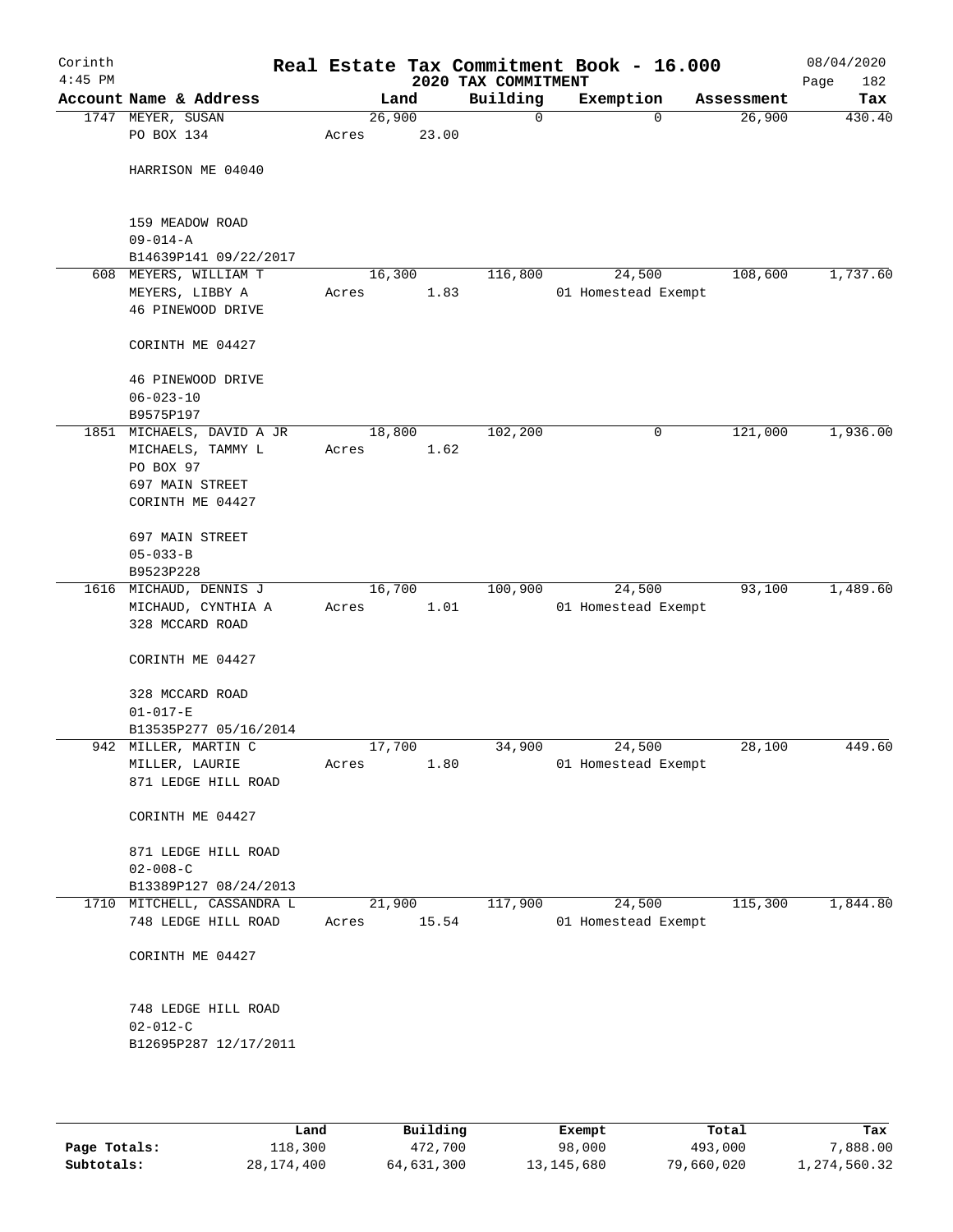| Corinth<br>$4:45$ PM |                                                             |        |                 | Real Estate Tax Commitment Book - 16.000<br>2020 TAX COMMITMENT |            |                     |            | 08/04/2020<br>Page<br>183 |
|----------------------|-------------------------------------------------------------|--------|-----------------|-----------------------------------------------------------------|------------|---------------------|------------|---------------------------|
|                      | Account Name & Address                                      |        | Land            | Building                                                        |            | Exemption           | Assessment | Tax                       |
|                      | 615 MITCHELL, CODY<br>MITCHELL, KATHARINE JT<br>713 MAIN ST | Acres  | 32,300<br>18.60 | 90,200                                                          |            | $\mathbf 0$         | 122,500    | 1,960.00                  |
|                      | CORINTH ME 04427                                            |        |                 |                                                                 |            |                     |            |                           |
|                      | 713 MAIN STREET                                             |        |                 |                                                                 |            |                     |            |                           |
|                      | $05 - 035$<br>B15339P70 11/01/2019                          |        |                 |                                                                 |            |                     |            |                           |
|                      | 1847 MITCHELL, GAVIN DEAN                                   | 18,500 |                 | 80,200                                                          |            | 24,500              | 74,200     | 1,187.20                  |
|                      | MITCHELL, JENNIFER LYNN Acres<br>38 COUNTY ROAD             |        | 1.45            |                                                                 |            | 01 Homestead Exempt |            |                           |
|                      | CORINTH ME 04427                                            |        |                 |                                                                 |            |                     |            |                           |
|                      | 38 COUNTY RD<br>$08 - 014 - D$                              |        |                 |                                                                 |            |                     |            |                           |
|                      | B14404P292 02/06/2017                                       |        |                 |                                                                 |            |                     |            |                           |
|                      | 952 MITCHELL, KENNETH C II                                  |        | 27,100          | 85,800                                                          |            | 24,500              | 88,400     | 1,414.40                  |
|                      | MITCHELL, AMBER L<br>877 MAIN STREET                        | Acres  | 10.00           |                                                                 |            | 01 Homestead Exempt |            |                           |
|                      | CORINTH ME 04427                                            |        |                 |                                                                 |            |                     |            |                           |
|                      | 877 MAIN STREET                                             |        |                 |                                                                 |            |                     |            |                           |
|                      | $05 - 044$                                                  |        |                 |                                                                 |            |                     |            |                           |
|                      | B7097P233                                                   |        |                 |                                                                 |            |                     |            |                           |
|                      | 1953 MITCHELL, KENNETH C,                                   | 20,700 |                 | 114,500                                                         |            | 30,380              | 104,820    | 1,677.12                  |
|                      | MITCHELL, JUDITH<br>15 WEST CORINTH RD.                     | Acres  | 3.12            |                                                                 | 22 Veteran | 01 Homestead Exempt |            |                           |
|                      | CORINTH ME 04427                                            |        |                 |                                                                 |            |                     |            |                           |
|                      | 15 WEST CORINTH ROAD<br>$05 - 024 - 02 - B$                 |        |                 |                                                                 |            |                     |            |                           |
|                      | B14772P78 03/29/2018                                        |        |                 |                                                                 |            |                     |            |                           |
|                      | 1807 MITCHELL, NICHOLAS R S                                 | 17,700 |                 | 33,800                                                          |            | 24,500              | 27,000     | 432.00                    |
|                      | 638 TATE ROAD                                               | Acres  | 1.87            |                                                                 |            | 01 Homestead Exempt |            |                           |
|                      | CORINTH ME 04427                                            |        |                 |                                                                 |            |                     |            |                           |
|                      | 638 TATE ROAD                                               |        |                 |                                                                 |            |                     |            |                           |
|                      | $06 - 002 - D$                                              |        |                 |                                                                 |            |                     |            |                           |
|                      | B13074P15 01/23/2013                                        |        |                 |                                                                 |            |                     |            |                           |
|                      | 532 MITCHELL, TYLER G                                       |        | 18,400          | 139,300                                                         |            | $\mathbf 0$         | 157,700    | 2,523.20                  |
|                      | 447 WEST CORINTH ROAD                                       | Acres  | 2.38            |                                                                 |            |                     |            |                           |
|                      | CORINTH ME 04427                                            |        |                 |                                                                 |            |                     |            |                           |
|                      | 447 WEST CORINTH ROAD                                       |        |                 |                                                                 |            |                     |            |                           |
|                      | $04 - 034 - B$<br>B14090P119 02/29/2016                     |        |                 |                                                                 |            |                     |            |                           |
|                      |                                                             |        |                 |                                                                 |            |                     |            |                           |

|              | Land       | Building   | Exempt     | Total        | Tax          |
|--------------|------------|------------|------------|--------------|--------------|
| Page Totals: | 134,700    | 543,800    | 103,880    | 574,620      | 9,193.92     |
| Subtotals:   | 28,309,100 | 65,175,100 | 13,249,560 | 80, 234, 640 | 1,283,754.24 |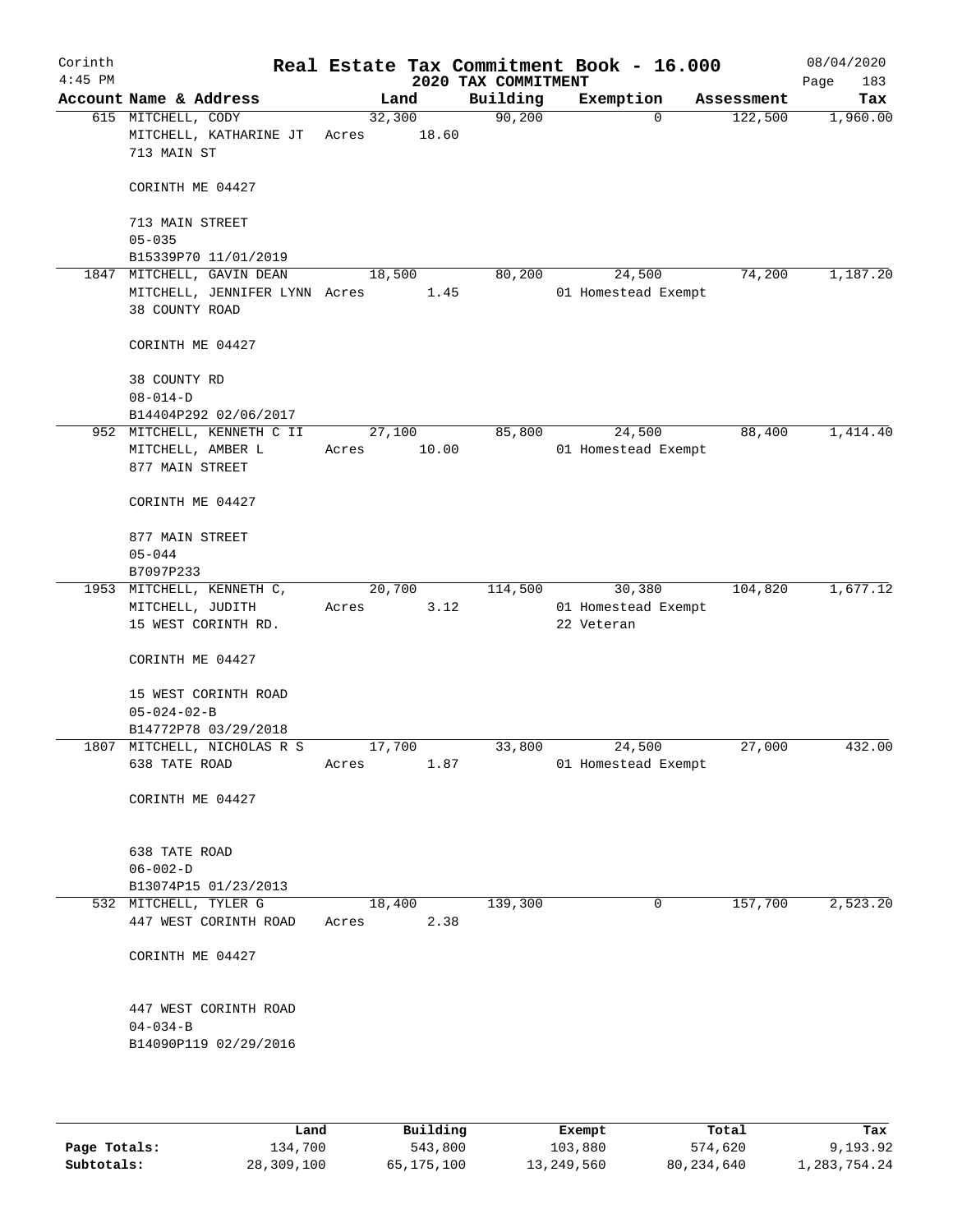| Corinth<br>$4:45$ PM |                                                    |                 |       | 2020 TAX COMMITMENT | Real Estate Tax Commitment Book - 16.000 |            | 08/04/2020<br>184<br>Page |
|----------------------|----------------------------------------------------|-----------------|-------|---------------------|------------------------------------------|------------|---------------------------|
|                      | Account Name & Address                             |                 | Land  | Building            | Exemption                                | Assessment | Tax                       |
|                      | 591 MK PROPERTIES LLC                              | 63,700          |       | 31,200              | $\mathbf 0$                              | 94,900     | 1,518.40                  |
|                      | P O BOX 727                                        | Acres           | 87.74 |                     |                                          |            |                           |
|                      | BELFAST ME 04915-0727                              |                 |       |                     |                                          |            |                           |
|                      | 80 GARY SETTLEMENT ROAD                            |                 |       |                     |                                          |            |                           |
|                      | $09 - 028$                                         |                 |       |                     |                                          |            |                           |
|                      | B15295P1661 09/26/2019<br>1954 MKH & COMPANY, LLC. | 10,900          |       | $\mathbf 0$         | 0                                        | 10,900     | 174.40                    |
|                      | 2409 BROADWAY                                      | Acres           | 1.50  |                     |                                          |            |                           |
|                      | BANGOR ME 04401                                    |                 |       |                     |                                          |            |                           |
|                      | <b>MAIN STREET</b>                                 |                 |       |                     |                                          |            |                           |
|                      | $03 - 032 - C$                                     |                 |       |                     |                                          |            |                           |
|                      | B10450P289 05/25/2006<br>956 MOLLOY, WILLIAM P     | 17,900          |       | 46,200              | 24,500                                   | 39,600     | 633.60                    |
|                      | MOLLOY, LINDA J                                    | Acres           | 2.00  |                     | 01 Homestead Exempt                      |            |                           |
|                      | 149 MCCARD ROAD                                    |                 |       |                     |                                          |            |                           |
|                      | CORINTH ME 04427                                   |                 |       |                     |                                          |            |                           |
|                      | 149 MCCARD ROAD                                    |                 |       |                     |                                          |            |                           |
|                      | $01 - 023 - B - 1$                                 |                 |       |                     |                                          |            |                           |
|                      | B4100P171                                          |                 |       |                     |                                          |            |                           |
|                      | 957 MONDELLO, MARY J<br>733 AVENUE ROAD            | 29,100<br>Acres | 17.25 | 74,700              | 30,380                                   | 73,420     | 1,174.72                  |
|                      |                                                    |                 |       |                     | 01 Homestead Exempt<br>31 Veteran Widow  |            |                           |
|                      | CORINTH ME 04427                                   |                 |       |                     |                                          |            |                           |
|                      | 733 AVENUE RD                                      |                 |       |                     |                                          |            |                           |
|                      | $01 - 004 - 04$                                    |                 |       |                     |                                          |            |                           |
|                      | B14368P212 12/21/2016                              |                 |       |                     |                                          |            |                           |
|                      | 2026 MONDELLO, MARY J                              | 10,100          |       | 0                   | 0                                        | 10,100     | 161.60                    |
|                      | 733 AVENUE ROAD                                    | Acres           | 1.33  |                     |                                          |            |                           |
|                      | CORINTH ME 04427                                   |                 |       |                     |                                          |            |                           |
|                      | AVENUE RD                                          |                 |       |                     |                                          |            |                           |
|                      | $01 - 004 - 04 - A$                                |                 |       |                     |                                          |            |                           |
|                      | B14368P212 12/21/2016                              |                 |       |                     |                                          |            |                           |
|                      | 2019 MONDELLO, MARY J                              | 21,200          |       | 78,100              | $\mathbf 0$                              | 99,300     | 1,588.80                  |
|                      | 733 AVENUE ROAD                                    | Acres           | 4.65  |                     |                                          |            |                           |
|                      | CORINTH ME 04427                                   |                 |       |                     |                                          |            |                           |
|                      | 749 AVENUE RD                                      |                 |       |                     |                                          |            |                           |
|                      | $01 - 004 - 04 - B$                                |                 |       |                     |                                          |            |                           |
|                      | B14368P211 12/21/2016                              |                 |       |                     |                                          |            |                           |
|                      |                                                    |                 |       |                     |                                          |            |                           |
|                      |                                                    |                 |       |                     |                                          |            |                           |

|              | Land       | Building   | Exempt     | Total      | Tax          |
|--------------|------------|------------|------------|------------|--------------|
| Page Totals: | 152,900    | 230,200    | 54,880     | 328,220    | 5,251.52     |
| Subtotals:   | 28,462,000 | 65,405,300 | 13,304,440 | 80,562,860 | 1,289,005.76 |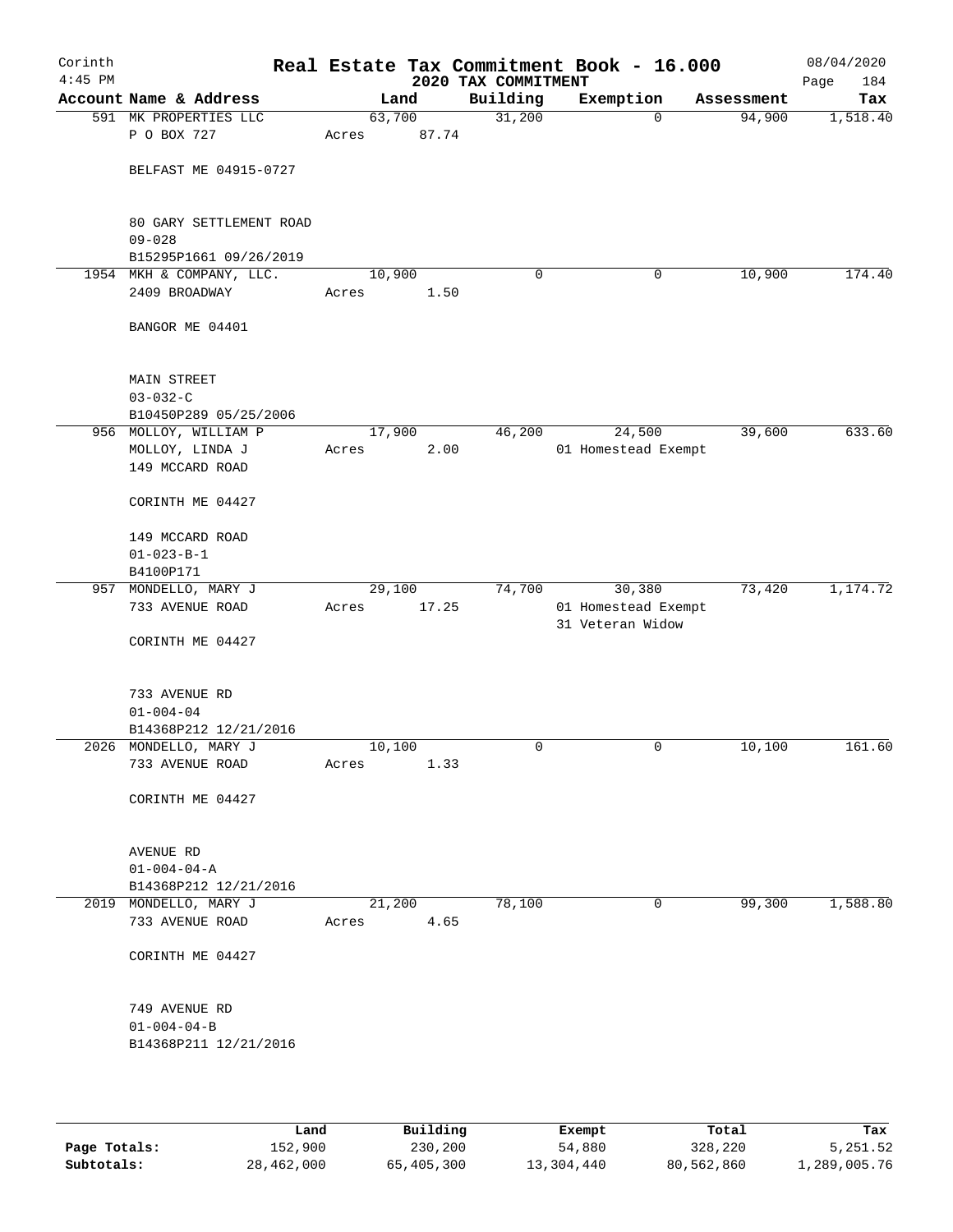| Corinth<br>$4:45$ PM |                                                     |                 |       | Real Estate Tax Commitment Book - 16.000<br>2020 TAX COMMITMENT |                               |   |            | 08/04/2020<br>185<br>Page |
|----------------------|-----------------------------------------------------|-----------------|-------|-----------------------------------------------------------------|-------------------------------|---|------------|---------------------------|
|                      | Account Name & Address                              | Land            |       | Building                                                        | Exemption                     |   | Assessment | Tax                       |
|                      | 1939 MONSON, DELLA<br>344 MAIN STREET LOT 42        |                 | 0     | 14,400                                                          |                               | 0 | 14,400     | 230.40                    |
|                      | CORINTH ME 04427                                    |                 |       |                                                                 |                               |   |            |                           |
|                      | 344 MAIN STREET LOT 42<br>$08 - 003 - 42H$          |                 |       |                                                                 |                               |   |            |                           |
|                      | BBILL OFPSALE 07/05/2019<br>1903 MOODY, DANA S      | 24,200          |       | 216,900                                                         | 24,500                        |   | 216,600    | 3,465.60                  |
|                      | MOODY, VICTORIA W<br>585 MUDGETT RD.                | Acres           | 7.16  |                                                                 | 01 Homestead Exempt           |   |            |                           |
|                      | CORINTH ME 04427                                    |                 |       |                                                                 |                               |   |            |                           |
|                      | 585 MUDGETT ROAD<br>$02 - 004 - 01$                 |                 |       |                                                                 |                               |   |            |                           |
|                      | B10536P293 07/17/2006<br>958 MOODY, DANA S          | 27,800          |       | 183,500                                                         |                               | 0 | 211,300    | 3,380.80                  |
|                      | MOODY, VICTORIA W<br>589 MUDGETT ROAD               | Acres           | 10.02 |                                                                 |                               |   |            |                           |
|                      | CORINTH ME 04427                                    |                 |       |                                                                 |                               |   |            |                           |
|                      | 573 MUDGETT ROAD<br>$02 - 036 - B$                  |                 |       |                                                                 |                               |   |            |                           |
|                      | B3846P97<br>1068 MOODY, JOHN                        | 18,700          |       | $\mathbf 0$                                                     |                               | 0 | 18,700     | 299.20                    |
|                      | GILLETTE, DONNA L<br>402 MCCARD ROAD                | Acres           | 12.00 |                                                                 |                               |   |            |                           |
|                      | CORINTH ME 04427                                    |                 |       |                                                                 |                               |   |            |                           |
|                      | MCCARD ROAD<br>$01 - 011$                           |                 |       |                                                                 |                               |   |            |                           |
|                      | B10859P20 03/01/2007                                |                 |       |                                                                 |                               |   |            |                           |
|                      | 1195 MOODY, JOHN                                    | 13,300          |       | 0                                                               |                               | 0 | 13,300     | 212.80                    |
|                      | GILLETTE, DONNA L<br>402 MCCARD ROAD                | Acres           | 3.50  |                                                                 |                               |   |            |                           |
|                      | CORINTH ME 04427                                    |                 |       |                                                                 |                               |   |            |                           |
|                      | MCCARD ROAD<br>$01 - 011 - A$                       |                 |       |                                                                 |                               |   |            |                           |
|                      | B10859P20 03/01/2007                                |                 |       |                                                                 |                               |   |            |                           |
| 959                  | MOODY, JOHN<br>GILLETTE, DONNA L<br>402 MCCARD ROAD | 32,700<br>Acres | 37.80 | 110,800                                                         | 24,500<br>01 Homestead Exempt |   | 119,000    | 1,904.00                  |
|                      | CORINTH ME 04427                                    |                 |       |                                                                 |                               |   |            |                           |
|                      | 402 MCCARD ROAD                                     |                 |       |                                                                 |                               |   |            |                           |
|                      | $01 - 010 - 06&07$<br>B2491P160                     |                 |       |                                                                 |                               |   |            |                           |
|                      |                                                     |                 |       |                                                                 |                               |   |            |                           |

|              | Land       | Building   | Exempt     | Total      | Tax          |
|--------------|------------|------------|------------|------------|--------------|
| Page Totals: | 116,700    | 525,600    | 49,000     | 593,300    | 9,492.80     |
| Subtotals:   | 28,578,700 | 65,930,900 | 13,353,440 | 81,156,160 | 1,298,498.56 |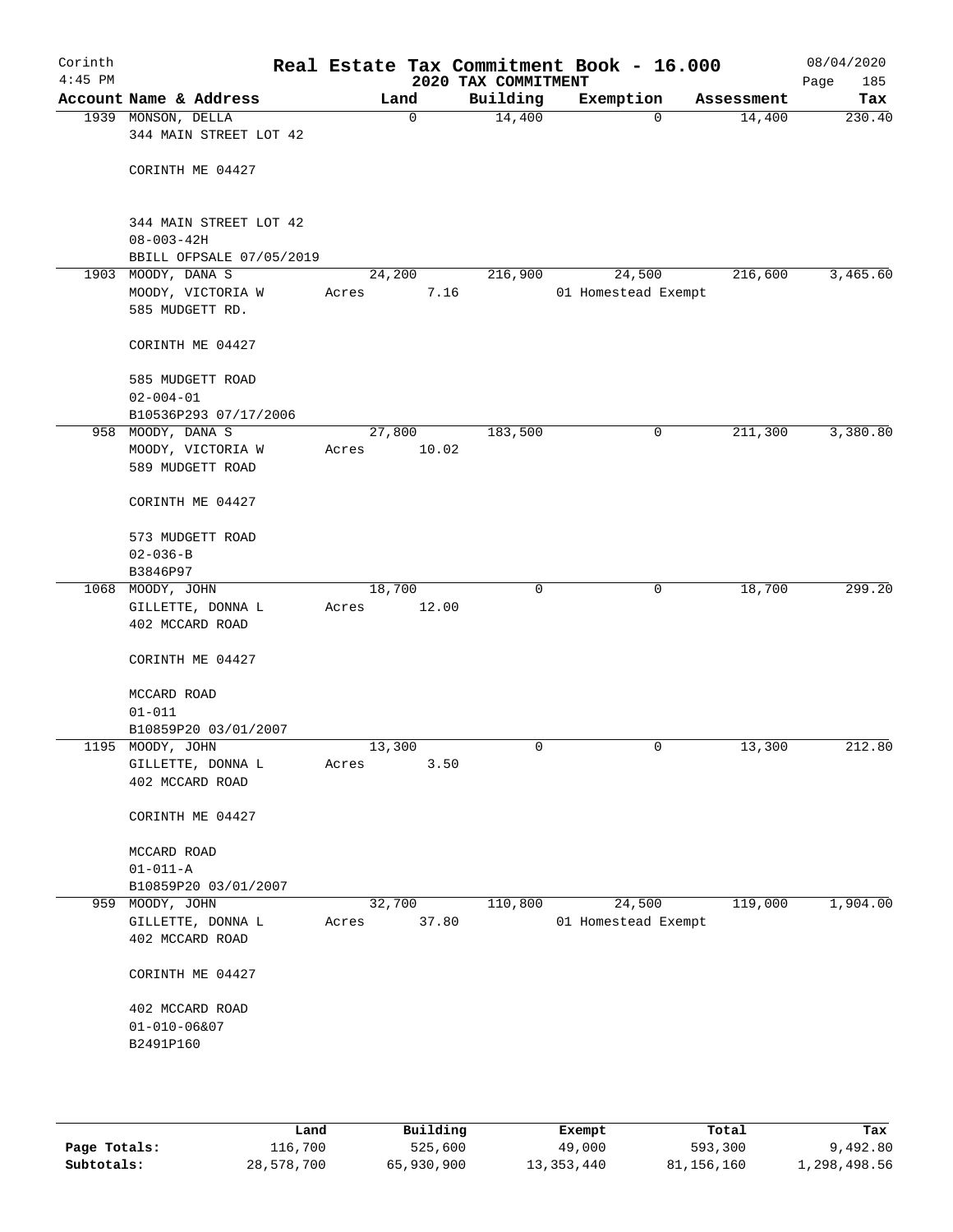| Corinth<br>$4:45$ PM |                                                       |      |       |                 | 2020 TAX COMMITMENT | Real Estate Tax Commitment Book - 16.000 |            | 08/04/2020<br>Page<br>186 |
|----------------------|-------------------------------------------------------|------|-------|-----------------|---------------------|------------------------------------------|------------|---------------------------|
|                      | Account Name & Address                                |      |       | Land            | Building            | Exemption                                | Assessment | Tax                       |
|                      | 498 MOODY, JOHN<br>GILLETTE, DONNA<br>402 MCCARD ROAD |      | Acres | 13,000<br>16.70 | 0                   | $\mathbf 0$                              | 13,000     | 208.00                    |
|                      | CORINTH ME 04427                                      |      |       |                 |                     |                                          |            |                           |
|                      | MCCARD ROAD N/F OFF<br>$01 - 010 - 08$                |      |       |                 |                     |                                          |            |                           |
|                      | B10171P115 10/18/2005                                 |      |       |                 |                     |                                          |            |                           |
|                      | 215 MOODY, MATHEW D                                   |      |       | 18,400          | 255,400             | 24,500                                   | 249,300    | 3,988.80                  |
|                      | MOODY, MELISSA M<br>589 MUDGETT RD.                   |      | Acres | 2.42            |                     | 01 Homestead Exempt                      |            |                           |
|                      | CORINTH ME 04427                                      |      |       |                 |                     |                                          |            |                           |
|                      | 589 MUDGETT ROAD<br>$02 - 004 - 01 - A$               |      |       |                 |                     |                                          |            |                           |
|                      | B14105P270 03/22/2016                                 |      |       |                 |                     |                                          |            |                           |
|                      | 1450 MOODY, SUSAN M<br>812 GRANT ROAD                 |      | Acres | 26,000<br>16.10 | 56,600              | 24,500<br>01 Homestead Exempt            | 58,100     | 929.60                    |
|                      | CORINTH ME 04427                                      |      |       |                 |                     |                                          |            |                           |
|                      | 812 GRANT ROAD<br>$03 - 006$                          |      |       |                 |                     |                                          |            |                           |
|                      | B13998P249 10/30/2015                                 |      |       |                 |                     |                                          |            |                           |
|                      | 962 MOORS, DANIEL E                                   |      |       | 21,000          | 108,100             | 24,500                                   | 104,600    | 1,673.60                  |
|                      | MOORS, DARLENE P                                      |      | Acres | 1.00            |                     | 01 Homestead Exempt                      |            |                           |
|                      | 1396 MAIN STREET                                      |      |       |                 |                     |                                          |            |                           |
|                      | CORINTH ME 04427                                      |      |       |                 |                     |                                          |            |                           |
|                      | 1396 MAIN STREET                                      |      |       |                 |                     |                                          |            |                           |
|                      | $03 - 035$                                            |      |       |                 |                     |                                          |            |                           |
|                      | B5630P18                                              |      |       |                 |                     |                                          |            |                           |
|                      | 964 MORANG, DANIEL J. JR<br>(Heirs of)                |      |       | 34,100          | 55,800              | 0                                        | 89,900     | 1,438.40                  |
|                      | C/O DENNIS B MORANG PR<br>2125 E 15TH STREET          |      | Acres | 23.88           |                     |                                          |            |                           |
|                      | YUMA AZ 85365                                         |      |       |                 |                     |                                          |            |                           |
|                      | 1331 MAIN STREET                                      |      |       |                 |                     |                                          |            |                           |
|                      | $03 - 019$                                            |      |       |                 |                     |                                          |            |                           |
|                      | B1203P481                                             |      |       |                 |                     |                                          |            |                           |
|                      | 220 MOREL, MICHAEL M                                  |      |       | 14,100          | 0                   | 0                                        | 14,100     | 225.60                    |
|                      | MOREL, MICHELE M<br>4946 BENNOCH ROAD                 |      | Acres | 6.85            |                     |                                          |            |                           |
|                      | LAGRANGE ME 04453                                     |      |       |                 |                     |                                          |            |                           |
|                      | 28 BEANS MILL RD                                      |      |       |                 |                     |                                          |            |                           |
|                      | $07 - 018$                                            |      |       |                 |                     |                                          |            |                           |
|                      | B13470P158 02/27/2014                                 |      |       |                 |                     |                                          |            |                           |
|                      |                                                       |      |       |                 |                     |                                          |            |                           |
|                      |                                                       | Land |       | Building        |                     | <b>Fromnt</b>                            | $T0+21$    | To.                       |

|              | Land       | Building   | Exempt     | Total      | Tax          |
|--------------|------------|------------|------------|------------|--------------|
| Page Totals: | 126,600    | 475,900    | 73,500     | 529,000    | 8,464.00     |
| Subtotals:   | 28,705,300 | 66,406,800 | 13,426,940 | 81,685,160 | 1,306,962.56 |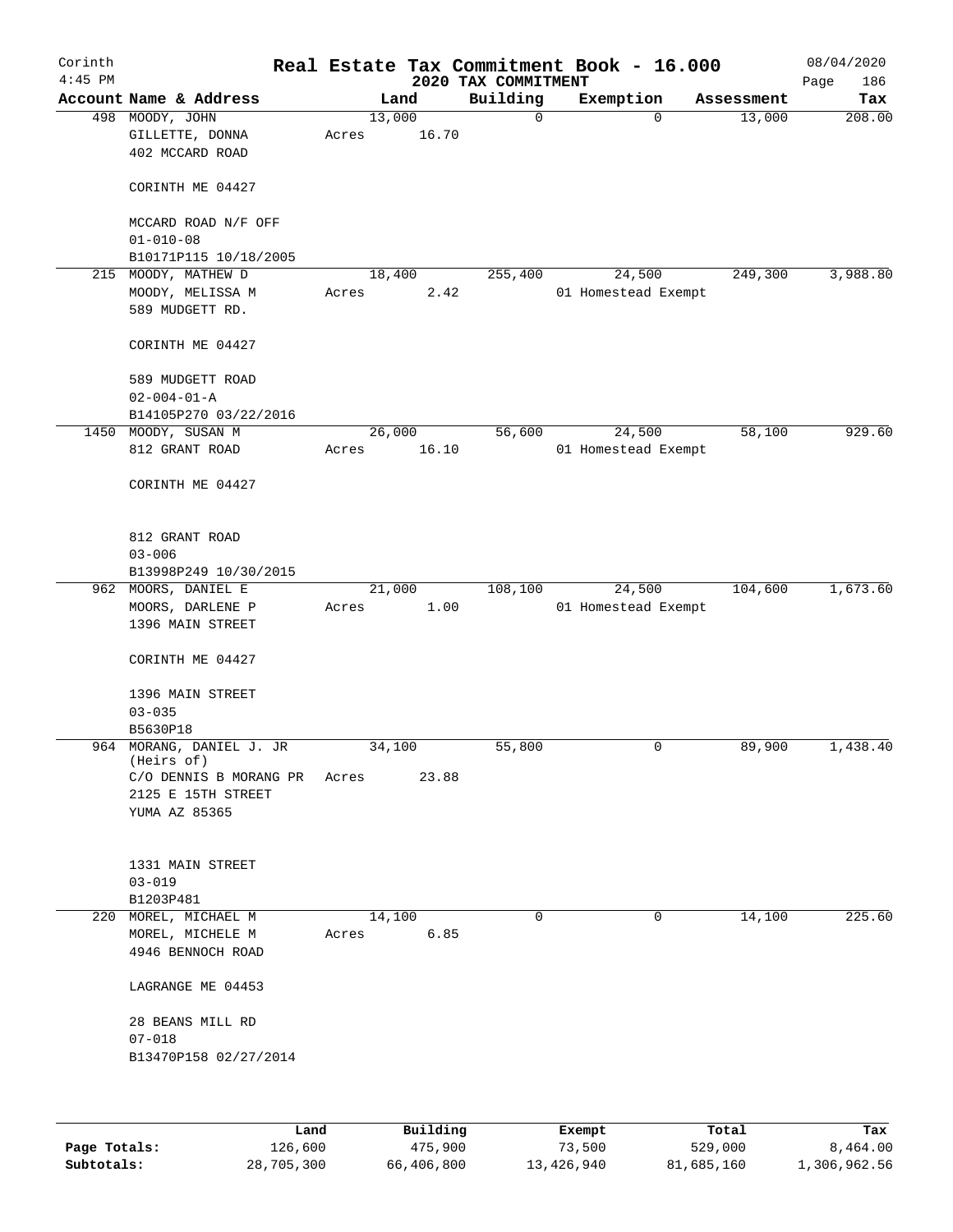| Corinth      |                                                               |       |                |                     | Real Estate Tax Commitment Book - 16.000 |                      | 08/04/2020     |
|--------------|---------------------------------------------------------------|-------|----------------|---------------------|------------------------------------------|----------------------|----------------|
| $4:45$ PM    |                                                               |       |                | 2020 TAX COMMITMENT |                                          |                      | Page<br>187    |
|              | Account Name & Address                                        |       | Land<br>13,800 | Building<br>51,300  | Exemption<br>0                           | Assessment<br>65,100 | Tax            |
|              | 221 MOREL, MICHAEL M<br>MOREL, MICHELE M<br>4946 BENNOCH ROAD | Acres | 1.40           |                     |                                          |                      | 1,041.60       |
|              | LAGRANGE ME 04453                                             |       |                |                     |                                          |                      |                |
|              | 47 BEANS MILL RD<br>$07 - 020$                                |       |                |                     |                                          |                      |                |
|              | B13470P158 02/27/2014                                         |       |                |                     |                                          |                      |                |
|              | 2071 MOREL, MICHAEL M                                         |       | 17,200         | 0                   | 0                                        | 17,200               | 275.20         |
|              | MOREL, MICHELE M                                              | Acres | 1.40           |                     |                                          |                      |                |
|              | 4946 BENNOCH ROAD                                             |       |                |                     |                                          |                      |                |
|              | LAGRANGE ME 04453                                             |       |                |                     |                                          |                      |                |
|              | 57 BEANS MILL RD                                              |       |                |                     |                                          |                      |                |
|              | $07 - 020 - 02$<br>B13470P158 02/27/2014                      |       |                |                     |                                          |                      |                |
|              | 2072 MOREL, MICHAEL M                                         |       | 16,800         | 0                   | 0                                        | 16,800               | 268.80         |
|              | MOREL, MICHELE M                                              | Acres | 1.12           |                     |                                          |                      |                |
|              | 4946 BENNOCH ROAD                                             |       |                |                     |                                          |                      |                |
|              | LAGRANGE ME 04453                                             |       |                |                     |                                          |                      |                |
|              | 103 BEANS MILL RD                                             |       |                |                     |                                          |                      |                |
|              | $07 - 020 - 03$                                               |       |                |                     |                                          |                      |                |
|              | B13470P158 02/27/2014                                         |       |                |                     |                                          |                      |                |
|              | 967 MORGAN, DON B. JR. &<br>VALORA E. LIVING TRUST            |       | 24,700         | $\mathbf 0$         | 0                                        | 24,700               | 395.20         |
|              | MORGAN, DON B JR. &<br>VALORA E. TRUSTEES<br>208 BACON ROAD   | Acres | 25.00          |                     |                                          |                      |                |
|              | CHARLESTON ME 04422                                           |       |                |                     |                                          |                      |                |
|              | CHARLESTON TOWN LINE<br>$10 - 025$                            |       |                |                     |                                          |                      |                |
|              | B14475P103 05/04/2017                                         |       |                |                     |                                          |                      |                |
| 541          | MORGAN, STEVEN J &<br>DONNA L JT                              |       | 18,000         | 86,300              | 24,500                                   | 79,800               | 1,276.80       |
|              | 434 MAIN STREET                                               | Acres | 1.04           |                     | 01 Homestead Exempt                      |                      |                |
|              | CORINTH ME 04427                                              |       |                |                     |                                          |                      |                |
|              | 434 MAIN STREET                                               |       |                |                     |                                          |                      |                |
|              | $08 - 010$                                                    |       |                |                     |                                          |                      |                |
|              | B15417P156 01/17/2020                                         |       |                |                     |                                          |                      |                |
|              | 1961 MORRIS, JERRY E                                          |       | 18,000         | 97,500              | 24,500                                   | 91,000               | 1,456.00       |
|              | SMITH-MORRIS, ALICE L<br>239 MAIN STREET                      | Acres | 1.01           |                     | 01 Homestead Exempt                      |                      |                |
|              | CORINTH ME 04427                                              |       |                |                     |                                          |                      |                |
|              | 239 MAIN STREET                                               |       |                |                     |                                          |                      |                |
|              | $11 - 003 - 01$                                               |       |                |                     |                                          |                      |                |
|              | B15082P155 03/05/2019                                         |       |                |                     |                                          |                      |                |
|              | Land                                                          |       | Building       |                     | Exempt                                   | Total                | Tax            |
| Page Totals: | 108,500                                                       |       | 235,100        |                     | 49,000                                   | 294,600              | 4,713.60       |
| Subtotals:   | 28,813,800                                                    |       | 66,641,900     |                     | 13, 475, 940                             | 81,979,760           | 1, 311, 676.16 |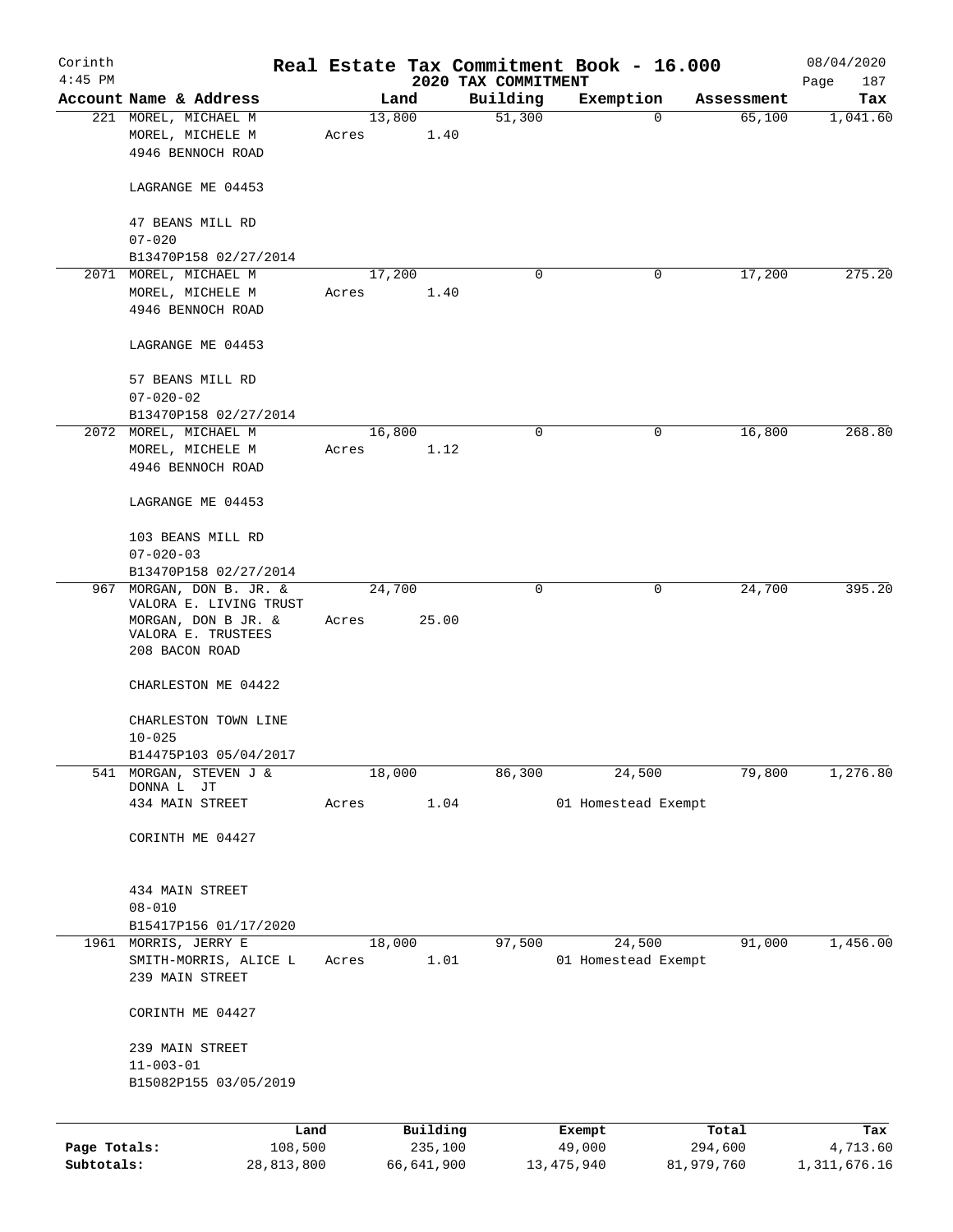| Corinth<br>$4:45$ PM |                                                                   |       |                | 2020 TAX COMMITMENT | Real Estate Tax Commitment Book - 16.000 |            | 08/04/2020<br>Page<br>188 |
|----------------------|-------------------------------------------------------------------|-------|----------------|---------------------|------------------------------------------|------------|---------------------------|
|                      | Account Name & Address                                            |       | Land           | Building            | Exemption                                | Assessment | Tax                       |
|                      | 34 MORRIS, KYLE<br>30 EXETER ROAD LOT 13                          |       | $\mathbf 0$    | 17,800              | $\Omega$                                 | 17,800     | 284.80                    |
|                      | CORINTH ME 04427                                                  |       |                |                     |                                          |            |                           |
|                      | 30 EXETER ROAD LOT 13<br>$15 - 012 - 13H$                         |       |                |                     |                                          |            |                           |
| 1998                 | MORTON, MICHAEL A                                                 |       | 19,500         | 156,300             | 0                                        | 175,800    | 2,812.80                  |
|                      | MORTON, LISA M<br>23 ANDERSON FARM ROAD                           | Acres | 3.32           |                     |                                          |            |                           |
|                      | CORINTH ME 04427                                                  |       |                |                     |                                          |            |                           |
|                      | 23 ANDERSON FARM RD<br>$12 - 012 - 06$<br>B14418P73 02/21/2017    |       |                |                     |                                          |            |                           |
|                      | 800 MOSSLER, WILLIAM A                                            |       | 20,600         | 231,800             | 24,500                                   | 227,900    | 3,646.40                  |
|                      | MOSSLER, KIMBERLY ANNE<br>PO BOX 365                              | Acres | 4.27           |                     | 01 Homestead Exempt                      |            |                           |
|                      | CORINTH ME 04427                                                  |       |                |                     |                                          |            |                           |
|                      | 701 MAIN STREET<br>$05 - 033$                                     |       |                |                     |                                          |            |                           |
|                      | B12825P322 05/23/2012                                             |       |                |                     |                                          |            |                           |
|                      | 972 MOTT, RICHARD                                                 |       | 0              | 22,000              | 22,000                                   | 0          | 0.00                      |
|                      | 607 AVENUE ROAD                                                   |       |                |                     | 01 Homestead Exempt                      |            |                           |
|                      | CORINTH ME 04427                                                  |       |                |                     |                                          |            |                           |
|                      | 607 AVENUE RD<br>$01 - 008 - 09H$                                 |       |                |                     |                                          |            |                           |
| 867                  | MOWER, DYLAN A & MOWER,<br>PICABO-SIERA M<br>JТ<br>465 GRANT ROAD | Acres | 19,100<br>4.34 | 143,800             | 0                                        | 162,900    | 2,606.40                  |
|                      | CORINTH ME 04427                                                  |       |                |                     |                                          |            |                           |
|                      | 465 GRANT ROAD<br>$02 - 052 - 03$                                 |       |                |                     |                                          |            |                           |
|                      | B15485P135 03/30/2020                                             |       |                |                     |                                          |            |                           |
| 1150                 | MOWREY, THOMAS J<br>MOWREY, ROSARIO A<br>PO BOX 52                | Acres | 21,700<br>7.63 | 125,700             | 24,500<br>01 Homestead Exempt            | 122,900    | 1,966.40                  |
|                      | CORINTH ME 04427                                                  |       |                |                     |                                          |            |                           |
|                      | 330 HUDSON ROAD<br>$12 - 010$                                     |       |                |                     |                                          |            |                           |
|                      | B12875P87 07/06/2012                                              |       |                |                     |                                          |            |                           |

|              | Land       | Building   | Exempt     | Total      | Tax          |
|--------------|------------|------------|------------|------------|--------------|
| Page Totals: | 80,900     | 697,400    | 71,000     | 707,300    | 11,316.80    |
| Subtotals:   | 28,894,700 | 67,339,300 | 13,546,940 | 82,687,060 | 1,322,992.96 |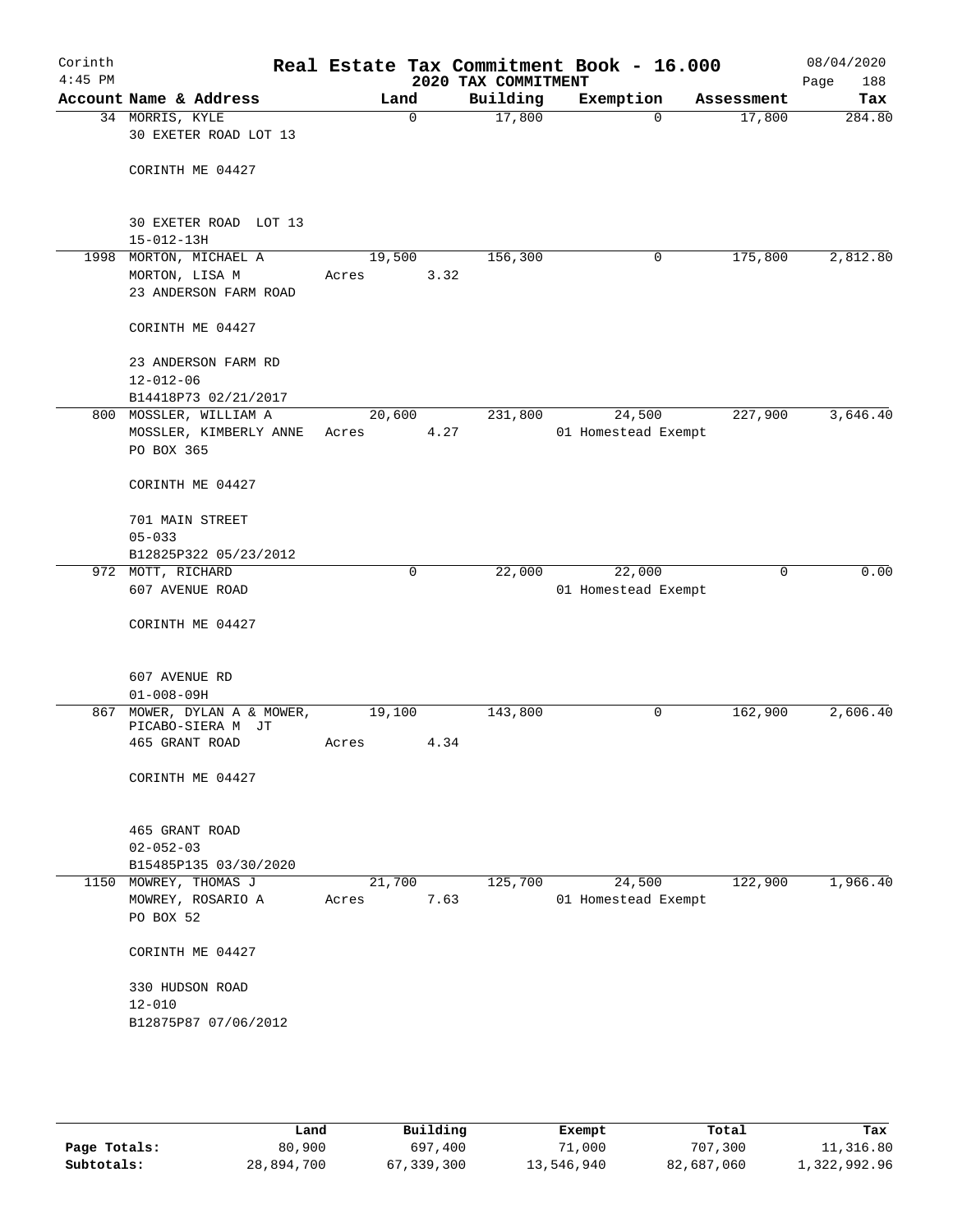| Corinth<br>$4:45$ PM |                        |                        |                 |          |      | 2020 TAX COMMITMENT | Real Estate Tax Commitment Book - 16.000 |          |             | 08/04/2020         |
|----------------------|------------------------|------------------------|-----------------|----------|------|---------------------|------------------------------------------|----------|-------------|--------------------|
|                      |                        | Account Name & Address |                 | Land     |      | Building            | Exemption                                |          | Assessment  | 189<br>Page<br>Tax |
|                      |                        | 2006 MOWREY, THOMAS J  | 20,500          |          |      | $\mathbf 0$         |                                          | $\Omega$ | 20,500      | 328.00             |
|                      |                        | MOWREY, ROSARIO A      | Acres           |          | 8.01 |                     |                                          |          |             |                    |
|                      | PO BOX 52              |                        |                 |          |      |                     |                                          |          |             |                    |
|                      |                        | CORINTH ME 04427       |                 |          |      |                     |                                          |          |             |                    |
|                      | HUDSON ROAD            |                        |                 |          |      |                     |                                          |          |             |                    |
|                      | $12 - 010 - B$         |                        |                 |          |      |                     |                                          |          |             |                    |
|                      |                        | B12875P92 07/06/2012   |                 |          |      |                     |                                          |          |             |                    |
|                      | 708 MRH Corp<br>Health | DBA Northern Light     | 21,500<br>Acres |          | 1.43 | 277,400             | 298,900<br>47 Benevolent                 |          | $\mathbf 0$ | 0.00               |
|                      |                        | 43 Whiting Hill Road   |                 |          |      |                     |                                          |          |             |                    |
|                      |                        | Brewer ME 04426        |                 |          |      |                     |                                          |          |             |                    |
|                      |                        | 492 MAIN STREET        |                 |          |      |                     |                                          |          |             |                    |
|                      | $08 - 012 - 03$        |                        |                 |          |      |                     |                                          |          |             |                    |
|                      |                        | B13112P146 03/07/2013  |                 |          |      |                     |                                          |          |             |                    |
|                      | 63 GRANT ROAD          | 1676 MULLDUNE, MARISSA |                 | 0        |      | 15,200              | 15,200<br>01 Homestead Exempt            |          | $\mathbf 0$ | 0.00               |
|                      |                        | CORINTH ME 04427       |                 |          |      |                     |                                          |          |             |                    |
|                      |                        |                        |                 |          |      |                     |                                          |          |             |                    |
|                      | 63 GRANT ROAD          |                        |                 |          |      |                     |                                          |          |             |                    |
|                      | $05 - 020 - 02H$       |                        |                 |          |      |                     |                                          |          |             |                    |
| 977                  | MUNSON, NANCY S        | 929 MAIN STREET        | 22,100<br>Acres |          | 1.90 | 30,100              | 24,500<br>01 Homestead Exempt            |          | 27,700      | 443.20             |
|                      |                        |                        |                 |          |      |                     |                                          |          |             |                    |
|                      |                        | CORINTH ME 04427       |                 |          |      |                     |                                          |          |             |                    |
|                      |                        | 929 MAIN STREET        |                 |          |      |                     |                                          |          |             |                    |
|                      | $05 - 052 - A$         |                        |                 |          |      |                     |                                          |          |             |                    |
|                      | B5782P248              |                        |                 |          |      |                     |                                          |          |             |                    |
|                      |                        | 980 MURCH, FREDERICK A | 18,000          |          |      | 70,900              | 24,500                                   |          | 64,400      | 1,030.40           |
|                      |                        | MURCH, SANDRA A        | Acres           |          | 2.06 |                     | 01 Homestead Exempt                      |          |             |                    |
|                      | 109 BLACK ROAD         |                        |                 |          |      |                     |                                          |          |             |                    |
|                      |                        | CORINTH ME 04427       |                 |          |      |                     |                                          |          |             |                    |
|                      | 109 BLACK RD           |                        |                 |          |      |                     |                                          |          |             |                    |
|                      | $05 - 009$             |                        |                 |          |      |                     |                                          |          |             |                    |
|                      | B6225P95               |                        |                 |          |      |                     |                                          |          |             |                    |
|                      | 1901 MURRAY, MATTHEW   |                        |                 | $\Omega$ |      | 17,500              | 17,500                                   |          | $\mathbf 0$ | 0.00               |
|                      |                        | 434 TATE ROAD LOT 31   |                 |          |      |                     | 01 Homestead Exempt                      |          |             |                    |
|                      |                        | CORINTH ME 04427       |                 |          |      |                     |                                          |          |             |                    |
|                      |                        |                        |                 |          |      |                     |                                          |          |             |                    |
|                      |                        | 434 TATE ROAD LOT 31   |                 |          |      |                     |                                          |          |             |                    |
|                      | $06 - 019 - 31H$       |                        |                 |          |      |                     |                                          |          |             |                    |
|                      |                        |                        |                 |          |      |                     |                                          |          |             |                    |
|                      |                        |                        |                 |          |      |                     |                                          |          |             |                    |

|              | Land       | Building   | Exempt     | Total      | Tax          |
|--------------|------------|------------|------------|------------|--------------|
| Page Totals: | 82,100     | 411,100    | 380,600    | 112,600    | 1,801.60     |
| Subtotals:   | 28,976,800 | 67,750,400 | 13,927,540 | 82,799,660 | 1,324,794.56 |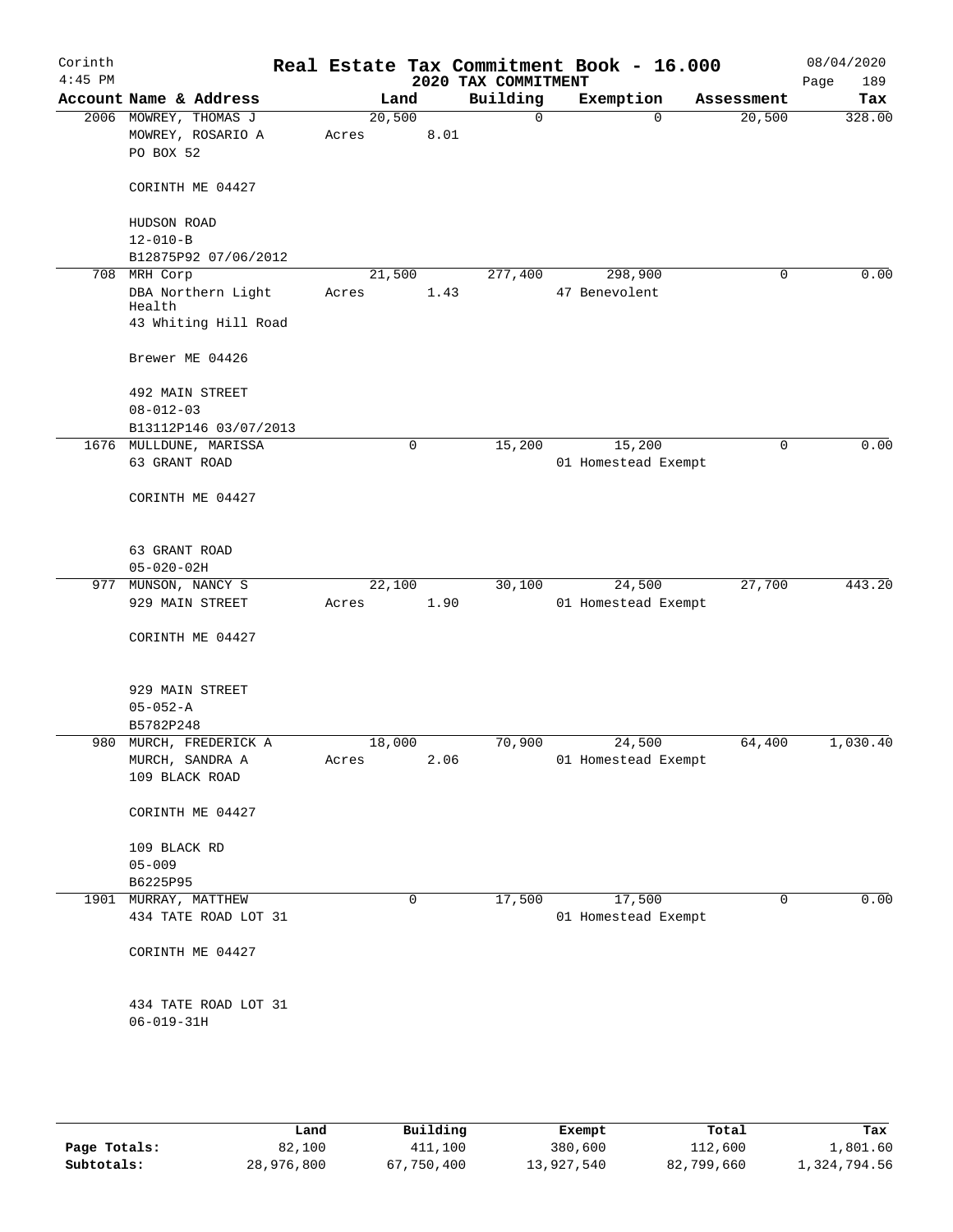| Corinth<br>$4:45$ PM |                                              |       |        |      | Real Estate Tax Commitment Book - 16.000<br>2020 TAX COMMITMENT |                     |            | 08/04/2020<br>190<br>Page |
|----------------------|----------------------------------------------|-------|--------|------|-----------------------------------------------------------------|---------------------|------------|---------------------------|
|                      | Account Name & Address                       |       | Land   |      | Building                                                        | Exemption           | Assessment | Tax                       |
|                      | 982 MUTH, WILLIAM J                          |       | 21,100 |      | 91,000                                                          | 24,500              | 87,600     | 1,401.60                  |
|                      | 224 TATE ROAD                                | Acres |        | 5.54 |                                                                 | 01 Homestead Exempt |            |                           |
|                      |                                              |       |        |      |                                                                 |                     |            |                           |
|                      | CORINTH ME 04427                             |       |        |      |                                                                 |                     |            |                           |
|                      |                                              |       |        |      |                                                                 |                     |            |                           |
|                      |                                              |       |        |      |                                                                 |                     |            |                           |
|                      | 224 TATE ROAD                                |       |        |      |                                                                 |                     |            |                           |
|                      | $09 - 020$<br>B5070P299                      |       |        |      |                                                                 |                     |            |                           |
|                      | 2017 NEAL, JESSE L                           |       | 17,800 |      | 121,100                                                         | 24,500              | 114,400    | 1,830.40                  |
|                      | 429 MCCARD ROAD                              | Acres |        | 1.93 |                                                                 | 01 Homestead Exempt |            |                           |
|                      |                                              |       |        |      |                                                                 |                     |            |                           |
|                      | CORINTH ME 04427                             |       |        |      |                                                                 |                     |            |                           |
|                      |                                              |       |        |      |                                                                 |                     |            |                           |
|                      |                                              |       |        |      |                                                                 |                     |            |                           |
|                      | 429 MCCARD ROAD                              |       |        |      |                                                                 |                     |            |                           |
|                      | $01 - 011 - B - 01$                          |       |        |      |                                                                 |                     |            |                           |
|                      | B11476P205 07/22/2008                        |       |        |      |                                                                 |                     |            |                           |
|                      | 1144 NEAL, ROBERT                            |       | 19,500 |      | 97,400                                                          | 24,500              | 92,400     | 1,478.40                  |
|                      | $\rm NEAL$ , $\rm LEE$ ANN                   | Acres |        | 3.32 |                                                                 | 01 Homestead Exempt |            |                           |
|                      | 42 TATE ROAD                                 |       |        |      |                                                                 |                     |            |                           |
|                      | CORINTH ME 04427                             |       |        |      |                                                                 |                     |            |                           |
|                      |                                              |       |        |      |                                                                 |                     |            |                           |
|                      | 42 TATE ROAD                                 |       |        |      |                                                                 |                     |            |                           |
|                      | $09 - 028 - D$                               |       |        |      |                                                                 |                     |            |                           |
|                      | B8307P294                                    |       |        |      |                                                                 |                     |            |                           |
|                      | 313 NEGRETE, SANDRA                          |       | 16,700 |      | 136,900                                                         | 0                   | 153,600    | 2,457.60                  |
|                      | MCCUE, HEATHER JT                            | Acres |        | 1.00 |                                                                 |                     |            |                           |
|                      | 288 BEANS MILL ROAD                          |       |        |      |                                                                 |                     |            |                           |
|                      |                                              |       |        |      |                                                                 |                     |            |                           |
|                      | CORINTH ME 04427                             |       |        |      |                                                                 |                     |            |                           |
|                      |                                              |       |        |      |                                                                 |                     |            |                           |
|                      | 288 BEANS MILL RD                            |       |        |      |                                                                 |                     |            |                           |
|                      | $04 - 019 - 11$                              |       |        |      |                                                                 |                     |            |                           |
|                      | B15226P215 07/29/2019<br>165 NELSON, CHARLES |       | 25,300 |      | 78,900                                                          | 0                   | 104,200    | 1,667.20                  |
|                      | 470 MAIN STREET                              | Acres |        | 4.37 |                                                                 |                     |            |                           |
|                      |                                              |       |        |      |                                                                 |                     |            |                           |
|                      | CORINTH ME 04427                             |       |        |      |                                                                 |                     |            |                           |
|                      |                                              |       |        |      |                                                                 |                     |            |                           |
|                      |                                              |       |        |      |                                                                 |                     |            |                           |
|                      | 470 MAIN STREET                              |       |        |      |                                                                 |                     |            |                           |
|                      | $08 - 012 - 01$                              |       |        |      |                                                                 |                     |            |                           |
|                      | B15447P67 02/21/2020                         |       |        |      |                                                                 |                     |            |                           |
|                      | 474 NELSON, JOHN W                           |       | 6,800  |      | 0                                                               | 0                   | 6,800      | 108.80                    |
|                      | 68 CENTER POND DRIVE                         | Acres |        | 0.70 |                                                                 |                     |            |                           |
|                      |                                              |       |        |      |                                                                 |                     |            |                           |
|                      | LINCOLN ME 04457                             |       |        |      |                                                                 |                     |            |                           |
|                      |                                              |       |        |      |                                                                 |                     |            |                           |
|                      | EXETER ROAD                                  |       |        |      |                                                                 |                     |            |                           |
|                      | $07 - 043 - 09$                              |       |        |      |                                                                 |                     |            |                           |
|                      | B13766P207 02/23/2015                        |       |        |      |                                                                 |                     |            |                           |
|                      |                                              |       |        |      |                                                                 |                     |            |                           |
|                      |                                              |       |        |      |                                                                 |                     |            |                           |
|                      |                                              |       |        |      |                                                                 |                     |            |                           |

|              | Land       | Building   | Exempt     | Total      | Tax          |
|--------------|------------|------------|------------|------------|--------------|
| Page Totals: | 107,200    | 525,300    | 73,500     | 559,000    | 8,944.00     |
| Subtotals:   | 29,084,000 | 68,275,700 | 14,001,040 | 83,358,660 | 1,333,738.56 |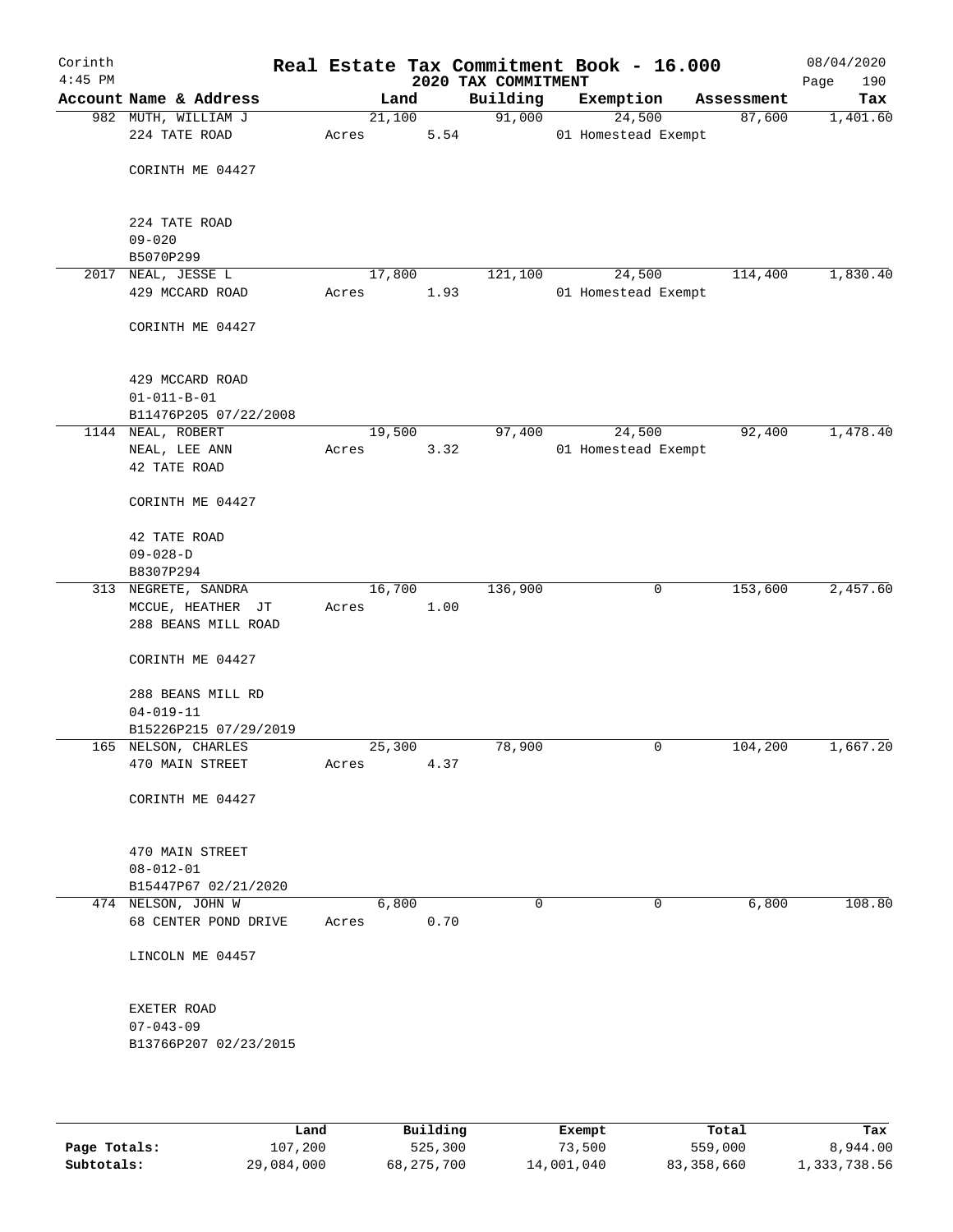| Corinth<br>$4:45$ PM |                                            |       |        |      | Real Estate Tax Commitment Book - 16.000<br>2020 TAX COMMITMENT |             |            | 08/04/2020<br>191<br>Page |
|----------------------|--------------------------------------------|-------|--------|------|-----------------------------------------------------------------|-------------|------------|---------------------------|
|                      | Account Name & Address                     |       | Land   |      | Building                                                        | Exemption   | Assessment | Tax                       |
|                      | 445 NELSON, JOHN W<br>68 CENTER POND DRIVE | Acres | 10,300 | 0.73 | 0                                                               | $\mathbf 0$ | 10,300     | 164.80                    |
|                      | LINCOLN ME 04457                           |       |        |      |                                                                 |             |            |                           |
|                      | EXETER ROAD<br>$07 - 043 - 02$             |       |        |      |                                                                 |             |            |                           |
|                      | B13766P207 02/23/2015                      |       |        |      |                                                                 |             |            |                           |
|                      | 446 NELSON, JOHN W                         |       | 6,800  |      | $\mathbf 0$                                                     | 0           | 6,800      | 108.80                    |
|                      | 68 CENTER POND DRIVE                       | Acres |        | 0.70 |                                                                 |             |            |                           |
|                      | LINCOLN ME 04457                           |       |        |      |                                                                 |             |            |                           |
|                      | EXETER ROAD                                |       |        |      |                                                                 |             |            |                           |
|                      | $07 - 043 - 04$                            |       |        |      |                                                                 |             |            |                           |
|                      | B13766P207 02/23/2015                      |       |        |      |                                                                 |             |            |                           |
|                      | 447 NELSON, JOHN W<br>68 CENTER POND DRIVE | Acres | 6,800  | 0.70 | $\mathbf 0$                                                     | 0           | 6,800      | 108.80                    |
|                      | LINCOLN ME 04457                           |       |        |      |                                                                 |             |            |                           |
|                      | EXETER ROAD                                |       |        |      |                                                                 |             |            |                           |
|                      | $07 - 043 - 05$                            |       |        |      |                                                                 |             |            |                           |
|                      | B13766P207 02/23/2015                      |       |        |      |                                                                 |             |            |                           |
|                      | 448 NELSON, JOHN W<br>68 CENTER POND DRIVE | Acres | 6,800  | 0.70 | $\mathbf 0$                                                     | 0           | 6,800      | 108.80                    |
|                      | LINCOLN ME 04457                           |       |        |      |                                                                 |             |            |                           |
|                      | EXETER ROAD                                |       |        |      |                                                                 |             |            |                           |
|                      | $07 - 043 - 06$                            |       |        |      |                                                                 |             |            |                           |
|                      | B13766P207 02/23/2015                      |       | 6,800  |      | 0                                                               |             |            | 108.80                    |
|                      | 449 NELSON, JOHN W<br>68 CENTER POND DRIVE | Acres |        | 0.70 |                                                                 | 0           | 6,800      |                           |
|                      | LINCOLN ME 04457                           |       |        |      |                                                                 |             |            |                           |
|                      | EXETER ROAD                                |       |        |      |                                                                 |             |            |                           |
|                      | $07 - 043 - 07$                            |       |        |      |                                                                 |             |            |                           |
|                      | B13766P207 02/23/2015                      |       |        |      |                                                                 |             |            |                           |
|                      | 450 NELSON, JOHN W<br>68 CENTER POND DRIVE | Acres | 6,800  | 0.70 | 0                                                               | 0           | 6,800      | 108.80                    |
|                      | LINCOLN ME 04457                           |       |        |      |                                                                 |             |            |                           |
|                      | EXETER ROAD                                |       |        |      |                                                                 |             |            |                           |
|                      | $07 - 043 - 08$                            |       |        |      |                                                                 |             |            |                           |
|                      | B13766P207 02/23/2015                      |       |        |      |                                                                 |             |            |                           |
|                      |                                            |       |        |      |                                                                 |             |            |                           |

|              | Land       | Building   | Exempt     | Total      | Tax          |
|--------------|------------|------------|------------|------------|--------------|
| Page Totals: | 44,300     |            |            | 44,300     | 708.80       |
| Subtotals:   | 29,128,300 | 68,275,700 | 14,001,040 | 83,402,960 | 1,334,447.36 |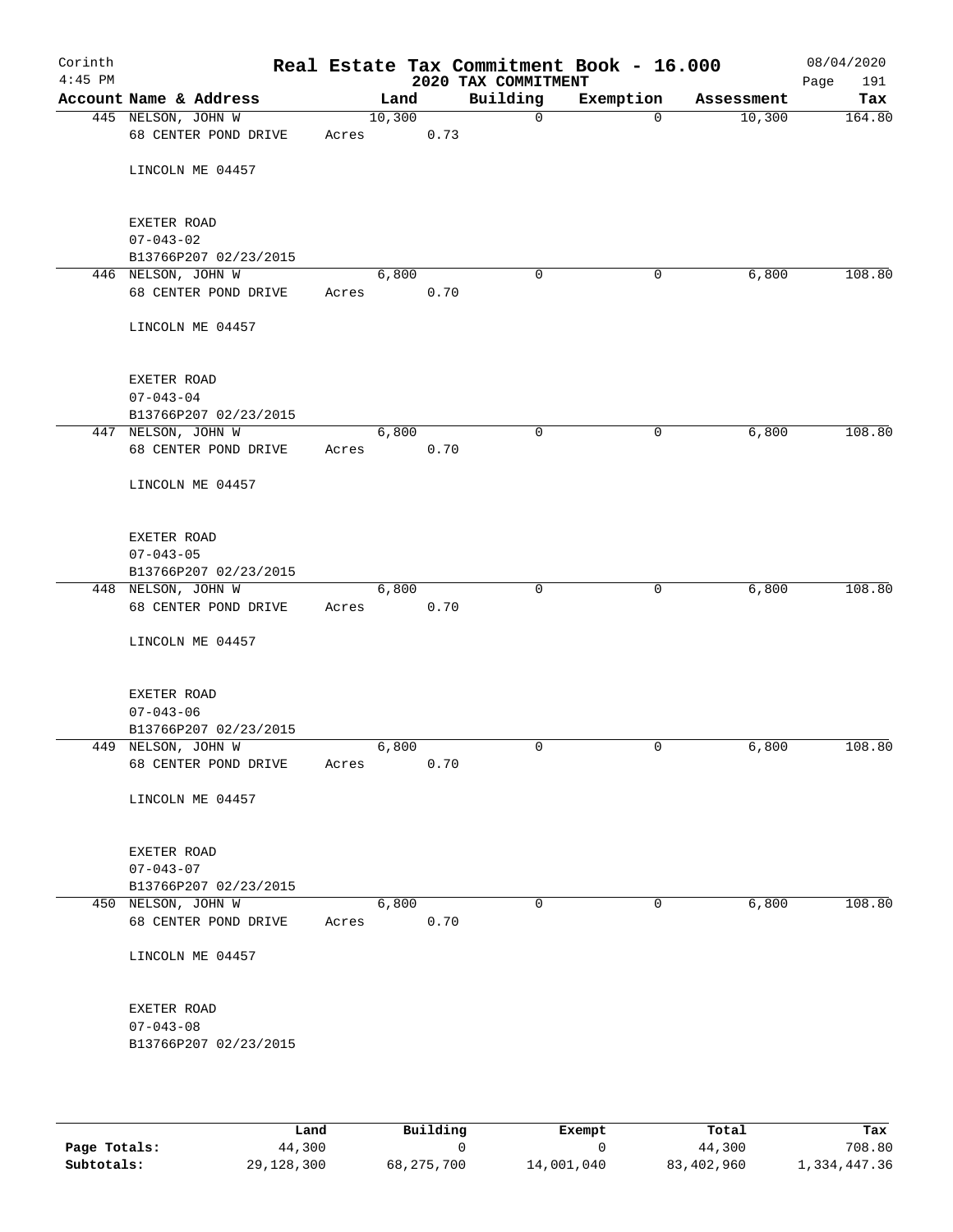| Corinth<br>$4:45$ PM |                                            |       |        |      | 2020 TAX COMMITMENT | Real Estate Tax Commitment Book - 16.000 |            | 08/04/2020<br>Page<br>192 |
|----------------------|--------------------------------------------|-------|--------|------|---------------------|------------------------------------------|------------|---------------------------|
|                      | Account Name & Address                     |       | Land   |      | Building            | Exemption                                | Assessment | Tax                       |
|                      | 451 NELSON, JOHN W<br>68 CENTER POND DRIVE | Acres | 6,800  | 0.70 | $\mathsf{O}$        | $\mathbf 0$                              | 6,800      | 108.80                    |
|                      |                                            |       |        |      |                     |                                          |            |                           |
|                      | LINCOLN ME 04457                           |       |        |      |                     |                                          |            |                           |
|                      | EXETER ROAD                                |       |        |      |                     |                                          |            |                           |
|                      | $07 - 043 - 10$                            |       |        |      |                     |                                          |            |                           |
|                      | B13766P207 02/23/2015                      |       |        |      |                     |                                          |            |                           |
|                      | 452 NELSON, JOHN W<br>68 CENTER POND DRIVE | Acres | 6,900  | 0.72 | $\mathbf 0$         | 0                                        | 6,900      | 110.40                    |
|                      | LINCOLN ME 04457                           |       |        |      |                     |                                          |            |                           |
|                      |                                            |       |        |      |                     |                                          |            |                           |
|                      | EXETER ROAD                                |       |        |      |                     |                                          |            |                           |
|                      | $07 - 043 - 11$                            |       |        |      |                     |                                          |            |                           |
|                      | B13766P207 02/23/2015                      |       |        |      |                     |                                          |            |                           |
|                      | 1783 NELSON, JOHN W                        |       | 1,400  |      | 0                   | 0                                        | 1,400      | 22.40                     |
|                      | 68 CENTER POND DRIVE                       | Acres |        | 1.08 |                     |                                          |            |                           |
|                      | LINCOLN ME 04457                           |       |        |      |                     |                                          |            |                           |
|                      | EXETER ROAD                                |       |        |      |                     |                                          |            |                           |
|                      | $07 - 043 - 01A$                           |       |        |      |                     |                                          |            |                           |
|                      | B13766P207 02/23/2015                      |       |        |      |                     |                                          |            |                           |
|                      | 1692 NELSON, MARK C                        |       | 16,100 |      | $\mathbf 0$         | $\mathsf{O}$                             | 16,100     | 257.60                    |
|                      | PO BOX 2658                                | Acres |        | 9.00 |                     |                                          |            |                           |
|                      | BANGOR ME 04402                            |       |        |      |                     |                                          |            |                           |
|                      | RABBIT PATH                                |       |        |      |                     |                                          |            |                           |
|                      | $06 - 027 - 01$                            |       |        |      |                     |                                          |            |                           |
|                      | B5667P60                                   |       |        |      |                     |                                          |            |                           |
|                      | 987 NELSON, MARK C                         |       | 9,100  |      | 0                   | $\mathbf 0$                              | 9,100      | 145.60                    |
|                      | PO BOX 2658                                | Acres |        | 6.00 |                     |                                          |            |                           |
|                      | BANGOR ME 04402                            |       |        |      |                     |                                          |            |                           |
|                      | RABBIT PATH                                |       |        |      |                     |                                          |            |                           |
|                      | $06 - 027$                                 |       |        |      |                     |                                          |            |                           |
|                      | B14159P92 05/25/2016                       |       |        |      |                     |                                          |            |                           |
|                      | 988 NESBIT, JAYNE                          |       | 0      |      | 15,000              | 15,000                                   | 0          | 0.00                      |
|                      | 434 TATE ROAD LOT 12                       |       |        |      |                     | 01 Homestead Exempt                      |            |                           |
|                      | CORINTH ME 04427                           |       |        |      |                     |                                          |            |                           |
|                      | 434 TATE ROAD LOT 12                       |       |        |      |                     |                                          |            |                           |
|                      | $06 - 019 - 12H$                           |       |        |      |                     |                                          |            |                           |
|                      | B14085P302 02/25/2016                      |       |        |      |                     |                                          |            |                           |
|                      |                                            |       |        |      |                     |                                          |            |                           |
|                      |                                            |       |        |      |                     |                                          |            |                           |

|              | Land       | Building   | Exempt     | Total        | Tax          |
|--------------|------------|------------|------------|--------------|--------------|
| Page Totals: | 40,300     | 15,000     | 15,000     | 40,300       | 644.80       |
| Subtotals:   | 29,168,600 | 68,290,700 | 14,016,040 | 83, 443, 260 | 1,335,092.16 |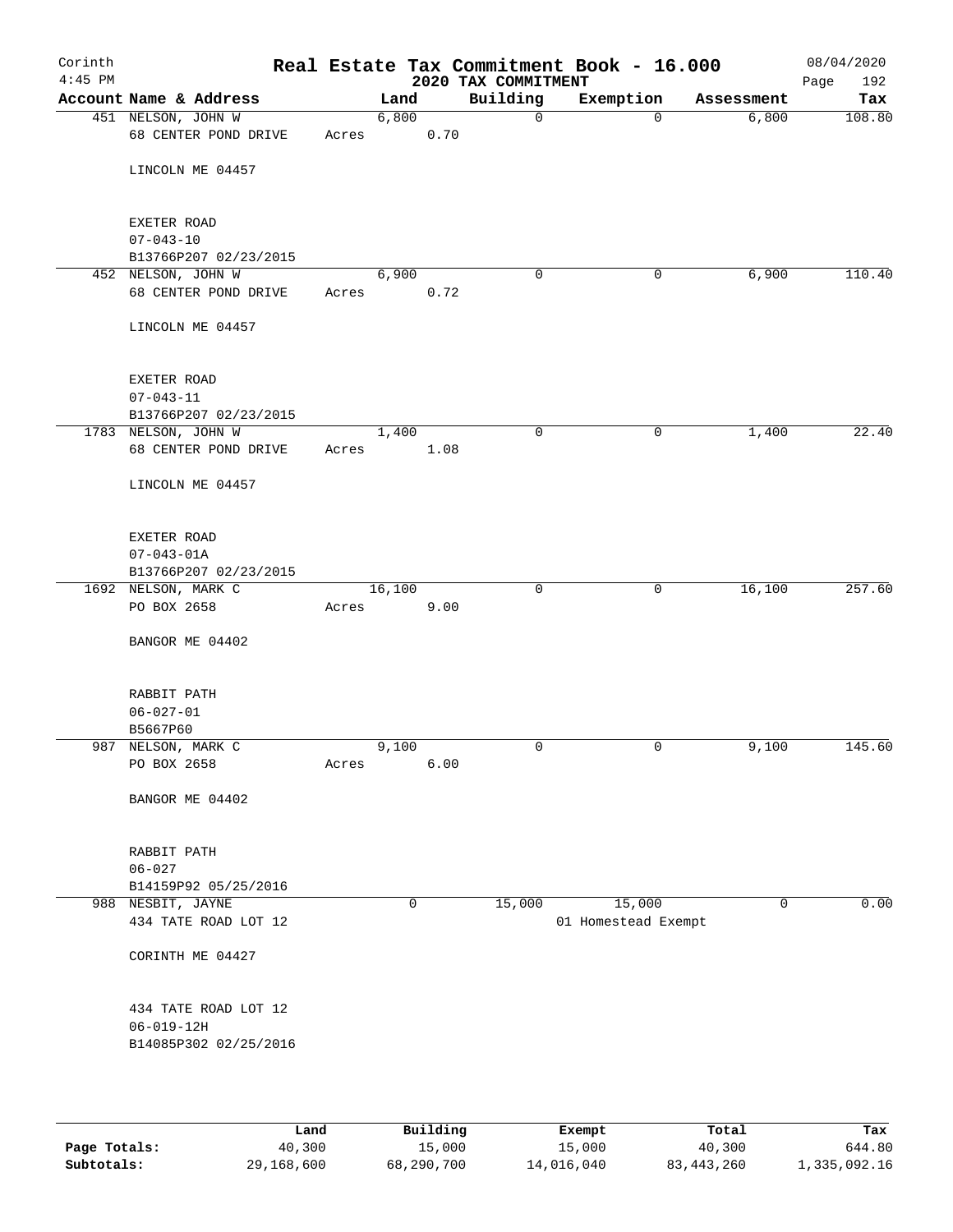| Corinth<br>$4:45$ PM |                                             |        |                | 2020 TAX COMMITMENT | Real Estate Tax Commitment Book - 16.000 |            | 08/04/2020<br>193<br>Page |
|----------------------|---------------------------------------------|--------|----------------|---------------------|------------------------------------------|------------|---------------------------|
|                      | Account Name & Address                      |        | Land           | Building            | Exemption                                | Assessment | Tax                       |
|                      | 2048 NEWCOMB, CYNTHIA M<br>46 VILLAGE DRIVE | Acres  | 18,000<br>1.03 | 136,800             | 30,380<br>01 Homestead Exempt            | 124,420    | 1,990.72                  |
|                      | CORINTH ME 04427                            |        |                |                     | 31 Veteran Widow                         |            |                           |
|                      | <b>46 VILLAGE DRIVE</b><br>$11 - 002 - 08$  |        |                |                     |                                          |            |                           |
|                      | B12219P249 07/29/2010                       |        |                |                     |                                          |            |                           |
|                      | 549 NEWKIRK, MARILYN                        |        | 23,800         | 185,000             | 0                                        | 208,800    | 3,340.80                  |
|                      | 116 McCARD RD                               | Acres  | 6.78           |                     |                                          |            |                           |
|                      | CORINTH ME 04427                            |        |                |                     |                                          |            |                           |
|                      | 116 MCCARD ROAD                             |        |                |                     |                                          |            |                           |
|                      | $01 - 034$                                  |        |                |                     |                                          |            |                           |
|                      | B14614P231 09/19/2017                       |        |                |                     |                                          |            | 2,118.40                  |
|                      | 1701 NICHOLS, CHRISTOPHER J<br>PO BOX 304   | Acres  | 15,200<br>2.00 | 141,700             | 24,500<br>01 Homestead Exempt            | 132,400    |                           |
|                      | CORINTH ME 04427                            |        |                |                     |                                          |            |                           |
|                      | 53 TABER LANE                               |        |                |                     |                                          |            |                           |
|                      | $07 - 009 - D - 1$                          |        |                |                     |                                          |            |                           |
|                      | B12935P20 08/29/2012                        |        |                |                     |                                          |            |                           |
|                      | 291 NICHOLS, GREGORY J                      |        | 25,700         | 117,200             | 24,500                                   | 118,400    | 1,894.40                  |
|                      | NICHOLS, MELANIE<br>PO BOX 441              | Acres  | 25.00          |                     | 01 Homestead Exempt                      |            |                           |
|                      | CORINTH ME 04427                            |        |                |                     |                                          |            |                           |
|                      | 55 TABER LANE                               |        |                |                     |                                          |            |                           |
|                      | $07 - 009 - D$                              |        |                |                     |                                          |            |                           |
|                      | B9568P86                                    |        |                |                     |                                          |            |                           |
|                      | 565 NICKERSON, KEVIN G                      | 23,600 |                | 37,400              | 24,500                                   | 36,500     | 584.00                    |
|                      | PO BOX 668                                  | Acres  | 10.06          |                     | 01 Homestead Exempt                      |            |                           |
|                      | CORINTH ME 04427                            |        |                |                     |                                          |            |                           |
|                      | 51 PRESCOTT ROAD                            |        |                |                     |                                          |            |                           |
|                      | $04 - 011 - 05$                             |        |                |                     |                                          |            |                           |
|                      | B6941P301<br>762 NICKERSON, LEVI C          | 23,900 |                | 129,800             | 24,500                                   | 129,200    | 2,067.20                  |
|                      | NICKERSON, BROOKE                           | Acres  | 6.89           |                     | 01 Homestead Exempt                      |            |                           |
|                      | 445 MCCARD RD                               |        |                |                     |                                          |            |                           |
|                      | CORINTH ME 04427                            |        |                |                     |                                          |            |                           |
|                      | 445 MCCARD ROAD<br>$01 - 011 - C$           |        |                |                     |                                          |            |                           |
|                      | B12617P293 09/29/2011                       |        |                |                     |                                          |            |                           |
|                      |                                             |        |                |                     |                                          |            |                           |

|              | Land         | Building   | Exempt     | Total      | Tax          |
|--------------|--------------|------------|------------|------------|--------------|
| Page Totals: | 130,200      | 747,900    | 128,380    | 749,720    | 11,995.52    |
| Subtotals:   | 29, 298, 800 | 69,038,600 | 14,144,420 | 84,192,980 | 1,347,087.68 |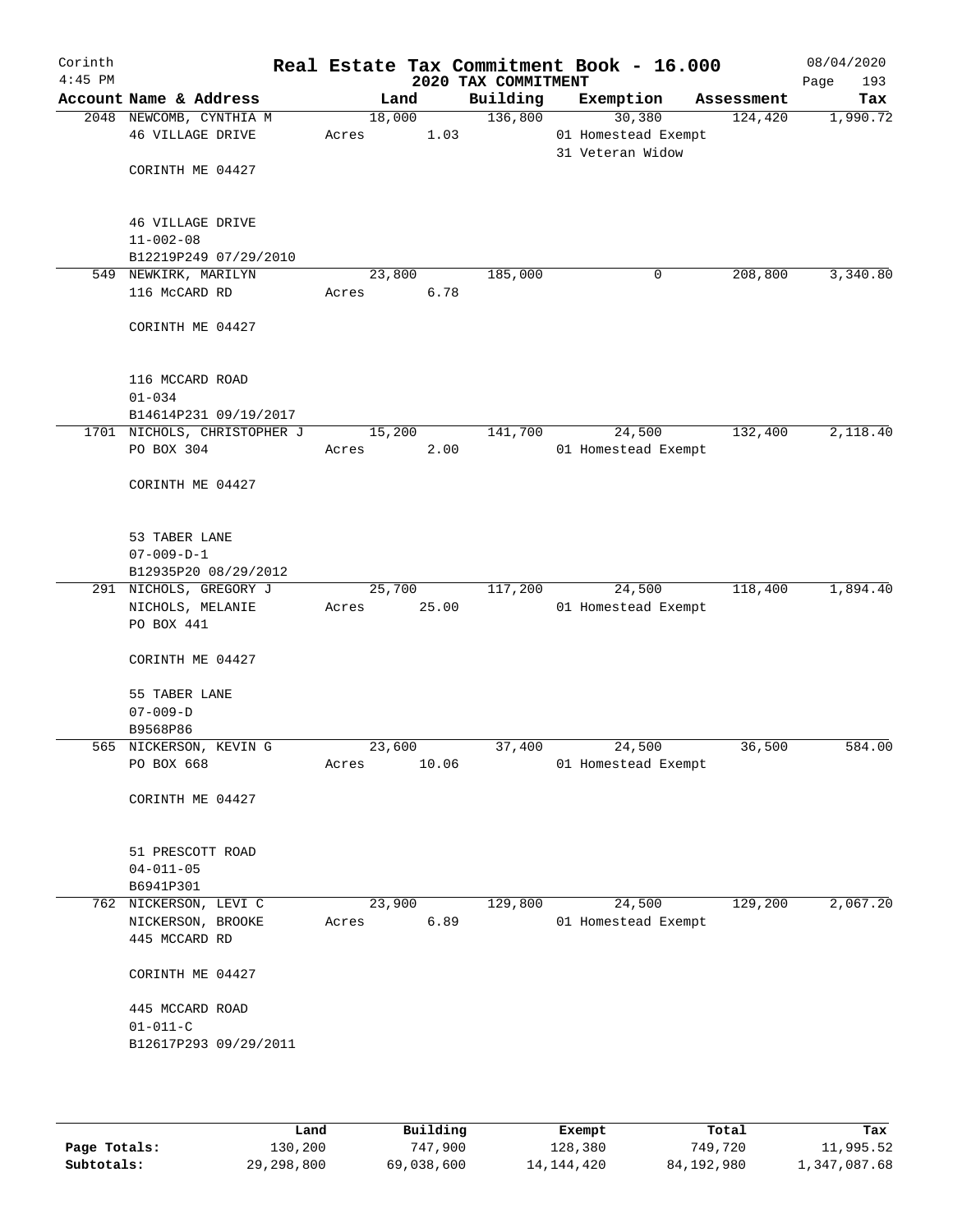| Corinth<br>$4:45$ PM |                                                                             |                 |                 | 2020 TAX COMMITMENT | Real Estate Tax Commitment Book - 16.000 |            | 08/04/2020<br>Page<br>194 |
|----------------------|-----------------------------------------------------------------------------|-----------------|-----------------|---------------------|------------------------------------------|------------|---------------------------|
|                      | Account Name & Address                                                      |                 | Land            | Building            | Exemption                                | Assessment | Tax                       |
|                      | 993 NICKERSON, LLOYD A<br>NICKERSON, MICHELE R<br>64 BEECH GROVE ROAD       | Acres           | 32,200<br>36.70 | 79,600              | 24,500<br>01 Homestead Exempt            | 87,300     | 1,396.80                  |
|                      | CORINTH ME 04427                                                            |                 |                 |                     |                                          |            |                           |
|                      | 64 BEECH GROVE RD<br>$02 - 057$                                             |                 |                 |                     |                                          |            |                           |
|                      | B6516P12                                                                    |                 |                 |                     |                                          |            |                           |
|                      | 714 NICKLOW, ROSEMARY FREDA                                                 | 14,500          |                 | 39,500              | 0                                        | 54,000     | 864.00                    |
|                      | 14 HUDSON ROAD                                                              | Acres           | 0.35            |                     |                                          |            |                           |
|                      | CORINTH ME 04427                                                            |                 |                 |                     |                                          |            |                           |
|                      | 14 HUDSON ROAD<br>$16 - 031$                                                |                 |                 |                     |                                          |            |                           |
|                      | B15429P140 01/13/2020 B15107P328 03/28/2019                                 |                 |                 |                     |                                          |            |                           |
|                      | 1177 NIGHTINGALE, ROGER P<br>PR. NIGHTINGALE,<br>KATHLEEN A<br>PO BOX 25812 | 23,800<br>Acres | 10.20           | 0                   | 0                                        | 23,800     | 380.80                    |
|                      | WASHINGTON DC 20027                                                         |                 |                 |                     |                                          |            |                           |
|                      | 84 MEADOW ROAD<br>$09 - 019 - 02$                                           |                 |                 |                     |                                          |            |                           |
|                      | B13058P197 01/04/2013<br>185 NILES, DERRICK D                               |                 | 19,000          | 152,100             | 24,500                                   | 146,600    | 2,345.60                  |
|                      | NILES, REGINA A<br>53 MAIN ST                                               | Acres           | 1.84            |                     | 01 Homestead Exempt                      |            |                           |
|                      | CORINTH ME 04427                                                            |                 |                 |                     |                                          |            |                           |
|                      | 53 MAIN STREET                                                              |                 |                 |                     |                                          |            |                           |
|                      | $11 - 008 - B$                                                              |                 |                 |                     |                                          |            |                           |
|                      | B9851P63 04/22/2005                                                         |                 |                 |                     |                                          |            |                           |
|                      | 3 NILES, MARILYN                                                            | 14,100          |                 | 21,900              | 24,500                                   | 11,500     | 184.00                    |
|                      | 121 MAIN STREET                                                             | Acres           | 0.50            |                     | 01 Homestead Exempt                      |            |                           |
|                      | CORINTH ME 04427                                                            |                 |                 |                     |                                          |            |                           |
|                      | 121 MAIN STREET                                                             |                 |                 |                     |                                          |            |                           |
|                      | $11 - 007$                                                                  |                 |                 |                     |                                          |            |                           |
|                      | B7641P226<br>93 NILES, MICHAEL J                                            |                 | 17,300          | 36,000              | 0                                        | 53,300     | 852.80                    |
|                      | NILES, HEIDI L<br>273 MAIN ROAD                                             | Acres           | 0.90            |                     |                                          |            |                           |
|                      | CHARLESTION ME 04422                                                        |                 |                 |                     |                                          |            |                           |
|                      | 505 EXETER ROAD                                                             |                 |                 |                     |                                          |            |                           |
|                      | $07 - 005 - A$<br>B14496P40 05/25/2017                                      |                 |                 |                     |                                          |            |                           |
|                      |                                                                             |                 |                 |                     |                                          |            |                           |
|                      | Land                                                                        |                 | Building        |                     | Exempt                                   | Total      | Tax                       |

|              | Land       | Building   | Exempt       | Total      | Tax          |
|--------------|------------|------------|--------------|------------|--------------|
| Page Totals: | 120,900    | 329,100    | 73,500       | 376,500    | 6,024.00     |
| Subtotals:   | 29,419,700 | 69,367,700 | 14, 217, 920 | 84,569,480 | 1,353,111.68 |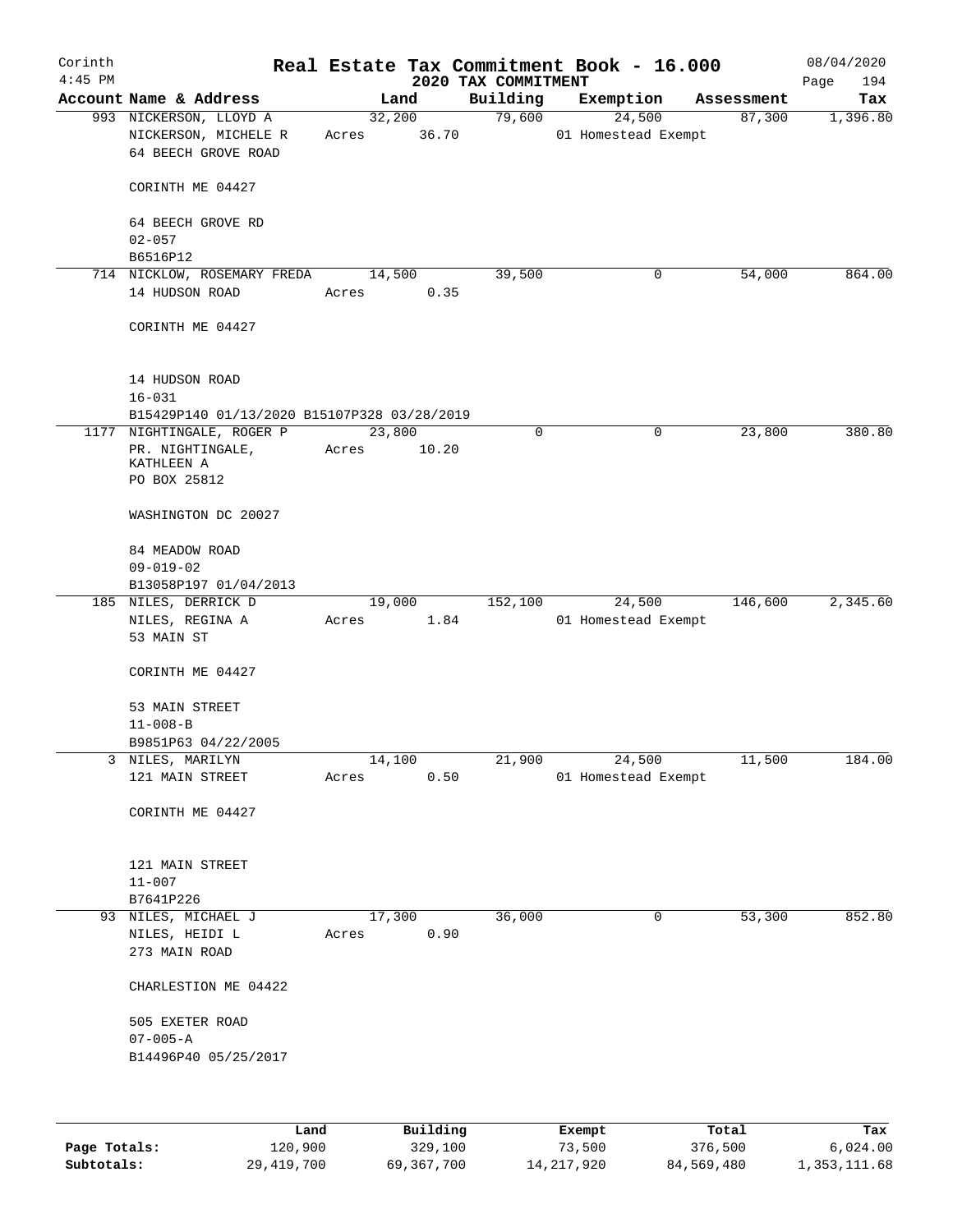| Corinth<br>$4:45$ PM |                                                          |       |                     | 2020 TAX COMMITMENT | Real Estate Tax Commitment Book - 16.000 |                  | 08/04/2020         |
|----------------------|----------------------------------------------------------|-------|---------------------|---------------------|------------------------------------------|------------------|--------------------|
|                      | Account Name & Address                                   |       | Land                | Building            | Exemption                                | Assessment       | Page<br>195<br>Tax |
|                      | 1185 NILSEN, ANDREW C                                    |       | 40,800              | 138,900             | 24,500                                   | 155,200          | 2,483.20           |
|                      | NILSEN, LAURA J<br>765 AVENUE ROAD                       | Acres | 70.00               |                     | 01 Homestead Exempt                      |                  |                    |
|                      | CORINTH ME 04427                                         |       |                     |                     |                                          |                  |                    |
|                      | 765 AVENUE RD<br>$01 - 002$                              |       |                     |                     |                                          |                  |                    |
|                      | B8964P136                                                |       |                     |                     |                                          |                  |                    |
|                      | 1907 NILSSON, RICHARD P                                  |       | 18,100              | 134,600             | 0                                        | 152,700          | 2,443.20           |
|                      | NILSSON, PATTI-KATE<br>83 SNOWDEN STREET                 | Acres | 1.14                |                     |                                          |                  |                    |
|                      | PT CHARLOTTE FL 33954<br>3232                            |       |                     |                     |                                          |                  |                    |
|                      | 36 BRUCE RD<br>$08 - 012 - 30$                           |       |                     |                     |                                          |                  |                    |
|                      | B10773P310 12/20/2006 B9568P159                          |       |                     |                     |                                          |                  |                    |
|                      | 999 NORTHERN NEW ENGLAND<br>TELEPHONE                    |       | 13,600              | 109,900             | 0                                        | 123,500          | 1,976.00           |
|                      | c/o TAX DEPARTMENT<br>770 ELM STREET 2nd<br><b>FLOOR</b> | Acres | 0.29                |                     |                                          |                  |                    |
|                      | MANCHESTER NH 03101                                      |       |                     |                     |                                          |                  |                    |
|                      | 343 MAIN STREET                                          |       |                     |                     |                                          |                  |                    |
|                      | $15 - 003$<br>B11358P276 03/31/2008                      |       |                     |                     |                                          |                  |                    |
|                      | 989 NORTHERN NEW ENGLAND<br>TELEPHONE                    |       | 0                   | 23,200              | 0                                        | 23,200           | 371.20             |
|                      | C/O TAX DEPARTMENT                                       |       |                     |                     |                                          |                  |                    |
|                      | 770 ELM STREET                                           |       |                     |                     |                                          |                  |                    |
|                      | MANCHESTER NH 03101                                      |       |                     |                     |                                          |                  |                    |
|                      | 36 WHITE SCHOOLHOUSE                                     |       |                     |                     |                                          |                  |                    |
|                      | $08 - 023 - 01H$                                         |       |                     |                     |                                          |                  |                    |
| 990                  | NORTHERN NEW ENGLAND<br>TELEPHONE                        |       | $\mathbf 0$         | 2,300               | 0                                        | 2,300            | 36.80              |
|                      | $c$ /o TAX DEPARTMENT                                    |       |                     |                     |                                          |                  |                    |
|                      | 770 ELM STREET                                           |       |                     |                     |                                          |                  |                    |
|                      | MANCHESTER NH 03101                                      |       |                     |                     |                                          |                  |                    |
|                      | WEST CORINTH ROAD                                        |       |                     |                     |                                          |                  |                    |
|                      | $01 - 041 - D - 1H$                                      |       |                     |                     |                                          |                  |                    |
| 1877                 | NORTHRUP, DEREK                                          |       | 0                   | 38,800              | 24,500                                   | 14,300           | 228.80             |
|                      | NORTHRUP, SHELLI<br>15 O'ROAK ROAD                       |       |                     |                     | 01 Homestead Exempt                      |                  |                    |
|                      | CORINTH ME 04427                                         |       |                     |                     |                                          |                  |                    |
|                      | 15 O'ROAK ROAD<br>$10 - 011 - 01H$                       |       |                     |                     |                                          |                  |                    |
|                      |                                                          |       |                     |                     |                                          |                  |                    |
|                      |                                                          |       |                     |                     |                                          |                  |                    |
| Page Totals:         | Land<br>72,500                                           |       | Building<br>447,700 |                     | Exempt<br>49,000                         | Total<br>471,200 | Tax<br>7,539.20    |

**Subtotals:** 29,492,200 69,815,400 14,266,920 85,040,680 1,360,650.88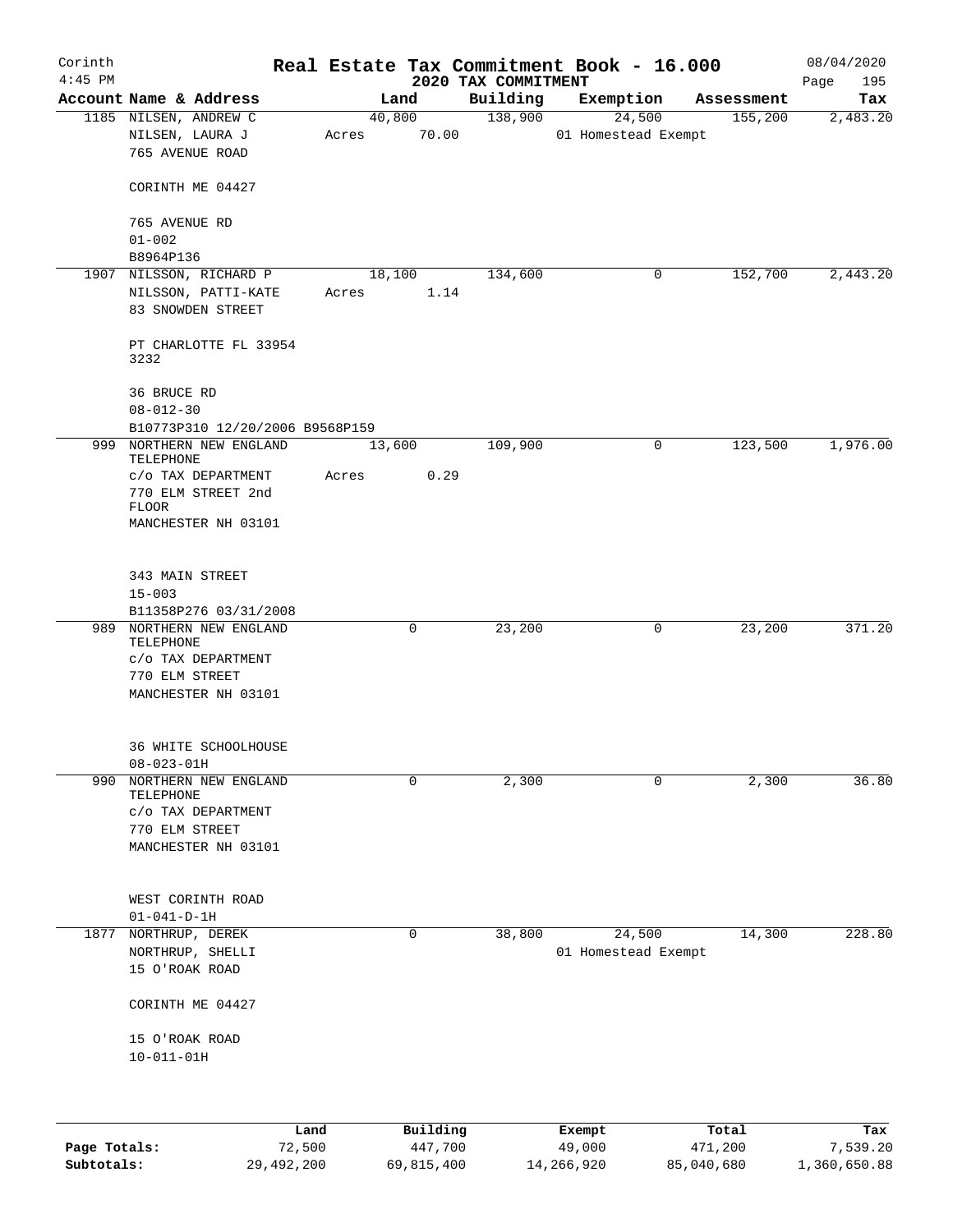| Corinth<br>$4:45$ PM |                         |         |       | 2020 TAX COMMITMENT | Real Estate Tax Commitment Book - 16.000 |            | 08/04/2020<br>196<br>Page |
|----------------------|-------------------------|---------|-------|---------------------|------------------------------------------|------------|---------------------------|
|                      | Account Name & Address  |         | Land  | Building            | Exemption                                | Assessment | Tax                       |
|                      | 1871 NOYES, CASEY LEIGH | 17,900  |       | 95,000              | 24,500                                   | 88,400     | 1,414.40                  |
|                      | 122 LEDGE HILL ROAD     | Acres   | 2.01  |                     | 01 Homestead Exempt                      |            |                           |
|                      | CORINTH ME 04427        |         |       |                     |                                          |            |                           |
|                      |                         |         |       |                     |                                          |            |                           |
|                      | 122 LEDGE HILL ROAD     |         |       |                     |                                          |            |                           |
|                      | $04 - 017 - D$          |         |       |                     |                                          |            |                           |
|                      | B14892P297 08/01/2018   |         |       |                     |                                          |            |                           |
|                      | 492 NUTTER, MICHAEL T   | 19,700  |       | 145,600             | 24,500                                   | 140,800    | 2,252.80                  |
|                      | NUTTER, MELISSA S       | Acres   | 3.42  |                     | 01 Homestead Exempt                      |            |                           |
|                      | 93 GARLAND ROAD         |         |       |                     |                                          |            |                           |
|                      | CORINTH ME 04427        |         |       |                     |                                          |            |                           |
|                      | 93 GARLAND ROAD         |         |       |                     |                                          |            |                           |
|                      | $07 - 014 - C$          |         |       |                     |                                          |            |                           |
|                      | B12894P343 07/23/2012   |         |       |                     |                                          |            |                           |
|                      | 902 NYE, DAVID W        | 24,700  |       | 28,500              | 0                                        | 53,200     | 851.20                    |
|                      | 914 HEMLOCK STREET      | Acres   | 41.00 |                     |                                          |            |                           |
|                      | BAREFOOT BAY FL 32976   |         |       |                     |                                          |            |                           |
|                      | 121 DIAMOND LN          |         |       |                     |                                          |            |                           |
|                      | $06 - 039$              |         |       |                     |                                          |            |                           |
|                      | B14744P107 02/16/2018   |         |       |                     |                                          |            |                           |
|                      | 1004 O'BAR, CARLSON C   | 17,000  |       | 111,400             | 24,500                                   | 103,900    | 1,662.40                  |
|                      | O'BAR, ELAINE A         | Acres   | 1.29  |                     | 01 Homestead Exempt                      |            |                           |
|                      | 351 EXETER ROAD         |         |       |                     |                                          |            |                           |
|                      |                         |         |       |                     |                                          |            |                           |
|                      | CORINTH ME 04427        |         |       |                     |                                          |            |                           |
|                      | 351 EXETER ROAD         |         |       |                     |                                          |            |                           |
|                      | $07 - 012 - B$          |         |       |                     |                                          |            |                           |
|                      | B3226P239               |         |       |                     |                                          |            |                           |
|                      | 176 O'BAR, DENNIS L     | 24,100  |       | 87,300              | 24,500                                   | 86,900     | 1,390.40                  |
|                      | O'BAR, SANDRA P         | Acres   | 7.00  |                     | 01 Homestead Exempt                      |            |                           |
|                      | 358 EXETER ROAD         |         |       |                     |                                          |            |                           |
|                      | CORINTH ME 04427        |         |       |                     |                                          |            |                           |
|                      | 358 EXETER ROAD         |         |       |                     |                                          |            |                           |
|                      | $07 - 010 - B$          |         |       |                     |                                          |            |                           |
|                      | B8885P259               |         |       |                     |                                          |            |                           |
| 809                  | O'CLAIRE, ROLANDE       | 101,200 |       | 111,600             | 24,500                                   | 188,300    | 3,012.80                  |
|                      | HARVEY, JOSHUA          | Acres   | 90.22 |                     | 01 Homestead Exempt                      |            |                           |
|                      | 485 HUDSON ROAD         |         |       |                     |                                          |            |                           |
|                      | CORINTH ME 04427        |         |       |                     |                                          |            |                           |
|                      | 485 HUDSON ROAD         |         |       |                     |                                          |            |                           |
|                      | $09 - 032$              |         |       |                     |                                          |            |                           |
|                      | B14296P298 09/22/2016   |         |       |                     |                                          |            |                           |
|                      |                         |         |       |                     |                                          |            |                           |
|                      |                         |         |       |                     |                                          |            |                           |
|                      |                         |         |       |                     |                                          |            |                           |

|              | Land       | Building   | Exempt     | Total      | Tax          |
|--------------|------------|------------|------------|------------|--------------|
| Page Totals: | 204,600    | 579,400    | 122,500    | 661,500    | 10,584.00    |
| Subtotals:   | 29,696,800 | 70,394,800 | 14,389,420 | 85,702,180 | 1,371,234.88 |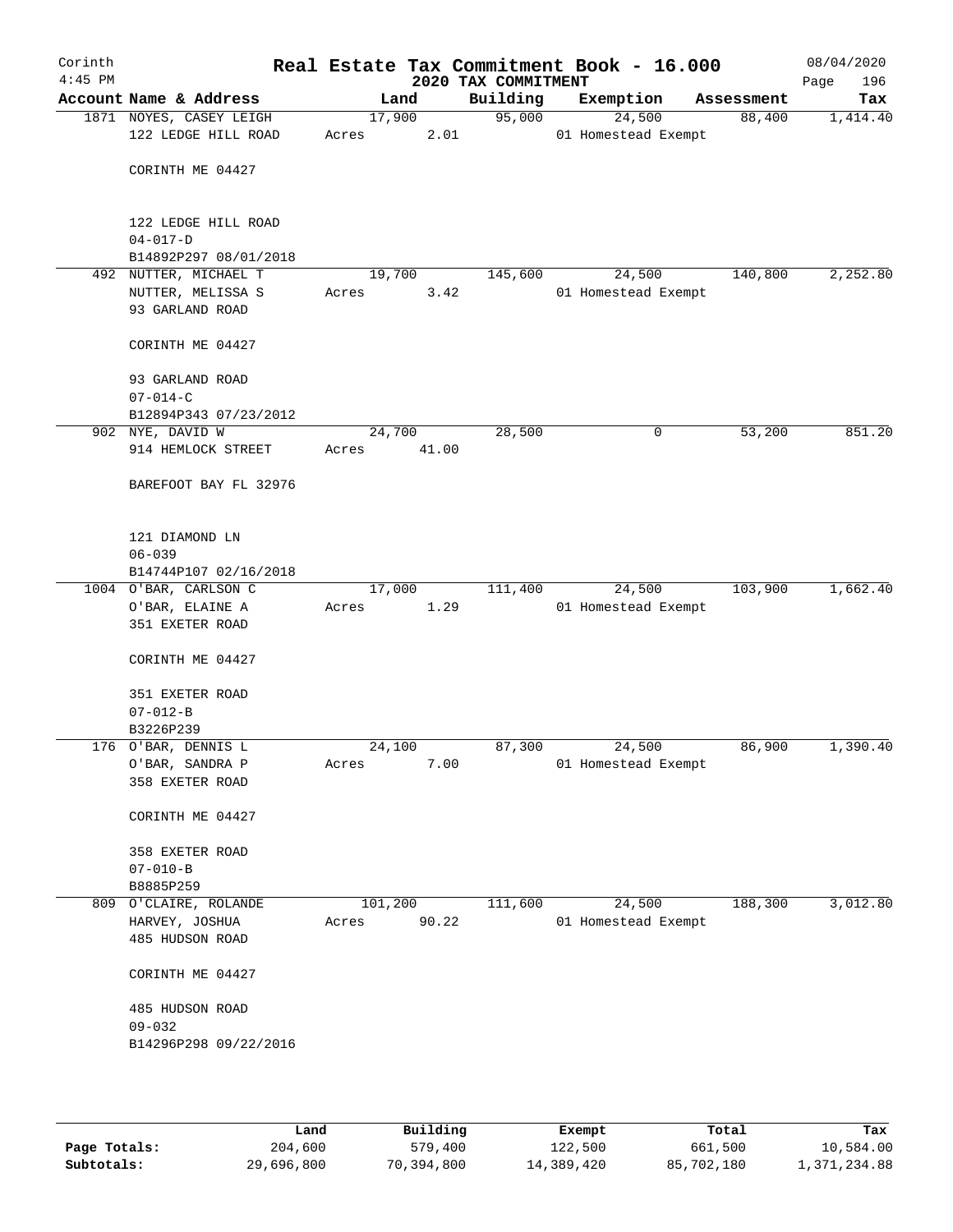| Corinth<br>$4:45$ PM |                                                                  |                         | 2020 TAX COMMITMENT | Real Estate Tax Commitment Book - 16.000 |            | 08/04/2020<br>197<br>Page |
|----------------------|------------------------------------------------------------------|-------------------------|---------------------|------------------------------------------|------------|---------------------------|
|                      | Account Name & Address                                           | Land                    | Building            | Exemption                                | Assessment | Tax                       |
|                      | 555 OGILVIE, WILLIAM W III<br>OGILVIE, NATALIE J<br>67 TATE ROAD | 20,800<br>8.00<br>Acres | 68,400              | 24,500<br>01 Homestead Exempt            | 64,700     | 1,035.20                  |
|                      | CORINTH ME 04427                                                 |                         |                     |                                          |            |                           |
|                      | 67 TATE ROAD<br>$09 - 027$                                       |                         |                     |                                          |            |                           |
|                      | B8485P161                                                        |                         |                     |                                          |            |                           |
|                      | 950 OKO, ADAM                                                    | 19,400                  | 85,400              | 24,500                                   | 80,300     | 1,284.80                  |
|                      | 23 WEST CORINTH RD                                               | 2.12<br>Acres           |                     | 01 Homestead Exempt                      |            |                           |
|                      | CORINTH ME 04427                                                 |                         |                     |                                          |            |                           |
|                      | 23 WEST CORINTH ROAD<br>$05 - 024 - 02$<br>B14772P82 03/26/2018  |                         |                     |                                          |            |                           |
|                      | 1900 OLDERSHAW, ANGELA                                           | 12,100                  | 84,900              | 0                                        | 97,000     | 1,552.00                  |
|                      | PO BOX 237                                                       | 0.32<br>Acres           |                     |                                          |            |                           |
|                      | CORINTH ME 04427                                                 |                         |                     |                                          |            |                           |
|                      | 22 MORISON AVENUE                                                |                         |                     |                                          |            |                           |
|                      | $11 - 022 - 02$                                                  |                         |                     |                                          |            |                           |
|                      | B14637P279 10/16/2017                                            |                         |                     |                                          |            |                           |
|                      | 712 OLIVER, NORMAN H                                             | 17,500                  | 113,400             | 24,500                                   | 106,400    | 1,702.40                  |
|                      | OLIVER, LISETTE B<br>1437 MAIN STREET                            | 1.71<br>Acres           |                     | 01 Homestead Exempt                      |            |                           |
|                      | CORINTH ME 04427                                                 |                         |                     |                                          |            |                           |
|                      | 1437 MAIN STREET                                                 |                         |                     |                                          |            |                           |
|                      | $03 - 045$                                                       |                         |                     |                                          |            |                           |
|                      | B13720P128 12/10/2014                                            |                         |                     |                                          |            |                           |
|                      | 1372 OLSEN, KYLE R                                               | 44,400                  | 0                   | 0                                        | 44,400     | 710.40                    |
|                      | 410 CASTINE ROAD                                                 | 90.00<br>Acres          |                     |                                          |            |                           |
|                      | ORLAND ME 04472                                                  |                         |                     |                                          |            |                           |
|                      | EXETER ROAD<br>$07 - 056$                                        |                         |                     |                                          |            |                           |
|                      | 1373 OLSEN, KYLE R                                               | 8,500                   | 0                   | 0                                        | 8,500      | 136.00                    |
|                      | 410 CASTINE ROAD                                                 | 2.00<br>Acres           |                     |                                          |            |                           |
|                      | ORLAND ME 04472                                                  |                         |                     |                                          |            |                           |
|                      | EXETER ROAD N/F OFF                                              |                         |                     |                                          |            |                           |
|                      | $14 - 021$<br>B14911P338 08/16/2018                              |                         |                     |                                          |            |                           |
|                      |                                                                  |                         |                     |                                          |            |                           |
|                      | Land                                                             | Building                |                     | Exempt                                   | Total      | Tax                       |
| Page Totals:         | 122,700                                                          | 352,100                 |                     | 73,500                                   | 401,300    | 6,420.80                  |

**Subtotals:** 29,819,500 70,746,900 14,462,920 86,103,480 1,377,655.68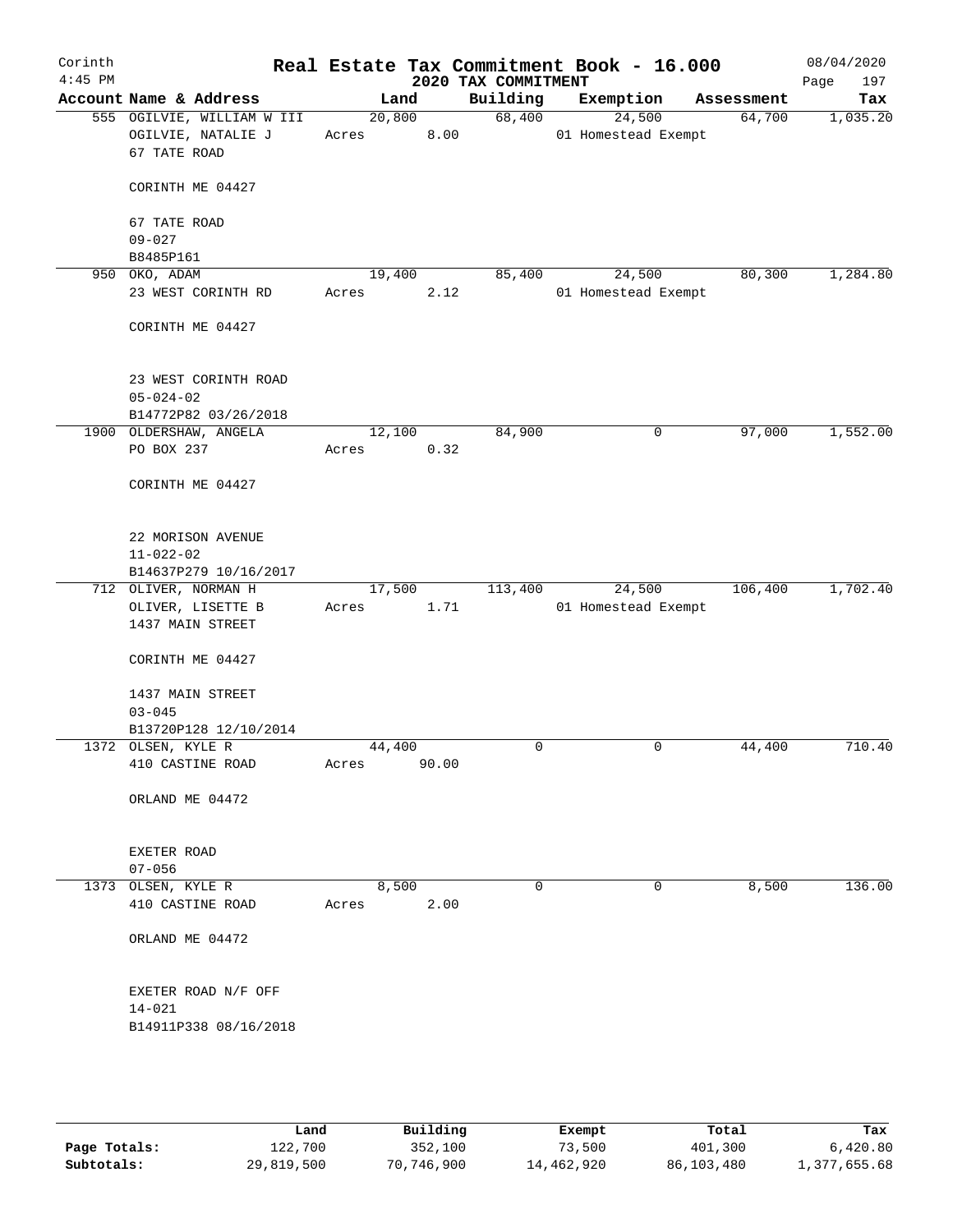| Corinth<br>$4:45$ PM |                        |        |       | 2020 TAX COMMITMENT | Real Estate Tax Commitment Book - 16.000 |            | 08/04/2020<br>Page<br>198 |
|----------------------|------------------------|--------|-------|---------------------|------------------------------------------|------------|---------------------------|
|                      | Account Name & Address | Land   |       | Building            | Exemption                                | Assessment | Tax                       |
|                      | 1011 OVERLOCK, EDDIE E | 25,900 |       | $\mathsf{O}$        | $\mathbf 0$                              | 25,900     | 414.40                    |
|                      | OVERLOCK, LISA A JT    | Acres  | 36.93 |                     |                                          |            |                           |
|                      | 31 BENJAMIN DRIVE      |        |       |                     |                                          |            |                           |
|                      | OLD TOWN ME 04468      |        |       |                     |                                          |            |                           |
|                      | BLACK RD               |        |       |                     |                                          |            |                           |
|                      | $05 - 009 - B$         |        |       |                     |                                          |            |                           |
|                      | B15471P103 03/12/2020  |        |       |                     |                                          |            |                           |
|                      | 1891 OVERLOCK, LEWIS E | 17,900 |       | 2,000               | 0                                        | 19,900     | 318.40                    |
|                      | 3 SANDY'S WAY          | Acres  | 2.00  |                     |                                          |            |                           |
|                      | HERMON ME 04401        |        |       |                     |                                          |            |                           |
|                      | 99 BLACK RD            |        |       |                     |                                          |            |                           |
|                      | $05 - 009 - C$         |        |       |                     |                                          |            |                           |
|                      | B12699P224 01/06/2012  |        |       |                     |                                          |            |                           |
|                      | 1712 OYSTER, LOWELL R  | 11,400 |       | 0                   | $\mathsf{O}$                             | 11,400     | 182.40                    |
|                      | OYSTER, KATHLEEN M     | Acres  | 3.18  |                     |                                          |            |                           |
|                      | 543 GRANT ROAD         |        |       |                     |                                          |            |                           |
|                      | CORINTH ME 04427       |        |       |                     |                                          |            |                           |
|                      | GRANT ROAD             |        |       |                     |                                          |            |                           |
|                      | $02 - 052 - 01$        |        |       |                     |                                          |            |                           |
|                      | B7851P137              |        |       |                     |                                          |            |                           |
|                      | 2035 OYSTER, LOWELL R  | 1,500  |       | $\mathbf 0$         | $\mathbf 0$                              | 1,500      | 24.00                     |
|                      | 543 GRANT ROAD         | Acres  | 1.34  |                     |                                          |            |                           |
|                      | CORINTH ME 04427       |        |       |                     |                                          |            |                           |
|                      | GRANT ROAD             |        |       |                     |                                          |            |                           |
|                      | $02 - 050$             |        |       |                     |                                          |            |                           |
|                      | 1012 OYSTER, LOWELL R  | 23,600 |       | 19,000              | 0                                        | 42,600     | 681.60                    |
|                      | OYSTER, KATHLEEN M     | Acres  | 13.30 |                     |                                          |            |                           |
|                      | 543 GRANT ROAD         |        |       |                     |                                          |            |                           |
|                      | CORINTH ME 04427       |        |       |                     |                                          |            |                           |
|                      | 604 GRANT ROAD         |        |       |                     |                                          |            |                           |
|                      | $02 - 051 - A$         |        |       |                     |                                          |            |                           |
|                      | B3314P172              |        |       |                     |                                          |            |                           |
|                      | 1013 OYSTER, LOWELL R  | 19,700 |       | 57,400              | 24,500                                   | 52,600     | 841.60                    |
|                      | OYSTER, KATHLEEN M     | Acres  | 4.90  |                     | 01 Homestead Exempt                      |            |                           |
|                      | 543 GRANT ROAD         |        |       |                     |                                          |            |                           |
|                      |                        |        |       |                     |                                          |            |                           |
|                      | CORINTH ME 04427       |        |       |                     |                                          |            |                           |
|                      | 543 GRANT ROAD         |        |       |                     |                                          |            |                           |
|                      | $02 - 044 - 19 - A$    |        |       |                     |                                          |            |                           |
|                      | B3314P172              |        |       |                     |                                          |            |                           |
|                      |                        |        |       |                     |                                          |            |                           |
|                      |                        |        |       |                     |                                          |            |                           |
|                      |                        |        |       |                     |                                          |            |                           |
|                      |                        |        |       |                     |                                          |            |                           |

|              | Land       | Building   | Exempt     | Total        | Tax          |
|--------------|------------|------------|------------|--------------|--------------|
| Page Totals: | 100,000    | 78,400     | 24,500     | 153,900      | 2,462.40     |
| Subtotals:   | 29,919,500 | 70,825,300 | 14,487,420 | 86, 257, 380 | 1,380,118.08 |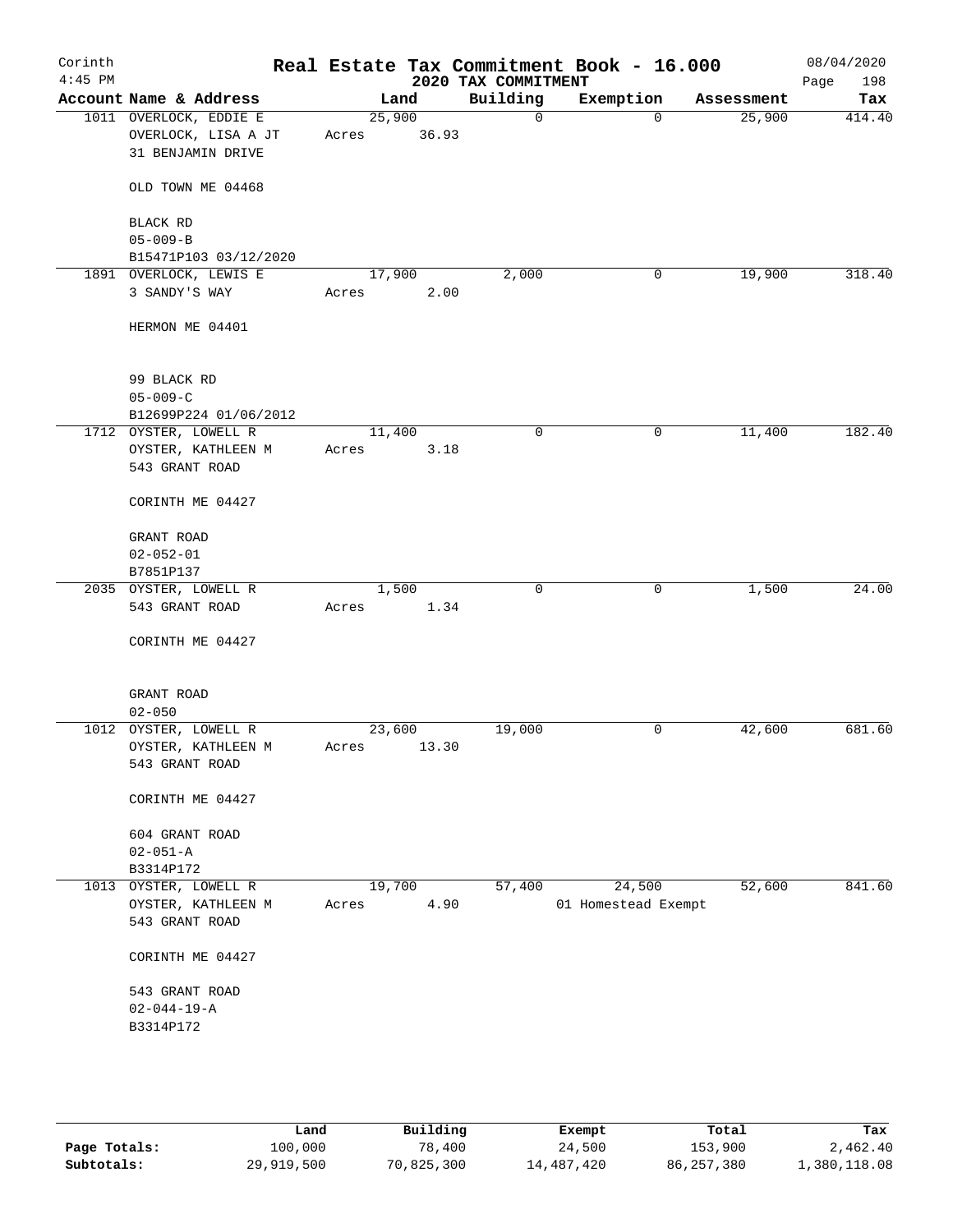| Corinth      |                                                  |                 |       |                     | Real Estate Tax Commitment Book - 16.000 |                     |            |                      | 08/04/2020      |
|--------------|--------------------------------------------------|-----------------|-------|---------------------|------------------------------------------|---------------------|------------|----------------------|-----------------|
| $4:45$ PM    |                                                  |                 |       |                     | 2020 TAX COMMITMENT                      |                     |            |                      | Page<br>199     |
|              | Account Name & Address<br>1014 PAGE, BRUCE E     |                 |       | Land<br>20,600      | Building<br>94,400                       | Exemption           | 24,500     | Assessment<br>90,500 | Tax<br>1,448.00 |
|              | PAGE, PAULA D<br>1199 HUDSON HILL ROAD           |                 | Acres | 4.18                |                                          | 01 Homestead Exempt |            |                      |                 |
|              | CORINTH ME 04427                                 |                 |       |                     |                                          |                     |            |                      |                 |
|              | 1199 HUDSON HILL ROAD<br>$03 - 049 - A$          |                 |       |                     |                                          |                     |            |                      |                 |
|              | B5009P43                                         |                 |       |                     |                                          |                     |            |                      |                 |
|              | 592 PAGE, COREY                                  |                 |       | 17,600              | 110,300                                  |                     | 24,500     | 103,400              | 1,654.40        |
|              | PAGE, KARA<br>1489 MAIN STREET                   |                 | Acres | 2.25                |                                          | 01 Homestead Exempt |            |                      |                 |
|              | CORINTH ME 04427                                 |                 |       |                     |                                          |                     |            |                      |                 |
|              | 1489 MAIN STREET                                 |                 |       |                     |                                          |                     |            |                      |                 |
|              | $03 - 048 - A$<br>B14154P137 05/19/2016          |                 |       |                     |                                          |                     |            |                      |                 |
|              | 1015 PAGE, DONALD SR                             |                 |       | 16,700              | 103,700                                  |                     | 24,500     | 95,900               | 1,534.40        |
|              | PAGE, HARRIET E. (Heirs Acres<br>of)             |                 |       | 1.00                |                                          | 01 Homestead Exempt |            |                      |                 |
|              | 441 WEST CORINTH ROAD                            |                 |       |                     |                                          |                     |            |                      |                 |
|              | CORINTH ME 04427                                 |                 |       |                     |                                          |                     |            |                      |                 |
|              | 441 WEST CORINTH ROAD<br>$04 - 033$              |                 |       |                     |                                          |                     |            |                      |                 |
|              | B11116P217 09/06/2007 B1353P450 03/22/1952       |                 |       |                     |                                          |                     |            |                      |                 |
|              | 1017 PAGE, JAMES L<br>643 GRANT ROAD             |                 | Acres | 26,600<br>11.10     | 51,800                                   | 01 Homestead Exempt | 24,500     | 53,900               | 862.40          |
|              | CORINTH ME 04427                                 |                 |       |                     |                                          |                     |            |                      |                 |
|              | 643 GRANT ROAD                                   |                 |       |                     |                                          |                     |            |                      |                 |
|              | $02 - 044 - 13 - A$                              |                 |       |                     |                                          |                     |            |                      |                 |
|              | B15295P328 08/30/2018 B13816P80 04/27/2015       |                 |       |                     |                                          |                     |            |                      |                 |
| 760          | PAGE, KENNETH                                    |                 |       | 18,300              | 54,100                                   | 24,500              |            | 47,900               | 766.40          |
|              | PAGE, ALICE<br>P.O. BOX 55                       |                 | Acres | 2.29                |                                          | 01 Homestead Exempt |            |                      |                 |
|              | KENDUSKEAG ME 04450                              |                 |       |                     |                                          |                     |            |                      |                 |
|              | 15 BEANS MILL RD                                 |                 |       |                     |                                          |                     |            |                      |                 |
|              | $07 - 010 - C$                                   |                 |       |                     |                                          |                     |            |                      |                 |
|              | B7355P301                                        |                 |       |                     |                                          |                     |            |                      |                 |
|              | 738 PAGE, SHERRI A<br>C/O MICHELE HARRIMAN<br>PR |                 | Acres | 16,700<br>1.00      | 82,300                                   | 01 Homestead Exempt | 24,500     | 74,500               | 1,192.00        |
|              | 374 STETSON ROAD WEST<br>LEVANT ME 04456         |                 |       |                     |                                          |                     |            |                      |                 |
|              | 680 BLACK RD                                     |                 |       |                     |                                          |                     |            |                      |                 |
|              | $02 - 038 - A$                                   |                 |       |                     |                                          |                     |            |                      |                 |
|              | B7553P1                                          |                 |       |                     |                                          |                     |            |                      |                 |
|              |                                                  |                 |       |                     |                                          |                     |            |                      |                 |
| Page Totals: |                                                  | Land<br>116,500 |       | Building<br>496,600 |                                          | Exempt<br>147,000   |            | Total<br>466,100     | Tax<br>7,457.60 |
| Subtotals:   |                                                  | 30,036,000      |       | 71,321,900          |                                          | 14,634,420          | 86,723,480 |                      | 1,387,575.68    |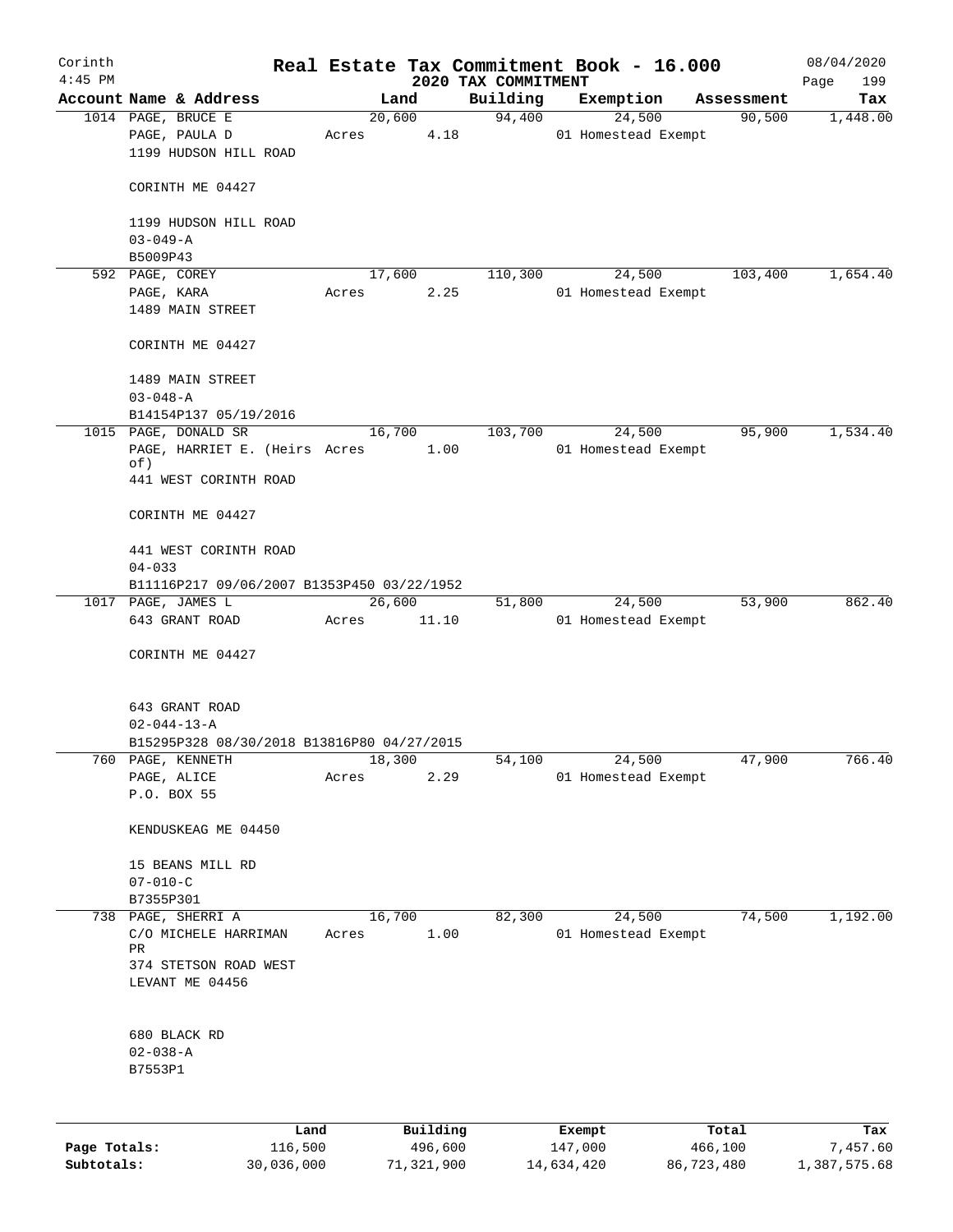| Corinth<br>$4:45$ PM |                                                            |                 |             | 2020 TAX COMMITMENT | Real Estate Tax Commitment Book - 16.000 |   |            | 08/04/2020<br>Page<br>200 |
|----------------------|------------------------------------------------------------|-----------------|-------------|---------------------|------------------------------------------|---|------------|---------------------------|
|                      | Account Name & Address                                     |                 | Land        | Building            | Exemption                                |   | Assessment | Tax                       |
|                      | 1853 PAGE, TERESA L<br>343 WEST CORINTH RD                 | 27,500<br>Acres | 9.80        | 120, 200            | 24,500<br>01 Homestead Exempt            |   | 123,200    | 1,971.20                  |
|                      | CORINTH ME 04427                                           |                 |             |                     |                                          |   |            |                           |
|                      | 343 WEST CORINTH ROAD<br>$04 - 036 - G$                    |                 |             |                     |                                          |   |            |                           |
|                      | B11866P261 07/31/2009                                      |                 |             |                     |                                          |   |            |                           |
|                      | 1019 PAIGE, MICHELLE M                                     | 19,600          |             | 94,400              | 24,500                                   |   | 89,500     | 1,432.00                  |
|                      | 87 GARLAND ROAD                                            | Acres           | 3.38        |                     | 01 Homestead Exempt                      |   |            |                           |
|                      | CORINTH ME 04427                                           |                 |             |                     |                                          |   |            |                           |
|                      | 87 GARLAND ROAD<br>$07 - 014 - D$                          |                 |             |                     |                                          |   |            |                           |
|                      | B12669P248 12/02/2011                                      |                 |             |                     |                                          |   |            |                           |
|                      | 1733 PALMER, JOHN C                                        |                 | $\mathbf 0$ | 24,100              |                                          | 0 | 24,100     | 385.60                    |
|                      | P.O. BOX 601                                               |                 |             |                     |                                          |   |            |                           |
|                      | CORINTH ME 04427                                           |                 |             |                     |                                          |   |            |                           |
|                      | 103 BEANS MILL RD<br>$07 - 020 - 03H$                      |                 |             |                     |                                          |   |            |                           |
|                      | 904 PALMER, ROSS                                           |                 | $\mathbf 0$ | 73,600              | 24,500                                   |   | 49,100     | 785.60                    |
|                      | 601 AVENUE ROAD                                            |                 |             |                     | 01 Homestead Exempt                      |   |            |                           |
|                      | CORINTH ME 04427                                           |                 |             |                     |                                          |   |            |                           |
|                      | 601 AVENUE RD<br>$01 - 008 - 10H$                          |                 |             |                     |                                          |   |            |                           |
|                      | 856 PAQUIN, WILLIAM H                                      | 12,200          |             | 0                   |                                          | 0 | 12,200     | 195.20                    |
|                      | PAQUIN, TERRI A                                            | Acres           | 2.59        |                     |                                          |   |            |                           |
|                      | PO BOX 446                                                 |                 |             |                     |                                          |   |            |                           |
|                      | CARLSBORG WA 98324                                         |                 |             |                     |                                          |   |            |                           |
|                      | ANDERSON FARM RD                                           |                 |             |                     |                                          |   |            |                           |
|                      | $12 - 012 - 07$<br>B9641P57 11/10/2004                     |                 |             |                     |                                          |   |            |                           |
|                      | 182 PAQUIN, WILLIAM H                                      | 14,400          |             | 0                   |                                          | 0 | 14,400     | 230.40                    |
|                      | PAQUIN, TERRI A                                            | Acres           | 4.40        |                     |                                          |   |            |                           |
|                      | PO BOX 446                                                 |                 |             |                     |                                          |   |            |                           |
|                      | CARLSBORG WA 98324                                         |                 |             |                     |                                          |   |            |                           |
|                      | ANDERSON FARM RD<br>$12 - 012 - 08$<br>B9641P57 11/10/2004 |                 |             |                     |                                          |   |            |                           |
|                      |                                                            |                 |             |                     |                                          |   |            |                           |

|              | Land       | Building  | Exempt     | Total      | Tax          |
|--------------|------------|-----------|------------|------------|--------------|
| Page Totals: | 73,700     | 312,300   | 73,500     | 312,500    | 5,000.00     |
| Subtotals:   | 30,109,700 | l.634,200 | 14,707,920 | 87,035,980 | 1,392,575.68 |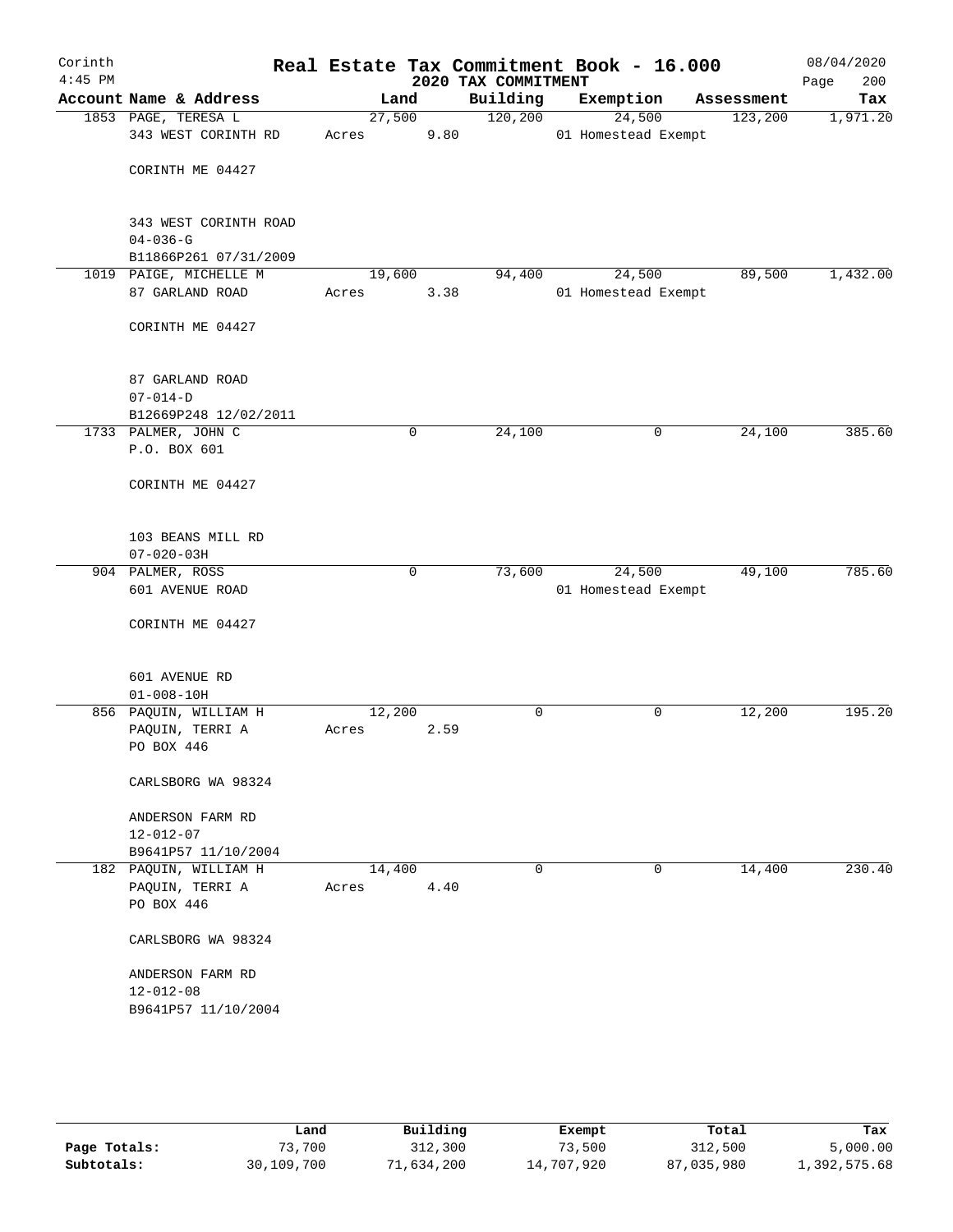| Corinth<br>$4:45$ PM |                                                         |                 |        | 2020 TAX COMMITMENT | Real Estate Tax Commitment Book - 16.000 |            | 08/04/2020<br>Page<br>201 |
|----------------------|---------------------------------------------------------|-----------------|--------|---------------------|------------------------------------------|------------|---------------------------|
|                      | Account Name & Address                                  |                 | Land   | Building            | Exemption                                | Assessment | Tax                       |
|                      | 1694 PAQUIN, WILLIAM H<br>PAQUIN, TERRI A<br>PO BOX 446 | 13,100<br>Acres | 3.31   | $\mathbf 0$         | 0                                        | 13,100     | 209.60                    |
|                      | CARLSBORG WA 98324                                      |                 |        |                     |                                          |            |                           |
|                      | ANDERSON FARM RD<br>$12 - 012 - 10$                     |                 |        |                     |                                          |            |                           |
|                      | B9641P57 11/10/2004                                     |                 |        |                     |                                          |            |                           |
|                      | 1804 PAQUIN, WILLIAM H                                  | 24,000          |        | $\mathbf 0$         | $\mathbf 0$                              | 24,000     | 384.00                    |
|                      | PAQUIN, TERRI A                                         | Acres           | 10.69  |                     |                                          |            |                           |
|                      | PO BOX 446                                              |                 |        |                     |                                          |            |                           |
|                      | CARLSBORG WA 98324                                      |                 |        |                     |                                          |            |                           |
|                      | HUDSON ROAD                                             |                 |        |                     |                                          |            |                           |
|                      | $12 - 012 - F$                                          |                 |        |                     |                                          |            |                           |
|                      | B9641P57 11/10/2004                                     |                 |        |                     |                                          |            |                           |
|                      | 1594 PAQUIN, WILLIAM H                                  | 13,000          |        | $\mathbf 0$         | 0                                        | 13,000     | 208.00                    |
|                      | PAQUIN, TERRI A                                         | Acres           | 3.21   |                     |                                          |            |                           |
|                      | PO BOX 446                                              |                 |        |                     |                                          |            |                           |
|                      | CARLSBORG WA 98324                                      |                 |        |                     |                                          |            |                           |
|                      | ANDERSON FARM RD                                        |                 |        |                     |                                          |            |                           |
|                      | $12 - 012 - 12$                                         |                 |        |                     |                                          |            |                           |
|                      | B9641P57 11/10/2004<br>1996 PAQUIN, WILLIAM H.,         | 11,500          |        | 0                   | 0                                        | 11,500     | 184.00                    |
|                      | PAQUIN, TERRI A.                                        |                 |        |                     |                                          |            |                           |
|                      | PO BOX 446                                              | Acres           | 2.59   |                     |                                          |            |                           |
|                      | CARLSBORG WA 98324                                      |                 |        |                     |                                          |            |                           |
|                      | ANDERSON FARM RD                                        |                 |        |                     |                                          |            |                           |
|                      | $12 - 012 - 05$                                         |                 |        |                     |                                          |            |                           |
|                      | B9641P57                                                |                 |        |                     |                                          |            |                           |
|                      | 67 PARDILLA, LOGAN C<br>123 BRADBURY DRIVE              | 34,700<br>Acres | 21.51  | 140,800             | 0                                        | 175,500    | 2,808.00                  |
|                      | CORINTH ME 04427                                        |                 |        |                     |                                          |            |                           |
|                      | 123 BRADBURY DR                                         |                 |        |                     |                                          |            |                           |
|                      | $08 - 012$                                              |                 |        |                     |                                          |            |                           |
|                      | B15346P271 11/05/2019                                   |                 |        |                     |                                          |            |                           |
|                      | 1021 PARENT, GREGORY B                                  |                 | 15,000 | 127,600             | 24,500                                   | 118,100    | 1,889.60                  |
|                      | PARENT, LINDA J<br>P.O. BOX 102                         | Acres           | 0.60   |                     | 01 Homestead Exempt                      |            |                           |
|                      | CORINTH ME 04427                                        |                 |        |                     |                                          |            |                           |
|                      | 98 EXETER ROAD                                          |                 |        |                     |                                          |            |                           |
|                      | $14 - 011$                                              |                 |        |                     |                                          |            |                           |
|                      | B2849P339                                               |                 |        |                     |                                          |            |                           |
|                      |                                                         |                 |        |                     |                                          |            |                           |
|                      |                                                         |                 |        |                     |                                          |            |                           |
|                      |                                                         |                 |        |                     |                                          |            |                           |

|              | Land         | Building   | Exempt     | Total      | Tax          |
|--------------|--------------|------------|------------|------------|--------------|
| Page Totals: | 111,300      | 268,400    | 24,500     | 355,200    | 5,683.20     |
| Subtotals:   | 30, 221, 000 | 71,902,600 | 14,732,420 | 87,391,180 | 1,398,258.88 |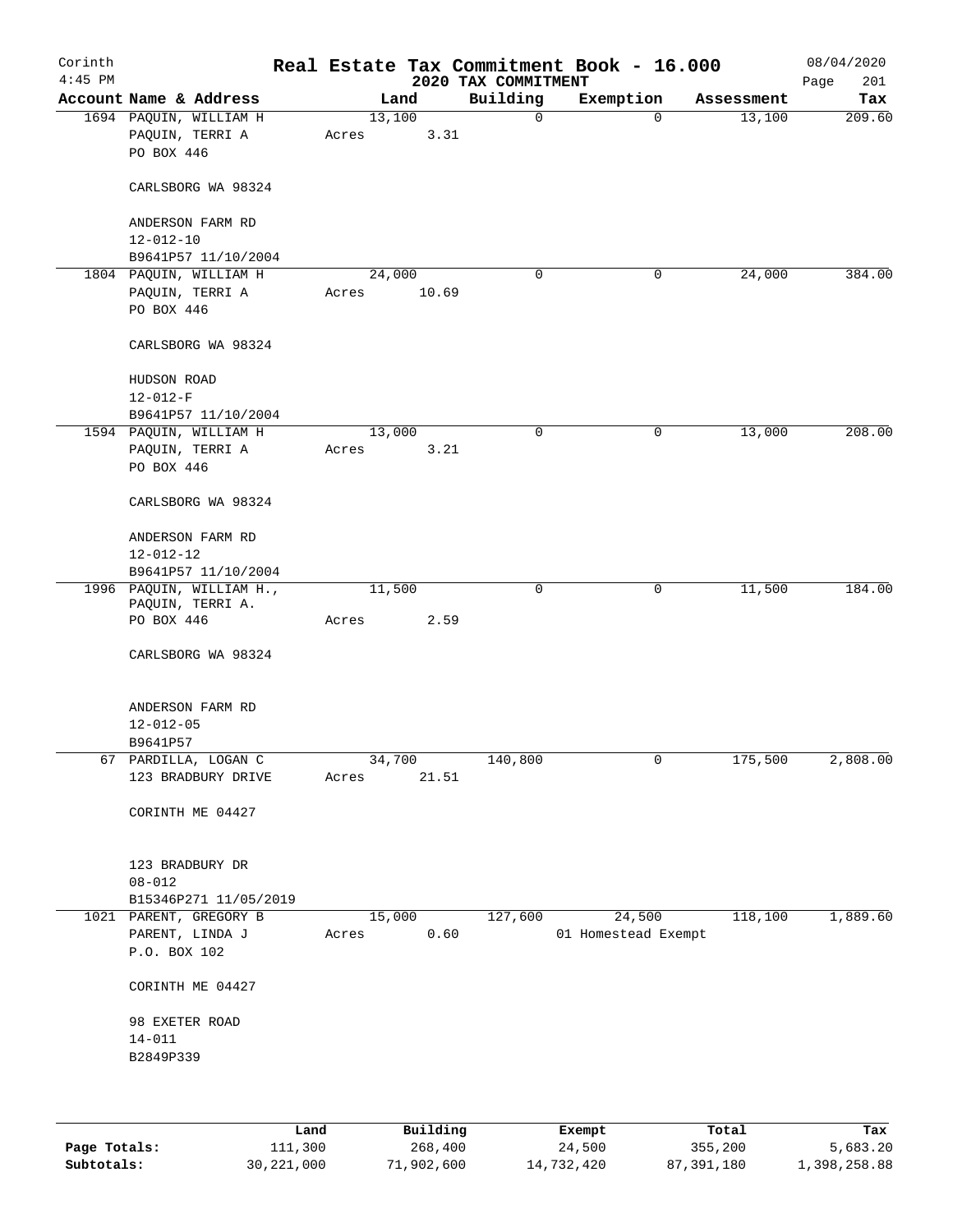| Corinth<br>$4:45$ PM |                                              |                 |        | 2020 TAX COMMITMENT | Real Estate Tax Commitment Book - 16.000 |            | 08/04/2020<br>202<br>Page |
|----------------------|----------------------------------------------|-----------------|--------|---------------------|------------------------------------------|------------|---------------------------|
|                      | Account Name & Address                       |                 | Land   | Building            | Exemption                                | Assessment | Tax                       |
|                      | 996 PARKHURST, JAMY                          |                 | 21,300 | 106,700             | 24,500                                   | 103,500    | 1,656.00                  |
|                      | 691 GRANT ROAD                               | Acres           | 6.30   |                     | 01 Homestead Exempt                      |            |                           |
|                      | CORINTH ME 04427                             |                 |        |                     |                                          |            |                           |
|                      |                                              |                 |        |                     |                                          |            |                           |
|                      | 691 GRANT ROAD                               |                 |        |                     |                                          |            |                           |
|                      | $02 - 044 - 02$                              |                 |        |                     |                                          |            |                           |
|                      | B13899P47 07/16/2015                         |                 |        |                     |                                          |            |                           |
|                      | 1839 PARKS, DANIEL J                         |                 | 19,400 | 128,900             | 24,500                                   | 123,800    | 1,980.80                  |
|                      | PARKS, RAELENE FD<br>86 BRADBURY DRIVE       | Acres           | 2.10   |                     | 01 Homestead Exempt                      |            |                           |
|                      | CORINTH ME 04427                             |                 |        |                     |                                          |            |                           |
|                      | 86 BRADBURY DR                               |                 |        |                     |                                          |            |                           |
|                      | $08 - 012 - 16$                              |                 |        |                     |                                          |            |                           |
|                      | B10184P76 11/09/2005                         |                 |        |                     |                                          |            |                           |
|                      | 553 PARTRIDGE, CATHERINE M                   |                 | 16,700 | 11,500              | 0                                        | 28,200     | 451.20                    |
|                      | 175 MURRAY ROAD                              | Acres           | 2.14   |                     |                                          |            |                           |
|                      | CARMEL ME 04419                              |                 |        |                     |                                          |            |                           |
|                      |                                              |                 |        |                     |                                          |            |                           |
|                      | 639 GRANT ROAD                               |                 |        |                     |                                          |            |                           |
|                      | $02 - 044 - 14 - A$                          |                 |        |                     |                                          |            |                           |
|                      | B15295P328 08/30/2018 B13321P68 09/06/2013   |                 |        |                     |                                          |            |                           |
|                      | 348 PARTRIDGE, JOHN C                        |                 | 18,400 | 93,100              | 24,500                                   | 87,000     | 1,392.00                  |
|                      | PARTRIDGE, KAREN                             | Acres           | 1.31   |                     | 01 Homestead Exempt                      |            |                           |
|                      | 574 MAIN ST                                  |                 |        |                     |                                          |            |                           |
|                      | CORINTH ME 04427                             |                 |        |                     |                                          |            |                           |
|                      | 574 MAIN STREET                              |                 |        |                     |                                          |            |                           |
|                      | $08 - 021$                                   |                 |        |                     |                                          |            |                           |
|                      | B12373P301 12/31/2010<br>1449 PASCHAL, KEITH | 17,900          |        | 257,000             | 24,500                                   | 250,400    | 4,006.40                  |
|                      | PASCHAL, CYNTHIA L                           | Acres           | 6.00   |                     | 01 Homestead Exempt                      |            |                           |
|                      | 815 GRANT RD                                 |                 |        |                     |                                          |            |                           |
|                      | CORINTH ME 04427                             |                 |        |                     |                                          |            |                           |
|                      | 815 GRANT ROAD                               |                 |        |                     |                                          |            |                           |
|                      | $03 - 005$                                   |                 |        |                     |                                          |            |                           |
|                      | B9457P55                                     |                 |        |                     |                                          |            |                           |
|                      | 408 PATTERSON, EDWARD H                      | 13,000<br>Acres | 11.20  | 14,800              | 0                                        | 27,800     | 444.80                    |
|                      | PATTERSON, SHARON W<br>9 SUMMER WAY          |                 |        |                     |                                          |            |                           |
|                      | CUMBERLAND CENTER ME<br>04021 3253           |                 |        |                     |                                          |            |                           |
|                      | MEADOW ROAD N/F OFF                          |                 |        |                     |                                          |            |                           |
|                      | $09 - 019 - 06$                              |                 |        |                     |                                          |            |                           |
|                      | B9663P145                                    |                 |        |                     |                                          |            |                           |
|                      |                                              |                 |        |                     |                                          |            |                           |
|                      |                                              |                 |        |                     |                                          |            |                           |

|              | Land         | Building   | Exempt     | Total      | Tax          |
|--------------|--------------|------------|------------|------------|--------------|
| Page Totals: | 106,700      | 612,000    | 98,000     | 620,700    | 9,931.20     |
| Subtotals:   | 30, 327, 700 | 72,514,600 | 14,830,420 | 88,011,880 | 1,408,190.08 |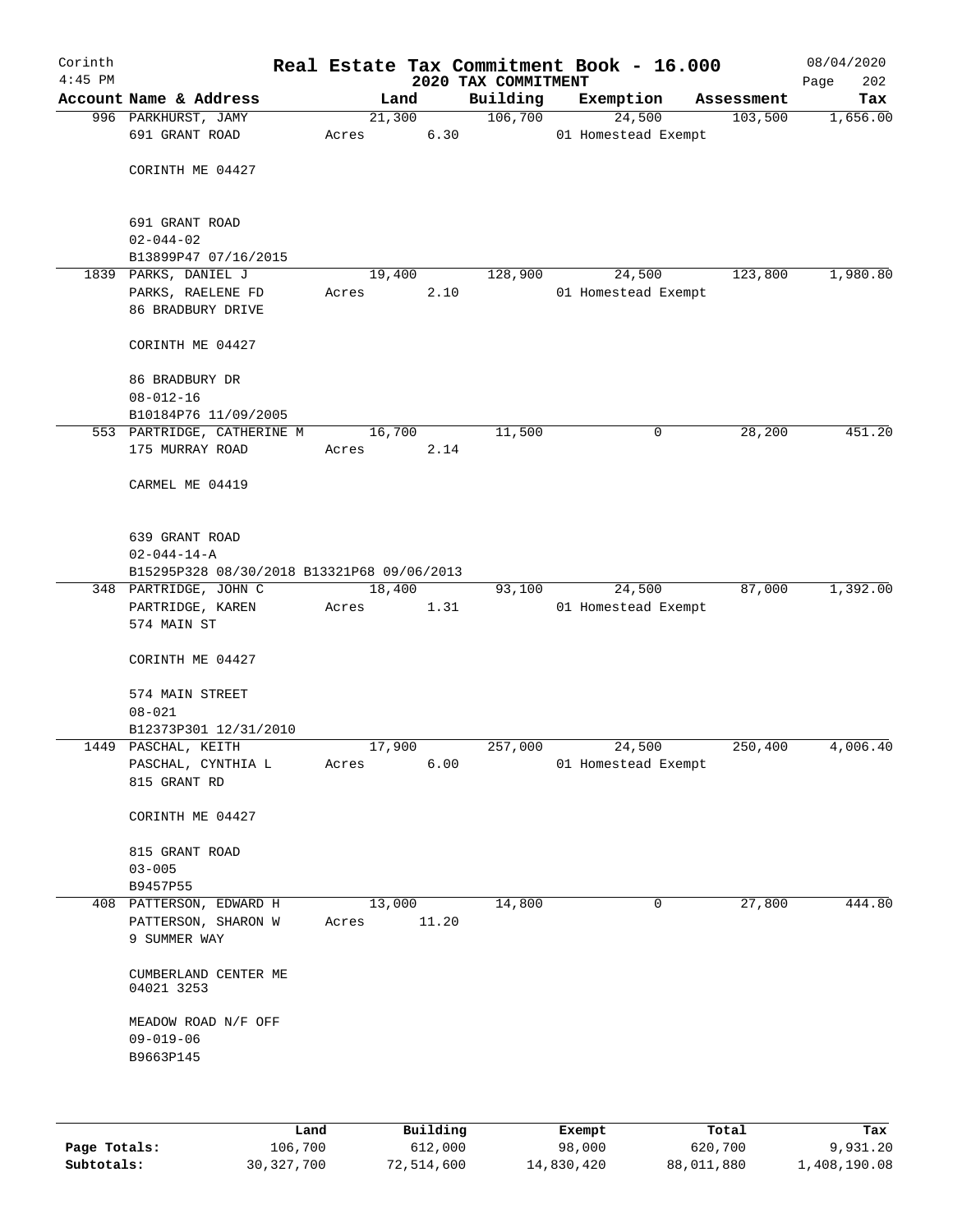| Corinth<br>$4:45$ PM |                                                                |       |        |       | 2020 TAX COMMITMENT | Real Estate Tax Commitment Book - 16.000    |            | 08/04/2020<br>203<br>Page |
|----------------------|----------------------------------------------------------------|-------|--------|-------|---------------------|---------------------------------------------|------------|---------------------------|
|                      | Account Name & Address                                         |       | Land   |       | Building            | Exemption                                   | Assessment | Tax                       |
|                      | 984 PATTERSON, NORMAN E<br>HODGKINS, DIANNE R<br>95 RIDGE ROAD | Acres | 19,000 | 2.90  | 123,700             | 30,380<br>01 Homestead Exempt<br>22 Veteran | 112,320    | 1,797.12                  |
|                      | CORINTH ME 04427                                               |       |        |       |                     |                                             |            |                           |
|                      | 95 RIDGE ROAD<br>$12 - 005$                                    |       |        |       |                     |                                             |            |                           |
|                      | B12389P13 01/27/2011                                           |       |        |       |                     |                                             |            |                           |
|                      | 1983 PAVLIK, JESSE N                                           |       | 18,300 |       | 27,700              | 24,500                                      | 21,500     | 344.00                    |
|                      | 115 MEADOW ROAD                                                | Acres |        | 5.00  |                     | 01 Homestead Exempt                         |            |                           |
|                      | PO BOX 488                                                     |       |        |       |                     |                                             |            |                           |
|                      | CORINTH ME 04427                                               |       |        |       |                     |                                             |            |                           |
|                      | 115 MEADOW ROAD                                                |       |        |       |                     |                                             |            |                           |
|                      | $09 - 014 - 09 - A$                                            |       |        |       |                     |                                             |            |                           |
|                      | B13479P5 02/09/2014                                            |       |        |       |                     |                                             |            |                           |
|                      | 384 PEARSON, STEVEN                                            |       | 19,100 |       | 66,300              | 0                                           | 85,400     | 1,366.40                  |
|                      | PEARSON, DELORES<br>24 DAVENTRY STREET                         | Acres |        | 3.00  |                     |                                             |            |                           |
|                      | CHEPACHET RI 02814                                             |       |        |       |                     |                                             |            |                           |
|                      | 686 AVENUE RD<br>$01 - 003 - 03$                               |       |        |       |                     |                                             |            |                           |
|                      | B12037P4 01/22/2010                                            |       |        |       |                     |                                             |            |                           |
|                      | 949 PEARY, DARRYL A JR                                         |       | 16,700 |       | 96,900              | 24,500                                      | 89,100     | 1,425.60                  |
|                      | PEARY, LAURA L<br>568 BLACK ROAD                               | Acres |        | 1.00  |                     | 01 Homestead Exempt                         |            |                           |
|                      | CORINTH ME 04427                                               |       |        |       |                     |                                             |            |                           |
|                      | 568 BLACK RD                                                   |       |        |       |                     |                                             |            |                           |
|                      | $02 - 035 - 03$                                                |       |        |       |                     |                                             |            |                           |
|                      | B8527P52                                                       |       |        |       |                     |                                             |            |                           |
|                      | 1025 PEDERSEN, DANA                                            |       | 29,500 |       | 21,200              | 0                                           | 50,700     | 811.20                    |
|                      | PEDERSEN, SHERRIE                                              | Acres |        | 34.60 |                     |                                             |            |                           |
|                      | 527 DEERFIELD DRIVE                                            |       |        |       |                     |                                             |            |                           |
|                      | HERMON ME 04401                                                |       |        |       |                     |                                             |            |                           |
|                      | BLACK RD                                                       |       |        |       |                     |                                             |            |                           |
|                      | $02 - 030 - 06$                                                |       |        |       |                     |                                             |            |                           |
|                      | B4756P322                                                      |       |        |       |                     |                                             |            |                           |
|                      | 1026 PEDERSEN, GEORGE M                                        |       | 27,400 |       | 109,700             | 24,500                                      | 112,600    | 1,801.60                  |
|                      | 419 BLACK ROAD                                                 | Acres |        | 6.20  |                     | 01 Homestead Exempt                         |            |                           |
|                      | CORINTH ME 04427                                               |       |        |       |                     |                                             |            |                           |
|                      | 419 BLACK RD                                                   |       |        |       |                     |                                             |            |                           |
|                      | $02 - 030 - 07$                                                |       |        |       |                     |                                             |            |                           |
|                      | B4639P306 01/19/1990                                           |       |        |       |                     |                                             |            |                           |
|                      |                                                                |       |        |       |                     |                                             |            |                           |

|              | Land       | Building   | Exempt     | Total      | Tax          |
|--------------|------------|------------|------------|------------|--------------|
| Page Totals: | 130,000    | 445,500    | 103,880    | 471,620    | 7.545.92     |
| Subtotals:   | 30,457,700 | 72,960,100 | 14,934,300 | 88,483,500 | 1,415,736.00 |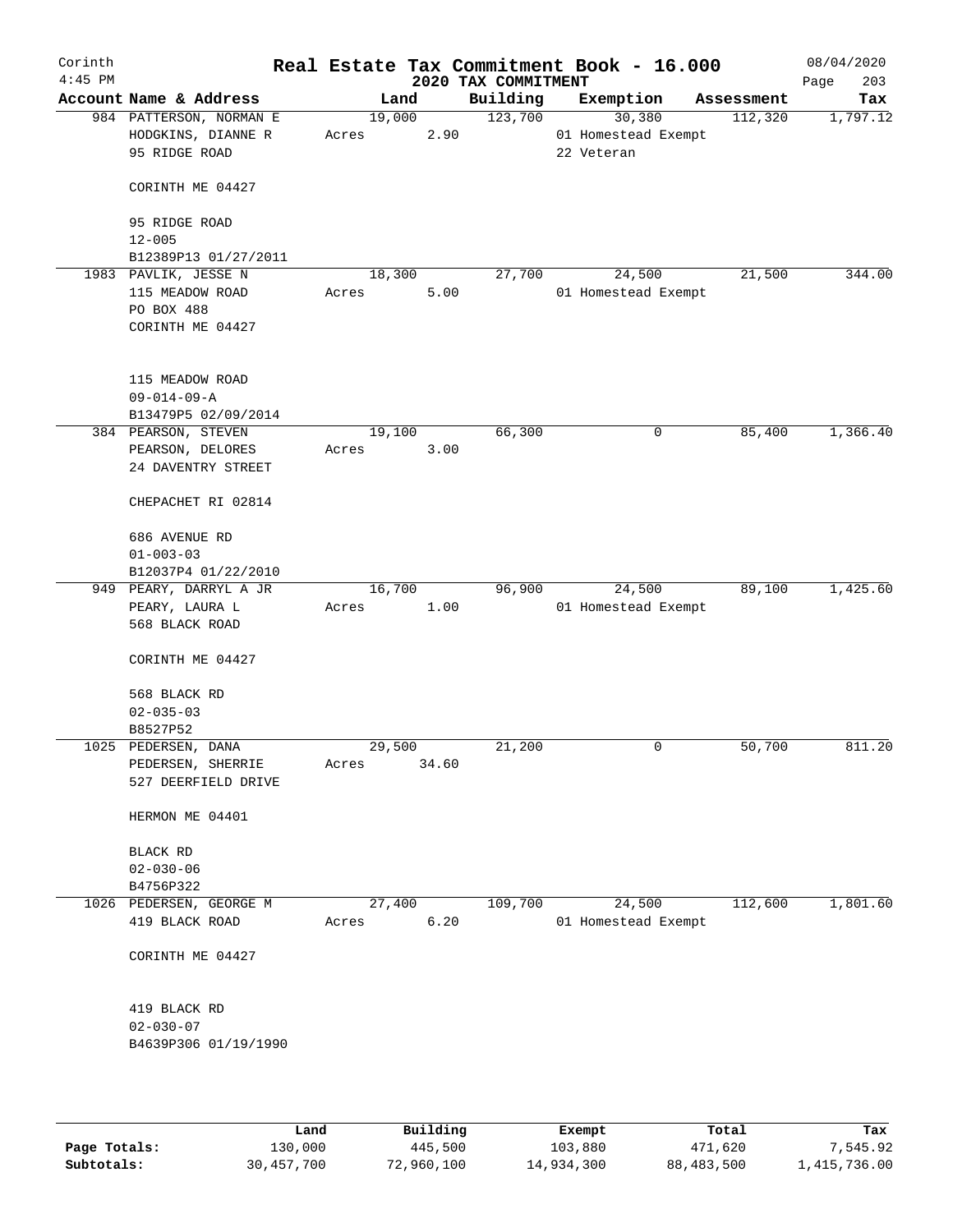| Corinth<br>$4:45$ PM |                                  |        |       | 2020 TAX COMMITMENT | Real Estate Tax Commitment Book - 16.000 |             | 08/04/2020<br>204<br>Page |
|----------------------|----------------------------------|--------|-------|---------------------|------------------------------------------|-------------|---------------------------|
|                      | Account Name & Address           | Land   |       | Building            | Exemption                                | Assessment  | Tax                       |
|                      | 1027 PEDERSEN, GEORGE M          | 40,300 |       | $\mathbf 0$         | 0                                        | 40,300      | 644.80                    |
|                      | 419 BLACK ROAD                   | Acres  | 86.80 |                     |                                          |             |                           |
|                      | CORINTH ME 04427                 |        |       |                     |                                          |             |                           |
|                      | BLACK RD                         |        |       |                     |                                          |             |                           |
|                      | $02 - 030 - 08$                  |        |       |                     |                                          |             |                           |
|                      | B4756P326                        |        |       |                     |                                          |             |                           |
|                      | 1028 PEDERSEN, ROBERT T          | 22,100 |       | 160,800             | 24,500                                   | 158,400     | 2,534.40                  |
|                      | PEDERSEN, LISA<br>345 BLACK ROAD | Acres  | 5.40  |                     | 01 Homestead Exempt                      |             |                           |
|                      | CORINTH ME 04427                 |        |       |                     |                                          |             |                           |
|                      | 345 BLACK RD                     |        |       |                     |                                          |             |                           |
|                      | $02 - 030 - 01$                  |        |       |                     |                                          |             |                           |
|                      | B12487P336 05/13/2011            |        |       |                     |                                          |             |                           |
|                      | 1029 PEDERSEN, ROBERT T          | 15,400 |       | $\mathbf 0$         | 0                                        | 15,400      | 246.40                    |
|                      | 345 BLACK ROAD                   | Acres  | 12.77 |                     |                                          |             |                           |
|                      | CORINTH ME 04427                 |        |       |                     |                                          |             |                           |
|                      | BLACK RD                         |        |       |                     |                                          |             |                           |
|                      | $02 - 030 - 05$                  |        |       |                     |                                          |             |                           |
|                      | B4756P320                        |        |       |                     |                                          |             |                           |
|                      | 1030 PEDERSEN, ROBERT T          | 22,100 |       | $\mathbf 0$         | 0                                        | 22,100      | 353.60                    |
|                      | 345 BLACK ROAD                   | Acres  | 10.60 |                     |                                          |             |                           |
|                      | CORINTH ME 04427                 |        |       |                     |                                          |             |                           |
|                      | BLACK RD                         |        |       |                     |                                          |             |                           |
|                      | $02 - 030 - 02$                  |        |       |                     |                                          |             |                           |
|                      | B4756P320                        |        |       |                     |                                          |             |                           |
|                      | 2070 PENNINGTON, STACY M         | 16,900 |       | 36,300              | 24,500                                   | 28,700      | 459.20                    |
|                      | 87 BEANS MILL ROAD               | Acres  | 1.19  |                     | 01 Homestead Exempt                      |             |                           |
|                      | CORINTH ME 04427                 |        |       |                     |                                          |             |                           |
|                      | 87 BEANS MILL RD                 |        |       |                     |                                          |             |                           |
|                      | $07 - 020 - 01$                  |        |       |                     |                                          |             |                           |
|                      | B13550P257 06/05/2014            |        |       |                     |                                          |             |                           |
|                      | 290 PENOUIS MENTAL HEALTH        | 39,100 |       | 164,100             | 203, 200                                 | $\mathbf 0$ | 0.00                      |
|                      | ASSOCIATION                      |        |       |                     | 47 Benevolent                            |             |                           |
|                      | 572 BANGOR ROAD                  | Acres  | 3.13  |                     |                                          |             |                           |
|                      | DOVER-FOXCROFT ME 04426          |        |       |                     |                                          |             |                           |
|                      | 69 MARSH ROAD                    |        |       |                     |                                          |             |                           |
|                      | $08 - 039 - B$                   |        |       |                     |                                          |             |                           |
|                      | B13296P54 08/16/2013             |        |       |                     |                                          |             |                           |
|                      |                                  |        |       |                     |                                          |             |                           |
|                      |                                  |        |       |                     |                                          |             |                           |

|              | Land       | Building   | Exempt     | Total      | Tax          |
|--------------|------------|------------|------------|------------|--------------|
| Page Totals: | 155,900    | 361,200    | 252,200    | 264,900    | 4,238.40     |
| Subtotals:   | 30,613,600 | 73,321,300 | 15,186,500 | 88,748,400 | 1,419,974.40 |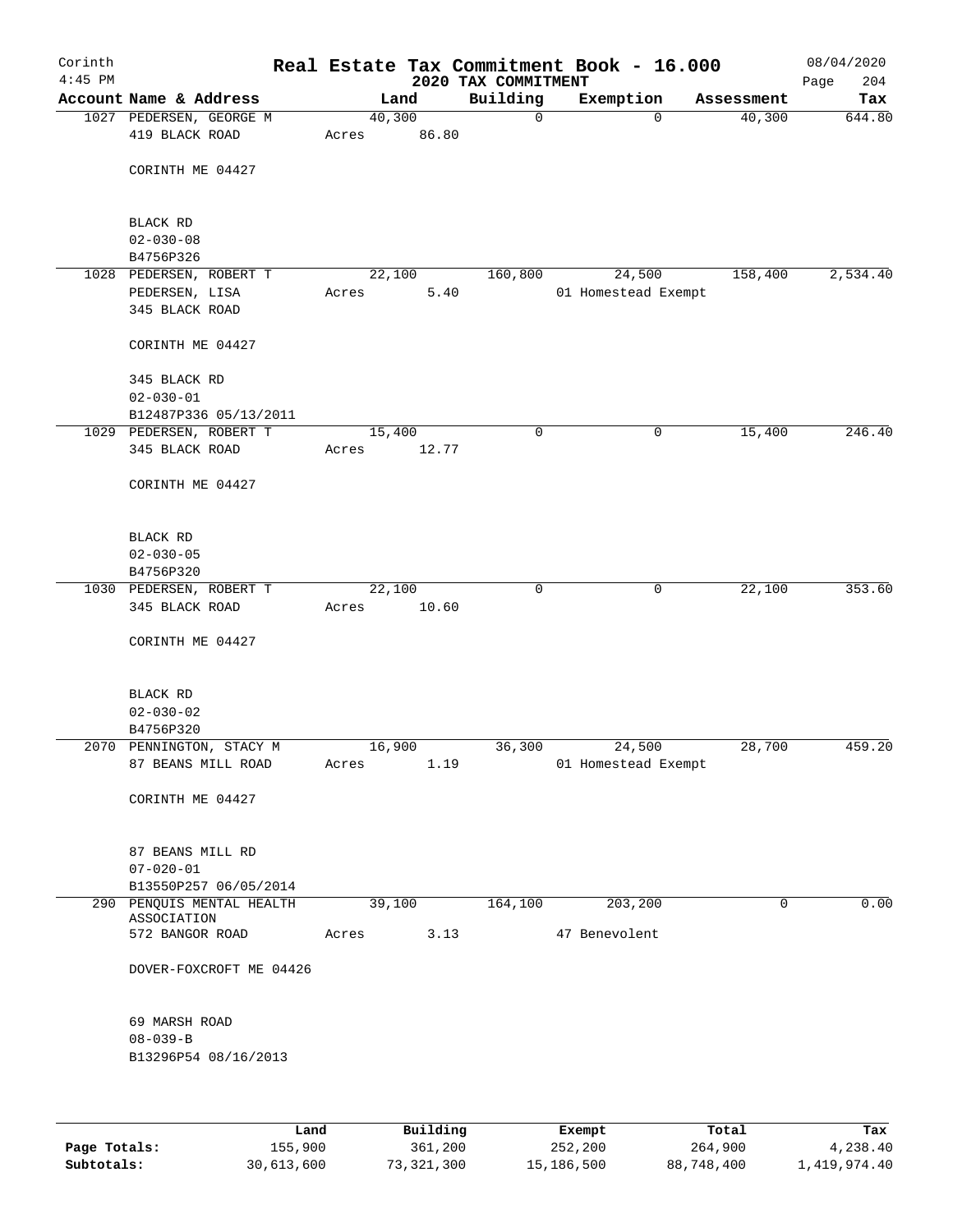| Corinth<br>$4:45$ PM |                                         |        |      | 2020 TAX COMMITMENT | Real Estate Tax Commitment Book - 16.000 |             | 08/04/2020<br>205<br>Page |
|----------------------|-----------------------------------------|--------|------|---------------------|------------------------------------------|-------------|---------------------------|
|                      | Account Name & Address                  | Land   |      | Building            | Exemption                                | Assessment  | Tax                       |
|                      | 1034 PERKINS, DONALD A                  | 23,800 |      | 123,600             | 30,380                                   | 117,020     | 1,872.32                  |
|                      | PERKINS, JILL E                         | Acres  | 5.56 |                     | 22 Veteran                               |             |                           |
|                      | 85 WEST CORINTH ROAD                    |        |      |                     | 01 Homestead Exempt                      |             |                           |
|                      | CORINTH ME 04427                        |        |      |                     |                                          |             |                           |
|                      | 85 WEST CORINTH ROAD                    |        |      |                     |                                          |             |                           |
|                      | $05 - 024 - 13$                         |        |      |                     |                                          |             |                           |
|                      | B6191P43                                |        |      |                     |                                          |             |                           |
|                      | 703 PERKINS, DONALD A                   | 2,300  |      | $\mathbf 0$         | 0                                        | 2,300       | 36.80                     |
|                      | PERKINS, JILL E                         | Acres  | 1.82 |                     |                                          |             |                           |
|                      | 85 WEST CORINTH RD                      |        |      |                     |                                          |             |                           |
|                      | CORINTH ME 04427                        |        |      |                     |                                          |             |                           |
|                      | WEST CORINTH ROAD                       |        |      |                     |                                          |             |                           |
|                      | $05 - 024 - 14$                         |        |      |                     |                                          |             |                           |
|                      | B9530P73                                |        |      |                     |                                          |             |                           |
|                      | 1036 PERKINS, TERRENCE R                | 18,800 |      | 56,200              | 24,500                                   | 50,500      | 808.00                    |
|                      | PERKINS, KATHLEEN M                     | Acres  | 1.64 |                     | 01 Homestead Exempt                      |             |                           |
|                      | 1058 MAIN STREET                        |        |      |                     |                                          |             |                           |
|                      | CORINTH ME 04427                        |        |      |                     |                                          |             |                           |
|                      | 1058 MAIN STREET                        |        |      |                     |                                          |             |                           |
|                      | $06 - 002 - A$                          |        |      |                     |                                          |             |                           |
|                      | B5815P233                               |        |      |                     |                                          |             |                           |
|                      | 1675 PERRY, ARNOLD                      |        | 0    | 29,900              | 29,900                                   | $\mathbf 0$ | 0.00                      |
|                      | PERRY, KATHLEEN                         |        |      |                     | 01 Homestead Exempt                      |             |                           |
|                      | 3 MCCARD ROAD                           |        |      |                     | 22 Veteran                               |             |                           |
|                      |                                         |        |      |                     |                                          |             |                           |
|                      | CORINTH ME 04427                        |        |      |                     |                                          |             |                           |
|                      | 3 MCCARD ROAD                           |        |      |                     |                                          |             |                           |
|                      | $01 - 040 - 07H$                        |        |      |                     |                                          |             |                           |
|                      | 480 PETROS, FREDERICK R                 | 17,600 |      | 31,000              | 30,380                                   | 18,220      | 291.52                    |
|                      | PETROS, JUDY T                          | Acres  | 3.02 |                     | 22 Veteran                               |             |                           |
|                      | PO BOX 225                              |        |      |                     | 01 Homestead Exempt                      |             |                           |
|                      |                                         |        |      |                     |                                          |             |                           |
|                      | CORINTH ME 04427                        |        |      |                     |                                          |             |                           |
|                      | 769 GRANT ROAD                          |        |      |                     |                                          |             |                           |
|                      | $03 - 007 - D$                          |        |      |                     |                                          |             |                           |
|                      | B12468P105 05/05/2011                   |        |      |                     |                                          |             |                           |
|                      | 1979 PETTEGROW, DARREN J                | 18,200 |      | 106,000             | 24,500                                   | 99,700      | 1,595.20                  |
|                      | 317 WHITE SCHOOLHOUSE<br>RD             | Acres  | 2.25 |                     | 01 Homestead Exempt                      |             |                           |
|                      | CORINTH ME 04427                        |        |      |                     |                                          |             |                           |
|                      |                                         |        |      |                     |                                          |             |                           |
|                      | 317 WHITE SCHOOLHOUSE<br>$06 - 014 - C$ |        |      |                     |                                          |             |                           |
|                      | B10660P71 09/29/2006                    |        |      |                     |                                          |             |                           |
|                      |                                         |        |      |                     |                                          |             |                           |
|                      |                                         |        |      |                     |                                          |             |                           |
|                      |                                         |        |      |                     |                                          |             |                           |

|              | Land       | Building   | Exempt     | Total      | Tax          |
|--------------|------------|------------|------------|------------|--------------|
| Page Totals: | 80,700     | 346,700    | 139,660    | 287,740    | 4,603.84     |
| Subtotals:   | 30,694,300 | 73,668,000 | 15,326,160 | 89,036,140 | 1,424,578.24 |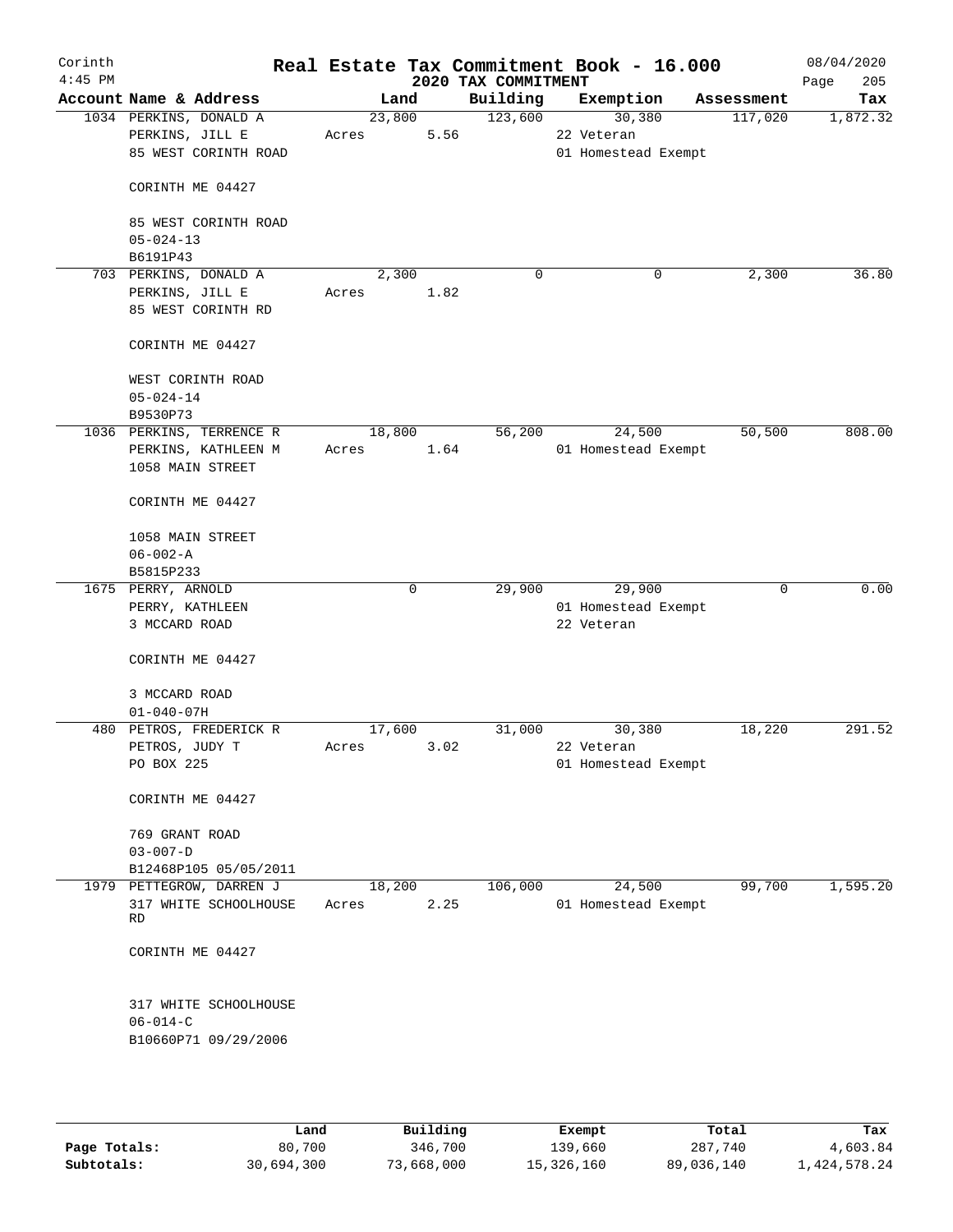| Corinth<br>$4:45$ PM |                                                               |       |        |      | 2020 TAX COMMITMENT | Real Estate Tax Commitment Book - 16.000 |            | 08/04/2020<br>206<br>Page |
|----------------------|---------------------------------------------------------------|-------|--------|------|---------------------|------------------------------------------|------------|---------------------------|
|                      | Account Name & Address                                        |       | Land   |      | Building            | Exemption                                | Assessment | Tax                       |
|                      | 314 PHELPS, JASON T<br>GOLBA, DOLORES A<br>19 PEMBROKE STREET | Acres | 21,800 | 8.36 | 66,300              | $\mathbf 0$                              | 88,100     | 1,409.60                  |
|                      | SPRINGFIELD MA 01104                                          |       |        |      |                     |                                          |            |                           |
|                      | 93 MEADOW ROAD<br>$09 - 014 - 11$                             |       |        |      |                     |                                          |            |                           |
|                      | B12452P51 04/18/2011                                          |       |        |      |                     |                                          |            |                           |
|                      | 1997 PHILBRICK, JAY H                                         |       | 13,800 |      | $\mathbf 0$         | 0                                        | 13,800     | 220.80                    |
|                      | PHILBRICK, TARA E                                             | Acres |        | 4.54 |                     |                                          |            |                           |
|                      | PO BOX 311                                                    |       |        |      |                     |                                          |            |                           |
|                      | CORINTH ME 04427                                              |       |        |      |                     |                                          |            |                           |
|                      | HUDSON ROAD                                                   |       |        |      |                     |                                          |            |                           |
|                      | $12 - 012 - 01$                                               |       |        |      |                     |                                          |            |                           |
|                      | B11195P53 11/06/2007 B9641P57                                 |       |        |      |                     |                                          |            |                           |
|                      | 1886 PHILBRICK, JAY H                                         |       | 17,900 |      | 201,900             | 24,500                                   | 195,300    | 3,124.80                  |
|                      | PHILBRICK, TARA E                                             | Acres |        | 2.02 |                     | 01 Homestead Exempt                      |            |                           |
|                      | PO BOX 311                                                    |       |        |      |                     |                                          |            |                           |
|                      | CORINTH ME 04427                                              |       |        |      |                     |                                          |            |                           |
|                      | 474 HUDSON ROAD                                               |       |        |      |                     |                                          |            |                           |
|                      | $12 - 012 - B$                                                |       |        |      |                     |                                          |            |                           |
|                      | B14262P116 09/01/2016                                         |       |        |      |                     |                                          |            |                           |
|                      | 1043 PHILBRICK, MONA JEAN E                                   |       | 15,800 |      | 215,700             | 24,500                                   | 207,000    | 3,312.00                  |
|                      | 289 EXETER ROAD                                               | Acres |        | 0.69 |                     | 01 Homestead Exempt                      |            |                           |
|                      | CORINTH ME 04427                                              |       |        |      |                     |                                          |            |                           |
|                      | 289 EXETER ROAD                                               |       |        |      |                     |                                          |            |                           |
|                      | $07 - 044 - 05$                                               |       |        |      |                     |                                          |            |                           |
|                      | B3280P347 05/18/1982                                          |       |        |      |                     |                                          |            |                           |
|                      | 1044 PHILBRICK, MONA JEAN E                                   |       | 10,100 |      | 0                   | 0                                        | 10,100     | 161.60                    |
|                      | 289 EXETER ROAD                                               | Acres |        | 0.69 |                     |                                          |            |                           |
|                      | CORINTH ME 04427                                              |       |        |      |                     |                                          |            |                           |
|                      | EXETER ROAD                                                   |       |        |      |                     |                                          |            |                           |
|                      | $07 - 044 - 07$                                               |       |        |      |                     |                                          |            |                           |
|                      | B3520P161 05/15/1984                                          |       |        |      |                     |                                          |            |                           |
|                      | 1649 PHILBRICK, VIRGINIA G                                    |       | 0      |      | 32,700              | 24,500                                   | 8,200      | 131.20                    |
|                      | PHILBRICK, TIMOTHY<br>(Heirs of)                              |       |        |      |                     | 01 Homestead Exempt                      |            |                           |
|                      | 5 DARLING COURT                                               |       |        |      |                     |                                          |            |                           |
|                      | CORINTH ME 04427                                              |       |        |      |                     |                                          |            |                           |
|                      |                                                               |       |        |      |                     |                                          |            |                           |
|                      | 5 DARLING CT                                                  |       |        |      |                     |                                          |            |                           |
|                      | $03 - 022 - 02H$                                              |       |        |      |                     |                                          |            |                           |
|                      |                                                               |       |        |      |                     |                                          |            |                           |
|                      |                                                               |       |        |      |                     |                                          |            |                           |

|              | Land       | Building   | Exempt     | Total      | Tax          |
|--------------|------------|------------|------------|------------|--------------|
| Page Totals: | 79,400     | 516,600    | 73,500     | 522,500    | 8,360.00     |
| Subtotals:   | 30,773,700 | 74,184,600 | 15,399,660 | 89,558,640 | 1,432,938.24 |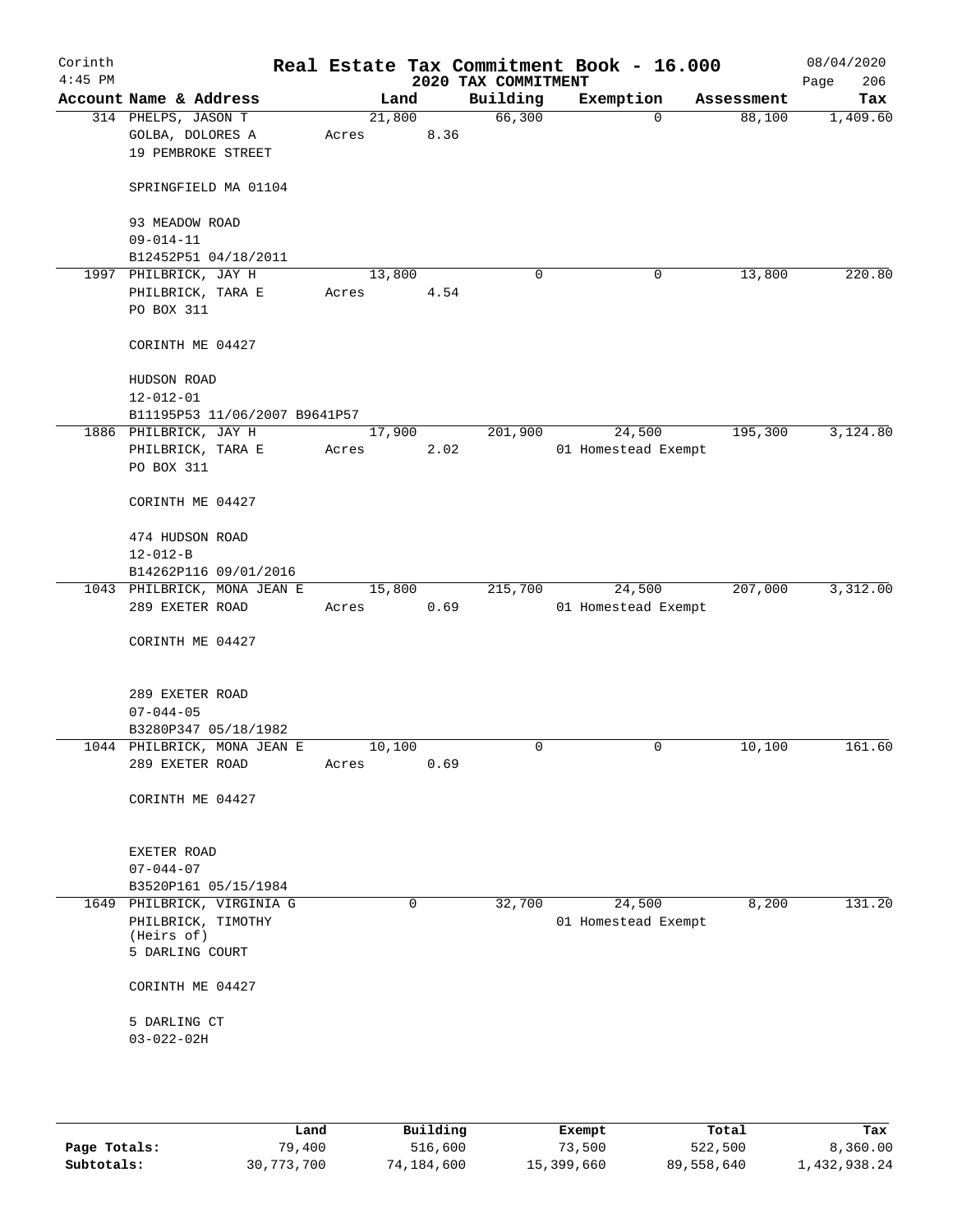| Corinth<br>$4:45$ PM |                                        |       |          |         | 2020 TAX COMMITMENT | Real Estate Tax Commitment Book - 16.000 |   |            | 08/04/2020         |
|----------------------|----------------------------------------|-------|----------|---------|---------------------|------------------------------------------|---|------------|--------------------|
|                      | Account Name & Address                 |       | Land     |         | Building            | Exemption                                |   | Assessment | 207<br>Page<br>Tax |
|                      | 1046 PHILBRICK-COOPER,                 |       | 28,800   |         | 79,200              | 24,500                                   |   | 83,500     | 1,336.00           |
|                      | RAYMOND J<br>PHILBRICK-COOPER,         | Acres |          | 43.00   |                     | 01 Homestead Exempt                      |   |            |                    |
|                      | ANDREA M                               |       |          |         |                     |                                          |   |            |                    |
|                      | 64 DIAMOND LANE                        |       |          |         |                     |                                          |   |            |                    |
|                      | CORINTH ME 04427                       |       |          |         |                     |                                          |   |            |                    |
|                      | 64 DIAMOND LN                          |       |          |         |                     |                                          |   |            |                    |
|                      | $06 - 042$                             |       |          |         |                     |                                          |   |            |                    |
|                      | B5802P305<br>1047 PHILPOT, GEORGEINE A |       | 13,700   |         | 68,700              | 24,500                                   |   | 57,900     | 926.40             |
|                      | 127 MAIN STREET                        | Acres |          | 0.46    |                     | 01 Homestead Exempt                      |   |            |                    |
|                      | CORINTH ME 04427                       |       |          |         |                     |                                          |   |            |                    |
|                      | 127 MAIN STREET                        |       |          |         |                     |                                          |   |            |                    |
|                      | $11 - 008 - A$                         |       |          |         |                     |                                          |   |            |                    |
|                      | B3689P177                              |       |          |         |                     |                                          |   |            |                    |
|                      | 479 PHIPPEN, CHARLES A                 |       | 13,300   |         | 0                   |                                          | 0 | 13,300     | 212.80             |
|                      | PHIPPEN, MARCY M                       | Acres |          | 10.00   |                     |                                          |   |            |                    |
|                      | 394 WATER ST.                          |       |          |         |                     |                                          |   |            |                    |
|                      | ELLSWORTH ME 04605                     |       |          |         |                     |                                          |   |            |                    |
|                      | MUDGETT ROAD N/F OFF                   |       |          |         |                     |                                          |   |            |                    |
|                      | $01 - 029 - A$                         |       |          |         |                     |                                          |   |            |                    |
|                      | B10392P91 04/19/2006                   |       |          |         |                     |                                          |   |            |                    |
|                      | 2079 PHIPPEN, CHARLES A                |       | 7,000    |         | 0                   |                                          | 0 | 7,000      | 112.00             |
|                      | PHIPPEN, MARCY M<br>394 WATER STREET   | Acres |          | 4.00    |                     |                                          |   |            |                    |
|                      | ELLSWORTH ME 04605 2108                |       |          |         |                     |                                          |   |            |                    |
|                      | FOREST ROAD                            |       |          |         |                     |                                          |   |            |                    |
|                      | $01 - 028 - A$                         |       |          |         |                     |                                          |   |            |                    |
|                      | B12518P295 06/28/2011                  |       |          |         |                     |                                          |   |            |                    |
|                      | 1792 PIMENTEL, NATANAEL J              |       | 21,700   |         | 138,100             | 24,500                                   |   | 135,300    | 2,164.80           |
|                      | PIMENTEL, MARY ANN                     | Acres |          | 3.93    |                     | 01 Homestead Exempt                      |   |            |                    |
|                      | PO BOX 513                             |       |          |         |                     |                                          |   |            |                    |
|                      | CORINTH ME 04427                       |       |          |         |                     |                                          |   |            |                    |
|                      | 1020 MAIN STREET                       |       |          |         |                     |                                          |   |            |                    |
|                      | $06 - 010 - D$                         |       |          |         |                     |                                          |   |            |                    |
|                      | B14750P332 02/27/2018                  |       |          |         |                     |                                          |   |            |                    |
|                      | 1052 PINEO, KAREN D                    |       | 14,100   |         | 91,800              | 24,500                                   |   | 81,400     | 1,302.40           |
|                      | 74 EXETER ROAD                         | Acres |          | 0.50    |                     | 01 Homestead Exempt                      |   |            |                    |
|                      | CORINTH ME 04427                       |       |          |         |                     |                                          |   |            |                    |
|                      | 74 EXETER ROAD                         |       |          |         |                     |                                          |   |            |                    |
|                      | $14 - 006$                             |       |          |         |                     |                                          |   |            |                    |
|                      | B2085P396                              |       |          |         |                     |                                          |   |            |                    |
|                      |                                        |       |          |         |                     |                                          |   |            |                    |
|                      |                                        | Land  | Building |         |                     | Exempt                                   |   | Total      | Tax                |
| Page Totals:         | 98,600                                 |       |          | 377,800 |                     | 98,000                                   |   | 378,400    | 6,054.40           |

**Subtotals:** 30,872,300 74,562,400 15,497,660 89,937,040 1,438,992.64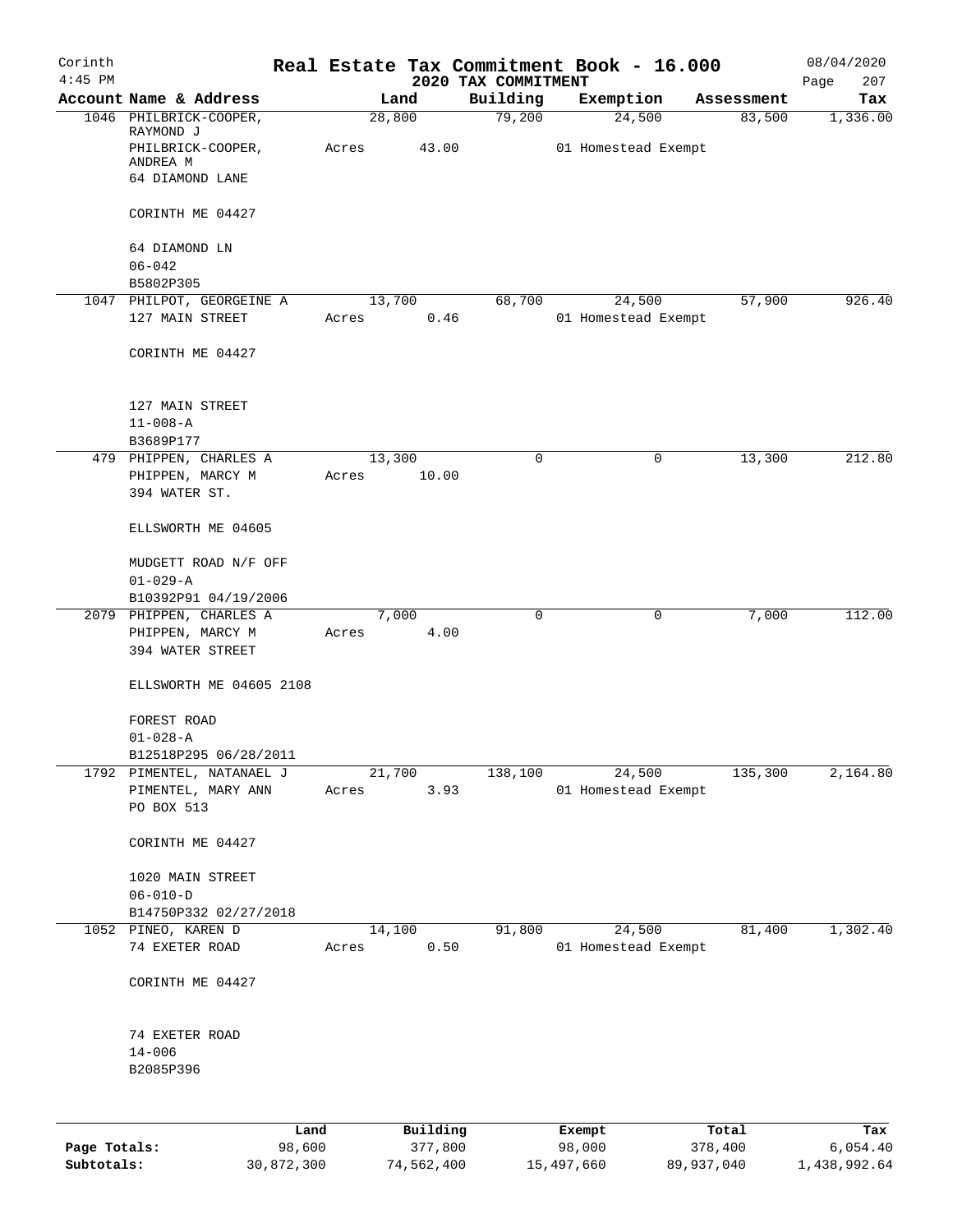| Corinth<br>$4:45$ PM |                                                             |       |        |      | 2020 TAX COMMITMENT | Real Estate Tax Commitment Book - 16.000 |            | 08/04/2020<br>208<br>Page |
|----------------------|-------------------------------------------------------------|-------|--------|------|---------------------|------------------------------------------|------------|---------------------------|
|                      | Account Name & Address                                      |       | Land   |      | Building            | Exemption                                | Assessment | Tax                       |
|                      | 1053 PINEO, KAREN D<br>74 EXETER ROAD                       | Acres | 10,300 | 0.72 | 0                   | $\mathbf 0$                              | 10,300     | 164.80                    |
|                      | CORINTH ME 04427                                            |       |        |      |                     |                                          |            |                           |
|                      | EXETER ROAD<br>$14 - 019$                                   |       |        |      |                     |                                          |            |                           |
|                      | B2443P282                                                   |       |        |      |                     |                                          |            |                           |
|                      | 1054 PINEO, TROY L                                          |       | 18,900 |      | 151,600             | 24,500                                   | 146,000    | 2,336.00                  |
|                      | PINEO, BARBARA R<br>19 BRADBURY DRIVE                       | Acres |        | 1.77 |                     | 01 Homestead Exempt                      |            |                           |
|                      | CORINTH ME 04427                                            |       |        |      |                     |                                          |            |                           |
|                      | 19 BRADBURY DR<br>$08 - 012 - 10$<br>B5758P182              |       |        |      |                     |                                          |            |                           |
|                      | 422 PINGREE, BRADLEY D<br>PINGREE, ILEIA<br>523 MAIN STREET | Acres | 17,000 | 0.85 | 27,000              | 24,500<br>01 Homestead Exempt            | 19,500     | 312.00                    |
|                      | CORINTH ME 04427                                            |       |        |      |                     |                                          |            |                           |
|                      | 523 MAIN STREET<br>$05 - 024 - 01 - B$                      |       |        |      |                     |                                          |            |                           |
|                      | B10171P41 10/28/2005                                        |       | 16,700 |      | 89,200              | 24,500                                   | 81,400     | 1,302.40                  |
|                      | 1234 PINKHAM, LINDA M<br>23 BEECH GROVE ROAD                | Acres |        | 1.00 |                     | 01 Homestead Exempt                      |            |                           |
|                      | CORINTH ME 04427                                            |       |        |      |                     |                                          |            |                           |
|                      | 23 BEECH GROVE RD<br>$06 - 003 - 02$<br>B8528P206           |       |        |      |                     |                                          |            |                           |
|                      | 1075 PLANTE, ARTHUR J JR                                    |       | 12,200 |      | 128,400             | 24,500                                   | 116,100    | 1,857.60                  |
|                      | RANDALL, JESSICA L<br>19 EXETER ROAD                        | Acres |        | 0.33 |                     | 01 Homestead Exempt                      |            |                           |
|                      | CORINTH ME 04427                                            |       |        |      |                     |                                          |            |                           |
|                      | 19 EXETER ROAD<br>$15 - 016$                                |       |        |      |                     |                                          |            |                           |
|                      | B14286P124 09/16/2016                                       |       |        |      |                     |                                          |            |                           |
|                      | 484 PLOURDE, NATALIE E<br>678 HUDSON ROAD                   | Acres | 18,800 | 2.75 | 75,400              | 24,500<br>01 Homestead Exempt            | 69,700     | 1,115.20                  |
|                      | CORINTH ME 04427                                            |       |        |      |                     |                                          |            |                           |
|                      | 678 HUDSON ROAD<br>$12 - 028 - B$<br>B6176P348              |       |        |      |                     |                                          |            |                           |
|                      |                                                             |       |        |      |                     |                                          |            |                           |

|              | Land       | Building   | Exempt     | Total      | Tax          |
|--------------|------------|------------|------------|------------|--------------|
| Page Totals: | 93,900     | 471,600    | 122,500    | 443,000    | 7,088.00     |
| Subtotals:   | 30,966,200 | 75,034,000 | 15,620,160 | 90,380,040 | 1,446,080.64 |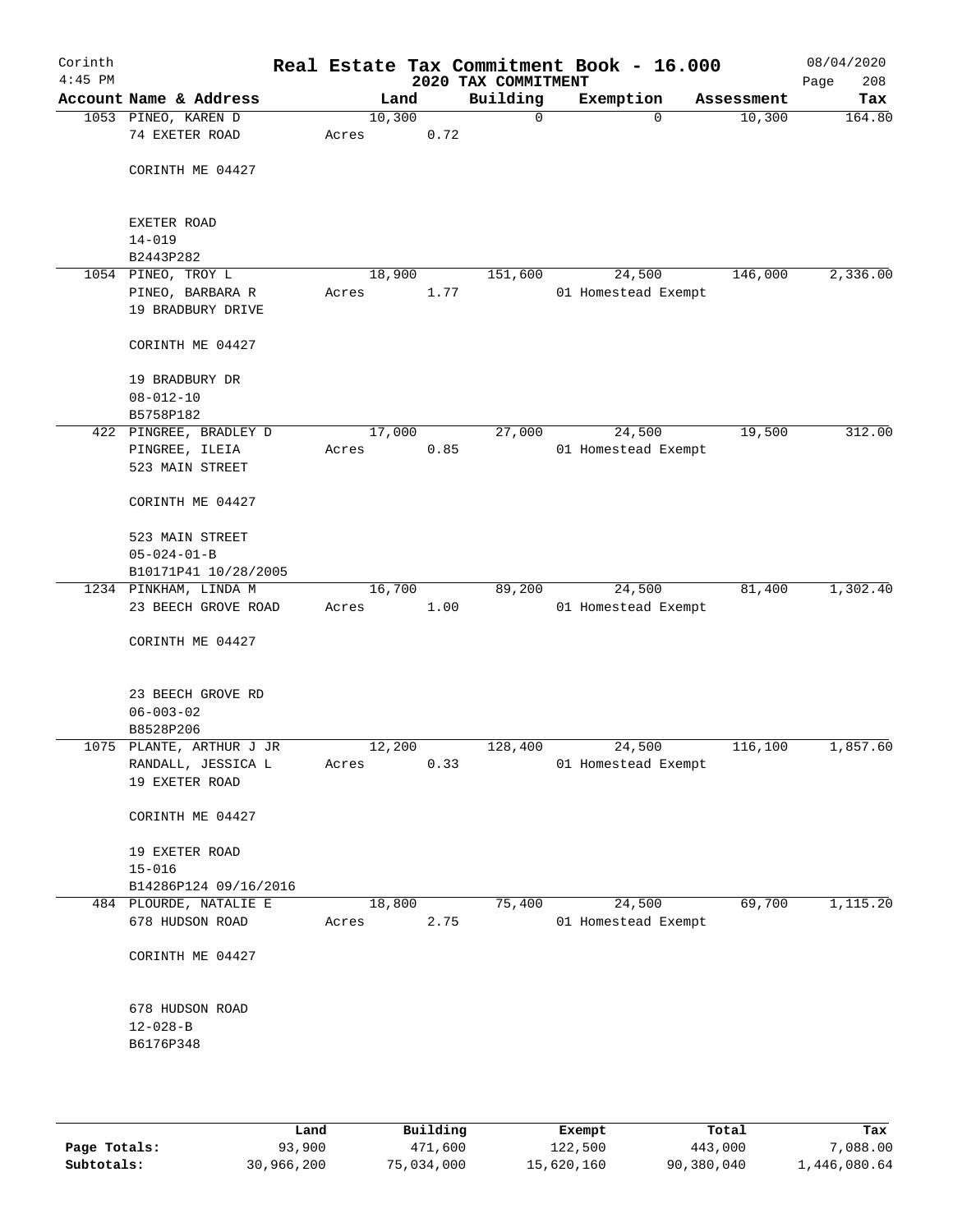| Corinth<br>$4:45$ PM |                                                                     | Real Estate Tax Commitment Book - 16.000 |       | 2020 TAX COMMITMENT |                               |            | 08/04/2020<br>209<br>Page |
|----------------------|---------------------------------------------------------------------|------------------------------------------|-------|---------------------|-------------------------------|------------|---------------------------|
|                      | Account Name & Address                                              | Land                                     |       | Building            | Exemption                     | Assessment | Tax                       |
|                      | 1059 PLUMMER, PHILIP D<br>PLUMMER, CAROL W<br>480 WEST CORINTH ROAD | 33,600<br>Acres                          | 40.00 | 148,200             | 24,500<br>01 Homestead Exempt | 157,300    | 2,516.80                  |
|                      | CORINTH ME 04427                                                    |                                          |       |                     |                               |            |                           |
|                      | 480 WEST CORINTH ROAD<br>$02 - 024$                                 |                                          |       |                     |                               |            |                           |
|                      | B3433P241                                                           |                                          |       |                     |                               |            |                           |
|                      | 150 POLLARD, JOSEPH W SR                                            | 16,200                                   |       | 0                   | 0                             | 16,200     | 259.20                    |
|                      | POLLARD, KATHY F                                                    | Acres                                    | 5.82  |                     |                               |            |                           |
|                      | 2913 WATERSIDE DRIVE                                                |                                          |       |                     |                               |            |                           |
|                      | PLANO TX 75093                                                      |                                          |       |                     |                               |            |                           |
|                      | RIDGE ROAD                                                          |                                          |       |                     |                               |            |                           |
|                      | $12 - 007$                                                          |                                          |       |                     |                               |            |                           |
|                      | B6875P173                                                           |                                          |       |                     |                               |            |                           |
|                      | 727 POLLOCK, ADAM J                                                 | 18,400                                   |       | 154,800             | 24,500                        | 148,700    | 2,379.20                  |
|                      | POLLOCK, COURTNEY M                                                 | Acres                                    | 1.38  |                     | 01 Homestead Exempt           |            |                           |
|                      | 275 EXETER ROAD                                                     |                                          |       |                     |                               |            |                           |
|                      | CORINTH ME 04427                                                    |                                          |       |                     |                               |            |                           |
|                      | 275 EXETER ROAD                                                     |                                          |       |                     |                               |            |                           |
|                      | $07 - 044 - 09$                                                     |                                          |       |                     |                               |            |                           |
|                      | B13710P75 11/26/2014                                                |                                          |       |                     |                               |            |                           |
|                      | 341 POLYOT, MICHAEL E                                               | 33,900                                   |       | $\mathbf 0$         | 0                             | 33,900     | 542.40                    |
|                      | POLYOT, SHARON R<br>PO BOX 5                                        | Acres                                    | 2.46  |                     |                               |            |                           |
|                      | CORINTH ME 04427                                                    |                                          |       |                     |                               |            |                           |
|                      | 483 MCCARD ROAD                                                     |                                          |       |                     |                               |            |                           |
|                      | $01 - 004 - 02 - E$                                                 |                                          |       |                     |                               |            |                           |
|                      | B13325P206 09/10/2013                                               |                                          |       |                     |                               |            |                           |
|                      | 2029 POLYOT, MICHAEL E                                              | 18,700                                   |       | 0                   | 0                             | 18,700     | 299.20                    |
|                      | PO BOX 5                                                            | Acres                                    | 2.66  |                     |                               |            |                           |
|                      | CORINTH ME 04427                                                    |                                          |       |                     |                               |            |                           |
|                      | 613 HUDSON ROAD                                                     |                                          |       |                     |                               |            |                           |
|                      | $12 - 039 - A$                                                      |                                          |       |                     |                               |            |                           |
|                      | B11691P331 03/10/2009                                               |                                          |       |                     |                               |            |                           |
|                      | 1403 POLYOT, MICHAEL E                                              | 18,600                                   |       | 0                   | 0                             | 18,600     | 297.60                    |
|                      | POLYOT, SHARON                                                      | Acres                                    | 2.55  |                     |                               |            |                           |
|                      | PO BOX 5                                                            |                                          |       |                     |                               |            |                           |
|                      | CORINTH ME 04427                                                    |                                          |       |                     |                               |            |                           |
|                      | 301 WHITE SCHOOLHOUSE                                               |                                          |       |                     |                               |            |                           |
|                      | $06 - 015 - A$                                                      |                                          |       |                     |                               |            |                           |
|                      | B11928P226 09/30/2009                                               |                                          |       |                     |                               |            |                           |
|                      |                                                                     |                                          |       |                     |                               |            |                           |
|                      |                                                                     |                                          |       |                     |                               |            |                           |

|              | Land       | Building   | Exempt     | Total      | Tax          |
|--------------|------------|------------|------------|------------|--------------|
| Page Totals: | 139,400    | 303,000    | 49,000     | 393,400    | 6.294.40     |
| Subtotals:   | 31,105,600 | 75,337,000 | 15,669,160 | 90,773,440 | l,452,375.04 |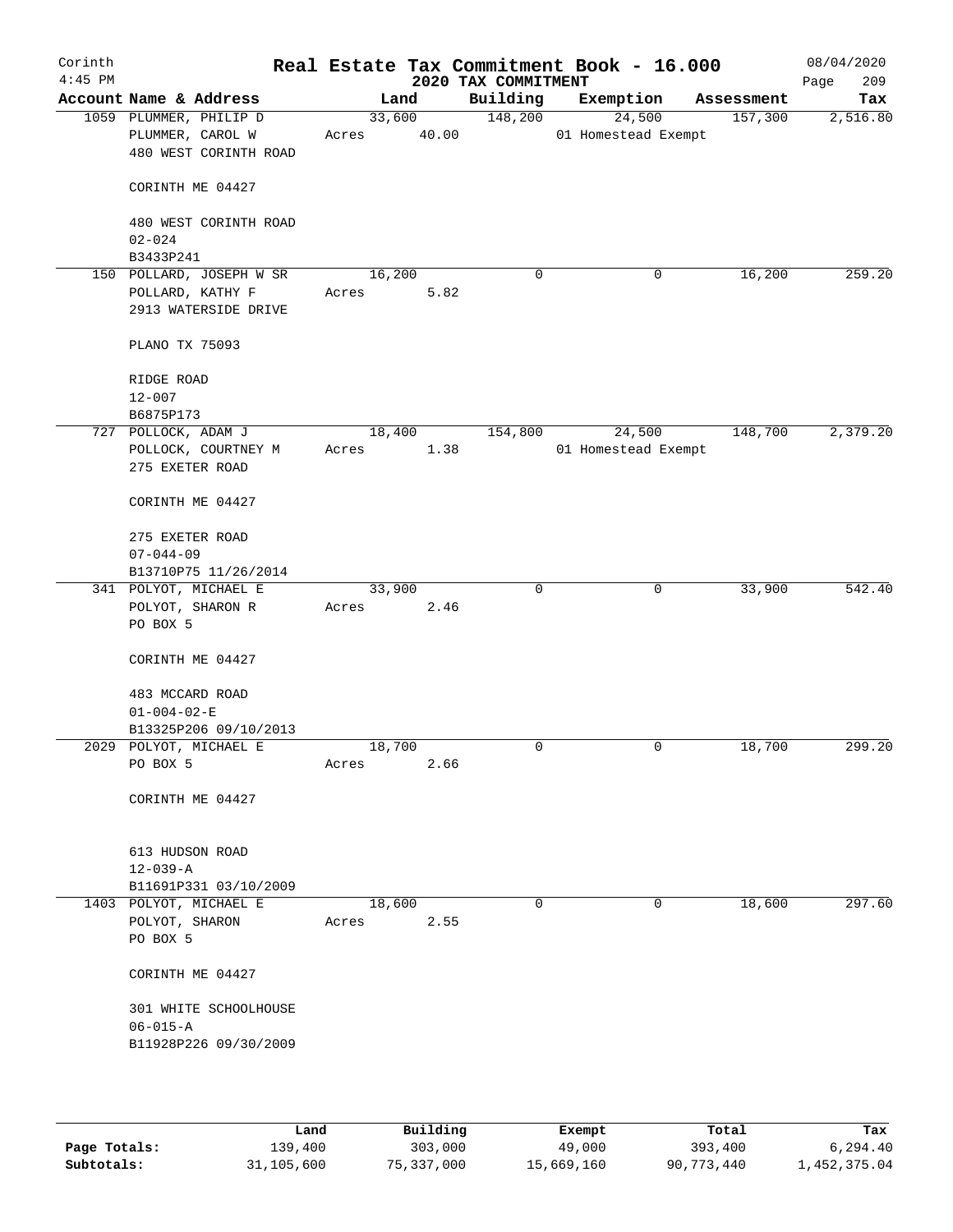| Corinth<br>$4:45$ PM |                                              |        |       | Real Estate Tax Commitment Book - 16.000<br>2020 TAX COMMITMENT |                     |             |            | 08/04/2020<br>210<br>Page |
|----------------------|----------------------------------------------|--------|-------|-----------------------------------------------------------------|---------------------|-------------|------------|---------------------------|
|                      | Account Name & Address                       |        | Land  | Building                                                        | Exemption           |             | Assessment | Tax                       |
|                      | 1738 POLYOT, SHARON R                        | 18,300 |       | 0                                                               |                     | $\mathbf 0$ | 18,300     | 292.80                    |
|                      | PO BOX 5                                     | Acres  | 2.34  |                                                                 |                     |             |            |                           |
|                      |                                              |        |       |                                                                 |                     |             |            |                           |
|                      | CORINTH ME 04427                             |        |       |                                                                 |                     |             |            |                           |
|                      |                                              |        |       |                                                                 |                     |             |            |                           |
|                      |                                              |        |       |                                                                 |                     |             |            |                           |
|                      | 619 HUDSON ROAD                              |        |       |                                                                 |                     |             |            |                           |
|                      | $12 - 039$                                   |        |       |                                                                 |                     |             |            |                           |
|                      | B11691P331 03/10/2009                        |        |       |                                                                 |                     |             |            |                           |
|                      | 1064 POMEROY, JOHN E                         | 32,200 |       | 191,100                                                         | 24,500              |             | 198,800    | 3,180.80                  |
|                      | KENNEY, SHARON E                             | Acres  | 21.38 |                                                                 | 01 Homestead Exempt |             |            |                           |
|                      | 283 MCCARD ROAD                              |        |       |                                                                 |                     |             |            |                           |
|                      |                                              |        |       |                                                                 |                     |             |            |                           |
|                      | CORINTH ME 04427                             |        |       |                                                                 |                     |             |            |                           |
|                      | 283 MCCARD ROAD                              |        |       |                                                                 |                     |             |            |                           |
|                      | $01 - 018 - A$                               |        |       |                                                                 |                     |             |            |                           |
|                      | B13137P40 03/28/2013                         |        |       |                                                                 |                     |             |            |                           |
|                      | 1069 POMEROY, JOHN E                         | 59,800 |       | 129,100                                                         |                     | 0           | 188,900    | 3,022.40                  |
|                      | 283 MCCARD ROAD                              | Acres  | 65.25 |                                                                 |                     |             |            |                           |
|                      |                                              |        |       |                                                                 |                     |             |            |                           |
|                      | CORINTH ME 04427                             |        |       |                                                                 |                     |             |            |                           |
|                      |                                              |        |       |                                                                 |                     |             |            |                           |
|                      |                                              |        |       |                                                                 |                     |             |            |                           |
|                      | 303 MCCARD ROAD                              |        |       |                                                                 |                     |             |            |                           |
|                      | $01 - 018$                                   |        |       |                                                                 |                     |             |            |                           |
|                      | B13937P49 08/12/2015                         |        |       |                                                                 |                     |             |            |                           |
|                      | 1070 POMEROY, JOHN E                         |        | 8,100 | $\Omega$                                                        |                     | $\mathbf 0$ | 8,100      | 129.60                    |
|                      | 283 MCCARD ROAD                              | Acres  | 0.50  |                                                                 |                     |             |            |                           |
|                      |                                              |        |       |                                                                 |                     |             |            |                           |
|                      | CORINTH ME 04427                             |        |       |                                                                 |                     |             |            |                           |
|                      |                                              |        |       |                                                                 |                     |             |            |                           |
|                      |                                              |        |       |                                                                 |                     |             |            |                           |
|                      | MCCARD ROAD                                  |        |       |                                                                 |                     |             |            |                           |
|                      | $01 - 019$                                   |        |       |                                                                 |                     |             |            |                           |
|                      | B13937P49 08/12/2015<br>1096 PORTER, BARRY H |        |       | 2,300                                                           |                     |             |            | 779.20                    |
|                      |                                              | 46,400 |       |                                                                 |                     | 0           | 48,700     |                           |
|                      | PORTER, DIANA C<br>114 FOUNTAIN STREET       | Acres  | 86.00 |                                                                 |                     |             |            |                           |
|                      |                                              |        |       |                                                                 |                     |             |            |                           |
|                      | BANGOR ME 04401                              |        |       |                                                                 |                     |             |            |                           |
|                      |                                              |        |       |                                                                 |                     |             |            |                           |
|                      | 321 MCCARD ROAD                              |        |       |                                                                 |                     |             |            |                           |
|                      | $01 - 014$                                   |        |       |                                                                 |                     |             |            |                           |
|                      | B13747P136 01/20/2015                        |        |       |                                                                 |                     |             |            |                           |
|                      | 434 PORTMANN, DAVID H                        | 19,700 |       | 105,300                                                         | 24,500              |             | 100, 500   | 1,608.00                  |
|                      | PORTMANN, MARY ANN                           | Acres  | 2.39  |                                                                 | 01 Homestead Exempt |             |            |                           |
|                      | <b>46 EXETER ROAD</b>                        |        |       |                                                                 |                     |             |            |                           |
|                      |                                              |        |       |                                                                 |                     |             |            |                           |
|                      | CORINTH ME 04427                             |        |       |                                                                 |                     |             |            |                           |
|                      |                                              |        |       |                                                                 |                     |             |            |                           |
|                      | <b>46 EXETER ROAD</b>                        |        |       |                                                                 |                     |             |            |                           |
|                      | $14 - 002$                                   |        |       |                                                                 |                     |             |            |                           |
|                      | B7454P77                                     |        |       |                                                                 |                     |             |            |                           |
|                      |                                              |        |       |                                                                 |                     |             |            |                           |
|                      |                                              |        |       |                                                                 |                     |             |            |                           |
|                      |                                              |        |       |                                                                 |                     |             |            |                           |

|              | Land       | Building   | Exempt     | Total      | Tax          |
|--------------|------------|------------|------------|------------|--------------|
| Page Totals: | 184,500    | 427,800    | 49,000     | 563,300    | 9,012.80     |
| Subtotals:   | 31,290,100 | 75,764,800 | 15,718,160 | 91,336,740 | 1,461,387.84 |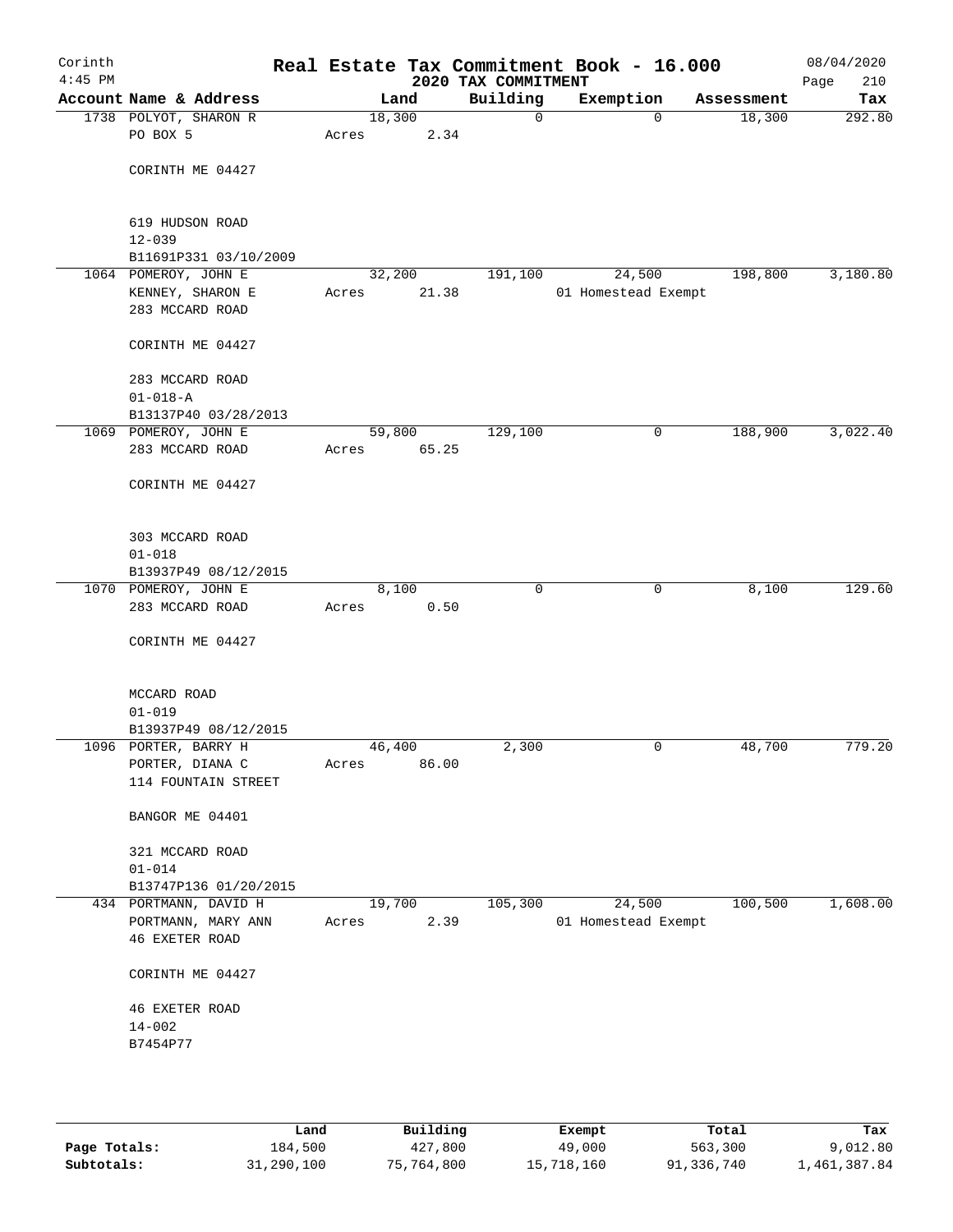| Corinth      |                                             | Real Estate Tax Commitment Book - 16.000 |                                 |                     |            | 08/04/2020         |
|--------------|---------------------------------------------|------------------------------------------|---------------------------------|---------------------|------------|--------------------|
| $4:45$ PM    | Account Name & Address                      | Land                                     | 2020 TAX COMMITMENT<br>Building | Exemption           | Assessment | Page<br>211<br>Tax |
|              | 417 PORTOFINO ASSOCIATES,                   | 15,200                                   | 145,900                         | $\Omega$            | 161, 100   | 2,577.60           |
|              | INC.                                        |                                          |                                 |                     |            |                    |
|              | 1186 MILO ROAD                              | Acres<br>0.40                            |                                 |                     |            |                    |
|              | SEBEC ME 04481                              |                                          |                                 |                     |            |                    |
|              |                                             |                                          |                                 |                     |            |                    |
|              |                                             |                                          |                                 |                     |            |                    |
|              | 290 MAIN STREET                             |                                          |                                 |                     |            |                    |
|              | $16 - 029$<br>B10110P73 09/22/2005          |                                          |                                 |                     |            |                    |
|              | 617 POTVIN, JENNIFER L                      | 30,900                                   | 129,000                         | 24,500              | 135,400    | 2,166.40           |
|              | 245 WHITE SCHOOLHOUSE                       | 24.00<br>Acres                           |                                 | 01 Homestead Exempt |            |                    |
|              | ROAD                                        |                                          |                                 |                     |            |                    |
|              | CORINTH ME 04427                            |                                          |                                 |                     |            |                    |
|              |                                             |                                          |                                 |                     |            |                    |
|              |                                             |                                          |                                 |                     |            |                    |
|              | 245 WHITE SCHOOLHOUSE<br>$06 - 016$         |                                          |                                 |                     |            |                    |
|              | B14647P305 10/06/2017                       |                                          |                                 |                     |            |                    |
|              | 1181 POTVIN, LUCIEN R                       | 20,200                                   | 66,700                          | $\mathbf 0$         | 86,900     | 1,390.40           |
|              | 84 COVERED BRIDGE ROAD                      | 5.30<br>Acres                            |                                 |                     |            |                    |
|              |                                             |                                          |                                 |                     |            |                    |
|              | CORINTH ME 04427                            |                                          |                                 |                     |            |                    |
|              |                                             |                                          |                                 |                     |            |                    |
|              | 84 COVERED BRIDGE RD                        |                                          |                                 |                     |            |                    |
|              | $03 - 010 - A$                              |                                          |                                 |                     |            |                    |
|              | B15157P177 05/24/2019<br>396 POTVIN, TROY F | 17,200                                   | 78,600                          | 0                   | 95,800     | 1,532.80           |
|              | 245 WHITE SCHOOLHOUSE                       | 1.46<br>Acres                            |                                 |                     |            |                    |
|              | RD                                          |                                          |                                 |                     |            |                    |
|              | CORINTH ME 04427                            |                                          |                                 |                     |            |                    |
|              |                                             |                                          |                                 |                     |            |                    |
|              |                                             |                                          |                                 |                     |            |                    |
|              | 605 TATE ROAD<br>$06 - 012 - B - 02$        |                                          |                                 |                     |            |                    |
|              | B15269P143 08/30/2019                       |                                          |                                 |                     |            |                    |
|              | 1790 POULIN, GABRIEL                        | 24,800                                   | 184,800                         | 24,500              | 185,100    | 2,961.60           |
|              | POULIN, WANDA                               | 4.00<br>Acres                            |                                 | 01 Homestead Exempt |            |                    |
|              | 110 WEST CORINTH RD                         |                                          |                                 |                     |            |                    |
|              | CORINTH ME 04427                            |                                          |                                 |                     |            |                    |
|              |                                             |                                          |                                 |                     |            |                    |
|              | 110 WEST CORINTH ROAD                       |                                          |                                 |                     |            |                    |
|              | $05 - 025 - A$                              |                                          |                                 |                     |            |                    |
|              | B8674P286<br>POUND, THOMAS E. (HEIRS        | 25,000                                   | 0                               | 0                   | 25,000     | 400.00             |
| 1641         | OF)                                         |                                          |                                 |                     |            |                    |
|              | C/O KRISTEN POUND                           | 11.50<br>Acres                           |                                 |                     |            |                    |
|              | 316 COLDBROOK ROAD                          |                                          |                                 |                     |            |                    |
|              | HAMPDEN ME 04444                            |                                          |                                 |                     |            |                    |
|              |                                             |                                          |                                 |                     |            |                    |
|              | MAIN STREET                                 |                                          |                                 |                     |            |                    |
|              | $05 - 054 - B$                              |                                          |                                 |                     |            |                    |
|              | B3049P001 12/21/1979                        |                                          |                                 |                     |            |                    |
|              | Land                                        | Building                                 |                                 | Exempt              | Total      | Tax                |
| Page Totals: | 133,300                                     | 605,000                                  |                                 | 49,000              | 689,300    | 11,028.80          |
| Subtotals:   | 31, 423, 400                                | 76,369,800                               |                                 | 15,767,160          | 92,026,040 | 1,472,416.64       |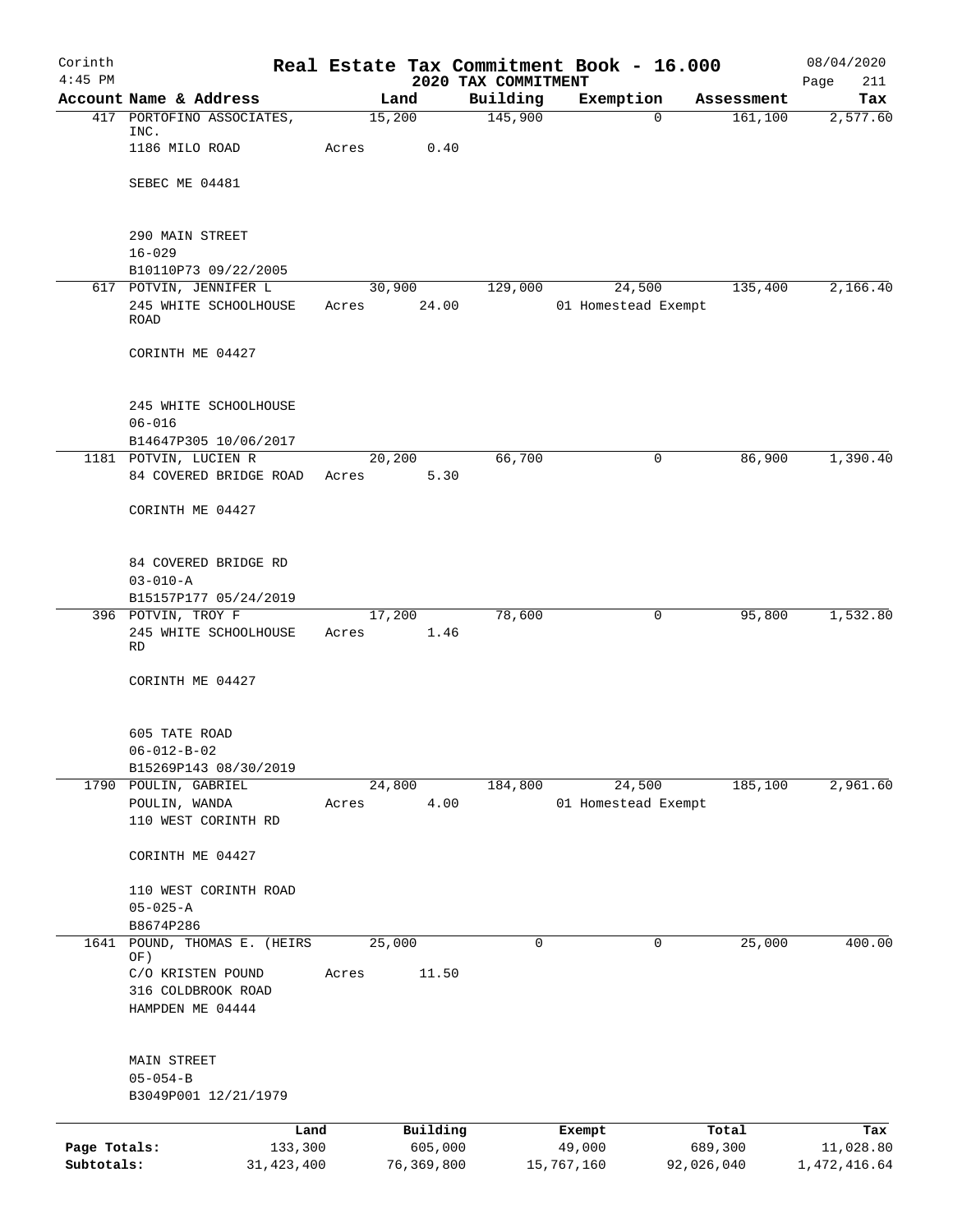| Corinth<br>$4:45$ PM |                                                  |        |       | 2020 TAX COMMITMENT |             | Real Estate Tax Commitment Book - 16.000 |             |            | 08/04/2020<br>Page<br>212 |
|----------------------|--------------------------------------------------|--------|-------|---------------------|-------------|------------------------------------------|-------------|------------|---------------------------|
|                      | Account Name & Address                           |        | Land  | Building            |             | Exemption                                |             | Assessment | Tax                       |
|                      | 326 PRATT, MICHELLE                              | 10,400 |       |                     | $\mathbf 0$ |                                          | $\mathbf 0$ | 10,400     | 166.40                    |
|                      | 531 TATE ROAD                                    | Acres  | 1.15  |                     |             |                                          |             |            |                           |
|                      | CORINTH ME 04427                                 |        |       |                     |             |                                          |             |            |                           |
|                      | TATE ROAD                                        |        |       |                     |             |                                          |             |            |                           |
|                      | $06 - 012 - B - 09 - A$<br>B10191P316 10/19/2005 |        |       |                     |             |                                          |             |            |                           |
|                      | 328 PRATT, MICHELLE                              | 10,600 |       |                     | 0           |                                          | 0           | 10,600     | 169.60                    |
|                      | 531 TATE ROAD                                    | Acres  | 1.30  |                     |             |                                          |             |            |                           |
|                      | CORINTH ME 04427                                 |        |       |                     |             |                                          |             |            |                           |
|                      |                                                  |        |       |                     |             |                                          |             |            |                           |
|                      | TATE ROAD                                        |        |       |                     |             |                                          |             |            |                           |
|                      | $06 - 012 - B - 11$                              |        |       |                     |             |                                          |             |            |                           |
|                      | B10191P316 10/19/2005                            |        |       |                     |             |                                          |             |            |                           |
|                      | 329 PRATT, MICHELLE                              | 17,100 |       |                     | 134,700     | 24,500                                   |             | 127,300    | 2,036.80                  |
|                      | 531 TATE ROAD                                    | Acres  | 1.37  |                     |             | 01 Homestead Exempt                      |             |            |                           |
|                      | CORINTH ME 04427                                 |        |       |                     |             |                                          |             |            |                           |
|                      | 531 TATE ROAD                                    |        |       |                     |             |                                          |             |            |                           |
|                      | $06 - 012 - B - 12$                              |        |       |                     |             |                                          |             |            |                           |
|                      | B10191P316 10/19/2005                            |        |       |                     |             |                                          |             |            |                           |
|                      | 322 PRATT, MICHELLE                              | 25,300 |       |                     | $\mathbf 0$ |                                          | $\mathbf 0$ | 25,300     | 404.80                    |
|                      | 531 TATE ROAD                                    | Acres  | 78.82 |                     |             |                                          |             |            |                           |
|                      | CORINTH ME 04427                                 |        |       |                     |             |                                          |             |            |                           |
|                      | TATE ROAD N/F OFF                                |        |       |                     |             |                                          |             |            |                           |
|                      | $06 - 012 - B$                                   |        |       |                     |             |                                          |             |            |                           |
|                      | B10191P316 10/19/2005                            |        |       |                     |             |                                          |             |            |                           |
|                      | 1836 PRAY, ADRIAN                                | 11,800 |       |                     | 0           |                                          | 0           | 11,800     | 188.80                    |
|                      | PRAY, VALERIE<br>265 MAIN ROAD                   | Acres  | 1.21  |                     |             |                                          |             |            |                           |
|                      |                                                  |        |       |                     |             |                                          |             |            |                           |
|                      | BRADFORD ME 04410                                |        |       |                     |             |                                          |             |            |                           |
|                      | 70 BRADBURY DR                                   |        |       |                     |             |                                          |             |            |                           |
|                      | $08 - 012 - 12$                                  |        |       |                     |             |                                          |             |            |                           |
|                      | B13067P333 10/28/2011                            |        |       |                     |             |                                          |             |            |                           |
|                      | 1102 PREBLE, BRADLEY W                           | 20,000 |       |                     | 81,000      | 24,500                                   |             | 76,500     | 1,224.00                  |
|                      | PREBLE, AMY D                                    | Acres  | 2.59  |                     |             | 01 Homestead Exempt                      |             |            |                           |
|                      | 47 WEST CORINTH ROAD                             |        |       |                     |             |                                          |             |            |                           |
|                      | CORINTH ME 04427                                 |        |       |                     |             |                                          |             |            |                           |
|                      | 47 WEST CORINTH ROAD                             |        |       |                     |             |                                          |             |            |                           |
|                      | $05 - 024 - 04$                                  |        |       |                     |             |                                          |             |            |                           |
|                      | B5983P4                                          |        |       |                     |             |                                          |             |            |                           |
|                      |                                                  |        |       |                     |             |                                          |             |            |                           |
|                      |                                                  |        |       |                     |             |                                          |             |            |                           |
|                      |                                                  |        |       |                     |             |                                          |             |            |                           |

|              | Land       | Building   | Exempt     | Total      | Tax          |
|--------------|------------|------------|------------|------------|--------------|
| Page Totals: | 95,200     | 215,700    | 49,000     | 261,900    | 4,190.40     |
| Subtotals:   | 31,518,600 | 76,585,500 | 15,816,160 | 92,287,940 | 1,476,607.04 |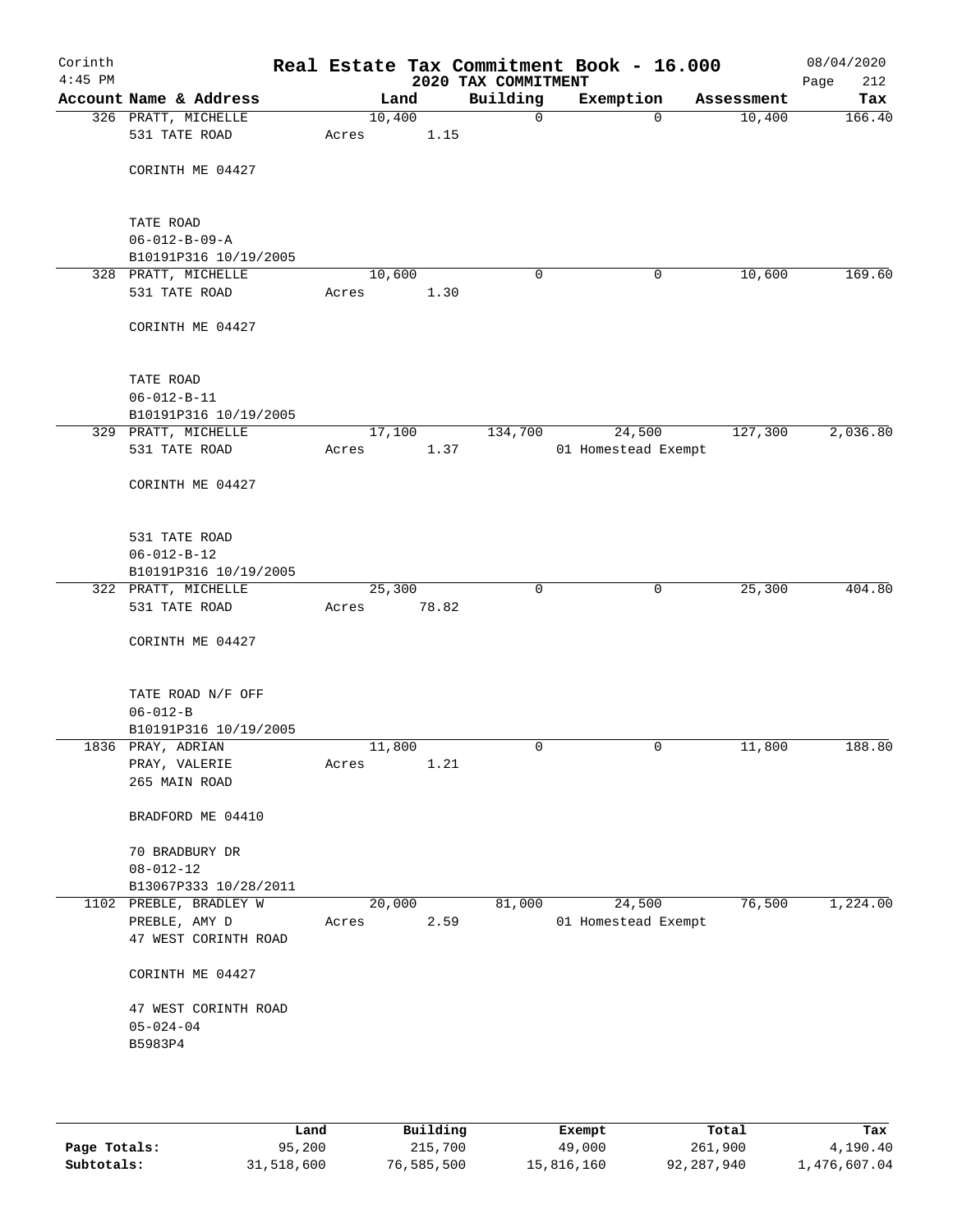| Corinth<br>$4:45$ PM |                                             |        |        |      | Real Estate Tax Commitment Book - 16.000<br>2020 TAX COMMITMENT |                     |              |            | 08/04/2020<br>213<br>Page |
|----------------------|---------------------------------------------|--------|--------|------|-----------------------------------------------------------------|---------------------|--------------|------------|---------------------------|
|                      | Account Name & Address                      |        | Land   |      | Building                                                        | Exemption           |              | Assessment | Tax                       |
|                      | 1103 PREBLE, BRENDA J                       | 34,500 |        |      | 31,900                                                          |                     | 24,500       | 41,900     | 670.40                    |
|                      | 373 WEST CORINTH ROAD                       | Acres  |        | 3.70 |                                                                 | 01 Homestead Exempt |              |            |                           |
|                      |                                             |        |        |      |                                                                 |                     |              |            |                           |
|                      | CORINTH ME 04427                            |        |        |      |                                                                 |                     |              |            |                           |
|                      |                                             |        |        |      |                                                                 |                     |              |            |                           |
|                      |                                             |        |        |      |                                                                 |                     |              |            |                           |
|                      | 373 WEST CORINTH ROAD                       |        |        |      |                                                                 |                     |              |            |                           |
|                      | $04 - 036 - B$                              |        |        |      |                                                                 |                     |              |            |                           |
|                      | B14593P231 08/31/2017<br>1672 PREBLE, DAVID | 20,400 |        |      | 29,700                                                          |                     | 0            | 50,100     | 801.60                    |
|                      | PREBLE, REBECCA                             | Acres  |        | 4.03 |                                                                 |                     |              |            |                           |
|                      | 464 MAIN ROAD                               |        |        |      |                                                                 |                     |              |            |                           |
|                      |                                             |        |        |      |                                                                 |                     |              |            |                           |
|                      | CHARLESTON ME 04422                         |        |        |      |                                                                 |                     |              |            |                           |
|                      |                                             |        |        |      |                                                                 |                     |              |            |                           |
|                      | 499 HUDSON ROAD                             |        |        |      |                                                                 |                     |              |            |                           |
|                      | $09 - 032 - A$                              |        |        |      |                                                                 |                     |              |            |                           |
|                      | B13678P114 10/16/2014                       |        |        |      |                                                                 |                     |              |            |                           |
|                      | 1253 PREBLE, JOHANNAH                       | 17,400 |        |      | 99,200                                                          |                     | $\mathsf{O}$ | 116,600    | 1,865.60                  |
|                      | 142 SHADY WOODS ROAD                        | Acres  |        | 1.61 |                                                                 |                     |              |            |                           |
|                      |                                             |        |        |      |                                                                 |                     |              |            |                           |
|                      | MORRISTOWN TN 37814                         |        |        |      |                                                                 |                     |              |            |                           |
|                      |                                             |        |        |      |                                                                 |                     |              |            |                           |
|                      |                                             |        |        |      |                                                                 |                     |              |            |                           |
|                      | 58 O'ROAK ROAD                              |        |        |      |                                                                 |                     |              |            |                           |
|                      | $10 - 010 - A$<br>B2465P282                 |        |        |      |                                                                 |                     |              |            |                           |
|                      | 1860 PREBLE, LYNETTE                        |        | 0      |      | 71,500                                                          |                     | 24,500       | 47,000     | 752.00                    |
|                      | 375 WEST CORINTH ROAD                       |        |        |      |                                                                 | 01 Homestead Exempt |              |            |                           |
|                      |                                             |        |        |      |                                                                 |                     |              |            |                           |
|                      | CORINTH ME 04427                            |        |        |      |                                                                 |                     |              |            |                           |
|                      |                                             |        |        |      |                                                                 |                     |              |            |                           |
|                      |                                             |        |        |      |                                                                 |                     |              |            |                           |
|                      | 375 WEST CORINTH ROAD                       |        |        |      |                                                                 |                     |              |            |                           |
|                      | $04 - 036 - B - 01H$                        |        |        |      |                                                                 |                     |              |            |                           |
|                      | 244 PRESCOTT, KEITH M &<br>REBECCA L JT     | 34,000 |        |      | 0                                                               |                     | 0            | 34,000     | 544.00                    |
|                      | 121 BRADFORD ROAD                           | Acres  | 69.00  |      |                                                                 |                     |              |            |                           |
|                      |                                             |        |        |      |                                                                 |                     |              |            |                           |
|                      | CHARLESTON ME 04422                         |        |        |      |                                                                 |                     |              |            |                           |
|                      |                                             |        |        |      |                                                                 |                     |              |            |                           |
|                      |                                             |        |        |      |                                                                 |                     |              |            |                           |
|                      | LEDGE HILL ROAD                             |        |        |      |                                                                 |                     |              |            |                           |
|                      | $04 - 003$                                  |        |        |      |                                                                 |                     |              |            |                           |
|                      | B15473P60 01/17/2020                        |        |        |      |                                                                 |                     |              |            |                           |
|                      | 1105 PRESCOTT, MARK E                       | 57,400 |        |      | 75,300                                                          |                     | 24,500       | 108,200    | 1,731.20                  |
|                      | 106 PRESCOTT ROAD                           | Acres  | 158.00 |      |                                                                 | 01 Homestead Exempt |              |            |                           |
|                      |                                             |        |        |      |                                                                 |                     |              |            |                           |
|                      | CORINTH ME 04427                            |        |        |      |                                                                 |                     |              |            |                           |
|                      |                                             |        |        |      |                                                                 |                     |              |            |                           |
|                      | 106 PRESCOTT ROAD                           |        |        |      |                                                                 |                     |              |            |                           |
|                      | $04 - 001$                                  |        |        |      |                                                                 |                     |              |            |                           |
|                      | B14976P282 10/19/2018                       |        |        |      |                                                                 |                     |              |            |                           |
|                      |                                             |        |        |      |                                                                 |                     |              |            |                           |
|                      |                                             |        |        |      |                                                                 |                     |              |            |                           |
|                      |                                             |        |        |      |                                                                 |                     |              |            |                           |

|              | Land       | Building   | Exempt     | Total      | Tax          |
|--------------|------------|------------|------------|------------|--------------|
| Page Totals: | 163,700    | 307,600    | 73,500     | 397,800    | 6,364.80     |
| Subtotals:   | 31,682,300 | 76,893,100 | 15,889,660 | 92,685,740 | 1,482,971.84 |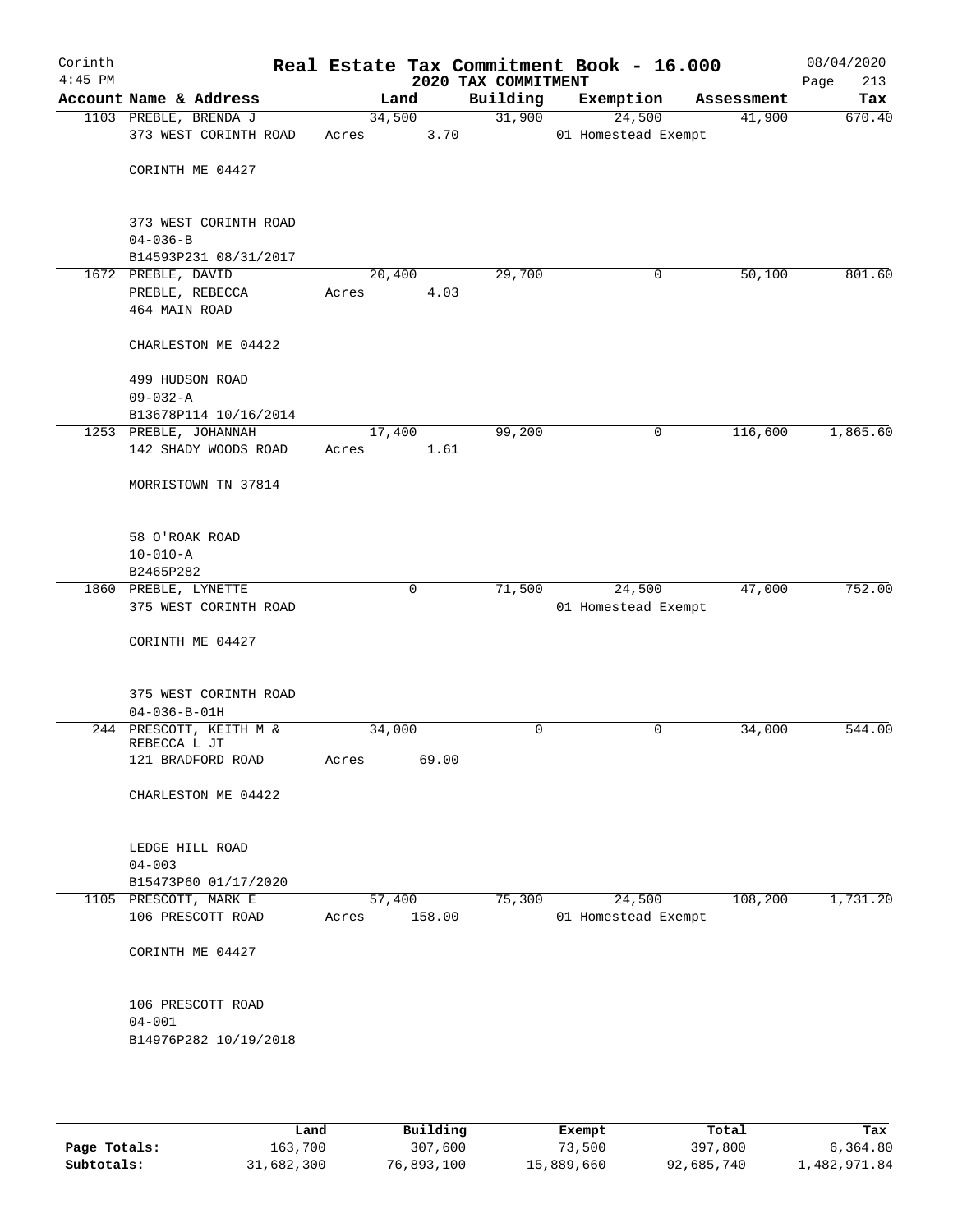| Corinth   |                                         |            |        |                     | Real Estate Tax Commitment Book - 16.000 |            | 08/04/2020  |
|-----------|-----------------------------------------|------------|--------|---------------------|------------------------------------------|------------|-------------|
| $4:45$ PM |                                         |            |        | 2020 TAX COMMITMENT |                                          |            | 214<br>Page |
|           | Account Name & Address                  |            | Land   | Building            | Exemption                                | Assessment | Tax         |
|           | 1868 PRISCILLA A. ELLIS<br>LIVING TRUST | 83,100     |        | $\mathsf{O}$        | $\Omega$                                 | 83,100     | 1,329.60    |
|           | ROSANNE S. YOUNG<br>TRUSTEE             | Acres      | 423.52 |                     |                                          |            |             |
|           | 84 MCCARD ROAD                          |            |        |                     |                                          |            |             |
|           | CORINTH ME 04427                        |            |        |                     |                                          |            |             |
|           | 399 MCCARD ROAD                         |            |        |                     |                                          |            |             |
|           | $01 - 034 - E$                          |            |        |                     |                                          |            |             |
|           | B7256P103 12/20/1999                    |            |        |                     |                                          |            |             |
|           | 1607 PRYGROCKI, PETER                   |            | 28,300 | 131,500             | 24,500                                   | 135,300    | 2,164.80    |
|           | PRYGROCKI, TRACY                        | Acres      | 11.40  |                     | 01 Homestead Exempt                      |            |             |
|           | 149 TATE ROAD                           |            |        |                     |                                          |            |             |
|           | CORINTH ME 04427                        |            |        |                     |                                          |            |             |
|           | 149 TATE ROAD                           |            |        |                     |                                          |            |             |
|           | $09 - 023 - A$                          |            |        |                     |                                          |            |             |
|           | B9582P350                               |            |        |                     |                                          |            |             |
|           | 946 PSALM 1 PROPERTIES, LLC             |            | 6,800  | $\Omega$            | 0                                        | 6,800      | 108.80      |
|           | 284 EXETER ROAD                         | Acres      | 0.70   |                     |                                          |            |             |
|           | CORINTH ME 04427                        |            |        |                     |                                          |            |             |
|           | EXETER ROAD                             |            |        |                     |                                          |            |             |
|           | $07 - 043 - 03$                         |            |        |                     |                                          |            |             |
|           | B14480P107 05/10/2017                   |            |        |                     |                                          |            |             |
|           | 945 PSALM 1 PROPERTIES, LLC 17,000      |            |        | 198,300             | 0                                        | 215,300    | 3,444.80    |
|           | 284 EXETER ROAD                         | Acres 0.86 |        |                     |                                          |            |             |
|           | CORINTH ME 04427                        |            |        |                     |                                          |            |             |
|           | 284 EXETER ROAD                         |            |        |                     |                                          |            |             |
|           | $07 - 043 - 01$                         |            |        |                     |                                          |            |             |
|           | B14480P107 04/27/2017                   |            |        |                     |                                          |            |             |
|           | 285 PUDDLEDOCK GATHERING<br>POST LLC    | 23,200     |        | 0                   | 0                                        | 23,200     | 371.20      |
|           | 356 WHITE SCHOOLHOUSE<br><b>ROAD</b>    | Acres      | 11.50  |                     |                                          |            |             |
|           | CORINTH ME 04427                        |            |        |                     |                                          |            |             |
|           | PUDDLEDOCK ROAD                         |            |        |                     |                                          |            |             |
|           | 12-027                                  |            |        |                     |                                          |            |             |
|           | B14978P318 10/19/2018                   |            |        |                     |                                          |            |             |

|              | Land       | Building   | Exempt     | Total      | Tax          |
|--------------|------------|------------|------------|------------|--------------|
| Page Totals: | 158,400    | 329,800    | 24,500     | 463,700    | 7,419.20     |
| Subtotals:   | 31,840,700 | 77,222,900 | 15,914,160 | 93,149,440 | l,490,391.04 |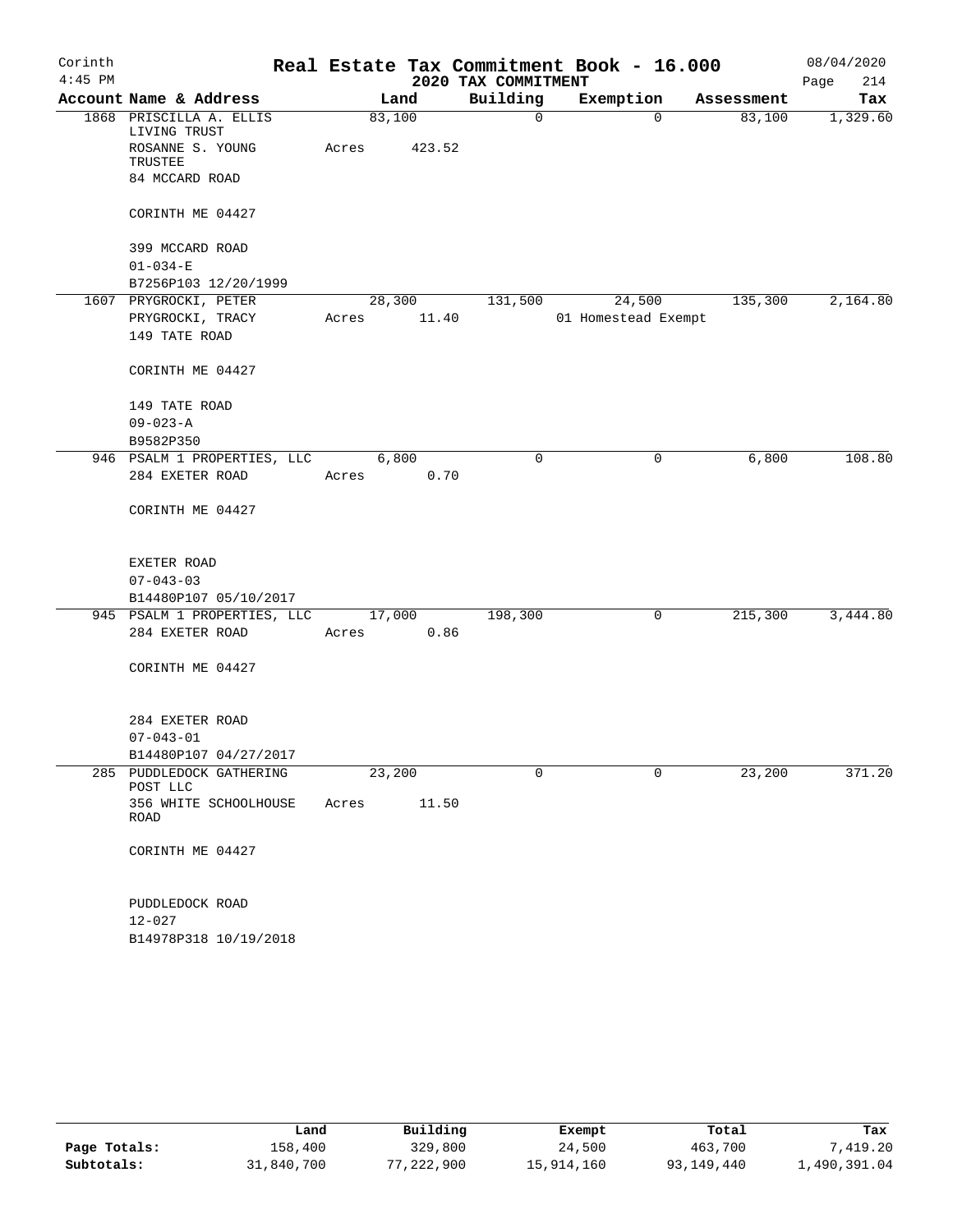| Corinth<br>$4:45$ PM |                                                    |        |       | 2020 TAX COMMITMENT | Real Estate Tax Commitment Book - 16.000 |            | 08/04/2020<br>Page<br>215 |
|----------------------|----------------------------------------------------|--------|-------|---------------------|------------------------------------------|------------|---------------------------|
|                      | Account Name & Address                             |        | Land  | Building            | Exemption                                | Assessment | Tax                       |
|                      | 286 PUDDLEDOCK GATHERING<br>POST LLC               | 29,500 |       | 141,400             | $\mathbf 0$                              | 170,900    | 2,734.40                  |
|                      | 356 WHITE SCHOOLHOUSE<br><b>ROAD</b>               | Acres  | 38.50 |                     |                                          |            |                           |
|                      | CORINTH ME 04427                                   |        |       |                     |                                          |            |                           |
|                      | 92 PUDDLEDOCK ROAD                                 |        |       |                     |                                          |            |                           |
|                      | $12 - 017$                                         |        |       |                     |                                          |            |                           |
|                      | B14978P318 10/19/2018<br>287 PUDDLEDOCK GATHERING  |        |       | 0                   | 0                                        |            | 425.60                    |
|                      | POST LLC                                           | 26,600 |       |                     |                                          | 26,600     |                           |
|                      | 356 WHITE SCHOOLHOUSE<br>ROAD                      | Acres  | 40.17 |                     |                                          |            |                           |
|                      | CORINTH ME 04427                                   |        |       |                     |                                          |            |                           |
|                      | HUDSON ROAD                                        |        |       |                     |                                          |            |                           |
|                      | $12 - 027 - A$                                     |        |       |                     |                                          |            |                           |
|                      | B14978P318 10/19/2018<br>537 PUDDLEDOCK PROPERTIES | 21,700 |       | 142,100             | 0                                        | 163,800    | 2,620.80                  |
|                      | LLC                                                |        |       |                     |                                          |            |                           |
|                      | 375 PUDDLECOCK ROAD                                | Acres  | 1.58  |                     |                                          |            |                           |
|                      | CHARLESTON ME 04422                                |        |       |                     |                                          |            |                           |
|                      | 512 MAIN STREET                                    |        |       |                     |                                          |            |                           |
|                      | $08 - 018$                                         |        |       |                     |                                          |            |                           |
|                      | B14832P324 06/07/2018                              |        |       |                     |                                          |            |                           |
|                      | 1128 PUDDLEDOCK PROPERTIES<br>LLC                  | 16,700 |       | 98,300              | 0                                        | 115,000    | 1,840.00                  |
|                      | 375 PUDDLEDOCK ROAD                                | Acres  | 0.52  |                     |                                          |            |                           |
|                      | CHARLESTON ME 04422                                |        |       |                     |                                          |            |                           |
|                      | 336 MAIN STREET                                    |        |       |                     |                                          |            |                           |
|                      | $15 - 048$<br>B14832P324 06/07/2018                |        |       |                     |                                          |            |                           |
|                      | 1879 PUDDLEDOCK PROPERTIES<br>LLC                  | 17,800 |       | 79,000              | 0                                        | 96,800     | 1,548.80                  |
|                      | 375 PUDDLEDOCK ROAD                                | Acres  | 0.62  |                     |                                          |            |                           |
|                      | CHARLESTON ME 04422                                |        |       |                     |                                          |            |                           |
|                      | 348 MAIN STREET                                    |        |       |                     |                                          |            |                           |
|                      | $08 - 003 - A$                                     |        |       |                     |                                          |            |                           |
|                      | B14832P324 06/07/2018                              |        |       |                     |                                          |            |                           |

|              | Land       | Building   | Exempt     | Total      | Tax          |
|--------------|------------|------------|------------|------------|--------------|
| Page Totals: | 112,300    | 460,800    |            | 573,100    | 9,169.60     |
| Subtotals:   | 31,953,000 | 77,683,700 | 15,914,160 | 93,722,540 | 1,499,560.64 |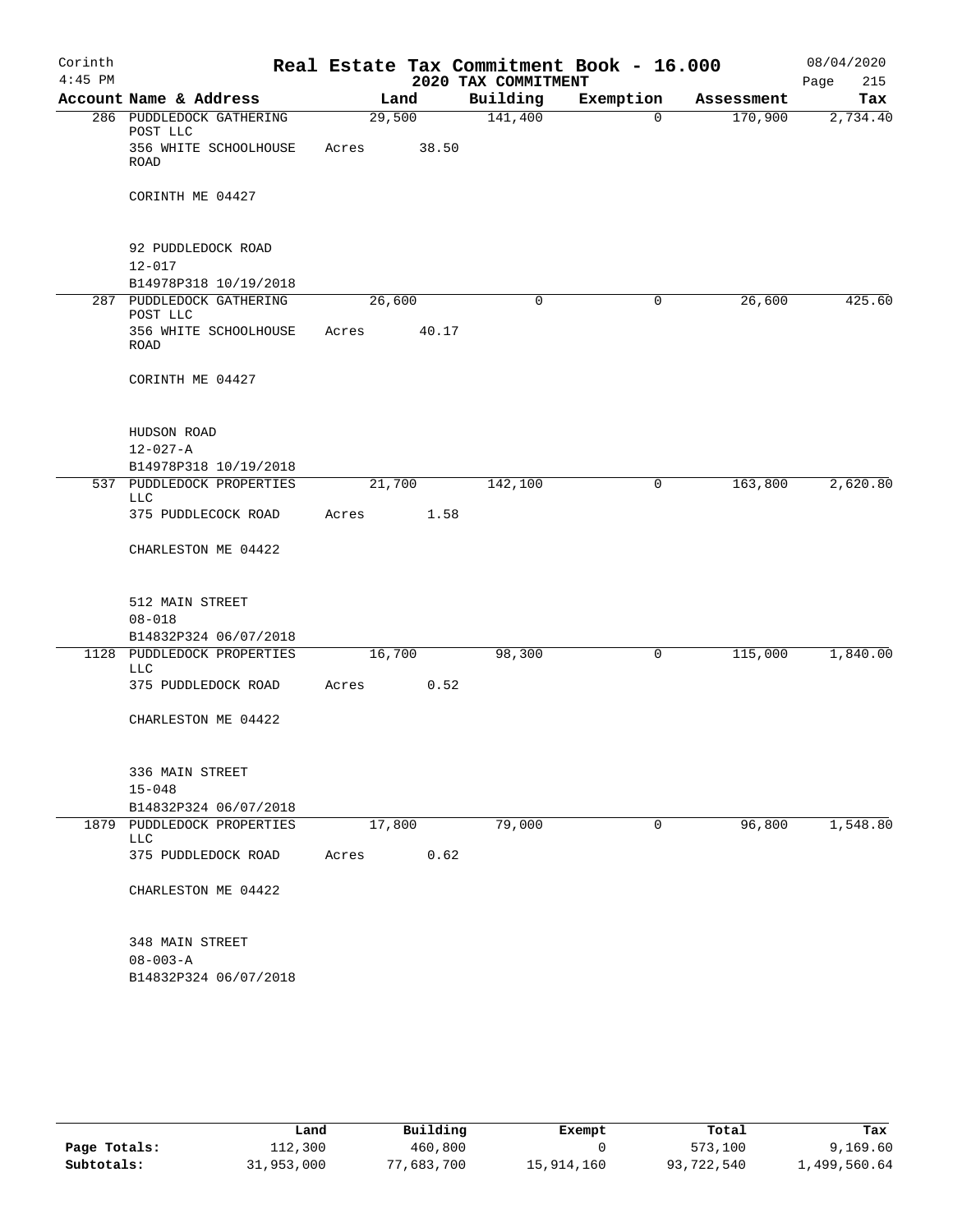| Corinth<br>$4:45$ PM |                                                               |       |                | 2020 TAX COMMITMENT | Real Estate Tax Commitment Book - 16.000 |            | 08/04/2020<br>Page<br>216 |
|----------------------|---------------------------------------------------------------|-------|----------------|---------------------|------------------------------------------|------------|---------------------------|
|                      | Account Name & Address                                        |       | Land           | Building            | Exemption                                | Assessment | Tax                       |
|                      | 1107 PULLEN, CHRISTOPHER W<br>654 GRANT ROAD                  | Acres | 20,500<br>5.60 | 55,300              | 24,500<br>01 Homestead Exempt            | 51,300     | 820.80                    |
|                      | CORINTH ME 04427                                              |       |                |                     |                                          |            |                           |
|                      | 654 GRANT ROAD<br>$02 - 046 - A$                              |       |                |                     |                                          |            |                           |
|                      | B10135P210 10/07/2005                                         |       |                |                     |                                          |            |                           |
|                      | 1109 PULLEN, KEVIN S<br>PULLEN, ZELINDA C<br>1143 MAIN STREET | Acres | 16,700<br>1.00 | 68,600              | 24,500<br>01 Homestead Exempt            | 60,800     | 972.80                    |
|                      | CORINTH ME 04427                                              |       |                |                     |                                          |            |                           |
|                      | 1143 MAIN STREET<br>$03 - 024$<br>B2959P349                   |       |                |                     |                                          |            |                           |
|                      | 1111 QUALEY, ELOISE                                           |       | 0              | 10,300              | 10,300                                   | 0          | 0.00                      |
|                      | 968 MAIN STREET LOT 1                                         |       |                |                     | 01 Homestead Exempt                      |            |                           |
|                      | CORINTH ME 04427                                              |       |                |                     |                                          |            |                           |
|                      | 968 MAIN STREET LOT 01<br>$06 - 012 - D - 01H$                |       |                |                     |                                          |            |                           |
|                      | 1490 QUALEY, WALTER                                           |       | 18,500         | 151,000             | 24,500                                   | 145,000    | 2,320.00                  |
|                      | QUALEY, CAROL M<br>PO BOX 155                                 | Acres | 1.44           |                     | 01 Homestead Exempt                      |            |                           |
|                      | CORINTH ME 04427                                              |       |                |                     |                                          |            |                           |
|                      | 20 VILLAGE DRIVE                                              |       |                |                     |                                          |            |                           |
|                      | $11 - 002 - 04$                                               |       |                |                     |                                          |            |                           |
|                      | B10560P175 07/28/2006                                         |       |                |                     |                                          |            |                           |
|                      | 1163 RA MANAGEMENT COMPANY                                    |       | 0              | 14,700              | 0                                        | 14,700     | 235.20                    |
|                      | PO BOX 621                                                    |       |                |                     |                                          |            |                           |
|                      | BANGOR ME 04402-0621                                          |       |                |                     |                                          |            |                           |
|                      | 30 EXETER ROAD LOT 09                                         |       |                |                     |                                          |            |                           |
|                      | $15 - 012 - 09H$                                              |       |                |                     |                                          |            |                           |
|                      | B15110P348 02/28/2019                                         |       | 27,000         |                     |                                          |            | 1,782.40                  |
|                      | 1311 RACKLEY, CHARLES A<br>PO BOX 203                         | Acres | 14.00          | 108,900             | 24,500<br>01 Homestead Exempt            | 111,400    |                           |
|                      | CORINTH ME 04427                                              |       |                |                     |                                          |            |                           |
|                      | 415 LEDGE HILL ROAD                                           |       |                |                     |                                          |            |                           |
|                      | $04 - 030$<br>B10490P33 06/13/2006                            |       |                |                     |                                          |            |                           |
|                      |                                                               |       |                |                     |                                          |            |                           |

|              | Land       | Building   | Exempt     | Total      | Tax          |
|--------------|------------|------------|------------|------------|--------------|
| Page Totals: | 82,700     | 408,800    | 108,300    | 383,200    | 6,131.20     |
| Subtotals:   | 32,035,700 | 78,092,500 | 16,022,460 | 94,105,740 | 1,505,691.84 |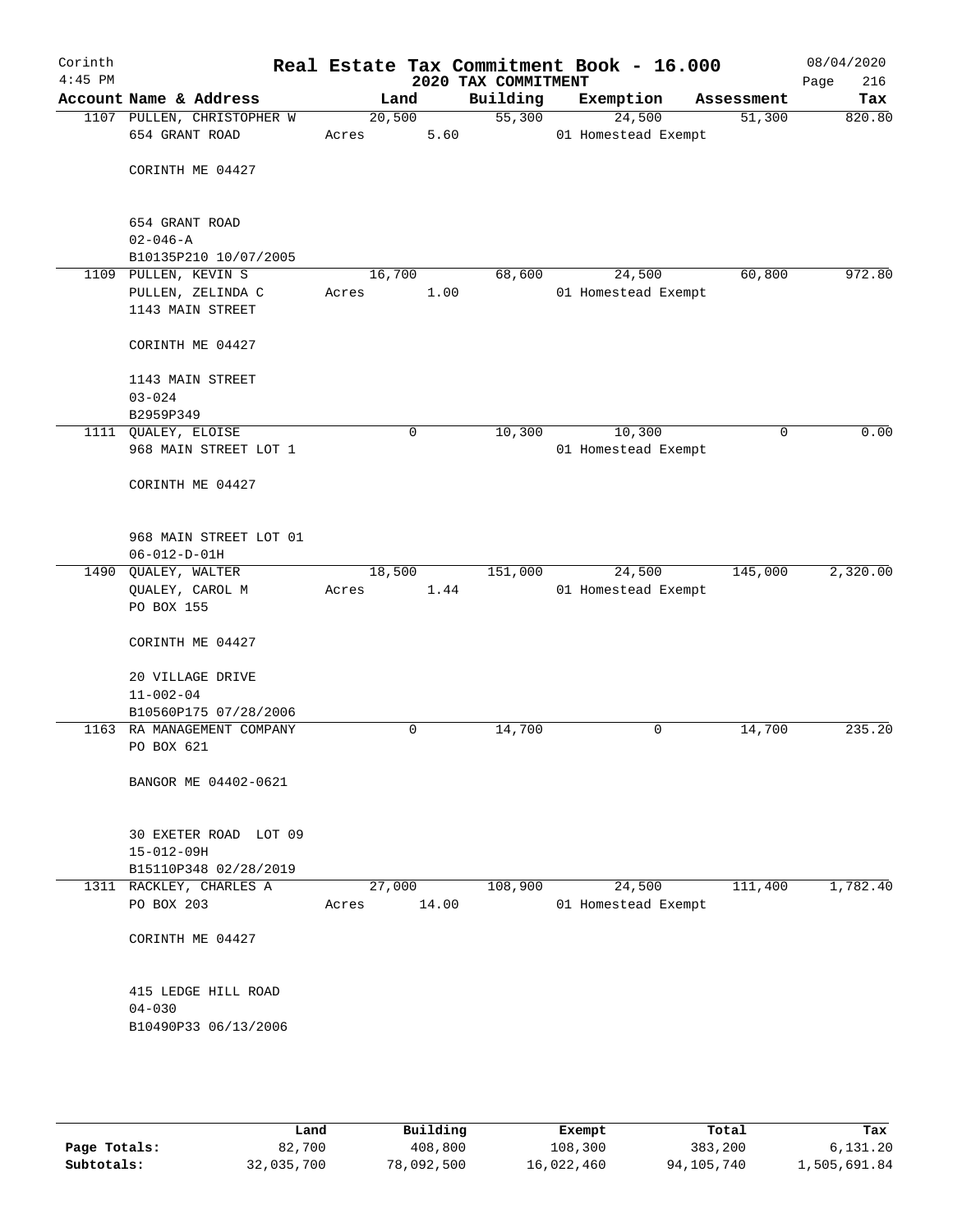| Corinth<br>$4:45$ PM |                                                                          |                 |       | 2020 TAX COMMITMENT | Real Estate Tax Commitment Book - 16.000 |            | 08/04/2020<br>217<br>Page |
|----------------------|--------------------------------------------------------------------------|-----------------|-------|---------------------|------------------------------------------|------------|---------------------------|
|                      | Account Name & Address                                                   |                 | Land  | Building            | Exemption                                | Assessment | Tax                       |
|                      | 2063 RAMSEY, RAELYNN<br>301 WHITE SCHOOLHOUSE<br>ROAD                    |                 | 0     | 8,500               | 8,500<br>01 Homestead Exempt             | $\Omega$   | 0.00                      |
|                      | CORINTH ME 04427                                                         |                 |       |                     |                                          |            |                           |
|                      | 301 WHITE SCHOOLHOUSE                                                    |                 |       |                     |                                          |            |                           |
|                      | $06 - 015 - A - 1H$                                                      |                 |       |                     |                                          |            |                           |
|                      | 1849 RANKIN, JEFFERSON A<br>71 PUDDLEDOCK ROAD                           | 23,200<br>Acres | 6.27  | 129,700             | 24,500<br>01 Homestead Exempt            | 128,400    | 2,054.40                  |
|                      | CORINTH ME 04427                                                         |                 |       |                     |                                          |            |                           |
|                      | 71 PUDDLEDOCK ROAD                                                       |                 |       |                     |                                          |            |                           |
|                      | $12 - 028 - C$                                                           |                 |       |                     |                                          |            |                           |
|                      | B14033P120 12/09/2015                                                    |                 |       | 29,300              | 24,500                                   | 4,800      | 76.80                     |
|                      | 1050 RANKIN, TRAVIS<br>RANKIN, MICHELLE                                  |                 | 0     |                     | 01 Homestead Exempt                      |            |                           |
|                      | 647 BLACK ROAD                                                           |                 |       |                     |                                          |            |                           |
|                      | CORINTH ME 04427                                                         |                 |       |                     |                                          |            |                           |
|                      | 647 BLACK RD<br>$02 - 037 - 01H$                                         |                 |       |                     |                                          |            |                           |
|                      | 920 REECE, RAYMOND D                                                     | 17,900          |       | 89,600              | 24,500                                   | 83,000     | 1,328.00                  |
|                      | REECE, JEANNINE M<br>57 GARLAND ROAD                                     | Acres           | 2.00  |                     | 01 Homestead Exempt                      |            |                           |
|                      | CORINTH ME 04427                                                         |                 |       |                     |                                          |            |                           |
|                      | 57 GARLAND ROAD<br>$07 - 016 - A$                                        |                 |       |                     |                                          |            |                           |
|                      | B14274P144 09/07/2016                                                    |                 |       |                     |                                          |            |                           |
|                      | 1120 REYNOLDS, JANICE M                                                  | 15,200          |       | 35,400              | 24,500                                   | 26,100     | 417.60                    |
|                      | 135 MAIN STREET                                                          | Acres           | 0.62  |                     | 01 Homestead Exempt                      |            |                           |
|                      | CORINTH ME 04427                                                         |                 |       |                     |                                          |            |                           |
|                      | 135 MAIN STREET                                                          |                 |       |                     |                                          |            |                           |
|                      | $17 - 004$                                                               |                 |       |                     |                                          |            |                           |
|                      | BDD 15532P106 01/27/2017 B13985P262 10/15/2015                           |                 |       |                     |                                          |            |                           |
|                      | 1126 REYNOLDS, PHILIP M III<br>REYNOLDS, ARLOA L<br>5515 NORTH 73RD LANE | 40,700<br>Acres | 99.00 | $\Omega$            | $\Omega$                                 | 40,700     | 651.20                    |
|                      | GLENDALE AZ 85303 5229                                                   |                 |       |                     |                                          |            |                           |
|                      | MUDGETT ROAD                                                             |                 |       |                     |                                          |            |                           |
|                      | $01 - 028$<br>B2946P271                                                  |                 |       |                     |                                          |            |                           |
|                      |                                                                          |                 |       |                     |                                          |            |                           |
|                      |                                                                          |                 |       |                     |                                          |            |                           |

|              | Land         | Building   | Exempt     | Total      | Tax          |
|--------------|--------------|------------|------------|------------|--------------|
| Page Totals: | 97,000       | 292,500    | 106,500    | 283,000    | 4,528.00     |
| Subtotals:   | 32, 132, 700 | 78,385,000 | 16,128,960 | 94,388,740 | 1,510,219.84 |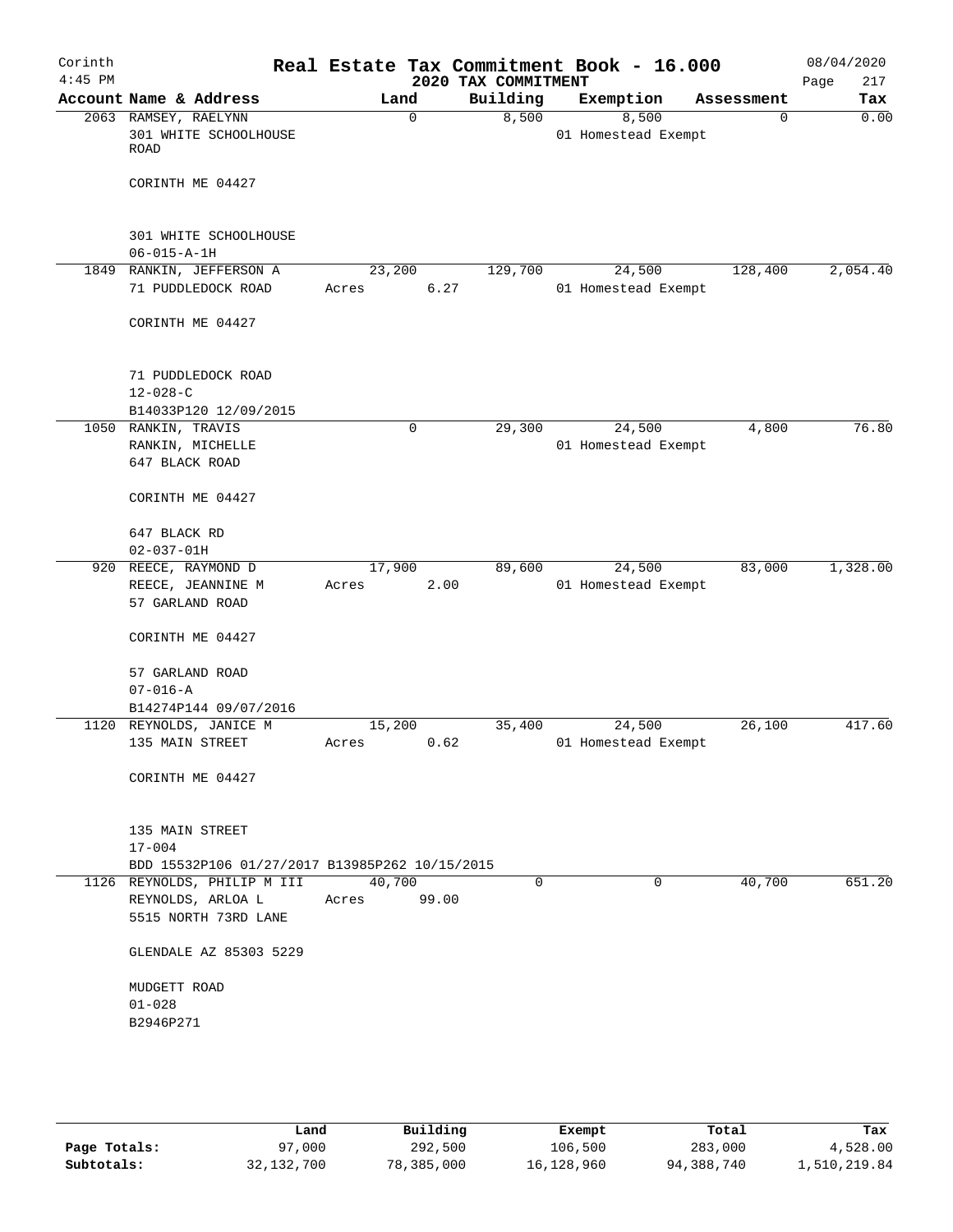| Corinth<br>$4:45$ PM |                                                              | Real Estate Tax Commitment Book - 16.000 |       | 2020 TAX COMMITMENT |                               |            | 08/04/2020<br>218<br>Page |
|----------------------|--------------------------------------------------------------|------------------------------------------|-------|---------------------|-------------------------------|------------|---------------------------|
|                      | Account Name & Address                                       |                                          | Land  | Building            | Exemption                     | Assessment | Tax                       |
|                      | 1151 RICE, ROBERT P<br>RICE, CHRISTINE M<br>555 MUDGETT ROAD | 16,700<br>Acres                          | 1.00  | 89,600              | 24,500<br>01 Homestead Exempt | 81,800     | 1,308.80                  |
|                      | CORINTH ME 04427                                             |                                          |       |                     |                               |            |                           |
|                      | 555 MUDGETT ROAD<br>$02 - 036 - A$                           |                                          |       |                     |                               |            |                           |
|                      | B10688P226 10/20/2006                                        |                                          |       |                     |                               |            |                           |
|                      | 1533 RICHARDS, CLYDE E JR                                    | 51,900                                   |       | 112,000             | 24,500                        | 139,400    | 2,230.40                  |
|                      | 1487 MAIN STREET                                             | Acres                                    | 26.21 |                     | 01 Homestead Exempt           |            |                           |
|                      | CORINTH ME 04427                                             |                                          |       |                     |                               |            |                           |
|                      | 1485 MAIN STREET                                             |                                          |       |                     |                               |            |                           |
|                      | $03 - 048$                                                   |                                          |       |                     |                               |            |                           |
|                      | B10105P314 09/21/2005                                        |                                          |       |                     |                               |            |                           |
|                      | 1136 RICHARDS, JOAN A                                        | 16,900                                   |       | 73,000              | 24,500                        | 65,400     | 1,046.40                  |
|                      | RICHARDS, WILLIAM A<br>P.O. BOX 142                          | Acres                                    | 2.02  |                     | 01 Homestead Exempt           |            |                           |
|                      | CORINTH ME 04427                                             |                                          |       |                     |                               |            |                           |
|                      | 532 TATE ROAD                                                |                                          |       |                     |                               |            |                           |
|                      | $06 - 023 - 01$                                              |                                          |       |                     |                               |            |                           |
|                      | B8879P204                                                    |                                          |       |                     |                               |            |                           |
|                      | 365 RICHARDSON, BRIAN L                                      | 16,200                                   |       | 17,500              | 0                             | 33,700     | 539.20                    |
|                      | 629 GRANT ROAD                                               | Acres                                    | 1.71  |                     |                               |            |                           |
|                      | CORINTH ME 04427                                             |                                          |       |                     |                               |            |                           |
|                      | 629 GRANT ROAD                                               |                                          |       |                     |                               |            |                           |
|                      | $02 - 048$                                                   |                                          |       |                     |                               |            |                           |
|                      | B15270P104 09/05/2019                                        |                                          |       |                     |                               |            |                           |
|                      | 2081 RICHMOND, BARBARA                                       | 12,500                                   |       | 9,000               | 0                             | 21,500     | 344.00                    |
|                      | 567 LEDGE HILL ROAD                                          | Acres                                    | 1.00  |                     |                               |            |                           |
|                      | CORINTH ME 04427                                             |                                          |       |                     |                               |            |                           |
|                      | 567 LEDGE HILL ROAD                                          |                                          |       |                     |                               |            |                           |
|                      | $01 - 036 - 2$                                               |                                          |       |                     |                               |            |                           |
|                      | B15226P203 07/17/2019                                        |                                          |       |                     |                               |            |                           |
|                      | 1039 RIGGI, CHARLES M<br>191 HUDSON ROAD                     | 18,400<br>Acres                          | 1.37  | 93,900              | 24,500<br>01 Homestead Exempt | 87,800     | 1,404.80                  |
|                      | CORINTH ME 04427                                             |                                          |       |                     |                               |            |                           |
|                      |                                                              |                                          |       |                     |                               |            |                           |
|                      | 191 HUDSON ROAD                                              |                                          |       |                     |                               |            |                           |
|                      | $08 - 041$                                                   |                                          |       |                     |                               |            |                           |
|                      | B10962P93 05/18/2007 B8198P40                                |                                          |       |                     |                               |            |                           |
|                      |                                                              |                                          |       |                     |                               |            |                           |
|                      |                                                              |                                          |       |                     |                               |            |                           |

|              | Land         | Building   | Exempt     | Total      | Tax          |
|--------------|--------------|------------|------------|------------|--------------|
| Page Totals: | 132,600      | 395,000    | 98,000     | 429,600    | 6,873.60     |
| Subtotals:   | 32, 265, 300 | 78,780,000 | 16,226,960 | 94,818,340 | 1,517,093.44 |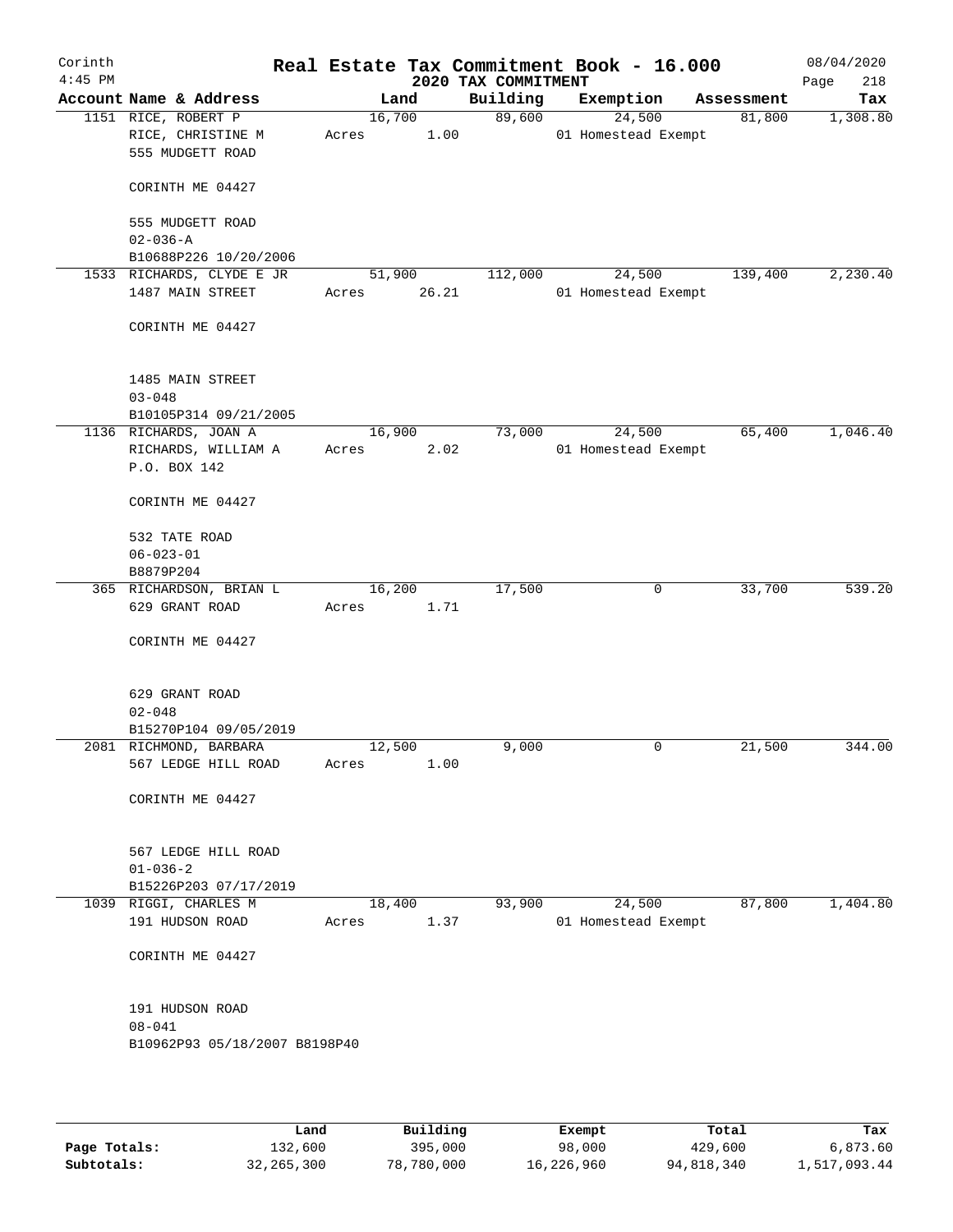| Corinth      |                                                |       |                |           |                     | Real Estate Tax Commitment Book - 16.000 |                      | 08/04/2020    |
|--------------|------------------------------------------------|-------|----------------|-----------|---------------------|------------------------------------------|----------------------|---------------|
| $4:45$ PM    | Account Name & Address                         |       |                |           | 2020 TAX COMMITMENT |                                          |                      | 219<br>Page   |
|              | 276 RILEY, RONALD J                            |       | Land<br>21,600 |           | Building<br>60,000  | Exemption<br>24,500                      | Assessment<br>57,100 | Tax<br>913.60 |
|              | 28 BROOKSIDE LANE                              | Acres |                | 5.03      |                     | 01 Homestead Exempt                      |                      |               |
|              |                                                |       |                |           |                     |                                          |                      |               |
|              | CORINTH ME 04427                               |       |                |           |                     |                                          |                      |               |
|              | 28 BROOKSIDE LN                                |       |                |           |                     |                                          |                      |               |
|              | $04 - 036 - D$                                 |       |                |           |                     |                                          |                      |               |
|              | B8145P304                                      |       |                |           |                     |                                          |                      |               |
|              | 1787 RINGO, LLC                                |       | 24,900         |           | 1,421,300           |                                          | 1,446,200<br>0       | 23, 139. 20   |
|              | 689 MAIN STREET                                | Acres |                | 4.03      |                     |                                          |                      |               |
|              | CORINTH ME 04427                               |       |                |           |                     |                                          |                      |               |
|              | 689 MAIN STREET                                |       |                |           |                     |                                          |                      |               |
|              | $05 - 033 - A$                                 |       |                |           |                     |                                          |                      |               |
|              | B13737P41 12/30/2014                           |       |                |           |                     |                                          |                      |               |
|              | 1387 RINKS, ADAM M                             |       | 23,200         |           | 46,300              | 24,500                                   | 45,000               | 720.00        |
|              | PO BOX 134                                     | Acres |                | 6.29      |                     | 01 Homestead Exempt                      |                      |               |
|              | CORINTH ME 04427                               |       |                |           |                     |                                          |                      |               |
|              | 160 TATE ROAD                                  |       |                |           |                     |                                          |                      |               |
|              | $09 - 024$                                     |       |                |           |                     |                                          |                      |               |
|              | B13021P171 10/26/2012                          |       |                |           |                     |                                          |                      |               |
|              | 414 ROBERTS, FRED S JR                         |       | 37,500         |           | 25,600              |                                          | 0<br>63,100          | 1,009.60      |
|              | C/O HEATHER ROBERTS                            | Acres |                | 83.77     |                     |                                          |                      |               |
|              | 847 LEBANON RD<br>WINTERPORT ME 04496          |       |                |           |                     |                                          |                      |               |
|              | 4204                                           |       |                |           |                     |                                          |                      |               |
|              | HUDSON ROAD                                    |       |                |           |                     |                                          |                      |               |
|              | $12 - 031 - A$                                 |       |                |           |                     |                                          |                      |               |
|              | B6915P10 12/21/1998                            |       |                |           |                     |                                          |                      |               |
|              | 1131 ROBERTS, FRED S JR                        |       | 20,600         |           | 0                   |                                          | 0<br>20,600          | 329.60        |
|              | KING, BARBARA A                                | Acres |                | 4.23      |                     |                                          |                      |               |
|              | C/O HEATHER ROBERTS                            |       |                |           |                     |                                          |                      |               |
|              | 847 LEBANON RD                                 |       |                |           |                     |                                          |                      |               |
|              | WINTEPORT ME 04496 4204                        |       |                |           |                     |                                          |                      |               |
|              | 788 HUDSON ROAD                                |       |                |           |                     |                                          |                      |               |
|              | $12 - 031$                                     |       |                |           |                     |                                          |                      |               |
|              | B10638P26 08/22/2006                           |       |                |           |                     |                                          |                      |               |
|              | 1132 ROBERTS, FRED S JR<br>C/O HEATHER ROBERTS | Acres | 34,600         | 76.78     | $\mathbf 0$         |                                          | 0<br>34,600          | 553.60        |
|              | 847 LEBANON RD                                 |       |                |           |                     |                                          |                      |               |
|              | WINTERPORT ME 04496                            |       |                |           |                     |                                          |                      |               |
|              | 4204                                           |       |                |           |                     |                                          |                      |               |
|              | HUDSON ROAD                                    |       |                |           |                     |                                          |                      |               |
|              | $12 - 032$                                     |       |                |           |                     |                                          |                      |               |
|              | B6915P10 12/21/1998                            |       |                |           |                     |                                          |                      |               |
|              |                                                |       |                |           |                     |                                          |                      |               |
|              | Land                                           |       |                | Building  |                     | Exempt                                   | Total                | Tax           |
| Page Totals: | 162,400                                        |       |                | 1,553,200 |                     | 49,000                                   | 1,666,600            | 26,665.60     |

**Subtotals:** 32,427,700 80,333,200 16,275,960 96,484,940 1,543,759.04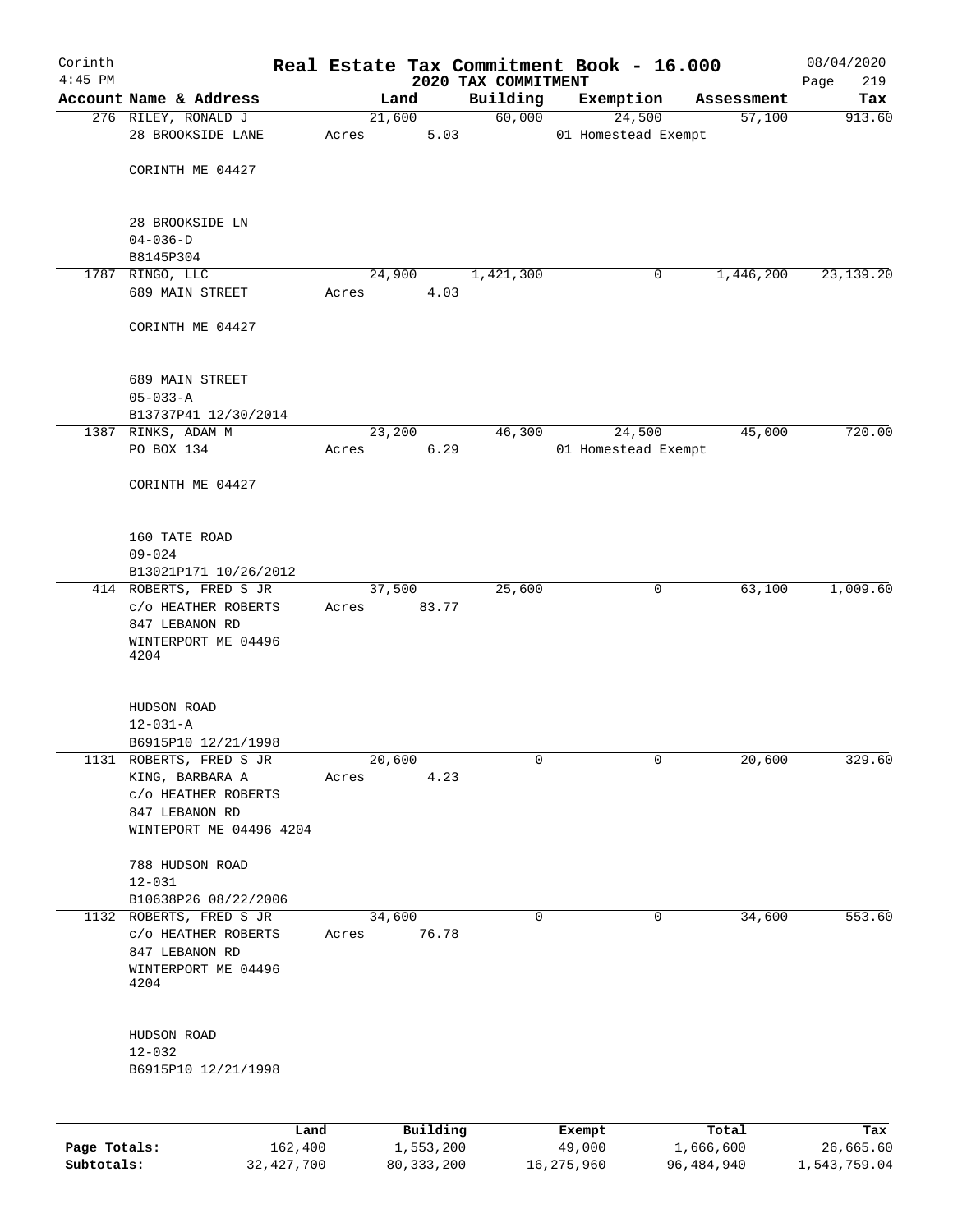| Corinth<br>$4:45$ PM |                                               |        |             | Real Estate Tax Commitment Book - 16.000<br>2020 TAX COMMITMENT |                     |        |             | 08/04/2020<br>220<br>Page |
|----------------------|-----------------------------------------------|--------|-------------|-----------------------------------------------------------------|---------------------|--------|-------------|---------------------------|
|                      | Account Name & Address                        |        | Land        | Building                                                        | Exemption           |        | Assessment  | Tax                       |
|                      | 383 ROBERTS, SARAH                            |        | $\mathbf 0$ | 26,100                                                          |                     | 24,500 | 1,600       | 25.60                     |
|                      | 344 MAIN STREET LOT 35                        |        |             |                                                                 | 01 Homestead Exempt |        |             |                           |
|                      |                                               |        |             |                                                                 |                     |        |             |                           |
|                      | CORINTH ME 04427                              |        |             |                                                                 |                     |        |             |                           |
|                      |                                               |        |             |                                                                 |                     |        |             |                           |
|                      |                                               |        |             |                                                                 |                     |        |             |                           |
|                      | 344 MAIN STREET LOT 35                        |        |             |                                                                 |                     |        |             |                           |
|                      | $08 - 003 - 35H$                              |        |             |                                                                 |                     |        |             |                           |
|                      | 1763 ROBERTS, WILLIAM E II                    | 23,200 |             | 77,600                                                          |                     | 0      | 100,800     | 1,612.80                  |
|                      | 624 GRANT ROAD                                | Acres  | 8.00        |                                                                 |                     |        |             |                           |
|                      |                                               |        |             |                                                                 |                     |        |             |                           |
|                      | CORINTH ME 04427                              |        |             |                                                                 |                     |        |             |                           |
|                      |                                               |        |             |                                                                 |                     |        |             |                           |
|                      | 624 GRANT ROAD                                |        |             |                                                                 |                     |        |             |                           |
|                      | $02 - 047 - B$                                |        |             |                                                                 |                     |        |             |                           |
|                      | B13056P171 12/28/2012                         |        |             |                                                                 |                     |        |             |                           |
|                      | 786 ROBERTSON, HEATHER L                      | 21,100 |             | 85,700                                                          |                     | 24,500 | 82,300      | 1,316.80                  |
|                      | 14 RIDGE ROAD                                 | Acres  | 4.60        |                                                                 | 01 Homestead Exempt |        |             |                           |
|                      |                                               |        |             |                                                                 |                     |        |             |                           |
|                      | CORINTH ME 04427                              |        |             |                                                                 |                     |        |             |                           |
|                      |                                               |        |             |                                                                 |                     |        |             |                           |
|                      |                                               |        |             |                                                                 |                     |        |             |                           |
|                      | 14 RIDGE ROAD                                 |        |             |                                                                 |                     |        |             |                           |
|                      | $11 - 031$                                    |        |             |                                                                 |                     |        |             |                           |
|                      | B12130P36 05/11/2010                          |        |             |                                                                 |                     |        |             |                           |
|                      | 1494 ROBICHAUD, JONATHAN                      | 20,600 |             | 242,800                                                         |                     | 0      | 263,400     | 4,214.40                  |
|                      | ROBICHAUD, JESSICA                            | Acres  | 3.08        |                                                                 |                     |        |             |                           |
|                      | 3 VILLAGE DRIVE                               |        |             |                                                                 |                     |        |             |                           |
|                      | CORINTH ME 04427                              |        |             |                                                                 |                     |        |             |                           |
|                      |                                               |        |             |                                                                 |                     |        |             |                           |
|                      | 3 VILLAGE DRIVE                               |        |             |                                                                 |                     |        |             |                           |
|                      | $11 - 002 - 09$                               |        |             |                                                                 |                     |        |             |                           |
|                      | B14828P230 06/04/2018                         |        |             |                                                                 |                     |        |             |                           |
|                      | 1420 ROBINSON HOLDINGS LLC                    | 25,900 |             | 0                                                               |                     | 0      | 25,900      | 414.40                    |
|                      | 1020 WEST MAIN STREET                         | Acres  | 32.57       |                                                                 |                     |        |             |                           |
|                      |                                               |        |             |                                                                 |                     |        |             |                           |
|                      | DOVER FOXCROFT ME 04426                       |        |             |                                                                 |                     |        |             |                           |
|                      |                                               |        |             |                                                                 |                     |        |             |                           |
|                      |                                               |        |             |                                                                 |                     |        |             |                           |
|                      | WHITE SCHOOLHOUSE ROAD                        |        |             |                                                                 |                     |        |             |                           |
|                      | $05 - 030$                                    |        |             |                                                                 |                     |        |             |                           |
|                      | B15229P31 07/31/2019<br>2089 ROBINSON, BROCKE |        | 0           | 17,100                                                          |                     | 17,100 | $\mathbf 0$ | 0.00                      |
|                      | 619 HUDSON ROAD                               |        |             |                                                                 | 01 Homestead Exempt |        |             |                           |
|                      |                                               |        |             |                                                                 |                     |        |             |                           |
|                      | CORINTH ME 04427                              |        |             |                                                                 |                     |        |             |                           |
|                      |                                               |        |             |                                                                 |                     |        |             |                           |
|                      |                                               |        |             |                                                                 |                     |        |             |                           |
|                      | 619 HUDSON ROAD                               |        |             |                                                                 |                     |        |             |                           |
|                      | $12 - 039 - H$                                |        |             |                                                                 |                     |        |             |                           |
|                      |                                               |        |             |                                                                 |                     |        |             |                           |
|                      |                                               |        |             |                                                                 |                     |        |             |                           |
|                      |                                               |        |             |                                                                 |                     |        |             |                           |

|              | Land       | Building   | Exempt     | Total      | Tax          |
|--------------|------------|------------|------------|------------|--------------|
| Page Totals: | 90,800     | 449,300    | 66,100     | 474,000    | 7,584.00     |
| Subtotals:   | 32,518,500 | 80,782,500 | 16,342,060 | 96,958,940 | 1,551,343.04 |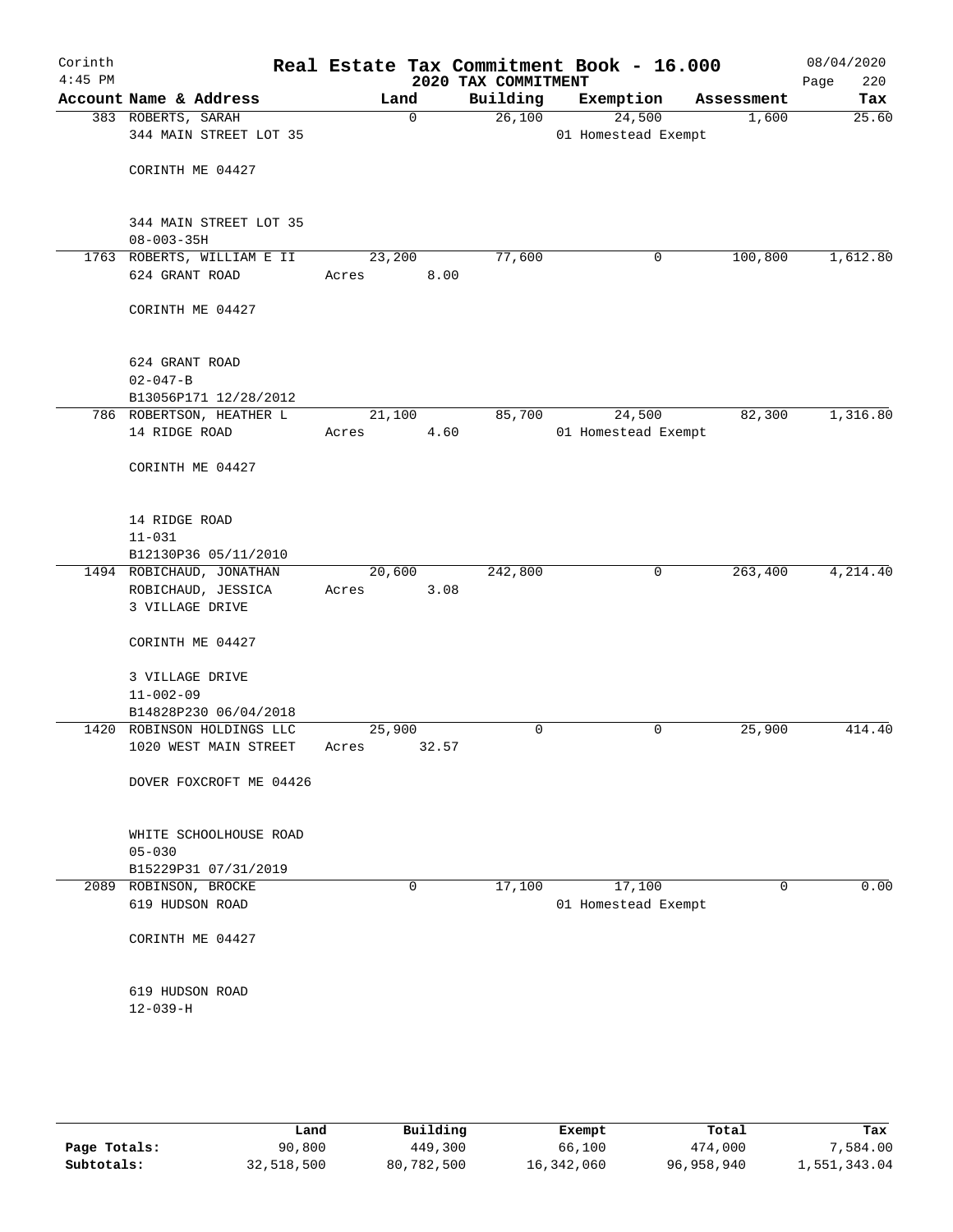| Account Name & Address<br>Building<br>Land<br>Exemption<br>Tax<br>Assessment<br>30,800<br>30,800<br>965 ROBINSON, CLARENCE<br>0<br>$\mathbf 0$<br>ROBINSON, SUSAN<br>55.73<br>Acres<br>16 PHEASANT WAY<br>HERMON ME 04401<br><b>MAIN STREET</b><br>$03 - 034$<br>B11868P193 07/31/2009<br>66 ROBINSON, KELLY JO &<br>46,100<br>55,300<br>884.80<br>9,200<br>0<br>BOONE, BRETT A JT<br>C/O KELLY JO ROBINSON<br>0.15<br>Acres<br>323 CENTER ROAD<br>CHARLESTON ME 04422<br>9 EXETER ROAD<br>$15 - 019$<br>B15453P28 02/28/2020<br>1,209.60<br>17,900<br>82,200<br>24,500<br>75,600<br>1662 ROBINSON, RALPH F<br>ROBINSON, EDITH M<br>2.01<br>01 Homestead Exempt<br>Acres<br>261 WHITE SCHOOLHOUSE<br><b>ROAD</b><br>CORINTH ME 04427<br>261 WHITE SCHOOLHOUSE<br>$06 - 015 - B$<br>B11167P123 10/15/2007 B7424P271<br>82,500<br>99,200<br>1,587.20<br>1475 ROCK, DAVID K<br>16,700<br>0<br>236 BEANS MILL ROAD<br>1.00<br>Acres<br>CORINTH ME 04427<br>236 BEANS MILL RD<br>$04 - 019 - 16$<br>B15445P148 02/20/2020<br>13,300<br>$\mathbf 0$<br>13,300<br>212.80<br>1324 ROCKWELL, BERT<br>0<br>41 FRANCIS ST<br>4.89<br>Acres<br>LEVANT ME 04456<br>GRANT ROAD<br>$02 - 052 - 04$<br>B15073P185 02/21/2019<br>17,700<br>24,500<br>10,700<br>1139 ROCKWELL, FLOYD<br>17,500<br>P.O. BOX 33<br>0.93<br>01 Homestead Exempt<br>Acres<br>CORINTH ME 04427<br>195 MAIN STREET<br>$17 - 001 - 01$<br>B10358P111 03/24/2006<br>Building<br>Land<br>Exempt<br>Total<br>Tax | Corinth<br>$4:45$ PM |  | 2020 TAX COMMITMENT | Real Estate Tax Commitment Book - 16.000 | 08/04/2020<br>221<br>Page |
|----------------------------------------------------------------------------------------------------------------------------------------------------------------------------------------------------------------------------------------------------------------------------------------------------------------------------------------------------------------------------------------------------------------------------------------------------------------------------------------------------------------------------------------------------------------------------------------------------------------------------------------------------------------------------------------------------------------------------------------------------------------------------------------------------------------------------------------------------------------------------------------------------------------------------------------------------------------------------------------------------------------------------------------------------------------------------------------------------------------------------------------------------------------------------------------------------------------------------------------------------------------------------------------------------------------------------------------------------------------------------------------------------------------------------------------------------------------------|----------------------|--|---------------------|------------------------------------------|---------------------------|
|                                                                                                                                                                                                                                                                                                                                                                                                                                                                                                                                                                                                                                                                                                                                                                                                                                                                                                                                                                                                                                                                                                                                                                                                                                                                                                                                                                                                                                                                      |                      |  |                     |                                          |                           |
|                                                                                                                                                                                                                                                                                                                                                                                                                                                                                                                                                                                                                                                                                                                                                                                                                                                                                                                                                                                                                                                                                                                                                                                                                                                                                                                                                                                                                                                                      |                      |  |                     |                                          | 492.80                    |
|                                                                                                                                                                                                                                                                                                                                                                                                                                                                                                                                                                                                                                                                                                                                                                                                                                                                                                                                                                                                                                                                                                                                                                                                                                                                                                                                                                                                                                                                      |                      |  |                     |                                          |                           |
|                                                                                                                                                                                                                                                                                                                                                                                                                                                                                                                                                                                                                                                                                                                                                                                                                                                                                                                                                                                                                                                                                                                                                                                                                                                                                                                                                                                                                                                                      |                      |  |                     |                                          |                           |
|                                                                                                                                                                                                                                                                                                                                                                                                                                                                                                                                                                                                                                                                                                                                                                                                                                                                                                                                                                                                                                                                                                                                                                                                                                                                                                                                                                                                                                                                      |                      |  |                     |                                          |                           |
|                                                                                                                                                                                                                                                                                                                                                                                                                                                                                                                                                                                                                                                                                                                                                                                                                                                                                                                                                                                                                                                                                                                                                                                                                                                                                                                                                                                                                                                                      |                      |  |                     |                                          |                           |
|                                                                                                                                                                                                                                                                                                                                                                                                                                                                                                                                                                                                                                                                                                                                                                                                                                                                                                                                                                                                                                                                                                                                                                                                                                                                                                                                                                                                                                                                      |                      |  |                     |                                          |                           |
|                                                                                                                                                                                                                                                                                                                                                                                                                                                                                                                                                                                                                                                                                                                                                                                                                                                                                                                                                                                                                                                                                                                                                                                                                                                                                                                                                                                                                                                                      |                      |  |                     |                                          |                           |
|                                                                                                                                                                                                                                                                                                                                                                                                                                                                                                                                                                                                                                                                                                                                                                                                                                                                                                                                                                                                                                                                                                                                                                                                                                                                                                                                                                                                                                                                      |                      |  |                     |                                          |                           |
|                                                                                                                                                                                                                                                                                                                                                                                                                                                                                                                                                                                                                                                                                                                                                                                                                                                                                                                                                                                                                                                                                                                                                                                                                                                                                                                                                                                                                                                                      |                      |  |                     |                                          |                           |
|                                                                                                                                                                                                                                                                                                                                                                                                                                                                                                                                                                                                                                                                                                                                                                                                                                                                                                                                                                                                                                                                                                                                                                                                                                                                                                                                                                                                                                                                      |                      |  |                     |                                          |                           |
|                                                                                                                                                                                                                                                                                                                                                                                                                                                                                                                                                                                                                                                                                                                                                                                                                                                                                                                                                                                                                                                                                                                                                                                                                                                                                                                                                                                                                                                                      |                      |  |                     |                                          |                           |
|                                                                                                                                                                                                                                                                                                                                                                                                                                                                                                                                                                                                                                                                                                                                                                                                                                                                                                                                                                                                                                                                                                                                                                                                                                                                                                                                                                                                                                                                      |                      |  |                     |                                          |                           |
|                                                                                                                                                                                                                                                                                                                                                                                                                                                                                                                                                                                                                                                                                                                                                                                                                                                                                                                                                                                                                                                                                                                                                                                                                                                                                                                                                                                                                                                                      |                      |  |                     |                                          |                           |
|                                                                                                                                                                                                                                                                                                                                                                                                                                                                                                                                                                                                                                                                                                                                                                                                                                                                                                                                                                                                                                                                                                                                                                                                                                                                                                                                                                                                                                                                      |                      |  |                     |                                          |                           |
|                                                                                                                                                                                                                                                                                                                                                                                                                                                                                                                                                                                                                                                                                                                                                                                                                                                                                                                                                                                                                                                                                                                                                                                                                                                                                                                                                                                                                                                                      |                      |  |                     |                                          |                           |
|                                                                                                                                                                                                                                                                                                                                                                                                                                                                                                                                                                                                                                                                                                                                                                                                                                                                                                                                                                                                                                                                                                                                                                                                                                                                                                                                                                                                                                                                      |                      |  |                     |                                          |                           |
|                                                                                                                                                                                                                                                                                                                                                                                                                                                                                                                                                                                                                                                                                                                                                                                                                                                                                                                                                                                                                                                                                                                                                                                                                                                                                                                                                                                                                                                                      |                      |  |                     |                                          |                           |
|                                                                                                                                                                                                                                                                                                                                                                                                                                                                                                                                                                                                                                                                                                                                                                                                                                                                                                                                                                                                                                                                                                                                                                                                                                                                                                                                                                                                                                                                      |                      |  |                     |                                          |                           |
|                                                                                                                                                                                                                                                                                                                                                                                                                                                                                                                                                                                                                                                                                                                                                                                                                                                                                                                                                                                                                                                                                                                                                                                                                                                                                                                                                                                                                                                                      |                      |  |                     |                                          |                           |
|                                                                                                                                                                                                                                                                                                                                                                                                                                                                                                                                                                                                                                                                                                                                                                                                                                                                                                                                                                                                                                                                                                                                                                                                                                                                                                                                                                                                                                                                      |                      |  |                     |                                          |                           |
|                                                                                                                                                                                                                                                                                                                                                                                                                                                                                                                                                                                                                                                                                                                                                                                                                                                                                                                                                                                                                                                                                                                                                                                                                                                                                                                                                                                                                                                                      |                      |  |                     |                                          |                           |
|                                                                                                                                                                                                                                                                                                                                                                                                                                                                                                                                                                                                                                                                                                                                                                                                                                                                                                                                                                                                                                                                                                                                                                                                                                                                                                                                                                                                                                                                      |                      |  |                     |                                          |                           |
|                                                                                                                                                                                                                                                                                                                                                                                                                                                                                                                                                                                                                                                                                                                                                                                                                                                                                                                                                                                                                                                                                                                                                                                                                                                                                                                                                                                                                                                                      |                      |  |                     |                                          |                           |
|                                                                                                                                                                                                                                                                                                                                                                                                                                                                                                                                                                                                                                                                                                                                                                                                                                                                                                                                                                                                                                                                                                                                                                                                                                                                                                                                                                                                                                                                      |                      |  |                     |                                          |                           |
|                                                                                                                                                                                                                                                                                                                                                                                                                                                                                                                                                                                                                                                                                                                                                                                                                                                                                                                                                                                                                                                                                                                                                                                                                                                                                                                                                                                                                                                                      |                      |  |                     |                                          |                           |
|                                                                                                                                                                                                                                                                                                                                                                                                                                                                                                                                                                                                                                                                                                                                                                                                                                                                                                                                                                                                                                                                                                                                                                                                                                                                                                                                                                                                                                                                      |                      |  |                     |                                          |                           |
|                                                                                                                                                                                                                                                                                                                                                                                                                                                                                                                                                                                                                                                                                                                                                                                                                                                                                                                                                                                                                                                                                                                                                                                                                                                                                                                                                                                                                                                                      |                      |  |                     |                                          |                           |
|                                                                                                                                                                                                                                                                                                                                                                                                                                                                                                                                                                                                                                                                                                                                                                                                                                                                                                                                                                                                                                                                                                                                                                                                                                                                                                                                                                                                                                                                      |                      |  |                     |                                          |                           |
|                                                                                                                                                                                                                                                                                                                                                                                                                                                                                                                                                                                                                                                                                                                                                                                                                                                                                                                                                                                                                                                                                                                                                                                                                                                                                                                                                                                                                                                                      |                      |  |                     |                                          |                           |
|                                                                                                                                                                                                                                                                                                                                                                                                                                                                                                                                                                                                                                                                                                                                                                                                                                                                                                                                                                                                                                                                                                                                                                                                                                                                                                                                                                                                                                                                      |                      |  |                     |                                          |                           |
|                                                                                                                                                                                                                                                                                                                                                                                                                                                                                                                                                                                                                                                                                                                                                                                                                                                                                                                                                                                                                                                                                                                                                                                                                                                                                                                                                                                                                                                                      |                      |  |                     |                                          | 171.20                    |
|                                                                                                                                                                                                                                                                                                                                                                                                                                                                                                                                                                                                                                                                                                                                                                                                                                                                                                                                                                                                                                                                                                                                                                                                                                                                                                                                                                                                                                                                      |                      |  |                     |                                          |                           |
|                                                                                                                                                                                                                                                                                                                                                                                                                                                                                                                                                                                                                                                                                                                                                                                                                                                                                                                                                                                                                                                                                                                                                                                                                                                                                                                                                                                                                                                                      |                      |  |                     |                                          |                           |
|                                                                                                                                                                                                                                                                                                                                                                                                                                                                                                                                                                                                                                                                                                                                                                                                                                                                                                                                                                                                                                                                                                                                                                                                                                                                                                                                                                                                                                                                      |                      |  |                     |                                          |                           |
|                                                                                                                                                                                                                                                                                                                                                                                                                                                                                                                                                                                                                                                                                                                                                                                                                                                                                                                                                                                                                                                                                                                                                                                                                                                                                                                                                                                                                                                                      |                      |  |                     |                                          |                           |
|                                                                                                                                                                                                                                                                                                                                                                                                                                                                                                                                                                                                                                                                                                                                                                                                                                                                                                                                                                                                                                                                                                                                                                                                                                                                                                                                                                                                                                                                      |                      |  |                     |                                          |                           |
|                                                                                                                                                                                                                                                                                                                                                                                                                                                                                                                                                                                                                                                                                                                                                                                                                                                                                                                                                                                                                                                                                                                                                                                                                                                                                                                                                                                                                                                                      |                      |  |                     |                                          |                           |

|              | ------     | ---------  | --------   | -----      | ----         |
|--------------|------------|------------|------------|------------|--------------|
| Page Totals: | 105,400    | 228,500    | 49,000     | 284,900    | 4,558.40     |
| Subtotals:   | 32,623,900 | 81,011,000 | 16,391,060 | 97,243,840 | 1,555,901.44 |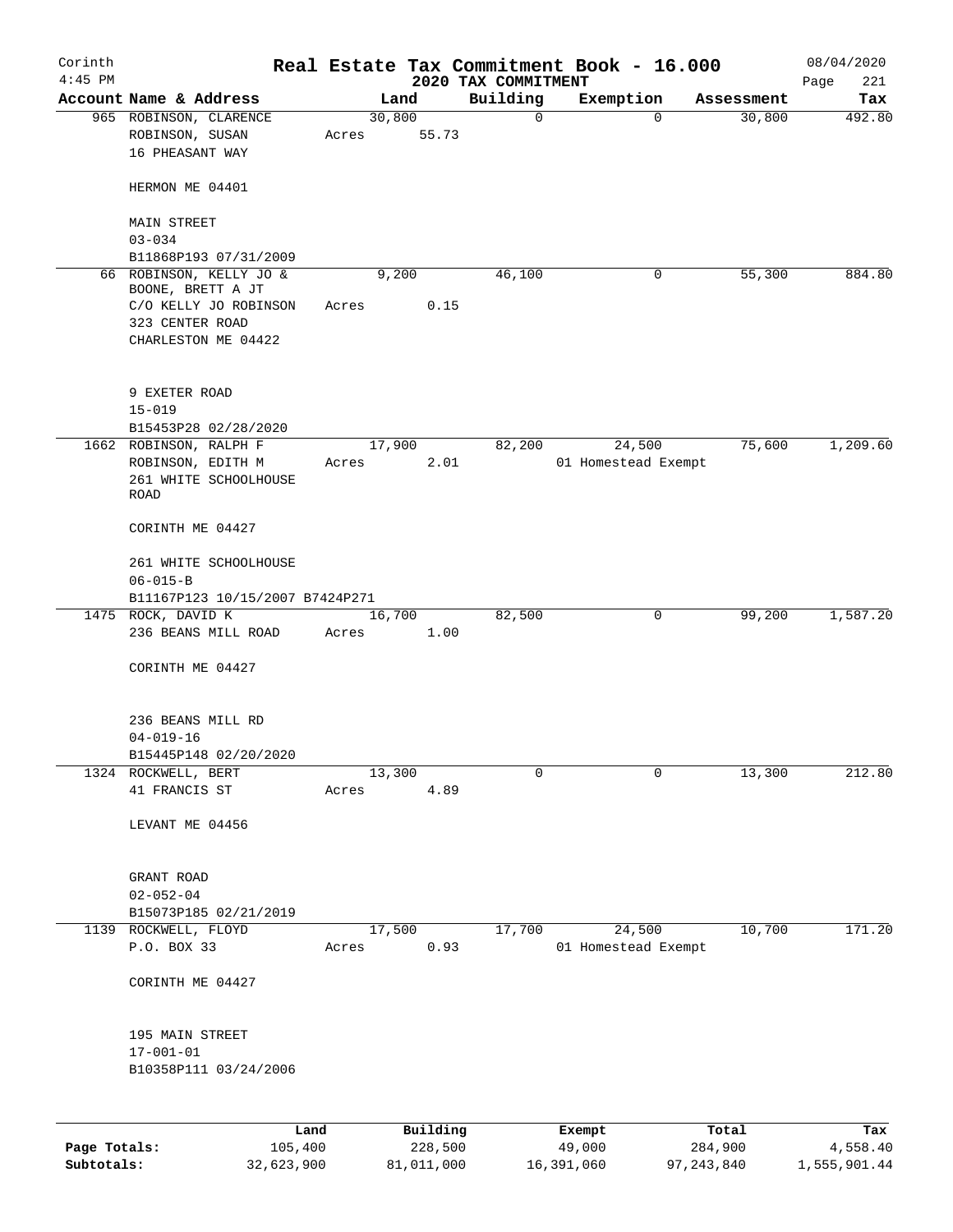| Corinth<br>$4:45$ PM |                                                              |                 |       | 2020 TAX COMMITMENT | Real Estate Tax Commitment Book - 16.000 |            | 08/04/2020<br>Page<br>222 |
|----------------------|--------------------------------------------------------------|-----------------|-------|---------------------|------------------------------------------|------------|---------------------------|
|                      | Account Name & Address                                       |                 | Land  | Building            | Exemption                                | Assessment | Tax                       |
|                      | 1140 ROCKWELL, FLOYD<br>ROCKWELL, VIOLETTE B<br>P. O. BOX 33 | 12,800<br>Acres | 1.18  | 10,200              | $\mathbf 0$                              | 23,000     | 368.00                    |
|                      | CORINTH ME 04427                                             |                 |       |                     |                                          |            |                           |
|                      | <b>MAIN STREET</b><br>$17 - 010 - A$                         |                 |       |                     |                                          |            |                           |
|                      | B3113P62                                                     |                 |       |                     |                                          |            |                           |
|                      | 1141 ROCKWELL, FLOYD                                         |                 | 7,000 | 2,500               | 0                                        | 9,500      | 152.00                    |
|                      | PO BOX 33                                                    | Acres           | 0.50  |                     |                                          |            |                           |
|                      | CORINTH ME 04427                                             |                 |       |                     |                                          |            |                           |
|                      | 191 MAIN STREET                                              |                 |       |                     |                                          |            |                           |
|                      | $17 - 001$                                                   |                 |       |                     |                                          |            |                           |
|                      | B14128P159 03/25/2016                                        |                 |       |                     |                                          |            |                           |
|                      | 1338 ROCKWELL, FLOYD LESLIE<br>PO BOX 33                     | 17,100<br>Acres | 39.00 | 23,700              | 0                                        | 40,800     | 652.80                    |
|                      |                                                              |                 |       |                     |                                          |            |                           |
|                      | CORINTH ME 04427                                             |                 |       |                     |                                          |            |                           |
|                      | MARSH ROAD N/F OFF                                           |                 |       |                     |                                          |            |                           |
|                      | $09 - 011$                                                   |                 |       |                     |                                          |            |                           |
|                      | B13420P63 12/12/2013<br>938 ROCKWELL, NORMAN E. &            | 17,000          |       | 45,100              | $\mathsf{O}$                             | 62,100     | 993.60                    |
|                      | GLENDA J. LIVING TRUST<br>18 MARSH ROAD                      | Acres           | 1.25  |                     |                                          |            |                           |
|                      | CORINTH ME 04427                                             |                 |       |                     |                                          |            |                           |
|                      |                                                              |                 |       |                     |                                          |            |                           |
|                      | 18 MARSH ROAD                                                |                 |       |                     |                                          |            |                           |
|                      | $09 - 002 - B$                                               |                 |       |                     |                                          |            |                           |
|                      | B12745P343 02/13/2012                                        |                 |       |                     |                                          |            |                           |
|                      | 1146 ROGERS, D LYNN<br>842 MUDGETT RD                        | 11,400<br>Acres | 2.50  | 0                   | 0                                        | 11,400     | 182.40                    |
|                      | LEVANT ME 04456                                              |                 |       |                     |                                          |            |                           |
|                      | MUDGETT ROAD                                                 |                 |       |                     |                                          |            |                           |
|                      | $01 - 044 - B$                                               |                 |       |                     |                                          |            |                           |
|                      | B8211P303                                                    |                 |       |                     |                                          |            |                           |
|                      | 1148 ROLLAND, JOSHUA S                                       | 17,600          |       | 35,800              | 24,500                                   | 28,900     | 462.40                    |
|                      | 1127 MAIN STREET                                             | Acres           | 1.78  |                     | 01 Homestead Exempt                      |            |                           |
|                      | CORINTH ME 04427                                             |                 |       |                     |                                          |            |                           |
|                      | 1127 MAIN STREET                                             |                 |       |                     |                                          |            |                           |
|                      | $03 - 023 - A$                                               |                 |       |                     |                                          |            |                           |
|                      | B11790P117 05/29/2009                                        |                 |       |                     |                                          |            |                           |
|                      |                                                              |                 |       |                     |                                          |            |                           |
|                      |                                                              |                 |       |                     |                                          |            |                           |

|              | Land       | Building   | Exempt     | Total      | Tax          |
|--------------|------------|------------|------------|------------|--------------|
| Page Totals: | 82,900     | 117,300    | 24,500     | 175,700    | 2,811.20     |
| Subtotals:   | 32,706,800 | 81,128,300 | 16,415,560 | 97,419,540 | 1,558,712.64 |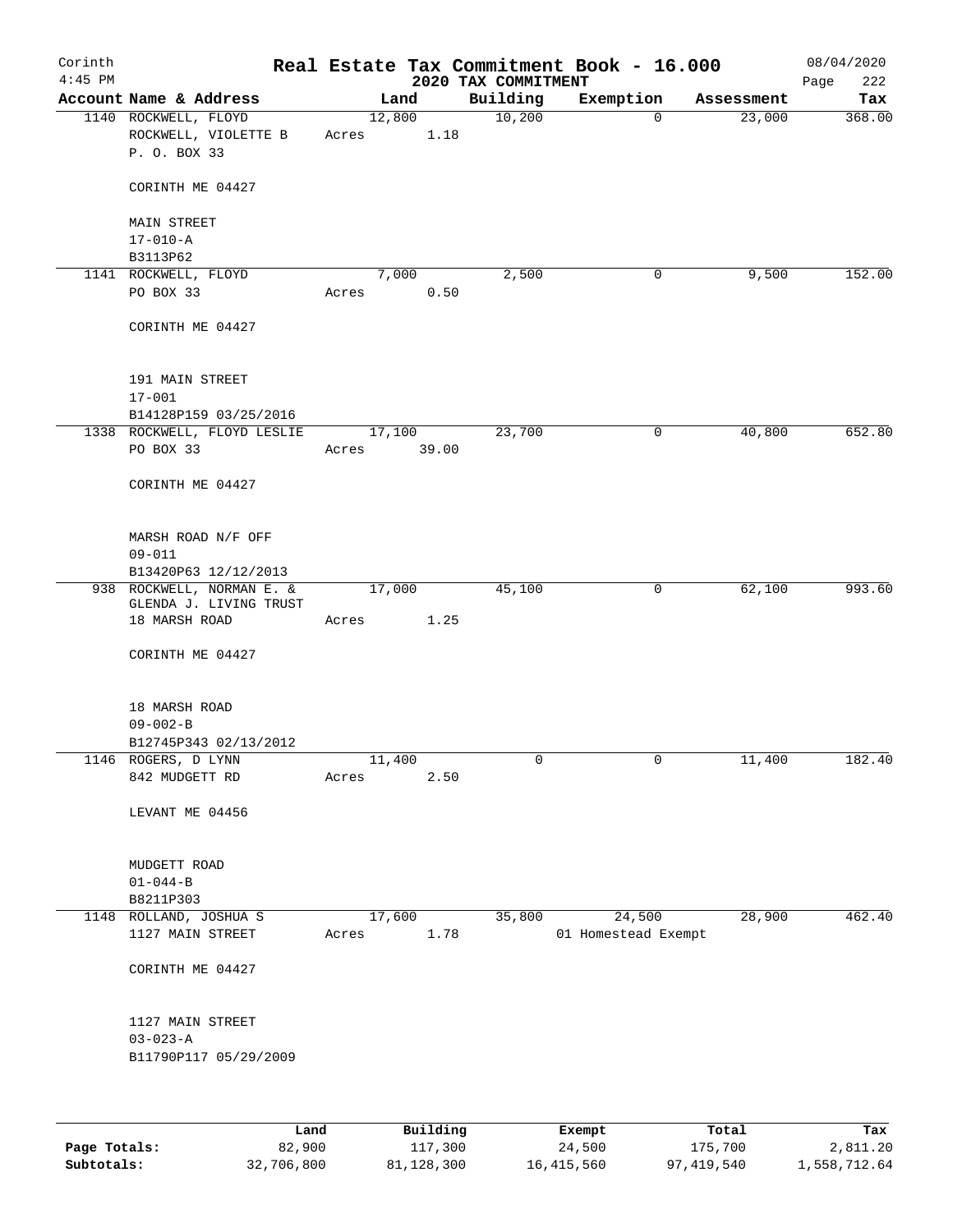| Corinth<br>$4:45$ PM |                                                                              |                 |                     | 2020 TAX COMMITMENT | Real Estate Tax Commitment Book - 16.000 |                  | 08/04/2020<br>223 |
|----------------------|------------------------------------------------------------------------------|-----------------|---------------------|---------------------|------------------------------------------|------------------|-------------------|
|                      | Account Name & Address                                                       |                 | Land                | Building            | Exemption                                | Assessment       | Page<br>Tax       |
|                      | 1149 ROLLINS, MICHAEL G<br>ROLLINS, DIANE T<br>296 WHITE SCHOOLHOUSE<br>ROAD | 29,000<br>Acres | 11.00               | 145,400             | 24,500<br>01 Homestead Exempt            | 149,900          | 2,398.40          |
|                      | CORINTH ME 04427                                                             |                 |                     |                     |                                          |                  |                   |
|                      | 296 WHITE SCHOOLHOUSE<br>$08 - 032$                                          |                 |                     |                     |                                          |                  |                   |
|                      | B3861P19                                                                     |                 |                     |                     |                                          |                  |                   |
|                      | 1155 ROWE, MONCENA R JR<br>ROWE, ESTELLE M<br>44 HARVEY HIGHLANDS            | 18,000<br>Acres | 1.00                | 100,400             | 0                                        | 118,400          | 1,894.40          |
|                      | CORINTH ME 04427                                                             |                 |                     |                     |                                          |                  |                   |
|                      | 35 HUDSON ROAD<br>$15 - 033$<br>B2030P385                                    |                 |                     |                     |                                          |                  |                   |
|                      | 1156 ROWE, MONCENA R JR                                                      | 26,100          |                     | 194,200             | 0                                        | 220,300          | 3,524.80          |
|                      | 44 HARVEY HIGHLANDS                                                          | Acres           | 5.00                |                     |                                          |                  |                   |
|                      | CORINTH ME 04427                                                             |                 |                     |                     |                                          |                  |                   |
|                      | 774 MAIN STREET<br>$05 - 039 - B$                                            |                 |                     |                     |                                          |                  |                   |
|                      | B5903P18                                                                     |                 |                     |                     |                                          |                  |                   |
|                      | 694 ROWE, MONCENA R JR<br>ROWE, ESTELLE M<br>44 HARVEY HIGHLANDS             | 18,100<br>Acres | 1.11                | 174,200             | 24,500<br>01 Homestead Exempt            | 167,800          | 2,684.80          |
|                      | CORINTH ME 04427                                                             |                 |                     |                     |                                          |                  |                   |
|                      | 44 HARVEY HIGHLANDS<br>$11 - 020 - 09$                                       |                 |                     |                     |                                          |                  |                   |
|                      | B11609P136 12/11/2008                                                        |                 |                     |                     |                                          |                  |                   |
| 859                  | ROY, GARRETT<br>PO BOX 103 BRADFORD, ME Acres<br>04410                       | 27,300          | 12.41               | 79,100              | 0                                        | 106,400          | 1,702.40          |
|                      | 792 MAIN STREET<br>$05 - 039 - A$<br>B14022P208 11/30/2015                   |                 |                     |                     |                                          |                  |                   |
|                      | 735 ROY, JORDYN                                                              | 20,500          |                     | 14,600              | 24,500                                   | 10,600           | 169.60            |
|                      | 361 HUDSON ROAD                                                              | Acres           | 3.00                |                     | 01 Homestead Exempt                      |                  |                   |
|                      | CORINTH ME 04427                                                             |                 |                     |                     |                                          |                  |                   |
|                      | 361 HUDSON ROAD<br>$09 - 002 - A - 1H$<br>B15152P116 05/17/2019              |                 |                     |                     |                                          |                  |                   |
|                      |                                                                              |                 |                     |                     |                                          |                  |                   |
| Page Totals:         | Land<br>139,000                                                              |                 | Building<br>707,900 |                     | Exempt<br>73,500                         | Total<br>773,400 | Tax<br>12,374.40  |

**Subtotals:** 32,845,800 81,836,200 16,489,060 98,192,940 1,571,087.04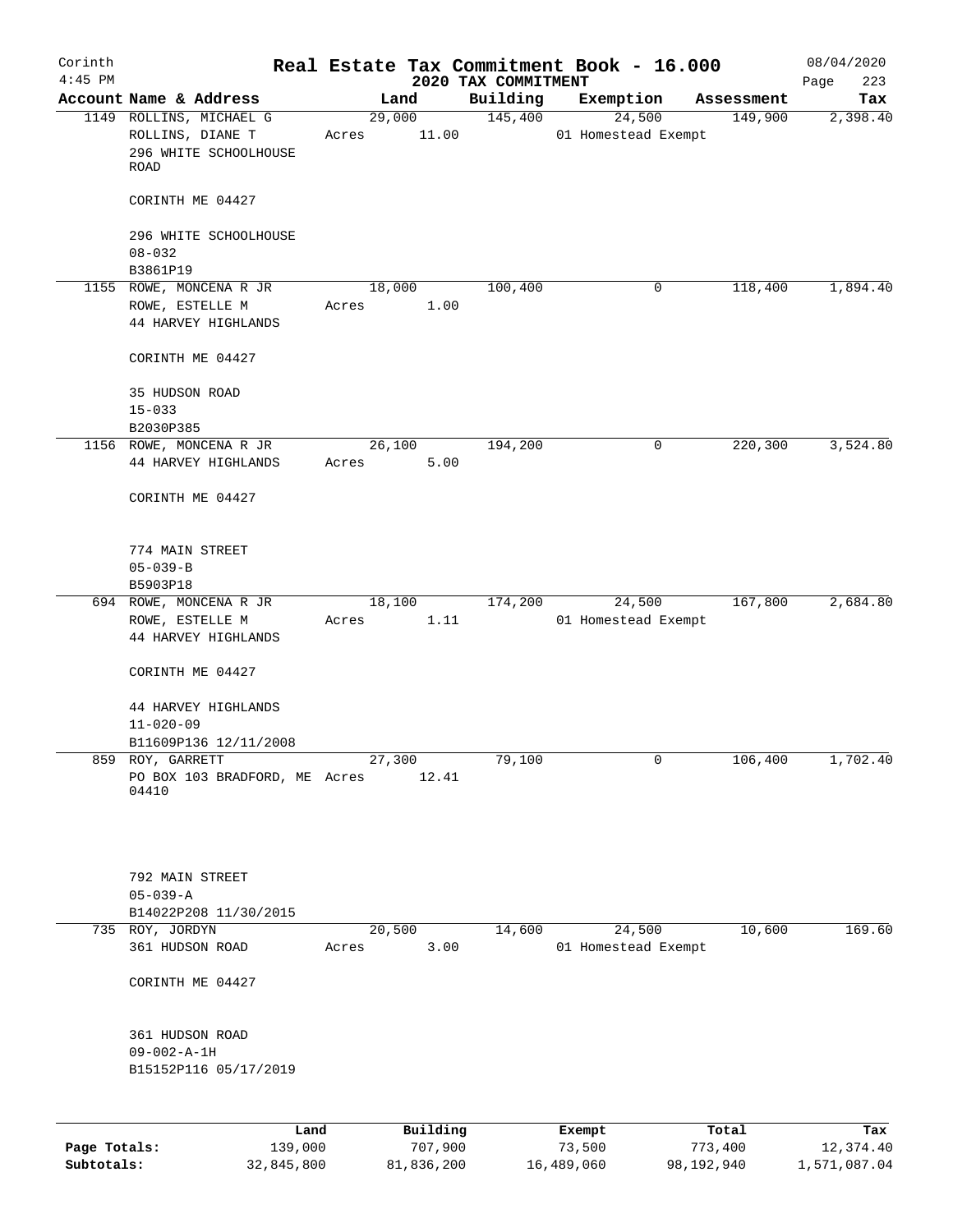| Corinth<br>$4:45$ PM |                                                  |       |        |       | 2020 TAX COMMITMENT | Real Estate Tax Commitment Book - 16.000 |            |        | 08/04/2020<br>224<br>Page |
|----------------------|--------------------------------------------------|-------|--------|-------|---------------------|------------------------------------------|------------|--------|---------------------------|
|                      | Account Name & Address                           |       | Land   |       | Building            | Exemption                                | Assessment |        | Tax                       |
|                      | 1158 ROY, MARK L                                 |       | 17,900 |       | 72,700              | 24,500                                   |            | 66,100 | 1,057.60                  |
|                      | 21 TATE ROAD                                     | Acres |        | 2.00  |                     | 01 Homestead Exempt                      |            |        |                           |
|                      | CORINTH ME 04427                                 |       |        |       |                     |                                          |            |        |                           |
|                      | 21 TATE ROAD<br>$12 - 036$                       |       |        |       |                     |                                          |            |        |                           |
|                      | B3902P325                                        |       |        |       |                     |                                          |            |        |                           |
|                      | 478 ROYAL RIVER, LLC                             |       | 18,100 |       | 51,100              |                                          | 0          | 69,200 | 1,107.20                  |
|                      | 170 US ROUTE ONE<br>STE 195<br>FALMOUTH ME 04105 | Acres |        | 1.10  |                     |                                          |            |        |                           |
|                      | 391 MAIN STREET<br>$13 - 003$                    |       |        |       |                     |                                          |            |        |                           |
|                      | B14475P269 05/04/2017                            |       |        |       |                     |                                          |            |        |                           |
|                      | $24$ RTA2, LLC<br>72 EXETER ROAD                 | Acres | 16,700 | 1.00  | 21,000              |                                          | 0          | 37,700 | 603.20                    |
|                      | CORINTH ME 04427                                 |       |        |       |                     |                                          |            |        |                           |
|                      | 254 WHITE SCHOOLHOUSE                            |       |        |       |                     |                                          |            |        |                           |
|                      | $08 - 030 - B$                                   |       |        |       |                     |                                          |            |        |                           |
|                      | B13862P299 06/02/2015                            |       |        |       |                     |                                          |            |        |                           |
|                      | 1160 RUDZINSKI, ANDREW F                         |       | 19,600 |       | $\mathbf 0$         |                                          | 0          | 19,600 | 313.60                    |
|                      | RUDZINSKI, SANDRA L.                             | Acres |        | 10.50 |                     |                                          |            |        |                           |
|                      | 556 GRANT ROAD                                   |       |        |       |                     |                                          |            |        |                           |
|                      | CORINTH ME 04427                                 |       |        |       |                     |                                          |            |        |                           |
|                      | GRANT ROAD                                       |       |        |       |                     |                                          |            |        |                           |
|                      | $02 - 044 - 18 - A$                              |       |        |       |                     |                                          |            |        |                           |
|                      | B3227P286<br>1161 RUDZINSKI, ANDREW F            |       | 16,000 |       | 0                   |                                          | 0          | 16,000 | 256.00                    |
|                      | RUDZINSKI, SANDRA L                              | Acres |        | 10.00 |                     |                                          |            |        |                           |
|                      | 556 GRANT ROAD                                   |       |        |       |                     |                                          |            |        |                           |
|                      | CORINTH ME 04427                                 |       |        |       |                     |                                          |            |        |                           |
|                      | GRANT ROAD                                       |       |        |       |                     |                                          |            |        |                           |
|                      | $02 - 044$                                       |       |        |       |                     |                                          |            |        |                           |
|                      | B3462P312                                        |       |        |       |                     |                                          |            |        |                           |
|                      | 1162 RUDZINSKI, ANDREW F                         |       | 31,700 |       | 69,600              | 24,500                                   |            | 76,800 | 1,228.80                  |
|                      | 556 GRANT ROAD                                   | Acres |        | 42.50 |                     | 01 Homestead Exempt                      |            |        |                           |
|                      | CORINTH ME 04427                                 |       |        |       |                     |                                          |            |        |                           |
|                      | 556 GRANT ROAD                                   |       |        |       |                     |                                          |            |        |                           |
|                      | $02 - 051$                                       |       |        |       |                     |                                          |            |        |                           |
|                      | B3564P333 08/13/1984                             |       |        |       |                     |                                          |            |        |                           |
|                      |                                                  |       |        |       |                     |                                          |            |        |                           |

|              | Land       | Building   | Exempt     | Total      | Tax          |
|--------------|------------|------------|------------|------------|--------------|
| Page Totals: | 120,000    | 214,400    | 49,000     | 285,400    | 4,566.40     |
| Subtotals:   | 32,965,800 | 82,050,600 | 16,538,060 | 98,478,340 | 1,575,653.44 |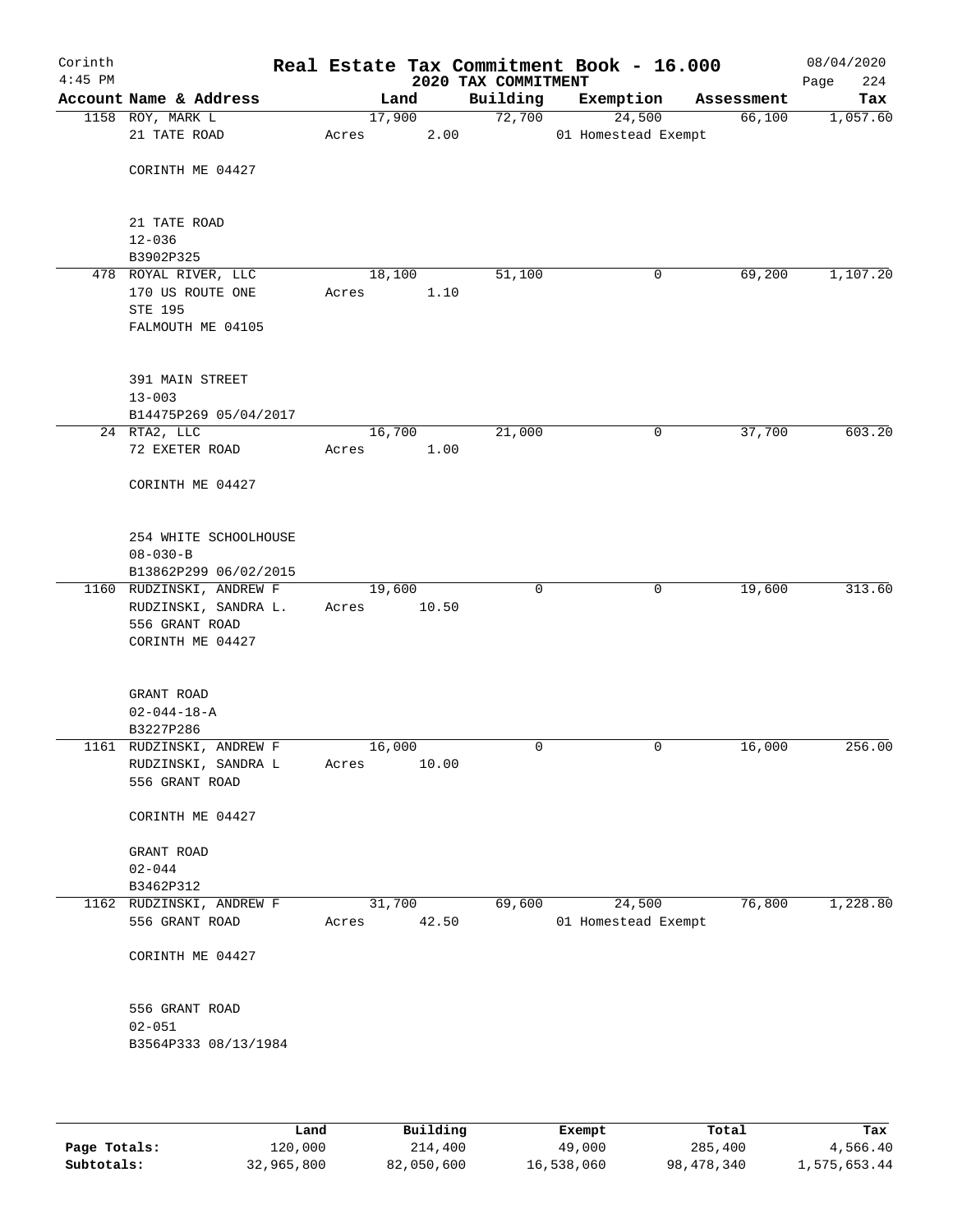| Corinth<br>$4:45$ PM |                                                                           |                      |        |      | 2020 TAX COMMITMENT | Real Estate Tax Commitment Book - 16.000    |            | 08/04/2020<br>225<br>Page |
|----------------------|---------------------------------------------------------------------------|----------------------|--------|------|---------------------|---------------------------------------------|------------|---------------------------|
|                      | Account Name & Address                                                    |                      | Land   |      | Building            | Exemption                                   | Assessment | Tax                       |
|                      | 554 RUDZINSKI, ANDREW R<br>70 SEWELL STREET                               | Acres                | 19,400 | 4.60 | 57,300              | 0                                           | 76,700     | 1,227.20                  |
|                      | SHREWSBURY MA 01545                                                       |                      |        |      |                     |                                             |            |                           |
|                      | 605 GRANT ROAD<br>$02 - 049$                                              |                      |        |      |                     |                                             |            |                           |
|                      | B14479P102 05/09/2017 B14468P40                                           |                      |        |      |                     |                                             |            |                           |
|                      | 1520 RUMNEY, JOYCE<br>6202 ROXBURY DR<br>APT 4108<br>SAN ANTONIO TX 78238 | Acres                | 19,500 | 3.30 | 33,500              | 0                                           | 53,000     | 848.00                    |
|                      | 482 LEDGE HILL ROAD<br>$04 - 032 - A$<br>B10176P122 04/28/2004            |                      |        |      |                     |                                             |            |                           |
|                      | 1583 RUSBY, TYLER A                                                       |                      | 15,200 |      | 147,200             | 0                                           | 162,400    | 2,598.40                  |
|                      | RUSBY, MEAGAN L M JT<br>48 ANDERSON FARM ROAD                             | Acres                |        | 2.02 |                     |                                             |            |                           |
|                      | CORINTH ME 04427                                                          |                      |        |      |                     |                                             |            |                           |
|                      | 48 ANDERSON FARM RD<br>$12 - 012 - 11$                                    |                      |        |      |                     |                                             |            |                           |
|                      | B15226P312 07/26/2019                                                     |                      |        |      |                     |                                             |            |                           |
|                      | 39 RUSHLOW, COREY S<br>RUSHLOW, JESSICA L<br>780 MUDGETT RD.              | Acres                | 16,700 | 1.00 | 122,800             | 24,500<br>01 Homestead Exempt               | 115,000    | 1,840.00                  |
|                      | CORINTH ME 04427                                                          |                      |        |      |                     |                                             |            |                           |
|                      | 789 MUDGETT ROAD<br>$02 - 002 - D$                                        |                      |        |      |                     |                                             |            |                           |
|                      | B9643P196 11/22/2004                                                      |                      |        |      |                     |                                             |            |                           |
|                      | 1507 RYAN, DEBORAH L<br>230 MCCARD ROAD                                   | Acres                | 19,400 | 3.22 | 91,900              | 30,380<br>01 Homestead Exempt<br>22 Veteran | 80,920     | 1,294.72                  |
|                      | CORINTH ME 04427                                                          |                      |        |      |                     |                                             |            |                           |
|                      | 230 MCCARD ROAD<br>$01 - 024$                                             |                      |        |      |                     |                                             |            |                           |
|                      | B13316P345 08/30/2013                                                     |                      |        |      |                     |                                             |            |                           |
|                      | 944 RYDER, DENNIS C JR                                                    |                      | 20,400 |      | 18,900              | 24,500                                      | 14,800     | 236.80                    |
|                      | RYDER, TERESA M<br>220 NOTCH ROAD                                         | Acres                |        | 4.00 |                     | 01 Homestead Exempt                         |            |                           |
|                      | CORINTH ME 04427                                                          |                      |        |      |                     |                                             |            |                           |
|                      | 220 NOTCH ROAD<br>$04 - 041 - B$<br>B15268P                               | $1 - 2 \ 08/15/2019$ |        |      |                     |                                             |            |                           |
|                      |                                                                           |                      |        |      |                     |                                             |            |                           |

|              | Land       | Building   | Exempt     | Total      | Tax          |
|--------------|------------|------------|------------|------------|--------------|
| Page Totals: | 110,600    | 471,600    | 79,380     | 502,820    | 8,045.12     |
| Subtotals:   | 33,076,400 | 82,522,200 | 16,617,440 | 98,981,160 | 1,583,698.56 |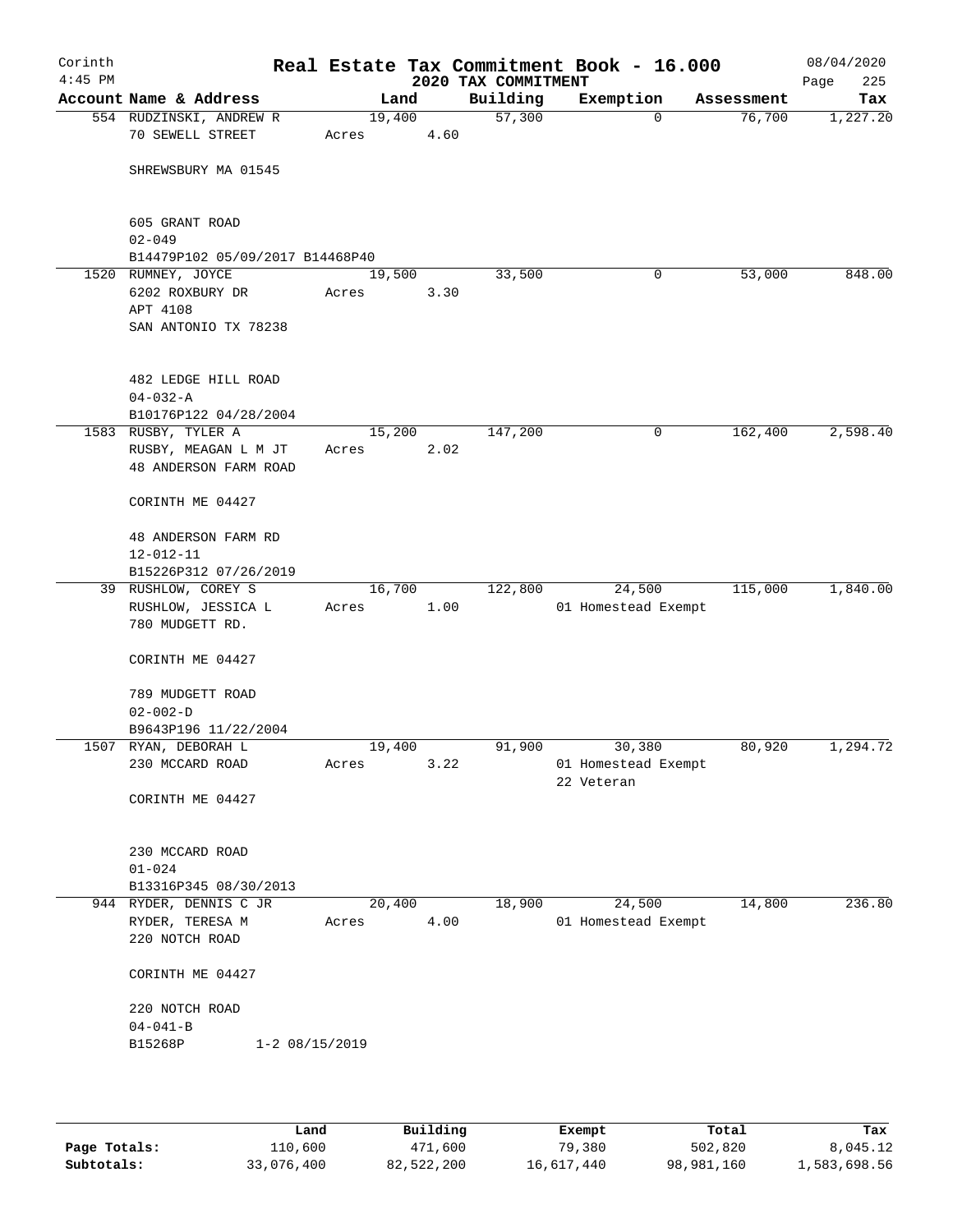| Corinth<br>$4:45$ PM |                           |        |         | 2020 TAX COMMITMENT | Real Estate Tax Commitment Book - 16.000 |             | 08/04/2020<br>226<br>Page |
|----------------------|---------------------------|--------|---------|---------------------|------------------------------------------|-------------|---------------------------|
|                      | Account Name & Address    |        | Land    | Building            | Exemption                                | Assessment  | Tax                       |
|                      | 1182 S.A.D. #64           | 12,600 |         | $\mathsf{O}$        | 12,600                                   | 0           | 0.00                      |
|                      | PO BOX 279                | Acres  | 0.36    |                     | 43 Municipal                             |             |                           |
|                      |                           |        |         |                     |                                          |             |                           |
|                      | CORINTH ME 04427          |        |         |                     |                                          |             |                           |
|                      |                           |        |         |                     |                                          |             |                           |
|                      |                           |        |         |                     |                                          |             |                           |
|                      | 410 MAIN STREET           |        |         |                     |                                          |             |                           |
|                      | $13 - 010$                |        |         |                     |                                          |             |                           |
|                      | B4180P281                 |        |         |                     |                                          |             |                           |
|                      | 1183 S.A.D. #64           | 49,600 |         | 27,511,200          | 27,560,800                               | $\mathbf 0$ | 0.00                      |
|                      | PO BOX 279                | Acres  | 76.00   |                     | 43 Municipal                             |             |                           |
|                      |                           |        |         |                     |                                          |             |                           |
|                      | CORINTH ME 04427          |        |         |                     |                                          |             |                           |
|                      |                           |        |         |                     |                                          |             |                           |
|                      | 118 MAIN STREET           |        |         |                     |                                          |             |                           |
|                      | $11 - 019 - B$            |        |         |                     |                                          |             |                           |
|                      | B4382P297                 |        |         |                     |                                          |             |                           |
|                      | 27 S.A.D. #64             |        | 100,000 | 1,223,000           | 1,323,000                                | 0           | 0.00                      |
|                      | PO BOX 279                | Acres  | 14.00   |                     | 43 Municipal                             |             |                           |
|                      |                           |        |         |                     |                                          |             |                           |
|                      | CORINTH ME 04427          |        |         |                     |                                          |             |                           |
|                      |                           |        |         |                     |                                          |             |                           |
|                      |                           |        |         |                     |                                          |             |                           |
|                      | 402 MAIN STREET           |        |         |                     |                                          |             |                           |
|                      | $13 - 009$                |        |         |                     |                                          |             |                           |
|                      | 2033 S.A.D. #64           | 38,800 |         | 3,014,200           | 3,053,000                                | $\mathbf 0$ | 0.00                      |
|                      | PO BOX 279                | Acres  | 16.70   |                     | 43 Municipal                             |             |                           |
|                      |                           |        |         |                     |                                          |             |                           |
|                      | CORINTH ME 04427          |        |         |                     |                                          |             |                           |
|                      |                           |        |         |                     |                                          |             |                           |
|                      |                           |        |         |                     |                                          |             |                           |
|                      | 416 MAIN STREET           |        |         |                     |                                          |             |                           |
|                      | $08 - 010 - A$            |        |         |                     |                                          |             |                           |
|                      | 2036 S.A.D. #64           | 7,900  |         | 0                   | 7,900                                    | 0           | 0.00                      |
|                      | PO BOX 279                | Acres  | 0.34    |                     | 43 Municipal                             |             |                           |
|                      |                           |        |         |                     |                                          |             |                           |
|                      | CORINTH ME 04427          |        |         |                     |                                          |             |                           |
|                      |                           |        |         |                     |                                          |             |                           |
|                      |                           |        |         |                     |                                          |             |                           |
|                      | MAIN STREET               |        |         |                     |                                          |             |                           |
|                      | $13 - 012 - A$            |        |         |                     |                                          |             |                           |
|                      | 1462 SAFE PLACE COMMUNITY | 16,000 |         | 124,200             | 0                                        | 140,200     | 2,243.20                  |
|                      | CENTER                    |        |         |                     |                                          |             |                           |
|                      | PO BOX 252                | Acres  | 0.46    |                     |                                          |             |                           |
|                      |                           |        |         |                     |                                          |             |                           |
|                      | CORINTH ME 04427-0252     |        |         |                     |                                          |             |                           |
|                      |                           |        |         |                     |                                          |             |                           |
|                      |                           |        |         |                     |                                          |             |                           |
|                      | 332 MAIN STREET           |        |         |                     |                                          |             |                           |
|                      | $15 - 047$                |        |         |                     |                                          |             |                           |
|                      | B15199P324 06/27/2019     |        |         |                     |                                          |             |                           |
|                      |                           |        |         |                     |                                          |             |                           |
|                      |                           |        |         |                     |                                          |             |                           |

|              | Land       | Building    | Exempt     | Total      | Tax          |
|--------------|------------|-------------|------------|------------|--------------|
| Page Totals: | 224,900    | 31,872,600  | 31,957,300 | 140,200    | 2,243.20     |
| Subtotals:   | 33,301,300 | 114,394,800 | 48,574,740 | 99,121,360 | 1,585,941.76 |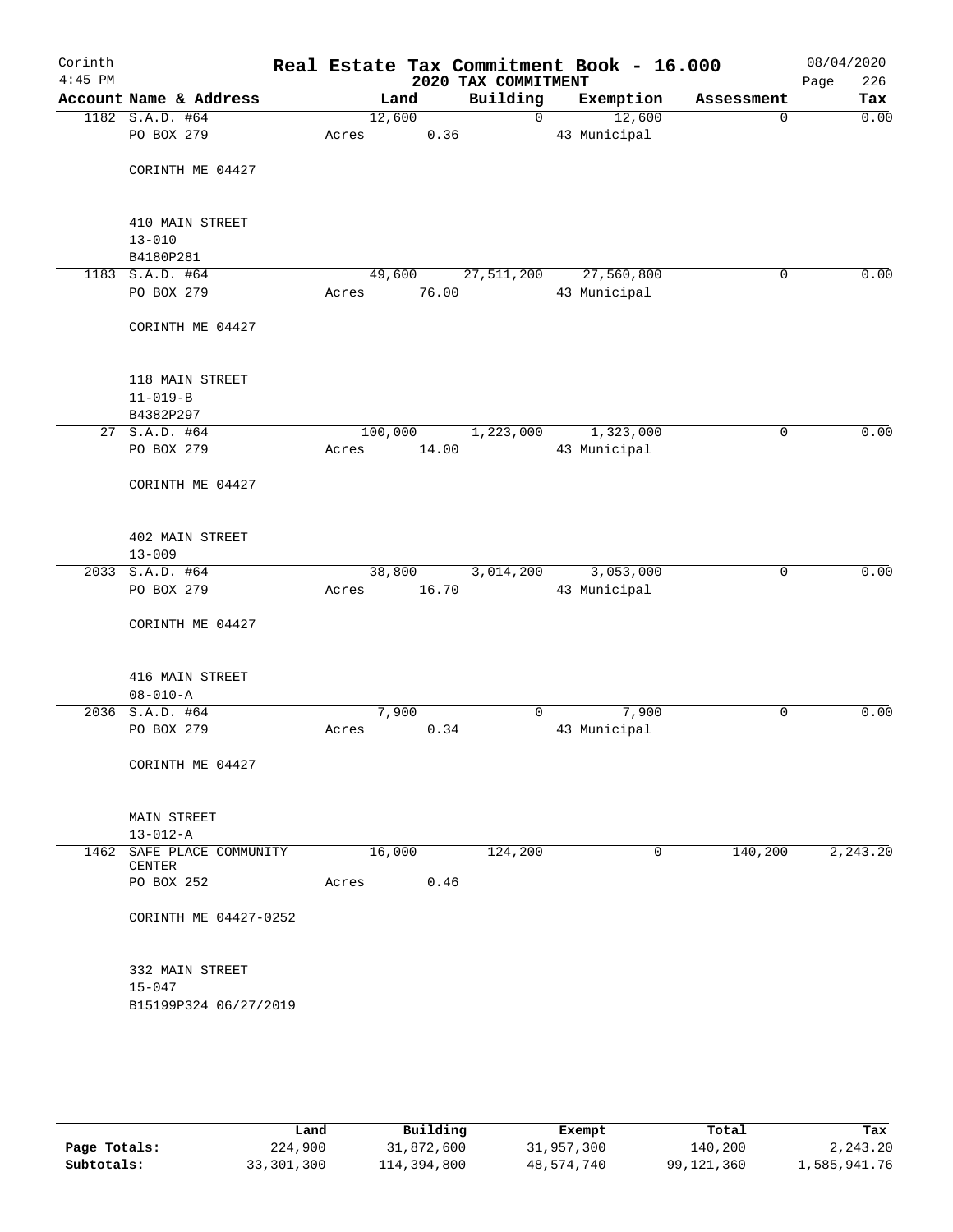| Corinth<br>$4:45$ PM |                                |        |        | 2020 TAX COMMITMENT | Real Estate Tax Commitment Book - 16.000 |            | 08/04/2020<br>227<br>Page |
|----------------------|--------------------------------|--------|--------|---------------------|------------------------------------------|------------|---------------------------|
|                      | Account Name & Address         |        | Land   | Building            | Exemption                                | Assessment | Tax                       |
|                      | 1660 SANDERS, DOYLE JR         | 16,700 |        | 67,500              | 24,500                                   | 59,700     | 955.20                    |
|                      | 342 HUDSON ROAD                | Acres  | 1.01   |                     | 01 Homestead Exempt                      |            |                           |
|                      |                                |        |        |                     |                                          |            |                           |
|                      | CORINTH ME 04427               |        |        |                     |                                          |            |                           |
|                      |                                |        |        |                     |                                          |            |                           |
|                      |                                |        |        |                     |                                          |            |                           |
|                      | 342 HUDSON ROAD                |        |        |                     |                                          |            |                           |
|                      | $12 - 010 - A$                 |        |        |                     |                                          |            |                           |
|                      | B13017P77 11/20/2012           |        |        |                     |                                          |            |                           |
|                      | 1483 SANDOVAL, JAIME JR        | 22,100 |        | 80,800              | 24,500                                   | 78,400     | 1,254.40                  |
|                      | SANDOVAL, AMANDA               | Acres  | 4.25   |                     | 01 Homestead Exempt                      |            |                           |
|                      | 63 EXETER ROAD                 |        |        |                     |                                          |            |                           |
|                      | CORINTH ME 04427               |        |        |                     |                                          |            |                           |
|                      |                                |        |        |                     |                                          |            |                           |
|                      | 63 EXETER ROAD                 |        |        |                     |                                          |            |                           |
|                      | $14 - 022$                     |        |        |                     |                                          |            |                           |
|                      | B14183P4 06/17/2016            |        |        |                     |                                          |            |                           |
|                      | 1312 SANTERRE, SCOTT D         | 26,500 |        | 96,300              | 24,500                                   | 98,300     | 1,572.80                  |
|                      | 87 MARSH ROAD                  | Acres  | 9.00   |                     | 01 Homestead Exempt                      |            |                           |
|                      |                                |        |        |                     |                                          |            |                           |
|                      | CORINTH ME 04427               |        |        |                     |                                          |            |                           |
|                      |                                |        |        |                     |                                          |            |                           |
|                      |                                |        |        |                     |                                          |            |                           |
|                      | 87 MARSH ROAD                  |        |        |                     |                                          |            |                           |
|                      | $08 - 039 - A$                 |        |        |                     |                                          |            |                           |
|                      | B13453P6 01/09/2014            |        |        |                     |                                          |            |                           |
|                      | 1167 SARGENT, BEVERLY          |        | 28,900 | 78,000              | 24,500                                   | 82,400     | 1,318.40                  |
|                      | 521 MUDGETT ROAD               | Acres  | 36.23  |                     | 01 Homestead Exempt                      |            |                           |
|                      |                                |        |        |                     |                                          |            |                           |
|                      | CORINTH ME 04427               |        |        |                     |                                          |            |                           |
|                      |                                |        |        |                     |                                          |            |                           |
|                      | 521 MUDGETT ROAD               |        |        |                     |                                          |            |                           |
|                      | $02 - 036$                     |        |        |                     |                                          |            |                           |
|                      | B6264P275                      |        |        |                     |                                          |            |                           |
|                      | 1498 SARGENT, GEORGE C         | 18,000 |        | 200,100             | 30,380                                   | 187,720    | 3,003.52                  |
|                      | SARGENT, MARY ELLEN            | Acres  | 1.01   |                     | 22 Veteran                               |            |                           |
|                      | 27 VILLAGE DRIVE               |        |        |                     | 01 Homestead Exempt                      |            |                           |
|                      |                                |        |        |                     |                                          |            |                           |
|                      | CORINTH ME 04427               |        |        |                     |                                          |            |                           |
|                      |                                |        |        |                     |                                          |            |                           |
|                      | 27 VILLAGE DRIVE               |        |        |                     |                                          |            |                           |
|                      | $11 - 002 - 12$                |        |        |                     |                                          |            |                           |
|                      | B14976P27 10/15/2018           |        |        |                     |                                          |            |                           |
|                      | 1179 SATHER, RICHARD M         | 18,300 |        | 21,500              | 0                                        | 39,800     | 636.80                    |
|                      | SATHER, BEULAH A               | Acres  | 5.00   |                     |                                          |            |                           |
|                      | PO BOX 333                     |        |        |                     |                                          |            |                           |
|                      |                                |        |        |                     |                                          |            |                           |
|                      | CORINTH ME 04427               |        |        |                     |                                          |            |                           |
|                      |                                |        |        |                     |                                          |            |                           |
|                      | 121 MEADOW ROAD                |        |        |                     |                                          |            |                           |
|                      | $09 - 014 - 09$                |        |        |                     |                                          |            |                           |
|                      | B12783P348 03/28/2012 B6326P87 |        |        |                     |                                          |            |                           |
|                      |                                |        |        |                     |                                          |            |                           |
|                      |                                |        |        |                     |                                          |            |                           |

|              | Land         | Building    | Exempt     | Total      | Tax          |
|--------------|--------------|-------------|------------|------------|--------------|
| Page Totals: | 130,500      | 544,200     | 128,380    | 546,320    | 8,741.12     |
| Subtotals:   | 33, 431, 800 | 114,939,000 | 48,703,120 | 99,667,680 | 1,594,682.88 |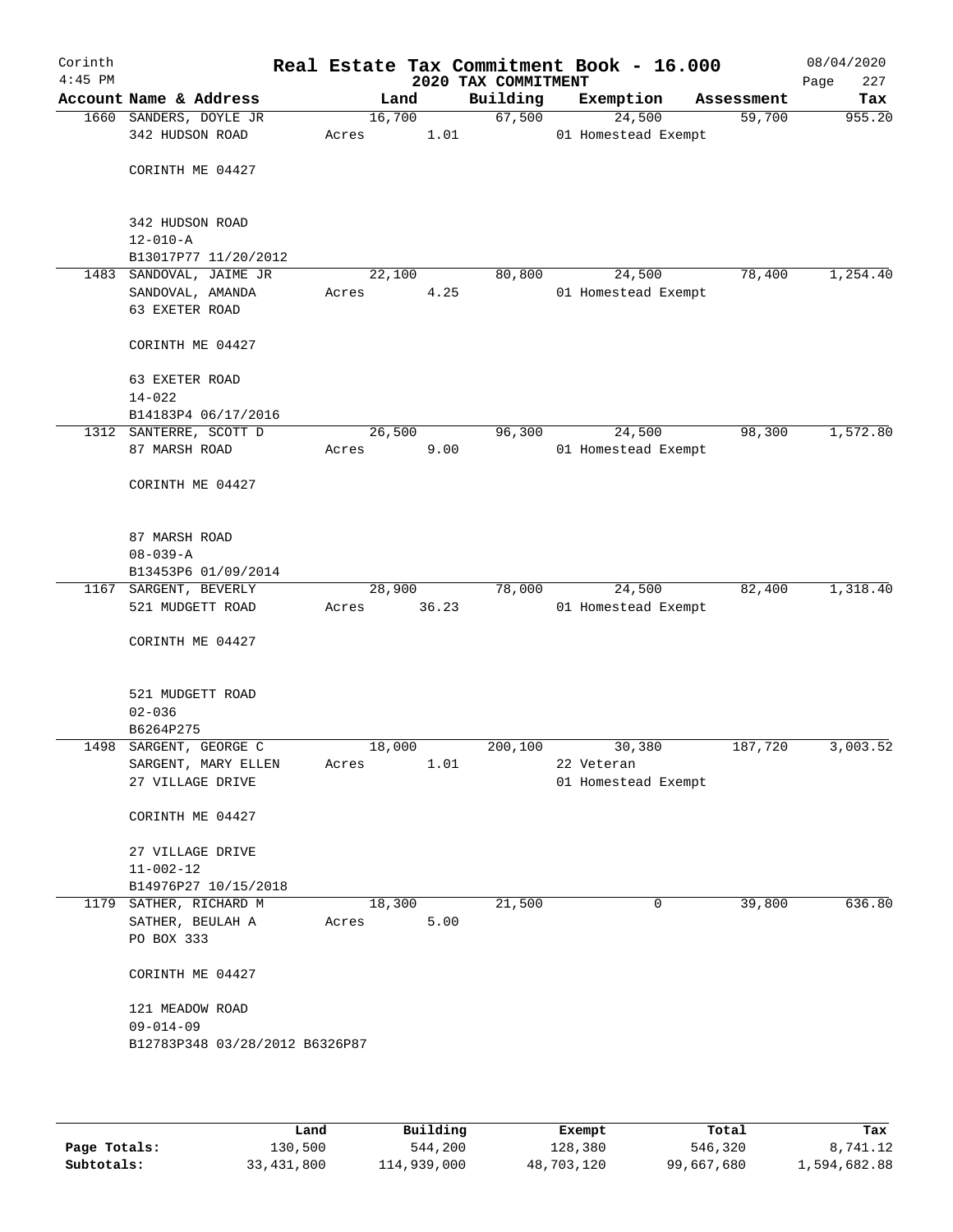| Corinth<br>$4:45$ PM |                        |        |       | 2020 TAX COMMITMENT | Real Estate Tax Commitment Book - 16.000 |            | 08/04/2020<br>228<br>Page |
|----------------------|------------------------|--------|-------|---------------------|------------------------------------------|------------|---------------------------|
|                      | Account Name & Address |        | Land  | Building            | Exemption                                | Assessment | Tax                       |
|                      | 2076 SAUNDERS, DEVIN S | 17,200 |       | 86,000              | 24,500                                   | 78,700     | 1,259.20                  |
|                      | 179 BEECH GROVE RD     | Acres  | 1.46  |                     | 01 Homestead Exempt                      |            |                           |
|                      |                        |        |       |                     |                                          |            |                           |
|                      | CORINTH ME 04427       |        |       |                     |                                          |            |                           |
|                      |                        |        |       |                     |                                          |            |                           |
|                      | 179 BEECH GROVE RD     |        |       |                     |                                          |            |                           |
|                      | $05 - 056 - A$         |        |       |                     |                                          |            |                           |
|                      | B14468P228 04/28/2017  |        |       |                     |                                          |            |                           |
|                      | 2078 SAUNDERS, J SCOTT | 10,900 |       | 0                   | 0                                        | 10,900     | 174.40                    |
|                      | 193 BEECH GROVE ROAD   | Acres  | 1.52  |                     |                                          |            |                           |
|                      | CORINTH ME 04427       |        |       |                     |                                          |            |                           |
|                      |                        |        |       |                     |                                          |            |                           |
|                      | BEECH GROVE RD         |        |       |                     |                                          |            |                           |
|                      | $05 - 056 - B$         |        |       |                     |                                          |            |                           |
|                      | 1168 SAUNDERS, J SCOTT | 16,700 |       | 119,600             | 24,500                                   | 111,800    | 1,788.80                  |
|                      | SAUNDERS, LISA M       | Acres  | 1.00  |                     | 01 Homestead Exempt                      |            |                           |
|                      | 193 BEECH GROVE ROAD   |        |       |                     |                                          |            |                           |
|                      | CORINTH ME 04427       |        |       |                     |                                          |            |                           |
|                      | 193 BEECH GROVE RD     |        |       |                     |                                          |            |                           |
|                      | $05 - 058$             |        |       |                     |                                          |            |                           |
|                      | B5248P161              |        |       |                     |                                          |            |                           |
|                      | 830 SAUNDERS, J SCOTT  | 25,700 |       | 0                   | 0                                        | 25,700     | 411.20                    |
|                      | SAUNDERS, LISA M       | Acres  | 50.11 |                     |                                          |            |                           |
|                      | 193 BEECH GROVE ROAD   |        |       |                     |                                          |            |                           |
|                      | CORINTH ME 04427       |        |       |                     |                                          |            |                           |
|                      | BEECH GROVE RD         |        |       |                     |                                          |            |                           |
|                      | $05 - 056$             |        |       |                     |                                          |            |                           |
|                      | B10628P325 10/19/2004  |        |       |                     |                                          |            |                           |
|                      | 1081 SAUNDERS, SCOTT   | 17,300 |       | 0                   | 0                                        | 17,300     | 276.80                    |
|                      | 193 BEECH GROVE ROAD   | Acres  | 1.51  |                     |                                          |            |                           |
|                      | CORINTH ME 04427       |        |       |                     |                                          |            |                           |
|                      |                        |        |       |                     |                                          |            |                           |
|                      | 177 BEECH GROVE RD     |        |       |                     |                                          |            |                           |
|                      | $05 - 056 - C$         |        |       |                     |                                          |            |                           |
|                      | 1393 SAWYER, ANGEL T   | 31,000 |       | 73,300              | 0                                        | 104,300    | 1,668.80                  |
|                      | 237 EXETER ROAD        | Acres  | 38.50 |                     |                                          |            |                           |
|                      | CORINTH ME 04427       |        |       |                     |                                          |            |                           |
|                      |                        |        |       |                     |                                          |            |                           |
|                      | 504 EXETER ROAD        |        |       |                     |                                          |            |                           |
|                      | $07 - 003$             |        |       |                     |                                          |            |                           |
|                      | B4868P134              |        |       |                     |                                          |            |                           |
|                      |                        |        |       |                     |                                          |            |                           |
|                      |                        |        |       |                     |                                          |            |                           |

|              | Land       | Building    | Exempt     | Total       | Tax          |
|--------------|------------|-------------|------------|-------------|--------------|
| Page Totals: | 118,800    | 278,900     | 49,000     | 348,700     | 5,579.20     |
| Subtotals:   | 33,550,600 | 115,217,900 | 48,752,120 | 100,016,380 | 1,600,262.08 |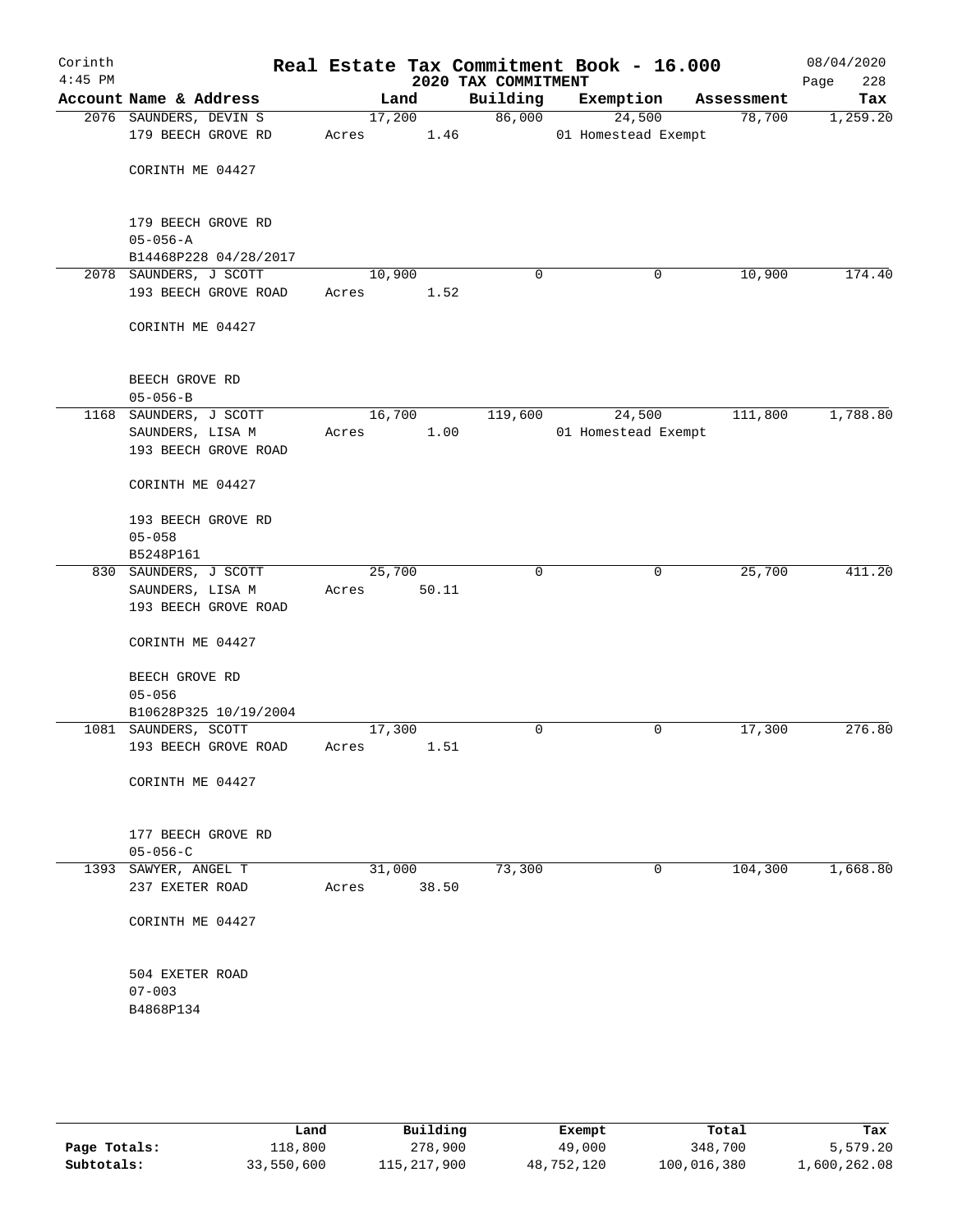| Corinth<br>$4:45$ PM |                                                             |       |        |       | 2020 TAX COMMITMENT | Real Estate Tax Commitment Book - 16.000 |                       | 08/04/2020<br>229<br>Page |
|----------------------|-------------------------------------------------------------|-------|--------|-------|---------------------|------------------------------------------|-----------------------|---------------------------|
|                      | Account Name & Address                                      |       | Land   |       | Building            | Exemption                                | Assessment            | Tax                       |
|                      | 1371 SAWYER, THOMAS L<br>SAWYER, ANGEL T<br>237 EXETER ROAD | Acres | 20,700 | 4.08  | 17,200              |                                          | 37,900<br>$\mathbf 0$ | 606.40                    |
|                      | CORINTH ME 04427                                            |       |        |       |                     |                                          |                       |                           |
|                      | 153 EXETER ROAD<br>$07 - 054$                               |       |        |       |                     |                                          |                       |                           |
|                      | 1172 SAWYER, THOMAS L<br>SAWYER, ANGEL T<br>237 EXETER ROAD | Acres | 39,800 | 87.60 | 109,700             | 24,500<br>01 Homestead Exempt            | 125,000               | 2,000.00                  |
|                      | CORINTH ME 04427                                            |       |        |       |                     |                                          |                       |                           |
|                      | 237 EXETER ROAD<br>$07 - 047$                               |       |        |       |                     |                                          |                       |                           |
|                      | B11713P47 03/25/2009 B4933P113                              |       |        |       |                     |                                          |                       |                           |
|                      | 1173 SAWYER, THOMAS L                                       |       | 16,700 |       | $\mathbf 0$         |                                          | 0<br>16,700           | 267.20                    |
|                      | SAWYER, ANGEL T<br>237 EXETER ROAD                          | Acres |        | 5.00  |                     |                                          |                       |                           |
|                      | CORINTH ME 04427                                            |       |        |       |                     |                                          |                       |                           |
|                      | EXETER ROAD<br>$07 - 051$                                   |       |        |       |                     |                                          |                       |                           |
|                      | B11713P47 03/25/2009 B4933P113                              |       |        |       |                     |                                          |                       |                           |
|                      | 1175 SCHALLER, JEFFREY R                                    |       | 15,800 |       | 74,200              | 24,500                                   | 65,500                | 1,048.00                  |
|                      | SCHALLER, DAWN MARIE<br>P. O. BOX 393                       | Acres |        | 0.70  |                     | 01 Homestead Exempt                      |                       |                           |
|                      | CORINTH ME 04427                                            |       |        |       |                     |                                          |                       |                           |
|                      | 283 MAIN STREET<br>$16 - 002$                               |       |        |       |                     |                                          |                       |                           |
|                      | B4427P160                                                   |       |        |       |                     |                                          |                       |                           |
|                      | 705 SCHLIPSTEIN, HEATHER L                                  |       | 1,100  |       | $\mathbf 0$         |                                          | 0<br>1,100            | 17.60                     |
|                      | 937 MAIN STREET                                             | Acres |        | 1.02  |                     |                                          |                       |                           |
|                      | CORINTH ME 04427                                            |       |        |       |                     |                                          |                       |                           |
|                      | MAIN STREET N/F OFF                                         |       |        |       |                     |                                          |                       |                           |
|                      | $05 - 052 - E$                                              |       |        |       |                     |                                          |                       |                           |
|                      | B15063P92 01/31/2019                                        |       |        |       |                     |                                          |                       |                           |
|                      | 706 SCHLIPSTEIN, HEATHER L<br>937 MAIN STREET               | Acres | 18,000 | 1.01  | 114,700             | 24,500<br>01 Homestead Exempt            | 108,200               | 1,731.20                  |
|                      | CORITH ME 04427                                             |       |        |       |                     |                                          |                       |                           |
|                      | 937 MAIN STREET                                             |       |        |       |                     |                                          |                       |                           |
|                      | $05 - 052 - D$                                              |       |        |       |                     |                                          |                       |                           |
|                      | B14206P253 07/08/2016                                       |       |        |       |                     |                                          |                       |                           |
|                      |                                                             |       |        |       |                     |                                          |                       |                           |
|                      |                                                             |       |        |       |                     |                                          |                       |                           |

|              | Land       | Building    | Exempt     | Total       | Tax          |
|--------------|------------|-------------|------------|-------------|--------------|
| Page Totals: | 112,100    | 315,800     | 73,500     | 354,400     | 5,670.40     |
| Subtotals:   | 33,662,700 | 115,533,700 | 48,825,620 | 100,370,780 | 1,605,932.48 |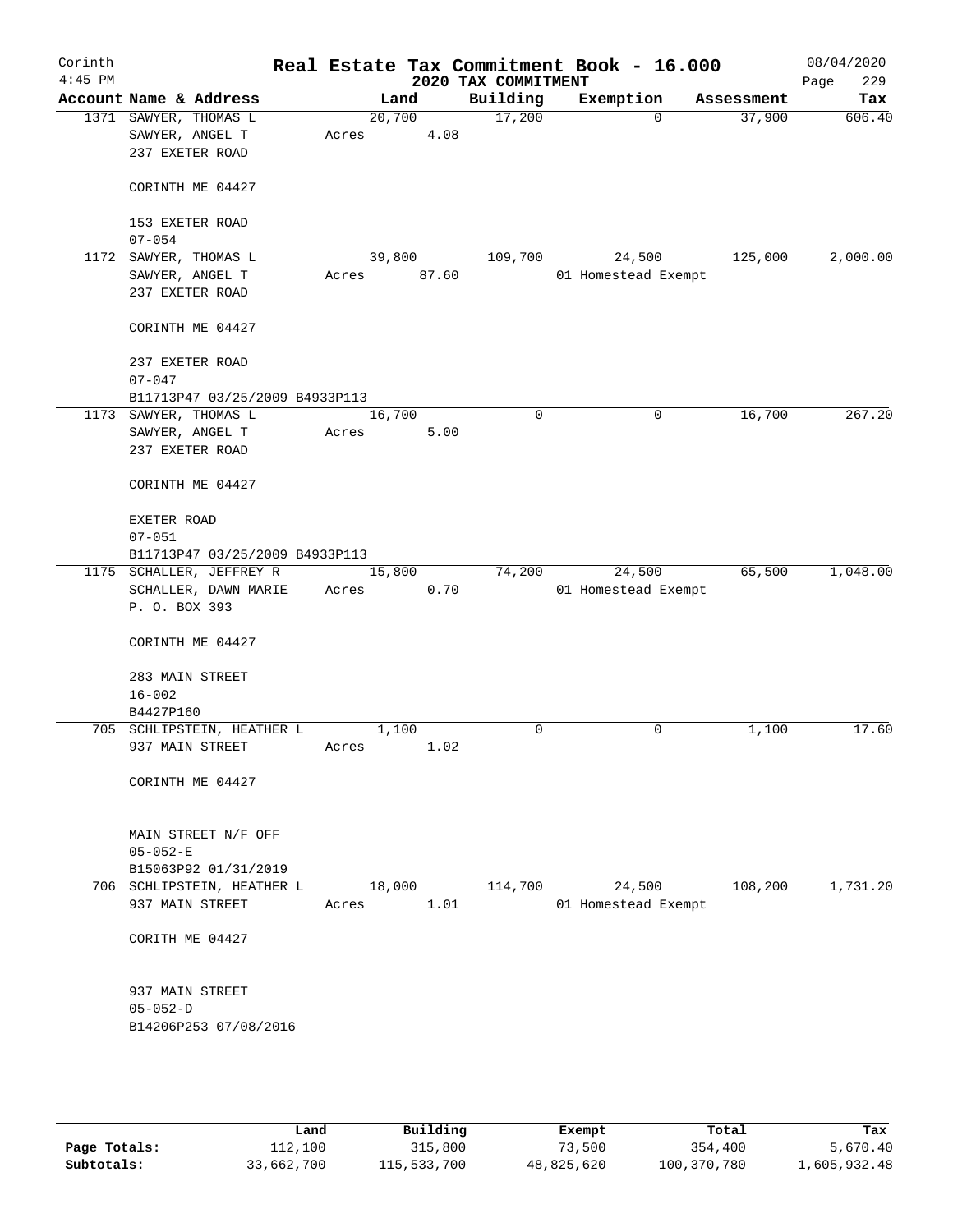| Corinth   |                                                                                 |                 |       |                     | Real Estate Tax Commitment Book - 16.000 |            | 08/04/2020  |
|-----------|---------------------------------------------------------------------------------|-----------------|-------|---------------------|------------------------------------------|------------|-------------|
| $4:45$ PM |                                                                                 |                 |       | 2020 TAX COMMITMENT |                                          |            | 230<br>Page |
|           | Account Name & Address                                                          | Land            |       | Building            | Exemption                                | Assessment | Tax         |
|           | 589 SCHLIPSTEIN, JASON KIRK<br>SCHLIPSTEIN, HEATHER<br>LEIGH<br>23 HAYMAN DRIVE | 18,000<br>Acres | 1.00  | 42,300              | $\Omega$                                 | 60, 300    | 964.80      |
|           | CORINTH ME 04427                                                                |                 |       |                     |                                          |            |             |
|           | 23 HAYMAN DRIVE                                                                 |                 |       |                     |                                          |            |             |
|           | $05 - 042 - 06$                                                                 |                 |       |                     |                                          |            |             |
|           | B14321P30 10/27/2016                                                            |                 |       |                     |                                          |            |             |
|           | 1119 SCHNEIDER, FREDERICK                                                       | 595,900         |       | 0                   | $\mathbf 0$                              | 595,900    | 9,534.40    |
|           | SCHNEIDER, DENISE<br>PO BOX 715                                                 | Acres           | 40.38 |                     |                                          |            |             |
|           | BRISTAL NH 03222 0715                                                           |                 |       |                     |                                          |            |             |
|           | 344 MAIN STREET<br>$08 - 003$                                                   |                 |       |                     |                                          |            |             |
|           | B15080P311 03/01/2019                                                           |                 |       |                     |                                          |            |             |
|           | 1754 SCHNEIDER, FREDERICK                                                       |                 | 0     | 18,900              | 0                                        | 18,900     | 302.40      |
|           | SCHNEIDER, DENISE                                                               |                 |       |                     |                                          |            |             |
|           | PO BOX 715                                                                      |                 |       |                     |                                          |            |             |
|           | BRISTOL NH 03222 0715                                                           |                 |       |                     |                                          |            |             |
|           | 344 MAIN STREET LOT 11                                                          |                 |       |                     |                                          |            |             |
|           | $08 - 003 - 11H$                                                                |                 |       |                     |                                          |            |             |
|           | 1937 SCHNEIDER, FREDERICK<br>PO BOX 715                                         |                 | 0     | 17,000              | 0                                        | 17,000     | 272.00      |
|           | BRISTAL NH 03222 0715                                                           |                 |       |                     |                                          |            |             |
|           | 344 MAIN STREET LOT 34<br>$08 - 003 - 34H$                                      |                 |       |                     |                                          |            |             |
|           | BBILL OFPSALE 11/12/2019                                                        |                 |       |                     |                                          |            |             |
|           | 2103 SCHNEIDER, FREDERICK                                                       |                 | 0     | 15,800              | 0                                        | 15,800     | 252.80      |
|           | SCHNEIDER, DENISE                                                               |                 |       |                     |                                          |            |             |
|           | PO BOX 715                                                                      |                 |       |                     |                                          |            |             |
|           | BRISTOL NH 03222 0715                                                           |                 |       |                     |                                          |            |             |
|           | 344 MAIN STREET LOT 24<br>$08 - 003 - 24H$                                      |                 |       |                     |                                          |            |             |
|           | 2104 SCHNEIDER, FREDERICK                                                       |                 | 0     | 15,800              | 0                                        | 15,800     | 252.80      |
|           | SCHNEIDER, DENISE<br>PO BOX 715                                                 |                 |       |                     |                                          |            |             |
|           | BRISTOL NH 03222 0715                                                           |                 |       |                     |                                          |            |             |
|           | 344 MAIN STREET LOT 10<br>$08 - 003 - 10$                                       |                 |       |                     |                                          |            |             |
|           |                                                                                 |                 |       |                     |                                          |            |             |

|              | Land         | Building    | Exempt     | Total       | Tax          |
|--------------|--------------|-------------|------------|-------------|--------------|
| Page Totals: | 613,900      | 109,800     |            | 723,700     | 11,579.20    |
| Subtotals:   | 34, 276, 600 | 115,643,500 | 48,825,620 | 101,094,480 | 1,617,511.68 |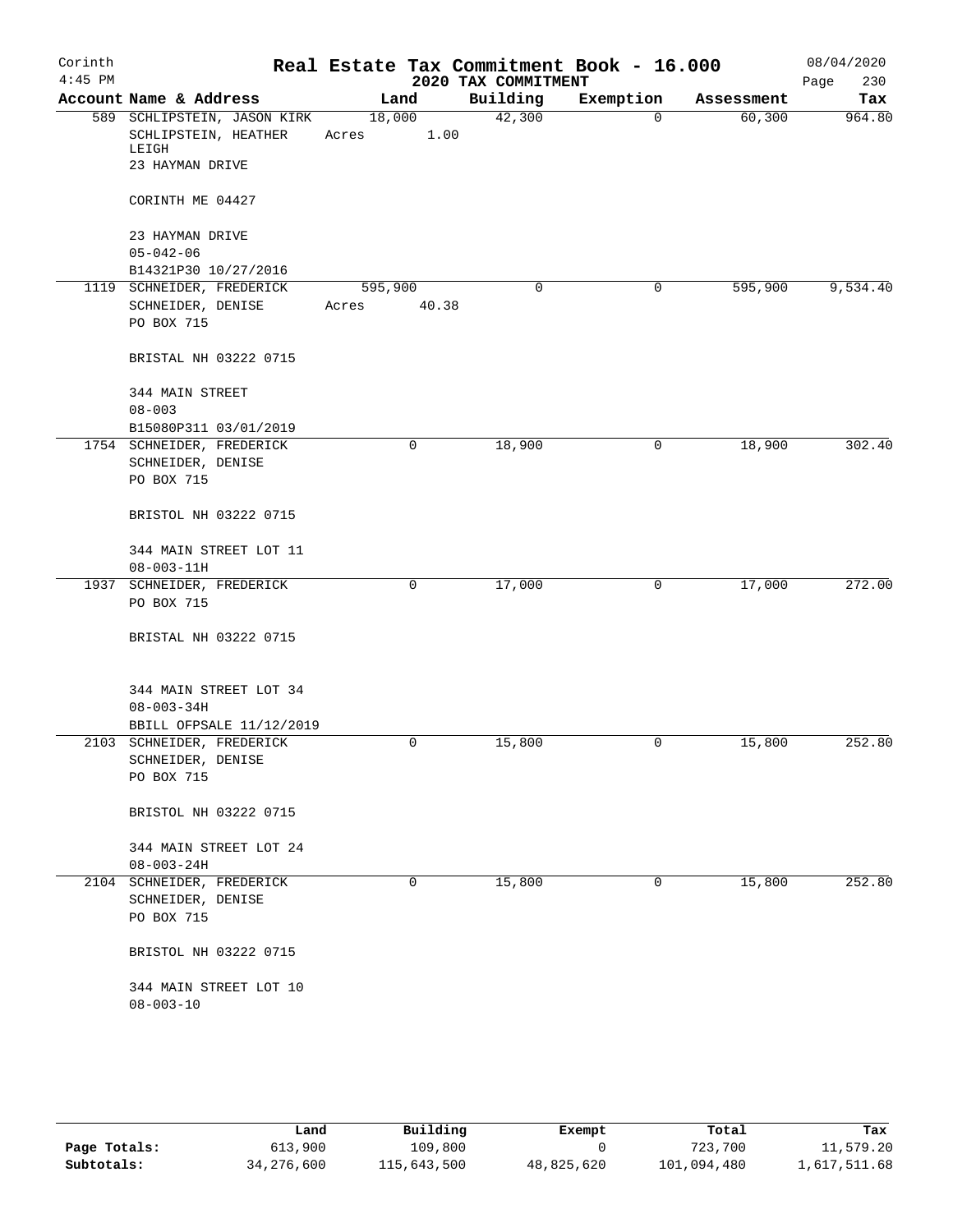| Corinth<br>$4:45$ PM |                                           |        |             | 2020 TAX COMMITMENT | Real Estate Tax Commitment Book - 16.000 |                    | 08/04/2020<br>Page<br>231 |
|----------------------|-------------------------------------------|--------|-------------|---------------------|------------------------------------------|--------------------|---------------------------|
|                      | Account Name & Address                    |        | Land        | Building            | Exemption                                | Assessment         | Tax                       |
|                      | 2105 SCHNEIDER, FREDERICK                 |        | $\mathbf 0$ | 13,200              |                                          | 13,200<br>$\Omega$ | 211.20                    |
|                      | SCHNEIDER, DENISE<br>PO BOX 715           |        |             |                     |                                          |                    |                           |
|                      | BRISTOL NH 03222 0715                     |        |             |                     |                                          |                    |                           |
|                      | 344 MAIN STREET LOT 9<br>$08 - 003 - 9H$  |        |             |                     |                                          |                    |                           |
|                      | 226 SCHOPPEE, CHRISTOPHER                 | 17,900 |             | 67,900              | 24,500                                   | 61,300             | 980.80                    |
|                      | 229 BEECH GROVE RD                        | Acres  | 2.00        |                     | 01 Homestead Exempt                      |                    |                           |
|                      | CORINTH ME 04427                          |        |             |                     |                                          |                    |                           |
|                      | 229 BEECH GROVE RD                        |        |             |                     |                                          |                    |                           |
|                      | $05 - 059$<br>B12964P212 09/28/2012       |        |             |                     |                                          |                    |                           |
|                      | 213 SCHWARZE, DIANNA N                    | 18,500 |             | 175,900             | 24,500                                   | 169,900            | 2,718.40                  |
|                      | 129 LEDGE HILL ROAD                       | Acres  | 2.45        |                     | 01 Homestead Exempt                      |                    |                           |
|                      | CORINTH ME 04427                          |        |             |                     |                                          |                    |                           |
|                      | 129 LEDGE HILL ROAD                       |        |             |                     |                                          |                    |                           |
|                      | $04 - 012 - A$                            |        |             |                     |                                          |                    |                           |
|                      | B14564P89 08/01/2017                      |        |             |                     |                                          |                    |                           |
|                      | 1464 SCHWARZE, JOHN D                     | 17,600 |             | 0                   |                                          | 17,600<br>0        | 281.60                    |
|                      | SCHWARZE, SALLY A<br>479 HUDSON HILL ROAD | Acres  | 45.00       |                     |                                          |                    |                           |
|                      | HUDSON ME 04449                           |        |             |                     |                                          |                    |                           |
|                      | RABBIT PATH @ HUDS N/F<br>$06 - 036$      |        |             |                     |                                          |                    |                           |
|                      | B7278P271                                 |        |             |                     |                                          |                    |                           |
|                      | 1673 SCOTT, EUGENE C                      |        | 0           | 31,600              | 24,500                                   | 7,100              | 113.60                    |
|                      | SCOTT, HELEN M                            |        |             |                     | 01 Homestead Exempt                      |                    |                           |
|                      | 545 LEDGE HILL ROAD                       |        |             |                     |                                          |                    |                           |
|                      | CORINTH ME 04427                          |        |             |                     |                                          |                    |                           |
|                      | 545 LEDGE HILL ROAD                       |        |             |                     |                                          |                    |                           |
|                      | $01 - 040 - 06H$                          |        |             |                     |                                          |                    |                           |
| 750                  | SCOTT, TROY W                             | 16,700 |             | 65,000              | 24,500                                   | 57,200             | 915.20                    |
|                      | SCOTT, CARMEN M                           | Acres  | 1.00        |                     | 01 Homestead Exempt                      |                    |                           |
|                      | 29 BEECH GROVE ROAD                       |        |             |                     |                                          |                    |                           |
|                      | CORINTH ME 04427                          |        |             |                     |                                          |                    |                           |
|                      | 29 BEECH GROVE RD                         |        |             |                     |                                          |                    |                           |
|                      | $06 - 003 - 03$                           |        |             |                     |                                          |                    |                           |
|                      | B9756P10 02/22/2005                       |        |             |                     |                                          |                    |                           |
|                      |                                           |        |             |                     |                                          |                    |                           |
|                      |                                           |        |             |                     |                                          |                    |                           |

|              | Land         | Building    | Exempt     | Total       | Tax          |
|--------------|--------------|-------------|------------|-------------|--------------|
| Page Totals: | 70,700       | 353,600     | 98,000     | 326,300     | 5,220.80     |
| Subtotals:   | 34, 347, 300 | 115,997,100 | 48,923,620 | 101,420,780 | l,622,732.48 |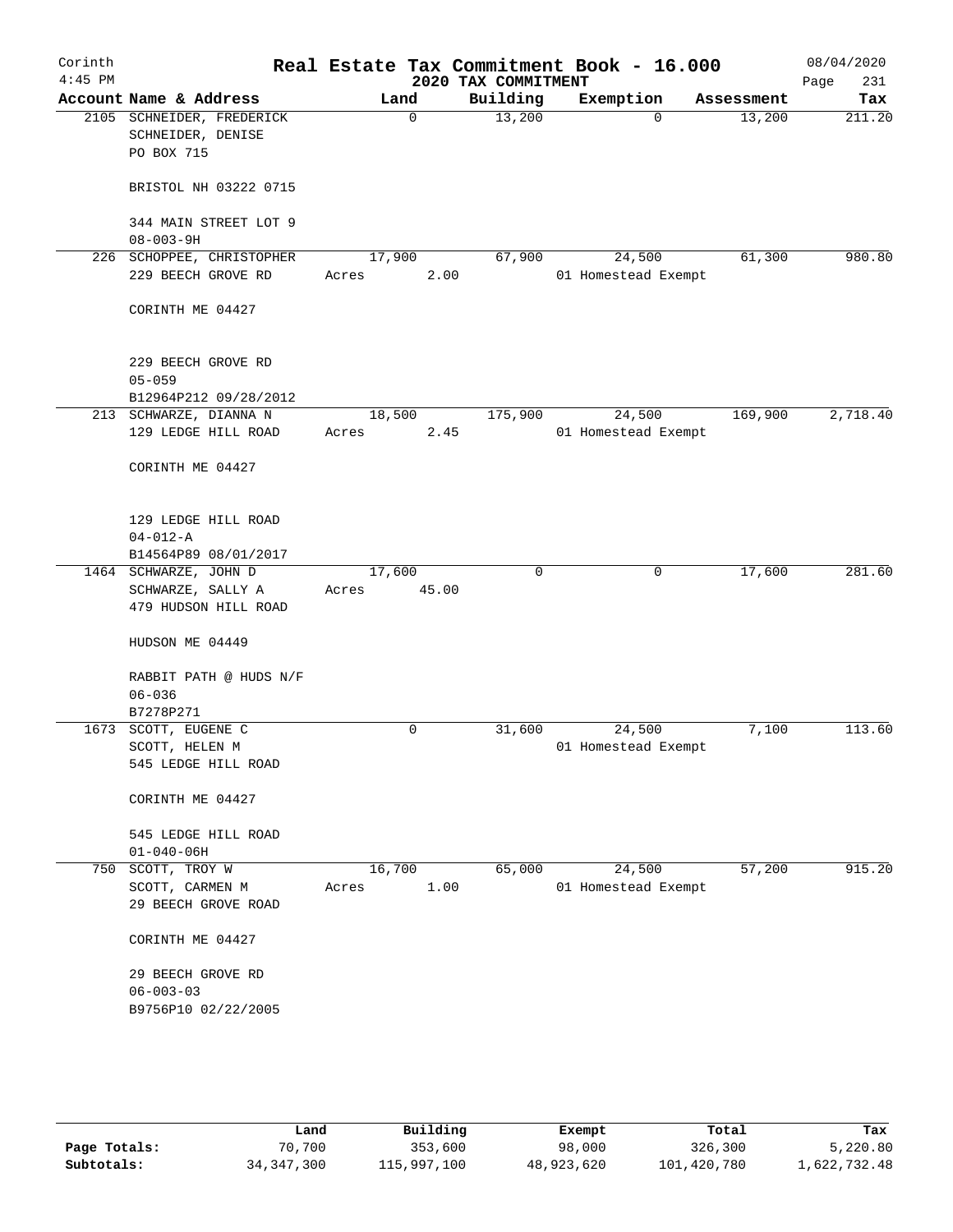| Corinth<br>$4:45$ PM |                                        |              |       |               |                                 | Real Estate Tax Commitment Book - 16.000 |             | 08/04/2020         |
|----------------------|----------------------------------------|--------------|-------|---------------|---------------------------------|------------------------------------------|-------------|--------------------|
|                      | Account Name & Address                 |              |       | Land          | 2020 TAX COMMITMENT<br>Building | Exemption                                | Assessment  | 232<br>Page<br>Tax |
|                      | 1580 SCRIBNER, CORY                    |              |       | $\mathbf 0$   | 15,100                          | 15,100                                   | $\mathbf 0$ | 0.00               |
|                      | PO BOX 143                             |              |       |               |                                 | 01 Homestead Exempt                      |             |                    |
|                      |                                        |              |       |               |                                 |                                          |             |                    |
|                      | BANGOR ME 04402                        |              |       |               |                                 |                                          |             |                    |
|                      |                                        |              |       |               |                                 |                                          |             |                    |
|                      | 434 TATE ROAD LOT 09                   |              |       |               |                                 |                                          |             |                    |
|                      | $06 - 019 - 09H$                       |              |       |               |                                 |                                          |             |                    |
|                      | 1216 SCRIPTURE, LANCE R                |              |       | 15,400        | 65,300                          | 24,500                                   | 56,200      | 899.20             |
|                      | SCRIPTURE, JENNIFER L                  |              | Acres | 1.00          |                                 | 01 Homestead Exempt                      |             |                    |
|                      | 667 MUDGETT ROAD                       |              |       |               |                                 |                                          |             |                    |
|                      | CORINTH ME 04427                       |              |       |               |                                 |                                          |             |                    |
|                      |                                        |              |       |               |                                 |                                          |             |                    |
|                      | 667 MUDGETT ROAD                       |              |       |               |                                 |                                          |             |                    |
|                      | $02 - 008 - A$                         |              |       |               |                                 |                                          |             |                    |
|                      | B8446P345                              |              |       |               |                                 |                                          |             |                    |
|                      | 935 SCROGGINS, DON                     |              |       | 0             | 9,400                           | 0                                        | 9,400       | 150.40             |
|                      | SCROGGINS, JESSICA                     |              |       |               |                                 |                                          |             |                    |
|                      | 16 OUTBACK LANE                        |              |       |               |                                 |                                          |             |                    |
|                      | CARMEL ME 04419                        |              |       |               |                                 |                                          |             |                    |
|                      |                                        |              |       |               |                                 |                                          |             |                    |
|                      | 968 MAIN STREET LOT 24                 |              |       |               |                                 |                                          |             |                    |
|                      | $06 - 012 - D - 24H$                   |              |       |               |                                 |                                          |             |                    |
|                      | 1643 SCROGGINS, DON                    |              |       | 0             | 18,800                          | 0                                        | 18,800      | 300.80             |
|                      | 16 OUTBACK LANE                        |              |       |               |                                 |                                          |             |                    |
|                      | CARMEL ME 04419                        |              |       |               |                                 |                                          |             |                    |
|                      |                                        |              |       |               |                                 |                                          |             |                    |
|                      |                                        |              |       |               |                                 |                                          |             |                    |
|                      | 968 MAIN STREET LOT 06                 |              |       |               |                                 |                                          |             |                    |
|                      | $06 - 012 - D - 06H$                   |              |       |               |                                 |                                          |             |                    |
|                      | 1442 SCROGGINS, DON                    |              |       | 0             | 3,500                           | 0                                        | 3,500       | 56.00              |
|                      | SCROGGINS, JESSICA<br>16 OUTBACK LANE  |              |       |               |                                 |                                          |             |                    |
|                      |                                        |              |       |               |                                 |                                          |             |                    |
|                      | CARMEL ME 04419                        |              |       |               |                                 |                                          |             |                    |
|                      |                                        |              |       |               |                                 |                                          |             |                    |
|                      | 968 MAIN STREET LOT 07                 |              |       |               |                                 |                                          |             |                    |
|                      | $06 - 012 - D - 07H$                   |              |       |               |                                 |                                          |             |                    |
| 1760                 | SCROGGINS, DON<br>16 OUTBACK LANE      |              |       | 0             | 9,500                           | 0                                        | 9,500       | 152.00             |
|                      |                                        |              |       |               |                                 |                                          |             |                    |
|                      | CARMEL ME 04419                        |              |       |               |                                 |                                          |             |                    |
|                      |                                        |              |       |               |                                 |                                          |             |                    |
|                      |                                        |              |       |               |                                 |                                          |             |                    |
|                      | 968 MAIN STREET LOT 18                 |              |       |               |                                 |                                          |             |                    |
| 1801                 | $06 - 012 - D - 18H$<br>SCROGGINS, DON |              |       | 0             | 14,600                          | 0                                        | 14,600      | 233.60             |
|                      | 16 OUTBACK LANE                        |              |       |               |                                 |                                          |             |                    |
|                      |                                        |              |       |               |                                 |                                          |             |                    |
|                      | CARMEL ME 04419                        |              |       |               |                                 |                                          |             |                    |
|                      |                                        |              |       |               |                                 |                                          |             |                    |
|                      |                                        |              |       |               |                                 |                                          |             |                    |
|                      | 968 MAIN STREET LOT 20                 |              |       |               |                                 |                                          |             |                    |
|                      | $06 - 012 - D - 20H$                   |              |       |               |                                 |                                          |             |                    |
|                      |                                        | Land         |       | Building      |                                 | Exempt                                   | Total       | Tax                |
| Page Totals:         |                                        | 15,400       |       | 136,200       |                                 | 39,600                                   | 112,000     | 1,792.00           |
| Subtotals:           |                                        | 34, 362, 700 |       | 116, 133, 300 |                                 | 48,963,220                               | 101,532,780 | 1,624,524.48       |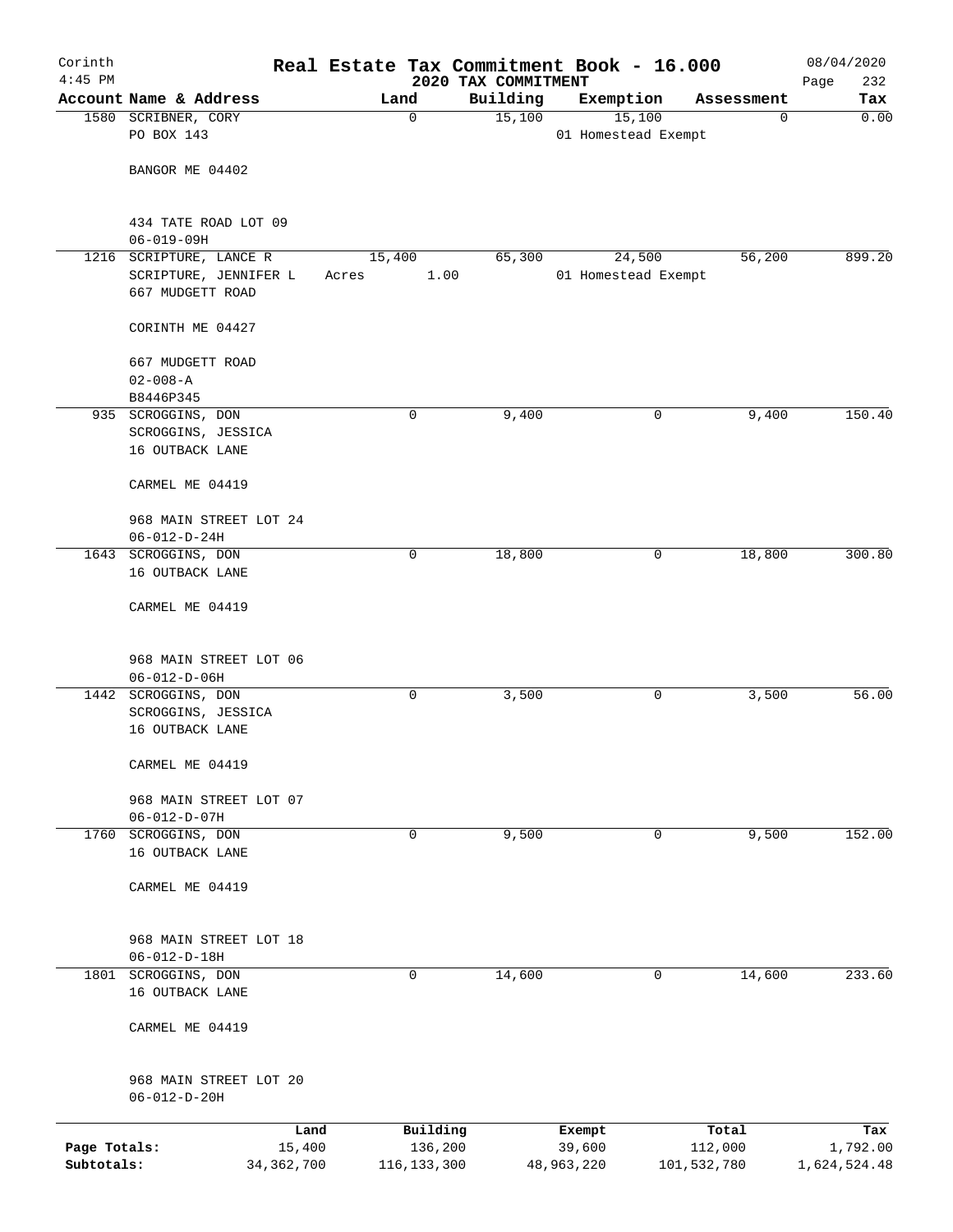| Corinth<br>$4:45$ PM |                                                              |         |       | 2020 TAX COMMITMENT | Real Estate Tax Commitment Book - 16.000 |            | 08/04/2020<br>Page<br>233 |
|----------------------|--------------------------------------------------------------|---------|-------|---------------------|------------------------------------------|------------|---------------------------|
|                      | Account Name & Address                                       | Land    |       | Building            | Exemption                                | Assessment | Tax                       |
|                      | 1795 SCROGGINS, DON<br>SCROGGINS, JESSICA<br>16 OUTBACK LANE |         | 0     | 18,200              | 0                                        | 18,200     | 291.20                    |
|                      | CARMEL ME 04419                                              |         |       |                     |                                          |            |                           |
|                      | 968 MAIN STREET LOT 17<br>$06 - 012 - D - 17H$               |         |       |                     |                                          |            |                           |
|                      | 1811 SCROGGINS, DON                                          |         | 0     | 19,600              | 0                                        | 19,600     | 313.60                    |
|                      | SCROGGINS, JESSICA<br>16 OUTBACK LANE                        |         |       |                     |                                          |            |                           |
|                      | CARMEL ME 04419                                              |         |       |                     |                                          |            |                           |
|                      | 968 MAIN STREET LOT 13<br>$06 - 012 - D - 13H$               |         |       |                     |                                          |            |                           |
|                      | 1443 SCROGGINS, DON P                                        | 338,000 |       | 1,000               | 0                                        | 339,000    | 5,424.00                  |
|                      | SCROGGINS, JESSICA R<br>16 OUTBACK LANE                      | Acres   | 21.70 |                     |                                          |            |                           |
|                      | CARMEL ME 04419                                              |         |       |                     |                                          |            |                           |
|                      | 968 MAIN STREET                                              |         |       |                     |                                          |            |                           |
|                      | $06 - 012 - D$                                               |         |       |                     |                                          |            |                           |
|                      | B13738P253 01/01/2015                                        |         |       |                     |                                          |            |                           |
|                      | 681 SCROGGINS, DON P                                         | 29,600  |       | 24,200              | 0                                        | 53,800     | 860.80                    |
|                      | SCROGGINS, JESSICA R<br>16 OUTBACK LANE                      | Acres   | 18.00 |                     |                                          |            |                           |
|                      | CARMEL ME 04419                                              |         |       |                     |                                          |            |                           |
|                      | 221 TATE ROAD                                                |         |       |                     |                                          |            |                           |
|                      | $09 - 021$                                                   |         |       |                     |                                          |            |                           |
|                      | B14683P335 12/01/2017                                        |         |       |                     |                                          |            |                           |
|                      | 20 SCROGGINS, DON PAUL                                       |         | 0     | 24,300              | 0                                        | 24,300     | 388.80                    |
|                      | SCROGGINS, JESSICA                                           |         |       |                     |                                          |            |                           |
|                      | 16 OUTBACK LANE                                              |         |       |                     |                                          |            |                           |
|                      | CARMEL ME 04419                                              |         |       |                     |                                          |            |                           |
|                      | 968 MAIN STREET LOT 08<br>$06 - 012 - D - 08H$               |         |       |                     |                                          |            |                           |
|                      | 1958 SEARCY, ALLAN R                                         | 19,900  |       | 15,000              | 30,380                                   | 4,520      | 72.32                     |
|                      | MAXIM, JOSHUA ROSS                                           | Acres   | 5.00  |                     | 01 Homestead Exempt                      |            |                           |
|                      | 89 NOTCH RD                                                  |         |       |                     | 22 Veteran                               |            |                           |
|                      | CORINTH ME 04427                                             |         |       |                     |                                          |            |                           |
|                      | 89 NOTCH ROAD                                                |         |       |                     |                                          |            |                           |
|                      | $07 - 032 - 01$                                              |         |       |                     |                                          |            |                           |
|                      | B14102P283 03/21/2016                                        |         |       |                     |                                          |            |                           |
|                      |                                                              |         |       |                     |                                          |            |                           |

|              | Land       | Building    | Exempt     | Total       | Tax          |
|--------------|------------|-------------|------------|-------------|--------------|
| Page Totals: | 387,500    | 102,300     | 30,380     | 459,420     | 7,350.72     |
| Subtotals:   | 34,750,200 | 116,235,600 | 48,993,600 | 101,992,200 | 1,631,875.20 |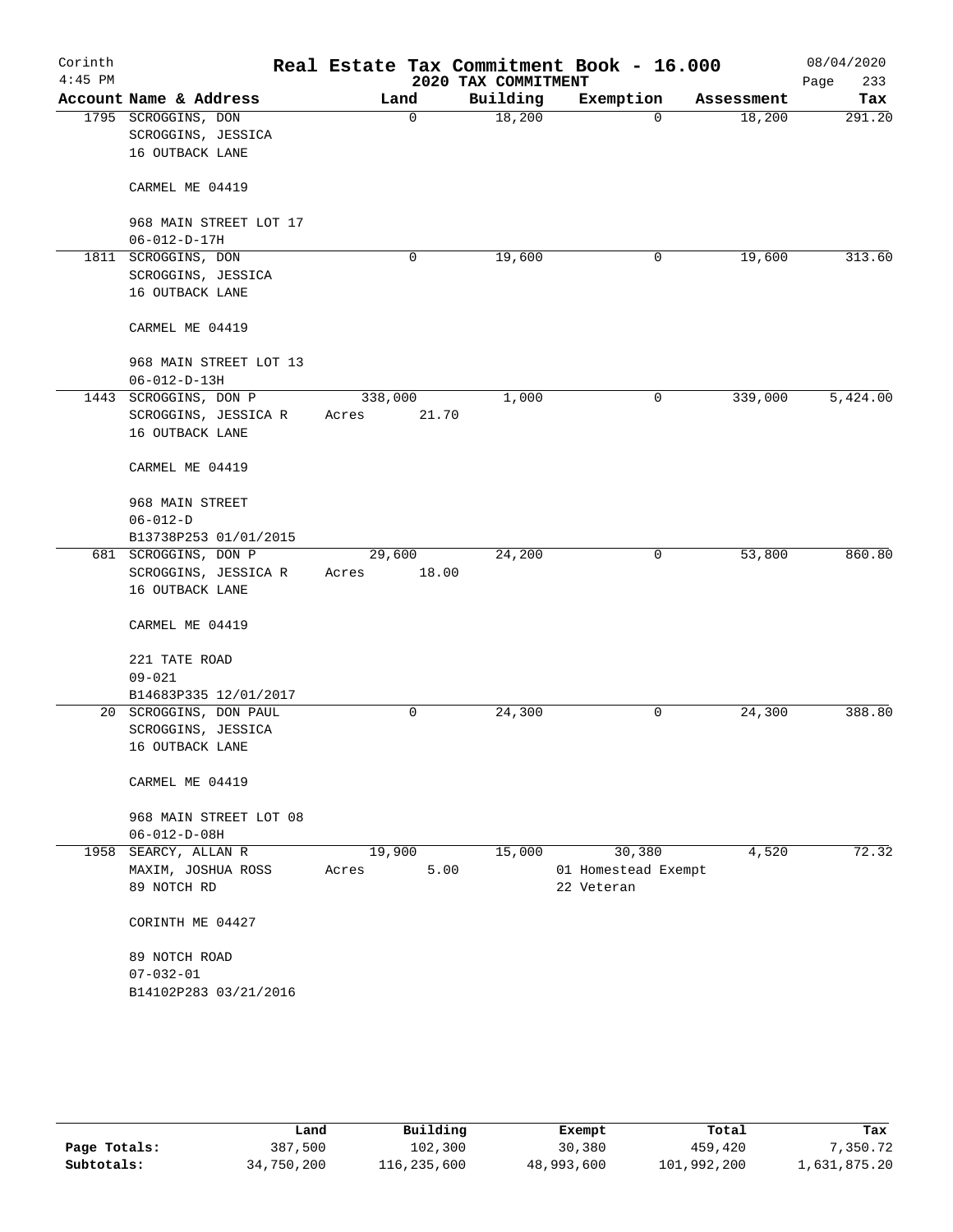| Corinth<br>$4:45$ PM |                                                                      |       |        |             | 2020 TAX COMMITMENT | Real Estate Tax Commitment Book - 16.000 |            | 08/04/2020<br>234<br>Page |
|----------------------|----------------------------------------------------------------------|-------|--------|-------------|---------------------|------------------------------------------|------------|---------------------------|
|                      | Account Name & Address                                               |       | Land   |             | Building            | Exemption                                | Assessment | Tax                       |
|                      | 661 SEIFERT, JEFFREY M<br>311 WHITE SCHOOLHOUSE<br>RD                | Acres | 15,300 | 3.33        | 89,300              | 24,500<br>01 Homestead Exempt            | 80,100     | 1,281.60                  |
|                      | CORINTH ME 04427                                                     |       |        |             |                     |                                          |            |                           |
|                      | 311 WHITE SCHOOLHOUSE<br>$06 - 014 - B$                              |       |        |             |                     |                                          |            |                           |
|                      | B14053P128 01/11/2016 B11504P4 08/19/2008<br>1815 SEVERANCE, WOODROW |       |        | $\mathbf 0$ | 18,900              | 18,900                                   | 0          | 0.00                      |
|                      | 344 MAIN STREET LOT # 8                                              |       |        |             |                     | 01 Homestead Exempt                      |            |                           |
|                      | CORINTH ME 04427                                                     |       |        |             |                     |                                          |            |                           |
|                      | 344 MAIN STREET LOT 8<br>$08 - 003 - 08H$                            |       |        |             |                     |                                          |            |                           |
|                      | 844 SHAFFER, GARY D                                                  |       | 18,000 |             | 101,800             | 24,500                                   | 95,300     | 1,524.80                  |
|                      | SHAFFER, JANE A<br>30 HARVEY HIGHLANDS                               | Acres |        | 1.00        |                     | 01 Homestead Exempt                      |            |                           |
|                      | CORINTH ME 04427                                                     |       |        |             |                     |                                          |            |                           |
|                      | 30 HARVEY HIGHLANDS<br>$11 - 020 - 05$                               |       |        |             |                     |                                          |            |                           |
|                      | B8562P150                                                            |       |        |             |                     |                                          |            |                           |
|                      | 784 SHANK, TRISTAN                                                   |       | 20,500 |             | 95,700              | 24,500                                   | 91,700     | 1,467.20                  |
|                      | SHANK, HEATHER<br>109 EXETER RD                                      | Acres |        | 3.01        |                     | 01 Homestead Exempt                      |            |                           |
|                      | CORINTH ME 04427 3034                                                |       |        |             |                     |                                          |            |                           |
|                      | 109 EXETER ROAD<br>$14 - 027 - 04$                                   |       |        |             |                     |                                          |            |                           |
|                      | B12148P87 05/28/2010                                                 |       |        |             |                     |                                          |            |                           |
|                      | 1189 SHANNON, WILLIAM J JR<br>49 SHANNON WAY                         | Acres | 20,200 | 14.03       | 0                   | 0                                        | 20,200     | 323.20                    |
|                      | EXETER ME 04435                                                      |       |        |             |                     |                                          |            |                           |
|                      | MCCARD ROAD/AVENUE ROAD<br>$01 - 004 - 03$                           |       |        |             |                     |                                          |            |                           |
|                      | B5963P334                                                            |       |        |             |                     |                                          |            |                           |
|                      | 2045 SHAW, KATRINA L                                                 |       | 16,800 |             | 103,000             | 24,500                                   | 95,300     | 1,524.80                  |
|                      | 48 NOTCH RD                                                          | Acres |        | 1.13        |                     | 01 Homestead Exempt                      |            |                           |
|                      | CORINTH ME 04427                                                     |       |        |             |                     |                                          |            |                           |
|                      | 46 NOTCH ROAD                                                        |       |        |             |                     |                                          |            |                           |
|                      | $07 - 041 - A$<br>B11754P320 05/08/2009                              |       |        |             |                     |                                          |            |                           |
|                      |                                                                      |       |        |             |                     |                                          |            |                           |

|              | Land       | Building    | Exempt     | Total       | Tax          |
|--------------|------------|-------------|------------|-------------|--------------|
| Page Totals: | 90,800     | 408,700     | 116,900    | 382,600     | 6,121.60     |
| Subtotals:   | 34,841,000 | 116,644,300 | 49,110,500 | 102,374,800 | 1,637,996.80 |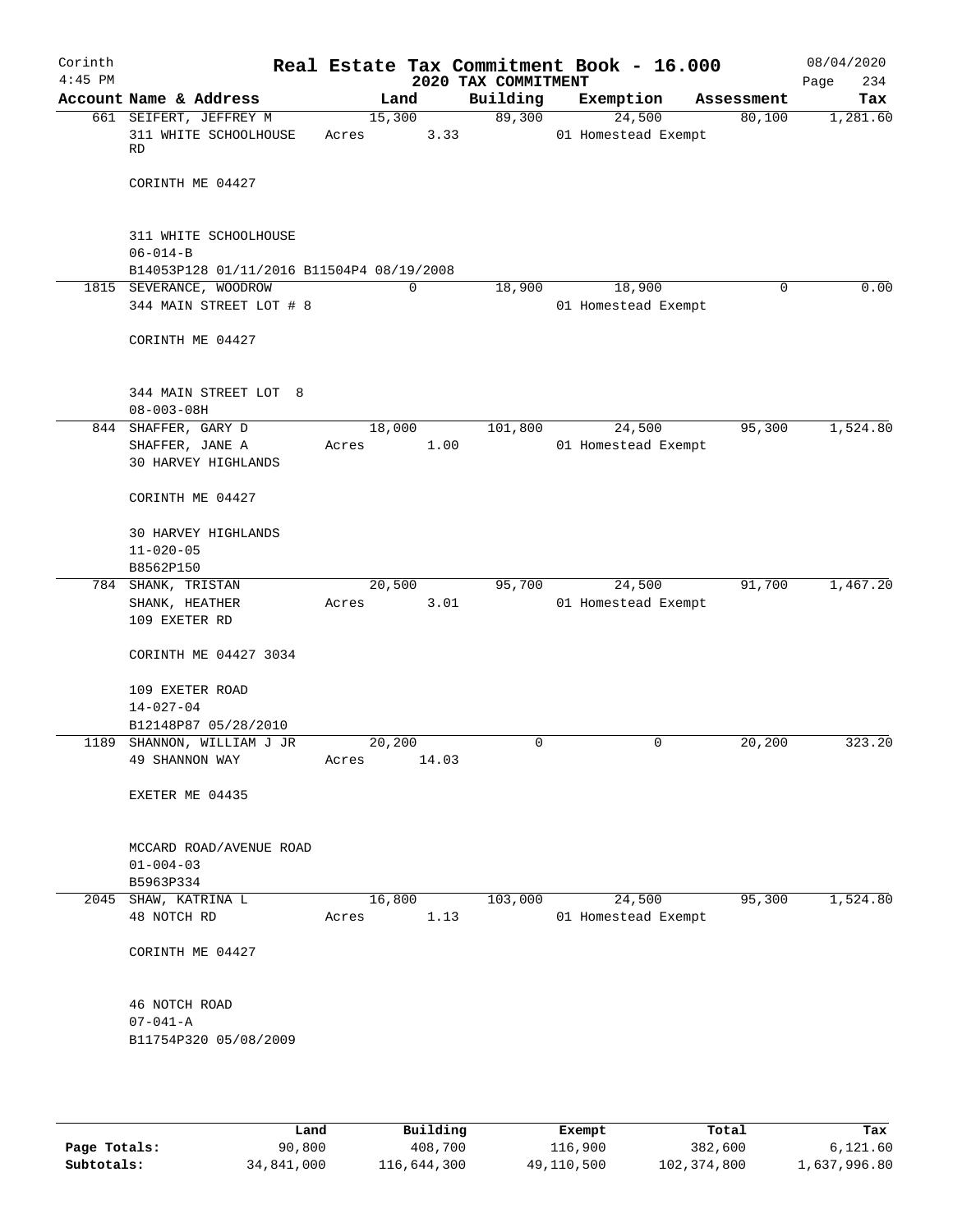| Corinth   |                                             |       |                |                     | Real Estate Tax Commitment Book - 16.000 |                       | 08/04/2020      |
|-----------|---------------------------------------------|-------|----------------|---------------------|------------------------------------------|-----------------------|-----------------|
| $4:45$ PM |                                             |       |                | 2020 TAX COMMITMENT |                                          |                       | 235<br>Page     |
|           | Account Name & Address<br>684 SHAW, MARK W  |       | Land<br>18,000 | Building<br>143,300 | Exemption<br>24,500                      | Assessment<br>136,800 | Tax<br>2,188.80 |
|           | SHAW, STACEY, L.<br>20 HARVEY HIGHLANDS     | Acres | 1.00           |                     | 01 Homestead Exempt                      |                       |                 |
|           | CORINTH ME 04427                            |       |                |                     |                                          |                       |                 |
|           | 20 HARVEY HIGHLANDS<br>$11 - 020 - 01$      |       |                |                     |                                          |                       |                 |
|           | B10681P196 09/28/2006                       |       |                |                     |                                          |                       |                 |
|           | 747 SHAW, PAUL D                            |       | 17,400         | 84,000              | 24,500                                   | 76,900                | 1,230.40        |
|           | SHAW, TAMMY L<br>382 EXETER ROAD            | Acres | 1.57           |                     | 01 Homestead Exempt                      |                       |                 |
|           | CORINTH ME 04427                            |       |                |                     |                                          |                       |                 |
|           | 382 EXETER ROAD<br>$07 - 010 - D$           |       |                |                     |                                          |                       |                 |
|           | B14739P220 02/12/2018 B11165P203 09/18/2007 |       |                |                     |                                          |                       |                 |
|           | 1192 SHEA, EVELYN E                         |       | 51,600         | $\mathbf 0$         | $\mathbf 0$                              | 51,600                | 825.60          |
|           | 79 CRYSTAL SPRING WAY                       | Acres | 147.40         |                     |                                          |                       |                 |
|           | SOMERSWORTH NH 03878                        |       |                |                     |                                          |                       |                 |
|           | 186 PUDDLEDOCK ROAD                         |       |                |                     |                                          |                       |                 |
|           | $12 - 021$                                  |       |                |                     |                                          |                       |                 |
|           | B3955P98<br>324 SHELDON, TIMOTHY G          |       | 16,800         | 110,600             | 24,500                                   | 102,900               | 1,646.40        |
|           | SHELDON, LORI                               | Acres | 1.12           |                     | 01 Homestead Exempt                      |                       |                 |
|           | 571 TATE ROAD                               |       |                |                     |                                          |                       |                 |
|           | CORINTH ME 04427                            |       |                |                     |                                          |                       |                 |
|           | 571 TATE ROAD                               |       |                |                     |                                          |                       |                 |
|           | $06 - 012 - B - 06$                         |       |                |                     |                                          |                       |                 |
|           | B11490P171 08/04/2008                       |       |                |                     |                                          |                       |                 |
|           | 325 SHELDON, TIMOTHY G                      |       | 10,500         | 0                   | 0                                        | 10,500                | 168.00          |
|           | SHELDON, LORI                               | Acres | 1.17           |                     |                                          |                       |                 |
|           | 571 TATE ROAD                               |       |                |                     |                                          |                       |                 |
|           | CORINTH ME 04427                            |       |                |                     |                                          |                       |                 |
|           | TATE ROAD                                   |       |                |                     |                                          |                       |                 |
|           | $06 - 012 - B - 07$                         |       |                |                     |                                          |                       |                 |
|           | B13378P84 10/23/2013                        |       |                |                     |                                          |                       |                 |
|           | 486 SHINING LIGHT<br>PROPERTIES LLC         |       | 28,500         | 83,800              | 0                                        | 112,300               | 1,796.80        |
|           | 64 EXETER ROAD                              | Acres | 13.93          |                     |                                          |                       |                 |
|           | CORINTH ME 04427                            |       |                |                     |                                          |                       |                 |
|           | 365 MAIN STREET                             |       |                |                     |                                          |                       |                 |
|           | $08 - 005$                                  |       |                |                     |                                          |                       |                 |
|           | B15426P344 01/30/2020                       |       |                |                     |                                          |                       |                 |
|           |                                             |       |                |                     |                                          |                       |                 |
|           |                                             |       | 1.11111        |                     |                                          | $m + -1$              | m.,             |

|              | Land       | Building    | Exempt     | Total       | Tax          |
|--------------|------------|-------------|------------|-------------|--------------|
| Page Totals: | 142,800    | 421,700     | 73,500     | 491,000     | 7,856.00     |
| Subtotals:   | 34,983,800 | 117,066,000 | 49,184,000 | 102,865,800 | 1,645,852.80 |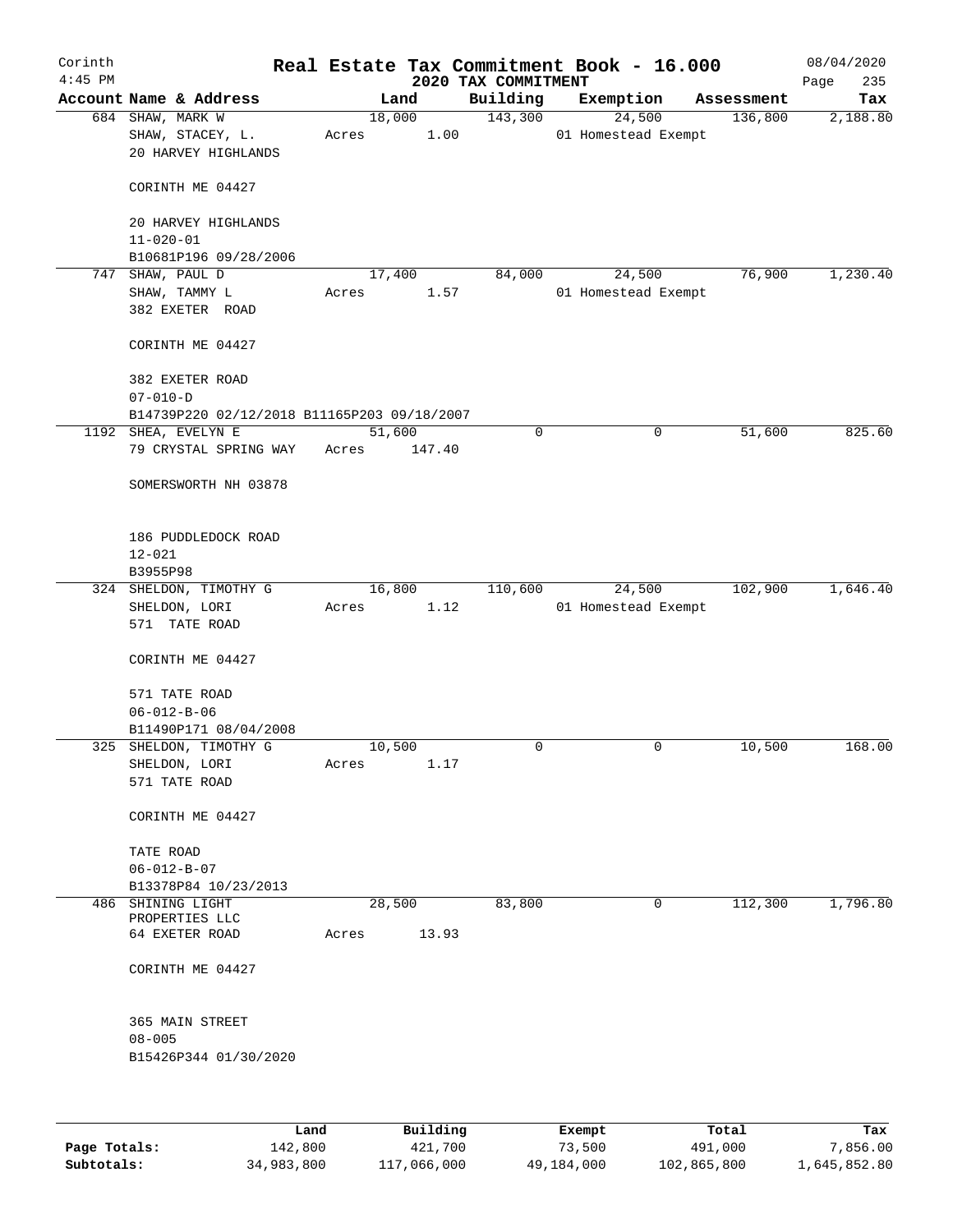| Corinth<br>$4:45$ PM |                                             |                 |                | 2020 TAX COMMITMENT | Real Estate Tax Commitment Book - 16.000 |   |            | 08/04/2020<br>236<br>Page |
|----------------------|---------------------------------------------|-----------------|----------------|---------------------|------------------------------------------|---|------------|---------------------------|
|                      | Account Name & Address                      |                 | Land           | Building            | Exemption                                |   | Assessment | Tax                       |
|                      | 87 SHOREY, JESSICA S<br>131 EXETER ROAD     | 18,700<br>Acres | 1.59           | 124,900             | 24,500<br>01 Homestead Exempt            |   | 119,100    | 1,905.60                  |
|                      | CORINTH ME 04427                            |                 |                |                     |                                          |   |            |                           |
|                      | 131 EXETER ROAD<br>$07 - 055$               |                 |                |                     |                                          |   |            |                           |
|                      | B13314P31 09/30/2013                        |                 |                |                     |                                          |   |            |                           |
|                      | 1194 SHOREY, TIMOTHY W<br>SHOREY, CYNTHIA A | Acres           | 21,700<br>1.56 | 108,700             | 24,500<br>01 Homestead Exempt            |   | 105,900    | 1,694.40                  |
|                      | 20 MAIN STREET                              |                 |                |                     |                                          |   |            |                           |
|                      | CORINTH ME 04427                            |                 |                |                     |                                          |   |            |                           |
|                      | 20 MAIN STREET<br>$11 - 013 - A$            |                 |                |                     |                                          |   |            |                           |
|                      | B5541P67                                    |                 |                |                     |                                          |   |            |                           |
|                      | 992 SIMON, STANLEY J                        | 22,800          |                | 103,200             | 30,380                                   |   | 95,620     | 1,529.92                  |
|                      | SIMON, KIMBERLEE A                          | Acres           | 6.00           |                     | 01 Homestead Exempt                      |   |            |                           |
|                      | 306 WEST CORINTH ROAD                       |                 |                |                     | 22 Veteran                               |   |            |                           |
|                      | CORINTH ME 04427                            |                 |                |                     |                                          |   |            |                           |
|                      | 306 WEST CORINTH ROAD                       |                 |                |                     |                                          |   |            |                           |
|                      | $05 - 003 - B$                              |                 |                |                     |                                          |   |            |                           |
|                      | B14698P343 12/15/2015                       |                 |                |                     |                                          |   |            |                           |
|                      | 174 SIMPSON, JOHN C                         | 16,700          |                | 44,300              |                                          | 0 | 61,000     | 976.00                    |
|                      | SIMPSON, DOREEN L<br>644 BROWN RD           | Acres           | 1.00           |                     |                                          |   |            |                           |
|                      | EXETER ME 04435                             |                 |                |                     |                                          |   |            |                           |
|                      | 76 GARLAND ROAD                             |                 |                |                     |                                          |   |            |                           |
|                      | $07 - 013 - C$                              |                 |                |                     |                                          |   |            |                           |
|                      | B9058P195                                   |                 |                |                     |                                          |   |            |                           |
|                      | 1928 SINCLAIR, CHRIS<br>344 MAIN ST. LOT 13 |                 | 0              | 11,000              |                                          | 0 | 11,000     | 176.00                    |
|                      | CORINTH ME 04427                            |                 |                |                     |                                          |   |            |                           |
|                      | 344 MAIN STREET LOT 13<br>$08 - 003 - 13H$  |                 |                |                     |                                          |   |            |                           |
|                      | 970 SINES, CATHERINE                        | 18,000          |                | 72,000              | 24,500                                   |   | 65,500     | 1,048.00                  |
|                      | PO BOX 182                                  | Acres           | 1.00           |                     | 01 Homestead Exempt                      |   |            |                           |
|                      | CORINTH ME 04427                            |                 |                |                     |                                          |   |            |                           |
|                      | 324 MAIN STREET                             |                 |                |                     |                                          |   |            |                           |
|                      | $15 - 045$                                  |                 |                |                     |                                          |   |            |                           |
|                      | B10666P21 10/03/2006                        |                 |                |                     |                                          |   |            |                           |
|                      |                                             |                 |                |                     |                                          |   |            |                           |
|                      |                                             |                 |                |                     |                                          |   |            |                           |
|                      |                                             |                 |                |                     |                                          |   |            |                           |

|              | Land       | Building    | Exempt     | Total       | Tax          |
|--------------|------------|-------------|------------|-------------|--------------|
| Page Totals: | 97,900     | 464,100     | 103,880    | 458,120     | 7,329.92     |
| Subtotals:   | 35,081,700 | 117,530,100 | 49,287,880 | 103,323,920 | 1,653,182.72 |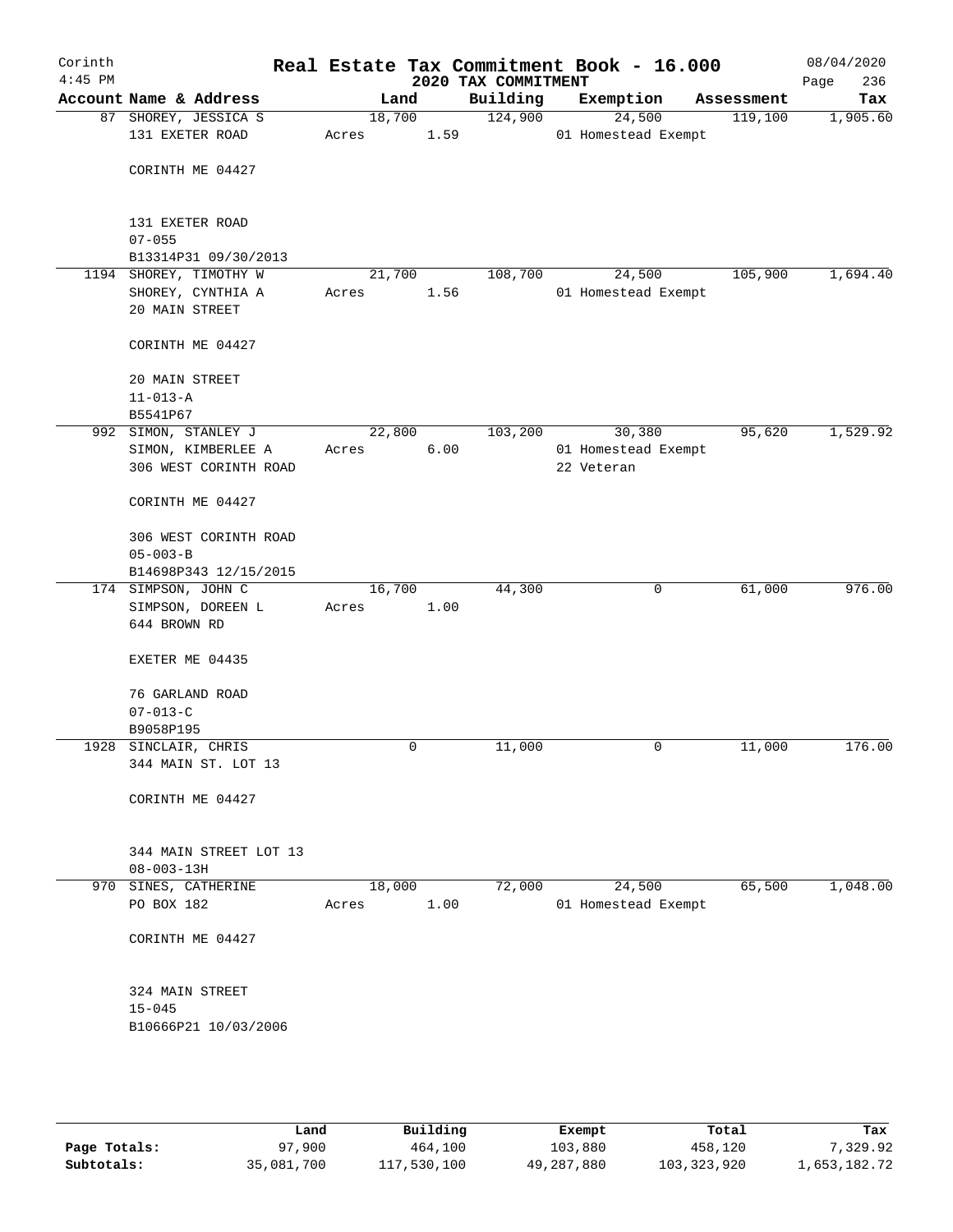| Corinth<br>$4:45$ PM |                                          |       |          | 2020 TAX COMMITMENT | Real Estate Tax Commitment Book - 16.000 |            | 08/04/2020<br>237<br>Page |
|----------------------|------------------------------------------|-------|----------|---------------------|------------------------------------------|------------|---------------------------|
|                      | Account Name & Address                   |       | Land     | Building            | Exemption                                | Assessment | Tax                       |
|                      | 1896 SIROIS, KENNETH A                   |       | 21,400   | 153,300             | 24,500                                   | 150, 200   | 2,403.20                  |
|                      | SIROIS, JOY D<br>1128 HUDSON HILL ROAD   | Acres | 4.88     |                     | 01 Homestead Exempt                      |            |                           |
|                      | CORINTH ME 04427                         |       |          |                     |                                          |            |                           |
|                      | 1128 HUDSON HILL ROAD<br>$03 - 051 - 04$ |       |          |                     |                                          |            |                           |
|                      | B12067P303 03/01/2010                    |       |          |                     |                                          |            |                           |
|                      | 1204 SKIDGELL, JOHN                      |       | 22,200   | 0                   | 0                                        | 22,200     | 355.20                    |
|                      | P.O. BOX 574                             | Acres | 41.00    |                     |                                          |            |                           |
|                      | BREWER ME 04412                          |       |          |                     |                                          |            |                           |
|                      | MAIN STREET N/F OFF<br>$03 - 033 - A$    |       |          |                     |                                          |            |                           |
|                      | B3081P297                                |       |          |                     |                                          |            |                           |
| 1209                 | SKOLFIELD, BRENT B.                      |       | 22,600   | 0                   | 0                                        | 22,600     | 361.60                    |
|                      | (HEIRS OF)<br>SKOLFIELD, KELLEY A        | Acres | 5.82     |                     |                                          |            |                           |
|                      | C/O BENJAMIN A.                          |       |          |                     |                                          |            |                           |
|                      | SKOLFIELD                                |       |          |                     |                                          |            |                           |
|                      | 104 MEADOW RIDGE DR APT                  |       |          |                     |                                          |            |                           |
|                      | 2<br>HERMON ME 04401 1168                |       |          |                     |                                          |            |                           |
|                      |                                          |       |          |                     |                                          |            |                           |
|                      | 105 TATE ROAD<br>$09 - 023$              |       |          |                     |                                          |            |                           |
|                      | B13169P12 05/03/2013                     |       |          |                     |                                          |            |                           |
|                      | 1210 SLASOR, JEANNE L                    |       | 53,000   | 85,500              | 30,380                                   | 108,120    | 1,729.92                  |
|                      | P.O. BOX 352                             | Acres | 58.16    |                     | 31 Veteran Widow<br>01 Homestead Exempt  |            |                           |
|                      | CORINTH, ME 04427                        |       |          |                     |                                          |            |                           |
|                      | 87 SOULE ROAD                            |       |          |                     |                                          |            |                           |
|                      | $09 - 026$                               |       |          |                     |                                          |            |                           |
|                      | B9507P231                                |       |          |                     |                                          |            |                           |
|                      | 1211 SLATE, SUE I                        |       | 15,100   | $\Omega$            | 0                                        | 15,100     | 241.60                    |
|                      | MITTON, SALLY I<br>808 CHURCH HILL RD    | Acres | 15.23    |                     |                                          |            |                           |
|                      |                                          |       |          |                     |                                          |            |                           |
|                      | AUGUSTA ME 04333                         |       |          |                     |                                          |            |                           |
|                      | RABBIT PATH @ HUDS N/F                   |       |          |                     |                                          |            |                           |
|                      | $06 - 030$                               |       |          |                     |                                          |            |                           |
|                      | B14013P302 11/19/2015                    |       |          |                     |                                          |            |                           |
|                      | 717 SLATER, SHAWN                        |       | 0        | 20,700              | 20,700                                   | 0          | 0.00                      |
|                      | 515 LEDGE HILL ROAD                      |       |          |                     | 01 Homestead Exempt                      |            |                           |
|                      | CORINTH ME 04427                         |       |          |                     |                                          |            |                           |
|                      | 515 LEDGE HILL ROAD<br>$01 - 040 - 02H$  |       |          |                     |                                          |            |                           |
|                      |                                          |       |          |                     |                                          |            |                           |
|                      | Land                                     |       | Building |                     | Exempt                                   | Total      | Tax                       |
| Page Totals:         | 134,300                                  |       | 259,500  |                     | 75,580                                   | 318,220    | 5,091.52                  |

**Subtotals:** 35,216,000 117,789,600 49,363,460 103,642,140 1,658,274.24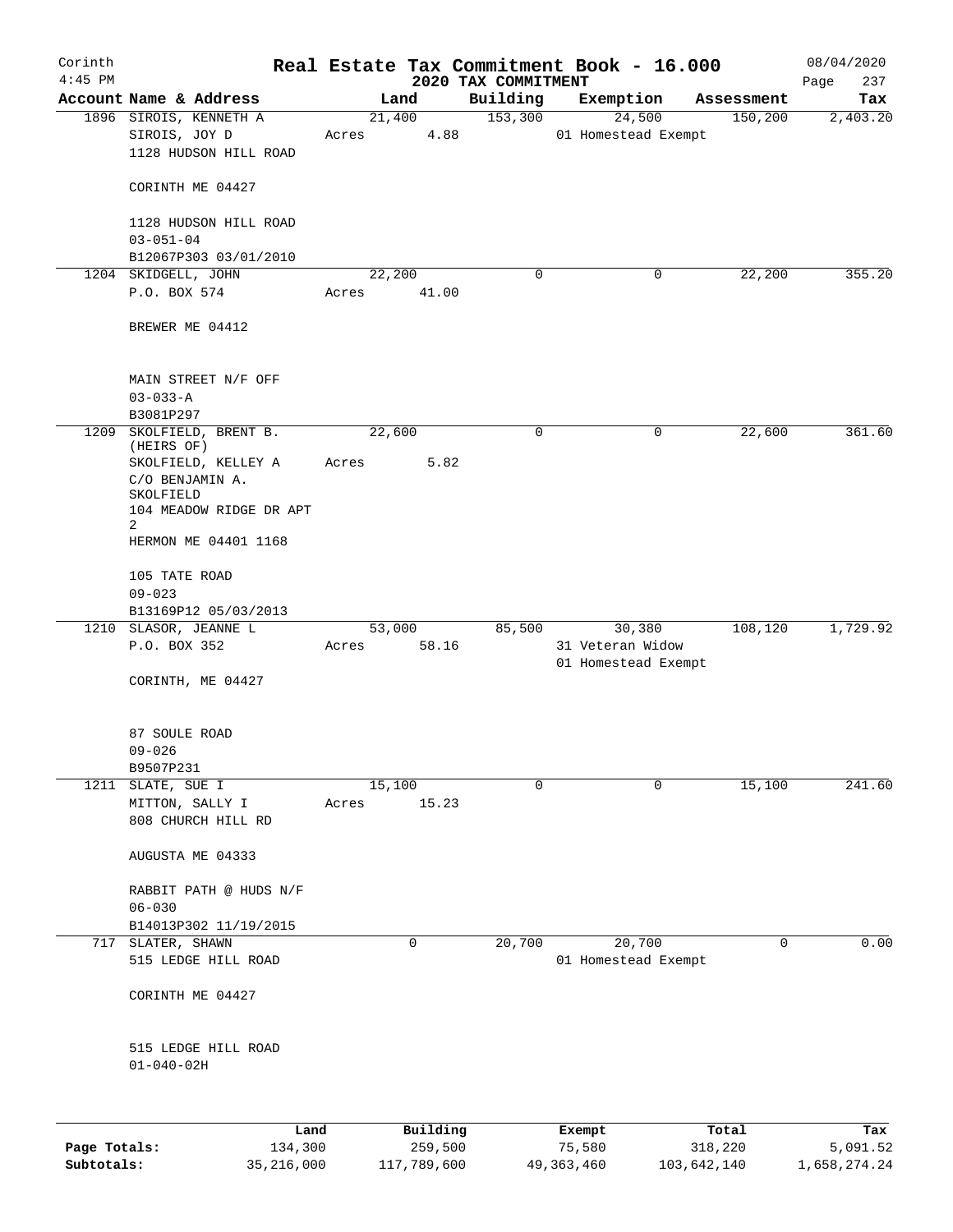| Corinth<br>$4:45$ PM |                                               |       |             | 2020 TAX COMMITMENT | Real Estate Tax Commitment Book - 16.000 |            | 08/04/2020<br>238<br>Page |
|----------------------|-----------------------------------------------|-------|-------------|---------------------|------------------------------------------|------------|---------------------------|
|                      | Account Name & Address                        |       | Land        | Building            | Exemption                                | Assessment | Tax                       |
|                      | 1213 SMALL, JAMES M<br>HEIRS<br>ΟF            |       | $\mathbf 0$ | 27,700              | $\Omega$                                 | 27,700     | 443.20                    |
|                      | P.O. BOX 338                                  |       |             |                     |                                          |            |                           |
|                      | CORINTH ME 04427-0338                         |       |             |                     |                                          |            |                           |
|                      | 141 WEST CORINTH ROAD<br>$05 - 024 - A - 01H$ |       |             |                     |                                          |            |                           |
|                      | 1215 SMART, EDNA C                            |       | 20,700      | 113,200             | 30,380                                   | 103,520    | 1,656.32                  |
|                      | 366 BLACK ROAD                                | Acres | 4.30        |                     | 31 Veteran Widow<br>01 Homestead Exempt  |            |                           |
|                      | CORINTH ME 04427                              |       |             |                     |                                          |            |                           |
|                      | 366 BLACK RD<br>$02 - 029 - C$                |       |             |                     |                                          |            |                           |
|                      | B4682P213                                     |       |             |                     |                                          |            |                           |
|                      | 127 SMEN, ANTHONY D                           |       | 19,300      | 28,200              | 24,500                                   | 23,000     | 368.00                    |
|                      | 923 MAIN STREET                               | Acres | 2.07        |                     | 01 Homestead Exempt                      |            |                           |
|                      | CORINTH ME 04427                              |       |             |                     |                                          |            |                           |
|                      | 923 MAIN STREET                               |       |             |                     |                                          |            |                           |
|                      | $05 - 052$                                    |       |             |                     |                                          |            |                           |
|                      | B8367P21<br>1731 SMITH, ADAM                  |       | 0           | 17,100              | 17,100                                   | 0          | 0.00                      |
|                      | SMITH, ANNALEE                                |       |             |                     |                                          |            |                           |
|                      | PO BOX 42                                     |       |             |                     | 01 Homestead Exempt                      |            |                           |
|                      | 408 TATE ROAD                                 |       |             |                     |                                          |            |                           |
|                      | CORINTH ME 04427                              |       |             |                     |                                          |            |                           |
|                      | 408 TATE ROAD                                 |       |             |                     |                                          |            |                           |
|                      | $06 - 019 - 34H$                              |       |             |                     |                                          |            |                           |
|                      | B14126P34 04/19/2016 B13095P165 02/19/2013    |       |             |                     |                                          |            |                           |
|                      | 1082 SMITH, CAMERON                           |       | 21,300      | 22,300              | 24,500                                   | 19,100     | 305.60                    |
|                      | SMITH, BOBBI JO                               | Acres | 10.00       |                     | 01 Homestead Exempt                      |            |                           |
|                      | 655 BLACK ROAD                                |       |             |                     |                                          |            |                           |
|                      | CORINTH ME 04427                              |       |             |                     |                                          |            |                           |
|                      | 111 WHITE SCHOOLHOUSE                         |       |             |                     |                                          |            |                           |
|                      | $05 - 032 - B - 1$                            |       |             |                     |                                          |            |                           |
|                      | B14235P175 08/14/2016                         |       |             |                     |                                          |            |                           |
| 361                  | SMITH, DANIEL & SMITH,                        |       | 28,900      | 75,000              | 0                                        | 103,900    | 1,662.40                  |
|                      | DANIEL H II JT                                |       |             |                     |                                          |            |                           |
|                      | 419 MCCARD ROAD                               | Acres | 16.96       |                     |                                          |            |                           |
|                      | CORINTH ME 04427                              |       |             |                     |                                          |            |                           |
|                      | 419 MCCARD ROAD                               |       |             |                     |                                          |            |                           |
|                      | $01 - 011 - B$                                |       |             |                     |                                          |            |                           |
|                      | B15247P19 08/09/2017                          |       |             |                     |                                          |            |                           |
|                      |                                               |       |             |                     |                                          |            |                           |

|              | Land       | Building    | Exempt     | Total       | Tax          |
|--------------|------------|-------------|------------|-------------|--------------|
| Page Totals: | 90,200     | 283,500     | 96,480     | 277,220     | 4,435.52     |
| Subtotals:   | 35,306,200 | 118,073,100 | 49,459,940 | 103,919,360 | l,662,709.76 |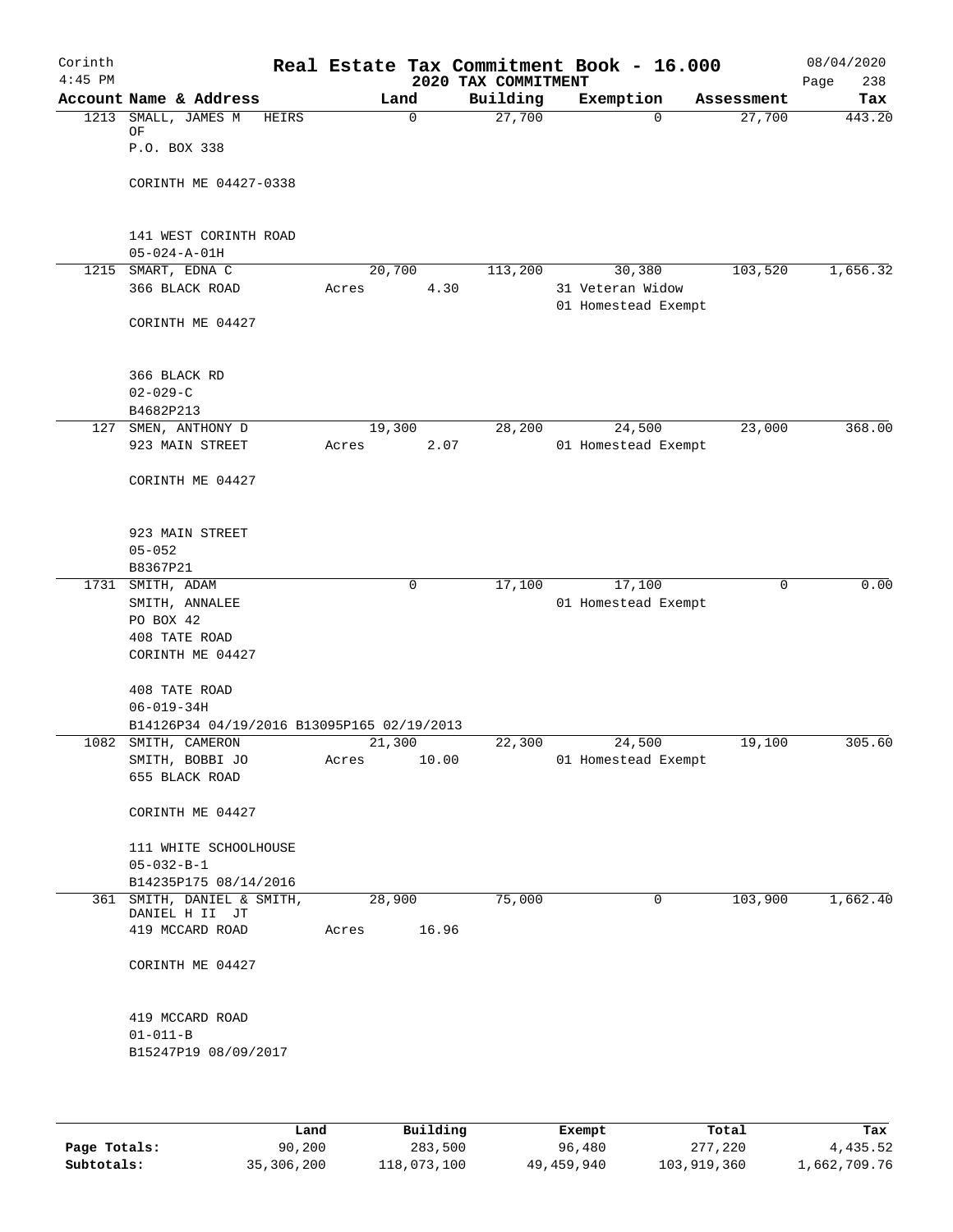| Corinth<br>$4:45$ PM |                                                                                |       |                 | 2020 TAX COMMITMENT | Real Estate Tax Commitment Book - 16.000 |             | 08/04/2020<br>Page<br>239 |
|----------------------|--------------------------------------------------------------------------------|-------|-----------------|---------------------|------------------------------------------|-------------|---------------------------|
|                      | Account Name & Address                                                         |       | Land            | Building            | Exemption                                | Assessment  | Tax                       |
|                      | 2090 SMITH, DAVID K<br>101 COVERED BRIGE                                       |       | $\mathbf 0$     | 11,400              | 11,400<br>01 Homestead Exempt            | $\mathbf 0$ | 0.00                      |
|                      | CORINTH ME 04427                                                               |       |                 |                     |                                          |             |                           |
|                      | 101 COVERED BRIDGE RD<br>$02 - 039 - 1H$                                       |       |                 |                     |                                          |             |                           |
| 1227                 | SMITH, DORIS L<br>c/o DANIEL C SMITH<br>258 BELFAST ROAD<br>NORTHPORT ME 04849 | Acres | 26,400<br>11.36 | 65,200              | 24,500<br>01 Homestead Exempt            | 67,100      | 1,073.60                  |
|                      | 245 MAIN STREET<br>$11 - 003$<br>B4122P289                                     |       |                 |                     |                                          |             |                           |
|                      | 1218 SMITH, DOROTHY                                                            |       | 19,700          | 63,500              | 24,500                                   | 58,700      | 939.20                    |
|                      | 203 MAIN STREET<br>CORINTH ME 04427                                            | Acres | 2.38            |                     | 01 Homestead Exempt                      |             |                           |
|                      | 203 MAIN STREET<br>$17 - 011$<br>B2199P513                                     |       |                 |                     |                                          |             |                           |
|                      | 1751 SMITH, DOUGLAS                                                            |       | 22,200          | 238,400             | 24,500                                   | 236,100     | 3,777.60                  |
|                      | SMITH, PRISCILLA<br>PO BOX 305                                                 | Acres | 4.33            |                     | 01 Homestead Exempt                      |             |                           |
|                      | CORINTH ME 04427 0305                                                          |       |                 |                     |                                          |             |                           |
|                      | 717 TATE ROAD<br>$06 - 010 - C$                                                |       |                 |                     |                                          |             |                           |
|                      | B8383P257                                                                      |       |                 |                     |                                          |             |                           |
| 493                  | SMITH, HELEN M                                                                 |       | 22,900          | 199,400             | 0                                        | 222,300     | 3,556.80                  |
|                      | BROWN, BRYCEN A JT<br>105 GARLAND ROAD                                         | Acres | 7.00            |                     |                                          |             |                           |
|                      | CORINTH ME 04427                                                               |       |                 |                     |                                          |             |                           |
|                      | 105 GARLAND ROAD<br>$07 - 014 - A$                                             |       |                 |                     |                                          |             |                           |
|                      | B15124P82 04/22/2019                                                           |       |                 |                     |                                          |             |                           |
|                      | 1225 SMITH, JOAN M<br>480 TATE ROAD                                            | Acres | 27,700<br>10.00 | 63,200              | 24,500<br>01 Homestead Exempt            | 66,400      | 1,062.40                  |
|                      | CORINTH ME 04427                                                               |       |                 |                     |                                          |             |                           |
|                      | 480 TATE ROAD<br>$06 - 023 - A$<br>B3225P323                                   |       |                 |                     |                                          |             |                           |
|                      |                                                                                |       |                 |                     |                                          |             |                           |

|              | Land         | Building    | Exempt     | Total       | Tax          |
|--------------|--------------|-------------|------------|-------------|--------------|
| Page Totals: | 118,900      | 641,100     | 109,400    | 650,600     | 10,409.60    |
| Subtotals:   | 35, 425, 100 | 118,714,200 | 49,569,340 | 104,569,960 | 1,673,119.36 |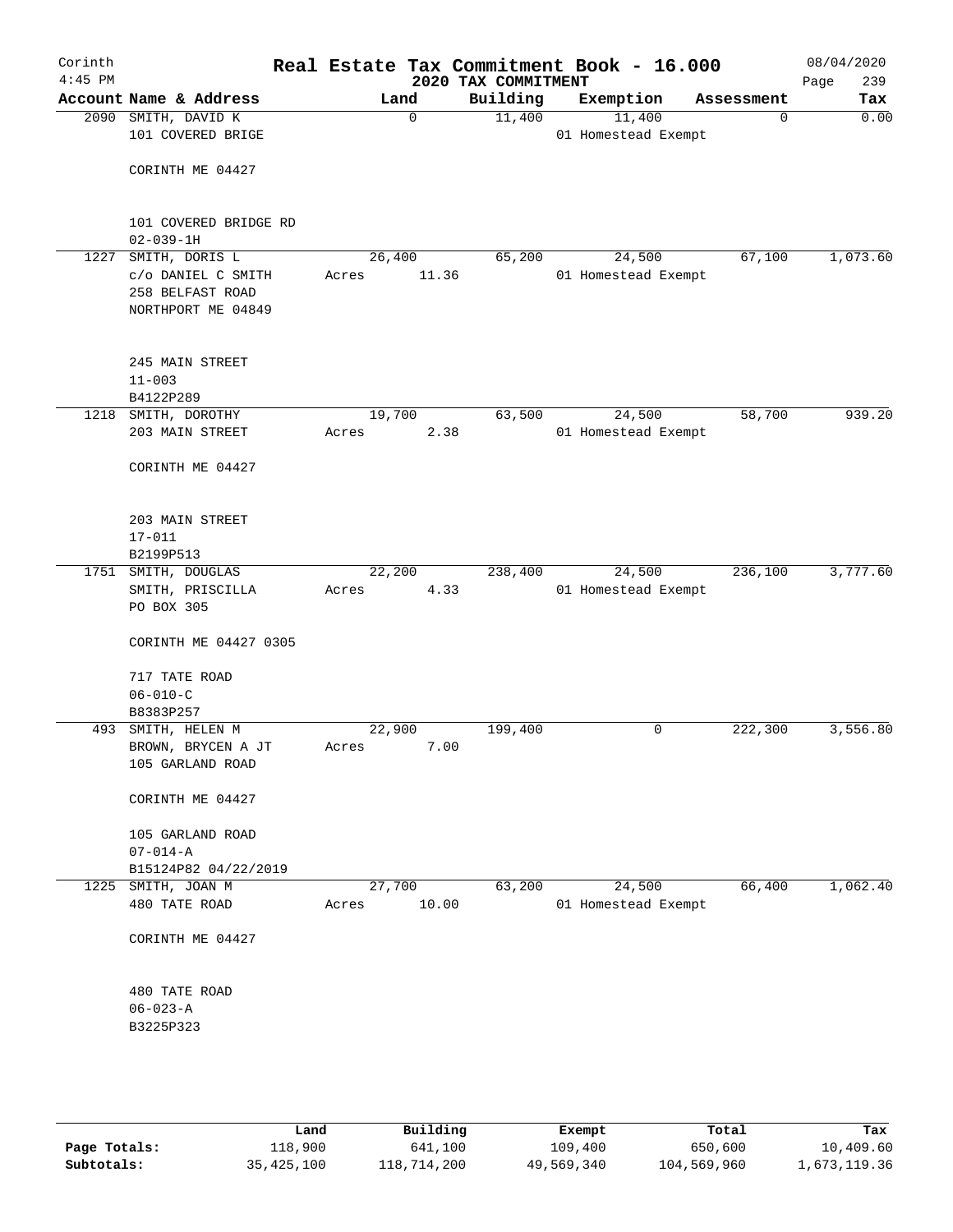| Corinth<br>$4:45$ PM |                                                 |      |        |             |       |                                 | Real Estate Tax Commitment Book - 16.000 |             | 08/04/2020         |
|----------------------|-------------------------------------------------|------|--------|-------------|-------|---------------------------------|------------------------------------------|-------------|--------------------|
|                      | Account Name & Address                          |      |        | Land        |       | 2020 TAX COMMITMENT<br>Building | Exemption                                | Assessment  | Page<br>240<br>Tax |
|                      | 1222 SMITH, KENNETH                             |      |        | $\mathbf 0$ |       | 19,700                          | 19,700                                   | $\mathbf 0$ | 0.00               |
|                      | 17 O'ROAK ROAD                                  |      |        |             |       |                                 | 01 Homestead Exempt                      |             |                    |
|                      | CORINTH ME 04427                                |      |        |             |       |                                 |                                          |             |                    |
|                      |                                                 |      |        |             |       |                                 |                                          |             |                    |
|                      | 17 O'ROAK ROAD<br>$10 - 011 - 02H$              |      |        |             |       |                                 |                                          |             |                    |
| 1609                 | SMITH, ROBIN                                    |      | 22,900 |             |       | 110,300                         | 24,500                                   | 108,700     | 1,739.20           |
|                      | 771 MAIN STREET                                 |      | Acres  |             | 4.85  |                                 | 01 Homestead Exempt                      |             |                    |
|                      | CORINTH ME 04427                                |      |        |             |       |                                 |                                          |             |                    |
|                      | 771 MAIN STREET                                 |      |        |             |       |                                 |                                          |             |                    |
|                      | $05 - 040 - B$                                  |      |        |             |       |                                 |                                          |             |                    |
|                      | B7032P211<br>1224 SMITH, ROGER C                |      | 18,000 |             |       | 60,300                          | 24,500                                   | 53,800      | 860.80             |
|                      | SMITH, HELEN T                                  |      | Acres  |             | 1.00  |                                 | 01 Homestead Exempt                      |             |                    |
|                      | 193 EXETER ROAD                                 |      |        |             |       |                                 |                                          |             |                    |
|                      | CORINTH ME 04427                                |      |        |             |       |                                 |                                          |             |                    |
|                      | 193 EXETER ROAD                                 |      |        |             |       |                                 |                                          |             |                    |
|                      | $07 - 049$                                      |      |        |             |       |                                 |                                          |             |                    |
|                      | B2687P104                                       |      |        |             |       |                                 |                                          |             |                    |
|                      | 1433 SMITH, ROGER L                             |      | 19,600 |             |       | 93,000                          | 30,380                                   | 82,220      | 1,315.52           |
|                      | SMITH, PATRICIA M<br>PO BOX 255                 |      | Acres  |             | 2.30  |                                 | 22 Veteran<br>01 Homestead Exempt        |             |                    |
|                      | CORINTH ME 04427                                |      |        |             |       |                                 |                                          |             |                    |
|                      | 692 MAIN STREET                                 |      |        |             |       |                                 |                                          |             |                    |
|                      | $05 - 034 - D$                                  |      |        |             |       |                                 |                                          |             |                    |
|                      | B8270P130                                       |      |        |             |       |                                 |                                          |             |                    |
|                      | 1226 SMITH, SCOTT A                             |      | 19,200 |             |       | 66,000                          | 24,500                                   | 60,700      | 971.20             |
|                      | SMITH, CYNTHIA L<br>30 RIDGE ROAD               |      | Acres  |             | 3.07  |                                 | 01 Homestead Exempt                      |             |                    |
|                      | CORINTH ME 04427                                |      |        |             |       |                                 |                                          |             |                    |
|                      | <b>30 RIDGE ROAD</b>                            |      |        |             |       |                                 |                                          |             |                    |
|                      | $11 - 032$                                      |      |        |             |       |                                 |                                          |             |                    |
|                      | B3212P290                                       |      |        |             |       |                                 |                                          |             |                    |
|                      | 152 SNOW, JAKE<br>1221 EAST PITTSTON ROAD Acres |      | 13,400 |             | 10.10 | $\mathbf 0$                     | 0                                        | 13,400      | 214.40             |
|                      | PITTSTON ME 04345                               |      |        |             |       |                                 |                                          |             |                    |
|                      |                                                 |      |        |             |       |                                 |                                          |             |                    |
|                      | MEADOW ROAD N/F OFF                             |      |        |             |       |                                 |                                          |             |                    |
|                      | $09 - 019 - 08$                                 |      |        |             |       |                                 |                                          |             |                    |
|                      | B14944P20 09/18/2018                            |      |        |             |       |                                 |                                          |             |                    |
|                      |                                                 |      |        |             |       |                                 |                                          |             |                    |
|                      |                                                 |      |        |             |       |                                 |                                          |             |                    |
|                      |                                                 | Land |        | Building    |       |                                 | <b>Ryomnt</b>                            | Total       | Tay                |

|              | Land       | Building    | Exempt     | Total       | Tax          |
|--------------|------------|-------------|------------|-------------|--------------|
| Page Totals: | 93,100     | 349,300     | 123,580    | 318,820     | 5,101.12     |
| Subtotals:   | 35,518,200 | 119,063,500 | 49,692,920 | 104,888,780 | 1,678,220.48 |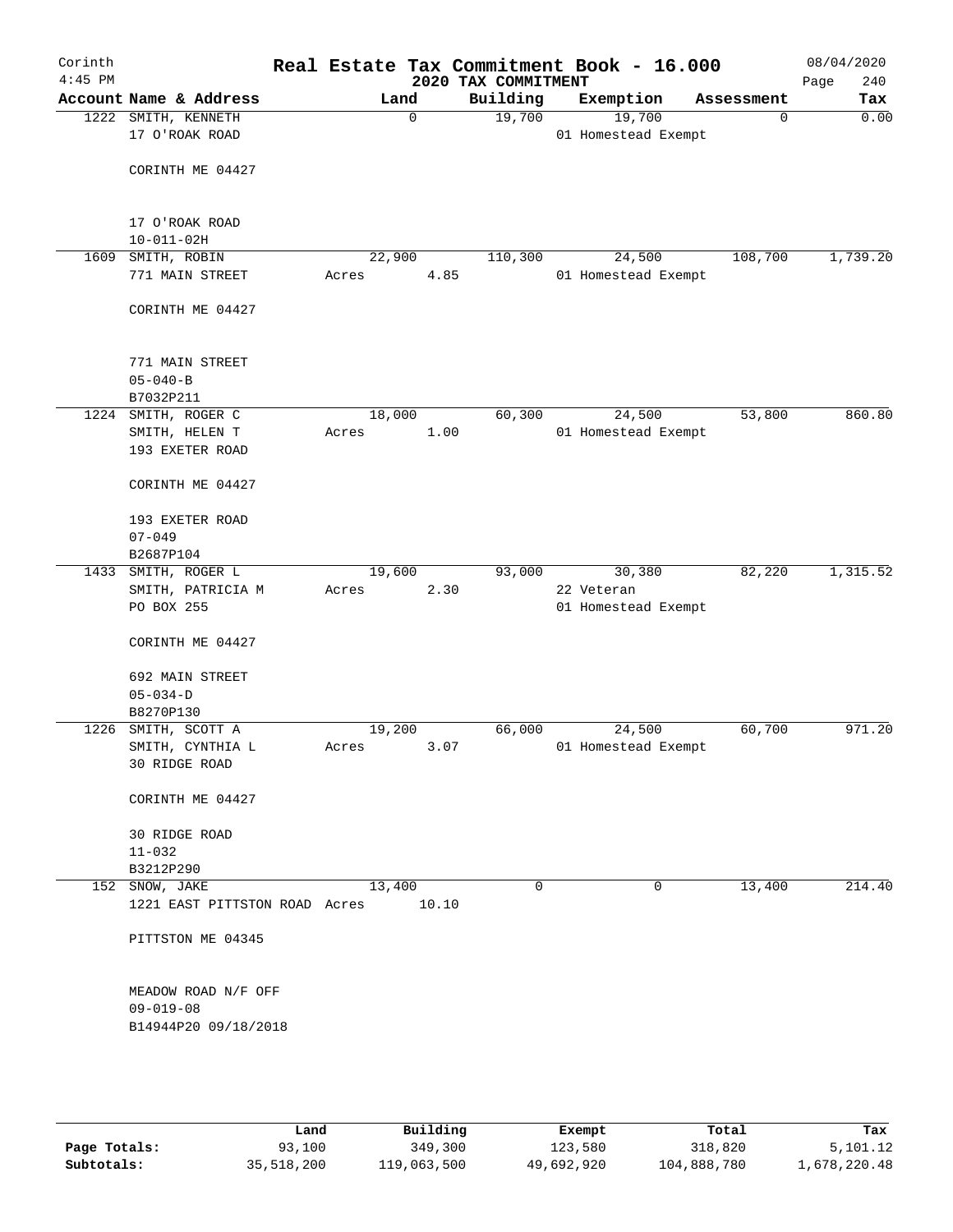| Corinth<br>$4:45$ PM |                                        |       |                      | 2020 TAX COMMITMENT | Real Estate Tax Commitment Book - 16.000 |                        | 08/04/2020<br>241<br>Page |
|----------------------|----------------------------------------|-------|----------------------|---------------------|------------------------------------------|------------------------|---------------------------|
|                      | Account Name & Address                 |       | Land                 | Building            | Exemption                                | Assessment             | Tax                       |
|                      | 477 SNYDER-JENKINS,                    |       | 18,700               | 62,200              |                                          | 80,900<br>$\Omega$     | 1,294.40                  |
|                      | CASSANDRA E<br>944 MAIN STREET         | Acres | 1.60                 |                     |                                          |                        |                           |
|                      |                                        |       |                      |                     |                                          |                        |                           |
|                      | CORINTH ME 04427                       |       |                      |                     |                                          |                        |                           |
|                      | 944 MAIN STREET                        |       |                      |                     |                                          |                        |                           |
|                      | $06 - 006$                             |       |                      |                     |                                          |                        |                           |
|                      | B14557P192 07/21/2017                  |       |                      |                     |                                          |                        |                           |
|                      | 1228 SODERMARK, PAULINE M              |       | 25,100               | 55,600              | 24,500                                   | 56,200                 | 899.20                    |
|                      | 449 TATE ROAD                          | Acres | 12.00                |                     | 01 Homestead Exempt                      |                        |                           |
|                      | CORINTH ME 04427                       |       |                      |                     |                                          |                        |                           |
|                      | 449 TATE ROAD                          |       |                      |                     |                                          |                        |                           |
|                      | $06 - 020$                             |       |                      |                     |                                          |                        |                           |
|                      | B9715P268                              |       |                      |                     |                                          |                        |                           |
|                      | 1230 SODERMARK, PAULINE M              |       | 17,300               | 34,300              |                                          | $\mathsf{O}$<br>51,600 | 825.60                    |
|                      | 449 TATE ROAD                          | Acres | 1.50                 |                     |                                          |                        |                           |
|                      | CORINTH ME 04427                       |       |                      |                     |                                          |                        |                           |
|                      | 450 TATE ROAD                          |       |                      |                     |                                          |                        |                           |
|                      | $06 - 021 - A$                         |       |                      |                     |                                          |                        |                           |
|                      | B4543P20                               |       |                      |                     |                                          |                        |                           |
|                      | 1852 SODERMARK, PAULINE M              |       | 27,100               | 0                   |                                          | 27,100<br>0            | 433.60                    |
|                      | 449 TATE RD.                           | Acres | 23.00                |                     |                                          |                        |                           |
|                      | CORINTH ME 04427                       |       |                      |                     |                                          |                        |                           |
|                      |                                        |       |                      |                     |                                          |                        |                           |
|                      | ANDREWS RD                             |       |                      |                     |                                          |                        |                           |
|                      | $06 - 020 - A$                         |       |                      |                     |                                          |                        |                           |
|                      | B9857P76 05/06/2005                    |       | 0                    |                     |                                          | $\overline{0}$         |                           |
|                      | 1680 SOUDERS, BENJAMIN<br>PO BOX 72    |       |                      | 11,000              |                                          | 11,000                 | 176.00                    |
|                      | SURRY ME 04684                         |       |                      |                     |                                          |                        |                           |
|                      | 344 MAIN STREET LOT 29                 |       |                      |                     |                                          |                        |                           |
|                      | $08 - 003 - 29H$                       |       |                      |                     |                                          |                        |                           |
|                      | 1962 SOUL'S HARBOR, INC.<br>PO BOX 275 |       | 23,800<br>Acres 3.22 |                     | 224,900 248,700<br>47 Benevolent         | $\mathbf{0}$           | 0.00                      |
|                      | CORINTH ME 04427                       |       |                      |                     |                                          |                        |                           |
|                      | 251 EXETER ROAD                        |       |                      |                     |                                          |                        |                           |
|                      | $07 - 044 - 12$                        |       |                      |                     |                                          |                        |                           |
|                      | B10582P77 08/14/2006                   |       |                      |                     |                                          |                        |                           |
|                      |                                        |       |                      |                     |                                          |                        |                           |
|                      |                                        |       |                      |                     |                                          |                        |                           |

|              | Land       | Building    | Exempt     | Total       | Tax          |
|--------------|------------|-------------|------------|-------------|--------------|
| Page Totals: | 112,000    | 388,000     | 273,200    | 226,800     | 3,628.80     |
| Subtotals:   | 35,630,200 | 119,451,500 | 49,966,120 | 105,115,580 | l,681,849.28 |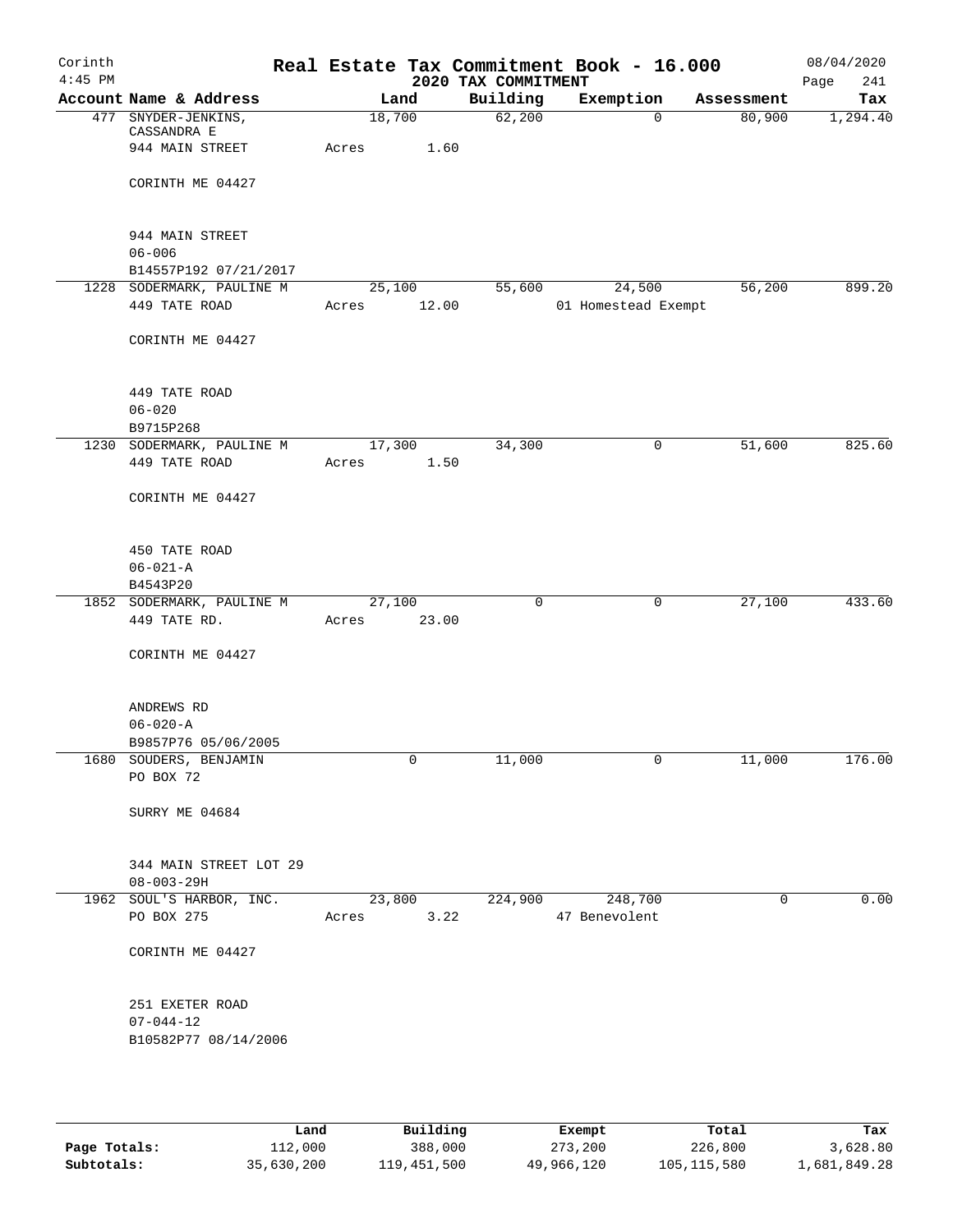| Corinth<br>$4:45$ PM |                                                                   |        |                | 2020 TAX COMMITMENT | Real Estate Tax Commitment Book - 16.000 |            | 08/04/2020<br>242<br>Page |
|----------------------|-------------------------------------------------------------------|--------|----------------|---------------------|------------------------------------------|------------|---------------------------|
|                      | Account Name & Address                                            |        | Land           | Building            | Exemption                                | Assessment | Tax                       |
|                      | 1722 SOUTHER, RICHARD S JR<br>SOUTHER, GALINA G<br>36 COUNTY ROAD | Acres  | 18,100<br>1.09 | 40,700              | 24,500<br>01 Homestead Exempt            | 34,300     | 548.80                    |
|                      | CORINTH ME 04427 3265                                             |        |                |                     |                                          |            |                           |
|                      | 36 COUNTY RD<br>$08 - 014 - C$                                    |        |                |                     |                                          |            |                           |
|                      | B10377P272 04/06/2006                                             |        |                |                     |                                          |            |                           |
|                      | 1723 SOUVE, DEREK C                                               |        | 12,800         | 10,800              | 0                                        | 23,600     | 377.60                    |
|                      | SOUVE, FAYE L                                                     | Acres  | 41.00          |                     |                                          |            |                           |
|                      | PO BOX 95                                                         |        |                |                     |                                          |            |                           |
|                      | HANOVER ME 04237                                                  |        |                |                     |                                          |            |                           |
|                      | DIAMOND LN                                                        |        |                |                     |                                          |            |                           |
|                      | $06 - 037$                                                        |        |                |                     |                                          |            |                           |
|                      | B11901P82 09/02/2009                                              |        |                |                     |                                          |            |                           |
|                      | 1428 SOUVE, DEREK C                                               | 15,900 |                | $\mathbf 0$         | 0                                        | 15,900     | 254.40                    |
|                      | SOUVE, FAYE L                                                     | Acres  | 41.00          |                     |                                          |            |                           |
|                      | PO BOX 95                                                         |        |                |                     |                                          |            |                           |
|                      | HANOVER ME 04237                                                  |        |                |                     |                                          |            |                           |
|                      | MAIN STREET N/F OFF                                               |        |                |                     |                                          |            |                           |
|                      | $06 - 033$                                                        |        |                |                     |                                          |            |                           |
|                      | B11901P82 09/02/2009                                              |        |                |                     |                                          |            |                           |
|                      | 620 SPACK, DARIN W                                                |        | 20,000         | 95,200              | 24,500                                   | 90,700     | 1,451.20                  |
|                      | SPACK, BRITTANY E                                                 | Acres  | 2.58           |                     | 01 Homestead Exempt                      |            |                           |
|                      | 556 MAIN STREET                                                   |        |                |                     |                                          |            |                           |
|                      | CORINTH ME 04427                                                  |        |                |                     |                                          |            |                           |
|                      | 556 MAIN STREET                                                   |        |                |                     |                                          |            |                           |
|                      | $08 - 020 - A$                                                    |        |                |                     |                                          |            |                           |
|                      | B12537P194 07/15/2011                                             |        |                |                     |                                          |            |                           |
|                      | 1619 SPEED, BETTY J                                               | 16,700 |                | 82,500              | 24,500                                   | 74,700     | 1,195.20                  |
|                      | 440 GARLAND ROAD                                                  | Acres  | 1.03           |                     | 01 Homestead Exempt                      |            |                           |
|                      | CORINTH ME 04427                                                  |        |                |                     |                                          |            |                           |
|                      | 440 GARLAND ROAD                                                  |        |                |                     |                                          |            |                           |
|                      | $10 - 001 - C$                                                    |        |                |                     |                                          |            |                           |
|                      | B7192P112                                                         |        |                |                     |                                          |            |                           |
|                      | 1617 SPEED, KEITH A W                                             | 10,500 |                | $\mathbf 0$         | $\mathbf 0$                              | 10,500     | 168.00                    |
|                      | 636 OLD TOWN ROAD                                                 | Acres  | 1.22           |                     |                                          |            |                           |
|                      | HUDSON ME 04449                                                   |        |                |                     |                                          |            |                           |
|                      | GARLAND ROAD                                                      |        |                |                     |                                          |            |                           |
|                      | $10 - 001 - A$                                                    |        |                |                     |                                          |            |                           |
|                      | B7192P108                                                         |        |                |                     |                                          |            |                           |
|                      |                                                                   |        |                |                     |                                          |            |                           |
|                      |                                                                   |        |                |                     |                                          |            |                           |

|              | Land       | Building    | Exempt     | Total         | Tax          |
|--------------|------------|-------------|------------|---------------|--------------|
| Page Totals: | 94,000     | 229,200     | 73,500     | 249,700       | 3,995.20     |
| Subtotals:   | 35,724,200 | 119,680,700 | 50,039,620 | 105, 365, 280 | 1,685,844.48 |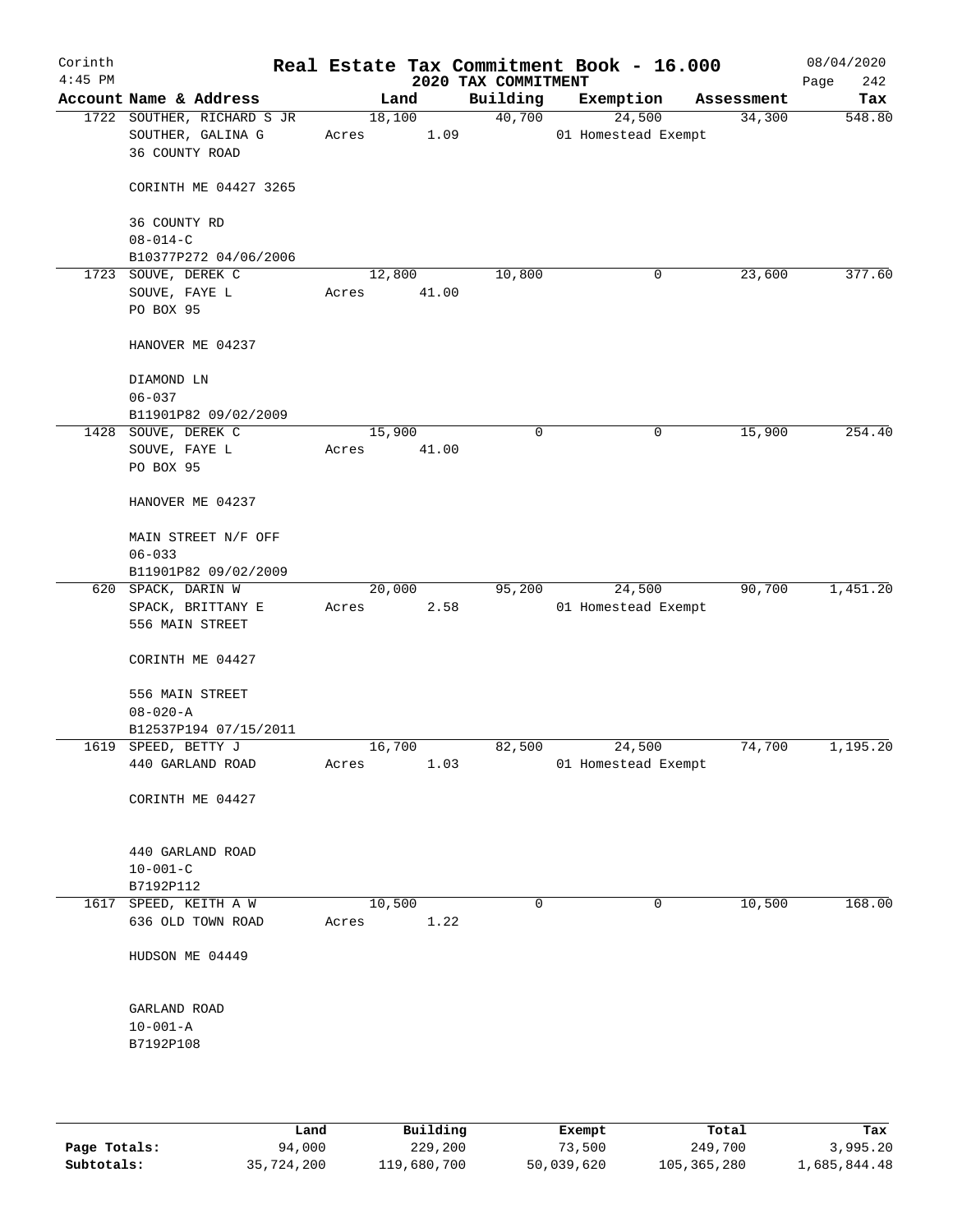| Corinth<br>$4:45$ PM |                                                 |       |        |       | 2020 TAX COMMITMENT | Real Estate Tax Commitment Book - 16.000 |            | 08/04/2020<br>243<br>Page |
|----------------------|-------------------------------------------------|-------|--------|-------|---------------------|------------------------------------------|------------|---------------------------|
|                      | Account Name & Address                          |       | Land   |       | Building            | Exemption                                | Assessment | Tax                       |
|                      | 1618 SPEED, KEITH A W                           |       | 10,300 |       | $\mathbf 0$         | $\mathbf 0$                              | 10,300     | 164.80                    |
|                      | 636 OLD TOWN ROAD                               | Acres |        | 1.03  |                     |                                          |            |                           |
|                      | HUDSON ME 04449                                 |       |        |       |                     |                                          |            |                           |
|                      | GARLAND ROAD                                    |       |        |       |                     |                                          |            |                           |
|                      | $10 - 001 - B$<br>B7192P108                     |       |        |       |                     |                                          |            |                           |
|                      | 1235 SPEED, KENNETH E                           |       | 23,000 |       | 0                   | 0                                        | 23,000     | 368.00                    |
|                      | SPEED, KELLY S                                  | Acres |        | 27.13 |                     |                                          |            |                           |
|                      | 7 FERNALD ROAD                                  |       |        |       |                     |                                          |            |                           |
|                      | GARLAND ME 04939                                |       |        |       |                     |                                          |            |                           |
|                      | GARLAND ROAD                                    |       |        |       |                     |                                          |            |                           |
|                      | $10 - 001$                                      |       |        |       |                     |                                          |            |                           |
|                      | B14281P146 09/20/2016                           |       | 16,100 |       | $\mathbf 0$         | 0                                        | 16,100     | 257.60                    |
|                      | 1247 SPEED, PAUL A<br>22 GARLAND ROAD           | Acres |        | 8.05  |                     |                                          |            |                           |
|                      |                                                 |       |        |       |                     |                                          |            |                           |
|                      | CORINTH ME 04427                                |       |        |       |                     |                                          |            |                           |
|                      | <b>EXETER ROAD</b>                              |       |        |       |                     |                                          |            |                           |
|                      | $07 - 012$                                      |       |        |       |                     |                                          |            |                           |
|                      | B14607P119 09/13/2017                           |       |        |       |                     |                                          |            |                           |
|                      | 1244 SPEED, PAUL A                              |       | 16,900 |       | 139,100             | 24,500                                   | 131,500    | 2,104.00                  |
|                      | SPEED, ERIN E                                   | Acres |        | 1.15  |                     | 01 Homestead Exempt                      |            |                           |
|                      | 22 GARLAND ROAD                                 |       |        |       |                     |                                          |            |                           |
|                      | CORINTH ME 04427                                |       |        |       |                     |                                          |            |                           |
|                      | 22 GARLAND ROAD                                 |       |        |       |                     |                                          |            |                           |
|                      | $07 - 012 - C$                                  |       |        |       |                     |                                          |            |                           |
|                      | B6305P181                                       |       |        |       |                     |                                          |            |                           |
|                      | 1241 SPEED, PAUL A & VERNON<br>G & RICHARD L JT |       | 35,700 |       | 0                   | 0                                        | 35,700     | 571.20                    |
|                      | C/O PAUL A SPEED                                | Acres |        | 47.00 |                     |                                          |            |                           |
|                      | 22 GARLAND ROAD                                 |       |        |       |                     |                                          |            |                           |
|                      | CORINTH ME 04427                                |       |        |       |                     |                                          |            |                           |
|                      | NOTCH ROAD                                      |       |        |       |                     |                                          |            |                           |
|                      | $07 - 029$                                      |       |        |       |                     |                                          |            |                           |
|                      | B15301P5 08/09/2019                             |       |        |       |                     |                                          |            |                           |
|                      | 1248 SPEED, PAULA E                             |       | 27,400 |       | 96,600              | 24,500                                   | 99,500     | 1,592.00                  |
|                      | 309 EXETER ROAD                                 | Acres |        | 14.25 |                     | 01 Homestead Exempt                      |            |                           |
|                      | CORINTH ME 04427                                |       |        |       |                     |                                          |            |                           |
|                      | 309 EXETER ROAD                                 |       |        |       |                     |                                          |            |                           |
|                      | $07 - 017$                                      |       |        |       |                     |                                          |            |                           |
|                      | B14280P147 09/19/2016                           |       |        |       |                     |                                          |            |                           |
|                      |                                                 |       |        |       |                     |                                          |            |                           |
|                      |                                                 |       |        |       |                     |                                          |            |                           |

|              | Land       | Building    | Exempt     | Total       | Tax          |
|--------------|------------|-------------|------------|-------------|--------------|
| Page Totals: | 129,400    | 235,700     | 49,000     | 316,100     | 5,057.60     |
| Subtotals:   | 35,853,600 | 119,916,400 | 50,088,620 | 105,681,380 | 1,690,902.08 |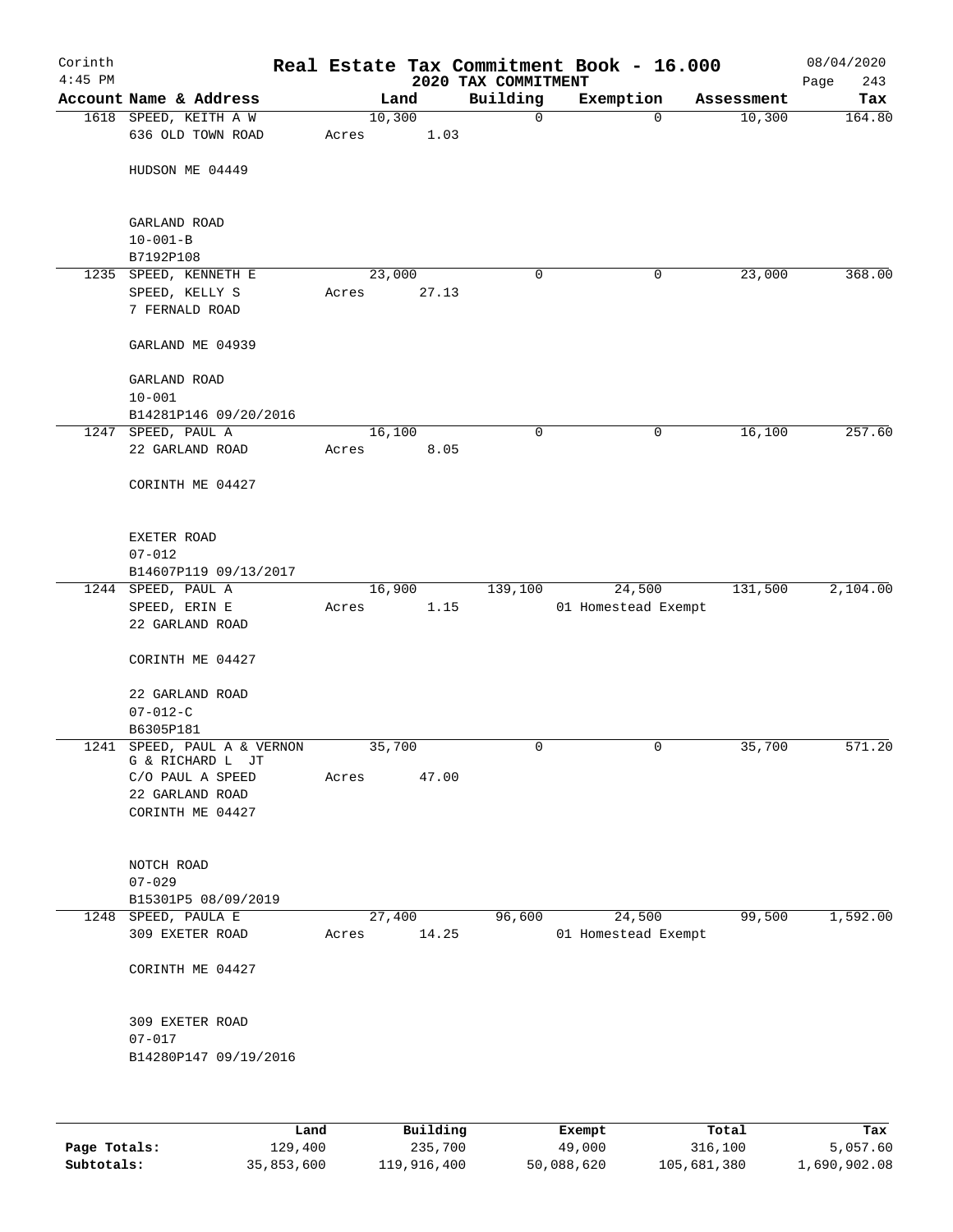| Corinth<br>$4:45$ PM |                              |        |        | 2020 TAX COMMITMENT | Real Estate Tax Commitment Book - 16.000 |            | 08/04/2020<br>Page<br>244 |
|----------------------|------------------------------|--------|--------|---------------------|------------------------------------------|------------|---------------------------|
|                      | Account Name & Address       |        | Land   | Building            | Exemption                                | Assessment | Tax                       |
|                      | 1245 SPEED, RICHARD          | 24,300 |        | $\mathsf{O}$        | $\Omega$                                 | 24,300     | 388.80                    |
|                      | 235 GARLAND ROAD             | Acres  | 35.30  |                     |                                          |            |                           |
|                      |                              |        |        |                     |                                          |            |                           |
|                      | CORINTH ME 04427             |        |        |                     |                                          |            |                           |
|                      |                              |        |        |                     |                                          |            |                           |
|                      |                              |        |        |                     |                                          |            |                           |
|                      | GARLAND ROAD                 |        |        |                     |                                          |            |                           |
|                      | $07 - 013 - A$               |        |        |                     |                                          |            |                           |
|                      | B3746P328                    |        |        |                     |                                          |            |                           |
|                      | 1246 SPEED, RICHARD          |        | 17,000 | 135,900             | 24,500                                   | 128,400    | 2,054.40                  |
|                      | SPEED, STEPHANIE R           | Acres  | 1.29   |                     | 01 Homestead Exempt                      |            |                           |
|                      | 235 GARLAND ROAD             |        |        |                     |                                          |            |                           |
|                      |                              |        |        |                     |                                          |            |                           |
|                      | CORINTH ME 04427             |        |        |                     |                                          |            |                           |
|                      | 235 GARLAND ROAD             |        |        |                     |                                          |            |                           |
|                      | $10 - 010 - C$               |        |        |                     |                                          |            |                           |
|                      | B5295P148                    |        |        |                     |                                          |            |                           |
|                      | 1197 SPEED, SCOTT A          | 17,000 |        | 85,700              | 24,500                                   | 78,200     | 1,251.20                  |
|                      | SPEED, LISA K                | Acres  | 1.24   |                     | 01 Homestead Exempt                      |            |                           |
|                      | 59 O'ROAK ROAD               |        |        |                     |                                          |            |                           |
|                      |                              |        |        |                     |                                          |            |                           |
|                      | CORINTH ME 04427             |        |        |                     |                                          |            |                           |
|                      |                              |        |        |                     |                                          |            |                           |
|                      | 59 O'ROAK ROAD               |        |        |                     |                                          |            |                           |
|                      | $10 - 009$                   |        |        |                     |                                          |            |                           |
|                      | B9057P219                    |        |        |                     |                                          |            |                           |
|                      | 2077 SPEED, TYLER            |        | 0      | 30,000              | 0                                        | 30,000     | 480.00                    |
|                      | 218 PARTRIDGE LANE           |        |        |                     |                                          |            |                           |
|                      |                              |        |        |                     |                                          |            |                           |
|                      | HERMON ME 04401              |        |        |                     |                                          |            |                           |
|                      |                              |        |        |                     |                                          |            |                           |
|                      |                              |        |        |                     |                                          |            |                           |
|                      | 178 NOTCH ROAD               |        |        |                     |                                          |            |                           |
|                      | $07 - 029 - A$               |        |        |                     |                                          |            |                           |
|                      | 1251 SPEED, VAUGHN E         | 11,800 |        | 0                   | 0                                        | 11,800     | 188.80                    |
|                      | SPEED, CHRISTINE M.<br>TRUST | Acres  | 2.25   |                     |                                          |            |                           |
|                      | 440 GARLAND ROAD             |        |        |                     |                                          |            |                           |
|                      |                              |        |        |                     |                                          |            |                           |
|                      | CORINTH ME 04427             |        |        |                     |                                          |            |                           |
|                      |                              |        |        |                     |                                          |            |                           |
|                      | GARLAND ROAD                 |        |        |                     |                                          |            |                           |
|                      | $07 - 016$                   |        |        |                     |                                          |            |                           |
|                      | B10631P88 09/11/2006         |        |        |                     |                                          |            |                           |
| 1975                 | SPEED, VAUGHN E              | 10,300 |        | 0                   | 0                                        | 10, 300    | 164.80                    |
|                      | SPEED, CHRISTINE M           | Acres  | 1.00   |                     |                                          |            |                           |
|                      | TRUST                        |        |        |                     |                                          |            |                           |
|                      | 440 GARLAND ROAD             |        |        |                     |                                          |            |                           |
|                      | CORINTH ME 04427             |        |        |                     |                                          |            |                           |
|                      |                              |        |        |                     |                                          |            |                           |
|                      | GARLAND ROAD                 |        |        |                     |                                          |            |                           |
|                      | $10 - 001 - F$               |        |        |                     |                                          |            |                           |
|                      | B14281P146 09/20/2016        |        |        |                     |                                          |            |                           |
|                      |                              |        |        |                     |                                          |            |                           |
|                      |                              |        |        |                     |                                          |            |                           |
|                      |                              |        |        |                     |                                          |            |                           |

|              | Land       | Building    | Exempt     | Total       | Tax          |
|--------------|------------|-------------|------------|-------------|--------------|
| Page Totals: | 80,400     | 251,600     | 49,000     | 283,000     | 4,528.00     |
| Subtotals:   | 35,934,000 | 120,168,000 | 50,137,620 | 105,964,380 | 1,695,430.08 |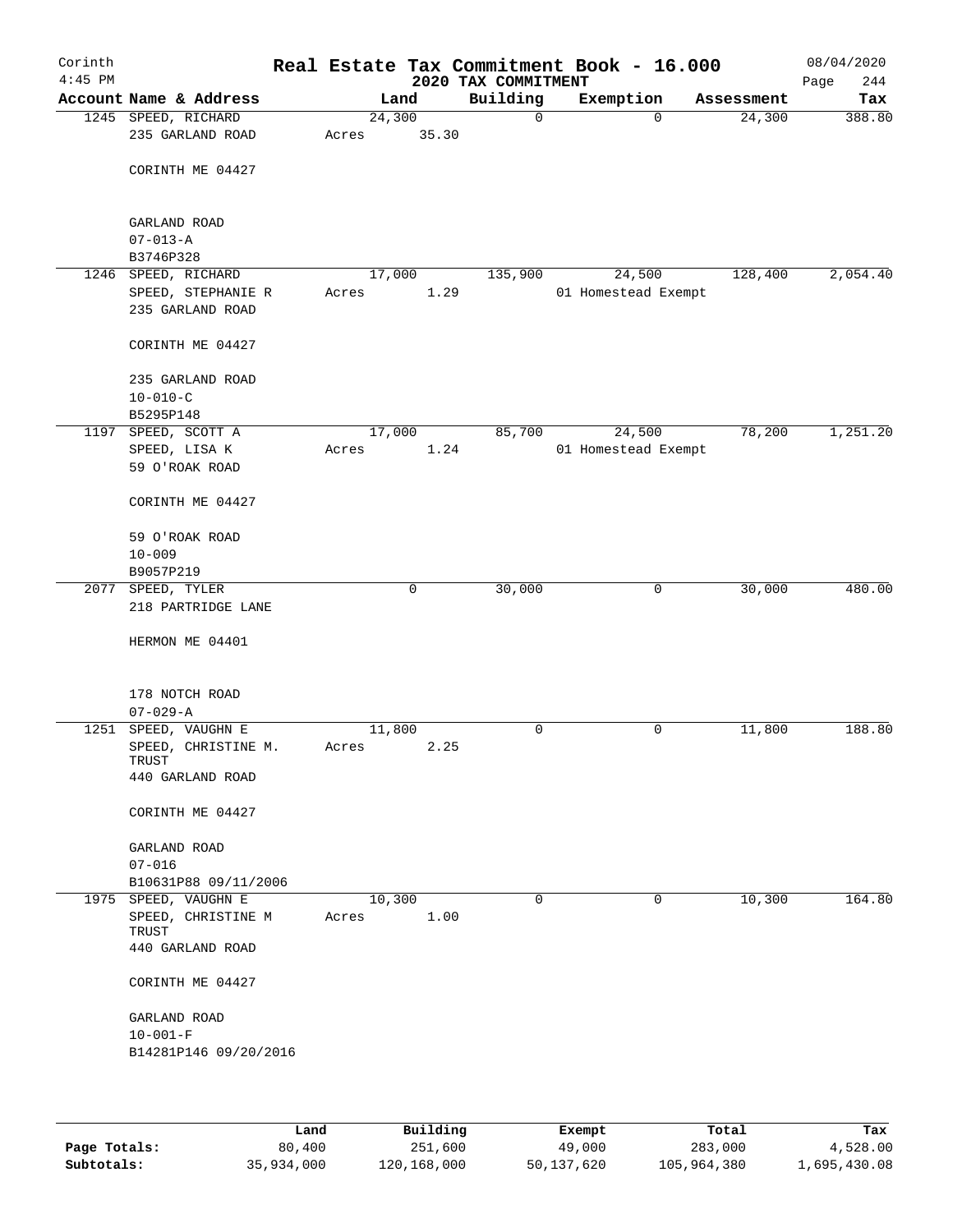| Corinth<br>$4:45$ PM |                                           |              |       |         |             | Real Estate Tax Commitment Book - 16.000 |                     |        |             | 08/04/2020         |
|----------------------|-------------------------------------------|--------------|-------|---------|-------------|------------------------------------------|---------------------|--------|-------------|--------------------|
|                      | Account Name & Address                    |              |       | Land    |             | 2020 TAX COMMITMENT<br>Building          | Exemption           |        | Assessment  | Page<br>245<br>Tax |
|                      | 1976 SPEED, VAUGHN E &<br>CHRISTINE TRUST |              |       | 10,900  |             | 0                                        |                     | 0      | 10,900      | 174.40             |
|                      | VAUGHN & CHRISTINE<br>TRUSTEES            |              | Acres |         | 1.48        |                                          |                     |        |             |                    |
|                      | 440 GARLAND ROAD                          |              |       |         |             |                                          |                     |        |             |                    |
|                      | CORINTH ME 04427                          |              |       |         |             |                                          |                     |        |             |                    |
|                      | GARLAND ROAD<br>$10 - 001 - E$            |              |       |         |             |                                          |                     |        |             |                    |
|                      | B14281P84 09/20/2016                      |              |       |         |             |                                          |                     |        |             |                    |
|                      | 1236 SPEED, VAUGHN E &<br>CHRISTINE TRUST |              |       | 48,800  |             | 0                                        |                     | 0      | 48,800      | 780.80             |
|                      | SPEED, KEITH AW<br>440 GARLAND ROAD       |              | Acres |         | 128.58      |                                          |                     |        |             |                    |
|                      | CORINTH ME 04427                          |              |       |         |             |                                          |                     |        |             |                    |
|                      | GARLAND ROAD<br>$10 - 006$                |              |       |         |             |                                          |                     |        |             |                    |
|                      | B10631P90 09/11/2006                      |              |       |         |             |                                          |                     |        |             |                    |
|                      | 1237 SPEED, VERNON G                      |              |       | 15,400  |             | 0                                        |                     | 0      | 15,400      | 246.40             |
|                      | SPEED, RICHARD L. &                       |              | Acres |         | 4.00        |                                          |                     |        |             |                    |
|                      | PAUL A.<br>10 O'ROAK ROAD                 |              |       |         |             |                                          |                     |        |             |                    |
|                      | CORINTH ME 04427                          |              |       |         |             |                                          |                     |        |             |                    |
|                      | EXETER ROAD                               |              |       |         |             |                                          |                     |        |             |                    |
|                      | $07 - 039$<br>B14607P125 09/01/2017       |              |       |         |             |                                          |                     |        |             |                    |
| 1238                 | SPEED, VERNON G                           |              |       |         | 200         | 0                                        |                     | 0      | 200         | 3.20               |
|                      | SPEED, RICHARD L. &<br>PAUL A.            |              | Acres |         | 0.13        |                                          |                     |        |             |                    |
|                      | 10 O'ROAK ROAD                            |              |       |         |             |                                          |                     |        |             |                    |
|                      | CORINTH ME 04427                          |              |       |         |             |                                          |                     |        |             |                    |
|                      | EXETER ROAD NOTCH ROAD<br>$07 - 037$      |              |       |         |             |                                          |                     |        |             |                    |
|                      | B14607P125 09/01/2017                     |              |       |         |             |                                          |                     |        |             |                    |
|                      | 1239 SPEED, VERNON G                      |              |       | 130,000 |             | 125,500                                  |                     | 0      | 255,500     | 4,088.00           |
|                      | SPEED, RICHARD L<br>10 O'ROAK ROAD        |              | Acres |         | 192.00      |                                          |                     |        |             |                    |
|                      | CORINTH ME 04427                          |              |       |         |             |                                          |                     |        |             |                    |
|                      | 173 GARLAND ROAD                          |              |       |         |             |                                          |                     |        |             |                    |
|                      | $10 - 011$                                |              |       |         |             |                                          |                     |        |             |                    |
|                      | B14942P141 09/18/2018                     |              |       |         |             |                                          |                     |        |             |                    |
|                      | 1252 SPEED, VERNON G<br>SPEED, LUANNE D   |              | Acres | 18,100  | 2.15        | 174,000                                  | 01 Homestead Exempt | 24,500 | 167,600     | 2,681.60           |
|                      | 10 O'ROAK ROAD                            |              |       |         |             |                                          |                     |        |             |                    |
|                      | CORINTH ME 04427                          |              |       |         |             |                                          |                     |        |             |                    |
|                      | 10 O'ROAK ROAD                            |              |       |         |             |                                          |                     |        |             |                    |
|                      | $10 - 010 - B$<br>B4831P24                |              |       |         |             |                                          |                     |        |             |                    |
|                      |                                           | Land         |       |         | Building    |                                          | Exempt              |        | Total       | Tax                |
| Page Totals:         |                                           | 223,400      |       |         | 299,500     |                                          | 24,500              |        | 498,400     | 7,974.40           |
| Subtotals:           |                                           | 36, 157, 400 |       |         | 120,467,500 |                                          | 50,162,120          |        | 106,462,780 | 1,703,404.48       |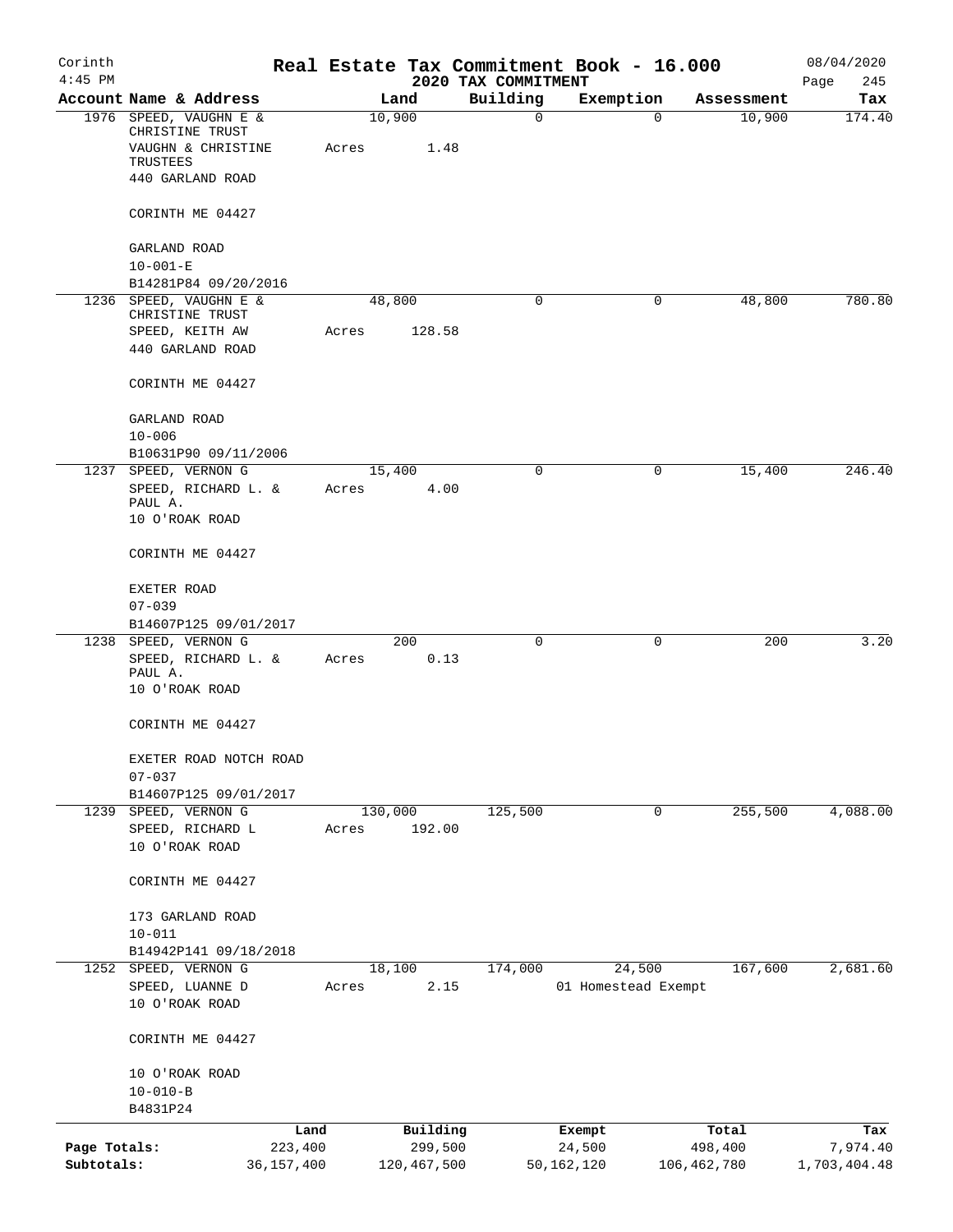| Corinth<br>$4:45$ PM |                                                        |                 | Real Estate Tax Commitment Book - 16.000<br>2020 TAX COMMITMENT |             |            | 08/04/2020<br>246<br>Page |
|----------------------|--------------------------------------------------------|-----------------|-----------------------------------------------------------------|-------------|------------|---------------------------|
|                      | Account Name & Address                                 | Land            | Building                                                        | Exemption   | Assessment | Tax                       |
|                      | 1249 SPEED, VERNON G<br>SPEED, RICHARD L. &<br>PAUL A. | 28,700<br>Acres | $\mathbf 0$<br>22.00                                            | $\mathbf 0$ | 28,700     | 459.20                    |
|                      | 10 O'ROAK ROAD<br>CORINTH ME 04427                     |                 |                                                                 |             |            |                           |
|                      | GARLAND ROAD                                           |                 |                                                                 |             |            |                           |
|                      | $07 - 017 - A$                                         |                 |                                                                 |             |            |                           |
|                      | B14607P125 09/01/2017                                  |                 |                                                                 |             |            |                           |
|                      | 1242 SPEED, VERNON G                                   | 14,900          | $\mathbf 0$                                                     | 0           | 14,900     | 238.40                    |
|                      | SPEED, RICHARD L                                       | Acres           | 4.75                                                            |             |            |                           |
|                      | 10 O'ROAK ROAD                                         |                 |                                                                 |             |            |                           |
|                      | CORINTH ME 04427                                       |                 |                                                                 |             |            |                           |
|                      | GARLAND ROAD                                           |                 |                                                                 |             |            |                           |
|                      | $10 - 010$                                             |                 |                                                                 |             |            |                           |
|                      | B14942P141 09/18/2018                                  |                 |                                                                 |             |            |                           |
|                      | 1243 SPEED, VERNON G                                   | 31,600          | $\mathsf{O}$                                                    | 0           | 31,600     | 505.60                    |
|                      | SPEED, RICHARD L                                       | Acres           | 66.14                                                           |             |            |                           |
|                      | 10 O'ROAK ROAD                                         |                 |                                                                 |             |            |                           |
|                      | CORINTH ME 04427                                       |                 |                                                                 |             |            |                           |
|                      | GARLAND ROAD                                           |                 |                                                                 |             |            |                           |
|                      | $10 - 012$                                             |                 |                                                                 |             |            |                           |
|                      | B14942P141 09/18/2018                                  |                 |                                                                 |             |            |                           |
|                      | 792 SPEED, VERNON G                                    | 0               | 14,000                                                          | 0           | 14,000     | 224.00                    |
|                      | SPEED, LUANNE D                                        |                 |                                                                 |             |            |                           |
|                      | 10 O'ROAK ROAD                                         |                 |                                                                 |             |            |                           |
|                      | CORINTH ME 04427                                       |                 |                                                                 |             |            |                           |
|                      | 19 O'ROAK ROAD<br>$10 - 011 - 03H$                     |                 |                                                                 |             |            |                           |
|                      | 37 SPEED, VERNON G                                     | 18,200          | 61,500                                                          | 0           | 79,700     | 1,275.20                  |
|                      | ${\tt SPEED}$ , ${\tt LUANNE}$                         | Acres           | 3.19                                                            |             |            |                           |
|                      | 10 O'ROAK ROAD                                         |                 |                                                                 |             |            |                           |
|                      | CORINTH ME 04427                                       |                 |                                                                 |             |            |                           |
|                      | 7 NOTCH ROAD                                           |                 |                                                                 |             |            |                           |
|                      | $07 - 035$                                             |                 |                                                                 |             |            |                           |
|                      | B11033P82 07/06/2007                                   |                 |                                                                 |             |            |                           |
|                      | 1430 SPEED, VERNON G                                   | 17,300          | 52,300                                                          | 0           | 69,600     | 1,113.60                  |
|                      | SPEED, LUANNE D<br>10 O'ROAK ROAD                      | Acres           | 1.51                                                            |             |            |                           |
|                      | CORINTH ME 04427                                       |                 |                                                                 |             |            |                           |
|                      | 35 O'ROAK ROAD                                         |                 |                                                                 |             |            |                           |
|                      | $10 - 009 - A$                                         |                 |                                                                 |             |            |                           |
|                      | B13062P159 01/09/2013                                  |                 |                                                                 |             |            |                           |
|                      |                                                        |                 |                                                                 |             |            |                           |

|              | Land       | Building    | Exempt     | Total       | Tax          |
|--------------|------------|-------------|------------|-------------|--------------|
| Page Totals: | 110,700    | 127.800     |            | 238,500     | 3,816.00     |
| Subtotals:   | 36,268,100 | 120,595,300 | 50,162,120 | 106,701,280 | 1,707,220.48 |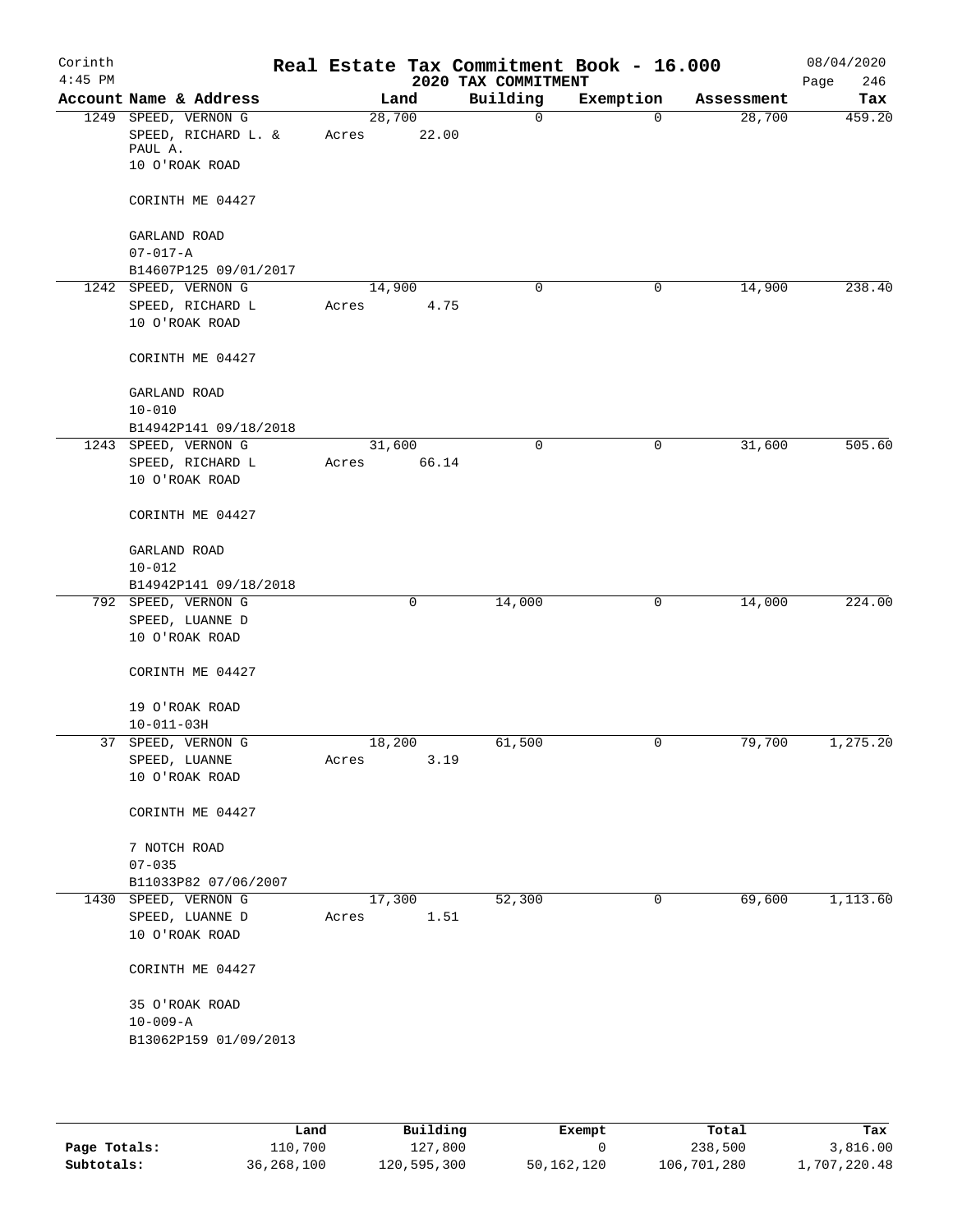|                                                                                                               |                                                                          |                       |             |                            |                                                 | 08/04/2020<br>247<br>Page                                                                                                                              |
|---------------------------------------------------------------------------------------------------------------|--------------------------------------------------------------------------|-----------------------|-------------|----------------------------|-------------------------------------------------|--------------------------------------------------------------------------------------------------------------------------------------------------------|
| Account Name & Address                                                                                        | Land                                                                     |                       | Building    |                            | Assessment                                      | Tax                                                                                                                                                    |
| SPEED, VERNON G &<br>1240<br>RICHARD L & PAUL A JT<br>C/O PAUL A SPEED<br>22 GARLAND ROAD<br>CORINTH ME 04427 | 25,800<br>Acres                                                          |                       | $\mathbf 0$ | $\Omega$                   | 25,800                                          | 412.80                                                                                                                                                 |
| EXETER ROAD<br>$07 - 007$<br>B15301P5 08/09/2019                                                              |                                                                          |                       |             |                            |                                                 |                                                                                                                                                        |
| 344 MAIN ST LOT # 38<br>CORINTH ME 04427                                                                      |                                                                          |                       |             |                            |                                                 | 0.00                                                                                                                                                   |
| 344 MAIN STREET LOT 38<br>$08 - 003 - 38H$                                                                    |                                                                          |                       |             |                            |                                                 |                                                                                                                                                        |
| 350 EXETER ROAD<br>CORINTH ME 04427                                                                           | Acres                                                                    | 0.88                  |             |                            |                                                 | 1,193.60                                                                                                                                               |
| 350 EXETER ROAD<br>$07 - 010 - C - 01$<br>B14454P284 04/06/2017                                               |                                                                          |                       |             |                            |                                                 |                                                                                                                                                        |
| 1727 SPENCER, RICHARD JR<br>30 EXETER ROAD LOT 6<br>CORINTH ME 04427                                          | $\mathbf 0$                                                              |                       | 25,600      | 24,500                     |                                                 | 17.60                                                                                                                                                  |
| 30 EXETER ROAD LOT 06<br>$15 - 012 - 06H$                                                                     |                                                                          |                       |             |                            |                                                 |                                                                                                                                                        |
| PO BOX 734<br>ANCHOR POINT AK 99556                                                                           | Acres                                                                    | 2.00                  |             | 0                          |                                                 | 912.00                                                                                                                                                 |
| 154 MEADOW ROAD<br>$09 - 019 - A$<br>B8804P311                                                                |                                                                          |                       |             |                            |                                                 |                                                                                                                                                        |
| 1256<br>SPINNEY, ERNEST H<br>SPINNEY, ELIZABETH A<br>1063 MAIN STREET                                         | 17,100<br>Acres                                                          | 1.38                  | 83,400      | 24,500                     | 76,000                                          | 1,216.00                                                                                                                                               |
| CORINTH ME 04427<br>1063 MAIN STREET<br>$06 - 001 - A$<br>B5022P240                                           |                                                                          |                       |             |                            |                                                 |                                                                                                                                                        |
|                                                                                                               | 1944 SPENCER, GRAYDON<br>1412 SPENCER, KIMBERLY<br>1481 SPENCER, SARAH C | 0<br>15,900<br>15,200 | 23.96       | 17,200<br>58,700<br>41,800 | 2020 TAX COMMITMENT<br>Exemption<br>17,200<br>0 | Real Estate Tax Commitment Book - 16.000<br>$\Omega$<br>01 Homestead Exempt<br>74,600<br>1,100<br>01 Homestead Exempt<br>57,000<br>01 Homestead Exempt |

|              | Land         | Building    | Exempt     | Total       | Tax          |
|--------------|--------------|-------------|------------|-------------|--------------|
| Page Totals: | 74,000       | 226,700     | 66,200     | 234,500     | 3,752.00     |
| Subtotals:   | 36, 342, 100 | 120,822,000 | 50,228,320 | 106,935,780 | 1,710,972.48 |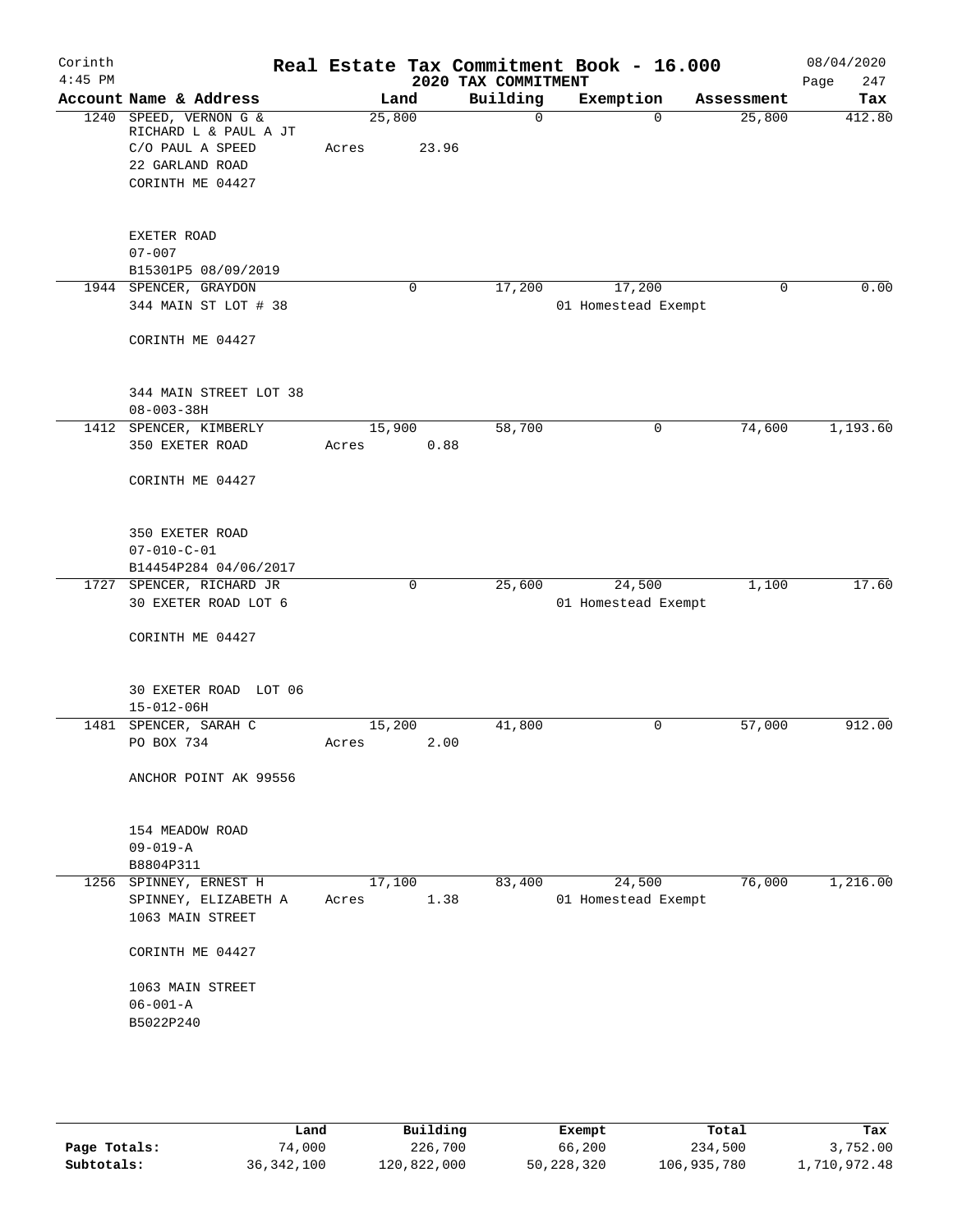| Corinth<br>$4:45$ PM |                                                  |        |        | 2020 TAX COMMITMENT | Real Estate Tax Commitment Book - 16.000 |            | 08/04/2020<br>248<br>Page |
|----------------------|--------------------------------------------------|--------|--------|---------------------|------------------------------------------|------------|---------------------------|
|                      | Account Name & Address                           |        | Land   | Building            | Exemption                                | Assessment | Tax                       |
|                      | 297 SPINNEY, JACOB P                             | 35,300 |        | 49,000              | 24,500                                   | 59,800     | 956.80                    |
|                      | 7 HIGGINSVILLE ROAD                              | Acres  | 61.30  |                     | 01 Homestead Exempt                      |            |                           |
|                      | CORINTH ME 04427                                 |        |        |                     |                                          |            |                           |
|                      | 7 HIGGINSVILLE ROAD                              |        |        |                     |                                          |            |                           |
|                      | $03 - 049$                                       |        |        |                     |                                          |            |                           |
|                      | B13258P294 07/12/2013<br>1257 SPINNEY, JEFFREY P | 61,900 |        | $\mathbf 0$         | 0                                        | 61,900     | 990.40                    |
|                      | SPINNEY, PAULA J                                 | Acres  | 148.73 |                     |                                          |            |                           |
|                      | 1077 MAIN STREET                                 |        |        |                     |                                          |            |                           |
|                      |                                                  |        |        |                     |                                          |            |                           |
|                      | CORINTH ME 04427                                 |        |        |                     |                                          |            |                           |
|                      | MAIN STREET BEECH GROVE                          |        |        |                     |                                          |            |                           |
|                      | $06 - 001$                                       |        |        |                     |                                          |            |                           |
|                      | B7979P87                                         |        |        |                     |                                          |            |                           |
|                      | 1258 SPINNEY, JEFFREY P                          | 19,000 |        | 152,000             | 24,500                                   | 146,500    | 2,344.00                  |
|                      | SPINNEY, PAULA J                                 | Acres  | 2.89   |                     | 01 Homestead Exempt                      |            |                           |
|                      | 1077 MAIN STREET                                 |        |        |                     |                                          |            |                           |
|                      | CORINTH ME 04427                                 |        |        |                     |                                          |            |                           |
|                      | 1077 MAIN STREET                                 |        |        |                     |                                          |            |                           |
|                      | $06 - 001 - B$                                   |        |        |                     |                                          |            |                           |
|                      | B5022P242                                        |        |        |                     |                                          |            |                           |
|                      | 1259 SPINNEY, JULIA                              | 25,500 |        | 127,600             | 24,500                                   | 128,600    | 2,057.60                  |
|                      | 103 BEECH GROVE ROAD                             | Acres  | 12.53  |                     | 01 Homestead Exempt                      |            |                           |
|                      | CORINTH ME 04427                                 |        |        |                     |                                          |            |                           |
|                      | 103 BEECH GROVE RD                               |        |        |                     |                                          |            |                           |
|                      | $06 - 003 - 11$                                  |        |        |                     |                                          |            |                           |
|                      | B4507P159                                        |        |        |                     |                                          |            |                           |
|                      | 1260 SPINNEY, KIMOTHY L                          | 15,100 |        | 26,200              | 24,500                                   | 16,800     | 268.80                    |
|                      | SPINNEY, MARLENE                                 | Acres  | 0.75   |                     | 01 Homestead Exempt                      |            |                           |
|                      | 453 BEANS MILL ROAD                              |        |        |                     |                                          |            |                           |
|                      | CORINTH ME 04427                                 |        |        |                     |                                          |            |                           |
|                      | 453 BEANS MILL RD                                |        |        |                     |                                          |            |                           |
|                      | $04 - 015$                                       |        |        |                     |                                          |            |                           |
|                      | B12127P60 05/12/2010 B4613P183                   |        |        |                     |                                          |            |                           |
|                      | 1551 SPINNEY, MARLENE                            | 19,900 |        | 24,400              | $\mathbf 0$                              | 44,300     | 708.80                    |
|                      | P.O. BOX 471                                     | Acres  | 2.55   |                     |                                          |            |                           |
|                      |                                                  |        |        |                     |                                          |            |                           |
|                      | CORINTH ME 04427                                 |        |        |                     |                                          |            |                           |
|                      | 945 MAIN STREET                                  |        |        |                     |                                          |            |                           |
|                      | $05 - 053 - A$                                   |        |        |                     |                                          |            |                           |
|                      | B6817P142                                        |        |        |                     |                                          |            |                           |
|                      |                                                  |        |        |                     |                                          |            |                           |
|                      |                                                  |        |        |                     |                                          |            |                           |
|                      |                                                  |        |        |                     |                                          |            |                           |

|              | Land       | Building    | Exempt     | Total       | Tax          |
|--------------|------------|-------------|------------|-------------|--------------|
| Page Totals: | 176,700    | 379,200     | 98,000     | 457,900     | 7,326.40     |
| Subtotals:   | 36,518,800 | 121,201,200 | 50,326,320 | 107,393,680 | 1,718,298.88 |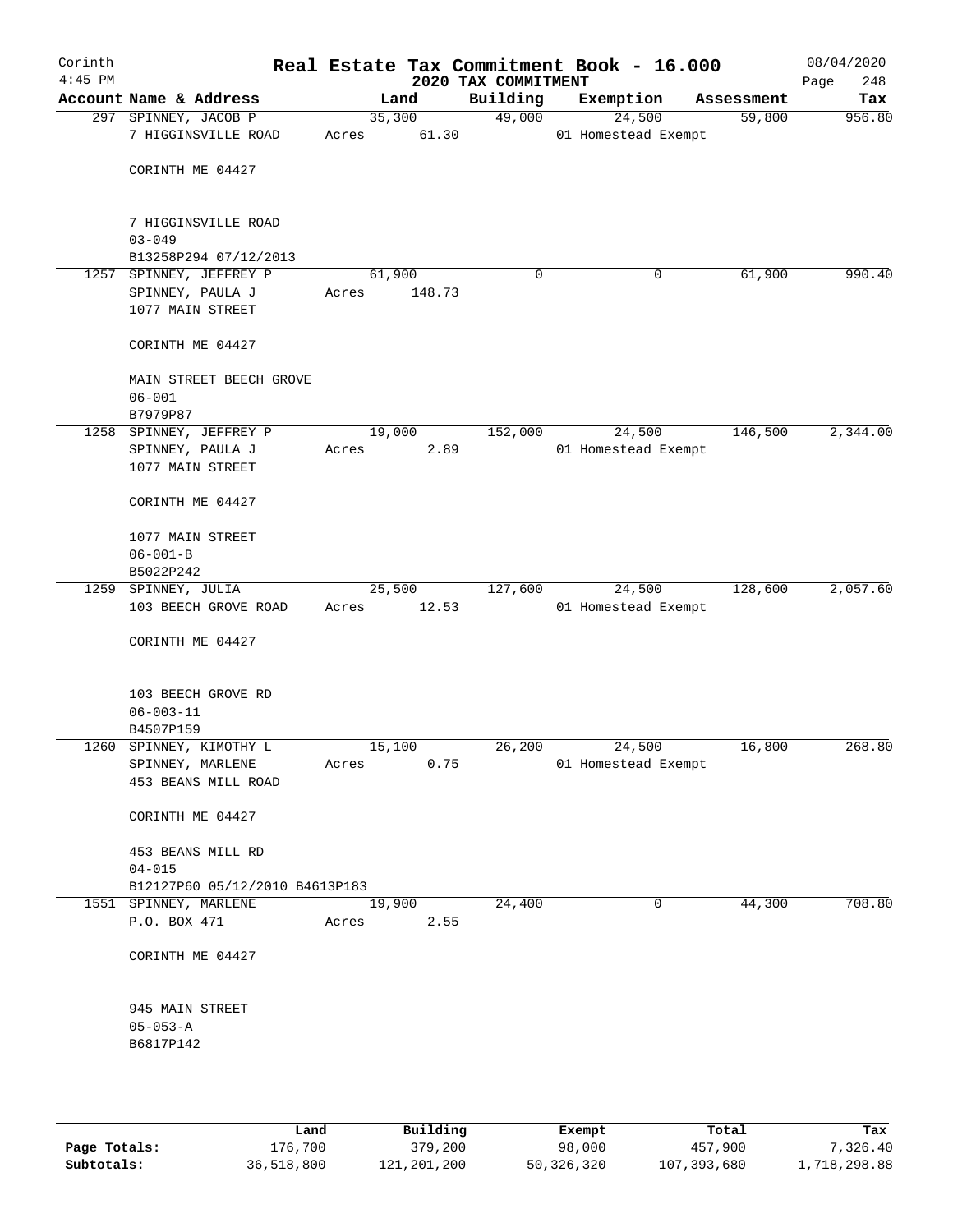| Corinth<br>$4:45$ PM |                                                  |                 |       | 2020 TAX COMMITMENT | Real Estate Tax Commitment Book - 16.000 |            | 08/04/2020<br>Page<br>249 |
|----------------------|--------------------------------------------------|-----------------|-------|---------------------|------------------------------------------|------------|---------------------------|
|                      | Account Name & Address                           |                 | Land  | Building            | Exemption                                | Assessment | Tax                       |
|                      | 1513 SPINNEY, WESLEY E JR<br>76 BEECH GROVE ROAD | 17,900<br>Acres | 2.01  | 30,500              | 24,500<br>01 Homestead Exempt            | 23,900     | 382.40                    |
|                      | CORINTH ME 04427                                 |                 |       |                     |                                          |            |                           |
|                      | 76 BEECH GROVE RD<br>$02 - 056 - A - 2$          |                 |       |                     |                                          |            |                           |
|                      | B13871P8 06/22/2015                              |                 |       |                     |                                          |            |                           |
|                      | 1265 SPRAGUE, SHARON                             | 23,800          |       | 139,500             | 24,500                                   | 138,800    | 2,220.80                  |
|                      | 877 MUDGETT ROAD                                 | Acres           | 13.00 |                     | 01 Homestead Exempt                      |            |                           |
|                      | CORINTH ME 04427                                 |                 |       |                     |                                          |            |                           |
|                      | 877 MUDGETT ROAD                                 |                 |       |                     |                                          |            |                           |
|                      | $01 - 030$                                       |                 |       |                     |                                          |            |                           |
|                      | B4656P191                                        |                 |       |                     |                                          |            |                           |
|                      | 1267 SPROUL, CALVERT B<br>SPROUL, CHARLENE A     | 38,600          |       | 182,300             | 24,500                                   | 196,400    | 3,142.40                  |
|                      | 70 C CUSHMAN ROAD                                | Acres           | 8.00  |                     | 01 Homestead Exempt                      |            |                           |
|                      | CORINTH ME 04427                                 |                 |       |                     |                                          |            |                           |
|                      | 70 CUSHMAN RD<br>$03 - 014 - 09$                 |                 |       |                     |                                          |            |                           |
|                      | B2891P166                                        |                 |       |                     |                                          |            |                           |
|                      | 1355 SQUIRES, ANDREW                             |                 | 0     | 17,800              | 17,800                                   | 0          | 0.00                      |
|                      | SQUIRES, BRENDA<br>1144 MAIN STREET              |                 |       |                     | 01 Homestead Exempt                      |            |                           |
|                      | CORINTH ME 04427                                 |                 |       |                     |                                          |            |                           |
|                      | 1144 MAIN STREET<br>$03 - 026 - 1H$              |                 |       |                     |                                          |            |                           |
|                      | 884 SQUIRES, BRIDGET                             | 21,300          |       | 0                   | $\mathsf{O}$                             | 21,300     | 340.80                    |
|                      | 278 TATE ROAD                                    | Acres           | 10.00 |                     |                                          |            |                           |
|                      | CORINTH ME 04427                                 |                 |       |                     |                                          |            |                           |
|                      | TATE ROAD                                        |                 |       |                     |                                          |            |                           |
|                      | $09 - 014 - 03$                                  |                 |       |                     |                                          |            |                           |
|                      | B14764P180 03/19/2018                            |                 |       |                     |                                          |            |                           |
|                      | 1268 ST ANDRE, RAYMOND                           | 13,300          |       | 0                   | 0                                        | 13,300     | 212.80                    |
|                      | 7 JACQUELINE COURT                               | Acres           | 10.00 |                     |                                          |            |                           |
|                      | CRANSTON RI 02921                                |                 |       |                     |                                          |            |                           |
|                      | MEADOW ROAD                                      |                 |       |                     |                                          |            |                           |
|                      | $09 - 014 - 06$<br>B4642P166                     |                 |       |                     |                                          |            |                           |
|                      |                                                  |                 |       |                     |                                          |            |                           |
|                      |                                                  |                 |       |                     |                                          |            |                           |

|              | Land       | Building    | Exempt     | Total       | Tax          |
|--------------|------------|-------------|------------|-------------|--------------|
| Page Totals: | 114,900    | 370,100     | 91,300     | 393,700     | 6, 299, 20   |
| Subtotals:   | 36,633,700 | 121,571,300 | 50,417,620 | 107,787,380 | 1,724,598.08 |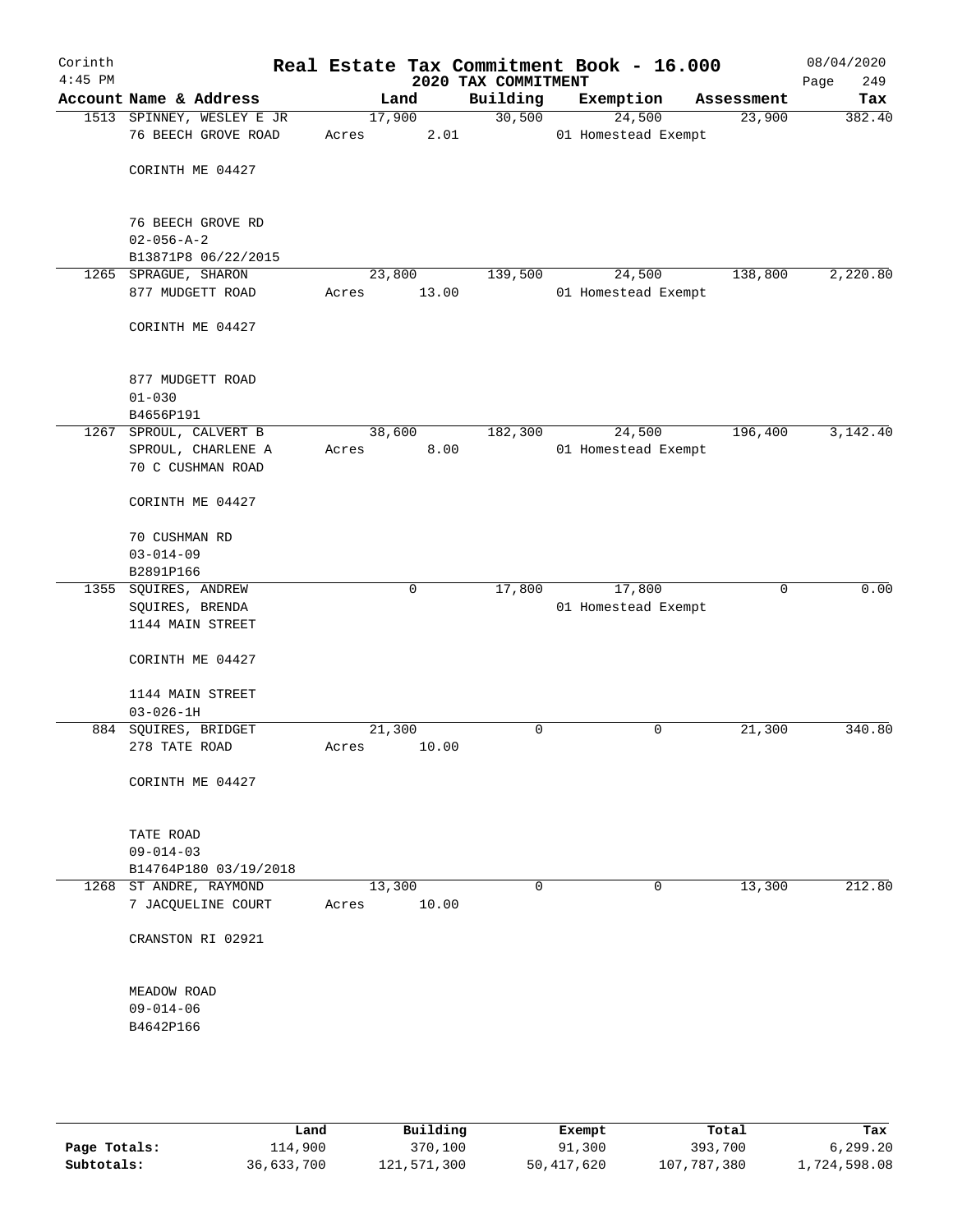| Corinth<br>$4:45$ PM |                                                     |                 |       | 2020 TAX COMMITMENT | Real Estate Tax Commitment Book - 16.000 |            | 08/04/2020<br>250<br>Page |
|----------------------|-----------------------------------------------------|-----------------|-------|---------------------|------------------------------------------|------------|---------------------------|
|                      | Account Name & Address                              |                 | Land  | Building            | Exemption                                | Assessment | Tax                       |
|                      | 1269 ST ANDRE, RAYMOND<br>7 JACQUELINE COURT        | 16,800<br>Acres | 38.14 | $\mathbf 0$         | $\Omega$                                 | 16,800     | 268.80                    |
|                      | CRANSTON RI 02921                                   |                 |       |                     |                                          |            |                           |
|                      | MEADOW ROAD N/F OFF<br>$09 - 014 - 07$<br>B2742P251 |                 |       |                     |                                          |            |                           |
|                      | 1271 ST PETER, GARY J                               | 18,500          |       | 90,400              | 24,500                                   | 84,400     | 1,350.40                  |
|                      | ST PETER, WANDA M<br>113 HUDSON ROAD                | Acres           | 1.43  |                     | 01 Homestead Exempt                      |            |                           |
|                      | CORINTH ME 04427                                    |                 |       |                     |                                          |            |                           |
|                      | 113 HUDSON ROAD<br>$08 - 002 - 08$<br>B6203P160     |                 |       |                     |                                          |            |                           |
|                      | 1282 ST. LAWRENCE PAUL C                            | 18,500          |       | 48,700              | 24,500                                   | 42,700     | 683.20                    |
|                      | ST. LAWRENCE JENESSA L<br>534 LEDGE HILL ROAD       | Acres           | 2.47  |                     | 01 Homestead Exempt                      |            |                           |
|                      | CORINTH ME 04427                                    |                 |       |                     |                                          |            |                           |
|                      | 534 LEDGE HILL ROAD<br>$01 - 041$                   |                 |       |                     |                                          |            |                           |
|                      | B15025P205 12/14/2018<br>430 ST. LOUIS, DALE T      | 20,300          |       | 20,200              | 0                                        | 40,500     | 648.00                    |
|                      | ST. LOUIS, THERESA L<br>41 SWAN ROAD                | Acres           | 2.79  |                     |                                          |            |                           |
|                      | HERMON ME 04401                                     |                 |       |                     |                                          |            |                           |
|                      | 61 WEST CORINTH ROAD<br>$05 - 024 - 06$             |                 |       |                     |                                          |            |                           |
|                      | B14700P210 12/18/2017                               |                 |       |                     |                                          |            |                           |
|                      | 1582 ST. PIERRE, ASHLEY<br>434 TATE ROAD LOT #27    |                 | 0     | 11,900              | 11,900<br>01 Homestead Exempt            | 0          | 0.00                      |
|                      | CORINTH ME 04427                                    |                 |       |                     |                                          |            |                           |
|                      | 434 TATE ROAD LOT 30<br>$06 - 019 - 30H$            |                 |       |                     |                                          |            |                           |
|                      | 1272 STANHOPE, WILLIAM M                            | 18,300          |       | 52,900              | 24,500                                   | 46,700     | 747.20                    |
|                      | 265 EXETER ROAD                                     | Acres           | 1.25  |                     | 01 Homestead Exempt                      |            |                           |
|                      | CORINTH ME 04427                                    |                 |       |                     |                                          |            |                           |
|                      | 265 EXETER ROAD<br>$07 - 042$<br>B2131P143          |                 |       |                     |                                          |            |                           |
|                      |                                                     |                 |       |                     |                                          |            |                           |

|              | Land       | Building    | Exempt     | Total       | Tax          |
|--------------|------------|-------------|------------|-------------|--------------|
| Page Totals: | 92,400     | 224,100     | 85,400     | 231,100     | 3,697.60     |
| Subtotals:   | 36,726,100 | 121,795,400 | 50,503,020 | 108,018,480 | 1,728,295.68 |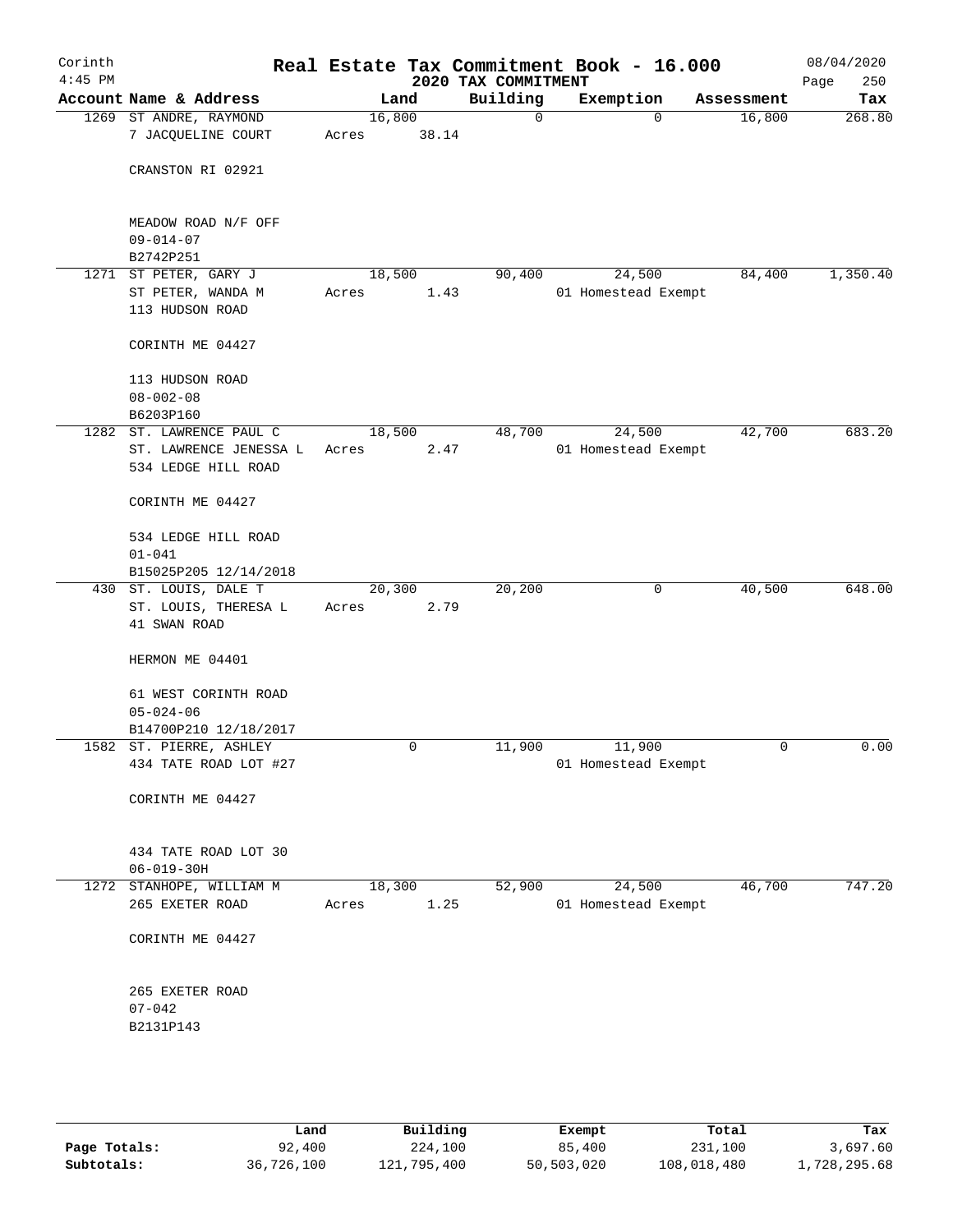| Corinth<br>$4:45$ PM |                                                |       |          |      | Real Estate Tax Commitment Book - 16.000<br>2020 TAX COMMITMENT |                     |             |            | 08/04/2020<br>251<br>Page |
|----------------------|------------------------------------------------|-------|----------|------|-----------------------------------------------------------------|---------------------|-------------|------------|---------------------------|
|                      | Account Name & Address                         |       | Land     |      | Building                                                        | Exemption           |             | Assessment | Tax                       |
|                      | 1460 STANLEY, JARED P                          |       | 11,500   |      | $\mathbf 0$                                                     |                     | $\mathbf 0$ | 11,500     | 184.00                    |
|                      | 48 ANDERSON FARM ROAD                          | Acres |          | 2.02 |                                                                 |                     |             |            |                           |
|                      | CORINTH ME 04427                               |       |          |      |                                                                 |                     |             |            |                           |
|                      | ANDERSON FARM RD<br>$12 - 012 - 09$            |       |          |      |                                                                 |                     |             |            |                           |
|                      | B14463P163 04/20/2017                          |       |          |      |                                                                 |                     |             |            |                           |
|                      | 1273 STAPLES, MICHAEL E                        |       | 17,000   |      | 81,400                                                          |                     | 24,500      | 73,900     | 1,182.40                  |
|                      | 740 GRANT ROAD                                 | Acres |          | 2.46 |                                                                 | 01 Homestead Exempt |             |            |                           |
|                      | CORINTH ME 04427                               |       |          |      |                                                                 |                     |             |            |                           |
|                      | 740 GRANT ROAD<br>$03 - 008 - E$               |       |          |      |                                                                 |                     |             |            |                           |
|                      | B6313P85                                       |       |          |      |                                                                 |                     |             |            |                           |
|                      | 1020 STARBIRD, RICKEY A SR                     |       | 24,900   |      | 142,900                                                         |                     | 24,500      | 143,300    | 2,292.80                  |
|                      | STARBIRD, MARY T<br>573 EXETER ROAD            | Acres | 11.83    |      |                                                                 | 01 Homestead Exempt |             |            |                           |
|                      | CORINTH ME 04427                               |       |          |      |                                                                 |                     |             |            |                           |
|                      | 573 EXETER ROAD                                |       |          |      |                                                                 |                     |             |            |                           |
|                      | $07 - 001 - 04$                                |       |          |      |                                                                 |                     |             |            |                           |
|                      | B13957P309 09/10/2015<br>1590 STEAMER, GARY R  |       | $\Omega$ |      | 9,600                                                           |                     | 9,600       | $\Omega$   | 0.00                      |
|                      | 968 MAIN STREET LOT 25                         |       |          |      |                                                                 | 01 Homestead Exempt |             |            |                           |
|                      | CORINTH ME 04427                               |       |          |      |                                                                 |                     |             |            |                           |
|                      |                                                |       |          |      |                                                                 |                     |             |            |                           |
|                      | 968 MAIN STREET LOT 25<br>$06 - 012 - D - 25H$ |       |          |      |                                                                 |                     |             |            |                           |
|                      | B13172P231 04/01/2013                          |       |          |      |                                                                 |                     |             |            |                           |
|                      | 701 STEARNS, KAREN SUE,                        |       | 16,800   |      | 170,100                                                         |                     | 0           | 186,900    | 2,990.40                  |
|                      | TRUSTEE<br>PHILIP B. HATCH TRUST               | Acres |          | 0.53 |                                                                 |                     |             |            |                           |
|                      | 18 TEA LANE                                    |       |          |      |                                                                 |                     |             |            |                           |
|                      | NORTHPORT ME 04849                             |       |          |      |                                                                 |                     |             |            |                           |
|                      | 274 MAIN STREET                                |       |          |      |                                                                 |                     |             |            |                           |
|                      | $16 - 014 - A$                                 |       |          |      |                                                                 |                     |             |            |                           |
|                      | B9201P152 12/19/2003                           |       |          |      |                                                                 |                     |             |            |                           |
|                      | 1274 STEFANIK, JOSEPH E JR<br>783 GRANT ROAD   | Acres | 16,000   | 6.09 | 100, 300                                                        | 01 Homestead Exempt | 24,500      | 91,800     | 1,468.80                  |
|                      | CORINTH ME 04427                               |       |          |      |                                                                 |                     |             |            |                           |
|                      | 783 GRANT ROAD                                 |       |          |      |                                                                 |                     |             |            |                           |
|                      | $03 - 007$<br>B5840P124                        |       |          |      |                                                                 |                     |             |            |                           |
|                      |                                                |       |          |      |                                                                 |                     |             |            |                           |
|                      |                                                |       |          |      |                                                                 |                     |             |            |                           |

|              | Land       | Building    | Exempt     | Total       | Tax          |
|--------------|------------|-------------|------------|-------------|--------------|
| Page Totals: | 86,200     | 504,300     | 83,100     | 507,400     | 8,118.40     |
| Subtotals:   | 36,812,300 | 122,299,700 | 50,586,120 | 108,525,880 | 1,736,414.08 |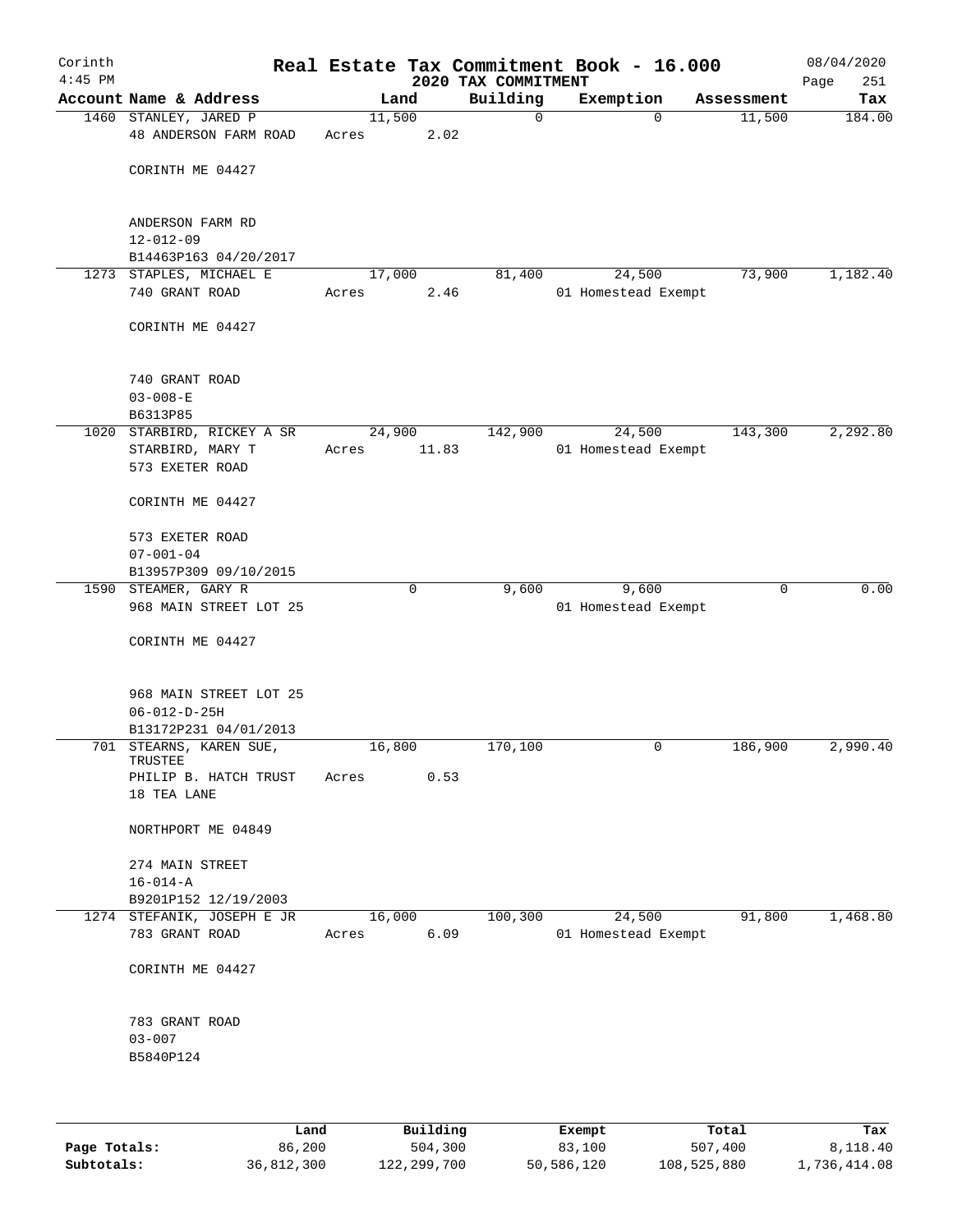| Corinth<br>$4:45$ PM |                                           |       |        |      |      | 2020 TAX COMMITMENT | Real Estate Tax Commitment Book - 16.000 |             | 08/04/2020<br>Page<br>252 |
|----------------------|-------------------------------------------|-------|--------|------|------|---------------------|------------------------------------------|-------------|---------------------------|
|                      | Account Name & Address                    |       |        | Land |      | Building            | Exemption                                | Assessment  | Tax                       |
|                      | 1207 STEFANIK, RENEE D<br>101 EXETER ROAD | Acres | 18,000 | 1.01 |      | 98,200              | $\mathbf 0$                              | 116,200     | 1,859.20                  |
|                      | CORINTH ME 04427                          |       |        |      |      |                     |                                          |             |                           |
|                      | 101 EXETER ROAD<br>$14 - 027 - 06$        |       |        |      |      |                     |                                          |             |                           |
|                      | B8713P140                                 |       |        |      |      |                     |                                          |             |                           |
|                      | 2097 STEFANIK, RENEE D                    |       | 13,000 |      |      | 0                   | 0                                        | 13,000      | 208.00                    |
|                      | 101 EXETER ROAD                           | Acres |        |      | 2.14 |                     |                                          |             |                           |
|                      | CORINTH ME 04427                          |       |        |      |      |                     |                                          |             |                           |
|                      | TATE ROAD                                 |       |        |      |      |                     |                                          |             |                           |
|                      | $09 - 023 - 03$                           |       |        |      |      |                     |                                          |             |                           |
|                      | B14058P25 01/15/2016                      |       |        |      |      |                     |                                          |             |                           |
|                      | 1208 STEFANIK, RENEE D,                   |       | 20,800 |      |      | 23,600              | $\mathsf{O}$                             | 44,400      | 710.40                    |
|                      | 101 EXETER ROAD                           | Acres |        |      | 3.19 |                     |                                          |             |                           |
|                      | CORINTH ME 04427                          |       |        |      |      |                     |                                          |             |                           |
|                      | 103 EXETER ROAD                           |       |        |      |      |                     |                                          |             |                           |
|                      | $14 - 027 - 01$                           |       |        |      |      |                     |                                          |             |                           |
|                      | B12352P324 12/09/2010                     |       |        |      |      |                     |                                          |             |                           |
|                      | 2096 STEFANIK, TY J                       |       | 18,000 |      |      | 97,100              | 0                                        | 115,100     | 1,841.60                  |
|                      | OKO, EMILY R                              | Acres |        | 2.05 |      |                     |                                          |             |                           |
|                      | 111 TATE ROAD                             |       |        |      |      |                     |                                          |             |                           |
|                      | CORINTH ME 04427                          |       |        |      |      |                     |                                          |             |                           |
|                      | 111 TATE ROAD                             |       |        |      |      |                     |                                          |             |                           |
|                      | $09 - 023 - 02$                           |       |        |      |      |                     |                                          |             |                           |
|                      | B14772P104 03/29/2018                     |       |        |      |      |                     |                                          |             |                           |
|                      | 1659 STEHLE, ALLEN T                      |       | 16,500 |      |      | 36,400              | 0                                        | 52,900      | 846.40                    |
|                      | WILLETT, DIANE L                          | Acres |        |      | 2.00 |                     |                                          |             |                           |
|                      | PO BOX 159                                |       |        |      |      |                     |                                          |             |                           |
|                      | CORINTH ME 04427                          |       |        |      |      |                     |                                          |             |                           |
|                      | 33 HI VIEW LANE                           |       |        |      |      |                     |                                          |             |                           |
|                      | $04 - 019 - 20$                           |       |        |      |      |                     |                                          |             |                           |
|                      | B14272P12 07/09/2016                      |       |        |      |      |                     |                                          |             |                           |
|                      | 1277 STEVENS, GARY L                      |       |        | 0    |      | 16,000              | 16,000                                   | $\mathbf 0$ | 0.00                      |
|                      | STEVENS, TRACY L                          |       |        |      |      |                     | 01 Homestead Exempt                      |             |                           |
|                      | 30 EXETER ROAD LOT 12                     |       |        |      |      |                     |                                          |             |                           |
|                      | CORINTH ME 04427                          |       |        |      |      |                     |                                          |             |                           |
|                      | 30 EXETER ROAD LOT 12                     |       |        |      |      |                     |                                          |             |                           |
|                      | $15 - 012 - 12H$                          |       |        |      |      |                     |                                          |             |                           |
|                      |                                           |       |        |      |      |                     |                                          |             |                           |
|                      |                                           |       |        |      |      |                     |                                          |             |                           |
|                      |                                           |       |        |      |      |                     |                                          |             |                           |

|              | Land       | Building    | Exempt     | Total       | Tax          |
|--------------|------------|-------------|------------|-------------|--------------|
| Page Totals: | 86,300     | 271,300     | 16,000     | 341,600     | 5,465.60     |
| Subtotals:   | 36,898,600 | 122,571,000 | 50,602,120 | 108,867,480 | 1,741,879.68 |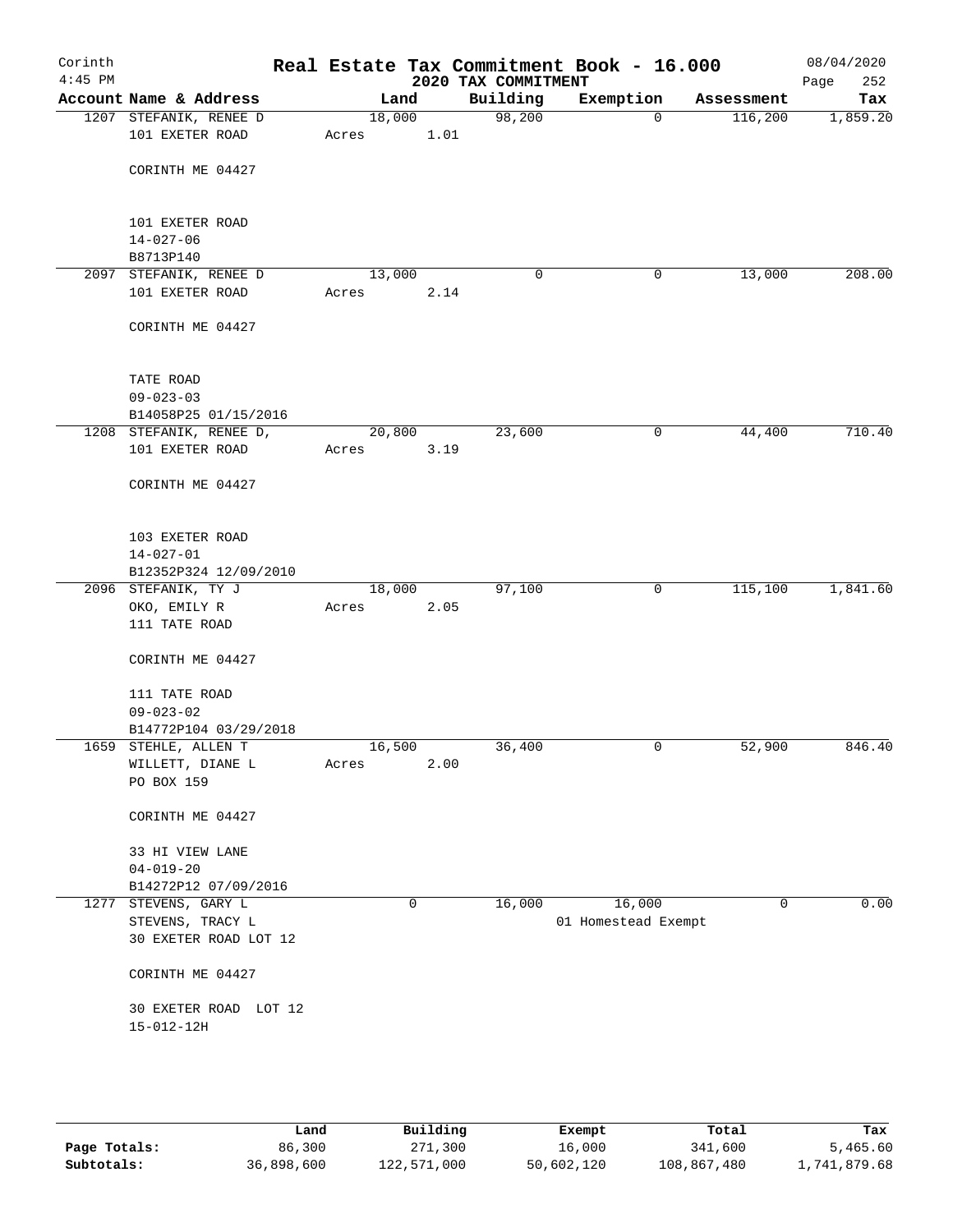| Corinth   |                                                     |       |        |          |                                 | Real Estate Tax Commitment Book - 16.000 |            | 08/04/2020         |
|-----------|-----------------------------------------------------|-------|--------|----------|---------------------------------|------------------------------------------|------------|--------------------|
| $4:45$ PM | Account Name & Address                              |       | Land   |          | 2020 TAX COMMITMENT<br>Building | Exemption                                | Assessment | 253<br>Page<br>Tax |
| 158       | STEVENS, JOYCE (HEIRS                               |       | 16,500 |          | 28,400                          | 24,500                                   | 20,400     | 326.40             |
|           | OF)                                                 |       |        |          |                                 |                                          |            |                    |
|           | PR. DUMONT, RENE T<br>762 GRANT RD                  | Acres |        | 2.04     |                                 | 01 Homestead Exempt                      |            |                    |
|           | CORINTH ME 04427 3541                               |       |        |          |                                 |                                          |            |                    |
|           | 748 GRANT ROAD                                      |       |        |          |                                 |                                          |            |                    |
|           | $03 - 008 - B$                                      |       |        |          |                                 |                                          |            |                    |
|           | B13131P227 03/27/2013                               |       |        |          |                                 |                                          |            |                    |
|           | 351 STEVENS, JUSTIN R<br>MADORE, MELISSA M          |       | 16,700 | 1.00     | 75,900                          | 24,500<br>01 Homestead Exempt            | 68,100     | 1,089.60           |
|           | 37 BEECH GROVE ROAD                                 | Acres |        |          |                                 |                                          |            |                    |
|           | CORINTH ME 04427                                    |       |        |          |                                 |                                          |            |                    |
|           | 37 BEECH GROVE RD                                   |       |        |          |                                 |                                          |            |                    |
|           | $06 - 003 - 04$                                     |       |        |          |                                 |                                          |            |                    |
|           | B9383P237                                           |       |        |          |                                 | 24,500                                   | 36,200     | 579.20             |
|           | 581 STEVENS, KEVIN<br>STEVENS, ANGELA               | Acres | 16,600 | 0.98     | 44,100                          | 01 Homestead Exempt                      |            |                    |
|           | 100 NOTCH RD                                        |       |        |          |                                 |                                          |            |                    |
|           | CORINTH ME 04427                                    |       |        |          |                                 |                                          |            |                    |
|           | 100 NOTCH ROAD                                      |       |        |          |                                 |                                          |            |                    |
|           | $07 - 033$                                          |       |        |          |                                 |                                          |            |                    |
|           | B14146P113 05/09/2016<br>1841 STEVENS, MICHELE D    |       | 18,100 |          | 110,100                         | 24,500                                   | 103,700    | 1,659.20           |
|           | STEVENS, JAMIE B                                    | Acres |        | 1.13     |                                 | 01 Homestead Exempt                      |            |                    |
|           | 85 BRADBURY DRIVE                                   |       |        |          |                                 |                                          |            |                    |
|           | CORINTH ME 04427                                    |       |        |          |                                 |                                          |            |                    |
|           | 85 BRADBURY DR                                      |       |        |          |                                 |                                          |            |                    |
|           | $08 - 012 - 21$<br>B10246P327 12/21/2005            |       |        |          |                                 |                                          |            |                    |
|           | 552 STEVENS, SUSAN                                  |       | 18,800 |          | 72,600                          | 24,500                                   | 66,900     | 1,070.40           |
|           | 74 TATE ROAD                                        | Acres |        | 4.06     |                                 | 01 Homestead Exempt                      |            |                    |
|           | CORINTH ME 04427                                    |       |        |          |                                 |                                          |            |                    |
|           |                                                     |       |        |          |                                 |                                          |            |                    |
|           | 74 TATE ROAD                                        |       |        |          |                                 |                                          |            |                    |
|           | $09 - 026 - B - 02$                                 |       |        |          |                                 |                                          |            |                    |
|           | B14942P261 09/14/2018<br>237 STEVENSON, CHRISTINA D |       | 18,000 |          | 104,000                         | 24,500                                   | 97,500     | 1,560.00           |
|           | 859 MAIN STREET                                     | Acres |        | 1.00     |                                 | 01 Homestead Exempt                      |            |                    |
|           | CORINTH ME 04427                                    |       |        |          |                                 |                                          |            |                    |
|           | 859 MAIN STREET                                     |       |        |          |                                 |                                          |            |                    |
|           | $05 - 042 - A$                                      |       |        |          |                                 |                                          |            |                    |
|           | B11340P294 03/28/2008 B6432P69                      |       |        |          |                                 |                                          |            |                    |
|           |                                                     |       |        |          |                                 |                                          |            |                    |
|           | Land                                                |       |        | Building |                                 | <b>Exempt.</b>                           | Total      | Tax                |

|              | Land       | Building    | Exempt     | Total       | Tax          |
|--------------|------------|-------------|------------|-------------|--------------|
| Page Totals: | 104,700    | 435,100     | 147,000    | 392,800     | 6,284.80     |
| Subtotals:   | 37,003,300 | 123,006,100 | 50,749,120 | 109,260,280 | 1,748,164.48 |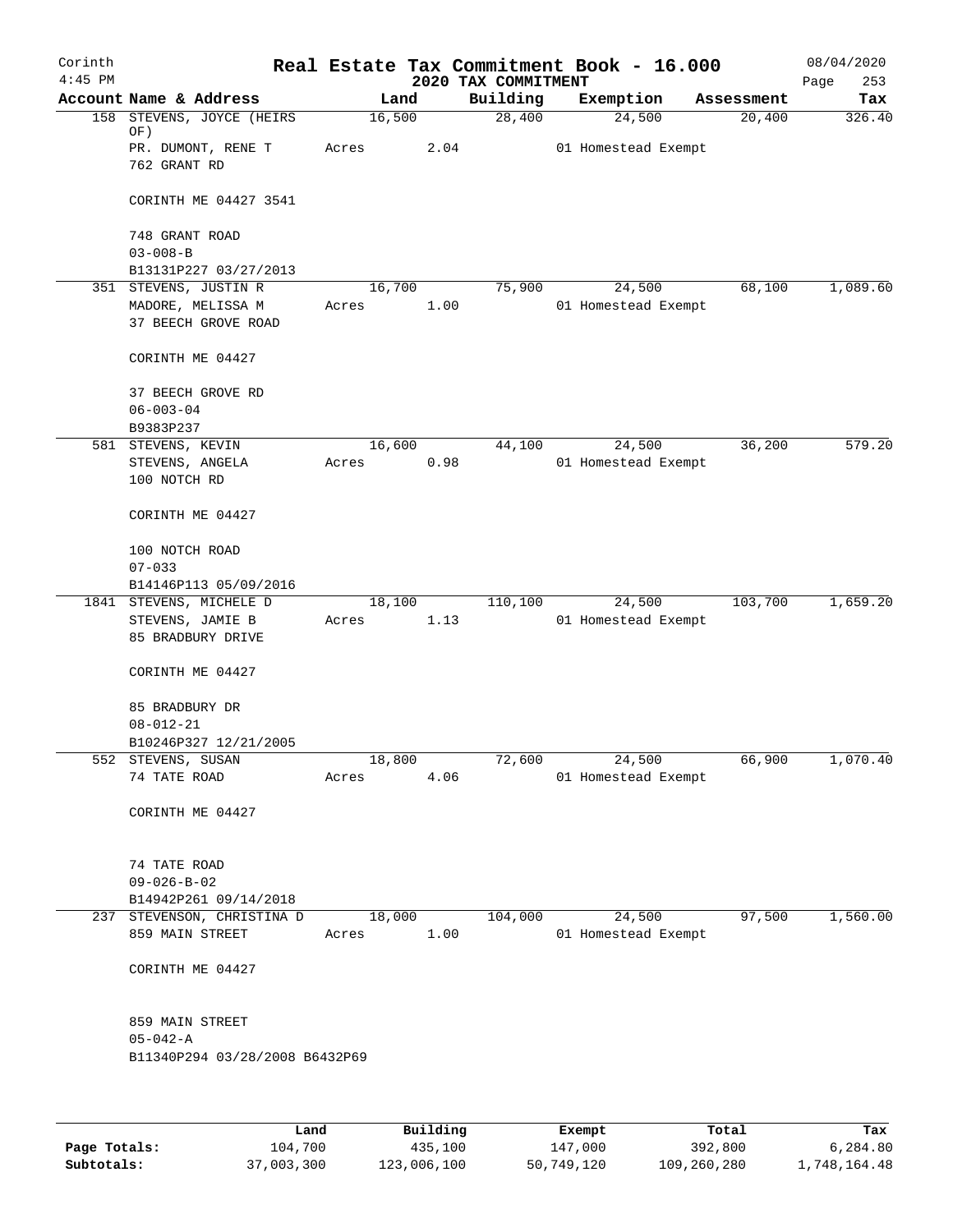| Corinth<br>$4:45$ PM |                                 |                               |        |             | Real Estate Tax Commitment Book - 16.000<br>2020 TAX COMMITMENT |                     |           |            | 08/04/2020<br>254<br>Page |
|----------------------|---------------------------------|-------------------------------|--------|-------------|-----------------------------------------------------------------|---------------------|-----------|------------|---------------------------|
|                      | Account Name & Address          |                               |        | Land        | Building                                                        |                     | Exemption | Assessment | Tax                       |
|                      | 1280 STEWART, RAYMOND           |                               |        | $\mathbf 0$ | 42,700                                                          |                     | 30,380    | 12,320     | 197.12                    |
|                      | STEWART, BETTY L                |                               |        |             |                                                                 | 01 Homestead Exempt |           |            |                           |
|                      | PO BOX 337                      |                               |        |             |                                                                 | 22 Veteran          |           |            |                           |
|                      | CORINTH ME 04427-0337           |                               |        |             |                                                                 |                     |           |            |                           |
|                      | 455 EXETER ROAD                 |                               |        |             |                                                                 |                     |           |            |                           |
|                      | $07 - 009 - A - 01H$            |                               |        |             |                                                                 |                     |           |            |                           |
| 777                  | STINSON, SKYLAND A              |                               | 22,200 |             | 116,100                                                         |                     | 24,500    | 113,800    | 1,820.80                  |
|                      | STINSON, EDITH C                |                               | Acres  | 4.30        |                                                                 | 01 Homestead Exempt |           |            |                           |
|                      | 32 HUDSON ROAD                  |                               |        |             |                                                                 |                     |           |            |                           |
|                      | CORINTH ME 04427                |                               |        |             |                                                                 |                     |           |            |                           |
|                      | 32 HUDSON ROAD                  |                               |        |             |                                                                 |                     |           |            |                           |
|                      | $11 - 023$                      |                               |        |             |                                                                 |                     |           |            |                           |
|                      | B7253P115                       |                               |        |             |                                                                 |                     |           |            |                           |
|                      | 1281 STITHAM, JUDSON H          |                               |        | 17,000      | 77,600                                                          |                     | 0         | 94,600     | 1,513.60                  |
|                      |                                 | C/O PORTFOLIO SERVICING Acres |        | 0.55        |                                                                 |                     |           |            |                           |
|                      | P O BOX 65250                   |                               |        |             |                                                                 |                     |           |            |                           |
|                      | SALT LAKE CITY UT<br>84165-0250 |                               |        |             |                                                                 |                     |           |            |                           |
|                      |                                 |                               |        |             |                                                                 |                     |           |            |                           |
|                      | 272 MAIN STREET                 |                               |        |             |                                                                 |                     |           |            |                           |
|                      | $16 - 014$                      |                               |        |             |                                                                 |                     |           |            |                           |
|                      | B10541P333 07/17/2006           |                               |        |             |                                                                 |                     |           |            |                           |
|                      | 1283 STONYVALE, INC             |                               | 18,600 |             | 0                                                               |                     | 0         | 18,600     | 297.60                    |
|                      | 226 FOGLER ROAD                 |                               | Acres  | 27.00       |                                                                 |                     |           |            |                           |
|                      | EXETER ME 04435 3410            |                               |        |             |                                                                 |                     |           |            |                           |
|                      | EXETER TOWN LINE N/F            |                               |        |             |                                                                 |                     |           |            |                           |
|                      | $10 - 004$                      |                               |        |             |                                                                 |                     |           |            |                           |
|                      | B2066P100                       |                               |        |             |                                                                 |                     |           |            |                           |
|                      | 1499 STRAUB, STEVEN             |                               | 18,000 |             | 111,600                                                         |                     | 24,500    | 105, 100   | 1,681.60                  |
|                      | STRAUB, MICHELE                 |                               | Acres  | 1.02        |                                                                 | 01 Homestead Exempt |           |            |                           |
|                      | 31 Village Dr                   |                               |        |             |                                                                 |                     |           |            |                           |
|                      | Corinth ME 04427                |                               |        |             |                                                                 |                     |           |            |                           |
|                      | 31 VILLAGE DRIVE                |                               |        |             |                                                                 |                     |           |            |                           |
|                      | $11 - 002 - 13$                 |                               |        |             |                                                                 |                     |           |            |                           |
|                      | B12826P20 05/24/2012            |                               |        |             |                                                                 |                     |           |            |                           |
|                      | 1293 STRECK, ALAN R             |                               |        | 35,200      | 19,000                                                          |                     | 0         | 54,200     | 867.20                    |
|                      | DOMIT, EDWARD J., JR.           |                               | Acres  | 39.30       |                                                                 |                     |           |            |                           |
|                      | 26 PLEASANT ST                  |                               |        |             |                                                                 |                     |           |            |                           |
|                      | MIDDLETON MA 01949              |                               |        |             |                                                                 |                     |           |            |                           |
|                      | TABOR LANE                      |                               |        |             |                                                                 |                     |           |            |                           |
|                      | $07 - 001$                      |                               |        |             |                                                                 |                     |           |            |                           |
|                      | B4377P318                       |                               |        |             |                                                                 |                     |           |            |                           |
|                      |                                 |                               |        |             |                                                                 |                     |           |            |                           |
|                      |                                 |                               |        |             |                                                                 |                     |           |            |                           |

|              | Land       | Building    | Exempt     | Total       | Tax          |
|--------------|------------|-------------|------------|-------------|--------------|
| Page Totals: | 111,000    | 367,000     | 79,380     | 398,620     | 6,377.92     |
| Subtotals:   | 37,114,300 | 123,373,100 | 50,828,500 | 109,658,900 | 1,754,542.40 |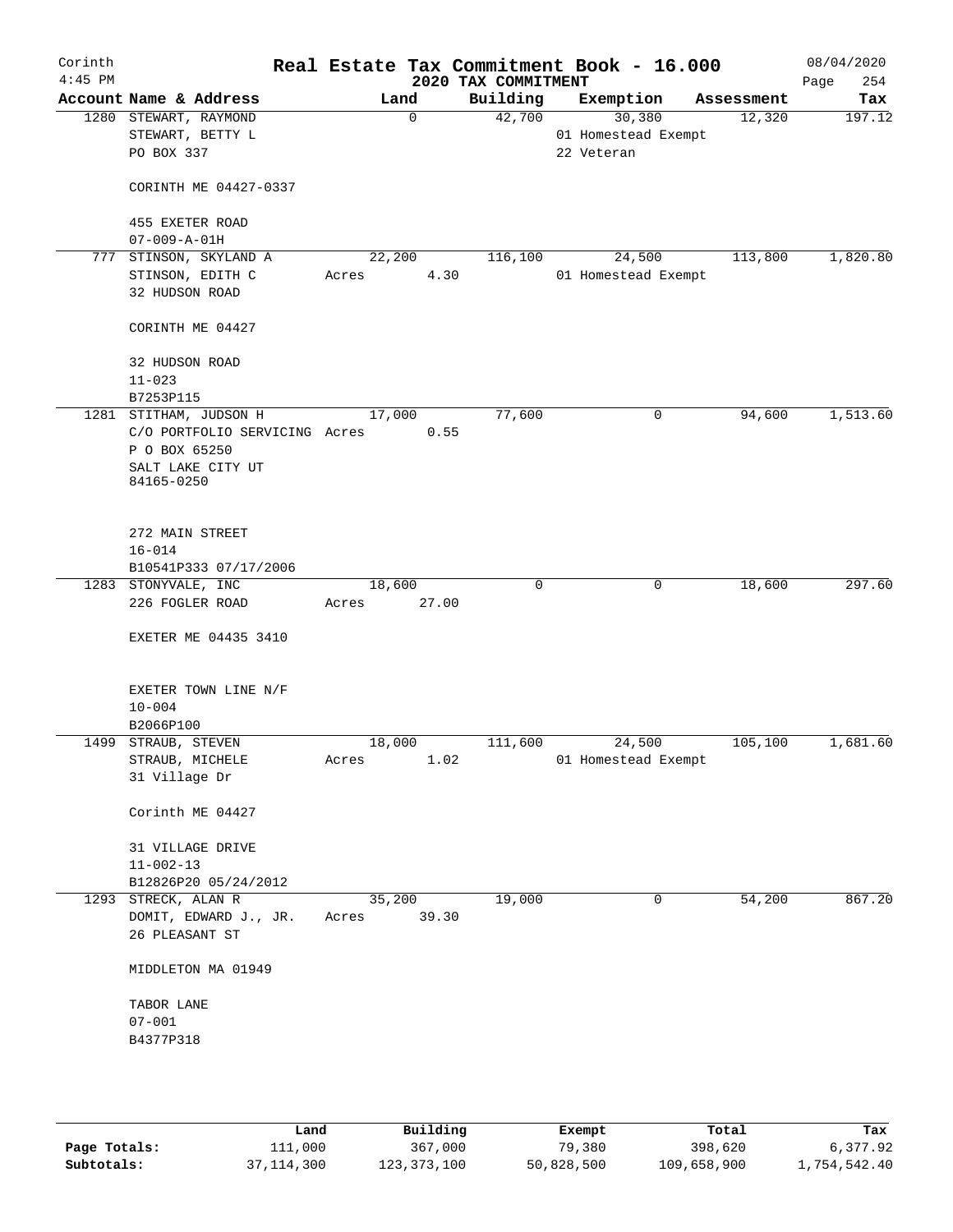| Corinth<br>$4:45$ PM |                                                               |                           | 2020 TAX COMMITMENT | Real Estate Tax Commitment Book - 16.000          |            | 08/04/2020<br>255<br>Page |
|----------------------|---------------------------------------------------------------|---------------------------|---------------------|---------------------------------------------------|------------|---------------------------|
|                      | Account Name & Address                                        | Land                      | Building            | Exemption                                         | Assessment | Tax                       |
|                      | 1294 STROUT, BARBARA T<br>P.O. BOX 425<br>CORINTH ME 04427    | 12,400<br>0.35<br>Acres   | 74,800              | 30,380<br>31 Veteran Widow<br>01 Homestead Exempt | 56,820     | 909.12                    |
|                      | 170 MAIN STREET<br>$17 - 005$                                 |                           |                     |                                                   |            |                           |
|                      | B1840P43                                                      |                           |                     |                                                   |            |                           |
|                      | 1296 STROUT, DONALD A JR<br>STROUT, CHRISTY S<br>P.O. BOX 406 | 24,000<br>12.12<br>Acres  | 150,700             | 24,500<br>01 Homestead Exempt                     | 150,200    | 2,403.20                  |
|                      | CORINTH ME 04427                                              |                           |                     |                                                   |            |                           |
|                      | 111 WEST CORINTH ROAD<br>$05 - 024 - 10$<br>B5318P141         |                           |                     |                                                   |            |                           |
|                      | 1299 STROUT, JOSEPH K                                         | 28,100                    | 52,800              | 0                                                 | 80,900     | 1,294.40                  |
|                      | 416 BEANS MILL ROAD                                           | 6.81<br>Acres             |                     |                                                   |            |                           |
|                      | CORINTH ME 04427                                              |                           |                     |                                                   |            |                           |
|                      | BEANS MILL RD LEDGE<br>$04 - 016$<br>B3288P76                 |                           |                     |                                                   |            |                           |
|                      | 1300 STROUT, JOSEPH K                                         | 51,300                    | 52,700              | 24,500                                            | 79,500     | 1,272.00                  |
|                      | 416 BEANS MILL ROAD                                           | 100.00<br>Acres           |                     | 01 Homestead Exempt                               |            |                           |
|                      | CORINTH ME 04427                                              |                           |                     |                                                   |            |                           |
|                      | 416 BEANS MILL RD<br>$04 - 022$                               |                           |                     |                                                   |            |                           |
|                      | B3288P76<br>1301 STROUT, JOSEPH K                             | 11,500                    | 0                   | 0                                                 | 11,500     | 184.00                    |
|                      | 416 BEANS MILL ROAD                                           | 2.00<br>Acres             |                     |                                                   |            |                           |
|                      | CORINTH ME 04427                                              |                           |                     |                                                   |            |                           |
|                      | BEANS MILL RD LEDGE<br>$04 - 023$                             |                           |                     |                                                   |            |                           |
|                      | B3192P278                                                     |                           |                     |                                                   |            |                           |
|                      | 1302 STROUT, JOSEPH K<br>416 BEANS MILL ROAD                  | 30,200<br>140.00<br>Acres | 0                   | $\Omega$                                          | 30,200     | 483.20                    |
|                      | CORINTH ME 04427                                              |                           |                     |                                                   |            |                           |
|                      | LEDGE HILL ROAD<br>$04 - 024$<br>B3288P76                     |                           |                     |                                                   |            |                           |
|                      |                                                               |                           |                     |                                                   |            |                           |

|              | Land         | Building    | Exempt     | Total       | Tax          |
|--------------|--------------|-------------|------------|-------------|--------------|
| Page Totals: | 157,500      | 331,000     | 79,380     | 409,120     | 6,545.92     |
| Subtotals:   | 37, 271, 800 | 123,704,100 | 50,907,880 | 110,068,020 | 1,761,088.32 |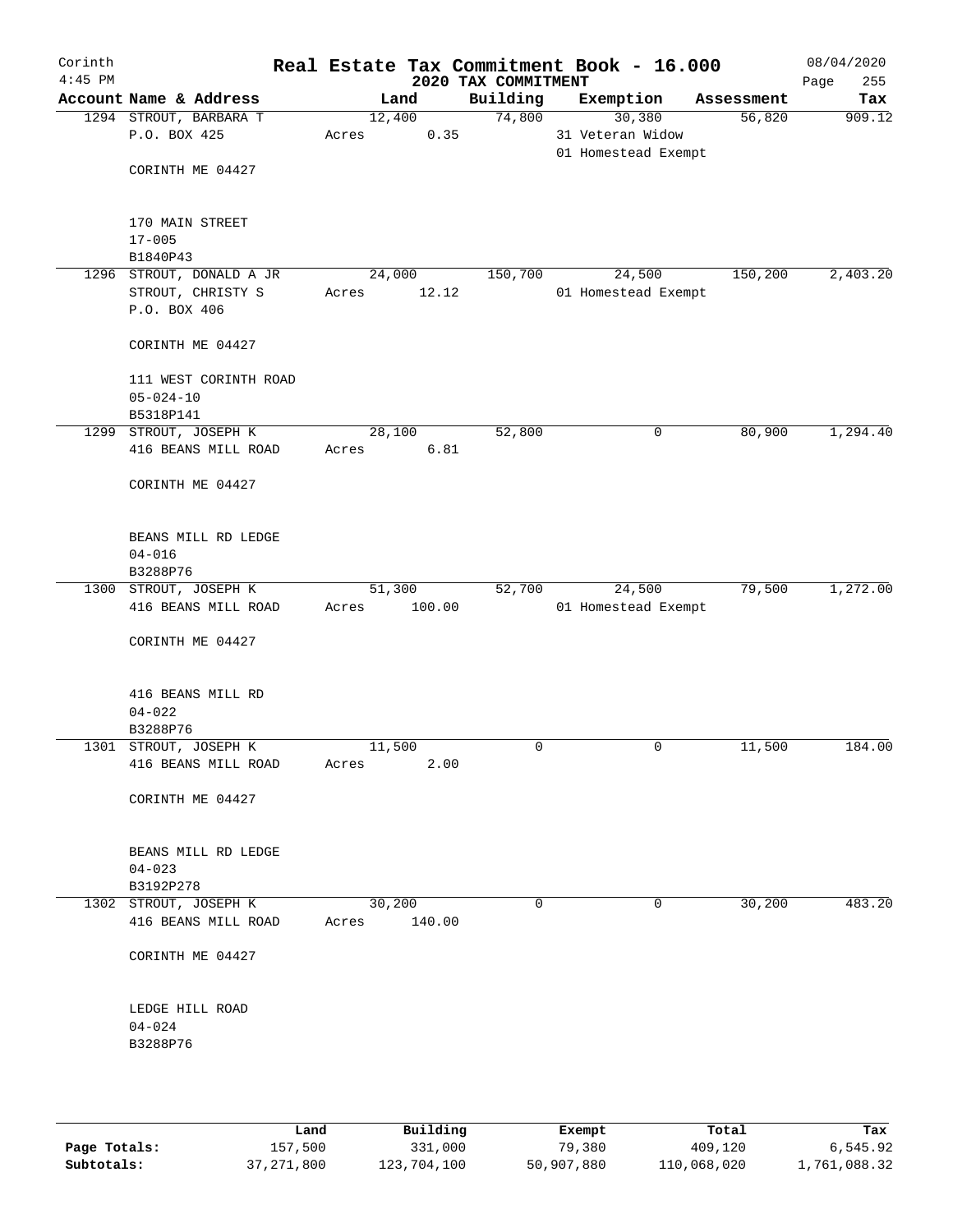| Corinth<br>$4:45$ PM |                                               |       |        | Real Estate Tax Commitment Book - 16.000<br>2020 TAX COMMITMENT |           |                     |            | 08/04/2020<br>256<br>Page |
|----------------------|-----------------------------------------------|-------|--------|-----------------------------------------------------------------|-----------|---------------------|------------|---------------------------|
|                      | Account Name & Address                        |       | Land   | Building                                                        | Exemption |                     | Assessment | Tax                       |
|                      | 403 STROUT, LAYLA J                           |       | 28,900 | 104,400                                                         |           | 24,500              | 108,800    | 1,740.80                  |
|                      | 353 TATE ROAD                                 | Acres | 17.00  |                                                                 |           | 01 Homestead Exempt |            |                           |
|                      |                                               |       |        |                                                                 |           |                     |            |                           |
|                      | CORINTH ME 04427                              |       |        |                                                                 |           |                     |            |                           |
|                      |                                               |       |        |                                                                 |           |                     |            |                           |
|                      | 353 TATE ROAD                                 |       |        |                                                                 |           |                     |            |                           |
|                      | $06 - 017$                                    |       |        |                                                                 |           |                     |            |                           |
|                      | B14378P169 12/30/2016                         |       |        |                                                                 |           |                     |            |                           |
|                      | 1295 STROUT, LORAYNE B                        |       | 14,200 | 92,500                                                          |           | 24,500              | 82,200     | 1,315.20                  |
|                      | P.O. BOX 167                                  | Acres | 0.51   |                                                                 |           | 01 Homestead Exempt |            |                           |
|                      |                                               |       |        |                                                                 |           |                     |            |                           |
|                      | CORINTH ME 04427                              |       |        |                                                                 |           |                     |            |                           |
|                      |                                               |       |        |                                                                 |           |                     |            |                           |
|                      | 374 MAIN STREET                               |       |        |                                                                 |           |                     |            |                           |
|                      | $13 - 006$                                    |       |        |                                                                 |           |                     |            |                           |
|                      | B2187P195                                     |       |        |                                                                 |           |                     |            |                           |
|                      | 1041 STROUT, MICHAEL A II                     |       | 26,600 | 109,000                                                         |           | 24,500              | 111,100    | 1,777.60                  |
|                      | 585 EXETER ROAD                               | Acres | 11.54  |                                                                 |           | 01 Homestead Exempt |            |                           |
|                      |                                               |       |        |                                                                 |           |                     |            |                           |
|                      | CORINTH ME 04427                              |       |        |                                                                 |           |                     |            |                           |
|                      |                                               |       |        |                                                                 |           |                     |            |                           |
|                      | 585 EXETER ROAD                               |       |        |                                                                 |           |                     |            |                           |
|                      | $07 - 001 - 03$                               |       |        |                                                                 |           |                     |            |                           |
|                      | B14236P208 08/05/2016                         |       |        |                                                                 |           |                     |            |                           |
|                      | 1967 STUART, RICHARD J                        |       | 26,400 | 264,600                                                         |           | 24,500              | 266,500    | 4,264.00                  |
|                      | STUART, MARGUERITE                            | Acres | 16.70  |                                                                 |           | 01 Homestead Exempt |            |                           |
|                      | 86 COVERED BRIDGE RD                          |       |        |                                                                 |           |                     |            |                           |
|                      | CORINTH ME 04427                              |       |        |                                                                 |           |                     |            |                           |
|                      |                                               |       |        |                                                                 |           |                     |            |                           |
|                      | 86 COVERED BRIDGE RD                          |       |        |                                                                 |           |                     |            |                           |
|                      | $03 - 010 - A - 01$                           |       |        |                                                                 |           |                     |            |                           |
|                      | B13456P306 02/07/2014                         |       |        |                                                                 |           |                     |            |                           |
|                      | 1304 STUBBS, JAMES MICHAEL &<br>EILEEN D. J/T |       | 36,400 | 32,600                                                          |           | 0                   | 69,000     | 1,104.00                  |
|                      | STUBBS, THOMAS ALAN T/C Acres                 |       | 57.46  |                                                                 |           |                     |            |                           |
|                      | 254 PARKWAY SOUTH                             |       |        |                                                                 |           |                     |            |                           |
|                      |                                               |       |        |                                                                 |           |                     |            |                           |
|                      | BREWER ME 04412                               |       |        |                                                                 |           |                     |            |                           |
|                      |                                               |       |        |                                                                 |           |                     |            |                           |
|                      | 650 AVENUE RD<br>$01 - 006$                   |       |        |                                                                 |           |                     |            |                           |
|                      | B14208P212 07/11/2016                         |       |        |                                                                 |           |                     |            |                           |
|                      | 1305 STUBBS, THOMAS A                         |       | 24,300 | 92,200                                                          |           | 24,500              | 92,000     | 1,472.00                  |
|                      | STUBBS, AUDREY R                              | Acres | 11.04  |                                                                 |           | 01 Homestead Exempt |            |                           |
|                      | 606 AVENUE ROAD                               |       |        |                                                                 |           |                     |            |                           |
|                      |                                               |       |        |                                                                 |           |                     |            |                           |
|                      | CORINTH ME 04427                              |       |        |                                                                 |           |                     |            |                           |
|                      | 606 AVENUE RD                                 |       |        |                                                                 |           |                     |            |                           |
|                      | $01 - 007$                                    |       |        |                                                                 |           |                     |            |                           |
|                      | B12570P46 08/19/2011 B4722P248                |       |        |                                                                 |           |                     |            |                           |
|                      |                                               |       |        |                                                                 |           |                     |            |                           |
|                      |                                               |       |        |                                                                 |           |                     |            |                           |
|                      |                                               |       |        |                                                                 |           |                     |            |                           |

|              | Land       | Building    | Exempt     | Total       | Tax          |
|--------------|------------|-------------|------------|-------------|--------------|
| Page Totals: | 156.800    | 695,300     | 122,500    | 729,600     | 11,673.60    |
| Subtotals:   | 37,428,600 | 124,399,400 | 51,030,380 | 110,797,620 | 1,772,761.92 |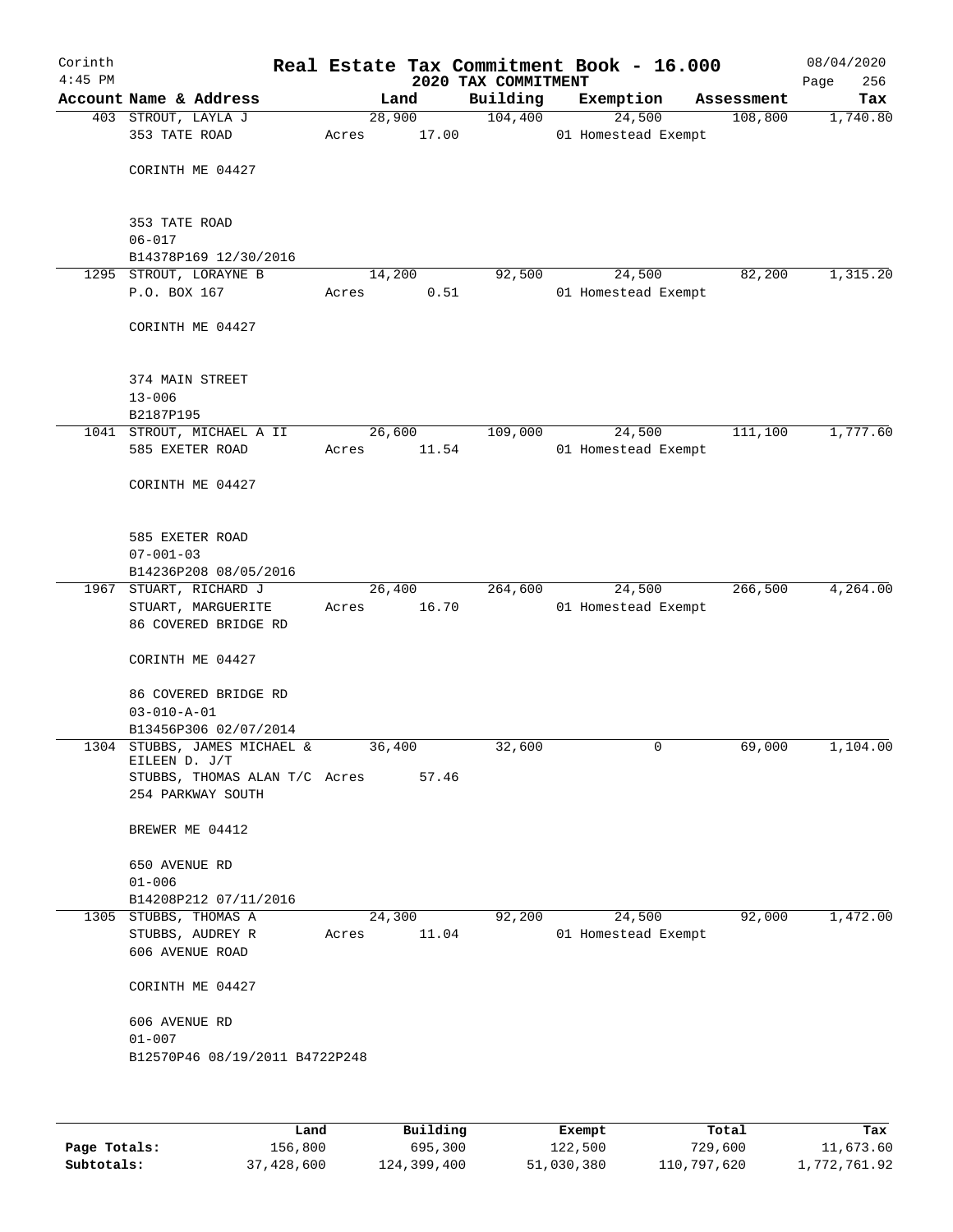| Corinth<br>$4:45$ PM |                                                         |       |                 | 2020 TAX COMMITMENT | Real Estate Tax Commitment Book - 16.000 |            | 08/04/2020<br>257<br>Page |
|----------------------|---------------------------------------------------------|-------|-----------------|---------------------|------------------------------------------|------------|---------------------------|
|                      | Account Name & Address                                  |       | Land            | Building            | Exemption                                | Assessment | Tax                       |
|                      | 1517 STYMIEST, CAROLYN L                                |       | 25,000          | 11,000              | 24,500                                   | 11,500     | 184.00                    |
|                      | LIFE EST. TO WILSON,<br>NORMA                           | Acres | 1.50            |                     | 01 Homestead Exempt                      |            |                           |
|                      | 695 TATE ROAD                                           |       |                 |                     |                                          |            |                           |
|                      | CORINTH ME 04427                                        |       |                 |                     |                                          |            |                           |
|                      | 695 TATE ROAD                                           |       |                 |                     |                                          |            |                           |
|                      | $06 - 012$                                              |       |                 |                     |                                          |            |                           |
|                      | B3994P161 03/30/1987<br>173 STYMIEST, RICKY L           |       | 10,300          | 0                   | $\mathbf 0$                              | 10,300     | 164.80                    |
|                      | CAULKINS, MELINDA I                                     | Acres | 15.63           |                     |                                          |            |                           |
|                      | 281 NORTH ROAD                                          |       |                 |                     |                                          |            |                           |
|                      | NEWBURGH ME 04444                                       |       |                 |                     |                                          |            |                           |
|                      | MUDGETT ROAD                                            |       |                 |                     |                                          |            |                           |
|                      | $02 - 002 - A$                                          |       |                 |                     |                                          |            |                           |
|                      | B10614P169 08/28/2006<br>1307 STYMIEST, ROBERT          |       | 14,900          | $\mathbf 0$         | 0                                        | 14,900     | 238.40                    |
|                      | 825 MUDGETT ROAD                                        | Acres | 7.85            |                     |                                          |            |                           |
|                      | CORINTH ME 04427                                        |       |                 |                     |                                          |            |                           |
|                      | MUDGETT ROAD                                            |       |                 |                     |                                          |            |                           |
|                      | $01 - 045$                                              |       |                 |                     |                                          |            |                           |
|                      | B11423P262 06/05/2008 B3147P33<br>1308 STYMIEST, ROBERT |       | 19,300          | 30,400              | 24,500                                   | 25,200     | 403.20                    |
|                      | 825 MUDGETT ROAD                                        | Acres | 4.50            |                     | 01 Homestead Exempt                      |            |                           |
|                      | CORINTH ME 04427                                        |       |                 |                     |                                          |            |                           |
|                      | 825 MUDGETT ROAD                                        |       |                 |                     |                                          |            |                           |
|                      | $01 - 046$                                              |       |                 |                     |                                          |            |                           |
|                      | B14061P235 01/21/2016 B11423P262 06/05/2008             |       |                 |                     |                                          |            |                           |
| 1254                 | STYMIEST, TRAVIS T<br>WALKER, TANYA                     | Acres | 31,700<br>40.00 | 24,100              | 0                                        | 55,800     | 892.80                    |
|                      | 39 PECAL LANE                                           |       |                 |                     |                                          |            |                           |
|                      | LEVANT ME 04456                                         |       |                 |                     |                                          |            |                           |
|                      | 691 LEDGE HILL ROAD                                     |       |                 |                     |                                          |            |                           |
|                      | $01 - 043 - A$                                          |       |                 |                     |                                          |            |                           |
|                      | B13075P40 01/23/2013<br>930 SUDSBURY, JULIE E           |       | 18,200          | 78,300              | 24,500                                   | 72,000     | 1,152.00                  |
|                      | 97 HUDSON ROAD                                          | Acres | 1.19            |                     | 01 Homestead Exempt                      |            |                           |
|                      | CORINTH ME 04427                                        |       |                 |                     |                                          |            |                           |
|                      | 97 HUDSON ROAD                                          |       |                 |                     |                                          |            |                           |
|                      | $08 - 002 - 05$<br>B6113P259                            |       |                 |                     |                                          |            |                           |
|                      |                                                         |       |                 |                     |                                          |            |                           |
|                      | Land                                                    |       | $P1$ ilding     |                     | <b>Fromnt</b>                            | $T$ ctal   | <b>Tax</b>                |

|              | Land       | Building    | Exempt     | Total       | Tax          |
|--------------|------------|-------------|------------|-------------|--------------|
| Page Totals: | 119,400    | 143,800     | 73,500     | 189,700     | 3,035.20     |
| Subtotals:   | 37,548,000 | 124,543,200 | 51,103,880 | 110,987,320 | 1,775,797.12 |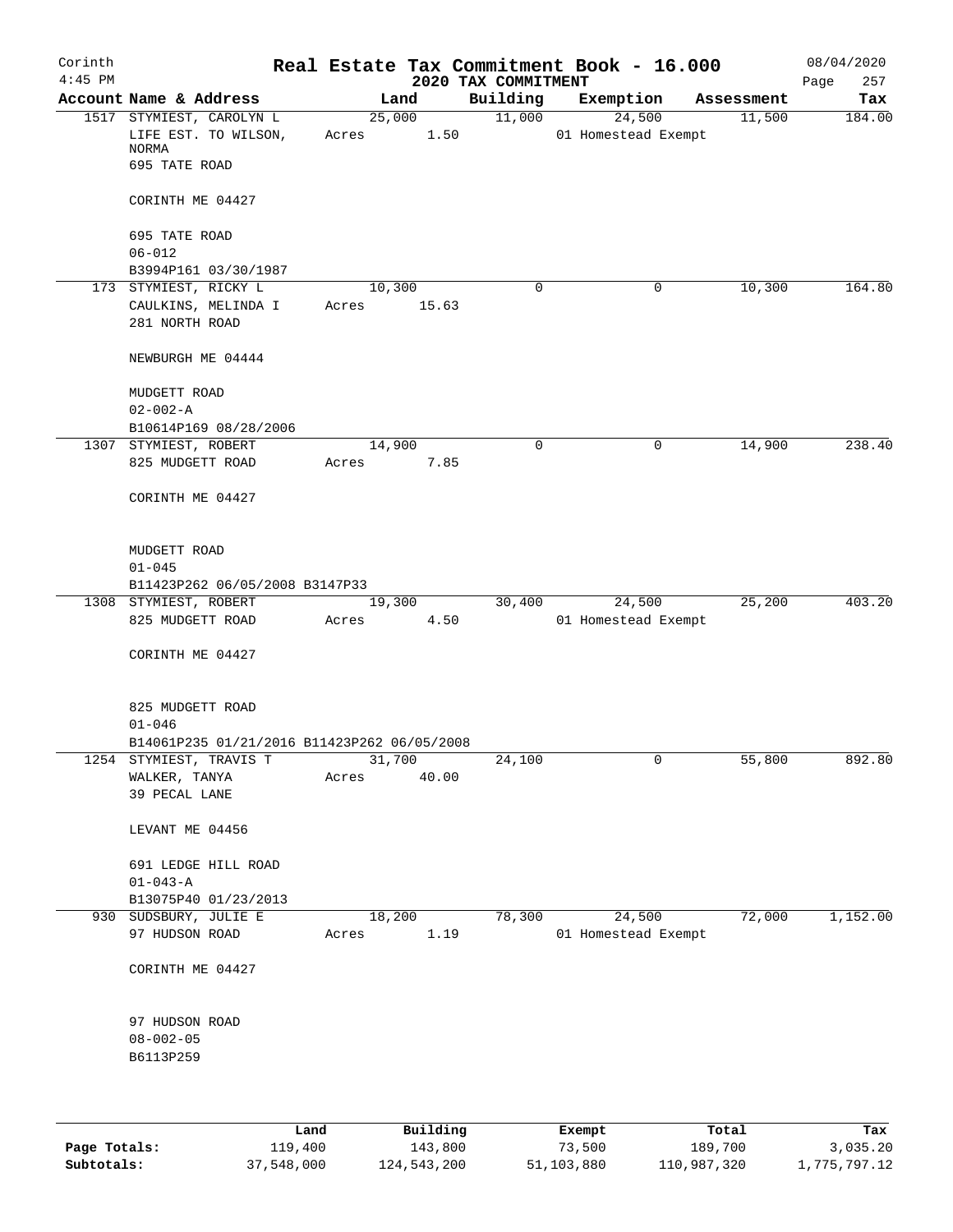| Corinth<br>$4:45$ PM |                                                  |                 |             | 2020 TAX COMMITMENT | Real Estate Tax Commitment Book - 16.000 |            | 08/04/2020<br>Page<br>258 |
|----------------------|--------------------------------------------------|-----------------|-------------|---------------------|------------------------------------------|------------|---------------------------|
|                      | Account Name & Address                           | Land            |             | Building            | Exemption                                | Assessment | Tax                       |
|                      | 654 SULLIVAN, LOUINE A<br>51 EXETER RD           | 34,300<br>Acres | 0.76        | 84,200              | $\Omega$                                 | 118,500    | 1,896.00                  |
|                      | CORINTH ME 04427                                 |                 |             |                     |                                          |            |                           |
|                      | 51 EXETER ROAD<br>$14 - 025$                     |                 |             |                     |                                          |            |                           |
|                      | B11271P137 01/11/2008                            |                 |             |                     |                                          |            |                           |
|                      | 1833 SUTHERLAND, JENNIFER L<br>66 BRADBURY DRIVE | 18,200<br>Acres | 1.16        | 108,500             | 0                                        | 126,700    | 2,027.20                  |
|                      | CORINTH ME 04427                                 |                 |             |                     |                                          |            |                           |
|                      | 66 BRADBURY DR<br>$08 - 012 - 11$                |                 |             |                     |                                          |            |                           |
|                      | B15316P108 10/09/2019                            |                 |             |                     |                                          |            |                           |
|                      | 1042 SWAN, JOHN J<br>344 MAIN ST LOT 36          |                 | $\mathbf 0$ | 16,700              | $\mathbf 0$                              | 16,700     | 267.20                    |
|                      | CORINTH ME 04427                                 |                 |             |                     |                                          |            |                           |
|                      | 344 MAIN STREET LOT 36<br>$08 - 003 - 36H$       |                 |             |                     |                                          |            |                           |
|                      | 1066 SWEET WATER RIDGE, INC.<br>585 MAIN STREET  | 59,100<br>Acres | 66.80       | 165,600             | $\mathbf 0$                              | 224,700    | 3,595.20                  |
|                      | CORINTH ME 04427                                 |                 |             |                     |                                          |            |                           |
|                      | 585 MAIN STREET<br>$05 - 027$                    |                 |             |                     |                                          |            |                           |
|                      | B14122P267 04/13/2016                            |                 |             |                     |                                          |            |                           |
|                      | 2059 SWEET, HOLLY L<br>432 BLACK ROAD            |                 | 0           | 25,100              | 0                                        | 25,100     | 401.60                    |
|                      | CORINTH ME 04427                                 |                 |             |                     |                                          |            |                           |
|                      | 432 BLACK RD<br>$02 - 031 - B - 01H$             |                 |             |                     |                                          |            |                           |
|                      | BBILL SALEPMOHO FILE 04/01/2020                  |                 |             |                     |                                          |            |                           |
|                      | 1266 SWETT, LISA D<br>36 BRADBURY DRIVE          | 21,200<br>Acres | 3.52        | 128,500             | 24,500<br>01 Homestead Exempt            | 125,200    | 2,003.20                  |
|                      | CORINTH ME 04427                                 |                 |             |                     |                                          |            |                           |
|                      | 36 BRADBURY DR<br>$08 - 012 - 06$                |                 |             |                     |                                          |            |                           |
|                      | B13356P63 10/02/2013                             |                 |             |                     |                                          |            |                           |

|              | Land       | Building    | Exempt     | Total       | Tax          |
|--------------|------------|-------------|------------|-------------|--------------|
| Page Totals: | 132,800    | 528,600     | 24,500     | 636,900     | 10,190.40    |
| Subtotals:   | 37,680,800 | 125,071,800 | 51,128,380 | 111,624,220 | 1,785,987.52 |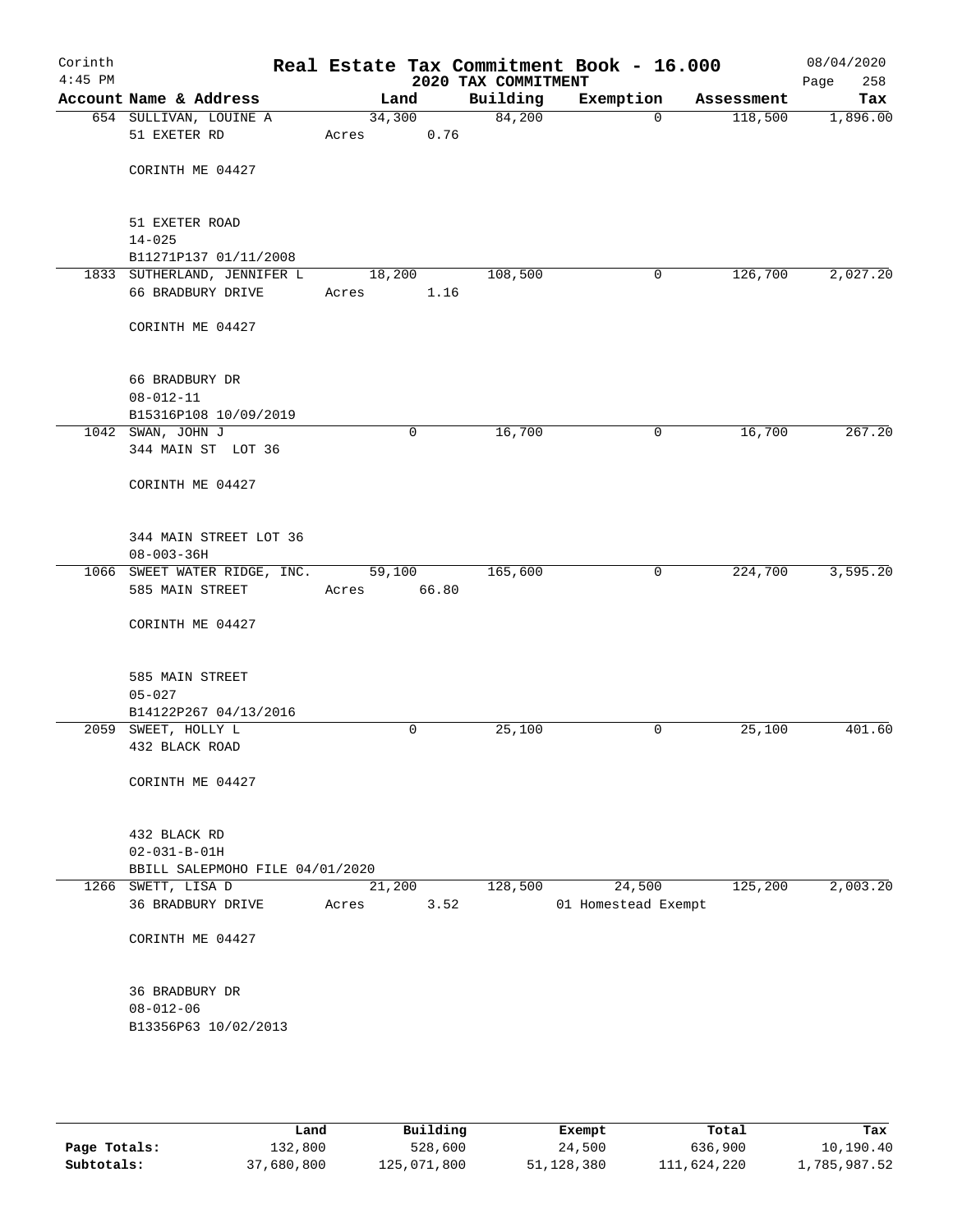| Corinth<br>$4:45$ PM |                                                      |                 |       | 2020 TAX COMMITMENT | Real Estate Tax Commitment Book - 16.000 |            | 08/04/2020<br>259<br>Page |
|----------------------|------------------------------------------------------|-----------------|-------|---------------------|------------------------------------------|------------|---------------------------|
|                      | Account Name & Address                               | Land            |       | Building            | Exemption                                | Assessment | Tax                       |
|                      | 1711 T & M ENTERPRISES, LLC<br>360 MAIN ROAD         | 28,100<br>Acres | 4.41  | 103,300             | $\mathbf 0$                              | 131,400    | 2,102.40                  |
|                      | CHARLESTON ME 04422                                  |                 |       |                     |                                          |            |                           |
|                      | 781 MAIN STREET                                      |                 |       |                     |                                          |            |                           |
|                      | $05 - 040 - C$<br>B14233P3 07/28/2016                |                 |       |                     |                                          |            |                           |
|                      | 700 T AND P LUMBER, INC.                             | 37,100          |       | 452,000             | 0                                        | 489,100    | 7,825.60                  |
|                      | CRESCENT LUMBER COMPANY Acres<br>60 FOWLER ROAD      |                 | 11.50 |                     |                                          |            |                           |
|                      | ORRINGTON ME 04474                                   |                 |       |                     |                                          |            |                           |
|                      | 534 MAIN STREET<br>$08 - 019$                        |                 |       |                     |                                          |            |                           |
|                      | B11946P119 10/16/2009                                |                 |       |                     |                                          |            |                           |
|                      | 737 TAGGART, RONALD                                  | 17,000          |       | 87,100              | 24,500                                   | 79,600     | 1,273.60                  |
|                      | 319 HUDSON ROAD                                      | Acres           | 1.28  |                     | 01 Homestead Exempt                      |            |                           |
|                      | CORINTH ME 04427                                     |                 |       |                     |                                          |            |                           |
|                      | 319 HUDSON ROAD                                      |                 |       |                     |                                          |            |                           |
|                      | $09 - 002 - E$                                       |                 |       |                     |                                          |            |                           |
|                      | B9999P327 07/26/2005                                 |                 |       |                     |                                          |            |                           |
|                      | 2088 TAPLEY, HEATHER<br>613 HUDSON ROAD              |                 | 0     | 25,700              | 24,500<br>01 Homestead Exempt            | 1,200      | 19.20                     |
|                      | CORINTH ME 04427                                     |                 |       |                     |                                          |            |                           |
|                      | 613 HUDSON ROAD                                      |                 |       |                     |                                          |            |                           |
|                      | $12 - 039 - A - H$                                   |                 |       |                     |                                          |            |                           |
|                      | 567 TARDIFF, TIMOTHY &<br>CATHY JT                   | 18,300          |       | 89,600              | 24,500                                   | 83,400     | 1,334.40                  |
|                      | 103 HUDSON ROAD                                      | Acres           | 1.23  |                     | 01 Homestead Exempt                      |            |                           |
|                      | CORINTH ME 04427                                     |                 |       |                     |                                          |            |                           |
|                      | 103 HUDSON ROAD                                      |                 |       |                     |                                          |            |                           |
|                      | $08 - 002 - 06$                                      |                 |       |                     |                                          |            |                           |
|                      | B15294P194 09/18/2019                                |                 |       |                     |                                          |            |                           |
| 1729                 | TATE ROAD LLC<br>MANUEL, DONALD &<br><b>BEATRICE</b> |                 | 0     | 1,100               | 0                                        | 1,100      | 17.60                     |
|                      | 70 MOUSE ROAD                                        |                 |       |                     |                                          |            |                           |
|                      | ALFRED ME 04002                                      |                 |       |                     |                                          |            |                           |
|                      | 434 TATE ROAD LOT 03<br>$06 - 019 - 03H$             |                 |       |                     |                                          |            |                           |
|                      |                                                      |                 |       |                     |                                          |            |                           |
|                      |                                                      |                 |       |                     |                                          |            |                           |

|              | Land       | Building    | Exempt     | Total       | Tax          |
|--------------|------------|-------------|------------|-------------|--------------|
| Page Totals: | 100,500    | 758,800     | 73,500     | 785,800     | 12,572.80    |
| Subtotals:   | 37,781,300 | 125,830,600 | 51,201,880 | 112,410,020 | 1,798,560.32 |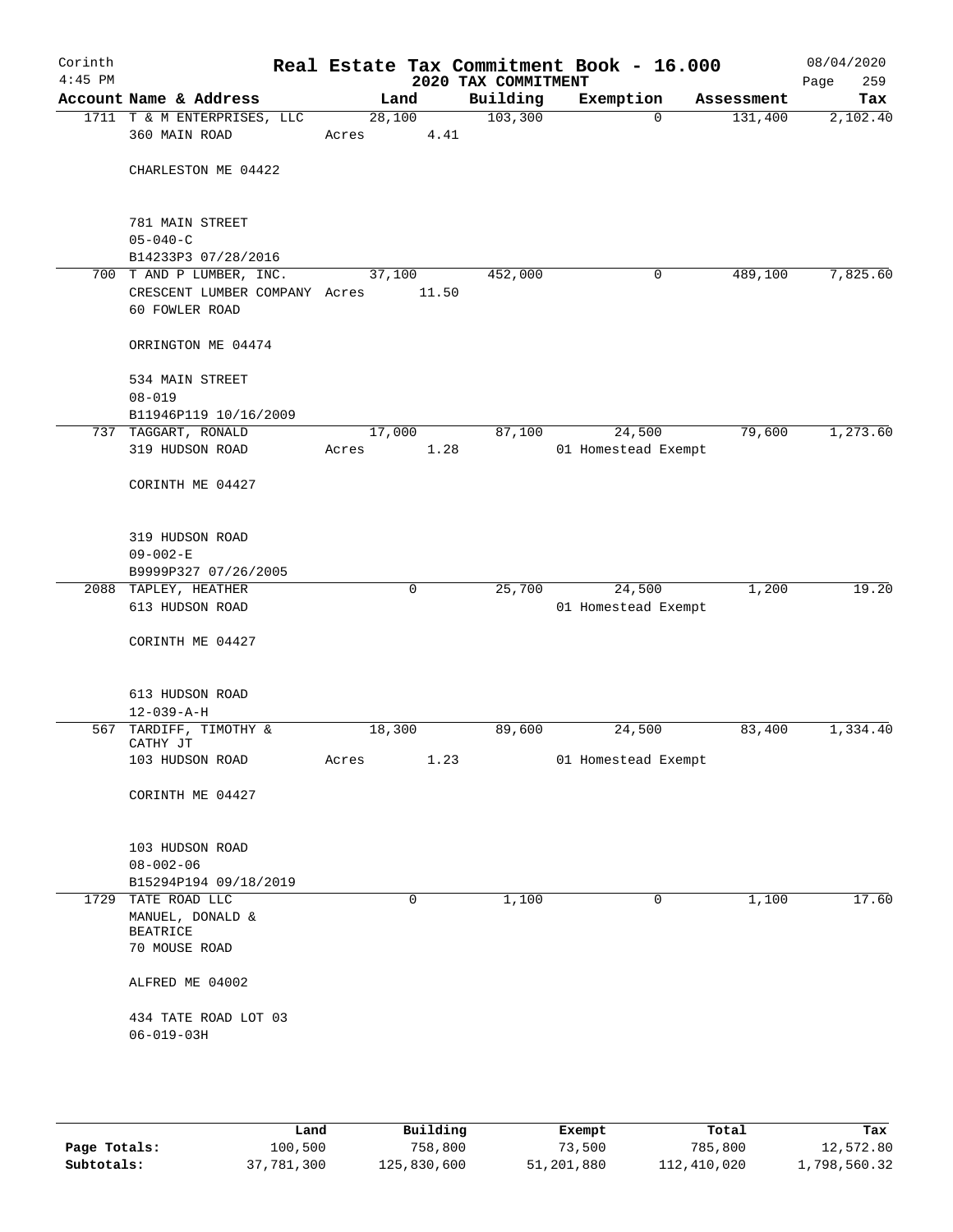| Corinth<br>$4:45$ PM |                                         |                  |        | 2020 TAX COMMITMENT | Real Estate Tax Commitment Book - 16.000 |                        | 08/04/2020<br>260<br>Page |
|----------------------|-----------------------------------------|------------------|--------|---------------------|------------------------------------------|------------------------|---------------------------|
|                      | Account Name & Address                  |                  | Land   | Building            | Exemption                                | Assessment             | Tax                       |
|                      | 1270 TATE ROAD, LLC.<br>70 MOUSE LANE   | 279,000<br>Acres | 39.00  | $\mathsf{O}$        |                                          | 279,000<br>$\mathbf 0$ | 4,464.00                  |
|                      | ALFRED ME 04002                         |                  |        |                     |                                          |                        |                           |
|                      | 434 TATE ROAD<br>$06 - 019$             |                  |        |                     |                                          |                        |                           |
|                      | B14808P43 05/14/2018                    |                  |        |                     |                                          |                        |                           |
| 1316                 | TATE, ALBERT W                          | 22,600           |        | 3,000               | 24,500                                   | 1,100                  | 17.60                     |
|                      | HUNTER LANE                             | Acres            | 74.00  |                     | 01 Homestead Exempt                      |                        |                           |
|                      | CORINTH ME 04427                        |                  |        |                     |                                          |                        |                           |
|                      | TATE ROAD N/F OFF<br>$09 - 013$         |                  |        |                     |                                          |                        |                           |
|                      | B14837P281 06/13/2018                   |                  |        |                     |                                          |                        |                           |
|                      | 1956 TATE, BERNARDINE J<br>1004 MAIN ST | 11,600           | 1.01   | 0                   |                                          | 0<br>11,600            | 185.60                    |
|                      |                                         | Acres            |        |                     |                                          |                        |                           |
|                      | CORINTH ME 04427                        |                  |        |                     |                                          |                        |                           |
|                      | TATE ROAD<br>$06 - 010 - B - 01$        |                  |        |                     |                                          |                        |                           |
|                      | B10403P328 04/27/2006                   |                  |        |                     |                                          |                        |                           |
|                      | 1698 TATE, KENNETH A                    | 22,500           |        | 104,400             | 24,500                                   | 102,400                | 1,638.40                  |
|                      | TATE, BEVERLY A                         | Acres            | 5.70   |                     | 01 Homestead Exempt                      |                        |                           |
|                      | 400 HUDSON ROAD                         |                  |        |                     |                                          |                        |                           |
|                      | CORINTH ME 04427                        |                  |        |                     |                                          |                        |                           |
|                      | 400 HUDSON ROAD                         |                  |        |                     |                                          |                        |                           |
|                      | $12 - 011 - E$                          |                  |        |                     |                                          |                        |                           |
|                      | B7619P317<br>1699 TATE, KENNETH A       | 12,300           |        | 0                   |                                          | 0<br>12,300            | 196.80                    |
|                      | TATE, BEVERLY A                         | Acres            | 2.65   |                     |                                          |                        |                           |
|                      | 400 HUDSON ROAD                         |                  |        |                     |                                          |                        |                           |
|                      | CORINTH ME 04427                        |                  |        |                     |                                          |                        |                           |
|                      | HUDSON ROAD                             |                  |        |                     |                                          |                        |                           |
|                      | $12 - 011 - D$                          |                  |        |                     |                                          |                        |                           |
|                      | B14666P331 11/02/2017                   |                  |        |                     |                                          |                        |                           |
|                      | 1321 TATE, OSCAR G. JR<br>(Heirs of)    | 51,500           |        | 0                   |                                          | 51,500<br>0            | 824.00                    |
|                      | PR. TATE, BERNADINE<br>1004 MAIN STREET | Acres            | 105.68 |                     |                                          |                        |                           |
|                      | CORINTH ME 04427                        |                  |        |                     |                                          |                        |                           |
|                      | MAIN STREET                             |                  |        |                     |                                          |                        |                           |
|                      | $06 - 004$                              |                  |        |                     |                                          |                        |                           |
|                      | B12954P187 09/24/2012                   |                  |        |                     |                                          |                        |                           |
|                      |                                         |                  |        |                     |                                          |                        |                           |
|                      |                                         |                  |        |                     |                                          |                        |                           |

|              | Land       | Building    | Exempt     | Total       | Tax          |
|--------------|------------|-------------|------------|-------------|--------------|
| Page Totals: | 399,500    | 107,400     | 49,000     | 457,900     | 7,326.40     |
| Subtotals:   | 38,180,800 | 125,938,000 | 51,250,880 | 112,867,920 | 1,805,886.72 |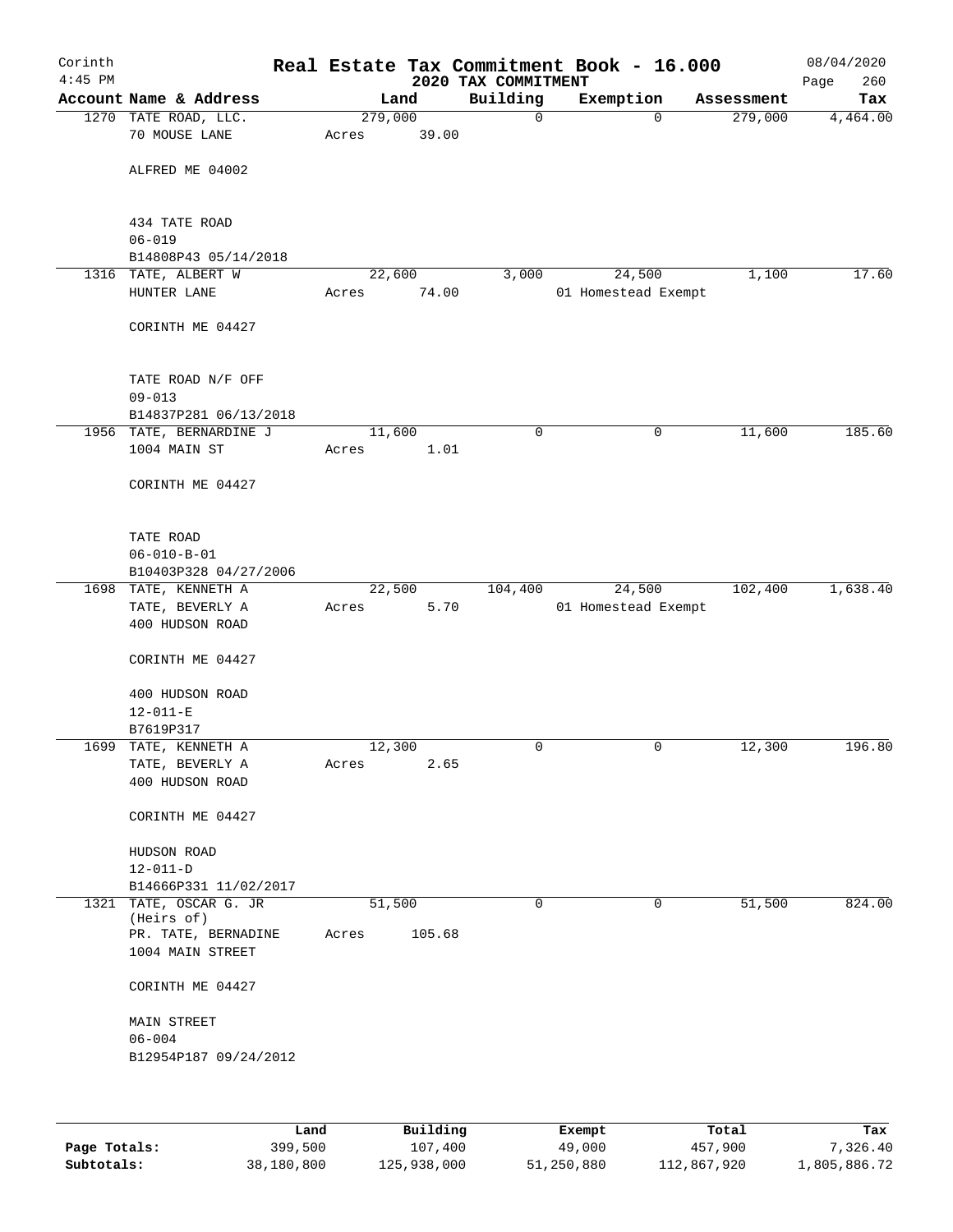| Corinth<br>$4:45$ PM |                                      |        |       | 2020 TAX COMMITMENT | Real Estate Tax Commitment Book - 16.000 |            | 08/04/2020<br>261<br>Page |
|----------------------|--------------------------------------|--------|-------|---------------------|------------------------------------------|------------|---------------------------|
|                      | Account Name & Address               |        | Land  | Building            | Exemption                                | Assessment | Tax                       |
|                      | 1322 TATE, OSCAR G. JR<br>(Heirs of) | 22,700 |       | 1,000               | 0                                        | 23,700     | 379.20                    |
|                      | PR TATE, BERNADINE                   | Acres  | 7.45  |                     |                                          |            |                           |
|                      | 1004 MAIN STREET                     |        |       |                     |                                          |            |                           |
|                      | CORINTH ME 04427                     |        |       |                     |                                          |            |                           |
|                      | 953 MAIN STREET                      |        |       |                     |                                          |            |                           |
|                      | $05 - 053$                           |        |       |                     |                                          |            |                           |
|                      | B12954P187 09/24/2012                |        |       |                     |                                          |            |                           |
|                      | 1323 TATE, OSCAR G. JR<br>(Heirs of) | 18,000 |       | $\mathbf 0$         | 0                                        | 18,000     | 288.00                    |
|                      | PR. TATE, BERNADINE                  | Acres  | 1.01  |                     |                                          |            |                           |
|                      | 1004 MAIN STREET                     |        |       |                     |                                          |            |                           |
|                      | CORINTH ME 04427                     |        |       |                     |                                          |            |                           |
|                      | 6 OSCAR DRIVE                        |        |       |                     |                                          |            |                           |
|                      | $05 - 017 - 02$                      |        |       |                     |                                          |            |                           |
|                      | B12954P187 09/24/2012                |        |       |                     |                                          |            |                           |
|                      | 1325 TATE, OSCAR G. JR               | 18,000 |       | 8,500               | 0                                        | 26,500     | 424.00                    |
|                      | (Heirs of)<br>PR. TATE, BERNADINE    | Acres  | 1.03  |                     |                                          |            |                           |
|                      | 1004 MAIN STREET                     |        |       |                     |                                          |            |                           |
|                      | CORINTH ME 04427                     |        |       |                     |                                          |            |                           |
|                      | 5 OSCAR DRIVE                        |        |       |                     |                                          |            |                           |
|                      | $05 - 017 - 01$                      |        |       |                     |                                          |            |                           |
|                      | B12954P187 09/24/2012                |        |       |                     |                                          |            |                           |
|                      | 1326 TATE, OSCAR G. JR               | 18,000 |       | $\mathbf 0$         | 0                                        | 18,000     | 288.00                    |
|                      | (Heirs of)                           |        |       |                     |                                          |            |                           |
|                      | PR. TATE, BERNADINE                  | Acres  | 1.00  |                     |                                          |            |                           |
|                      | 1004 MAIN STREET                     |        |       |                     |                                          |            |                           |
|                      | CORINTH ME 04427                     |        |       |                     |                                          |            |                           |
|                      | 14 OSCAR DRIVE                       |        |       |                     |                                          |            |                           |
|                      | $05 - 017 - 03$                      |        |       |                     |                                          |            |                           |
|                      | B12954P187 09/24/2012                |        |       |                     |                                          |            |                           |
| 1328                 | TATE, OSCAR G. JR<br>(Heirs of)      | 13,300 |       | 0                   | 0                                        | 13,300     | 212.80                    |
|                      | PR. TATE, BERNADINE                  | Acres  | 28.00 |                     |                                          |            |                           |
|                      | 1004 MAIN STREET                     |        |       |                     |                                          |            |                           |
|                      | CORINTH ME 04427                     |        |       |                     |                                          |            |                           |
|                      | MCCARD ROAD N/F OFF                  |        |       |                     |                                          |            |                           |
|                      | $01 - 009$                           |        |       |                     |                                          |            |                           |
|                      | B12954P187 09/24/2012                |        |       |                     |                                          |            |                           |

|              | Land       | Building    | Exempt     | Total       | Tax          |
|--------------|------------|-------------|------------|-------------|--------------|
| Page Totals: | 90,000     | 9,500       |            | 99,500      | 1,592.00     |
| Subtotals:   | 38,270,800 | 125,947,500 | 51,250,880 | 112,967,420 | l,807,478.72 |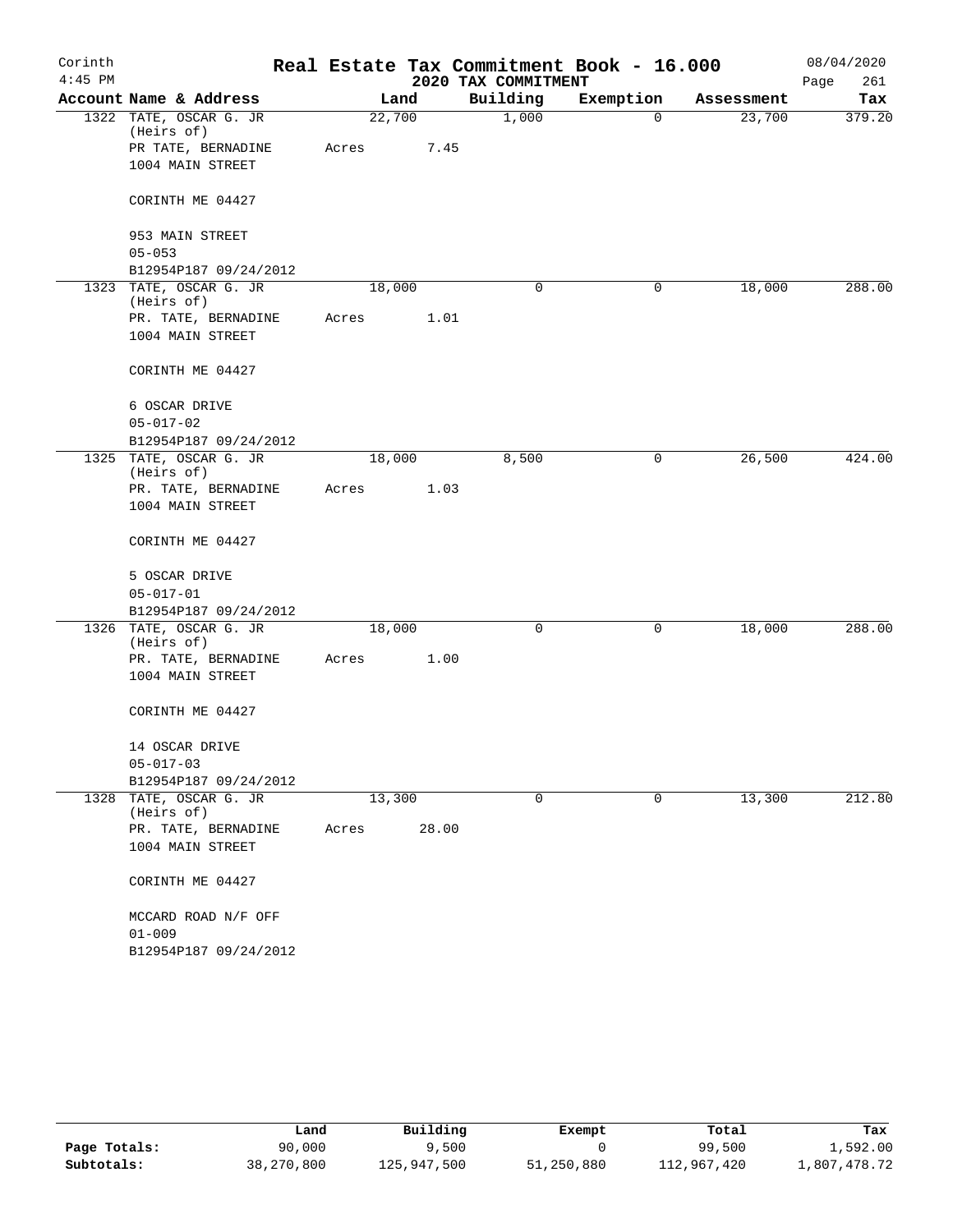| Corinth<br>$4:45$ PM |                                      |        |       | 2020 TAX COMMITMENT | Real Estate Tax Commitment Book - 16.000 |            | 08/04/2020<br>Page<br>262 |
|----------------------|--------------------------------------|--------|-------|---------------------|------------------------------------------|------------|---------------------------|
|                      | Account Name & Address               |        | Land  | Building            | Exemption                                | Assessment | Tax                       |
|                      | 1330 TATE, OSCAR G. JR<br>(Heirs of) | 15,800 |       | $\mathbf 0$         | 0                                        | 15,800     | 252.80                    |
|                      | PR. TATE, BERNADINE                  | Acres  | 9.86  |                     |                                          |            |                           |
|                      | 1004 MAIN STREET                     |        |       |                     |                                          |            |                           |
|                      | CORINTH ME 04427                     |        |       |                     |                                          |            |                           |
|                      | 289 GRANT ROAD                       |        |       |                     |                                          |            |                           |
|                      | $05 - 016$                           |        |       |                     |                                          |            |                           |
|                      | B12954P187 09/24/2012                |        |       |                     |                                          |            |                           |
|                      | 1331 TATE, OSCAR G. JR<br>(Heirs of) | 27,100 |       | $\mathbf 0$         | 0                                        | 27,100     | 433.60                    |
|                      | PR. TATE, BERNADINE                  | Acres  | 57.88 |                     |                                          |            |                           |
|                      | 1004 MAIN STREET                     |        |       |                     |                                          |            |                           |
|                      | CORINTH ME 04427                     |        |       |                     |                                          |            |                           |
|                      | GRANT ROAD                           |        |       |                     |                                          |            |                           |
|                      | $05 - 017$                           |        |       |                     |                                          |            |                           |
|                      | B12954P187 09/24/2012                |        |       |                     |                                          |            |                           |
|                      | 1332 TATE, OSCAR G. JR               | 15,000 |       | 39,900              | 0                                        | 54,900     | 878.40                    |
|                      | (Heirs of)<br>PR TATE, BERNADINE     | Acres  | 3.71  |                     |                                          |            |                           |
|                      | 1004 MAIN STREET                     |        |       |                     |                                          |            |                           |
|                      | CORINTH ME 04427                     |        |       |                     |                                          |            |                           |
|                      | 1000 MAIN STREET                     |        |       |                     |                                          |            |                           |
|                      | $06 - 008$                           |        |       |                     |                                          |            |                           |
|                      | B12954P187 09/24/2012                |        |       |                     |                                          |            |                           |
|                      | 1333 TATE, OSCAR G. JR<br>(Heirs of) | 18,100 |       | 85,100              | 24,500                                   | 78,700     | 1,259.20                  |
|                      | PR. TATE, BERNADINE                  | Acres  | 1.15  |                     | 01 Homestead Exempt                      |            |                           |
|                      | 1004 MAIN STREET                     |        |       |                     |                                          |            |                           |
|                      | CORINTH ME 04427                     |        |       |                     |                                          |            |                           |
|                      | 1004 MAIN STREET                     |        |       |                     |                                          |            |                           |
|                      | $06 - 009$                           |        |       |                     |                                          |            |                           |
|                      | B12954P187 09/24/2012                |        |       |                     |                                          |            |                           |
|                      | 1340 TATE, OSCAR G. JR<br>(Heirs of) | 40,500 |       | 56,800              | 0                                        | 97,300     | 1,556.80                  |
|                      | PR. TATE, BERNADINE                  | Acres  | 49.41 |                     |                                          |            |                           |
|                      | 1004 MAIN STREET                     |        |       |                     |                                          |            |                           |
|                      | CORINTH ME 04427                     |        |       |                     |                                          |            |                           |
|                      | 911 MAIN STREET                      |        |       |                     |                                          |            |                           |
|                      | $05 - 051$                           |        |       |                     |                                          |            |                           |
|                      | B12954P187 09/24/2012                |        |       |                     |                                          |            |                           |

|              | Land       | Building    | Exempt     | Total       | Tax          |
|--------------|------------|-------------|------------|-------------|--------------|
| Page Totals: | 116,500    | 181,800     | 24,500     | 273,800     | 4,380.80     |
| Subtotals:   | 38,387,300 | 126,129,300 | 51,275,380 | 113,241,220 | 1,811,859.52 |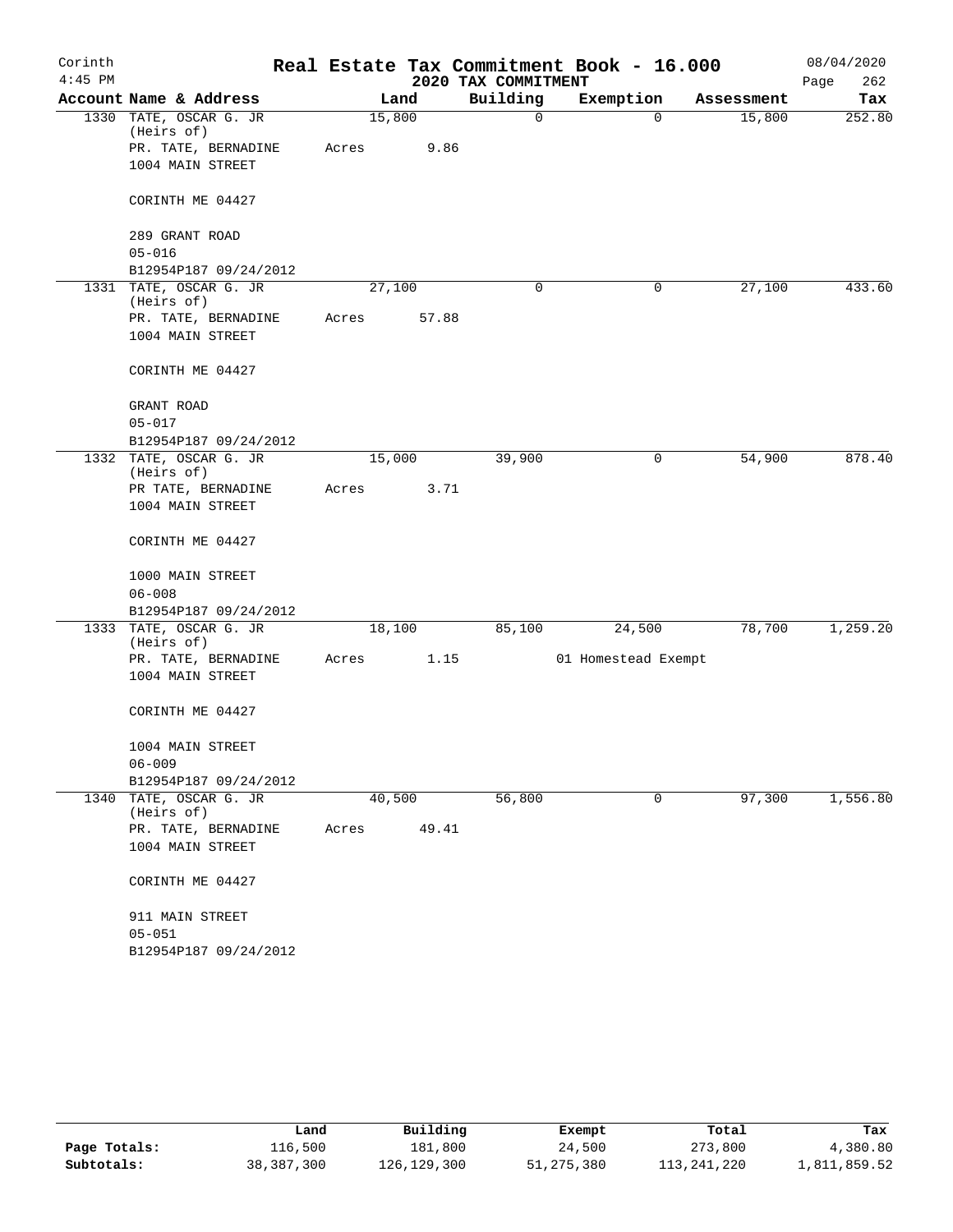| Corinth<br>$4:45$ PM       |                                         |       |                         |                                 | Real Estate Tax Commitment Book - 16.000 |                          | 08/04/2020               |
|----------------------------|-----------------------------------------|-------|-------------------------|---------------------------------|------------------------------------------|--------------------------|--------------------------|
|                            | Account Name & Address                  |       | Land                    | 2020 TAX COMMITMENT<br>Building | Exemption                                | Assessment               | 263<br>Page<br>Tax       |
|                            | 1337 TATE, OSCAR G. JR                  |       | 21,700                  | $\mathbf 0$                     | $\Omega$                                 | 21,700                   | 347.20                   |
|                            | (Heirs of)                              |       |                         |                                 |                                          |                          |                          |
|                            | PR. TATE, BERNADINE<br>1004 MAIN STREET | Acres | 21.00                   |                                 |                                          |                          |                          |
|                            |                                         |       |                         |                                 |                                          |                          |                          |
|                            | CORINTH ME 04427                        |       |                         |                                 |                                          |                          |                          |
|                            | <b>MARSH ROAD</b>                       |       |                         |                                 |                                          |                          |                          |
|                            | $08 - 038$<br>B12954P187 09/24/2012     |       |                         |                                 |                                          |                          |                          |
|                            | 1335 TATE, OSCAR G. JR                  |       | 16,400                  | $\mathbf 0$                     | 0                                        | 16,400                   | 262.40                   |
|                            | (Heirs of)                              |       |                         |                                 |                                          |                          |                          |
|                            | PR. TATE, BERNADINE<br>1004 MAIN STREET | Acres | 6.00                    |                                 |                                          |                          |                          |
|                            | CORINTH ME 04427                        |       |                         |                                 |                                          |                          |                          |
|                            | RABBIT PATH                             |       |                         |                                 |                                          |                          |                          |
|                            | $06 - 033 - A$                          |       |                         |                                 |                                          |                          |                          |
|                            | B12954P187 09/24/2012                   |       |                         |                                 |                                          |                          |                          |
|                            | 1482 TATE, OSCAR G. JR<br>(Heirs of)    |       | 15,700                  | 11,900                          | 0                                        | 27,600                   | 441.60                   |
|                            | PR. TATE, BERNADINE                     | Acres | 2.10                    |                                 |                                          |                          |                          |
|                            | 1004 MAIN STREET                        |       |                         |                                 |                                          |                          |                          |
|                            | CORINTH ME 04427                        |       |                         |                                 |                                          |                          |                          |
|                            | 441 GRANT ROAD                          |       |                         |                                 |                                          |                          |                          |
|                            | $02 - 053 - C$                          |       |                         |                                 |                                          |                          |                          |
|                            | B12954P187 09/24/2012                   |       |                         |                                 |                                          |                          |                          |
|                            | 180 TATE, OSCAR G. JR<br>(Heirs of)     |       | 24,700                  | 0                               | 0                                        | 24,700                   | 395.20                   |
|                            | PR. TATE, BERNADINE                     | Acres | 23.41                   |                                 |                                          |                          |                          |
|                            | 1004 MAIN STREET                        |       |                         |                                 |                                          |                          |                          |
|                            | CORINTH ME 04427                        |       |                         |                                 |                                          |                          |                          |
|                            | GRANT ROAD                              |       |                         |                                 |                                          |                          |                          |
|                            | $05 - 019$                              |       |                         |                                 |                                          |                          |                          |
|                            | B11517P310 09/02/2008                   |       |                         |                                 |                                          |                          |                          |
|                            | 1329 TATE, OSCAR G. JR<br>(Heirs of) JR |       | 60,200                  | 1,600                           | 0                                        | 61,800                   | 988.80                   |
|                            | PR. TATE, BERNADINE                     | Acres | 76.91                   |                                 |                                          |                          |                          |
|                            | 1004 MAIN STREET                        |       |                         |                                 |                                          |                          |                          |
|                            | CORINTH ME 04427                        |       |                         |                                 |                                          |                          |                          |
|                            | GRANT ROAD                              |       |                         |                                 |                                          |                          |                          |
|                            | $02 - 053$                              |       |                         |                                 |                                          |                          |                          |
|                            | B12954P187 09/24/2012                   |       |                         |                                 |                                          |                          |                          |
|                            | 875 TATE, TRACY A                       |       | 19,100                  | $\mathbf 0$                     | $\mathbf 0$                              | 19,100                   | 305.60                   |
|                            | WEBB, JAMES A JR<br>1004 MAIN STREET    | Acres | 34.00                   |                                 |                                          |                          |                          |
|                            |                                         |       |                         |                                 |                                          |                          |                          |
|                            | CORINTH ME 04427                        |       |                         |                                 |                                          |                          |                          |
|                            | MAIN STREET N/F OFF                     |       |                         |                                 |                                          |                          |                          |
|                            | $05 - 052 - F$                          |       |                         |                                 |                                          |                          |                          |
|                            | B10691P246 10/21/2006                   |       |                         |                                 |                                          |                          |                          |
|                            | Land                                    |       | Building                |                                 | Exempt<br>0                              | Total                    | Tax                      |
| Page Totals:<br>Subtotals: | 157,800<br>38,545,100                   |       | 13,500<br>126, 142, 800 |                                 | 51, 275, 380                             | 171,300<br>113, 412, 520 | 2,740.80<br>1,814,600.32 |
|                            |                                         |       |                         |                                 |                                          |                          |                          |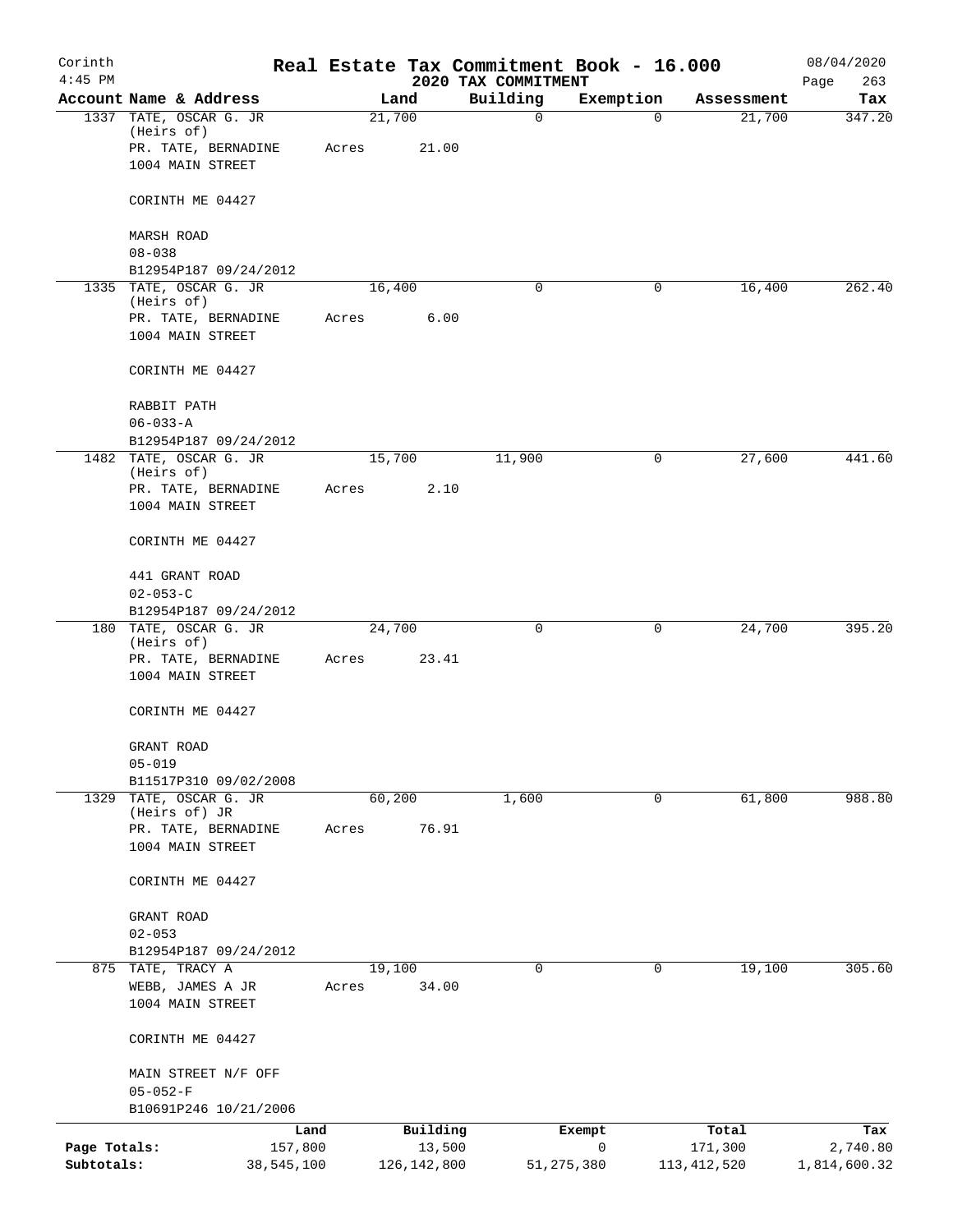| Corinth<br>$4:45$ PM |                                                |                 |        | 2020 TAX COMMITMENT | Real Estate Tax Commitment Book - 16.000 |            | 08/04/2020<br>Page<br>264 |
|----------------------|------------------------------------------------|-----------------|--------|---------------------|------------------------------------------|------------|---------------------------|
|                      | Account Name & Address                         |                 | Land   | Building            | Exemption                                | Assessment | Tax                       |
|                      | 154 TAYLOR, GEORGE S SR<br>287 TOWNHOUSE ROAD  |                 | 0      | 12,800              | $\mathbf 0$                              | 12,800     | 204.80                    |
|                      | KENDUSKEAG ME 04450                            |                 |        |                     |                                          |            |                           |
|                      | 968 MAIN STREET LOT 05<br>$06 - 012 - D - 05H$ |                 |        |                     |                                          |            |                           |
|                      | 1341 TEEL, BRAD                                | 14,100          |        | $\mathbf 0$         | 0                                        | 14,100     | 225.60                    |
|                      | P.O. BOX 3006                                  | Acres           | 5.60   |                     |                                          |            |                           |
|                      | BREWER ME 04412                                |                 |        |                     |                                          |            |                           |
|                      | GRANT ROAD<br>$02 - 046$                       |                 |        |                     |                                          |            |                           |
|                      | B4557P101                                      |                 |        |                     |                                          |            |                           |
|                      | 1448 THIBODEAU, CATHERINE                      | 45,000          |        | 65,800              | 24,500                                   | 86,300     | 1,380.80                  |
|                      | 111 RIDGE ROAD                                 | Acres           | 84.00  |                     | 01 Homestead Exempt                      |            |                           |
|                      | CORINTH ME 04427                               |                 |        |                     |                                          |            |                           |
|                      | 111 RIDGE ROAD<br>$12 - 004$                   |                 |        |                     |                                          |            |                           |
|                      | B12322P272 11/19/2010                          |                 |        |                     |                                          |            |                           |
|                      | 1746 THIBODEAU, NIKKI J                        | 18,900          |        | 81,300              | 24,500                                   | 75,700     | 1,211.20                  |
|                      | 686 LEDGE HILL ROAD                            | Acres           | 2.80   |                     | 01 Homestead Exempt                      |            |                           |
|                      | CORINTH ME 04427                               |                 |        |                     |                                          |            |                           |
|                      | 686 LEDGE HILL ROAD<br>$02 - 014 - A$          |                 |        |                     |                                          |            |                           |
|                      | BCCF15238P41 07/29/2019 B8438P168              |                 |        |                     |                                          |            |                           |
|                      | 893 THIBODEAU, NIKKI J<br>686 LEDGE HILL ROAD  | 19,400<br>Acres | 11.20  | $\mathbf 0$         | 0                                        | 19,400     | 310.40                    |
|                      | CORINTH ME 04427                               |                 |        |                     |                                          |            |                           |
|                      |                                                |                 |        |                     |                                          |            |                           |
|                      | LEDGE HILL ROAD                                |                 |        |                     |                                          |            |                           |
|                      | $02 - 014$                                     |                 |        |                     |                                          |            |                           |
|                      | B8438P192                                      |                 |        |                     |                                          |            |                           |
|                      | 1342 THOMAS, ALAN N                            |                 | 26,200 | 61,300              | 24,500                                   | 63,000     | 1,008.00                  |
|                      | 868 GRANT ROAD                                 | Acres           | 19.00  |                     | 01 Homestead Exempt                      |            |                           |
|                      | CORINTH ME 04427                               |                 |        |                     |                                          |            |                           |
|                      | 868 GRANT ROAD                                 |                 |        |                     |                                          |            |                           |
|                      | $03 - 002$                                     |                 |        |                     |                                          |            |                           |
|                      | B8216P347                                      |                 |        |                     |                                          |            |                           |
|                      |                                                |                 |        |                     |                                          |            |                           |
|                      |                                                |                 |        |                     |                                          |            |                           |

|              | Land       | Building    | Exempt     | Total       | Tax          |
|--------------|------------|-------------|------------|-------------|--------------|
| Page Totals: | 123,600    | 221,200     | 73,500     | 271,300     | 4,340.80     |
| Subtotals:   | 38,668,700 | 126,364,000 | 51,348,880 | 113,683,820 | 1,818,941.12 |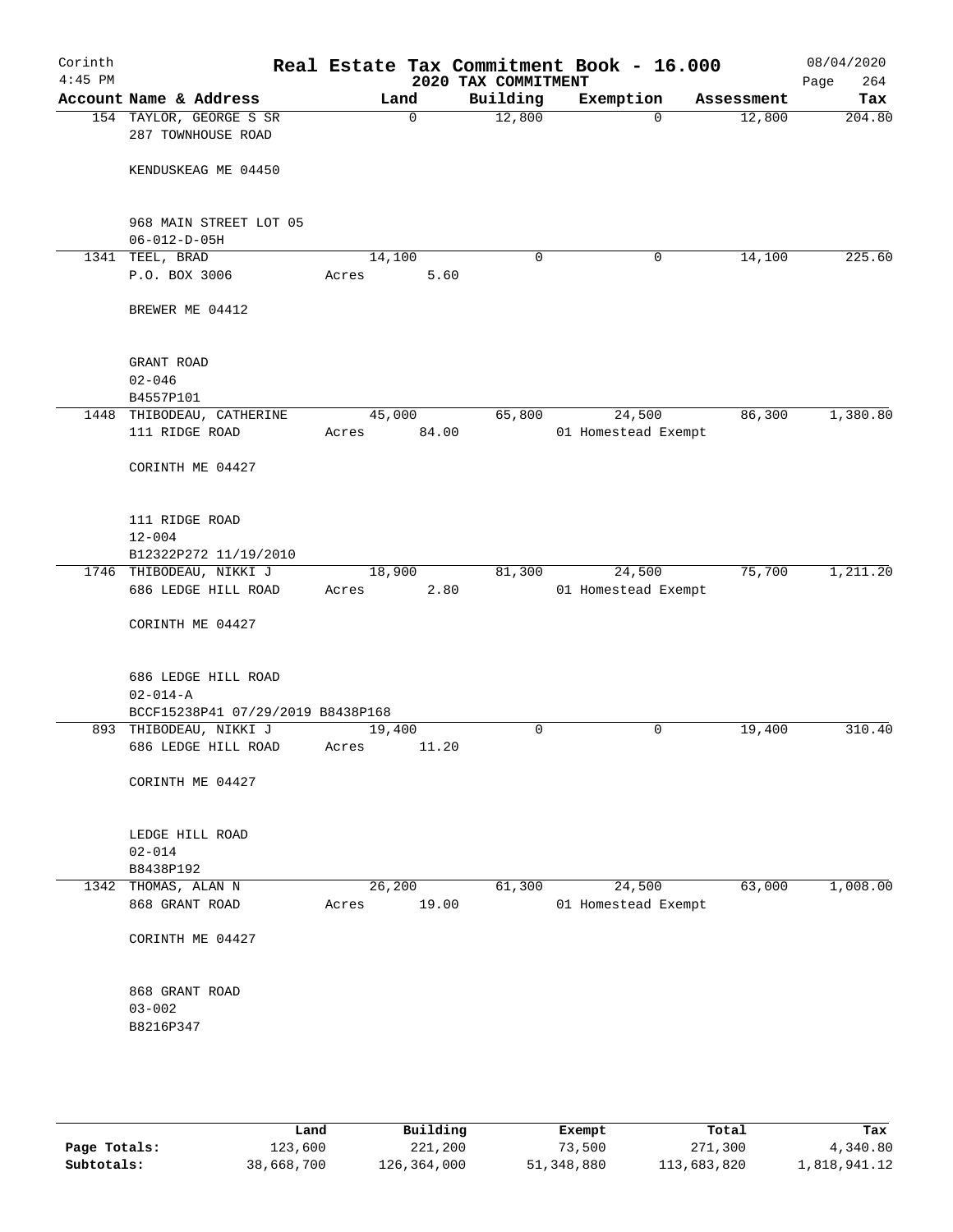| Corinth<br>$4:45$ PM |                                                             |             |                 | 2020 TAX COMMITMENT | Real Estate Tax Commitment Book - 16.000 |            | 08/04/2020<br>265<br>Page |
|----------------------|-------------------------------------------------------------|-------------|-----------------|---------------------|------------------------------------------|------------|---------------------------|
|                      | Account Name & Address                                      |             | Land            | Building            | Exemption                                | Assessment | Tax                       |
| 1345                 | THOMAS, ARTHUR C (Heirs<br>of)                              | 20,100      |                 | 9,800               | 0                                        | 29,900     | 478.40                    |
|                      | THOMAS, DOROTHY F<br>(Heirs of)                             | Acres       | 2.64            |                     |                                          |            |                           |
|                      | C/O IRENE THOMAS<br>P/R<br>256 REST A BIT RD.               |             |                 |                     |                                          |            |                           |
|                      | TARBORO NC 27886                                            |             |                 |                     |                                          |            |                           |
|                      | 842 MAIN STREET<br>$05 - 043 - C$                           |             |                 |                     |                                          |            |                           |
|                      | B12337P122 12/03/2010                                       |             |                 |                     |                                          |            |                           |
|                      | 1472 THOMAS, BODRAI                                         |             | 0               | 13,700              | 13,700                                   | 0          | 0.00                      |
|                      | THOMAS, TERESA                                              |             |                 |                     | 01 Homestead Exempt                      |            |                           |
|                      | 613 EXETER ROAD                                             |             |                 |                     |                                          |            |                           |
|                      | CORINTH ME 04427                                            |             |                 |                     |                                          |            |                           |
|                      | 30 EXETER ROAD LOT 04<br>$15 - 012 - 04H$                   |             |                 |                     |                                          |            |                           |
|                      | 1346 THOMAS, CAROL JEAN                                     | 18,700      |                 | 58,900              | 24,500                                   | 53,100     | 849.60                    |
|                      | BOUCHARD, SHAWN A                                           | Acres       | 4.00            |                     | 01 Homestead Exempt                      |            |                           |
|                      | 781 MUDGETT ROAD                                            |             |                 |                     |                                          |            |                           |
|                      | CORINTH ME 04427                                            |             |                 |                     |                                          |            |                           |
|                      | 781 MUDGETT ROAD                                            |             |                 |                     |                                          |            |                           |
|                      | $02 - 002 - E$                                              |             |                 |                     |                                          |            |                           |
|                      | B8709P269                                                   |             |                 |                     |                                          |            |                           |
|                      | 1351 THOMAS, FRANK P                                        | 17,900      |                 | 142,500             | 24,500                                   | 135,900    | 2,174.40                  |
|                      | THOMAS, ANITA B                                             | Acres       | 2.01            |                     | 01 Homestead Exempt                      |            |                           |
|                      | 364 GARLAND ROAD                                            |             |                 |                     |                                          |            |                           |
|                      | CORINTH ME 04427                                            |             |                 |                     |                                          |            |                           |
|                      | 364 GARLAND ROAD                                            |             |                 |                     |                                          |            |                           |
|                      | $10 - 003$                                                  |             |                 |                     |                                          |            |                           |
|                      | B12562P303 08/11/2011                                       |             |                 |                     |                                          |            |                           |
|                      | 1350 THOMAS, FRANK P.                                       | 54,200      |                 | 0                   |                                          | 54,200     | 867.20                    |
|                      | TRUSTEE<br>364 GARLAND ROAD                                 | Acres       | 13.70           |                     |                                          |            |                           |
|                      |                                                             |             |                 |                     |                                          |            |                           |
|                      | CORINTH ME 04427                                            |             |                 |                     |                                          |            |                           |
|                      | 360 GARLAND ROAD                                            |             |                 |                     |                                          |            |                           |
|                      | $10 - 002$                                                  |             |                 |                     |                                          |            |                           |
|                      | B4931P92                                                    |             |                 |                     |                                          |            |                           |
|                      | 2068 THOMAS, FRANK P.<br>TRUSTEE                            | 23,100      |                 | $\mathbf 0$         | 0                                        | 23,100     | 369.60                    |
|                      | 364 GARLAND RD                                              | Acres 37.00 |                 |                     |                                          |            |                           |
|                      |                                                             |             |                 |                     |                                          |            |                           |
|                      | CORINTH ME 04427                                            |             |                 |                     |                                          |            |                           |
|                      | GARLAND ROAD                                                |             |                 |                     |                                          |            |                           |
|                      | $10 - 002 - G$<br>B12181P184 07/01/2010 B4931P92 10/24/1991 |             |                 |                     |                                          |            |                           |
|                      |                                                             |             |                 |                     |                                          |            |                           |
|                      | Land J                                                      |             | $P_{11}$ ilding |                     | <b>Fromnt</b>                            | $T$ otal   |                           |

|              | Land       | Building    | Exempt       | Total       | Tax          |
|--------------|------------|-------------|--------------|-------------|--------------|
| Page Totals: | 134,000    | 224,900     | 62,700       | 296,200     | 4,739.20     |
| Subtotals:   | 38,802,700 | 126,588,900 | 51, 411, 580 | 113,980,020 | 1,823,680.32 |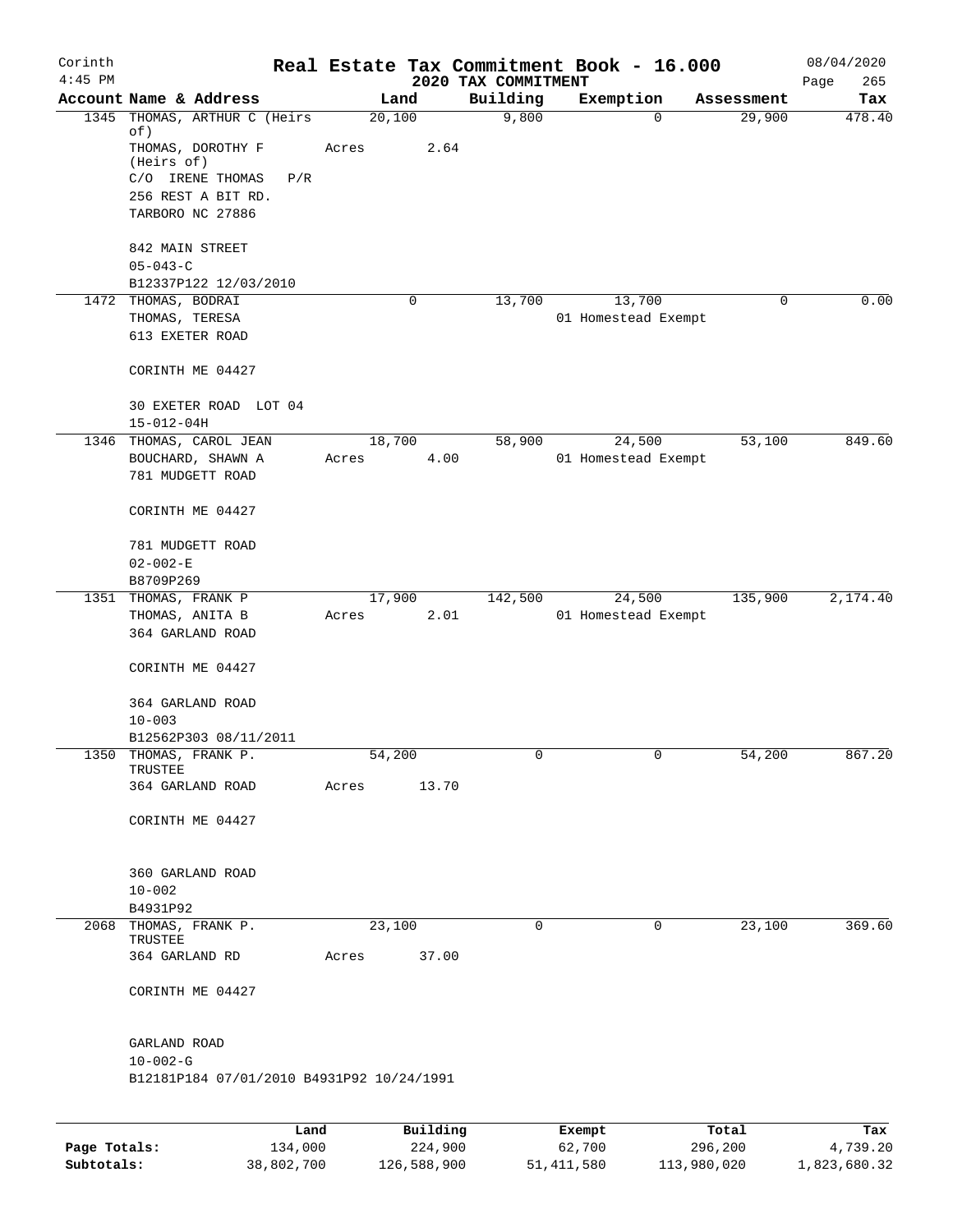| Corinth<br>$4:45$ PM |                                                               |       |                | Real Estate Tax Commitment Book - 16.000<br>2020 TAX COMMITMENT |                     |        |            | 08/04/2020<br>266<br>Page |
|----------------------|---------------------------------------------------------------|-------|----------------|-----------------------------------------------------------------|---------------------|--------|------------|---------------------------|
|                      | Account Name & Address                                        |       | Land           | Building                                                        | Exemption           |        | Assessment | Tax                       |
|                      | 246 THOMAS, FRANKLIN C<br>THOMAS, SHEILA J<br>413 MAIN STREET | Acres | 18,000<br>1.00 | 89,300                                                          | 01 Homestead Exempt | 24,500 | 82,800     | 1,324.80                  |
|                      | CORINTH ME 04427                                              |       |                |                                                                 |                     |        |            |                           |
|                      | 413 MAIN STREET<br>$13 - 002$                                 |       |                |                                                                 |                     |        |            |                           |
|                      | B13652P253 09/19/2014                                         |       |                |                                                                 |                     |        |            |                           |
|                      | 40 THOMAS, GEORGE A                                           |       | 20,000         | 100,100                                                         |                     | 0      | 120,100    | 1,921.60                  |
|                      | 31 MOUNTAIN VIEW DRIVE                                        | Acres | 2.60           |                                                                 |                     |        |            |                           |
|                      | HAMPDEN ME 04444                                              |       |                |                                                                 |                     |        |            |                           |
|                      | 366 MAIN STREET                                               |       |                |                                                                 |                     |        |            |                           |
|                      | $15 - 051$<br>B8377P47                                        |       |                |                                                                 |                     |        |            |                           |
|                      | 2083 THOMAS, PAUL W                                           |       | 78,400         | 117,600                                                         |                     | 0      | 196,000    | 3,136.00                  |
|                      | THOMAS, JENNIFER L<br>410 GARLAND ROAD                        | Acres | 233.69         |                                                                 |                     |        |            |                           |
|                      | CORINTH ME 04427                                              |       |                |                                                                 |                     |        |            |                           |
|                      | 364 GARLAND ROAD                                              |       |                |                                                                 |                     |        |            |                           |
|                      | $10 - 003 - C$                                                |       |                |                                                                 |                     |        |            |                           |
|                      | B12181P184 07/01/2010                                         |       |                |                                                                 |                     |        |            |                           |
|                      | 1969 THOMAS, PAUL W                                           |       | 36,300         | 5,500                                                           |                     | 0      | 41,800     | 668.80                    |
|                      | THOMAS, JENNIFER L<br>410 GARLAND RD                          | Acres | 101.50         |                                                                 |                     |        |            |                           |
|                      | CORINTH ME 04427                                              |       |                |                                                                 |                     |        |            |                           |
|                      | 325 GARLAND ROAD<br>$10 - 002 - E$                            |       |                |                                                                 |                     |        |            |                           |
|                      | B12181P184 07/01/2010                                         |       |                |                                                                 |                     |        |            |                           |
|                      | 1970 THOMAS, PAUL W                                           |       | 25,900         | 189,800                                                         |                     | 24,500 | 191,200    | 3,059.20                  |
|                      | THOMAS, JENNIFER L                                            | Acres | 8.50           |                                                                 | 01 Homestead Exempt |        |            |                           |
|                      | 410 GARLAND ROAD                                              |       |                |                                                                 |                     |        |            |                           |
|                      | CORINTH ME 04427                                              |       |                |                                                                 |                     |        |            |                           |
|                      | 410 GARLAND ROAD                                              |       |                |                                                                 |                     |        |            |                           |
|                      | $10 - 003 - B$                                                |       |                |                                                                 |                     |        |            |                           |
|                      | B12181P184 07/01/2010                                         |       |                |                                                                 |                     |        |            |                           |
|                      | 1585 THOMPSON, DAVID III                                      |       | 16,700         | 91,300                                                          |                     | 24,500 | 83,500     | 1,336.00                  |
|                      | 318 MCCARD ROAD                                               | Acres | 1.00           |                                                                 | 01 Homestead Exempt |        |            |                           |
|                      | CORINTH ME 04427                                              |       |                |                                                                 |                     |        |            |                           |
|                      | 318 MCCARD ROAD                                               |       |                |                                                                 |                     |        |            |                           |
|                      | $01 - 017 - D - 2$<br>B13634P263 08/20/2014                   |       |                |                                                                 |                     |        |            |                           |
|                      |                                                               |       |                |                                                                 |                     |        |            |                           |

|              | Land       | Building    | Exempt     | Total       | Tax          |
|--------------|------------|-------------|------------|-------------|--------------|
| Page Totals: | 195,300    | 593,600     | 73,500     | 715,400     | 11,446.40    |
| Subtotals:   | 38,998,000 | 127,182,500 | 51,485,080 | 114,695,420 | 1,835,126.72 |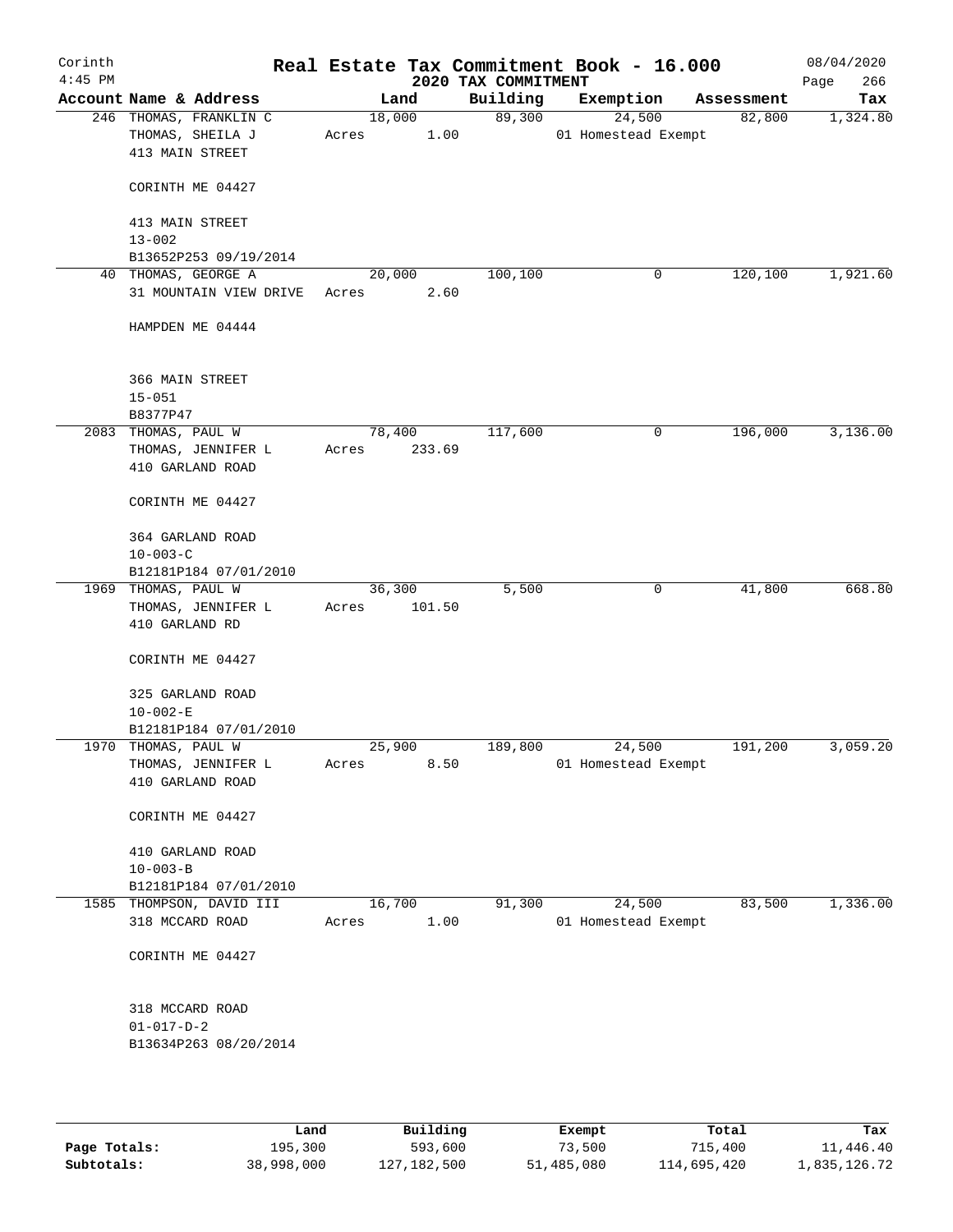| Corinth<br>$4:45$ PM |                                       |        |       | 2020 TAX COMMITMENT | Real Estate Tax Commitment Book - 16.000 |            | 08/04/2020<br>267<br>Page |
|----------------------|---------------------------------------|--------|-------|---------------------|------------------------------------------|------------|---------------------------|
|                      | Account Name & Address                | Land   |       | Building            | Exemption                                | Assessment | Tax                       |
|                      | 926 THOMPSON, ELAINE                  | 25,100 |       | $\mathbf 0$         | $\mathbf 0$                              | 25,100     | 401.60                    |
|                      | PO BOX 112                            | Acres  | 17.04 |                     |                                          |            |                           |
|                      | CORINTH ME 04427                      |        |       |                     |                                          |            |                           |
|                      | GRANT ROAD                            |        |       |                     |                                          |            |                           |
|                      | $05 - 013$                            |        |       |                     |                                          |            |                           |
|                      | B11636P229 10/13/2008                 |        |       |                     |                                          |            |                           |
|                      | 927 THOMPSON, ELAINE                  | 19,400 |       | 0                   | 0                                        | 19,400     | 310.40                    |
|                      | PO BOX 112                            | Acres  | 13.05 |                     |                                          |            |                           |
|                      | CORINTH ME 04427                      |        |       |                     |                                          |            |                           |
|                      | GRANT ROAD                            |        |       |                     |                                          |            |                           |
|                      | $05 - 012$                            |        |       |                     |                                          |            |                           |
|                      | B11636P229 10/13/2008                 |        |       |                     |                                          |            |                           |
|                      | 1354 THOMPSON, ELAINE L M             | 16,400 |       | 10,000              | 0                                        | 26,400     | 422.40                    |
|                      | P.O. BOX 112                          | Acres  | 4.64  |                     |                                          |            |                           |
|                      | CORINTH ME 04427                      |        |       |                     |                                          |            |                           |
|                      | 336 GRANT ROAD                        |        |       |                     |                                          |            |                           |
|                      | $05 - 013 - B$                        |        |       |                     |                                          |            |                           |
|                      | B6113P329                             |        |       |                     |                                          |            |                           |
|                      | 1356 THOMPSON, EUNICE LOVING<br>TRUST | 4,700  |       | $\mathbf 0$         | 0                                        | 4,700      | 75.20                     |
|                      | E. THOMPSON & W.<br>DARLING TRUSTEES  | Acres  | 30.00 |                     |                                          |            |                           |
|                      | 1201 MAIN STREET                      |        |       |                     |                                          |            |                           |
|                      | CORINTH ME 04427                      |        |       |                     |                                          |            |                           |
|                      | MAIN STREET<br>$03 - 028$             |        |       |                     |                                          |            |                           |
|                      | B5640P274                             |        |       |                     |                                          |            |                           |
|                      | 1352 THOMPSON, JEAN M                 | 20,000 |       | 107,800             | 30,380                                   | 97,420     | 1,558.72                  |
|                      | 306 MCCARD ROAD                       | Acres  | 3.71  |                     | 01 Homestead Exempt                      |            |                           |
|                      |                                       |        |       |                     | 31 Veteran Widow                         |            |                           |
|                      | CORINTH ME 04427                      |        |       |                     |                                          |            |                           |
|                      | 306 MCCARD ROAD                       |        |       |                     |                                          |            |                           |
|                      | $01 - 017 - D$                        |        |       |                     |                                          |            |                           |
|                      | 2095 THOMPSON, JEAN M                 | 16,700 |       | $\mathbf 0$         | $\mathbf 0$                              | 16,700     | 267.20                    |
|                      | 306 MCCARD ROAD                       | Acres  | 1.00  |                     |                                          |            |                           |
|                      | CORINTH ME 04427                      |        |       |                     |                                          |            |                           |
|                      | 302 McCARD ROAD                       |        |       |                     |                                          |            |                           |
|                      | $01 - 017 - D - 1$                    |        |       |                     |                                          |            |                           |
|                      | B14142P38 05/06/2016                  |        |       |                     |                                          |            |                           |
|                      |                                       |        |       |                     |                                          |            |                           |
|                      |                                       |        |       |                     |                                          |            |                           |

|              | Land       | Building    | Exempt     | Total       | Tax          |
|--------------|------------|-------------|------------|-------------|--------------|
| Page Totals: | 102,300    | 117,800     | 30,380     | 189,720     | 3,035.52     |
| Subtotals:   | 39,100,300 | 127,300,300 | 51,515,460 | 114,885,140 | 1,838,162.24 |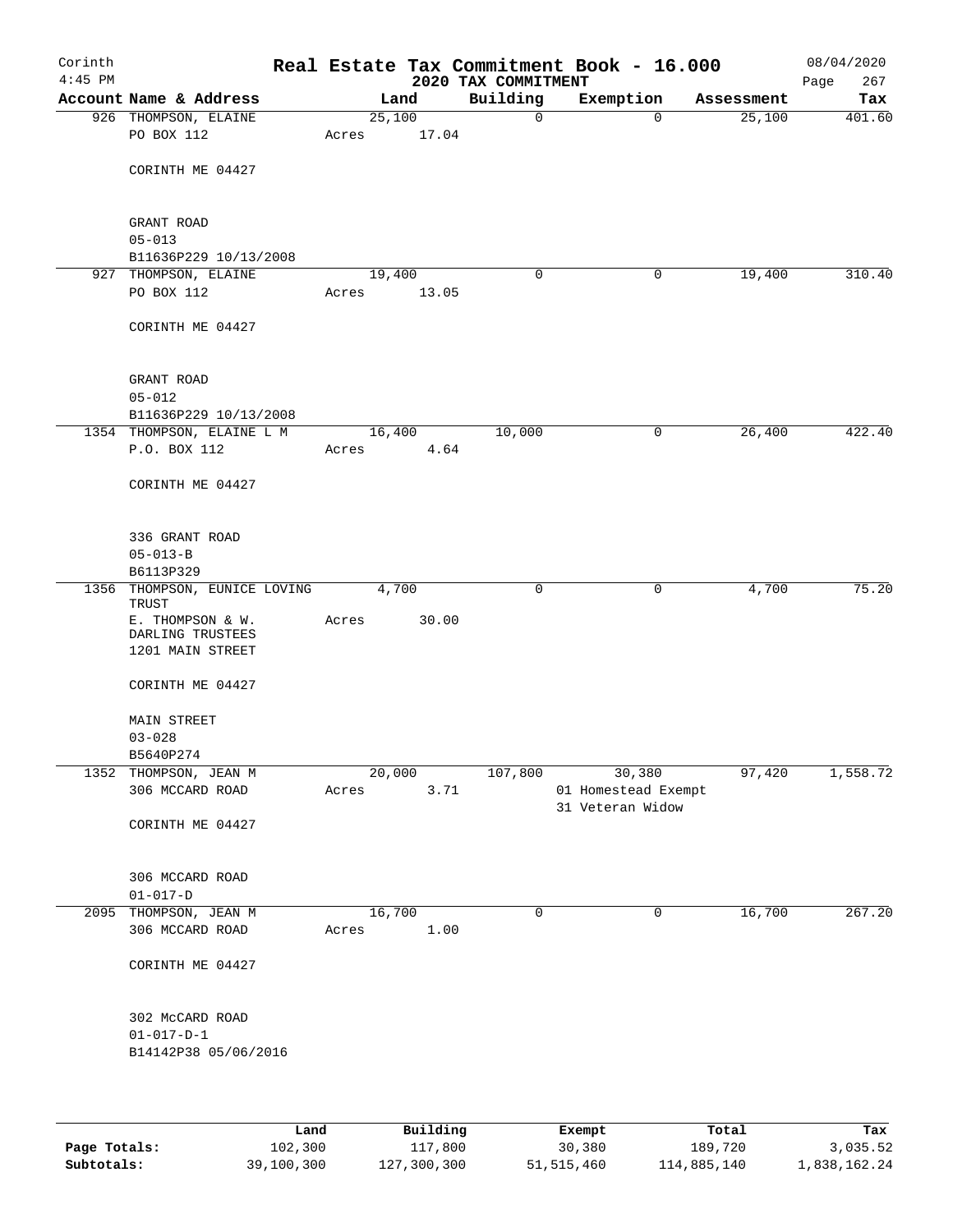| Corinth   |                                                                          |       |                |                     | Real Estate Tax Commitment Book - 16.000 |            | 08/04/2020  |
|-----------|--------------------------------------------------------------------------|-------|----------------|---------------------|------------------------------------------|------------|-------------|
| $4:45$ PM |                                                                          |       |                | 2020 TAX COMMITMENT |                                          |            | 268<br>Page |
|           | Account Name & Address                                                   |       | Land           | Building            | Exemption                                | Assessment | Tax         |
|           | 1359 THOMPSON, JESSICA LYNN<br>604 CHAMBERLAIN MEETING Acres<br>HOUSE RD |       | 18,300<br>2.34 | 25,400              | $\mathbf 0$                              | 43,700     | 699.20      |
|           | EXETER ME 04435                                                          |       |                |                     |                                          |            |             |
|           | 291 WHITE SCHOOLHOUSE                                                    |       |                |                     |                                          |            |             |
|           | $06 - 015$<br>B10549P339 07/24/2006                                      |       |                |                     |                                          |            |             |
|           | 1361 THOMPSON, RAYMOND E                                                 |       | 24,400         | 162,000             | $\mathbf 0$                              | 186,400    | 2,982.40    |
|           | THOMPSON, PAULA                                                          | Acres | 1.24           |                     |                                          |            |             |
|           | 17 HUDSON ROAD                                                           |       |                |                     |                                          |            |             |
|           | CORINTH ME 04427                                                         |       |                |                     |                                          |            |             |
|           | 356 MAIN STREET                                                          |       |                |                     |                                          |            |             |
|           | $15 - 049 - B$                                                           |       |                |                     |                                          |            |             |
|           | B13703P338 11/14/2014                                                    |       |                |                     |                                          |            |             |
|           | 1362 THOMPSON, RAYMOND E                                                 |       | 21,200         | 82,400              | 0                                        | 103,600    | 1,657.60    |
|           | THOMPSON, PAULA                                                          | Acres | 1.20           |                     |                                          |            |             |
|           | 17 HUDSON ROAD                                                           |       |                |                     |                                          |            |             |
|           | CORINTH ME 04427                                                         |       |                |                     |                                          |            |             |
|           | 11 HUDSON ROAD<br>$15 - 036$                                             |       |                |                     |                                          |            |             |
|           | B10966P112 05/24/2007                                                    |       |                |                     |                                          |            |             |
|           | 1363 THOMPSON, RAYMOND E                                                 |       | 6,600          | $\mathbf 0$         | 0                                        | 6,600      | 105.60      |
|           | THOMPSON, PAULA W<br>17 HUDSON ROAD                                      | Acres | 0.64           |                     |                                          |            |             |
|           | CORINTH ME 04427                                                         |       |                |                     |                                          |            |             |
|           | HUDSON ROAD N/F OFF<br>$15 - 041$                                        |       |                |                     |                                          |            |             |
|           | B3201P3                                                                  |       |                |                     |                                          |            |             |
|           | 1364 THOMPSON, RAYMOND E                                                 |       | 27,800         | 0                   | $\overline{0}$                           | 27,800     | 444.80      |
|           | 17 HUDSON ROAD                                                           | Acres | 44.00          |                     |                                          |            |             |
|           | CORINTH ME 04427                                                         |       |                |                     |                                          |            |             |
|           | MAIN STREET N/F OFF                                                      |       |                |                     |                                          |            |             |
|           | $15 - 049$                                                               |       |                |                     |                                          |            |             |
|           | B3387P321<br>1205 THOMPSON, RAYMOND E                                    |       | 15,400         | 117,500             | $\mathbf 0$                              | 132,900    | 2,126.40    |
|           | 17 HUDSON ROAD                                                           | Acres | 0.41           |                     |                                          |            |             |
|           | CORINTH ME 04427                                                         |       |                |                     |                                          |            |             |
|           | 296 MAIN STREET                                                          |       |                |                     |                                          |            |             |
|           | $15 - 037$                                                               |       |                |                     |                                          |            |             |
|           | B9042P52                                                                 |       |                |                     |                                          |            |             |
|           |                                                                          |       |                |                     |                                          |            |             |
|           |                                                                          |       |                |                     |                                          |            |             |
|           |                                                                          |       |                |                     |                                          |            |             |

|              | Land         | Building    | Exempt       | Total       | Tax          |
|--------------|--------------|-------------|--------------|-------------|--------------|
| Page Totals: | 113,700      | 387,300     |              | 501,000     | 8.016.00     |
| Subtotals:   | 39, 214, 000 | 127,687,600 | 51, 515, 460 | 115,386,140 | 1,846,178.24 |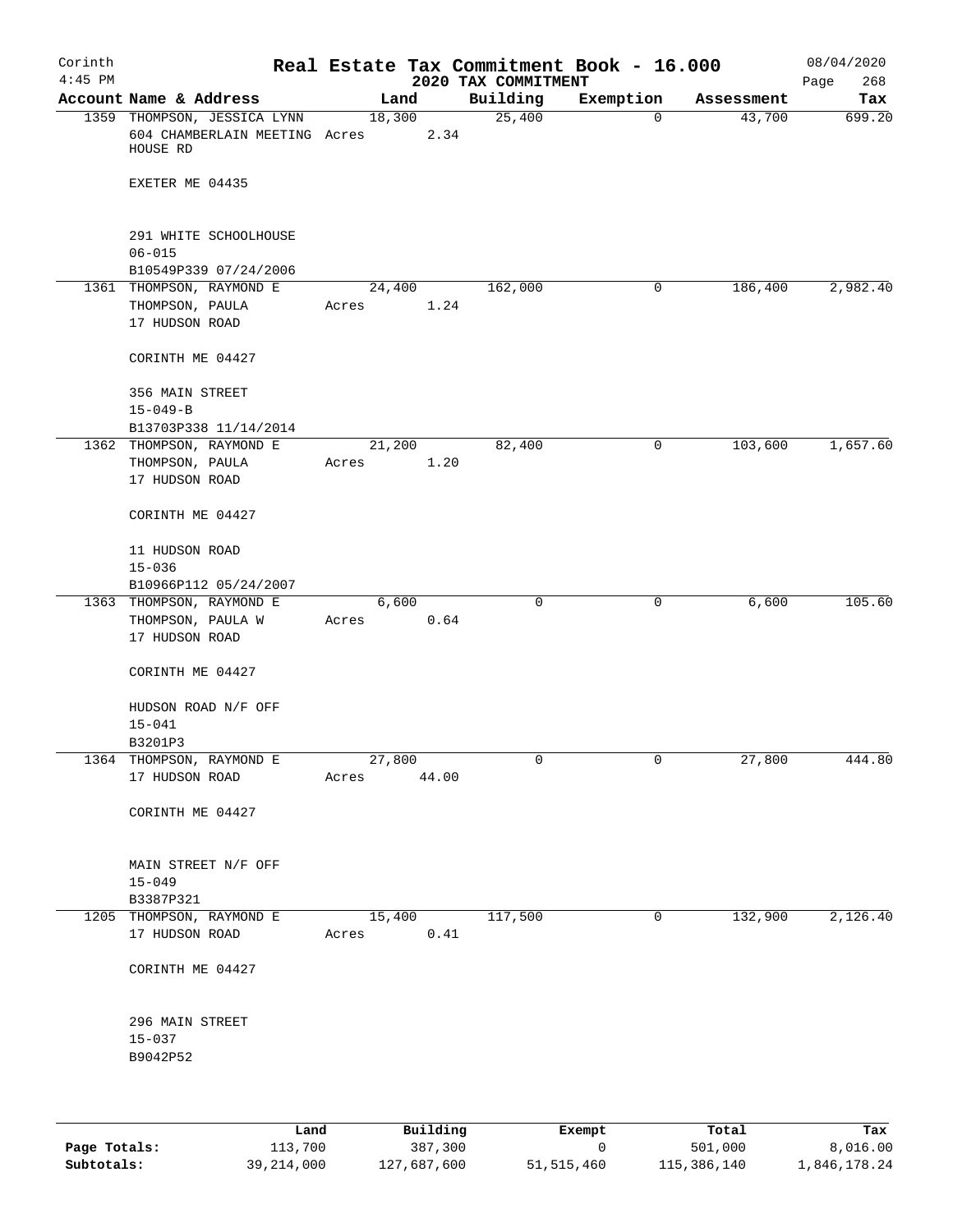| Corinth<br>$4:45$ PM |                               |        |        | 2020 TAX COMMITMENT | Real Estate Tax Commitment Book - 16.000 |            | 08/04/2020<br>269<br>Page |
|----------------------|-------------------------------|--------|--------|---------------------|------------------------------------------|------------|---------------------------|
|                      | Account Name & Address        | Land   |        | Building            | Exemption                                | Assessment | Tax                       |
|                      | 1360 THOMPSON, RAYMOND E      | 21,700 |        | 185,500             | 24,500                                   | 182,700    | 2,923.20                  |
|                      | THOMPSON, PAULA W             | Acres  | 1.52   |                     | 01 Homestead Exempt                      |            |                           |
|                      | 17 HUDSON ROAD                |        |        |                     |                                          |            |                           |
|                      | CORINTH ME 04427              |        |        |                     |                                          |            |                           |
|                      | 17 HUDSON ROAD                |        |        |                     |                                          |            |                           |
|                      | $15 - 035$                    |        |        |                     |                                          |            |                           |
|                      | B2038P38                      |        |        |                     |                                          |            |                           |
| 280                  | THOMPSON, RAYMOND E           | 17,700 |        | 124,400             | 0                                        | 142,100    | 2,273.60                  |
|                      | THOMPSON, PAULA               | Acres  | 0.61   |                     |                                          |            |                           |
|                      | 17 HUDSON ROAD                |        |        |                     |                                          |            |                           |
|                      | CORINTH ME 04427              |        |        |                     |                                          |            |                           |
|                      | 298 MAIN STREET               |        |        |                     |                                          |            |                           |
|                      | $15 - 038$                    |        |        |                     |                                          |            |                           |
|                      | B10999P39 06/14/2007 B9162P66 |        |        |                     |                                          |            |                           |
|                      | 1365 THOMPSON, ROBERT R       | 21,400 |        | 27,400              | 24,500                                   | 24,300     | 388.80                    |
|                      | THOMPSON, WENDY M             | Acres  | 3.72   |                     | 01 Homestead Exempt                      |            |                           |
|                      | 123 EXETER ROAD               |        |        |                     |                                          |            |                           |
|                      | CORINTH ME 04427              |        |        |                     |                                          |            |                           |
|                      | 123 EXETER ROAD               |        |        |                     |                                          |            |                           |
|                      | $14 - 027 - 02$               |        |        |                     |                                          |            |                           |
|                      | B5702P179                     |        |        |                     |                                          |            |                           |
|                      | 415 THUL, CHRISTOPHER M       | 16,900 |        | 62,800              | 24,500                                   | 55,200     | 883.20                    |
|                      | THUL, SHERRY A                | Acres  | 1.17   |                     | 01 Homestead Exempt                      |            |                           |
|                      | 57 BEECH GROVE ROAD           |        |        |                     |                                          |            |                           |
|                      | CORINTH ME 04427              |        |        |                     |                                          |            |                           |
|                      | 57 BEECH GROVE RD             |        |        |                     |                                          |            |                           |
|                      | $06 - 003 - 07$               |        |        |                     |                                          |            |                           |
|                      | B8259P142                     |        |        |                     |                                          |            |                           |
|                      | 1366 THUL, MICHAEL R          | 22,300 |        | 54,700              | 30,380                                   | 46,620     | 745.92                    |
|                      | THUL, PATRICIA J              | Acres  | 5.60   |                     | 01 Homestead Exempt                      |            |                           |
|                      | 901 LEDGE HILL ROAD           |        |        |                     | 22 Veteran                               |            |                           |
|                      | CORINTH ME 04427              |        |        |                     |                                          |            |                           |
|                      | 901 LEDGE HILL ROAD           |        |        |                     |                                          |            |                           |
|                      | $02 - 008 - B$                |        |        |                     |                                          |            |                           |
|                      | B3603P236                     |        |        |                     |                                          |            |                           |
|                      | 1693 TIBBETTS, RONALD K       | 23,000 |        | 134,600             | 24,500                                   | 133,100    | 2,129.60                  |
|                      | PO BOX 312                    | Acres  | $6.15$ |                     | 01 Homestead Exempt                      |            |                           |
|                      | CORINTH ME 04427 0312         |        |        |                     |                                          |            |                           |
|                      | 194 BEECH GROVE RD            |        |        |                     |                                          |            |                           |
|                      | $02 - 054 - A$                |        |        |                     |                                          |            |                           |
|                      | B14731P140 01/31/2018         |        |        |                     |                                          |            |                           |
|                      |                               |        |        |                     |                                          |            |                           |
|                      |                               |        |        |                     |                                          |            |                           |

|              | Land       | Building    | Exempt     | Total       | Tax          |
|--------------|------------|-------------|------------|-------------|--------------|
| Page Totals: | 123,000    | 589,400     | 128,380    | 584,020     | 9,344.32     |
| Subtotals:   | 39,337,000 | 128,277,000 | 51,643,840 | 115,970,160 | 1,855,522.56 |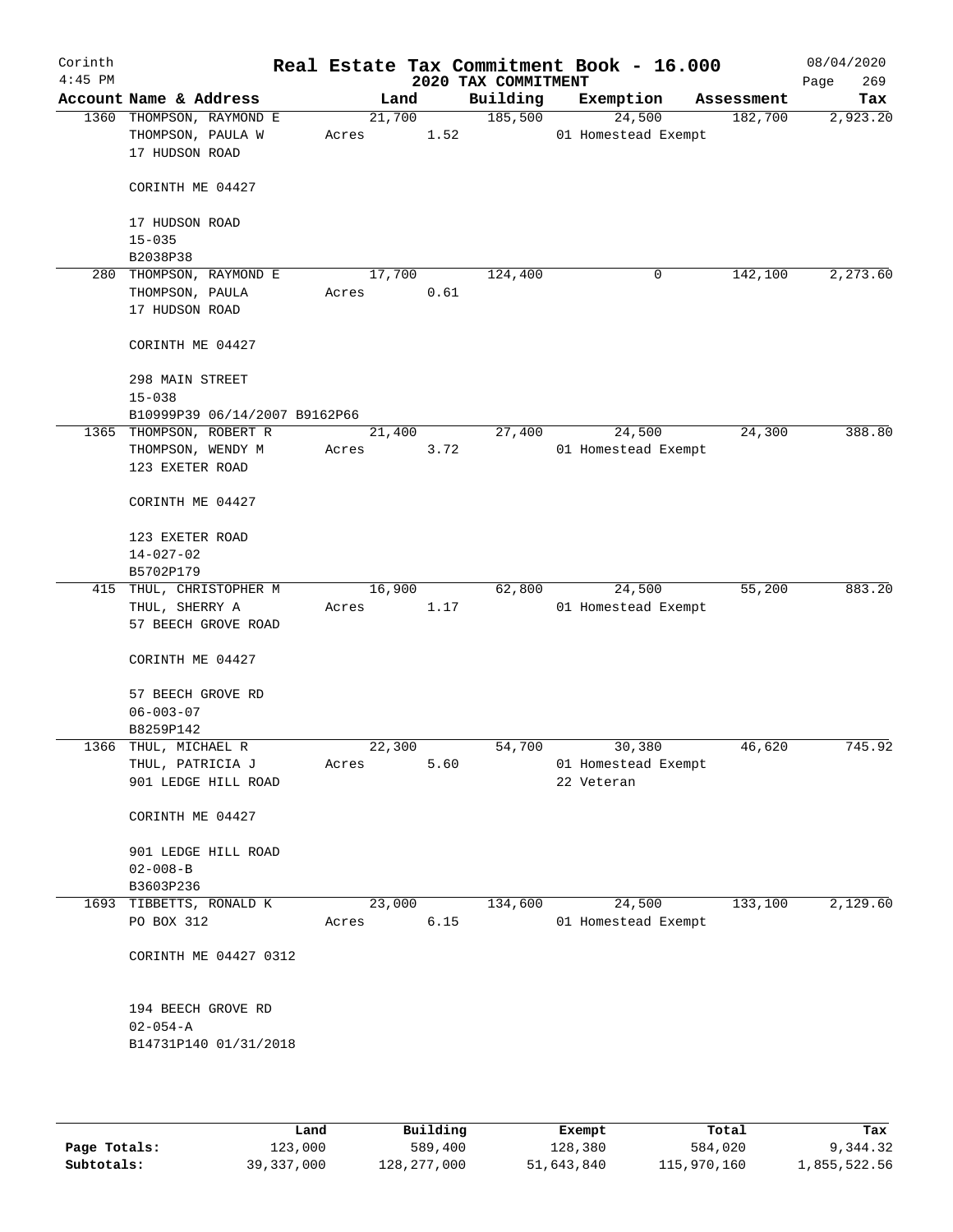| Corinth   |                                    |        |      |                     | Real Estate Tax Commitment Book - 16.000 |            | 08/04/2020  |
|-----------|------------------------------------|--------|------|---------------------|------------------------------------------|------------|-------------|
| $4:45$ PM |                                    |        |      | 2020 TAX COMMITMENT |                                          |            | 270<br>Page |
|           | Account Name & Address             | Land   |      | Building            | Exemption                                | Assessment | Tax         |
|           | 1367 TIDWELL, BILLY T              |        | 0    | 11,300              | $\Omega$                                 | 11,300     | 180.80      |
|           | c/o JOHN MALLOY<br>643 MAIN STREET |        |      |                     |                                          |            |             |
|           | CORINTH ME 04427                   |        |      |                     |                                          |            |             |
|           |                                    |        |      |                     |                                          |            |             |
|           | 651 MAIN STREET                    |        |      |                     |                                          |            |             |
|           | $05 - 029 - 01H$                   |        |      |                     |                                          |            |             |
|           | 1378 TILTON, BONNIE L              |        | 0    | 22,500              | 0                                        | 22,500     | 360.00      |
|           | P O BOX 37                         |        |      |                     |                                          |            |             |
|           | CORINTH ME 04427 0037              |        |      |                     |                                          |            |             |
|           | 47 EXETER ROAD                     |        |      |                     |                                          |            |             |
|           | $14 - 025 - 01H$                   |        |      |                     |                                          |            |             |
|           | BBILL OFPSALE 11/19/2019           |        |      |                     |                                          |            |             |
|           | 1374 TILTON, G BRUCE               | 18,400 |      | 86,800              | 24,500                                   | 80,700     | 1,291.20    |
|           | TILTON, BONNIE L                   | Acres  | 1.38 |                     | 01 Homestead Exempt                      |            |             |
|           | P O BOX 37                         |        |      |                     |                                          |            |             |
|           | CORINTH ME 04427 0037              |        |      |                     |                                          |            |             |
|           | 57 HUDSON ROAD                     |        |      |                     |                                          |            |             |
|           | $15 - 029$                         |        |      |                     |                                          |            |             |
|           | B12520P35 06/01/2011 B2205P460     |        |      |                     |                                          |            |             |
|           | 566 TILTON, G BRUCE                | 11,800 |      | $\mathbf 0$         | 0                                        | 11,800     | 188.80      |
|           | TILTON, BONNIE L                   | Acres  | 1.20 |                     |                                          |            |             |
|           | P.O. BOX 37                        |        |      |                     |                                          |            |             |
|           | CORINTH ME 04427                   |        |      |                     |                                          |            |             |
|           | HUDSON ROAD                        |        |      |                     |                                          |            |             |
|           | $08 - 002 - 01$                    |        |      |                     |                                          |            |             |
|           | B7630P83                           |        |      |                     |                                          |            |             |
|           | 350 TILTON, JEFFREY T              | 33,500 |      | 173,500             | 24,500                                   | 182,500    | 2,920.00    |
|           | 29 PUDDLEDOCK ROAD                 | Acres  | 1.00 |                     | 01 Homestead Exempt                      |            |             |
|           | CORINTH ME 04427                   |        |      |                     |                                          |            |             |
|           |                                    |        |      |                     |                                          |            |             |
|           | 29 PUDDLEDOCK ROAD                 |        |      |                     |                                          |            |             |
|           | $12 - 030$                         |        |      |                     |                                          |            |             |
|           | B11115P300 09/06/2007              |        |      |                     |                                          |            |             |
|           | 58 TILTON, JEFFREY T               | 23,600 |      | $\mathbf 0$         | 0                                        | 23,600     | 377.60      |
|           | 29 PUDDLEDOCK ROAD                 | Acres  | 6.62 |                     |                                          |            |             |
|           | CORINTH ME 04427                   |        |      |                     |                                          |            |             |
|           | 670 HUDSON ROAD                    |        |      |                     |                                          |            |             |
|           | $12 - 029$                         |        |      |                     |                                          |            |             |
|           | B11115P300 09/06/2007 B9013P154    |        |      |                     |                                          |            |             |
|           |                                    |        |      |                     |                                          |            |             |
|           |                                    |        |      |                     |                                          |            |             |
|           |                                    |        |      |                     |                                          |            |             |
|           |                                    |        |      |                     |                                          |            |             |

|              | Land       | Building    | Exempt     | Total       | Tax          |
|--------------|------------|-------------|------------|-------------|--------------|
| Page Totals: | 87,300     | 294,100     | 49,000     | 332,400     | 5,318.40     |
| Subtotals:   | 39,424,300 | 128,571,100 | 51,692,840 | 116,302,560 | 1,860,840.96 |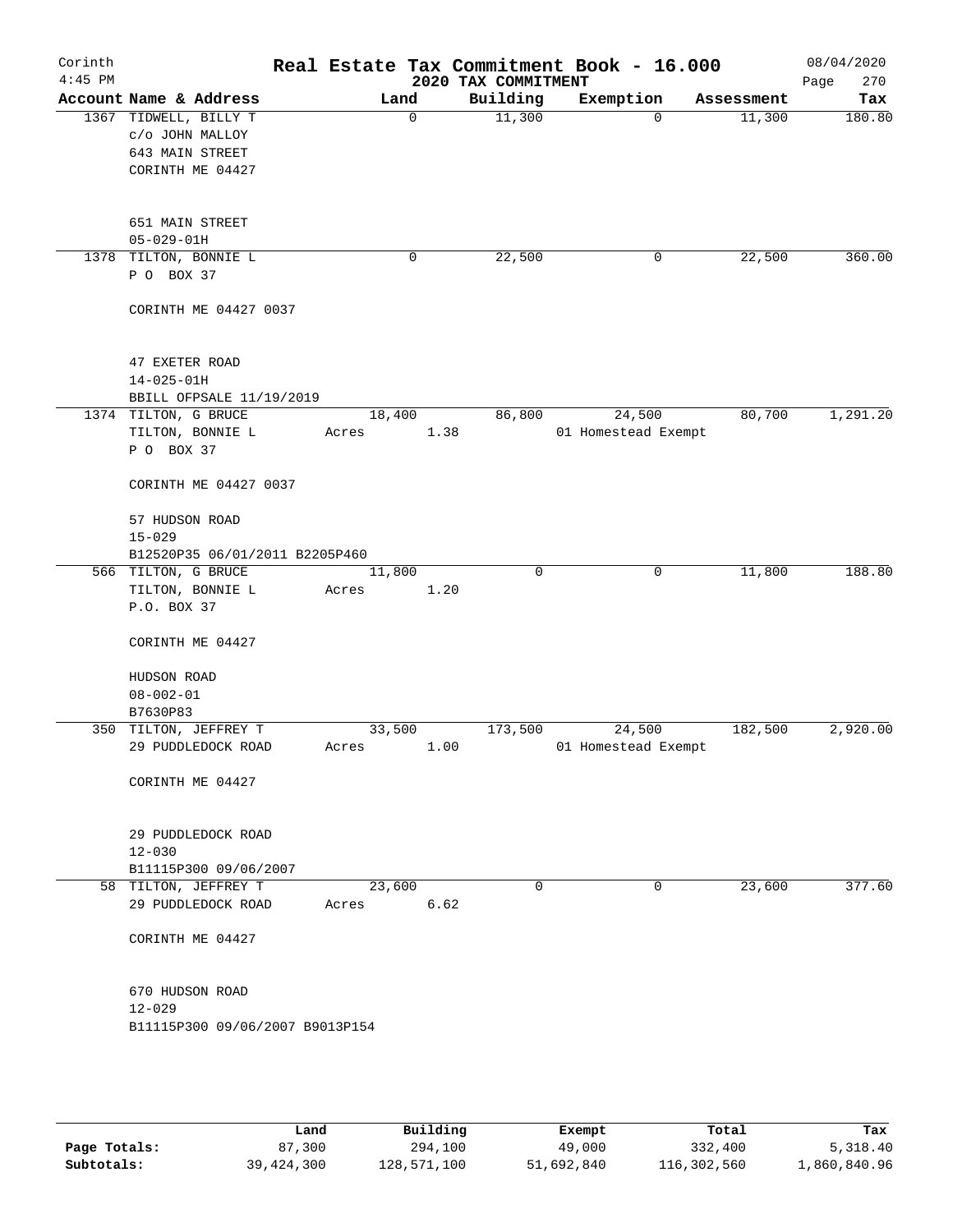| Corinth                    |                                                               |         |             |          |                                 | Real Estate Tax Commitment Book - 16.000 |                        |            | 08/04/2020               |
|----------------------------|---------------------------------------------------------------|---------|-------------|----------|---------------------------------|------------------------------------------|------------------------|------------|--------------------------|
| $4:45$ PM                  | Account Name & Address                                        |         | Land        |          | 2020 TAX COMMITMENT<br>Building | Exemption                                |                        | Assessment | Page<br>271<br>Tax       |
|                            | 148 TILTON, JEFFREY T                                         |         | 17,100      |          | 15,100                          |                                          | $\mathbf 0$            | 32,200     | 515.20                   |
|                            | 29 PUDDLEDOCK ROAD                                            | Acres   |             | 1.38     |                                 |                                          |                        |            |                          |
|                            | CORINTH ME 04427                                              |         |             |          |                                 |                                          |                        |            |                          |
|                            | 626 HUDSON ROAD<br>$12 - 029 - A$                             |         |             |          |                                 |                                          |                        |            |                          |
|                            | B13369P233 10/19/2013                                         |         |             |          |                                 |                                          |                        |            |                          |
| 1610                       | TILTON, LISA, &<br>WILLARD, LYNN R, &                         |         | 12,600      |          | 0                               |                                          | 0                      | 12,600     | 201.60                   |
|                            | BRADBURY, DONNA M TC<br>C/O LISA TILTON<br>29 PUDDLEDOCK ROAD | Acres   |             | 1.79     |                                 |                                          |                        |            |                          |
|                            | CORINTH ME 04427                                              |         |             |          |                                 |                                          |                        |            |                          |
|                            | BRADBURY DR                                                   |         |             |          |                                 |                                          |                        |            |                          |
|                            | $08 - 012 - 07 - B$                                           |         |             |          |                                 |                                          |                        |            |                          |
|                            | B15381P248 12/05/2019<br>1794 TILTON, TAMMIE                  |         | 27,800      |          | 25,400                          | 24,500                                   |                        | 28,700     | 459.20                   |
|                            | 39 MCCARD RD.                                                 | Acres   |             | 15.57    |                                 | 01 Homestead Exempt                      |                        |            |                          |
|                            | CORINTH ME 04427                                              |         |             |          |                                 |                                          |                        |            |                          |
|                            | 39 MCCARD ROAD                                                |         |             |          |                                 |                                          |                        |            |                          |
|                            | $01 - 040 - A$<br>B9062P1                                     |         |             |          |                                 |                                          |                        |            |                          |
|                            | 1380 TOMASIK, RANDOLPH R                                      |         | 26,500      |          | 62,600                          | 30,380                                   |                        | 58,720     | 939.52                   |
|                            | TOMASIK, JUDITH H<br>37 RIDGE ROAD                            | Acres   |             | 9.00     |                                 | 01 Homestead Exempt<br>22 Veteran        |                        |            |                          |
|                            | CORINTH ME 04427                                              |         |             |          |                                 |                                          |                        |            |                          |
|                            | 37 RIDGE ROAD<br>$12 - 008$                                   |         |             |          |                                 |                                          |                        |            |                          |
|                            | B5329P257 05/21/1993 B4705P126                                |         |             |          |                                 |                                          |                        |            |                          |
|                            | 1382 TOMPKINS, ALLISON C<br>795 GRANT ROAD                    | Acres   | 17,500      | 2.85     | 79,000                          | 24,500<br>01 Homestead Exempt            |                        | 72,000     | 1,152.00                 |
|                            | CORINTH ME 04427                                              |         |             |          |                                 |                                          |                        |            |                          |
|                            | 795 GRANT ROAD                                                |         |             |          |                                 |                                          |                        |            |                          |
|                            | $03 - 007 - E$                                                |         |             |          |                                 |                                          |                        |            |                          |
|                            | B4979P60                                                      |         |             |          |                                 |                                          |                        |            |                          |
| 1383                       | TOMPKINS, ALLISON C                                           |         | 16,900      |          | 39,300                          |                                          | 0                      | 56,200     | 899.20                   |
|                            | TOMPKINS, TRACY<br>795 GRANT ROAD                             | Acres   |             | 2.35     |                                 |                                          |                        |            |                          |
|                            | CORINTH ME 04427                                              |         |             |          |                                 |                                          |                        |            |                          |
|                            | 797 GRANT ROAD<br>$03 - 007 - C$                              |         |             |          |                                 |                                          |                        |            |                          |
|                            | B7362P29                                                      |         |             |          |                                 |                                          |                        |            |                          |
|                            |                                                               | Land    |             | Building |                                 | Exempt                                   | Total                  |            | Tax                      |
| Page Totals:<br>Subtotals: | 39,542,700                                                    | 118,400 | 128,792,500 | 221,400  |                                 | 79,380<br>51,772,220                     | 260,420<br>116,562,980 |            | 4,166.72<br>1,865,007.68 |
|                            |                                                               |         |             |          |                                 |                                          |                        |            |                          |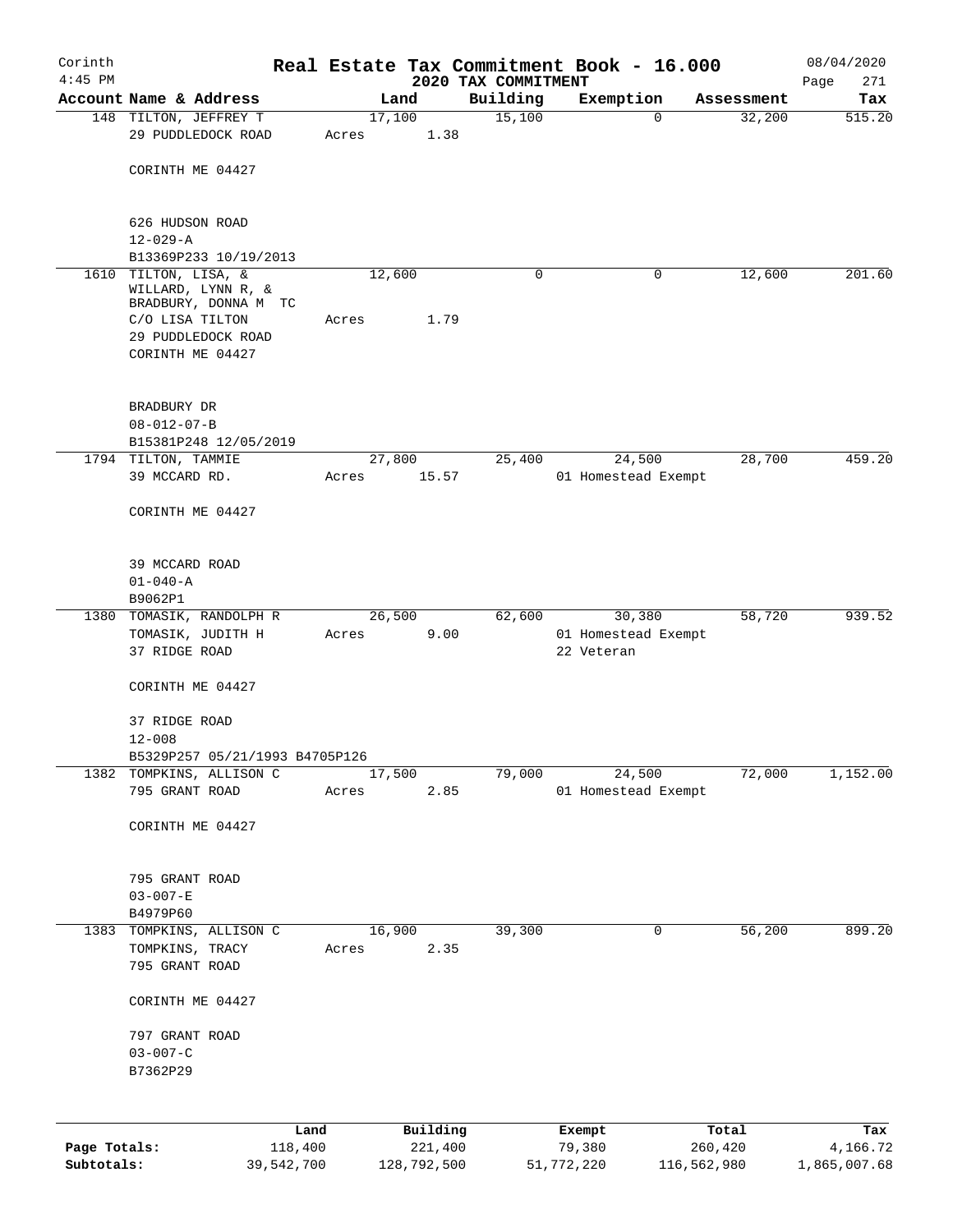| Corinth   |                                           |        |             |                     | Real Estate Tax Commitment Book - 16.000 |             | 08/04/2020  |
|-----------|-------------------------------------------|--------|-------------|---------------------|------------------------------------------|-------------|-------------|
| $4:45$ PM |                                           |        |             | 2020 TAX COMMITMENT |                                          |             | Page<br>272 |
|           | Account Name & Address                    | Land   |             | Building            | Exemption                                | Assessment  | Tax         |
|           | 1386 TOMPKINS, LARRY ARTHUR               | 13,300 |             | $\mathsf{O}$        | $\Omega$                                 | 13,300      | 212.80      |
|           | TOMPKINS, TERRI LYNN                      | Acres  | 3.50        |                     |                                          |             |             |
|           | 307 PIEDMONT PK AVE                       |        |             |                     |                                          |             |             |
|           | DAVENPORT FL 33897                        |        |             |                     |                                          |             |             |
|           | TATE ROAD                                 |        |             |                     |                                          |             |             |
|           | $06 - 012 - H$                            |        |             |                     |                                          |             |             |
|           | B4427P22                                  |        |             |                     |                                          |             |             |
|           | 2034 TOWN OF CORINTH                      |        | $\mathbf 0$ | $\Omega$            | $\mathbf 0$                              | $\mathbf 0$ | 0.00        |
|           | PO BOX 309                                |        |             |                     | 43 Municipal                             |             |             |
|           | CORINTH ME 04427                          |        |             |                     |                                          |             |             |
|           | MARSH ROAD                                |        |             |                     |                                          |             |             |
|           | $09 - 004$                                |        |             |                     |                                          |             |             |
| 2038      | TOWN OF CORINTH                           | 10,300 |             | 82,400              | 92,700                                   | 0           | 0.00        |
|           | PO BOX 309                                | Acres  | 0.13        |                     | 43 Municipal                             |             |             |
|           | CORINTH ME 04427                          |        |             |                     |                                          |             |             |
|           | 328 MAIN STREET                           |        |             |                     |                                          |             |             |
|           | $15 - 046$                                |        |             |                     |                                          |             |             |
| 2039      | TOWN OF CORINTH                           | 20,100 |             | 354,200             | 374,300                                  | 0           | 0.00        |
|           | PO BOX 309                                | Acres  | 0.88        |                     | 43 Municipal                             |             |             |
|           | CORINTH ME 04427                          |        |             |                     |                                          |             |             |
|           | 314 MAIN STREET                           |        |             |                     |                                          |             |             |
|           | $15 - 044$                                |        |             |                     |                                          |             |             |
|           | B14824P65 05/30/2018 B13352P22 09/12/2013 |        |             |                     |                                          |             |             |
|           | 2040 TOWN OF CORINTH                      |        | 0           | 0                   | $\mathbf 0$                              | 0           | 0.00        |
|           | PO BOX 309                                |        |             |                     | 43 Municipal                             |             |             |
|           | CORINTH ME 04427                          |        |             |                     |                                          |             |             |
|           |                                           |        |             |                     |                                          |             |             |
|           | EXETER ROAD                               |        |             |                     |                                          |             |             |
|           | $15 - 010$                                |        |             |                     |                                          |             |             |
|           | 2031 TOWN OF CORINTH                      |        | 0           | $\Omega$            | $\Omega$                                 | 0           | 0.00        |
|           | PO BOX 309                                |        |             |                     | 43 Municipal                             |             |             |
|           | CORINTH ME 04427                          |        |             |                     |                                          |             |             |
|           | EXETER ROAD N/F                           |        |             |                     |                                          |             |             |
|           | $07 - 031 - A$                            |        |             |                     |                                          |             |             |
|           |                                           |        |             |                     |                                          |             |             |

|              | Land       | Building    | Exempt       | Total       | Tax          |
|--------------|------------|-------------|--------------|-------------|--------------|
| Page Totals: | 43,700     | 436,600     | 467,000      | 13,300      | 212.80       |
| Subtotals:   | 39,586,400 | 129,229,100 | 52, 239, 220 | 116,576,280 | 1,865,220.48 |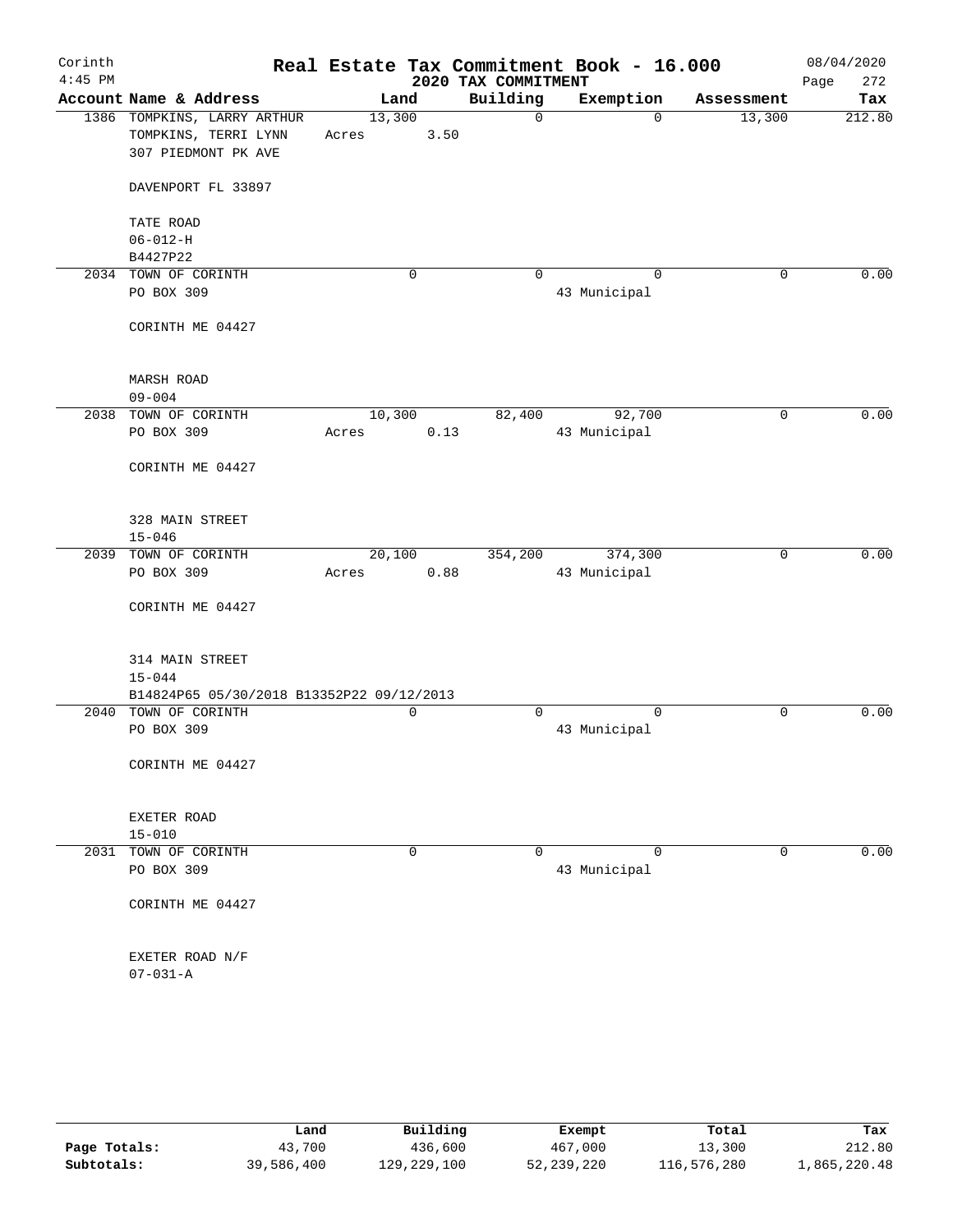| Corinth<br>$4:45$ PM |                                    |            |                 |             | Real Estate Tax Commitment Book - 16.000<br>2020 TAX COMMITMENT |              |             |              | 08/04/2020         |
|----------------------|------------------------------------|------------|-----------------|-------------|-----------------------------------------------------------------|--------------|-------------|--------------|--------------------|
|                      | Account Name & Address             |            |                 | Land        | Building                                                        |              | Exemption   | Assessment   | Page<br>273<br>Tax |
|                      | 2032 TOWN OF CORINTH               |            |                 | $\mathbf 0$ | $\mathbf 0$                                                     |              | $\Omega$    | $\mathbf 0$  | 0.00               |
|                      | PO BOX 309                         |            |                 |             |                                                                 | 43 Municipal |             |              |                    |
|                      | CORINTH ME 04427                   |            |                 |             |                                                                 |              |             |              |                    |
|                      |                                    |            |                 |             |                                                                 |              |             |              |                    |
|                      | EXETER ROAD                        |            |                 |             |                                                                 |              |             |              |                    |
|                      | $07 - 031 - B$                     |            |                 |             |                                                                 |              |             |              |                    |
| 2020                 | TOWN OF CORINTH                    |            | 7,200           |             | 0                                                               |              | 7,200       | 0            | 0.00               |
|                      | PO BOX 309                         |            | Acres           | 0.30        |                                                                 | 43 Municipal |             |              |                    |
|                      | CORINTH ME 04427                   |            |                 |             |                                                                 |              |             |              |                    |
|                      | EXETER ROAD                        |            |                 |             |                                                                 |              |             |              |                    |
|                      | $15 - 011$                         |            |                 |             |                                                                 |              |             |              |                    |
|                      | B11587P344 10/13/2008              |            |                 |             |                                                                 |              |             |              |                    |
|                      | 1989 TOWN OF CORINTH<br>PO BOX 309 |            | 11,900<br>Acres | 1.25        | 250,000                                                         | 43 Municipal | 261,900     | 0            | 0.00               |
|                      | CORINTH ME 04427                   |            |                 |             |                                                                 |              |             |              |                    |
|                      |                                    |            |                 |             |                                                                 |              |             |              |                    |
|                      | 40 GRANT ROAD<br>$05 - 022 - C$    |            |                 |             |                                                                 |              |             |              |                    |
| 1990                 | TOWN OF CORINTH                    |            | 17,800          |             | 0                                                               |              | 17,800      | $\mathbf 0$  | 0.00               |
|                      | PO BOX 309                         |            | Acres           | 8.00        |                                                                 | 43 Municipal |             |              |                    |
|                      | CORINTH ME 04427                   |            |                 |             |                                                                 |              |             |              |                    |
|                      | GRANT ROAD                         |            |                 |             |                                                                 |              |             |              |                    |
|                      | $05 - 018$                         |            |                 |             |                                                                 |              |             |              |                    |
| 2013                 | TOWN OF CORINTH                    |            |                 | 0           | 105,000                                                         |              | 105,000     | 0            | 0.00               |
|                      | PO BOX 309                         |            |                 |             |                                                                 | 43 Municipal |             |              |                    |
|                      | CORINTH ME 04427                   |            |                 |             |                                                                 |              |             |              |                    |
|                      | 31 EXETER ROAD                     |            |                 |             |                                                                 |              |             |              |                    |
|                      | $15 - 013$                         |            |                 |             |                                                                 |              |             |              |                    |
| 2051                 | TOWN OF CORINTH                    |            |                 | $\mathbf 0$ | $\mathbf 0$                                                     |              | $\mathbf 0$ | $\mathbf 0$  | 0.00               |
|                      | PO BOX 309                         |            |                 |             |                                                                 | 43 Municipal |             |              |                    |
|                      | CORINTH ME 04427                   |            |                 |             |                                                                 |              |             |              |                    |
|                      | MAIN STREET                        |            |                 |             |                                                                 |              |             |              |                    |
|                      | $03 - 028 - A$                     |            |                 |             |                                                                 |              |             |              |                    |
| 2052                 | TOWN OF CORINTH                    |            |                 | $\mathbf 0$ | $\Omega$                                                        | 43 Municipal | $\Omega$    | 0            | 0.00               |
|                      | PO BOX 309                         |            |                 |             |                                                                 |              |             |              |                    |
|                      | CORINTH ME 04427                   |            |                 |             |                                                                 |              |             |              |                    |
|                      | LEDGE HILL ROAD                    |            |                 |             |                                                                 |              |             |              |                    |
|                      | $04 - 029 - A$                     |            |                 |             |                                                                 |              |             |              |                    |
|                      |                                    | Land       |                 | Building    |                                                                 | Exempt       |             | Total        | Tax                |
| Page Totals:         |                                    | 36,900     |                 | 355,000     |                                                                 | 391,900      |             | $\mathsf{O}$ | 0.00               |
| Subtotals:           |                                    | 39,623,300 |                 | 129,584,100 |                                                                 | 52,631,120   |             | 116,576,280  | 1,865,220.48       |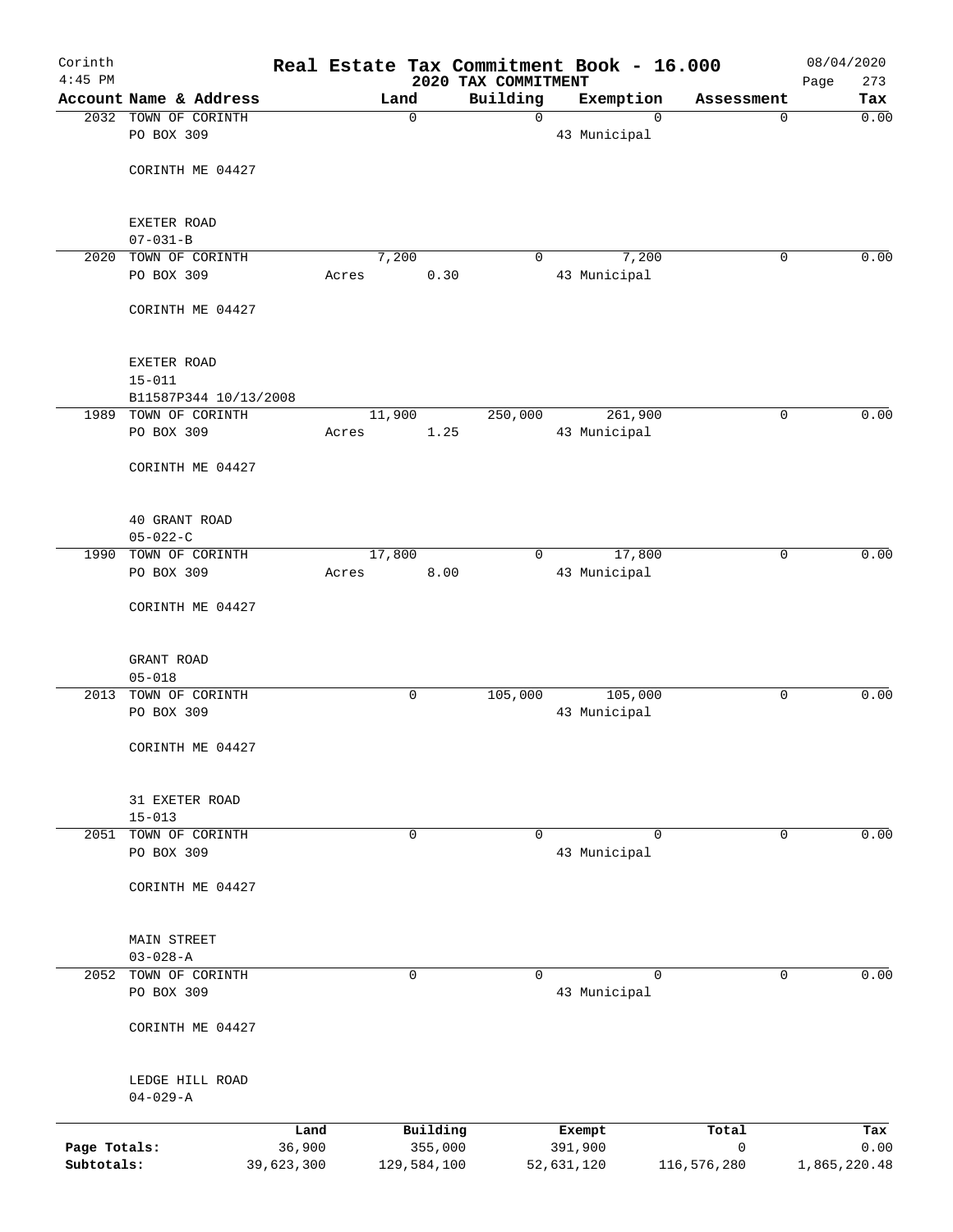| Corinth<br>$4:45$ PM |                             |       |        | 2020 TAX COMMITMENT | Real Estate Tax Commitment Book - 16.000 |             | 08/04/2020<br>274<br>Page |
|----------------------|-----------------------------|-------|--------|---------------------|------------------------------------------|-------------|---------------------------|
|                      | Account Name & Address      |       | Land   | Building            | Exemption                                | Assessment  | Tax                       |
|                      | 2053 TOWN OF CORINTH        |       | 13,800 | 42,600              | 56,400                                   | $\mathbf 0$ | 0.00                      |
|                      | PO BOX 309                  | Acres | 0.30   |                     | 43 Municipal                             |             |                           |
|                      |                             |       |        |                     |                                          |             |                           |
|                      | CORINTH ME 04427            |       |        |                     |                                          |             |                           |
|                      |                             |       |        |                     |                                          |             |                           |
|                      | 306 MAIN STREET             |       |        |                     |                                          |             |                           |
|                      | $15 - 040$                  |       |        |                     |                                          |             |                           |
|                      | B2448P283 05/31/1972        |       |        |                     |                                          |             |                           |
|                      | 1390 TOWNSEND, BRUCE H      |       | 34,600 | 159,800             | 24,500                                   | 169,900     | 2,718.40                  |
|                      | TOWNSEND, DIANNE E          | Acres | 24.50  |                     | 01 Homestead Exempt                      |             |                           |
|                      | 207 TATE ROAD               |       |        |                     |                                          |             |                           |
|                      | CORINTH ME 04427            |       |        |                     |                                          |             |                           |
|                      | 207 TATE ROAD               |       |        |                     |                                          |             |                           |
|                      | $09 - 022$                  |       |        |                     |                                          |             |                           |
|                      | B3112P64                    |       |        |                     |                                          |             |                           |
|                      | 1391 TOWNSEND, GILBERT G SR |       | 12,800 | $\mathbf 0$         | 0                                        | 12,800      | 204.80                    |
|                      | TOWNSEND, LORI A            | Acres | 12.00  |                     |                                          |             |                           |
|                      | 326 TATE ROAD               |       |        |                     |                                          |             |                           |
|                      | CORINTH ME 04427            |       |        |                     |                                          |             |                           |
|                      | TATE ROAD N/F OFF           |       |        |                     |                                          |             |                           |
|                      | $09 - 013 - C$              |       |        |                     |                                          |             |                           |
|                      | B4250P347                   |       |        |                     |                                          |             |                           |
|                      | 1392 TOWNSEND, GILBERT G SR |       | 20,000 | 119,500             | 24,500                                   | 115,000     | 1,840.00                  |
|                      | TOWNSEND, LORI A            | Acres | 5.39   |                     | 01 Homestead Exempt                      |             |                           |
|                      | 326 TATE ROAD               |       |        |                     |                                          |             |                           |
|                      | CORINTH ME 04427            |       |        |                     |                                          |             |                           |
|                      |                             |       |        |                     |                                          |             |                           |
|                      | 326 TATE ROAD               |       |        |                     |                                          |             |                           |
|                      | $09 - 013 - D$              |       |        |                     |                                          |             |                           |
|                      | B3746P123                   |       |        |                     |                                          |             |                           |
|                      | 919 TOWNSEND, GILBERT G SR  |       | 22,000 | 45,100              | 0                                        | 67,100      | 1,073.60                  |
|                      | TOWNSEND, LORI ANN          | Acres | 5.32   |                     |                                          |             |                           |
|                      | 326 TATE ROAD               |       |        |                     |                                          |             |                           |
|                      | CORINTH ME 04427            |       |        |                     |                                          |             |                           |
|                      | 314 TATE ROAD               |       |        |                     |                                          |             |                           |
|                      | $09 - 014 - 04$             |       |        |                     |                                          |             |                           |
|                      | B9937P333                   |       |        |                     |                                          |             |                           |
|                      | 107 TOWNSEND, NICHOLAS W    |       | 20,100 | 0                   | 0                                        | 20,100      | 321.60                    |
|                      | 16 HAY ROAD                 | Acres | 47.60  |                     |                                          |             |                           |
|                      | HUDSON ME 04449             |       |        |                     |                                          |             |                           |
|                      |                             |       |        |                     |                                          |             |                           |
|                      | 95 MEADOW ROAD              |       |        |                     |                                          |             |                           |
|                      | $09 - 014 - 08$             |       |        |                     |                                          |             |                           |
|                      | B12526P31 06/30/2011        |       |        |                     |                                          |             |                           |
|                      |                             |       |        |                     |                                          |             |                           |
|                      |                             |       |        |                     |                                          |             |                           |

|              | Land       | Building    | Exempt     | Total       | Tax          |
|--------------|------------|-------------|------------|-------------|--------------|
| Page Totals: | 123,300    | 367,000     | 105,400    | 384,900     | 6.158.40     |
| Subtotals:   | 39,746,600 | 129,951,100 | 52,736,520 | 116,961,180 | 1,871,378.88 |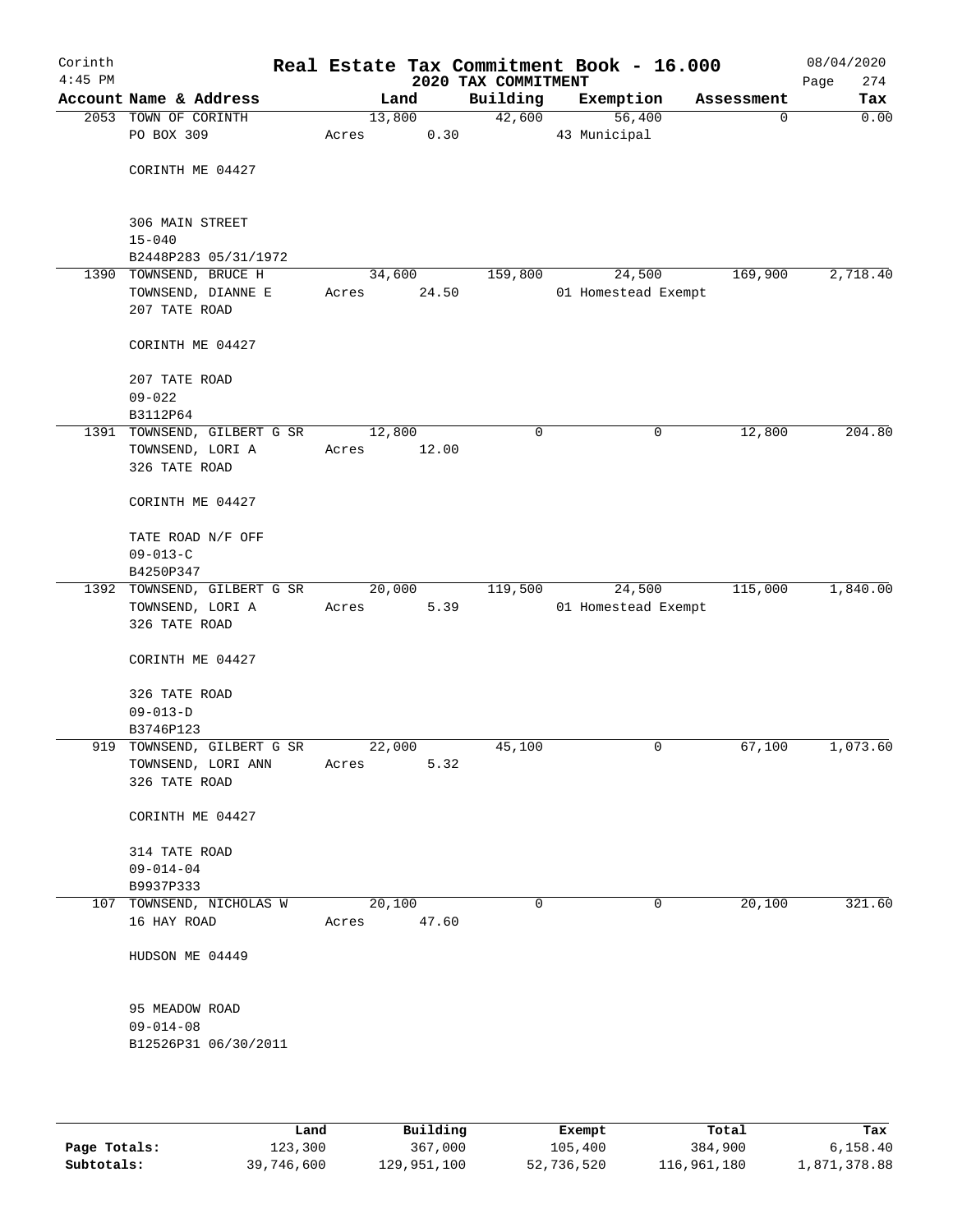| Corinth<br>$4:45$ PM |                                               |       |        | 2020 TAX COMMITMENT | Real Estate Tax Commitment Book - 16.000 |            | 08/04/2020<br>275<br>Page |
|----------------------|-----------------------------------------------|-------|--------|---------------------|------------------------------------------|------------|---------------------------|
|                      | Account Name & Address                        |       | Land   | Building            | Exemption                                | Assessment | Tax                       |
|                      | 1892 TOWNSEND, SHAUN T                        |       | 21,200 | 25,400              | 24,500                                   | 22,100     | 353.60                    |
|                      | 308 TATE ROAD                                 | Acres | 4.68   |                     | 01 Homestead Exempt                      |            |                           |
|                      | CORINTH ME 04427                              |       |        |                     |                                          |            |                           |
|                      | 308 TATE ROAD                                 |       |        |                     |                                          |            |                           |
|                      | $09 - 014 - 04 - 01$                          |       |        |                     |                                          |            |                           |
|                      | B10149P113 10/18/2005<br>1742 TOZIER, DAVID I |       | 9,600  | $\mathbf 0$         | 0                                        | 9,600      | 153.60                    |
|                      | PO BOX 1401                                   | Acres | 2.77   |                     |                                          |            |                           |
|                      | GREENVILLE ME 04441                           |       |        |                     |                                          |            |                           |
|                      | COVERED BRIDGE RD                             |       |        |                     |                                          |            |                           |
|                      | $03 - 009$                                    |       |        |                     |                                          |            |                           |
|                      | B10995P199 06/08/2007<br>1394 TOZIER, SHELDON |       | 24,600 | $\mathbf 0$         | 0                                        | 24,600     | 393.60                    |
|                      | 1583 BROADWAY                                 | Acres | 34.00  |                     |                                          |            |                           |
|                      | BANGOR ME 04401                               |       |        |                     |                                          |            |                           |
|                      | LEDGE HILL ROAD                               |       |        |                     |                                          |            |                           |
|                      | $04 - 032 - B$                                |       |        |                     |                                          |            |                           |
|                      | B4444P198                                     |       |        |                     |                                          |            |                           |
|                      | 1395 TRACY, LINDA A                           |       | 16,400 | 52,200              | 24,500                                   | 44,100     | 705.60                    |
|                      | 426 MCCARD ROAD                               | Acres | 1.92   |                     | 01 Homestead Exempt                      |            |                           |
|                      | CORINTH ME 04427                              |       |        |                     |                                          |            |                           |
|                      | 426 MCCARD ROAD                               |       |        |                     |                                          |            |                           |
|                      | $01 - 010 - 05$                               |       |        |                     |                                          |            |                           |
|                      | B6316P349<br>1398 TRAFTON, MICHAEL H          |       | 21,700 | 106,800             | 24,500                                   | 104,000    | 1,664.00                  |
|                      | TRAFTON, DENISE B                             | Acres | 3.90   |                     | 01 Homestead Exempt                      |            |                           |
|                      | 485 MAIN STREET                               |       |        |                     |                                          |            |                           |
|                      | CORINTH ME 04427                              |       |        |                     |                                          |            |                           |
|                      | 485 MAIN STREET                               |       |        |                     |                                          |            |                           |
|                      | $08 - 014 - B$                                |       |        |                     |                                          |            |                           |
| 1397                 | B5422P294<br>TRAFTON, NATHALIE S.             |       | 42,600 | 74,800              | 24,500                                   | 92,900     | 1,486.40                  |
|                      | (LIFE ESTATE)                                 |       |        |                     |                                          |            |                           |
|                      | TRAFTON, MICHAEL H. &<br>DUTHIE, SHARON J.    | Acres | 65.46  |                     | 01 Homestead Exempt                      |            |                           |
|                      | 26 COUNTY ROAD                                |       |        |                     |                                          |            |                           |
|                      | CORINTH ME 04427                              |       |        |                     |                                          |            |                           |
|                      | 26 COUNTY RD                                  |       |        |                     |                                          |            |                           |
|                      | $08 - 014$<br>B12578P310 08/24/2011           |       |        |                     |                                          |            |                           |
|                      |                                               |       |        |                     |                                          |            |                           |
|                      |                                               |       |        |                     |                                          |            |                           |
|                      |                                               |       |        |                     |                                          |            |                           |

|              | Land       | Building    | Exempt     | Total       | Tax          |
|--------------|------------|-------------|------------|-------------|--------------|
| Page Totals: | 136,100    | 259,200     | 98,000     | 297,300     | 4,756.80     |
| Subtotals:   | 39,882,700 | 130,210,300 | 52,834,520 | 117,258,480 | 1,876,135.68 |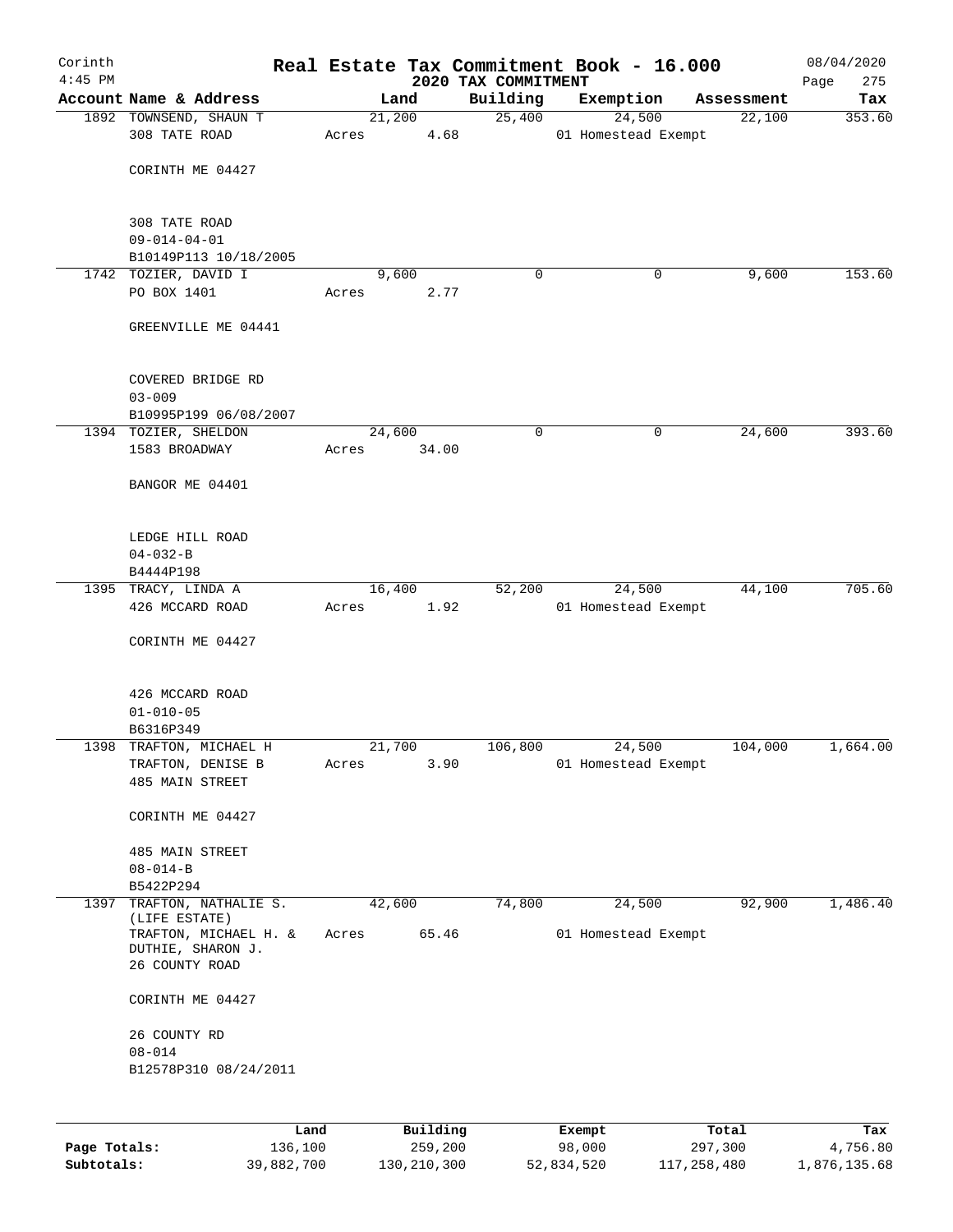| Corinth<br>$4:45$ PM |                                                                |       |         |       | 2020 TAX COMMITMENT | Real Estate Tax Commitment Book - 16.000 |            | 08/04/2020<br>276<br>Page |
|----------------------|----------------------------------------------------------------|-------|---------|-------|---------------------|------------------------------------------|------------|---------------------------|
|                      | Account Name & Address                                         |       | Land    |       | Building            | Exemption                                | Assessment | Tax                       |
|                      | 247 TRAFTON, TODD<br>TRAFTON, TAMARA<br>240 RIDGE ROAD         | Acres | 43,200  | 10.00 | 37,500              | 0                                        | 80,700     | 1,291.20                  |
|                      | CORINTH ME 04427                                               |       |         |       |                     |                                          |            |                           |
|                      | 130 BEECH GROVE RD<br>$02 - 055 - 05$                          |       |         |       |                     |                                          |            |                           |
|                      | B13542P164 05/27/2014 B5042P236                                |       |         |       |                     |                                          |            |                           |
|                      | 1339 TRAFTON, TODD J                                           |       | 2,700   |       | 0                   | 0                                        | 2,700      | 43.20                     |
|                      | TRAFTON, TAMARA                                                | Acres |         | 25.00 |                     |                                          |            |                           |
|                      | 240 RIDGE ROAD                                                 |       |         |       |                     |                                          |            |                           |
|                      | CORINTH ME 04427                                               |       |         |       |                     |                                          |            |                           |
|                      | CHARLESTON TOWN LINE                                           |       |         |       |                     |                                          |            |                           |
|                      | $11 - 038$                                                     |       |         |       |                     |                                          |            |                           |
|                      | B11967P178 11/03/2009<br>1479 TRAFTON, TODD J                  |       | 26, 300 |       | 0                   | 0                                        | 26,300     | 420.80                    |
|                      | TRAFTON, TAMARA D                                              | Acres |         | 22.93 |                     |                                          |            |                           |
|                      | 240 RIDGE ROAD                                                 |       |         |       |                     |                                          |            |                           |
|                      | CORINTH, ME 04427                                              |       |         |       |                     |                                          |            |                           |
|                      | RIDGE ROAD                                                     |       |         |       |                     |                                          |            |                           |
|                      | $11 - 039$                                                     |       |         |       |                     |                                          |            |                           |
|                      | B11919P101 09/23/2009                                          |       |         |       |                     |                                          |            |                           |
|                      | 1718 TRAFTON, TODD J                                           |       | 18,000  |       | 118,500             | 24,500                                   | 112,000    | 1,792.00                  |
|                      | TRAFTON, TAMARA D<br>240 RIDGE ROAD                            | Acres |         | 2.07  |                     | 01 Homestead Exempt                      |            |                           |
|                      | CORINTH ME 04427                                               |       |         |       |                     |                                          |            |                           |
|                      | 240 RIDGE ROAD                                                 |       |         |       |                     |                                          |            |                           |
|                      | $11 - 040$                                                     |       |         |       |                     |                                          |            |                           |
|                      | B7921P278                                                      |       |         |       |                     |                                          |            |                           |
|                      | 1799 TRAFTON, TODD J                                           |       | 7,800   |       | 0                   | 0                                        | 7,800      | 124.80                    |
|                      | TRAFTON, TAMARA D                                              | Acres |         | 25.00 |                     |                                          |            |                           |
|                      | 240 RIDGE ROAD                                                 |       |         |       |                     |                                          |            |                           |
|                      | CORINTH ME 04427                                               |       |         |       |                     |                                          |            |                           |
|                      | RIDGE ROAD N/F OFF                                             |       |         |       |                     |                                          |            |                           |
|                      | $11 - 038 - A$                                                 |       |         |       |                     |                                          |            |                           |
|                      | B11540P59 09/24/2008                                           |       |         |       |                     |                                          |            |                           |
|                      | 1404 TRASK, DAVID A                                            |       | 10,100  |       | 0                   | 0                                        | 10,100     | 161.60                    |
|                      | TRASK, RUTH M TC                                               | Acres |         | 0.69  |                     |                                          |            |                           |
|                      | 2368 HUDSON ROAD                                               |       |         |       |                     |                                          |            |                           |
|                      | HUDSON ME 04449                                                |       |         |       |                     |                                          |            |                           |
|                      | EXETER ROAD                                                    |       |         |       |                     |                                          |            |                           |
|                      | $07 - 044 - 03$<br>B15425P257 01/24/2020 B13055P162 12/31/2012 |       |         |       |                     |                                          |            |                           |
|                      |                                                                |       |         |       |                     |                                          |            |                           |
|                      |                                                                |       |         |       |                     |                                          |            |                           |

|              | Land       | Building    | Exempt     | Total       | Tax          |
|--------------|------------|-------------|------------|-------------|--------------|
| Page Totals: | 108,100    | 156,000     | 24,500     | 239,600     | 3,833.60     |
| Subtotals:   | 39,990,800 | 130,366,300 | 52,859,020 | 117,498,080 | 1,879,969.28 |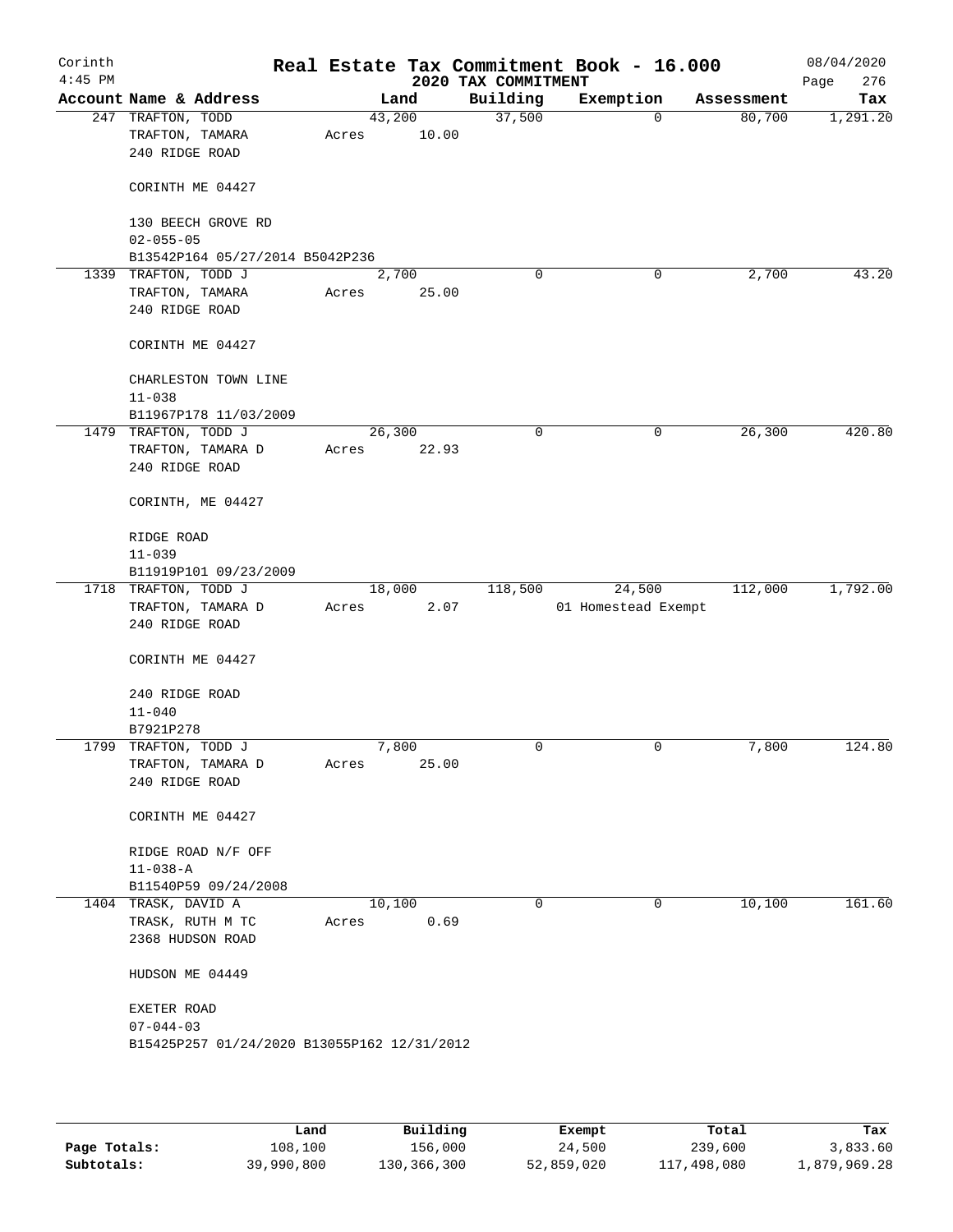| Corinth<br>$4:45$ PM |                                                                               |       |                   | 2020 TAX COMMITMENT | Real Estate Tax Commitment Book - 16.000 |            | 08/04/2020<br>277<br>Page |
|----------------------|-------------------------------------------------------------------------------|-------|-------------------|---------------------|------------------------------------------|------------|---------------------------|
|                      | Account Name & Address                                                        |       | Land              | Building            | Exemption                                | Assessment | Tax                       |
|                      | 23 TRASK, DAVID A<br>TRASK, LISA M<br>2368 HUDSON ROAD                        | Acres | 13,300<br>0.42    | 68,700              | 0                                        | 82,000     | 1,312.00                  |
|                      | HUDSON ME 04449                                                               |       |                   |                     |                                          |            |                           |
|                      | 18 HUDSON ROAD<br>$16 - 032$                                                  |       |                   |                     |                                          |            |                           |
|                      | B12921P164 08/23/2012                                                         |       |                   |                     |                                          |            |                           |
|                      | 1414 TRASK, DONNA B. (Heirs<br>of)                                            |       | 21,000            | 95,600              | 0                                        | 116,600    | 1,865.60                  |
|                      | PR. TRAFTON, TAMARA<br>240 RIDGE ROAD<br>CORINTH ME 04427                     | Acres | 1.00              |                     |                                          |            |                           |
|                      | 732 MAIN STREET<br>$05 - 034 - B$<br>B14504P141 06/05/2017                    |       |                   |                     |                                          |            |                           |
|                      | 955 TRASK, GEORGE                                                             |       | 18,600            | 4,900               | 0                                        | 23,500     | 376.00                    |
|                      | TRASK, BRENDA<br>56 MAIN STREET                                               | Acres | 2.60              |                     |                                          |            |                           |
|                      | CORINTH ME 04427                                                              |       |                   |                     |                                          |            |                           |
|                      | 1144 MAIN STREET<br>$03 - 026$                                                |       |                   |                     |                                          |            |                           |
|                      | B13307P26 07/14/2013                                                          |       |                   |                     |                                          |            |                           |
|                      | 1201 TRASK, GEORGE C<br>TRASK, BRENDA J<br>56 MAIN STREET<br>CORINTH ME 04427 | Acres | 16, 600<br>114.00 | 0                   | 0                                        | 16,600     | 265.60                    |
|                      | CHARLESTON TOWN LINE<br>$11 - 014$                                            |       |                   |                     |                                          |            |                           |
|                      | B12940P55 09/06/2012                                                          |       |                   |                     |                                          |            |                           |
| 1411                 | TRASK, GEORGE C<br>TRASK, BRENDA J<br>56 MAIN STREET                          | Acres | 30,200<br>16.00   | 177,100             | 24,500<br>01 Homestead Exempt            | 182,800    | 2,924.80                  |
|                      | CORINTH ME 04427                                                              |       |                   |                     |                                          |            |                           |
|                      | 56 MAIN STREET<br>$11 - 015$                                                  |       |                   |                     |                                          |            |                           |
|                      | B4323P151                                                                     |       |                   |                     |                                          |            |                           |
|                      | 2066 TRASK, JOEL                                                              |       | 20,600            | 41,800              | 24,500                                   | 37,900     | 606.40                    |
|                      | TRASK, AMY                                                                    | Acres | 4.16              |                     | 01 Homestead Exempt                      |            |                           |
|                      | 1159 HUDSON HILL ROAD                                                         |       |                   |                     |                                          |            |                           |
|                      | CORINTH ME 04427                                                              |       |                   |                     |                                          |            |                           |
|                      | 1159 HUDSON HILL ROAD<br>$03 - 052 - B$                                       |       |                   |                     |                                          |            |                           |
|                      | B12130P309 05/06/2010                                                         |       |                   |                     |                                          |            |                           |
|                      |                                                                               |       |                   |                     |                                          |            |                           |

|              | Land       | Building    | Exempt     | Total       | Tax          |
|--------------|------------|-------------|------------|-------------|--------------|
| Page Totals: | 120,300    | 388,100     | 49,000     | 459,400     | 7,350.40     |
| Subtotals:   | 40,111,100 | 130,754,400 | 52,908,020 | 117,957,480 | 1,887,319.68 |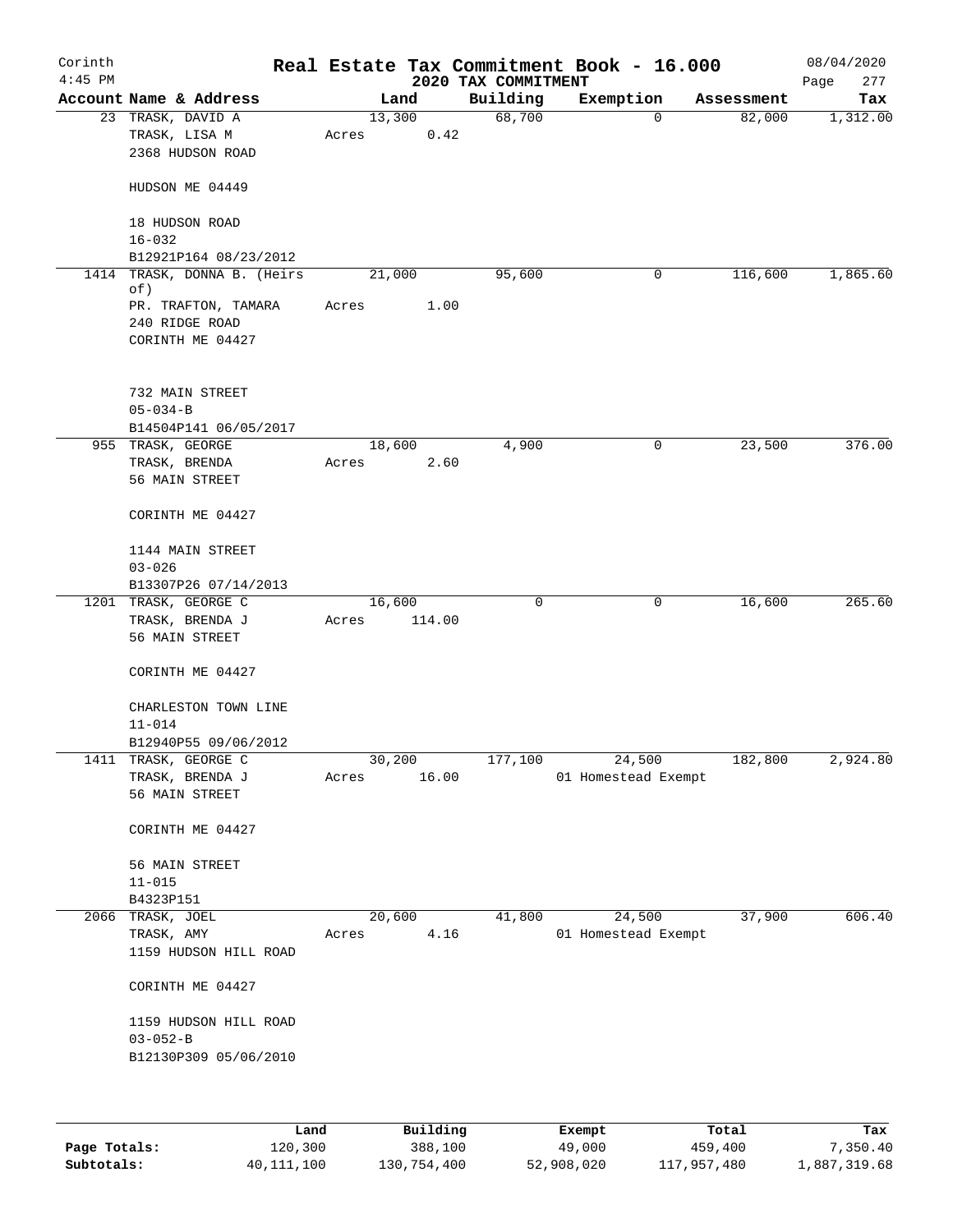| Corinth<br>$4:45$ PM |                                 |       |        | Real Estate Tax Commitment Book - 16.000<br>2020 TAX COMMITMENT |                     |            | 08/04/2020<br>278<br>Page |
|----------------------|---------------------------------|-------|--------|-----------------------------------------------------------------|---------------------|------------|---------------------------|
|                      | Account Name & Address          |       | Land   | Building                                                        | Exemption           | Assessment | Tax                       |
|                      | 1639 TRASK, JOEL L              |       | 23,900 | $\mathbf 0$                                                     | $\mathbf 0$         | 23,900     | 382.40                    |
|                      | TRASK, GEORGE C                 | Acres | 49.00  |                                                                 |                     |            |                           |
|                      | 1159 HUDSON HIIL ROAD           |       |        |                                                                 |                     |            |                           |
|                      |                                 |       |        |                                                                 |                     |            |                           |
|                      | CORINTH ME 04427                |       |        |                                                                 |                     |            |                           |
|                      |                                 |       |        |                                                                 |                     |            |                           |
|                      | HUDSON HILL ROAD                |       |        |                                                                 |                     |            |                           |
|                      | $03 - 055$                      |       |        |                                                                 |                     |            |                           |
|                      | B13557P106 06/12/2014           |       |        |                                                                 |                     |            |                           |
|                      | 573 TRASK, SUSAN D              |       | 28,000 | 59,000                                                          | 24,500              | 62,500     | 1,000.00                  |
|                      | 393 BLACK ROAD                  | Acres | 10.20  |                                                                 | 01 Homestead Exempt |            |                           |
|                      |                                 |       |        |                                                                 |                     |            |                           |
|                      | CORINTH ME 04427                |       |        |                                                                 |                     |            |                           |
|                      |                                 |       |        |                                                                 |                     |            |                           |
|                      |                                 |       |        |                                                                 |                     |            |                           |
|                      | 393 BLACK RD                    |       |        |                                                                 |                     |            |                           |
|                      | $02 - 030 - 04$                 |       |        |                                                                 |                     |            |                           |
|                      | B4756P328                       |       |        |                                                                 |                     |            |                           |
|                      | 1421 TRUE FARMS, INC.           |       | 34,100 | 800                                                             | $\mathbf 0$         | 34,900     | 558.40                    |
|                      | 112 FRANKLIN STREET             | Acres | 78.00  |                                                                 |                     |            |                           |
|                      | UNIT D-7                        |       |        |                                                                 |                     |            |                           |
|                      | BANGOR ME 04401                 |       |        |                                                                 |                     |            |                           |
|                      |                                 |       |        |                                                                 |                     |            |                           |
|                      |                                 |       |        |                                                                 |                     |            |                           |
|                      | 193 RIDGE ROAD<br>$12 - 001$    |       |        |                                                                 |                     |            |                           |
|                      | B3923P46                        |       |        |                                                                 |                     |            |                           |
|                      | 30 TUCKER, RYAN R               |       | 22,400 | 0                                                               | 0                   | 22,400     | 358.40                    |
|                      | CARON, KRISTEN L                | Acres | 16.92  |                                                                 |                     |            |                           |
|                      | 13 SAWMILL ROAD                 |       |        |                                                                 |                     |            |                           |
|                      |                                 |       |        |                                                                 |                     |            |                           |
|                      | BRADFORD ME 04410               |       |        |                                                                 |                     |            |                           |
|                      |                                 |       |        |                                                                 |                     |            |                           |
|                      | 60 ANDERSON FARM RD             |       |        |                                                                 |                     |            |                           |
|                      | $12 - 012$                      |       |        |                                                                 |                     |            |                           |
|                      | B14515P114 05/31/2017           |       |        |                                                                 |                     |            |                           |
|                      | 216 TULLER, JEDEDIAH JACK       |       | 20,300 | 44,900                                                          | 0                   | 65,200     | 1,043.20                  |
|                      | PO BOX 638                      | Acres | 3.95   |                                                                 |                     |            |                           |
|                      |                                 |       |        |                                                                 |                     |            |                           |
|                      | CORINTH ME 04427                |       |        |                                                                 |                     |            |                           |
|                      |                                 |       |        |                                                                 |                     |            |                           |
|                      |                                 |       |        |                                                                 |                     |            |                           |
|                      | 804 LEDGE HILL ROAD             |       |        |                                                                 |                     |            |                           |
|                      | $02 - 012$                      |       |        |                                                                 |                     |            |                           |
|                      | B13050P254 12/26/2012           |       |        |                                                                 |                     |            |                           |
|                      | 1425 TUNKS, KAREN L             |       | 17,200 | 66,600                                                          | 24,500              | 59,300     | 948.80                    |
|                      | 492 MCCARD ROAD                 | Acres | 1.45   |                                                                 | 01 Homestead Exempt |            |                           |
|                      |                                 |       |        |                                                                 |                     |            |                           |
|                      | CORINTH ME 04427                |       |        |                                                                 |                     |            |                           |
|                      |                                 |       |        |                                                                 |                     |            |                           |
|                      |                                 |       |        |                                                                 |                     |            |                           |
|                      | 492 MCCARD ROAD                 |       |        |                                                                 |                     |            |                           |
|                      | $01 - 008 - 01$                 |       |        |                                                                 |                     |            |                           |
|                      | B10681P303 10/17/2006 B4442P142 |       |        |                                                                 |                     |            |                           |
|                      |                                 |       |        |                                                                 |                     |            |                           |
|                      |                                 |       |        |                                                                 |                     |            |                           |
|                      |                                 |       |        |                                                                 |                     |            |                           |

|              | Land       | Building    | Exempt     | Total       | Tax          |
|--------------|------------|-------------|------------|-------------|--------------|
| Page Totals: | 145,900    | 171,300     | 49,000     | 268,200     | 4,291.20     |
| Subtotals:   | 40,257,000 | 130,925,700 | 52,957,020 | 118,225,680 | 1,891,610.88 |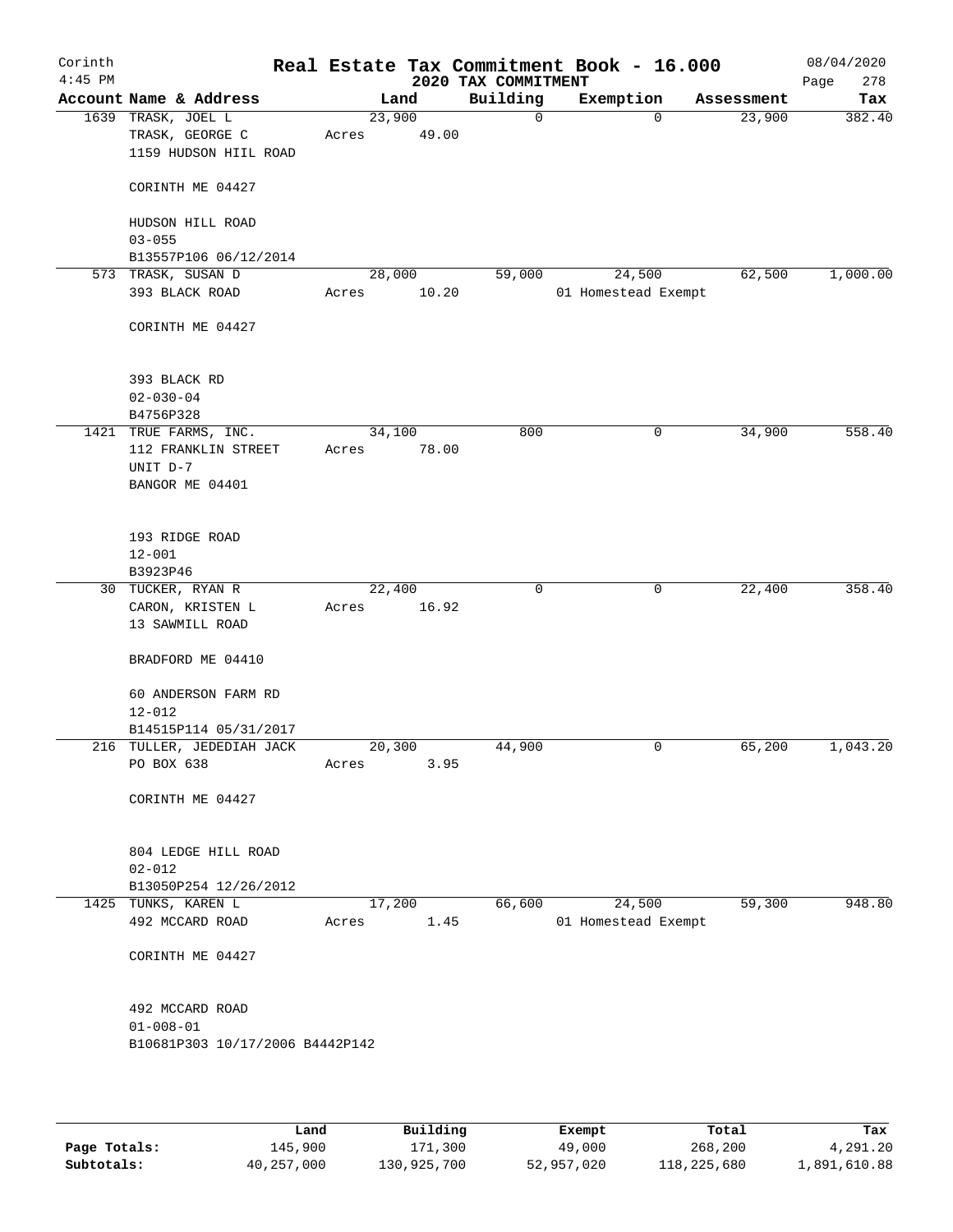| Corinth<br>$4:45$ PM |                                               |         |        | 2020 TAX COMMITMENT | Real Estate Tax Commitment Book - 16.000 |            | 08/04/2020<br>Page<br>279 |
|----------------------|-----------------------------------------------|---------|--------|---------------------|------------------------------------------|------------|---------------------------|
|                      | Account Name & Address                        | Land    |        | Building            | Exemption                                | Assessment | Tax                       |
|                      | 1426 TURBIN, DAVID                            | 27,700  |        | 149,100             | 24,500                                   | 152,300    | 2,436.80                  |
|                      | PO BOX 373                                    | Acres   | 1.00   |                     | 01 Homestead Exempt                      |            |                           |
|                      | CORINTH ME 04427-0373                         |         |        |                     |                                          |            |                           |
|                      | 301 MAIN STREET                               |         |        |                     |                                          |            |                           |
|                      | $15 - 026$                                    |         |        |                     |                                          |            |                           |
|                      | B3753P252                                     |         |        |                     |                                          |            |                           |
|                      | 1470 TWENTY-NINE OHIO STREET<br>REALTY TRUST  | 420,800 |        | 600                 | 0                                        | 421,400    | 6,742.40                  |
|                      | RICHARD B. BRONSON JR.<br>TRUSTEE             | Acres   | 6.92   |                     |                                          |            |                           |
|                      | 37 OHIO STREET                                |         |        |                     |                                          |            |                           |
|                      | BANGOR ME 04401                               |         |        |                     |                                          |            |                           |
|                      | 30 EXETER ROAD                                |         |        |                     |                                          |            |                           |
|                      | $15 - 012$                                    |         |        |                     |                                          |            |                           |
|                      | B10787P163 12/20/2006                         |         |        |                     |                                          |            |                           |
|                      | 1327 U.S.BANK NATIONAL ASSOC<br>TRUSTEE       | 18,000  |        | 70,200              | 0                                        | 88,200     | 1,411.20                  |
|                      | SENIOR/SUBORD PASS THR<br>CERT TRST 2000-6    | Acres   | 1.00   |                     |                                          |            |                           |
|                      | 1400 TURBINE DRIVE                            |         |        |                     |                                          |            |                           |
|                      | C/O DITECH FINANCIAL<br><b>LLC</b>            |         |        |                     |                                          |            |                           |
|                      | RAPID CITY SD 57703                           |         |        |                     |                                          |            |                           |
|                      | 20 OSCAR DRIVE                                |         |        |                     |                                          |            |                           |
|                      | $05 - 017 - 04$                               |         |        |                     |                                          |            |                           |
|                      | BJFF 15306P69 07/30/2019                      |         |        |                     |                                          |            |                           |
|                      | 779 UNDERHILL, BRAD A                         |         | 20,400 | 33,800              | 24,500                                   | 29,700     | 475.20                    |
|                      | UNDERHILL, REBECCA A                          | Acres   | 4.00   |                     | 01 Homestead Exempt                      |            |                           |
|                      | 488 EXETER ROAD                               |         |        |                     |                                          |            |                           |
|                      | CORINTH ME 04427                              |         |        |                     |                                          |            |                           |
|                      | 428 EXETER ROAD                               |         |        |                     |                                          |            |                           |
|                      | $07 - 008 - D$                                |         |        |                     |                                          |            |                           |
|                      | B14583P165 07/31/2017                         |         |        |                     |                                          |            |                           |
|                      | 857 US BANK NATIONAL ASSOC.                   | 18,000  |        | 42,100              | 0                                        | 60,100     | 961.60                    |
|                      | C/O JOHN E BALDACCI JR. Acres<br>ESQ.         |         | 1.00   |                     |                                          |            |                           |
|                      | 30 DANFORTH STREET<br>SUITE 104               |         |        |                     |                                          |            |                           |
|                      | PORTLAND ME 04101                             |         |        |                     |                                          |            |                           |
|                      | 213 MAIN STREET                               |         |        |                     |                                          |            |                           |
|                      | $16 - 008$                                    |         |        |                     |                                          |            |                           |
|                      | BWF 15279P167 09/11/2019 B14832P55 06/06/2018 |         |        |                     |                                          |            |                           |

|              | Land       | Building    | Exempt     | Total       | Tax          |
|--------------|------------|-------------|------------|-------------|--------------|
| Page Totals: | 504,900    | 295,800     | 49,000     | 751,700     | 12,027.20    |
| Subtotals:   | 40,761,900 | 131,221,500 | 53,006,020 | 118,977,380 | 1,903,638.08 |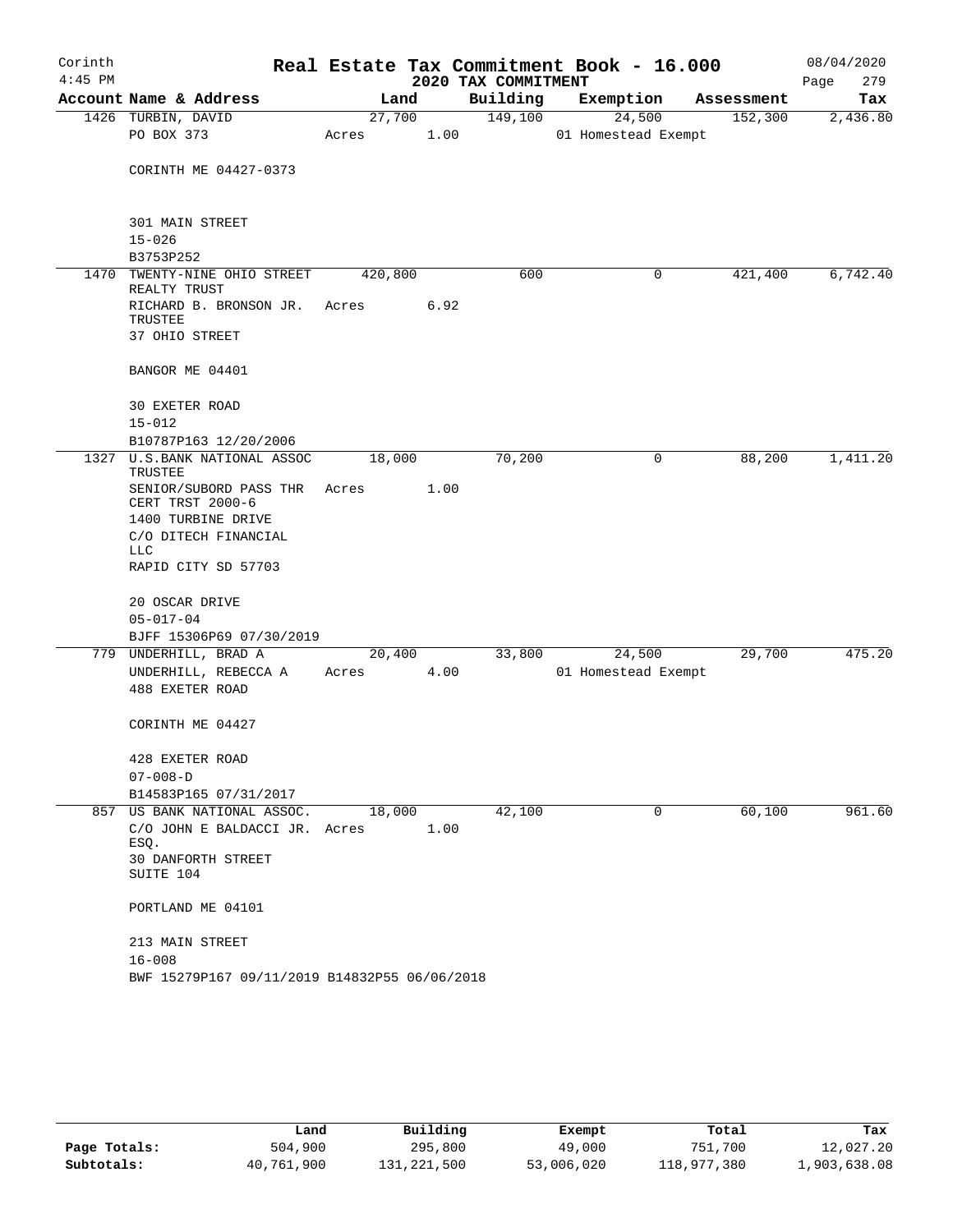| $4:45$ PM<br>2020 TAX COMMITMENT<br>Page<br>Account Name & Address<br>Building<br>Exemption<br>Land<br>Assessment<br>17,900<br>93,000<br>85 USDA, RURAL HOUSING<br>110,900<br>$\mathbf 0$<br><b>SERVICE</b><br>2.00<br>C/O USDA RURAL<br>Acres<br>DEVELOPMENT<br>4300 GOODFELLOW BLVD.<br>$FC-215$<br>ST LOUIS MO 63120<br>637 TATE ROAD<br>$06 - 012 - C$<br>B15411P57 01/08/2020<br>1726 VAFIADES, STEVEN V<br>21,600<br>101,700<br>24,500<br>98,800<br>VAFIADES, KIMBERLY A<br>4.99<br>01 Homestead Exempt<br>Acres<br>395 WEST CORINTH ROAD<br>CORINTH ME 04427<br>395 WEST CORINTH ROAD<br>$04 - 035 - A$<br>B8444P241<br>1495 VALLEY, ANTHONY F<br>23,700<br>23,700<br>0<br>0<br>46 PINE VALLEY WAY<br>18.66<br>Acres<br>BREWER ME 04412<br>VILLAGE DRIVE<br>$11 - 002$<br>B13947P61 09/02/2015<br>14,200<br>14,200<br>378 VALLEY, ANTHONY F<br>0<br>0<br>46 PINE VALLY WAY<br>14.00<br>Acres<br>BREWER ME 04412<br>O'ROAK ROAD N/F OFF<br>$10 - 019$<br>B13168P12 05/03/2013<br>74,800<br>923 VALLEY, ANTHONY F<br>43,600<br>0<br>118,400<br>1,894.40<br>94.30<br>46 PINE VALLEY WAY<br>Acres<br>BREWER ME 04412<br>MAIN STREET N/F OFF<br>$10 - 016$<br>B12831P344 05/30/2012<br>16,500<br>16,500<br>693 VALLEY, JEANNIE M<br>0<br>0<br>46 PINE VALLEY WAY<br>22.72<br>Acres<br>BREWER ME 04412<br>MAIN STREET<br>$11 - 006 - A - 1$<br>Building<br>Total<br>Land<br>Exempt<br>Page Totals:<br>137,500<br>269,500 | Corinth | Real Estate Tax Commitment Book - 16.000 |        |         | 08/04/2020      |
|---------------------------------------------------------------------------------------------------------------------------------------------------------------------------------------------------------------------------------------------------------------------------------------------------------------------------------------------------------------------------------------------------------------------------------------------------------------------------------------------------------------------------------------------------------------------------------------------------------------------------------------------------------------------------------------------------------------------------------------------------------------------------------------------------------------------------------------------------------------------------------------------------------------------------------------------------------------------------------------------------------------------------------------------------------------------------------------------------------------------------------------------------------------------------------------------------------------------------------------------------------------------------------------------------------------------------------------------------------------------------------------------------------------------------|---------|------------------------------------------|--------|---------|-----------------|
|                                                                                                                                                                                                                                                                                                                                                                                                                                                                                                                                                                                                                                                                                                                                                                                                                                                                                                                                                                                                                                                                                                                                                                                                                                                                                                                                                                                                                           |         |                                          |        |         | 280<br>Tax      |
|                                                                                                                                                                                                                                                                                                                                                                                                                                                                                                                                                                                                                                                                                                                                                                                                                                                                                                                                                                                                                                                                                                                                                                                                                                                                                                                                                                                                                           |         |                                          |        |         | 1,774.40        |
|                                                                                                                                                                                                                                                                                                                                                                                                                                                                                                                                                                                                                                                                                                                                                                                                                                                                                                                                                                                                                                                                                                                                                                                                                                                                                                                                                                                                                           |         |                                          |        |         |                 |
|                                                                                                                                                                                                                                                                                                                                                                                                                                                                                                                                                                                                                                                                                                                                                                                                                                                                                                                                                                                                                                                                                                                                                                                                                                                                                                                                                                                                                           |         |                                          |        |         |                 |
|                                                                                                                                                                                                                                                                                                                                                                                                                                                                                                                                                                                                                                                                                                                                                                                                                                                                                                                                                                                                                                                                                                                                                                                                                                                                                                                                                                                                                           |         |                                          |        |         |                 |
|                                                                                                                                                                                                                                                                                                                                                                                                                                                                                                                                                                                                                                                                                                                                                                                                                                                                                                                                                                                                                                                                                                                                                                                                                                                                                                                                                                                                                           |         |                                          |        |         |                 |
|                                                                                                                                                                                                                                                                                                                                                                                                                                                                                                                                                                                                                                                                                                                                                                                                                                                                                                                                                                                                                                                                                                                                                                                                                                                                                                                                                                                                                           |         |                                          |        |         |                 |
|                                                                                                                                                                                                                                                                                                                                                                                                                                                                                                                                                                                                                                                                                                                                                                                                                                                                                                                                                                                                                                                                                                                                                                                                                                                                                                                                                                                                                           |         |                                          |        |         |                 |
|                                                                                                                                                                                                                                                                                                                                                                                                                                                                                                                                                                                                                                                                                                                                                                                                                                                                                                                                                                                                                                                                                                                                                                                                                                                                                                                                                                                                                           |         |                                          |        |         | 1,580.80        |
|                                                                                                                                                                                                                                                                                                                                                                                                                                                                                                                                                                                                                                                                                                                                                                                                                                                                                                                                                                                                                                                                                                                                                                                                                                                                                                                                                                                                                           |         |                                          |        |         |                 |
|                                                                                                                                                                                                                                                                                                                                                                                                                                                                                                                                                                                                                                                                                                                                                                                                                                                                                                                                                                                                                                                                                                                                                                                                                                                                                                                                                                                                                           |         |                                          |        |         |                 |
|                                                                                                                                                                                                                                                                                                                                                                                                                                                                                                                                                                                                                                                                                                                                                                                                                                                                                                                                                                                                                                                                                                                                                                                                                                                                                                                                                                                                                           |         |                                          |        |         |                 |
|                                                                                                                                                                                                                                                                                                                                                                                                                                                                                                                                                                                                                                                                                                                                                                                                                                                                                                                                                                                                                                                                                                                                                                                                                                                                                                                                                                                                                           |         |                                          |        |         |                 |
|                                                                                                                                                                                                                                                                                                                                                                                                                                                                                                                                                                                                                                                                                                                                                                                                                                                                                                                                                                                                                                                                                                                                                                                                                                                                                                                                                                                                                           |         |                                          |        |         |                 |
|                                                                                                                                                                                                                                                                                                                                                                                                                                                                                                                                                                                                                                                                                                                                                                                                                                                                                                                                                                                                                                                                                                                                                                                                                                                                                                                                                                                                                           |         |                                          |        |         | 379.20          |
|                                                                                                                                                                                                                                                                                                                                                                                                                                                                                                                                                                                                                                                                                                                                                                                                                                                                                                                                                                                                                                                                                                                                                                                                                                                                                                                                                                                                                           |         |                                          |        |         |                 |
|                                                                                                                                                                                                                                                                                                                                                                                                                                                                                                                                                                                                                                                                                                                                                                                                                                                                                                                                                                                                                                                                                                                                                                                                                                                                                                                                                                                                                           |         |                                          |        |         |                 |
|                                                                                                                                                                                                                                                                                                                                                                                                                                                                                                                                                                                                                                                                                                                                                                                                                                                                                                                                                                                                                                                                                                                                                                                                                                                                                                                                                                                                                           |         |                                          |        |         |                 |
|                                                                                                                                                                                                                                                                                                                                                                                                                                                                                                                                                                                                                                                                                                                                                                                                                                                                                                                                                                                                                                                                                                                                                                                                                                                                                                                                                                                                                           |         |                                          |        |         |                 |
|                                                                                                                                                                                                                                                                                                                                                                                                                                                                                                                                                                                                                                                                                                                                                                                                                                                                                                                                                                                                                                                                                                                                                                                                                                                                                                                                                                                                                           |         |                                          |        |         |                 |
|                                                                                                                                                                                                                                                                                                                                                                                                                                                                                                                                                                                                                                                                                                                                                                                                                                                                                                                                                                                                                                                                                                                                                                                                                                                                                                                                                                                                                           |         |                                          |        |         | 227.20          |
|                                                                                                                                                                                                                                                                                                                                                                                                                                                                                                                                                                                                                                                                                                                                                                                                                                                                                                                                                                                                                                                                                                                                                                                                                                                                                                                                                                                                                           |         |                                          |        |         |                 |
|                                                                                                                                                                                                                                                                                                                                                                                                                                                                                                                                                                                                                                                                                                                                                                                                                                                                                                                                                                                                                                                                                                                                                                                                                                                                                                                                                                                                                           |         |                                          |        |         |                 |
|                                                                                                                                                                                                                                                                                                                                                                                                                                                                                                                                                                                                                                                                                                                                                                                                                                                                                                                                                                                                                                                                                                                                                                                                                                                                                                                                                                                                                           |         |                                          |        |         |                 |
|                                                                                                                                                                                                                                                                                                                                                                                                                                                                                                                                                                                                                                                                                                                                                                                                                                                                                                                                                                                                                                                                                                                                                                                                                                                                                                                                                                                                                           |         |                                          |        |         |                 |
|                                                                                                                                                                                                                                                                                                                                                                                                                                                                                                                                                                                                                                                                                                                                                                                                                                                                                                                                                                                                                                                                                                                                                                                                                                                                                                                                                                                                                           |         |                                          |        |         |                 |
|                                                                                                                                                                                                                                                                                                                                                                                                                                                                                                                                                                                                                                                                                                                                                                                                                                                                                                                                                                                                                                                                                                                                                                                                                                                                                                                                                                                                                           |         |                                          |        |         |                 |
|                                                                                                                                                                                                                                                                                                                                                                                                                                                                                                                                                                                                                                                                                                                                                                                                                                                                                                                                                                                                                                                                                                                                                                                                                                                                                                                                                                                                                           |         |                                          |        |         |                 |
|                                                                                                                                                                                                                                                                                                                                                                                                                                                                                                                                                                                                                                                                                                                                                                                                                                                                                                                                                                                                                                                                                                                                                                                                                                                                                                                                                                                                                           |         |                                          |        |         |                 |
|                                                                                                                                                                                                                                                                                                                                                                                                                                                                                                                                                                                                                                                                                                                                                                                                                                                                                                                                                                                                                                                                                                                                                                                                                                                                                                                                                                                                                           |         |                                          |        |         |                 |
|                                                                                                                                                                                                                                                                                                                                                                                                                                                                                                                                                                                                                                                                                                                                                                                                                                                                                                                                                                                                                                                                                                                                                                                                                                                                                                                                                                                                                           |         |                                          |        |         | 264.00          |
|                                                                                                                                                                                                                                                                                                                                                                                                                                                                                                                                                                                                                                                                                                                                                                                                                                                                                                                                                                                                                                                                                                                                                                                                                                                                                                                                                                                                                           |         |                                          |        |         |                 |
|                                                                                                                                                                                                                                                                                                                                                                                                                                                                                                                                                                                                                                                                                                                                                                                                                                                                                                                                                                                                                                                                                                                                                                                                                                                                                                                                                                                                                           |         |                                          |        |         |                 |
|                                                                                                                                                                                                                                                                                                                                                                                                                                                                                                                                                                                                                                                                                                                                                                                                                                                                                                                                                                                                                                                                                                                                                                                                                                                                                                                                                                                                                           |         |                                          |        |         |                 |
|                                                                                                                                                                                                                                                                                                                                                                                                                                                                                                                                                                                                                                                                                                                                                                                                                                                                                                                                                                                                                                                                                                                                                                                                                                                                                                                                                                                                                           |         |                                          |        |         |                 |
|                                                                                                                                                                                                                                                                                                                                                                                                                                                                                                                                                                                                                                                                                                                                                                                                                                                                                                                                                                                                                                                                                                                                                                                                                                                                                                                                                                                                                           |         |                                          |        |         |                 |
|                                                                                                                                                                                                                                                                                                                                                                                                                                                                                                                                                                                                                                                                                                                                                                                                                                                                                                                                                                                                                                                                                                                                                                                                                                                                                                                                                                                                                           |         |                                          | 24,500 | 382,500 | Tax<br>6,120.00 |

**Subtotals:** 40,899,400 131,491,000 53,030,520 119,359,880 1,909,758.08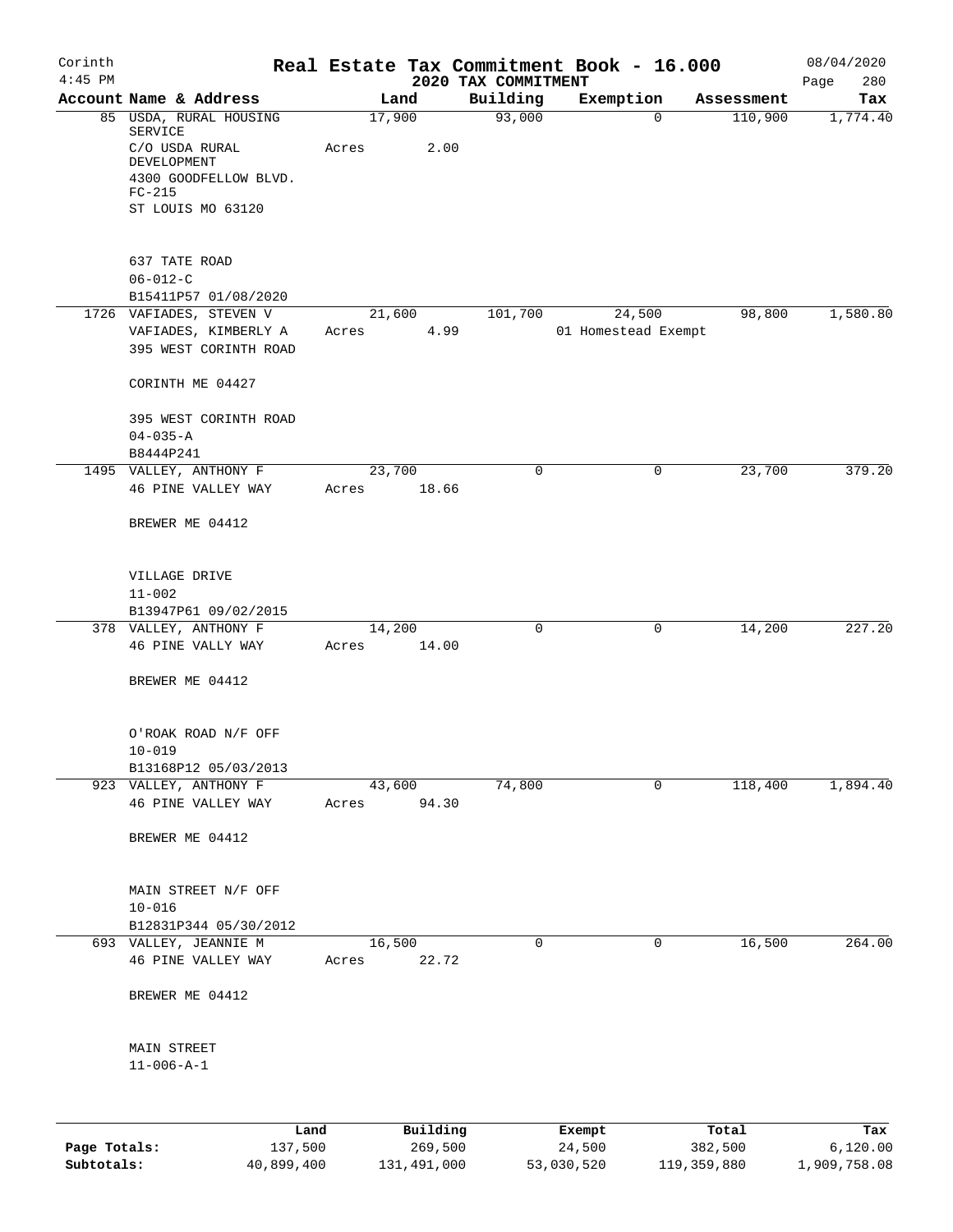| Corinth<br>$4:45$ PM |                                         |        |       | 2020 TAX COMMITMENT | Real Estate Tax Commitment Book - 16.000 |            | 08/04/2020<br>281<br>Page |
|----------------------|-----------------------------------------|--------|-------|---------------------|------------------------------------------|------------|---------------------------|
|                      | Account Name & Address                  |        | Land  | Building            | Exemption                                | Assessment | Tax                       |
|                      | 1202 VALLEY, JEANNIE M                  | 19,800 |       | $\mathsf{O}$        | $\Omega$                                 | 19,800     | 316.80                    |
|                      | 46 PINE VALLY WAY                       | Acres  | 22.00 |                     |                                          |            |                           |
|                      | BREWER ME 04412                         |        |       |                     |                                          |            |                           |
|                      |                                         |        |       |                     |                                          |            |                           |
|                      | O'ROAK ROAD N/F OFF                     |        |       |                     |                                          |            |                           |
|                      | $10 - 018$<br>B12862P323 06/27/2012     |        |       |                     |                                          |            |                           |
|                      | 1203 VALLEY, JEANNIE M                  | 13,000 |       | 0                   | 0                                        | 13,000     | 208.00                    |
|                      | 46 VALLEY WAY                           | Acres  | 14.00 |                     |                                          |            |                           |
|                      | BREWER ME 04412                         |        |       |                     |                                          |            |                           |
|                      | O'ROAK ROAD N/F OFF                     |        |       |                     |                                          |            |                           |
|                      | $10 - 020$                              |        |       |                     |                                          |            |                           |
|                      | B12862P323 06/27/2012                   |        |       |                     |                                          |            |                           |
|                      | 1122 VALLEY, JEANNIE M                  | 16,300 |       | $\mathbf 0$         | $\mathbf 0$                              | 16,300     | 260.80                    |
|                      | 46 PINE VALLEY WAY                      | Acres  | 22.00 |                     |                                          |            |                           |
|                      | BREWER ME 04412                         |        |       |                     |                                          |            |                           |
|                      | O'ROAK ROAD N/F OFF                     |        |       |                     |                                          |            |                           |
|                      | $10 - 016 - A$                          |        |       |                     |                                          |            |                           |
|                      | B12862P325 06/27/2012                   |        |       |                     |                                          |            |                           |
|                      | 72 VALLEY, JEANNIE M                    | 28,400 |       | 0                   | 0                                        | 28,400     | 454.40                    |
|                      | 46 PINE VALLEY WAY                      | Acres  | 24.77 |                     |                                          |            |                           |
|                      | BREWER ME 04412                         |        |       |                     |                                          |            |                           |
|                      | <b>MAIN STREET</b>                      |        |       |                     |                                          |            |                           |
|                      | $11 - 006 - E$                          |        |       |                     |                                          |            |                           |
|                      | B12862P325 06/27/2012                   |        |       |                     |                                          |            |                           |
|                      | 265 VAN ALSTYNE, JOHN                   | 19,400 |       | 107,000             | 24,500                                   | 101,900    | 1,630.40                  |
|                      | VAN ALSTYNE, REBECCA<br>252 MCCARD ROAD | Acres  | 3.18  |                     | 01 Homestead Exempt                      |            |                           |
|                      | CORINTH ME 04427                        |        |       |                     |                                          |            |                           |
|                      | 252 MCCARD ROAD                         |        |       |                     |                                          |            |                           |
|                      | $01 - 024 - A$                          |        |       |                     |                                          |            |                           |
|                      | B14693P293 12/11/2017                   |        |       |                     |                                          |            |                           |
|                      | 269 VAN ALSTYNE, JOHN                   | 13,700 |       | $\mathbf 0$         | 0                                        | 13,700     | 219.20                    |
|                      | VAN ALSTYNE, REBECCA                    | Acres  | 4.68  |                     |                                          |            |                           |
|                      | 252 MCCARD ROAD                         |        |       |                     |                                          |            |                           |
|                      | CORINTH ME 04427                        |        |       |                     |                                          |            |                           |
|                      | MCCARD ROAD                             |        |       |                     |                                          |            |                           |
|                      | $01 - 024 - B$                          |        |       |                     |                                          |            |                           |
|                      | B14693P293 12/11/2017                   |        |       |                     |                                          |            |                           |
|                      |                                         |        |       |                     |                                          |            |                           |
|                      |                                         |        |       |                     |                                          |            |                           |

|              | Land       | Building    | Exempt     | Total       | Tax          |
|--------------|------------|-------------|------------|-------------|--------------|
| Page Totals: | 110,600    | 107,000     | 24,500     | 193,100     | 3,089.60     |
| Subtotals:   | 41,010,000 | 131,598,000 | 53,055,020 | 119,552,980 | 1,912,847.68 |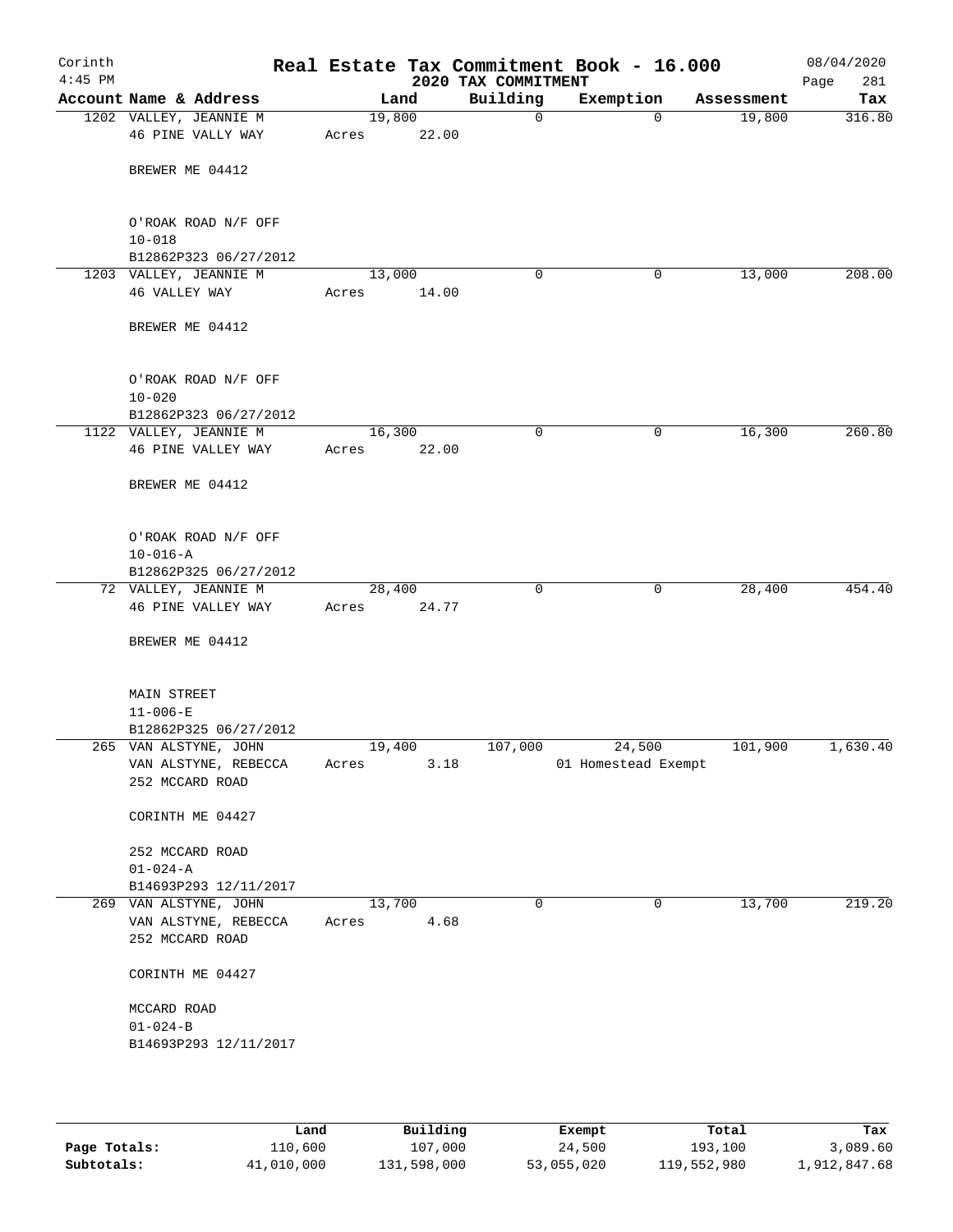| Corinth<br>$4:45$ PM |                                                    |       |          |                                 | Real Estate Tax Commitment Book - 16.000 |                       | 08/04/2020         |
|----------------------|----------------------------------------------------|-------|----------|---------------------------------|------------------------------------------|-----------------------|--------------------|
|                      | Account Name & Address                             |       | Land     | 2020 TAX COMMITMENT<br>Building | Exemption                                | Assessment            | 282<br>Page<br>Tax |
|                      | 1434 VAN BRUNT, ROBERT W                           |       | 10,700   | 3,600                           |                                          | 14,300<br>$\mathbf 0$ | 228.80             |
|                      | VAN BRUNT, JEAN T<br>135 ALNA ROAD                 | Acres | 7.50     |                                 |                                          |                       |                    |
|                      | WISCASSET ME 04578 4082                            |       |          |                                 |                                          |                       |                    |
|                      | 949 MUDGETT ROAD<br>$01 - 029$                     |       |          |                                 |                                          |                       |                    |
|                      | B4271P215                                          |       |          |                                 |                                          |                       |                    |
|                      | 347 VASILE, JEAN                                   |       | 35,600   | 79,100                          | 24,500                                   | 90,200                | 1,443.20           |
|                      | SMART, LESLIE<br>329 WEST CORINTH ROAD             | Acres | 25.80    |                                 | 01 Homestead Exempt                      |                       |                    |
|                      | CORINTH ME 04427                                   |       |          |                                 |                                          |                       |                    |
|                      | 329 WEST CORINTH ROAD<br>$04 - 036$                |       |          |                                 |                                          |                       |                    |
|                      | B14937P225 09/10/2018                              |       |          |                                 |                                          |                       |                    |
|                      | 1157 VEST, ROBERT E                                |       | 9,000    | 52,500                          |                                          | 61,500<br>0           | 984.00             |
|                      | 195 HUDSON ROAD                                    | Acres | 0.14     |                                 |                                          |                       |                    |
|                      | CORINTH ME 04427                                   |       |          |                                 |                                          |                       |                    |
|                      | 195 HUDSON ROAD                                    |       |          |                                 |                                          |                       |                    |
|                      | $08 - 040$<br>B14986P303 10/26/2018                |       |          |                                 |                                          |                       |                    |
|                      | 2091 VIGUE, MARK &<br>LANCASTER, MARCIA<br>TRUSTEE |       | 27,800   | 8,500                           |                                          | 36,300<br>0           | 580.80             |
|                      | H. ELIZABETH VIGUE<br>IRREVOCABLE TRUST            | Acres | 51.10    |                                 |                                          |                       |                    |
|                      | 69 NOTCH ROAD                                      |       |          |                                 |                                          |                       |                    |
|                      | CORINTH ME 04427                                   |       |          |                                 |                                          |                       |                    |
|                      | GARLAND ROAD<br>$10 - 014$                         |       |          |                                 |                                          |                       |                    |
|                      | B7965P107 11/02/2001                               |       |          |                                 |                                          |                       |                    |
|                      | 1438 VIGUE, MARK L                                 |       | 41,400   | 40,700                          | 24,500                                   | 57,600                | 921.60             |
|                      | CAISSE, LAUREN<br>69 NOTCH ROAD                    | Acres | 14.00    |                                 | 01 Homestead Exempt                      |                       |                    |
|                      | CORINTH ME 04427                                   |       |          |                                 |                                          |                       |                    |
|                      | 69 NOTCH ROAD<br>$07 - 034$                        |       |          |                                 |                                          |                       |                    |
|                      | B14230P268 08/01/2016                              |       |          |                                 |                                          |                       |                    |
|                      | 1439 VOISINE, ROSEANNE                             |       | 0        | 1,500                           |                                          | 0<br>1,500            | 24.00              |
|                      | 57 OTTER CREEK DRIVE                               |       |          |                                 |                                          |                       |                    |
|                      | OTTER CREEK ME 04660                               |       |          |                                 |                                          |                       |                    |
|                      | 339 GRANT ROAD<br>$05 - 012 - 01H$                 |       |          |                                 |                                          |                       |                    |
|                      | Land                                               |       | Building |                                 | Exempt                                   | Total                 | Tax                |
| Page Totals:         | 124,500                                            |       | 185,900  |                                 | 49,000                                   | 261,400               | 4,182.40           |

**Subtotals:** 41,134,500 131,783,900 53,104,020 119,814,380 1,917,030.08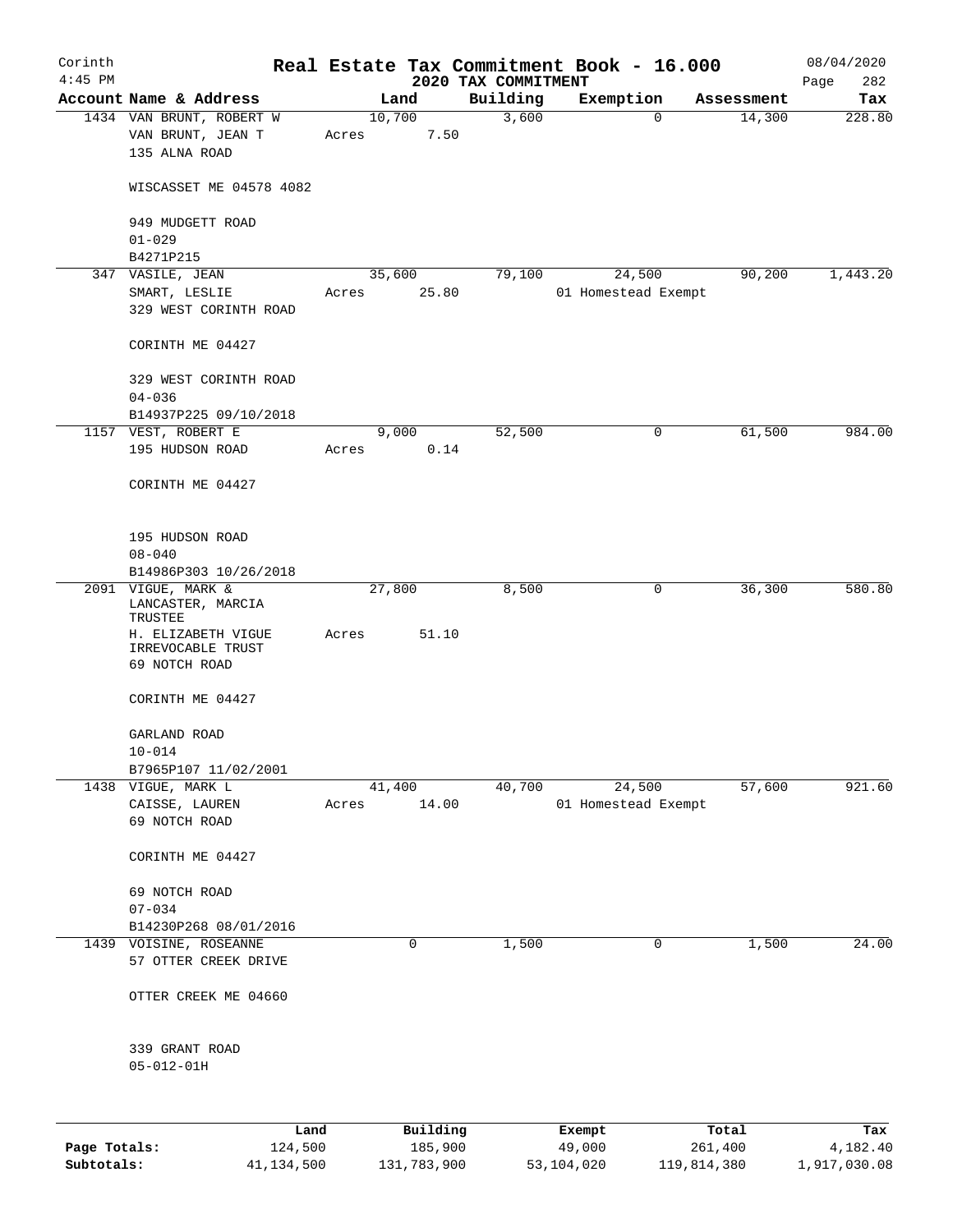| Corinth<br>$4:45$ PM |                                         |       |        |      | Real Estate Tax Commitment Book - 16.000<br>2020 TAX COMMITMENT |                     |              |             | 08/04/2020<br>283<br>Page |
|----------------------|-----------------------------------------|-------|--------|------|-----------------------------------------------------------------|---------------------|--------------|-------------|---------------------------|
|                      | Account Name & Address                  |       | Land   |      | Building                                                        | Exemption           |              | Assessment  | Tax                       |
|                      | 2022 VOISINE, ROSEANNE                  |       | 8,900  |      | $\mathbf 0$                                                     |                     | $\Omega$     | 8,900       | 142.40                    |
|                      | 57 OTTER CREEK DRIVE                    | Acres |        | 1.45 |                                                                 |                     |              |             |                           |
|                      |                                         |       |        |      |                                                                 |                     |              |             |                           |
|                      | MT. DESERT ME 04660                     |       |        |      |                                                                 |                     |              |             |                           |
|                      |                                         |       |        |      |                                                                 |                     |              |             |                           |
|                      | GRANT ROAD                              |       |        |      |                                                                 |                     |              |             |                           |
|                      | $05 - 012 - A$                          |       |        |      |                                                                 |                     |              |             |                           |
|                      | B11636P225 10/13/2008                   |       |        |      |                                                                 |                     |              |             |                           |
|                      | 858 VOISINE, THERESA L.<br>LIVING TRUST |       | 17,900 |      | 100,100                                                         | 24,500              |              | 93,500      | 1,496.00                  |
|                      | THERESA VOISINE TRUSTEE Acres           |       |        | 2.00 |                                                                 | 01 Homestead Exempt |              |             |                           |
|                      | 282 BEANS MILL ROAD                     |       |        |      |                                                                 |                     |              |             |                           |
|                      | CORINTH ME 04427                        |       |        |      |                                                                 |                     |              |             |                           |
|                      | 282 BEANS MILL RD                       |       |        |      |                                                                 |                     |              |             |                           |
|                      | $04 - 019 - 12$                         |       |        |      |                                                                 |                     |              |             |                           |
|                      | B12111P165 04/22/2010                   |       |        |      |                                                                 |                     |              |             |                           |
| 1629                 | VOISINE, THERESA L.                     |       | 10,800 |      | $\mathbf 0$                                                     |                     | $\mathsf{O}$ | 10,800      | 172.80                    |
|                      | TRUST                                   |       |        |      |                                                                 |                     |              |             |                           |
|                      | THERESA VOISINE TRUSTEE Acres           |       |        | 1.45 |                                                                 |                     |              |             |                           |
|                      | 282 BEANS MILL ROAD                     |       |        |      |                                                                 |                     |              |             |                           |
|                      | CORINTH ME 04427                        |       |        |      |                                                                 |                     |              |             |                           |
|                      | BEANS MILL RD                           |       |        |      |                                                                 |                     |              |             |                           |
|                      | $04 - 019 - 12 - A$                     |       |        |      |                                                                 |                     |              |             |                           |
|                      | B12111P165 04/26/2010                   |       |        |      |                                                                 |                     |              |             |                           |
|                      | 1647 VOJKUFKA, FRANK                    |       |        | 0    | 14,400                                                          | 14,400              |              | $\mathbf 0$ | 0.00                      |
|                      | 344 MAIN STREET LOT 16                  |       |        |      |                                                                 | 01 Homestead Exempt |              |             |                           |
|                      | CORINTH ME 04427                        |       |        |      |                                                                 |                     |              |             |                           |
|                      |                                         |       |        |      |                                                                 |                     |              |             |                           |
|                      | 344 MAIN STREET LOT 16                  |       |        |      |                                                                 |                     |              |             |                           |
|                      | $08 - 003 - 16H$                        |       |        |      |                                                                 |                     |              |             |                           |
|                      | 1542 WAIN, FRED L                       |       |        |      | 20,200                                                          | 20,200              |              | 0           | 0.00                      |
|                      | PO BOX 281                              |       |        |      |                                                                 | 01 Homestead Exempt |              |             |                           |
|                      | CORINTH ME 04427                        |       |        |      |                                                                 |                     |              |             |                           |
|                      |                                         |       |        |      |                                                                 |                     |              |             |                           |
|                      | 968 MAIN STREET LOT 21                  |       |        |      |                                                                 |                     |              |             |                           |
|                      | $06 - 012 - D21H$                       |       |        |      |                                                                 |                     |              |             |                           |
|                      | 1063 WAIN, RAYMOND                      |       |        | 0    | 16,300                                                          | 16,300              |              | $\mathbf 0$ | 0.00                      |
|                      | WAIN, DIANA                             |       |        |      |                                                                 | 01 Homestead Exempt |              |             |                           |
|                      | 968 MAIN STREET LOT 10                  |       |        |      |                                                                 |                     |              |             |                           |
|                      | CORINTH ME 04427                        |       |        |      |                                                                 |                     |              |             |                           |
|                      |                                         |       |        |      |                                                                 |                     |              |             |                           |
|                      | 968 MAIN STREET LOT 10                  |       |        |      |                                                                 |                     |              |             |                           |
|                      | $06 - 012 - D - 10H$                    |       |        |      |                                                                 |                     |              |             |                           |
|                      |                                         |       |        |      |                                                                 |                     |              |             |                           |
|                      |                                         |       |        |      |                                                                 |                     |              |             |                           |

|              | Land       | Building    | Exempt     | Total       | Tax          |
|--------------|------------|-------------|------------|-------------|--------------|
| Page Totals: | 37,600     | 151,000     | 75,400     | 113,200     | 1,811.20     |
| Subtotals:   | 41,172,100 | 131,934,900 | 53,179,420 | 119,927,580 | 1,918,841.28 |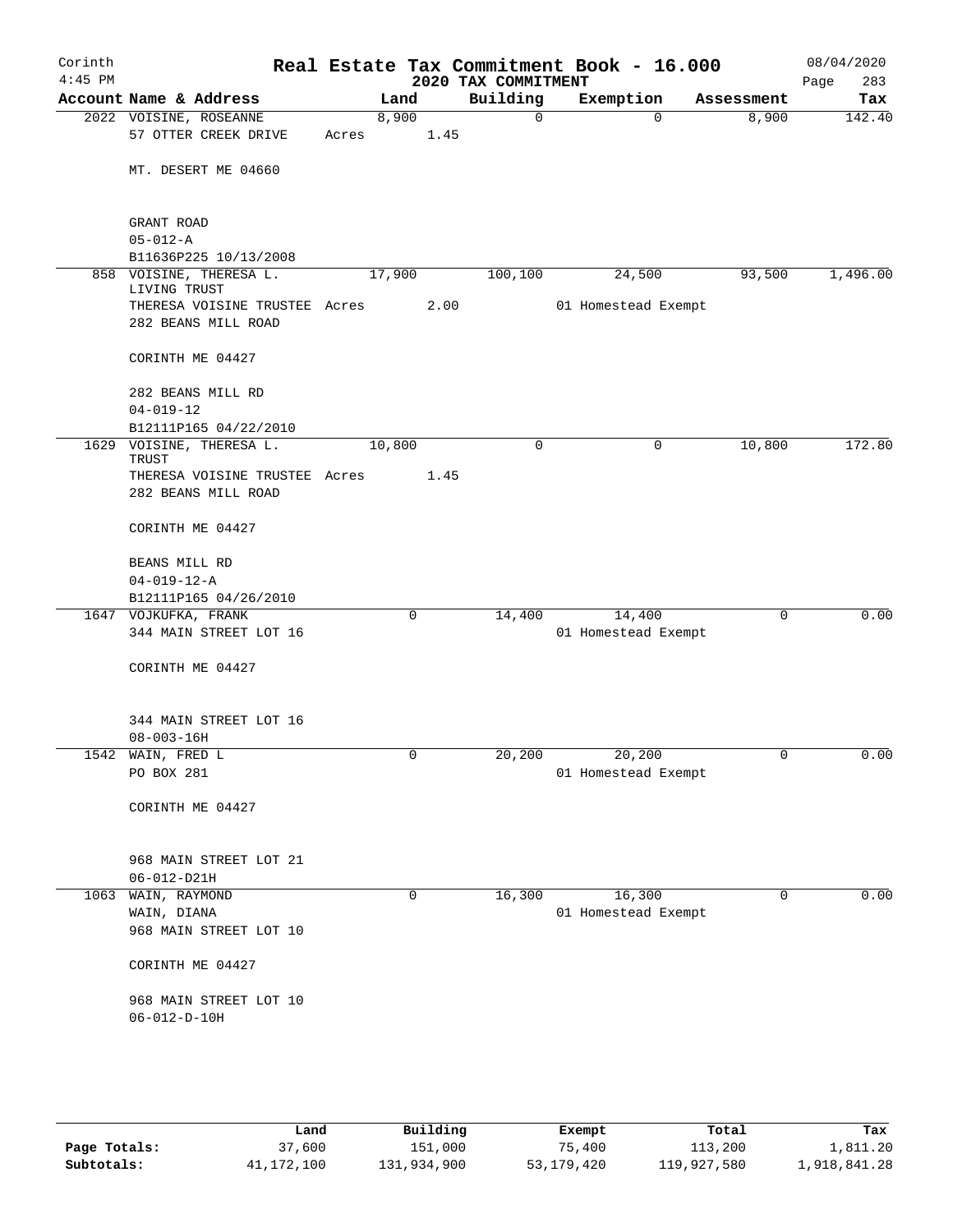| Corinth<br>$4:45$ PM |                                             |        |        | 2020 TAX COMMITMENT | Real Estate Tax Commitment Book - 16.000 |            | 08/04/2020<br>284<br>Page |
|----------------------|---------------------------------------------|--------|--------|---------------------|------------------------------------------|------------|---------------------------|
|                      | Account Name & Address                      |        | Land   | Building            | Exemption                                | Assessment | Tax                       |
|                      | 1445 WAITE, AARON                           |        | 18,300 | 128,200             | 24,500                                   | 122,000    | 1,952.00                  |
|                      | WAITE, JANELLE                              | Acres  | 1.27   |                     | 01 Homestead Exempt                      |            |                           |
|                      | 26 BRADBURY DRIVE                           |        |        |                     |                                          |            |                           |
|                      |                                             |        |        |                     |                                          |            |                           |
|                      | CORINTH ME 04427                            |        |        |                     |                                          |            |                           |
|                      |                                             |        |        |                     |                                          |            |                           |
|                      | 26 BRADBURY DR                              |        |        |                     |                                          |            |                           |
|                      | $08 - 012 - 05$                             |        |        |                     |                                          |            |                           |
|                      | B14262P118 08/31/2016                       |        |        |                     |                                          |            |                           |
|                      | 1444 WAITE, AMANDA M                        | 17,600 |        | 34,300              | 0                                        | 51,900     | 830.40                    |
|                      | 1204 HUDSON HILL ROAD                       | Acres  | 1.75   |                     |                                          |            |                           |
|                      |                                             |        |        |                     |                                          |            |                           |
|                      | CORINTH ME 04427                            |        |        |                     |                                          |            |                           |
|                      |                                             |        |        |                     |                                          |            |                           |
|                      |                                             |        |        |                     |                                          |            |                           |
|                      | 1204 HUDSON HILL ROAD                       |        |        |                     |                                          |            |                           |
|                      | $03 - 050$                                  |        |        |                     |                                          |            |                           |
|                      | B13993P338 10/23/2015                       |        |        |                     |                                          |            |                           |
|                      | 1547 WAKEFIELD, PHYLLIS A                   | 17,600 |        | 27,800              | 24,500                                   | 20,900     | 334.40                    |
|                      | 802 GRANT ROAD                              | Acres  | 3.00   |                     | 01 Homestead Exempt                      |            |                           |
|                      |                                             |        |        |                     |                                          |            |                           |
|                      | CORINTH ME 04427                            |        |        |                     |                                          |            |                           |
|                      |                                             |        |        |                     |                                          |            |                           |
|                      |                                             |        |        |                     |                                          |            |                           |
|                      | 802 GRANT ROAD                              |        |        |                     |                                          |            |                           |
|                      | $03 - 006 - C$                              |        |        |                     |                                          |            |                           |
|                      | B10657P300 08/14/2006                       |        |        |                     |                                          |            |                           |
|                      | 153 WAKEFIELD, PHYLLIS A                    | 22,900 |        | 8,700               | 0                                        | 31,600     | 505.60                    |
|                      | 802 GRANT ROAD                              | Acres  | 11.73  |                     |                                          |            |                           |
|                      |                                             |        |        |                     |                                          |            |                           |
|                      | CORINTH ME 04427                            |        |        |                     |                                          |            |                           |
|                      |                                             |        |        |                     |                                          |            |                           |
|                      |                                             |        |        |                     |                                          |            |                           |
|                      | 776 GRANT ROAD                              |        |        |                     |                                          |            |                           |
|                      | $03 - 008 - C$                              |        |        |                     |                                          |            |                           |
|                      | B11950P292 10/19/2009 B11900P260 08/27/2009 |        |        |                     |                                          |            |                           |
|                      | 1452 WALLACE, BARBARA J                     | 26,400 |        | 81,700              | 24,500                                   | 83,600     | 1,337.60                  |
|                      | 455 GARLAND ROAD                            | Acres  | 8.87   |                     | 01 Homestead Exempt                      |            |                           |
|                      |                                             |        |        |                     |                                          |            |                           |
|                      | CORINTH ME 04427                            |        |        |                     |                                          |            |                           |
|                      |                                             |        |        |                     |                                          |            |                           |
|                      |                                             |        |        |                     |                                          |            |                           |
|                      | 455 GARLAND ROAD                            |        |        |                     |                                          |            |                           |
|                      | $10 - 002 - A$                              |        |        |                     |                                          |            |                           |
|                      | B2849P294                                   |        |        |                     |                                          |            |                           |
|                      | 749 WALLACE, CHARLES W                      | 16,800 |        | 40,500              | 0                                        | 57,300     | 916.80                    |
|                      | 158 CORNER ROAD                             | Acres  | 1.12   |                     |                                          |            |                           |
|                      |                                             |        |        |                     |                                          |            |                           |
|                      | HODGDON ME 04730                            |        |        |                     |                                          |            |                           |
|                      |                                             |        |        |                     |                                          |            |                           |
|                      |                                             |        |        |                     |                                          |            |                           |
|                      | 417 TATE ROAD                               |        |        |                     |                                          |            |                           |
|                      | $06 - 018 - B$                              |        |        |                     |                                          |            |                           |
|                      | B14090P26 03/02/2016                        |        |        |                     |                                          |            |                           |
|                      |                                             |        |        |                     |                                          |            |                           |
|                      |                                             |        |        |                     |                                          |            |                           |
|                      |                                             |        |        |                     |                                          |            |                           |

|              | Land           | Building    | Exempt     | Total       | Tax          |
|--------------|----------------|-------------|------------|-------------|--------------|
| Page Totals: | <b>119,600</b> | 321,200     | 73,500     | 367,300     | 5,876.80     |
| Subtotals:   | 41,291,700     | 132,256,100 | 53,252,920 | 120,294,880 | 1,924,718.08 |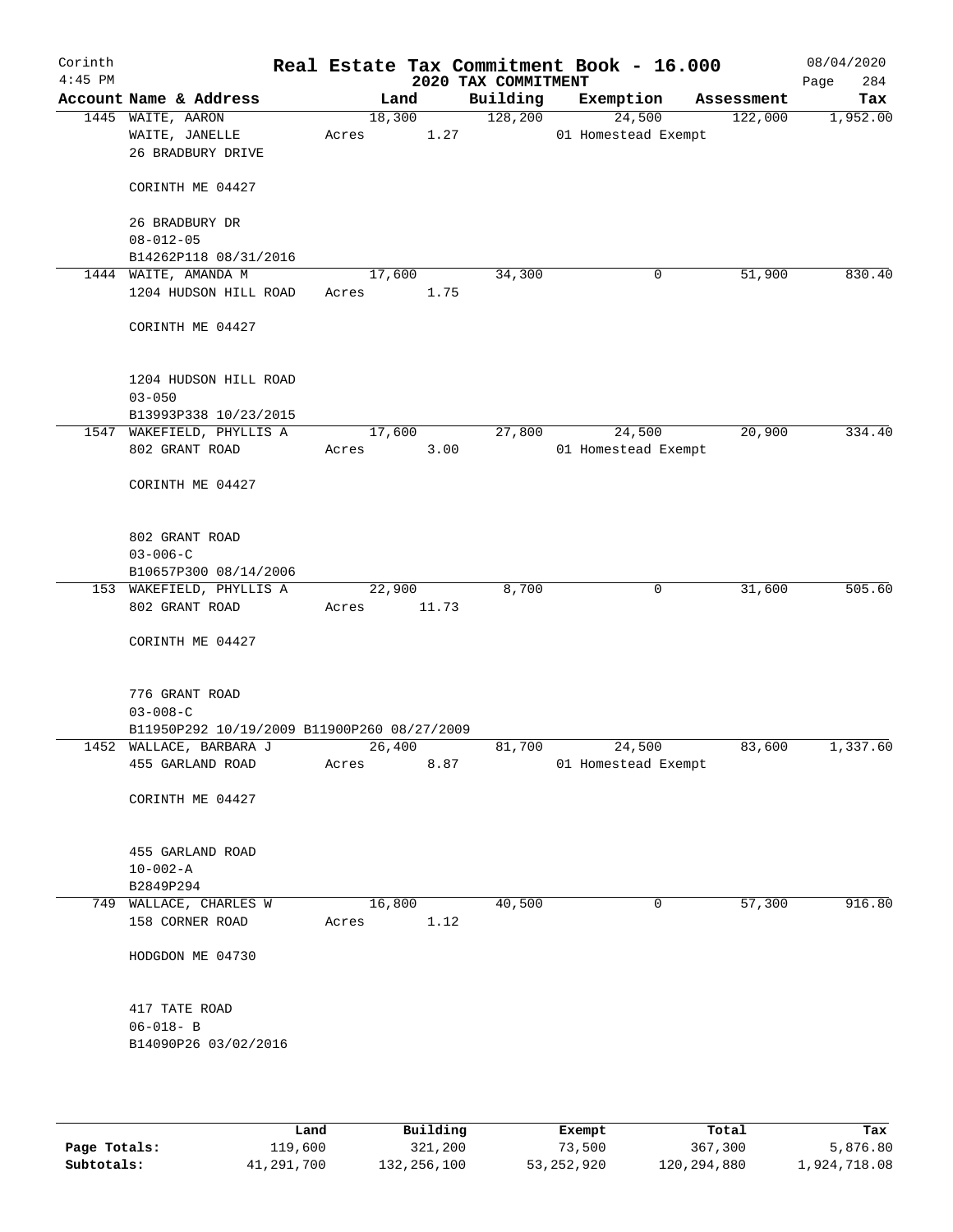| Corinth<br>$4:45$ PM |                                        |                 |        | 2020 TAX COMMITMENT | Real Estate Tax Commitment Book - 16.000 |            | 08/04/2020<br>285<br>Page |
|----------------------|----------------------------------------|-----------------|--------|---------------------|------------------------------------------|------------|---------------------------|
|                      | Account Name & Address                 | Land            |        | Building            | Exemption                                | Assessment | Tax                       |
|                      | 1454 WALSH, EDWARD W. (Heirs           | 11,500          |        | $\mathbf 0$         | $\mathbf 0$                              | 11,500     | 184.00                    |
|                      | of)<br>WALSH, LORETTA M.               | Acres           | 2.00   |                     |                                          |            |                           |
|                      | (Heirs of)<br>c/o ANGELA WALSH         |                 |        |                     |                                          |            |                           |
|                      | 6 OBERLIN ROAD                         |                 |        |                     |                                          |            |                           |
|                      | DANVERS MA 01923                       |                 |        |                     |                                          |            |                           |
|                      |                                        |                 |        |                     |                                          |            |                           |
|                      | NOTCH ROAD                             |                 |        |                     |                                          |            |                           |
|                      | $04 - 041 - C$                         |                 |        |                     |                                          |            |                           |
|                      | B2334P1                                |                 |        |                     |                                          |            |                           |
|                      | 767 WALTZ, DAVID C                     | 21,400          |        | 40,500              | 0                                        | 61,900     | 990.40                    |
|                      | 34 GRIFFIN ROAD                        | Acres           | 4.81   |                     |                                          |            |                           |
|                      |                                        |                 |        |                     |                                          |            |                           |
|                      | LEVANT ME 04456 4506                   |                 |        |                     |                                          |            |                           |
|                      | 521 HUDSON ROAD                        |                 |        |                     |                                          |            |                           |
|                      | $09 - 030$                             |                 |        |                     |                                          |            |                           |
|                      | B13265P173 07/08/2013                  |                 |        |                     |                                          |            |                           |
|                      | 395 WARD, ARDENE G                     | 18,000          |        | 149,700             | 24,500                                   | 143,200    | 2,291.20                  |
|                      | WARD, KAREN L                          | Acres           | 1.00   |                     | 01 Homestead Exempt                      |            |                           |
|                      | 33 County Rd                           |                 |        |                     |                                          |            |                           |
|                      | CORINTH ME 04427                       |                 |        |                     |                                          |            |                           |
|                      | 33 COUNTY RD                           |                 |        |                     |                                          |            |                           |
|                      | $08 - 013 - C$                         |                 |        |                     |                                          |            |                           |
|                      | B9784P223                              |                 |        |                     |                                          |            |                           |
|                      | 1999 WARD, MATTHEW M                   |                 | 15,500 | 182,300             | 24,500                                   | 173,300    | 2,772.80                  |
|                      | WARD, DARCY L                          | Acres           | 1.14   |                     | 01 Homestead Exempt                      |            |                           |
|                      | 14 HI VIEW LANE                        |                 |        |                     |                                          |            |                           |
|                      | CORINTH ME 04422                       |                 |        |                     |                                          |            |                           |
|                      | 14 HI VIEW LANE                        |                 |        |                     |                                          |            |                           |
|                      | $04 - 019 - 07 - A$                    |                 |        |                     |                                          |            |                           |
|                      | B11162P243 10/11/2007                  |                 |        |                     |                                          |            |                           |
|                      | 1588 WARD, SARAH L. HEIRS OF           |                 | 0      | 30,900              | 0                                        | 30,900     | 494.40                    |
|                      | C/O TERRI JANE CASAVANT                |                 |        |                     |                                          |            |                           |
|                      | PO BOX 74                              |                 |        |                     |                                          |            |                           |
|                      | CORINTH ME 04427-0074                  |                 |        |                     |                                          |            |                           |
|                      |                                        |                 |        |                     |                                          |            |                           |
|                      |                                        |                 |        |                     |                                          |            |                           |
|                      | 120 WEST CORINTH ROAD                  |                 |        |                     |                                          |            |                           |
|                      | $05 - 025 - 01H$                       |                 |        | $\mathbf 0$         |                                          |            |                           |
|                      | 1134 WARD, SONIA LEE<br>520 GRANT ROAD | 16,500<br>Acres | 2.00   |                     | 0                                        | 16,500     | 264.00                    |
|                      |                                        |                 |        |                     |                                          |            |                           |
|                      | CORINTH ME 04427                       |                 |        |                     |                                          |            |                           |
|                      | 478 GRANT ROAD                         |                 |        |                     |                                          |            |                           |
|                      | $02 - 055 - 06 - A$                    |                 |        |                     |                                          |            |                           |
|                      | B14901P323 07/30/2018                  |                 |        |                     |                                          |            |                           |
|                      |                                        |                 |        |                     |                                          |            |                           |
|                      |                                        |                 |        |                     |                                          |            |                           |
|                      |                                        |                 |        |                     |                                          |            |                           |

|              | Land       | Building    | Exempt     | Total       | Tax          |
|--------------|------------|-------------|------------|-------------|--------------|
| Page Totals: | 82,900     | 403,400     | 49,000     | 437,300     | 6,996.80     |
| Subtotals:   | 41,374,600 | 132,659,500 | 53,301,920 | 120,732,180 | 1,931,714.88 |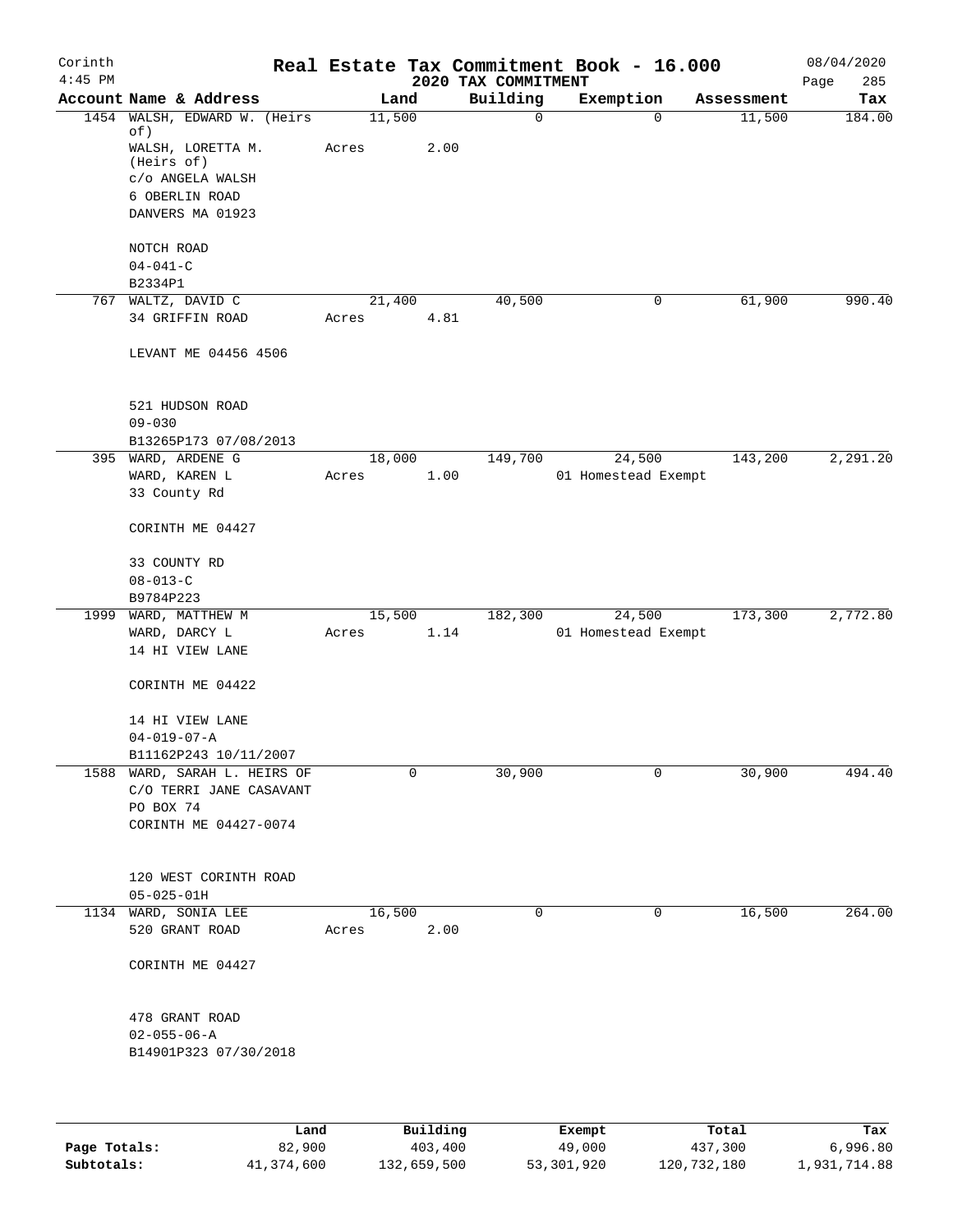| Corinth<br>$4:45$ PM |                                     |        |             | Real Estate Tax Commitment Book - 16.000<br>2020 TAX COMMITMENT |            |                     |            | 08/04/2020<br>Page<br>286 |
|----------------------|-------------------------------------|--------|-------------|-----------------------------------------------------------------|------------|---------------------|------------|---------------------------|
|                      | Account Name & Address              | Land   |             | Building                                                        |            | Exemption           | Assessment | Tax                       |
|                      | 397 WARD, TYFFANY                   |        | $\mathbf 0$ | 1,500                                                           |            | 1,500               | 0          | 0.00                      |
|                      | 478 GRANT ROAD                      |        |             |                                                                 |            | 01 Homestead Exempt |            |                           |
|                      |                                     |        |             |                                                                 |            |                     |            |                           |
|                      | CORINTH ME 04427                    |        |             |                                                                 |            |                     |            |                           |
|                      |                                     |        |             |                                                                 |            |                     |            |                           |
|                      | 478 GRANT ROAD                      |        |             |                                                                 |            |                     |            |                           |
|                      | $02 - 055 - 06 - A - 1$             |        |             |                                                                 |            |                     |            |                           |
|                      | 1810 WARD, WENDY LEE                |        | 0           | 11,700                                                          |            | 11,700              | 0          | 0.00                      |
|                      | 968 MAIN STREET LOT 4               |        |             |                                                                 |            | 01 Homestead Exempt |            |                           |
|                      |                                     |        |             |                                                                 |            |                     |            |                           |
|                      | CORINTH ME 04427                    |        |             |                                                                 |            |                     |            |                           |
|                      |                                     |        |             |                                                                 |            |                     |            |                           |
|                      |                                     |        |             |                                                                 |            |                     |            |                           |
|                      | 968 MAIN STREET LOT 04              |        |             |                                                                 |            |                     |            |                           |
|                      | $06 - 012 - D - 04H$                |        |             |                                                                 |            |                     |            |                           |
|                      | 1458 WASHBURN, MARK                 | 32,900 | 56.00       | 72,500                                                          |            | 24,500              | 80,900     | 1,294.40                  |
|                      | WASHBURN, DURICE<br>94 CUSHMAN ROAD | Acres  |             |                                                                 |            | 01 Homestead Exempt |            |                           |
|                      |                                     |        |             |                                                                 |            |                     |            |                           |
|                      | CORINTH ME 04427                    |        |             |                                                                 |            |                     |            |                           |
|                      |                                     |        |             |                                                                 |            |                     |            |                           |
|                      | 94 CUSHMAN RD                       |        |             |                                                                 |            |                     |            |                           |
|                      | $03 - 015$                          |        |             |                                                                 |            |                     |            |                           |
|                      | B4291P366                           |        |             |                                                                 |            |                     |            |                           |
|                      | 1459 WASKEWICZ, CATHERINE M         | 30,300 |             | 3,000                                                           |            | 0                   | 33,300     | 532.80                    |
|                      | 3 DEER ISLE ROAD                    | Acres  | 31.24       |                                                                 |            |                     |            |                           |
|                      | BANGOR ME 04401                     |        |             |                                                                 |            |                     |            |                           |
|                      |                                     |        |             |                                                                 |            |                     |            |                           |
|                      |                                     |        |             |                                                                 |            |                     |            |                           |
|                      | 1017 MAIN STREET                    |        |             |                                                                 |            |                     |            |                           |
|                      | $05 - 054$                          |        |             |                                                                 |            |                     |            |                           |
|                      | B3639P87                            |        |             |                                                                 |            |                     |            |                           |
|                      | 1491 WASSON, HEATHER                | 19,000 |             | 165,800                                                         |            | 0                   | 184,800    | 2,956.80                  |
|                      | 24 VILLAGE DRIVE                    | Acres  | 1.81        |                                                                 |            |                     |            |                           |
|                      | CORINTH ME 04427                    |        |             |                                                                 |            |                     |            |                           |
|                      |                                     |        |             |                                                                 |            |                     |            |                           |
|                      |                                     |        |             |                                                                 |            |                     |            |                           |
|                      | 24 VILLAGE DRIVE                    |        |             |                                                                 |            |                     |            |                           |
|                      | $11 - 002 - 05$                     |        |             |                                                                 |            |                     |            |                           |
|                      | B14791P19 04/23/2018                |        |             |                                                                 |            |                     |            |                           |
|                      | 1834 WASSON, KEITH JR &             | 17,000 |             | 132,600                                                         |            | 5,880               | 143,720    | 2,299.52                  |
|                      | KRYSTAL E JT<br>360 MCCARD ROAD     | Acres  | 1.23        |                                                                 |            |                     |            |                           |
|                      |                                     |        |             |                                                                 | 22 Veteran |                     |            |                           |
|                      | CORINTH ME 04427                    |        |             |                                                                 |            |                     |            |                           |
|                      |                                     |        |             |                                                                 |            |                     |            |                           |
|                      |                                     |        |             |                                                                 |            |                     |            |                           |
|                      | 360 MCCARD ROAD                     |        |             |                                                                 |            |                     |            |                           |
|                      | $01 - 017 - H$                      |        |             |                                                                 |            |                     |            |                           |
|                      | B15414P331 01/16/2020               |        |             |                                                                 |            |                     |            |                           |
|                      |                                     |        |             |                                                                 |            |                     |            |                           |
|                      |                                     |        |             |                                                                 |            |                     |            |                           |
|                      |                                     |        |             |                                                                 |            |                     |            |                           |

|              | Land       | Building    | Exempt     | Total         | Tax          |
|--------------|------------|-------------|------------|---------------|--------------|
| Page Totals: | 99,200     | 387,100     | 43,580     | 442,720       | 7,083.52     |
| Subtotals:   | 41,473,800 | 133,046,600 | 53,345,500 | 121, 174, 900 | 1,938,798.40 |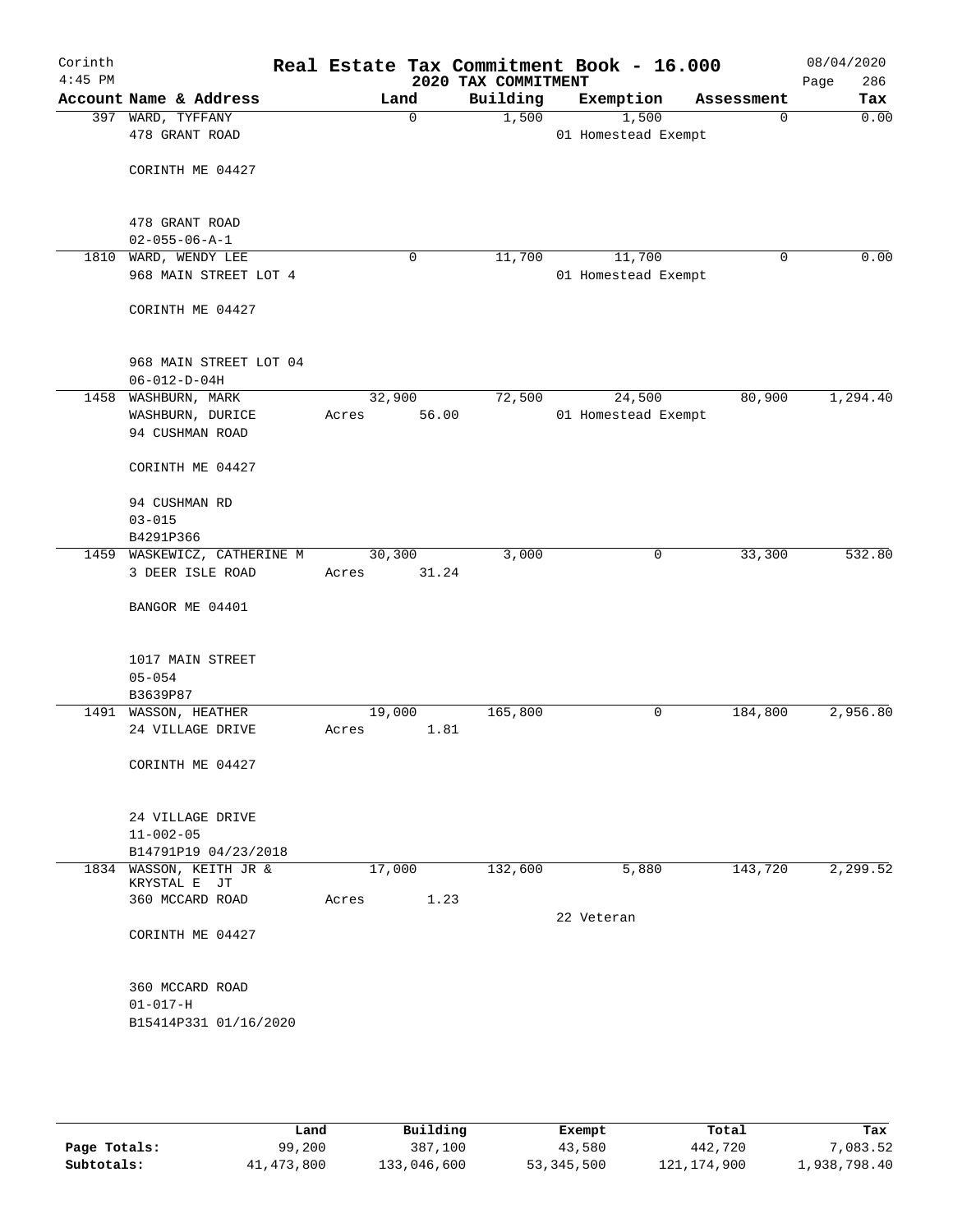| Corinth<br>$4:45$ PM |                                                |               | 2020 TAX COMMITMENT | Real Estate Tax Commitment Book - 16.000 |             | 08/04/2020<br>Page<br>287 |
|----------------------|------------------------------------------------|---------------|---------------------|------------------------------------------|-------------|---------------------------|
|                      | Account Name & Address                         | Land          | Building            | Exemption                                | Assessment  | Tax                       |
|                      | 898 WATERS, BRITTNIE<br>181 COVERED BRIDGE RD. | $\mathbf 0$   | 16,500              | 16,500<br>01 Homestead Exempt            | $\mathbf 0$ | 0.00                      |
|                      | CORINTH ME 04427                               |               |                     |                                          |             |                           |
|                      | 181 COVERED BRIDGE RD                          |               |                     |                                          |             |                           |
|                      | $02 - 038 - 05H$                               |               |                     |                                          |             |                           |
| 1627                 | WATERS, ROBERT F                               | $\mathbf 0$   | 25,000              | 24,500                                   | 500         | 8.00                      |
|                      | 183 COVERED BRIDGE ROAD                        |               |                     | 01 Homestead Exempt                      |             |                           |
|                      | CORINTH ME 04427                               |               |                     |                                          |             |                           |
|                      | 183 COVERED BRIDGE RD<br>$02 - 038 - 06H$      |               |                     |                                          |             |                           |
| 600                  | WATSON, ARTHUR G                               | 18,000        | 89,400              | 30,380                                   | 77,020      | 1,232.32                  |
|                      | WATSON, PHYLLIS M                              | 1.00<br>Acres |                     | 01 Homestead Exempt                      |             |                           |
|                      | 8 HAYMAN DRIVE                                 |               |                     | 22 Veteran                               |             |                           |
|                      | CORINTH ME 04427                               |               |                     |                                          |             |                           |
|                      | 8 HAYMAN DRIVE                                 |               |                     |                                          |             |                           |
|                      | $05 - 042 - 03$                                |               |                     |                                          |             |                           |
|                      | B14090P212 03/02/2016                          |               |                     |                                          |             |                           |
| 1347                 | WEEKS, CARLYLE R                               | 15,900        | 49,900              | 24,500                                   | 41,300      | 660.80                    |
|                      | WREN, CYNTHIA R                                | Acres         | 1.50                | 01 Homestead Exempt                      |             |                           |
|                      | 644 GRANT ROAD                                 |               |                     |                                          |             |                           |
|                      | CORINTH ME 04427                               |               |                     |                                          |             |                           |
|                      | 644 GRANT ROAD                                 |               |                     |                                          |             |                           |
|                      | $02 - 047 - A$                                 |               |                     |                                          |             |                           |
| 1465                 | B14062P164 01/20/2016                          | 44,500        |                     | 0                                        | 95,800      | 1,532.80                  |
|                      | WEISLEDER, DENIS K                             | 86.00         | 51,300              |                                          |             |                           |
|                      | WEISLEDER, ANN I<br>5 SYLVAN ROAD              | Acres         |                     |                                          |             |                           |
|                      |                                                |               |                     |                                          |             |                           |
|                      | ORONO ME 04473                                 |               |                     |                                          |             |                           |
|                      | 185 NOTCH ROAD                                 |               |                     |                                          |             |                           |
|                      | $07 - 028 - A$                                 |               |                     |                                          |             |                           |
|                      | B2290P289                                      |               |                     |                                          |             |                           |
|                      | 270 WEISS, ROBERTA                             | 9,700         | 0                   | 0                                        | 9,700       | 155.20                    |
|                      | 186 HORTON STREET                              | 3.68<br>Acres |                     |                                          |             |                           |
|                      | CITY ISLAND NY 10464                           |               |                     |                                          |             |                           |
|                      | MCCARD ROAD                                    |               |                     |                                          |             |                           |
|                      | $01 - 023$                                     |               |                     |                                          |             |                           |
|                      | B15203P2 06/25/2019                            |               |                     |                                          |             |                           |
|                      |                                                |               |                     |                                          |             |                           |
|                      |                                                |               |                     |                                          |             |                           |
|                      |                                                |               |                     |                                          |             |                           |

|              | Land       | Building    | Exempt     | Total       | Tax          |
|--------------|------------|-------------|------------|-------------|--------------|
| Page Totals: | 88,100     | 232,100     | 95,880     | 224,320     | 3,589.12     |
| Subtotals:   | 41,561,900 | 133,278,700 | 53,441,380 | 121,399,220 | 1,942,387.52 |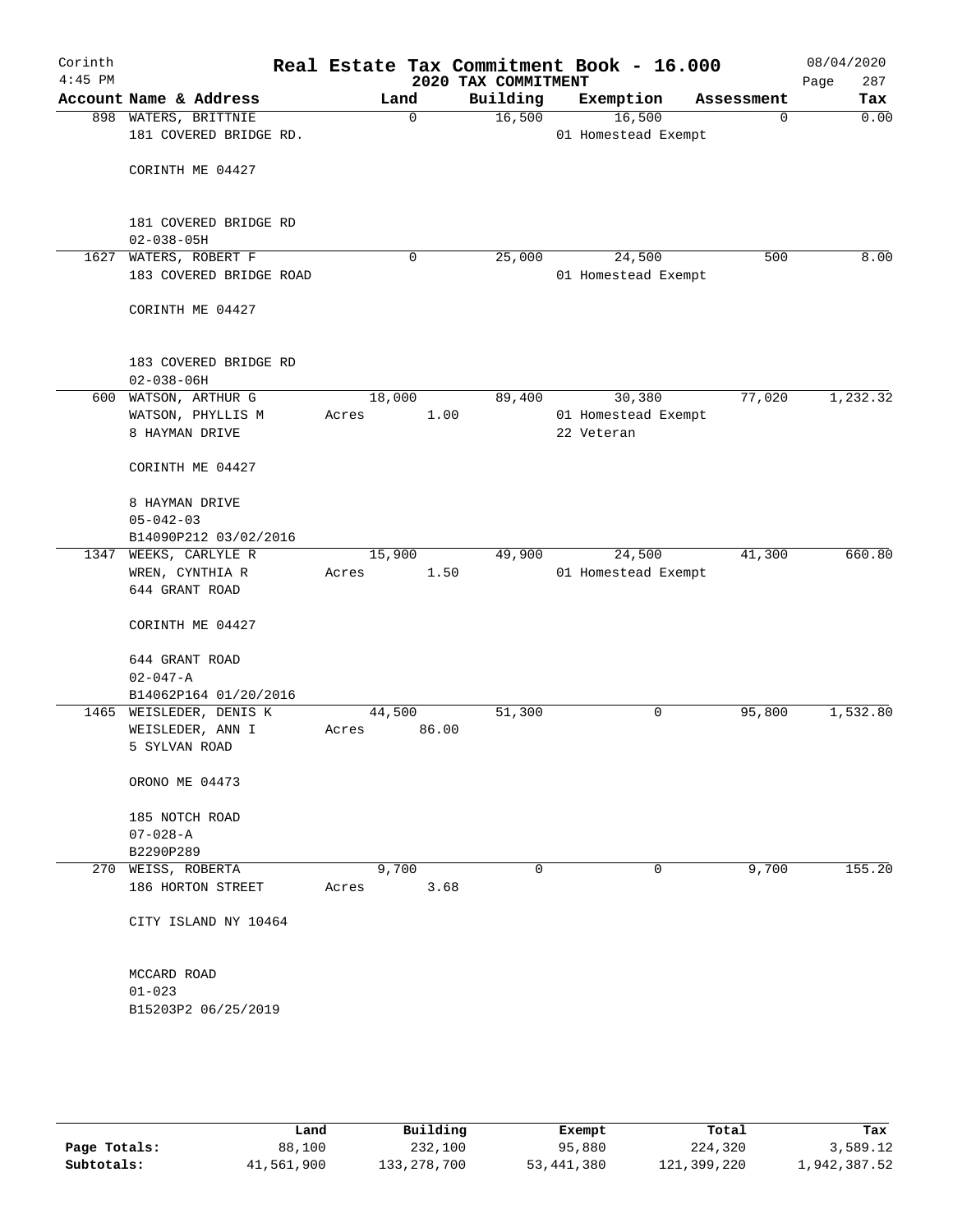| Corinth<br>$4:45$ PM |                                                               |                 |       | Real Estate Tax Commitment Book - 16.000<br>2020 TAX COMMITMENT |             |            | 08/04/2020<br>288<br>Page |
|----------------------|---------------------------------------------------------------|-----------------|-------|-----------------------------------------------------------------|-------------|------------|---------------------------|
|                      | Account Name & Address                                        |                 | Land  | Building                                                        | Exemption   | Assessment | Tax                       |
|                      | 273 WEISS, ROBERTA                                            | 28,900          |       | 0                                                               | $\mathbf 0$ | 28,900     | 462.40                    |
|                      | 186 HORTON STREET                                             | Acres           | 34.81 |                                                                 |             |            |                           |
|                      | CITY ISLAND NY 10464                                          |                 |       |                                                                 |             |            |                           |
|                      | MCCARD ROAD N/F OFF<br>$01 - 023 - F$                         |                 |       |                                                                 |             |            |                           |
|                      | B10736P297 11/16/2006                                         |                 |       |                                                                 |             |            |                           |
|                      | 268 WEISS, ROBERTA L                                          | 13,900          |       | 0                                                               | 0           | 13,900     | 222.40                    |
|                      | 186 HORTON STREET                                             | Acres           | 10.22 |                                                                 |             |            |                           |
|                      | CITY ISLAND NY 10464                                          |                 |       |                                                                 |             |            |                           |
|                      | MCCARD ROAD N/F OFF<br>$01 - 023 - H$                         |                 |       |                                                                 |             |            |                           |
|                      | B8121P261                                                     |                 |       |                                                                 |             |            |                           |
|                      | 1466 WEISS, ROBERTA L                                         | 34,000          |       | 69,200                                                          | 0           | 103,200    | 1,651.20                  |
|                      | 186 HORTON STREET                                             | Acres           | 28.00 |                                                                 |             |            |                           |
|                      | CITY ISLAND NY 10464                                          |                 |       |                                                                 |             |            |                           |
|                      | 261 MCCARD ROAD<br>$01 - 021$                                 |                 |       |                                                                 |             |            |                           |
|                      | B4724P362                                                     |                 |       |                                                                 |             |            |                           |
|                      | 1544 WEISS, ROBERTA L<br>WEISS, STEVEN H<br>186 HORTON STREET | 19,400<br>Acres | 18.00 | $\mathbf 0$                                                     | 0           | 19,400     | 310.40                    |
|                      | CITY ISLAND NY 10464                                          |                 |       |                                                                 |             |            |                           |
|                      | MCCARD ROAD N/F OFF<br>$01 - 021 - A$                         |                 |       |                                                                 |             |            |                           |
|                      | B7102P305                                                     |                 |       |                                                                 |             |            |                           |
|                      | 1508 WEISS, ROBERTA L                                         | 12,700          |       | 0                                                               | 0           | 12,700     | 203.20                    |
|                      | 186 HORTON STREET                                             | Acres           | 3.00  |                                                                 |             |            |                           |
|                      | CITY ISLAND NY 10464                                          |                 |       |                                                                 |             |            |                           |
|                      | MCCARD ROAD                                                   |                 |       |                                                                 |             |            |                           |
|                      | $01 - 023 - J$<br>B8121P261                                   |                 |       |                                                                 |             |            |                           |
|                      | 1558 WELCH, KATHY A                                           | 10,700          |       | 0                                                               | 0           | 10,700     | 171.20                    |
|                      | 22 MIDDLE ST #3<br>PO BOX 35                                  | Acres           | 1.39  |                                                                 |             |            |                           |
|                      | ORONO ME 04473                                                |                 |       |                                                                 |             |            |                           |
|                      | TATE ROAD                                                     |                 |       |                                                                 |             |            |                           |
|                      | $06 - 002 - 01$                                               |                 |       |                                                                 |             |            |                           |
|                      | B12878P76 07/11/2012                                          |                 |       |                                                                 |             |            |                           |
|                      |                                                               |                 |       |                                                                 |             |            |                           |
|                      |                                                               |                 |       |                                                                 |             |            |                           |

|              | Land       | Building    | Exempt     | Total       | Tax          |
|--------------|------------|-------------|------------|-------------|--------------|
| Page Totals: | 119,600    | 69,200      |            | 188,800     | 3,020.80     |
| Subtotals:   | 41,681,500 | 133,347,900 | 53,441,380 | 121,588,020 | 1,945,408.32 |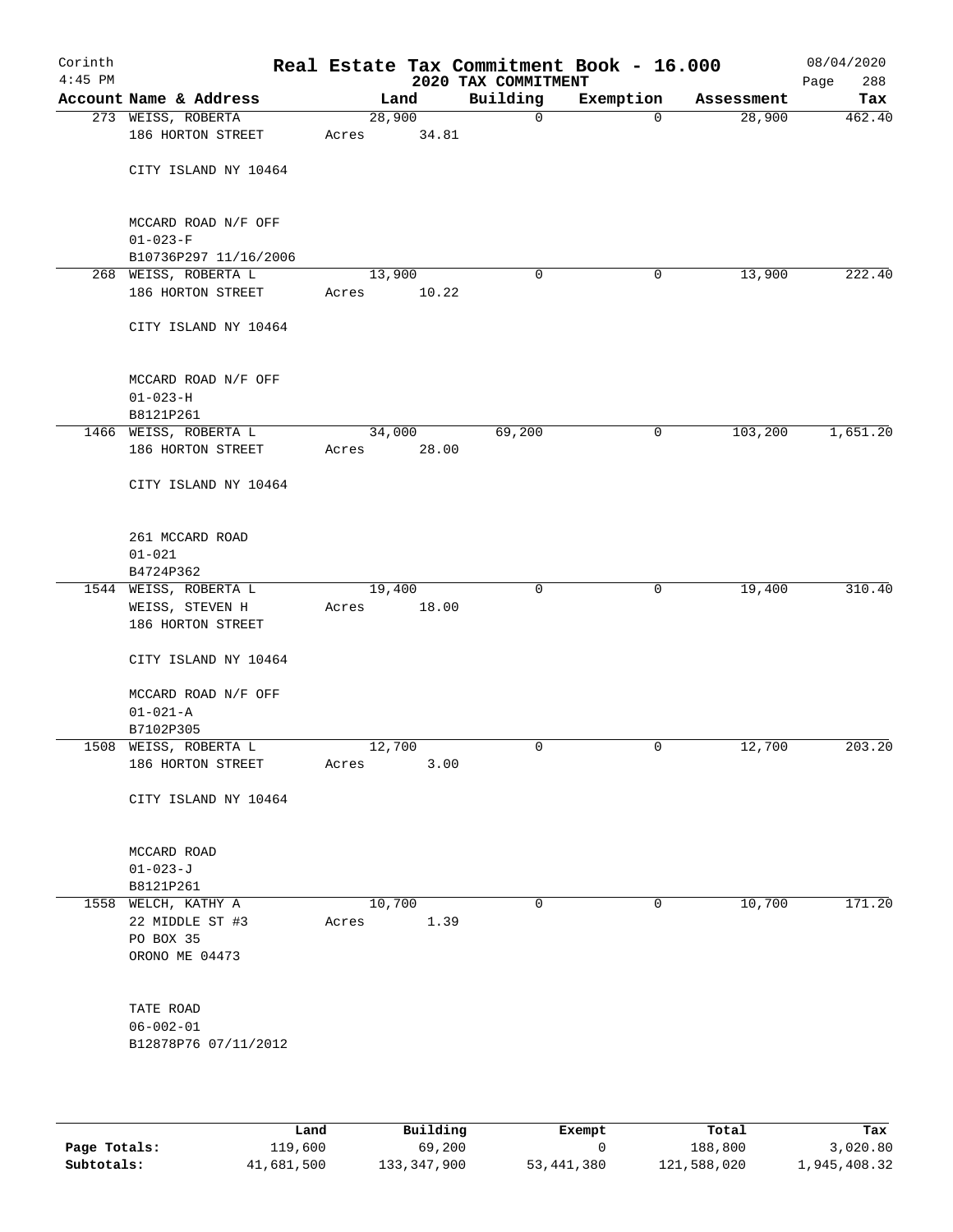| Corinth<br>$4:45$ PM |                                                           |       |        |      | 2020 TAX COMMITMENT | Real Estate Tax Commitment Book - 16.000 |            | 08/04/2020<br>289<br>Page |
|----------------------|-----------------------------------------------------------|-------|--------|------|---------------------|------------------------------------------|------------|---------------------------|
|                      | Account Name & Address                                    |       | Land   |      | Building            | Exemption                                | Assessment | Tax                       |
|                      | 1468 WELCH, MERRITT E<br>WELCH, RAMONA A<br>664 TATE ROAD | Acres | 16,900 | 1.20 | 33,700              | 24,500<br>01 Homestead Exempt            | 26,100     | 417.60                    |
|                      | CORINTH ME 04427                                          |       |        |      |                     |                                          |            |                           |
|                      | 664 TATE ROAD<br>$06 - 002 - B$                           |       |        |      |                     |                                          |            |                           |
|                      | B12573P325 08/24/2011 B3190P326                           |       |        |      |                     |                                          |            |                           |
|                      | 1474 WENTWORTH, GLORIA A                                  |       | 16,700 |      | 108,300             | 24,500                                   | 100,500    | 1,608.00                  |
|                      | 364 BEANS MILL ROAD                                       | Acres |        | 1.00 |                     | 01 Homestead Exempt                      |            |                           |
|                      | CORINTH ME 04427                                          |       |        |      |                     |                                          |            |                           |
|                      | 364 BEANS MILL RD                                         |       |        |      |                     |                                          |            |                           |
|                      | $04 - 019 - 02$<br>B3773P11                               |       |        |      |                     |                                          |            |                           |
| 1115                 | WESTON, ANDREW T                                          |       | 19,100 |      | 109,300             | 24,500                                   | 103,900    | 1,662.40                  |
|                      | WESTON, KELLY L<br>1160 HUDSON HILL ROAD                  | Acres |        | 2.94 |                     | 01 Homestead Exempt                      |            |                           |
|                      | CORINTH ME 04427                                          |       |        |      |                     |                                          |            |                           |
|                      | 1160 HUDSON HILL ROAD                                     |       |        |      |                     |                                          |            |                           |
|                      | $03 - 053$                                                |       |        |      |                     |                                          |            |                           |
|                      | B11102P235 08/24/2007                                     |       |        |      |                     |                                          |            |                           |
|                      | 597 WHALEN, CHARLENE L<br>1096 MAIN STREET                | Acres | 16,500 | 0.97 | 72,300              | 24,500<br>01 Homestead Exempt            | 64,300     | 1,028.80                  |
|                      | CORINTH ME 04427                                          |       |        |      |                     |                                          |            |                           |
|                      | 1096 MAIN STREET                                          |       |        |      |                     |                                          |            |                           |
|                      | $06 - 002 - C$                                            |       |        |      |                     |                                          |            |                           |
|                      | B3218P168                                                 |       |        |      |                     |                                          |            |                           |
|                      | 1477 WHEELER, MARVIN                                      |       | 12,700 |      | 56,500              | 30,380                                   | 38,820     | 621.12                    |
|                      | WHEELER, LEATHA<br>86 BEANS MILL ROAD                     | Acres |        | 0.46 |                     | 01 Homestead Exempt<br>22 Veteran        |            |                           |
|                      | CORINTH ME 04427                                          |       |        |      |                     |                                          |            |                           |
|                      | 86 BEANS MILL RD<br>$07 - 021 - A$                        |       |        |      |                     |                                          |            |                           |
|                      | B2230P726                                                 |       |        |      |                     |                                          |            |                           |
|                      | 1478 WHEELER, SELDEN G                                    |       | 14,200 |      | 64,400              | 30,380                                   | 48,220     | 771.52                    |
|                      | WHEELER, MARY LOU                                         | Acres |        | 0.51 |                     | 01 Homestead Exempt                      |            |                           |
|                      | P.O. BOX 35                                               |       |        |      |                     | 22 Veteran                               |            |                           |
|                      | CORINTH ME 04427                                          |       |        |      |                     |                                          |            |                           |
|                      | 9 MORISON AVENUE<br>$16 - 025$                            |       |        |      |                     |                                          |            |                           |
|                      | B4472P299                                                 |       |        |      |                     |                                          |            |                           |
|                      |                                                           |       |        |      |                     |                                          |            |                           |
|                      |                                                           |       |        |      |                     |                                          |            |                           |

|              | Land       | Building    | Exempt     | Total       | Tax          |
|--------------|------------|-------------|------------|-------------|--------------|
| Page Totals: | 96,100     | 444,500     | 158,760    | 381,840     | 6.109.44     |
| Subtotals:   | 41,777,600 | 133,792,400 | 53,600,140 | 121,969,860 | 1,951,517.76 |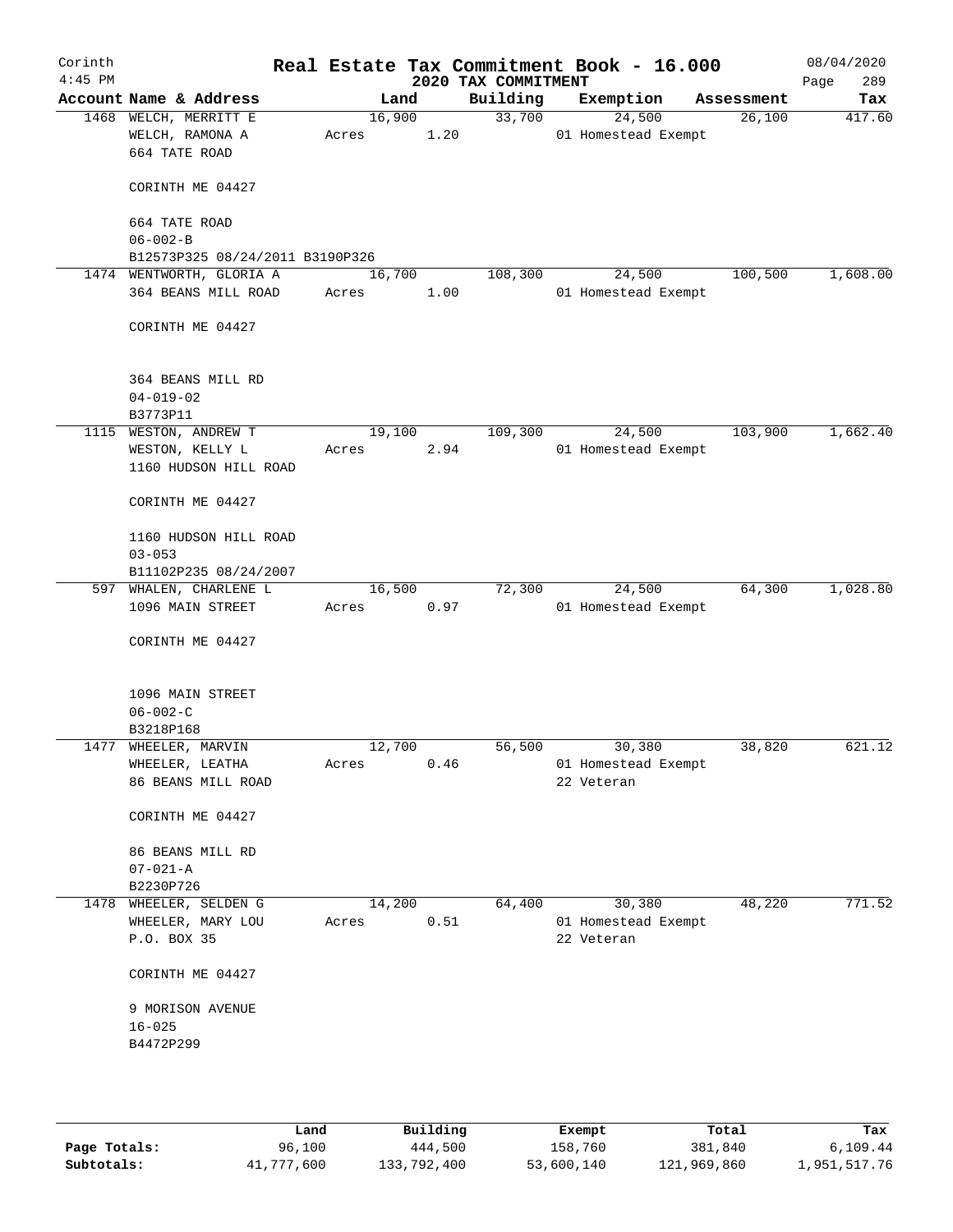| Corinth<br>$4:45$ PM |                                             |        |      | Real Estate Tax Commitment Book - 16.000<br>2020 TAX COMMITMENT |                     |             |            | 08/04/2020<br>Page<br>290 |
|----------------------|---------------------------------------------|--------|------|-----------------------------------------------------------------|---------------------|-------------|------------|---------------------------|
|                      | Account Name & Address                      |        | Land | Building                                                        | Exemption           |             | Assessment | Tax                       |
|                      | 1645 WHITE, CECIL<br>434 TATE ROAD LOT 10   |        | 0    | 10,500                                                          |                     | $\mathbf 0$ | 10,500     | 168.00                    |
|                      | CORINTH ME 04427                            |        |      |                                                                 |                     |             |            |                           |
|                      | 434 TATE ROAD LOT 10<br>$06 - 019 - 10H$    |        |      |                                                                 |                     |             |            |                           |
|                      | 1704 WHITE, DALE                            |        | 0    | 20,100                                                          |                     | 0           | 20,100     | 321.60                    |
|                      | 414 TATE ROAD                               |        |      |                                                                 |                     |             |            |                           |
|                      | CORINTH ME 04427                            |        |      |                                                                 |                     |             |            |                           |
|                      | 434 TATE ROAD LOT 27<br>$06 - 019 - 27H$    |        |      |                                                                 |                     |             |            |                           |
|                      | 1396 WHITE, DALE A                          | 35,800 |      | 20,600                                                          | 24,500              |             | 31,900     | 510.40                    |
|                      | WHITE, TINA M<br>414 TATE ROAD              | Acres  | 4.00 |                                                                 | 01 Homestead Exempt |             |            |                           |
|                      | CORINTH ME 04427                            |        |      |                                                                 |                     |             |            |                           |
|                      | 414 TATE ROAD                               |        |      |                                                                 |                     |             |            |                           |
|                      | $06 - 019 - B$                              |        |      |                                                                 |                     |             |            |                           |
|                      | B14985P337 10/24/2018                       |        |      |                                                                 |                     |             |            |                           |
|                      | 795 WHITE, DAVID L                          | 17,800 |      | 68,800                                                          | 24,500              |             | 62,100     | 993.60                    |
|                      | WHITE, MELISSA J<br>49 BEECH GROVE RD       | Acres  | 1.90 |                                                                 | 01 Homestead Exempt |             |            |                           |
|                      | CORINTH ME 04427                            |        |      |                                                                 |                     |             |            |                           |
|                      | 49 BEECH GROVE RD                           |        |      |                                                                 |                     |             |            |                           |
|                      | $06 - 003 - 06$                             |        |      |                                                                 |                     |             |            |                           |
|                      | B12742P233 02/22/2012                       |        |      |                                                                 |                     |             |            |                           |
|                      | 1963 WHITE, GINGER LEE                      |        | 0    | 23,100                                                          | 23,100              |             | 0          | 0.00                      |
|                      | 441 GRANT ROAD                              |        |      |                                                                 | 01 Homestead Exempt |             |            |                           |
|                      | CORINTH ME 04427                            |        |      |                                                                 |                     |             |            |                           |
|                      | 441 GRANT ROAD                              |        |      |                                                                 |                     |             |            |                           |
|                      | $02 - 053 - C - H$<br>B10881P308 03/23/2007 |        |      |                                                                 |                     |             |            |                           |
|                      | 2107 WHITE, KALLIE J                        | 17,600 |      | 0                                                               |                     | 0           | 17,600     | 281.60                    |
|                      | 833 LEDGE HILL ROAD                         | Acres  | 3.00 |                                                                 |                     |             |            |                           |
|                      | CORINTH ME 04427                            |        |      |                                                                 |                     |             |            |                           |
|                      | 833 LEDGE HILL ROAD<br>$02 - 002 - F$       |        |      |                                                                 |                     |             |            |                           |
|                      | B15352P303 11/05/2019                       |        |      |                                                                 |                     |             |            |                           |
|                      |                                             |        |      |                                                                 |                     |             |            |                           |
|                      |                                             |        |      |                                                                 |                     |             |            |                           |

|              | Land       | Building    | Exempt     | Total         | Tax          |
|--------------|------------|-------------|------------|---------------|--------------|
| Page Totals: | 71,200     | 143,100     | 72,100     | 142,200       | 2,275.20     |
| Subtotals:   | 41,848,800 | 133,935,500 | 53,672,240 | 122, 112, 060 | 1,953,792.96 |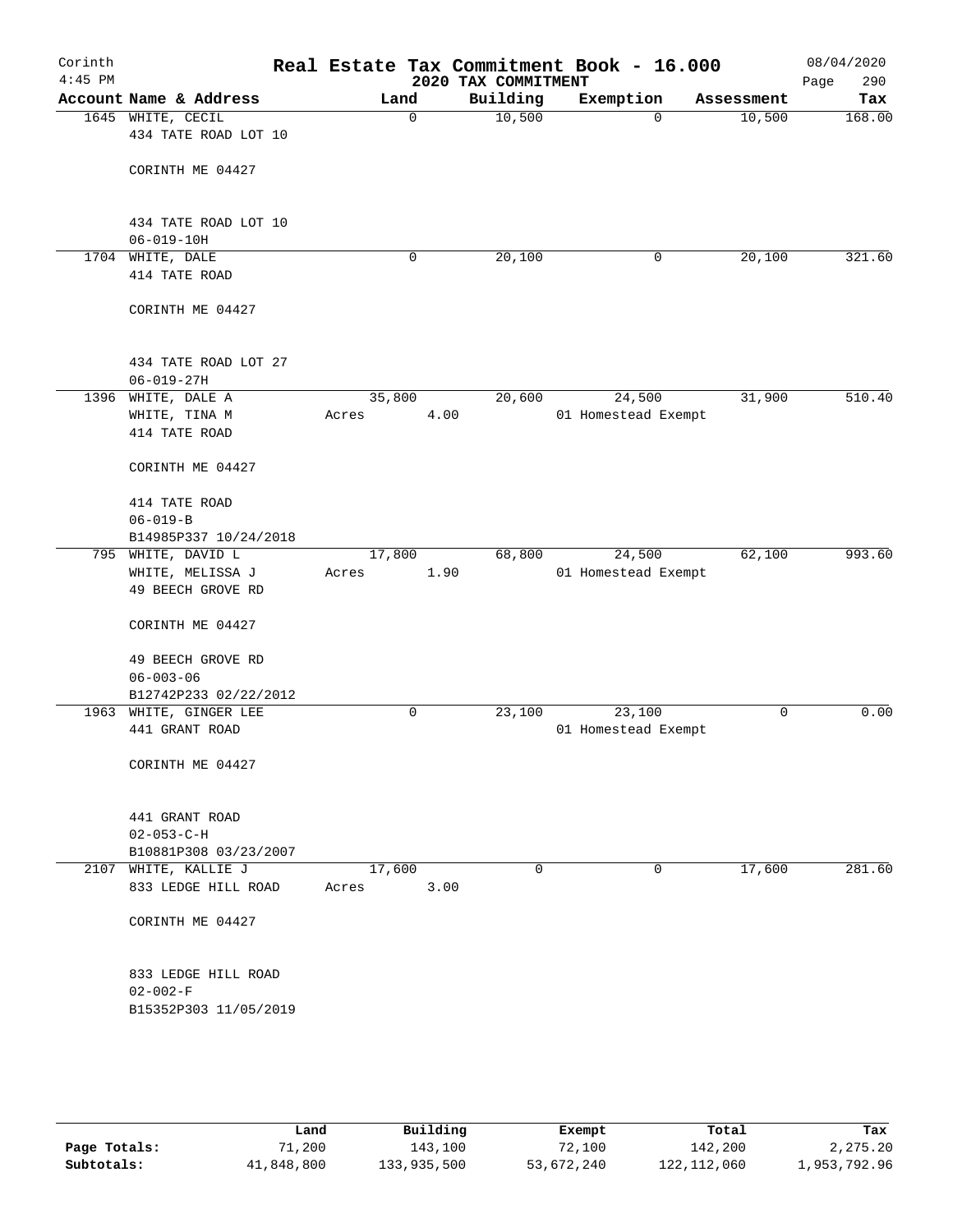| Corinth<br>$4:45$ PM |                              |        |        | 2020 TAX COMMITMENT | Real Estate Tax Commitment Book - 16.000 |            | 08/04/2020<br>291<br>Page |
|----------------------|------------------------------|--------|--------|---------------------|------------------------------------------|------------|---------------------------|
|                      | Account Name & Address       |        | Land   | Building            | Exemption                                | Assessment | Tax                       |
|                      | 1539 WHITE, RUSSELL W        |        | 20,300 | 98,800              | 24,500                                   | 94,600     | 1,513.60                  |
|                      | WHITE, HOLLY                 | Acres  | 3.92   |                     | 01 Homestead Exempt                      |            |                           |
|                      | 93 BEECH GROVE ROAD          |        |        |                     |                                          |            |                           |
|                      | CORINTH ME 04427             |        |        |                     |                                          |            |                           |
|                      | 93 BEECH GROVE RD            |        |        |                     |                                          |            |                           |
|                      | $06 - 003 - 10$              |        |        |                     |                                          |            |                           |
|                      | B14700P256 12/15/2017        |        |        |                     |                                          |            |                           |
|                      | 975 WHITELEY, GENEVA A       | 17,800 |        | 108,900             | 0                                        | 126,700    | 2,027.20                  |
|                      | 50 ROCKY SHORE DRIVE         | Acres  | 0.62   |                     |                                          |            |                           |
|                      | ORRINGTON ME 04474           |        |        |                     |                                          |            |                           |
|                      | 18 MORISON AVENUE            |        |        |                     |                                          |            |                           |
|                      | $16 - 016$                   |        |        |                     |                                          |            |                           |
|                      | B13664P84 10/02/2014         |        |        |                     |                                          |            |                           |
|                      | 618 WHITNEY, BLAINE          | 31,600 |        | $\mathbf 0$         | $\mathbf 0$                              | 31,600     | 505.60                    |
|                      | WHITNEY, TAMARA              | Acres  | 62.00  |                     |                                          |            |                           |
|                      | 168 MCCARD ROAD              |        |        |                     |                                          |            |                           |
|                      | CORINTH ME 04427             |        |        |                     |                                          |            |                           |
|                      | 147 MCCARD ROAD              |        |        |                     |                                          |            |                           |
|                      | $01 - 035 - A$               |        |        |                     |                                          |            |                           |
|                      | B14521P294 06/22/2017        |        |        |                     |                                          |            |                           |
|                      | 1145 WHITNEY, BLAINE T       | 65,000 |        | 213,500             | 24,500                                   | 254,000    | 4,064.00                  |
|                      | WHITNEY, TAMARA              | Acres  | 124.24 |                     | 01 Homestead Exempt                      |            |                           |
|                      | 168 MCCARD ROAD              |        |        |                     |                                          |            |                           |
|                      | CORINTH ME 04427             |        |        |                     |                                          |            |                           |
|                      | 168 MCCARD ROAD              |        |        |                     |                                          |            |                           |
|                      | $01 - 025$                   |        |        |                     |                                          |            |                           |
|                      | B10311P147 02/14/2006        |        |        |                     |                                          |            |                           |
|                      | 1001 WHITNEY, MEGAN E        | 13,600 |        | 75,300              | 0                                        | 88,900     | 1,422.40                  |
|                      | 11 EXETER ROAD               | Acres  | 0.45   |                     |                                          |            |                           |
|                      | CORINTH ME 04427             |        |        |                     |                                          |            |                           |
|                      | 11 EXETER ROAD               |        |        |                     |                                          |            |                           |
|                      | $15 - 018$                   |        |        |                     |                                          |            |                           |
|                      | B15285P162 09/13/2019        |        |        |                     |                                          |            |                           |
|                      | 1485 WIGGIN, (KANE), ROBERTA | 19,400 |        | 87,600              | $\mathbf 0$                              | 107,000    | 1,712.00                  |
|                      | 202 COUNTRYSIDE LANE         | Acres  | 2.15   |                     |                                          |            |                           |
|                      | SIMPSONVILLE SC 29681        |        |        |                     |                                          |            |                           |
|                      | 257 MAIN STREET              |        |        |                     |                                          |            |                           |
|                      | $16 - 004$                   |        |        |                     |                                          |            |                           |
|                      | B11522P308 06/25/2008        |        |        |                     |                                          |            |                           |
|                      |                              |        |        |                     |                                          |            |                           |

|              | Land       | Building    | Exempt     | Total       | Tax          |
|--------------|------------|-------------|------------|-------------|--------------|
| Page Totals: | 167,700    | 584,100     | 49,000     | 702,800     | 11,244.80    |
| Subtotals:   | 42,016,500 | 134,519,600 | 53,721,240 | 122,814,860 | 1,965,037.76 |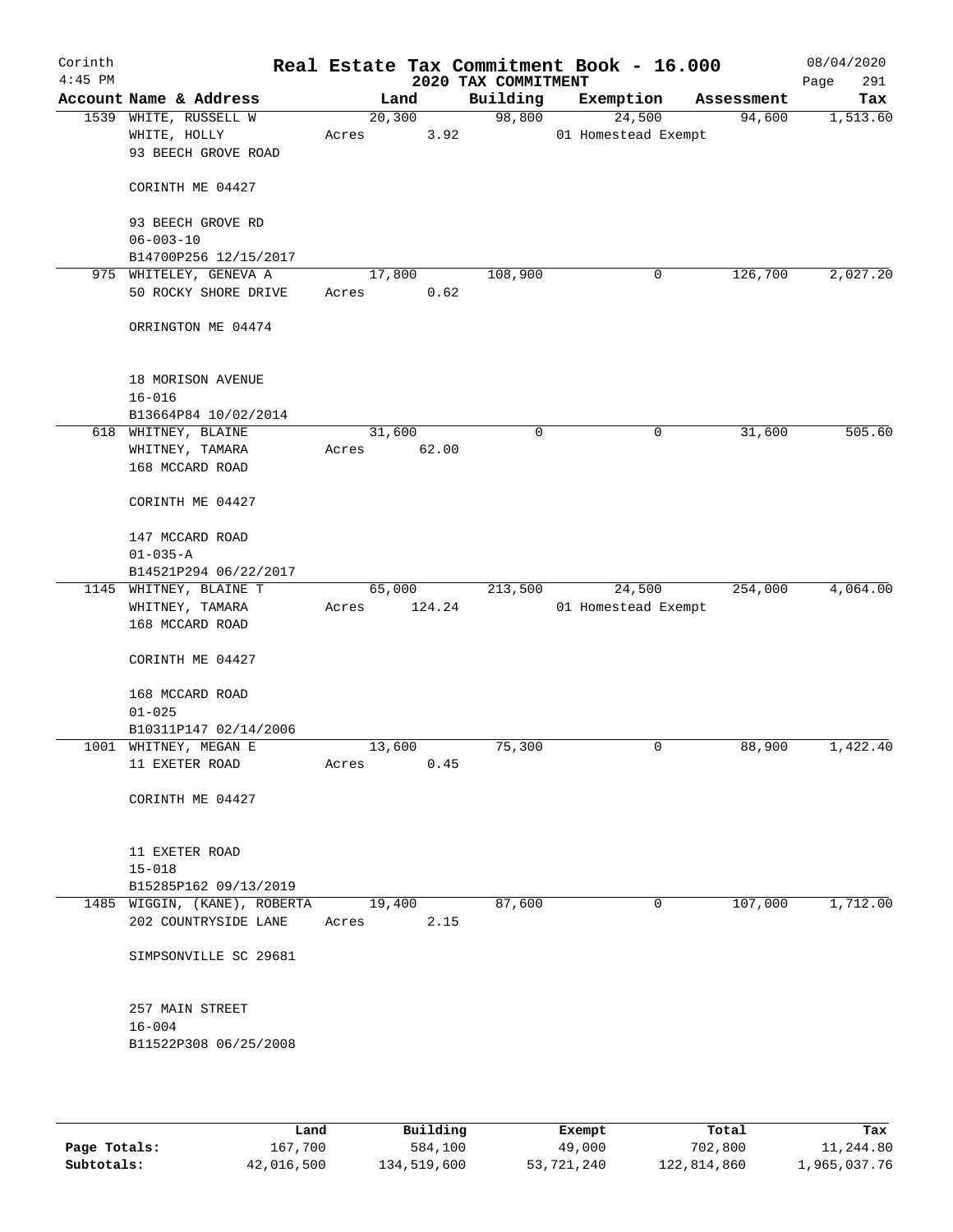| Corinth   |                        |       |       |                |       | Real Estate Tax Commitment Book - 16.000 |                          |   |                      | 08/04/2020      |
|-----------|------------------------|-------|-------|----------------|-------|------------------------------------------|--------------------------|---|----------------------|-----------------|
| $4:45$ PM | Account Name & Address |       |       |                |       | 2020 TAX COMMITMENT                      |                          |   |                      | 292<br>Page     |
|           | 558 WILBER, COLBY A &  |       |       | Land<br>18,600 |       | Building<br>64,300                       | Exemption<br>$\mathbf 0$ |   | Assessment<br>82,900 | Tax<br>1,326.40 |
|           | KORISSA J JT           |       |       |                |       |                                          |                          |   |                      |                 |
|           | 43 MAIN STREET         |       | Acres |                | 1.52  |                                          |                          |   |                      |                 |
|           |                        |       |       |                |       |                                          |                          |   |                      |                 |
|           | CORINTH ME 04427       |       |       |                |       |                                          |                          |   |                      |                 |
|           |                        |       |       |                |       |                                          |                          |   |                      |                 |
|           |                        |       |       |                |       |                                          |                          |   |                      |                 |
|           | 43 MAIN STREET         |       |       |                |       |                                          |                          |   |                      |                 |
|           | $11 - 009$             |       |       |                |       |                                          |                          |   |                      |                 |
|           | B15436P37 02/07/2020   |       |       |                |       |                                          |                          |   |                      |                 |
|           | 1504 WILCOX, RONALD J  |       |       | 36,100         |       | 102,600                                  | 24,500                   |   | 114,200              | 1,827.20        |
|           | WILCOX, LORRAINE E     |       | Acres |                | 45.70 |                                          | 01 Homestead Exempt      |   |                      |                 |
|           | 1304 MAIN STREET       |       |       |                |       |                                          |                          |   |                      |                 |
|           |                        |       |       |                |       |                                          |                          |   |                      |                 |
|           | CORINTH ME 04427       |       |       |                |       |                                          |                          |   |                      |                 |
|           |                        |       |       |                |       |                                          |                          |   |                      |                 |
|           | 1304 MAIN STREET       |       |       |                |       |                                          |                          |   |                      |                 |
|           | $03 - 032 - A$         |       |       |                |       |                                          |                          |   |                      |                 |
|           | B2406P215              |       |       |                |       |                                          |                          |   |                      |                 |
| 1505      | WILCOX, RONALD J       |       |       | 20,300         |       | $\mathsf{O}$                             |                          | 0 | 20,300               | 324.80          |
|           | WILCOX, LORRAINE E     |       | Acres |                | 14.19 |                                          |                          |   |                      |                 |
|           | 1304 MAIN STREET       |       |       |                |       |                                          |                          |   |                      |                 |
|           |                        |       |       |                |       |                                          |                          |   |                      |                 |
|           | CORINTH ME 04427       |       |       |                |       |                                          |                          |   |                      |                 |
|           |                        |       |       |                |       |                                          |                          |   |                      |                 |
|           | MAIN STREET            |       |       |                |       |                                          |                          |   |                      |                 |
|           | $03 - 020 - B$         |       |       |                |       |                                          |                          |   |                      |                 |
|           | B3750P143              |       |       |                |       |                                          |                          |   |                      |                 |
|           | 1506 WILCOX, RONALD J  |       |       | 700            |       | $\mathbf 0$                              | 0                        |   | 700                  | 11.20           |
|           | WILCOX, LORRAINE E     |       | Acres |                | 7.00  |                                          |                          |   |                      |                 |
|           | 1304 MAIN STREET       |       |       |                |       |                                          |                          |   |                      |                 |
|           | CORINTH ME 04427       |       |       |                |       |                                          |                          |   |                      |                 |
|           |                        |       |       |                |       |                                          |                          |   |                      |                 |
|           | RABBIT PATH OFF        |       |       |                |       |                                          |                          |   |                      |                 |
|           | $06 - 033 - B$         |       |       |                |       |                                          |                          |   |                      |                 |
|           | B3750P143              |       |       |                |       |                                          |                          |   |                      |                 |
|           | 1220 WILES, HOPE       |       |       | 10,900         |       | 0                                        | 0                        |   | 10,900               | 174.40          |
|           | 190 CALL RD            |       | Acres |                | 9.51  |                                          |                          |   |                      |                 |
|           |                        |       |       |                |       |                                          |                          |   |                      |                 |
|           | MILFORD ME 04461       |       |       |                |       |                                          |                          |   |                      |                 |
|           |                        |       |       |                |       |                                          |                          |   |                      |                 |
|           |                        |       |       |                |       |                                          |                          |   |                      |                 |
|           | HUDSON ROAD N/F OFF    |       |       |                |       |                                          |                          |   |                      |                 |
|           | $09 - 029 - D$         |       |       |                |       |                                          |                          |   |                      |                 |
|           | B6828P200              |       |       |                |       |                                          |                          |   |                      |                 |
|           | 1415 WILKINS, GERALD L |       |       | 17,500         |       | 31,000                                   | 24,500                   |   | 24,000               | 384.00          |
|           | REIS, JENNIFER L       |       | Acres |                | 1.70  |                                          | 01 Homestead Exempt      |   |                      |                 |
|           | 633 HUDSON ROAD        |       |       |                |       |                                          |                          |   |                      |                 |
|           |                        |       |       |                |       |                                          |                          |   |                      |                 |
|           | CORINTH ME 04427       |       |       |                |       |                                          |                          |   |                      |                 |
|           |                        |       |       |                |       |                                          |                          |   |                      |                 |
|           | 633 HUDSON ROAD        |       |       |                |       |                                          |                          |   |                      |                 |
|           | $12 - 034$             |       |       |                |       |                                          |                          |   |                      |                 |
|           | B8419P205              |       |       |                |       |                                          |                          |   |                      |                 |
|           |                        |       |       |                |       |                                          |                          |   |                      |                 |
|           |                        |       |       |                |       |                                          |                          |   |                      |                 |
|           |                        |       |       |                |       |                                          |                          |   |                      |                 |
|           |                        | Land, |       | Building       |       |                                          | <b>Exempt</b>            |   | Total                | Tax             |

|              | Land       | Building    | Exempt     | Total       | Tax          |
|--------------|------------|-------------|------------|-------------|--------------|
| Page Totals: | 104,100    | 197,900     | 49,000     | 253,000     | 4,048.00     |
| Subtotals:   | 42,120,600 | 134,717,500 | 53,770,240 | 123,067,860 | 1,969,085.76 |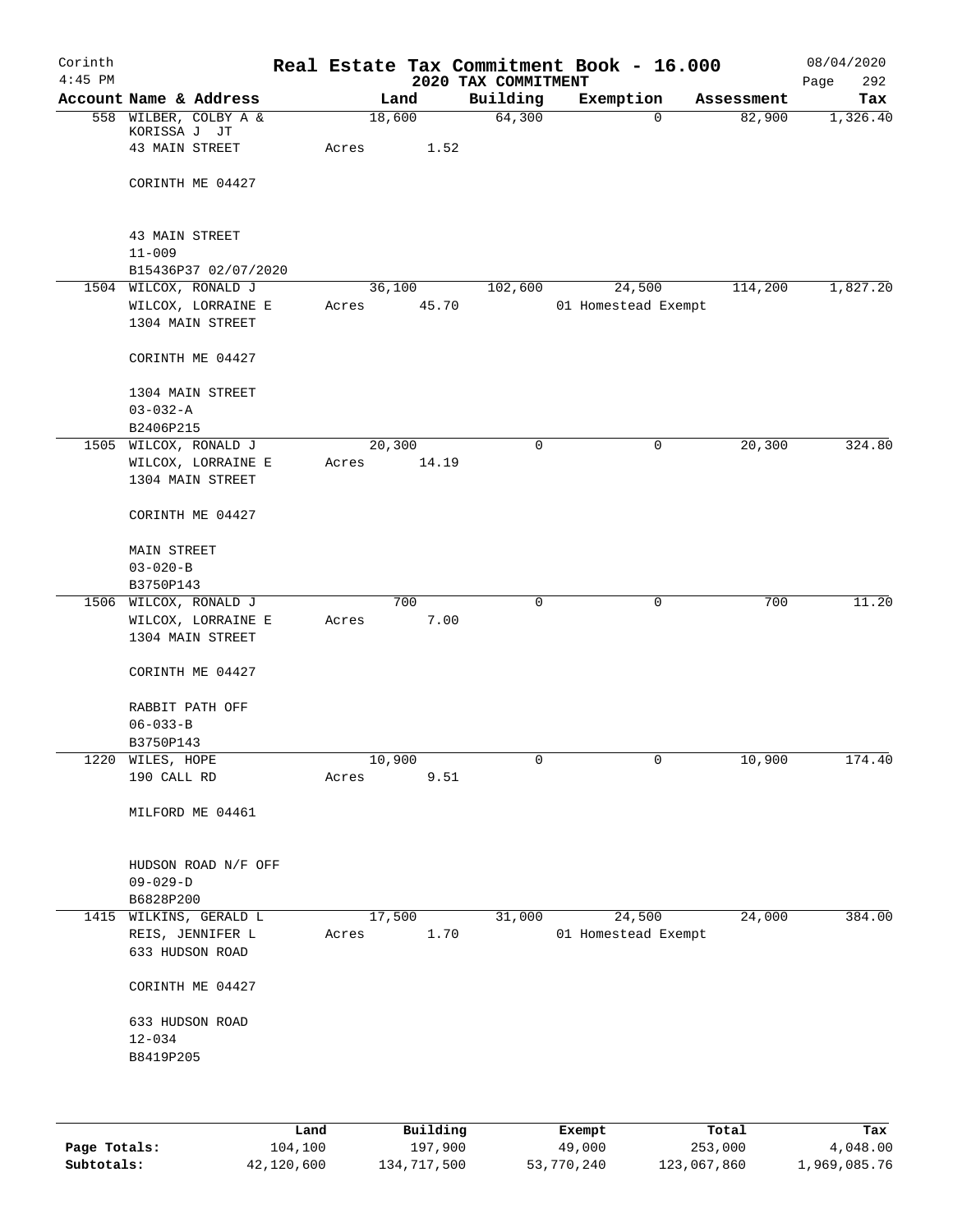| Corinth<br>$4:45$ PM |                                                                      |                 |            | 2020 TAX COMMITMENT | Real Estate Tax Commitment Book - 16.000 |            | 08/04/2020<br>293<br>Page |
|----------------------|----------------------------------------------------------------------|-----------------|------------|---------------------|------------------------------------------|------------|---------------------------|
|                      | Account Name & Address                                               | Land            |            | Building            | Exemption                                | Assessment | Tax                       |
|                      | 389 WILKINS, ROLAND T II<br>WILKINS, KIMBERLY C<br>637 KIRKLAND ROAD | 20,800<br>Acres | 0.97       | 135,100             | 0                                        | 155,900    | 2,494.40                  |
|                      | OLD TOWN ME 04468                                                    |                 |            |                     |                                          |            |                           |
|                      | 535 MAIN STREET<br>$05 - 024 - 01$                                   |                 |            |                     |                                          |            |                           |
|                      | B9095P316                                                            |                 |            |                     |                                          |            |                           |
|                      | 390 WILKINS, ROLAND T II<br>WILKINS, KIMBERLY C<br>637 KIRKLAND ROAD | 11,000<br>Acres | 0.86       | 0                   | 0                                        | 11,000     | 176.00                    |
|                      | OLD TOWN ME 04468                                                    |                 |            |                     |                                          |            |                           |
|                      | <b>MAIN STREET</b><br>$05 - 024 - 01 - A$                            |                 |            |                     |                                          |            |                           |
|                      | B9095P316                                                            |                 |            |                     |                                          |            |                           |
|                      | 345 WILKINSON, ANDREW                                                | 33,100          |            | 182,600             | 0                                        | 215,700    | 3,451.20                  |
|                      | 262 EXETER ROAD                                                      | Acres           | 1.84       |                     |                                          |            |                           |
|                      | CORINTH ME 04427                                                     |                 |            |                     |                                          |            |                           |
|                      | 10 EXETER ROAD                                                       |                 |            |                     |                                          |            |                           |
|                      | $15 - 006$<br>B14839P189 06/13/2018                                  |                 |            |                     |                                          |            |                           |
|                      | 1284 WILKINSON, ANDREW                                               | 10,300          |            | 0                   | 0                                        | 10,300     | 164.80                    |
|                      | WILKINSON, BRENDA F                                                  | Acres           | 0.73       |                     |                                          |            |                           |
|                      | 262 EXETER ROAD                                                      |                 |            |                     |                                          |            |                           |
|                      | CORINTH ME 04427                                                     |                 |            |                     |                                          |            |                           |
|                      | EXETER ROAD                                                          |                 |            |                     |                                          |            |                           |
|                      | $07 - 043 - 14$                                                      |                 |            |                     |                                          |            |                           |
|                      | B8892P58                                                             |                 |            |                     |                                          |            |                           |
|                      | 1285 WILKINSON, ANDREW                                               | 6,800           |            | $\mathbf 0$         | 0                                        | 6,800      | 108.80                    |
|                      | WILKINSON, BRENDA F                                                  | Acres           | $0\,.\,70$ |                     |                                          |            |                           |
|                      | 262 EXETER ROAD                                                      |                 |            |                     |                                          |            |                           |
|                      | CORINTH ME 04427                                                     |                 |            |                     |                                          |            |                           |
|                      | EXETER ROAD                                                          |                 |            |                     |                                          |            |                           |
|                      | $07 - 043 - 15$                                                      |                 |            |                     |                                          |            |                           |
|                      | B8892P58                                                             |                 |            |                     |                                          |            |                           |
|                      | 1286 WILKINSON, ANDREW                                               | 7,000           |            | $\mathbf 0$         | 0                                        | 7,000      | 112.00                    |
|                      | WILKINSON, BRENDA F<br>262 EXETER ROAD                               | Acres           | 0.77       |                     |                                          |            |                           |
|                      | CORINTH ME 04427                                                     |                 |            |                     |                                          |            |                           |
|                      | EXETER ROAD                                                          |                 |            |                     |                                          |            |                           |
|                      | $07 - 043 - 16$                                                      |                 |            |                     |                                          |            |                           |
|                      | B8892P58                                                             |                 |            |                     |                                          |            |                           |
|                      |                                                                      |                 |            |                     |                                          |            |                           |
|                      |                                                                      |                 |            |                     |                                          |            |                           |

|              | Land       | Building    | Exempt     | Total       | Tax          |
|--------------|------------|-------------|------------|-------------|--------------|
| Page Totals: | 89,000     | 317,700     |            | 406,700     | 6,507.20     |
| Subtotals:   | 42,209,600 | 135,035,200 | 53,770,240 | 123,474,560 | 1,975,592.96 |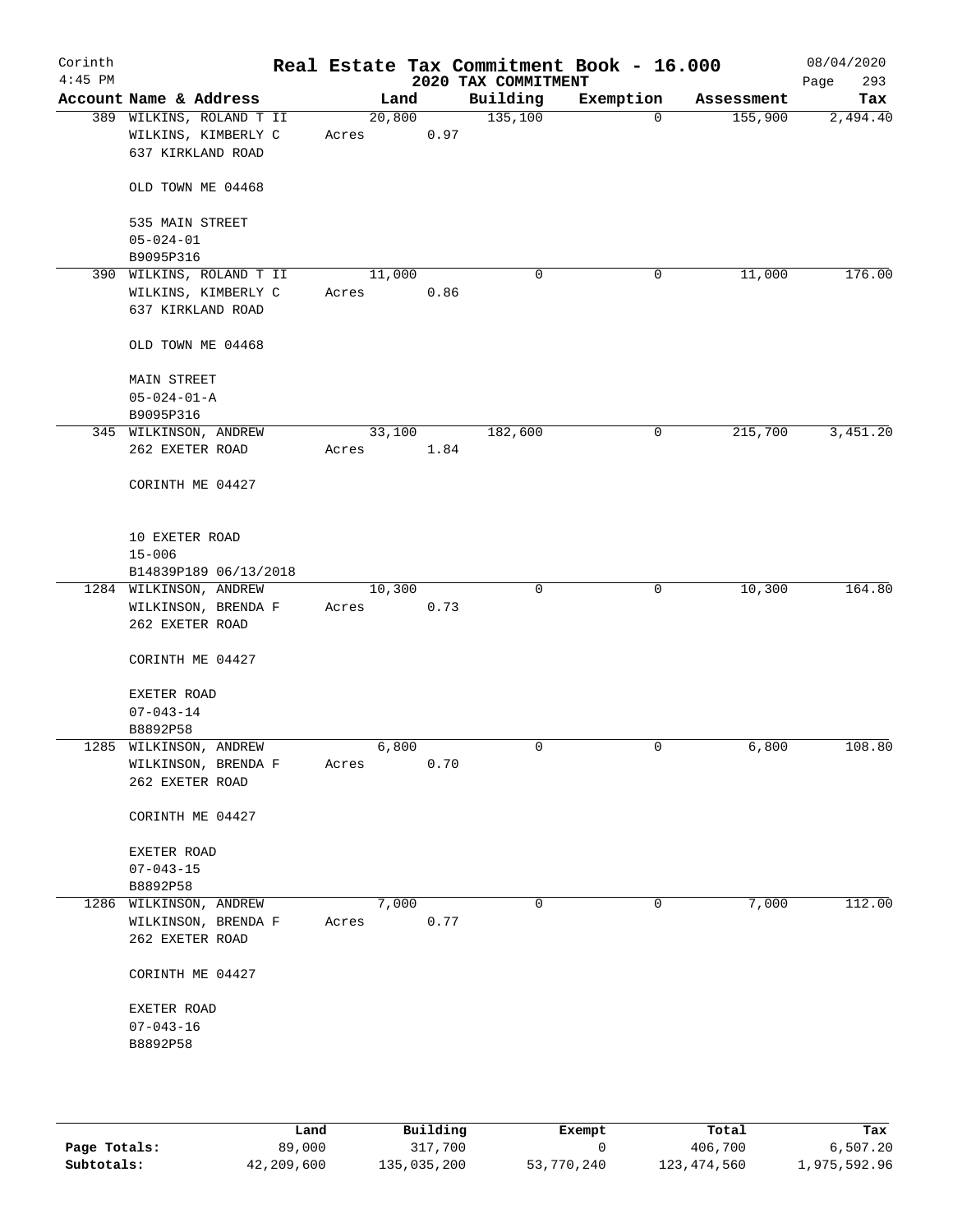| Corinth<br>$4:45$ PM |                                    |  |       |        |      | 2020 TAX COMMITMENT | Real Estate Tax Commitment Book - 16.000 |            | 08/04/2020<br>294<br>Page |
|----------------------|------------------------------------|--|-------|--------|------|---------------------|------------------------------------------|------------|---------------------------|
|                      | Account Name & Address             |  |       | Land   |      | Building            | Exemption                                | Assessment | Tax                       |
|                      | 1287 WILKINSON, ANDREW             |  |       | 6,800  |      | 0                   | $\mathbf 0$                              | 6,800      | 108.80                    |
|                      | WILKINSON, BRENDA F                |  | Acres |        | 0.70 |                     |                                          |            |                           |
|                      | 262 EXETER ROAD                    |  |       |        |      |                     |                                          |            |                           |
|                      |                                    |  |       |        |      |                     |                                          |            |                           |
|                      | CORINTH ME 04427                   |  |       |        |      |                     |                                          |            |                           |
|                      |                                    |  |       |        |      |                     |                                          |            |                           |
|                      | EXETER ROAD                        |  |       |        |      |                     |                                          |            |                           |
|                      | $07 - 043 - 17$                    |  |       |        |      |                     |                                          |            |                           |
|                      | B8892P58                           |  |       |        |      |                     |                                          |            |                           |
|                      | 1288 WILKINSON, ANDREW             |  |       | 7,100  |      | 0                   | 0                                        | 7,100      | 113.60                    |
|                      | WILKINSON, BRENDA F                |  | Acres |        | 0.79 |                     |                                          |            |                           |
|                      | 262 EXETER ROAD                    |  |       |        |      |                     |                                          |            |                           |
|                      |                                    |  |       |        |      |                     |                                          |            |                           |
|                      | CORINTH ME 04427                   |  |       |        |      |                     |                                          |            |                           |
|                      |                                    |  |       |        |      |                     |                                          |            |                           |
|                      | EXETER ROAD                        |  |       |        |      |                     |                                          |            |                           |
|                      | $07 - 043 - 18$                    |  |       |        |      |                     |                                          |            |                           |
|                      | B8892P58                           |  |       |        |      |                     |                                          |            |                           |
|                      | 1289 WILKINSON, ANDREW             |  |       | 6,800  |      | 0                   | 0                                        | 6,800      | 108.80                    |
|                      | WILKINSON, BRENDA F                |  | Acres |        | 0.71 |                     |                                          |            |                           |
|                      | 262 EXETER ROAD                    |  |       |        |      |                     |                                          |            |                           |
|                      |                                    |  |       |        |      |                     |                                          |            |                           |
|                      | CORINTH ME 04427                   |  |       |        |      |                     |                                          |            |                           |
|                      |                                    |  |       |        |      |                     |                                          |            |                           |
|                      | EXETER ROAD                        |  |       |        |      |                     |                                          |            |                           |
|                      | $07 - 043 - 19$                    |  |       |        |      |                     |                                          |            |                           |
|                      | B8892P58                           |  |       |        |      |                     |                                          |            |                           |
|                      | 1290 WILKINSON, ANDREW             |  |       | 7,100  |      | $\mathbf 0$         | $\mathbf 0$                              | 7,100      | 113.60                    |
|                      | WILKINSON, BRENDA F                |  | Acres |        | 0.81 |                     |                                          |            |                           |
|                      | 262 EXETER ROAD                    |  |       |        |      |                     |                                          |            |                           |
|                      |                                    |  |       |        |      |                     |                                          |            |                           |
|                      | CORINTH ME 04427                   |  |       |        |      |                     |                                          |            |                           |
|                      |                                    |  |       |        |      |                     |                                          |            |                           |
|                      | EXETER ROAD                        |  |       |        |      |                     |                                          |            |                           |
|                      | $07 - 043 - 20$                    |  |       |        |      |                     |                                          |            |                           |
|                      | B8892P58                           |  |       |        |      |                     |                                          |            |                           |
|                      | 1291 WILKINSON, ANDREW             |  |       | 6,800  |      | $\mathbf 0$         | $\mathbf 0$                              | 6,800      | 108.80                    |
|                      | WILKINSON, BRENDA F                |  | Acres |        | 0.69 |                     |                                          |            |                           |
|                      | 262 EXETER ROAD                    |  |       |        |      |                     |                                          |            |                           |
|                      |                                    |  |       |        |      |                     |                                          |            |                           |
|                      | CORINTH ME 04427                   |  |       |        |      |                     |                                          |            |                           |
|                      |                                    |  |       |        |      |                     |                                          |            |                           |
|                      | EXETER ROAD                        |  |       |        |      |                     |                                          |            |                           |
|                      | $07 - 043 - 21$                    |  |       |        |      |                     |                                          |            |                           |
|                      | B8892P58                           |  |       |        |      |                     |                                          |            |                           |
|                      | 1292 WILKINSON, ANDREW             |  |       | 17,100 |      | 156,600             | 24,500                                   | 149,200    | 2,387.20                  |
|                      | WILKINSON, BRENDA F                |  | Acres |        | 0.87 |                     | 01 Homestead Exempt                      |            |                           |
|                      | 262 EXETER ROAD                    |  |       |        |      |                     |                                          |            |                           |
|                      |                                    |  |       |        |      |                     |                                          |            |                           |
|                      | CORINTH ME 04427                   |  |       |        |      |                     |                                          |            |                           |
|                      |                                    |  |       |        |      |                     |                                          |            |                           |
|                      | 262 EXETER ROAD<br>$07 - 043 - 22$ |  |       |        |      |                     |                                          |            |                           |
|                      |                                    |  |       |        |      |                     |                                          |            |                           |
|                      | B8892P58                           |  |       |        |      |                     |                                          |            |                           |
|                      |                                    |  |       |        |      |                     |                                          |            |                           |
|                      |                                    |  |       |        |      |                     |                                          |            |                           |
|                      |                                    |  |       |        |      |                     |                                          |            |                           |

|              | Land         | Building    | Exempt     | Total       | Tax          |
|--------------|--------------|-------------|------------|-------------|--------------|
| Page Totals: | 51,700       | 156,600     | 24,500     | 183,800     | 2,940.80     |
| Subtotals:   | 42, 261, 300 | 135,191,800 | 53,794,740 | 123,658,360 | 1,978,533.76 |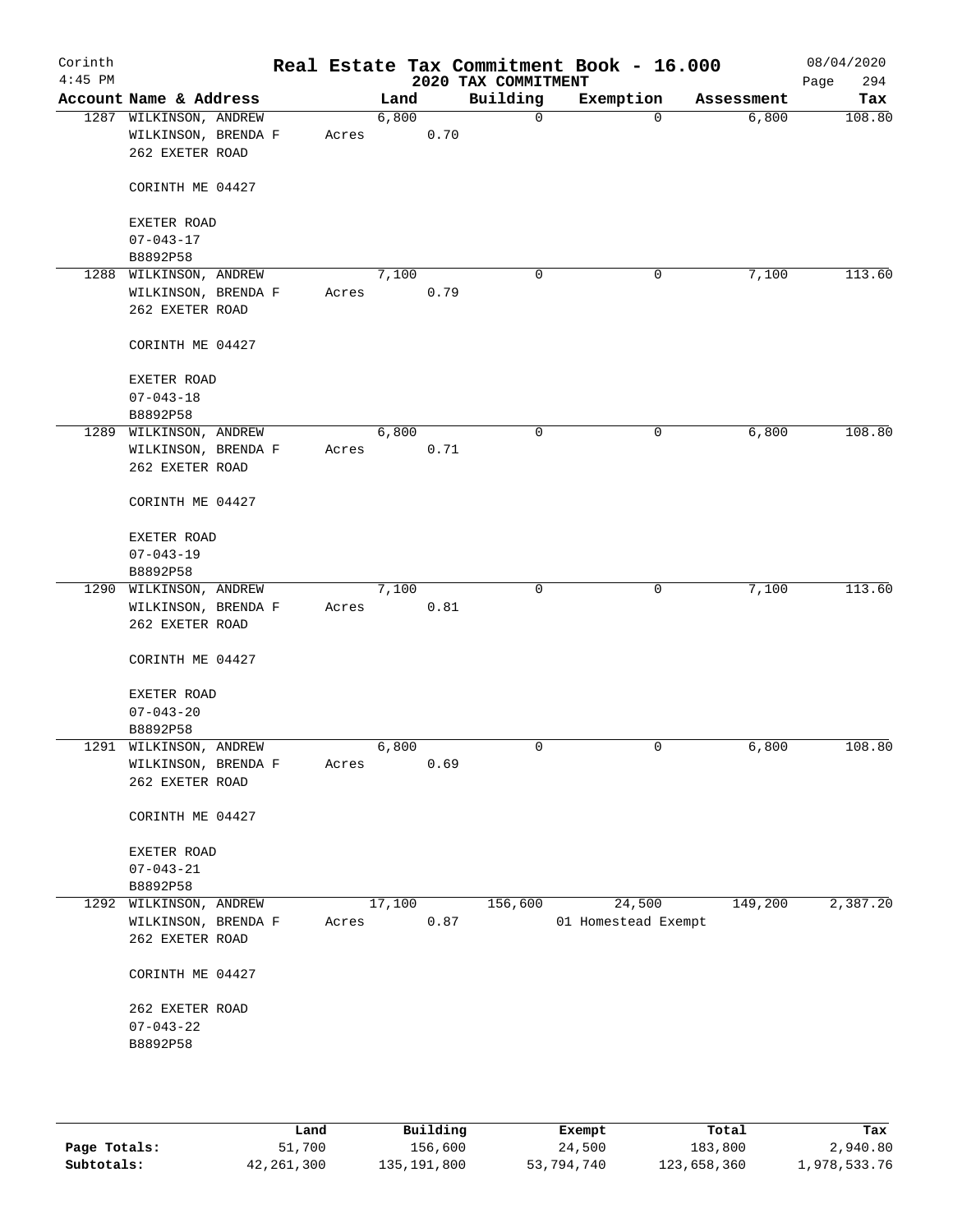| Corinth<br>$4:45$ PM |                                                                     |                 |       | 2020 TAX COMMITMENT | Real Estate Tax Commitment Book - 16.000 |            | 08/04/2020<br>295<br>Page |
|----------------------|---------------------------------------------------------------------|-----------------|-------|---------------------|------------------------------------------|------------|---------------------------|
|                      | Account Name & Address                                              |                 | Land  | Building            | Exemption                                | Assessment | Tax                       |
|                      | 1113 WILLARD, KAREN H<br>WILLARD, BENJAMIN F JR<br>1486 MAIN STREET | 25,800<br>Acres | 4.90  | 105,700             | 24,500<br>01 Homestead Exempt            | 107,000    | 1,712.00                  |
|                      | CORINTH ME 04427                                                    |                 |       |                     |                                          |            |                           |
|                      | 1486 MAIN STREET<br>$03 - 047$                                      |                 |       |                     |                                          |            |                           |
|                      | B8987P56                                                            |                 |       |                     |                                          |            |                           |
|                      | 1510 WILLETT, DIANE L<br>STEHLE, ALLEN T<br>P.O. BOX 159            | 36,200<br>Acres | 5.90  | 306, 200            | 24,500<br>01 Homestead Exempt            | 317,900    | 5,086.40                  |
|                      | CORINTH ME 04427                                                    |                 |       |                     |                                          |            |                           |
|                      | 42 HI VIEW LANE<br>$04 - 019 - 05$                                  |                 |       |                     |                                          |            |                           |
|                      | B15098P96 03/20/2019<br>1511 WILLETT, DIANE L                       | 17,000          |       | 300                 | 0                                        | 17,300     | 276.80                    |
|                      | STEHLE, ALLEN T<br>P.O. BOX 159                                     | Acres           | 7.30  |                     |                                          |            |                           |
|                      | CORINTH ME 04427                                                    |                 |       |                     |                                          |            |                           |
|                      | HI VIEW LANE<br>$04 - 019 - 06$                                     |                 |       |                     |                                          |            |                           |
|                      | B15098P96 03/20/2019                                                |                 |       |                     |                                          |            |                           |
|                      | 2108 WILLETT, DIANE L<br>P O BOX 159                                | 33,100<br>Acres | 66.30 | $\mathbf 0$         | 0                                        | 33,100     | 529.60                    |
|                      | CORINTH ME 04427-0159                                               |                 |       |                     |                                          |            |                           |
|                      | BEANS MILL RD<br>$04 - 019$                                         |                 |       |                     |                                          |            |                           |
|                      | B15478P340 03/25/2020                                               |                 |       |                     |                                          |            |                           |
|                      | 1190 WILLEY, MATTHEW R                                              | 18,000          |       | 79,200              | 24,500                                   | 72,700     | 1,163.20                  |
|                      | 5 HAYMAN DRIVE                                                      | Acres           | 1.00  |                     | 01 Homestead Exempt                      |            |                           |
|                      | CORINTH ME 04427                                                    |                 |       |                     |                                          |            |                           |
|                      | 5 HAYMAN DRIVE                                                      |                 |       |                     |                                          |            |                           |
|                      | $05 - 042 - 02$<br>B13491P154 03/24/2014                            |                 |       |                     |                                          |            |                           |
|                      | 1945 WILLIAMS, DIANE                                                |                 | 0     | 16,800              | 16,800                                   | $\Omega$   | 0.00                      |
|                      | 344 MAIN ST LOT # 40                                                |                 |       |                     | 01 Homestead Exempt                      |            |                           |
|                      | CORINTH ME 04427                                                    |                 |       |                     |                                          |            |                           |
|                      | 344 MAIN STREET LOT 40<br>$08 - 003 - 40H$                          |                 |       |                     |                                          |            |                           |
|                      |                                                                     |                 |       |                     |                                          |            |                           |

|              | Land       | Building    | Exempt     | Total       | Tax          |
|--------------|------------|-------------|------------|-------------|--------------|
| Page Totals: | 130,100    | 508,200     | 90,300     | 548,000     | 8,768.00     |
| Subtotals:   | 42,391,400 | 135,700,000 | 53,885,040 | 124,206,360 | 1,987,301.76 |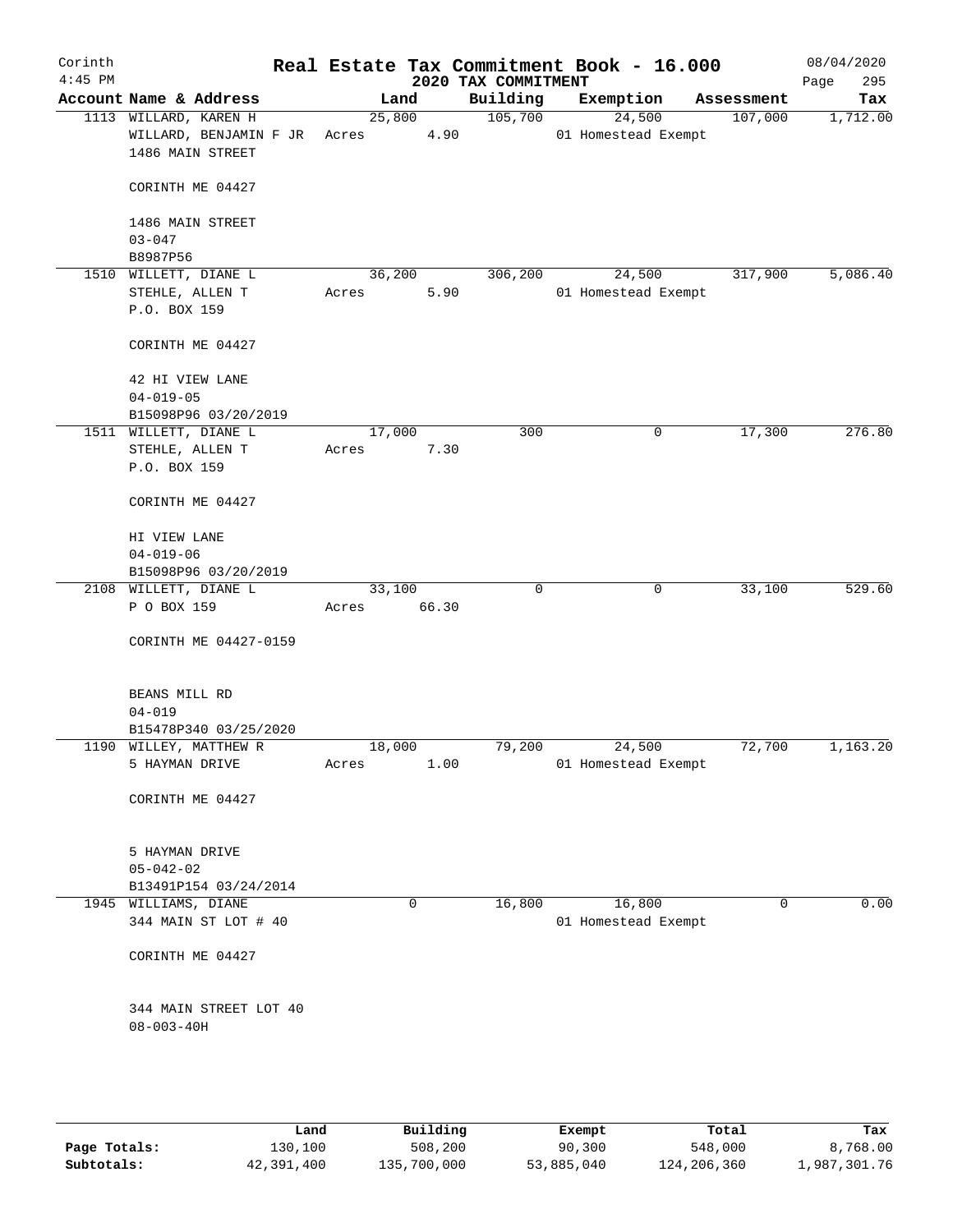| Corinth<br>$4:45$ PM |                                            |        |             | 2020 TAX COMMITMENT | Real Estate Tax Commitment Book - 16.000 |            | 08/04/2020<br>Page<br>296 |
|----------------------|--------------------------------------------|--------|-------------|---------------------|------------------------------------------|------------|---------------------------|
|                      | Account Name & Address                     |        | Land        | Building            | Exemption                                | Assessment | Tax                       |
|                      | 412 WILLIAMS, TODD A                       | 16,400 |             | 91,200              | 24,500                                   | 83,100     | 1,329.60                  |
|                      | 310 MAIN ST                                | Acres  | 0.91        |                     | 01 Homestead Exempt                      |            |                           |
|                      |                                            |        |             |                     |                                          |            |                           |
|                      | CORINTH ME 04427                           |        |             |                     |                                          |            |                           |
|                      |                                            |        |             |                     |                                          |            |                           |
|                      | 310 MAIN STREET                            |        |             |                     |                                          |            |                           |
|                      | $15 - 042$                                 |        |             |                     |                                          |            |                           |
|                      | B13615P88 08/13/2014                       |        |             |                     |                                          |            |                           |
|                      | 1819 WILLIAMS, TRACY                       |        | $\mathbf 0$ | 15,900              | 15,900                                   | 0          | 0.00                      |
|                      | WILLIAMS, DAN                              |        |             |                     | 01 Homestead Exempt                      |            |                           |
|                      | 30 EXETER RD LOT 25                        |        |             |                     |                                          |            |                           |
|                      | CORINTH ME 04427                           |        |             |                     |                                          |            |                           |
|                      |                                            |        |             |                     |                                          |            |                           |
|                      | 30 EXETER ROAD LOT 25                      |        |             |                     |                                          |            |                           |
|                      | $15 - 012 - 25H$                           |        |             |                     |                                          |            |                           |
|                      | 1097 WILSON, BRENDEN M                     | 15,700 |             | 140,700             | 24,500                                   | 131,900    | 2,110.40                  |
|                      | PO BOX 455                                 | Acres  | 1.25        |                     | 01 Homestead Exempt                      |            |                           |
|                      | CORINTH ME 04427                           |        |             |                     |                                          |            |                           |
|                      |                                            |        |             |                     |                                          |            |                           |
|                      |                                            |        |             |                     |                                          |            |                           |
|                      | 8 HI VIEW LANE                             |        |             |                     |                                          |            |                           |
|                      | $04 - 019 - 04$                            |        |             |                     |                                          |            |                           |
|                      | B12761P256 03/15/2012<br>736 WILSON, ERICA | 16,700 |             | 106,100             | 24,500                                   | 98,300     | 1,572.80                  |
|                      | 48 SHS                                     | Acres  | 1.00        |                     | 01 Homestead Exempt                      |            |                           |
|                      |                                            |        |             |                     |                                          |            |                           |
|                      | AUGUSTA ME 04433                           |        |             |                     |                                          |            |                           |
|                      |                                            |        |             |                     |                                          |            |                           |
|                      | 677 HUDSON ROAD                            |        |             |                     |                                          |            |                           |
|                      | $12 - 033 - A$                             |        |             |                     |                                          |            |                           |
|                      | B14241P7 08/10/2016                        |        |             |                     |                                          |            |                           |
|                      | 734 WILSON, ERICA                          | 14,000 |             | 0                   | 0                                        | 14,000     | 224.00                    |
|                      | 48 SHS                                     | Acres  | 4.06        |                     |                                          |            |                           |
|                      |                                            |        |             |                     |                                          |            |                           |
|                      | AUGUSTA ME 04433                           |        |             |                     |                                          |            |                           |
|                      |                                            |        |             |                     |                                          |            |                           |
|                      | HUDSON ROAD                                |        |             |                     |                                          |            |                           |
|                      | $12 - 033$                                 |        |             |                     |                                          |            |                           |
|                      | B14241P24 08/10/2016                       |        |             |                     |                                          |            |                           |
|                      | 1523 WILSON, GAIL F                        | 48,300 |             | 36,900              | 0                                        | 85,200     | 1,363.20                  |
|                      | P.O. BOX 143                               | Acres  | 73.39       |                     |                                          |            |                           |
|                      | CORINTH ME 04427                           |        |             |                     |                                          |            |                           |
|                      |                                            |        |             |                     |                                          |            |                           |
|                      |                                            |        |             |                     |                                          |            |                           |
|                      | 160 MAIN STREET                            |        |             |                     |                                          |            |                           |
|                      | $11 - 019$                                 |        |             |                     |                                          |            |                           |
|                      | B3194P144 06/15/1981                       |        |             |                     |                                          |            |                           |
|                      |                                            |        |             |                     |                                          |            |                           |
|                      |                                            |        |             |                     |                                          |            |                           |
|                      |                                            |        |             |                     |                                          |            |                           |

|              | Land       | Building    | Exempt     | Total       | Tax          |
|--------------|------------|-------------|------------|-------------|--------------|
| Page Totals: | 111,100    | 390,800     | 89,400     | 412,500     | 6,600.00     |
| Subtotals:   | 42,502,500 | 136,090,800 | 53,974,440 | 124,618,860 | 1,993,901.76 |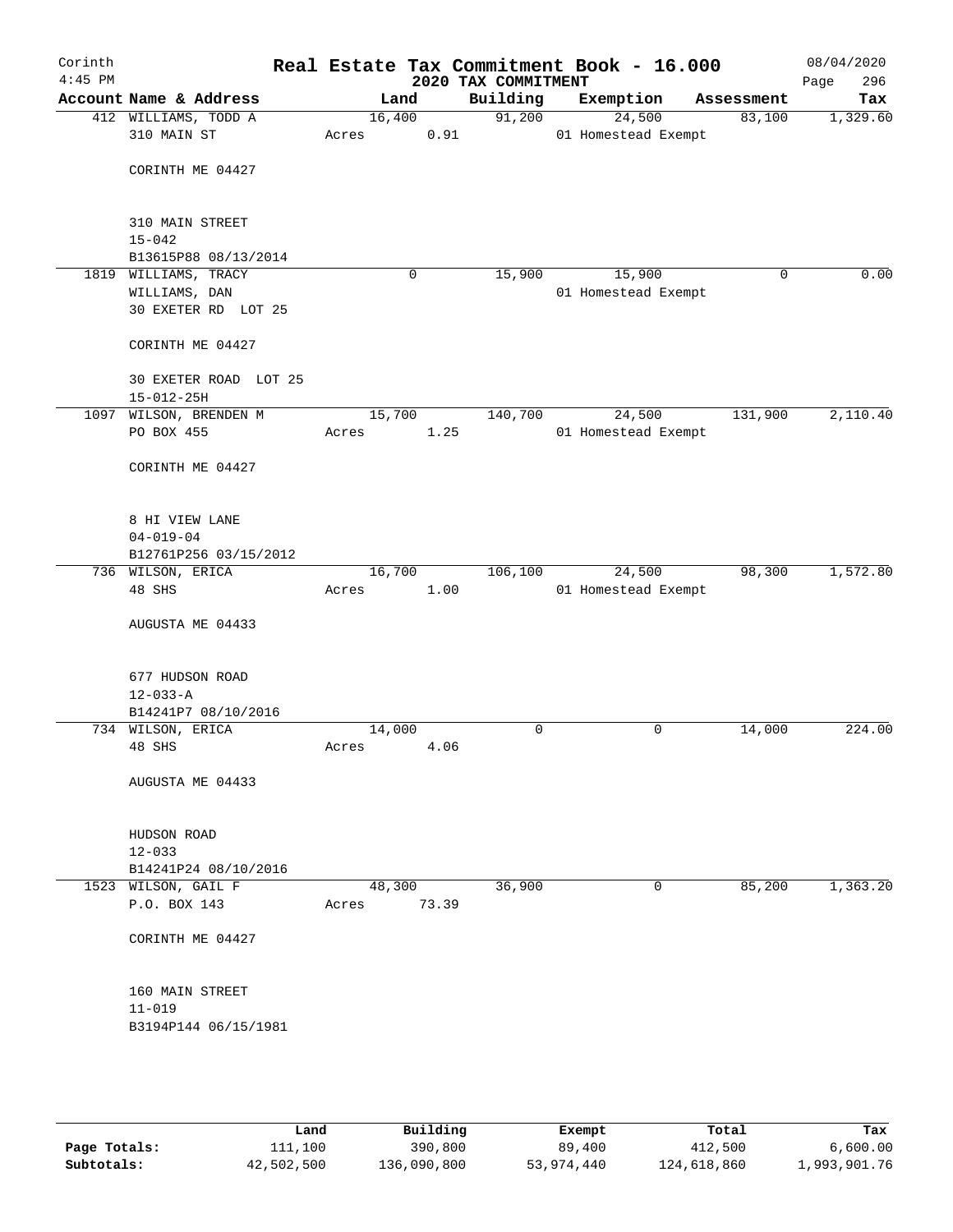| Corinth<br>$4:45$ PM |                                            |            |       |        |             | Real Estate Tax Commitment Book - 16.000 |            |                     |             | 08/04/2020         |
|----------------------|--------------------------------------------|------------|-------|--------|-------------|------------------------------------------|------------|---------------------|-------------|--------------------|
|                      | Account Name & Address                     |            |       | Land   |             | 2020 TAX COMMITMENT<br>Building          | Exemption  |                     | Assessment  | 297<br>Page<br>Tax |
|                      | 1524 WILSON, GAIL F                        |            |       | 11,000 |             | $\mathbf 0$                              |            | $\Omega$            | 11,000      | 176.00             |
|                      | P.O. BOX 143                               |            | Acres |        | 1.60        |                                          |            |                     |             |                    |
|                      |                                            |            |       |        |             |                                          |            |                     |             |                    |
|                      | CORINTH ME 04427                           |            |       |        |             |                                          |            |                     |             |                    |
|                      |                                            |            |       |        |             |                                          |            |                     |             |                    |
|                      | BEANS MILL RD                              |            |       |        |             |                                          |            |                     |             |                    |
|                      | $04 - 018$<br>B4289P749                    |            |       |        |             |                                          |            |                     |             |                    |
|                      | 1526 WILSON, GAIL F                        |            |       | 68,000 |             | 0                                        |            | 0                   | 68,000      | 1,088.00           |
|                      | P.O. BOX 143                               |            | Acres |        | 279.68      |                                          |            |                     |             |                    |
|                      | CORINTH ME 04427                           |            |       |        |             |                                          |            |                     |             |                    |
|                      | BEANS MILL RD                              |            |       |        |             |                                          |            |                     |             |                    |
|                      | $04 - 017$                                 |            |       |        |             |                                          |            |                     |             |                    |
|                      | B1780P256<br>1870 WILSON, MICHAEL J        |            |       | 11,500 |             | $\mathbf 0$                              |            | 0                   | 11,500      | 184.00             |
|                      | 2160 93RD WAY UNIT                         |            | Acres |        | 2.01        |                                          |            |                     |             |                    |
|                      | 1001                                       |            |       |        |             |                                          |            |                     |             |                    |
|                      | FORT LAUDERDALE FL<br>33324                |            |       |        |             |                                          |            |                     |             |                    |
|                      | LEDGE HILL ROAD                            |            |       |        |             |                                          |            |                     |             |                    |
|                      | $04 - 017 - C$                             |            |       |        |             |                                          |            |                     |             |                    |
|                      | B9356P232 05/27/2004                       |            |       |        |             |                                          |            |                     |             |                    |
|                      | 1518 WILSON, NORMA                         |            |       |        | 0           | 7,000                                    |            | 7,000               | $\mathbf 0$ | 0.00               |
|                      | 697 TATE ROAD                              |            |       |        |             |                                          |            | 01 Homestead Exempt |             |                    |
|                      | CORINTH ME 04427                           |            |       |        |             |                                          |            |                     |             |                    |
|                      |                                            |            |       |        |             |                                          |            |                     |             |                    |
|                      | 697 TATE ROAD                              |            |       |        |             |                                          |            |                     |             |                    |
|                      | $06 - 012 - 01H$                           |            |       |        |             |                                          |            |                     |             |                    |
|                      | 1519 WILSON, ROBERT R.<br>LIVING TRUST     |            |       | 31,200 |             | 127,600                                  |            | 0                   | 158,800     | 2,540.80           |
|                      | WILSON, DIANNE S. LIFE<br>ESTATE           |            | Acres |        | 20.00       |                                          |            |                     |             |                    |
|                      | 327 HUDSON ROAD                            |            |       |        |             |                                          |            |                     |             |                    |
|                      | CORINTH ME 04427                           |            |       |        |             |                                          |            |                     |             |                    |
|                      | 327 HUDSON ROAD                            |            |       |        |             |                                          |            |                     |             |                    |
|                      | $09 - 002 - A$                             |            |       |        |             |                                          |            |                     |             |                    |
|                      | B15152P116 05/17/2019 B12953P64 09/21/2012 |            |       |        |             |                                          |            |                     |             |                    |
|                      | 1521 WILSON, RUSSEL A                      |            |       | 26,800 |             | 80,700                                   |            | 30,380              | 77,120      | 1,233.92           |
|                      | 231 WEST CORINTH ROAD                      |            | Acres |        | 12.00       |                                          | 22 Veteran | 01 Homestead Exempt |             |                    |
|                      | CORINTH ME 04427                           |            |       |        |             |                                          |            |                     |             |                    |
|                      | 231 WEST CORINTH ROAD                      |            |       |        |             |                                          |            |                     |             |                    |
|                      | $04 - 038$                                 |            |       |        |             |                                          |            |                     |             |                    |
|                      | B14098P219 03/14/2016                      |            |       |        |             |                                          |            |                     |             |                    |
|                      |                                            | Land       |       |        | Building    |                                          | Exempt     |                     | Total       | Tax                |
| Page Totals:         |                                            | 148,500    |       |        | 215,300     |                                          | 37,380     |                     | 326,420     | 5, 222.72          |
| Subtotals:           |                                            | 42,651,000 |       |        | 136,306,100 |                                          | 54,011,820 | 124,945,280         |             | 1,999,124.48       |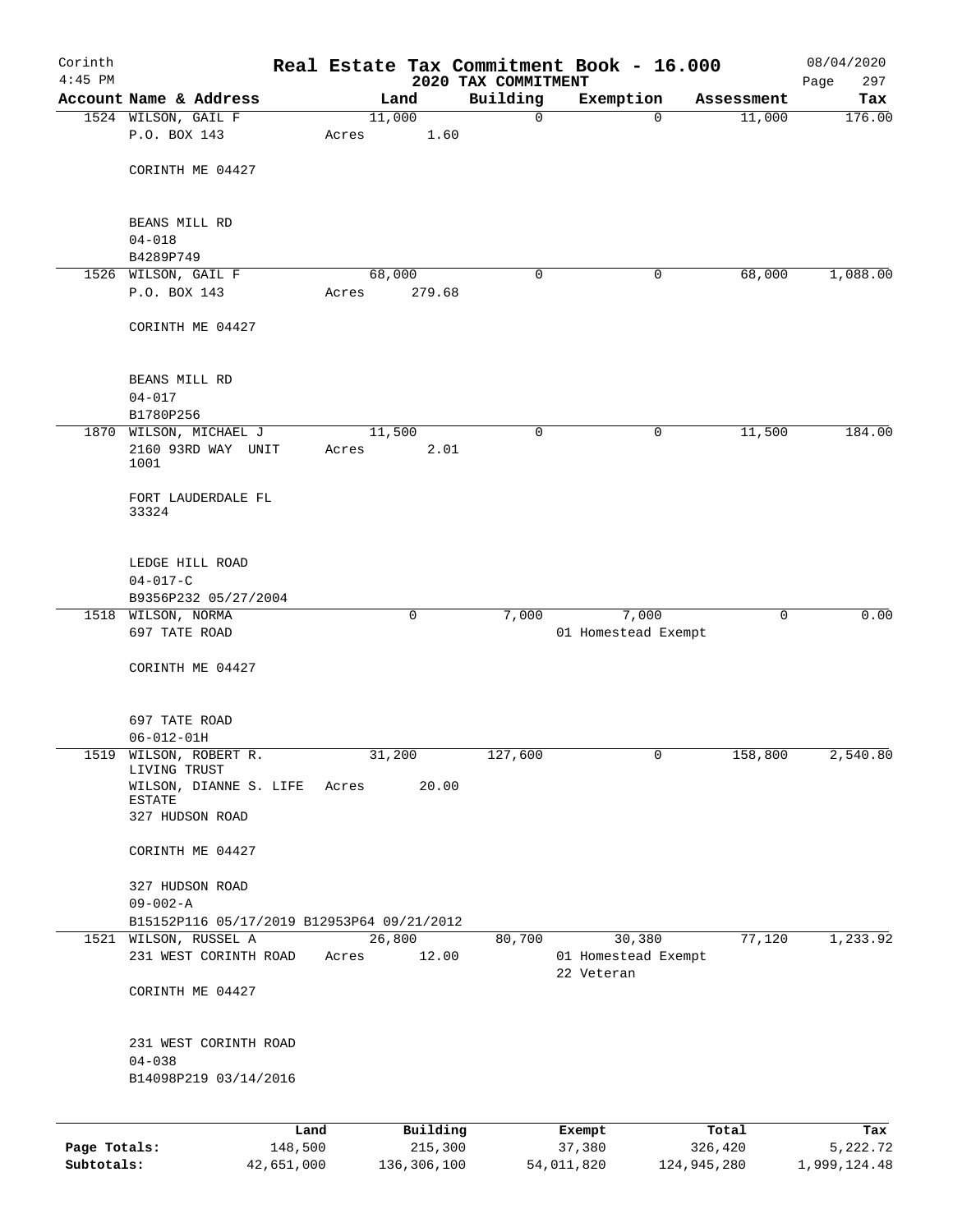| Corinth<br>$4:45$ PM |                                      |                                               |                 |          | 2020 TAX COMMITMENT | Real Estate Tax Commitment Book - 16.000 |              |            | 08/04/2020<br>298<br>Page |
|----------------------|--------------------------------------|-----------------------------------------------|-----------------|----------|---------------------|------------------------------------------|--------------|------------|---------------------------|
|                      |                                      | Account Name & Address                        |                 | Land     | Building            | Exemption                                |              | Assessment | Tax                       |
|                      | 1522 WILSON, SCOTT A<br>P.O. BOX 455 | WILSON, BONNIE S                              | 19,100<br>Acres | 3.00     | 160,700             | 24,500<br>01 Homestead Exempt            |              | 155,300    | 2,484.80                  |
|                      |                                      | CORINTH ME 04427                              |                 |          |                     |                                          |              |            |                           |
|                      |                                      | 261 BEANS MILL RD                             |                 |          |                     |                                          |              |            |                           |
|                      | $04 - 017 - B$<br>B4596P202          |                                               |                 |          |                     |                                          |              |            |                           |
| 1022                 | WILSON, SCOTT D                      |                                               | 11,800          |          | 50,800              | 24,500                                   |              | 38,100     | 609.60                    |
|                      |                                      | WILSON, VICKI J<br>519 MAIN STREET            | Acres           | 0.30     |                     | 01 Homestead Exempt                      |              |            |                           |
|                      |                                      | CORINTH ME 04427                              |                 |          |                     |                                          |              |            |                           |
|                      | $08 - 017$                           | 519 MAIN STREET                               |                 |          |                     |                                          |              |            |                           |
|                      | B9525P257                            |                                               |                 |          |                     |                                          |              |            |                           |
|                      | 1950 WISEMAN, MARK                   |                                               | 17,400          |          | 109,400             | 24,500                                   |              | 102,300    | 1,636.80                  |
|                      |                                      | 759 LEDGE HILL ROAD                           | Acres           | 1.57     |                     | 01 Homestead Exempt                      |              |            |                           |
|                      |                                      | CORINTH ME 04427                              |                 |          |                     |                                          |              |            |                           |
|                      |                                      | 759 LEDGE HILL ROAD                           |                 |          |                     |                                          |              |            |                           |
|                      | $02 - 011 - A$                       | B10533P12 07/14/2006                          |                 |          |                     |                                          |              |            |                           |
|                      |                                      | 1528 WISEMAN, ROBERT E                        | 15,700          |          | $\mathbf 0$         |                                          | 0            | 15,700     | 251.20                    |
|                      |                                      | 776 LEDGE HILL ROAD                           | Acres           | 5.43     |                     |                                          |              |            |                           |
|                      |                                      | CORINTH ME 04427                              |                 |          |                     |                                          |              |            |                           |
|                      |                                      | LEDGE HILL ROAD                               |                 |          |                     |                                          |              |            |                           |
|                      | $02 - 011$                           |                                               |                 |          |                     |                                          |              |            |                           |
|                      |                                      | B10533P9 06/22/2006<br>1529 WISEMAN, ROBERT E | 27,700          |          | 79,700              | 24,500                                   |              | 82,900     | 1,326.40                  |
|                      |                                      | 776 LEDGE HILL ROAD                           | Acres           | 9.96     |                     | 01 Homestead Exempt                      |              |            |                           |
|                      |                                      | CORINTH ME 04427                              |                 |          |                     |                                          |              |            |                           |
|                      |                                      | 776 LEDGE HILL ROAD                           |                 |          |                     |                                          |              |            |                           |
|                      | $02 - 012 - A$                       |                                               |                 |          |                     |                                          |              |            |                           |
|                      | 1678 WITT, JENNIFER                  | B10533P9 06/22/2006                           |                 | $\Omega$ | 18,400              |                                          | $\mathbf{0}$ | 18,400     | 294.40                    |
|                      |                                      | 434 TATE ROAD LOT 7                           |                 |          |                     |                                          |              |            |                           |
|                      |                                      | CORINTH ME 04401                              |                 |          |                     |                                          |              |            |                           |
|                      |                                      | 434 TATE ROAD LOT 07                          |                 |          |                     |                                          |              |            |                           |
|                      | $06 - 019 - 07H$                     |                                               |                 |          |                     |                                          |              |            |                           |
|                      |                                      | BMO HO FILEPBOSALE 03/24/2020                 |                 |          |                     |                                          |              |            |                           |
|                      |                                      |                                               |                 |          |                     |                                          |              |            |                           |

|              | Land       | Building    | Exempt     | Total       | Tax          |
|--------------|------------|-------------|------------|-------------|--------------|
| Page Totals: | 91,700     | 419,000     | 98,000     | 412,700     | 6,603.20     |
| Subtotals:   | 42,742,700 | 136,725,100 | 54,109,820 | 125,357,980 | 2,005,727.68 |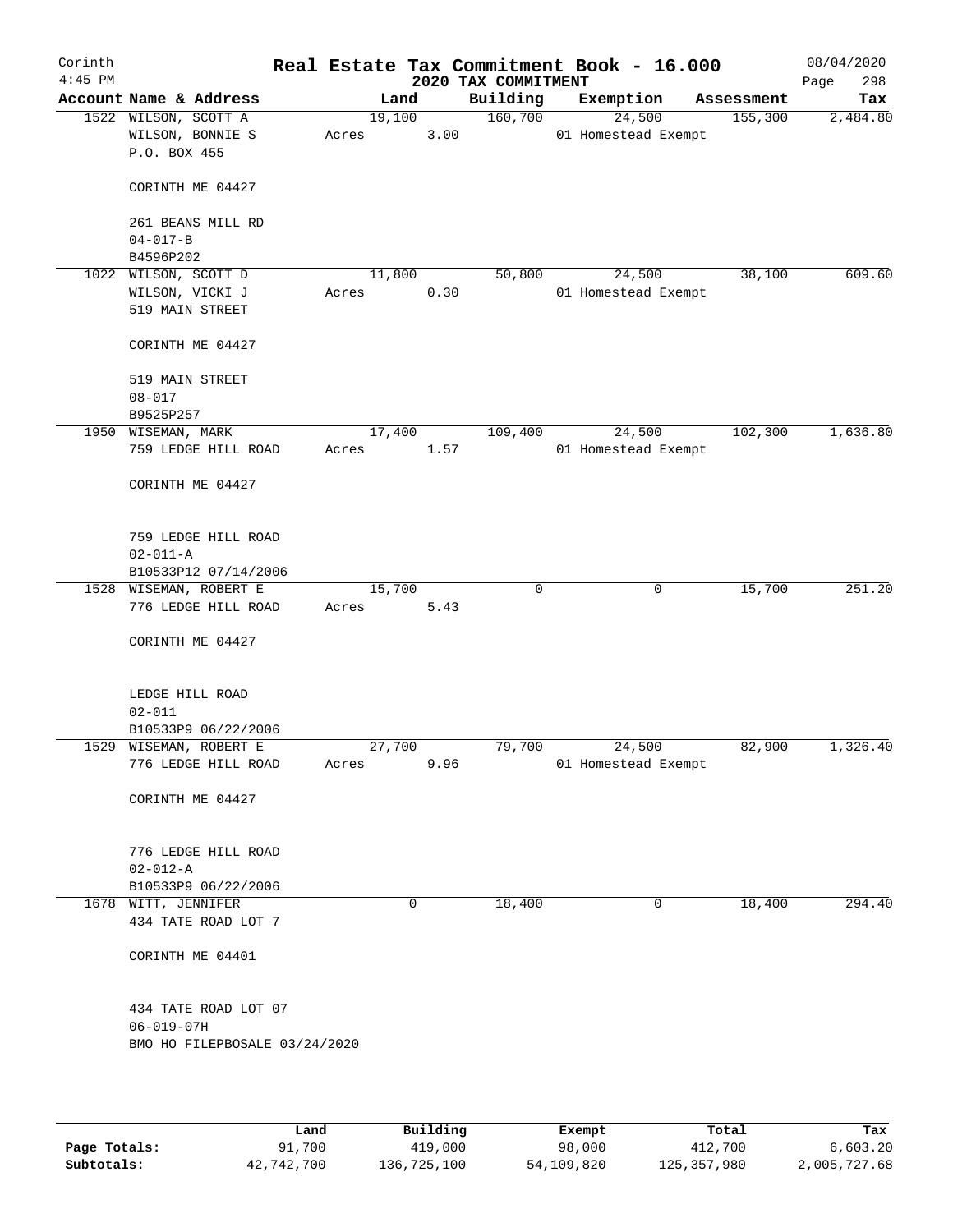| Corinth<br>$4:45$ PM |                                     |       |        | 2020 TAX COMMITMENT | Real Estate Tax Commitment Book - 16.000 |            | 08/04/2020<br>299 |
|----------------------|-------------------------------------|-------|--------|---------------------|------------------------------------------|------------|-------------------|
|                      | Account Name & Address              |       | Land   | Building            | Exemption                                | Assessment | Page<br>Tax       |
|                      | 776 WRIGHT, JOHN                    |       | 14,500 | 61,000              | 24,500                                   | 51,000     | 816.00            |
|                      | WRIGHT, JOE & WENDY<br>HAGER        | Acres | 0.54   |                     | 01 Homestead Exempt                      |            |                   |
|                      | 176 MAIN STREET                     |       |        |                     |                                          |            |                   |
|                      | CORINTH ME 04427                    |       |        |                     |                                          |            |                   |
|                      | 176 MAIN STREET<br>$17 - 006$       |       |        |                     |                                          |            |                   |
|                      | B13474P166 03/03/2014               |       |        |                     |                                          |            |                   |
|                      | 1534 WRIGHT, JOHN T                 |       | 12,000 | $\mathbf 0$         | 0                                        | 12,000     | 192.00            |
|                      | 19 DALE AVENUE<br>UNIT <sub>2</sub> | Acres | 15.00  |                     |                                          |            |                   |
|                      | GLOUCESTER MA 01930                 |       |        |                     |                                          |            |                   |
|                      | MAIN STREET N/F OFF<br>$03 - 030$   |       |        |                     |                                          |            |                   |
|                      | B8468P147                           |       |        |                     |                                          |            |                   |
| 797                  | WRIGHT, JOHN W                      |       | 13,700 | 81,300              | 24,500                                   | 70,500     | 1,128.00          |
|                      | PO BOX 472                          | Acres | 0.46   |                     | 01 Homestead Exempt                      |            |                   |
|                      | CORINTH ME 04427                    |       |        |                     |                                          |            |                   |
|                      | 77 EXETER ROAD<br>$14 - 018$        |       |        |                     |                                          |            |                   |
|                      | B11745P214 04/29/2009               |       |        |                     |                                          |            |                   |
|                      | 1535 WRIGHT, MARK A                 |       | 29,600 | 64,900              | 24,500                                   | 70,000     | 1,120.00          |
|                      | WRIGHT, PAMELA J<br>349 MAIN STREET | Acres | 10.06  |                     | 01 Homestead Exempt                      |            |                   |
|                      | CORINTH ME 04427                    |       |        |                     |                                          |            |                   |
|                      | 349 MAIN STREET<br>$15 - 001$       |       |        |                     |                                          |            |                   |
|                      | B13346P326 09/24/2013 B7544P199     |       |        |                     |                                          |            |                   |
|                      | 1536 WRIGHT, RUTH D                 |       | 18,700 | 112,300             | 24,500                                   | 106,500    | 1,704.00          |
|                      | 459 HUDSON ROAD                     | Acres | 2.67   |                     | 01 Homestead Exempt                      |            |                   |
|                      | CORINTH ME 04427                    |       |        |                     |                                          |            |                   |
|                      | 459 HUDSON ROAD                     |       |        |                     |                                          |            |                   |
|                      | $09 - 033$                          |       |        |                     |                                          |            |                   |
|                      | B2161P780                           |       |        |                     |                                          |            |                   |
|                      | 41 YORK, STAR                       |       | 19,500 | 131,900             | 24,500                                   | 126,900    | 2,030.40          |
|                      | 741 MAIN STREET                     | Acres | 2.20   |                     | 01 Homestead Exempt                      |            |                   |
|                      | CORINTH ME 04427                    |       |        |                     |                                          |            |                   |
|                      | 741 MAIN STREET                     |       |        |                     |                                          |            |                   |
|                      | $05 - 036$                          |       |        |                     |                                          |            |                   |
|                      | B8179P304                           |       |        |                     |                                          |            |                   |
|                      |                                     |       |        |                     |                                          |            |                   |
|                      |                                     |       |        |                     |                                          |            |                   |

|              | Land       | Building    | Exempt     | Total       | Tax          |
|--------------|------------|-------------|------------|-------------|--------------|
| Page Totals: | 108,000    | 451,400     | 122,500    | 436,900     | 6.990.40     |
| Subtotals:   | 42,850,700 | 137,176,500 | 54,232,320 | 125,794,880 | 2,012,718.08 |